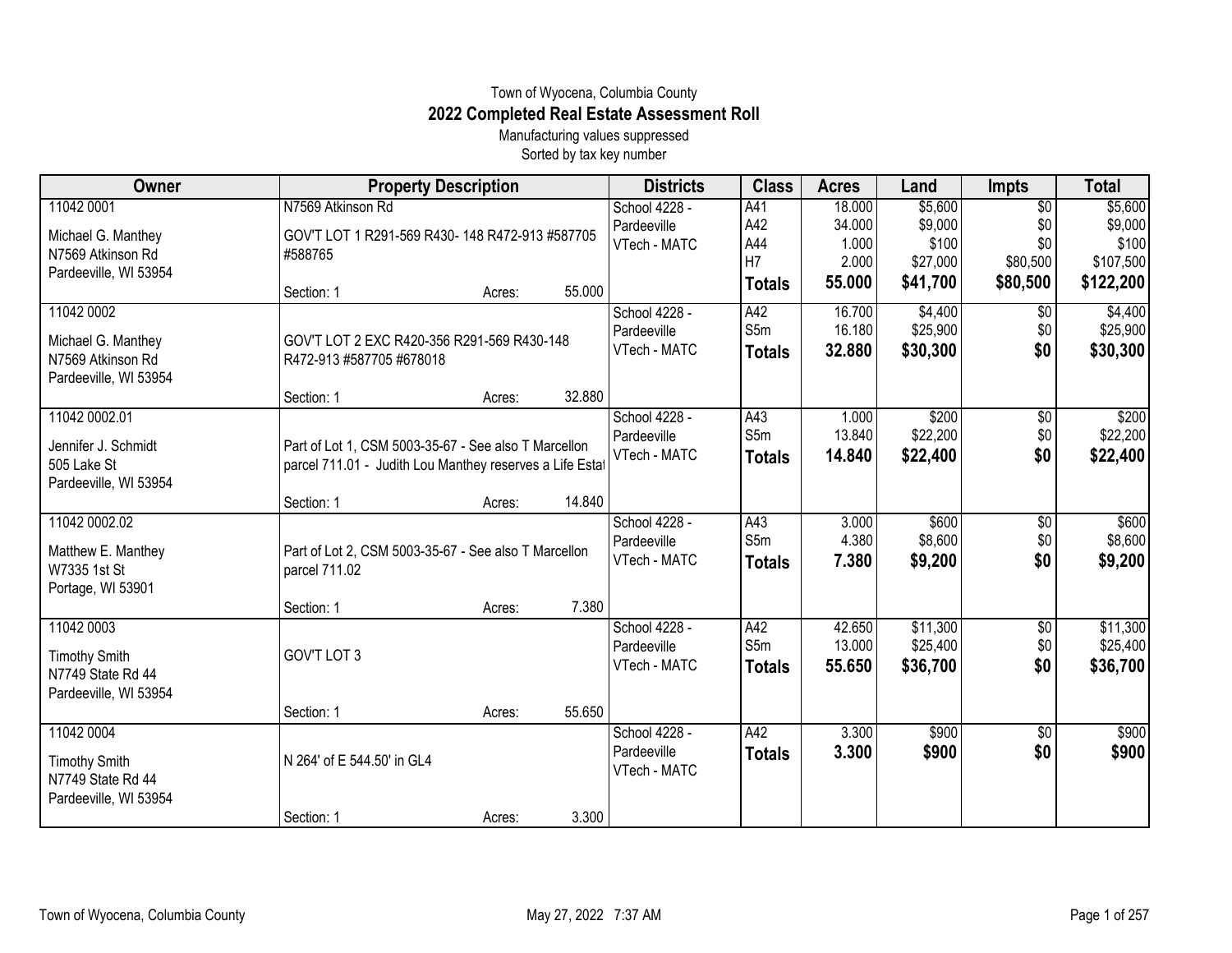| Owner                             | <b>Property Description</b>                             |        |         | <b>Districts</b>     | <b>Class</b>     | <b>Acres</b> | Land      | <b>Impts</b>    | <b>Total</b> |
|-----------------------------------|---------------------------------------------------------|--------|---------|----------------------|------------------|--------------|-----------|-----------------|--------------|
| 11042 0005.02                     | N7590 State Highway 44                                  |        |         | 8040-Pardeeville     | F6               | 38.000       | \$139,100 | $\overline{50}$ | \$139,100    |
| Robin R Hanson Living Trust Dated | LT 2 CS3824-26-62                                       |        |         | Lakes Mgmnt District | R <sub>1</sub>   | 2.000        | \$44,500  | \$218,700       | \$263,200    |
| 5/30/2006                         |                                                         |        |         | School 4228 -        | <b>Totals</b>    | 40.000       | \$183,600 | \$218,700       | \$402,300    |
| N7590 State Rd 44                 |                                                         |        |         | Pardeeville          |                  |              |           |                 |              |
| Pardeeville, WI 53954             | Section: 1                                              | Acres: | 40.000  | VTech - MATC         |                  |              |           |                 |              |
| 11042 0006.01                     | State Highway 44                                        |        |         | 7040-Park Lake       | A41              | 11.130       | \$3,500   | $\overline{60}$ | \$3,500      |
| Michael D. Balsiger               | GL 5 & 6, N1/2 of GL 11 & 12 Sec 1; & GL 6, 7 & 8 Sec 2 |        |         | Sanitary District #1 | A42              | 110.200      | \$29,100  | \$0             | \$29,100     |
| 203 Gillette St Apt 3             | Ely & SEly of c/l of hwy, Exc CS#4041, Exc R230-261,    |        |         | 8040-Pardeeville     | A43              | 6.510        | \$1,200   | \$0             | \$1,200      |
| Pardeeville, WI 53954             | Exc CS#5941                                             |        |         | Lakes Mgmnt District | H7               | 1.500        | \$24,000  | \$8,700         | \$32,700     |
|                                   | Section: 2                                              | Acres: | 198.390 | School 4228 -        | S5m              | 68.300       | \$135,800 | \$0             | \$135,800    |
|                                   |                                                         |        |         | Pardeeville          | S <sub>5</sub> x | 0.750        | \$100     | \$0             | \$100        |
|                                   |                                                         |        |         | VTech - MATC         | <b>Totals</b>    | 198.390      | \$193,700 | \$8,700         | \$202,400    |
| 11042 0008                        |                                                         |        |         | School 4228 -        | A42              | 10.000       | \$2,600   | \$0             | \$2,600      |
| Michael D. Balsiger               | GL <sub>7</sub>                                         |        |         | Pardeeville          | A43              | 5.500        | \$1,100   | \$0             | \$1,100      |
| 203 Gillette St Apt 3             |                                                         |        |         | VTech - MATC         | S5m              | 24.500       | \$56,400  | \$0             | \$56,400     |
| Pardeeville, WI 53954             |                                                         |        |         |                      | <b>Totals</b>    | 40.000       | \$60,100  | \$0             | \$60,100     |
|                                   | Section: 1                                              | Acres: | 40.000  |                      |                  |              |           |                 |              |
| 11042 0009                        | Atkinson Rd                                             |        |         | School 4228 -        | A42              | 31.000       | \$8,200   | \$0             | \$8,200      |
|                                   |                                                         |        |         | Pardeeville          | A43              | 8.000        | \$1,500   | \$0             | \$1,500      |
| Douglas D. Atkinson               | GOV'T LT 8 John H Atkinson reserve life estates         |        |         | VTech - MATC         | S5m              | 1.000        | \$1,600   | \$0             | \$1,600      |
| N7388 Atkinson Rd                 |                                                         |        |         |                      | <b>Totals</b>    | 40.000       | \$11,300  | \$0             | \$11,300     |
| Pardeeville, WI 53954             | Section: 1                                              | Acres: | 40.000  |                      |                  |              |           |                 |              |
| 11042 0010                        | N7388 Atkinson Rd                                       |        |         | School 4228 -        | A42              | 5.000        | \$1,300   | $\overline{50}$ | \$1,300      |
|                                   |                                                         |        |         | Pardeeville          | A43              | 2.500        | \$500     | \$0             | \$500        |
| Douglas D. Atkinson               | GOV'T LOT 9 see exceptions; John H Atkinson reserve     |        |         | VTech - MATC         | H7               | 0.500        | \$10,500  | \$6,400         | \$16,900     |
| N7388 Atkinson Rd                 | life estates                                            |        |         |                      | S5m              | 2.000        | \$3,200   | \$0             | \$3,200      |
| Pardeeville, WI 53954             |                                                         |        |         |                      | <b>Totals</b>    | 10.000       | \$15,500  | \$6,400         | \$21,900     |
|                                   | Section: 1                                              | Acres: | 10.000  |                      |                  |              |           |                 |              |
| 11042 0010.02                     | Atkinson Rd                                             |        |         | School 4228 -        | A42              | 28.280       | \$7,500   | $\overline{50}$ | \$7,500      |
| Witt Living Trust Dated 7/14/2021 | Lot 2, CSM 6033-43-74                                   |        |         | Pardeeville          | S5m              | 0.750        | \$1,500   | \$0             | \$1,500      |
| N1947 State Rd 22                 |                                                         |        |         | VTech - MATC         | <b>Totals</b>    | 29.030       | \$9,000   | \$0             | \$9,000      |
| Arlington, WI 53911               |                                                         |        |         |                      |                  |              |           |                 |              |
|                                   | Section: 1                                              | Acres: | 29.030  |                      |                  |              |           |                 |              |
| 11042 0011.01                     | <b>Atkinson Rd</b>                                      |        |         | School 4228 -        | A42              | 18.570       | \$4,900   | $\overline{50}$ | \$4,900      |
|                                   |                                                         |        |         | Pardeeville          | A43              | 17.450       | \$3,300   | \$0             | \$3,300      |
| Michael D. Balsiger               | Lot 1, CSM 6033-43-74                                   |        |         | VTech - MATC         | S5m              | 5.000        | \$9,800   | \$0             | \$9,800      |
| 203 Gillette St Apt 3             |                                                         |        |         |                      | <b>Totals</b>    | 41.020       | \$18,000  | \$0             | \$18,000     |
| Pardeeville, WI 53954             | Section: 1                                              | Acres: | 41.020  |                      |                  |              |           |                 |              |
|                                   |                                                         |        |         |                      |                  |              |           |                 |              |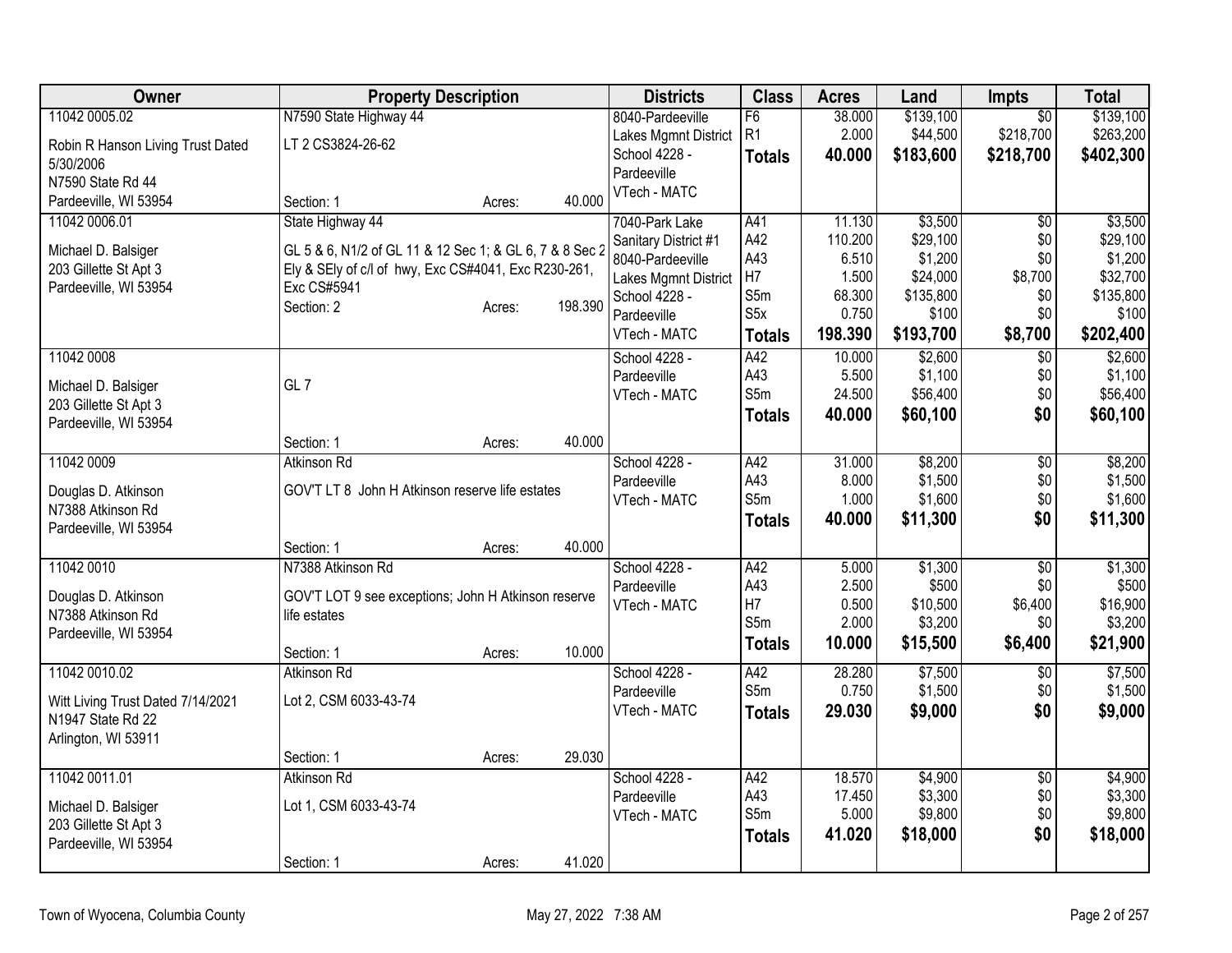| Owner                                                                                |                                                          | <b>Property Description</b> |        | <b>Districts</b>                             | <b>Class</b>                             | <b>Acres</b>              | Land                            | <b>Impts</b>                  | <b>Total</b>                    |
|--------------------------------------------------------------------------------------|----------------------------------------------------------|-----------------------------|--------|----------------------------------------------|------------------------------------------|---------------------------|---------------------------------|-------------------------------|---------------------------------|
| 11042 0013<br>Neesam Trust Dated 6/15/1993<br>326 N Main St<br>Pardeeville, WI 53954 | S 1/2 OF GOV'T LOT 11                                    |                             |        | School 4228 -<br>Pardeeville<br>VTech - MATC | A43<br>S5m<br><b>Totals</b>              | 15.140<br>4.860<br>20.000 | \$2,900<br>\$8,800<br>\$11,700  | $\overline{50}$<br>\$0<br>\$0 | \$2,900<br>\$8,800<br>\$11,700  |
|                                                                                      | Section: 1                                               | Acres:                      | 20.000 |                                              |                                          |                           |                                 |                               |                                 |
| 11042 0015<br>Neesam Trust Dated 6/15/1993<br>326 N Main St<br>Pardeeville, WI 53954 | S 1/2 OF GOV'T LOT 12                                    |                             |        | School 4228 -<br>Pardeeville<br>VTech - MATC | A43<br>S5m<br><b>Totals</b>              | 17.500<br>2.500<br>20.000 | \$3,300<br>\$4,900<br>\$8,200   | $\overline{50}$<br>\$0<br>\$0 | \$3,300<br>\$4,900<br>\$8,200   |
|                                                                                      | Section: 1                                               | Acres:                      | 20.000 |                                              |                                          |                           |                                 |                               |                                 |
| 11042 0016<br>Neesam Trust Dated 6/15/1993<br>326 N Main St<br>Pardeeville, WI 53954 | W 1/2 & N 115.50 FT OF E 1/2 OF GOV'T LOT 13             |                             |        | School 4228 -<br>Pardeeville<br>VTech - MATC | A43<br>S <sub>5</sub> x<br><b>Totals</b> | 6.400<br>15.350<br>21.750 | \$1,200<br>\$23,100<br>\$24,300 | \$0<br>\$0<br>\$0             | \$1,200<br>\$23,100<br>\$24,300 |
|                                                                                      | Section: 1                                               | Acres:                      | 21.750 |                                              |                                          |                           |                                 |                               |                                 |
| 11042 0017<br>Neesam Trust Dated 6/15/1993<br>326 N Main St<br>Pardeeville, WI 53954 | E 1/2 OF GOV'T LOT 13; EXC N 115.50 FT see<br>exceptions |                             |        | School 4228 -<br>Pardeeville<br>VTech - MATC | A42<br>S5m<br><b>Totals</b>              | 16.300<br>1.500<br>17.800 | \$4,300<br>\$2,400<br>\$6,700   | \$0<br>\$0<br>\$0             | \$4,300<br>\$2,400<br>\$6,700   |
|                                                                                      | Section: 1                                               | Acres:                      | 17.800 |                                              |                                          |                           |                                 |                               |                                 |
| 11042 0018<br>Neesam Trust<br>326 N Main St<br>Pardeeville, WI 53954                 | GOV'T LOT 14; see exceptions PRT PCL 2 ON SURVEY         |                             |        | School 4228 -<br>Pardeeville<br>VTech - MATC | A42<br>S5m<br><b>Totals</b>              | 28.080<br>7.110<br>35.190 | \$7,400<br>\$12,800<br>\$20,200 | $\overline{50}$<br>\$0<br>\$0 | \$7,400<br>\$12,800<br>\$20,200 |
|                                                                                      | Section: 1                                               | Acres:                      | 35.190 |                                              |                                          |                           |                                 |                               |                                 |
| 11042 0020<br>Gerald C. Backus<br>W3025 Just About Ln<br>Appleton, WI 54915          | County Rd P<br>Lot 1, CSM 1839-10-45                     |                             |        | School 4228 -<br>Pardeeville<br>VTech - MATC | A41<br>S5m<br><b>Totals</b>              | 6.000<br>20.780<br>26.780 | \$1,900<br>\$47,800<br>\$49,700 | $\overline{50}$<br>\$0<br>\$0 | \$1,900<br>\$47,800<br>\$49,700 |
|                                                                                      | Section: 1                                               | Acres:                      | 26.780 |                                              |                                          |                           |                                 |                               |                                 |
| 11042 0021.01<br>Sherry L. Healy<br>321 Schwantz Rd<br>Pardeeville, WI 53954         | Atkinson Rd<br>Lot 1, CSM 4986-35-50<br>Section: 1       | Acres:                      | 5.000  | School 4228 -<br>Pardeeville<br>VTech - MATC | S5x<br><b>Totals</b>                     | 5.000<br>5.000            | \$11,500<br>\$11,500            | $\overline{50}$<br>\$0        | \$11,500<br>\$11,500            |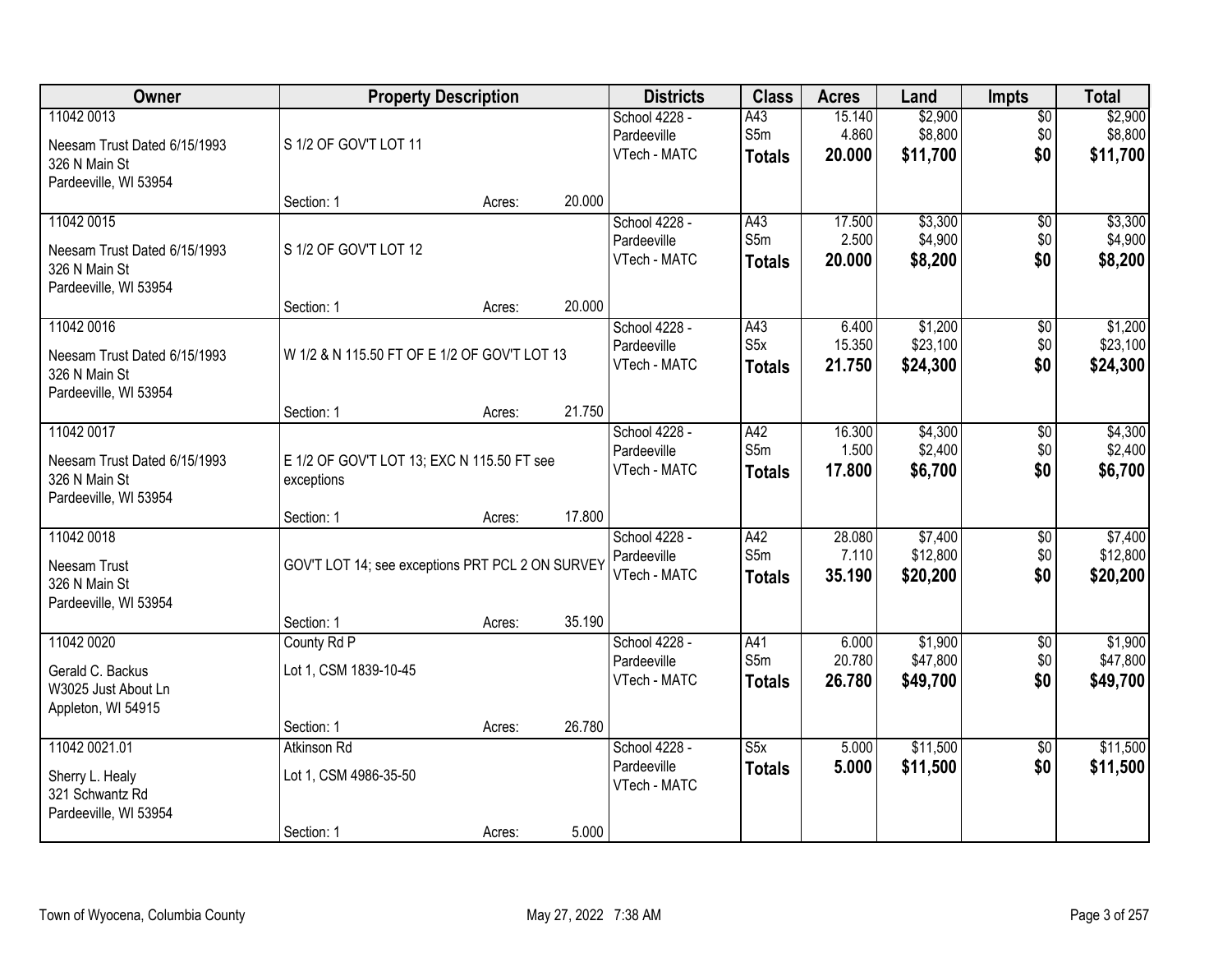| Owner                          | <b>Property Description</b>                                            |                        |        | <b>Districts</b> | <b>Class</b>           | <b>Acres</b> | Land            | <b>Impts</b>    | <b>Total</b>     |
|--------------------------------|------------------------------------------------------------------------|------------------------|--------|------------------|------------------------|--------------|-----------------|-----------------|------------------|
| 11042 0021.02                  | County Rd P                                                            |                        |        | School 4228 -    | A42                    | 11.000       | \$2,900         | $\overline{50}$ | \$2,900          |
| Sherry L. Healy                | Lot 2, CSM 4986-35-50                                                  |                        |        | Pardeeville      | A43                    | 4.000        | \$800           | \$0             | \$800            |
| 321 Schwantz Rd                |                                                                        |                        |        | VTech - MATC     | S <sub>5</sub> x       | 1.000        | \$100           | \$0             | \$100            |
| Pardeeville, WI 53954          |                                                                        |                        |        |                  | <b>Totals</b>          | 16.000       | \$3,800         | \$0             | \$3,800          |
|                                | Section: 1                                                             | Acres:                 | 16.000 |                  |                        |              |                 |                 |                  |
| 11042 0021.03                  | Atkinson Rd                                                            |                        |        | School 4228 -    | A42                    | 20.000       | \$5,300         | \$0             | \$5,300          |
| R/S Beef Farms, LLC            | GOV'T LOT 16 - See Exceptions                                          |                        |        | Pardeeville      | A43                    | 14.170       | \$2,700         | \$0             | \$2,700          |
| W4671 Vaughn Rd                |                                                                        |                        |        | VTech - MATC     | <b>Totals</b>          | 34.170       | \$8,000         | \$0             | \$8,000          |
| Pardeeville, WI 53954          |                                                                        |                        |        |                  |                        |              |                 |                 |                  |
|                                | Section: 1                                                             | Acres:                 | 34.170 |                  |                        |              |                 |                 |                  |
| 11042 0022                     | W5046 County Highway P                                                 |                        |        | School 4228 -    | R1                     | 9.620        | \$70,400        | \$143,000       | \$213,400        |
| <b>Timothy Duke Stuedell</b>   | Lot 1, CSM 1880-10-86                                                  |                        |        | Pardeeville      | <b>Totals</b>          | 9.620        | \$70,400        | \$143,000       | \$213,400        |
| W5046 County Rd P              |                                                                        |                        |        | VTech - MATC     |                        |              |                 |                 |                  |
| Pardeeville, WI 53954          |                                                                        |                        |        |                  |                        |              |                 |                 |                  |
|                                | Section: 1                                                             | Acres:                 | 9.620  |                  |                        |              |                 |                 |                  |
| 11042 0022.A                   | County Rd P                                                            |                        |        | School 4228 -    | $\overline{\text{X2}}$ | 12.650       | $\overline{30}$ | $\sqrt{6}$      | $\overline{\$0}$ |
| State Of Wisconsin Dept Natura | PRT S 1/2 NE 1/4 LYING S OF CTH P & N RR ROW                           |                        |        | Pardeeville      | <b>Totals</b>          | 12.650       | \$0             | \$0             | \$0              |
| Box 7921                       | R118-331 R164-324 R207-7 EXC.                                          | R207-626               |        | VTech - MATC     |                        |              |                 |                 |                  |
| Madison, WI 53707-7921         |                                                                        |                        |        |                  |                        |              |                 |                 |                  |
|                                | Section: 1                                                             | Acres:                 | 12.650 |                  |                        |              |                 |                 |                  |
| 11042 0022.B                   | W5031 County Highway P                                                 |                        |        | School 4228 -    | A42                    | 20.000       | \$5,300         | $\overline{50}$ | \$5,300          |
|                                |                                                                        |                        |        | Pardeeville      | A43                    | 18.000       | \$3,400         | \$0             | \$3,400          |
| Ole A. Karbo<br>W5031 Cth P    | PRT S 1/2 NE 1/4 & N 1/2 SE 1/4-COM NE COR S.1.<br>S6252.92' TO C/L P. | S2133.90' N77W1037.89' |        | VTech - MATC     | R <sub>1</sub>         | 2.000        | \$44,500        | \$241,400       | \$285,900        |
| Pardeeville, WI 53954          | N67W756.58' N3W1542.75', ALNG C/L P N87E1832.39                        |                        |        |                  | S5m                    | 27.500       | \$44,000        | \$0             | \$44,000         |
|                                | Section: 1                                                             | Acres:                 | 73.650 |                  | S <sub>5</sub> x       | 6.150        | \$4,100         | \$0             | \$4,100          |
|                                |                                                                        |                        |        |                  | <b>Totals</b>          | 73.650       | \$101,300       | \$241,400       | \$342,700        |
| 11042 0022.C                   | County Rd P                                                            |                        |        | School 4228 -    | A42                    | 20.000       | \$5,300         | \$0             | \$5,300          |
| R/S Beef Farms, LLC            | Lot 2, CSM 1880-10-86                                                  |                        |        | Pardeeville      | <b>Totals</b>          | 20.000       | \$5,300         | \$0             | \$5,300          |
| W4671 Vaughn Rd                |                                                                        |                        |        | VTech - MATC     |                        |              |                 |                 |                  |
| Pardeeville, WI 53954          |                                                                        |                        |        |                  |                        |              |                 |                 |                  |
|                                | Section: 1                                                             | Acres:                 | 20.000 |                  |                        |              |                 |                 |                  |
| 11042 0024                     | County Rd P                                                            |                        |        | School 4228 -    | A42                    | 12.730       | \$3,400         | \$0             | \$3,400          |
| Neesam Trust Dated 6/15/1993   | W 1/2 OF SW 1/4 OF NW 1/4; N OF R.R. R.O.W. EXC                        |                        |        | Pardeeville      | S <sub>5x</sub>        | 0.770        | \$1,900         | \$0             | \$1,900          |
| 326 N Main St                  | 5.A                                                                    |                        |        | VTech - MATC     | <b>Totals</b>          | 13.500       | \$5,300         | \$0             | \$5,300          |
| Pardeeville, WI 53954          |                                                                        |                        |        |                  |                        |              |                 |                 |                  |
|                                | Section: 1                                                             | Acres:                 | 13.500 |                  |                        |              |                 |                 |                  |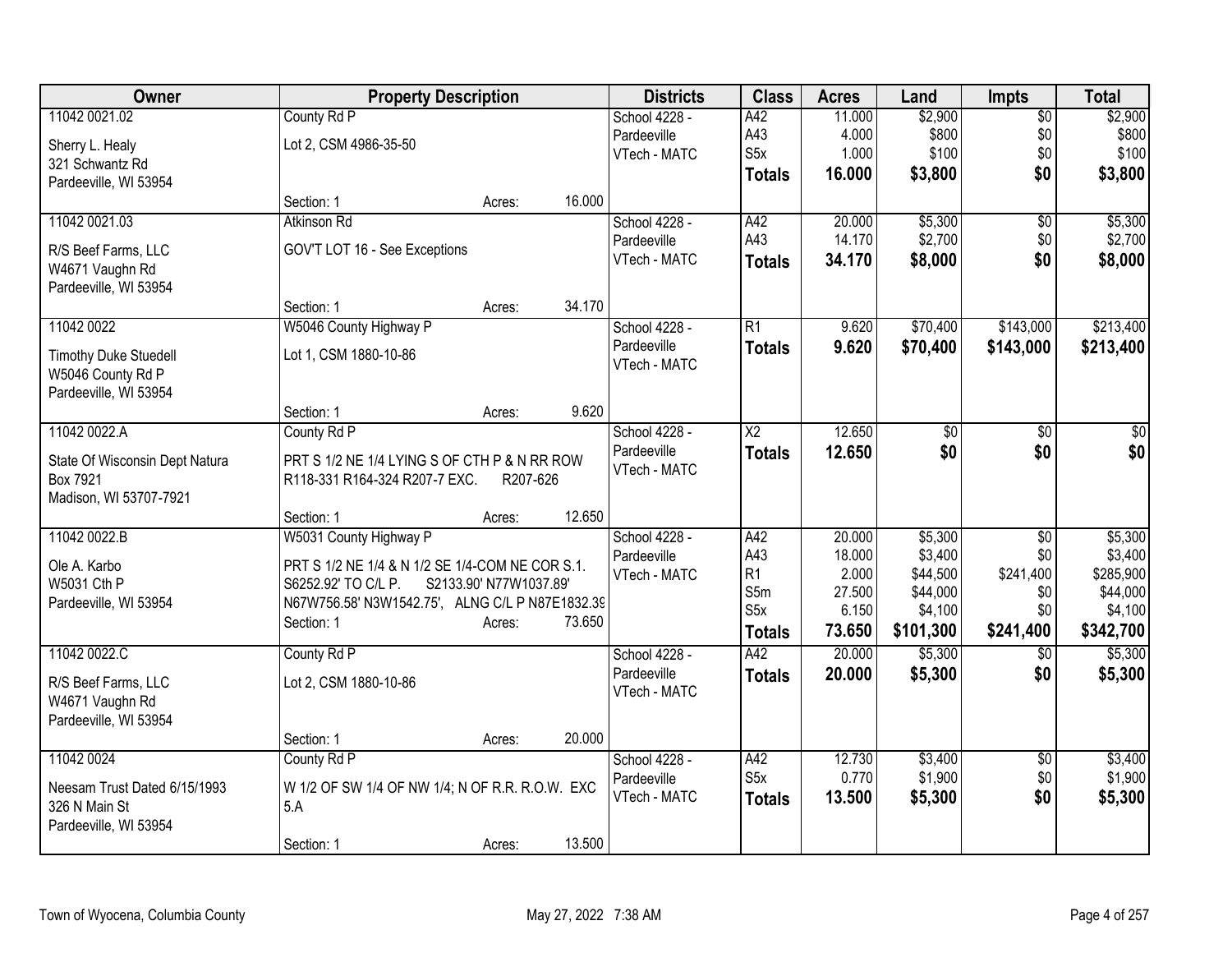| Owner                                         |                                                    | <b>Property Description</b> |        | <b>Districts</b> | <b>Class</b>     | <b>Acres</b> | Land     | <b>Impts</b>    | <b>Total</b> |
|-----------------------------------------------|----------------------------------------------------|-----------------------------|--------|------------------|------------------|--------------|----------|-----------------|--------------|
| 11042 0024.A                                  | W5298 County Highway P                             |                             |        | School 4228 -    | $\overline{R1}$  | 5.000        | \$56,500 | \$112,800       | \$169,300    |
| Lavern M. Hying                               | PRT SW 1/4 NW 1/4-COM W 1/4 COR N133' POB;         |                             |        | Pardeeville      | <b>Totals</b>    | 5.000        | \$56,500 | \$112,800       | \$169,300    |
| W5298 Cty Hwy P                               | N328.76' N89E 663' S322.78' S80W40.44' S89 W623.11 |                             |        | VTech - MATC     |                  |              |          |                 |              |
| Pardeeville, WI 53954                         | POB.                                               |                             |        |                  |                  |              |          |                 |              |
|                                               | Section: 1                                         | Acres:                      | 5.000  |                  |                  |              |          |                 |              |
| 11042 0025                                    | W5200 County Highway P                             |                             |        | School 4228 -    | A42              | 9.200        | \$2,400  | $\overline{50}$ | \$2,400      |
| Neesam Trust Dated 6/15/1993                  | E 1/2 OF SW 1/4 OF NW 1/4; N OF RR ROW EXC         |                             |        | Pardeeville      | H7               | 0.500        | \$10,500 | \$11,600        | \$22,100     |
| 326 N Main St                                 | R265-328                                           |                             |        | VTech - MATC     | S <sub>5</sub> x | 5.400        | \$8,100  | \$0             | \$8,100      |
| Pardeeville, WI 53954                         |                                                    |                             |        |                  | <b>Totals</b>    | 15.100       | \$21,000 | \$11,600        | \$32,600     |
|                                               | Section: 1                                         | Acres:                      | 15.100 |                  |                  |              |          |                 |              |
| 11042 0026.A                                  | N7120 Pardeeville Rd                               |                             |        | School 4228 -    | $\overline{R1}$  | 1.150        | \$32,200 | \$187,900       | \$220,100    |
|                                               | Lot 1 and part of 2, CSM 1575-7-125                |                             |        | Pardeeville      | <b>Totals</b>    | 1.150        | \$32,200 | \$187,900       | \$220,100    |
| Donald H. Achterberg<br>N7120 Pardeeville Rd  |                                                    |                             |        | VTech - MATC     |                  |              |          |                 |              |
| Pardeeville, WI 53954                         |                                                    |                             |        |                  |                  |              |          |                 |              |
|                                               | Section: 1                                         | Acres:                      | 1.150  |                  |                  |              |          |                 |              |
| 11042 0026.B                                  | N7104 Pardeeville Rd                               |                             |        | School 4228 -    | $\overline{R1}$  | 0.620        | \$23,300 | \$11,100        | \$34,400     |
|                                               |                                                    |                             |        | Pardeeville      | <b>Totals</b>    | 0.620        | \$23,300 | \$11,100        | \$34,400     |
| Zachary Lindert<br>N3955 State Rd 22          | Lot 2, CSM #1575-7-125; exc N part of Lot          |                             |        | VTech - MATC     |                  |              |          |                 |              |
| Rio, WI 53960                                 |                                                    |                             |        |                  |                  |              |          |                 |              |
|                                               | Section: 1                                         | Acres:                      | 0.620  |                  |                  |              |          |                 |              |
| 11042 0026.C                                  | N7096 Pardeeville Rd                               |                             |        | School 4228 -    | $\overline{R1}$  | 0.490        | \$21,200 | \$115,500       | \$136,700    |
|                                               |                                                    |                             |        | Pardeeville      | <b>Totals</b>    | 0.490        | \$21,200 | \$115,500       | \$136,700    |
| Lori Lane Linde                               | Lot 1, CSM 1576-7-126                              |                             |        | VTech - MATC     |                  |              |          |                 |              |
| 7353 County Rd I<br>Deforest, WI 53532        |                                                    |                             |        |                  |                  |              |          |                 |              |
|                                               | Section: 1                                         | Acres:                      | 0.490  |                  |                  |              |          |                 |              |
| 11042 0026.D                                  | N7092 Pardeeville Rd                               |                             |        | School 4228 -    | $\overline{R1}$  | 1.030        | \$30,400 | \$151,500       | \$181,900    |
|                                               |                                                    |                             |        | Pardeeville      | <b>Totals</b>    | 1.030        | \$30,400 | \$151,500       | \$181,900    |
| Jeremy M. Yonkie                              | Lot 2, CSM 1576-7-126                              |                             |        | VTech - MATC     |                  |              |          |                 |              |
| N7092 Pardeeville Rd<br>Pardeeville, WI 53954 |                                                    |                             |        |                  |                  |              |          |                 |              |
|                                               | Section: 1                                         | Acres:                      | 1.030  |                  |                  |              |          |                 |              |
| 11042 0026.E                                  | N7090 Pardeeville Rd                               |                             |        | School 4228 -    | $\overline{R1}$  | 1.090        | \$31,300 | \$221,300       | \$252,600    |
|                                               |                                                    |                             |        | Pardeeville      | <b>Totals</b>    | 1.090        | \$31,300 | \$221,300       | \$252,600    |
| Christopher D. Conroy                         | Lot 3, CSM 1576-7-126                              |                             |        | VTech - MATC     |                  |              |          |                 |              |
| N7090 Pardeeville Rd                          |                                                    |                             |        |                  |                  |              |          |                 |              |
| Pardeeville, WI 53954                         | Section: 1                                         |                             | 1.090  |                  |                  |              |          |                 |              |
|                                               |                                                    | Acres:                      |        |                  |                  |              |          |                 |              |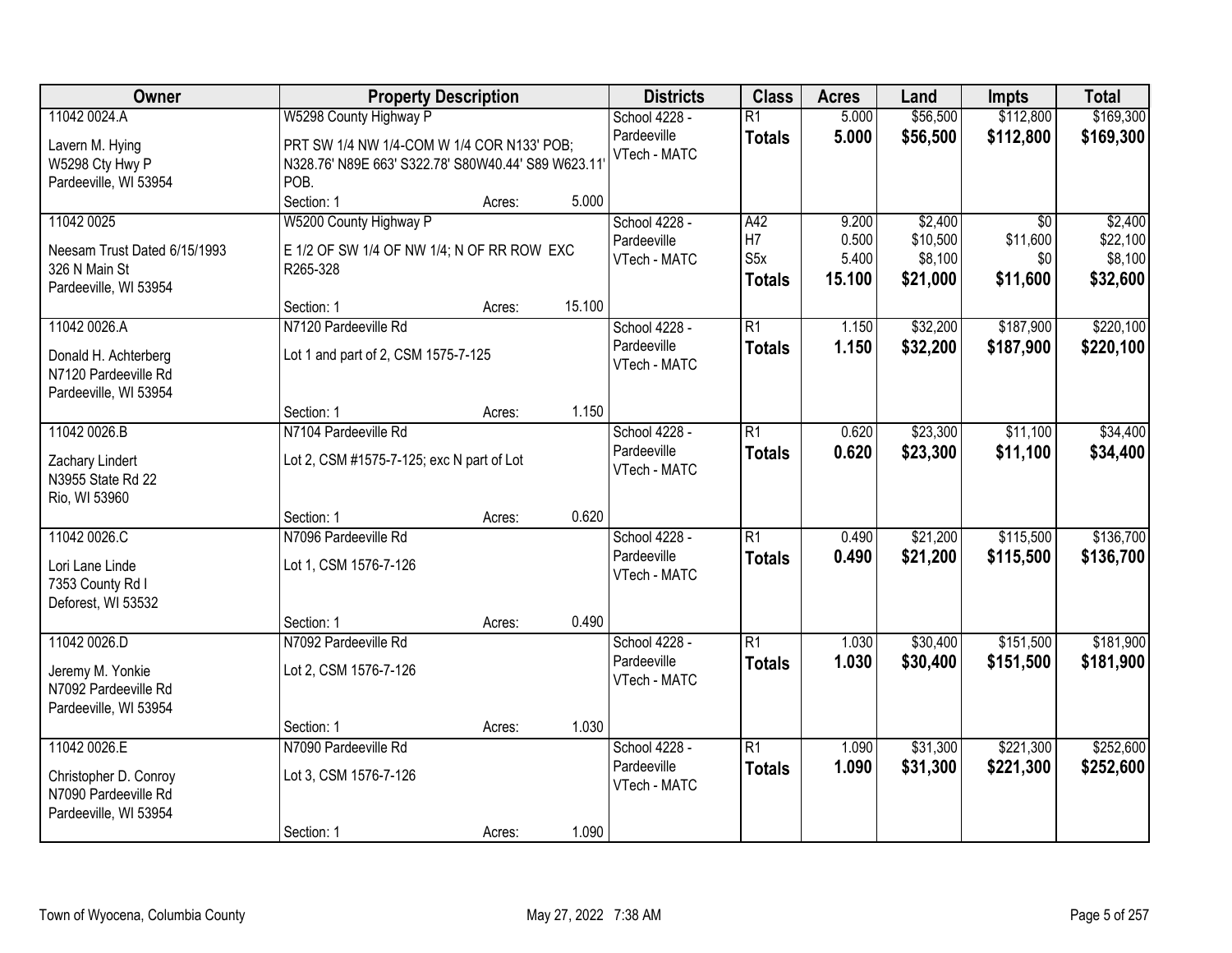| Owner                                                                  | <b>Property Description</b>                                       |        |        | <b>Districts</b>            | <b>Class</b>            | <b>Acres</b> | Land            | <b>Impts</b>    | <b>Total</b>    |
|------------------------------------------------------------------------|-------------------------------------------------------------------|--------|--------|-----------------------------|-------------------------|--------------|-----------------|-----------------|-----------------|
| 11042 0026.F                                                           | Pardeeville Rd                                                    |        |        | School 4228 -               | S5x                     | 0.920        | \$200           | $\overline{50}$ | \$200           |
| Christopher D. Conroy<br>N7090 Pardeeville Rd<br>Pardeeville, WI 53954 | Lot 4, CSM 1576-7-126                                             |        |        | Pardeeville<br>VTech - MATC | <b>Totals</b>           | 0.920        | \$200           | \$0             | \$200           |
|                                                                        | Section: 1                                                        | Acres: | 0.920  |                             |                         |              |                 |                 |                 |
| 11042 0027                                                             | County Rd P                                                       |        |        | School 4228 -               | $\overline{\text{S5x}}$ | 0.300        | \$500           | $\overline{50}$ | \$500           |
| Neesam Trust Dated 6/15/1993<br>326 N Main St<br>Pardeeville, WI 53954 | SE 1/4 OF NW 1/4; N OF CTH P & W OF R265-328                      |        |        | Pardeeville<br>VTech - MATC | <b>Totals</b>           | 0.300        | \$500           | \$0             | \$500           |
|                                                                        | Section: 1                                                        | Acres: | 0.300  |                             |                         |              |                 |                 |                 |
| 11042 0027.1                                                           | County Rd P                                                       |        |        | School 4228 -               | $\overline{\text{X2}}$  | 15.650       | $\overline{50}$ | $\overline{50}$ | $\overline{50}$ |
| State of Wisconsin Dept Natural<br>Resources<br>Box 7921               | PROPERTY AS RECORDED IN 265-328 R184-680<br>EXC CS #1379 R383-114 |        |        | Pardeeville<br>VTech - MATC | <b>Totals</b>           | 15.650       | \$0             | \$0             | \$0             |
| Madison, WI 53707-7921                                                 | Section: 1                                                        | Acres: | 15.650 |                             |                         |              |                 |                 |                 |
| 11042 0027.1A                                                          | W5198 County Highway P                                            |        |        | School 4228 -               | A43                     | 2.370        | \$500           | $\sqrt{6}$      | \$500           |
| Kevin R. Okan                                                          | Lot 1, CSM 1379-6-141                                             |        |        | Pardeeville                 | R <sub>1</sub>          | 2.000        | \$44,500        | \$94,500        | \$139,000       |
| W5198 County Rd P                                                      |                                                                   |        |        | VTech - MATC                | S5m                     | 5.000        | \$9,800         | \$0             | \$9,800         |
| Pardeeville, WI 53954                                                  |                                                                   |        |        |                             | <b>Totals</b>           | 9.370        | \$54,800        | \$94,500        | \$149,300       |
|                                                                        | Section: 1                                                        | Acres: | 9.370  |                             |                         |              |                 |                 |                 |
| 11042 0027.2                                                           | W5104 County Highway P                                            |        |        | School 4228 -               | A42                     | 5.040        | \$1,300         | $\overline{30}$ | \$1,300         |
| Steven Smith                                                           | PRT S 1/2 NW 1/4-COM W 1/4 C OR S.1 N461.76'                      |        |        | Pardeeville                 | R <sub>1</sub>          | 1.500        | \$37,300        | \$149,500       | \$186,800       |
| W5104 Cty Hwy P                                                        | N2851.30' N8 8E2634.49' S1729.69' POB; S63W268.73                 |        |        | VTech - MATC                | S5m                     | 3.000        | \$5,900         | \$0             | \$5,900         |
| Pardeeville, WI 53954                                                  | S89W385' S5E874.23 ' NE ALNG C/L P TO N-S 1/4 LN                  |        |        |                             | S <sub>5</sub> x        | 1.000        | \$100           | \$0             | \$100           |
|                                                                        | Section: 1                                                        | Acres: | 10.540 |                             | <b>Totals</b>           | 10.540       | \$44,600        | \$149,500       | \$194,100       |
| 11042 0027.2A                                                          | W5142 County Highway P                                            |        |        | School 4228 -               | F6                      | 4.800        | \$18,700        | $\overline{50}$ | \$18,700        |
| Randall G. Cook                                                        | PRT SE 1/4 NW 1/4 & G.L. 14- COM W 1/4 COR                        |        |        | Pardeeville                 | R <sub>1</sub>          | 5.000        | \$56,500        | \$185,900       | \$242,400       |
| W5142 Hwy P                                                            | S.1---- POB; S5E874.23' S69W390' N19W33'                          |        |        | VTech - MATC                | <b>Totals</b>           | 9.800        | \$75,200        | \$185,900       | \$261,100       |
| Pardeeville, WI 53954                                                  | N19W695.62' N74E159.50' N19W 285.71' N89E453.74'                  |        |        |                             |                         |              |                 |                 |                 |
|                                                                        | Section: 1                                                        | Acres: | 9.800  |                             |                         |              |                 |                 |                 |
| 11042 0029                                                             | Pardeeville Rd                                                    |        |        | School 4228 -               | $\overline{X2}$         | 32.000       | $\sqrt{6}$      | $\overline{50}$ | $\overline{30}$ |
| State of Wisconsin Dept Natural                                        | NE 1/4 OF SW 1/4 R.26-P.617; EXC S 16 RODS                        |        |        | Pardeeville                 | <b>Totals</b>           | 32.000       | \$0             | \$0             | \$0             |
| Resources                                                              | R.155-733                                                         |        |        | VTech - MATC                |                         |              |                 |                 |                 |
| Box 7921                                                               |                                                                   |        |        |                             |                         |              |                 |                 |                 |
| Madison, WI 53707-7921                                                 | Section: 1                                                        | Acres: | 32.000 |                             |                         |              |                 |                 |                 |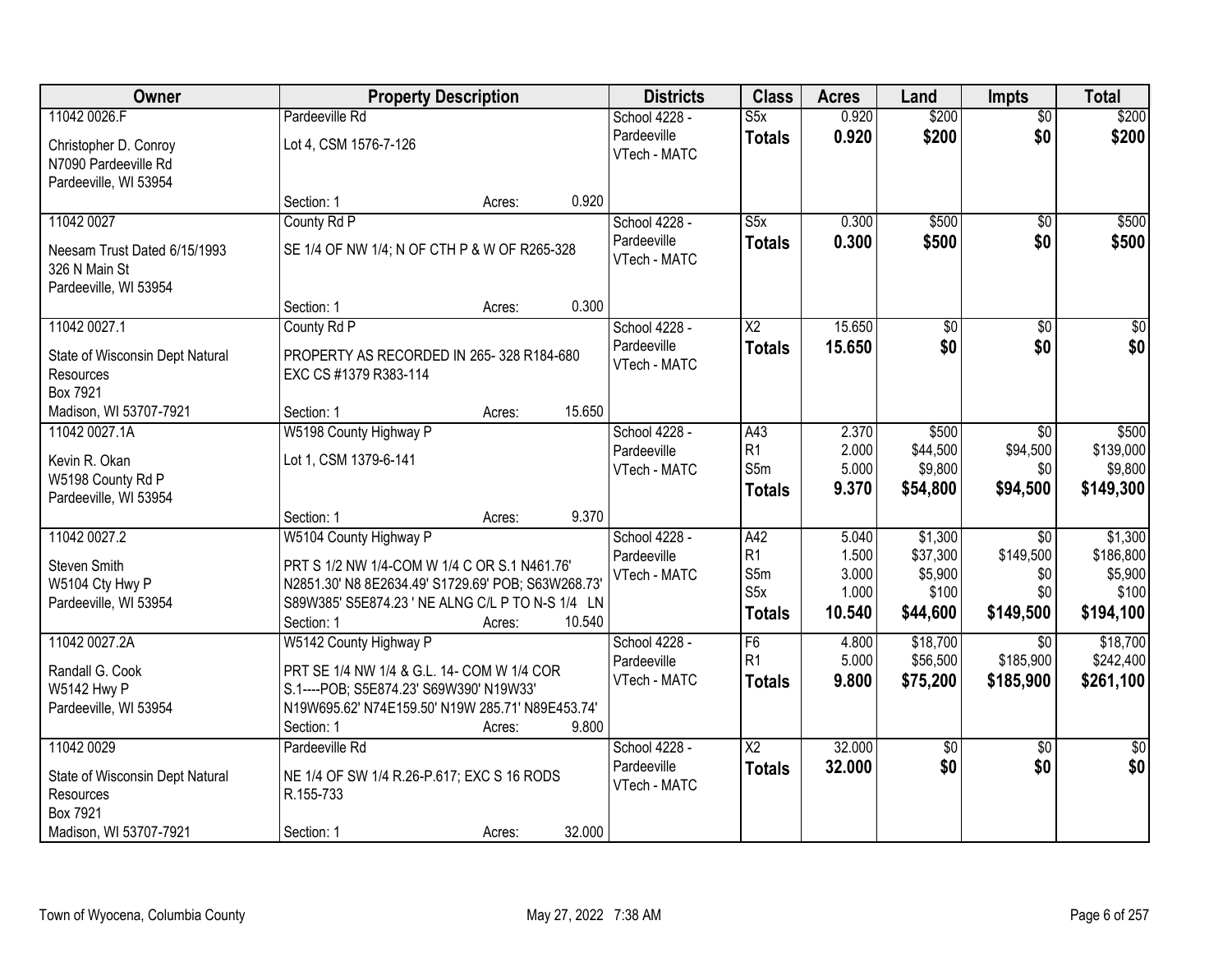| Owner                                         |                                                        | <b>Property Description</b> |        | <b>Districts</b>             | <b>Class</b>         | <b>Acres</b>   | Land                 | <b>Impts</b>           | <b>Total</b>         |
|-----------------------------------------------|--------------------------------------------------------|-----------------------------|--------|------------------------------|----------------------|----------------|----------------------|------------------------|----------------------|
| 11042 0029.A                                  | Pardeeville Rd                                         |                             |        | School 4228 -<br>Pardeeville | S5x<br><b>Totals</b> | 8.000<br>8.000 | \$14,800<br>\$14,800 | $\overline{50}$<br>\$0 | \$14,800<br>\$14,800 |
| Tuffy's Legacy, LLC<br>1140 Sequoia St        | S 16 rods of NE1/4 of SW1/4                            |                             |        | VTech - MATC                 |                      |                |                      |                        |                      |
| Delavan, WI 53115                             |                                                        |                             |        |                              |                      |                |                      |                        |                      |
|                                               | Section: 1                                             | Acres:                      | 8.000  |                              |                      |                |                      |                        |                      |
| 11042 0030                                    | Pardeeville Rd                                         |                             |        | School 4228 -                | $\overline{X2}$      | 14.920         | $\overline{50}$      | $\overline{50}$        | $\sqrt{50}$          |
| State of Wisconsin Dept Natural               | NW 1/4 OF SW 1/4; N & E OF HWY R.26-P.617; EXC         |                             |        | Pardeeville<br>VTech - MATC  | <b>Totals</b>        | 14.920         | \$0                  | \$0                    | \$0                  |
| Resources                                     | R110-193 EXC S 16 RODS E OF                            | <b>HWY EXC</b>              |        |                              |                      |                |                      |                        |                      |
| Box 7921                                      | R175-31                                                |                             |        |                              |                      |                |                      |                        |                      |
| Madison, WI 53707-7921                        | Section: 1                                             | Acres:                      | 14.920 |                              |                      |                |                      |                        |                      |
| 11042 0030.A                                  | Pardeeville Rd                                         |                             |        | School 4228 -<br>Pardeeville | S5x                  | 0.250          | \$600                | \$0                    | \$600                |
| Tuffy's Legacy, LLC                           | Prt NW1/4 of SW1/4, Beg cen SW1/4, N 16 rods, W to c/l |                             |        | VTech - MATC                 | <b>Totals</b>        | 0.250          | \$600                | \$0                    | \$600                |
| 1140 Sequoia St                               | Pardeeville Rd, SE to beg                              |                             |        |                              |                      |                |                      |                        |                      |
| Delavan, WI 53115                             |                                                        |                             | 0.250  |                              |                      |                |                      |                        |                      |
| 11042 0031                                    | Section: 1<br>N7051 Pardeeville Rd                     | Acres:                      |        | School 4228 -                | A43                  | 16.250         | \$3,100              | \$0                    | \$3,100              |
|                                               |                                                        |                             |        | Pardeeville                  | H7                   | 1.500          | \$24,000             | \$58,800               | \$82,800             |
| Edward Carl Baumgartner                       | NW 1/4 OF SW 1/4; S & W OF HWY                         |                             |        | VTech - MATC                 | S <sub>5</sub> x     | 1.750          | \$1,400              | \$0                    | \$1,400              |
| N7051 Pardeeville Rd                          |                                                        |                             |        |                              | <b>Totals</b>        | 19.500         | \$28,500             | \$58,800               | \$87,300             |
| Pardeeville, WI 53954                         | Section: 1                                             | Acres:                      | 19.500 |                              |                      |                |                      |                        |                      |
| 11042 0032                                    | Pardeeville Rd                                         |                             |        | School 4228 -                | A43                  | 16.500         | \$3,200              | \$0                    | \$3,200              |
|                                               |                                                        |                             |        | Pardeeville                  | S5m                  | 5.500          | \$10,800             | \$0                    | \$10,800             |
| <b>Edward Carl Baumgartner</b>                | SW 1/4 OF SW 1/4                                       |                             |        | VTech - MATC                 | S5x                  | 18.000         | \$14,900             | \$0                    | \$14,900             |
| N7051 Pardeeville Rd<br>Pardeeville, WI 53954 |                                                        |                             |        |                              | <b>Totals</b>        | 40.000         | \$28,900             | \$0                    | \$28,900             |
|                                               | Section: 1                                             | Acres:                      | 40.000 |                              |                      |                |                      |                        |                      |
| 11042 0033                                    | Pardeeville Rd                                         |                             |        | School 4228 -                | F <sub>6</sub>       | 15.000         | \$57,800             | \$0                    | \$57,800             |
| Tuffy's Legacy, LLC                           | SE 1/4 OF SW 1/4 EXC CS#1870                           |                             |        | Pardeeville                  | S <sub>5x</sub>      | 21.710         | \$17,300             | \$0                    | \$17,300             |
| 1140 Sequoia St                               |                                                        |                             |        | VTech - MATC                 | <b>Totals</b>        | 36.710         | \$75,100             | \$0                    | \$75,100             |
| Delavan, WI 53115                             |                                                        |                             |        |                              |                      |                |                      |                        |                      |
|                                               | Section: 1                                             | Acres:                      | 36.710 |                              |                      |                |                      |                        |                      |
| 11042 0033.A                                  | N6990 Pardeeville Rd                                   |                             |        | School 4228 -                | R1                   | 3.290          | \$51,400             | \$209,000              | \$260,400            |
| Thomas J. Hermanson                           | Lot 1, CSM 1870-10-76                                  |                             |        | Pardeeville                  | <b>Totals</b>        | 3.290          | \$51,400             | \$209,000              | \$260,400            |
| N6990 Pardeeville Rd                          |                                                        |                             |        | VTech - MATC                 |                      |                |                      |                        |                      |
| Pardeeville, WI 53954                         |                                                        |                             |        |                              |                      |                |                      |                        |                      |
|                                               | Section: 1                                             | Acres:                      | 3.290  |                              |                      |                |                      |                        |                      |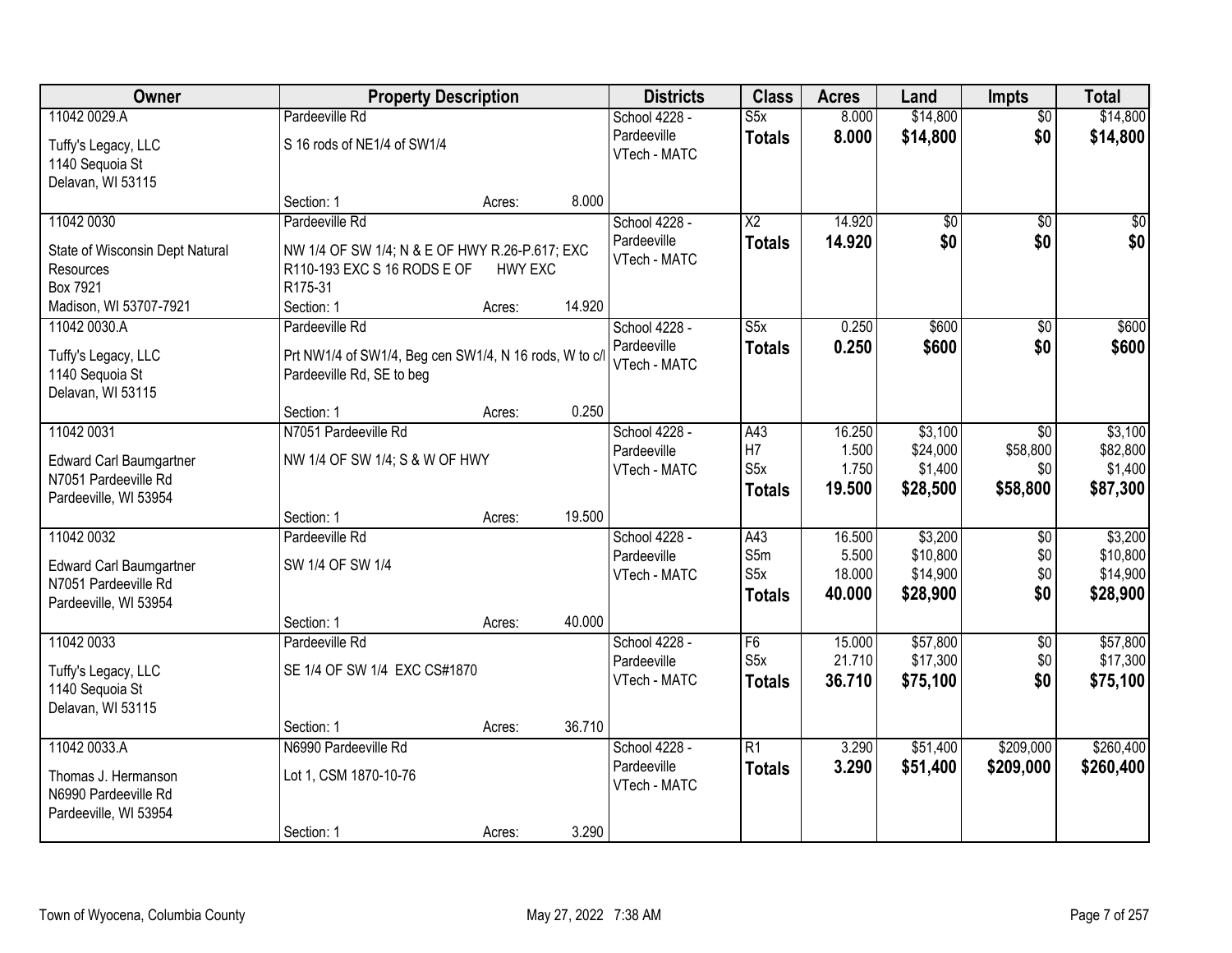| Owner                                                                       | <b>Property Description</b>                                             |        |        | <b>Districts</b>                             | <b>Class</b>                            | <b>Acres</b>              | Land                            | <b>Impts</b>                | <b>Total</b>                      |
|-----------------------------------------------------------------------------|-------------------------------------------------------------------------|--------|--------|----------------------------------------------|-----------------------------------------|---------------------------|---------------------------------|-----------------------------|-----------------------------------|
| 11042 0034<br>State of Wisconsin Dept Natural<br>Resources<br>Box 7921      | NE 1/4 OF SE 1/4; R.41-P.461; EXC S 16 RODS R.55<br>P.245EXC.R. 207-626 |        |        | School 4228 -<br>Pardeeville<br>VTech - MATC | $\overline{X2}$<br><b>Totals</b>        | 0.250<br>0.250            | $\overline{60}$<br>\$0          | $\overline{60}$<br>\$0      | \$0<br>\$0                        |
| Madison, WI 53707-7921                                                      | Section: 1                                                              | Acres: | 0.250  |                                              |                                         |                           |                                 |                             |                                   |
| 11042 0034.B<br>State of Wisconsin Dept Natural<br>Resources<br>Box 7921    | S 16 RODS NE 1/4 SE 1/4 REC R.55 P.245 R155-735<br>EXC. R207-626        |        |        | School 4228 -<br>Pardeeville<br>VTech - MATC | $\overline{\text{X2}}$<br><b>Totals</b> | 5.000<br>5.000            | $\overline{50}$<br>\$0          | $\overline{50}$<br>\$0      | \$0<br>\$0                        |
| Madison, WI 53707-7921<br>11042 0035                                        | Section: 1                                                              | Acres: | 5.000  | School 4228 -                                | $\overline{\text{X2}}$                  | 22.650                    | $\overline{50}$                 | \$0                         | $\overline{\$0}$                  |
| State of Wisconsin Dept Natural<br>Resources<br>Box 7921                    | NW 1/4 OF SE 1/4; R.41-P.461; EXC S 16 RODS R.55<br>P.245EXC.R. 207-626 |        |        | Pardeeville<br>VTech - MATC                  | <b>Totals</b>                           | 22.650                    | \$0                             | \$0                         | \$0                               |
| Madison, WI 53707-7921                                                      | Section: 1                                                              | Acres: | 22.650 |                                              |                                         |                           |                                 |                             |                                   |
| 11042 0035.B<br>State of Wisconsin Dept Natural<br>Resources<br>Box 7921    | S 16 RODS NW 1/4 SE 1/4 REC R.55 P.245 EXC W 1/2<br>R.155-733 & 735     |        |        | School 4228 -<br>Pardeeville<br>VTech - MATC | $\overline{\text{X2}}$<br><b>Totals</b> | 4.000<br>4.000            | \$0<br>\$0                      | $\sqrt[6]{3}$<br>\$0        | $\sqrt{50}$<br>\$0                |
| Madison, WI 53707-7921                                                      | Section: 1                                                              | Acres: | 4.000  |                                              |                                         |                           |                                 |                             |                                   |
| 11042 0035.C<br>Tuffy's Legacy, LLC<br>1140 Sequoia St<br>Delavan, WI 53115 | S 16 rods of W1/2 of NW1/4 of SE1/4<br>Section: 1                       | Acres: | 4.000  | School 4228 -<br>Pardeeville<br>VTech - MATC | F6<br><b>Totals</b>                     | 4.000<br>4.000            | \$12,800<br>\$12,800            | $\overline{50}$<br>\$0      | \$12,800<br>\$12,800              |
| 11042 0036                                                                  |                                                                         |        |        | School 4228 -                                | $\overline{X2}$                         | 20.000                    | $\sqrt{6}$                      | \$0                         | $\sqrt{30}$                       |
| State of Wisconsin Dept Natural<br>Resources<br>Box 7921                    | SW 1/4 OF SE 1/4 EXC W 1/2 R.155-733 & 735                              |        |        | Pardeeville<br>VTech - MATC                  | <b>Totals</b>                           | 20.000                    | \$0                             | \$0                         | \$0                               |
| Madison, WI 53707-7921                                                      | Section: 1                                                              | Acres: | 20.000 |                                              |                                         |                           |                                 |                             |                                   |
| 11042 0036.A<br>Tuffy's Legacy, LLC<br>1140 Sequoia St<br>Delavan, WI 53115 | N6998 Pardeeville Rd<br>W1/2 of SW1/4 of SE1/4<br>Section: 1            | Acres: | 20.000 | School 4228 -<br>Pardeeville<br>VTech - MATC | R1<br>S <sub>5</sub> x<br><b>Totals</b> | 2.000<br>18.000<br>20.000 | \$44,500<br>\$5,500<br>\$50,000 | \$57,200<br>\$0<br>\$57,200 | \$101,700<br>\$5,500<br>\$107,200 |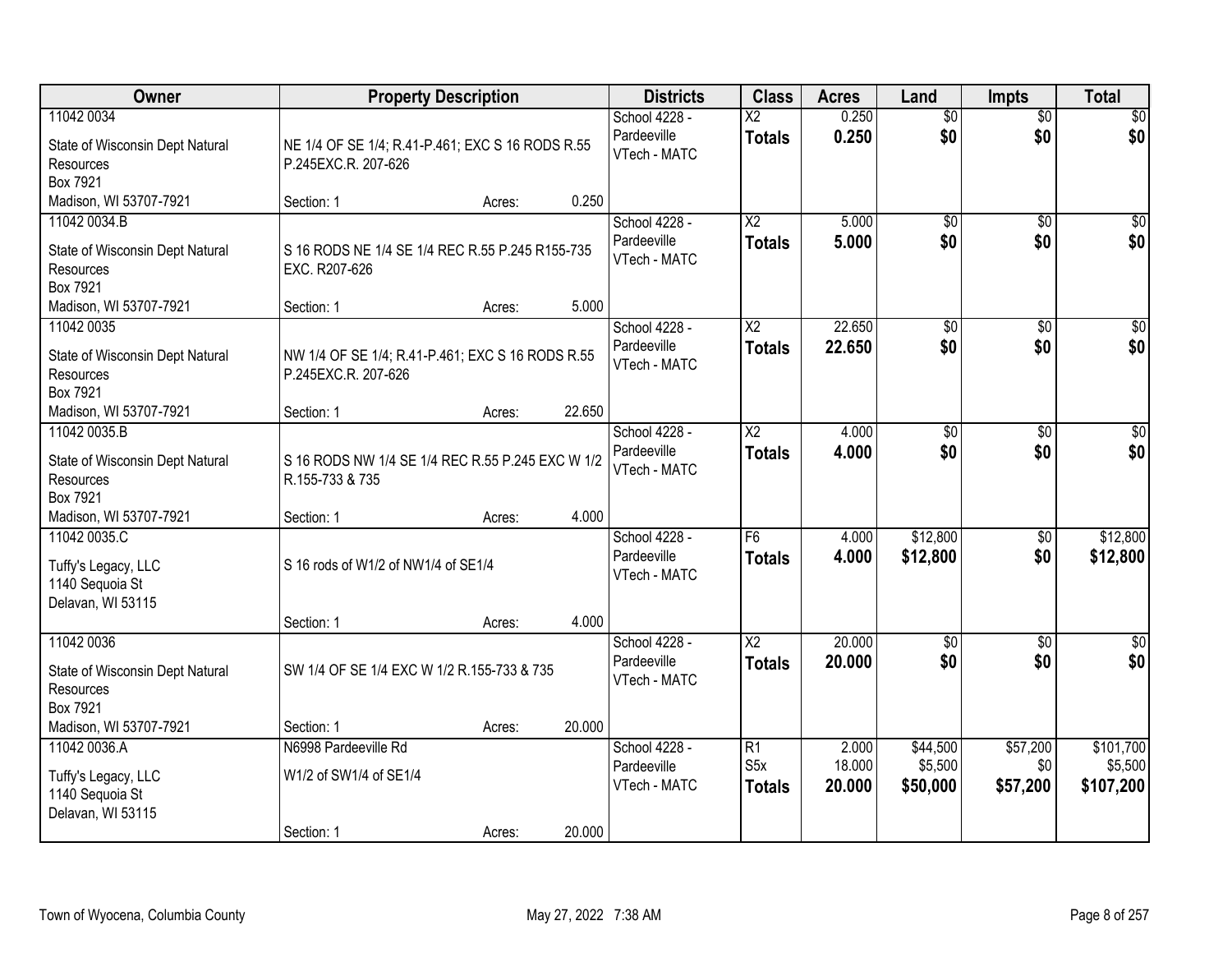| Owner                                                                                                  | <b>Property Description</b>                                                                                                                                                                        |                                     | <b>Districts</b>                                                                         | <b>Class</b>                          | <b>Acres</b>              | Land                               | <b>Impts</b>                  | <b>Total</b>                        |
|--------------------------------------------------------------------------------------------------------|----------------------------------------------------------------------------------------------------------------------------------------------------------------------------------------------------|-------------------------------------|------------------------------------------------------------------------------------------|---------------------------------------|---------------------------|------------------------------------|-------------------------------|-------------------------------------|
| 11042 0037<br>State of Wisconsin Dept Natural<br>Resources                                             | SE 1/4 OF SE 1/4 R155-735                                                                                                                                                                          |                                     | School 4228 -<br>Pardeeville<br>VTech - MATC                                             | $\overline{X2}$<br><b>Totals</b>      | 40.000<br>40.000          | $\overline{50}$<br>\$0             | $\overline{50}$<br>\$0        | $\sqrt{50}$<br>\$0                  |
| Box 7921<br>Madison, WI 53707-7921                                                                     | Section: 1                                                                                                                                                                                         | 40.000<br>Acres:                    |                                                                                          |                                       |                           |                                    |                               |                                     |
| 11042 0038.01<br>State of Wisconsin - Dept of Natural<br>Resources<br>PO Box 7921<br>Madison, WI 53707 | Part of Sec 1 & 2 described as follows: Beg at the W Q c<br>of Sec 1, being on the S In of the Chicago, Milwaukee, St<br>Paul & Pacific Railroad lands; WLY alg rad curve, long<br>Section: 2      | 7.463<br>Acres:                     | 8040-Pardeeville<br>Lakes Mgmnt District<br>School 4228 -<br>Pardeeville<br>VTech - MATC | $\overline{X2}$<br><b>Totals</b>      | 7.463<br>7.463            | \$0<br>\$0                         | $\overline{50}$<br>\$0        | $\sqrt{50}$<br>\$0                  |
| 11042 0038.A<br>Ole A. Karbo<br>W5031 Cth P<br>Pardeeville, WI 53954                                   | 3 ACRES FOR RR ROW R351-166                                                                                                                                                                        |                                     | School 4228 -<br>Pardeeville<br>VTech - MATC                                             | S5x<br><b>Totals</b>                  | 3.000<br>3.000            | \$200<br>\$200                     | \$0<br>\$0                    | \$200<br>\$200                      |
|                                                                                                        | Section: 1                                                                                                                                                                                         | 3.000<br>Acres:                     |                                                                                          |                                       |                           |                                    |                               |                                     |
| 11042 0039.01<br>Cameron A. Lerdahl<br>N7598 State Rd 44<br>Pardeeville, WI 53954                      | N7598 State Highway 44<br>Lot 1 CS#4277-30-33<br>Section: 2                                                                                                                                        | 4.010                               | 8040-Pardeeville<br>Lakes Mgmnt District<br>School 4228 -<br>Pardeeville<br>VTech - MATC | $\overline{R1}$<br><b>Totals</b>      | 4.010<br>4.010            | \$63,000<br>\$63,000               | \$89,000<br>\$89,000          | \$152,000<br>\$152,000              |
| 11042 0039.05<br>Thomas E. Skupniewitz Jr<br>247 S Main<br>Lake Mills, WI 53551                        | N7588 State Highway 44<br>LT 2 CS#4277-30-33                                                                                                                                                       | Acres:                              | School 4228 -<br>Pardeeville<br>VTech - MATC                                             | F6<br>R <sub>1</sub><br><b>Totals</b> | 23.220<br>3.980<br>27.200 | \$106,800<br>\$62,900<br>\$169,700 | \$0<br>\$213,300<br>\$213,300 | \$106,800<br>\$276,200<br>\$383,000 |
| 11042 0039.A<br>George Melby<br>W5383 Haynes Rd<br>Pardeeville, WI 53954                               | Section: 2<br>W5383 Haynes Rd<br>N 16 A OFF N END GL. 1 S.2 & BEG @ NE COR GL.2<br>S.2 TH S11 RDS; W TO PT 1 RD W OF FOX RIVER; N<br>11 RDS; E TO BEG; LYING S TN LN RD; E OF RIVER;<br>Section: 2 | 27.200<br>Acres:<br>2.090<br>Acres: | 8040-Pardeeville<br>Lakes Mgmnt District<br>School 4228 -<br>Pardeeville<br>VTech - MATC | $\overline{R1}$<br><b>Totals</b>      | 2.090<br>2.090            | \$61,900<br>\$61,900               | \$88,500<br>\$88,500          | \$150,400<br>\$150,400              |
| 11042 0039.B<br>lan L. Fischer<br>1818 Boyd Ave<br>Madison, WI 53704                                   | N7579 State Highway 44<br>Lot 1, CSM 1385-6-147<br>Section: 2                                                                                                                                      | 0.528<br>Acres:                     | 8040-Pardeeville<br>Lakes Mgmnt District<br>School 4228 -<br>Pardeeville<br>VTech - MATC | R <sub>1</sub><br><b>Totals</b>       | 0.528<br>0.528            | \$61,900<br>\$61,900               | \$78,000<br>\$78,000          | \$139,900<br>\$139,900              |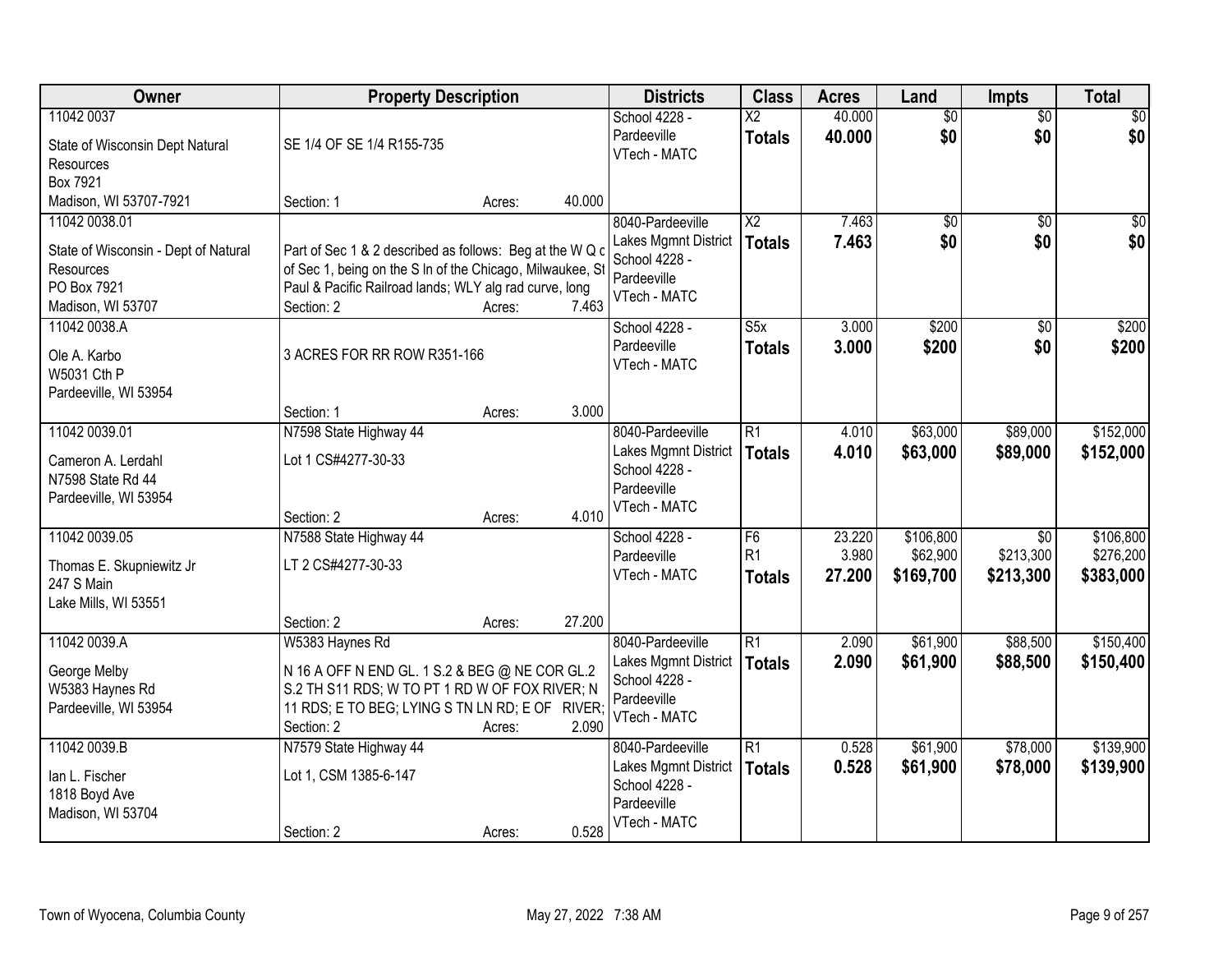| Owner                       | <b>Property Description</b>                             |        | <b>Districts</b>       | <b>Class</b>     | <b>Acres</b> | Land      | Impts           | <b>Total</b> |
|-----------------------------|---------------------------------------------------------|--------|------------------------|------------------|--------------|-----------|-----------------|--------------|
| 11042 0040.01               | N7556 State Highway 44                                  |        | 8040-Pardeeville       | A43              | 37.250       | \$7,100   | $\overline{30}$ | \$7,100      |
| Price Trust Dated 4/29/1993 | Comm at N Q cor Sec 2; S89-55-58E 1313.89';             |        | Lakes Mgmnt District   | H <sub>7</sub>   | 2.480        | \$28,000  | \$296,000       | \$324,000    |
| N7556 State Rd 44           | S00-05-46E 530.47'; S89-55-48E 221.63' to POB;          |        | School 4228 -          | S5m              | 17.000       | \$29,700  | \$0             | \$29,700     |
| Pardeeville, WI 53954       | S89-55-48E 579.39'; S00-08-32E 382'; S89-55-48E         |        | Pardeeville            | S <sub>5</sub> x | 0.750        | \$100     | \$0             | \$100        |
|                             | Section: 2                                              | Acres: | VTech - MATC<br>57.480 | <b>Totals</b>    | 57.480       | \$64,900  | \$296,000       | \$360,900    |
| 11042 0040.02               | N7494 State Highway 44                                  |        | 8040-Pardeeville       | $\overline{R1}$  | 1.590        | \$44,900  | \$47,400        | \$92,300     |
| Price Trust Dated 4/29/1993 | Lot 1, CSM 4728-33-63                                   |        | Lakes Mgmnt District   | <b>Totals</b>    | 1.590        | \$44,900  | \$47,400        | \$92,300     |
| N7556 State Rd 44           |                                                         |        | School 4228 -          |                  |              |           |                 |              |
| Pardeeville, WI 53954       |                                                         |        | Pardeeville            |                  |              |           |                 |              |
|                             | Section: 2                                              | Acres: | VTech - MATC<br>1.590  |                  |              |           |                 |              |
| 11042 0040.05               | State Highway 44                                        |        | 8040-Pardeeville       | $\overline{R1}$  | 1.390        | \$59,800  | \$0             | \$59,800     |
| Ryan Seichter               | Lot 1, CSM 4726-33-61                                   |        | Lakes Mgmnt District   | <b>Totals</b>    | 1.390        | \$59,800  | \$0             | \$59,800     |
| 204 Lake St                 |                                                         |        | School 4228 -          |                  |              |           |                 |              |
| Pardeeville, WI 53954       |                                                         |        | Pardeeville            |                  |              |           |                 |              |
|                             | Section: 2                                              | Acres: | VTech - MATC<br>1.390  |                  |              |           |                 |              |
| 11042 0040.06               | State Highway 44                                        |        | 8040-Pardeeville       | R1               | 1.150        | \$59,800  | \$0             | \$59,800     |
| Ryan Seichter               | Lot 2, CSM 4726-33-61                                   |        | Lakes Mgmnt District   | <b>Totals</b>    | 1.150        | \$59,800  | \$0             | \$59,800     |
| 204 Lake St                 |                                                         |        | School 4228 -          |                  |              |           |                 |              |
| Pardeeville, WI 53954       |                                                         |        | Pardeeville            |                  |              |           |                 |              |
|                             | Section: 2                                              | Acres: | VTech - MATC<br>1.150  |                  |              |           |                 |              |
| 11042 0040.08               | N7572 State Highway 44                                  |        | 8040-Pardeeville       | R <sub>1</sub>   | 2.140        | \$52,100  | \$59,100        | \$111,200    |
| Price Trust Dated 4/29/1993 | Lot 1, CSM 4727-33-62                                   |        | Lakes Mgmnt District   | <b>Totals</b>    | 2.140        | \$52,100  | \$59,100        | \$111,200    |
| N7556 State Rd 44           |                                                         |        | School 4228 -          |                  |              |           |                 |              |
| Pardeeville, WI 53954       |                                                         |        | Pardeeville            |                  |              |           |                 |              |
|                             | Section: 2                                              | Acres: | VTech - MATC<br>2.140  |                  |              |           |                 |              |
| 11042 0042                  | W5439 Haynes Rd                                         |        | 8040-Pardeeville       | R1               | 0.700        | \$67,500  | \$59,500        | \$127,000    |
| William R. Becker           | Prt GL 2, Comm at a point 3372 1/2' E of NW cor, S 165' |        | Lakes Mgmnt District   | <b>Totals</b>    | 0.700        | \$67,500  | \$59,500        | \$127,000    |
| N7682 Sth 22                | E 13' to W bank of pond, NEly to town line, W to POB    |        | School 4228 -          |                  |              |           |                 |              |
| Pardeeville, WI 53954       |                                                         |        | Pardeeville            |                  |              |           |                 |              |
|                             | Section: 2                                              | Acres: | VTech - MATC<br>0.700  |                  |              |           |                 |              |
| 11042 0043.1                | W5516 Rainbow Rd                                        |        | 7040-Park Lake         | $\overline{R1}$  | 0.745        | \$101,400 | \$172,200       | \$273,600    |
| Patti J. White              | Lot A, CSM 499-2-274                                    |        | Sanitary District #1   | <b>Totals</b>    | 0.745        | \$101,400 | \$172,200       | \$273,600    |
| W5516 Rainbow Rd            |                                                         |        | 8040-Pardeeville       |                  |              |           |                 |              |
| Pardeeville, WI 53954       |                                                         |        | Lakes Mgmnt District   |                  |              |           |                 |              |
|                             | Section: 2                                              | Acres: | School 4228 -<br>0.745 |                  |              |           |                 |              |
|                             |                                                         |        | Pardeeville            |                  |              |           |                 |              |
|                             |                                                         |        | VTech - MATC           |                  |              |           |                 |              |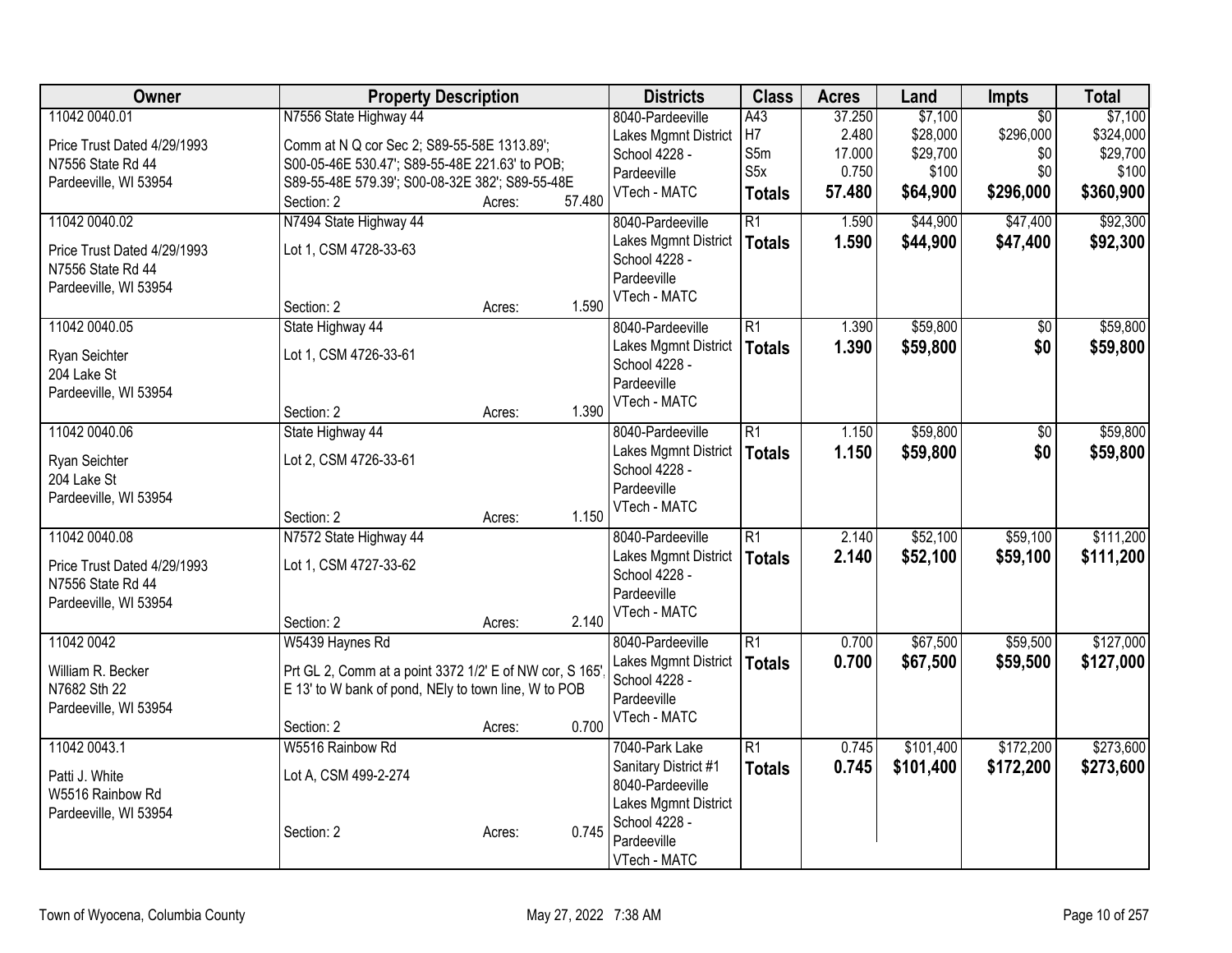| Owner                 | <b>Property Description</b>                               |                 | <b>Districts</b>               | <b>Class</b>    | <b>Acres</b> | Land      | <b>Impts</b> | <b>Total</b> |
|-----------------------|-----------------------------------------------------------|-----------------|--------------------------------|-----------------|--------------|-----------|--------------|--------------|
| 11042 0043.10         | W5520 Rainbow Rd                                          |                 | 8040-Pardeeville               | R <sub>1</sub>  | 0.270        | \$70,900  | \$171,500    | \$242,400    |
| Michael Chester       | Part of GL 3, described as follows: Comm at the NW cor    |                 | Lakes Mgmnt District           | <b>Totals</b>   | 0.270        | \$70,900  | \$171,500    | \$242,400    |
| 8404 Jamesport Dr     | Sec 2; S00-03-41W 1720.63'; S86-16-33E 2455.57';          |                 | School 4228 -                  |                 |              |           |              |              |
| Rockford, IL 61108    | S86-14-35E 13.51'; N16-01-37E 99.84'; N29-49-06E 54'      |                 | Pardeeville                    |                 |              |           |              |              |
|                       | Section: 2                                                | 0.270<br>Acres: | VTech - MATC                   |                 |              |           |              |              |
| 11042 0043.11         | W5523 Rainbow Rd                                          |                 | 8040-Pardeeville               | $\overline{R1}$ | 0.800        | \$33,100  | \$135,400    | \$168,500    |
| Karl D. Kastenschmidt | Part of GL 2, 3, 6 & 7, described as follows: Comm at the |                 | Lakes Mgmnt District           | Totals          | 0.800        | \$33,100  | \$135,400    | \$168,500    |
| W5523 Rainbow Rd      | SE cor of GL 3; S86-10E 51.05' to POB; cont S86-10E       |                 | School 4228 -                  |                 |              |           |              |              |
| Pardeeville, WI 53954 | 12.05'; S36-26W 117.90'; N53-34W 184.45'; S86-10E         |                 | Pardeeville                    |                 |              |           |              |              |
|                       | Section: 2                                                | 0.800<br>Acres: | VTech - MATC                   |                 |              |           |              |              |
| 11042 0043.1A         | N7471 Green Dr                                            |                 | 7040-Park Lake                 | $\overline{R1}$ | 1.200        | \$103,900 | \$198,300    | \$302,200    |
| Sherri L. Kranz       | Lot B, CSM 499-2-274                                      |                 | Sanitary District #1           | <b>Totals</b>   | 1.200        | \$103,900 | \$198,300    | \$302,200    |
| N7471 Green Dr        |                                                           |                 | 8040-Pardeeville               |                 |              |           |              |              |
| Pardeeville, WI 53954 |                                                           |                 | Lakes Mgmnt District           |                 |              |           |              |              |
|                       | Section: 2                                                | 1.200<br>Acres: | School 4228 -                  |                 |              |           |              |              |
|                       |                                                           |                 | Pardeeville                    |                 |              |           |              |              |
| 11042 0043.2          | N7497 Green Dr                                            |                 | VTech - MATC<br>7040-Park Lake | $\overline{R1}$ | 0.570        | \$78,800  | \$131,700    | \$210,500    |
|                       |                                                           |                 | Sanitary District #1           |                 | 0.570        | \$78,800  | \$131,700    | \$210,500    |
| Terry A. Green        | LOT 2 STARKS ADDITION                                     |                 | 8040-Pardeeville               | <b>Totals</b>   |              |           |              |              |
| N7497 Green Dr        |                                                           |                 | Lakes Mgmnt District           |                 |              |           |              |              |
| Pardeeville, WI 53954 |                                                           |                 | School 4228 -                  |                 |              |           |              |              |
|                       | Section: 2                                                | 0.570<br>Acres: | Pardeeville                    |                 |              |           |              |              |
|                       |                                                           |                 | VTech - MATC                   |                 |              |           |              |              |
| 11042 0043.3          | N7503 Green Dr                                            |                 | 7040-Park Lake                 | $\overline{R1}$ | 0.580        | \$101,400 | \$137,800    | \$239,200    |
| Jeremy D. Lewis       | Lot 3, Starks Addition                                    |                 | Sanitary District #1           | <b>Totals</b>   | 0.580        | \$101,400 | \$137,800    | \$239,200    |
| N7503 Green Dr        |                                                           |                 | 8040-Pardeeville               |                 |              |           |              |              |
| Pardeeville, WI 53954 |                                                           |                 | Lakes Mgmnt District           |                 |              |           |              |              |
|                       | Section: 2                                                | 0.000<br>Acres: | School 4228 -                  |                 |              |           |              |              |
|                       |                                                           |                 | Pardeeville<br>VTech - MATC    |                 |              |           |              |              |
| 11042 0043.4          | N7511 Green Dr                                            |                 | 7040-Park Lake                 | $\overline{R1}$ | 0.560        | \$100,600 | \$143,400    | \$244,000    |
|                       |                                                           |                 | Sanitary District #1           | <b>Totals</b>   | 0.560        | \$100,600 | \$143,400    | \$244,000    |
| Thomas R. Dodson      | LOT 4 STARKS ADD                                          |                 | 8040-Pardeeville               |                 |              |           |              |              |
| N7511 Green Dr        |                                                           |                 | Lakes Mgmnt District           |                 |              |           |              |              |
| Pardeeville, WI 53954 |                                                           | 0.000           | School 4228 -                  |                 |              |           |              |              |
|                       | Section: 2                                                | Acres:          | Pardeeville                    |                 |              |           |              |              |
|                       |                                                           |                 | VTech - MATC                   |                 |              |           |              |              |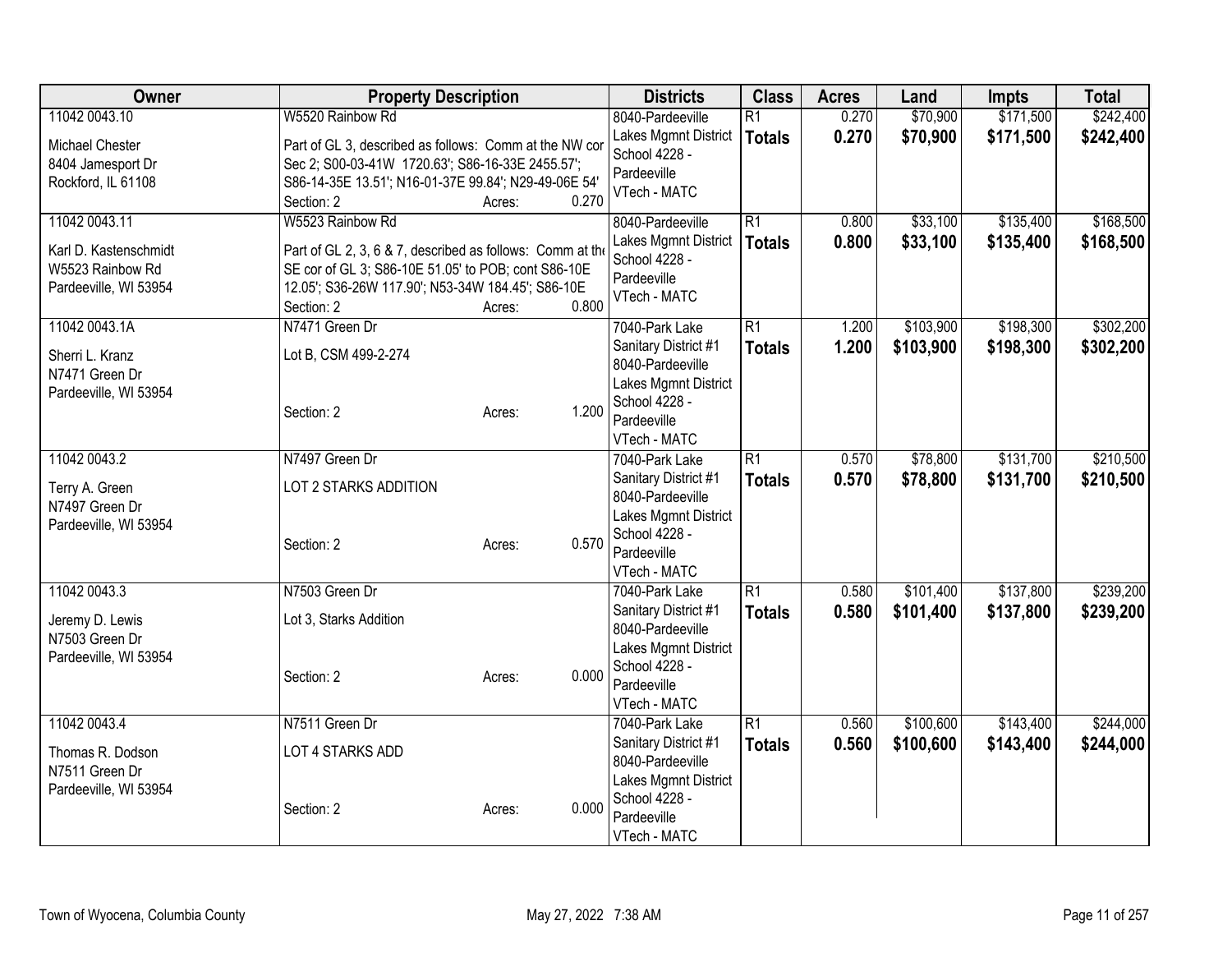| Owner                             | <b>Property Description</b>                   |        |       | <b>Districts</b>                         | <b>Class</b>    | <b>Acres</b> | Land      | <b>Impts</b>    | <b>Total</b> |
|-----------------------------------|-----------------------------------------------|--------|-------|------------------------------------------|-----------------|--------------|-----------|-----------------|--------------|
| 11042 0043.5                      | Green Dr                                      |        |       | 7040-Park Lake                           | $\overline{R1}$ | 0.660        | \$103,600 | $\overline{50}$ | \$103,600    |
| Samuel O. Akinbami                | LOT 5 STARKS ADDITION                         |        |       | Sanitary District #1                     | <b>Totals</b>   | 0.660        | \$103,600 | \$0             | \$103,600    |
| 2227 W River Rd                   |                                               |        |       | 8040-Pardeeville                         |                 |              |           |                 |              |
| Grand Island, NY 14072            |                                               |        |       | Lakes Mgmnt District                     |                 |              |           |                 |              |
|                                   | Section: 2                                    | Acres: | 0.000 | School 4228 -                            |                 |              |           |                 |              |
|                                   |                                               |        |       | Pardeeville                              |                 |              |           |                 |              |
|                                   |                                               |        |       | VTech - MATC                             |                 |              |           |                 |              |
| 11042 0043.6                      |                                               |        |       | 7040-Park Lake                           | $\overline{R1}$ | 0.440        | \$74,300  | \$0             | \$74,300     |
| Samuel O. Akinbami                | LOT 6 STARKS ADDITION EXC NE 36'              |        |       | Sanitary District #1<br>8040-Pardeeville | <b>Totals</b>   | 0.440        | \$74,300  | \$0             | \$74,300     |
| 2227 W River Rd                   |                                               |        |       | Lakes Mgmnt District                     |                 |              |           |                 |              |
| Grand Island, NY 14072            |                                               |        |       | School 4228 -                            |                 |              |           |                 |              |
|                                   | Section: 2                                    | Acres: | 0.000 | Pardeeville                              |                 |              |           |                 |              |
|                                   |                                               |        |       | VTech - MATC                             |                 |              |           |                 |              |
| 11042 0043.7                      | N7523 Green Dr                                |        |       | 7040-Park Lake                           | $\overline{R1}$ | 0.800        | \$103,600 | \$154,500       | \$258,100    |
|                                   |                                               |        |       | Sanitary District #1                     | <b>Totals</b>   | 0.800        | \$103,600 | \$154,500       | \$258,100    |
| Darlene M. Wilkinson              | Lot 7 Exc NE30', Also NE36' Lot 6, Starks Add |        |       | 8040-Pardeeville                         |                 |              |           |                 |              |
| 4960 Thorson Rd                   |                                               |        |       | Lakes Mgmnt District                     |                 |              |           |                 |              |
| Sun Prairie, WI 53590             |                                               |        |       | School 4228 -                            |                 |              |           |                 |              |
|                                   | Section: 2                                    | Acres: | 0.000 | Pardeeville                              |                 |              |           |                 |              |
|                                   |                                               |        |       | VTech - MATC                             |                 |              |           |                 |              |
| 11042 0043.8                      | N7527 Green Dr                                |        |       | 7040-Park Lake                           | $\overline{R1}$ | 0.840        | \$105,400 | \$142,000       | \$247,400    |
| Steven C. Rostad                  | LOT 8 STARKS ADD ALSO NE 30' LOT 7            |        |       | Sanitary District #1                     | <b>Totals</b>   | 0.840        | \$105,400 | \$142,000       | \$247,400    |
| N7527 Sth 44                      |                                               |        |       | 8040-Pardeeville                         |                 |              |           |                 |              |
| Pardeeville, WI 53954             |                                               |        |       | Lakes Mgmnt District                     |                 |              |           |                 |              |
|                                   | Section: 2                                    | Acres: | 0.000 | School 4228 -                            |                 |              |           |                 |              |
|                                   |                                               |        |       | Pardeeville                              |                 |              |           |                 |              |
|                                   |                                               |        |       | VTech - MATC                             |                 |              |           |                 |              |
| 11042 0043.9                      | N7535 Green Dr                                |        |       | 7040-Park Lake                           | $\overline{R1}$ | 0.520        | \$104,700 | \$100,500       | \$205,200    |
| Wood Revocable Living Trust Dated | Lot 9, Starks Addition                        |        |       | Sanitary District #1<br>8040-Pardeeville | <b>Totals</b>   | 0.520        | \$104,700 | \$100,500       | \$205,200    |
| 9/12/11                           |                                               |        |       |                                          |                 |              |           |                 |              |
| 422 N Harvard Ave                 |                                               |        |       | Lakes Mgmnt District<br>School 4228 -    |                 |              |           |                 |              |
| Arlington Heights, IL 60005       | Section: 2                                    | Acres: | 0.000 | Pardeeville                              |                 |              |           |                 |              |
|                                   |                                               |        |       | VTech - MATC                             |                 |              |           |                 |              |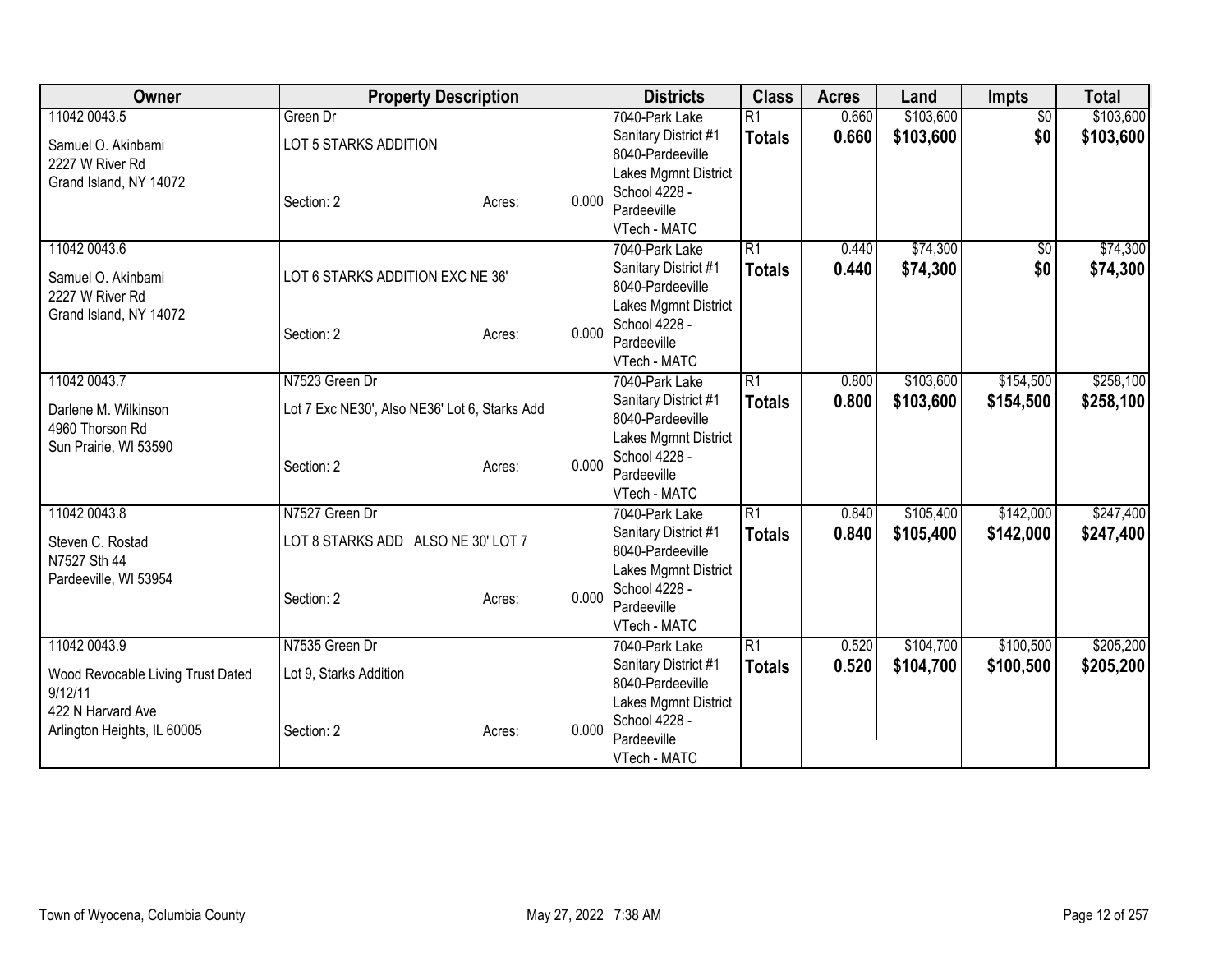| Owner                                                                                   | <b>Property Description</b>                                                                                                                                                                                            | <b>Districts</b>                                                                                                                   | <b>Class</b>                             | <b>Acres</b>     | Land                   | <b>Impts</b>           | <b>Total</b>           |
|-----------------------------------------------------------------------------------------|------------------------------------------------------------------------------------------------------------------------------------------------------------------------------------------------------------------------|------------------------------------------------------------------------------------------------------------------------------------|------------------------------------------|------------------|------------------------|------------------------|------------------------|
| 11042 0046<br>John L. Dilley<br>W5522 Rainbow Rd<br>Pardeeville, WI 53954               | W5522 Rainbow Rd<br>BEG SE COR G L 3; N 86 W141'; N16 E 100'; N89 W36'<br>POBN29 E66' N66 W12' N71 W246' N71 W20' SWLY 86<br>W27' S38 W153' S86 E27' S86 E309' CERT SURVEY (<br>Section: 2<br>0.000<br>Acres:          | 7040-Park Lake<br>Sanitary District #1<br>8040-Pardeeville<br>Lakes Mgmnt District<br>School 4228 -<br>Pardeeville                 | $\overline{R1}$<br><b>Totals</b>         | 0.710<br>0.710   | \$104,100<br>\$104,100 | \$136,800<br>\$136,800 | \$240,900<br>\$240,900 |
| 11042 0047.01<br>Town of Wyocena<br>N5366 W Hill Rd<br>Rio, WI 53960                    | Rainbow Rd<br>Comm at SE cor of GL 3; thence with S In of GL3,<br>N86-10W 141.70' to an Iron Pin; thence, leaving S In of<br>GL 3, N16-12E 100' to an Iron Pin & being the POB of thi<br>Section: 2<br>0.500<br>Acres: | VTech - MATC<br>School 4228 -<br>Pardeeville<br>VTech - MATC                                                                       | X4<br><b>Totals</b>                      | 0.500<br>0.500   | $\sqrt{6}$<br>\$0      | $\overline{50}$<br>\$0 | \$0<br>\$0             |
| 11042 0047.A<br>Jeffrey G. Johnson<br>2445 E Steeplechase Cir<br>Libertyville, IL 60048 | W5526 Rainbow Rd<br>COMM SE COR G L 3; TH W142' POB; TH W 318.7'; N5<br>W97.8'; E346'; S12 30" W100' TO POB .75 A;<br>0.750<br>Section: 2<br>Acres:                                                                    | 7040-Park Lake<br>Sanitary District #1<br>8040-Pardeeville<br>Lakes Mgmnt District<br>School 4228 -<br>Pardeeville<br>VTech - MATC | $\overline{R1}$<br><b>Totals</b>         | 0.750<br>0.750   | \$95,300<br>\$95,300   | \$130,900<br>\$130,900 | \$226,200<br>\$226,200 |
| 11042 0048<br>Linda A. Dates<br>2118 Merrill Ave<br>Beloit, WI 53511                    | <b>Island Dr</b><br>GOV'T LOT 4 EXC E 33 FT, ALSO EXC COMM S 45' W<br>1321 FTFR NE COR; TH S 66 54' W 749.7 FT; W 625<br>FT TO W LN; SS TO S W COR; E TO SE COR; TH N<br>12.030<br>Section: 2<br>Acres:                | 8040-Pardeeville<br>Lakes Mgmnt District<br>School 4228 -<br>Pardeeville<br>VTech - MATC                                           | $\overline{\text{S5x}}$<br><b>Totals</b> | 12.030<br>12.030 | \$27,700<br>\$27,700   | $\overline{50}$<br>\$0 | \$27,700<br>\$27,700   |
| 11042 0048.03<br>Gloria J. Dreyer<br>N5627 Haynes Rd<br>Pardeeville, WI 53954           | W5627 Haynes Rd<br>Lot 1, CSM 2780-18-103<br>2.000<br>Section: 2<br>Acres:                                                                                                                                             | 8040-Pardeeville<br>Lakes Mgmnt District<br>School 4228 -<br>Pardeeville<br>VTech - MATC                                           | $\overline{R1}$<br><b>Totals</b>         | 2.000<br>2.000   | \$37,500<br>\$37,500   | \$93,300<br>\$93,300   | \$130,800<br>\$130,800 |
| 11042 0048.04<br>Cassie M. Weisensel<br>N7585 Island Dr<br>Pardeeville, WI 53954        | N7573 Island Dr<br>LT 1 LAKEFIELD ESTATES<br>0.570<br>Section: 2<br>Acres:                                                                                                                                             | 8040-Pardeeville<br>Lakes Mgmnt District<br>School 4228 -<br>Pardeeville<br>VTech - MATC                                           | $\overline{R1}$<br><b>Totals</b>         | 0.570<br>0.570   | \$21,600<br>\$21,600   | \$162,000<br>\$162,000 | \$183,600<br>\$183,600 |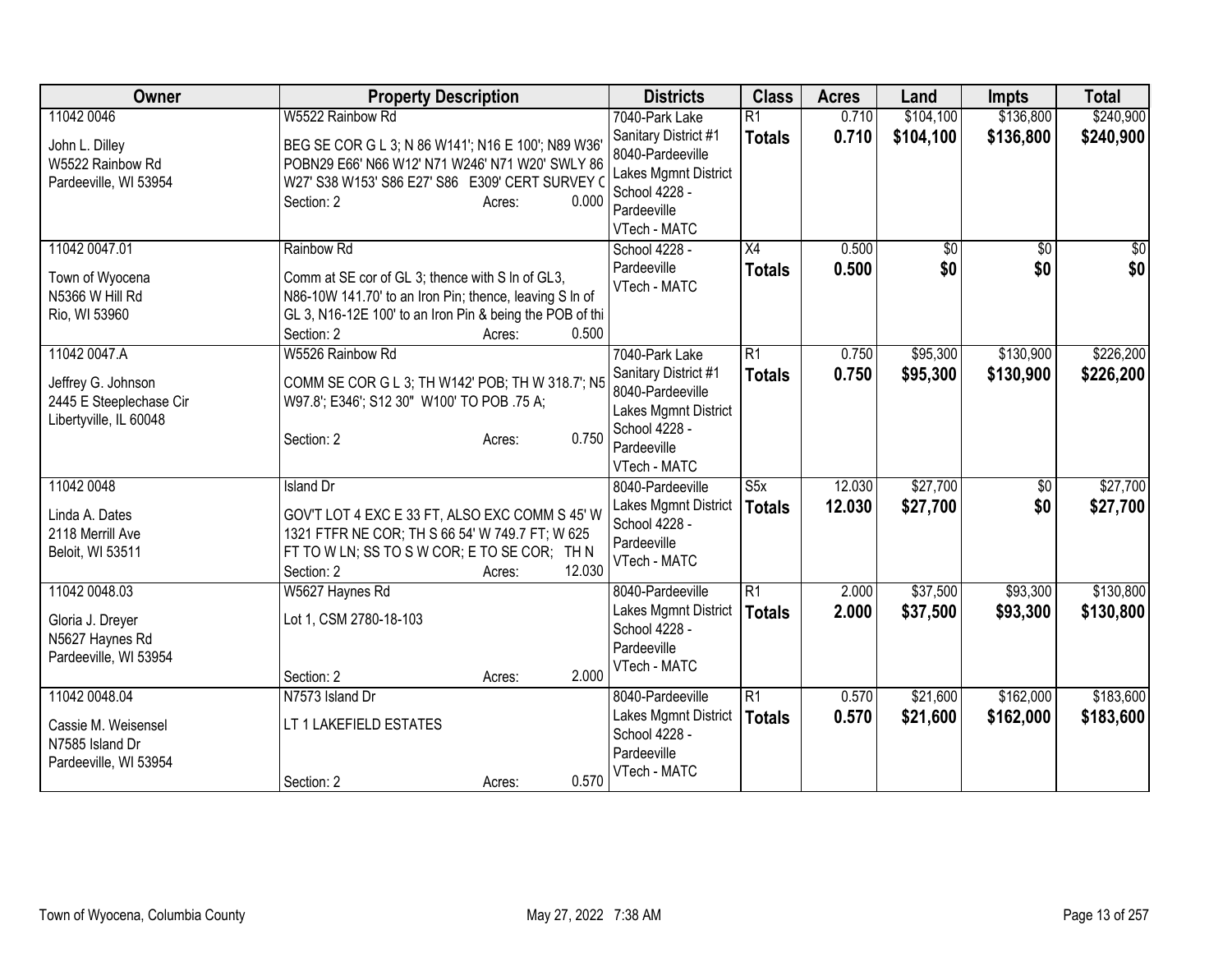| Owner                 | <b>Property Description</b> |        |       | <b>Districts</b>             | <b>Class</b>    | <b>Acres</b> | Land     | <b>Impts</b> | <b>Total</b> |
|-----------------------|-----------------------------|--------|-------|------------------------------|-----------------|--------------|----------|--------------|--------------|
| 11042 0048.05         | N7579 Island Dr             |        |       | 8040-Pardeeville             | $\overline{R1}$ | 0.570        | \$21,600 | \$221,000    | \$242,600    |
| Andrea E. Achterberg  | LT 2 LAKEFIELD ESTATES      |        |       | Lakes Mgmnt District         | <b>Totals</b>   | 0.570        | \$21,600 | \$221,000    | \$242,600    |
| N7579 Island Dr       |                             |        |       | School 4228 -                |                 |              |          |              |              |
| Pardeeville, WI 53954 |                             |        |       | Pardeeville<br>VTech - MATC  |                 |              |          |              |              |
|                       | Section: 2                  | Acres: | 0.570 |                              |                 |              |          |              |              |
| 11042 0048.06         | N7567 Island Dr             |        |       | 8040-Pardeeville             | $\overline{R1}$ | 0.570        | \$21,600 | \$255,000    | \$276,600    |
| John Whitesel         | LT 3 LAKEFIELD ESTATES      |        |       | Lakes Mgmnt District         | <b>Totals</b>   | 0.570        | \$21,600 | \$255,000    | \$276,600    |
| N7567 Island Dr       |                             |        |       | School 4228 -<br>Pardeeville |                 |              |          |              |              |
| Pardeeville, WI 53954 |                             |        |       | VTech - MATC                 |                 |              |          |              |              |
|                       | Section: 2                  | Acres: | 0.570 |                              |                 |              |          |              |              |
| 11042 0048.07         | N7559 Island Dr             |        |       | 8040-Pardeeville             | $\overline{R1}$ | 0.570        | \$21,600 | \$262,500    | \$284,100    |
| William G. Konopacki  | Lot 4 Lakefield Estates     |        |       | Lakes Mgmnt District         | <b>Totals</b>   | 0.570        | \$21,600 | \$262,500    | \$284,100    |
| N7559 Island Dr       |                             |        |       | School 4228 -<br>Pardeeville |                 |              |          |              |              |
| Pardeeville, WI 53954 |                             |        |       | VTech - MATC                 |                 |              |          |              |              |
|                       | Section: 2                  | Acres: | 0.570 |                              |                 |              |          |              |              |
| 11042 0048.08         | N7549 Island Dr             |        |       | 8040-Pardeeville             | $\overline{R1}$ | 0.660        | \$24,000 | \$297,500    | \$321,500    |
| <b>Brian Sosalla</b>  | Lot 5 Lakefield Estates     |        |       | Lakes Mgmnt District         | <b>Totals</b>   | 0.660        | \$24,000 | \$297,500    | \$321,500    |
| N7549 Island Dr       |                             |        |       | School 4228 -<br>Pardeeville |                 |              |          |              |              |
| Pardeeville, WI 53954 |                             |        |       | VTech - MATC                 |                 |              |          |              |              |
|                       | Section: 2                  | Acres: | 0.660 |                              |                 |              |          |              |              |
| 11042 0048.109        | N7537 Island Dr             |        |       | 8040-Pardeeville             | $\overline{R1}$ | 0.500        | \$19,800 | \$211,500    | \$231,300    |
| Michael P. Tolley     | LT 1 CS#4318-30-73          |        |       | Lakes Mgmnt District         | <b>Totals</b>   | 0.500        | \$19,800 | \$211,500    | \$231,300    |
| N7537 Island Dr       |                             |        |       | School 4228 -<br>Pardeeville |                 |              |          |              |              |
| Pardeeville, WI 53954 |                             |        |       | VTech - MATC                 |                 |              |          |              |              |
|                       | Section: 2                  | Acres: | 0.500 |                              |                 |              |          |              |              |
| 11042 0048.209        | W5604 Island Dr             |        |       | 8040-Pardeeville             | $\overline{R1}$ | 0.550        | \$27,600 | \$244,000    | \$271,600    |
| Margaret Voelker      | LT 2 CS#4318-30-73          |        |       | Lakes Mgmnt District         | <b>Totals</b>   | 0.550        | \$27,600 | \$244,000    | \$271,600    |
| W5604 Island Dr       |                             |        |       | School 4228 -<br>Pardeeville |                 |              |          |              |              |
| Pardeeville, WI 53954 |                             |        |       | VTech - MATC                 |                 |              |          |              |              |
|                       | Section: 2                  | Acres: | 0.550 |                              |                 |              |          |              |              |
| 11042 0048.B          | W5624 Island Dr             |        |       | 8040-Pardeeville             | $\overline{R1}$ | 1.000        | \$36,000 | \$168,500    | \$204,500    |
| David J. Hager        | Lot 1, CSM 1486-7-37        |        |       | Lakes Mgmnt District         | <b>Totals</b>   | 1.000        | \$36,000 | \$168,500    | \$204,500    |
| W5581 Gema Dr         |                             |        |       | School 4228 -<br>Pardeeville |                 |              |          |              |              |
| Pardeeville, WI 53954 |                             |        |       | VTech - MATC                 |                 |              |          |              |              |
|                       | Section: 2                  | Acres: | 1.000 |                              |                 |              |          |              |              |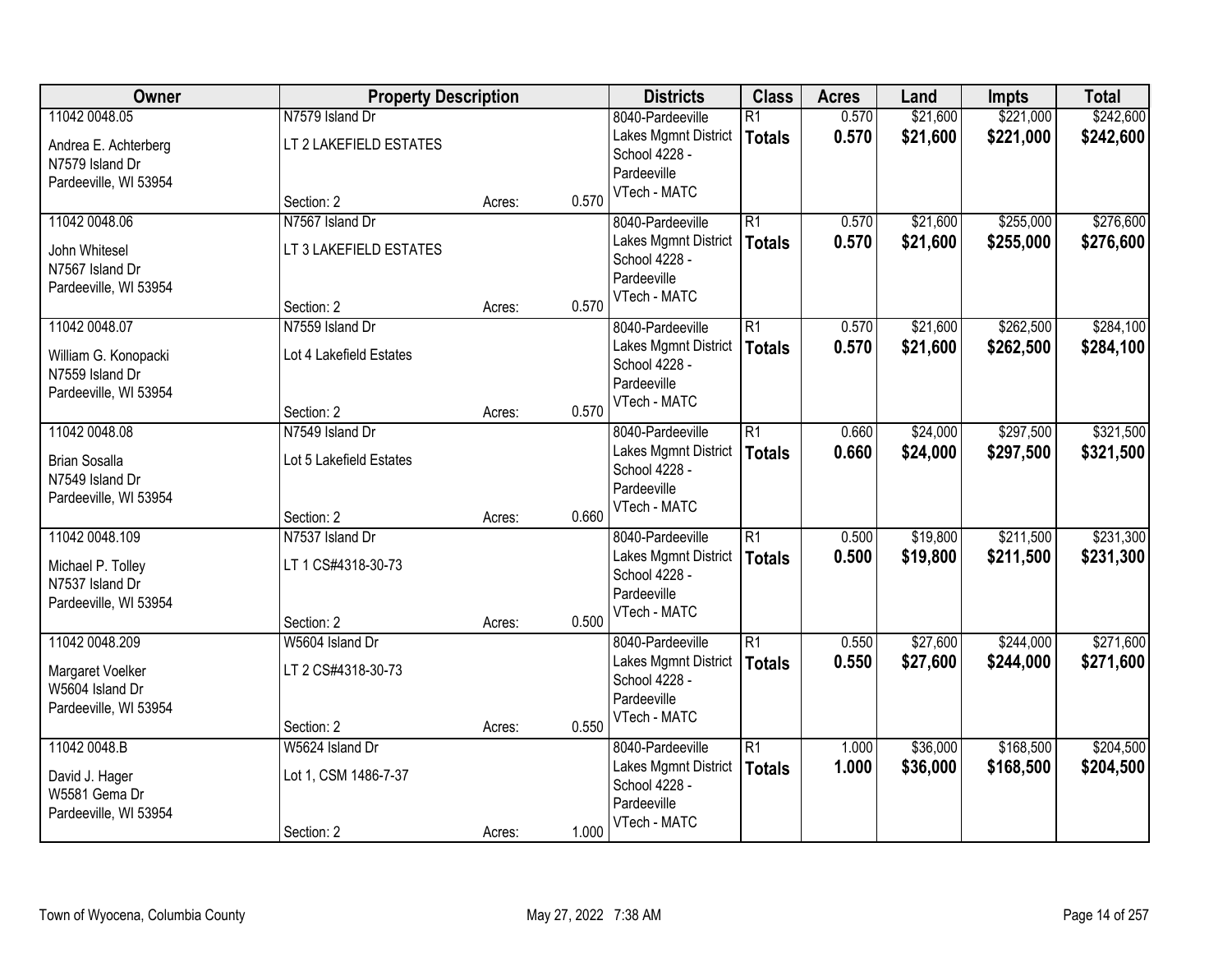| Owner                  | <b>Property Description</b>       |        |       | <b>Districts</b>            | <b>Class</b>    | <b>Acres</b> | Land     | <b>Impts</b>    | <b>Total</b> |
|------------------------|-----------------------------------|--------|-------|-----------------------------|-----------------|--------------|----------|-----------------|--------------|
| 11042 0048.D           | <b>Island Dr</b>                  |        |       | 8040-Pardeeville            | $\overline{R1}$ | 0.521        | \$26,800 | $\overline{50}$ | \$26,800     |
| Richard M. Depies      | Lot 1, CSM 2065-12-52             |        |       | Lakes Mgmnt District        | <b>Totals</b>   | 0.521        | \$26,800 | \$0             | \$26,800     |
| W5633 Island Dr        |                                   |        |       | School 4228 -               |                 |              |          |                 |              |
| Pardeeville, WI 53954  |                                   |        |       | Pardeeville                 |                 |              |          |                 |              |
|                        | Section: 2                        | Acres: | 0.521 | VTech - MATC                |                 |              |          |                 |              |
| 11042 0048.F           |                                   |        |       | 8040-Pardeeville            | $\overline{R1}$ | 0.360        | \$10,800 | \$0             | \$10,800     |
| Kirk A. Daugherty      | Lot 1, CSM 2087-12-74             |        |       | Lakes Mgmnt District        | <b>Totals</b>   | 0.360        | \$10,800 | \$0             | \$10,800     |
| W5611 Island Dr        |                                   |        |       | School 4228 -               |                 |              |          |                 |              |
| Pardeeville, WI 53954  |                                   |        |       | Pardeeville<br>VTech - MATC |                 |              |          |                 |              |
|                        | Section: 2                        | Acres: | 0.360 |                             |                 |              |          |                 |              |
| 11042 0049.001         | N7490 Dates Dr                    |        |       | 8040-Pardeeville            | $\overline{R1}$ | 0.840        | \$33,700 | \$225,400       | \$259,100    |
| James R. Wiersma       | Lot 1, Blue Heron Landing Phase I |        |       | Lakes Mgmnt District        | <b>Totals</b>   | 0.840        | \$33,700 | \$225,400       | \$259,100    |
| N7490 Dates Dr         |                                   |        |       | School 4228 -               |                 |              |          |                 |              |
| Pardeeville, WI 53954  |                                   |        |       | Pardeeville<br>VTech - MATC |                 |              |          |                 |              |
|                        | Section: 2                        | Acres: | 0.840 |                             |                 |              |          |                 |              |
| 11042 0049.002         | N7512 Dates Dr                    |        |       | 8040-Pardeeville            | $\overline{R1}$ | 0.840        | \$27,400 | \$245,000       | \$272,400    |
| Gerald A. Martin       | LT 2 BLUE HERON LANDING PHASE I   |        |       | Lakes Mgmnt District        | <b>Totals</b>   | 0.840        | \$27,400 | \$245,000       | \$272,400    |
| N7512 Dates Dr         |                                   |        |       | School 4228 -               |                 |              |          |                 |              |
| Pardeeville, WI 53954  |                                   |        |       | Pardeeville<br>VTech - MATC |                 |              |          |                 |              |
|                        | Section: 2                        | Acres: | 0.840 |                             |                 |              |          |                 |              |
| 11042 0049.003         | N7530 Dates Dr                    |        |       | 8040-Pardeeville            | $\overline{R1}$ | 0.990        | \$30,000 | \$206,700       | \$236,700    |
| Jane M. Gerondale      | Lot 3, Blue Heron Landing Phase I |        |       | Lakes Mgmnt District        | <b>Totals</b>   | 0.990        | \$30,000 | \$206,700       | \$236,700    |
| N7530 Dates Dr         |                                   |        |       | School 4228 -               |                 |              |          |                 |              |
| Pardeeville, WI 53954  |                                   |        |       | Pardeeville<br>VTech - MATC |                 |              |          |                 |              |
|                        | Section: 2                        | Acres: | 0.990 |                             |                 |              |          |                 |              |
| 11042 0049.004         | N7540 Dates Dr                    |        |       | 8040-Pardeeville            | $\overline{R1}$ | 0.990        | \$30,000 | \$245,200       | \$275,200    |
| David G. Williams      | LT 4 BLUE HERON LANDING PHASE I   |        |       | Lakes Mgmnt District        | <b>Totals</b>   | 0.990        | \$30,000 | \$245,200       | \$275,200    |
| N7540 Dates Dr         |                                   |        |       | School 4228 -               |                 |              |          |                 |              |
| Pardeeville, WI 53954  |                                   |        |       | Pardeeville<br>VTech - MATC |                 |              |          |                 |              |
|                        | Section: 2                        | Acres: | 0.990 |                             |                 |              |          |                 |              |
| 11042 0049.005         | N7554 Dates Dr                    |        |       | 8040-Pardeeville            | $\overline{R1}$ | 1.070        | \$31,400 | \$274,800       | \$306,200    |
| <b>Nathaniel Stahl</b> | Lot 5, Blue Heron Landing Phase I |        |       | Lakes Mgmnt District        | <b>Totals</b>   | 1.070        | \$31,400 | \$274,800       | \$306,200    |
| N7554 Dates Dr         |                                   |        |       | School 4228 -               |                 |              |          |                 |              |
| Pardeeville, WI 53954  |                                   |        |       | Pardeeville<br>VTech - MATC |                 |              |          |                 |              |
|                        | Section: 2                        | Acres: | 1.070 |                             |                 |              |          |                 |              |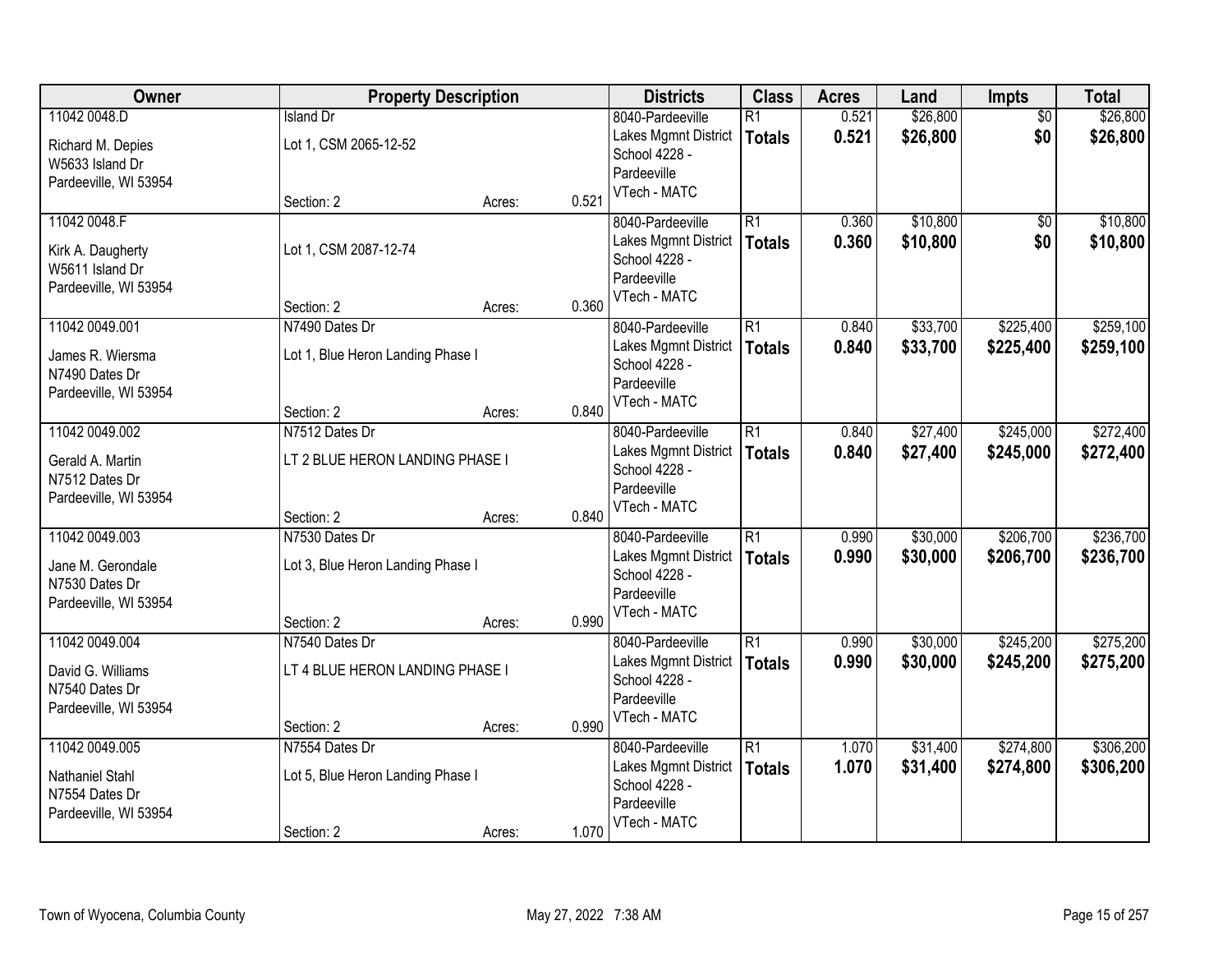| Owner                 |                                    | <b>Property Description</b> |       | <b>Districts</b>            | <b>Class</b>    | <b>Acres</b> | Land     | <b>Impts</b> | <b>Total</b> |
|-----------------------|------------------------------------|-----------------------------|-------|-----------------------------|-----------------|--------------|----------|--------------|--------------|
| 11042 0049.006        | N7578 Dates Dr                     |                             |       | 8040-Pardeeville            | $\overline{R1}$ | 1.000        | \$30,000 | \$181,500    | \$211,500    |
| Phillip J. Todd       | LT 6 BLUE HERON LANDING PHASE I    |                             |       | Lakes Mgmnt District        | <b>Totals</b>   | 1.000        | \$30,000 | \$181,500    | \$211,500    |
| N7578 Dates Dr        |                                    |                             |       | School 4228 -               |                 |              |          |              |              |
| Pardeeville, WI 53954 |                                    |                             |       | Pardeeville                 |                 |              |          |              |              |
|                       | Section: 2                         | Acres:                      | 1.000 | VTech - MATC                |                 |              |          |              |              |
| 11042 0049.007        | N7592 Dates Dr                     |                             |       | 8040-Pardeeville            | $\overline{R1}$ | 1.000        | \$30,000 | \$215,500    | \$245,500    |
| Christopher D. Lynch  | LT 7 BLUE HERON LANDING PHASE I    |                             |       | Lakes Mgmnt District        | <b>Totals</b>   | 1.000        | \$30,000 | \$215,500    | \$245,500    |
| N7592 Dates Dr        |                                    |                             |       | School 4228 -               |                 |              |          |              |              |
| Pardeeville, WI 53954 |                                    |                             |       | Pardeeville<br>VTech - MATC |                 |              |          |              |              |
|                       | Section: 2                         | Acres:                      | 1.000 |                             |                 |              |          |              |              |
| 11042 0049.008        | N7587 Dates Dr                     |                             |       | 8040-Pardeeville            | $\overline{R1}$ | 0.920        | \$28,800 | \$236,500    | \$265,300    |
| Brian R. Koepp        | LT 8 BLUE HERON LANDING PHASE I    |                             |       | Lakes Mgmnt District        | <b>Totals</b>   | 0.920        | \$28,800 | \$236,500    | \$265,300    |
| N7587 Dates Dr        |                                    |                             |       | School 4228 -               |                 |              |          |              |              |
| Pardeeville, WI 53954 |                                    |                             |       | Pardeeville<br>VTech - MATC |                 |              |          |              |              |
|                       | Section: 2                         | Acres:                      | 0.920 |                             |                 |              |          |              |              |
| 11042 0049.009        | N7581 Dates Dr                     |                             |       | School 4228 -               | $\overline{R1}$ | 0.920        | \$28,800 | \$223,600    | \$252,400    |
| Richard J. Brenner    | Lot 9, Blue Heron Landing Phase I  |                             |       | Pardeeville                 | <b>Totals</b>   | 0.920        | \$28,800 | \$223,600    | \$252,400    |
| N7581 Dates Dr        |                                    |                             |       | VTech - MATC                |                 |              |          |              |              |
| Pardeeville, WI 53954 |                                    |                             |       |                             |                 |              |          |              |              |
|                       | Section: 2                         | Acres:                      | 0.920 |                             |                 |              |          |              |              |
| 11042 0049.010        | N7551 Dates Dr                     |                             |       | 8040-Pardeeville            | $\overline{R1}$ | 0.940        | \$29,100 | \$224,400    | \$253,500    |
| Timothy T. Sullivan   | LT 10 BLUE HERON LANDING PHASE I   |                             |       | Lakes Mgmnt District        | <b>Totals</b>   | 0.940        | \$29,100 | \$224,400    | \$253,500    |
| N7551 Dates Dr        |                                    |                             |       | School 4228 -               |                 |              |          |              |              |
| Pardeeville, WI 53954 |                                    |                             |       | Pardeeville<br>VTech - MATC |                 |              |          |              |              |
|                       | Section: 2                         | Acres:                      | 0.940 |                             |                 |              |          |              |              |
| 11042 0049.011        | N7543 Dates Dr                     |                             |       | School 4228 -               | $\overline{R1}$ | 0.960        | \$29,500 | \$247,800    | \$277,300    |
| Rachel M. Christenson | Lot 11, Blue Heron Landing Phase I |                             |       | Pardeeville                 | <b>Totals</b>   | 0.960        | \$29,500 | \$247,800    | \$277,300    |
| N7543 Dates Dr        |                                    |                             |       | VTech - MATC                |                 |              |          |              |              |
| Pardeeville, WI 53954 |                                    |                             |       |                             |                 |              |          |              |              |
|                       | Section: 2                         | Acres:                      | 0.960 |                             |                 |              |          |              |              |
| 11042 0049.012        | N7529 Dates Dr                     |                             |       | 8040-Pardeeville            | $\overline{R1}$ | 0.940        | \$29,100 | \$216,000    | \$245,100    |
| Patrick Brodie        | LT 12 BLUE HERON LANDING PHASE I   |                             |       | Lakes Mgmnt District        | <b>Totals</b>   | 0.940        | \$29,100 | \$216,000    | \$245,100    |
| N7529 Dates Dr        |                                    |                             |       | School 4228 -               |                 |              |          |              |              |
| Pardeeville, WI 53954 |                                    |                             |       | Pardeeville<br>VTech - MATC |                 |              |          |              |              |
|                       | Section: 2                         | Acres:                      | 0.940 |                             |                 |              |          |              |              |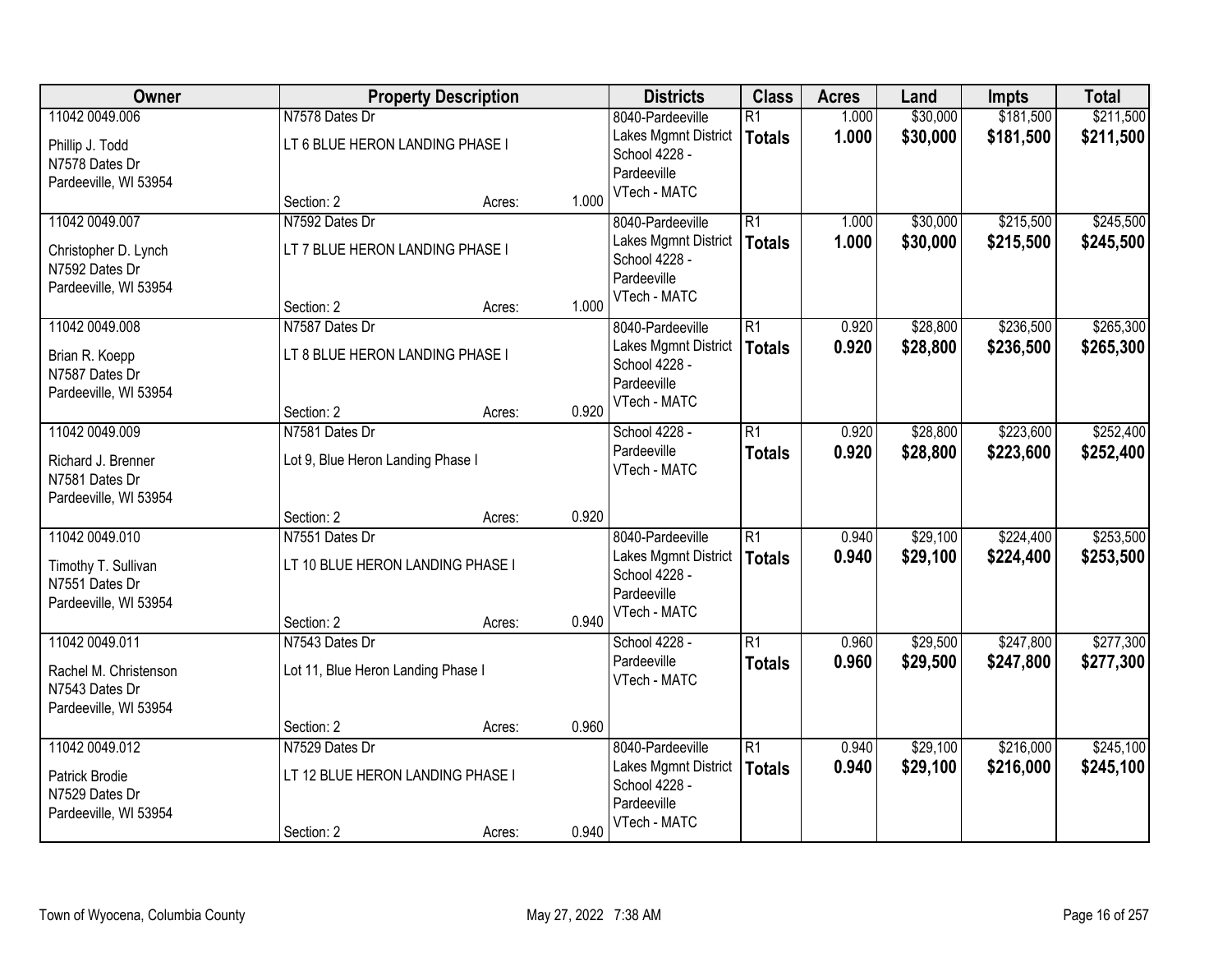| Owner                                                                                       | <b>Property Description</b>                                                                                                                                                  | <b>Districts</b>                                                                                                                   | <b>Class</b>                     | <b>Acres</b>     | Land                 | Impts                  | <b>Total</b>           |
|---------------------------------------------------------------------------------------------|------------------------------------------------------------------------------------------------------------------------------------------------------------------------------|------------------------------------------------------------------------------------------------------------------------------------|----------------------------------|------------------|----------------------|------------------------|------------------------|
| 11042 0049.013<br>Millard Development, Inc<br>N6440 Nehring Rd<br>Pardeeville, WI 53954     | LT 13 BLUE HERON LANDING PHASE I                                                                                                                                             | 8040-Pardeeville<br>Lakes Mgmnt District<br>School 4228 -<br>Pardeeville<br>VTech - MATC                                           | $\overline{R1}$<br><b>Totals</b> | 0.960<br>0.960   | \$29,500<br>\$29,500 | $\overline{50}$<br>\$0 | \$29,500<br>\$29,500   |
|                                                                                             | 0.960<br>Section: 2<br>Acres:                                                                                                                                                |                                                                                                                                    |                                  |                  |                      |                        |                        |
| 11042 0049.014<br>Millard Development, Inc<br>N6440 Nehring Rd<br>Pardeeville, WI 53954     | N7499 Dates Dr<br>LT 14 BLUE HERON LANDING PHASE I<br>0.960<br>Section: 2<br>Acres:                                                                                          | 8040-Pardeeville<br>Lakes Mgmnt District<br>School 4228 -<br>Pardeeville<br>VTech - MATC                                           | $\overline{R1}$<br><b>Totals</b> | 0.960<br>0.960   | \$29,500<br>\$29,500 | \$15,000<br>\$15,000   | \$44,500<br>\$44,500   |
| 11042 0049.015<br>Angela R. Schelvan<br>N7489 Dates Dr<br>Pardeeville, WI 53954             | N7489 Dates Dr<br>Lot 15 Blue Heron Landing Phase I<br>0.980<br>Section: 2<br>Acres:                                                                                         | 8040-Pardeeville<br>Lakes Mgmnt District<br>School 4228 -<br>Pardeeville<br>VTech - MATC                                           | $\overline{R1}$<br><b>Totals</b> | 0.980<br>0.980   | \$35,700<br>\$35,700 | \$220,500<br>\$220,500 | \$256,200<br>\$256,200 |
| 11042 0049.A<br>Millard Development, Inc<br>N6440 Nehring Rd<br>Pardeeville, WI 53954       | OUTLOT 1 BLUE HERON LANDING PHASE I<br>0.340<br>Section: 2<br>Acres:                                                                                                         | 8040-Pardeeville<br>Lakes Mgmnt District<br>School 4228 -<br>Pardeeville<br>VTech - MATC                                           | $\overline{R1}$<br><b>Totals</b> | 0.340<br>0.340   | \$15,600<br>\$15,600 | $\overline{50}$<br>\$0 | \$15,600<br>\$15,600   |
| 11042 0049.B<br>Millard Development, Inc<br>N6440 Nehring Rd<br>Pardeeville, WI 53954       | OUTLOT 2 BLUE HERON LANDING PHASE I<br>0.340<br>Section: 2<br>Acres:                                                                                                         | 8040-Pardeeville<br>Lakes Mgmnt District<br>School 4228 -<br>Pardeeville<br>VTech - MATC                                           | $\overline{R1}$<br><b>Totals</b> | 0.340<br>0.340   | \$15,600<br>\$15,600 | \$0<br>\$0             | \$15,600<br>\$15,600   |
| 11042 0050<br>Elliott D. Grasse<br>W2970 Grouse Rd<br>Pardeeville, WI 53954                 | Carol Ct<br>Prt of Gov Lt 5 S of 1st Add Turtle Island Estates & ALSO<br>OL 1, Private Way 1st Add Turtle Island Estates (Island<br>Parcel)<br>4.100<br>Section: 2<br>Acres: | 7040-Park Lake<br>Sanitary District #1<br>8040-Pardeeville<br>Lakes Mgmnt District<br>School 4228 -<br>Pardeeville<br>VTech - MATC | $\overline{R1}$<br><b>Totals</b> | 4.100<br>4.100   | \$92,000<br>\$92,000 | $\overline{50}$<br>\$0 | \$92,000<br>\$92,000   |
| 11042 0051<br>Pardeeville Electric Co<br>114 Lake St<br>PO Box 217<br>Pardeeville, WI 53954 | GOV'T LOT 5 (OVERFLOWED BY MILL POND)<br>32.000<br>Section: 2<br>Acres:                                                                                                      | 8040-Pardeeville<br>Lakes Mgmnt District<br>School 4228 -<br>Pardeeville<br>VTech - MATC                                           | X5<br><b>Totals</b>              | 32.000<br>32.000 | \$0<br>\$0           | $\overline{50}$<br>\$0 | $\overline{50}$<br>\$0 |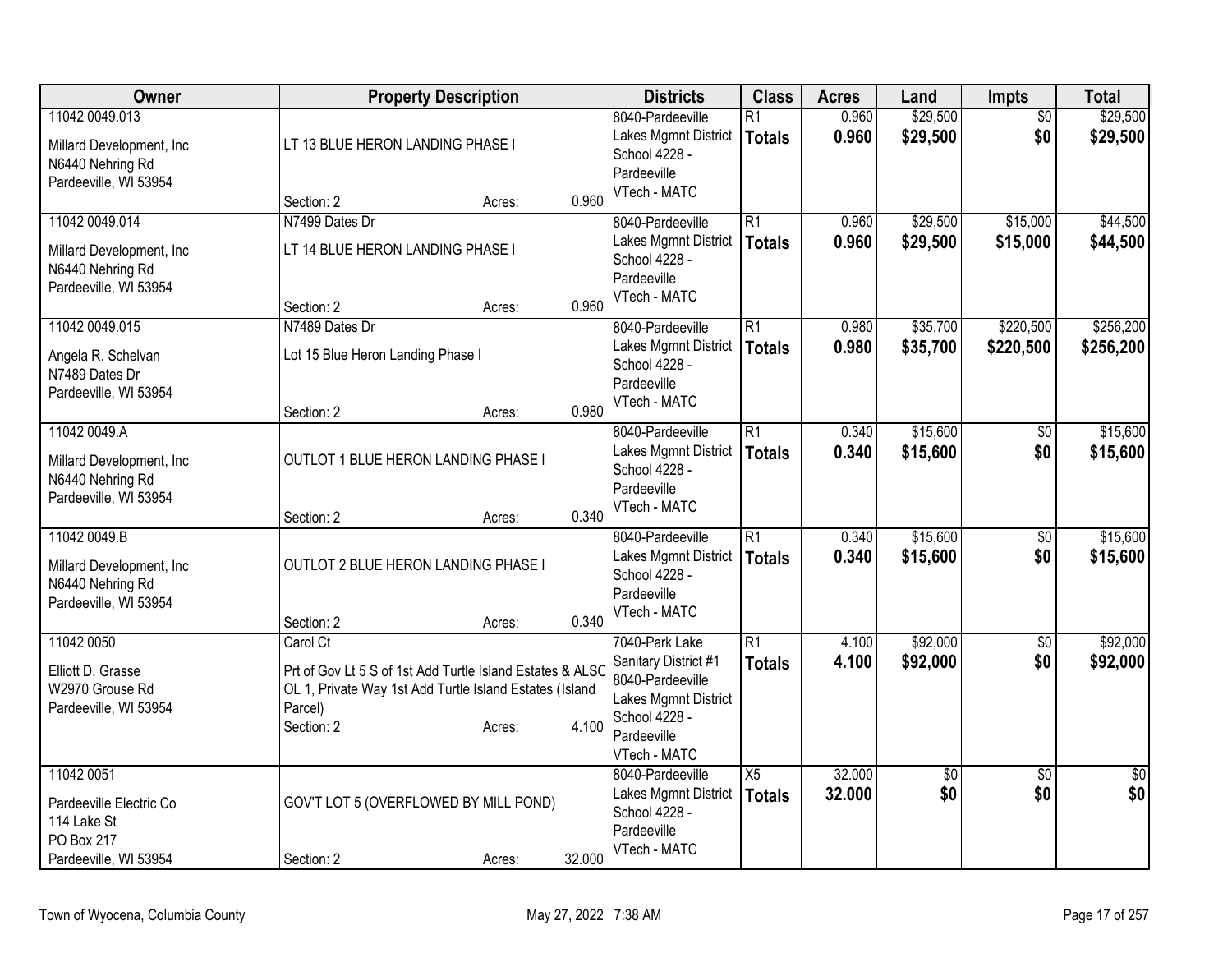| Owner                                                                                                                             | <b>Property Description</b>                                                                                                                                                                                                            | <b>Districts</b>                                                                                                                   | <b>Class</b>                     | <b>Acres</b>   | Land                   | Impts                  | <b>Total</b>           |
|-----------------------------------------------------------------------------------------------------------------------------------|----------------------------------------------------------------------------------------------------------------------------------------------------------------------------------------------------------------------------------------|------------------------------------------------------------------------------------------------------------------------------------|----------------------------------|----------------|------------------------|------------------------|------------------------|
| 11042 0052.3<br>Michael D. Balsiger<br>203 Gillette St Apt 3<br>Pardeeville, WI 53954                                             | Pcl in GL 2 lying E of Hwy in the form of a triangle, descr<br>as follows: comm in cnt of Hwy where intersects N line of<br>GL 7; E400'; NWLY 375'; SELY 135' to POB; exc<br>0.080<br>Section: 2<br>Acres:                             | School 4228 -<br>Pardeeville<br>VTech - MATC                                                                                       | S5x<br><b>Totals</b>             | 0.080<br>0.080 | \$100<br>\$100         | \$0<br>\$0             | \$100<br>\$100         |
| 11042 0053<br>Daniel J & Cheryl A Perrault Family Trus   CSM 235-2-10<br>Dated 11/4/20<br>6215 W Linden Dr<br>West Bend, WI 53095 | N7433 State Highway 44<br>0.730<br>Section: 2<br>Acres:                                                                                                                                                                                | 7040-Park Lake<br>Sanitary District #1<br>8040-Pardeeville<br>Lakes Mgmnt District<br>School 4228 -<br>Pardeeville<br>VTech - MATC | $\overline{R1}$<br><b>Totals</b> | 0.730<br>0.730 | \$94,500<br>\$94,500   | \$130,700<br>\$130,700 | \$225,200<br>\$225,200 |
| 11042 0053.A<br>Jared L. Perrault<br>3261 City Road Cc<br>Slinger, WI 53086                                                       | N7431 State Highway 44<br>Prt of GL 6 Sec 2, Beg c/l Hwy 44 & south line of GL 6,<br>N34E along c/l 690.4' to POB, N65-30W 345' to waters<br>edge, N34E 60', S65-30E 345' to c/l Hwy 44, S34W 60' to<br>0.480<br>Section: 2<br>Acres:  | 7040-Park Lake<br>Sanitary District #1<br>8040-Pardeeville<br>Lakes Mgmnt District<br>School 4228 -<br>Pardeeville<br>VTech - MATC | $\overline{R1}$<br><b>Totals</b> | 0.480<br>0.480 | \$64,100<br>\$64,100   | $\overline{50}$<br>\$0 | \$64,100<br>\$64,100   |
| 11042 0053.B<br>Jo Lea Holevoet<br>15003 E 1820th St<br>Atkinson, IL 61235                                                        | N7429 State Highway 44<br>Pcl in GL 6, Beg intersection Hwy 44 & S line GL 6, N34E<br>630.4' to POB, N65-30W 345', N34E 60', S65-30E 345',<br>S34W 60' to beg<br>0.480<br>Section: 2<br>Acres:                                         | 7040-Park Lake<br>Sanitary District #1<br>8040-Pardeeville<br>Lakes Mgmnt District<br>School 4228 -<br>Pardeeville<br>VTech - MATC | $\overline{R1}$<br><b>Totals</b> | 0.480<br>0.480 | \$67,500<br>\$67,500   | \$103,700<br>\$103,700 | \$171,200<br>\$171,200 |
| 11042 0053.D<br>Matthew J. Denure<br>N7451 State Rd 44<br>Pardeeville, WI 53954                                                   | N7451 State Highway 44<br>Pcl in GL 6, Beg at point in c/l Hwy 44, 1110.4' N34E of<br>intersection c/l hwy & S line GL 6; N65-30W to water's<br>edge; NEIy 60'; S65-30E to ctr STH 44; S34-15W 60' to<br>0.344<br>Section: 2<br>Acres: | 7040-Park Lake<br>Sanitary District #1<br>8040-Pardeeville<br>Lakes Mgmnt District<br>School 4228 -<br>Pardeeville<br>VTech - MATC | $\overline{R1}$<br><b>Totals</b> | 0.344<br>0.344 | \$68,600<br>\$68,600   | \$217,500<br>\$217,500 | \$286,100<br>\$286,100 |
| 11042 0053.E<br>Geoffrey L. Gilbert<br>N7455 Sth 44<br>Pardeeville, WI 53954                                                      | N7455 State Highway 44<br>PCL IN GOV'T LOT 6 COMM 1170.4' N 34 EOF<br>INSECTN HWY &S LN L 6; TH N 65 30'W TO LAKE; NE<br>120'; S 65 30" E TOE TO HWY S 34 15' W 120' TO<br>0.800<br>Section: 2<br>Acres:                               | 7040-Park Lake<br>Sanitary District #1<br>8040-Pardeeville<br>Lakes Mgmnt District<br>School 4228 -<br>Pardeeville<br>VTech - MATC | $\overline{R1}$<br><b>Totals</b> | 0.800<br>0.800 | \$104,100<br>\$104,100 | \$215,400<br>\$215,400 | \$319,500<br>\$319,500 |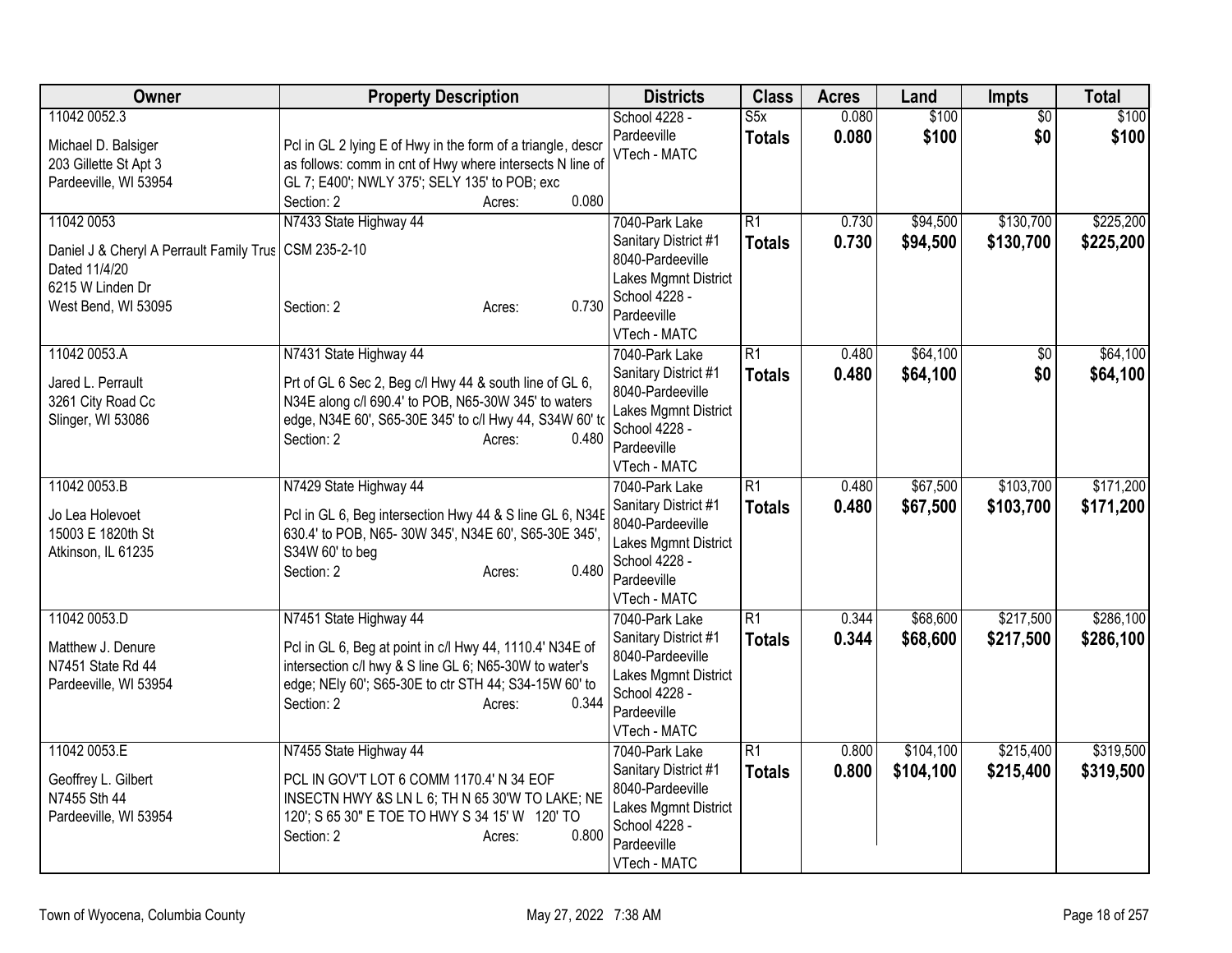| <b>Owner</b>                   | <b>Property Description</b>                                   |                 | <b>Districts</b>                         | <b>Class</b>    | <b>Acres</b> | Land      | <b>Impts</b> | <b>Total</b> |
|--------------------------------|---------------------------------------------------------------|-----------------|------------------------------------------|-----------------|--------------|-----------|--------------|--------------|
| 11042 0053.F                   | N7463 State Highway 44                                        |                 | 7040-Park Lake                           | $\overline{R1}$ | 1.100        | \$105,000 | \$247,400    | \$352,400    |
| Mcm Family, LLC                | Lot A, CSM 234-2-9                                            |                 | Sanitary District #1                     | <b>Totals</b>   | 1.100        | \$105,000 | \$247,400    | \$352,400    |
| PO Box 325                     |                                                               |                 | 8040-Pardeeville                         |                 |              |           |              |              |
| Menomonee Falls, WI 53051      |                                                               |                 | Lakes Mgmnt District                     |                 |              |           |              |              |
|                                | Section: 2                                                    | 1.100<br>Acres: | School 4228 -                            |                 |              |           |              |              |
|                                |                                                               |                 | Pardeeville                              |                 |              |           |              |              |
|                                |                                                               |                 | VTech - MATC                             |                 |              |           |              |              |
| 11042 0053.G                   | N7473 State Highway 44                                        |                 | 7040-Park Lake                           | $\overline{R1}$ | 1.110        | \$104,400 | \$315,200    | \$419,600    |
| Yuriy Serembytsky              | Lot B, CSM 234-2-9                                            |                 | Sanitary District #1                     | <b>Totals</b>   | 1.110        | \$104,400 | \$315,200    | \$419,600    |
| 11255 W Plainfield Rd          |                                                               |                 | 8040-Pardeeville                         |                 |              |           |              |              |
| Indian Head Park, IL 60525     |                                                               |                 | Lakes Mgmnt District<br>School 4228 -    |                 |              |           |              |              |
|                                | Section: 2                                                    | 1.110<br>Acres: | Pardeeville                              |                 |              |           |              |              |
|                                |                                                               |                 | VTech - MATC                             |                 |              |           |              |              |
| 11042 0054                     | N7407 State Highway 44                                        |                 | 7040-Park Lake                           | $\overline{R1}$ | 1.000        | \$103,600 | \$122,100    | \$225,700    |
|                                |                                                               |                 | Sanitary District #1                     | <b>Totals</b>   | 1.000        | \$103,600 | \$122,100    | \$225,700    |
| Duane A. Catlin                | A TRACT OF LAND IN GOV LOT 6                                  |                 | 8040-Pardeeville                         |                 |              |           |              |              |
| N7407 State Rd 44              |                                                               |                 | Lakes Mgmnt District                     |                 |              |           |              |              |
| Pardeeville, WI 53954          |                                                               |                 | School 4228 -                            |                 |              |           |              |              |
|                                | Section: 2                                                    | 1.000<br>Acres: | Pardeeville                              |                 |              |           |              |              |
|                                |                                                               |                 | VTech - MATC                             |                 |              |           |              |              |
| 11042 0055                     | N7405 State Highway 44                                        |                 | 7040-Park Lake                           | R1              | 0.433        | \$69,800  | \$240,600    | \$310,400    |
| Thomas E. Iverson              | LT 1 CS#3415-23-32                                            |                 | Sanitary District #1                     | <b>Totals</b>   | 0.433        | \$69,800  | \$240,600    | \$310,400    |
| PO Box 201                     |                                                               |                 | 8040-Pardeeville                         |                 |              |           |              |              |
| Pardeeville, WI 53954-0201     |                                                               |                 | Lakes Mgmnt District                     |                 |              |           |              |              |
|                                | Section: 2                                                    | 0.433<br>Acres: | School 4228 -                            |                 |              |           |              |              |
|                                |                                                               |                 | Pardeeville                              |                 |              |           |              |              |
|                                |                                                               |                 | VTech - MATC                             |                 |              |           |              |              |
| 11042 0056                     | N7425 State Highway 44                                        |                 | 7040-Park Lake                           | $\overline{R1}$ | 0.700        | \$101,900 | \$121,200    | \$223,100    |
| Stephen E Heinlein Trust Dated | A TRACT OF LAND IN GOV'T LOT 6, described as                  |                 | Sanitary District #1<br>8040-Pardeeville | <b>Totals</b>   | 0.700        | \$101,900 | \$121,200    | \$223,100    |
| 11/3/2000                      | follows: Beg at a pt in the ctrln of STH 44, 530.4' N34E      |                 | Lakes Mgmnt District                     |                 |              |           |              |              |
| N7425 State Rd 44              | from the inter of the ctrln of said highway, with the S In of |                 | School 4228 -                            |                 |              |           |              |              |
| Pardeeville, WI 53954          | Section: 2                                                    | 0.700<br>Acres: | Pardeeville                              |                 |              |           |              |              |
|                                |                                                               |                 | VTech - MATC                             |                 |              |           |              |              |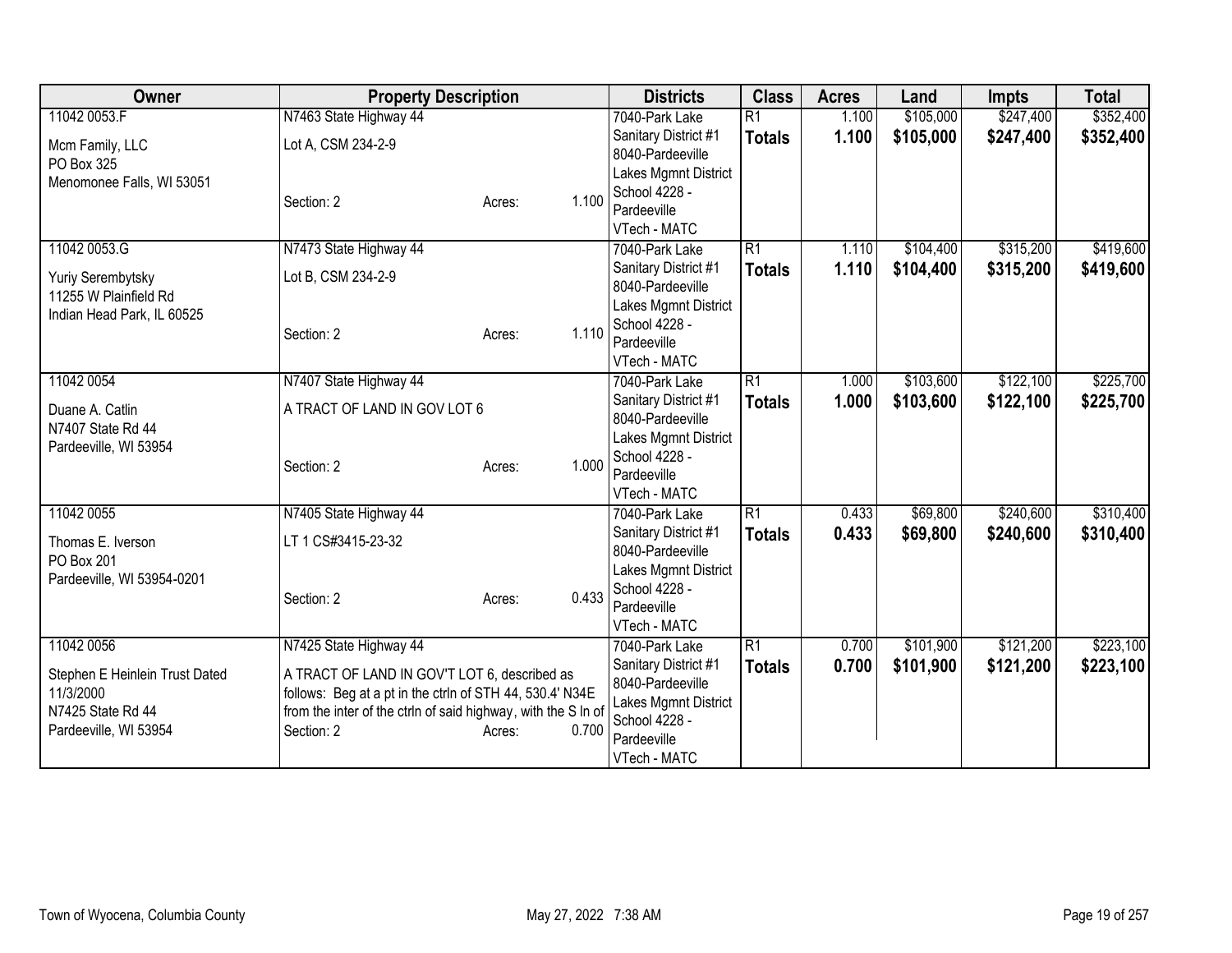| Owner                                                                                      | <b>Property Description</b>                                                                                                                                                                              | <b>Districts</b>                                                                                                 | <b>Class</b>    | <b>Acres</b> | Land      | <b>Impts</b> | <b>Total</b> |
|--------------------------------------------------------------------------------------------|----------------------------------------------------------------------------------------------------------------------------------------------------------------------------------------------------------|------------------------------------------------------------------------------------------------------------------|-----------------|--------------|-----------|--------------|--------------|
| 11042 0057                                                                                 | N7443 State Highway 44                                                                                                                                                                                   | 7040-Park Lake                                                                                                   | $\overline{R1}$ | 1.640        | \$113,000 | \$103,600    | \$216,600    |
| Henrietta Hayes<br>N7443 State Rd 44<br>Pardeeville, WI 53954                              | A TRACT OF LAND IN GOV'T LOT 6: BEG AT PT IN<br>HWY 44, 870.4' N 34 E FR INSECTN HWY & GOV'T L 6<br>AS REC IN VOL234-601 ALSO land in V244-352<br>1.640<br>Section: 2<br>Acres:                          | Sanitary District #1<br>8040-Pardeeville<br>Lakes Mgmnt District<br>School 4228 -<br>Pardeeville<br>VTech - MATC | <b>Totals</b>   | 1.640        | \$113,000 | \$103,600    | \$216,600    |
| 11042 0058                                                                                 | N7409 State Highway 44                                                                                                                                                                                   | 7040-Park Lake                                                                                                   | $\overline{R1}$ | 0.250        | \$45,000  | \$41,600     | \$86,600     |
| Robert T. Swenson<br>5421 Park Ave<br>Minneapolis, MN 55417-2436                           | Lot 1, CSM 1557-7-108<br>0.250<br>Section: 2<br>Acres:                                                                                                                                                   | Sanitary District #1<br>8040-Pardeeville<br>Lakes Mgmnt District<br>School 4228 -<br>Pardeeville<br>VTech - MATC | <b>Totals</b>   | 0.250        | \$45,000  | \$41,600     | \$86,600     |
| 11042 0059                                                                                 | N7415 State Highway 44                                                                                                                                                                                   | 7040-Park Lake                                                                                                   | $\overline{R1}$ | 0.750        | \$85,500  | \$8,600      | \$94,100     |
| Robert W. Van Ooyen<br>3914 Prestwick<br>Mchenry, IL 60050                                 | PRT GOV'T LOT 6-BEG CEN HWY 44 301.2' NE OF S<br>LN GL 6 POB; NW 79.2' N65W389' SW TO PT N65W OF<br>BEG. S65E TO BEG<br>0.750<br>Section: 2<br>Acres:                                                    | Sanitary District #1<br>8040-Pardeeville<br>Lakes Mgmnt District<br>School 4228 -<br>Pardeeville<br>VTech - MATC | <b>Totals</b>   | 0.750        | \$85,500  | \$8,600      | \$94,100     |
| 11042 0059.A                                                                               | N7411 State Highway 44                                                                                                                                                                                   | 7040-Park Lake                                                                                                   | R1              | 0.410        | \$54,000  | \$41,600     | \$95,600     |
| Marie A. Fenske<br>4647 E Monte Vista Rd<br>Phoenix, AZ 85008                              | PRT GOV'T LOT 6; COMM @ PT IN C HWY 44; TH N<br>34 E 301.1'; FROM INT N LN GL 11 & C LN HWY 44;<br>N65-27W TO WATERS EDGE; SWLY 50.1'; SE TO<br>0.410<br>Section: 2<br>Acres:                            | Sanitary District #1<br>8040-Pardeeville<br>Lakes Mgmnt District<br>School 4228 -<br>Pardeeville<br>VTech - MATC | <b>Totals</b>   | 0.410        | \$54,000  | \$41,600     | \$95,600     |
| 11042 0059.B                                                                               | N7419 State Highway 44                                                                                                                                                                                   | 7040-Park Lake                                                                                                   | $\overline{R1}$ | 0.420        | \$56,300  | \$48,000     | \$104,300    |
| Larry R Wilz Revocable Trust Dated<br>3/6/2018<br>W5400 E Bush Rd<br>Pardeeville, WI 53954 | A parcel of land in Govt Lot 6; Comm N1/4 cor Sec 2,<br>S00-02-22E 2,977.26', S89-57-38W 717.86', N36-25-35E<br>50' to POB, N63-04-25W 352.33' to pt 30'+/- from waters<br>Section: 2<br>0.420<br>Acres: | Sanitary District #1<br>8040-Pardeeville<br>Lakes Mgmnt District<br>School 4228 -<br>Pardeeville<br>VTech - MATC | <b>Totals</b>   | 0.420        | \$56,300  | \$48,000     | \$104,300    |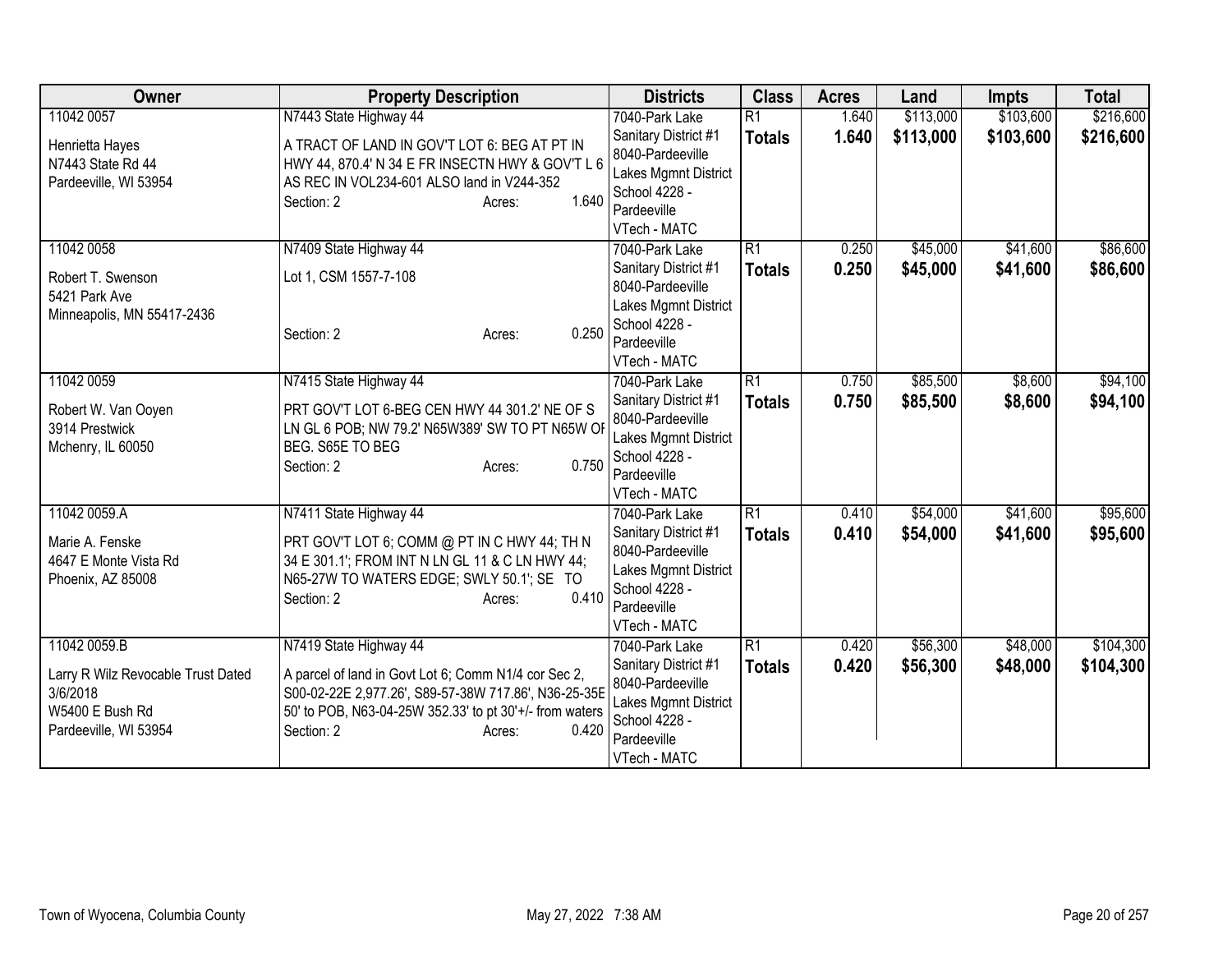| Owner                                              | <b>Property Description</b>                                                          | <b>Districts</b>                         | <b>Class</b>                     | <b>Acres</b>   | Land                 | <b>Impts</b>    | <b>Total</b>         |
|----------------------------------------------------|--------------------------------------------------------------------------------------|------------------------------------------|----------------------------------|----------------|----------------------|-----------------|----------------------|
| 11042 0059.C<br>Larry R Wilz Revocable Trust Dated | State Highway 44<br>A parcel of land in Govt Lot 6; Comm N1/4 cor Sec 2,             | 7040-Park Lake<br>Sanitary District #1   | $\overline{R1}$<br><b>Totals</b> | 0.500<br>0.500 | \$56,300<br>\$56,300 | \$500<br>\$500  | \$56,800<br>\$56,800 |
| 3/6/2018                                           | S00-02-22E 2,977.26', S89-57-38W 717.86' to POB,                                     | 8040-Pardeeville<br>Lakes Mgmnt District |                                  |                |                      |                 |                      |
| W5400 E Bush Rd<br>Pardeeville, WI 53954           | N63-04-25W 371.34' to a pt 20'+/- from waters edge,<br>0.500<br>Section: 2<br>Acres: | School 4228 -                            |                                  |                |                      |                 |                      |
|                                                    |                                                                                      | Pardeeville<br>VTech - MATC              |                                  |                |                      |                 |                      |
| 11042 0059.D                                       | N7423 State Highway 44                                                               | 7040-Park Lake                           | $\overline{R1}$                  | 0.500          | \$56,300             | \$68,500        | \$124,800            |
| John E. Maloney                                    | PARCEL OF LAND IN GOV'T LOT 6 BEING A PARCEL                                         | Sanitary District #1<br>8040-Pardeeville | <b>Totals</b>                    | 0.500          | \$56,300             | \$68,500        | \$124,800            |
| 8n281 Peppertree Ct                                | 50 FT WIDE BY 363 FT LONG                                                            | Lakes Mgmnt District                     |                                  |                |                      |                 |                      |
| Elgin, IL 60123                                    | 0.500<br>Section: 2<br>Acres:                                                        | School 4228 -                            |                                  |                |                      |                 |                      |
|                                                    |                                                                                      | Pardeeville<br>VTech - MATC              |                                  |                |                      |                 |                      |
| 11042 0060.01                                      | N7398 State Highway 44                                                               | 8040-Pardeeville                         | $\overline{R1}$                  | 9.070          | \$68,700             | \$229,500       | \$298,200            |
| Luke A. Neuhauser                                  | LT 1 CS#4041-28-34                                                                   | Lakes Mgmnt District<br>School 4228 -    | <b>Totals</b>                    | 9.070          | \$68,700             | \$229,500       | \$298,200            |
| N7398 Sth 44                                       |                                                                                      | Pardeeville                              |                                  |                |                      |                 |                      |
| Pardeeville, WI 53954                              | 9.070<br>Section: 2<br>Acres:                                                        | VTech - MATC                             |                                  |                |                      |                 |                      |
| 11042 0060.02                                      | N7380 State Highway 44                                                               | 8040-Pardeeville                         | $\overline{H7}$                  | 2.000          | \$27,000             | \$17,900        | \$44,900             |
| Michael D. Balsiger                                | Lot 1, CSM 5941-42-83                                                                | Lakes Mgmnt District<br>School 4228 -    | S <sub>5</sub> x                 | 0.460<br>2.460 | \$400                | \$0<br>\$17,900 | \$400                |
| 203 Gillette St Apt 3                              |                                                                                      | Pardeeville                              | <b>Totals</b>                    |                | \$27,400             |                 | \$45,300             |
| Pardeeville, WI 53954                              | 2.460<br>Section: 2<br>Acres:                                                        | VTech - MATC                             |                                  |                |                      |                 |                      |
| 11042 0060.A                                       | N7472 State Highway 44                                                               | 8040-Pardeeville                         | A41                              | 0.750          | \$200                | $\overline{50}$ | \$200                |
| Steven R. Balsiger                                 | PCL IN GOV'T LOTS 2 & 7 COMM AT PT OF                                                | Lakes Mgmnt District                     | R1                               | 0.750          | \$27,000             | \$1,000         | \$28,000             |
| 403 N Main St                                      | CROSSING OF N LNG.L. & E LN HWY 44 SWLY 260';                                        | School 4228 -<br>Pardeeville             | <b>Totals</b>                    | 1.500          | \$27,200             | \$1,000         | \$28,200             |
| Pardeeville, WI 53954                              | SELY 147'; NELY 347'; W 170' ALSO PCL IN G.L. 2<br>1.500<br>Section: 2<br>Acres:     | VTech - MATC                             |                                  |                |                      |                 |                      |
| 11042 0062                                         |                                                                                      | 8040-Pardeeville                         | A42                              | 25.000         | \$6,600              | $\overline{60}$ | \$6,600              |
| Arlene J. Babcock                                  | GOV'T LOT 9 V268-596 V274-334 R276-414                                               | Lakes Mgmnt District                     | S5m                              | 15.000         | \$26,500             | \$0             | \$26,500             |
| W5410 Cth P                                        |                                                                                      | School 4228 -                            | <b>Totals</b>                    | 40.000         | \$33,100             | \$0             | \$33,100             |
| Pardeeville, WI 53954                              |                                                                                      | Pardeeville<br>VTech - MATC              |                                  |                |                      |                 |                      |
|                                                    | 40.000<br>Section: 2<br>Acres:                                                       |                                          |                                  |                |                      |                 |                      |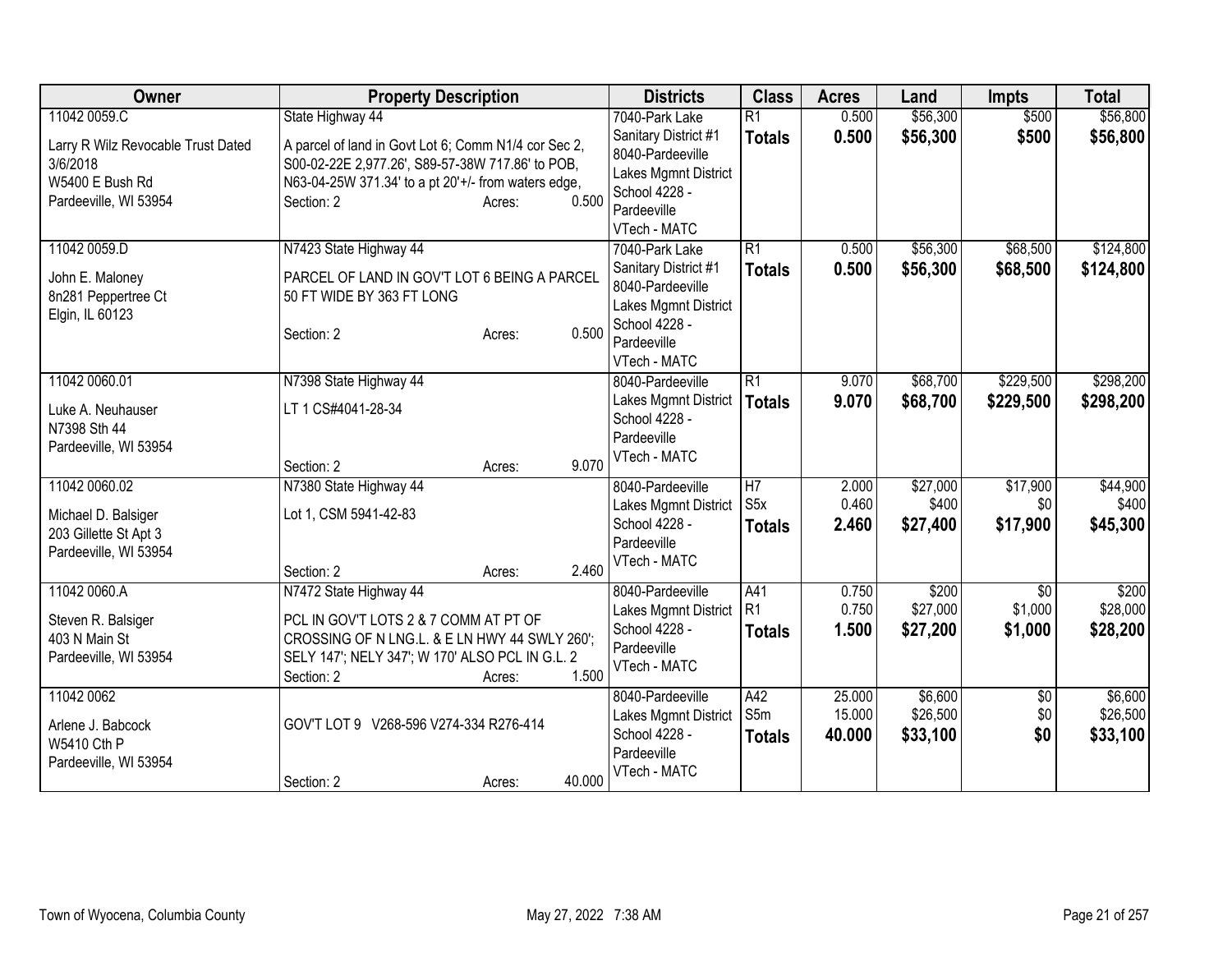| Owner                                                                               |                                                                      | <b>Property Description</b> |        | <b>Districts</b>                                                                         | <b>Class</b>                     | <b>Acres</b>               | Land                            | Impts                         | <b>Total</b>                    |
|-------------------------------------------------------------------------------------|----------------------------------------------------------------------|-----------------------------|--------|------------------------------------------------------------------------------------------|----------------------------------|----------------------------|---------------------------------|-------------------------------|---------------------------------|
| 11042 0063<br>Kent R. Leonard<br>N7225 Emily Dr                                     | GOV'T LOT 10                                                         |                             |        | 8040-Pardeeville<br>Lakes Mgmnt District<br>School 4228 -<br>Pardeeville                 | A42<br>S5m<br><b>Totals</b>      | 20.000<br>20.000<br>40.000 | \$5,300<br>\$40,100<br>\$45,400 | $\overline{50}$<br>\$0<br>\$0 | \$5,300<br>\$40,100<br>\$45,400 |
| Pardeeville, WI 53954                                                               | Section: 2                                                           | Acres:                      | 40.000 | VTech - MATC                                                                             |                                  |                            |                                 |                               |                                 |
| 11042 0064.001<br>Michael C. Kolkovich<br>303 Vince St<br>Pardeeville, WI 53954     | Ptarmigan Dr<br>Lot 1, Island View Subdivision<br>Section: 2         | Acres:                      | 0.940  | 8040-Pardeeville<br>Lakes Mgmnt District<br>School 4228 -<br>Pardeeville<br>VTech - MATC | $\overline{R1}$<br><b>Totals</b> | 0.940<br>0.940             | \$36,900<br>\$36,900            | $\overline{50}$<br>\$0        | \$36,900<br>\$36,900            |
| 11042 0064.002<br>James A. Bohnsack<br>N7339 Ptarmigan Dr<br>Pardeeville, WI 53954  | N7339 Ptarmigan Dr<br>LT 2 ISLAND VIEW SUBDIVISION<br>Section: 2     | Acres:                      | 0.930  | 8040-Pardeeville<br>Lakes Mgmnt District<br>School 4228 -<br>Pardeeville<br>VTech - MATC | $\overline{R1}$<br><b>Totals</b> | 0.930<br>0.930             | \$36,700<br>\$36,700            | \$180,000<br>\$180,000        | \$216,700<br>\$216,700          |
| 11042 0064.003<br>Wealey S. Smithson<br>N7343 Ptarmigan Dr<br>Pardeeville, WI 53954 | N7343 Ptarmigan Dr<br>LT 3 ISLAND VIEW SUBDIVISION COV<br>Section: 2 |                             | 0.940  | 8040-Pardeeville<br>Lakes Mgmnt District<br>School 4228 -<br>Pardeeville<br>VTech - MATC | $\overline{R1}$<br><b>Totals</b> | 0.940<br>0.940             | \$35,100<br>\$35,100            | \$210,200<br>\$210,200        | \$245,300<br>\$245,300          |
| 11042 0064.004<br>Bruce W. Keith<br>N7383 State Rd 44<br>Pardeeville, WI 53954      | Ptarmigan Dr<br>LT 4 ISLAND VIEW SUBDIVISION<br>Section: 2           | Acres:<br>Acres:            | 0.750  | 8040-Pardeeville<br>Lakes Mgmnt District<br>School 4228 -<br>Pardeeville<br>VTech - MATC | $\overline{R1}$<br><b>Totals</b> | 0.750<br>0.750             | \$25,800<br>\$25,800            | $\overline{50}$<br>\$0        | \$25,800<br>\$25,800            |
| 11042 0064.005<br>Jane E. Kaiser<br>N7351 Ptarmigan Dr<br>Pardeeville, WI 53954     | N7351 Ptarmigan Dr<br>LT 5 ISLAND VIEW SUBIVISION COV<br>Section: 2  | Acres:                      | 0.790  | 8040-Pardeeville<br>Lakes Mgmnt District<br>School 4228 -<br>Pardeeville<br>VTech - MATC | $\overline{R1}$<br><b>Totals</b> | 0.790<br>0.790             | \$26,500<br>\$26,500            | \$246,500<br>\$246,500        | \$273,000<br>\$273,000          |
| 11042 0064.008<br>Eric D. Reynolds<br>208 Millstone Dr<br>Palm Harbor, FL 34683     | N7363 Ptarmigan Dr<br>Lot 8, Island View<br>Section: 2               | Acres:                      | 0.990  | 8040-Pardeeville<br>Lakes Mgmnt District<br>School 4228 -<br>Pardeeville<br>VTech - MATC | $\overline{R1}$<br><b>Totals</b> | 0.990<br>0.990             | \$30,000<br>\$30,000            | \$274,500<br>\$274,500        | \$304,500<br>\$304,500          |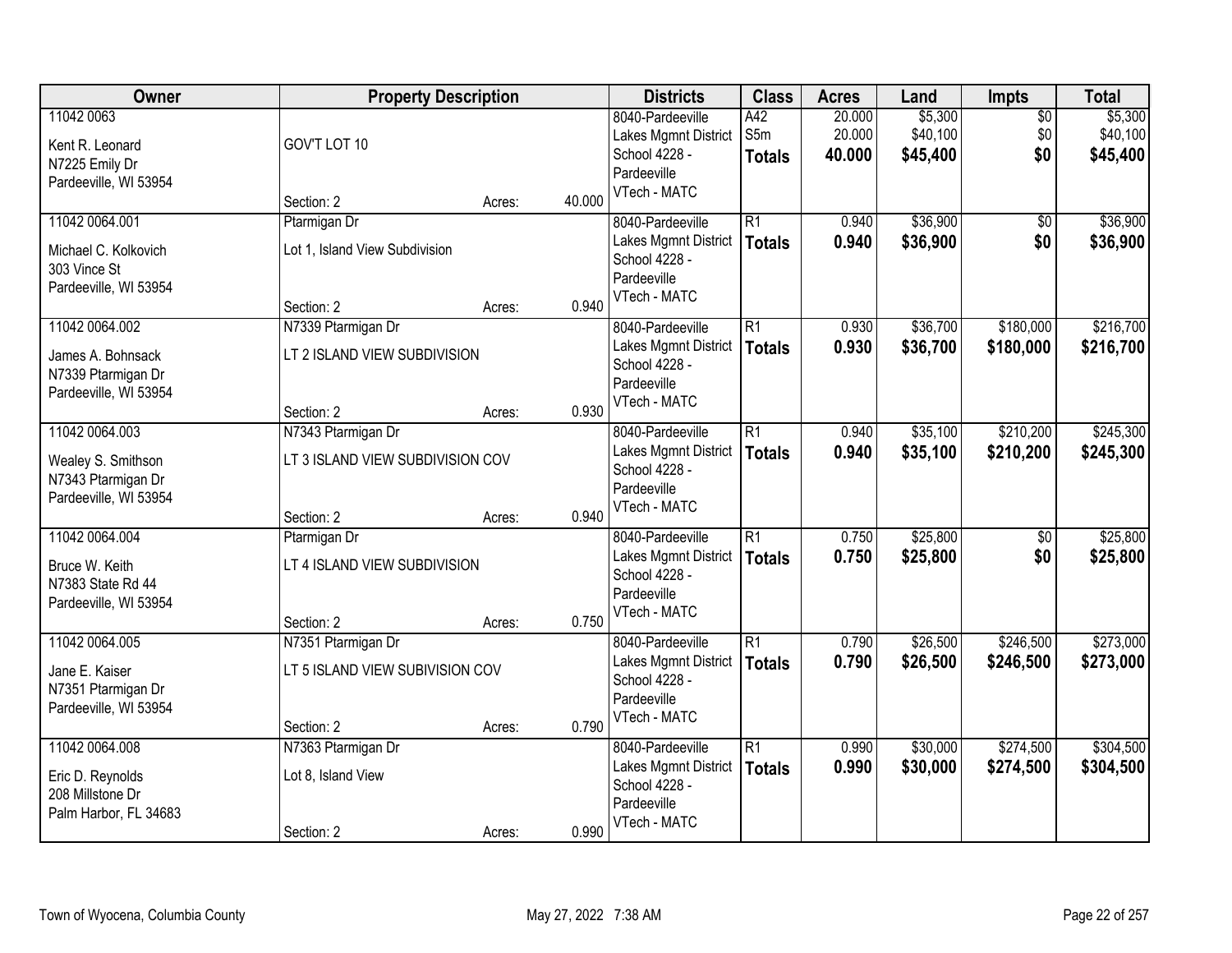| Owner                  | <b>Property Description</b>      |        |       | <b>Districts</b>            | <b>Class</b>    | <b>Acres</b> | Land     | <b>Impts</b>    | <b>Total</b> |
|------------------------|----------------------------------|--------|-------|-----------------------------|-----------------|--------------|----------|-----------------|--------------|
| 11042 0064.009         | Ptarmigan Dr                     |        |       | 8040-Pardeeville            | $\overline{R1}$ | 1.000        | \$30,000 | $\overline{50}$ | \$30,000     |
| Eric D. Reynolds       | Lot 9, Island View               |        |       | Lakes Mgmnt District        | <b>Totals</b>   | 1.000        | \$30,000 | \$0             | \$30,000     |
| N7363 Ptarmigan Dr     |                                  |        |       | School 4228 -               |                 |              |          |                 |              |
| Pardeeville, WI 53954  |                                  |        |       | Pardeeville                 |                 |              |          |                 |              |
|                        | Section: 2                       | Acres: | 1.000 | VTech - MATC                |                 |              |          |                 |              |
| 11042 0064.010         | N7371 Ptarmigan Dr               |        |       | 8040-Pardeeville            | $\overline{R1}$ | 2.880        | \$41,000 | \$429,500       | \$470,500    |
| Steven J. Stippich     | Lot 10, Island View              |        |       | Lakes Mgmnt District        | <b>Totals</b>   | 2.880        | \$41,000 | \$429,500       | \$470,500    |
| N7371 Ptarmigan Dr     |                                  |        |       | School 4228 -               |                 |              |          |                 |              |
| Pardeeville, WI 53954  |                                  |        |       | Pardeeville<br>VTech - MATC |                 |              |          |                 |              |
|                        | Section: 2                       | Acres: | 2.880 |                             |                 |              |          |                 |              |
| 11042 0064.011         | Ptarmigan Dr                     |        |       | 8040-Pardeeville            | $\overline{R1}$ | 2.360        | \$38,900 | \$0             | \$38,900     |
| Randall T. Stifter     | LT 11 ISLAND VIEW SUBDIVISIN COV |        |       | Lakes Mgmnt District        | <b>Totals</b>   | 2.360        | \$38,900 | \$0             | \$38,900     |
| 1105 Cardigan Bay      |                                  |        |       | School 4228 -               |                 |              |          |                 |              |
| Waunakee, WI 53591     |                                  |        |       | Pardeeville<br>VTech - MATC |                 |              |          |                 |              |
|                        | Section: 2                       | Acres: | 2.360 |                             |                 |              |          |                 |              |
| 11042 0064.012         | N7364 Ptarmigan Dr               |        |       | 8040-Pardeeville            | $\overline{R1}$ | 1.150        | \$31,100 | \$273,000       | \$304,100    |
| James J. Helmueller    | LT 12 PLAT OF ISLAND VIEW        |        |       | Lakes Mgmnt District        | <b>Totals</b>   | 1.150        | \$31,100 | \$273,000       | \$304,100    |
| N7364 Ptarmigan Dr     |                                  |        |       | School 4228 -               |                 |              |          |                 |              |
| Pardeeville, WI 53954  |                                  |        |       | Pardeeville<br>VTech - MATC |                 |              |          |                 |              |
|                        | Section: 2                       | Acres: | 1.150 |                             |                 |              |          |                 |              |
| 11042 0064.013         | Ptarmigan Dr                     |        |       | 8040-Pardeeville            | $\overline{R1}$ | 1.660        | \$35,000 | $\overline{50}$ | \$35,000     |
| Sean M. Emberson       | Lot 13, Island View              |        |       | Lakes Mgmnt District        | <b>Totals</b>   | 1.660        | \$35,000 | \$0             | \$35,000     |
| N7594 Island Dr        |                                  |        |       | School 4228 -               |                 |              |          |                 |              |
| Pardeeville, WI 53954  |                                  |        |       | Pardeeville                 |                 |              |          |                 |              |
|                        | Section: 2                       | Acres: | 1.660 | VTech - MATC                |                 |              |          |                 |              |
| 11042 0064.014         | N7340 Ptarmigan Dr               |        |       | 8040-Pardeeville            | $\overline{R1}$ | 0.900        | \$28,400 | $\overline{50}$ | \$28,400     |
| Whitney J. Pulver      | Lot 14, Island View              |        |       | Lakes Mgmnt District        | <b>Totals</b>   | 0.900        | \$28,400 | \$0             | \$28,400     |
| 208 Gillette Street 1  |                                  |        |       | School 4228 -               |                 |              |          |                 |              |
| Pardeeville, WI 53954  |                                  |        |       | Pardeeville<br>VTech - MATC |                 |              |          |                 |              |
|                        | Section: 2                       | Acres: | 0.900 |                             |                 |              |          |                 |              |
| 11042 0064.015         | N7332 Ptarmigan Dr               |        |       | 8040-Pardeeville            | $\overline{R1}$ | 1.130        | \$31,000 | \$201,000       | \$232,000    |
| David M. Murison       | LT 15 ISLAND VIEW SUBDIVISION    |        |       | Lakes Mgmnt District        | <b>Totals</b>   | 1.130        | \$31,000 | \$201,000       | \$232,000    |
| 756 Buffalo Cir        |                                  |        |       | School 4228 -               |                 |              |          |                 |              |
| Carol Stream, IL 60188 |                                  |        |       | Pardeeville<br>VTech - MATC |                 |              |          |                 |              |
|                        | Section: 2                       | Acres: | 1.130 |                             |                 |              |          |                 |              |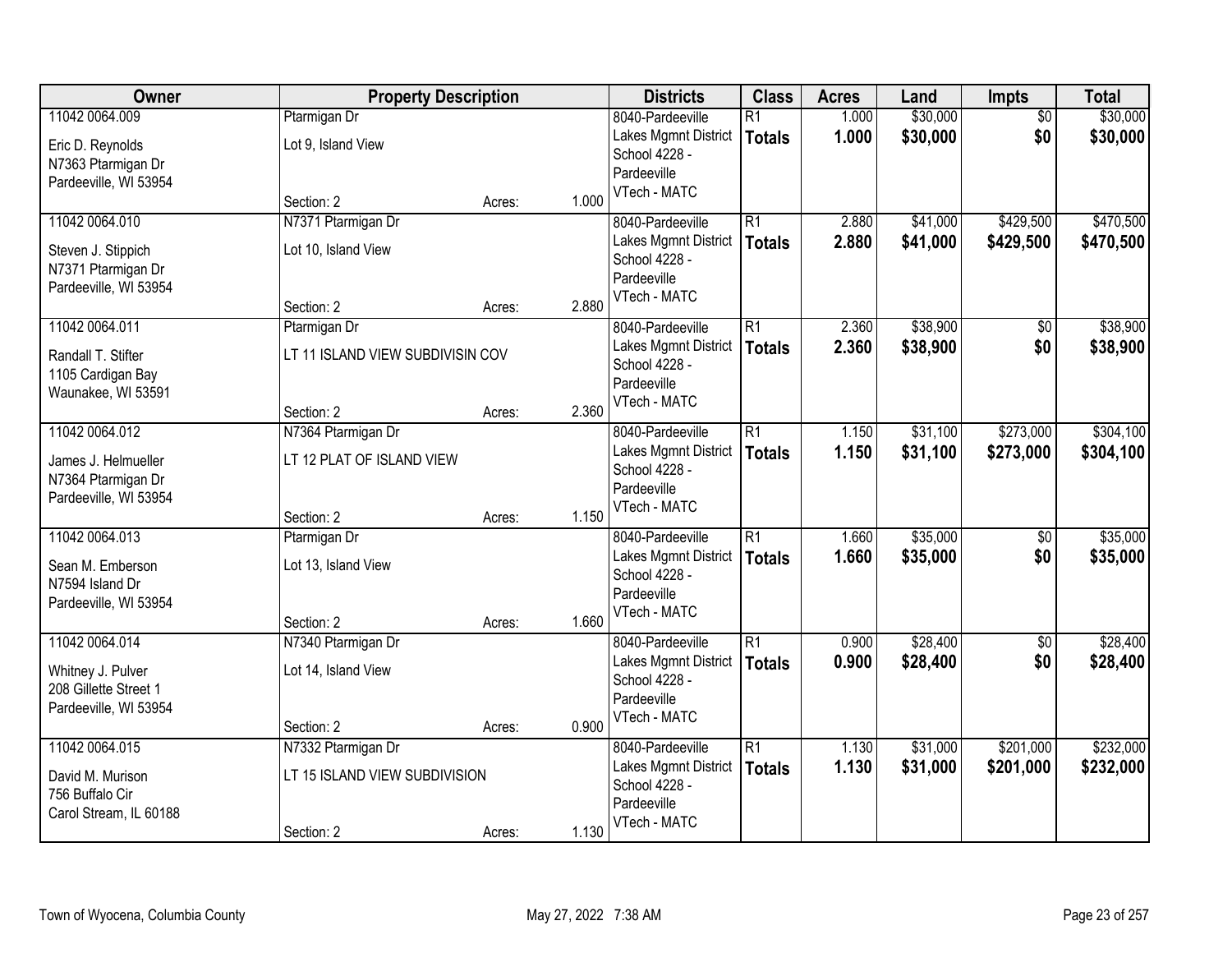| Owner                        |                     | <b>Property Description</b> |       | <b>Districts</b>            | <b>Class</b>    | <b>Acres</b> | Land     | <b>Impts</b>    | <b>Total</b> |
|------------------------------|---------------------|-----------------------------|-------|-----------------------------|-----------------|--------------|----------|-----------------|--------------|
| 11042 0064.016               | Ptarmigan Dr        |                             |       | 8040-Pardeeville            | $\overline{R1}$ | 2.700        | \$40,300 | $\overline{50}$ | \$40,300     |
| Derek R. Mccutchin           | Lot 16, Island View |                             |       | Lakes Mgmnt District        | <b>Totals</b>   | 2.700        | \$40,300 | \$0             | \$40,300     |
| N7314 Ptarmingan Dr          |                     |                             |       | School 4228 -               |                 |              |          |                 |              |
| Pardeeville, WI 53954        |                     |                             |       | Pardeeville                 |                 |              |          |                 |              |
|                              | Section: 2          | Acres:                      | 2.700 | VTech - MATC                |                 |              |          |                 |              |
| 11042 0064.017               | N7314 Ptarmigan Dr  |                             |       | 8040-Pardeeville            | $\overline{R1}$ | 0.880        | \$28,100 | \$267,500       | \$295,600    |
| Derek R. Mccutchin           | Lot 17, Island View |                             |       | Lakes Mgmnt District        | <b>Totals</b>   | 0.880        | \$28,100 | \$267,500       | \$295,600    |
| N7314 Ptarmigan Dr           |                     |                             |       | School 4228 -               |                 |              |          |                 |              |
| Pardeeville, WI 53954        |                     |                             |       | Pardeeville<br>VTech - MATC |                 |              |          |                 |              |
|                              | Section: 2          | Acres:                      | 0.880 |                             |                 |              |          |                 |              |
| 11042 0064.018               | N7302 Ptarmigan Dr  |                             |       | 8040-Pardeeville            | $\overline{R1}$ | 0.920        | \$28,800 | \$219,500       | \$248,300    |
| Erik A. Overland             | Lot 18, Island View |                             |       | Lakes Mgmnt District        | <b>Totals</b>   | 0.920        | \$28,800 | \$219,500       | \$248,300    |
| N7302 Ptarmigan Dr           |                     |                             |       | School 4228 -               |                 |              |          |                 |              |
| Pardeeville, WI 53954        |                     |                             |       | Pardeeville<br>VTech - MATC |                 |              |          |                 |              |
|                              | Section: 2          | Acres:                      | 0.920 |                             |                 |              |          |                 |              |
| 11042 0064.019               | N7303 Ptarmigan Dr  |                             |       | 8040-Pardeeville            | $\overline{R1}$ | 1.130        | \$41,700 | \$366,500       | \$408,200    |
| Eugenia L. Hees              | Lot 19, Island View |                             |       | Lakes Mgmnt District        | <b>Totals</b>   | 1.130        | \$41,700 | \$366,500       | \$408,200    |
| N7303 Ptarmigan Dr           |                     |                             |       | School 4228 -               |                 |              |          |                 |              |
| Pardeeville, WI 53954        |                     |                             |       | Pardeeville<br>VTech - MATC |                 |              |          |                 |              |
|                              | Section: 2          | Acres:                      | 1.130 |                             |                 |              |          |                 |              |
| 11042 0064.020               | N7309 Ptarmigan Dr  |                             |       | 8040-Pardeeville            | $\overline{R1}$ | 1.150        | \$42,100 | \$373,000       | \$415,100    |
| Kirby H. Roen                | Lot 20, Island View |                             |       | Lakes Mgmnt District        | <b>Totals</b>   | 1.150        | \$42,100 | \$373,000       | \$415,100    |
| N7309 Ptarmigan Dr           |                     |                             |       | School 4228 -               |                 |              |          |                 |              |
| Pardeeville, WI 53954        |                     |                             |       | Pardeeville                 |                 |              |          |                 |              |
|                              | Section: 2          | Acres:                      | 1.150 | VTech - MATC                |                 |              |          |                 |              |
| 11042 0064.021               | N7317 Ptarmigan Dr  |                             |       | 8040-Pardeeville            | $\overline{R1}$ | 0.930        | \$38,500 | $\overline{50}$ | \$38,500     |
| Adam M Czeskleba Trust Dated | Lot 21, Island View |                             |       | Lakes Mgmnt District        | <b>Totals</b>   | 0.930        | \$38,500 | \$0             | \$38,500     |
| 12/11/2017                   |                     |                             |       | School 4228 -               |                 |              |          |                 |              |
| 3826 Cosgrove Dr             |                     |                             |       | Pardeeville<br>VTech - MATC |                 |              |          |                 |              |
| Madison, WI 53719            | Section: 2          | Acres:                      | 0.930 |                             |                 |              |          |                 |              |
| 11042 0064.022               | N7321 Ptarmigan Dr  |                             |       | 8040-Pardeeville            | $\overline{R1}$ | 0.880        | \$37,700 | \$351,500       | \$389,200    |
| Craig A. Crary               | Lot 22, Island View |                             |       | Lakes Mgmnt District        | <b>Totals</b>   | 0.880        | \$37,700 | \$351,500       | \$389,200    |
| 801 E Chestnut St            |                     |                             |       | School 4228 -               |                 |              |          |                 |              |
| Pardeeville, WI 53954        |                     |                             |       | Pardeeville                 |                 |              |          |                 |              |
|                              | Section: 2          | Acres:                      | 0.880 | VTech - MATC                |                 |              |          |                 |              |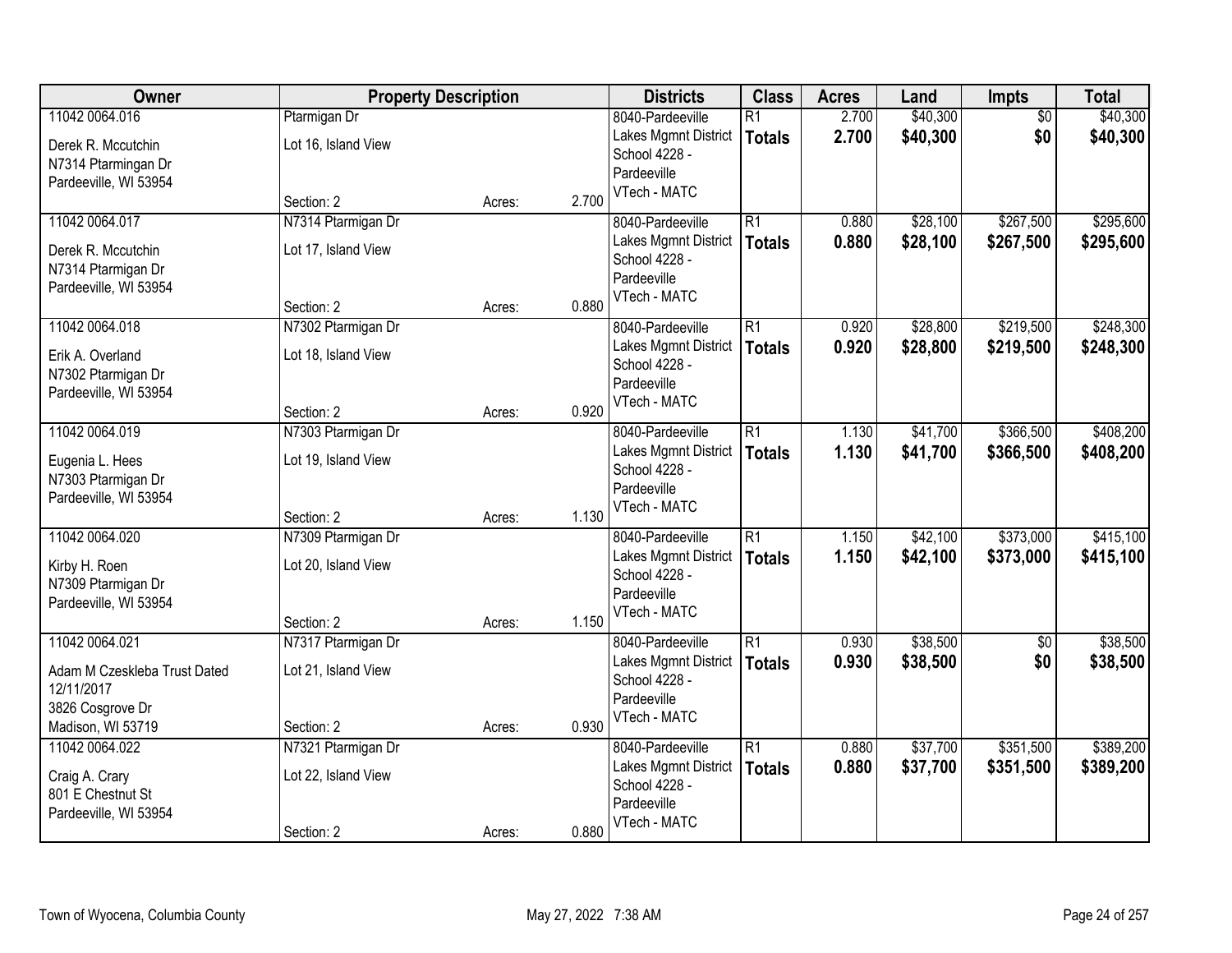| Owner                                                                                      | <b>Property Description</b>                           |        |       | <b>Districts</b>     | <b>Class</b>    | <b>Acres</b> | Land            | <b>Impts</b> | <b>Total</b>    |
|--------------------------------------------------------------------------------------------|-------------------------------------------------------|--------|-------|----------------------|-----------------|--------------|-----------------|--------------|-----------------|
| 11042 0064.023                                                                             | N7327 Ptarmigan Dr                                    |        |       | 8040-Pardeeville     | $\overline{R1}$ | 0.870        | \$37,500        | \$248,000    | \$285,500       |
| Brian S. Lemanczyk                                                                         | LT 23 ISLAND VIEW SUBDIVISON COV                      |        |       | Lakes Mgmnt District | <b>Totals</b>   | 0.870        | \$37,500        | \$248,000    | \$285,500       |
| N7327 Ptarmigan Dr                                                                         |                                                       |        |       | School 4228 -        |                 |              |                 |              |                 |
| Pardeeville, WI 53954                                                                      |                                                       |        |       | Pardeeville          |                 |              |                 |              |                 |
|                                                                                            | Section: 2                                            | Acres: | 0.870 | VTech - MATC         |                 |              |                 |              |                 |
| 11042 0064.024                                                                             | N7359 Ptarmigan Dr                                    |        |       | 8040-Pardeeville     | R1              | 1.900        | \$49,500        | \$282,500    | \$332,000       |
| Jonathan Peetz                                                                             | Lot 1, CSM 6000-43-41                                 |        |       | Lakes Mgmnt District | <b>Totals</b>   | 1.900        | \$49,500        | \$282,500    | \$332,000       |
| N7359 Ptarmigan Dr                                                                         |                                                       |        |       | School 4228 -        |                 |              |                 |              |                 |
| Pardeeville, WI 53954                                                                      |                                                       |        |       | Pardeeville          |                 |              |                 |              |                 |
|                                                                                            | Section: 2                                            | Acres: | 1.900 | VTech - MATC         |                 |              |                 |              |                 |
| 11042 0064.2                                                                               | N7380 State Highway 44                                |        |       | School 4228 -        | $\overline{R1}$ | 6.580        | \$73,300        | \$211,800    | \$285,100       |
| Dennis M. Hayes                                                                            | PRT GL 11 COMM N QT S0W 3272 ' TO POB; S0E 356'       |        |       | Pardeeville          | <b>Totals</b>   | 6.580        | \$73,300        | \$211,800    | \$285,100       |
| N7380 Sth 44                                                                               | N86W 362 '; N75W 141'; N86W 529'; N36 E 318'; N89E    |        |       | VTech - MATC         |                 |              |                 |              |                 |
| Pardeeville, WI 53954                                                                      | 835' TO POB                                           |        |       |                      |                 |              |                 |              |                 |
|                                                                                            | Section: 2                                            | Acres: | 6.580 |                      |                 |              |                 |              |                 |
| 11042 0064.501                                                                             | Ptarmigan Dr                                          |        |       | 8040-Pardeeville     | X4              | 0.600        | \$0             | \$0          | \$0             |
|                                                                                            |                                                       |        |       | Lakes Mgmnt District | <b>Totals</b>   | 0.600        | \$0             | \$0          | \$0             |
| Town of Wyocena                                                                            | OUTLOT 1 ISLAND VIEW SUBD COV                         |        |       | School 4228 -        |                 |              |                 |              |                 |
| N5366 W Hill Rd                                                                            |                                                       |        |       | Pardeeville          |                 |              |                 |              |                 |
| Rio, WI 53960                                                                              | Section: 2                                            | Acres: | 0.600 | VTech - MATC         |                 |              |                 |              |                 |
| 11042 0064.502                                                                             | Ptarmigan Dr                                          |        |       | 8040-Pardeeville     | $\overline{X4}$ | 0.140        | $\overline{60}$ | \$0          | $\overline{30}$ |
|                                                                                            |                                                       |        |       | Lakes Mgmnt District |                 | 0.140        | \$0             | \$0          | \$0             |
| Town of Wyocena                                                                            | OUTLOT 2 ISLAND VIEW SUBD COV                         |        |       | School 4228 -        | <b>Totals</b>   |              |                 |              |                 |
| N5366 W Hill Rd                                                                            |                                                       |        |       | Pardeeville          |                 |              |                 |              |                 |
| Rio, WI 53960                                                                              |                                                       |        |       | VTech - MATC         |                 |              |                 |              |                 |
|                                                                                            | Section: 2                                            | Acres: | 0.140 |                      |                 |              |                 |              |                 |
| 11042 0064.A                                                                               | N7389 State Highway 44                                |        |       | 7040-Park Lake       | R1              | 0.330        | \$15,100        | \$146,000    | \$161,100       |
| Carl J & Jane A Sweney Jt Rev Tr Datec Comm cl hwy & north line GL 11 Sec 2, SWIy along cl |                                                       |        |       | Sanitary District #1 | <b>Totals</b>   | 0.330        | \$15,100        | \$146,000    | \$161,100       |
| 6/1/2015                                                                                   | S37-15W 153', N52-45W 135', N37-15E 53' to north line |        |       | 8040-Pardeeville     |                 |              |                 |              |                 |
| N7389 State Rd 44                                                                          | GL 11, E to beg                                       |        |       | Lakes Mgmnt District |                 |              |                 |              |                 |
| Pardeeville, WI 53954                                                                      | Section: 2                                            | Acres: | 0.330 | School 4228 -        |                 |              |                 |              |                 |
|                                                                                            |                                                       |        |       | Pardeeville          |                 |              |                 |              |                 |
|                                                                                            |                                                       |        |       | VTech - MATC         |                 |              |                 |              |                 |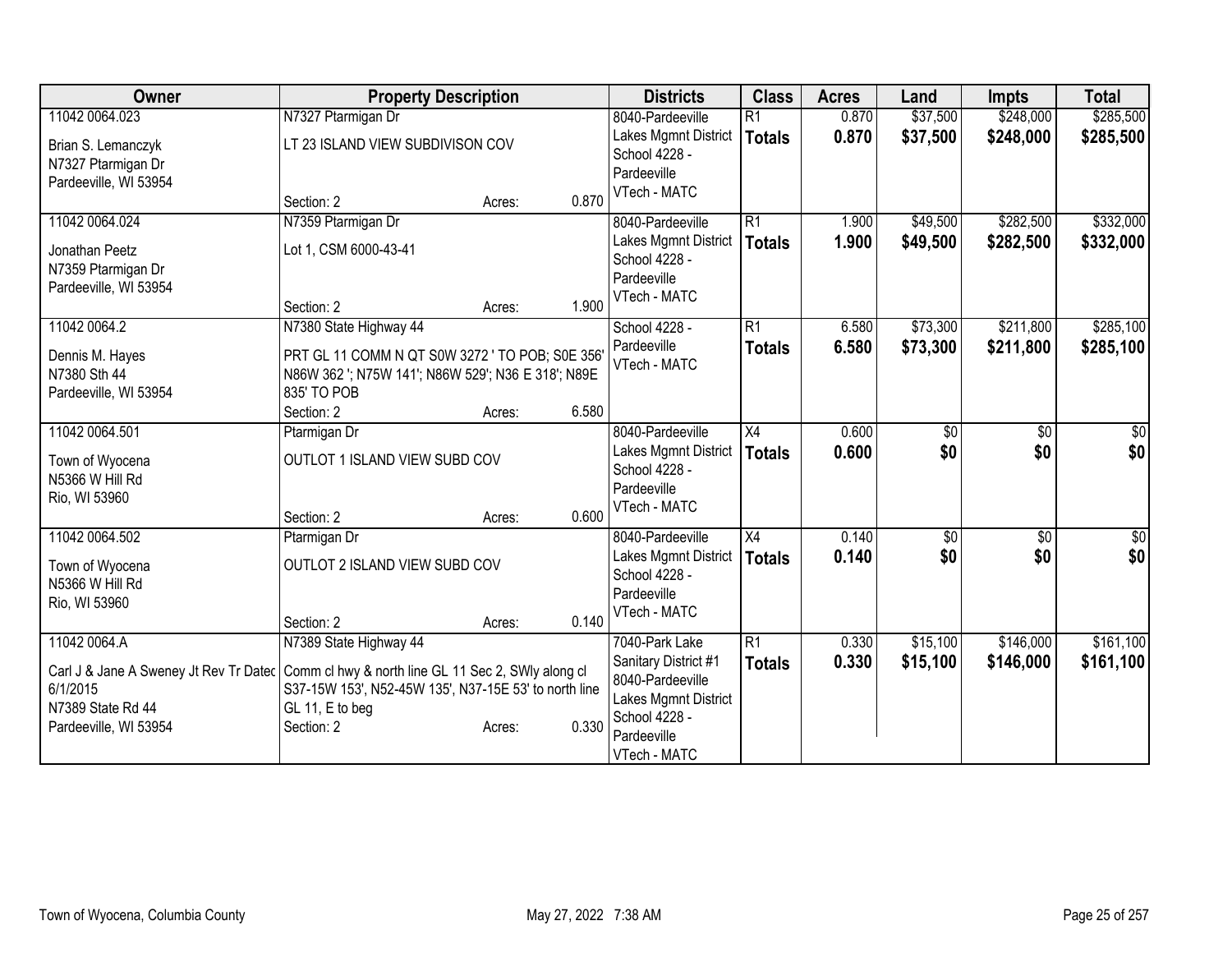| Owner                                                                                                  | <b>Property Description</b>                                                                                                                                                                                                      | <b>Districts</b>                                                                                                                   | <b>Class</b>                     | <b>Acres</b>   | Land                   | <b>Impts</b>           | <b>Total</b>           |
|--------------------------------------------------------------------------------------------------------|----------------------------------------------------------------------------------------------------------------------------------------------------------------------------------------------------------------------------------|------------------------------------------------------------------------------------------------------------------------------------|----------------------------------|----------------|------------------------|------------------------|------------------------|
| 11042 0065<br>Victor P & Shirley A Statz Rev Liv Tr<br>U/A/D 2/9/2006<br>135 West St<br>Dane, WI 53529 | N7371 State Highway 44<br>PCL B; IN GOVT LOTS 11-12- S.2T12-R10; described<br>as follows: Comm at an iron stake on N In of GL 11, which<br>is 961.1' W of the NE cor of GL 11; S37-15W 296.45';<br>0.360<br>Section: 2<br>Acres: | 7040-Park Lake<br>Sanitary District #1<br>8040-Pardeeville<br>Lakes Mgmnt District<br>School 4228 -<br>Pardeeville<br>VTech - MATC | $\overline{R1}$<br><b>Totals</b> | 0.360<br>0.360 | \$88,800<br>\$88,800   | \$190,600<br>\$190,600 | \$279,400<br>\$279,400 |
| 11042 0065.01<br>Douglas A. Raimer<br>PO Box 523<br>Portage, WI 53901                                  | N7369 State Highway 44<br>Lot 1, CSM 6187-45-39<br>0.310<br>Section: 2<br>Acres:                                                                                                                                                 | 7040-Park Lake<br>Sanitary District #1<br>8040-Pardeeville<br>Lakes Mgmnt District<br>School 4228 -<br>Pardeeville<br>VTech - MATC | $\overline{R1}$<br><b>Totals</b> | 0.310<br>0.310 | \$110,700<br>\$110,700 | \$248,600<br>\$248,600 | \$359,300<br>\$359,300 |
| 11042 0066<br>Whitt C. Case<br>N3581 Stebbins Rd<br>Poynette, WI 53955                                 | <b>Halverson Rd</b><br>S.33 FT OF GOV'T LOT 11<br>1.000<br>Section: 2<br>Acres:                                                                                                                                                  | 7040-Park Lake<br>Sanitary District #1<br>8040-Pardeeville<br>Lakes Mgmnt District<br>School 4228 -<br>Pardeeville<br>VTech - MATC | F6<br><b>Totals</b>              | 1.000<br>1.000 | \$4,600<br>\$4,600     | \$0<br>\$0             | \$4,600<br>\$4,600     |
| 11042 0067<br>Scott S. Swenson<br>N7401 State Rd 44<br>Pardeeville, WI 53954                           | N7401 State Highway 44<br>LT 1 CS#3434-23-51<br>0.450<br>Section: 2<br>Acres:                                                                                                                                                    | 7040-Park Lake<br>Sanitary District #1<br>8040-Pardeeville<br>Lakes Mgmnt District<br>School 4228 -<br>Pardeeville<br>VTech - MATC | $\overline{R1}$<br><b>Totals</b> | 0.450<br>0.450 | \$76,500<br>\$76,500   | \$126,000<br>\$126,000 | \$202,500<br>\$202,500 |
| 11042 0067.A<br>6/1/2015<br>N7389 State Rd 44<br>Pardeeville, WI 53954                                 | N7399 State Highway 44<br>Carl J & Jane A Sweney Jt Rev Tr Datec   Prt GL 6; Beg 81.1' N34E of int south line GL6 & cl Hwy<br>44, W 323', S 69', E 286', N34E 81.1' to beg<br>0.500<br>Section: 2<br>Acres:                      | 7040-Park Lake<br>Sanitary District #1<br>8040-Pardeeville<br>Lakes Mgmnt District<br>School 4228 -<br>Pardeeville<br>VTech - MATC | $\overline{R1}$<br><b>Totals</b> | 0.500<br>0.500 | \$79,900<br>\$79,900   | \$18,500<br>\$18,500   | \$98,400<br>\$98,400   |
| 11042 0068<br>Barbara R. Larson<br>N7383 State Rd 44<br>Pardeeville, WI 53954                          | N7383 State Highway 44<br>GOV'T LOT 12 N OF HWY; See exceptions<br>1.000<br>Section: 2<br>Acres:                                                                                                                                 | 8040-Pardeeville<br>Lakes Mgmnt District<br>School 4228 -<br>Pardeeville<br>VTech - MATC                                           | $\overline{R1}$<br><b>Totals</b> | 1.000<br>1.000 | \$105,900<br>\$105,900 | \$177,300<br>\$177,300 | \$283,200<br>\$283,200 |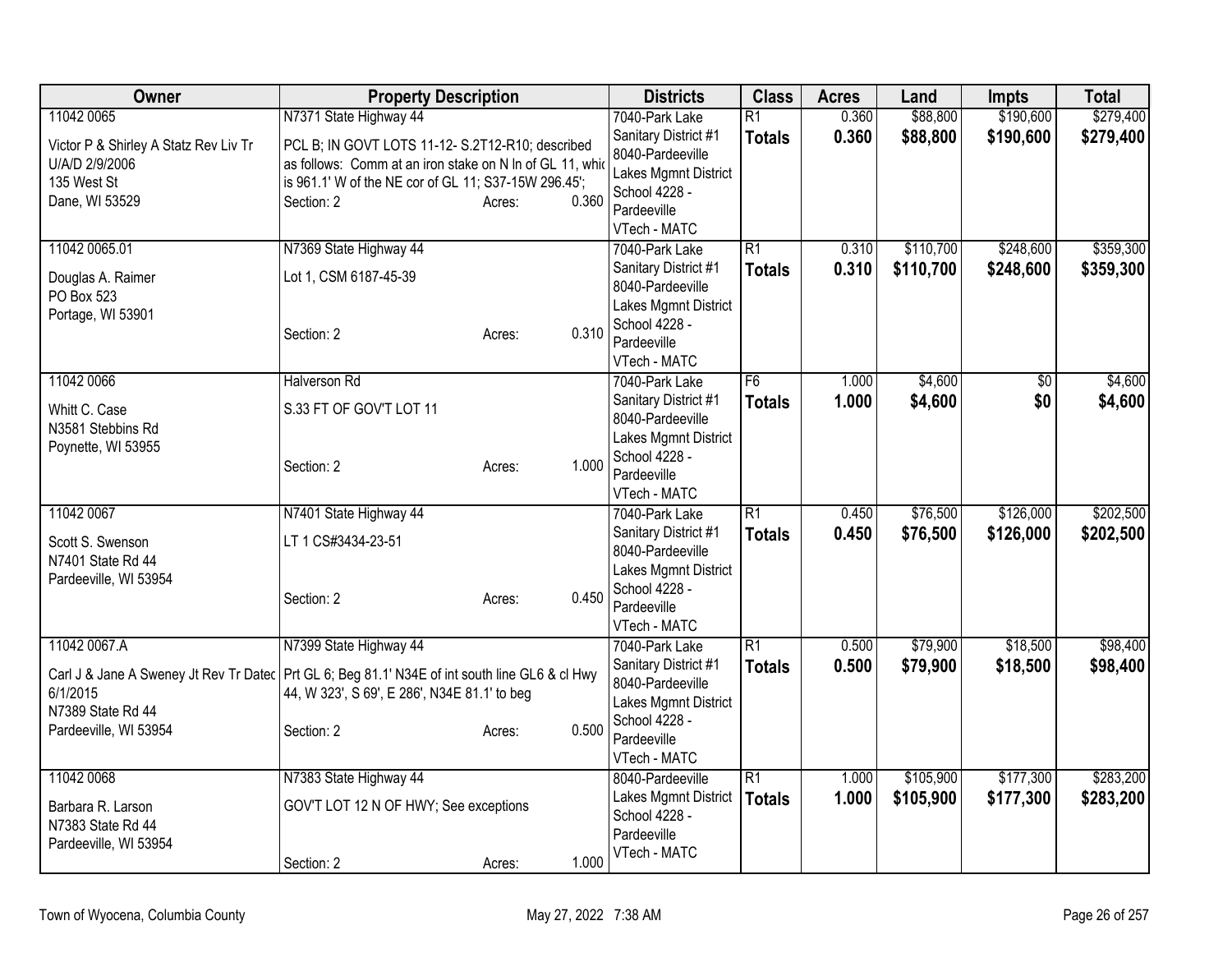| Owner                                                                         | <b>Property Description</b>                                                                                                                                                                |                                        | <b>Districts</b>                                                                                                 | <b>Class</b>    | <b>Acres</b> | Land            | <b>Impts</b>    | <b>Total</b>  |
|-------------------------------------------------------------------------------|--------------------------------------------------------------------------------------------------------------------------------------------------------------------------------------------|----------------------------------------|------------------------------------------------------------------------------------------------------------------|-----------------|--------------|-----------------|-----------------|---------------|
| 11042 0069                                                                    | N7375 State Highway 44                                                                                                                                                                     |                                        | 7040-Park Lake                                                                                                   | $\overline{R1}$ | 0.330        | \$81,500        | \$107,900       | \$189,400     |
| Daniel G. Hulick<br>1116 Bennett<br>Janesville, WI 53545-6000                 | PCL A-IN G.L. 11 & 12, FROM P.O.B: N56W 10' S37<br>W72.65', N55W 165.95' N55W<br>S55E 178.8' S37W 2.1' POB R19-167 R106-368<br>Section: 2                                                  | 20' NE 75' S55E 20'<br>0.330<br>Acres: | Sanitary District #1<br>8040-Pardeeville<br>Lakes Mgmnt District<br>School 4228 -<br>Pardeeville<br>VTech - MATC | <b>Totals</b>   | 0.330        | \$81,500        | \$107,900       | \$189,400     |
| 11042 0070.A                                                                  | N7305 State Highway 44                                                                                                                                                                     |                                        | 8040-Pardeeville                                                                                                 | X3              | 0.700        | $\sqrt{6}$      | $\sqrt{6}$      | $\frac{1}{6}$ |
| Columbia County<br>PO Box 198<br>Portage, WI 53901                            | Part of GL 12; beginning at NE cor GL 11; th W 923' to th<br>center line of State Highway 44; th S32-25W along the<br>center of sd highway 1280'; th W 60' to the W ROW post<br>Section: 2 | 0.700<br>Acres:                        | Lakes Mgmnt District<br>School 4228 -<br>Pardeeville<br>VTech - MATC                                             | <b>Totals</b>   | 0.700        | \$0             | \$0             | \$0           |
| 11042 0072                                                                    | State Highway 44                                                                                                                                                                           |                                        | 8040-Pardeeville                                                                                                 | $\overline{X5}$ | 10.000       | $\overline{60}$ | $\overline{50}$ | \$0           |
| Pardeeville Electric Co<br>114 Lake St<br>PO Box 217<br>Pardeeville, WI 53954 | GOVT L 13 W OF HWY<br>Section: 2                                                                                                                                                           | 10.000<br>Acres:                       | Lakes Mgmnt District<br>School 4228 -<br>Pardeeville<br>VTech - MATC                                             | <b>Totals</b>   | 10.000       | \$0             | \$0             | \$0           |
| 11042 0073.02                                                                 | N7296 State Highway 44                                                                                                                                                                     |                                        | 7040-Park Lake                                                                                                   | $\overline{R1}$ | 0.460        | \$28,800        | \$164,500       | \$193,300     |
| Lisa A. Tamminga<br>N7296 State Rd 44<br>Pardeeville, WI 53954                | LT 1 CS#3603-24-90<br>Section: 2                                                                                                                                                           | 0.460<br>Acres:                        | Sanitary District #1<br>8040-Pardeeville<br>Lakes Mgmnt District<br>School 4228 -<br>Pardeeville<br>VTech - MATC | <b>Totals</b>   | 0.460        | \$28,800        | \$164,500       | \$193,300     |
| 11042 0073.04                                                                 | State Highway 44                                                                                                                                                                           |                                        | 7040-Park Lake                                                                                                   | $\overline{R1}$ | 1.800        | \$50,000        | $\sqrt{6}$      | \$50,000      |
| James Hawley<br>N7296 State Rd 44<br>Pardeeville, WI 53954                    | Lot 1, CSM 5827-41-77<br>Section: 2                                                                                                                                                        | 1.800<br>Acres:                        | Sanitary District #1<br>8040-Pardeeville<br>Lakes Mgmnt District<br>School 4228 -<br>Pardeeville<br>VTech - MATC | <b>Totals</b>   | 1.800        | \$50,000        | \$0             | \$50,000      |
| 11042 0073.05                                                                 | N7308 State Highway 44                                                                                                                                                                     |                                        | 7040-Park Lake                                                                                                   | $\overline{R1}$ | 0.790        | \$41,600        | \$119,600       | \$161,200     |
| Ryan R. Imberg<br>N7308 State Rd 44<br>Pardeeville, WI 53954                  | Lot 2, CSM 5827-41-77<br>Section: 2                                                                                                                                                        | 0.790<br>Acres:                        | Sanitary District #1<br>8040-Pardeeville<br>Lakes Mgmnt District<br>School 4228 -<br>Pardeeville<br>VTech - MATC | <b>Totals</b>   | 0.790        | \$41,600        | \$119,600       | \$161,200     |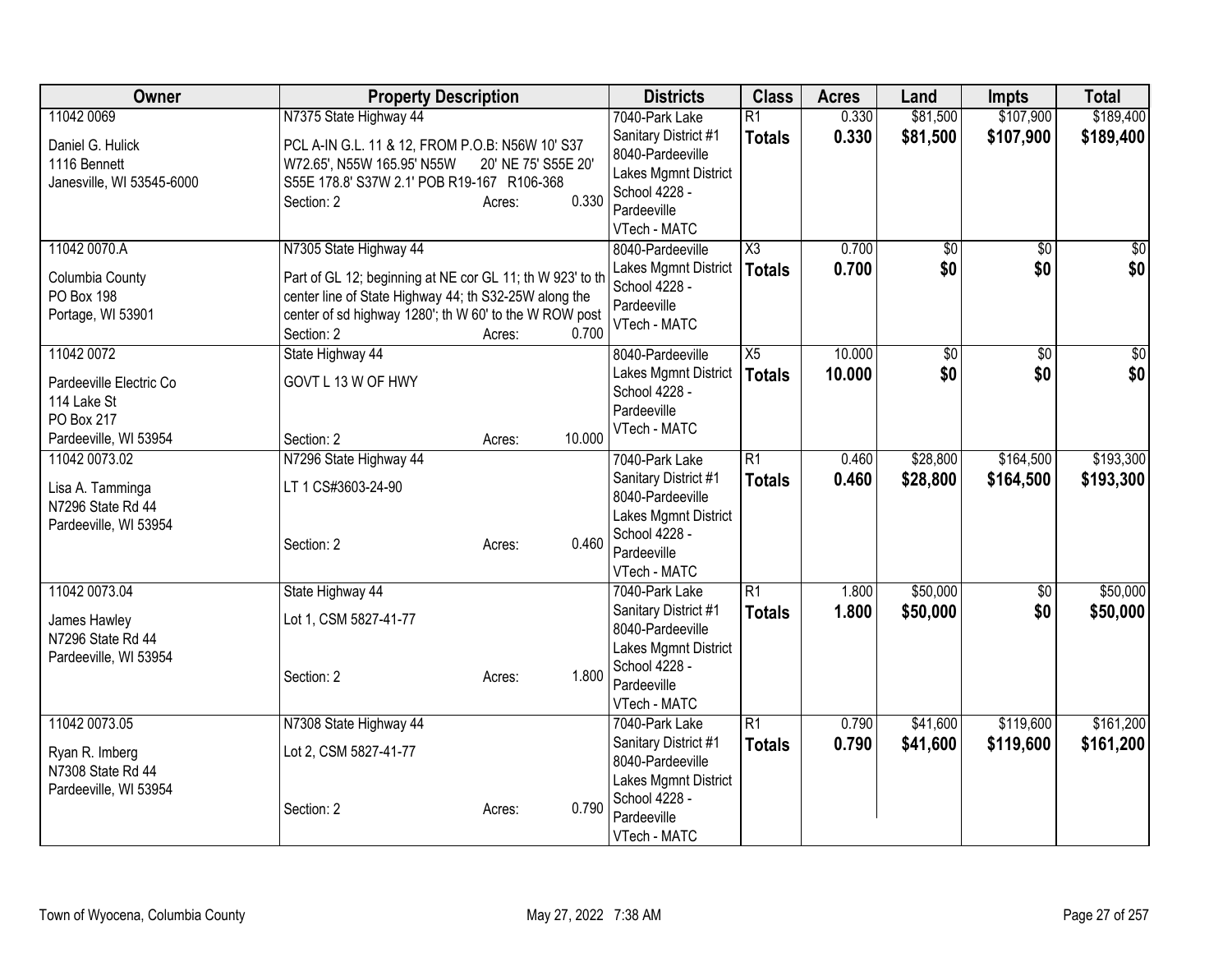| <b>Owner</b>                                                                      | <b>Property Description</b>                                                                                                                                                              | <b>Districts</b>                                                                                                                   | <b>Class</b>                     | <b>Acres</b>   | Land                 | <b>Impts</b>           | <b>Total</b>           |
|-----------------------------------------------------------------------------------|------------------------------------------------------------------------------------------------------------------------------------------------------------------------------------------|------------------------------------------------------------------------------------------------------------------------------------|----------------------------------|----------------|----------------------|------------------------|------------------------|
| 11042 0073.06<br>Daniel L. Pulver<br>516 Schwantz Rd<br>Pardeeville, WI 53954     | N7314 State Highway 44<br>Lot 1, CSM 6292-46-41 Eugene W & Betty Jane Pulver<br>reserve a Life Estate<br>1.280<br>Section: 2<br>Acres:                                                   | 7040-Park Lake<br>Sanitary District #1<br>8040-Pardeeville<br>Lakes Mgmnt District<br>School 4228 -<br>Pardeeville<br>VTech - MATC | $\overline{R1}$<br><b>Totals</b> | 1.280<br>1.280 | \$22,400<br>\$22,400 | \$78,400<br>\$78,400   | \$100,800<br>\$100,800 |
| 11042 0073.E<br>Whitt C. Case<br>N3581 Stebbins Rd<br>Poynette, WI 53955          | State Highway 44<br>GOV'T LOT 13 E OF HWY; EXC PCLS SOLD; AND EXC<br><b>LAKEVIEWHEIGHTS PLAT</b><br>2.100<br>Section: 2<br>Acres:                                                        | 7040-Park Lake<br>Sanitary District #1<br>8040-Pardeeville<br>Lakes Mgmnt District<br>School 4228 -<br>Pardeeville<br>VTech - MATC | $\overline{R1}$<br><b>Totals</b> | 2.100<br>2.100 | \$37,900<br>\$37,900 | $\overline{50}$<br>\$0 | \$37,900<br>\$37,900   |
| 11042 0073.G<br>Rosemary D. Kiehne<br>W5631 Sunset Ter<br>Pardeeville, WI 53954   | W5331 Sunset Ter<br>COM SW COR G.L. 13 N89 E551.7' N1 E591.35' POB<br>N1 E90'S85 E178.5' S1W89.97'N<br>85 W177.91' POB<br>EASE R126-87 R260-92 R269-130<br>0.360<br>Section: 2<br>Acres: | 7040-Park Lake<br>Sanitary District #1<br>8040-Pardeeville<br>Lakes Mgmnt District<br>School 4228 -<br>Pardeeville<br>VTech - MATC | $\overline{R1}$<br><b>Totals</b> | 0.360<br>0.360 | \$21,500<br>\$21,500 | \$133,000<br>\$133,000 | \$154,500<br>\$154,500 |
| 11042 0074<br>Arthur D. Atkinson<br>N7230 Sth 44<br>Pardeeville, WI 53954         | A TRACT OF LAND IN GOV'T LOT 13 R209-2J85 EXC<br>CS#2509<br>0.380<br>Section: 2<br>Acres:                                                                                                | 7040-Park Lake<br>Sanitary District #1<br>8040-Pardeeville<br>Lakes Mgmnt District<br>School 4228 -<br>Pardeeville<br>VTech - MATC | S5x<br><b>Totals</b>             | 0.380<br>0.380 | \$100<br>\$100       | $\overline{50}$<br>\$0 | \$100<br>\$100         |
| 11042 0074.02<br>Constance F. Brown<br>N7230 State Rd 44<br>Pardeeville, WI 53954 | N7230 State Highway 44<br>LT 2 CS#2509-16-79 see exceptions<br>1.280<br>Section: 2<br>Acres:                                                                                             | 7040-Park Lake<br>Sanitary District #1<br>8040-Pardeeville<br>Lakes Mgmnt District<br>School 4228 -<br>Pardeeville<br>VTech - MATC | $\overline{R1}$<br><b>Totals</b> | 1.280<br>1.280 | \$42,200<br>\$42,200 | \$108,000<br>\$108,000 | \$150,200<br>\$150,200 |
| 11042 0074.03<br>William H. Kiehne<br>W5631 Sunset Ter<br>Pardeeville, WI 53954   | State Highway 44<br>THE NORTHERN 166.23' OF LT 1 CS#2509<br>0.100<br>Section: 2<br>Acres:                                                                                                | School 4228 -<br>Pardeeville<br>VTech - MATC                                                                                       | $\overline{R1}$<br><b>Totals</b> | 0.100<br>0.100 | \$4,600<br>\$4,600   | \$0<br>\$0             | \$4,600<br>\$4,600     |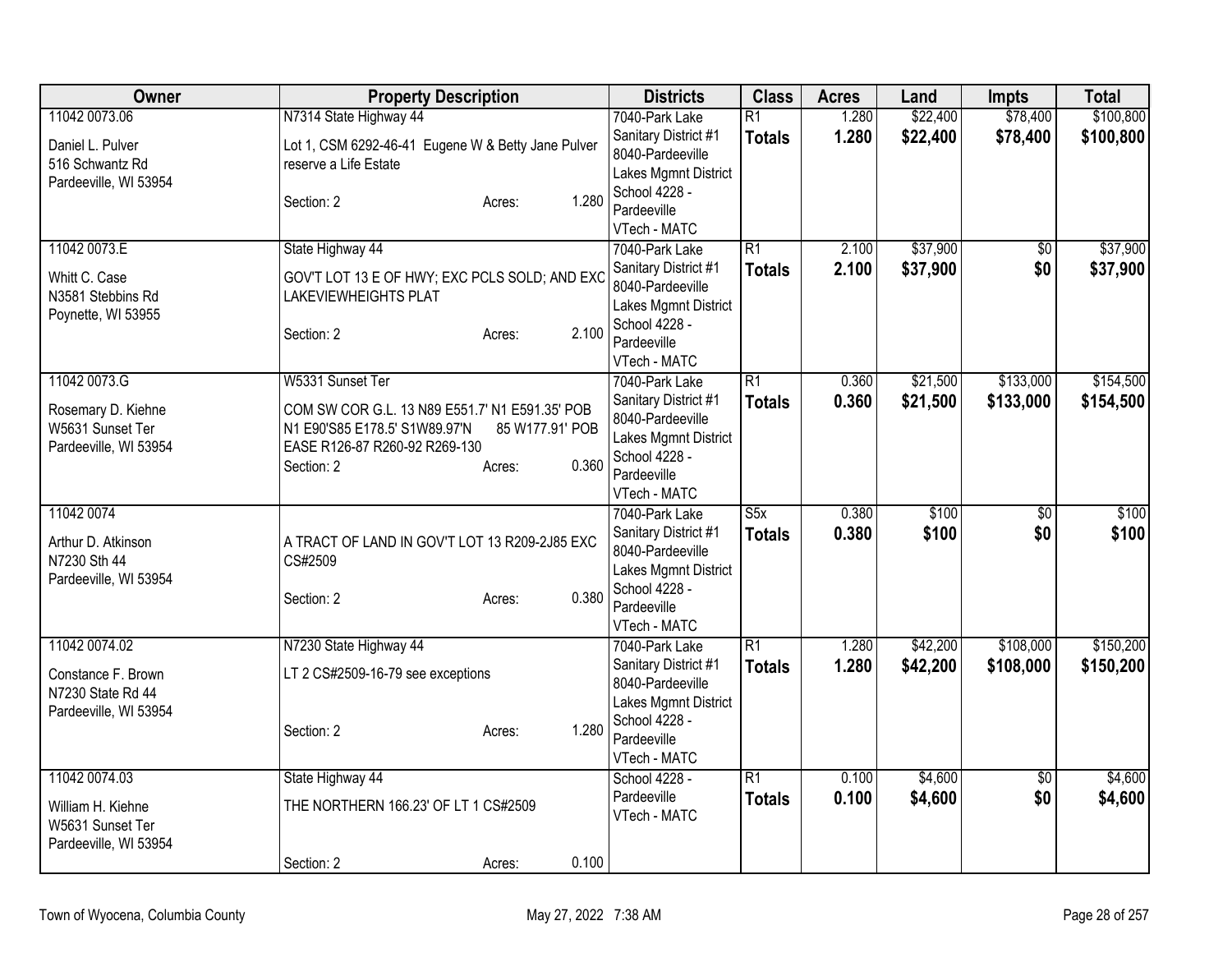| Owner                                      | <b>Property Description</b>                         | <b>Districts</b>                         | <b>Class</b>    | <b>Acres</b> | Land     | <b>Impts</b> | <b>Total</b> |
|--------------------------------------------|-----------------------------------------------------|------------------------------------------|-----------------|--------------|----------|--------------|--------------|
| 11042 0074.04                              | N7248 State Highway 44                              | School 4228 -                            | $\overline{R1}$ | 0.630        | \$33,600 | \$204,300    | \$237,900    |
| Daniel Kearns                              | PRT LT 1 & PRT OF LT 2 CS#2509-19-79 - See          | Pardeeville<br>VTech - MATC              | <b>Totals</b>   | 0.630        | \$33,600 | \$204,300    | \$237,900    |
| 983 Heartland Park Ln<br>Antioch, IL 60002 | Exceptions                                          |                                          |                 |              |          |              |              |
|                                            | 0.630<br>Section: 2<br>Acres:                       |                                          |                 |              |          |              |              |
| 11042 0075                                 | <b>Emily Dr</b>                                     | 7040-Park Lake                           | A43             | 8.000        | \$1,500  | \$0          | \$1,500      |
| Whitt C. Case                              | GOV'T LOT 14; ALSO EXC PLAT OF LAKEVIEW             | Sanitary District #1                     | S5m             | 6.200        | \$12,100 | \$0          | \$12,100     |
| N3581 Stebbins Rd                          | <b>HEIGHTS</b> - See Exceptions                     | 8040-Pardeeville                         | <b>Totals</b>   | 14.200       | \$13,600 | \$0          | \$13,600     |
| Poynette, WI 53955                         |                                                     | Lakes Mgmnt District                     |                 |              |          |              |              |
|                                            | 14.200<br>Section: 2<br>Acres:                      | School 4228 -                            |                 |              |          |              |              |
|                                            |                                                     | Pardeeville                              |                 |              |          |              |              |
|                                            |                                                     | VTech - MATC                             |                 |              |          |              |              |
| 11042 0075.01                              | W5635 Sunset Ter                                    | 7040-Park Lake                           | $\overline{R1}$ | 1.000        | \$16,500 | \$41,500     | \$58,000     |
| Good Times Properties, LLC                 | Unit 1, ALSO LCE OF Bayview Suites on Park Lake     | Sanitary District #1                     | <b>Totals</b>   | 1.000        | \$16,500 | \$41,500     | \$58,000     |
| 596 Pease Rd                               | Condo                                               | 8040-Pardeeville                         |                 |              |          |              |              |
| Pardeeville, WI 53954                      |                                                     | Lakes Mgmnt District                     |                 |              |          |              |              |
|                                            | 0.000<br>Section: 2<br>Acres:                       | School 4228 -                            |                 |              |          |              |              |
|                                            |                                                     | Pardeeville                              |                 |              |          |              |              |
| 11042 0075.02                              | W5629 Sunset Ter                                    | VTech - MATC                             |                 |              |          |              | \$113,800    |
|                                            |                                                     | 7040-Park Lake                           | $\overline{R1}$ | 0.000        | \$16,500 | \$97,300     |              |
| Corleen A. Thiel                           | Unit 2, Bayview Suites on Park Lake Condo ALSO LCE  | Sanitary District #1<br>8040-Pardeeville | <b>Totals</b>   | 0.000        | \$16,500 | \$97,300     | \$113,800    |
| W5629 Sunset Ter Unit 2                    |                                                     | Lakes Mgmnt District                     |                 |              |          |              |              |
| Pardeeville, WI 53954                      |                                                     | School 4228 -                            |                 |              |          |              |              |
|                                            | 0.000<br>Section: 2<br>Acres:                       | Pardeeville                              |                 |              |          |              |              |
|                                            |                                                     | VTech - MATC                             |                 |              |          |              |              |
| 11042 0075.03                              | W5627 Sunset Ter                                    | 7040-Park Lake                           | $\overline{R1}$ | 0.000        | \$16,500 | \$27,000     | \$43,500     |
|                                            |                                                     | Sanitary District #1                     | <b>Totals</b>   | 0.000        | \$16,500 | \$27,000     | \$43,500     |
| Justin Hagen                               | Unit3, Bayview Suites on Park Lake                  | 8040-Pardeeville                         |                 |              |          |              |              |
| W5627 Sunset Ter                           |                                                     | Lakes Mgmnt District                     |                 |              |          |              |              |
| Pardeeville, WI 53954                      | 0.000                                               | School 4228 -                            |                 |              |          |              |              |
|                                            | Section: 2<br>Acres:                                | Pardeeville                              |                 |              |          |              |              |
|                                            |                                                     | VTech - MATC                             |                 |              |          |              |              |
| 11042 0075.04                              | W5625 Sunset Ter                                    | 7040-Park Lake                           | $\overline{R1}$ | 0.000        | \$16,500 | \$41,000     | \$57,500     |
| Mickey L. Kindley                          | Unit 4, Bayview Suites of Park Lake Condo, also LCE | Sanitary District #1                     | <b>Totals</b>   | 0.000        | \$16,500 | \$41,000     | \$57,500     |
| W5625 Sunset Ter                           |                                                     | 8040-Pardeeville                         |                 |              |          |              |              |
| Pardeeville, WI 53954                      |                                                     | Lakes Mgmnt District                     |                 |              |          |              |              |
|                                            | 0.000<br>Section: 2<br>Acres:                       | School 4228 -                            |                 |              |          |              |              |
|                                            |                                                     | Pardeeville                              |                 |              |          |              |              |
|                                            |                                                     | VTech - MATC                             |                 |              |          |              |              |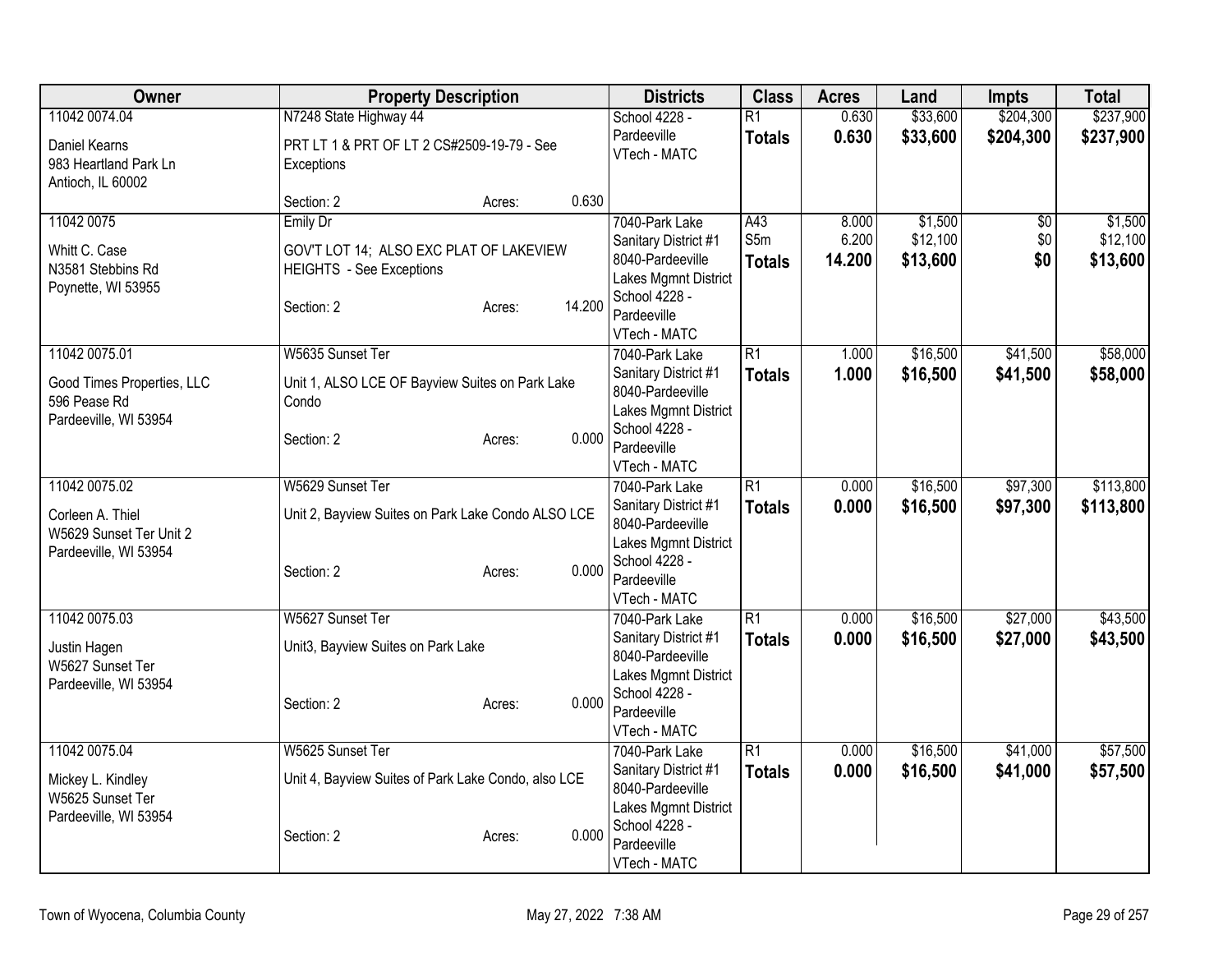| Owner                                                                           | <b>Property Description</b>                                                                                                                                                                                                          | <b>Districts</b>                                                                                                                   | <b>Class</b>                     | <b>Acres</b>     | Land                 | <b>Impts</b>           | <b>Total</b>           |
|---------------------------------------------------------------------------------|--------------------------------------------------------------------------------------------------------------------------------------------------------------------------------------------------------------------------------------|------------------------------------------------------------------------------------------------------------------------------------|----------------------------------|------------------|----------------------|------------------------|------------------------|
| 11042 0075.05<br>Carla Walsh<br>1504 Lawnview Ln<br>Watertown, WI 53098         | W5623 Sunset Ter<br>Unit 5, Bayview Suites on Park Lake Condo; also LCE<br>0.000<br>Section: 2<br>Acres:                                                                                                                             | 7040-Park Lake<br>Sanitary District #1<br>8040-Pardeeville<br>Lakes Mgmnt District<br>School 4228 -<br>Pardeeville<br>VTech - MATC | $\overline{R1}$<br><b>Totals</b> | 0.000<br>0.000   | \$16,500<br>\$16,500 | \$40,000<br>\$40,000   | \$56,500<br>\$56,500   |
| 11042 0075.A1<br>Anthony M. Bartlein<br>6847 Willowbrook Rd<br>Racine, WI 53402 | W5621 Sunset Ter<br>PRT G.L. 13, BEG SE COR JCT SUNSET TR&HWY 44,<br>S85E269.37' POB; S85E45' S1 W74.48' N85W54' N TO<br>POB<br>0.080<br>Section: 2<br>Acres:                                                                        | 7040-Park Lake<br>Sanitary District #1<br>8040-Pardeeville<br>Lakes Mgmnt District<br>School 4228 -<br>Pardeeville<br>VTech - MATC | $\overline{R1}$<br><b>Totals</b> | 0.080<br>0.080   | \$16,500<br>\$16,500 | \$43,500<br>\$43,500   | \$60,000<br>\$60,000   |
| 11042 0075.B<br>Chase K. Welsh<br>N7292 State Rd 44<br>Pardeeville, WI 53954    | N7292 State Highway 44<br>Pcl in NW1/4 of GL13, Comm at intersection of W r/w lin<br>Hwy 44 and S line GL6; E 51.9 feet alg sd S line of GL6 f<br>c/l Hwy 44; S34-0W 1300', S29-12W 424.8', S20-19W<br>0.960<br>Section: 2<br>Acres: | 7040-Park Lake<br>Sanitary District #1<br>8040-Pardeeville<br>Lakes Mgmnt District<br>School 4228 -<br>Pardeeville<br>VTech - MATC | $\overline{R1}$<br><b>Totals</b> | 0.960<br>0.960   | \$38,600<br>\$38,600 | \$147,800<br>\$147,800 | \$186,400<br>\$186,400 |
| 11042 0075.C<br>Wendy S. Killoran<br>PO Box 762<br>Pardeeville, WI 53954        | <b>Emily Dr</b><br>PRT G.L. 14 COM SW COR G.L. 13 N89E1711.70' N67<br>POB:N 170' CH NO-49-26E47.95' N4E101.51' CH<br>N1-49-26E47.95 S807E186.02' S356.32' S89W200' POB<br>1.600<br>Section: 2<br>Acres:                              | 7040-Park Lake<br>Sanitary District #1<br>8040-Pardeeville<br>Lakes Mgmnt District<br>School 4228 -<br>Pardeeville<br>VTech - MATC | $\overline{R1}$<br><b>Totals</b> | 1.600<br>1.600   | \$38,700<br>\$38,700 | $\overline{50}$<br>\$0 | \$38,700<br>\$38,700   |
| 11042 0075.D<br>Kent D. Hepler<br>126 E Howard<br>Portage, WI 53901             | <b>Emily Dr</b><br>PRT G.L. 14 PCL LYING E OF LAKEVIEW HTS & S OF<br>LN DESCR AS; BEG 170' S OF NE<br>COR SD PLAT,<br>N89E200' N167.38' N89E 747' TO E LN G.L. 14. EXC<br>7.300<br>Section: 2<br>Acres:                              | 7040-Park Lake<br>Sanitary District #1<br>8040-Pardeeville<br>Lakes Mgmnt District<br>School 4228 -<br>Pardeeville<br>VTech - MATC | $\overline{R1}$<br><b>Totals</b> | 7.300<br>7.300   | \$63,400<br>\$63,400 | $\sqrt{6}$<br>\$0      | \$63,400<br>\$63,400   |
| 11042 0075.E<br>Charles W. Wolfe<br>W5607 Sunset Ter<br>Pardeeville, WI 53954   | N7274 Emily Dr<br>N 10 ACRES OF GOV LOT 14 PCL LYING E OF<br>LAKEVIEW HTS & S OF LN DECR; AS BEG 170'S<br>OF NE COR SD PLOT, N 89 E 200' N 167.38' N 89 E<br>10.000<br>Section: 2<br>Acres:                                          | 8040-Pardeeville<br>Lakes Mgmnt District<br>School 4228 -<br>Pardeeville<br>VTech - MATC                                           | $\overline{R1}$<br><b>Totals</b> | 10.000<br>10.000 | \$71,500<br>\$71,500 | \$13,000<br>\$13,000   | \$84,500<br>\$84,500   |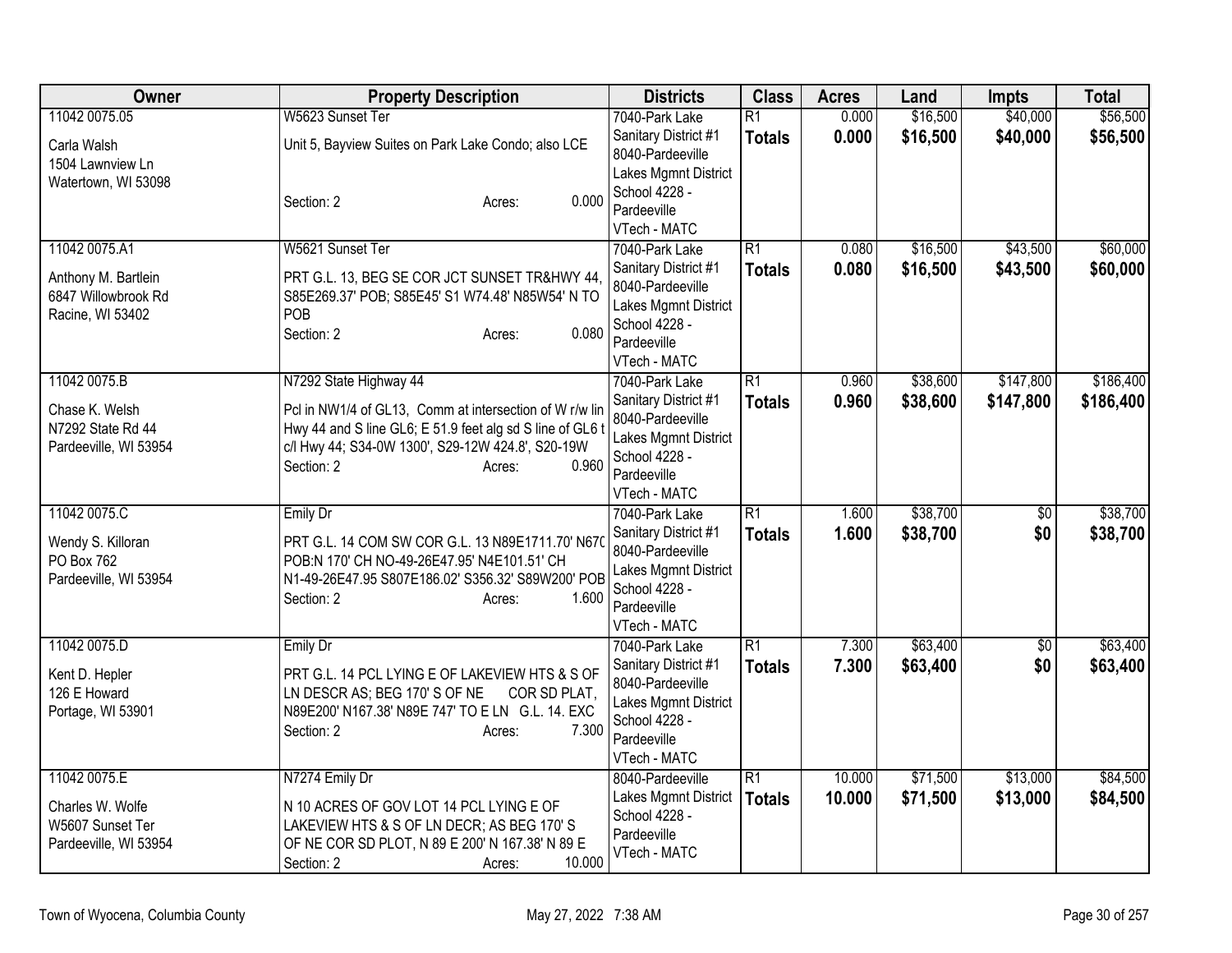| <b>Owner</b>            | <b>Property Description</b>                                                                                      |        | <b>Districts</b>             | <b>Class</b>                        | <b>Acres</b> | Land     | Impts           | <b>Total</b> |
|-------------------------|------------------------------------------------------------------------------------------------------------------|--------|------------------------------|-------------------------------------|--------------|----------|-----------------|--------------|
| 11042 0076              |                                                                                                                  |        | 8040-Pardeeville             | A42                                 | 12.000       | \$3,200  | $\overline{50}$ | \$3,200      |
| Kent R. Leonard         | GOV'T LOT 15                                                                                                     |        | Lakes Mgmnt District         | A43                                 | 21.000       | \$4,000  | \$0             | \$4,000      |
| N7225 Emily Dr          |                                                                                                                  |        | School 4228 -                | S5m                                 | 7.000        | \$11,200 | \$0             | \$11,200     |
| Pardeeville, WI 53954   |                                                                                                                  |        | Pardeeville                  | <b>Totals</b>                       | 40.000       | \$18,400 | \$0             | \$18,400     |
|                         | Section: 2<br>Acres:                                                                                             | 40.000 | VTech - MATC                 |                                     |              |          |                 |              |
| 11042 0077              |                                                                                                                  |        | 8040-Pardeeville             | A42                                 | 8.000        | \$2,100  | \$0             | \$2,100      |
| Arlene J. Babcock       | GOV'T LOT 16                                                                                                     |        | Lakes Mgmnt District         | A43                                 | 25.000       | \$4,800  | \$0             | \$4,800      |
| W5410 Cth P             |                                                                                                                  |        | School 4228 -                | S5m                                 | 7.000        | \$11,200 | \$0             | \$11,200     |
| Pardeeville, WI 53954   |                                                                                                                  |        | Pardeeville                  | <b>Totals</b>                       | 40.000       | \$18,100 | \$0             | \$18,100     |
|                         | Section: 2<br>Acres:                                                                                             | 40.000 | VTech - MATC                 |                                     |              |          |                 |              |
| 11042 0078              | W5479 County Rd P                                                                                                |        | 8040-Pardeeville             | $\overline{R1}$                     | 3.000        | \$50,500 | \$124,000       | \$174,500    |
| Christopher J. Schwartz | W3/4 of SW NE south of Cty Rd P, Exc former railroad r/                                                          |        | Lakes Mgmnt District         | S <sub>5</sub> x                    | 9.830        | \$7,200  | \$0             | \$7,200      |
| W5479 County Rd P       |                                                                                                                  |        | School 4228 -                | <b>Totals</b>                       | 12.830       | \$57,700 | \$124,000       | \$181,700    |
| Pardeeville, WI 53954   |                                                                                                                  |        | Pardeeville                  |                                     |              |          |                 |              |
|                         | Section: 2<br>Acres:                                                                                             | 12.830 | VTech - MATC                 |                                     |              |          |                 |              |
| 11042 0078.A            | W5436 County Highway P                                                                                           |        | 8040-Pardeeville             | $\overline{R1}$                     | 2.000        | \$44,500 | \$103,100       | \$147,600    |
| Ervin Lee Miller        |                                                                                                                  |        | Lakes Mgmnt District         | <b>Totals</b>                       | 2.000        | \$44,500 | \$103,100       | \$147,600    |
| N1050 17th Rd           | Pcl in SW1/4 of NE1/4, Sec 2-12-10, desc as follows: be<br>@ NE cor SW1/4 of NE1/4; W 322'; S 183' to POB; S 436 |        | School 4228 -                |                                     |              |          |                 |              |
| Dalton, WI 53926        | W 200'; N 436'; E 200' to POB                                                                                    |        | Pardeeville                  |                                     |              |          |                 |              |
|                         | Section: 2<br>Acres:                                                                                             | 2.000  | VTech - MATC                 |                                     |              |          |                 |              |
| 11042 0078.B            | County Rd P                                                                                                      |        | 8040-Pardeeville             | A43                                 | 5.000        | \$1,000  | \$0             | \$1,000      |
|                         |                                                                                                                  |        | Lakes Mgmnt District         | S5m                                 | 7.320        | \$14,300 | \$0             | \$14,300     |
| Kent R. Leonard         | PRT W3/4 of SW1/4 NE1/4 lying N of "P" EXC R21-142,                                                              |        | School 4228 -                | S5x                                 | 0.600        | \$100    | \$0             | \$100        |
| N7225 Emily Dr          | (also being west of CS2588)                                                                                      |        | Pardeeville                  | <b>Totals</b>                       | 12.920       | \$15,400 | \$0             | \$15,400     |
| Pardeeville, WI 53954   |                                                                                                                  |        | VTech - MATC                 |                                     |              |          |                 |              |
|                         | Section: 2<br>Acres:                                                                                             | 12.920 |                              |                                     |              |          |                 |              |
| 11042 0079.01           | W5146 County Highway P                                                                                           |        | 8040-Pardeeville             | $\overline{H7}$<br>S <sub>5</sub> x | 2.470        | \$27,900 | \$187,600       | \$215,500    |
| Ralph H. Babcock        | LT 1 CS#2588-17-41                                                                                               |        | Lakes Mgmnt District         |                                     | 5.600        | \$4,600  | \$0             | \$4,600      |
| W5416 Cth P             |                                                                                                                  |        | School 4228 -<br>Pardeeville | <b>Totals</b>                       | 8.070        | \$32,500 | \$187,600       | \$220,100    |
| Pardeeville, WI 53954   |                                                                                                                  |        | VTech - MATC                 |                                     |              |          |                 |              |
|                         | Section: 2<br>Acres:                                                                                             | 8.070  |                              |                                     |              |          |                 |              |
| 11042 0080              | W5410 County Highway P                                                                                           |        | 8040-Pardeeville             | A42                                 | 8.860        | \$2,300  | $\overline{50}$ | \$2,300      |
| Arlene J. Babcock       | SE1/4 NE1/4 & EAST 10 ACRES OF SW1/4 NE1/4 EX                                                                    |        | Lakes Mgmnt District         | A43                                 | 8.050        | \$1,500  | \$0             | \$1,500      |
| W5410 Cth P             | RR ROW & EX CS#2588                                                                                              |        | School 4228 -                | H7                                  | 3.500        | \$23,200 | \$30,800        | \$54,000     |
| Pardeeville, WI 53954   |                                                                                                                  |        | Pardeeville                  | S5m                                 | 8.570        | \$13,700 | \$0             | \$13,700     |
|                         | Section: 2<br>Acres:                                                                                             | 38.180 | VTech - MATC                 | S <sub>5</sub> x                    | 9.200        | \$13,500 | \$0             | \$13,500     |
|                         |                                                                                                                  |        |                              | <b>Totals</b>                       | 38.180       | \$54,200 | \$30,800        | \$85,000     |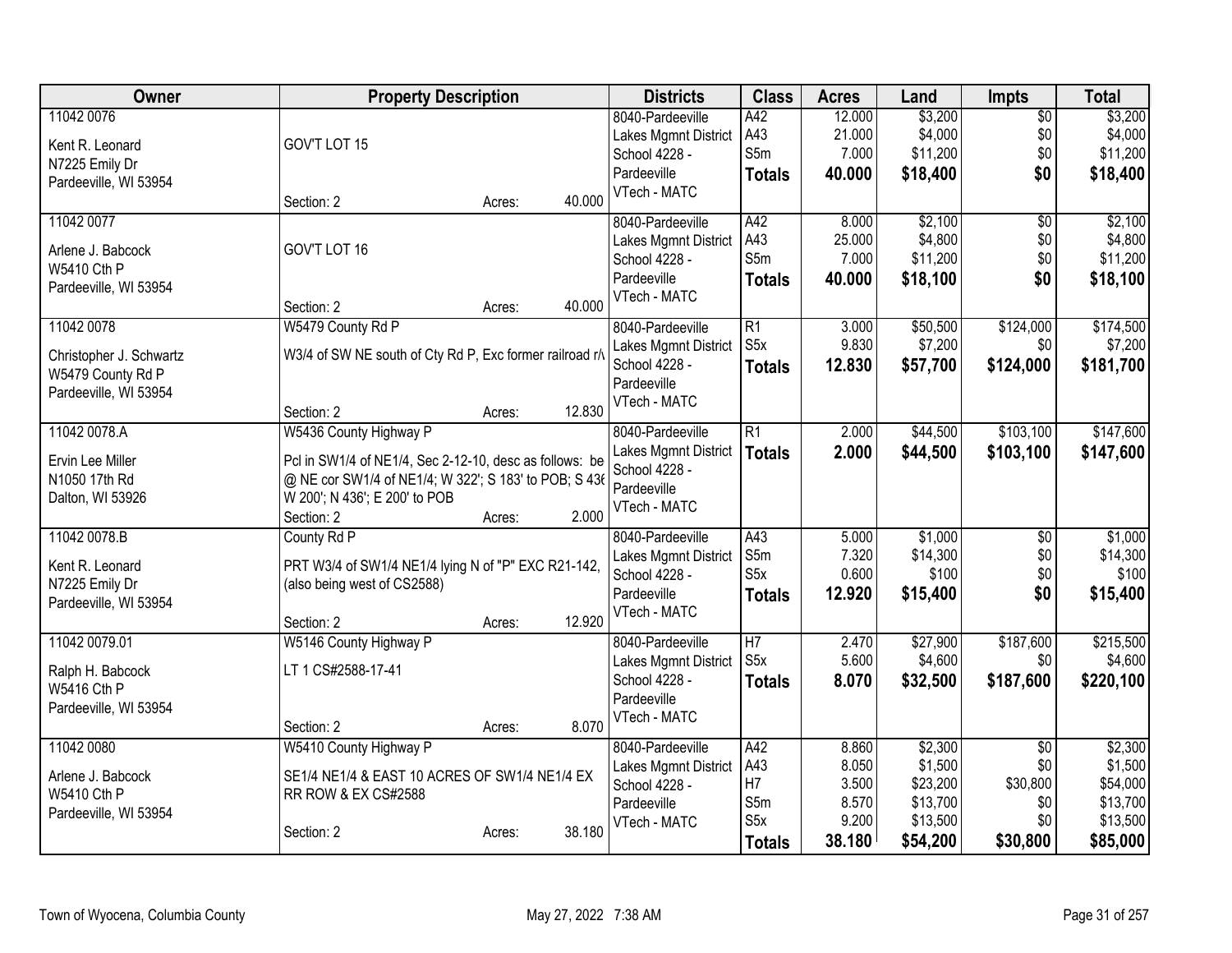| Owner                              | <b>Property Description</b>                          |        |        | <b>Districts</b>            | <b>Class</b>            | <b>Acres</b>   | Land               | Impts           | <b>Total</b>       |
|------------------------------------|------------------------------------------------------|--------|--------|-----------------------------|-------------------------|----------------|--------------------|-----------------|--------------------|
| 11042 0081.02                      | N7210 State Highway 44                               |        |        | 8040-Pardeeville            | $\overline{\text{S5x}}$ | 12.940         | \$14,300           | $\overline{50}$ | \$14,300           |
| Borde Revocable Living Trust Dated | that part lying in the Town of Wyocena of Lot 1, CSM |        |        | Lakes Mgmnt District        | <b>Totals</b>           | 12.940         | \$14,300           | \$0             | \$14,300           |
| 5/25/2017                          | 6001-43-42                                           |        |        | School 4228 -               |                         |                |                    |                 |                    |
| N7210 State Rd 44                  |                                                      |        |        | Pardeeville<br>VTech - MATC |                         |                |                    |                 |                    |
| Pardeeville, WI 53954              | Section: 2                                           | Acres: | 12.940 |                             |                         |                |                    |                 |                    |
| 11042 0081.03                      | N7210 State Highway 44                               |        |        | 8040-Pardeeville            | A43                     | 3.000          | \$600              | $\overline{30}$ | \$600              |
| Borde Revocable Living Trust Dated | Lot 1, CSM 6089-44-28                                |        |        | Lakes Mgmnt District        | R1                      | 6.000          | \$34,800           | \$280,700       | \$315,500          |
| 5/25/2017                          |                                                      |        |        | School 4228 -               | S5m<br>S <sub>5</sub> x | 3.560<br>3.660 | \$5,700<br>\$3,000 | \$0<br>\$0      | \$5,700<br>\$3,000 |
| N7210 State Rd 44                  |                                                      |        |        | Pardeeville<br>VTech - MATC |                         | 16.220         | \$44,100           | \$280,700       | \$324,800          |
| Pardeeville, WI 53954              | Section: 2                                           | Acres: | 16.220 |                             | <b>Totals</b>           |                |                    |                 |                    |
| 11042 0081.1                       | County Rd P                                          |        |        | 8040-Pardeeville            | S5x                     | 1.000          | \$200              | $\overline{50}$ | \$200              |
| John M. Hamilton                   | Beg SE Cor Lot 1 CS #3871; N89-50-51 E303.58ft       |        |        | Lakes Mgmnt District        | <b>Totals</b>           | 1.000          | \$200              | \$0             | \$200              |
| W5684 County Rd P                  | Center CTH P; N00-27-48 E152.17ft; S89-30-04         |        |        | School 4228 -               |                         |                |                    |                 |                    |
| Pardeeville, WI 53954              | W272.25ft NE Cor Lot 1; S11-18-25 W153.58ft POB      |        |        | Pardeeville<br>VTech - MATC |                         |                |                    |                 |                    |
|                                    | Section: 2                                           | Acres: | 1.000  |                             |                         |                |                    |                 |                    |
| 11042 0081.B                       |                                                      |        |        | 8040-Pardeeville            | $\overline{\text{S5x}}$ | 0.030          | \$100              | \$0             | \$100              |
| Donald W. Hon                      | PRT SW 1/4 NW 1/4-COM 78.25' S OF SE COR G.L. 16     |        |        | Lakes Mgmnt District        | <b>Totals</b>           | 0.030          | \$100              | \$0             | \$100              |
| 810 Lake St                        | E26.08 ' TO N ROW HWY 44, SW 82.05' TO 1/4 1/4 LN,   |        |        | School 4228 -               |                         |                |                    |                 |                    |
| Pardeeville, WI 53954              | N78.25' POB                                          |        |        | Pardeeville<br>VTech - MATC |                         |                |                    |                 |                    |
|                                    | Section: 2                                           | Acres: | 0.030  |                             |                         |                |                    |                 |                    |
| 11042 0082                         | Schwantz Rd                                          |        |        | 8040-Pardeeville            | $\overline{\text{S5x}}$ | 37.950         | \$30,700           | $\overline{50}$ | \$30,700           |
| Thomas J. Hepler                   | PRT NW 1/4 SW 1/4 & PRT SW 1/4 NW 1/4 COM SE         |        |        | Lakes Mgmnt District        | <b>Totals</b>           | 37.950         | \$30,700           | \$0             | \$30,700           |
| N8211 Larson Rd                    | COR NW SWW TO CENDITCH N TO RR E TO E LN SW          |        |        | School 4228 -               |                         |                |                    |                 |                    |
| Cambria, WI 53923                  | NW S TO BEG. ALSO PRT OF SWSW                        |        |        | Pardeeville                 |                         |                |                    |                 |                    |
|                                    | Section: 2                                           | Acres: | 37.950 | VTech - MATC                |                         |                |                    |                 |                    |
| 11042 0083                         | N7192 State Highway 44                               |        |        | 8040-Pardeeville            | $\overline{R1}$         | 2.500          | \$33,300           | $\overline{60}$ | \$33,300           |
| John M. Hamilton                   | A tract of land in SW 1/4 of NW 1/4, Exc V216-358    |        |        | Lakes Mgmnt District        | <b>Totals</b>           | 2.500          | \$33,300           | \$0             | \$33,300           |
| W5684 County Rd P                  |                                                      |        |        | School 4228 -               |                         |                |                    |                 |                    |
| Pardeeville, WI 53954              |                                                      |        |        | Pardeeville                 |                         |                |                    |                 |                    |
|                                    | Section: 2                                           | Acres: | 2.500  | VTech - MATC                |                         |                |                    |                 |                    |
| 11042 0084                         | W5684 County Highway P                               |        |        | 8040-Pardeeville            | $\overline{R1}$         | 0.243          | \$15,300           | \$114,900       | \$130,200          |
| John M. Hamilton                   | LT 1 CS#3871-26-108                                  |        |        | Lakes Mgmnt District        | <b>Totals</b>           | 0.243          | \$15,300           | \$114,900       | \$130,200          |
| W5684 County Rd P                  |                                                      |        |        | School 4228 -               |                         |                |                    |                 |                    |
| Pardeeville, WI 53954              |                                                      |        |        | Pardeeville                 |                         |                |                    |                 |                    |
|                                    | Section: 2                                           | Acres: | 0.243  | VTech - MATC                |                         |                |                    |                 |                    |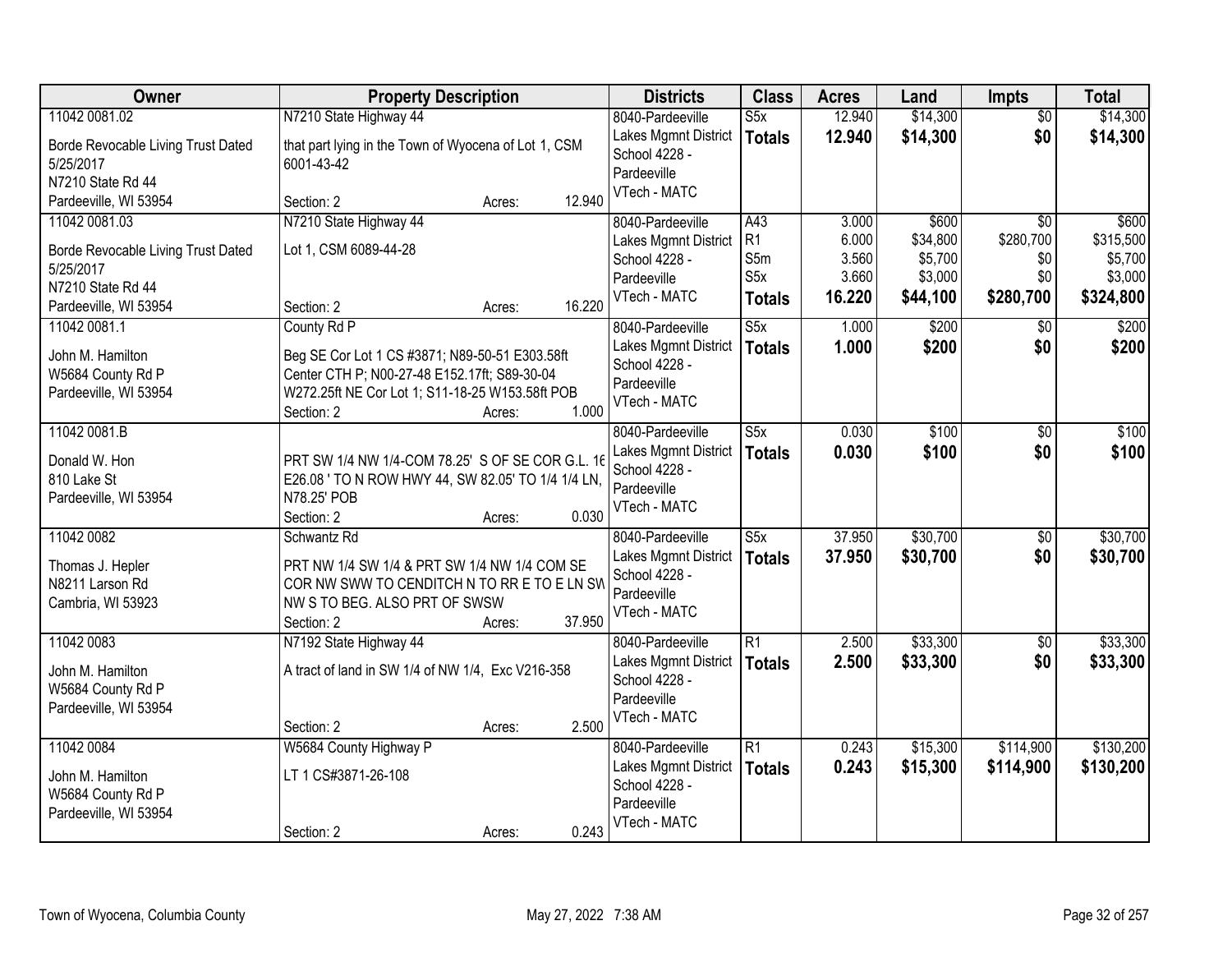| Owner                                | <b>Property Description</b>                                                                        | <b>Districts</b>     | <b>Class</b>     | <b>Acres</b> | Land     | Impts           | <b>Total</b> |
|--------------------------------------|----------------------------------------------------------------------------------------------------|----------------------|------------------|--------------|----------|-----------------|--------------|
| 11042 0085                           | W5479 County Highway P                                                                             | 8040-Pardeeville     | S5x              | 1.450        | \$300    | $\overline{50}$ | \$300        |
| Richard D. Cook                      | SE 1/4 OF NW 1/4; EXC R.R. R.O.W.; EXC 1 A. REC IN                                                 | Lakes Mgmnt District | <b>Totals</b>    | 1.450        | \$300    | \$0             | \$300        |
| N7088 Holverson Rd                   | V277-P506 EXC R108-620 EXC R177-728 EXC                                                            | School 4228 -        |                  |              |          |                 |              |
| Pardeeville, WI 53954                | R234-561 EXC R451-489 EXC CS#3194-21-59 (lands                                                     | Pardeeville          |                  |              |          |                 |              |
|                                      | 1.450<br>Section: 2<br>Acres:                                                                      | VTech - MATC         |                  |              |          |                 |              |
| 11042 0085.01                        | W5521 County Highway P                                                                             | 8040-Pardeeville     | $\overline{R1}$  | 2.000        | \$44,500 | \$155,200       | \$199,700    |
| Mark E. Angell                       | LT 1 CS#3194-21-59                                                                                 | Lakes Mgmnt District | S <sub>5</sub> x | 8.390        | \$6,900  | \$0             | \$6,900      |
| W5521 County Rd P                    |                                                                                                    | School 4228 -        | <b>Totals</b>    | 10.390       | \$51,400 | \$155,200       | \$206,600    |
| Pardeeville, WI 53954                |                                                                                                    | Pardeeville          |                  |              |          |                 |              |
|                                      | 10.390<br>Section: 2<br>Acres:                                                                     | VTech - MATC         |                  |              |          |                 |              |
| 11042 0085.02                        | W5602 County Highway P                                                                             | 8040-Pardeeville     | $\overline{R1}$  | 1.800        | \$41,600 | \$132,400       | \$174,000    |
| Kyle D. Herbert                      | Lot 1, CSM#6483-48-40                                                                              | Lakes Mgmnt District | <b>Totals</b>    | 1.800        | \$41,600 | \$132,400       | \$174,000    |
| W5602 County Rd P                    |                                                                                                    | School 4228 -        |                  |              |          |                 |              |
| Pardeeville, WI 53954                |                                                                                                    | Pardeeville          |                  |              |          |                 |              |
|                                      | 1.800<br>Section: 2<br>Acres:                                                                      | VTech - MATC         |                  |              |          |                 |              |
| 11042 0085.A1                        | County Rd P                                                                                        | 8040-Pardeeville     | $\overline{R1}$  | 0.500        | \$21,500 | \$600           | \$22,100     |
| Kent R. Leonard                      | E 1/2 of Pcl descr: Prt SE1/4 NW1/4 Com cen Hwy P &                                                | Lakes Mgmnt District | <b>Totals</b>    | 0.500        | \$21,500 | \$600           | \$22,100     |
| N7225 Emily Dr                       | being 674' N of SW cor said 1/4 1/4, N330' S89-30E132'                                             | School 4228 -        |                  |              |          |                 |              |
| Pardeeville, WI 53954                | S330' N89-30W 132 ' POB                                                                            | Pardeeville          |                  |              |          |                 |              |
|                                      | 0.500<br>Section: 2<br>Acres:                                                                      | VTech - MATC         |                  |              |          |                 |              |
| 11042 0085.B                         | W5589 County Highway P                                                                             | 8040-Pardeeville     | $\overline{R1}$  | 3.660        | \$52,500 | \$107,100       | \$159,600    |
|                                      |                                                                                                    | Lakes Mgmnt District | <b>Totals</b>    | 3.660        | \$52,500 | \$107,100       | \$159,600    |
| Philip G. Schultz                    | PRT SE 1/4 OF NW 1/4 BEG C LN HWY P&W LN SD 1/4<br>1/4 E132' S TO RR ROW W TO W LN<br>SD 1/4 1/4 N | School 4228 -        |                  |              |          |                 |              |
| W5589 Cth P<br>Pardeeville, WI 53954 | TO POB ALSO ADJ 188'X 500' R451-489                                                                | Pardeeville          |                  |              |          |                 |              |
|                                      | 3.660<br>Section: 2<br>Acres:                                                                      | VTech - MATC         |                  |              |          |                 |              |
| 11042 0085.C                         | W5584 County Highway P                                                                             | 8040-Pardeeville     | A43              | 4.000        | \$800    | $\overline{50}$ | \$800        |
|                                      |                                                                                                    | Lakes Mgmnt District | H7               | 2.000        | \$27,000 | \$265,400       | \$292,400    |
| Kent R. Leonard                      | PRT SE 1/4 NW 1/4 LYING N OF "P" EXC V277-506,                                                     | School 4228 -        | S5m              | 11.220       | \$18,000 | \$0             | \$18,000     |
| N7225 Emily Dr                       | EXC COM 330' N c/l Hwy P, N198' E66' S198' W66' POB<br>EXC#1842                                    | Pardeeville          | S <sub>5</sub> x | 0.750        | \$100    | \$0             | \$100        |
| Pardeeville, WI 53954                | 17.970<br>Section: 2<br>Acres:                                                                     | VTech - MATC         | <b>Totals</b>    | 17.970       | \$45,900 | \$265,400       | \$311,300    |
| 11042 0085.E                         | N7225 Emily Dr                                                                                     | 8040-Pardeeville     | $\overline{R1}$  | 2.240        | \$54,900 | \$189,800       | \$244,700    |
|                                      |                                                                                                    | Lakes Mgmnt District | <b>Totals</b>    | 2.240        | \$54,900 | \$189,800       | \$244,700    |
| Kent R. Leonard                      | Lot 1, CSM 1842-10-48                                                                              | School 4228 -        |                  |              |          |                 |              |
| N7225 Emily Dr                       |                                                                                                    | Pardeeville          |                  |              |          |                 |              |
| Pardeeville, WI 53954                |                                                                                                    | VTech - MATC         |                  |              |          |                 |              |
|                                      | 2.240<br>Section: 2<br>Acres:                                                                      |                      |                  |              |          |                 |              |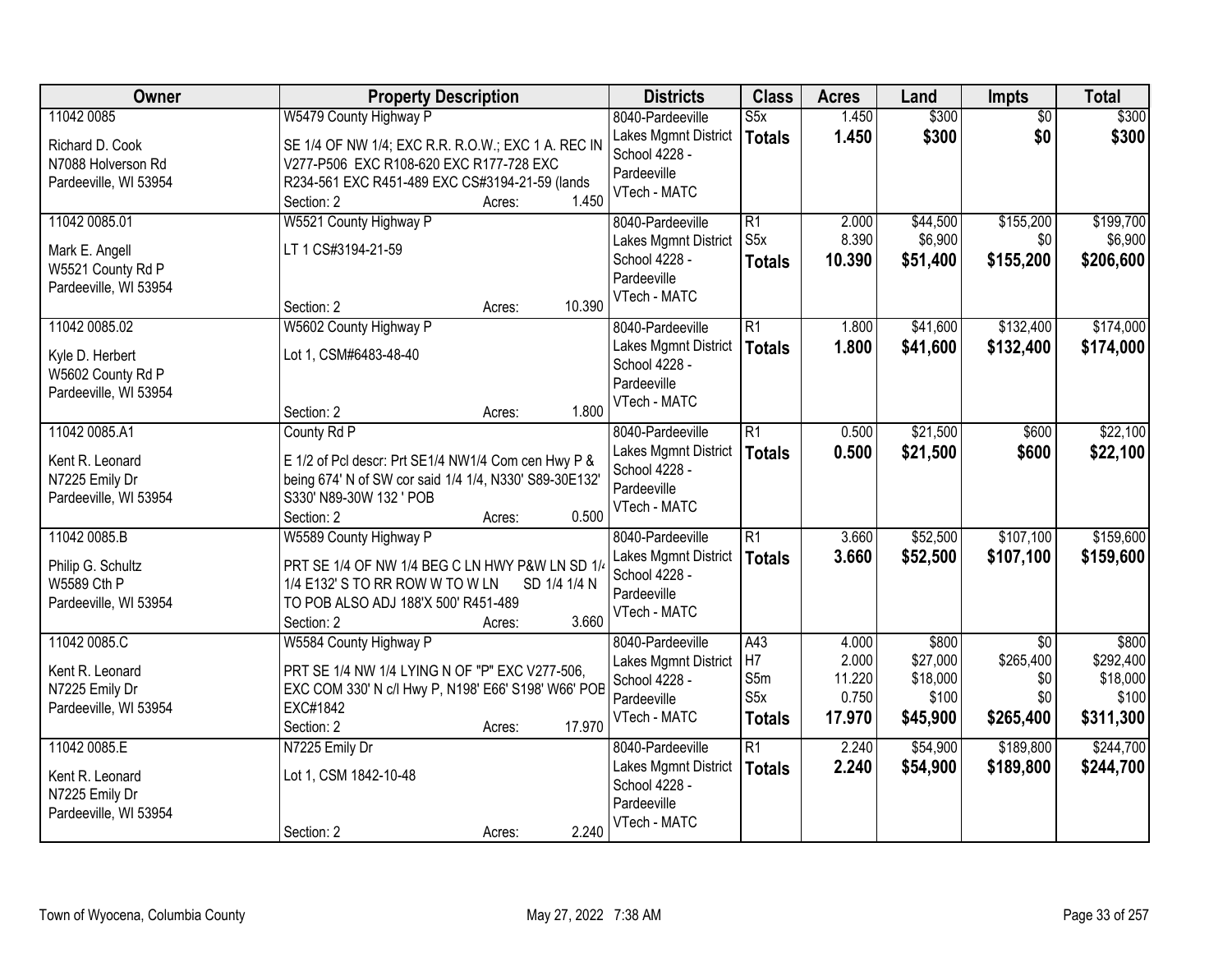| Owner                 | <b>Property Description</b>                           |                  | <b>Districts</b>     | <b>Class</b>            | <b>Acres</b> | Land     | Impts           | <b>Total</b> |
|-----------------------|-------------------------------------------------------|------------------|----------------------|-------------------------|--------------|----------|-----------------|--------------|
| 11042 0086            | <b>Halverson Rd</b>                                   |                  | 8040-Pardeeville     | F6                      | 8.250        | \$26,400 | $\overline{50}$ | \$26,400     |
| Richard D. Cook       | NE 1/4 OF SW 1/4                                      |                  | Lakes Mgmnt District | S <sub>5</sub> x        | 31.750       | \$33,200 | \$0             | \$33,200     |
| N7088 Holverson Rd    |                                                       |                  | School 4228 -        | <b>Totals</b>           | 40.000       | \$59,600 | \$0             | \$59,600     |
| Pardeeville, WI 53954 |                                                       |                  | Pardeeville          |                         |              |          |                 |              |
|                       | Section: 2                                            | 40.000<br>Acres: | VTech - MATC         |                         |              |          |                 |              |
| 11042 0087            |                                                       |                  | 8040-Pardeeville     | S5x                     | 2.880        | \$3,200  | \$0             | \$3,200      |
| Todd J. Hepler        | Prt NW 1/4 SW 1/4 W of Ditch & Prt SW 1/4 SW 1/4 W of |                  | Lakes Mgmnt District | <b>Totals</b>           | 2.880        | \$3,200  | \$0             | \$3,200      |
| 550 Oak Hill Dr       | <b>Ditch See Exceptions</b>                           |                  | School 4228 -        |                         |              |          |                 |              |
| Pardeeville, WI 53954 |                                                       |                  | Pardeeville          |                         |              |          |                 |              |
|                       | Section: 2                                            | 2.880<br>Acres:  | VTech - MATC         |                         |              |          |                 |              |
| 11042 0087.A          |                                                       |                  | 8040-Pardeeville     | $\overline{R1}$         | 0.250        | \$15,500 | \$600           | \$16,100     |
| Clayton Broesch Jr    | PRT NW 1/4 SW 1/4 & PRT SW 1/4 NW 1/4, COM 59         |                  | Lakes Mgmnt District | S <sub>5</sub> x        | 6.250        | \$5,100  | \$0             | \$5,100      |
| 200 Schwantz Rd       | RDS S OFE 1/4 COR S.2, W TO CEN DRAINAGE              |                  | School 4228 -        | <b>Totals</b>           | 6.500        | \$20,600 | \$600           | \$21,200     |
| Pardeeville, WI 53954 | DITCH, N TO ROW RR, ETO W SEC LN, S TO BEG            |                  | Pardeeville          |                         |              |          |                 |              |
|                       | Section: 2                                            | 6.500<br>Acres:  | VTech - MATC         |                         |              |          |                 |              |
| 11042 0087.B          | Abel Rd                                               |                  | 8040-Pardeeville     | $\overline{\text{S5x}}$ | 9.080        | \$7,500  | $\sqrt[6]{3}$   | \$7,500      |
| Eileen A. Milton      | PRT SW 1/4 SW 1/4-COM NW COR SW SW,E TO               |                  | Lakes Mgmnt District | <b>Totals</b>           | 9.080        | \$7,500  | \$0             | \$7,500      |
| W5584 Abel Rd         | TOWN DITCH, S 1320', W TO SW COR, N TO BEG.           |                  | School 4228 -        |                         |              |          |                 |              |
| Pardeeville, WI 53954 |                                                       |                  | Pardeeville          |                         |              |          |                 |              |
|                       | Section: 2                                            | 9.080<br>Acres:  | VTech - MATC         |                         |              |          |                 |              |
| 11042 0088            | Abel Rd                                               |                  | 8040-Pardeeville     | $\overline{\text{S5x}}$ | 10.650       | \$8,800  | $\overline{50}$ | \$8,800      |
| Thomas J. Hepler      | W 1/2 SW 1/4 SW 1/4 LYING E C/L DITCH ALSO ROW        |                  | Lakes Mgmnt District | <b>Totals</b>           | 10.650       | \$8,800  | \$0             | \$8,800      |
| N8211 Larson Rd       | R88-19 - See Exceptions                               |                  | School 4228 -        |                         |              |          |                 |              |
| Cambria, WI 53923     |                                                       |                  | Pardeeville          |                         |              |          |                 |              |
|                       | Section: 2                                            | 10.650<br>Acres: | VTech - MATC         |                         |              |          |                 |              |
| 11042 0089            | Abel Rd                                               |                  | 8040-Pardeeville     | $\overline{\text{S5x}}$ | 17.650       | \$14,600 | $\sqrt{6}$      | \$14,600     |
| Thomas J. Hepler      | E 1/2 OF SW 1/4 OF SW 1/4; ROW R117-20 - See          |                  | Lakes Mgmnt District | <b>Totals</b>           | 17.650       | \$14,600 | \$0             | \$14,600     |
| N8211 Larson Rd       | Exceptions                                            |                  | School 4228 -        |                         |              |          |                 |              |
| Cambria, WI 53923     |                                                       |                  | Pardeeville          |                         |              |          |                 |              |
|                       | Section: 2                                            | 17.650<br>Acres: | VTech - MATC         |                         |              |          |                 |              |
| 11042 0090            | <b>Halverson Rd</b>                                   |                  | 8040-Pardeeville     | A43                     | 18.890       | \$3,600  | $\overline{50}$ | \$3,600      |
| Marvin W. Lange       | SE1/4 OF SW1/4                                        |                  | Lakes Mgmnt District | S <sub>5</sub> x        | 21.110       | \$17,400 | \$0             | \$17,400     |
| N6980 Halverson Rd    |                                                       |                  | School 4228 -        | <b>Totals</b>           | 40.000       | \$21,000 | \$0             | \$21,000     |
| Pardeeville, WI 53954 |                                                       |                  | Pardeeville          |                         |              |          |                 |              |
|                       | Section: 2                                            | 40.000<br>Acres: | VTech - MATC         |                         |              |          |                 |              |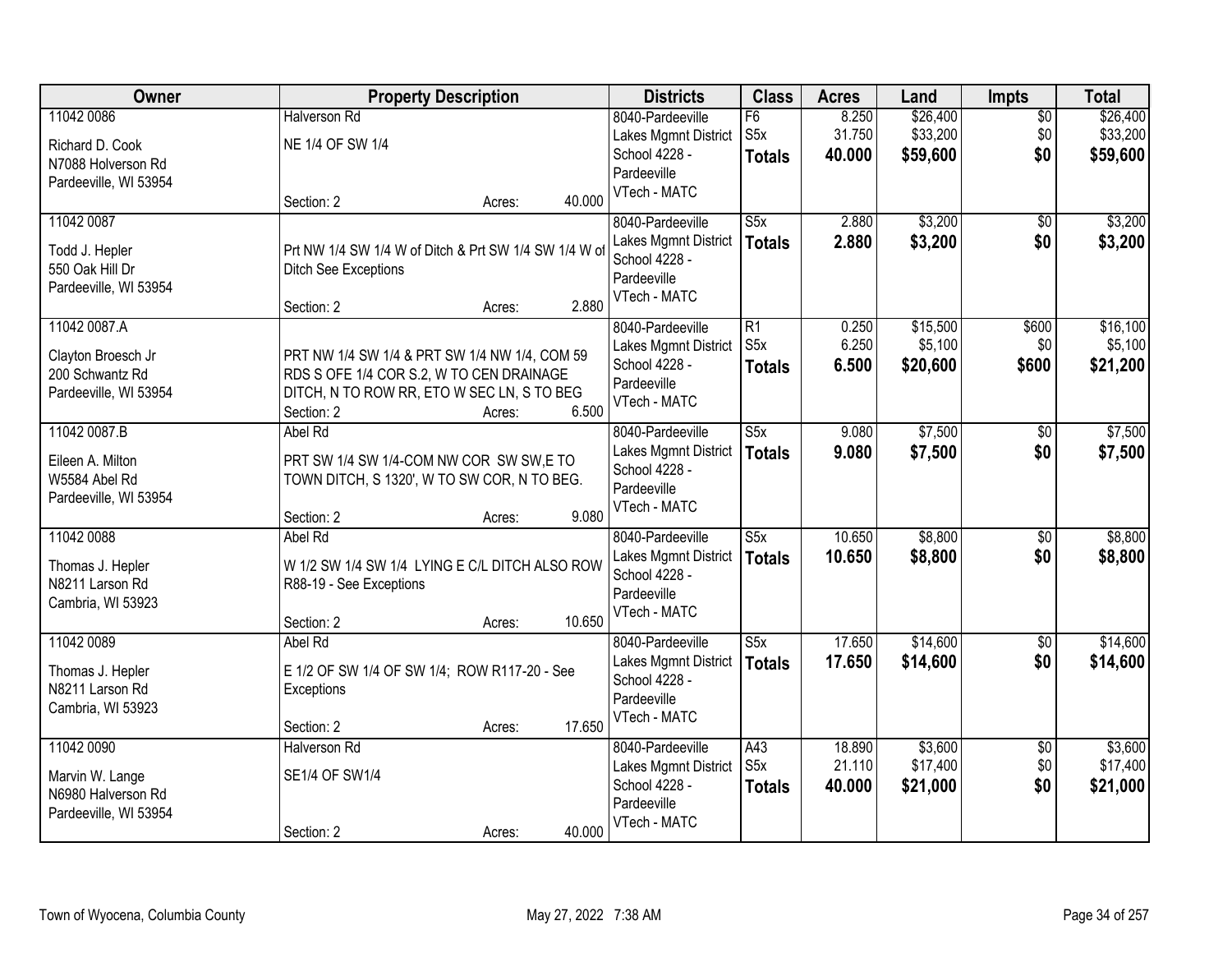| Owner                          | <b>Property Description</b>                 |        |        | <b>Districts</b>                         | <b>Class</b>           | <b>Acres</b>    | Land                 | <b>Impts</b>                | <b>Total</b>          |
|--------------------------------|---------------------------------------------|--------|--------|------------------------------------------|------------------------|-----------------|----------------------|-----------------------------|-----------------------|
| 11042 0091                     | Pardeeville Rd                              |        |        | 8040-Pardeeville                         | S5m                    | 5.000           | \$8,000              | $\overline{50}$             | \$8,000               |
| Arlene J. Babcock              | N 1/2 OF NE 1/4 OF SE 1/4 V268-596 V274-334 |        |        | Lakes Mgmnt District                     | S <sub>5</sub> x       | 15.000          | \$12,400             | \$0                         | \$12,400              |
| W5410 Cth P                    | R176-414                                    |        |        | School 4228 -                            | <b>Totals</b>          | 20.000          | \$20,400             | \$0                         | \$20,400              |
| Pardeeville, WI 53954          |                                             |        |        | Pardeeville<br>VTech - MATC              |                        |                 |                      |                             |                       |
|                                | Section: 2                                  | Acres: | 20.000 |                                          |                        |                 |                      |                             |                       |
| 11042 0092                     |                                             |        |        | 8040-Pardeeville                         | A43                    | 6.550           | \$1,300              | \$0                         | \$1,300               |
| Marvin W. Lange                | SW1/4 OF NE1/4 OF SE1/4 #598799             |        |        | Lakes Mgmnt District                     | S <sub>5</sub> x       | 3.450           | \$2,900              | \$0                         | \$2,900               |
| N6980 Halverson Rd             |                                             |        |        | School 4228 -<br>Pardeeville             | <b>Totals</b>          | 10.000          | \$4,200              | \$0                         | \$4,200               |
| Pardeeville, WI 53954          |                                             |        |        | VTech - MATC                             |                        |                 |                      |                             |                       |
|                                | Section: 2                                  | Acres: | 10.000 |                                          |                        |                 |                      |                             |                       |
| 11042 0093                     |                                             |        |        | 8040-Pardeeville                         | A43                    | 7.000           | \$1,300              | \$0                         | \$1,300               |
| <b>Edward Carl Baumgartner</b> | SE 1/4 OF NE 1/4 OF SE 1/4 R                |        |        | Lakes Mgmnt District                     | S <sub>5</sub> x       | 3.000           | \$6,900              | \$0                         | \$6,900               |
| N7051 Pardeeville Rd           |                                             |        |        | School 4228 -<br>Pardeeville             | <b>Totals</b>          | 10.000          | \$8,200              | \$0                         | \$8,200               |
| Pardeeville, WI 53954          |                                             |        |        | VTech - MATC                             |                        |                 |                      |                             |                       |
|                                | Section: 2                                  | Acres: | 10.000 |                                          |                        |                 |                      |                             |                       |
| 11042 0094                     | N7088 Holverson Rd                          |        |        | 8040-Pardeeville                         | A43<br>R1              | 1.000<br>6.000  | \$200                | \$0                         | \$200                 |
| Richard D. Cook                | N 1/2 OF NW 1/4 OF SE 1/4                   |        |        | Lakes Mgmnt District<br>School 4228 -    | S <sub>5</sub> x       | 13.000          | \$59,500<br>\$10,800 | \$232,000<br>\$0            | \$291,500<br>\$10,800 |
| N7088 Holverson Rd             |                                             |        |        | Pardeeville                              | <b>Totals</b>          | 20.000          | \$70,500             | \$232,000                   | \$302,500             |
| Pardeeville, WI 53954          |                                             |        |        | VTech - MATC                             |                        |                 |                      |                             |                       |
|                                | Section: 2                                  | Acres: | 20.000 |                                          |                        |                 |                      |                             |                       |
| 11042 0095                     | <b>Halverson Rd</b>                         |        |        | 8040-Pardeeville                         | A42<br>S5x             | 13.970<br>6.030 | \$3,700<br>\$4,700   | \$0<br>\$0                  | \$3,700<br>\$4,700    |
| Marvin W. Lange                | S 1/2 OF NW 1/4 OF SE 1/4 #598799           |        |        | Lakes Mgmnt District<br>School 4228 -    | <b>Totals</b>          | 20.000          | \$8,400              | \$0                         | \$8,400               |
| N6980 Halverson Rd             |                                             |        |        | Pardeeville                              |                        |                 |                      |                             |                       |
| Pardeeville, WI 53954          |                                             |        |        | VTech - MATC                             |                        |                 |                      |                             |                       |
| 11042 0096                     | Section: 2                                  | Acres: | 20.000 |                                          |                        |                 |                      |                             |                       |
|                                | N6974 Holverson Rd                          |        |        | 8040-Pardeeville<br>Lakes Mgmnt District | $\overline{A43}$<br>H7 | 21.750<br>2.000 | \$4,200<br>\$27,000  | $\overline{50}$<br>\$20,800 | \$4,200<br>\$47,800   |
| Marvin W. Lange                | SW1/4 OF SE1/4 #598799                      |        |        | School 4228 -                            | S5x                    | 16.250          | \$15,100             | \$0                         | \$15,100              |
| N6980 Halverson Rd             |                                             |        |        | Pardeeville                              | <b>Totals</b>          | 40.000          | \$46,300             | \$20,800                    | \$67,100              |
| Pardeeville, WI 53954          |                                             |        |        | VTech - MATC                             |                        |                 |                      |                             |                       |
| 11042 0097                     | Section: 2                                  | Acres: | 40.000 | 8040-Pardeeville                         | A42                    | 4.450           | \$1,200              | $\overline{30}$             | \$1,200               |
|                                |                                             |        |        | Lakes Mgmnt District                     | S <sub>5</sub> x       | 15.550          | \$13,700             | \$0                         | \$13,700              |
| Marvin W. Lange                | W 1/2 OF SE 1/4 OF SE 1/4 #598799           |        |        | School 4228 -                            | <b>Totals</b>          | 20.000          | \$14,900             | \$0                         | \$14,900              |
| N6980 Halverson Rd             |                                             |        |        | Pardeeville                              |                        |                 |                      |                             |                       |
| Pardeeville, WI 53954          | Section: 2                                  | Acres: | 20.000 | VTech - MATC                             |                        |                 |                      |                             |                       |
|                                |                                             |        |        |                                          |                        |                 |                      |                             |                       |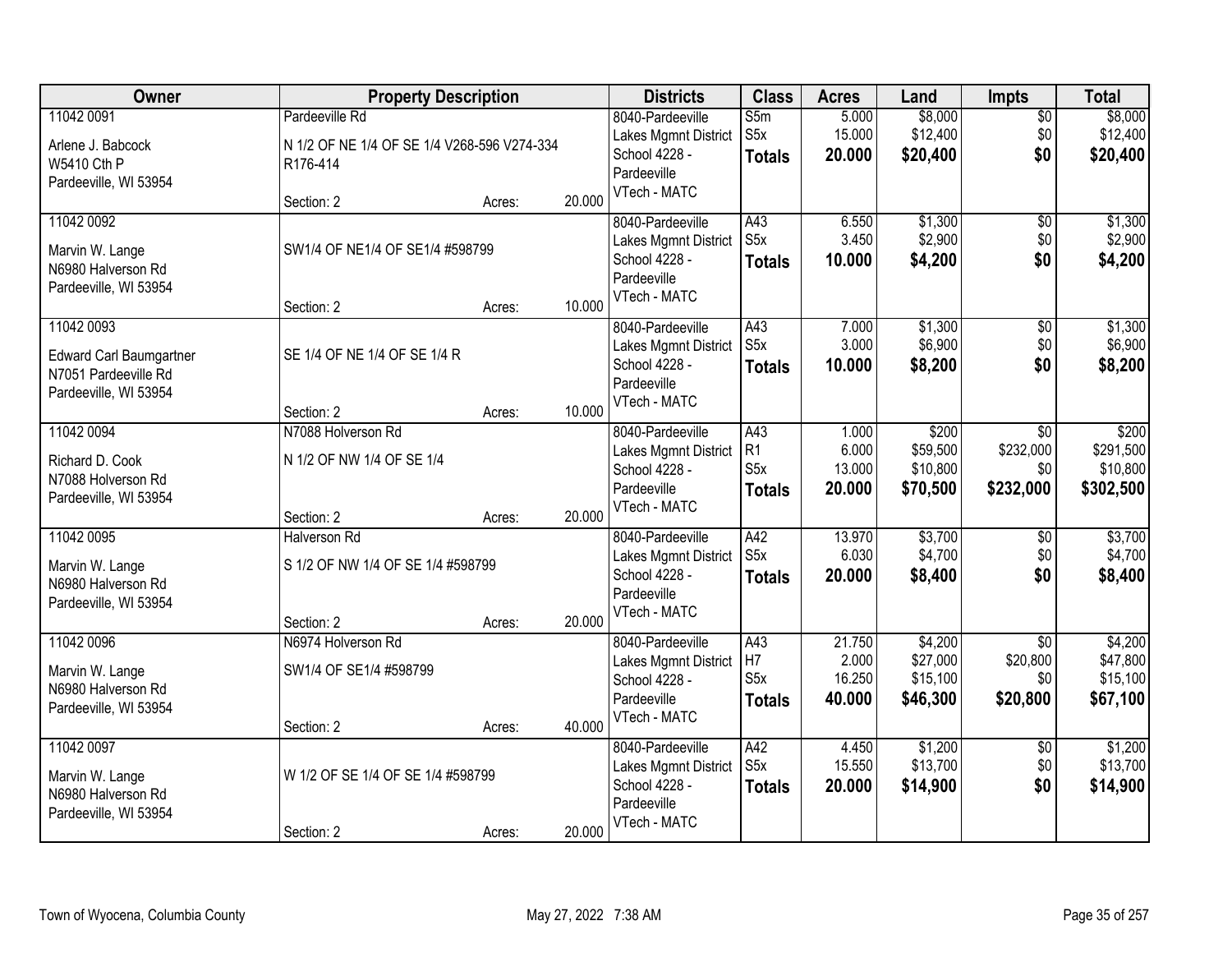| <b>Owner</b>                                                                                  | <b>Property Description</b>                         |        |        | <b>Districts</b>                                                                                                 | <b>Class</b>                             | <b>Acres</b>               | Land                           | Impts                         | <b>Total</b>                   |
|-----------------------------------------------------------------------------------------------|-----------------------------------------------------|--------|--------|------------------------------------------------------------------------------------------------------------------|------------------------------------------|----------------------------|--------------------------------|-------------------------------|--------------------------------|
| 11042 0098<br><b>Edward Carl Baumgartner</b><br>N7051 Pardeeville Rd<br>Pardeeville, WI 53954 | E 1/2 OF SE 1/4 OF SE 1/4                           |        |        | 8040-Pardeeville<br>Lakes Mgmnt District<br>School 4228 -<br>Pardeeville                                         | A43<br>S <sub>5</sub> x<br><b>Totals</b> | 10.000<br>10.000<br>20.000 | \$1,900<br>\$8,300<br>\$10,200 | $\overline{60}$<br>\$0<br>\$0 | \$1,900<br>\$8,300<br>\$10,200 |
|                                                                                               | Section: 2                                          | Acres: | 20.000 | VTech - MATC                                                                                                     |                                          |                            |                                |                               |                                |
| 11042 0099.01<br>Robert K. Barth<br>808 E Chestnut St<br>Pardeeville, WI 53954                | 12 A FOR R.R. R.O.W. - See Exceptions<br>Section: 2 | Acres: | 10.853 | 8040-Pardeeville<br>Lakes Mgmnt District<br>School 4228 -<br>Pardeeville<br>VTech - MATC                         | $\overline{\text{S5x}}$<br><b>Totals</b> | 10.853<br>10.853           | \$9,000<br>\$9,000             | \$0<br>\$0                    | \$9,000<br>\$9,000             |
| 11042 0100.02                                                                                 | W5757 Haynes Rd                                     |        |        | 7040-Park Lake                                                                                                   | $\overline{R1}$                          | 1.310                      | \$32,300                       | \$226,500                     | \$258,800                      |
| Travis J. Wanta<br>W5757 Haynes Rd<br>Pardeeville, WI 53954                                   | LT 1 CS#2512-16-82<br>Section: 3                    | Acres: | 1.310  | Sanitary District #1<br>8040-Pardeeville<br>Lakes Mgmnt District<br>School 4228 -<br>Pardeeville<br>VTech - MATC | <b>Totals</b>                            | 1.310                      | \$32,300                       | \$226,500                     | \$258,800                      |
| 11042 0100.03                                                                                 | W5707 Haynes Rd                                     |        |        | 7040-Park Lake                                                                                                   | $\overline{R1}$                          | 1.440                      | \$33,300                       | \$229,100                     | \$262,400                      |
| Steven J. Lenz<br>W5707 Haynes Rd<br>Pardeeville, WI 53954                                    | LT 2 CS#2512-16-82 ALSO .06<br>Section: 3           | Acres: | 1.440  | Sanitary District #1<br>8040-Pardeeville<br>Lakes Mgmnt District<br>School 4228 -<br>Pardeeville<br>VTech - MATC | <b>Totals</b>                            | 1.440                      | \$33,300                       | \$229,100                     | \$262,400                      |
| 11042 0100.04                                                                                 | W5699 Haynes Rd                                     |        |        | 7040-Park Lake                                                                                                   | $\overline{R1}$                          | 0.520                      | \$20,300                       | \$208,800                     | \$229,100                      |
| Garry V. Gard<br>W5699 Haynes Rd<br>Pardeeville, WI 53954                                     | LT 3 CS#2512-16-82<br>Section: 3                    | Acres: | 0.520  | Sanitary District #1<br>8040-Pardeeville<br>Lakes Mgmnt District<br>School 4228 -<br>Pardeeville<br>VTech - MATC | <b>Totals</b>                            | 0.520                      | \$20,300                       | \$208,800                     | \$229,100                      |
| 11042 0100.05                                                                                 | W5695 Haynes Rd                                     |        |        | 7040-Park Lake                                                                                                   | $\overline{R1}$                          | 0.520                      | \$20,300                       | \$167,800                     | \$188,100                      |
| Shelly J. Peterson<br>W5695 Haynes Rd<br>Pardeeville, WI 53954                                | LT 4 CS#2512-16-82<br>Section: 2                    | Acres: | 0.520  | Sanitary District #1<br>8040-Pardeeville<br>Lakes Mgmnt District<br>School 4228 -<br>Pardeeville<br>VTech - MATC | <b>Totals</b>                            | 0.520                      | \$20,300                       | \$167,800                     | \$188,100                      |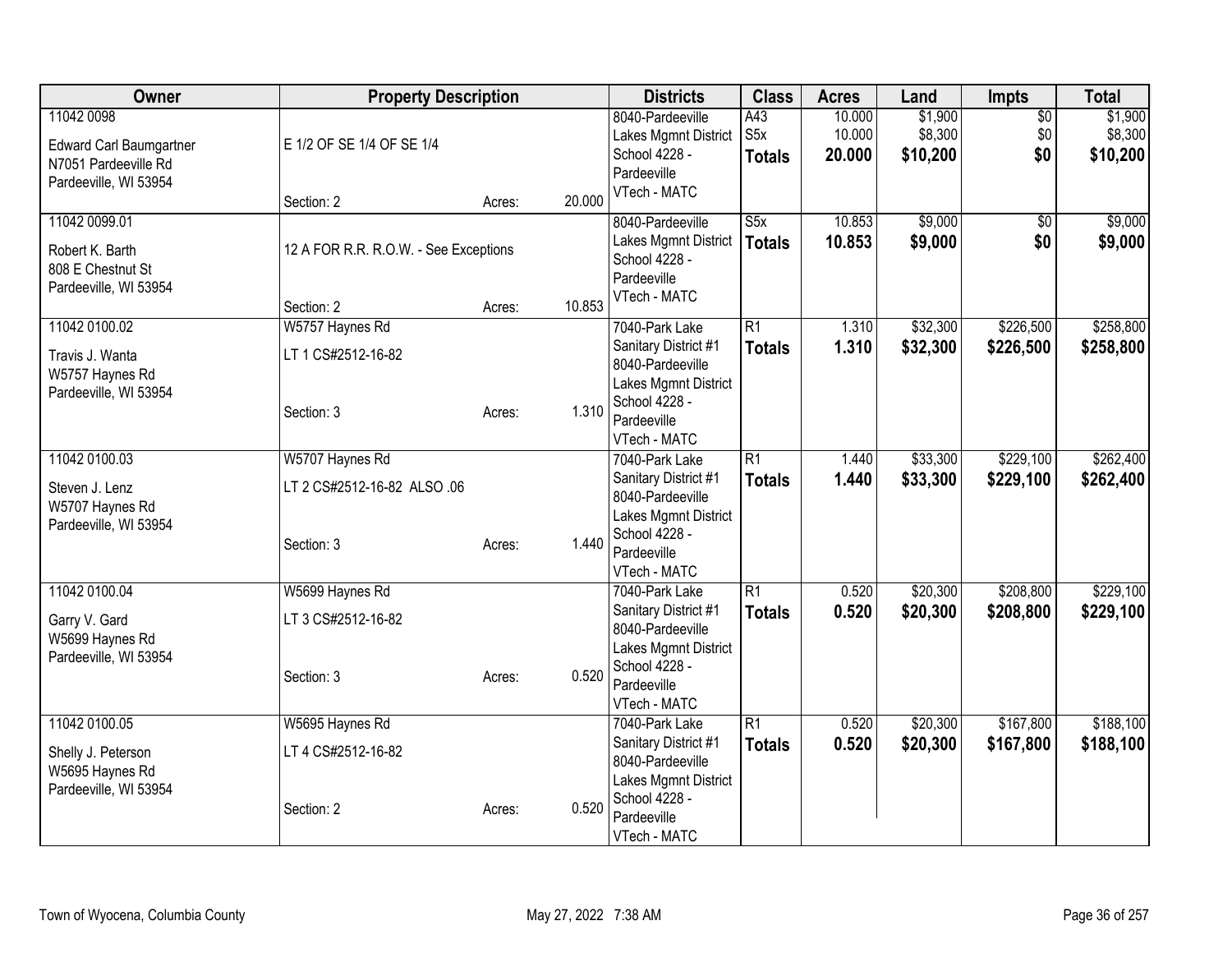| Owner                                                                                      | <b>Property Description</b>                                          |                  |                | <b>Districts</b>                                                                                                                   | <b>Class</b>                     | <b>Acres</b>   | Land                 | <b>Impts</b>           | <b>Total</b>           |
|--------------------------------------------------------------------------------------------|----------------------------------------------------------------------|------------------|----------------|------------------------------------------------------------------------------------------------------------------------------------|----------------------------------|----------------|----------------------|------------------------|------------------------|
| 11042 0100.1<br>Tamara J. Heran<br>521 Breezy Point Dr<br>Pardeeville, WI 53954            | Lot 1, CSM 942-4-162<br>Section: 3                                   | Acres:           | 1.000          | 7040-Park Lake<br>Sanitary District #1<br>8040-Pardeeville<br>Lakes Mgmnt District<br>School 4228 -<br>Pardeeville<br>VTech - MATC | $\overline{R1}$<br><b>Totals</b> | 1.000<br>1.000 | \$25,200<br>\$25,200 | $\overline{50}$<br>\$0 | \$25,200<br>\$25,200   |
| 11042 0100.101<br>Brent E. Wiegel<br>W5703 Packer Ln<br>Pardeeville, WI 53954              | W5703 Packer Ln<br>Lot 1, Blue Heron Ponds                           |                  |                | School 4228 -<br>Pardeeville<br>VTech - MATC                                                                                       | $\overline{R1}$<br><b>Totals</b> | 2.890<br>2.890 | \$41,100<br>\$41,100 | \$388,000<br>\$388,000 | \$429,100<br>\$429,100 |
| 11042 0100.102<br>George Ballweg<br>W7744 County Rd G<br>Pardeeville, WI 53954             | Section: 3<br>Packer Ln<br>Lot 2, Blue Heron Ponds                   | Acres:           | 2.890          | School 4228 -<br>Pardeeville<br>VTech - MATC                                                                                       | $\overline{R1}$<br><b>Totals</b> | 1.800<br>1.800 | \$36,000<br>\$36,000 | $\overline{50}$<br>\$0 | \$36,000<br>\$36,000   |
| 11042 0100.103<br>Scott E. Huebner<br>W5717 Packer Ln<br>Pardeeville, WI 53954             | Section: 3<br>W5717 Packer Ln<br>Lot 3, Blue Heron Ponds             | Acres:           | 1.800          | School 4228 -<br>Pardeeville<br>VTech - MATC                                                                                       | $\overline{R1}$<br><b>Totals</b> | 0.850<br>0.850 | \$27,600<br>\$27,600 | \$248,100<br>\$248,100 | \$275,700<br>\$275,700 |
| 11042 0100.104<br>Scott E. Huebner<br>W5717 Packer Ln<br>Pardeeville, WI 53954             | Section: 3<br>Packer Ln<br>Lot 4, Blue Heron Ponds                   | Acres:           | 0.850          | School 4228 -<br>Pardeeville<br>VTech - MATC                                                                                       | $\overline{R1}$<br><b>Totals</b> | 0.870<br>0.870 | \$27,900<br>\$27,900 | $\overline{50}$<br>\$0 | \$27,900<br>\$27,900   |
| 11042 0100.105<br>Ideal Homes & Designs, Inc.<br>N6440 Nehring Rd<br>Pardeeville, WI 53954 | Section: 3<br>W5729 Packer Ln<br>Lot 5, Blue Heron Ponds             | Acres:           | 0.870          | School 4228 -<br>Pardeeville<br>VTech - MATC                                                                                       | $\overline{R1}$<br><b>Totals</b> | 0.880<br>0.880 | \$28,100<br>\$28,100 | $\overline{50}$<br>\$0 | \$28,100<br>\$28,100   |
| 11042 0100.106<br>Steven M. Peissig<br>W5733 Packer Ln<br>Pardeeville, WI 53954            | Section: 3<br>W5733 Packer Ln<br>LT 6 BLUE HERON PONDS<br>Section: 3 | Acres:<br>Acres: | 0.880<br>2.170 | School 4228 -<br>Pardeeville<br>VTech - MATC                                                                                       | $\overline{R1}$<br><b>Totals</b> | 2.170<br>2.170 | \$38,200<br>\$38,200 | \$257,500<br>\$257,500 | \$295,700<br>\$295,700 |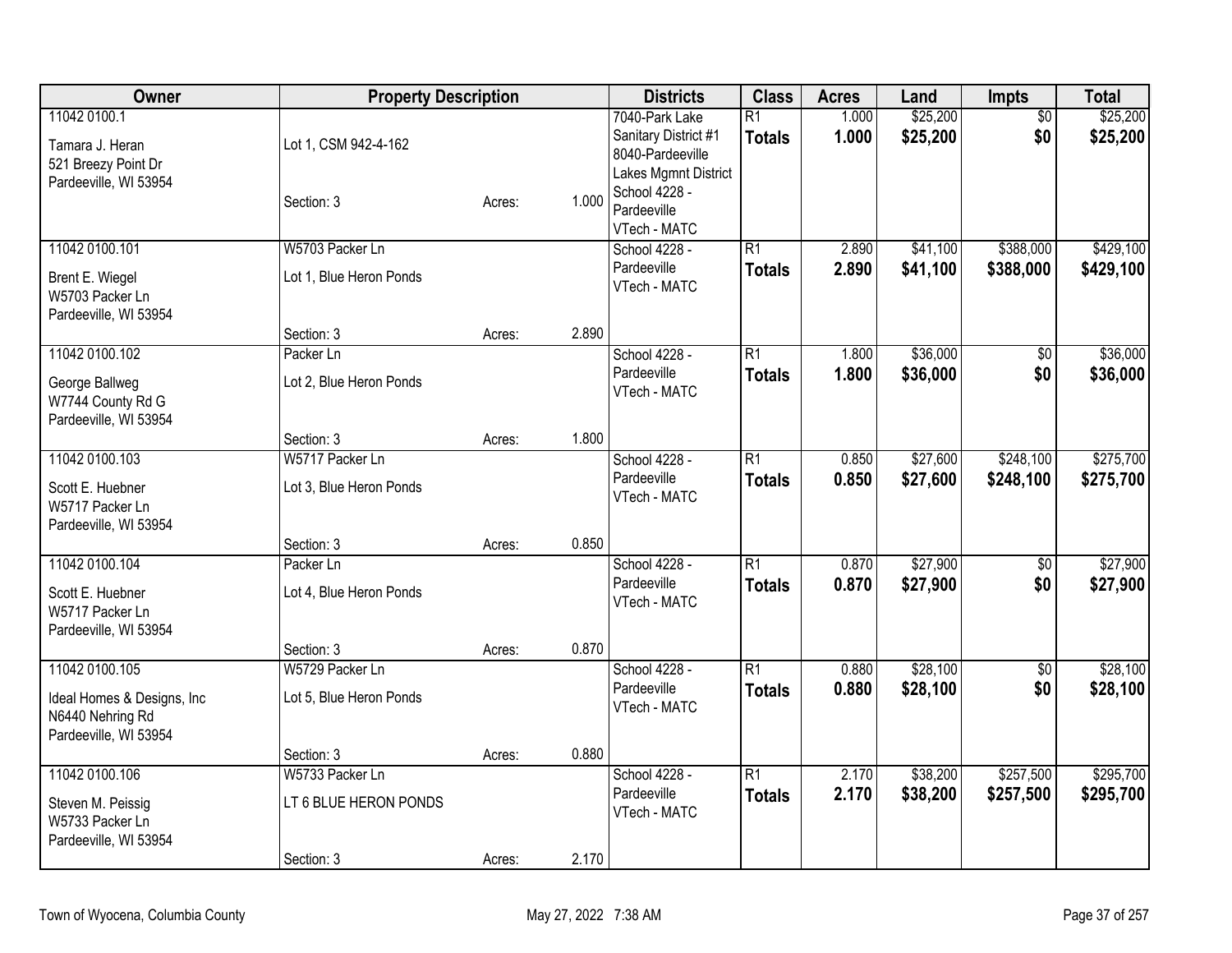| Owner                             | <b>Property Description</b> |        |       | <b>Districts</b>            | <b>Class</b>    | <b>Acres</b> | Land     | <b>Impts</b>    | <b>Total</b> |
|-----------------------------------|-----------------------------|--------|-------|-----------------------------|-----------------|--------------|----------|-----------------|--------------|
| 11042 0100.107                    | W5753 Packer Ln             |        |       | School 4228 -               | $\overline{R1}$ | 1.760        | \$35,700 | \$350,500       | \$386,200    |
| Kevin Richards<br>W5753 Packer Ln | Lot 7, Blue Heron Ponds     |        |       | Pardeeville<br>VTech - MATC | <b>Totals</b>   | 1.760        | \$35,700 | \$350,500       | \$386,200    |
| Pardeeville, WI 53954             |                             |        |       |                             |                 |              |          |                 |              |
|                                   | Section: 3                  | Acres: | 1.760 |                             |                 |              |          |                 |              |
| 11042 0100.108                    | W5775 Packer Ln             |        |       | School 4228 -               | $\overline{R1}$ | 2.460        | \$39,300 | \$273,500       | \$312,800    |
| David Wronski                     | Lot 8, Blue Heron Ponds     |        |       | Pardeeville                 | <b>Totals</b>   | 2.460        | \$39,300 | \$273,500       | \$312,800    |
| 5119 Brookfield Pkwy #112         |                             |        |       | VTech - MATC                |                 |              |          |                 |              |
| Madison, WI 53718                 |                             |        |       |                             |                 |              |          |                 |              |
|                                   | Section: 3                  | Acres: | 2.460 |                             |                 |              |          |                 |              |
| 11042 0100.109                    | W5780 Packer Ln             |        |       | School 4228 -               | $\overline{R1}$ | 0.950        | \$29,300 | \$306,000       | \$335,300    |
| James Jerome                      | Lot 9, Blue Heron Ponds     |        |       | Pardeeville                 | <b>Totals</b>   | 0.950        | \$29,300 | \$306,000       | \$335,300    |
| W5780 Packer Ln                   |                             |        |       | VTech - MATC                |                 |              |          |                 |              |
| Pardeeville, WI 53954             |                             |        |       |                             |                 |              |          |                 |              |
|                                   | Section: 3                  | Acres: | 0.950 |                             |                 |              |          |                 |              |
| 11042 0100.110                    | Packer Ln                   |        |       | School 4228 -               | $\overline{R1}$ | 0.990        | \$30,000 | \$0             | \$30,000     |
| Heather M. Weinberger             | LT 10 BLUE HERON PONDS      |        |       | Pardeeville                 | <b>Totals</b>   | 0.990        | \$30,000 | \$0             | \$30,000     |
| 228 Baker Blvd                    |                             |        |       | VTech - MATC                |                 |              |          |                 |              |
| Beaver Dam, WI 53916              |                             |        |       |                             |                 |              |          |                 |              |
|                                   | Section: 3                  | Acres: | 0.990 |                             |                 |              |          |                 |              |
| 11042 0100.111                    | Packer Ln                   |        |       | School 4228 -               | $\overline{R1}$ | 1.310        | \$32,300 | $\overline{50}$ | \$32,300     |
| Ryan Lang                         | Lot 11, Blue Heron Ponds    |        |       | Pardeeville                 | <b>Totals</b>   | 1.310        | \$32,300 | \$0             | \$32,300     |
| 509 Saddle Ridge                  |                             |        |       | VTech - MATC                |                 |              |          |                 |              |
| Portage, WI 53901                 |                             |        |       |                             |                 |              |          |                 |              |
|                                   | Section: 3                  | Acres: | 1.310 |                             |                 |              |          |                 |              |
| 11042 0100.113                    | Packer Ln                   |        |       | School 4228 -               | $\overline{R1}$ | 0.820        | \$27,000 | $\overline{60}$ | \$27,000     |
| Jaron R. Glasgow                  | Lot 13, Blue Heron Ponds    |        |       | Pardeeville                 | <b>Totals</b>   | 0.820        | \$27,000 | \$0             | \$27,000     |
| 6960 10th St N                    |                             |        |       | VTech - MATC                |                 |              |          |                 |              |
| Oakdale, MN 55128                 |                             |        |       |                             |                 |              |          |                 |              |
|                                   | Section: 3                  | Acres: | 0.820 |                             |                 |              |          |                 |              |
| 11042 0100.114                    | W5750 Packer Ln             |        |       | School 4228 -               | $\overline{R1}$ | 0.820        | \$27,000 | \$203,500       | \$230,500    |
| Bell Living Trust Dated 3/23/2020 | Lot 14, Blue Heron Ponds    |        |       | Pardeeville                 | <b>Totals</b>   | 0.820        | \$27,000 | \$203,500       | \$230,500    |
| W5750 Packer Ln                   |                             |        |       | VTech - MATC                |                 |              |          |                 |              |
| Pardeeville, WI 53954             |                             |        |       |                             |                 |              |          |                 |              |
|                                   | Section: 3                  | Acres: | 0.820 |                             |                 |              |          |                 |              |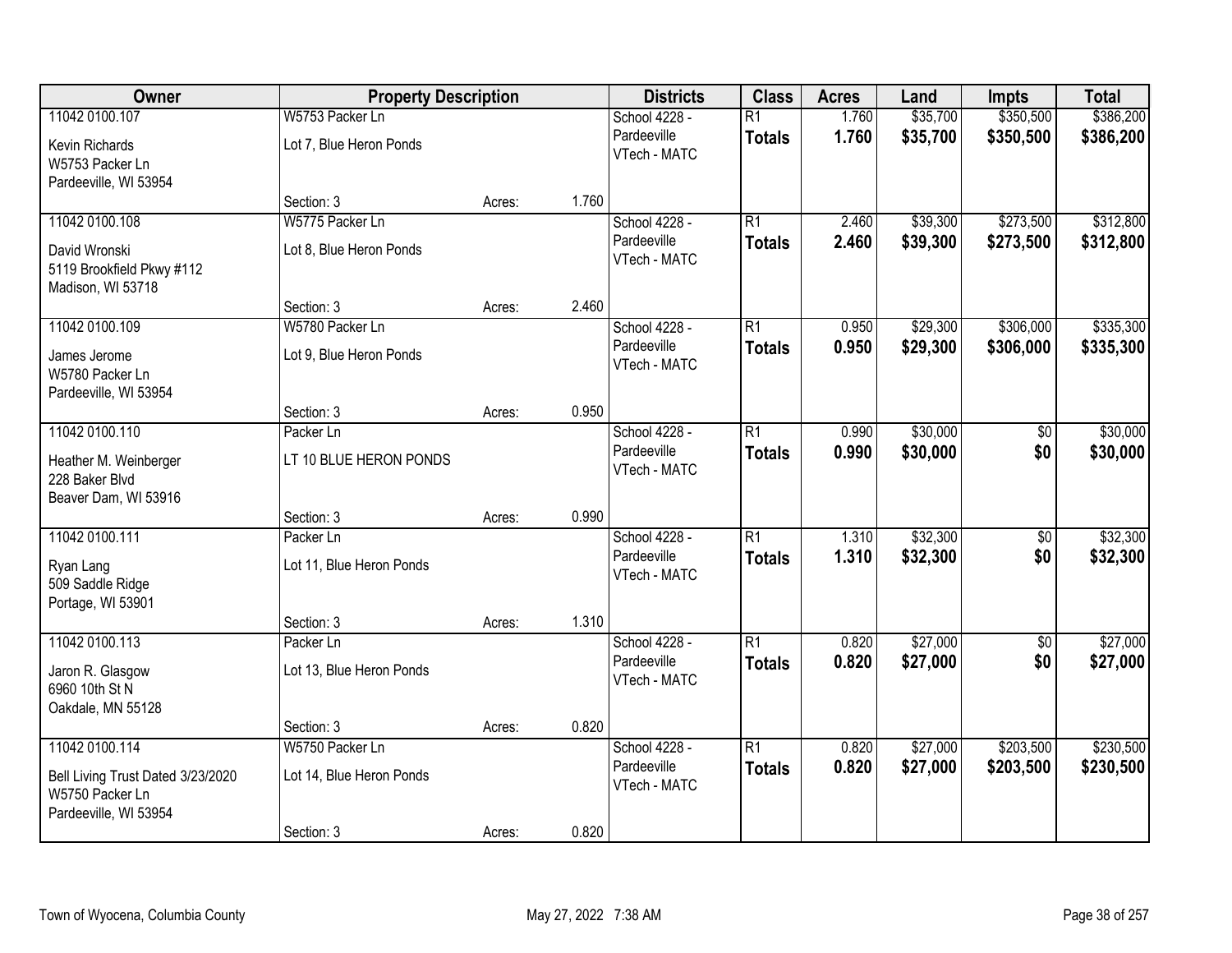| <b>Owner</b>                                                                    | <b>Property Description</b>                                                                                                                                                                         |        |       | <b>Districts</b>                             | <b>Class</b>                     | <b>Acres</b>   | Land                 | <b>Impts</b>           | <b>Total</b>           |
|---------------------------------------------------------------------------------|-----------------------------------------------------------------------------------------------------------------------------------------------------------------------------------------------------|--------|-------|----------------------------------------------|----------------------------------|----------------|----------------------|------------------------|------------------------|
| 11042 0100.115<br>Phillip L. Parker<br>W5740 Packer Ln                          | W5740 Packer Ln<br>Lot 15, Blue Heron Ponds                                                                                                                                                         |        |       | School 4228 -<br>Pardeeville<br>VTech - MATC | $\overline{R1}$<br><b>Totals</b> | 0.830<br>0.830 | \$27,200<br>\$27,200 | \$197,100<br>\$197,100 | \$224,300<br>\$224,300 |
| Pardeeville, WI 53954                                                           | Section: 3                                                                                                                                                                                          | Acres: | 0.830 |                                              |                                  |                |                      |                        |                        |
| 11042 0100.116<br>Steven Miller<br>W5736 Packer Ln<br>Pardeeville, WI 53955     | W5736 Packer Ln<br>Lot 16, Blue Heron Ponds                                                                                                                                                         |        |       | School 4228 -<br>Pardeeville<br>VTech - MATC | $\overline{R1}$<br><b>Totals</b> | 0.830<br>0.830 | \$27,200<br>\$27,200 | \$305,500<br>\$305,500 | \$332,700<br>\$332,700 |
| 11042 0100.117                                                                  | Section: 3<br>W5728 Packer Ln                                                                                                                                                                       | Acres: | 0.830 | School 4228 -                                | $\overline{R1}$                  | 0.840          | \$31,500             | \$352,300              | \$383,800              |
| David J. Nadolski<br>W5728 Packer Ln<br>Pardeeville, WI 53954                   | Lot 17, Blue Heron Ponds                                                                                                                                                                            |        |       | Pardeeville<br>VTech - MATC                  | <b>Totals</b>                    | 0.840          | \$31,500             | \$352,300              | \$383,800              |
|                                                                                 | Section: 3                                                                                                                                                                                          | Acres: | 0.840 |                                              |                                  |                |                      |                        |                        |
| 11042 0100.118<br>Steven Miller<br>W5736 Packer Ln<br>Pardeeville, WI 53955     | Packer Ln<br>Lot 18, Blue Heron Ponds                                                                                                                                                               |        |       | School 4228 -<br>Pardeeville<br>VTech - MATC | $\overline{R1}$<br><b>Totals</b> | 0.830<br>0.830 | \$27,200<br>\$27,200 | \$0<br>\$0             | \$27,200<br>\$27,200   |
|                                                                                 | Section: 3                                                                                                                                                                                          | Acres: | 0.830 |                                              |                                  |                |                      |                        |                        |
| 11042 0100.119<br>Jeffrey A. Wilson<br>N8267 Bulgrin Dr<br>Portage, WI 53901    | W5698 Packer Ln<br>Lot 19, Blue Heron Ponds                                                                                                                                                         |        |       | School 4228 -<br>Pardeeville<br>VTech - MATC | $\overline{R1}$<br><b>Totals</b> | 0.840<br>0.840 | \$27,400<br>\$27,400 | \$273,500<br>\$273,500 | \$300,900<br>\$300,900 |
| 11042 0100.120                                                                  | Section: 3                                                                                                                                                                                          | Acres: | 0.840 | School 4228 -                                | $\overline{R1}$                  | 0.320          | \$2,400              |                        | \$2,400                |
| Steven J. Lenz<br>W5707 Haynes Rd<br>Pardeeville, WI 53954                      | Packer Ln<br>Part of Lot 12, Blue Heron Ponds; Beg NW Cor Lot 12,<br>N89-48-15 E along N Ln Lot 12 also S Ln Lot 2, CS 2512<br>196.89 ft SE Cor Lot 2; S29-22-03 W124.97ft to Nly ROW<br>Section: 3 | Acres: | 0.320 | Pardeeville<br>VTech - MATC                  | <b>Totals</b>                    | 0.320          | \$2,400              | \$0<br>\$0             | \$2,400                |
| 11042 0100.121<br>Richard J. Brenner<br>N7581 Dates Dr<br>Pardeeville, WI 53954 | Favre Ln<br>LT 12 BLUE HERON PONDS see exceptions<br>Section: 3                                                                                                                                     | Acres: | 0.870 | School 4228 -<br>Pardeeville<br>VTech - MATC | $\overline{R1}$<br><b>Totals</b> | 0.870<br>0.870 | \$27,900<br>\$27,900 | $\overline{50}$<br>\$0 | \$27,900<br>\$27,900   |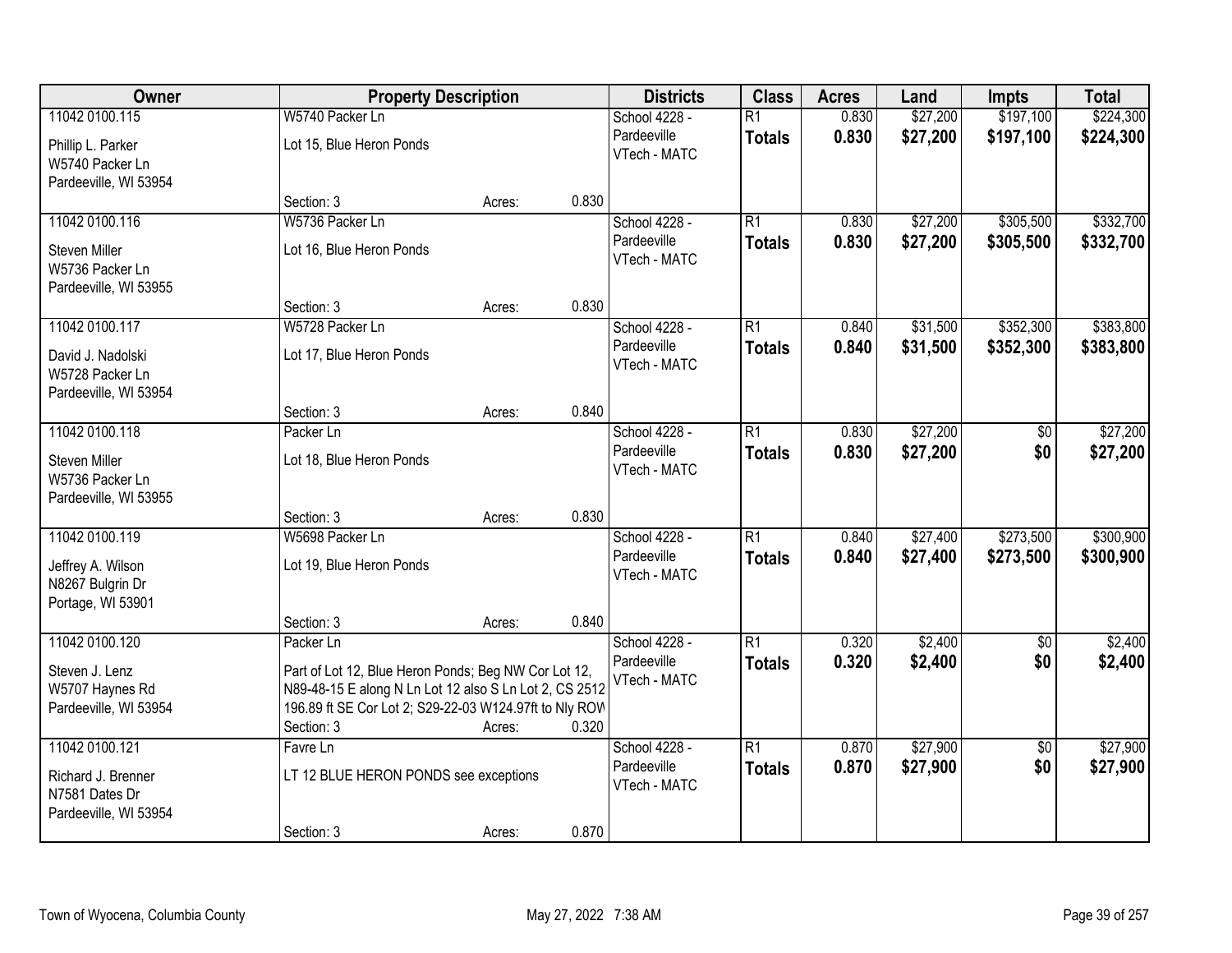| Owner                   | <b>Property Description</b>                          | <b>Districts</b>               | <b>Class</b>    | <b>Acres</b> | Land     | Impts           | <b>Total</b> |
|-------------------------|------------------------------------------------------|--------------------------------|-----------------|--------------|----------|-----------------|--------------|
| 11042 0101              | W5710 Island Dr                                      | 7040-Park Lake                 | $\overline{R1}$ | 0.450        | \$23,400 | $\overline{50}$ | \$23,400     |
| Michael J. Wuest        | Lot 4, CSM 48-1-48                                   | Sanitary District #1           | <b>Totals</b>   | 0.450        | \$23,400 | \$0             | \$23,400     |
| 6616 Stepping Stone Cir |                                                      | 8040-Pardeeville               |                 |              |          |                 |              |
| Sun Prairie, WI 53590   |                                                      | Lakes Mgmnt District           |                 |              |          |                 |              |
|                         | 0.450<br>Section: 3<br>Acres:                        | School 4228 -                  |                 |              |          |                 |              |
|                         |                                                      | Pardeeville                    |                 |              |          |                 |              |
|                         |                                                      | VTech - MATC                   |                 |              |          |                 |              |
| 11042 0101.1            | W5799 Island Dr                                      | 7040-Park Lake                 | $\overline{R1}$ | 0.250        | \$73,100 | \$97,300        | \$170,400    |
| David M. Hinkley        | PRT G.L.1, BEG SE COR PARK IN H.H EST, N1E160'       | Sanitary District #1           | <b>Totals</b>   | 0.250        | \$73,100 | \$97,300        | \$170,400    |
| N829898 Woodcrest Ct    | N51E71' N 46E25.32' POB; S46W25.32' SO -W192' NE     | 8040-Pardeeville               |                 |              |          |                 |              |
| Waukesha, WI 53188      | 105' N24W180' POB. PCL L1                            | Lakes Mgmnt District           |                 |              |          |                 |              |
|                         | 0.250<br>Section: 3<br>Acres:                        | School 4228 -                  |                 |              |          |                 |              |
|                         |                                                      | Pardeeville                    |                 |              |          |                 |              |
| 11042 0101.2            | W5795 Island Dr                                      | VTech - MATC<br>7040-Park Lake | $\overline{R1}$ | 0.250        | \$68,600 | \$115,000       | \$183,600    |
|                         |                                                      | Sanitary District #1           |                 | 0.250        |          |                 | \$183,600    |
| Soggy Acres, LLC        | PCL in GL. 1 BEG @ SE cor public park in Haynes Hill | 8040-Pardeeville               | <b>Totals</b>   |              | \$68,600 | \$115,000       |              |
| W2673 Arnold Rd         | Est, N1-08E 160'; N51- 38E 71'; N46-23E 25.32';      | Lakes Mgmnt District           |                 |              |          |                 |              |
| Columbus, WI 53925      | N35-53E 25.32' POB; S35-53W 25.32'; S24-17E 180';    | School 4228 -                  |                 |              |          |                 |              |
|                         | 0.250<br>Section: 3<br>Acres:                        | Pardeeville                    |                 |              |          |                 |              |
|                         |                                                      | VTech - MATC                   |                 |              |          |                 |              |
| 11042 0101.3            | 5795 Island Dr                                       | 7040-Park Lake                 | R1              | 0.250        | \$33,000 | \$9,400         | \$42,400     |
| Soggy Acres, LLC        | Prt GL1- BEG @ SE cor public park in Haynes Hill Es, | Sanitary District #1           | <b>Totals</b>   | 0.250        | \$33,000 | \$9,400         | \$42,400     |
| W2673 Arnold Rd         | N1-08E 160', N51-38E 71', N46-23E 25.32', N35-53E    | 8040-Pardeeville               |                 |              |          |                 |              |
| Columbus, WI 53925      | 25.32', N25-24E 25.32' POB; S25-24W 25.32', S40-39E  | Lakes Mgmnt District           |                 |              |          |                 |              |
|                         | 0.250<br>Section: 3<br>Acres:                        | School 4228 -                  |                 |              |          |                 |              |
|                         |                                                      | Pardeeville                    |                 |              |          |                 |              |
|                         |                                                      | VTech - MATC                   |                 |              |          |                 |              |
| 11042 0101.4A           | W5749 Haynes Rd                                      | 7040-Park Lake                 | $\overline{R1}$ | 0.650        | \$23,700 | \$209,000       | \$232,700    |
| Michael Mielke          | Lot 1, CSM 2302-14-93                                | Sanitary District #1           | <b>Totals</b>   | 0.650        | \$23,700 | \$209,000       | \$232,700    |
| W5749 Haynes Rd         |                                                      | 8040-Pardeeville               |                 |              |          |                 |              |
| Pardeeville, WI 53954   |                                                      | Lakes Mgmnt District           |                 |              |          |                 |              |
|                         | 0.650<br>Section: 3<br>Acres:                        | School 4228 -                  |                 |              |          |                 |              |
|                         |                                                      | Pardeeville                    |                 |              |          |                 |              |
|                         |                                                      | VTech - MATC                   |                 |              |          |                 |              |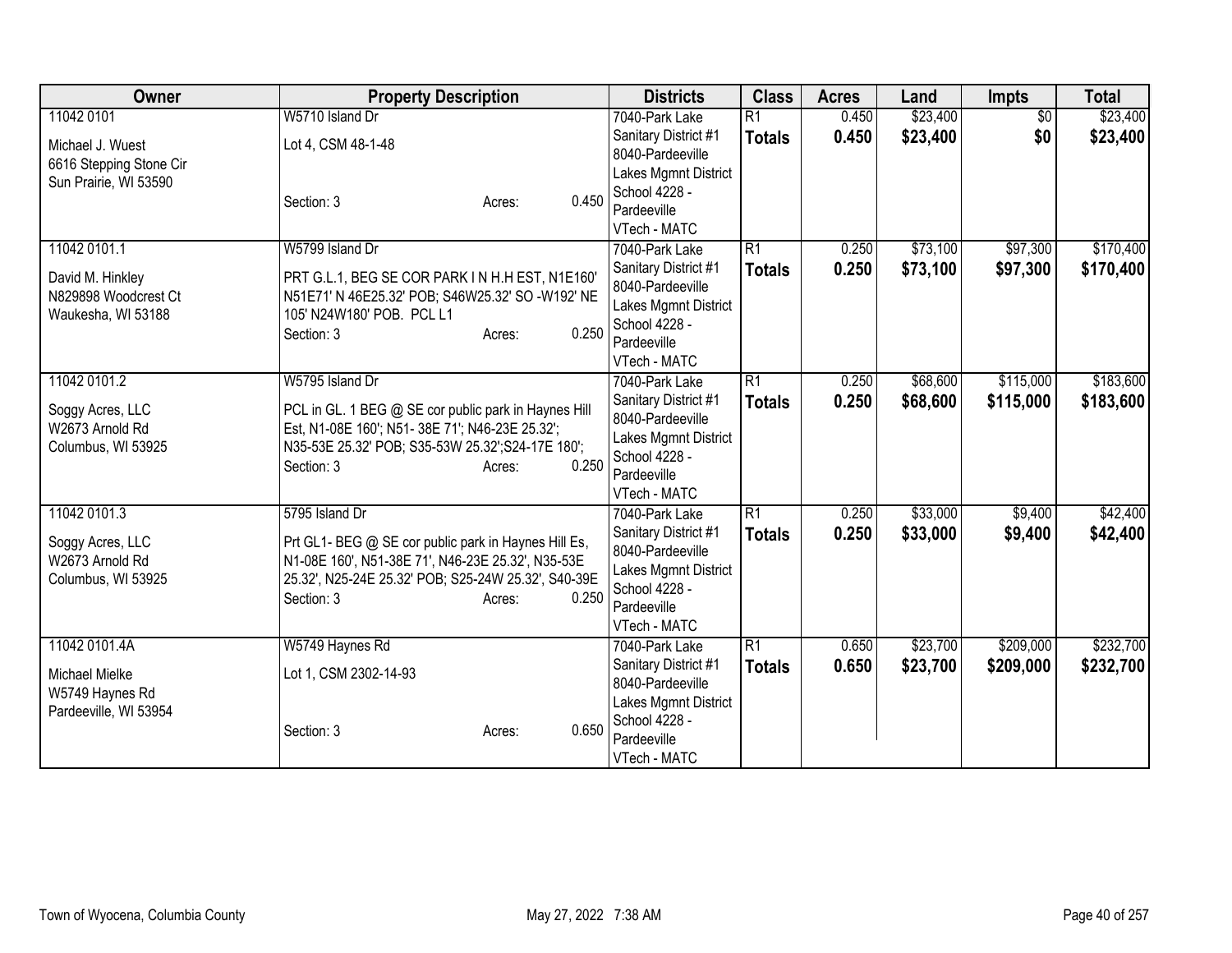| Owner                 | <b>Property Description</b>     |        |       | <b>Districts</b>                         | <b>Class</b>    | <b>Acres</b> | Land     | <b>Impts</b> | <b>Total</b> |
|-----------------------|---------------------------------|--------|-------|------------------------------------------|-----------------|--------------|----------|--------------|--------------|
| 11042 0101.4B         | N7594 Turtle Trl                |        |       | 7040-Park Lake                           | $\overline{R1}$ | 0.650        | \$23,700 | \$208,500    | \$232,200    |
| Willard J. Owens      | Lot 2, CSM 2302-14-93           |        |       | Sanitary District #1                     | <b>Totals</b>   | 0.650        | \$23,700 | \$208,500    | \$232,200    |
| N7594 Turtle Tr       |                                 |        |       | 8040-Pardeeville                         |                 |              |          |              |              |
| Pardeeville, WI 53954 |                                 |        |       | Lakes Mgmnt District                     |                 |              |          |              |              |
|                       | Section: 3                      | Acres: | 0.650 | School 4228 -                            |                 |              |          |              |              |
|                       |                                 |        |       | Pardeeville                              |                 |              |          |              |              |
|                       |                                 |        |       | VTech - MATC                             |                 |              |          |              |              |
| 11042 0101.4C         | N7576 Turtle Trl                |        |       | 7040-Park Lake                           | $\overline{R1}$ | 0.650        | \$23,700 | \$236,500    | \$260,200    |
| David R. Price        | Lot 3, CSM 2302-14-93           |        |       | Sanitary District #1<br>8040-Pardeeville | <b>Totals</b>   | 0.650        | \$23,700 | \$236,500    | \$260,200    |
| N7576 Turtle Trl      |                                 |        |       | Lakes Mgmnt District                     |                 |              |          |              |              |
| Pardeeville, WI 53954 |                                 |        |       | School 4228 -                            |                 |              |          |              |              |
|                       | Section: 3                      | Acres: | 0.650 | Pardeeville                              |                 |              |          |              |              |
|                       |                                 |        |       | VTech - MATC                             |                 |              |          |              |              |
| 11042 0101.4D         | N7570 Turtle Trl                |        |       | 7040-Park Lake                           | R1              | 0.650        | \$23,700 | \$193,500    | \$217,200    |
|                       |                                 |        |       | Sanitary District #1                     | <b>Totals</b>   | 0.650        | \$23,700 | \$193,500    | \$217,200    |
| Kim D. Standke        | Lot 4, CSM 2302-14-93           |        |       | 8040-Pardeeville                         |                 |              |          |              |              |
| N7570 Turtle Tr       |                                 |        |       | Lakes Mgmnt District                     |                 |              |          |              |              |
| Pardeeville, WI 53954 |                                 |        | 0.650 | School 4228 -                            |                 |              |          |              |              |
|                       | Section: 3                      | Acres: |       | Pardeeville                              |                 |              |          |              |              |
|                       |                                 |        |       | VTech - MATC                             |                 |              |          |              |              |
| 11042 0101.5          | Island Dr                       |        |       | 7040-Park Lake                           | R1              | 0.380        | \$24,200 | \$0          | \$24,200     |
| Dean Heran            | Lot 2, CSM 48-1-48 --- ALSO R/W |        |       | Sanitary District #1                     | <b>Totals</b>   | 0.380        | \$24,200 | \$0          | \$24,200     |
| 521 Breezy Point Dr   |                                 |        |       | 8040-Pardeeville                         |                 |              |          |              |              |
| Pardeeville, WI 53954 |                                 |        |       | Lakes Mgmnt District                     |                 |              |          |              |              |
|                       | Section: 3                      | Acres: | 0.380 | School 4228 -                            |                 |              |          |              |              |
|                       |                                 |        |       | Pardeeville                              |                 |              |          |              |              |
|                       |                                 |        |       | VTech - MATC                             |                 |              |          |              |              |
| 11042 0101.6          | <b>Island Dr</b>                |        |       | 7040-Park Lake                           | $\overline{R1}$ | 0.420        | \$26,100 | $\sqrt{6}$   | \$26,100     |
| Chad M. Kiefer        | Lot 3, CSM 48-1-48              |        |       | Sanitary District #1<br>8040-Pardeeville | <b>Totals</b>   | 0.420        | \$26,100 | \$0          | \$26,100     |
| 406 S Fairmount St    |                                 |        |       | Lakes Mgmnt District                     |                 |              |          |              |              |
| Davenport, IA 52802   |                                 |        |       | School 4228 -                            |                 |              |          |              |              |
|                       | Section: 3                      | Acres: | 0.420 | Pardeeville                              |                 |              |          |              |              |
|                       |                                 |        |       | VTech - MATC                             |                 |              |          |              |              |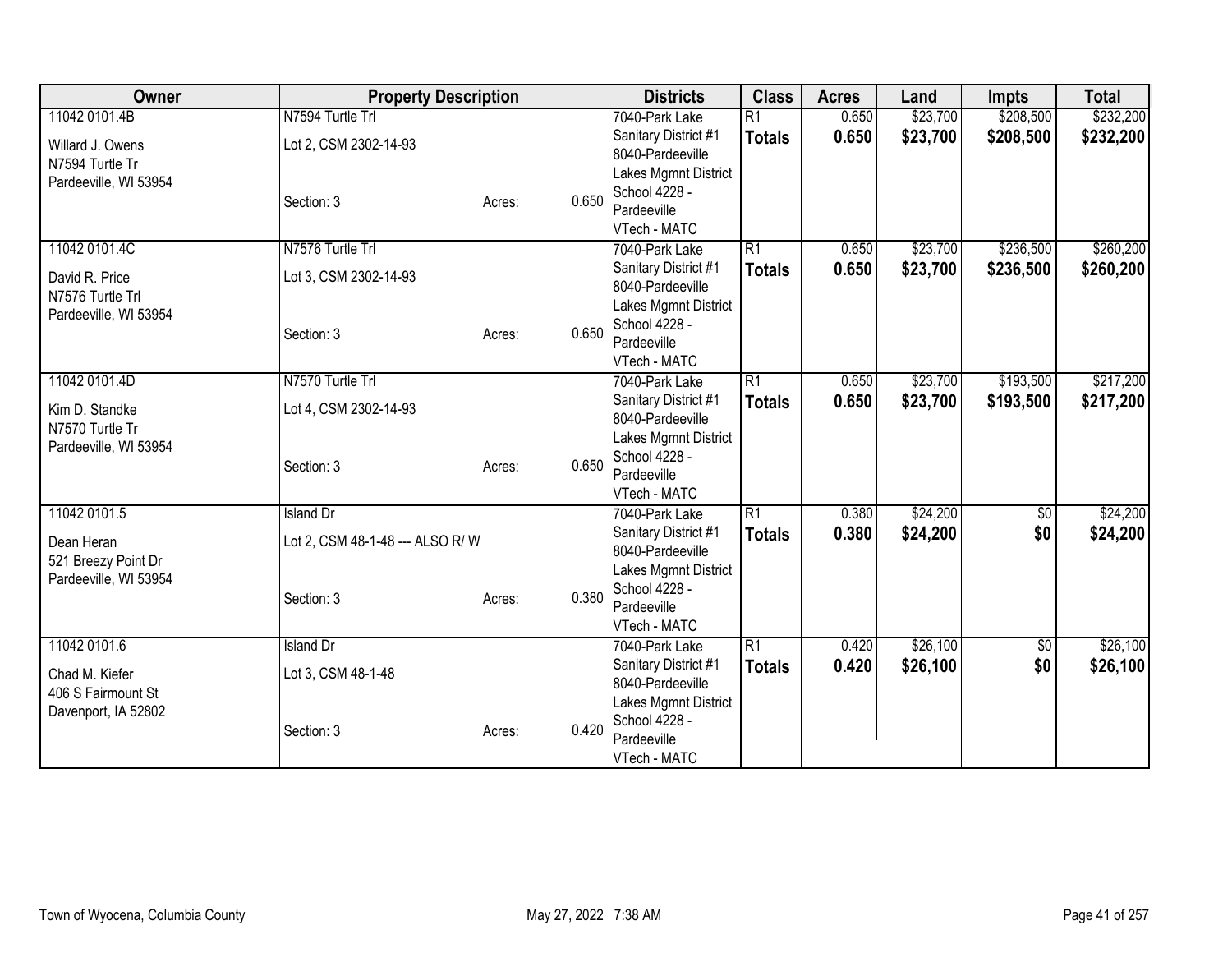| Owner                       | <b>Property Description</b> |        |       | <b>Districts</b>                      | <b>Class</b>    | <b>Acres</b> | Land     | <b>Impts</b>    | <b>Total</b> |
|-----------------------------|-----------------------------|--------|-------|---------------------------------------|-----------------|--------------|----------|-----------------|--------------|
| 11042 0101.7                | W5735 Island Dr             |        |       | 7040-Park Lake                        | $\overline{R1}$ | 0.380        | \$5,700  | $\overline{50}$ | \$5,700      |
| Tamara J. Heran             | Lot 1, CSM 48-1-48          |        |       | Sanitary District #1                  | <b>Totals</b>   | 0.380        | \$5,700  | \$0             | \$5,700      |
| 521 Breezy Point Dr         |                             |        |       | 8040-Pardeeville                      |                 |              |          |                 |              |
| Pardeeville, WI 53954       |                             |        |       | Lakes Mgmnt District                  |                 |              |          |                 |              |
|                             | Section: 3                  | Acres: | 0.380 | School 4228 -                         |                 |              |          |                 |              |
|                             |                             |        |       | Pardeeville                           |                 |              |          |                 |              |
| 11042 0102.1                | W5730 Lintner Rd            |        |       | VTech - MATC<br>7040-Park Lake        | R1              | 3.030        | \$41,600 | \$185,200       | \$226,800    |
|                             |                             |        |       | Sanitary District #1                  |                 | 3.030        | \$41,600 | \$185,200       | \$226,800    |
| <b>Garnet Marie Monthie</b> | Lot 1, CSM 913-4-133        |        |       | 8040-Pardeeville                      | <b>Totals</b>   |              |          |                 |              |
| W5730 Lintner Rd            |                             |        |       | Lakes Mgmnt District                  |                 |              |          |                 |              |
| Pardeeville, WI 53954       |                             |        |       | School 4228 -                         |                 |              |          |                 |              |
|                             | Section: 3                  | Acres: | 3.030 | Pardeeville                           |                 |              |          |                 |              |
|                             |                             |        |       | VTech - MATC                          |                 |              |          |                 |              |
| 11042 0102.2                | W5746 Lintner Rd            |        |       | 7040-Park Lake                        | $\overline{R1}$ | 1.150        | \$31,100 | \$223,100       | \$254,200    |
| Benjamin A. Weis            | Lot 2, CSM 913-4-133        |        |       | Sanitary District #1                  | <b>Totals</b>   | 1.150        | \$31,100 | \$223,100       | \$254,200    |
| W5746 Lintner Rd            |                             |        |       | 8040-Pardeeville                      |                 |              |          |                 |              |
| Pardeeville, WI 53954       |                             |        |       | Lakes Mgmnt District                  |                 |              |          |                 |              |
|                             | Section: 3                  | Acres: | 1.150 | School 4228 -                         |                 |              |          |                 |              |
|                             |                             |        |       | Pardeeville                           |                 |              |          |                 |              |
|                             |                             |        |       | VTech - MATC                          |                 |              |          |                 |              |
| 11042 0102.3                | W5853 Haynes Rd             |        |       | 8040-Pardeeville                      | $\overline{R1}$ | 7.167        | \$63,000 | \$396,900       | \$459,900    |
| Barbara A. Fossum Lagosh    | Lot 1, CSM 1157-5-149       |        |       | Lakes Mgmnt District<br>School 4228 - | <b>Totals</b>   | 7.167        | \$63,000 | \$396,900       | \$459,900    |
| W5853 Haynes Rd             |                             |        |       | Pardeeville                           |                 |              |          |                 |              |
| Pardeeville, WI 53954       |                             |        |       | VTech - MATC                          |                 |              |          |                 |              |
|                             | Section: 3                  | Acres: | 7.167 |                                       |                 |              |          |                 |              |
| 11042 0102.4                | W5829 Haynes Rd             |        |       | 8040-Pardeeville                      | $\overline{R1}$ | 3.916        | \$53,200 | \$197,000       | \$250,200    |
| Jerald J. Stoltenberg       | Lot 2, CSM 1157-5-149       |        |       | Lakes Mgmnt District                  | <b>Totals</b>   | 3.916        | \$53,200 | \$197,000       | \$250,200    |
| W5829 Haynes Rd             |                             |        |       | School 4228 -                         |                 |              |          |                 |              |
| Pardeeville, WI 53954       |                             |        |       | Pardeeville                           |                 |              |          |                 |              |
|                             | Section: 3                  | Acres: | 3.916 | VTech - MATC                          |                 |              |          |                 |              |
| 11042 0102.6                | Turtle Trl                  |        |       | 8040-Pardeeville                      | R1              | 4.350        | \$46,900 | $\overline{50}$ | \$46,900     |
| Brady N. Ohlin              | Lot 4, CSM 1157-5-149       |        |       | Lakes Mgmnt District                  | <b>Totals</b>   | 4.350        | \$46,900 | \$0             | \$46,900     |
| W5776 Island Dr             |                             |        |       | School 4228 -                         |                 |              |          |                 |              |
| Pardeeville, WI 53954       |                             |        |       | Pardeeville                           |                 |              |          |                 |              |
|                             | Section: 3                  | Acres: | 4.350 | VTech - MATC                          |                 |              |          |                 |              |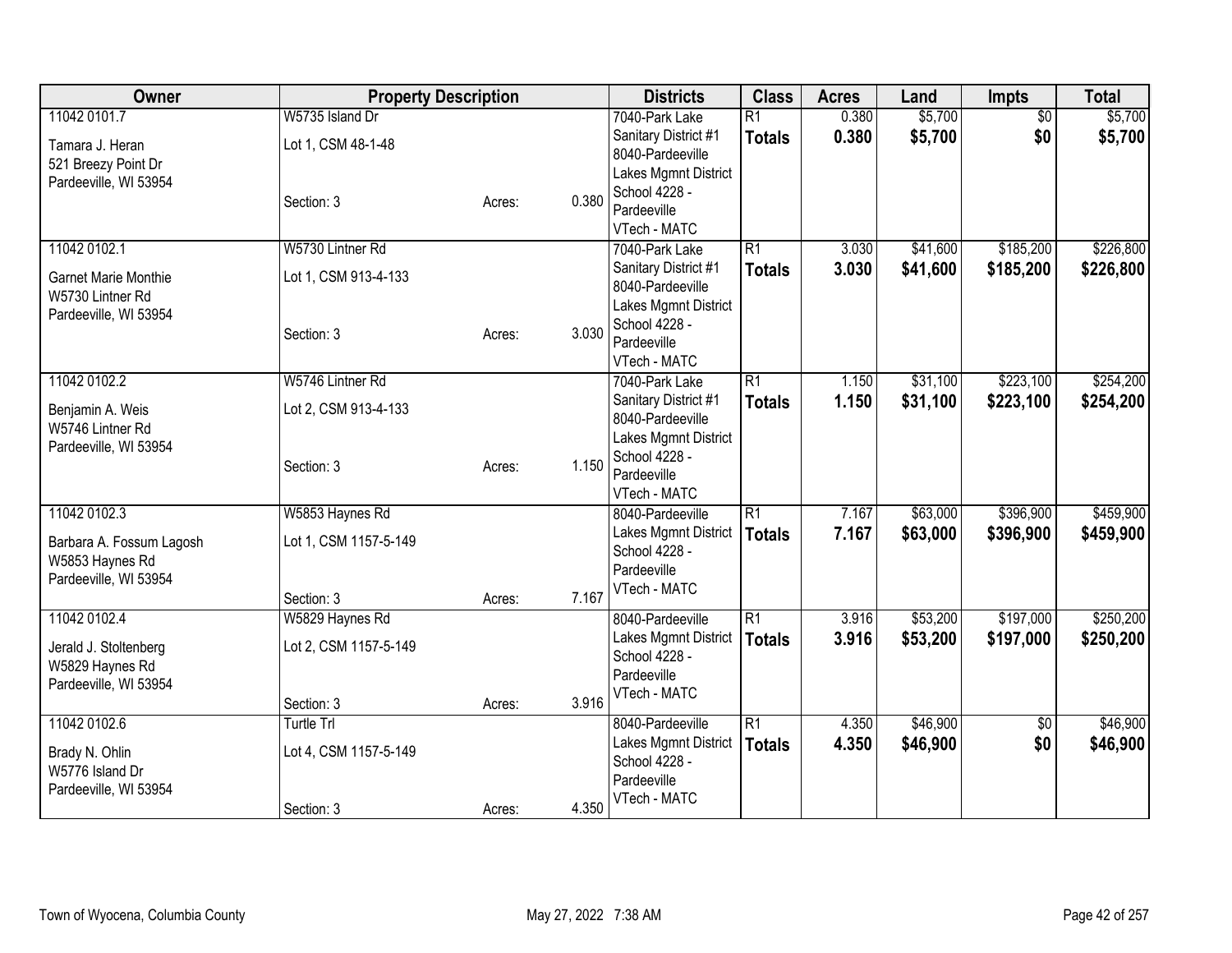| Owner                                                                                                       | <b>Property Description</b>                                                                                                                                            |        |        | <b>Districts</b>                                                                                                                   | <b>Class</b>                     | <b>Acres</b>              | Land                            | Impts                         | <b>Total</b>                    |
|-------------------------------------------------------------------------------------------------------------|------------------------------------------------------------------------------------------------------------------------------------------------------------------------|--------|--------|------------------------------------------------------------------------------------------------------------------------------------|----------------------------------|---------------------------|---------------------------------|-------------------------------|---------------------------------|
| 11042 0102.7<br>Carson Development, LLC                                                                     | Haynes Rd<br>Lot 3, CSM 1157-5S-149 EXC CS #4200-29-80                                                                                                                 |        |        | School 4228 -<br>Pardeeville<br>VTech - MATC                                                                                       | A43<br>S5m<br><b>Totals</b>      | 16.020<br>7.600<br>23.620 | \$3,100<br>\$12,200<br>\$15,300 | $\overline{50}$<br>\$0<br>\$0 | \$3,100<br>\$12,200<br>\$15,300 |
| 417 Haskins Dr<br>Pardeeville, WI 53954                                                                     | Section: 3                                                                                                                                                             | Acres: | 23.620 |                                                                                                                                    |                                  |                           |                                 |                               |                                 |
| 11042 0102.8<br>Mark A. Pawlowsky<br>417 Haskins Dr<br>Pardeeville, WI 53954                                | LT 1 CS#4200-29-80                                                                                                                                                     |        |        | School 4228 -<br>Pardeeville<br>VTech - MATC                                                                                       | $\overline{R1}$<br><b>Totals</b> | 1.320<br>1.320            | \$34,600<br>\$34,600            | \$0<br>\$0                    | \$34,600<br>\$34,600            |
|                                                                                                             | Section: 3                                                                                                                                                             | Acres: | 1.320  |                                                                                                                                    |                                  |                           |                                 |                               |                                 |
| 11042 0102.B<br>David M. Hinkley<br>N829898 Woodcrest Ct<br>Waukesha, WI 53188                              | <b>Turtle Trl</b><br>PRT G.L.2-BEG SE COR PUBLIC PARK HAYNES HILL<br>EST WH IS 1 7' N1E FROM WATER, N1E159.55'<br>N51E71' S171.58' TO PT 15' FROM WATER,<br>Section: 3 | Acres: | 0.235  | 7040-Park Lake<br>Sanitary District #1<br>8040-Pardeeville<br>Lakes Mgmnt District<br>School 4228 -<br>Pardeeville<br>VTech - MATC | $\overline{R1}$<br><b>Totals</b> | 0.235<br>0.235            | \$56,300<br>\$56,300            | $\sqrt{$0}$<br>\$0            | \$56,300<br>\$56,300            |
| 11042 0103<br><b>Terry Stekelberg</b><br>W5753 Lintner Rd<br>Pardeeville, WI 53954                          | W5753 Lintner Rd<br>LOTS 1 & 2-HAYNES HILL ESTATES-IN GOV LOTS 2 &<br>7 IN NE 1/4.<br>Section: 3                                                                       | Acres: | 1.820  | 7040-Park Lake<br>Sanitary District #1<br>8040-Pardeeville<br>Lakes Mgmnt District<br>School 4228 -<br>Pardeeville<br>VTech - MATC | $\overline{R1}$<br><b>Totals</b> | 1.820<br>1.820            | \$36,200<br>\$36,200            | \$182,000<br>\$182,000        | \$218,200<br>\$218,200          |
| 11042 0103.11<br>Tory Zeman<br>W5751 Lintner Rd<br>Pardeeville, WI 53954                                    | W5751 Lintner Rd<br>Lot 11, Haynes Hill Estates<br>Section: 3                                                                                                          | Acres: | 0.430  | 7040-Park Lake<br>Sanitary District #1<br>8040-Pardeeville<br>Lakes Mgmnt District<br>School 4228 -<br>Pardeeville<br>VTech - MATC | $\overline{R1}$<br><b>Totals</b> | 0.430<br>0.430            | \$18,000<br>\$18,000            | \$190,500<br>\$190,500        | \$208,500<br>\$208,500          |
| 11042 0103.12<br>Diane M Rake Survivors Trust Dated<br>9/5/2020<br>6840 Schumacher Rd<br>Waunakee, WI 53597 | <b>Lintner Rd</b><br>Lot 12, Haynes Hill Estates<br>Section: 3                                                                                                         | Acres: | 0.250  | 7040-Park Lake<br>Sanitary District #1<br>8040-Pardeeville<br>Lakes Mgmnt District<br>School 4228 -<br>Pardeeville<br>VTech - MATC | $\overline{R1}$<br><b>Totals</b> | 0.250<br>0.250            | \$11,400<br>\$11,400            | $\overline{50}$<br>\$0        | \$11,400<br>\$11,400            |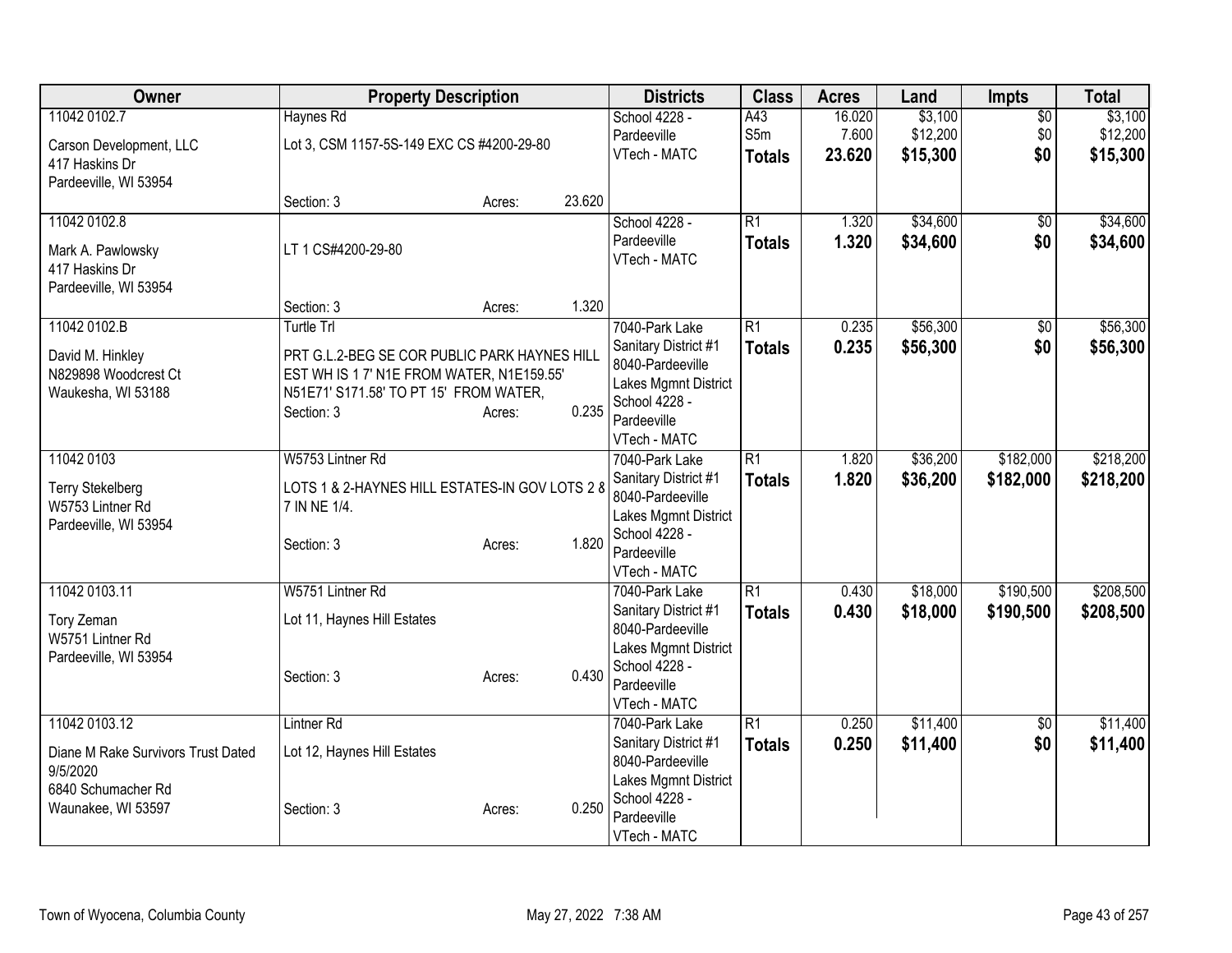| Owner                                                           | <b>Property Description</b>                                                                                                              |                 | <b>Districts</b>                                                                                                 | <b>Class</b>                     | <b>Acres</b>   | Land                 | <b>Impts</b>           | <b>Total</b>           |
|-----------------------------------------------------------------|------------------------------------------------------------------------------------------------------------------------------------------|-----------------|------------------------------------------------------------------------------------------------------------------|----------------------------------|----------------|----------------------|------------------------|------------------------|
| 11042 0103.13<br>Robert L. Kiefer<br>W5754 Lintner Rd           | W5754 Lintner Rd<br>LOTS 13 & 14 HAYNES HILL Estates                                                                                     |                 | 7040-Park Lake<br>Sanitary District #1<br>8040-Pardeeville<br>Lakes Mgmnt District                               | $\overline{R1}$<br><b>Totals</b> | 0.760<br>0.760 | \$26,000<br>\$26,000 | \$197,000<br>\$197,000 | \$223,000<br>\$223,000 |
| Pardeeville, WI 53954                                           | Section: 3                                                                                                                               | 0.760<br>Acres: | School 4228 -<br>Pardeeville<br>VTech - MATC                                                                     |                                  |                |                      |                        |                        |
| 11042 0103.15                                                   | <b>Lintner Rd</b>                                                                                                                        |                 | 7040-Park Lake                                                                                                   | $\overline{R1}$                  | 0.420          | \$17,700             | $\overline{50}$        | \$17,700               |
| Richard N. Stauber<br>W5784 Lintner Rd                          | LOT 15 HAYNES HILL Estates                                                                                                               |                 | Sanitary District #1<br>8040-Pardeeville<br>Lakes Mgmnt District                                                 | <b>Totals</b>                    | 0.420          | \$17,700             | \$0                    | \$17,700               |
| Pardeeville, WI 53954                                           | Section: 3                                                                                                                               | 0.420<br>Acres: | School 4228 -<br>Pardeeville<br>VTech - MATC                                                                     |                                  |                |                      |                        |                        |
| 11042 0103.16                                                   | W5784 Lintner Rd                                                                                                                         |                 | 7040-Park Lake                                                                                                   | R1                               | 0.470          | \$19,000             | \$126,000              | \$145,000              |
| Richard N. Stauber<br>W5784 Lintner Rd<br>Pardeeville, WI 53954 | LOT 16 HAYNES HILL ESTATES REC. V.3 P.63<br>R130-191 R289-719 R358-596 R378-158 (CHANGED<br>10/8/93 PER JUDGEMENT CASE NO.<br>Section: 3 | 0.470<br>Acres: | Sanitary District #1<br>8040-Pardeeville<br>Lakes Mgmnt District<br>School 4228 -<br>Pardeeville<br>VTech - MATC | <b>Totals</b>                    | 0.470          | \$19,000             | \$126,000              | \$145,000              |
| 11042 0103.17                                                   | Lintner <sub>Rd</sub>                                                                                                                    |                 | 7040-Park Lake                                                                                                   | $\overline{R1}$                  | 0.460          | \$9,700              | $\overline{50}$        | \$9,700                |
| Richard N. Stauber<br>W5784 Lintner Rd<br>Pardeeville, WI 53954 | LOT 17 HAYNES HILL Estates<br>Section: 3                                                                                                 | 0.460<br>Acres: | Sanitary District #1<br>8040-Pardeeville<br>Lakes Mgmnt District<br>School 4228 -<br>Pardeeville                 | <b>Totals</b>                    | 0.460          | \$9,700              | \$0                    | \$9,700                |
|                                                                 |                                                                                                                                          |                 | VTech - MATC                                                                                                     |                                  |                |                      |                        |                        |
| 11042 0103.18                                                   | <b>Island Dr</b>                                                                                                                         |                 | School 4228 -                                                                                                    | X4                               | 0.630          | $\sqrt{$0}$          | $\overline{50}$        | $\frac{6}{3}$          |
| Town of Wyocena<br>N5366 W Hill Rd<br>Rio, WI 53960             | PUBLIC PARK IN HAYNES HILL ESTATES                                                                                                       |                 | Pardeeville<br>VTech - MATC                                                                                      | <b>Totals</b>                    | 0.630          | \$0                  | \$0                    | \$0                    |
|                                                                 | Section: 3                                                                                                                               | 0.000<br>Acres: |                                                                                                                  |                                  |                |                      |                        |                        |
| 11042 0103.19                                                   | W5749 Lintner Rd                                                                                                                         |                 | 7040-Park Lake                                                                                                   | R1                               | 0.760          | \$32,500             | \$278,700              | \$311,200              |
| Kari Lee Kasten<br>W5749 Lintner Rd<br>Pardeeville, WI 53954    | Lot 1, CSM 5407-38-74                                                                                                                    |                 | Sanitary District #1<br>8040-Pardeeville<br>Lakes Mgmnt District                                                 | <b>Totals</b>                    | 0.760          | \$32,500             | \$278,700              | \$311,200              |
|                                                                 | Section: 3                                                                                                                               | 0.760<br>Acres: | School 4228 -<br>Pardeeville<br>VTech - MATC                                                                     |                                  |                |                      |                        |                        |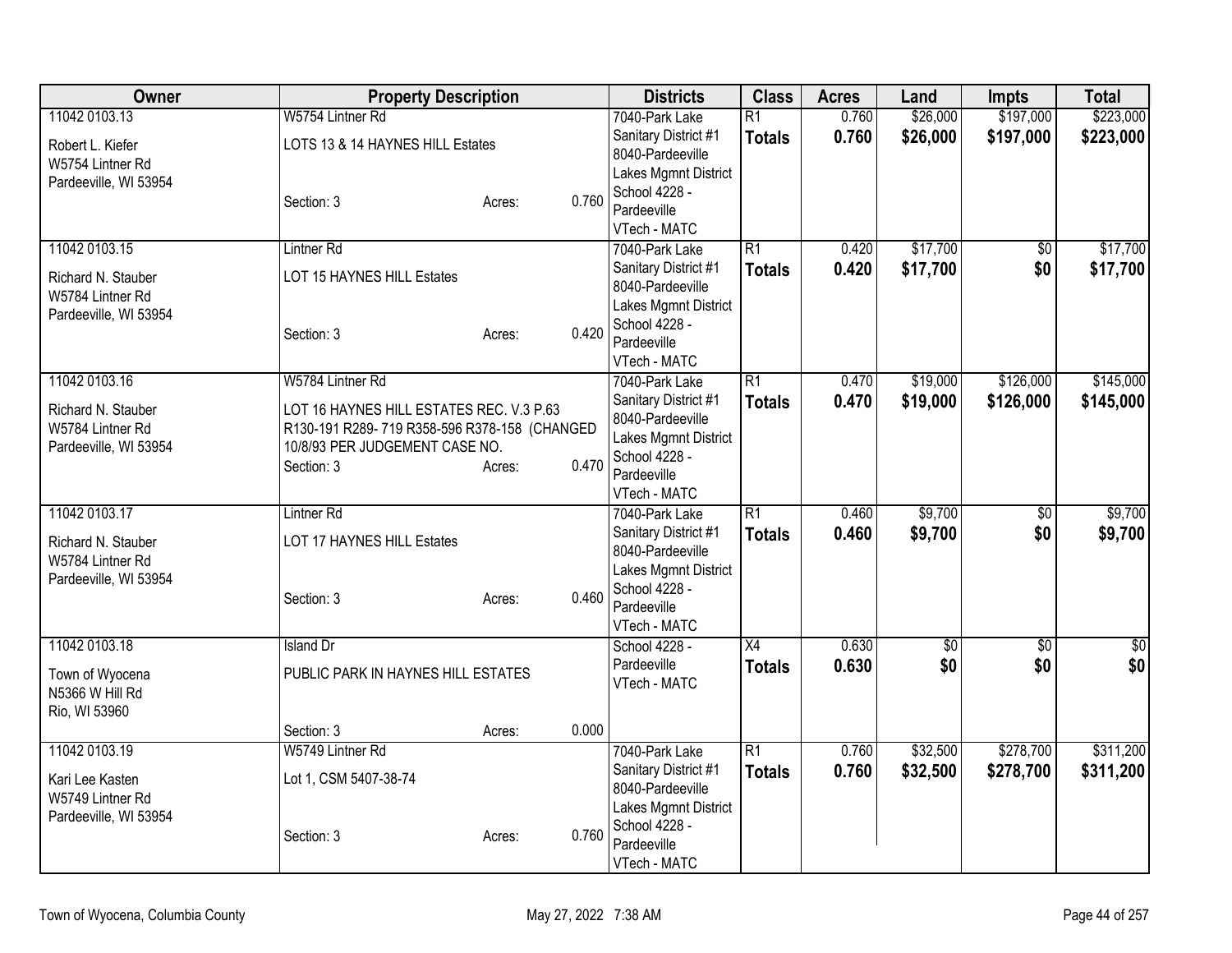| 11042 0103.3<br>Lintner <sub>Rd</sub><br>\$12,800<br>$\overline{50}$<br>7040-Park Lake<br>$\overline{R1}$<br>0.280<br>\$0<br>0.280<br>\$12,800<br>\$12,800<br>Sanitary District #1<br><b>Totals</b><br>Lot 3 Haynes Hill Estates<br>Joseph Molitor<br>8040-Pardeeville<br>W7917 Payton Dr<br>Lakes Mgmnt District<br>Pardeeville, WI 53954<br>School 4228 -<br>0.280<br>Section: 3<br>Acres:<br>Pardeeville<br>VTech - MATC<br>\$15,600<br>11042 0103.4<br>$\overline{R1}$<br><b>Lintner Rd</b><br>0.340<br>$\sqrt{6}$<br>7040-Park Lake<br>\$0<br>0.340<br>\$15,600<br>Sanitary District #1<br><b>Totals</b><br>Lot 4 Haynes Hill Estates<br>Joseph Molitor<br>8040-Pardeeville<br>W7917 Payton Dr<br>Lakes Mgmnt District<br>Pardeeville, WI 53954<br>School 4228 -<br>0.340<br>Section: 3<br>Acres:<br>Pardeeville<br>VTech - MATC<br>W5713 Lintner Rd<br>R1<br>\$12,800<br>\$192,500<br>11042 0103.5<br>0.280<br>7040-Park Lake<br>Sanitary District #1<br>0.280<br>\$12,800<br>\$192,500<br><b>Totals</b><br>Lot 5 Haynes Hill Estates<br>Joseph Molitor<br>8040-Pardeeville<br>W7917 Payton Dr<br>Lakes Mgmnt District<br>Pardeeville, WI 53954<br>School 4228 -<br>0.280<br>Section: 3<br>Acres:<br>Pardeeville<br>VTech - MATC<br>R1<br>\$18,800<br>11042 0103.7<br>Lintner <sub>Rd</sub><br>0.460<br>\$0<br>7040-Park Lake<br>\$18,800<br>0.460<br>\$0<br>Sanitary District #1<br><b>Totals</b><br>Lot 7, Haynes Hill Estates<br>Joseph Molitor<br>8040-Pardeeville<br>W7917 Payton Dr<br>Lakes Mgmnt District<br>Pardeeville, WI 53954<br>School 4228 -<br>0.460<br>Section: 3<br>Acres:<br>Pardeeville<br>VTech - MATC<br>W5802 Lintner Rd<br>$\overline{R1}$<br>\$20,200<br>\$174,500<br>11042 0103.8<br>0.320<br>7040-Park Lake<br>0.320<br>\$20,200<br>Sanitary District #1<br>\$174,500<br><b>Totals</b><br>Brennan H. Rataczak<br>Lot 8, Haynes Hill Estates<br>8040-Pardeeville<br>W5802 Lintner Rd<br>Lakes Mgmnt District | Owner | <b>Property Description</b> |  | <b>Districts</b> | <b>Class</b> | <b>Acres</b> | Land | Impts | <b>Total</b> |
|----------------------------------------------------------------------------------------------------------------------------------------------------------------------------------------------------------------------------------------------------------------------------------------------------------------------------------------------------------------------------------------------------------------------------------------------------------------------------------------------------------------------------------------------------------------------------------------------------------------------------------------------------------------------------------------------------------------------------------------------------------------------------------------------------------------------------------------------------------------------------------------------------------------------------------------------------------------------------------------------------------------------------------------------------------------------------------------------------------------------------------------------------------------------------------------------------------------------------------------------------------------------------------------------------------------------------------------------------------------------------------------------------------------------------------------------------------------------------------------------------------------------------------------------------------------------------------------------------------------------------------------------------------------------------------------------------------------------------------------------------------------------------------------------------------------------------------------------------------------------------------------------------------------------------------------------|-------|-----------------------------|--|------------------|--------------|--------------|------|-------|--------------|
|                                                                                                                                                                                                                                                                                                                                                                                                                                                                                                                                                                                                                                                                                                                                                                                                                                                                                                                                                                                                                                                                                                                                                                                                                                                                                                                                                                                                                                                                                                                                                                                                                                                                                                                                                                                                                                                                                                                                              |       |                             |  |                  |              |              |      |       | \$12,800     |
|                                                                                                                                                                                                                                                                                                                                                                                                                                                                                                                                                                                                                                                                                                                                                                                                                                                                                                                                                                                                                                                                                                                                                                                                                                                                                                                                                                                                                                                                                                                                                                                                                                                                                                                                                                                                                                                                                                                                              |       |                             |  |                  |              |              |      |       |              |
| \$15,600<br>\$15,600<br>\$205,300<br>\$205,300<br>\$18,800<br>\$18,800<br>\$194,700<br>\$194,700                                                                                                                                                                                                                                                                                                                                                                                                                                                                                                                                                                                                                                                                                                                                                                                                                                                                                                                                                                                                                                                                                                                                                                                                                                                                                                                                                                                                                                                                                                                                                                                                                                                                                                                                                                                                                                             |       |                             |  |                  |              |              |      |       |              |
|                                                                                                                                                                                                                                                                                                                                                                                                                                                                                                                                                                                                                                                                                                                                                                                                                                                                                                                                                                                                                                                                                                                                                                                                                                                                                                                                                                                                                                                                                                                                                                                                                                                                                                                                                                                                                                                                                                                                              |       |                             |  |                  |              |              |      |       |              |
|                                                                                                                                                                                                                                                                                                                                                                                                                                                                                                                                                                                                                                                                                                                                                                                                                                                                                                                                                                                                                                                                                                                                                                                                                                                                                                                                                                                                                                                                                                                                                                                                                                                                                                                                                                                                                                                                                                                                              |       |                             |  |                  |              |              |      |       |              |
|                                                                                                                                                                                                                                                                                                                                                                                                                                                                                                                                                                                                                                                                                                                                                                                                                                                                                                                                                                                                                                                                                                                                                                                                                                                                                                                                                                                                                                                                                                                                                                                                                                                                                                                                                                                                                                                                                                                                              |       |                             |  |                  |              |              |      |       |              |
|                                                                                                                                                                                                                                                                                                                                                                                                                                                                                                                                                                                                                                                                                                                                                                                                                                                                                                                                                                                                                                                                                                                                                                                                                                                                                                                                                                                                                                                                                                                                                                                                                                                                                                                                                                                                                                                                                                                                              |       |                             |  |                  |              |              |      |       |              |
|                                                                                                                                                                                                                                                                                                                                                                                                                                                                                                                                                                                                                                                                                                                                                                                                                                                                                                                                                                                                                                                                                                                                                                                                                                                                                                                                                                                                                                                                                                                                                                                                                                                                                                                                                                                                                                                                                                                                              |       |                             |  |                  |              |              |      |       |              |
|                                                                                                                                                                                                                                                                                                                                                                                                                                                                                                                                                                                                                                                                                                                                                                                                                                                                                                                                                                                                                                                                                                                                                                                                                                                                                                                                                                                                                                                                                                                                                                                                                                                                                                                                                                                                                                                                                                                                              |       |                             |  |                  |              |              |      |       |              |
|                                                                                                                                                                                                                                                                                                                                                                                                                                                                                                                                                                                                                                                                                                                                                                                                                                                                                                                                                                                                                                                                                                                                                                                                                                                                                                                                                                                                                                                                                                                                                                                                                                                                                                                                                                                                                                                                                                                                              |       |                             |  |                  |              |              |      |       |              |
|                                                                                                                                                                                                                                                                                                                                                                                                                                                                                                                                                                                                                                                                                                                                                                                                                                                                                                                                                                                                                                                                                                                                                                                                                                                                                                                                                                                                                                                                                                                                                                                                                                                                                                                                                                                                                                                                                                                                              |       |                             |  |                  |              |              |      |       |              |
|                                                                                                                                                                                                                                                                                                                                                                                                                                                                                                                                                                                                                                                                                                                                                                                                                                                                                                                                                                                                                                                                                                                                                                                                                                                                                                                                                                                                                                                                                                                                                                                                                                                                                                                                                                                                                                                                                                                                              |       |                             |  |                  |              |              |      |       |              |
|                                                                                                                                                                                                                                                                                                                                                                                                                                                                                                                                                                                                                                                                                                                                                                                                                                                                                                                                                                                                                                                                                                                                                                                                                                                                                                                                                                                                                                                                                                                                                                                                                                                                                                                                                                                                                                                                                                                                              |       |                             |  |                  |              |              |      |       |              |
|                                                                                                                                                                                                                                                                                                                                                                                                                                                                                                                                                                                                                                                                                                                                                                                                                                                                                                                                                                                                                                                                                                                                                                                                                                                                                                                                                                                                                                                                                                                                                                                                                                                                                                                                                                                                                                                                                                                                              |       |                             |  |                  |              |              |      |       |              |
|                                                                                                                                                                                                                                                                                                                                                                                                                                                                                                                                                                                                                                                                                                                                                                                                                                                                                                                                                                                                                                                                                                                                                                                                                                                                                                                                                                                                                                                                                                                                                                                                                                                                                                                                                                                                                                                                                                                                              |       |                             |  |                  |              |              |      |       |              |
|                                                                                                                                                                                                                                                                                                                                                                                                                                                                                                                                                                                                                                                                                                                                                                                                                                                                                                                                                                                                                                                                                                                                                                                                                                                                                                                                                                                                                                                                                                                                                                                                                                                                                                                                                                                                                                                                                                                                              |       |                             |  |                  |              |              |      |       |              |
|                                                                                                                                                                                                                                                                                                                                                                                                                                                                                                                                                                                                                                                                                                                                                                                                                                                                                                                                                                                                                                                                                                                                                                                                                                                                                                                                                                                                                                                                                                                                                                                                                                                                                                                                                                                                                                                                                                                                              |       |                             |  |                  |              |              |      |       |              |
|                                                                                                                                                                                                                                                                                                                                                                                                                                                                                                                                                                                                                                                                                                                                                                                                                                                                                                                                                                                                                                                                                                                                                                                                                                                                                                                                                                                                                                                                                                                                                                                                                                                                                                                                                                                                                                                                                                                                              |       |                             |  |                  |              |              |      |       |              |
|                                                                                                                                                                                                                                                                                                                                                                                                                                                                                                                                                                                                                                                                                                                                                                                                                                                                                                                                                                                                                                                                                                                                                                                                                                                                                                                                                                                                                                                                                                                                                                                                                                                                                                                                                                                                                                                                                                                                              |       |                             |  |                  |              |              |      |       |              |
|                                                                                                                                                                                                                                                                                                                                                                                                                                                                                                                                                                                                                                                                                                                                                                                                                                                                                                                                                                                                                                                                                                                                                                                                                                                                                                                                                                                                                                                                                                                                                                                                                                                                                                                                                                                                                                                                                                                                              |       |                             |  |                  |              |              |      |       |              |
|                                                                                                                                                                                                                                                                                                                                                                                                                                                                                                                                                                                                                                                                                                                                                                                                                                                                                                                                                                                                                                                                                                                                                                                                                                                                                                                                                                                                                                                                                                                                                                                                                                                                                                                                                                                                                                                                                                                                              |       |                             |  |                  |              |              |      |       |              |
|                                                                                                                                                                                                                                                                                                                                                                                                                                                                                                                                                                                                                                                                                                                                                                                                                                                                                                                                                                                                                                                                                                                                                                                                                                                                                                                                                                                                                                                                                                                                                                                                                                                                                                                                                                                                                                                                                                                                              |       |                             |  |                  |              |              |      |       |              |
|                                                                                                                                                                                                                                                                                                                                                                                                                                                                                                                                                                                                                                                                                                                                                                                                                                                                                                                                                                                                                                                                                                                                                                                                                                                                                                                                                                                                                                                                                                                                                                                                                                                                                                                                                                                                                                                                                                                                              |       |                             |  |                  |              |              |      |       |              |
|                                                                                                                                                                                                                                                                                                                                                                                                                                                                                                                                                                                                                                                                                                                                                                                                                                                                                                                                                                                                                                                                                                                                                                                                                                                                                                                                                                                                                                                                                                                                                                                                                                                                                                                                                                                                                                                                                                                                              |       |                             |  |                  |              |              |      |       |              |
|                                                                                                                                                                                                                                                                                                                                                                                                                                                                                                                                                                                                                                                                                                                                                                                                                                                                                                                                                                                                                                                                                                                                                                                                                                                                                                                                                                                                                                                                                                                                                                                                                                                                                                                                                                                                                                                                                                                                              |       |                             |  |                  |              |              |      |       |              |
|                                                                                                                                                                                                                                                                                                                                                                                                                                                                                                                                                                                                                                                                                                                                                                                                                                                                                                                                                                                                                                                                                                                                                                                                                                                                                                                                                                                                                                                                                                                                                                                                                                                                                                                                                                                                                                                                                                                                              |       |                             |  |                  |              |              |      |       |              |
|                                                                                                                                                                                                                                                                                                                                                                                                                                                                                                                                                                                                                                                                                                                                                                                                                                                                                                                                                                                                                                                                                                                                                                                                                                                                                                                                                                                                                                                                                                                                                                                                                                                                                                                                                                                                                                                                                                                                              |       |                             |  |                  |              |              |      |       |              |
|                                                                                                                                                                                                                                                                                                                                                                                                                                                                                                                                                                                                                                                                                                                                                                                                                                                                                                                                                                                                                                                                                                                                                                                                                                                                                                                                                                                                                                                                                                                                                                                                                                                                                                                                                                                                                                                                                                                                              |       |                             |  |                  |              |              |      |       |              |
|                                                                                                                                                                                                                                                                                                                                                                                                                                                                                                                                                                                                                                                                                                                                                                                                                                                                                                                                                                                                                                                                                                                                                                                                                                                                                                                                                                                                                                                                                                                                                                                                                                                                                                                                                                                                                                                                                                                                              |       |                             |  |                  |              |              |      |       |              |
|                                                                                                                                                                                                                                                                                                                                                                                                                                                                                                                                                                                                                                                                                                                                                                                                                                                                                                                                                                                                                                                                                                                                                                                                                                                                                                                                                                                                                                                                                                                                                                                                                                                                                                                                                                                                                                                                                                                                              |       |                             |  |                  |              |              |      |       |              |
| Pardeeville, WI 53954<br>School 4228 -                                                                                                                                                                                                                                                                                                                                                                                                                                                                                                                                                                                                                                                                                                                                                                                                                                                                                                                                                                                                                                                                                                                                                                                                                                                                                                                                                                                                                                                                                                                                                                                                                                                                                                                                                                                                                                                                                                       |       |                             |  |                  |              |              |      |       |              |
| 0.320<br>Section: 3<br>Acres:<br>Pardeeville                                                                                                                                                                                                                                                                                                                                                                                                                                                                                                                                                                                                                                                                                                                                                                                                                                                                                                                                                                                                                                                                                                                                                                                                                                                                                                                                                                                                                                                                                                                                                                                                                                                                                                                                                                                                                                                                                                 |       |                             |  |                  |              |              |      |       |              |
| VTech - MATC                                                                                                                                                                                                                                                                                                                                                                                                                                                                                                                                                                                                                                                                                                                                                                                                                                                                                                                                                                                                                                                                                                                                                                                                                                                                                                                                                                                                                                                                                                                                                                                                                                                                                                                                                                                                                                                                                                                                 |       |                             |  |                  |              |              |      |       |              |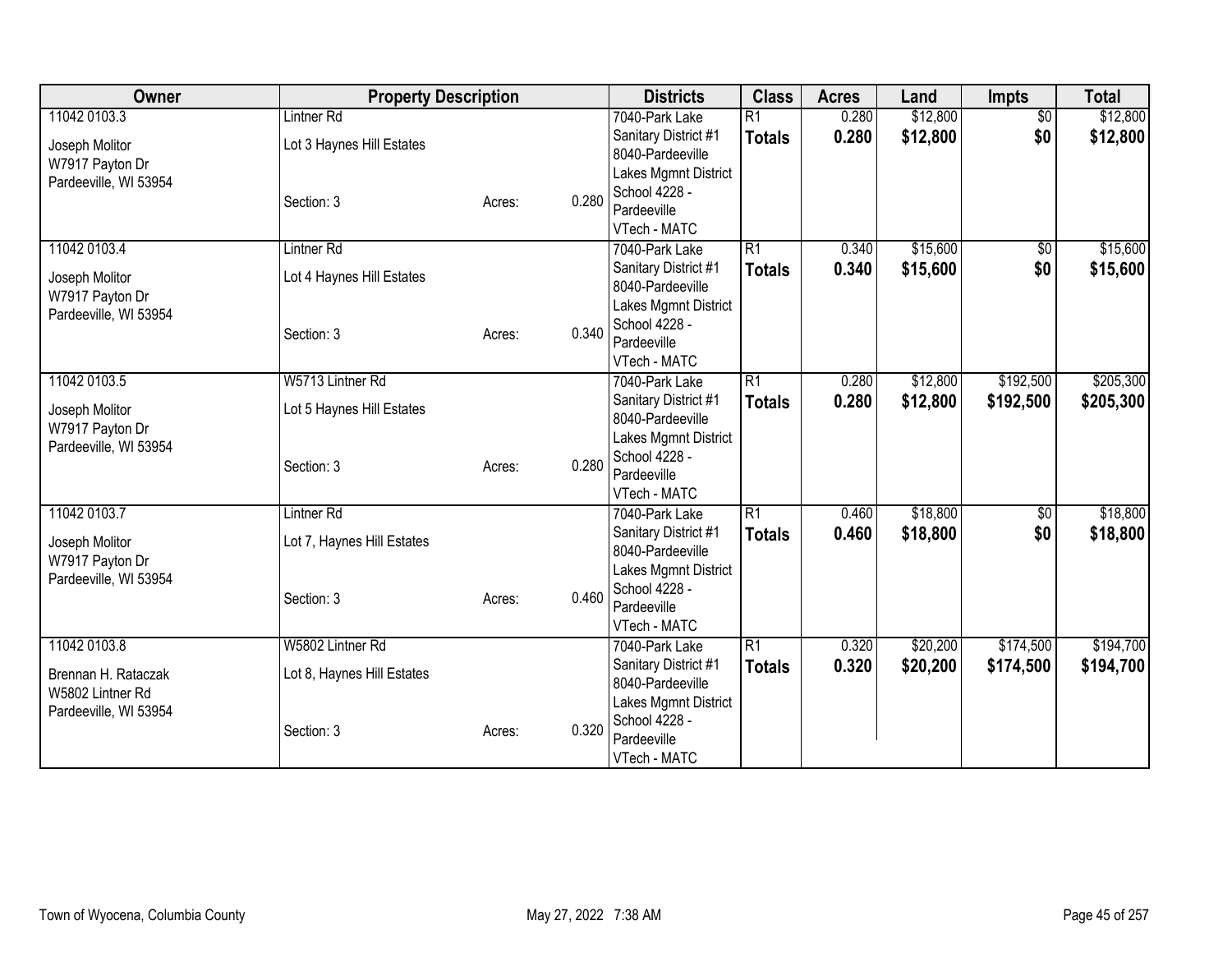| Owner                 | <b>Property Description</b>                               |                  | <b>Districts</b>                      | <b>Class</b>     | <b>Acres</b>    | Land               | <b>Impts</b>    | <b>Total</b>       |
|-----------------------|-----------------------------------------------------------|------------------|---------------------------------------|------------------|-----------------|--------------------|-----------------|--------------------|
| 11042 0103.9          | <b>Lintner Rd</b>                                         |                  | 7040-Park Lake                        | $\overline{R1}$  | 0.230           | \$17,000           | $\overline{50}$ | \$17,000           |
| Brennan H. Rataczak   | Lot 9, Haynes Hill Estates                                |                  | Sanitary District #1                  | <b>Totals</b>    | 0.230           | \$17,000           | \$0             | \$17,000           |
| W5802 Lintner Rd      |                                                           |                  | 8040-Pardeeville                      |                  |                 |                    |                 |                    |
| Pardeeville, WI 53954 |                                                           |                  | Lakes Mgmnt District                  |                  |                 |                    |                 |                    |
|                       | Section: 3                                                | 0.230<br>Acres:  | School 4228 -                         |                  |                 |                    |                 |                    |
|                       |                                                           |                  | Pardeeville<br>VTech - MATC           |                  |                 |                    |                 |                    |
| 11042 0103.A          | <b>Lintner Rd</b>                                         |                  | 7040-Park Lake                        | $\overline{R1}$  | 2.550           | \$39,700           | $\sqrt{6}$      | \$39,700           |
|                       |                                                           |                  | Sanitary District #1                  | Totals           | 2.550           | \$39,700           | \$0             | \$39,700           |
| Brady N. Ohlin        | Prt GL 2, Sec 3, Beg NW cor GL 7, E 334.2', N 502.50' to  |                  | 8040-Pardeeville                      |                  |                 |                    |                 |                    |
| W5776 Island Dr       | POB (being c/l of town rd), N84-45E along c/l 679.20', be |                  | Lakes Mgmnt District                  |                  |                 |                    |                 |                    |
| Pardeeville, WI 53954 | curve along c/l Ely & SEly 296.50', E 61.8', N 227',      |                  | School 4228 -                         |                  |                 |                    |                 |                    |
|                       | Section: 3                                                | 2.550<br>Acres:  | Pardeeville                           |                  |                 |                    |                 |                    |
|                       |                                                           |                  | VTech - MATC                          |                  |                 |                    |                 |                    |
| 11042 0103.G          | W5819 Lintner Rd                                          |                  | 7040-Park Lake                        | R1               | 0.210           | \$67,500           | \$51,300        | \$118,800          |
| Slj Properties, LLC   | Lot 1, CSM 2666-17-119                                    |                  | Sanitary District #1                  | <b>Totals</b>    | 0.210           | \$67,500           | \$51,300        | \$118,800          |
| 7108 Vanguard Ct      |                                                           |                  | 8040-Pardeeville                      |                  |                 |                    |                 |                    |
| Colleyville, TX 76034 |                                                           |                  | Lakes Mgmnt District                  |                  |                 |                    |                 |                    |
|                       | Section: 3                                                | 0.210<br>Acres:  | School 4228 -                         |                  |                 |                    |                 |                    |
|                       |                                                           |                  | Pardeeville                           |                  |                 |                    |                 |                    |
|                       |                                                           |                  | VTech - MATC                          |                  |                 |                    |                 |                    |
| 11042 0104            | Haynes Rd                                                 |                  | 8040-Pardeeville                      | A41<br>A42       | 6.530<br>25.000 | \$2,000<br>\$6,600 | $\overline{50}$ | \$2,000<br>\$6,600 |
| Michael D. Bradley    | GL 3, Exc CS #3627-24-114                                 |                  | Lakes Mgmnt District<br>School 4228 - | A43              | 2.500           | \$500              | \$0<br>\$0      | \$500              |
| 402 Lake Shore Dr     |                                                           |                  | Pardeeville                           | S5m              | 16.500          | \$26,400           | \$0             | \$26,400           |
| Pardeeville, WI 53954 |                                                           |                  | VTech - MATC                          | <b>Totals</b>    | 50.530          | \$35,500           | \$0             | \$35,500           |
|                       | Section: 3                                                | 50.530<br>Acres: |                                       |                  |                 |                    |                 |                    |
| 11042 0104.01         | Haynes Rd                                                 |                  | School 4228 -                         | A42              | 0.500           | \$100              | \$0             | \$100              |
| Michael D. Bradley    | LT 1 CS#3627-24-114                                       |                  | Pardeeville                           | S5m              | 6.730           | \$13,100           | \$0             | \$13,100           |
| 402 Lake Shore Dr     |                                                           |                  | VTech - MATC                          | <b>Totals</b>    | 7.230           | \$13,200           | \$0             | \$13,200           |
| Pardeeville, WI 53954 |                                                           |                  |                                       |                  |                 |                    |                 |                    |
|                       | Section: 3                                                | 7.230<br>Acres:  |                                       |                  |                 |                    |                 |                    |
| 11042 0105            | W5950 Haynes Rd                                           |                  | 8040-Pardeeville                      | A42              | 22.500          | \$5,900            | $\overline{60}$ | \$5,900            |
| Michael D. Bradley    | N1/2 OF GOV'T LT 4, see exceptions                        |                  | Lakes Mgmnt District                  | H <sub>7</sub>   | 4.900           | \$32,800           | \$121,800       | \$154,600          |
| 402 Lake Shore Dr     |                                                           |                  | School 4228 -                         | S <sub>5</sub> x | 0.500           | \$100              | \$0             | \$100              |
| Pardeeville, WI 53954 |                                                           |                  | Pardeeville                           | <b>Totals</b>    | 27.900          | \$38,800           | \$121,800       | \$160,600          |
|                       | Section: 3                                                | 27.900<br>Acres: | VTech - MATC                          |                  |                 |                    |                 |                    |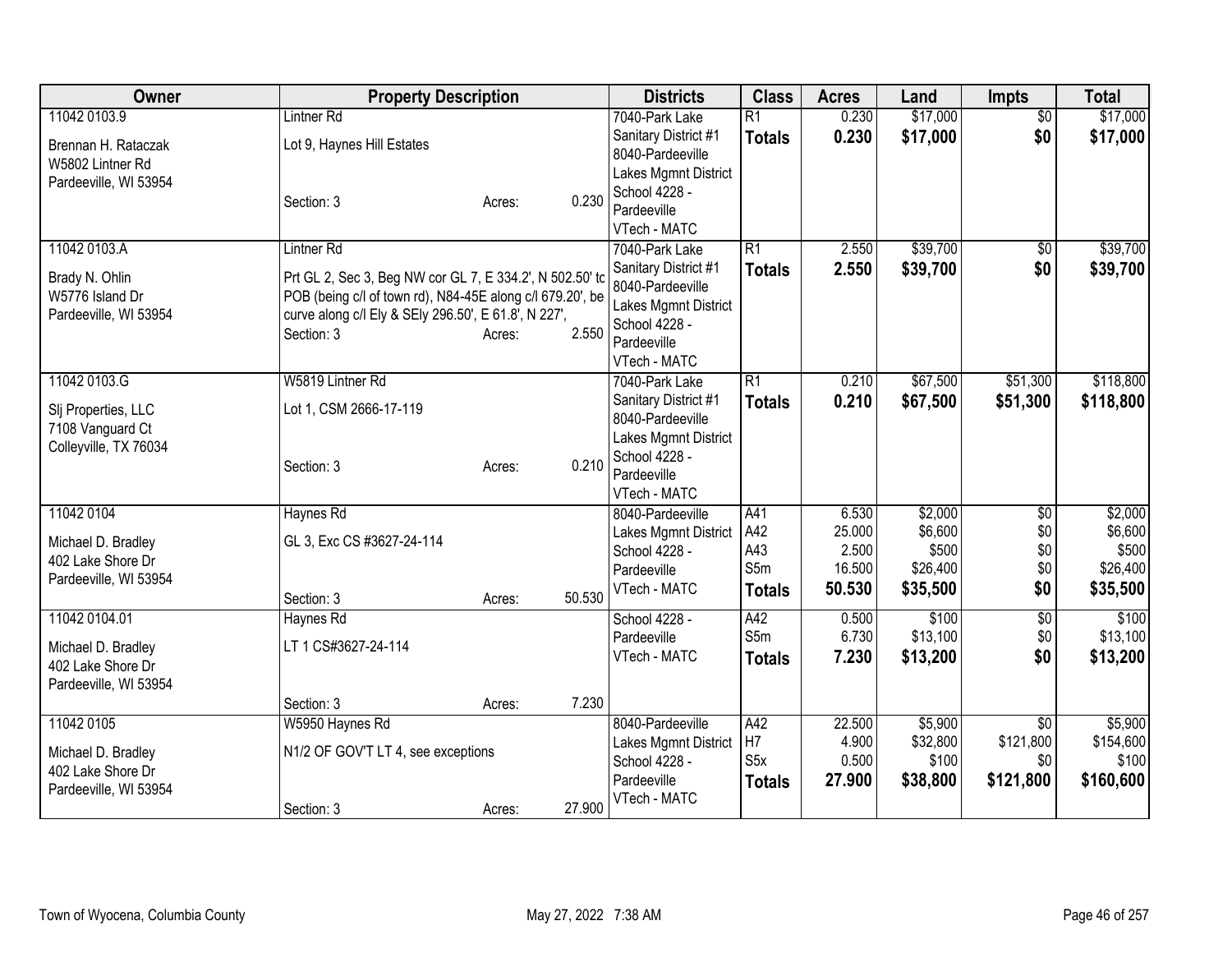| Owner                 | <b>Property Description</b>                           |                  | <b>Districts</b>             | <b>Class</b>     | <b>Acres</b> | Land      | <b>Impts</b>    | <b>Total</b> |
|-----------------------|-------------------------------------------------------|------------------|------------------------------|------------------|--------------|-----------|-----------------|--------------|
| 11042 0105.A          | N7588 State Highway 22                                |                  | 8040-Pardeeville             | $\overline{R1}$  | 1.120        | \$31,700  | \$110,800       | \$142,500    |
| Michael D. Bradley    | Prt GL4; com intersection Haynes Road & Hwy 22; S 252 |                  | Lakes Mgmnt District         | <b>Totals</b>    | 1.120        | \$31,700  | \$110,800       | \$142,500    |
| 402 Lake Shore Dr     | E 193'; N 252'; W193' to POB                          |                  | School 4228 -                |                  |              |           |                 |              |
| Pardeeville, WI 53954 |                                                       |                  | Pardeeville                  |                  |              |           |                 |              |
|                       | Section: 3                                            | 1.120<br>Acres:  | VTech - MATC                 |                  |              |           |                 |              |
| 11042 0106            | State Highway 22                                      |                  | 8040-Pardeeville             | A42              | 24.010       | \$6,300   | \$0             | \$6,300      |
| Michael D. Bradley    | S 1/2 OF GOV'T LOT 4; EXC W 14 rods of S 59 rods      |                  | Lakes Mgmnt District         | <b>Totals</b>    | 24.010       | \$6,300   | \$0             | \$6,300      |
| 402 Lake Shore Dr     |                                                       |                  | School 4228 -                |                  |              |           |                 |              |
| Pardeeville, WI 53954 |                                                       |                  | Pardeeville                  |                  |              |           |                 |              |
|                       | Section: 3                                            | 24.010<br>Acres: | VTech - MATC                 |                  |              |           |                 |              |
| 11042 0107.01         | N7508 State Highway 22                                |                  | 8040-Pardeeville             | A42              | 2.660        | \$700     | \$0             | \$700        |
| Julie K. Swan         | LT 1 CS#4097-28-91                                    |                  | Lakes Mgmnt District         | R1               | 1.250        | \$33,600  | \$122,600       | \$156,200    |
| N7508 State Rd 22     |                                                       |                  | School 4228 -                | <b>Totals</b>    | 3.910        | \$34,300  | \$122,600       | \$156,900    |
| Pardeeville, WI 53954 |                                                       |                  | Pardeeville                  |                  |              |           |                 |              |
|                       | Section: 3                                            | 3.910<br>Acres:  | VTech - MATC                 |                  |              |           |                 |              |
| 11042 0107.02         | N7530 State Highway 22                                |                  | 8040-Pardeeville             | $\overline{R1}$  | 1.250        | \$33,600  | \$238,000       | \$271,600    |
| Mikail P. Bacon       | LT 2 CS#4097-28-91                                    |                  | Lakes Mgmnt District         | <b>Totals</b>    | 1.250        | \$33,600  | \$238,000       | \$271,600    |
| N7530 State Rd 22     |                                                       |                  | School 4228 -                |                  |              |           |                 |              |
| Pardeeville, WI 53954 |                                                       |                  | Pardeeville                  |                  |              |           |                 |              |
|                       | Section: 3                                            | 1.250<br>Acres:  | VTech - MATC                 |                  |              |           |                 |              |
| 11042 0108.01         | N7398 State Highway 22                                |                  | 8040-Pardeeville             | $\overline{A43}$ | 1.380        | \$300     | $\overline{50}$ | \$300        |
| Tyler E. Thornton     | Lot 1, CSM 5955-42-97                                 |                  | Lakes Mgmnt District         | H7               | 1.500        | \$24,000  | \$11,800        | \$35,800     |
| N7398 State Rd 22     |                                                       |                  | School 4228 -                | R1               | 1.000        | \$30,000  | \$120,400       | \$150,400    |
| Pardeeville, WI 53954 |                                                       |                  | Pardeeville                  | <b>Totals</b>    | 3.880        | \$54,300  | \$132,200       | \$186,500    |
|                       | Section: 3                                            | 3.880<br>Acres:  | VTech - MATC                 |                  |              |           |                 |              |
| 11042 0108.02         | State Highway 22                                      |                  | 8040-Pardeeville             | A43              | 69.620       | \$13,300  | $\sqrt{6}$      | \$13,300     |
| Tyler E. Thornton     | Gov Lots 5 & 6; see exceptions                        |                  | Lakes Mgmnt District         | S5m              | 4.000        | \$9,200   | \$0             | \$9,200      |
| N7398 State Rd 22     |                                                       |                  | School 4228 -                | S5x              | 1.700        | \$100     | \$0             | \$100        |
| Pardeeville, WI 53954 |                                                       |                  | Pardeeville                  | <b>Totals</b>    | 75.320       | \$22,600  | \$0             | \$22,600     |
|                       | Section: 3                                            | 75.320<br>Acres: | VTech - MATC                 |                  |              |           |                 |              |
| 11042 0109.A          | W5815 Lintner Rd                                      |                  | 7040-Park Lake               | $\overline{R1}$  | 0.400        | \$104,900 | \$249,600       | \$354,500    |
| Monica A. Domzalski   | PCL COM 852.2' E OF NW COR GL 7; S12-30E 140';        |                  | Sanitary District #1         | <b>Totals</b>    | 0.400        | \$104,900 | \$249,600       | \$354,500    |
| 1015 Kennesaw Ct      | N44-15E 117.70' POB; N44-15E 60'; S36-18E137'; SW     |                  | 8040-Pardeeville             |                  |              |           |                 |              |
| Naperville, IL 60540  | 63.5'; N36-18W 151' POB. ALSO PCL COM 852.2 E OF      |                  | Lakes Mgmnt District         |                  |              |           |                 |              |
|                       | Section: 3                                            | 0.400<br>Acres:  | School 4228 -<br>Pardeeville |                  |              |           |                 |              |
|                       |                                                       |                  | VTech - MATC                 |                  |              |           |                 |              |
|                       |                                                       |                  |                              |                  |              |           |                 |              |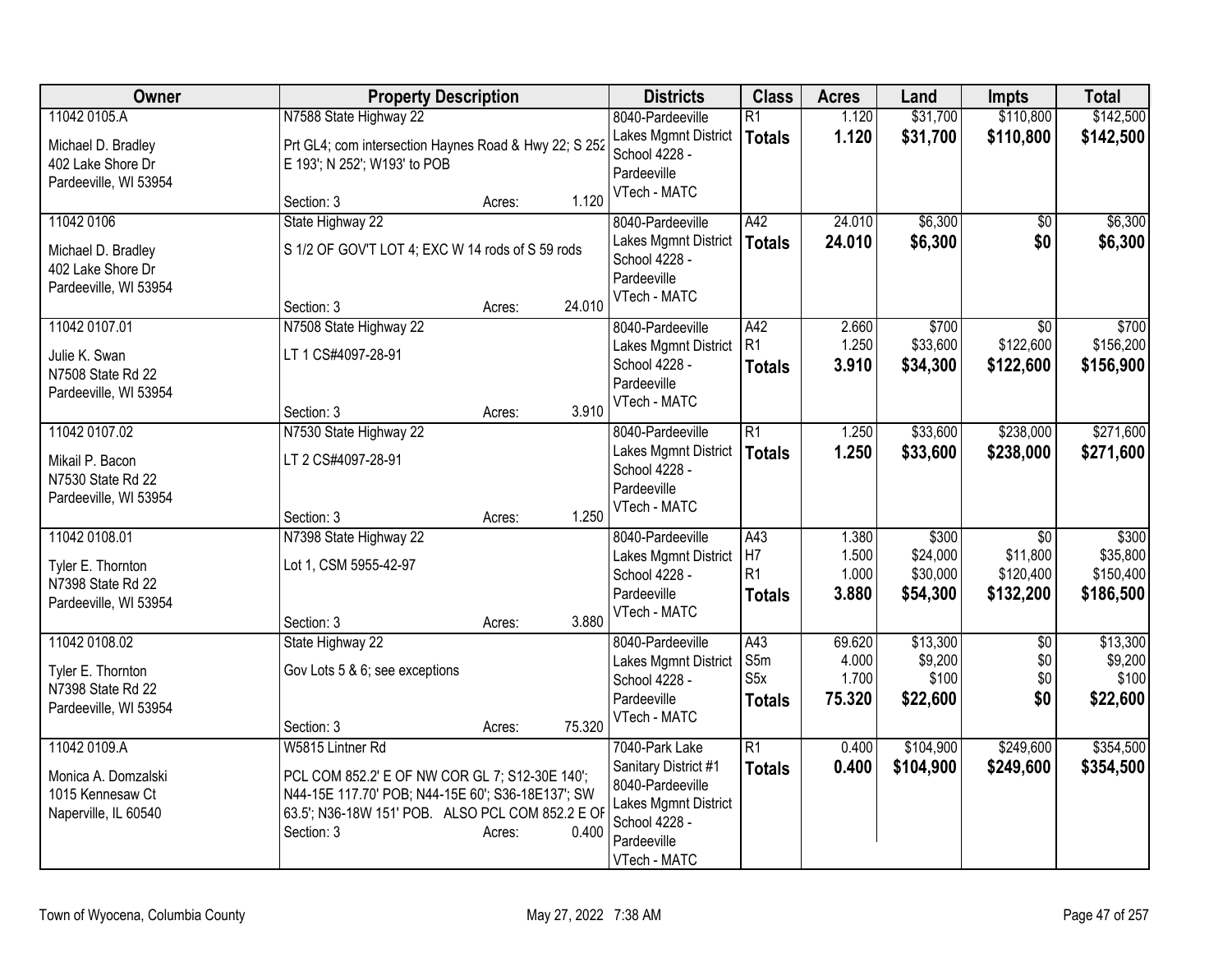| Owner                         | <b>Property Description</b>                           |                 | <b>Districts</b>                      | <b>Class</b>    | <b>Acres</b> | Land      | <b>Impts</b> | <b>Total</b> |
|-------------------------------|-------------------------------------------------------|-----------------|---------------------------------------|-----------------|--------------|-----------|--------------|--------------|
| 11042 0109.C                  | W5809 Lintner Rd                                      |                 | 7040-Park Lake                        | $\overline{R1}$ | 0.400        | \$104,300 | \$217,200    | \$321,500    |
| <b>Edwin Sass</b>             | PART GL 2 & 7; BEING PCL A & B ON SURVEY              |                 | Sanitary District #1                  | <b>Totals</b>   | 0.400        | \$104,300 | \$217,200    | \$321,500    |
| 16415 Collins Rd              |                                                       |                 | 8040-Pardeeville                      |                 |              |           |              |              |
| Woodstock, IL 60098           |                                                       |                 | Lakes Mgmnt District                  |                 |              |           |              |              |
|                               | Section: 3                                            | 0.400<br>Acres: | School 4228 -                         |                 |              |           |              |              |
|                               |                                                       |                 | Pardeeville                           |                 |              |           |              |              |
|                               |                                                       |                 | VTech - MATC                          |                 |              |           |              |              |
| 11042 0109.D                  | W5805 Lintner Rd                                      |                 | 7040-Park Lake                        | $\overline{R1}$ | 0.180        | \$67,500  | \$152,200    | \$219,700    |
| Steven J. Tobison             | Prt GL 2&7- Com SE cor Lot16 Haynes Hill Estates S11E |                 | Sanitary District #1                  | <b>Totals</b>   | 0.180        | \$67,500  | \$152,200    | \$219,700    |
| N196 Deansville Rd            | 139.78', N43E 252.55', N58E 47.57' to POB, N58E       |                 | 8040-Pardeeville                      |                 |              |           |              |              |
| Columbus, WI 53925            | 60.53', S35E 90' beg meander line being N35W 36'+/-   |                 | Lakes Mgmnt District<br>School 4228 - |                 |              |           |              |              |
|                               | Section: 3                                            | 0.180<br>Acres: | Pardeeville                           |                 |              |           |              |              |
|                               |                                                       |                 | VTech - MATC                          |                 |              |           |              |              |
| 11042 0110.01                 | W5889 Lintner Rd                                      |                 | 7040-Park Lake                        | $\overline{R1}$ | 0.230        | \$67,500  | \$224,600    | \$292,100    |
|                               |                                                       |                 | Sanitary District #1                  | <b>Totals</b>   | 0.230        | \$67,500  | \$224,600    | \$292,100    |
| Mitchell M. Milton            | PCL BEG @ SW COR LOT 1-KHL 1ST ADD                    |                 | 8040-Pardeeville                      |                 |              |           |              |              |
| W5889 Lintner Rd              | SHOREWOOD BEACH; S 50 FT; E TO PARK LAKE N            |                 | Lakes Mgmnt District                  |                 |              |           |              |              |
| Pardeeville, WI 53954         | TO S LN LOT 1; W TO BEG. And: NLY 10' OF PCL,         |                 | School 4228 -                         |                 |              |           |              |              |
|                               | Section: 3                                            | 0.230<br>Acres: | Pardeeville                           |                 |              |           |              |              |
|                               |                                                       |                 | VTech - MATC                          |                 |              |           |              |              |
| 11042 0111                    | W5823 Lintner Rd                                      |                 | 7040-Park Lake                        | $\overline{R1}$ | 0.200        | \$39,400  | \$152,400    | \$191,800    |
| Susan Ferreri                 | Lot 1, CSM 846-4-66                                   |                 | Sanitary District #1                  | <b>Totals</b>   | 0.200        | \$39,400  | \$152,400    | \$191,800    |
| W5823 Lintner Rd              |                                                       |                 | 8040-Pardeeville                      |                 |              |           |              |              |
| Pardeeville, WI 53954         |                                                       |                 | Lakes Mgmnt District                  |                 |              |           |              |              |
|                               | Section: 3                                            | 0.200<br>Acres: | School 4228 -                         |                 |              |           |              |              |
|                               |                                                       |                 | Pardeeville                           |                 |              |           |              |              |
|                               |                                                       |                 | VTech - MATC                          |                 |              |           |              |              |
| 11042 0112.01                 | W5824 Lintner Rd                                      |                 | School 4228 -                         | $\overline{R1}$ | 1.100        | \$37,500  | \$160,500    | \$198,000    |
| Andrew L. Soppe               | LT 1 CS#4106-28-100                                   |                 | Pardeeville                           | <b>Totals</b>   | 1.100        | \$37,500  | \$160,500    | \$198,000    |
| W5824 Lintner Rd              |                                                       |                 | VTech - MATC                          |                 |              |           |              |              |
| Pardeeville, WI 53954         |                                                       |                 |                                       |                 |              |           |              |              |
|                               | Section: 3                                            | 1.100<br>Acres: |                                       |                 |              |           |              |              |
| 11042 0112.05                 | W5828 Lintner Rd                                      |                 | School 4228 -                         | $\overline{R1}$ | 1.390        | \$41,600  | \$405,400    | \$447,000    |
|                               |                                                       |                 | Pardeeville                           | <b>Totals</b>   | 1.390        | \$41,600  | \$405,400    | \$447,000    |
| Philip Gilpin<br>3836 Coyt Rd | Lot 1, CSM 6056-43-97                                 |                 | VTech - MATC                          |                 |              |           |              |              |
| Cottage Grove, WI 53527       |                                                       |                 |                                       |                 |              |           |              |              |
|                               | Section: 3                                            | 1.390<br>Acres: |                                       |                 |              |           |              |              |
|                               |                                                       |                 |                                       |                 |              |           |              |              |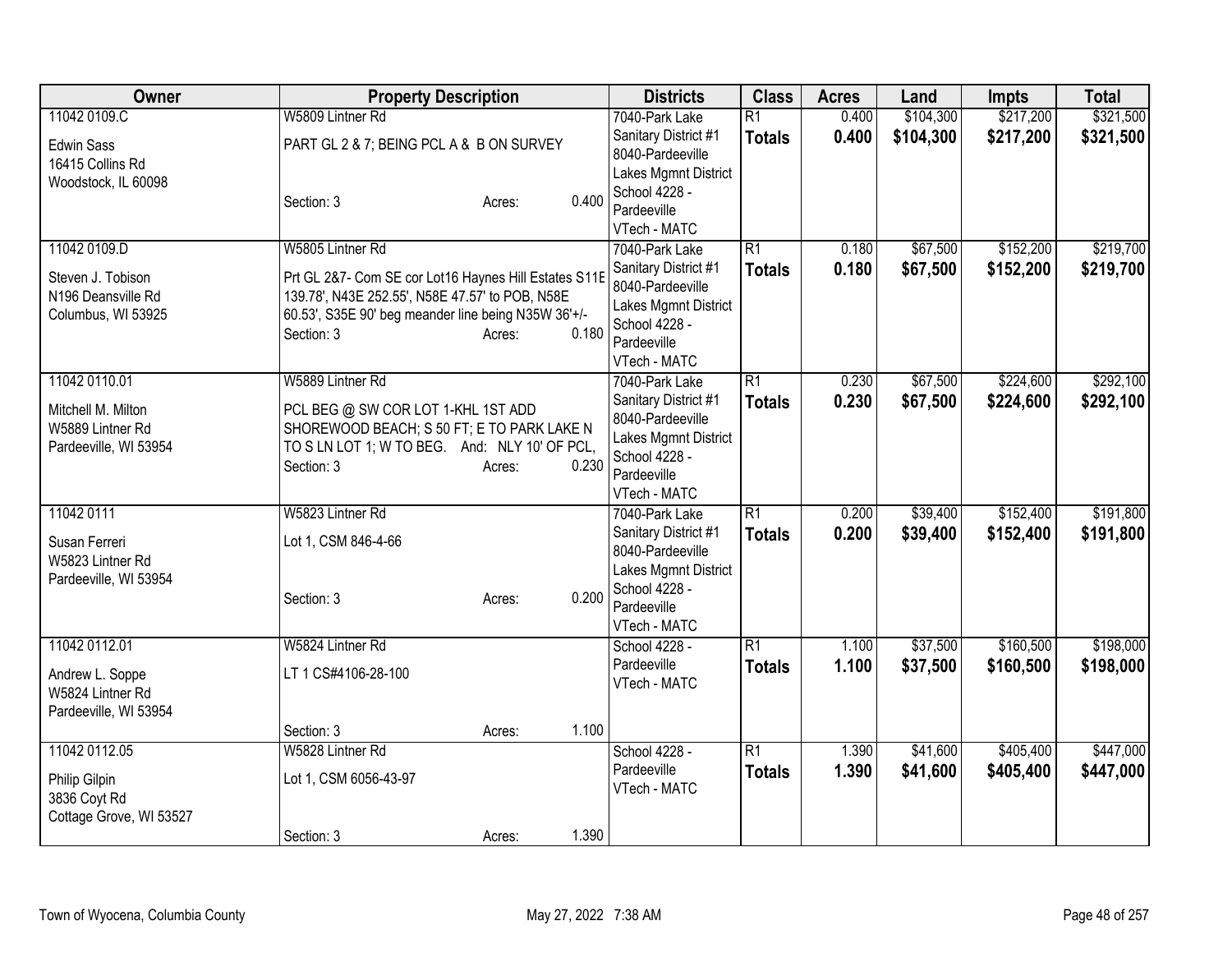| Owner                                                                                                   | <b>Property Description</b>                                                                                                                                                                        | <b>Districts</b>                                                                                                 | <b>Class</b>    | <b>Acres</b> | Land        | <b>Impts</b>    | <b>Total</b>    |
|---------------------------------------------------------------------------------------------------------|----------------------------------------------------------------------------------------------------------------------------------------------------------------------------------------------------|------------------------------------------------------------------------------------------------------------------|-----------------|--------------|-------------|-----------------|-----------------|
| 11042 0112.A                                                                                            | W5906 Lintner Rd                                                                                                                                                                                   | 7040-Park Lake                                                                                                   | $\overline{R1}$ | 0.350        | \$21,200    | \$108,100       | \$129,300       |
| Aaron D. Zuhlke<br>W5906 Lintner Rd<br>Pardeeville, WI 53954                                            | Parcel in Gov Lots 6 & 7, desc as follows: comm SW<br>corner Lot 1, Shorewood Beach; S 10'; W 180'; S 85'; E<br>180'; N 85' to POB; exc ROW in V236-482<br>0.350<br>Section: 3<br>Acres:           | Sanitary District #1<br>8040-Pardeeville<br>Lakes Mgmnt District<br>School 4228 -<br>Pardeeville<br>VTech - MATC | <b>Totals</b>   | 0.350        | \$21,200    | \$108,100       | \$129,300       |
| 11042 0112.B                                                                                            | Lintner <sub>Rd</sub>                                                                                                                                                                              | 8040-Pardeeville                                                                                                 | $\overline{R1}$ | 0.280        | \$12,800    | $\sqrt{6}$      | \$12,800        |
| Tyler E. Thornton<br>N7398 State Rd 22<br>Pardeeville, WI 53954                                         | Parcel in Gov Lot 6, comm SW corner Lot 1 Shorewood<br>Beach, S10', W180' to POB, S85' to road, W143', N85',<br><b>E143' POB</b><br>0.280<br>Section: 3<br>Acres:                                  | Lakes Mgmnt District<br>School 4228 -<br>Pardeeville<br>VTech - MATC                                             | <b>Totals</b>   | 0.280        | \$12,800    | \$0             | \$12,800        |
| 11042 0112.BC                                                                                           | Lintner <sub>Rd</sub>                                                                                                                                                                              | 8040-Pardeeville                                                                                                 | X4              | 0.360        | $\sqrt{$0}$ | $\overline{50}$ | $\overline{50}$ |
| Town of Wyocena<br>N5366 W Hill Rd<br>Rio, WI 53960                                                     | BEG @ COR GL 6-7-10-11-S.3 T .12 R.10 ON LN BTW<br>GL 6-7 (ROAD)<br>0.360<br>Section: 3<br>Acres:                                                                                                  | Lakes Mgmnt District<br>School 4228 -<br>Pardeeville<br>VTech - MATC                                             | Totals          | 0.360        | \$0         | \$0             | \$0             |
| 11042 0112.D                                                                                            | W5880 Lintner Rd                                                                                                                                                                                   | 7040-Park Lake                                                                                                   | $\overline{R1}$ | 0.200        | \$14,800    | \$121,500       | \$136,300       |
| Dawn M. Dolajeck<br>N5557 Dunning Rd<br>Pardeeville, WI 53954                                           | PRT GL 7; BEG A SW COR L 1 SHOREWOOD B @ INT<br>W R/W LN HWY; TH N 271.5' POB; W 59.4'; N 135'; E<br>105'; S TO POB. ALSO V272-148 - Janet I Berger retains<br>Section: 3<br>0.200<br>Acres:       | Sanitary District #1<br>8040-Pardeeville<br>Lakes Mgmnt District<br>School 4228 -<br>Pardeeville<br>VTech - MATC | <b>Totals</b>   | 0.200        | \$14,800    | \$121,500       | \$136,300       |
| 11042 0112.E                                                                                            | W5856 Lintner Rd                                                                                                                                                                                   | 7040-Park Lake                                                                                                   | $\overline{R1}$ | 7.140        | \$49,100    | \$353,500       | \$402,600       |
| Terrance L & Debra K Gorsuch Living<br>Trust Dated 5/15/20<br>W5856 Lintner Rd<br>Pardeeville, WI 53954 | Prt GL 7 Sec 3, Comm NW cor GL 7, N89E 334.20', N88<br>184.81', S1E 256.07', S88W 100', S1E 277.16', S65W<br>125.42', chord bears S55W 79.65', S45W 225.89', N89W<br>Section: 3<br>7.140<br>Acres: | Sanitary District #1<br>8040-Pardeeville<br>Lakes Mgmnt District<br>School 4228 -<br>Pardeeville<br>VTech - MATC | <b>Totals</b>   | 7.140        | \$49,100    | \$353,500       | \$402,600       |
| 11042 0112.E1                                                                                           | W5854 Lintner Rd                                                                                                                                                                                   | 7040-Park Lake                                                                                                   | $\overline{R1}$ | 0.590        | \$22,200    | \$168,300       | \$190,500       |
| Miranda R. Schwoerer<br>W5854 Lintner Rd<br>Pardeeville, WI 53954                                       | PRT NW 1/4 NE 1/4 G.L.7, COM NW COR GL 7, N89E<br>334.20' N88E 184.81' S1E 256.07' POB; S1E 234.99'<br>S65W 108.33' N1W 277.16' N88E 100' POB<br>0.590<br>Section: 3<br>Acres:                     | Sanitary District #1<br>8040-Pardeeville<br>Lakes Mgmnt District<br>School 4228 -<br>Pardeeville<br>VTech - MATC | <b>Totals</b>   | 0.590        | \$22,200    | \$168,300       | \$190,500       |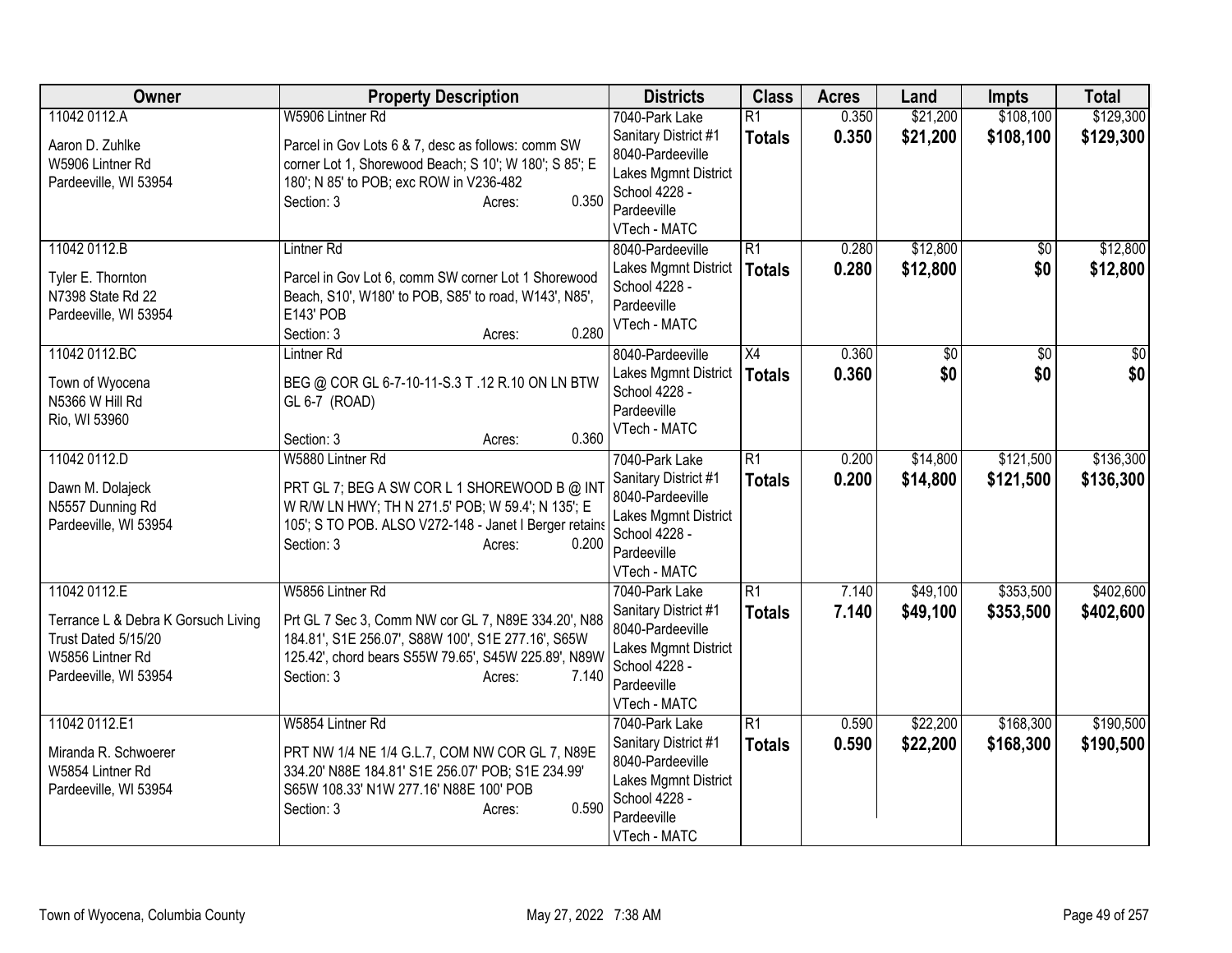| Owner                             | <b>Property Description</b>                             |                 | <b>Districts</b>               | <b>Class</b>    | <b>Acres</b> | Land     | <b>Impts</b> | <b>Total</b> |
|-----------------------------------|---------------------------------------------------------|-----------------|--------------------------------|-----------------|--------------|----------|--------------|--------------|
| 11042 0114.01                     | W5895 Lintner Rd                                        |                 | 7040-Park Lake                 | $\overline{R1}$ | 0.340        | \$92,000 | \$85,400     | \$177,400    |
| Nancy A. Mortensen                | Lot 1, CSM 6373-47-26                                   |                 | Sanitary District #1           | <b>Totals</b>   | 0.340        | \$92,000 | \$85,400     | \$177,400    |
| 1021 Troy Dr                      |                                                         |                 | 8040-Pardeeville               |                 |              |          |              |              |
| Madison, WI 53704                 |                                                         |                 | Lakes Mgmnt District           |                 |              |          |              |              |
|                                   | Section: 3                                              | 0.340<br>Acres: | School 4228 -                  |                 |              |          |              |              |
|                                   |                                                         |                 | Pardeeville                    |                 |              |          |              |              |
|                                   |                                                         |                 | VTech - MATC                   |                 |              |          |              |              |
| 11042 0114.A                      | Lintner <sub>Rd</sub>                                   |                 | 7040-Park Lake                 | R1              | 0.090        | \$8,400  | \$0          | \$8,400      |
| Marjorie Trumbower                | Beg 25' E of cor GL 6-7-10-11, E on N line Bittersweet  |                 | Sanitary District #1           | <b>Totals</b>   | 0.090        | \$8,400  | \$0          | \$8,400      |
| 616 Breezy Point Dr               | Add 189.2', cont E to Park Lake, N 20', W 16', W189.2', |                 | 8040-Pardeeville               |                 |              |          |              |              |
| Pardeeville, WI 53954             | S20' to POB.                                            |                 | Lakes Mgmnt District           |                 |              |          |              |              |
|                                   | Section: 3                                              | 0.090<br>Acres: | School 4228 -                  |                 |              |          |              |              |
|                                   |                                                         |                 | Pardeeville                    |                 |              |          |              |              |
| 11042 0115                        | W5888 Lintner Rd                                        |                 | VTech - MATC<br>7040-Park Lake | $\overline{R1}$ | 0.400        | \$22,900 | \$131,200    | \$154,100    |
|                                   |                                                         |                 | Sanitary District #1           |                 |              |          |              |              |
| Jeffrey Joseph Sierocuk Revocable | Prt GL 6 & 7, Comm 85.50' N SW cor Shorewood Beach      |                 | 8040-Pardeeville               | <b>Totals</b>   | 0.400        | \$22,900 | \$131,200    | \$154,100    |
| Living Trust Dtd 10/1             | N186' W94' S186' E94' POB.                              |                 | Lakes Mgmnt District           |                 |              |          |              |              |
| 365 N Everett Dr                  |                                                         |                 | School 4228 -                  |                 |              |          |              |              |
| Palatine, IL 60074                | Section: 3                                              | 0.400<br>Acres: | Pardeeville                    |                 |              |          |              |              |
|                                   |                                                         |                 | VTech - MATC                   |                 |              |          |              |              |
| 11042 0116                        | W5892 Lintner Rd                                        |                 | 7040-Park Lake                 | R1              | 0.200        | \$14,800 | \$122,700    | \$137,500    |
|                                   |                                                         |                 | Sanitary District #1           | <b>Totals</b>   | 0.200        | \$14,800 | \$122,700    | \$137,500    |
| John F. Holland                   | COMM AT SW COR LOT 1-SHOREWOOD BEACH; TH                |                 | 8040-Pardeeville               |                 |              |          |              |              |
| W5892 Lintner Rd                  | SLY 10'; TH W93'; N 95 1/2'; E94'; S95 1/2' TO POB. SD  |                 | Lakes Mgmnt District           |                 |              |          |              |              |
| Pardeeville, WI 53954             | PCL IN G LOTS 6 & 7.                                    |                 | School 4228 -                  |                 |              |          |              |              |
|                                   | Section: 3                                              | 0.200<br>Acres: | Pardeeville                    |                 |              |          |              |              |
|                                   |                                                         |                 | VTech - MATC                   |                 |              |          |              |              |
| 11042 0117                        | Lintner <sub>Rd</sub>                                   |                 | 7040-Park Lake                 | $\overline{R1}$ | 0.310        | \$79,900 | $\sqrt{6}$   | \$79,900     |
| Moll Living Trust Dated 4/10/2018 | Lot 1, CSM 2085-12-72                                   |                 | Sanitary District #1           | <b>Totals</b>   | 0.310        | \$79,900 | \$0          | \$79,900     |
| 7910 Serene Ct                    |                                                         |                 | 8040-Pardeeville               |                 |              |          |              |              |
| Cross Plains, WI 53528            |                                                         |                 | Lakes Mgmnt District           |                 |              |          |              |              |
|                                   | Section: 3                                              | 0.310<br>Acres: | School 4228 -                  |                 |              |          |              |              |
|                                   |                                                         |                 | Pardeeville                    |                 |              |          |              |              |
|                                   |                                                         |                 | VTech - MATC                   |                 |              |          |              |              |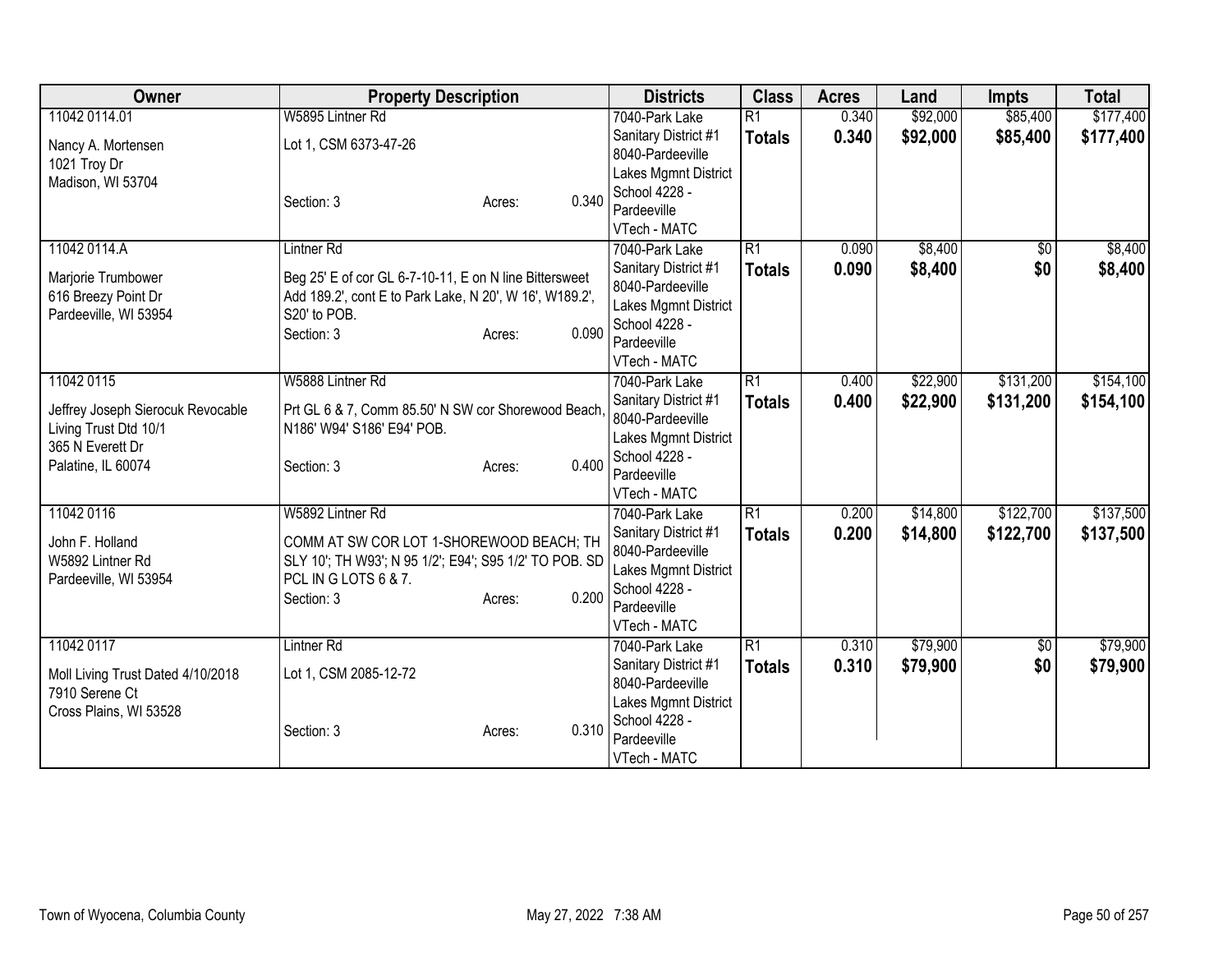| <b>Owner</b>               | <b>Property Description</b>                            |                 | <b>Districts</b>     | <b>Class</b>    | <b>Acres</b> | Land      | <b>Impts</b> | <b>Total</b> |
|----------------------------|--------------------------------------------------------|-----------------|----------------------|-----------------|--------------|-----------|--------------|--------------|
| 11042 0118                 | W5827 Lintner Rd                                       |                 | 7040-Park Lake       | $\overline{R1}$ | 0.210        | \$63,000  | \$77,100     | \$140,100    |
| Mcmahan-Browne Trust Dated | Lot 1, CSM 2084-12-71                                  |                 | Sanitary District #1 | <b>Totals</b>   | 0.210        | \$63,000  | \$77,100     | \$140,100    |
| 10/13/2019                 |                                                        |                 | 8040-Pardeeville     |                 |              |           |              |              |
| 1021 B Meadowbrook Rd      |                                                        |                 | Lakes Mgmnt District |                 |              |           |              |              |
| Ashland City, TN 37015     | Section: 3                                             | 0.210<br>Acres: | School 4228 -        |                 |              |           |              |              |
|                            |                                                        |                 | Pardeeville          |                 |              |           |              |              |
|                            |                                                        |                 | VTech - MATC         |                 |              |           |              |              |
| 11042 0119.1               | W5733 Island Dr                                        |                 | 7040-Park Lake       | $\overline{R1}$ | 0.380        | \$101,400 | \$170,900    | \$272,300    |
| Brett J. Renk              | LT 1 CS#2514-16-84                                     |                 | Sanitary District #1 | <b>Totals</b>   | 0.380        | \$101,400 | \$170,900    | \$272,300    |
| 6789 Wilburn Rd            |                                                        |                 | 8040-Pardeeville     |                 |              |           |              |              |
| Sun Prairie, WI 53590      |                                                        |                 | Lakes Mgmnt District |                 |              |           |              |              |
|                            | Section: 3                                             | 0.380<br>Acres: | School 4228 -        |                 |              |           |              |              |
|                            |                                                        |                 | Pardeeville          |                 |              |           |              |              |
|                            |                                                        |                 | VTech - MATC         |                 |              |           |              |              |
| 11042 0119.4               | W5731 Island Dr                                        |                 | 7040-Park Lake       | $\overline{R1}$ | 0.500        | \$100,200 | \$160,300    | \$260,500    |
| Jane M. Vander Kooy        | Pcl in GL 1 & 8, Com SE cor Haynes Hill Estates---POB; |                 | Sanitary District #1 | <b>Totals</b>   | 0.500        | \$100,200 | \$160,300    | \$260,500    |
| W5731 Island Dr            | TH S79-20E 70.525', S17-10W 264' to waters edge Park   |                 | 8040-Pardeeville     |                 |              |           |              |              |
| Pardeeville, WI 53954      | Lake, WLY & NWLY along water 95', NELY to POB          |                 | Lakes Mgmnt District |                 |              |           |              |              |
|                            | Section: 3                                             | 0.500<br>Acres: | School 4228 -        |                 |              |           |              |              |
|                            |                                                        |                 | Pardeeville          |                 |              |           |              |              |
|                            |                                                        |                 | VTech - MATC         |                 |              |           |              |              |
| 11042 0122                 | W5887 Lintner Rd                                       |                 | 7040-Park Lake       | R1              | 0.210        | \$58,500  | \$300        | \$58,800     |
| Albert T. Ruegger          | Lot 1, Kester Harrison & Lintners 1st Add to Shorewood |                 | Sanitary District #1 | <b>Totals</b>   | 0.210        | \$58,500  | \$300        | \$58,800     |
| 1412 Virginia Dr           | Beach                                                  |                 | 8040-Pardeeville     |                 |              |           |              |              |
| Palatine, IL 60074         |                                                        |                 | Lakes Mgmnt District |                 |              |           |              |              |
|                            | Section: 3                                             | 0.000<br>Acres: | School 4228 -        |                 |              |           |              |              |
|                            |                                                        |                 | Pardeeville          |                 |              |           |              |              |
|                            |                                                        |                 | VTech - MATC         |                 |              |           |              |              |
| 11042 0123                 | <b>Lintner Rd</b>                                      |                 | 7040-Park Lake       | $\overline{R1}$ | 0.250        | \$56,300  | \$68,800     | \$125,100    |
| Albert T. Ruegger          | Lot 2, Kester Harrison & Lintners 1st Add to Shorewood |                 | Sanitary District #1 | <b>Totals</b>   | 0.250        | \$56,300  | \$68,800     | \$125,100    |
| 1412 Virginia Dr           | Beach                                                  |                 | 8040-Pardeeville     |                 |              |           |              |              |
| Palatine, IL 60074         |                                                        |                 | Lakes Mgmnt District |                 |              |           |              |              |
|                            | Section: 3                                             | 0.250<br>Acres: | School 4228 -        |                 |              |           |              |              |
|                            |                                                        |                 | Pardeeville          |                 |              |           |              |              |
|                            |                                                        |                 | VTech - MATC         |                 |              |           |              |              |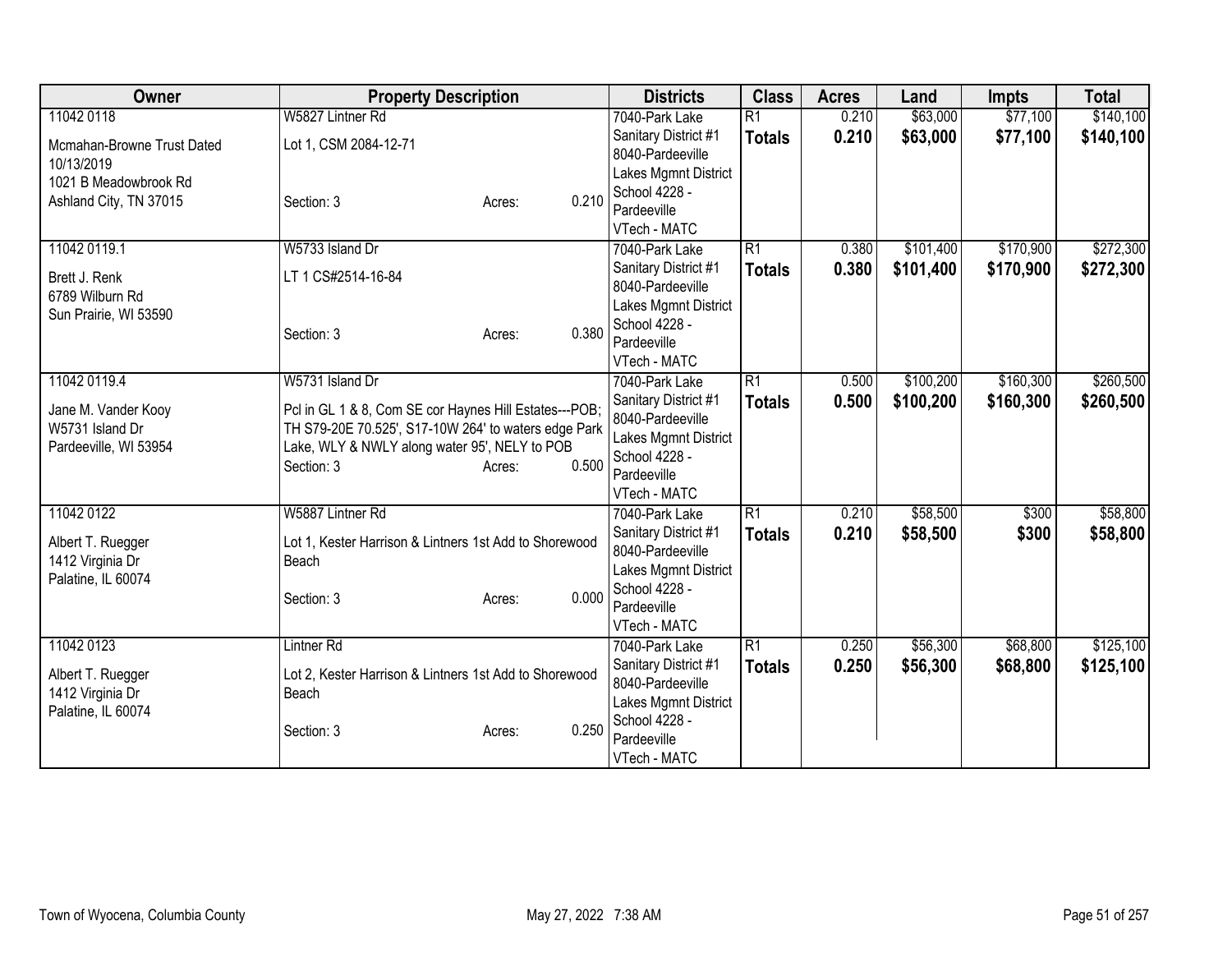| Owner                                                             | <b>Property Description</b>                                                                                                                                                                   | <b>Districts</b>                                                                                                 | <b>Class</b>    | <b>Acres</b> | Land     | <b>Impts</b> | <b>Total</b> |
|-------------------------------------------------------------------|-----------------------------------------------------------------------------------------------------------------------------------------------------------------------------------------------|------------------------------------------------------------------------------------------------------------------|-----------------|--------------|----------|--------------|--------------|
| 11042 0123.A                                                      | W5885 Lintner Rd                                                                                                                                                                              | 7040-Park Lake                                                                                                   | $\overline{R1}$ | 0.120        | \$45,000 | \$155,000    | \$200,000    |
| Scott M. Clary<br>W5885 Lintner Rd<br>Pardeeville, WI 53954       | S40' LOT 3-KOESTER, HARRISON, & LITNERS 1ST<br>ADD SHOREWOOD BEACH                                                                                                                            | Sanitary District #1<br>8040-Pardeeville<br>Lakes Mgmnt District<br>School 4228 -                                | <b>Totals</b>   | 0.120        | \$45,000 | \$155,000    | \$200,000    |
|                                                                   | 0.120<br>Section: 3<br>Acres:                                                                                                                                                                 | Pardeeville<br>VTech - MATC                                                                                      |                 |              |          |              |              |
| 11042 0123.A1                                                     | W5883 Lintner Rd                                                                                                                                                                              | 7040-Park Lake                                                                                                   | $\overline{R1}$ | 0.160        | \$50,600 | \$95,100     | \$145,700    |
| Marion F. Sierocuk<br>18 S Flora Vista<br>Englewood, FL 34223     | PRT G.L. 7(WAHOO) KNOWN AS SLY PRT LOT 4 &<br>NLY PRT LOT3 IN KESTER, HARRISON & LINTNER'S<br>1ST ADD TO SHOREWOODBEACH<br>0.160<br>Section: 3<br>Acres:                                      | Sanitary District #1<br>8040-Pardeeville<br>Lakes Mgmnt District<br>School 4228 -<br>Pardeeville<br>VTech - MATC | <b>Totals</b>   | 0.160        | \$50,600 | \$95,100     | \$145,700    |
| 11042 0124                                                        | W5881 Lintner Rd                                                                                                                                                                              | 7040-Park Lake                                                                                                   | $\overline{R1}$ | 0.380        | \$40,500 | \$98,400     | \$138,900    |
| Karen Molay<br>W5881 Lintner Rd<br>Pardeeville, WI 53954          | PRT G.L. 7 (MYRTLE) KNOWN AS SLY PRT LOT 5 &<br>NLY PRT LOT 4 IN KESTER, HARRISON & LINTNER'S<br>1ST ADD TO SHOREWOOD BEACH<br>0.380<br>Section: 3<br>Acres:                                  | Sanitary District #1<br>8040-Pardeeville<br>Lakes Mgmnt District<br>School 4228 -<br>Pardeeville<br>VTech - MATC | <b>Totals</b>   | 0.380        | \$40,500 | \$98,400     | \$138,900    |
| 11042 0124.A                                                      | W5867 Lintner Rd                                                                                                                                                                              | 7040-Park Lake                                                                                                   | R1              | 0.320        | \$74,300 | \$156,700    | \$231,000    |
| Da & Sa Spence Trust<br>W5867 Lintner Rd<br>Pardeeville, WI 53954 | S 25 FT OF LOT 9 & N 12FT OF LOT 8 K.H & L. 1ST<br>ADD TOSHOREWOOD BEACH. ALSO S 38 FT OF LOT<br>8<br>0.320<br>Section: 3<br>Acres:                                                           | Sanitary District #1<br>8040-Pardeeville<br>Lakes Mgmnt District<br>School 4228 -<br>Pardeeville<br>VTech - MATC | <b>Totals</b>   | 0.320        | \$74,300 | \$156,700    | \$231,000    |
| 11042 0124.B                                                      | W5877 Lintner Rd                                                                                                                                                                              | 7040-Park Lake                                                                                                   | R1              | 0.130        | \$38,300 | \$97,500     | \$135,800    |
| Donald L. Bender<br>W5877 Lintner Rd<br>Pardeeville, WI 53954     | PRT L 6, Kester Harrison & Lintner's 1st Add to<br>Shorewood Beach in GL7; Comm @ E edge road S25E<br>695' from cor GL 2,3,6&7; N28W 23', S45W 314.13', S 18<br>0.130<br>Section: 3<br>Acres: | Sanitary District #1<br>8040-Pardeeville<br>Lakes Mgmnt District<br>School 4228 -<br>Pardeeville<br>VTech - MATC | <b>Totals</b>   | 0.130        | \$38,300 | \$97,500     | \$135,800    |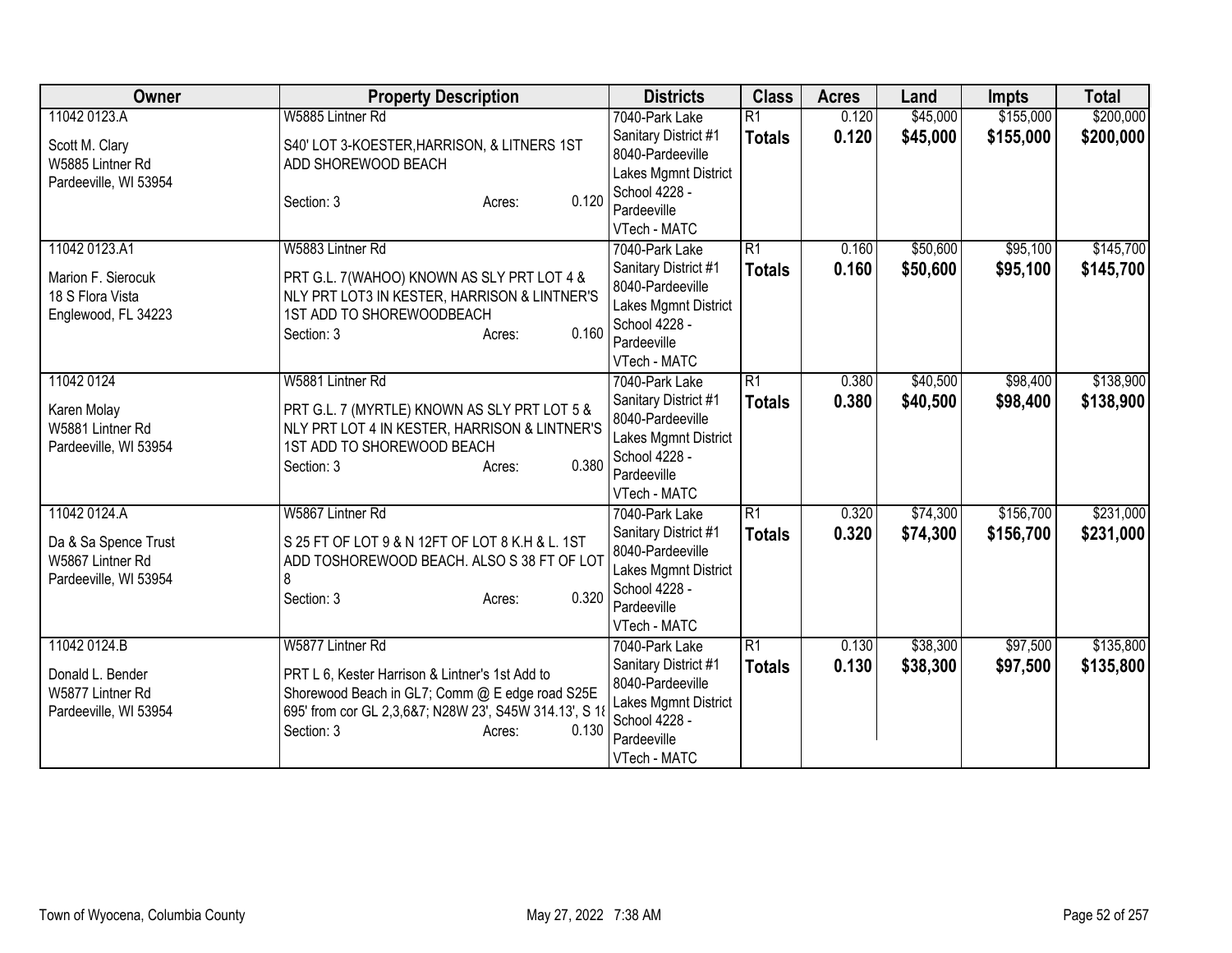| Owner                                             | <b>Property Description</b>                                                                                      |       | <b>Districts</b>                                                 | <b>Class</b>    | <b>Acres</b> | Land     | <b>Impts</b> | <b>Total</b> |
|---------------------------------------------------|------------------------------------------------------------------------------------------------------------------|-------|------------------------------------------------------------------|-----------------|--------------|----------|--------------|--------------|
| 11042 0126                                        | W5871 Lintner Rd                                                                                                 |       | 7040-Park Lake                                                   | $\overline{R1}$ | 0.220        | \$50,600 | \$81,200     | \$131,800    |
| Cortlyn N & Judith A Almquist Jt Rev Liv<br>Trust | Part of Lot 7, Kester, Harrison & Lintner's First Add to<br>Shorewood Beach, described as follows: Comm at the N |       | Sanitary District #1<br>8040-Pardeeville<br>Lakes Mgmnt District | <b>Totals</b>   | 0.220        | \$50,600 | \$81,200     | \$131,800    |
| N1645 Bramble Bush Ln<br>Fort Atkinson, WI 53538  | Q cor of Sec 3; S01-13-13E 2797.82'; E 79.95' to POB;<br>Section: 3<br>Acres:                                    | 0.220 | School 4228 -<br>Pardeeville<br>VTech - MATC                     |                 |              |          |              |              |
| 11042 0126.A                                      | W5875 Lintner Rd                                                                                                 |       | 7040-Park Lake                                                   | $\overline{R1}$ | 0.130        | \$39,400 | \$130,700    | \$170,100    |
| Donald L. Bender<br>W5877 Lintner Rd              | S PRT L 7 & N PRT L 6, Kester Harrison & Lintner's 1st<br>Add to Shorewood Beach in GL7; Comm @ E edge road      |       | Sanitary District #1<br>8040-Pardeeville                         | <b>Totals</b>   | 0.130        | \$39,400 | \$130,700    | \$170,100    |
| Pardeeville, WI 53954                             | S25E 695' from cor GL 2,3,6&7; N28W 23', S45W 287'                                                               |       | Lakes Mgmnt District<br>School 4228 -                            |                 |              |          |              |              |
|                                                   | Section: 3<br>Acres:                                                                                             | 0.130 | Pardeeville                                                      |                 |              |          |              |              |
|                                                   |                                                                                                                  |       | VTech - MATC                                                     |                 |              |          |              |              |
| 11042 0126.B                                      | W5879 Lintner Rd                                                                                                 |       | 7040-Park Lake                                                   | R1              | 0.130        | \$45,000 | \$82,600     | \$127,600    |
| Timothy J. Imberg                                 | SLY PRT LOT 6 & NLY PRT LOT 5 SHOREWOOD                                                                          |       | Sanitary District #1<br>8040-Pardeeville                         | <b>Totals</b>   | 0.130        | \$45,000 | \$82,600     | \$127,600    |
| 6635 Parkway Dr                                   | BEACH 1ST ADD-COM E EDGE RD S25*E 695.88'                                                                        |       |                                                                  |                 |              |          |              |              |
| Sun Prairie, WI 53590                             | POB; S45.92' S75 E29 .92' S75E 136.18' S75 E33' N 7                                                              |       | Lakes Mgmnt District<br>School 4228 -                            |                 |              |          |              |              |
|                                                   | Section: 3<br>Acres:                                                                                             | 0.130 | Pardeeville                                                      |                 |              |          |              |              |
|                                                   |                                                                                                                  |       | VTech - MATC                                                     |                 |              |          |              |              |
| 11042 0127                                        | W5861 Lintner Rd                                                                                                 |       | 7040-Park Lake                                                   | $\overline{R1}$ | 0.300        | \$76,500 | \$100,000    | \$176,500    |
| Steven E. Schabacker                              | LOT 10 & PRT LOT-9 BEG @ NW COR LOT 9; SW 25                                                                     |       | Sanitary District #1                                             | <b>Totals</b>   | 0.300        | \$76,500 | \$100,000    | \$176,500    |
| 9077 Mckinley Ave                                 | FT; E TO E LN LOT 7; NLY 25 FT. 1ST ADD                                                                          |       | 8040-Pardeeville                                                 |                 |              |          |              |              |
| Belvidere, IL 61008                               | SHOREWOOD BEACH                                                                                                  |       | Lakes Mgmnt District<br>School 4228 -                            |                 |              |          |              |              |
|                                                   | Section: 3<br>Acres:                                                                                             | 0.300 | Pardeeville                                                      |                 |              |          |              |              |
|                                                   |                                                                                                                  |       | VTech - MATC                                                     |                 |              |          |              |              |
| 11042 0128                                        | W5857 Lintner Rd                                                                                                 |       | 7040-Park Lake                                                   | $\overline{R1}$ | 0.250        | \$66,300 | \$48,900     | \$115,200    |
| Terrance L & Debra K Gorsuch Living               | Lot 11, Kester Harrison & Lintner's 1st Add to Shorewood                                                         |       | Sanitary District #1                                             | <b>Totals</b>   | 0.250        | \$66,300 | \$48,900     | \$115,200    |
| Trust Dated 5/15/20                               | Beach                                                                                                            |       | 8040-Pardeeville                                                 |                 |              |          |              |              |
| W5856 Lintner Rd                                  |                                                                                                                  |       | Lakes Mgmnt District                                             |                 |              |          |              |              |
| Pardeeville, WI 53954                             | Section: 3<br>Acres:                                                                                             | 0.250 | School 4228 -<br>Pardeeville                                     |                 |              |          |              |              |
|                                                   |                                                                                                                  |       | VTech - MATC                                                     |                 |              |          |              |              |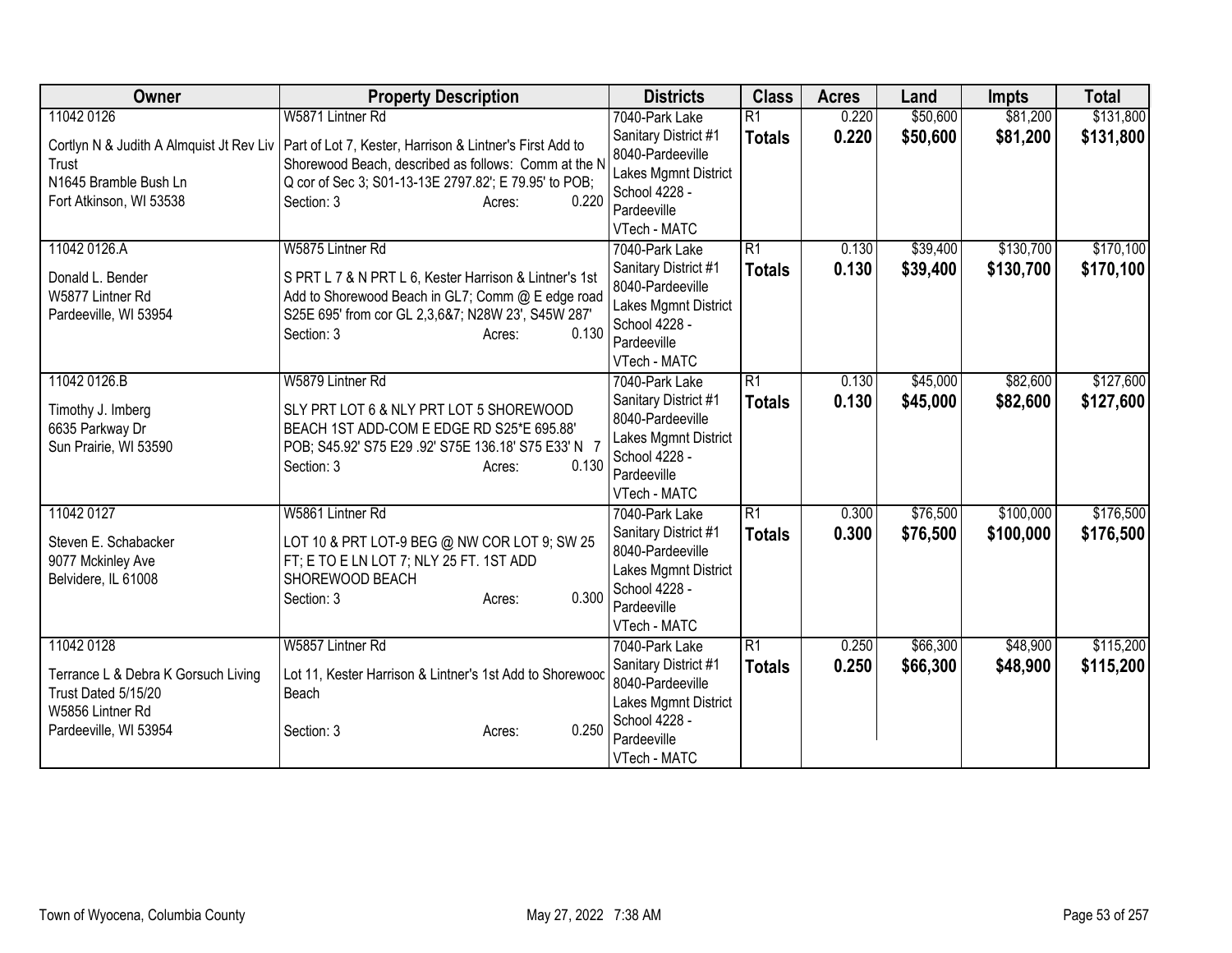| Owner                                 | <b>Property Description</b>                             |       | <b>Districts</b>                         | <b>Class</b>    | <b>Acres</b> | Land      | <b>Impts</b> | <b>Total</b> |
|---------------------------------------|---------------------------------------------------------|-------|------------------------------------------|-----------------|--------------|-----------|--------------|--------------|
| 11042 0129                            | W5853 Lintner Rd                                        |       | 7040-Park Lake                           | $\overline{R1}$ | 0.390        | \$106,800 | \$67,900     | \$174,700    |
| William C. Williams                   | LOTS 13 & 14 IN 1ST ADD. TO SHOREWOOD BEACH;            |       | Sanitary District #1                     | <b>Totals</b>   | 0.390        | \$106,800 | \$67,900     | \$174,700    |
| 1229 SW 27th St                       | ALSO LOT 12<br>(24'ROADWAY ?)                           |       | 8040-Pardeeville                         |                 |              |           |              |              |
| Cape Coral, FL 33914                  |                                                         |       | Lakes Mgmnt District                     |                 |              |           |              |              |
|                                       | Section: 3<br>Acres:                                    | 0.390 | School 4228 -                            |                 |              |           |              |              |
|                                       |                                                         |       | Pardeeville                              |                 |              |           |              |              |
|                                       |                                                         |       | VTech - MATC                             |                 |              |           |              |              |
| 11042 0130                            | W5851 Lintner Rd                                        |       | 7040-Park Lake                           | $\overline{R1}$ | 0.160        | \$64,100  | \$32,000     | \$96,100     |
| Ray & Carol Pawlisch Revocable Living | LOT 15 IN 1ST ADD. TO SHORE- WOOD BEACH                 |       | Sanitary District #1                     | <b>Totals</b>   | 0.160        | \$64,100  | \$32,000     | \$96,100     |
| Trust U/A 5/18/20                     |                                                         |       | 8040-Pardeeville                         |                 |              |           |              |              |
| N2879 County Rd Gg                    |                                                         |       | Lakes Mgmnt District                     |                 |              |           |              |              |
| Brodhead, WI 53520                    | Section: 3<br>Acres:                                    | 0.160 | School 4228 -                            |                 |              |           |              |              |
|                                       |                                                         |       | Pardeeville                              |                 |              |           |              |              |
|                                       |                                                         |       | VTech - MATC                             | $\overline{R1}$ |              |           |              |              |
| 11042 0131                            | W5849 Lintner Rd                                        |       | 7040-Park Lake                           |                 | 0.160        | \$67,500  | \$102,100    | \$169,600    |
| Henry L. Van Acker                    | LOT 16 IN 1ST ADD. TO SHOREWOOD BEACH                   |       | Sanitary District #1<br>8040-Pardeeville | <b>Totals</b>   | 0.160        | \$67,500  | \$102,100    | \$169,600    |
| 17 N 256 Manning Rd                   |                                                         |       | Lakes Mgmnt District                     |                 |              |           |              |              |
| Nuntley, IL 60142                     |                                                         |       | School 4228 -                            |                 |              |           |              |              |
|                                       | Section: 3<br>Acres:                                    | 0.160 | Pardeeville                              |                 |              |           |              |              |
|                                       |                                                         |       | VTech - MATC                             |                 |              |           |              |              |
| 11042 0132                            | W5847 Lintner Rd                                        |       | 7040-Park Lake                           | $\overline{R1}$ | 0.200        | \$67,500  | \$61,300     | \$128,800    |
|                                       |                                                         |       | Sanitary District #1                     | <b>Totals</b>   | 0.200        | \$67,500  | \$61,300     | \$128,800    |
| Ronald Wolter                         | LOT-17 IN 1ST ADD SHOREWOOD BEACH                       |       | 8040-Pardeeville                         |                 |              |           |              |              |
| 2004 W 7th Ave                        |                                                         |       | Lakes Mgmnt District                     |                 |              |           |              |              |
| Brodhead, WI 53520                    |                                                         |       | School 4228 -                            |                 |              |           |              |              |
|                                       | Section: 3<br>Acres:                                    | 0.200 | Pardeeville                              |                 |              |           |              |              |
|                                       |                                                         |       | VTech - MATC                             |                 |              |           |              |              |
| 11042 0132.A                          | W5845 Lintner Rd                                        |       | 7040-Park Lake                           | $\overline{R1}$ | 0.260        | \$63,000  | \$113,600    | \$176,600    |
| Joseph M. Gaglio                      | Lot 18, Kester Harrison & Lintners 1st Add to Shorewood |       | Sanitary District #1                     | <b>Totals</b>   | 0.260        | \$63,000  | \$113,600    | \$176,600    |
| 5718 Barton Rd                        | Beach, Exc 24' strip off W end for rd                   |       | 8040-Pardeeville                         |                 |              |           |              |              |
| Madison, WI 53711                     |                                                         |       | Lakes Mgmnt District                     |                 |              |           |              |              |
|                                       | Section: 3<br>Acres:                                    | 0.260 | School 4228 -                            |                 |              |           |              |              |
|                                       |                                                         |       | Pardeeville                              |                 |              |           |              |              |
|                                       |                                                         |       | VTech - MATC                             |                 |              |           |              |              |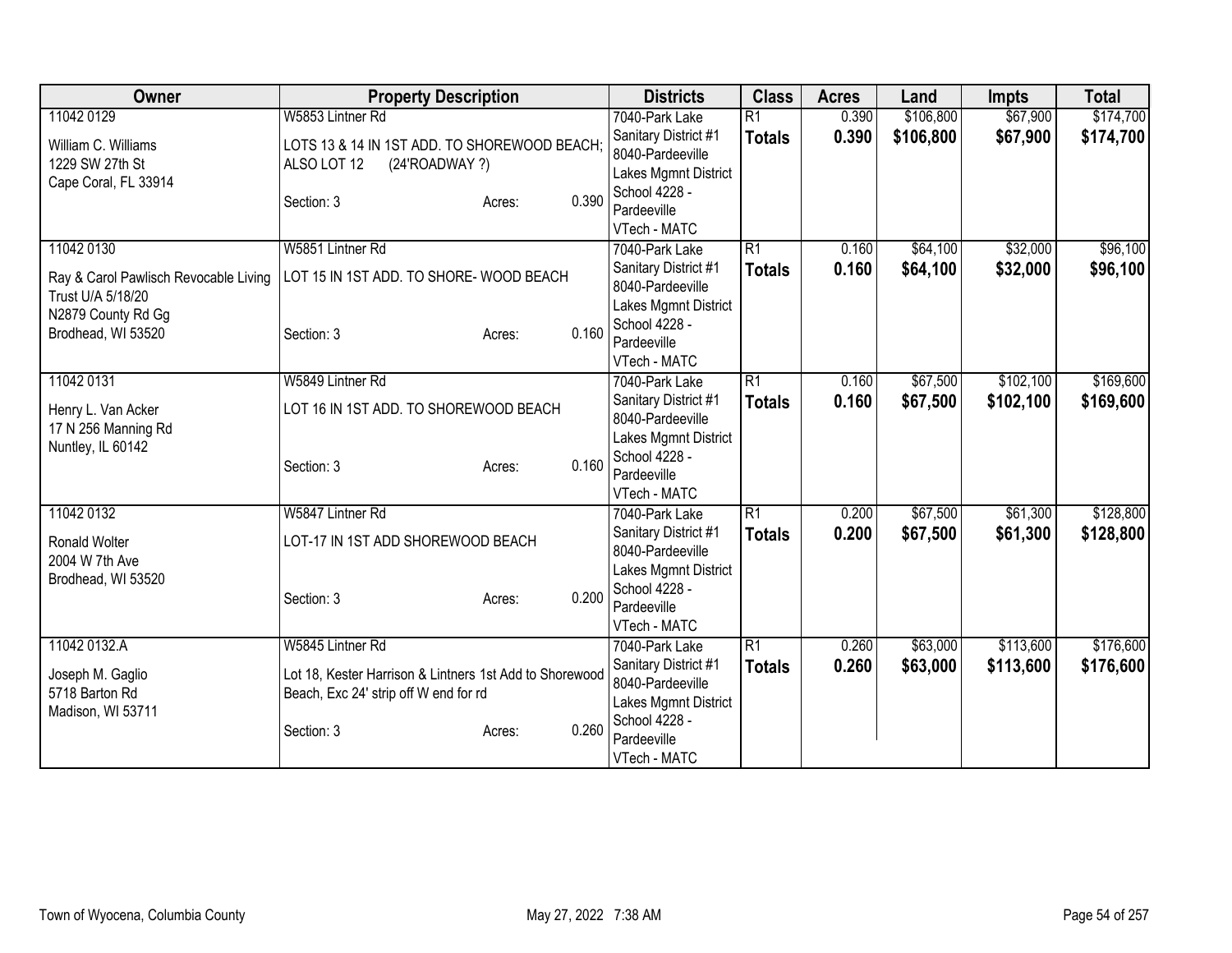| Owner                                  | <b>Property Description</b>                            | <b>Districts</b>                      | <b>Class</b>    | <b>Acres</b> | Land      | <b>Impts</b>    | <b>Total</b> |
|----------------------------------------|--------------------------------------------------------|---------------------------------------|-----------------|--------------|-----------|-----------------|--------------|
| 11042 0133                             | W5843 Lintner Rd                                       | 7040-Park Lake                        | $\overline{R1}$ | 0.240        | \$63,000  | \$232,500       | \$295,500    |
| Sandra E. Broady-Rudd                  | Lot 1, CSM 5971-43-12                                  | Sanitary District #1                  | <b>Totals</b>   | 0.240        | \$63,000  | \$232,500       | \$295,500    |
| W5843 Lintner Rd                       |                                                        | 8040-Pardeeville                      |                 |              |           |                 |              |
| Pardeeville, WI 53954                  |                                                        | Lakes Mgmnt District                  |                 |              |           |                 |              |
|                                        | 0.240<br>Section: 3<br>Acres:                          | School 4228 -                         |                 |              |           |                 |              |
|                                        |                                                        | Pardeeville                           |                 |              |           |                 |              |
|                                        |                                                        | VTech - MATC                          |                 |              |           |                 |              |
| 11042 0134                             | W5841 Lintner Rd                                       | 7040-Park Lake                        | $\overline{R1}$ | 0.230        | \$52,900  | \$137,700       | \$190,600    |
| Michael A. James                       | LOT 20, EXC S3' IN 1ST ADD SHOREWOOD BEACH             | Sanitary District #1                  | <b>Totals</b>   | 0.230        | \$52,900  | \$137,700       | \$190,600    |
| W5841 Lintner Rd                       |                                                        | 8040-Pardeeville                      |                 |              |           |                 |              |
| Pardeeville, WI 53954                  |                                                        | Lakes Mgmnt District<br>School 4228 - |                 |              |           |                 |              |
|                                        | 0.000<br>Section: 3<br>Acres:                          | Pardeeville                           |                 |              |           |                 |              |
|                                        |                                                        | VTech - MATC                          |                 |              |           |                 |              |
| 11042 0135                             | W5839 Lintner Rd                                       | 7040-Park Lake                        | R1              | 0.410        | \$91,200  | \$10,700        | \$101,900    |
|                                        |                                                        | Sanitary District #1                  | <b>Totals</b>   | 0.410        | \$91,200  | \$10,700        | \$101,900    |
| Gregory L & Susan T Breen Living Trust | Lot 1, CSM 6455-48-12                                  | 8040-Pardeeville                      |                 |              |           |                 |              |
| Dated 11/11/2014                       |                                                        | Lakes Mgmnt District                  |                 |              |           |                 |              |
| 415 W Franklin St                      |                                                        | School 4228 -                         |                 |              |           |                 |              |
| Portage, WI 53901                      | 0.410<br>Section: 3<br>Acres:                          | Pardeeville                           |                 |              |           |                 |              |
|                                        |                                                        | VTech - MATC                          |                 |              |           |                 |              |
| 11042 0136                             | W5831 Lintner Rd                                       | 7040-Park Lake                        | $\overline{R1}$ | 0.580        | \$106,900 | \$100,100       | \$207,000    |
| Ann Conway                             | LOTS 23, 24 & 25 IN 1ST ADD SHOREWOOD BEACH            | Sanitary District #1                  | <b>Totals</b>   | 0.580        | \$106,900 | \$100,100       | \$207,000    |
| W5831 Lintner Rd                       |                                                        | 8040-Pardeeville                      |                 |              |           |                 |              |
| Pardeeville, WI 53954                  |                                                        | Lakes Mgmnt District                  |                 |              |           |                 |              |
|                                        | 0.580<br>Section: 3<br>Acres:                          | School 4228 -                         |                 |              |           |                 |              |
|                                        |                                                        | Pardeeville                           |                 |              |           |                 |              |
|                                        |                                                        | VTech - MATC                          |                 |              |           |                 |              |
| 11042 0137                             | N7471 State Highway 22                                 | School 4228 -                         | $\overline{R1}$ | 1.530        | \$37,700  | \$105,600       | \$143,300    |
| <b>Christopher Neuhauser</b>           | BEG WHERE S LN G.L. INT W R/W HWY 22; TH W 250         | Pardeeville                           | <b>Totals</b>   | 1.530        | \$37,700  | \$105,600       | \$143,300    |
| N7471 Sth 22                           | FT; N 830.5 FT; E 250 FT; S 830.5<br>FT TO BEG         | VTech - MATC                          |                 |              |           |                 |              |
| Pardeeville, WI 53954                  | R.45-P.43; EXC R.154-461 EXC R187-40 618937            |                                       |                 |              |           |                 |              |
|                                        | 1.530<br>Section: 4<br>Acres:                          |                                       |                 |              |           |                 |              |
| 11042 0137.1                           |                                                        | School 4228 -                         | A42             | 25.300       | \$6,700   | $\overline{50}$ | \$6,700      |
| Michael D. Bradley                     | Prt GL 1, Beg @ SE cor GL 1, W 1632.5', N 830.5', E    | Pardeeville                           | S5m             | 1.000        | \$1,600   | \$0             | \$1,600      |
| 402 Lake Shore Dr                      | 1632.5', S 830.5' to beg, Exc beg @ S line, W 250', N  | VTech - MATC                          | <b>Totals</b>   | 26.300       | \$8,300   | \$0             | \$8,300      |
| Pardeeville, WI 53954                  | 830.5', E 250', S 830.5' to beg, Exc that part in GL 2 |                                       |                 |              |           |                 |              |
|                                        | 26.300<br>Section: 4<br>Acres:                         |                                       |                 |              |           |                 |              |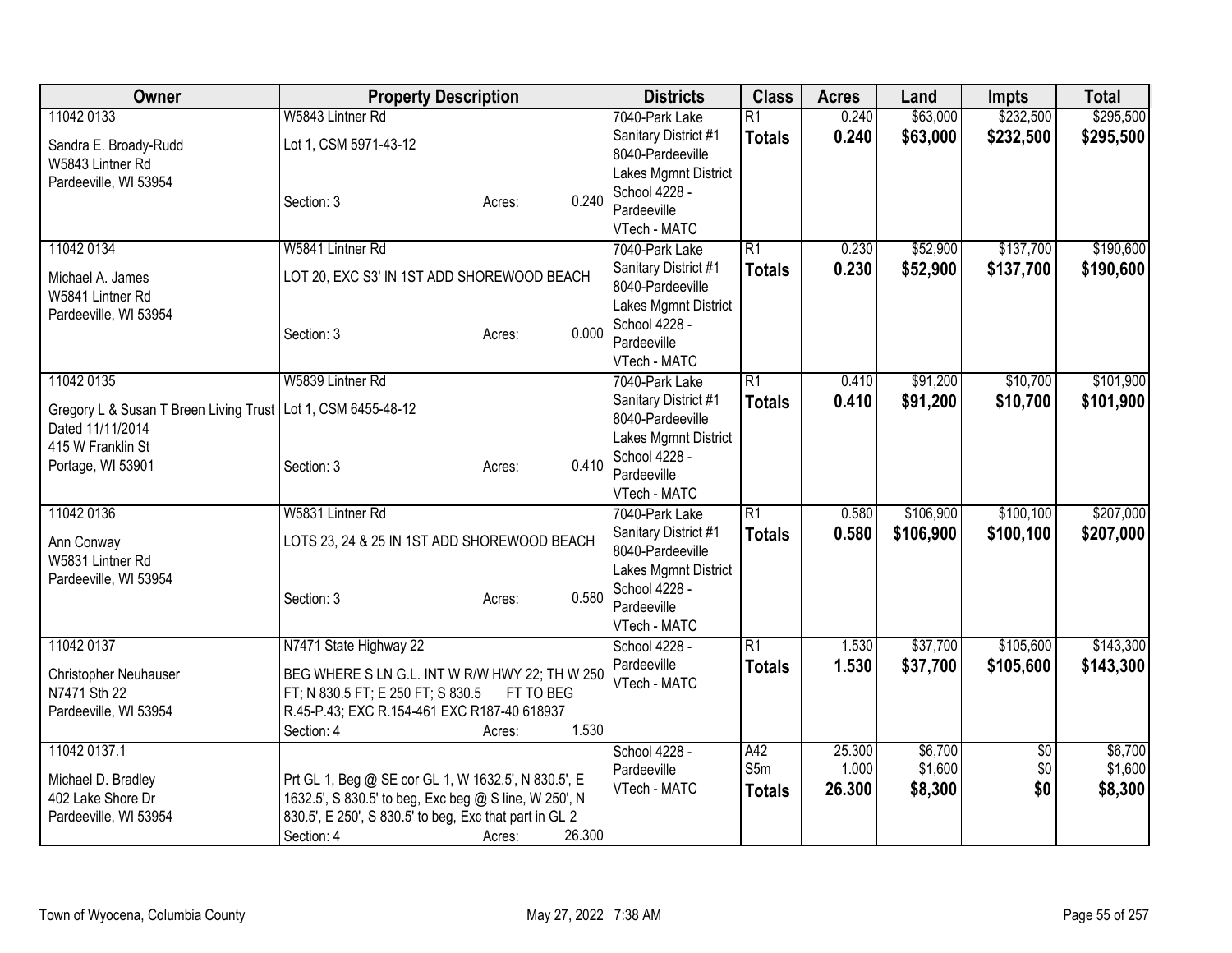| Owner                                                                          |                                                                                                                              | <b>Property Description</b> |        | <b>Districts</b>                             | <b>Class</b>                                    | <b>Acres</b>                        | Land                                      | <b>Impts</b>                         | <b>Total</b>                              |
|--------------------------------------------------------------------------------|------------------------------------------------------------------------------------------------------------------------------|-----------------------------|--------|----------------------------------------------|-------------------------------------------------|-------------------------------------|-------------------------------------------|--------------------------------------|-------------------------------------------|
| 11042 0137.2                                                                   | N7507 State Highway 22                                                                                                       |                             |        | School 4228 -                                | $\overline{R1}$                                 | 1.020                               | \$30,300                                  | \$160,900                            | \$191,200                                 |
| Missy R. Ullrich<br>N7507 State Rd 22                                          | Lot 2, CSM 1390-6-152                                                                                                        |                             |        | Pardeeville<br>VTech - MATC                  | <b>Totals</b>                                   | 1.020                               | \$30,300                                  | \$160,900                            | \$191,200                                 |
| Pardeeville, WI 53954                                                          | Section: 4                                                                                                                   | Acres:                      | 1.020  |                                              |                                                 |                                     |                                           |                                      |                                           |
| 11042 0137.3                                                                   | N7493 State Highway 22                                                                                                       |                             |        | School 4228 -                                | $\overline{R1}$                                 | 1.440                               | \$36,400                                  | \$167,000                            | \$203,400                                 |
| Douglas L. Sharpless<br>N7493 State Rd 22<br>Pardeeville, WI 53954             | Pt GL 1, Beg 260.5' N of where south line GL inters west<br>r/w Hwy 22, W250' N250' E250' S250' POB, Except<br>V253-236      |                             |        | Pardeeville<br>VTech - MATC                  | <b>Totals</b>                                   | 1.440                               | \$36,400                                  | \$167,000                            | \$203,400                                 |
|                                                                                | Section: 4                                                                                                                   | Acres:                      | 1.440  |                                              |                                                 |                                     |                                           |                                      |                                           |
| 11042 0137.4                                                                   | N7521 State Highway 22                                                                                                       |                             |        | School 4228 -                                | $\overline{C2}$                                 | 0.630                               | \$29,300                                  | \$30,400                             | \$59,700                                  |
| Michael J. Wolfe<br>N8979 Staufenbeil Rd<br>Portage, WI 53901                  | Lot 1, CSM 1390-6-152                                                                                                        |                             |        | Pardeeville<br>VTech - MATC                  | <b>Totals</b>                                   | 0.630                               | \$29,300                                  | \$30,400                             | \$59,700                                  |
|                                                                                | Section: 4                                                                                                                   | Acres:                      | 0.630  |                                              |                                                 |                                     |                                           |                                      |                                           |
| 11042 0138<br>Michael D. Bradley<br>402 Lake Shore Dr<br>Pardeeville, WI 53954 | GL 1, Exc S 31.12 ac, Exc R45-139                                                                                            |                             |        | School 4228 -<br>Pardeeville<br>VTech - MATC | A43<br>S <sub>5</sub> x<br><b>Totals</b>        | 19.110<br>5.650<br>24.760           | \$3,700<br>\$1,200<br>\$4,900             | $\frac{1}{20}$<br>\$0<br>\$0         | \$3,700<br>\$1,200<br>\$4,900             |
|                                                                                | Section: 4                                                                                                                   | Acres:                      | 24.760 |                                              |                                                 |                                     |                                           |                                      |                                           |
| 11042 0138.1<br>Keith A. Rodenhauser<br>N7527 St Hwy 22                        | N7527 State Highway 22<br>Prt GL 1, BEG SE COR of land descr in R42-201, TH W<br>306 FT; N 374 FT E 306 FT; S 374 FT TO BEG. |                             |        | School 4228 -<br>Pardeeville<br>VTech - MATC | $\overline{R1}$<br><b>Totals</b>                | 2.620<br>2.620                      | \$48,200<br>\$48,200                      | \$129,800<br>\$129,800               | \$178,000<br>\$178,000                    |
| Pardeeville, WI 53954                                                          |                                                                                                                              |                             |        |                                              |                                                 |                                     |                                           |                                      |                                           |
| 11042 0139                                                                     | Section: 4                                                                                                                   | Acres:                      | 2.620  | School 4228 -                                | A43                                             | 10.500                              | \$2,000                                   | $\overline{60}$                      | \$2,000                                   |
| Michael D. Bradley<br>402 Lake Shore Dr<br>Pardeeville, WI 53954               | 15 ac off E side GL 2, being 20 rods wide E & W & 120<br>rods long                                                           |                             |        | Pardeeville<br>VTech - MATC                  | S5m<br>S <sub>5</sub> x<br><b>Totals</b>        | 3.000<br>1.500<br>15.000            | \$5,900<br>\$300<br>\$8,200               | \$0<br>\$0<br>\$0                    | \$5,900<br>\$300<br>\$8,200               |
|                                                                                | Section: 4                                                                                                                   | Acres:                      | 15.000 |                                              |                                                 |                                     |                                           |                                      |                                           |
| 11042 0140<br>Dennis W. Wopat<br>N5760 Hill Rd<br>Rio, WI 53960                | GL 2; exc E 330'                                                                                                             |                             |        | School 4228 -<br>Pardeeville<br>VTech - MATC | A42<br>A43<br>S <sub>5</sub> x<br><b>Totals</b> | 18.850<br>16.650<br>8.600<br>44.100 | \$5,000<br>\$3,200<br>\$7,100<br>\$15,300 | $\overline{50}$<br>\$0<br>\$0<br>\$0 | \$5,000<br>\$3,200<br>\$7,100<br>\$15,300 |
|                                                                                | Section: 4                                                                                                                   | Acres:                      | 44.100 |                                              |                                                 |                                     |                                           |                                      |                                           |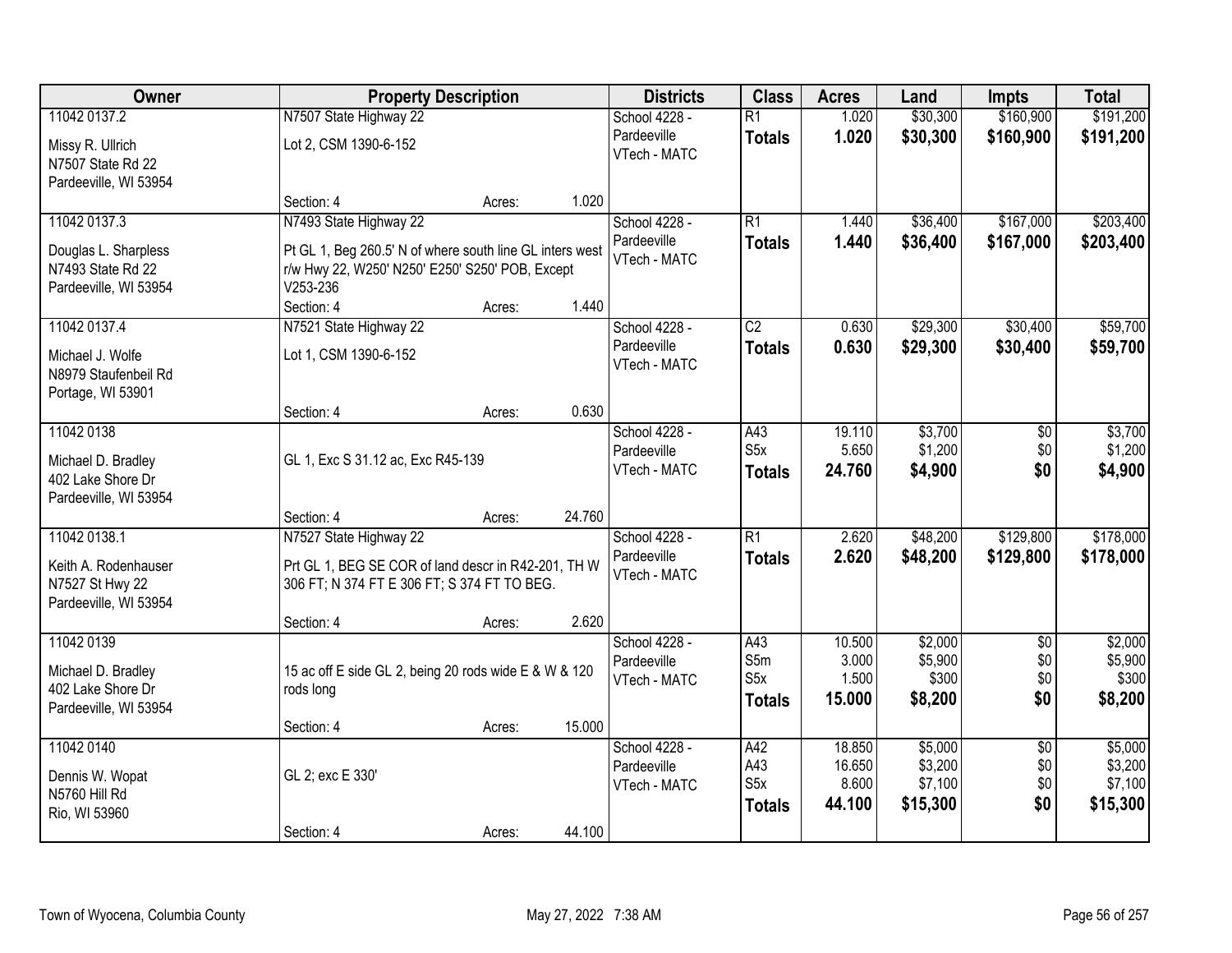| Owner                                    | <b>Property Description</b>   |        |        | <b>Districts</b>            | <b>Class</b>            | <b>Acres</b>    | Land                | <b>Impts</b>    | <b>Total</b>        |
|------------------------------------------|-------------------------------|--------|--------|-----------------------------|-------------------------|-----------------|---------------------|-----------------|---------------------|
| 11042 0141                               | W6371 Haynes Rd               |        |        | School 4228 -               | A42                     | 6.000           | \$1,600             | $\overline{50}$ | \$1,600             |
| Dennis W. Wopat                          | GL <sub>3</sub>               |        |        | Pardeeville                 | A43                     | 38.500          | \$7,400             | \$0             | \$7,400             |
| N5760 Hill Rd                            |                               |        |        | VTech - MATC                | H7                      | 3.000           | \$29,000            | \$134,500       | \$163,500           |
| Rio, WI 53960                            |                               |        |        |                             | S5m                     | 8.000           | \$12,800            | \$0             | \$12,800            |
|                                          | Section: 4                    | Acres: | 59.700 |                             | S <sub>5</sub> x        | 4.200           | \$3,500             | \$0             | \$3,500             |
|                                          |                               |        |        |                             | <b>Totals</b>           | 59.700          | \$54,300            | \$134,500       | \$188,800           |
| 11042 0142                               | W6445 Haynes Rd               |        |        | School 4228 -               | $\overline{C2}$         | 59.300          | \$233,900           | \$1,113,900     | \$1,347,800         |
| Indian Trails Cg, Inc.                   | GOV'T LOT 4; ROW G.T.         |        |        | Pardeeville                 | R <sub>1</sub>          | 1.000           | \$32,000            | \$236,500       | \$268,500           |
| W6445 Haynes Rd                          |                               |        |        | VTech - MATC                | <b>Totals</b>           | 60.300          | \$265,900           | \$1,350,400     | \$1,616,300         |
| Pardeeville, WI 53954                    |                               |        |        |                             |                         |                 |                     |                 |                     |
|                                          | Section: 4                    | Acres: | 60.300 |                             |                         |                 |                     |                 |                     |
| 11042 0143                               |                               |        |        | School 4228 -               | $\overline{C2}$         | 6.000           | \$18,000            | \$14,300        | \$32,300            |
| Indian Trails Cg, Inc                    | E 1/2 OF N 1/2 OF GOV'T LOT 5 |        |        | Pardeeville                 | S <sub>5</sub> x        | 4.000           | \$800               | \$0             | \$800               |
| W6445 Haynes Rd                          |                               |        |        | VTech - MATC                | <b>Totals</b>           | 10.000          | \$18,800            | \$14,300        | \$33,100            |
| Pardeeville, WI 53954                    |                               |        |        |                             |                         |                 |                     |                 |                     |
|                                          | Section: 4                    | Acres: | 10.000 |                             |                         |                 |                     |                 |                     |
| 11042 0144                               |                               |        |        | School 4228 -               | $\overline{C2}$         | 6.000           | \$18,000            | \$18,200        | \$36,200            |
|                                          |                               |        |        | Pardeeville                 | S <sub>5</sub> x        | 4.000           | \$800               | \$0             | \$800               |
| Indian Trails Cg, Inc                    | W 1/2 OF N 1/2 OF GOV'T LT 5  |        |        | VTech - MATC                | <b>Totals</b>           | 10.000          | \$18,800            | \$18,200        | \$37,000            |
| W6445 Haynes Rd<br>Pardeeville, WI 53954 |                               |        |        |                             |                         |                 |                     |                 |                     |
|                                          | Section: 4                    | Acres: | 10.000 |                             |                         |                 |                     |                 |                     |
| 11042 0145                               |                               |        |        | School 4228 -               | S5x                     | 20.000          | \$12,200            | \$0             | \$12,200            |
|                                          |                               |        |        | Pardeeville                 | <b>Totals</b>           | 20.000          | \$12,200            | \$0             | \$12,200            |
| Rrfv, LLC                                | S 1/2 OF GOV'T LOT 5          |        |        | VTech - MATC                |                         |                 |                     |                 |                     |
| N191 Hank Dr                             |                               |        |        |                             |                         |                 |                     |                 |                     |
| Appleton, WI 54915                       |                               |        |        |                             |                         |                 |                     |                 |                     |
|                                          | Section: 4                    | Acres: | 20.000 |                             |                         |                 |                     |                 |                     |
| 11042 0146                               |                               |        |        | School 4228 -               | A43<br>S <sub>5</sub> x | 5.000<br>15.000 | \$1,000<br>\$10,500 | \$0<br>\$0      | \$1,000<br>\$10,500 |
| Dennis W. Wopat                          | GL 6; N of Fox River          |        |        | Pardeeville<br>VTech - MATC |                         | 20.000          | \$11,500            | \$0             | \$11,500            |
| N5760 Hill Rd                            |                               |        |        |                             | <b>Totals</b>           |                 |                     |                 |                     |
| Rio, WI 53960                            |                               |        |        |                             |                         |                 |                     |                 |                     |
|                                          | Section: 4                    | Acres: | 20.000 |                             |                         |                 |                     |                 |                     |
| 11042 0147                               |                               |        |        | School 4228 -               | A43                     | 4.500           | \$900               | $\overline{50}$ | \$900               |
| Rrfv, LLC                                | GL 6, south of Fox River      |        |        | Pardeeville                 | S <sub>5</sub> x        | 15.500          | \$14,400            | \$0             | \$14,400            |
| N191 Hank Dr                             |                               |        |        | VTech - MATC                | <b>Totals</b>           | 20.000          | \$15,300            | \$0             | \$15,300            |
| Appleton, WI 54915                       |                               |        |        |                             |                         |                 |                     |                 |                     |
|                                          | Section: 4                    | Acres: | 20.000 |                             |                         |                 |                     |                 |                     |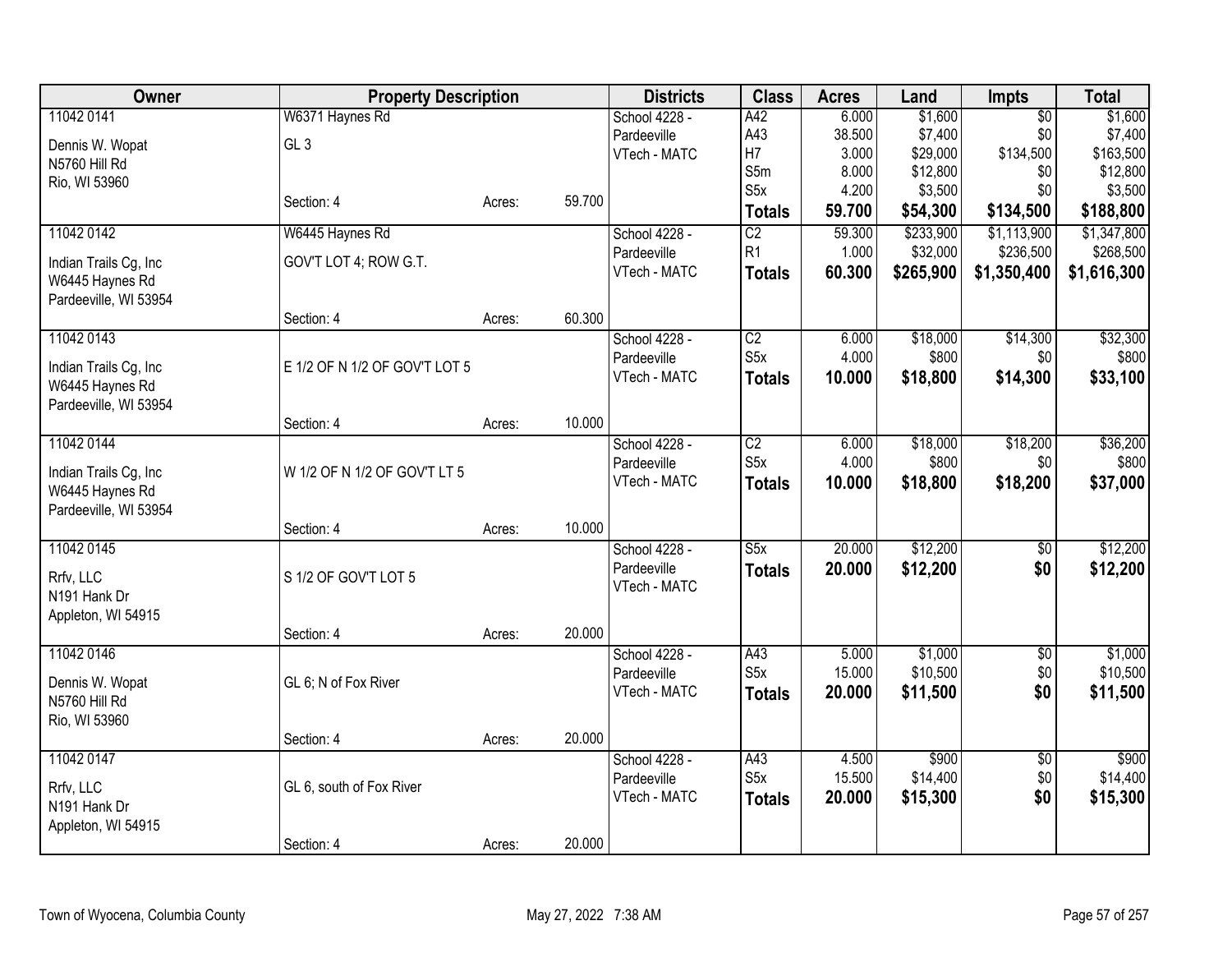| Owner                             | <b>Property Description</b>                            |        |        | <b>Districts</b> | <b>Class</b>     | <b>Acres</b> | Land     | <b>Impts</b>    | <b>Total</b> |
|-----------------------------------|--------------------------------------------------------|--------|--------|------------------|------------------|--------------|----------|-----------------|--------------|
| 11042 0148                        |                                                        |        |        | School 4228 -    | A43              | 22.000       | \$4,200  | $\overline{$0}$ | \$4,200      |
| Dennis W. Wopat                   | W 3/4 of GL 7                                          |        |        | Pardeeville      | S5m              | 3.000        | \$5,900  | \$0             | \$5,900      |
| N5760 Hill Rd                     |                                                        |        |        | VTech - MATC     | S <sub>5</sub> x | 5.000        | \$4,600  | \$0             | \$4,600      |
| Rio, WI 53960                     |                                                        |        |        |                  | <b>Totals</b>    | 30.000       | \$14,700 | \$0             | \$14,700     |
|                                   | Section: 4                                             | Acres: | 30.000 |                  |                  |              |          |                 |              |
| 11042 0149                        |                                                        |        |        | School 4228 -    | A42              | 6.000        | \$1,600  | $\overline{50}$ | \$1,600      |
|                                   |                                                        |        |        | Pardeeville      | S5m              | 1.000        | \$2,000  | \$0             | \$2,000      |
| Witt Living Trust Dated 7/14/2021 | E 1/4 of Gov Lot 7                                     |        |        | VTech - MATC     | S5x              | 3.000        | \$3,300  | \$0             | \$3,300      |
| N1947 State Rd 22                 |                                                        |        |        |                  | <b>Totals</b>    | 10.000       | \$6,900  | \$0             | \$6,900      |
| Arlington, WI 53911               |                                                        |        |        |                  |                  |              |          |                 |              |
|                                   | Section: 4                                             | Acres: | 10.000 |                  |                  |              |          |                 |              |
| 11042 0150                        | N7417 State Highway 22                                 |        |        | School 4228 -    | A42              | 2.000        | \$500    | $\overline{50}$ | \$500        |
| Witt Living Trust Dated 7/14/2021 | Gov Lot 8, see exceptions                              |        |        | Pardeeville      | A43              | 33.700       | \$6,400  | \$0             | \$6,400      |
| N1947 State Rd 22                 |                                                        |        |        | VTech - MATC     | H <sub>7</sub>   | 2.000        | \$27,000 | \$208,900       | \$235,900    |
| Arlington, WI 53911               |                                                        |        |        |                  | S5x              | 1.000        | \$900    | \$0             | \$900        |
|                                   | Section: 4                                             | Acres: | 38.700 |                  | <b>Totals</b>    | 38.700       | \$34,800 | \$208,900       | \$243,700    |
| 11042 0150.A                      | N7379 State Highway 22                                 |        |        | School 4228 -    | $\overline{R1}$  | 1.000        | \$30,000 | \$97,100        | \$127,100    |
|                                   |                                                        |        |        | Pardeeville      | <b>Totals</b>    | 1.000        | \$30,000 | \$97,100        | \$127,100    |
| Iola Keen                         | Pcl in Gov't Lot 8 Beg at intersect W In Hwy 22 & Ext. |        |        | VTech - MATC     |                  |              |          |                 |              |
| PO Box 517                        | Lintner Rd; W 270'; N 161.3'; E 270'; S 161.3' to beg. |        |        |                  |                  |              |          |                 |              |
| Pardeeville, WI 53954             | Section: 4                                             | Acres: | 1.000  |                  |                  |              |          |                 |              |
| 11042 0151                        |                                                        |        |        | School 4228 -    | A43              | 12.000       | \$2,300  | \$0             | \$2,300      |
|                                   |                                                        |        |        | Pardeeville      | S5x              | 28.000       | \$21,600 | \$0             | \$21,600     |
| Rrfv, LLC                         | GL 11, Exc RR r/w                                      |        |        | VTech - MATC     |                  | 40.000       | \$23,900 | \$0             | \$23,900     |
| N191 Hank Dr                      |                                                        |        |        |                  | <b>Totals</b>    |              |          |                 |              |
| Appleton, WI 54915                |                                                        |        |        |                  |                  |              |          |                 |              |
|                                   | Section: 4                                             | Acres: | 40.000 |                  |                  |              |          |                 |              |
| 11042 0152                        |                                                        |        |        | School 4228 -    | A42              | 9.000        | \$2,400  | $\overline{50}$ | \$2,400      |
| Rrfv, LLC                         | GL 12, North of RR r/w                                 |        |        | Pardeeville      | S5m              | 5.000        | \$8,000  | \$0             | \$8,000      |
| N191 Hank Dr                      |                                                        |        |        | VTech - MATC     | S <sub>5x</sub>  | 17.500       | \$14,500 | \$0             | \$14,500     |
| Appleton, WI 54915                |                                                        |        |        |                  | <b>Totals</b>    | 31.500       | \$24,900 | \$0             | \$24,900     |
|                                   | Section: 4                                             | Acres: | 31.500 |                  |                  |              |          |                 |              |
| 11042 0153.A                      | N7306 Whittingham Rd                                   |        |        | School 4228 -    | R1               | 0.600        | \$60,300 | \$78,800        | \$139,100    |
|                                   |                                                        |        |        | Pardeeville      | <b>Totals</b>    | 0.600        | \$60,300 | \$78,800        | \$139,100    |
| Scott Grove                       | BEG @ PT ON W LN G L 12 WH S LN RR R/W                 |        |        | VTech - MATC     |                  |              |          |                 |              |
| W3710 Bristol Rd                  | CROSSES W LN GL12, E 93' S TO ROUND L W 93' TO         |        |        |                  |                  |              |          |                 |              |
| Columbus, WI 53925                | W LN GL12. N TO BEG - Harlan C Grove reserves a Life   |        |        |                  |                  |              |          |                 |              |
|                                   | Section: 4                                             | Acres: | 0.600  |                  |                  |              |          |                 |              |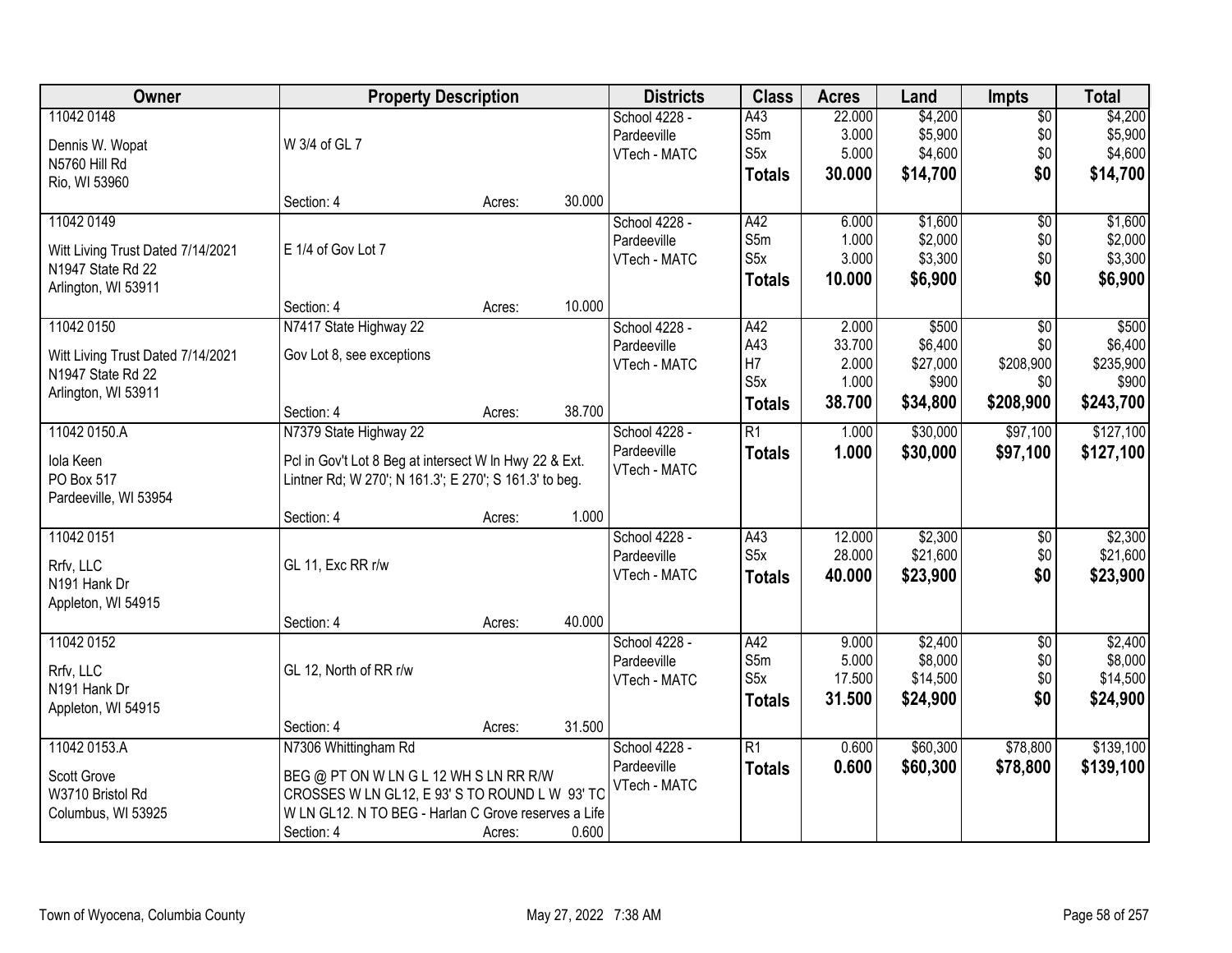| Owner                                                              | <b>Property Description</b>                                                               |        |       | <b>Districts</b>             | <b>Class</b>                     | <b>Acres</b>   | Land                 | <b>Impts</b>         | <b>Total</b>           |
|--------------------------------------------------------------------|-------------------------------------------------------------------------------------------|--------|-------|------------------------------|----------------------------------|----------------|----------------------|----------------------|------------------------|
| 11042 0153.B                                                       | N7310 Whittingham Rd                                                                      |        |       | School 4228 -<br>Pardeeville | $\overline{R1}$<br><b>Totals</b> | 1.680<br>1.680 | \$65,100<br>\$65,100 | \$94,200<br>\$94,200 | \$159,300<br>\$159,300 |
| Jacob W. Gunderson<br>N7310 Whittingham Rd                         | BEG @ PT 93' W ALNG RR R/W FR WH S LN R/W<br>CROSSES W LNGL 12 E 237'; S TO ROUND LAKE, W |        |       | VTech - MATC                 |                                  |                |                      |                      |                        |
| Pardeeville, WI 53954                                              | 237' TO PT 93' E OF WLN GL 12 N TO BEG;<br>Section: 4                                     | Acres: | 1.680 |                              |                                  |                |                      |                      |                        |
| 11042 0154.01                                                      | N7220 Neuhauser Rd                                                                        |        |       | School 4228 -                | $\overline{R1}$                  | 1.860          | \$42,500             | \$102,200            | \$144,700              |
| Roger D. Willoughby<br>N7220 Neuhauser Rd<br>Pardeeville, WI 53954 | LOT 1 CSM 2427-15-123                                                                     |        |       | Pardeeville<br>VTech - MATC  | <b>Totals</b>                    | 1.860          | \$42,500             | \$102,200            | \$144,700              |
|                                                                    | Section: 4                                                                                | Acres: | 1.860 |                              |                                  |                |                      |                      |                        |
| 11042 0154.02                                                      | W6476 Neuhauser Rd                                                                        |        |       | School 4228 -                | $\overline{R1}$                  | 1.130          | \$68,100             | \$100,900            | \$169,000              |
| Amy Neubecker<br>W6476 Neuhauser Rd<br>Pardeeville, WI 53954       | LT 1 CS#4346-30-101                                                                       |        |       | Pardeeville<br>VTech - MATC  | <b>Totals</b>                    | 1.130          | \$68,100             | \$100,900            | \$169,000              |
|                                                                    | Section: 4                                                                                | Acres: | 1.130 |                              |                                  |                |                      |                      |                        |
| 11042 0154.A                                                       | W6470 Neuhauser Rd                                                                        |        |       | School 4228 -                | A41                              | 1.700          | \$500                | \$0                  | \$500                  |
| David J. Neuhauser                                                 | NW 1/4 SW 1/4 OF GL 13; COMM AT PT WHERE W LN                                             |        |       | Pardeeville<br>VTech - MATC  | R <sub>1</sub><br>S5m            | 0.500<br>1.750 | \$15,000<br>\$4,100  | \$11,500<br>\$0      | \$26,500<br>\$4,100    |
| W6470 Neuhauser Rd                                                 | SEC INTS S SHORE ROUND LAKE; E 400'; E 800'; S                                            |        |       |                              | S <sub>5</sub> x                 | 3.350          | \$2,800              | \$0                  | \$2,800                |
| Pardeeville, WI 53954                                              | 400'; W800'; N 400'<br>Section: 4                                                         | Acres: | 7.300 |                              | <b>Totals</b>                    | 7.300          | \$22,400             | \$11,500             | \$33,900               |
| 11042 0154.B                                                       | W6470 Neuhauser Rd                                                                        |        |       | School 4228 -                | $\overline{R1}$                  | 0.610          | \$53,500             | \$123,100            | \$176,600              |
| David J. Neuhauser                                                 | PRT GL 13, COMM WH W LN SD 1/4 INTERS 1/4 LN S                                            |        |       | Pardeeville                  | <b>Totals</b>                    | 0.610          | \$53,500             | \$123,100            | \$176,600              |
| W6470 Neuhauser Rd                                                 | SHORE ROUND LAKE, E 334'; E 66'; S 400'; W 66'; N                                         |        |       | VTech - MATC                 |                                  |                |                      |                      |                        |
| Pardeeville, WI 53954                                              | 400'                                                                                      |        |       |                              |                                  |                |                      |                      |                        |
|                                                                    | Section: 4                                                                                | Acres: | 0.610 |                              |                                  |                |                      |                      |                        |
| 11042 0154.E                                                       | W6488 Neuhauser Rd                                                                        |        |       | School 4228 -                | $\overline{R1}$                  | 0.920          | \$63,900             | \$124,000            | \$187,900              |
| Donald W. Schwartz                                                 | PCL IN SW 1/4 COMM @ PT WHERE W LN SD 1/4 INT                                             |        |       | Pardeeville<br>VTech - MATC  | <b>Totals</b>                    | 0.920          | \$63,900             | \$124,000            | \$187,900              |
| 407 Topeka Trl                                                     | 1/4 LN SHORE ROUND LAKE; TH E 102' POB; TH                                                |        |       |                              |                                  |                |                      |                      |                        |
| Waunakee, WI 53597                                                 | E100'; S400'; W 100'; N 400' TO BEG.<br>Section: 4                                        | Acres: | 0.920 |                              |                                  |                |                      |                      |                        |
| 11042 0154.F                                                       | W6494 Neuhauser Rd                                                                        |        |       | School 4228 -                | $\overline{R1}$                  | 0.686          | \$62,700             | \$12,000             | \$74,700               |
| Marty J. Briggs<br>W6498 Neuhauser Rd<br>Pardeeville, WI 53954     | PARCEL AS DISCRIBED IN R430-666                                                           |        |       | Pardeeville<br>VTech - MATC  | <b>Totals</b>                    | 0.686          | \$62,700             | \$12,000             | \$74,700               |
|                                                                    | Section: 4                                                                                | Acres: | 0.686 |                              |                                  |                |                      |                      |                        |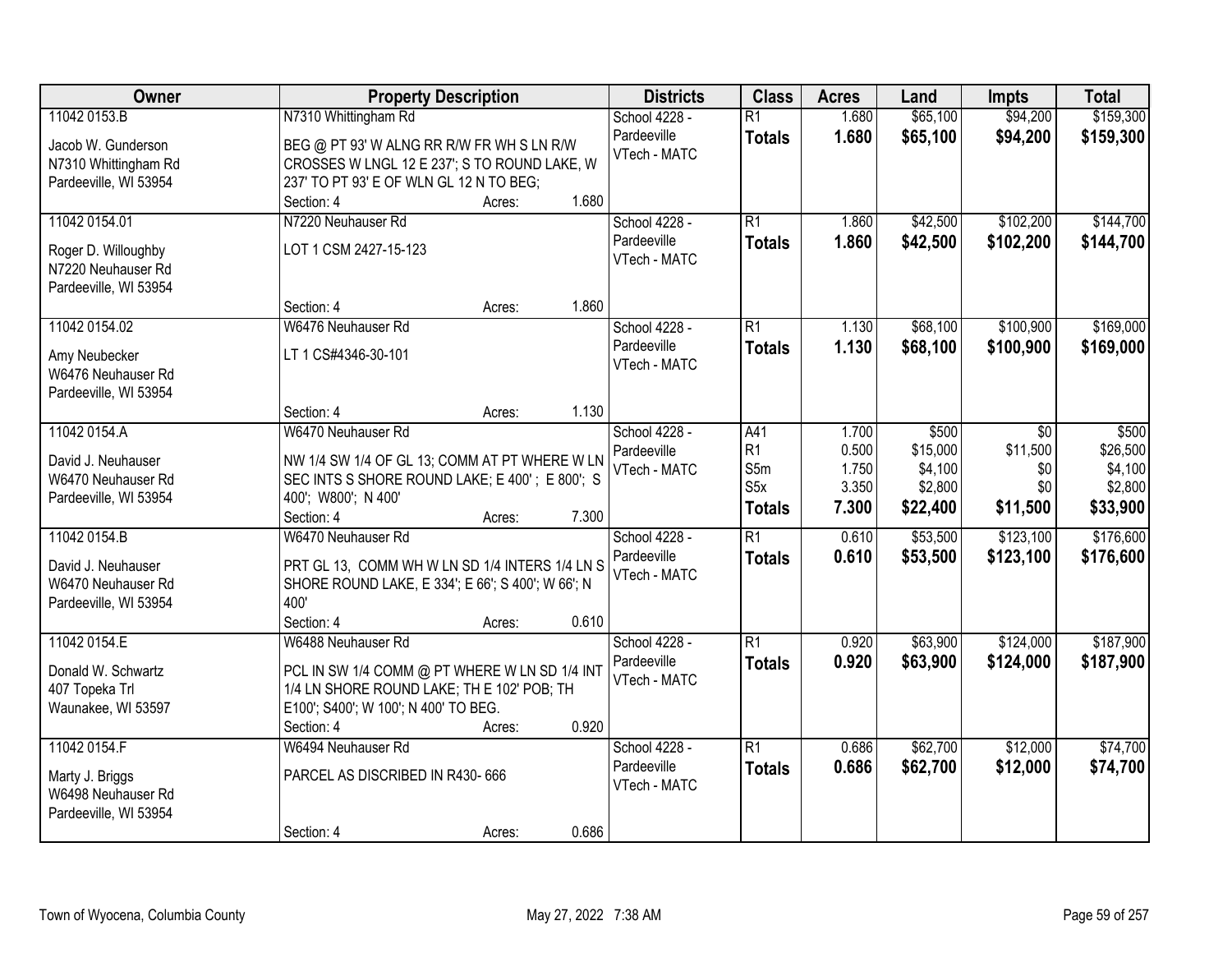| Owner                                                                               | <b>Property Description</b>                                                       |        |        | <b>Districts</b>                             | <b>Class</b>                                         | <b>Acres</b>                       | Land                                       | <b>Impts</b>                  | <b>Total</b>                               |
|-------------------------------------------------------------------------------------|-----------------------------------------------------------------------------------|--------|--------|----------------------------------------------|------------------------------------------------------|------------------------------------|--------------------------------------------|-------------------------------|--------------------------------------------|
| 11042 0154.G<br>Rrfv, LLC<br>N191 Hank Dr<br>Appleton, WI 54915                     | GL 13, North of RR r/w                                                            |        |        | School 4228 -<br>Pardeeville<br>VTech - MATC | S5x<br><b>Totals</b>                                 | 0.070<br>0.070                     | \$100<br>\$100                             | $\overline{60}$<br>\$0        | \$100<br>\$100                             |
|                                                                                     | Section: 4                                                                        | Acres: | 0.070  |                                              |                                                      |                                    |                                            |                               |                                            |
| 11042 0155<br>Rrfv, LLC<br>N191 Hank Dr<br>Appleton, WI 54915                       | GL 14, North of RR r/w                                                            |        |        | School 4228 -<br>Pardeeville<br>VTech - MATC | $\overline{\text{S5x}}$<br><b>Totals</b>             | 10.520<br>10.520                   | \$8,700<br>\$8,700                         | $\overline{50}$<br>\$0        | \$8,700<br>\$8,700                         |
|                                                                                     | Section: 4                                                                        | Acres: | 10.520 |                                              |                                                      |                                    |                                            |                               |                                            |
| 11042 0156.01<br>Patrick W. Jahn<br>W6960 E South Shore Dr<br>Pardeeville, WI 53954 | Hank Dr<br>Lot 1, CSM 4690-33-25                                                  |        |        | School 4228 -<br>Pardeeville<br>VTech - MATC | A41<br>S5m<br>S <sub>5</sub> x<br><b>Totals</b>      | 3.500<br>4.000<br>44.550<br>52.050 | \$1,100<br>\$9,200<br>\$56,500<br>\$66,800 | \$0<br>\$0<br>\$0<br>\$0      | \$1,100<br>\$9,200<br>\$56,500<br>\$66,800 |
|                                                                                     | Section: 4                                                                        | Acres: | 52.050 |                                              |                                                      |                                    |                                            |                               |                                            |
| 11042 0157<br>James C. Hill<br>PO Box 247<br>Pardeeville, WI 53954                  | SW 1/4 OF NW 1/4 EXC CS#2612-17-65                                                |        |        | School 4228 -<br>Pardeeville<br>VTech - MATC | A43<br>S5m<br>S <sub>5</sub> x<br><b>Totals</b>      | 1.000<br>8.000<br>30.000<br>39.000 | \$200<br>\$12,800<br>\$28,400<br>\$41,400  | \$0<br>\$0<br>\$0<br>\$0      | \$200<br>\$12,800<br>\$28,400<br>\$41,400  |
|                                                                                     | Section: 4                                                                        | Acres: | 39.000 |                                              |                                                      |                                    |                                            |                               |                                            |
| 11042 0157.01<br>Michael Hinkley<br>W6450 Breneman Rd<br>Pardeeville, WI 53954      | W6450 Brenemann Rd<br>LT 1 CS#2612-17-65<br>Section: 4                            | Acres: | 1.000  | School 4228 -<br>Pardeeville<br>VTech - MATC | $\overline{R1}$<br><b>Totals</b>                     | 1.000<br>1.000                     | \$30,000<br>\$30,000                       | \$206,100<br>\$206,100        | \$236,100<br>\$236,100                     |
| 11042 0158                                                                          | W6310 County Highway P                                                            |        |        | School 4228 -                                | A43                                                  | 17.000                             | \$3,300                                    | $\overline{50}$               | \$3,300                                    |
| James C. Hill<br>N6811 Raymond Rd<br>Pardeeville, WI 53954                          | SE 1/4 OF NW 1/4; EXC 3 A IN SE CORNER OF SE 1/4<br>OF NW1/4; see exceptions      |        |        | Pardeeville<br>VTech - MATC                  | R1<br>S5x<br><b>Totals</b>                           | 1.000<br>20.000<br>38.000          | \$30,000<br>\$16,500<br>\$49,800           | \$119,400<br>\$0<br>\$119,400 | \$149,400<br>\$16,500<br>\$169,200         |
|                                                                                     | Section: 4                                                                        | Acres: | 38.000 |                                              |                                                      |                                    |                                            |                               |                                            |
| 11042 0159<br>Daniel E. Parks Jr<br>W6399 County Rd P<br>Pardeeville, WI 53954      | W6399 County Highway P<br>NE 1/4 OF SW 1/4 EXC R91-91 EXC C.S. #601<br>Section: 4 | Acres: | 33.140 | School 4228 -<br>Pardeeville<br>VTech - MATC | $\overline{R1}$<br>S <sub>5</sub> x<br><b>Totals</b> | 1.140<br>32.000<br>33.140          | \$32,000<br>\$48,600<br>\$80,600           | \$165,000<br>\$0<br>\$165,000 | \$197,000<br>\$48,600<br>\$245,600         |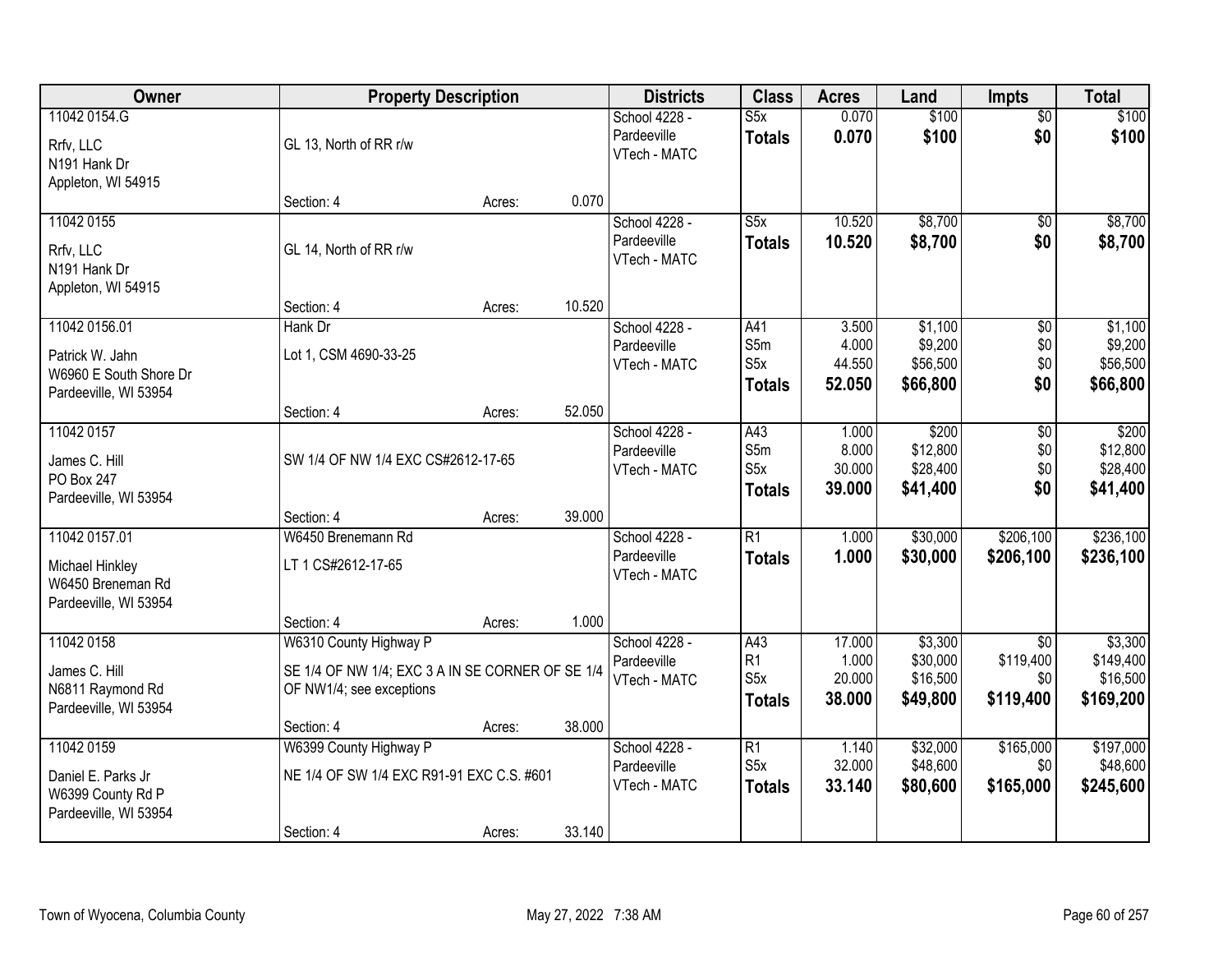| Owner                                                              |                                                                                                                                                          | <b>Property Description</b>                                                                                                                         |        |                             | <b>Class</b>                     | <b>Acres</b>   | Land                 | <b>Impts</b>         | <b>Total</b>           |
|--------------------------------------------------------------------|----------------------------------------------------------------------------------------------------------------------------------------------------------|-----------------------------------------------------------------------------------------------------------------------------------------------------|--------|-----------------------------|----------------------------------|----------------|----------------------|----------------------|------------------------|
| 11042 0159.A<br>Irma V. Parks<br>W6381 Cth P                       | W6381 County Highway P                                                                                                                                   | School 4228 -<br>Pardeeville<br>PRT NE 1/4 SW 1/4, COM E 1/4 COR S.4, S88 14'<br>VTech - MATC<br>W3435.7'POB; S847.11' N86 33' W211' N5 49' W829.75 |        |                             | $\overline{R1}$<br><b>Totals</b> | 4.850<br>4.850 | \$56,100<br>\$56,100 | \$79,000<br>\$79,000 | \$135,100<br>\$135,100 |
| Pardeeville, WI 53954                                              | N88 14' E294.85'POB<br>Section: 4                                                                                                                        | Acres:                                                                                                                                              | 4.850  |                             |                                  |                |                      |                      |                        |
| 11042 0159.B                                                       | W6349 County Highway P                                                                                                                                   |                                                                                                                                                     |        | School 4228 -               | $\overline{R1}$                  | 2.010          | \$44,600             | \$97,700             | \$142,300              |
| Cheryl L. Yahnke<br>W6349 County Rd P<br>Pardeeville, WI 53954     | Lot 1, CSM 601-3-76                                                                                                                                      |                                                                                                                                                     |        | Pardeeville<br>VTech - MATC | <b>Totals</b>                    | 2.010          | \$44,600             | \$97,700             | \$142,300              |
|                                                                    | Section: 4                                                                                                                                               | Acres:                                                                                                                                              | 2.010  |                             |                                  |                |                      |                      |                        |
| 11042 0160                                                         | County Rd P                                                                                                                                              |                                                                                                                                                     |        | School 4228 -               | F6                               | 9.190          | \$29,400             | \$0                  | \$29,400               |
| Daniel E. Parks Jr                                                 | E 1/2 OF NW 1/4 OF SW 1/4                                                                                                                                |                                                                                                                                                     |        | Pardeeville                 | R1                               | 0.810          | \$12,300             | \$4,000              | \$16,300               |
| W6399 County Rd P                                                  |                                                                                                                                                          |                                                                                                                                                     |        | VTech - MATC                | S <sub>5</sub> x                 | 10.000         | \$11,000             | \$0                  | \$11,000               |
| Pardeeville, WI 53954                                              |                                                                                                                                                          |                                                                                                                                                     |        |                             | <b>Totals</b>                    | 20.000         | \$52,700             | \$4,000              | \$56,700               |
|                                                                    | Section: 4                                                                                                                                               | Acres:                                                                                                                                              | 20.000 |                             |                                  |                |                      |                      |                        |
| 11042 0161                                                         | W6451 County Highway P                                                                                                                                   |                                                                                                                                                     |        | School 4228 -               | $\overline{R1}$                  | 7.640          | \$64,400             | $\overline{50}$      | \$64,400               |
| Adam's Acres, LLC<br>1096 Saddle Ridge<br>Portage, WI 53901        | Prt W1/2 of NW1/4 of SW1/4 Sec 4, Comm SW cor Sec 4<br>N00-28-59W 1325.47', N88-56-16E 33' to POB,<br>N00-28-59W 484.83', N89-29-42E 261.40', N00-28-59W |                                                                                                                                                     |        | Pardeeville<br>VTech - MATC | <b>Totals</b>                    | 7.640          | \$64,400             | \$0                  | \$64,400               |
|                                                                    | Section: 4                                                                                                                                               | Acres:                                                                                                                                              | 7.640  |                             |                                  |                |                      |                      |                        |
| 11042 0161.01                                                      | W6481 County Highway P                                                                                                                                   |                                                                                                                                                     |        | School 4228 -               | $\overline{R1}$                  | 2.100          | \$45,100             | \$2,400              | \$47,500               |
| Kevin W. Putnam<br>W7399 W Bush Rd<br>Pardeeville, WI 53954        | LT 1 CS#2608-17-61                                                                                                                                       |                                                                                                                                                     |        | Pardeeville<br>VTech - MATC | <b>Totals</b>                    | 2.100          | \$45,100             | \$2,400              | \$47,500               |
|                                                                    | Section: 4                                                                                                                                               | Acres:                                                                                                                                              | 2.100  |                             |                                  |                |                      |                      |                        |
| 11042 0161.02                                                      | <b>Brenemann Rd</b>                                                                                                                                      |                                                                                                                                                     |        | School 4228 -               | $\overline{\text{X3}}$           | 0.144          | \$0                  | $\sqrt{6}$           | $\overline{50}$        |
| Columbia County<br>112 E Edgewater St<br>Portage, WI 53901         | That part of the W 1/2 of the NW Q of the SW Q, lying Ea<br>of Brenemann Road & North of County Road P.                                                  |                                                                                                                                                     |        | Pardeeville<br>VTech - MATC | <b>Totals</b>                    | 0.144          | \$0                  | \$0                  | \$0                    |
|                                                                    | Section: 4                                                                                                                                               | Acres:                                                                                                                                              | 0.144  |                             |                                  |                |                      |                      |                        |
| 11042 0161.A                                                       | W6454 County Highway P                                                                                                                                   |                                                                                                                                                     |        | School 4228 -               | $\overline{R1}$                  | 4.440          | \$54,800             | \$167,500            | \$222,300              |
| Patrick S. Solterman<br>W6454 County Rd P<br>Pardeeville, WI 53954 | Lot 1, CSM 5367-38-34                                                                                                                                    |                                                                                                                                                     |        | Pardeeville<br>VTech - MATC | <b>Totals</b>                    | 4.440          | \$54,800             | \$167,500            | \$222,300              |
|                                                                    | Section: 4                                                                                                                                               | Acres:                                                                                                                                              | 4.440  |                             |                                  |                |                      |                      |                        |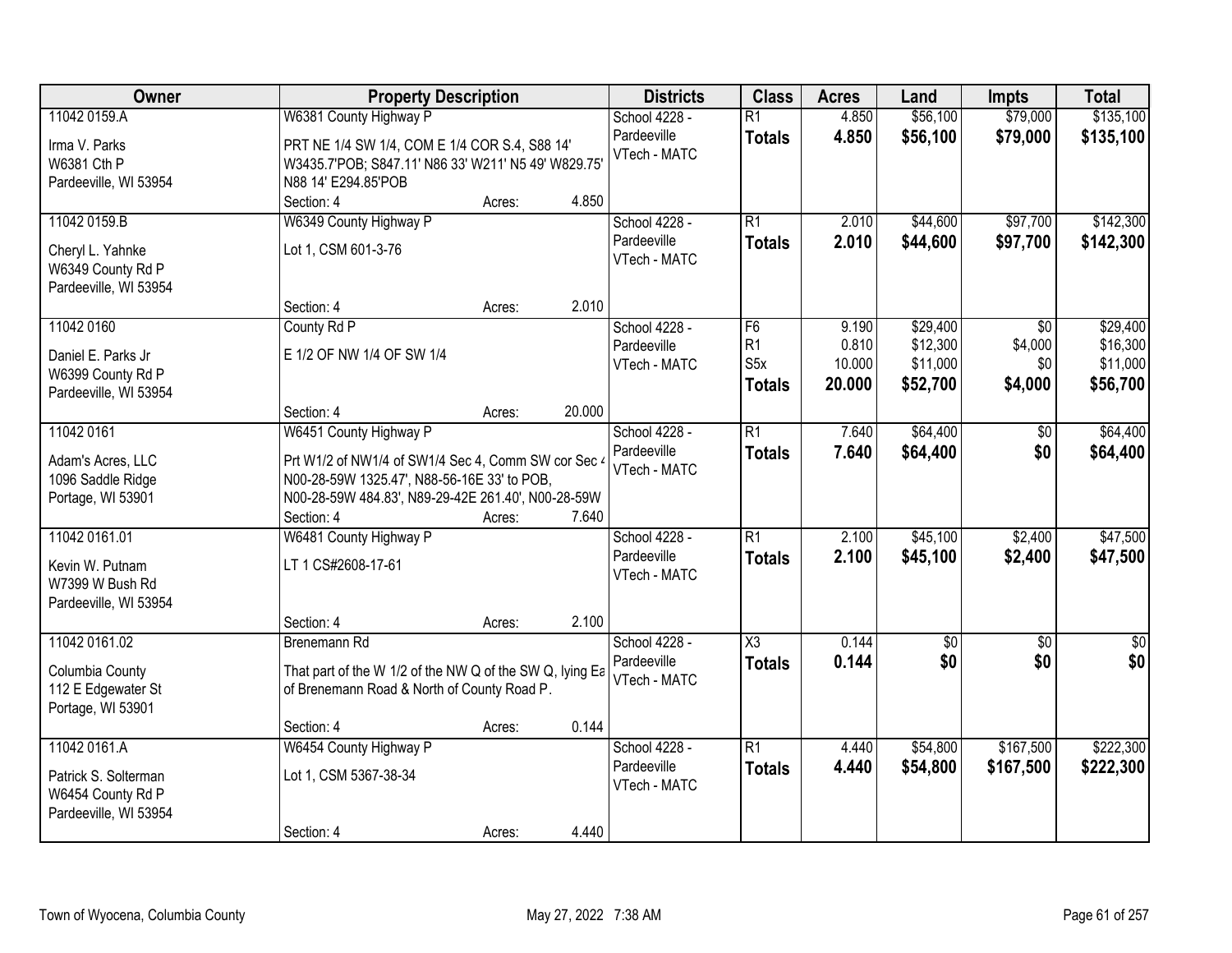| Owner                                                                        | <b>Property Description</b>                                                                                                                                    |        |        | <b>Districts</b>                             | <b>Class</b>                            | <b>Acres</b>            | Land                            | <b>Impts</b>                  | <b>Total</b>                    |
|------------------------------------------------------------------------------|----------------------------------------------------------------------------------------------------------------------------------------------------------------|--------|--------|----------------------------------------------|-----------------------------------------|-------------------------|---------------------------------|-------------------------------|---------------------------------|
| 11042 0161.A1                                                                | W6496 County Highway P                                                                                                                                         |        |        | School 4228 -                                | $\overline{R1}$                         | 1.400                   | \$35,800                        | \$89,500                      | \$125,300                       |
| Ideal Homes & Design, Inc<br>N6440 Nehring Rd<br>Pardeeville, WI 53954       | Beg @ NW cor of NW 1/4 of SW 1/4 Sec 4, Th N89-26E<br>116.45', S498.65', S69-57W 123.95', N540' to POB                                                         |        |        | Pardeeville<br>VTech - MATC                  | <b>Totals</b>                           | 1.400                   | \$35,800                        | \$89,500                      | \$125,300                       |
|                                                                              | Section: 4                                                                                                                                                     | Acres: | 1.400  |                                              |                                         |                         |                                 |                               |                                 |
| 11042 0161.B                                                                 | W6340 County Highway P                                                                                                                                         |        |        | School 4228 -                                | $\overline{R1}$                         | 0.730                   | \$25,000                        | \$0                           | \$25,000                        |
| Howard R. Boyle<br>314 W Chestnut St<br>Pardeeville, WI 53954                | PCL COM @ PT 570' W & 33' N SE COR NW 1/4; W139<br>N222' E223' S12' W84' S TO POB.                                                                             |        |        | Pardeeville<br>VTech - MATC                  | <b>Totals</b>                           | 0.730                   | \$25,000                        | \$0                           | \$25,000                        |
|                                                                              | Section: 4                                                                                                                                                     | Acres: | 0.730  |                                              |                                         |                         |                                 |                               |                                 |
| 11042 0161.F                                                                 | W6451 County Rd P                                                                                                                                              |        |        | School 4228 -                                | $\overline{R1}$                         | 1.000                   | \$3,000                         | \$0                           | \$3,000                         |
| Adam's Acres, LLC<br>1096 Saddle Ridge<br>Portage, WI 53901                  | Prt NW1/4 SW1/4, COM W 1/4 COR S474.75' N76E<br>597.60'POB; S00-26-22E 528.72', N89-33-38E 80',<br>N00-26-22W 560.05', S68-10-26W 85.92' to POB.<br>Section: 4 | Acres: | 1.000  | Pardeeville<br>VTech - MATC                  | <b>Totals</b>                           | 1.000                   | \$3,000                         | \$0                           | \$3,000                         |
| 11042 0161.G                                                                 | W6477 County Highway P                                                                                                                                         |        |        | School 4228 -                                | $\overline{R1}$                         | 2.366                   | \$46,700                        | \$89,500                      | \$136,200                       |
| Peter Edward Dodge<br>W6477 County Rd P<br>Pardeeville, WI 53954             | Lot 1, CSM 1617-8-31                                                                                                                                           |        |        | Pardeeville<br>VTech - MATC                  | <b>Totals</b>                           | 2.366                   | \$46,700                        | \$89,500                      | \$136,200                       |
|                                                                              | Section: 4                                                                                                                                                     | Acres: | 2.366  |                                              |                                         |                         |                                 |                               |                                 |
| 11042 0162<br>Emmett T. Apel<br>W6587 County Rd P<br>PO Box 386              | W 6 A OF SW 1/4 OF SW 1/4; Subject to a 2 Rod ROW<br>OFF N END                                                                                                 |        |        | School 4228 -<br>Pardeeville<br>VTech - MATC | F6<br>S <sub>5</sub> x<br><b>Totals</b> | 3.269<br>2.750<br>6.019 | \$10,500<br>\$3,100<br>\$13,600 | \$0<br>\$0<br>\$0             | \$10,500<br>\$3,100<br>\$13,600 |
| Pardeeville, WI 53954<br>11042 0163.01                                       | Section: 4                                                                                                                                                     | Acres: | 6.019  | School 4228 -                                | F6                                      | 12.000                  | \$38,400                        |                               | \$38,400                        |
| John W. Barnish<br>1117 Marquette Rd<br>Hartland, WI 53029                   | Lot 1, CSM 5006-35-70                                                                                                                                          |        |        | Pardeeville<br>VTech - MATC                  | S <sub>5</sub> x<br><b>Totals</b>       | 22.050<br>34.050        | \$18,200<br>\$56,600            | $\overline{60}$<br>\$0<br>\$0 | \$18,200<br>\$56,600            |
|                                                                              | Section: 4                                                                                                                                                     | Acres: | 34.050 |                                              |                                         |                         |                                 |                               |                                 |
| 11042 0163.OL1<br>John W. Barnish<br>1117 Marquette Rd<br>Hartland, WI 53029 | Outlot 1, CSM 5006-35-70<br>Section: 4                                                                                                                         | Acres: | 0.600  | School 4228 -<br>Pardeeville<br>VTech - MATC | S5x<br><b>Totals</b>                    | 0.600<br>0.600          | \$700<br>\$700                  | $\overline{50}$<br>\$0        | \$700<br>\$700                  |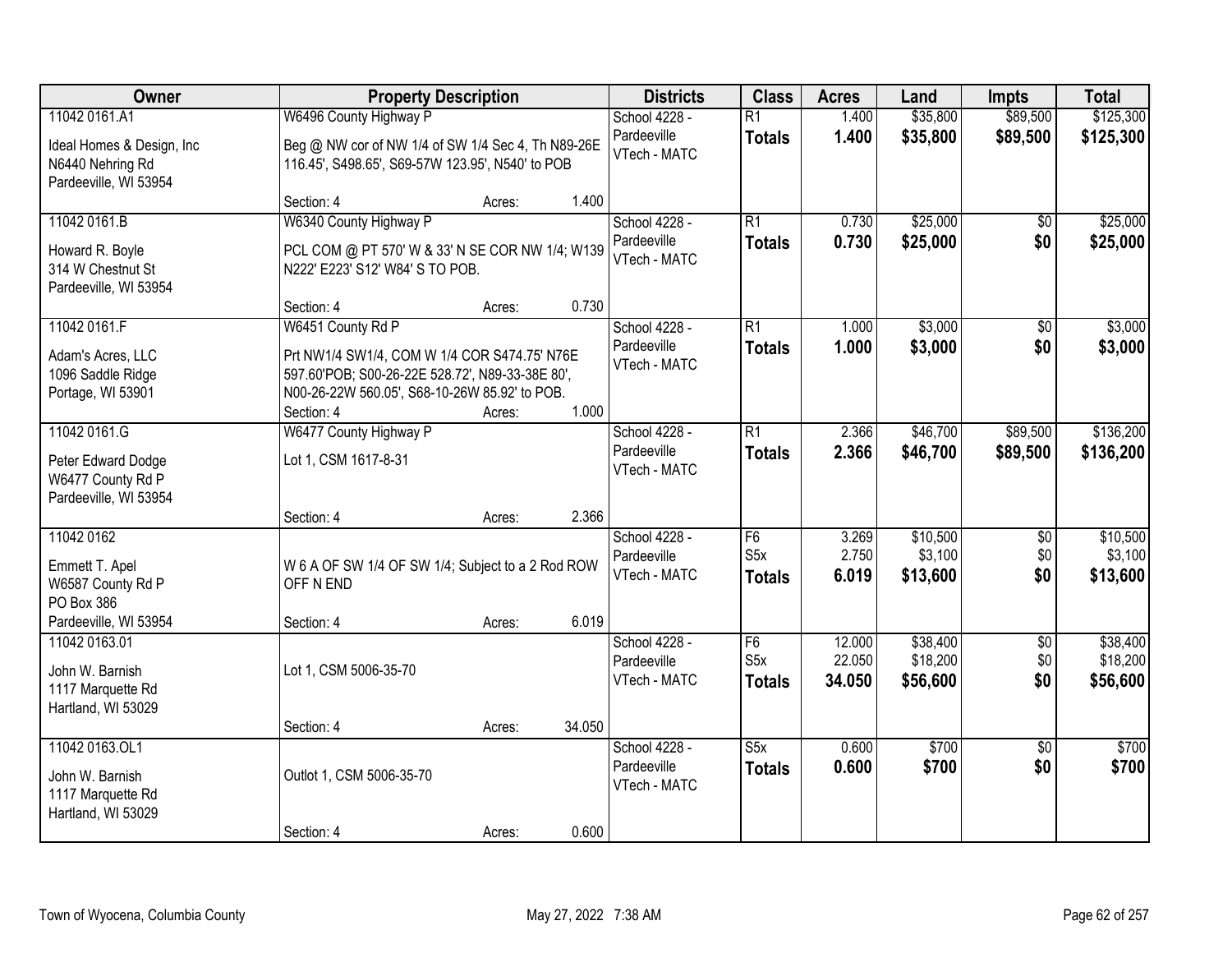| Owner                                                                          |                                                                                                                                                              | <b>Property Description</b> |        |                                              | <b>Class</b>                                         | <b>Acres</b>              | Land                             | Impts                         | <b>Total</b>                       |
|--------------------------------------------------------------------------------|--------------------------------------------------------------------------------------------------------------------------------------------------------------|-----------------------------|--------|----------------------------------------------|------------------------------------------------------|---------------------------|----------------------------------|-------------------------------|------------------------------------|
| 11042 0164<br>Daniel E. Parks Jr<br>W6399 County Rd P<br>Pardeeville, WI 53954 | SE 1/4 OF SW 1/4                                                                                                                                             |                             |        | School 4228 -<br>Pardeeville<br>VTech - MATC | S5x<br><b>Totals</b>                                 | 40.000<br>40.000          | \$53,000<br>\$53,000             | $\overline{50}$<br>\$0        | \$53,000<br>\$53,000               |
|                                                                                | Section: 4                                                                                                                                                   | Acres:                      | 40.000 |                                              |                                                      |                           |                                  |                               |                                    |
| 11042 0165<br>Rrfv, LLC<br>N191 Hank Dr<br>Appleton, WI 54915                  | 7 A for RR r/w in GL's 12, 13 & 14<br>Section: 4                                                                                                             | Acres:                      | 7.000  | School 4228 -<br>Pardeeville<br>VTech - MATC | $\overline{\text{S5x}}$<br><b>Totals</b>             | 7.000<br>7.000            | \$7,700<br>\$7,700               | $\overline{50}$<br>\$0        | \$7,700<br>\$7,700                 |
| 11042 0165.A                                                                   | W6332 County Highway P                                                                                                                                       |                             |        | School 4228 -                                | R1                                                   | 0.300                     | \$16,700                         | \$134,500                     | \$151,200                          |
| Kendall E. Langsdorf<br>W6332 County Rd P<br>Pardeeville, WI 53954             | Pcl in SE cor of NW1/4, Comm SE cor NW1/4 Sec 4, N 3<br>to north r/w Hwy P, West along r/w 420' to POB, N 200', '<br>66', S 200', E 66' to POB<br>Section: 4 | Acres:                      | 0.300  | Pardeeville<br>VTech - MATC                  | <b>Totals</b>                                        | 0.300                     | \$16,700                         | \$134,500                     | \$151,200                          |
| 11042 0165.B                                                                   | W6326 County Highway P                                                                                                                                       |                             |        | School 4228 -                                | R1                                                   | 0.550                     | \$22,200                         | \$131,200                     | \$153,400                          |
| Edwin A. Ullrich Jr<br>W6326 County Rd P<br>Pardeeville, WI 53954              | Pcl in NW1/4, Comm at SE cor NW1/4, N 33', W 300' to<br>POB, N 200', W 120', S 200' to N r/w Hwy P, E along r/w<br>to POB                                    |                             |        | Pardeeville<br>VTech - MATC                  | <b>Totals</b>                                        | 0.550                     | \$22,200                         | \$131,200                     | \$153,400                          |
| 11042 0165.C                                                                   | Section: 4                                                                                                                                                   | Acres:                      | 0.550  |                                              | $\overline{R1}$                                      | 0.380                     | \$18,600                         | \$103,700                     | \$122,300                          |
| Howard R. Boyle<br>314 W Chestnut St<br>Pardeeville, WI 53954                  | W6338 County Highway P<br>PCL IN NW 1/4; COM SE COR N33' W486' POB; N200'<br>W84' S200' E84' POB.<br>Section: 4                                              | Acres:                      | 0.380  | School 4228 -<br>Pardeeville<br>VTech - MATC | <b>Totals</b>                                        | 0.380                     | \$18,600                         | \$103,700                     | \$122,300                          |
| 11042 0166                                                                     |                                                                                                                                                              |                             |        | School 4228 -                                | $\overline{F6}$                                      | 5.000                     | \$23,000                         | $\overline{50}$               | \$23,000                           |
| Indian Trails Cg, Inc<br>W6445 Haynes Rd<br>Pardeeville, WI 53954              | GOV'T LT 1 EXC CS2532                                                                                                                                        |                             |        | Pardeeville<br>VTech - MATC                  | S5x<br><b>Totals</b>                                 | 20.750<br>25.750          | \$31,000<br>\$54,000             | \$0<br>\$0                    | \$31,000<br>\$54,000               |
|                                                                                | Section: 5                                                                                                                                                   | Acres:                      | 25.750 |                                              |                                                      |                           |                                  |                               |                                    |
| 11042 0166.01<br>Mark A. Fraker<br>W6593 Haynes Rd<br>Pardeeville, WI 53954    | W6593 Haynes Rd<br>LT 1 CS2532-16-102<br>Section: 5                                                                                                          | Acres:                      | 35.000 | School 4228 -<br>Pardeeville<br>VTech - MATC | $\overline{R1}$<br>S <sub>5</sub> x<br><b>Totals</b> | 2.000<br>33.000<br>35.000 | \$24,500<br>\$30,800<br>\$55,300 | \$311,200<br>\$0<br>\$311,200 | \$335,700<br>\$30,800<br>\$366,500 |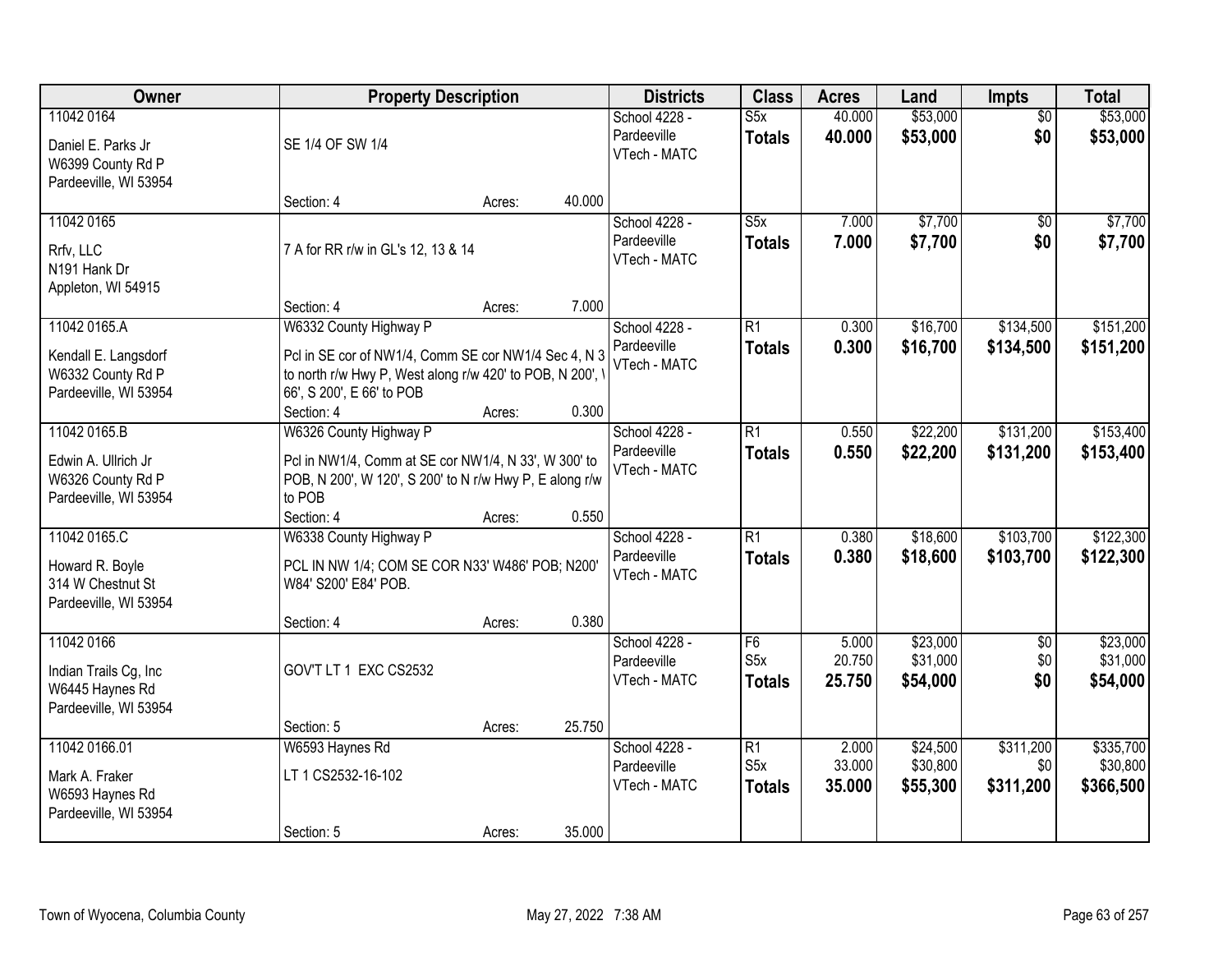| Owner                 | <b>Property Description</b>                            |        |        | <b>Districts</b> | <b>Class</b>            | <b>Acres</b> | Land     | <b>Impts</b>    | <b>Total</b> |
|-----------------------|--------------------------------------------------------|--------|--------|------------------|-------------------------|--------------|----------|-----------------|--------------|
| 11042 0167            | W6601 Haynes Rd                                        |        |        | School 4228 -    | $\overline{R1}$         | 2.000        | \$44,500 | \$227,100       | \$271,600    |
| Michael C. Bolgrihn   | GOV'T LOT 2 EXC; 10 A SQUARE IN NW COR                 |        |        | Pardeeville      | S <sub>5</sub> x        | 49.080       | \$43,500 | \$0             | \$43,500     |
| W6601 Haynes Rd       |                                                        |        |        | VTech - MATC     | <b>Totals</b>           | 51.080       | \$88,000 | \$227,100       | \$315,100    |
| Pardeeville, WI 53954 |                                                        |        |        |                  |                         |              |          |                 |              |
|                       | Section: 5                                             | Acres: | 51.080 |                  |                         |              |          |                 |              |
| 11042 0168            |                                                        |        |        | School 4228 -    | F6                      | 3.000        | \$11,700 | \$0             | \$11,700     |
| Mary A. Gorsuch       | E 1/2 OF 10 A SQUARE IN NW COR OF GOV'T LOT 2          |        |        | Pardeeville      | S <sub>5</sub> x        | 2.000        | \$2,200  | \$0             | \$2,200      |
| 422 Grandview Dr      |                                                        |        |        | VTech - MATC     | <b>Totals</b>           | 5.000        | \$13,900 | \$0             | \$13,900     |
| Waunakee, WI 53597    |                                                        |        |        |                  |                         |              |          |                 |              |
|                       | Section: 5                                             | Acres: | 5.000  |                  |                         |              |          |                 |              |
| 11042 0169            |                                                        |        |        | School 4228 -    | F <sub>6</sub>          | 3.000        | \$11,700 | \$0             | \$11,700     |
| Mary A. Gorsuch       | W 1/2 of 10 ac square in NW cor GL 2 (W 20 rods of N 4 |        |        | Pardeeville      | S <sub>5</sub> x        | 2.000        | \$2,200  | \$0             | \$2,200      |
| 422 Grandview Dr      | rods)                                                  |        |        | VTech - MATC     | <b>Totals</b>           | 5.000        | \$13,900 | \$0             | \$13,900     |
| Waunakee, WI 53597    |                                                        |        |        |                  |                         |              |          |                 |              |
|                       | Section: 5                                             | Acres: | 5.000  |                  |                         |              |          |                 |              |
| 11042 0170            |                                                        |        |        | School 4228 -    | S5x                     | 41.400       | \$40,500 | \$0             | \$40,500     |
| Mary A. Gorsuch       | GOV'T LOT 3. See Exceptions                            |        |        | Pardeeville      | <b>Totals</b>           | 41.400       | \$40,500 | \$0             | \$40,500     |
| 422 Grandview Dr      |                                                        |        |        | VTech - MATC     |                         |              |          |                 |              |
| Waunakee, WI 53597    |                                                        |        |        |                  |                         |              |          |                 |              |
|                       | Section: 5                                             | Acres: | 41.400 |                  |                         |              |          |                 |              |
| 11042 0171            |                                                        |        |        | School 4228 -    | $\overline{\text{S5x}}$ | 40.000       | \$34,100 | $\overline{50}$ | \$34,100     |
| Mary A. Gorsuch       | GOV'T LOT 4.                                           |        |        | Pardeeville      | <b>Totals</b>           | 40.000       | \$34,100 | \$0             | \$34,100     |
| 422 Grandview Dr      |                                                        |        |        | VTech - MATC     |                         |              |          |                 |              |
| Waunakee, WI 53597    |                                                        |        |        |                  |                         |              |          |                 |              |
|                       | Section: 5                                             | Acres: | 40.000 |                  |                         |              |          |                 |              |
| 11042 0172            |                                                        |        |        | School 4228 -    | $\overline{\text{S5x}}$ | 43.840       | \$43,300 | $\overline{60}$ | \$43,300     |
| Bernard P. Bos        | W 1/2 OF G.L. 5 EXC RR ROW & PRT E 1/2 G.L. 5          |        |        | Pardeeville      | <b>Totals</b>           | 43.840       | \$43,300 | \$0             | \$43,300     |
| 140 Woodside Ct       | LYING N OF RR ROW. EXC R199-656                        |        |        | VTech - MATC     |                         |              |          |                 |              |
| Neenah, WI 54956      |                                                        |        |        |                  |                         |              |          |                 |              |
|                       | Section: 5                                             | Acres: | 43.840 |                  |                         |              |          |                 |              |
| 11042 0172.B          |                                                        |        |        | School 4228 -    | S5x                     | 6.000        | \$6,600  | $\overline{50}$ | \$6,600      |
| John C. Drury         | W100' of GL 3 & GL 5, starting north line GL 3 to Swan |        |        | Pardeeville      | <b>Totals</b>           | 6.000        | \$6,600  | \$0             | \$6,600      |
| 6990 Portage Rd       | Lake                                                   |        |        | VTech - MATC     |                         |              |          |                 |              |
| Deforest, WI 53532    |                                                        |        |        |                  |                         |              |          |                 |              |
|                       | Section: 5                                             | Acres: | 6.000  |                  |                         |              |          |                 |              |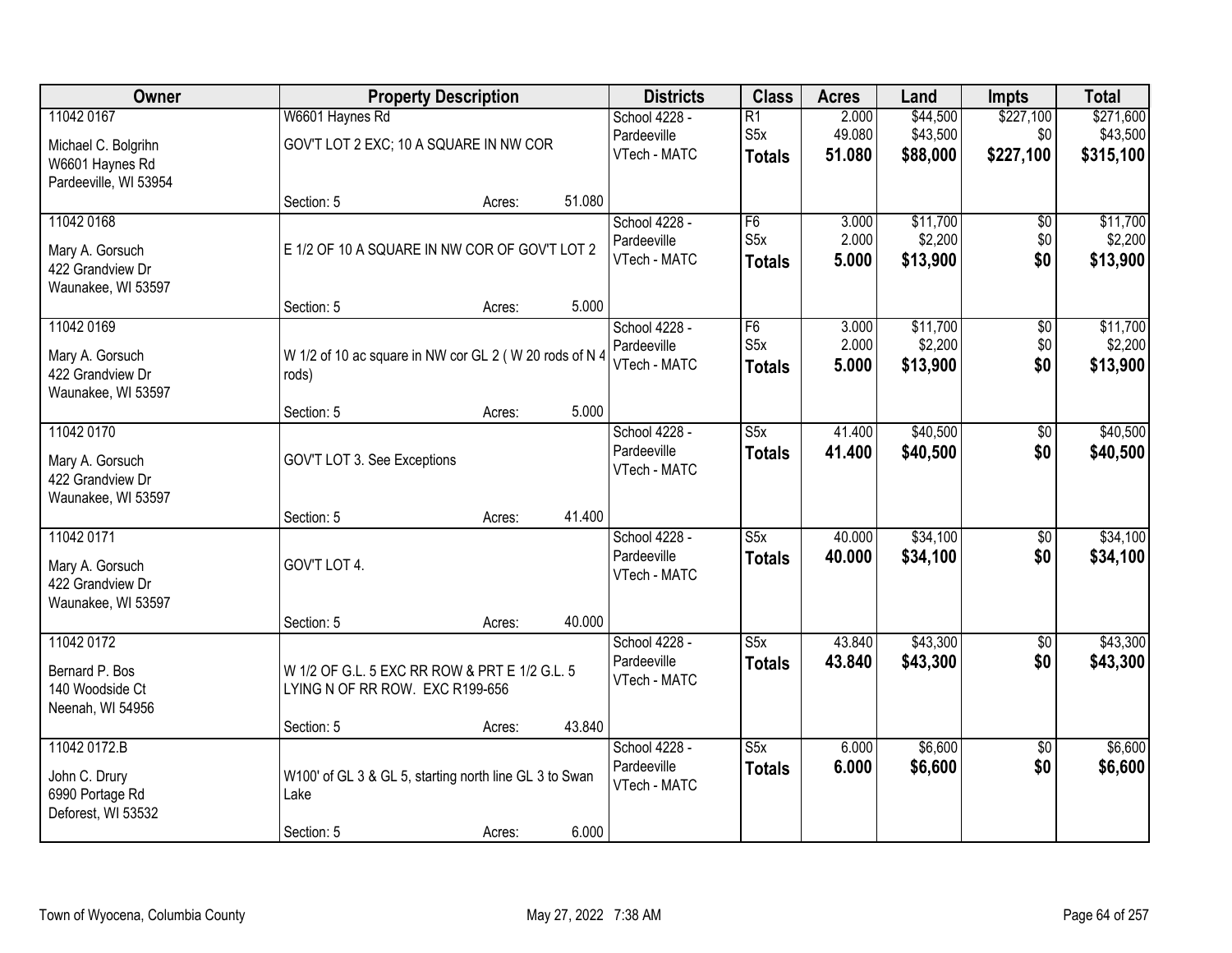| Owner                                                                                                            | <b>Property Description</b>                                                                                                                                         | <b>Districts</b>                             | <b>Class</b>                             | <b>Acres</b>              | Land                             | Impts                          | <b>Total</b>                       |
|------------------------------------------------------------------------------------------------------------------|---------------------------------------------------------------------------------------------------------------------------------------------------------------------|----------------------------------------------|------------------------------------------|---------------------------|----------------------------------|--------------------------------|------------------------------------|
| 11042 0173<br>Robert K. Barth<br>808 E Chestnut St<br>Pardeeville, WI 53954                                      | E1/2 GOV'T LOT 5, S OF R.R.<br>ROW;R162-4;R431-647;R460-292 (MAURICE<br>R162-4 460-292 R483-540<br>J.T., R460-292)<br>9.000                                         | School 4228 -<br>Pardeeville<br>VTech - MATC | S5x<br><b>Totals</b>                     | 9.000<br>9.000            | \$6,500<br>\$6,500               | $\overline{50}$<br>\$0         | \$6,500<br>\$6,500                 |
| 11042 0174<br>Corey W. Grimes<br>N1792 Orchid Way<br>Greenville, WI 54942                                        | Section: 5<br>Acres:<br>Deitz Dr<br>W 1/2 of W 1/2 of GOV LT 6; EXC RR. R.O.W.<br>9.250                                                                             | School 4228 -<br>Pardeeville<br>VTech - MATC | $\overline{\text{S5x}}$<br><b>Totals</b> | 9.250<br>9.250            | \$7,500<br>\$7,500               | $\overline{50}$<br>\$0         | \$7,500<br>\$7,500                 |
| 11042 0176.01<br>Dustin Hoffman<br>N7456 Whittingham Rd<br>Pardeeville, WI 53954                                 | Section: 5<br>Acres:<br>N7456 Whittingham Rd<br>Lot 1, CSM 4564-32-49                                                                                               | School 4228 -<br>Pardeeville<br>VTech - MATC | R1<br>S <sub>5</sub> x<br><b>Totals</b>  | 1.500<br>12.290<br>13.790 | \$37,300<br>\$12,600<br>\$49,900 | \$490,000<br>\$0 <br>\$490,000 | \$527,300<br>\$12,600<br>\$539,900 |
| 11042 0176.1<br>Dustin Hoffman<br>N7456 Whittingham Rd<br>Pardeeville, WI 53954                                  | 13.790<br>Section: 5<br>Acres:<br>E 1/2 GL 6 N of RR R/W; E 1/2 of W 1/2 GL 6 N of RR<br>R/W<br>16.000<br>Section: 5<br>Acres:                                      | School 4228 -<br>Pardeeville<br>VTech - MATC | S5x<br><b>Totals</b>                     | 16.000<br>16,000          | \$14,700<br>\$14,700             | \$0<br>\$0                     | \$14,700<br>\$14,700               |
| 11042 0177<br>Recreational Resources of the Fox<br>Valley, Inc<br>N <sub>191</sub> Hank Dr<br>Appleton, WI 54915 | (ERROR on Doc#899949 & 727090)Prt GL 7, Sec 5, Beg<br>NW cor GL7, N89E988.38' S1341.89' S89W61.61'<br>N65W1016.94' N912 .54' POB.<br>25.860<br>Section: 5<br>Acres: | School 4228 -<br>Pardeeville<br>VTech - MATC | F6<br>S <sub>5</sub> x<br><b>Totals</b>  | 4.000<br>21.860<br>25.860 | \$15,600<br>\$16,900<br>\$32,500 | $\overline{50}$<br>\$0<br>\$0  | \$15,600<br>\$16,900<br>\$32,500   |
| 11042 0178<br>Rrfv, LLC<br>N191 Hank Dr<br>Appleton, WI 54915                                                    | GL 7, South of RR r/w & Nly of private road<br>2.750<br>Section: 5<br>Acres:                                                                                        | School 4228 -<br>Pardeeville<br>VTech - MATC | $\overline{\text{S5x}}$<br><b>Totals</b> | 2.750<br>2.750            | \$2,300<br>\$2,300               | $\overline{50}$<br>\$0         | \$2,300<br>\$2,300                 |
| 11042 0179<br>Rrfv, LLC<br>N191 Hank Dr<br>Appleton, WI 54915                                                    | E 9 A of GL 7; N OF R.R. R.O.W.<br>9.000<br>Section: 5<br>Acres:                                                                                                    | School 4228 -<br>Pardeeville<br>VTech - MATC | S5x<br><b>Totals</b>                     | 9.000<br>9.000            | \$7,800<br>\$7,800               | $\overline{50}$<br>\$0         | \$7,800<br>\$7,800                 |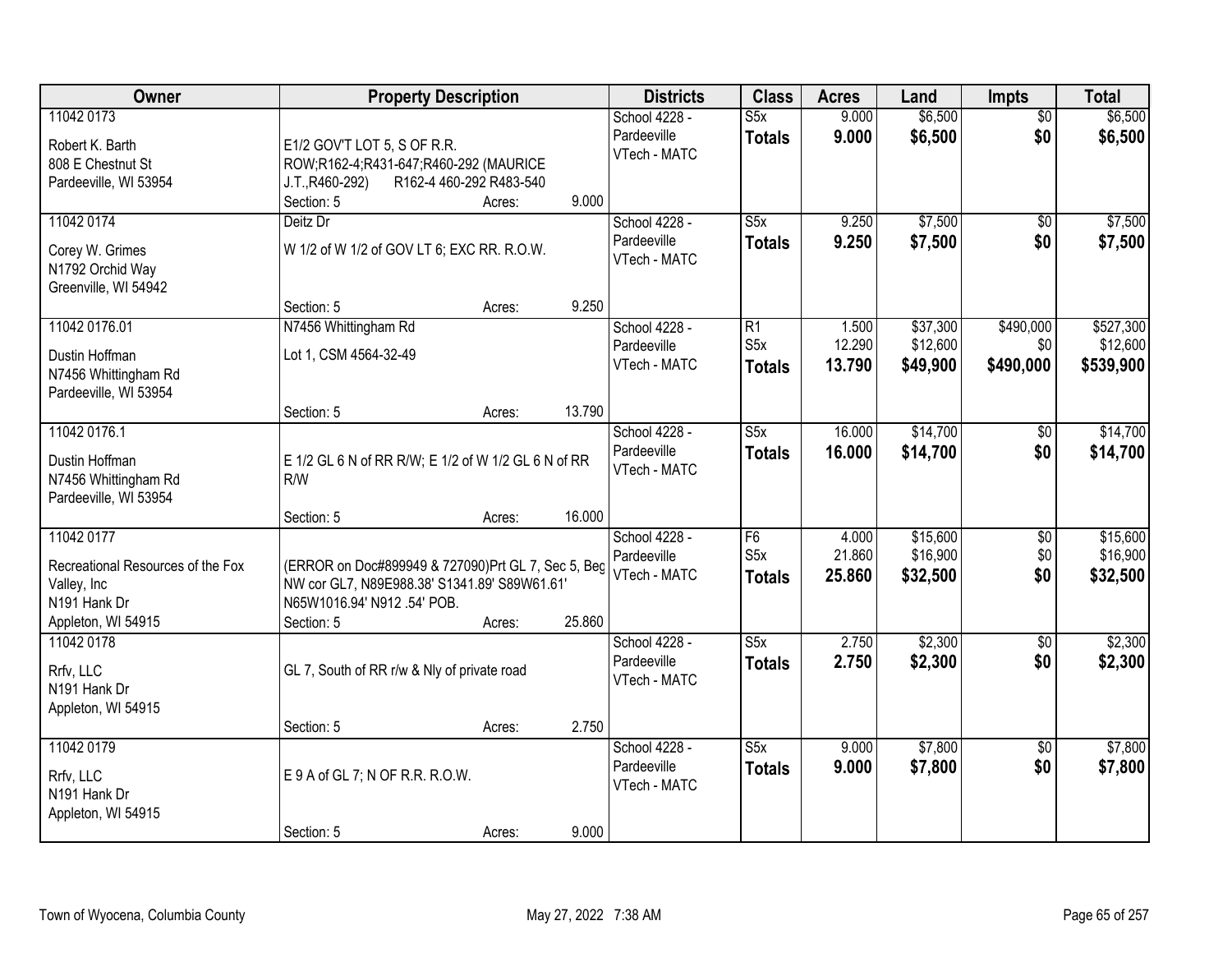| Owner                                                                                               | <b>Property Description</b>                                                                                                                                                                                           | <b>Districts</b> | <b>Class</b>                                 | <b>Acres</b>                                        | Land                                         | Impts                                                   | <b>Total</b>                                   |                                                         |
|-----------------------------------------------------------------------------------------------------|-----------------------------------------------------------------------------------------------------------------------------------------------------------------------------------------------------------------------|------------------|----------------------------------------------|-----------------------------------------------------|----------------------------------------------|---------------------------------------------------------|------------------------------------------------|---------------------------------------------------------|
| 11042 0180<br>Rrfv, LLC<br>1219 Appleton Rd<br>Menasha, WI 54952                                    | GOV'T LOT 8; N of Fox River                                                                                                                                                                                           |                  | School 4228 -<br>Pardeeville<br>VTech - MATC | S5x<br><b>Totals</b>                                | 17.000<br>17.000                             | \$13,400<br>\$13,400                                    | $\overline{50}$<br>\$0                         | \$13,400<br>\$13,400                                    |
|                                                                                                     | Section: 5<br>Acres:                                                                                                                                                                                                  | 17.000           |                                              |                                                     |                                              |                                                         |                                                |                                                         |
| 11042 0181<br>Rrfv, LLC<br>N191 Hank Dr<br>Appleton, WI 54915                                       | GOV'T LOT 8; S of Fox River; EXC S 467.5 FT OF E 561<br>FT.                                                                                                                                                           |                  | School 4228 -<br>Pardeeville<br>VTech - MATC | F6<br>S <sub>5</sub> x<br><b>Totals</b>             | 7.000<br>10.000<br>17.000                    | \$22,400<br>\$7,900<br>\$30,300                         | $\overline{50}$<br>\$0<br>\$0                  | \$22,400<br>\$7,900<br>\$30,300                         |
| 11042 0182                                                                                          | Section: 5<br>Acres:                                                                                                                                                                                                  | 17.000           | School 4228 -                                | $\overline{F6}$                                     | 2.500                                        | \$8,000                                                 | $\overline{50}$                                | \$8,000                                                 |
| Rrfv, LLC<br>N191 Hank Dr<br>Appleton, WI 54915                                                     | S 467.5' of E 561' of GL 8                                                                                                                                                                                            |                  | Pardeeville<br>VTech - MATC                  | S <sub>5</sub> x<br><b>Totals</b>                   | 3.500<br>6.000                               | \$2,900<br>\$10,900                                     | \$0<br>\$0                                     | \$2,900<br>\$10,900                                     |
|                                                                                                     | Section: 5<br>Acres:                                                                                                                                                                                                  | 6.000            |                                              |                                                     |                                              |                                                         |                                                |                                                         |
| 11042 0183<br>Rrfv, LLC<br>N191 Hank Dr<br>Appleton, WI 54915                                       | GL's 9 & 10, North of RR r/w                                                                                                                                                                                          |                  | School 4228 -<br>Pardeeville<br>VTech - MATC | F <sub>6</sub><br>S <sub>5</sub> x<br><b>Totals</b> | 11.000<br>4.000<br>15.000                    | \$35,200<br>\$800<br>\$36,000                           | \$0<br>\$0<br>\$0                              | \$35,200<br>\$800<br>\$36,000                           |
|                                                                                                     | Section: 5<br>Acres:                                                                                                                                                                                                  | 15.000           |                                              |                                                     |                                              |                                                         |                                                |                                                         |
| 11042 0184<br>Francis Lloyd Abela<br>N7302 Whittingham Rd<br>Pardeeville, WI 53954                  | N7302 Whittingham Rd<br>Pcl in GL 9, Beg intersection S RR r/w & E line Sec 5,<br>N66W 672', S13W 607', N76W 175', S50W 298', E 1110'<br>N to beg. EXC West Lake. ALSO Prt GL 14, beg at SW c<br>Section: 5<br>Acres: | 11.500           | School 4228 -<br>Pardeeville<br>VTech - MATC | $\overline{R1}$<br>S5x<br><b>Totals</b>             | 4.000<br>7.500<br>11.500                     | \$70,900<br>\$8,300<br>\$79,200                         | \$109,700<br>\$0<br>\$109,700                  | \$180,600<br>\$8,300<br>\$188,900                       |
| 11042 0185<br>Rrfv, LLC<br>N191 Hank Dr<br>Appleton, WI 54915                                       | Whittingham Rd<br>Prt of GL's 9 & 10 south of RR r/w & north of private road<br>Section: 5<br>Acres:                                                                                                                  | 37.890           | School 4228 -<br>Pardeeville<br>VTech - MATC | A42<br>H7<br>S5m<br>S5x<br><b>Totals</b>            | 17.610<br>0.890<br>5.390<br>14.000<br>37.890 | \$4,700<br>\$18,700<br>\$10,500<br>\$15,400<br>\$49,300 | $\sqrt{6}$<br>\$2,000<br>\$0<br>\$0<br>\$2,000 | \$4,700<br>\$20,700<br>\$10,500<br>\$15,400<br>\$51,300 |
| 11042 0185.1<br>Recreational Resources of Fox Valley,<br>Inc.<br>N191 Hank Dr<br>Appleton, WI 54915 | (ERROR on Doc# 899945)All that Prt GL 14 Ely of private<br>road to Whittingham cottage, Exc V234-73, Exc R281-51<br>#440881, Exc #714434<br>Section: 5<br>Acres:                                                      | 6.280            | School 4228 -<br>Pardeeville<br>VTech - MATC | F6<br>S <sub>5</sub> x<br><b>Totals</b>             | 4.530<br>1.750<br>6.280                      | \$20,800<br>\$2,000<br>\$22,800                         | $\overline{50}$<br>\$0<br>\$0                  | \$20,800<br>\$2,000<br>\$22,800                         |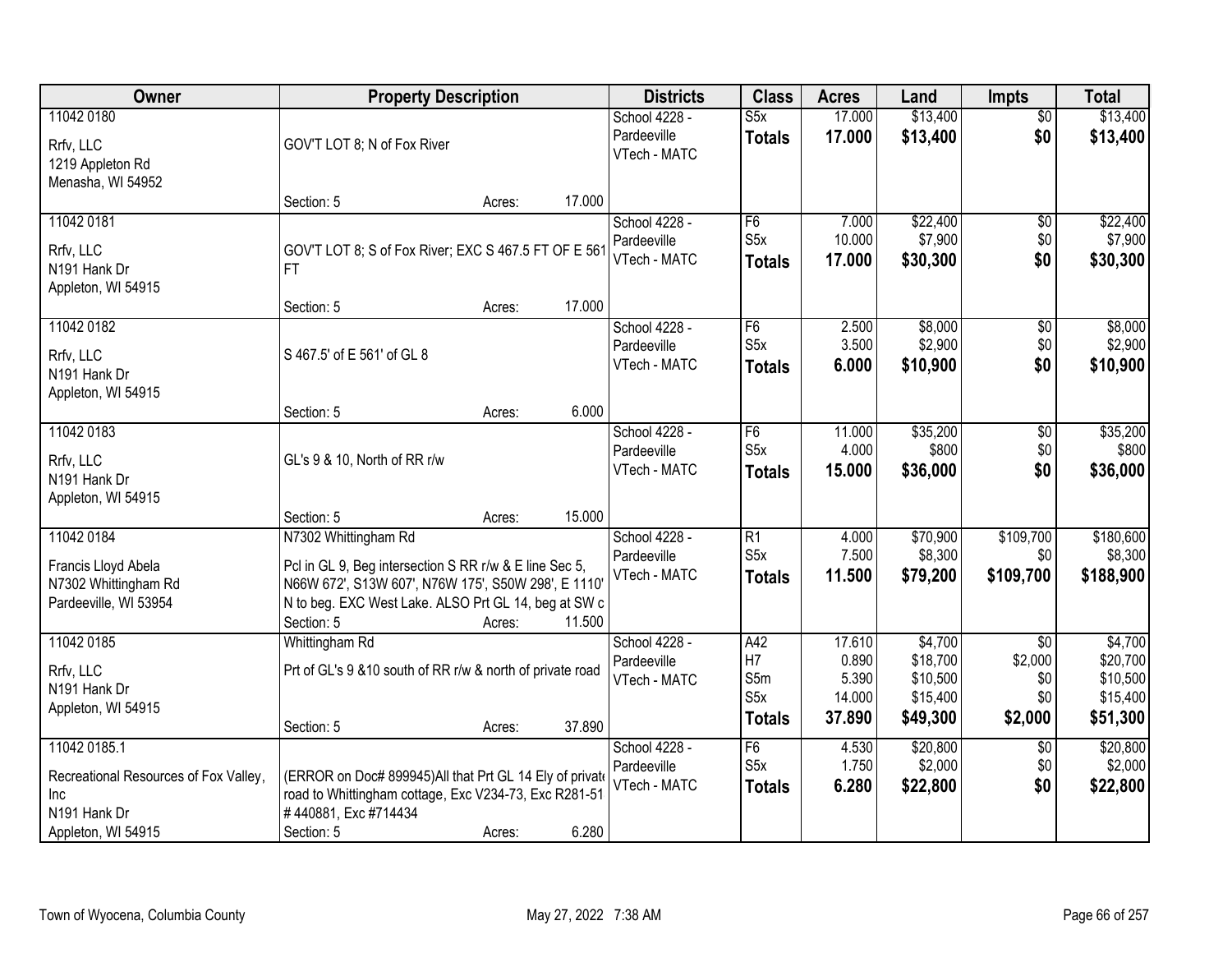| <b>Owner</b>                                                                            | <b>Property Description</b>                                                                                                                                                   | <b>Districts</b>                             | <b>Class</b>                            | <b>Acres</b>               | Land                               | Impts                         | <b>Total</b>                       |
|-----------------------------------------------------------------------------------------|-------------------------------------------------------------------------------------------------------------------------------------------------------------------------------|----------------------------------------------|-----------------------------------------|----------------------------|------------------------------------|-------------------------------|------------------------------------|
| 11042 0186.1<br>Barth Family Farms, LLC<br>W6892 Brenemann Rd<br>Pardeeville, WI 53954  | GL 11; exc pcl desc in #814494; exc prt located in<br>boundaries of #533571                                                                                                   | School 4228 -<br>Pardeeville<br>VTech - MATC | F6<br>S <sub>5</sub> x<br><b>Totals</b> | 6.200<br>8.520<br>14.720   | \$28,500<br>\$9,400<br>\$37,900    | $\overline{50}$<br>\$0<br>\$0 | \$28,500<br>\$9,400<br>\$37,900    |
|                                                                                         | 14.720<br>Section: 5<br>Acres:                                                                                                                                                |                                              |                                         |                            |                                    |                               |                                    |
| 11042 0186.2<br>Barth Family Farms, LLC<br>W6892 Brenemann Rd<br>Pardeeville, WI 53954  | GL 14; exc portion ELY of centerline Whittingham Rd; ex-<br>prt located in boundaries of #814494<br>23.180<br>Section: 5                                                      | School 4228 -<br>Pardeeville<br>VTech - MATC | F6<br><b>Totals</b>                     | 23.180<br>23.180           | \$106,600<br>\$106,600             | \$0<br>\$0                    | \$106,600<br>\$106,600             |
| 11042 0186.3                                                                            | Acres:                                                                                                                                                                        | School 4228 -                                | F6                                      | 1.490                      | \$6,900                            | \$0                           | \$6,900                            |
| Barth Family Farms, LLC<br>W6892 Brenemann Rd<br>Pardeeville, WI 53954                  | Prt of GL 14 ELY of centerline of Whittingham Rd; exc pri<br>located in boundaries of #814494; exc #714434                                                                    | Pardeeville<br>VTech - MATC                  | <b>Totals</b>                           | 1.490                      | \$6,900                            | \$0                           | \$6,900                            |
|                                                                                         | 1.490<br>Section: 5<br>Acres:                                                                                                                                                 |                                              |                                         |                            |                                    |                               |                                    |
| 11042 0187.01<br>Robert K. Barth<br>647 River Hill Dr<br>Omro, WI 54963                 | W6892 Brenemann Rd<br>Lot 1, CSM 5102-36-33                                                                                                                                   | School 4228 -<br>Pardeeville<br>VTech - MATC | F6<br>H7<br><b>Totals</b>               | 3.500<br>1.500<br>5.000    | \$11,200<br>\$24,000<br>\$35,200   | \$0<br>\$147,400<br>\$147,400 | \$11,200<br>\$171,400<br>\$182,600 |
|                                                                                         | 5.000<br>Section: 6<br>Acres:                                                                                                                                                 |                                              |                                         |                            |                                    |                               |                                    |
| 11042 0187.02<br>Barth Family Farms, LLC<br>W6892 Brenemann Rd<br>Pardeeville, WI 53954 | <b>Brenemann Rd</b><br>GL 12; exc prt lying N or In projected due W from NW cor<br>pcl desc in V241-620; exc Lot 1, CSM 5102<br>49.934<br>Section: 5<br>Acres:                | School 4228 -<br>Pardeeville<br>VTech - MATC | F6<br>S <sub>5</sub> x<br><b>Totals</b> | 33.374<br>16.560<br>49.934 | \$142,300<br>\$15,800<br>\$158,100 | \$0<br>\$0<br>\$0             | \$142,300<br>\$15,800<br>\$158,100 |
| 11042 0187.A                                                                            |                                                                                                                                                                               | School 4228 -                                | F6                                      | 3.000                      | \$9,600                            | $\sqrt{6}$                    | \$9,600                            |
| Robert K. Barth<br>808 E Chestnut St<br>Pardeeville, WI 53954                           | PART OF GOV'T LOT 10 S OF RR ROW & GOV LOT 11<br>EXC V.264-P.91; V.266-P.131 & V<br>241-P.620. ALSO<br>G L 12 N OF LNPROJ. W FR NW COR LAND<br>12.000<br>Section: 5<br>Acres: | Pardeeville<br>VTech - MATC                  | S <sub>5</sub> x<br><b>Totals</b>       | 9.000<br>12.000            | \$7,500<br>\$17,100                | \$0 <br>\$0                   | \$7,500<br>\$17,100                |
| 11042 0188                                                                              |                                                                                                                                                                               | School 4228 -                                | F6                                      | 24.300                     | \$111,800                          | $\overline{50}$               | \$111,800                          |
| Barth Family Farms, LLC<br>W6892 Brenemann Rd<br>Pardeeville, WI 53954                  | GL 13; exc #814494                                                                                                                                                            | Pardeeville<br>VTech - MATC                  | S <sub>5</sub> x<br><b>Totals</b>       | 11.200<br>35.500           | \$7,100<br>\$118,900               | \$0<br>\$0                    | \$7,100<br>\$118,900               |
|                                                                                         | 35.500<br>Section: 5<br>Acres:                                                                                                                                                |                                              |                                         |                            |                                    |                               |                                    |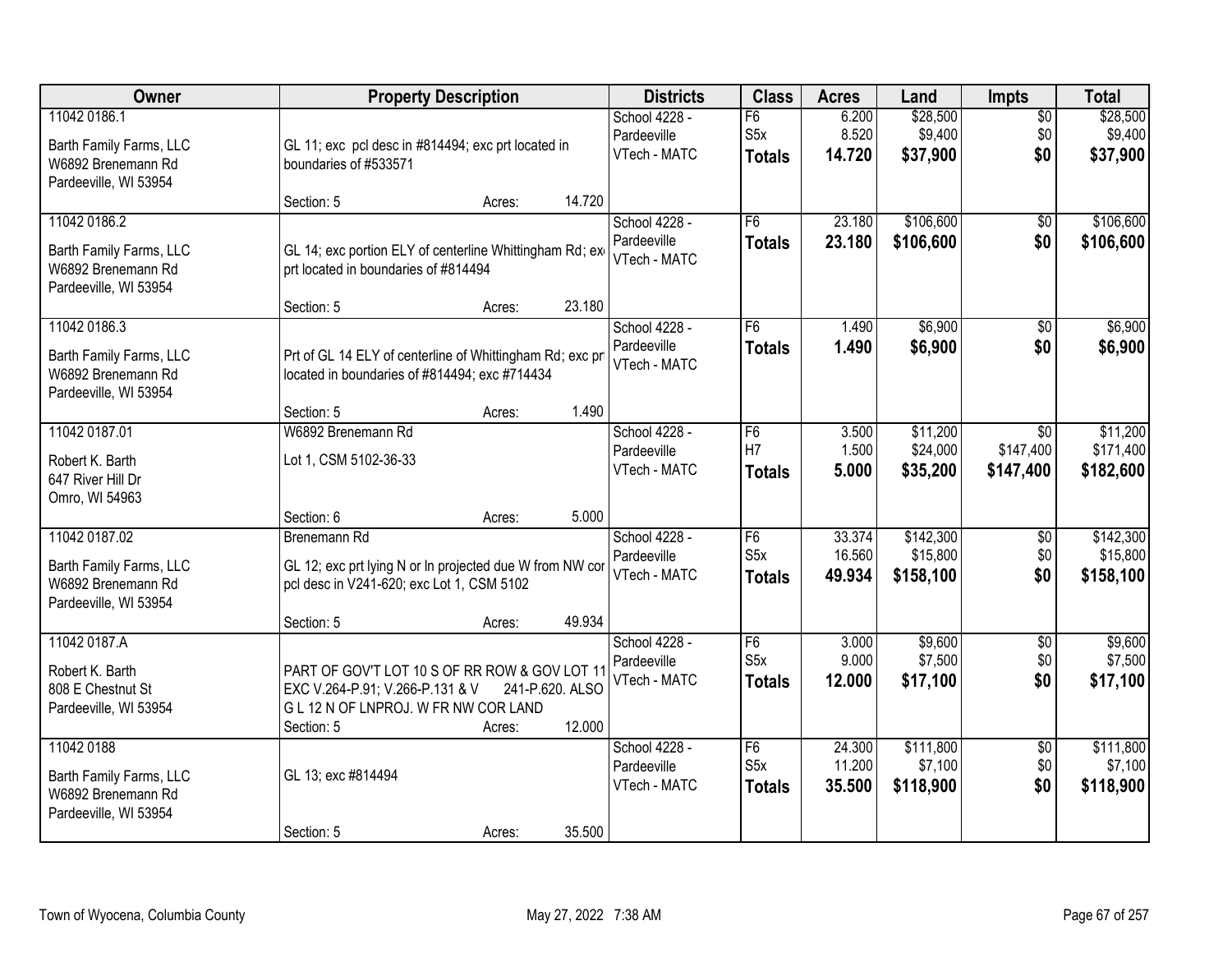| Owner                                                                                                                   | <b>Property Description</b>                                                                                                                                                      |        | <b>Districts</b> | <b>Class</b>                                 | <b>Acres</b>                                 | Land                                | Impts                                          | <b>Total</b>                                     |                                                |
|-------------------------------------------------------------------------------------------------------------------------|----------------------------------------------------------------------------------------------------------------------------------------------------------------------------------|--------|------------------|----------------------------------------------|----------------------------------------------|-------------------------------------|------------------------------------------------|--------------------------------------------------|------------------------------------------------|
| 11042 0189<br>Octagon Investments, LLC<br>417 Valley Rd<br>Madison, WI 53714                                            | N7397 Whittingham Rd<br>PRT GL 10-11-13-14-Sec 5, described as follows: Comn<br>at the E Q cor of Sec 5; N00-05-25W 1324.63';<br>N89-39-25W 1519.61'; N00-11-12W 949.81' to POB; |        |                  | School 4228 -<br>Pardeeville<br>VTech - MATC | F6<br>R <sub>1</sub><br>S5x<br><b>Totals</b> | 11.500<br>2.710<br>26.590<br>40.800 | \$18,400<br>\$102,700<br>\$15,800<br>\$136,900 | $\overline{50}$<br>\$297,600<br>\$0<br>\$297,600 | \$18,400<br>\$400,300<br>\$15,800<br>\$434,500 |
|                                                                                                                         | Section: 5                                                                                                                                                                       | Acres: | 40.800           |                                              |                                              |                                     |                                                |                                                  |                                                |
| 11042 0191<br><b>Tonya Weisensel</b><br>W8125 County Road B Lot 105<br>Poynette, WI 53955                               | W6532 Neuhauser Rd<br>Lot 1, CSM 1292-6-54                                                                                                                                       |        |                  | School 4228 -<br>Pardeeville<br>VTech - MATC | H <sub>7</sub><br>S5x<br><b>Totals</b>       | 0.500<br>20.100<br>20.600           | \$10,500<br>\$22,800<br>\$33,300               | \$400<br>\$0<br>\$400                            | \$10,900<br>\$22,800<br>\$33,700               |
|                                                                                                                         | Section: 5                                                                                                                                                                       | Acres: | 20.600           |                                              |                                              |                                     |                                                |                                                  |                                                |
| 11042 0192.01<br>Darrel E. Germain<br>W6516 Neuhauser Rd<br>Pardeeville, WI 53954                                       | W6516 Neuhauser Rd<br>LT 1 CS#3930-27-46                                                                                                                                         |        |                  | School 4228 -<br>Pardeeville<br>VTech - MATC | R1<br><b>Totals</b>                          | 1.410<br>1.410                      | \$69,700<br>\$69,700                           | \$120,500<br>\$120,500                           | \$190,200<br>\$190,200                         |
|                                                                                                                         | Section: 5                                                                                                                                                                       | Acres: | 1.410            |                                              |                                              |                                     |                                                |                                                  |                                                |
| 11042 0192.03<br>Elaine T. Bowers<br>W6505 Neuhauser Rd<br>Pardeeville, WI 53954                                        | W6502 Neuhauser Rd<br>Lot 1, CSM 5428-38-95                                                                                                                                      |        |                  | School 4228 -<br>Pardeeville<br>VTech - MATC | R1<br><b>Totals</b>                          | 0.280<br>0.280                      | \$52,300<br>\$52,300                           | \$71,600<br>\$71,600                             | \$123,900<br>\$123,900                         |
|                                                                                                                         | Section: 5                                                                                                                                                                       | Acres: | 0.280            |                                              |                                              |                                     |                                                |                                                  |                                                |
| 11042 0192.06<br>Jack & Debra Neuhauser Revocable<br><b>Living Trust</b><br>W6505 Neuhauser Rd<br>Pardeeville, WI 53954 | W6505 Neuhauser Rd<br>LT 2 CS#3930-27-46<br>Section: 5                                                                                                                           | Acres: | 8.520            | School 4228 -<br>Pardeeville<br>VTech - MATC | $\overline{R1}$<br>S5x<br><b>Totals</b>      | 2.520<br>6.000<br>8.520             | \$47,600<br>\$6,600<br>\$54,200                | \$158,500<br>\$0<br>\$158,500                    | \$206,100<br>\$6,600<br>\$212,700              |
| 11042 0192.B<br>Kim E. Briggs<br>W6506 Neuhauser Rd<br>Pardeeville, WI 53954                                            | W6506 Neuhauser Rd<br>Lot 2, CSM 2643-17-96                                                                                                                                      |        |                  | School 4228 -<br>Pardeeville<br>VTech - MATC | $\overline{R1}$<br><b>Totals</b>             | 0.280<br>0.280                      | \$52,900<br>\$52,900                           | \$99,700<br>\$99,700                             | \$152,600<br>\$152,600                         |
|                                                                                                                         | Section: 5                                                                                                                                                                       | Acres: | 0.280            |                                              |                                              |                                     |                                                |                                                  |                                                |
| 11042 0192.C<br>Marty J. Briggs<br>W6498 Neuhauser Rd<br>Pardeeville, WI 53954                                          | W6498 Neuhauser Rd<br>PCL IN G.LOT-14: BEG WH E LN SEC-5 INT LOW<br>WATER MARK S SHORE W LAKE W60' S120' E 60' N<br>120' TO POB<br>Section: 5                                    | Acres: | 0.170            | School 4228 -<br>Pardeeville<br>VTech - MATC | $\overline{R1}$<br><b>Totals</b>             | 0.170<br>0.170                      | \$53,700<br>\$53,700                           | \$141,700<br>\$141,700                           | \$195,400<br>\$195,400                         |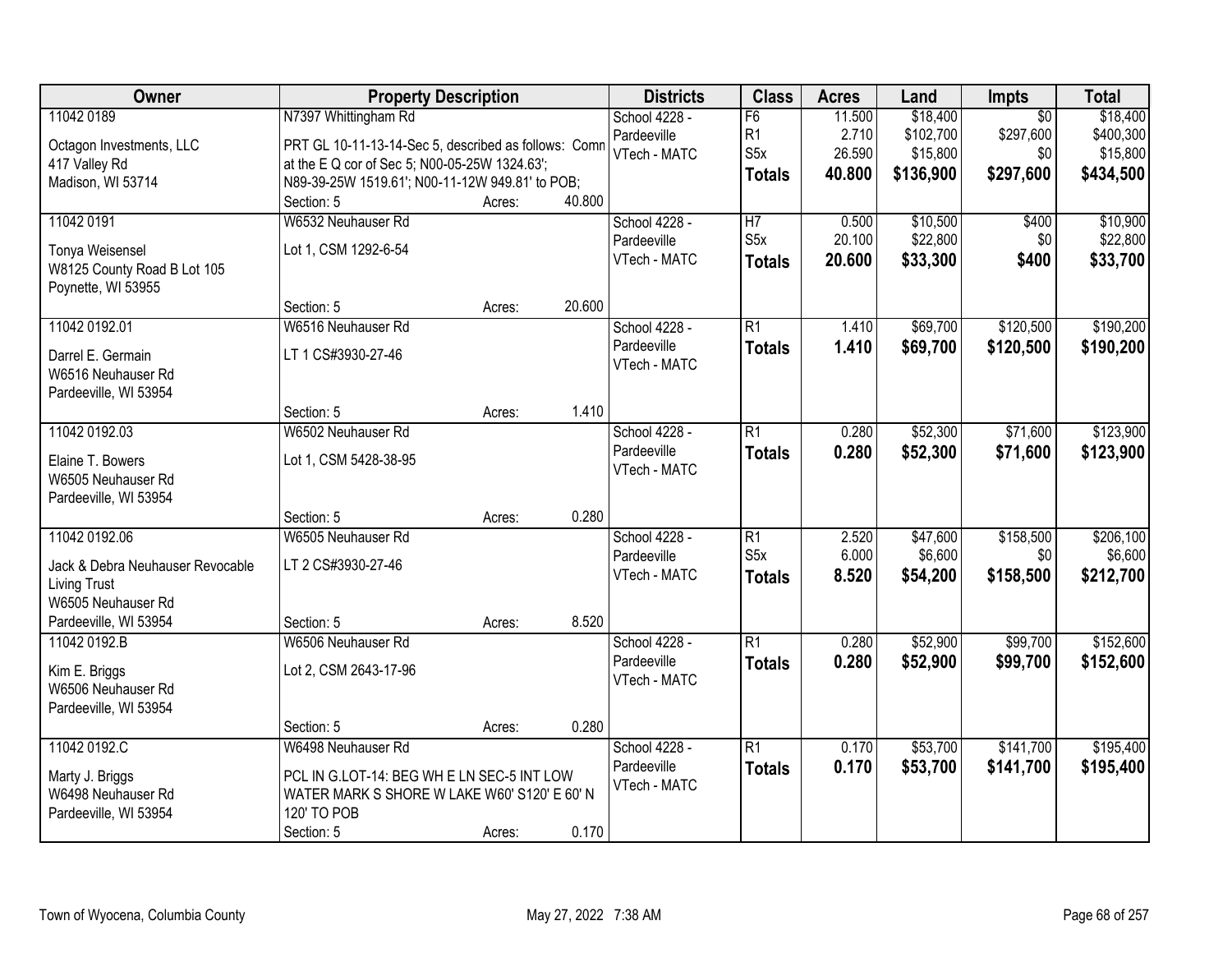| Owner                                                                                    | <b>Property Description</b>                                                                                                                                                              | <b>Districts</b>                             | <b>Class</b>                                        | <b>Acres</b>               | Land                             | Impts                         | <b>Total</b>                     |
|------------------------------------------------------------------------------------------|------------------------------------------------------------------------------------------------------------------------------------------------------------------------------------------|----------------------------------------------|-----------------------------------------------------|----------------------------|----------------------------------|-------------------------------|----------------------------------|
| 11042 0192.C1<br>Marty J. Briggs<br>W6498 Neuhauser Rd<br>Pardeeville, WI 53954          | PCL IN GVT LT 15; BEG ON EAST LN SEC 5 AT LOW<br>WATER WEST LAKE, W 60FT, S 120FT & SW/C<br><b>OF</b><br>V292-450 & POB: E60 FT, S TO HWY, W TO PT S OF<br>0.170<br>Section: 5<br>Acres: | School 4228 -<br>Pardeeville<br>VTech - MATC | $\overline{R1}$<br><b>Totals</b>                    | 0.170<br>0.170             | \$8,000<br>\$8,000               | $\overline{50}$<br>\$0        | \$8,000<br>\$8,000               |
| 11042 0192.D<br>Steven J. Kortendick<br>W6510 Neuhauser Rd<br>Pardeeville, WI 53954-9461 | W6510 Neuhauser Rd<br>Lot 1, CSM 2643-17-96                                                                                                                                              | School 4228 -<br>Pardeeville<br>VTech - MATC | $\overline{R1}$<br><b>Totals</b>                    | 0.340<br>0.340             | \$56,100<br>\$56,100             | \$153,200<br>\$153,200        | \$209,300<br>\$209,300           |
| 11042 0193<br>Barth Family Farms, LLC<br>W6892 Brenemann Rd<br>Pardeeville, WI 53954     | 0.340<br>Section: 5<br>Acres:<br>W 1/2 of SW1/4 of NE1/4                                                                                                                                 | School 4228 -<br>Pardeeville<br>VTech - MATC | F <sub>6</sub><br>S <sub>5</sub> x<br><b>Totals</b> | 5.800<br>14.200<br>20.000  | \$26,700<br>\$11,700<br>\$38,400 | $\overline{50}$<br>\$0<br>\$0 | \$26,700<br>\$11,700<br>\$38,400 |
| 11042 0194<br>Barth Family Farms, LLC<br>W6892 Brenemann Rd<br>Pardeeville, WI 53954     | 20.000<br>Section: 5<br>Acres:<br>E 1/2 of SW1/4 of NE1/4 lying S of Brenemann Rd<br>20.000<br>Section: 5<br>Acres:                                                                      | School 4228 -<br>Pardeeville<br>VTech - MATC | F <sub>6</sub><br>S <sub>5</sub> x<br><b>Totals</b> | 10.000<br>10.000<br>20.000 | \$36,200<br>\$9,900<br>\$46,100  | \$0<br>\$0<br>\$0             | \$36,200<br>\$9,900<br>\$46,100  |
| 11042 0195<br>Barth Family Farms, LLC<br>W6892 Brenemann Rd<br>Pardeeville, WI 53954     | W 1/2 of SE1/4 of NE1/4 N of Brenemann Road; also W<br>10.5 rods of E 1/2 of SE1/4 of NE1/4 N of Brenemann<br>Road<br>4.000<br>Section: 5<br>Acres:                                      | School 4228 -<br>Pardeeville<br>VTech - MATC | $\overline{\text{S5x}}$<br><b>Totals</b>            | 4.000<br>4.000             | \$3,300<br>\$3,300               | $\overline{50}$<br>\$0        | \$3,300<br>\$3,300               |
| 11042 0196<br>Barth Family Farms, LLC<br>W6892 Brenemann Rd<br>Pardeeville, WI 53954     | W 1/2 of SE1/4 of NE1/4, S of Brenemann Rd; also W 3<br>rods of E 1/2 of SE1/4 of NE1/4 S of Brenemann Rd<br>18.500<br>Section: 5<br>Acres:                                              | School 4228 -<br>Pardeeville<br>VTech - MATC | S5m<br>S5x<br><b>Totals</b>                         | 3.500<br>15.000<br>18.500  | \$8,100<br>\$24,900<br>\$33,000  | $\sqrt{6}$<br>\$0<br>\$0      | \$8,100<br>\$24,900<br>\$33,000  |
| 11042 0198<br>Judith L. Hill<br>N6811 Raymond Rd<br>Pardeeville, WI 53954                | E1/2 OF SE1/4 OF NE1/4; S OF HWY EXC W 3 RDS<br>V249-119 R301-780 R314-364 R383-345<br>12.500<br>Section: 5<br>Acres:                                                                    | School 4228 -<br>Pardeeville<br>VTech - MATC | S5m<br>S5x<br><b>Totals</b>                         | 2.000<br>10.500<br>12.500  | \$3,200<br>\$11,600<br>\$14,800  | $\overline{50}$<br>\$0<br>\$0 | \$3,200<br>\$11,600<br>\$14,800  |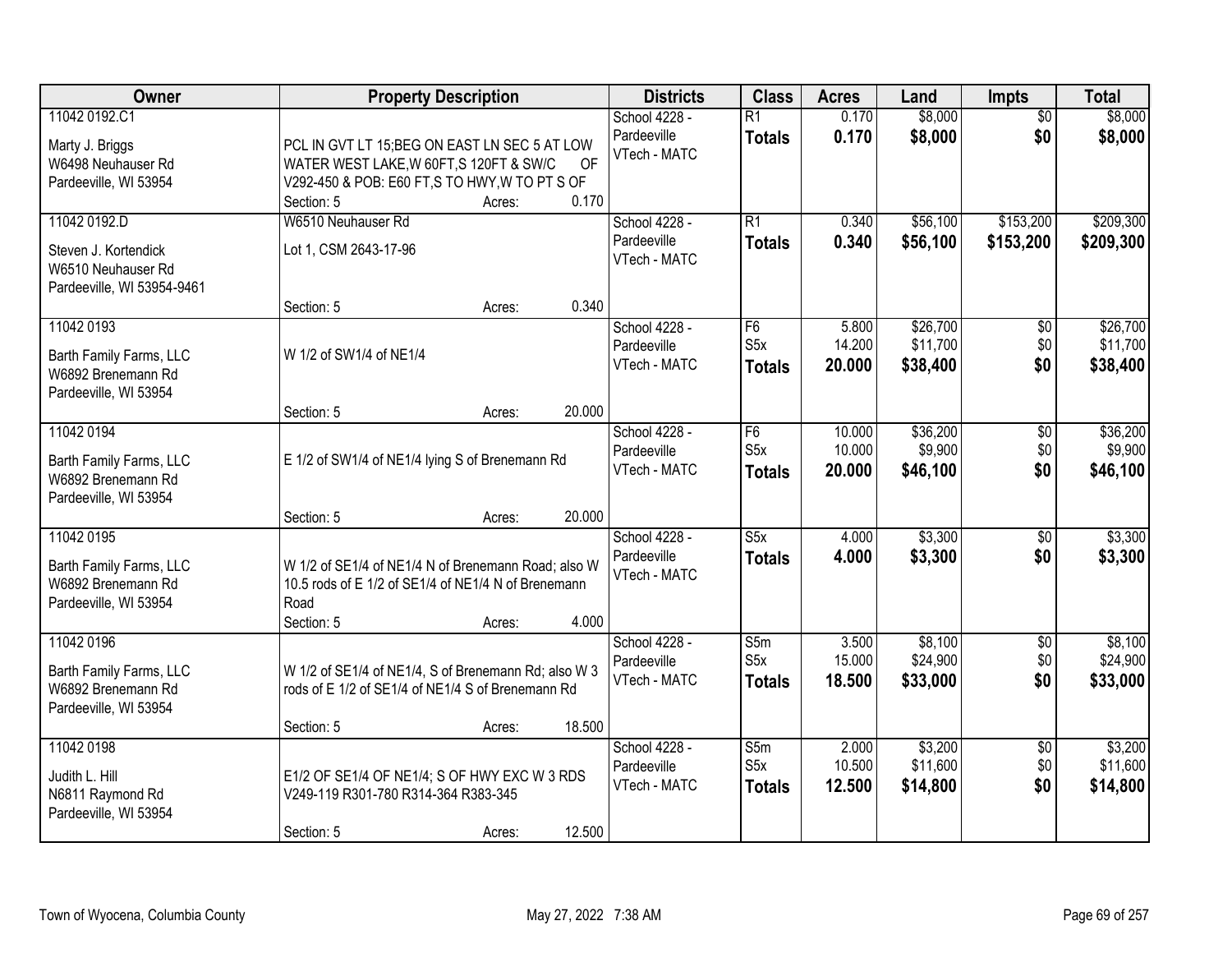| <b>Owner</b>                                                                            |                                                                                                                                                                      | <b>Property Description</b> |        |                                              | <b>Class</b>                                           | <b>Acres</b>                                 | Land                                                  | <b>Impts</b>                                            | <b>Total</b>                                            |
|-----------------------------------------------------------------------------------------|----------------------------------------------------------------------------------------------------------------------------------------------------------------------|-----------------------------|--------|----------------------------------------------|--------------------------------------------------------|----------------------------------------------|-------------------------------------------------------|---------------------------------------------------------|---------------------------------------------------------|
| 11042 0199<br>Barth Family Farms, LLC<br>W6892 Brenemann Rd<br>Pardeeville, WI 53954    | SW1/4 of NW1/4                                                                                                                                                       |                             |        | School 4228 -<br>Pardeeville<br>VTech - MATC | F6<br>S <sub>5</sub> x<br><b>Totals</b>                | 28.000<br>12.000<br>40.000                   | \$110,600<br>\$8,400<br>\$119,000                     | $\overline{50}$<br>\$0<br>\$0                           | \$110,600<br>\$8,400<br>\$119,000                       |
|                                                                                         | Section: 5                                                                                                                                                           | Acres:                      | 40.000 |                                              |                                                        |                                              |                                                       |                                                         |                                                         |
| 11042 0200<br>Barth Family Farms, LLC<br>W6892 Brenemann Rd<br>Pardeeville, WI 53954    | <b>SE1/4 OF NW1/4</b>                                                                                                                                                |                             |        | School 4228 -<br>Pardeeville<br>VTech - MATC | $\overline{\text{S5x}}$<br><b>Totals</b>               | 40.000<br>40.000                             | \$27,400<br>\$27,400                                  | \$0<br>\$0                                              | \$27,400<br>\$27,400                                    |
|                                                                                         | Section: 5                                                                                                                                                           | Acres:                      | 40.000 |                                              |                                                        |                                              |                                                       |                                                         |                                                         |
| 11042 0201<br>Jane A. Erickson<br>W6728 County Rd P<br>Pardeeville, WI 53954            | W6728 County Highway P<br>Part of the E 1/2 of the SW1/4 Sec 5-12-10; exc<br>R156-792; exc R239-744<br>Section: 5                                                    | Acres:                      | 33.200 | School 4228 -<br>Pardeeville<br>VTech - MATC | A43<br>H7<br>S5m<br>S5x<br><b>Totals</b>               | 2.950<br>2.000<br>15.210<br>13.040<br>33.200 | \$600<br>\$27,000<br>\$29,700<br>\$14,500<br>\$71,800 | $\overline{30}$<br>\$188,100<br>\$0<br>\$0<br>\$188,100 | \$600<br>\$215,100<br>\$29,700<br>\$14,500<br>\$259,900 |
| 11042 0201.A                                                                            | W6798 County Highway P                                                                                                                                               |                             |        | School 4228 -                                | $\overline{R1}$                                        | 5.490                                        | \$58,000                                              | \$243,500                                               | \$301,500                                               |
| Larry J. Breneman<br>W6798 County Rd P<br>Pardeeville, WI 53954                         | Prt E1/2 of SW1/4, Comm W line E1/2 SW1/4 with inters<br>r/w, north along west line to NW cor, E 165', S parallel to<br>west line to N r/w Hwy P, W along r/w to POB |                             |        | Pardeeville<br>VTech - MATC                  | <b>Totals</b>                                          | 5.490                                        | \$58,000                                              | \$243,500                                               | \$301,500                                               |
|                                                                                         | Section: 5                                                                                                                                                           | Acres:                      | 5.490  |                                              |                                                        |                                              |                                                       |                                                         |                                                         |
| 11042 0202<br>Stephen Sumner Blochwitz<br>W6930 County Rd P<br>Pardeeville, WI 53954    | <b>NW1/4 OF SW1/4</b>                                                                                                                                                |                             |        | School 4228 -<br>Pardeeville<br>VTech - MATC | A43<br>S <sub>5m</sub><br><b>Totals</b>                | 9.200<br>30.800<br>40.000                    | \$1,800<br>\$49,300<br>\$51,100                       | $\overline{50}$<br>\$0<br>\$0                           | \$1,800<br>\$49,300<br>\$51,100                         |
|                                                                                         | Section: 5                                                                                                                                                           | Acres:                      | 40.000 |                                              |                                                        |                                              |                                                       |                                                         |                                                         |
| 11042 0203.01<br>John L. Bray<br>W6896 County Rd P<br>Pardeeville, WI 53954             | W6896 County Highway P<br>Lot 1, CSM 5091-36-22                                                                                                                      |                             |        | School 4228 -<br>Pardeeville<br>VTech - MATC | $\overline{R1}$<br><b>Totals</b>                       | 2.240<br>2.240                               | \$45,900<br>\$45,900                                  | \$113,000<br>\$113,000                                  | \$158,900<br>\$158,900                                  |
|                                                                                         | Section: 5                                                                                                                                                           | Acres:                      | 2.240  |                                              |                                                        |                                              |                                                       |                                                         |                                                         |
| 11042 0203.02<br>Stephen Sumner Blochwitz<br>W6930 County Rd P<br>Pardeeville, WI 53954 | SW1/4 OF SW1/4 - See Exceptions<br>Section: 5                                                                                                                        | Acres:                      | 37.760 | School 4228 -<br>Pardeeville<br>VTech - MATC | A42<br>A43<br>S5m<br>S <sub>5</sub> x<br><b>Totals</b> | 5.000<br>14.510<br>8.000<br>10.250<br>37.760 | \$1,300<br>\$2,800<br>\$15,600<br>\$4,000<br>\$23,700 | $\overline{50}$<br>\$0<br>\$0<br>\$0<br>\$0             | \$1,300<br>\$2,800<br>\$15,600<br>\$4,000<br>\$23,700   |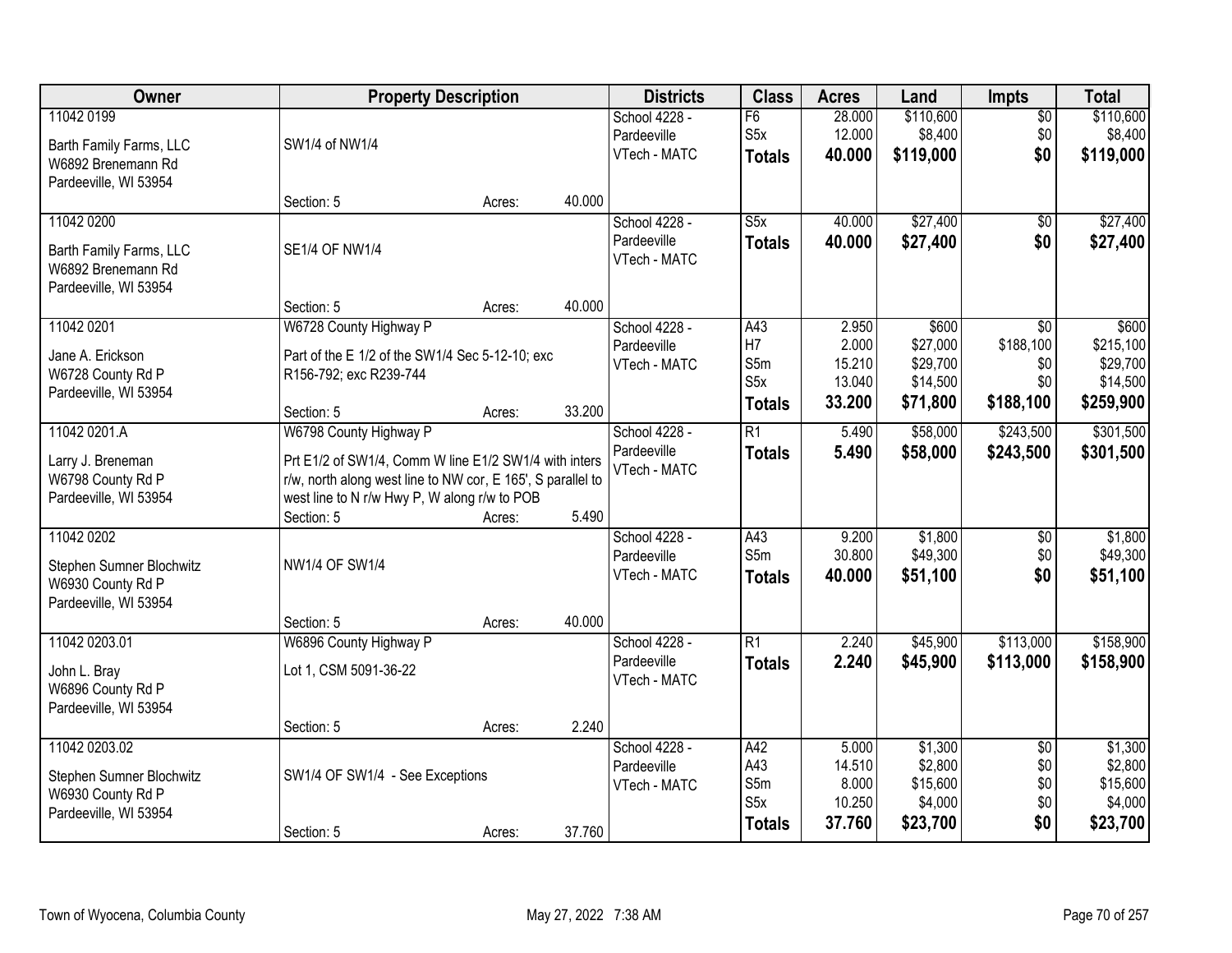| Owner                              |                                                                                       | <b>Property Description</b> |        |               | <b>Class</b>     | <b>Acres</b> | Land         | <b>Impts</b>    | <b>Total</b>    |
|------------------------------------|---------------------------------------------------------------------------------------|-----------------------------|--------|---------------|------------------|--------------|--------------|-----------------|-----------------|
| 11042 0204                         | W6767 County Highway P                                                                |                             |        | School 4228 - | M <sub>6</sub>   | 17.000       | ( \$66, 300) | $\overline{50}$ | $\overline{50}$ |
| Merwyn Breneman                    | E1/2 SW 1/4 LYING S CTH P see exceptions                                              |                             |        | Pardeeville   | R <sub>1</sub>   | 1.860        | \$42,500     | \$186,000       | \$228,500       |
| W6767 Cth P                        |                                                                                       |                             |        | VTech - MATC  | S <sub>5</sub> x | 2.000        | \$1,700      | \$0             | \$1,700         |
| Pardeeville, WI 53954              |                                                                                       |                             |        |               | <b>Totals</b>    | 20.860       | \$44,200     | \$186,000       | \$230,200       |
|                                    | Section: 5                                                                            | Acres:                      | 20.860 |               |                  |              |              |                 |                 |
| 11042 0204.A                       |                                                                                       |                             |        | School 4228 - | F6               | 11.090       | \$43,300     | \$0             | \$43,300        |
| Steve O. Schultz                   | THAT PRT W 1/2 E 1/2 SW 1/4 LYING S OF CTH P.                                         |                             |        | Pardeeville   | S <sub>5</sub> x | 6.750        | \$5,000      | \$0             | \$5,000         |
| W7022 Cth P                        | <b>EASE</b>                                                                           |                             |        | VTech - MATC  | <b>Totals</b>    | 17.840       | \$48,300     | \$0             | \$48,300        |
| Pardeeville, WI 53954              |                                                                                       |                             |        |               |                  |              |              |                 |                 |
|                                    | Section: 5                                                                            | Acres:                      | 17.840 |               |                  |              |              |                 |                 |
| 11042 0205                         | W6591 County Highway P                                                                |                             |        | School 4228 - | A42              | 7.000        | \$1,900      | $\overline{50}$ | \$1,900         |
|                                    |                                                                                       |                             |        | Pardeeville   | S <sub>5</sub> x | 4.840        | \$4,000      | \$0             | \$4,000         |
| Emmett T. Apel                     | NE1/4 OF SE1/4 EXC N OF HWY P AS REC IN                                               |                             |        | VTech - MATC  | <b>Totals</b>    | 11.840       | \$5,900      | \$0             | \$5,900         |
| W6587 County Rd P<br>PO Box 386    | V269-P.528 EXC R40-P.411 R183-448 R249-<br>R365-294 EXC R378-05 EXC CS#3407-23-24 EXC |                             | 134    |               |                  |              |              |                 |                 |
| Pardeeville, WI 53954              | Section: 5                                                                            | Acres:                      | 11.840 |               |                  |              |              |                 |                 |
| 11042 0205.02                      | W6591 County Rd P                                                                     |                             |        | School 4228 - | A42              | 8.000        | \$2,100      | $\sqrt{6}$      | \$2,100         |
|                                    |                                                                                       |                             |        | Pardeeville   | R1               | 2.000        | \$44,500     | \$179,900       | \$224,400       |
| Jason Beckius                      | LT 1 CS#3459-23-76                                                                    |                             |        | VTech - MATC  |                  | 10.000       | \$46,600     | \$179,900       | \$226,500       |
| 607 W Chestnut St                  |                                                                                       |                             |        |               | <b>Totals</b>    |              |              |                 |                 |
| Pardeeville, WI 53954              |                                                                                       |                             |        |               |                  |              |              |                 |                 |
|                                    | Section: 5                                                                            | Acres:                      | 10.000 |               |                  |              |              |                 |                 |
| 11042 0205.1                       | W6599 County Highway P                                                                |                             |        | School 4228 - | $\overline{R1}$  | 0.660        | \$23,900     | \$180,400       | \$204,300       |
| Robert L. Kluender                 | Pcl in NE1/4 of SE1/4, Beg NE cor S 474.7', S71-43W                                   |                             |        | Pardeeville   | <b>Totals</b>    | 0.660        | \$23,900     | \$180,400       | \$204,300       |
| W6599 County Rd P                  | 1287.92' to POB, S1-08E 257.51', S88-43W 90', N1-02W                                  |                             |        | VTech - MATC  |                  |              |              |                 |                 |
| Pardeeville, WI 53954              | 249.41', W1-02W 33', N83-33E 89.96', S1-08E 33' to beg                                |                             |        |               |                  |              |              |                 |                 |
|                                    | Section: 5                                                                            | Acres:                      | 0.660  |               |                  |              |              |                 |                 |
| 11042 0205.A                       |                                                                                       |                             |        | School 4228 - | S5x              | 16.646       | \$22,200     | $\sqrt{6}$      | \$22,200        |
|                                    |                                                                                       |                             |        | Pardeeville   | <b>Totals</b>    | 16.646       | \$22,200     | \$0             | \$22,200        |
| Adam L. Hupf<br>W10921 County Rd G | Part of NE1/4 of SE1/4; N of C Line of Hwy P - See                                    |                             |        | VTech - MATC  |                  |              |              |                 |                 |
| Beaver Dam, WI 53916               | Exceptions                                                                            |                             |        |               |                  |              |              |                 |                 |
|                                    | Section: 5                                                                            | Acres:                      | 16.646 |               |                  |              |              |                 |                 |
| 11042 0205.A1                      | W6502 County Highway P                                                                |                             |        | School 4228 - | $\overline{R1}$  | 2.000        | \$44,500     | \$105,100       | \$149,600       |
|                                    |                                                                                       |                             |        | Pardeeville   | <b>Totals</b>    | 2.000        | \$44,500     | \$105,100       | \$149,600       |
| Timothy E. Russell                 | PRT NE 1/4 SE 1/4 COM E 1/4 COR S474.75'                                              |                             |        | VTech - MATC  |                  |              |              |                 |                 |
| W6502 Cth P                        | S69W72.81' S78W107.50' N520.18' N89E173.90' POB                                       |                             |        |               |                  |              |              |                 |                 |
| Pardeeville, WI 53954              |                                                                                       |                             |        |               |                  |              |              |                 |                 |
|                                    | Section: 5                                                                            | Acres:                      | 2.000  |               |                  |              |              |                 |                 |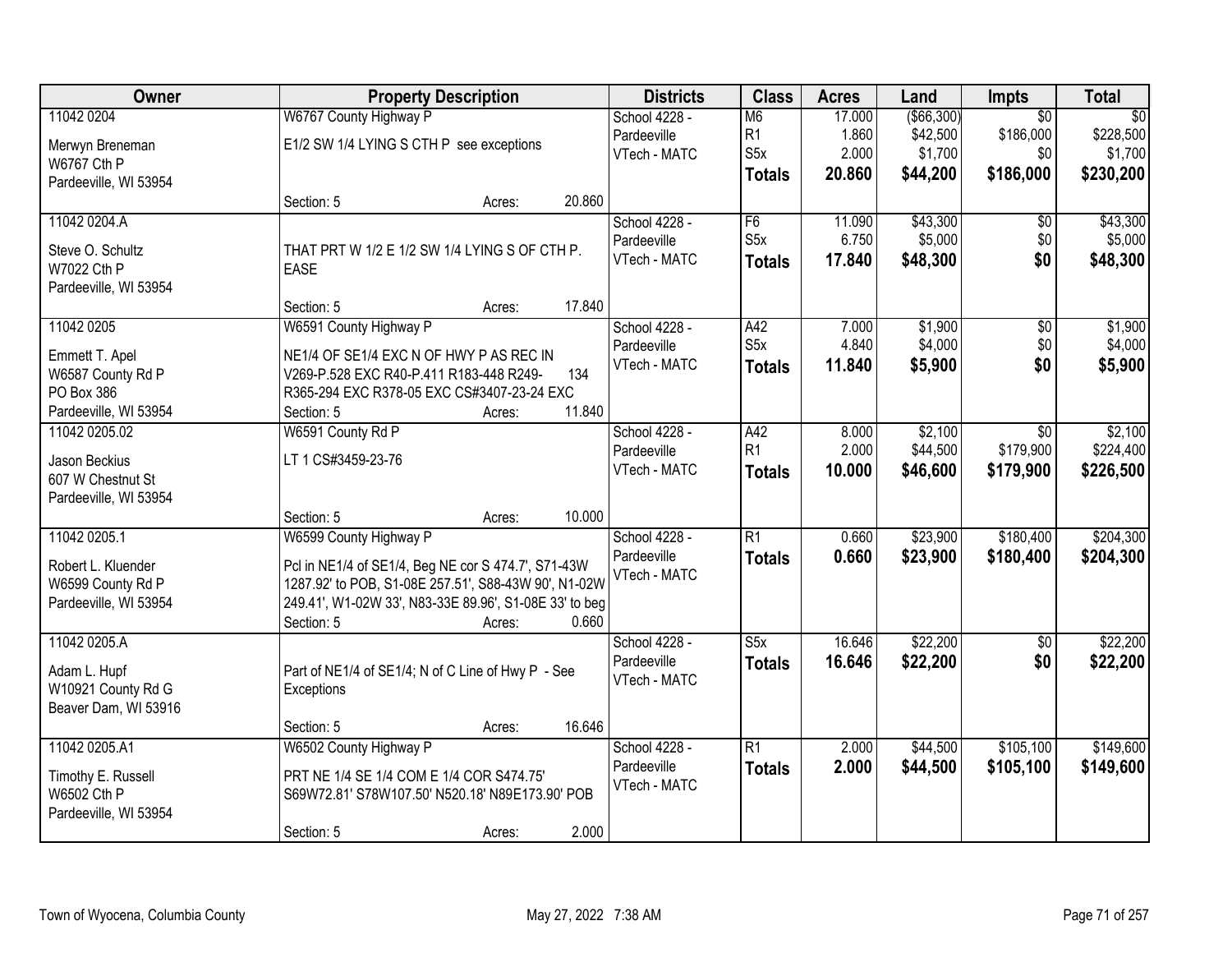| Owner                 | <b>Property Description</b>                              |        |        | <b>Districts</b> | <b>Class</b>     | <b>Acres</b> | Land     | Impts           | <b>Total</b> |
|-----------------------|----------------------------------------------------------|--------|--------|------------------|------------------|--------------|----------|-----------------|--------------|
| 11042 0206            | W6625 County Highway P                                   |        |        | School 4228 -    | A42              | 14.210       | \$3,800  | $\overline{50}$ | \$3,800      |
| Merwyn M. Breneman    | NW1/4 OF SE1/4 Exc Lots 1 & 2 CSM 2806                   |        |        | Pardeeville      | H <sub>7</sub>   | 1.000        | \$21,000 | \$120,500       | \$141,500    |
| W6625 County Rd P     |                                                          |        |        | VTech - MATC     | S5x              | 23.750       | \$24,600 | \$0             | \$24,600     |
| Pardeeville, WI 53954 |                                                          |        |        |                  | <b>Totals</b>    | 38.960       | \$49,400 | \$120,500       | \$169,900    |
|                       | Section: 5                                               | Acres: | 38.960 |                  |                  |              |          |                 |              |
| 11042 0206.01         | W6617 County Highway P                                   |        |        | School 4228 -    | $\overline{R1}$  | 0.520        | \$21,800 | \$121,000       | \$142,800    |
| Sarah A. Mitchell     | Lot 1, CSM 2806-19-16                                    |        |        | Pardeeville      | <b>Totals</b>    | 0.520        | \$21,800 | \$121,000       | \$142,800    |
| W6617 County Rd P     |                                                          |        |        | VTech - MATC     |                  |              |          |                 |              |
| Pardeeville, WI 53954 |                                                          |        |        |                  |                  |              |          |                 |              |
|                       | Section: 5                                               | Acres: | 0.520  |                  |                  |              |          |                 |              |
| 11042 0206.02         | W6611 County Highway P                                   |        |        | School 4228 -    | $\overline{R1}$  | 0.520        | \$21,800 | \$146,000       | \$167,800    |
| James A. Lauth        | Lot 2, CSM 2806-19-16                                    |        |        | Pardeeville      | <b>Totals</b>    | 0.520        | \$21,800 | \$146,000       | \$167,800    |
| W6611 County Rd P     |                                                          |        |        | VTech - MATC     |                  |              |          |                 |              |
| Pardeeville, WI 53954 |                                                          |        |        |                  |                  |              |          |                 |              |
|                       | Section: 5                                               | Acres: | 0.520  |                  |                  |              |          |                 |              |
| 11042 0207            |                                                          |        |        | School 4228 -    | A43              | 9.880        | \$1,900  | \$0             | \$1,900      |
| Merwyn M. Breneman    | SW1/4 OF SE1/4                                           |        |        | Pardeeville      | S <sub>5</sub> x | 30.120       | \$27,800 | \$0             | \$27,800     |
| W6625 County Rd P     |                                                          |        |        | VTech - MATC     | <b>Totals</b>    | 40.000       | \$29,700 | \$0             | \$29,700     |
| Pardeeville, WI 53954 |                                                          |        |        |                  |                  |              |          |                 |              |
|                       | Section: 5                                               | Acres: | 40.000 |                  |                  |              |          |                 |              |
| 11042 0208            | W6587 County Highway P                                   |        |        | School 4228 -    | A42              | 8.000        | \$2,100  | \$0             | \$2,100      |
| Emmett T. Apel        | SE1/4 OF SE1/4 EXC CS#3407 EXC CS#3459-23-76             |        |        | Pardeeville      | A43              | 15.500       | \$3,000  | \$0             | \$3,000      |
| W6587 County Rd P     |                                                          |        |        | VTech - MATC     | H7               | 2.580        | \$28,200 | \$234,900       | \$263,100    |
| PO Box 386            |                                                          |        |        |                  | S <sub>5</sub> x | 11.500       | \$8,600  | \$0             | \$8,600      |
| Pardeeville, WI 53954 | Section: 5                                               | Acres: | 37.580 |                  | <b>Totals</b>    | 37.580       | \$41,900 | \$234,900       | \$276,800    |
| 11042 0209.01         |                                                          |        |        | School 4228 -    | S5x              | 5.000        | \$5,500  | \$0             | \$5,500      |
| <b>Corey Grimes</b>   | That part of former RR r/w West of the west bank of the  |        |        | Pardeeville      | <b>Totals</b>    | 5.000        | \$5,500  | \$0             | \$5,500      |
| W4411 Shore Dr        | Fox River within GL 5 & GL 6 in Section 5                |        |        | VTech - MATC     |                  |              |          |                 |              |
| Montello, WI 53949    |                                                          |        |        |                  |                  |              |          |                 |              |
|                       | Section: 5                                               | Acres: | 0.000  |                  |                  |              |          |                 |              |
| 11042 0209.02         |                                                          |        |        | School 4228 -    | S5x              | 7.450        | \$8,200  | $\overline{50}$ | \$8,200      |
| Rrfv, LLC             | 12.45 A for RR r/w in GL's 5,6,7,9 & 10 - See Exceptions |        |        | Pardeeville      | <b>Totals</b>    | 7.450        | \$8,200  | \$0             | \$8,200      |
| N191 Hank Dr          |                                                          |        |        | VTech - MATC     |                  |              |          |                 |              |
| Appleton, WI 54915    |                                                          |        |        |                  |                  |              |          |                 |              |
|                       | Section: 5                                               | Acres: | 0.000  |                  |                  |              |          |                 |              |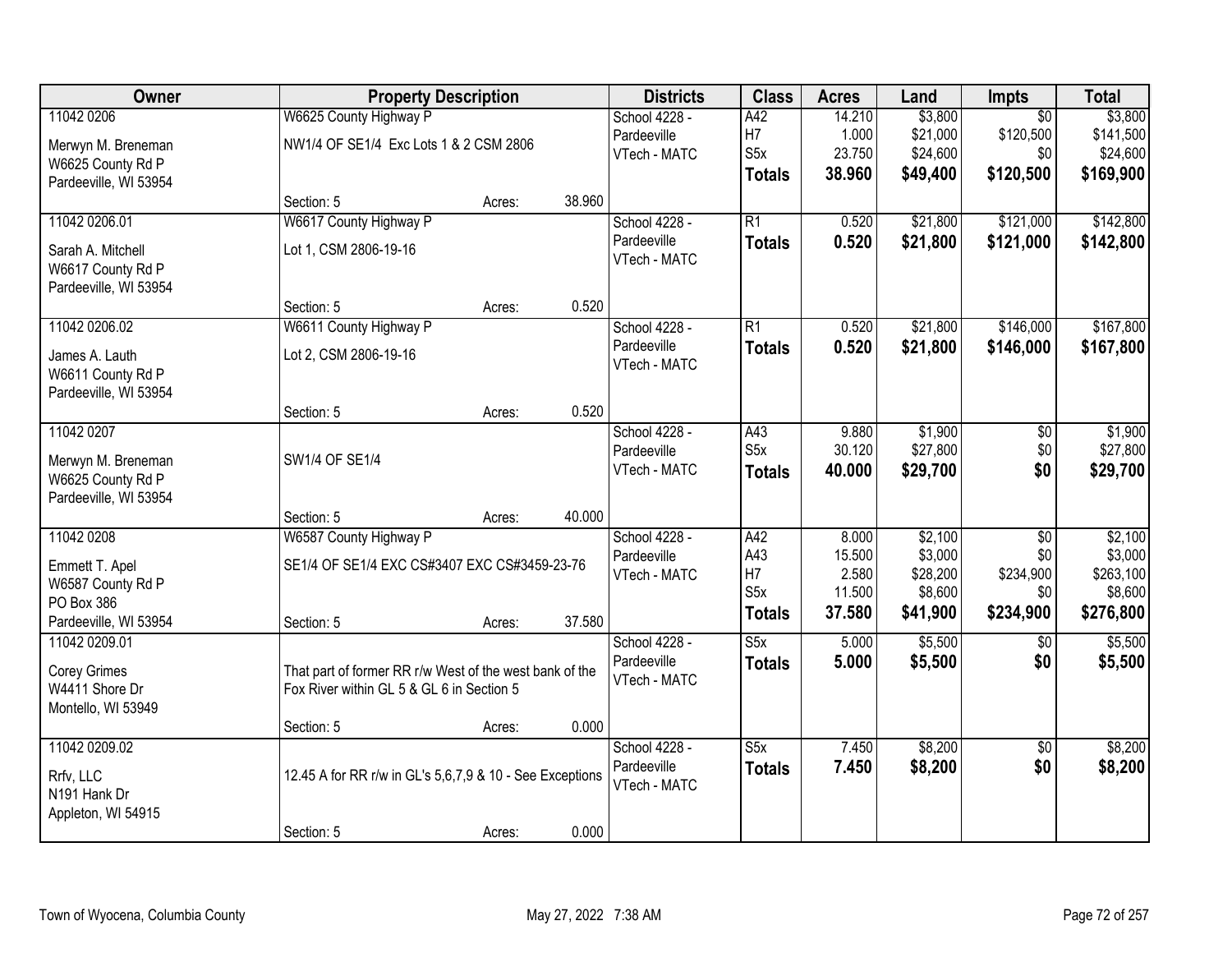| <b>Owner</b>                                                             | <b>Property Description</b>                                                                                                                                        | <b>Districts</b>                                               | <b>Class</b>                                         | <b>Acres</b>              | Land                            | Impts                         | <b>Total</b>                    |
|--------------------------------------------------------------------------|--------------------------------------------------------------------------------------------------------------------------------------------------------------------|----------------------------------------------------------------|------------------------------------------------------|---------------------------|---------------------------------|-------------------------------|---------------------------------|
| 11042 0210<br>John C. Drury<br>6990 Portage Rd<br>Deforest, WI 53532     | GL 1, EXC a strip off W end 445.5' E & W on sec line &<br>561' E & W on south side said lot (exc n/k/a L1 CS5776)<br>(LOC W7188 STE RD 33)<br>Section: 6<br>Acres: | School 4228 -<br>Pardeeville<br>VTech - MATC<br>36.750         | $\overline{\text{S5x}}$<br><b>Totals</b>             | 36.750<br>36.750          | \$32,500<br>\$32,500            | $\overline{50}$<br>\$0        | \$32,500<br>\$32,500            |
| 11042 0213.01<br>Debra Haas<br>213 River Wood Bend<br>Deforest, WI 53532 | Country Club Rd<br>that part of Lot 1, CSM 5798-41-48, lying in the Town of<br>Wyocena                                                                             | School 4228 -<br>Pardeeville<br>VTech - MATC                   | $\overline{\text{S5x}}$<br><b>Totals</b>             | 12.830<br>12.830          | \$10,600<br>\$10,600            | $\overline{50}$<br>\$0        | \$10,600<br>\$10,600            |
| 11042 0214.01<br>Portage Country Club<br>PO Box 382<br>Portage, WI 53901 | Section: 6<br>Acres:<br>Country Club Rd<br>Lot 1, CSM 5144-36-75<br>Section: 6                                                                                     | 0.000<br>School 4228 -<br>Pardeeville<br>VTech - MATC<br>0.480 | $\overline{C2}$<br><b>Totals</b>                     | 0.480<br>0.480            | \$3,200<br>\$3,200              | $\overline{50}$<br>\$0        | \$3,200<br>\$3,200              |
| 11042 0214.02<br>Portage Country Club<br>PO Box 382<br>Portage, WI 53901 | Acres:<br>Country Club Rd<br>Lot 2, CSM 5144-36-75<br>Section: 6<br>Acres:                                                                                         | School 4228 -<br>Pardeeville<br>VTech - MATC<br>0.800          | $\overline{C2}$<br><b>Totals</b>                     | 0.800<br>0.800            | \$3,600<br>\$3,600              | \$0<br>\$0                    | \$3,600<br>\$3,600              |
| 11042 0214.03<br>Portage Country Club<br>PO Box 382<br>Portage, WI 53901 | Country Club Rd<br>Lot 3, CSM 5144-36-75<br>Section: 6<br>Acres:                                                                                                   | School 4228 -<br>Pardeeville<br>VTech - MATC<br>0.630          | $\overline{C2}$<br><b>Totals</b>                     | 0.630<br>0.630            | \$3,400<br>\$3,400              | \$0<br>\$0                    | \$3,400<br>\$3,400              |
| 11042 0214.04<br>Portage Country Club<br>PO Box 382<br>Portage, WI 53901 | Country Club Rd<br>Lot 4, CSM 5144-36-75<br>Section: 6<br>Acres:                                                                                                   | School 4228 -<br>Pardeeville<br>VTech - MATC<br>0.520          | $\overline{C2}$<br><b>Totals</b>                     | 0.520<br>0.520            | \$3,200<br>\$3,200              | $\overline{60}$<br>\$0        | \$3,200<br>\$3,200              |
| 11042 0214.07<br>Portage Country Club<br>PO Box 382<br>Portage, WI 53901 | Country Club Rd<br>Prt of Lot 1, CSM 5804-41-54 located in the Town of<br>Wyocena<br>Section: 6<br>Acres:                                                          | School 4228 -<br>Pardeeville<br>VTech - MATC<br>36.150         | $\overline{C2}$<br>S <sub>5</sub> x<br><b>Totals</b> | 28.310<br>7.840<br>36.150 | \$85,000<br>\$6,500<br>\$91,500 | $\overline{50}$<br>\$0<br>\$0 | \$85,000<br>\$6,500<br>\$91,500 |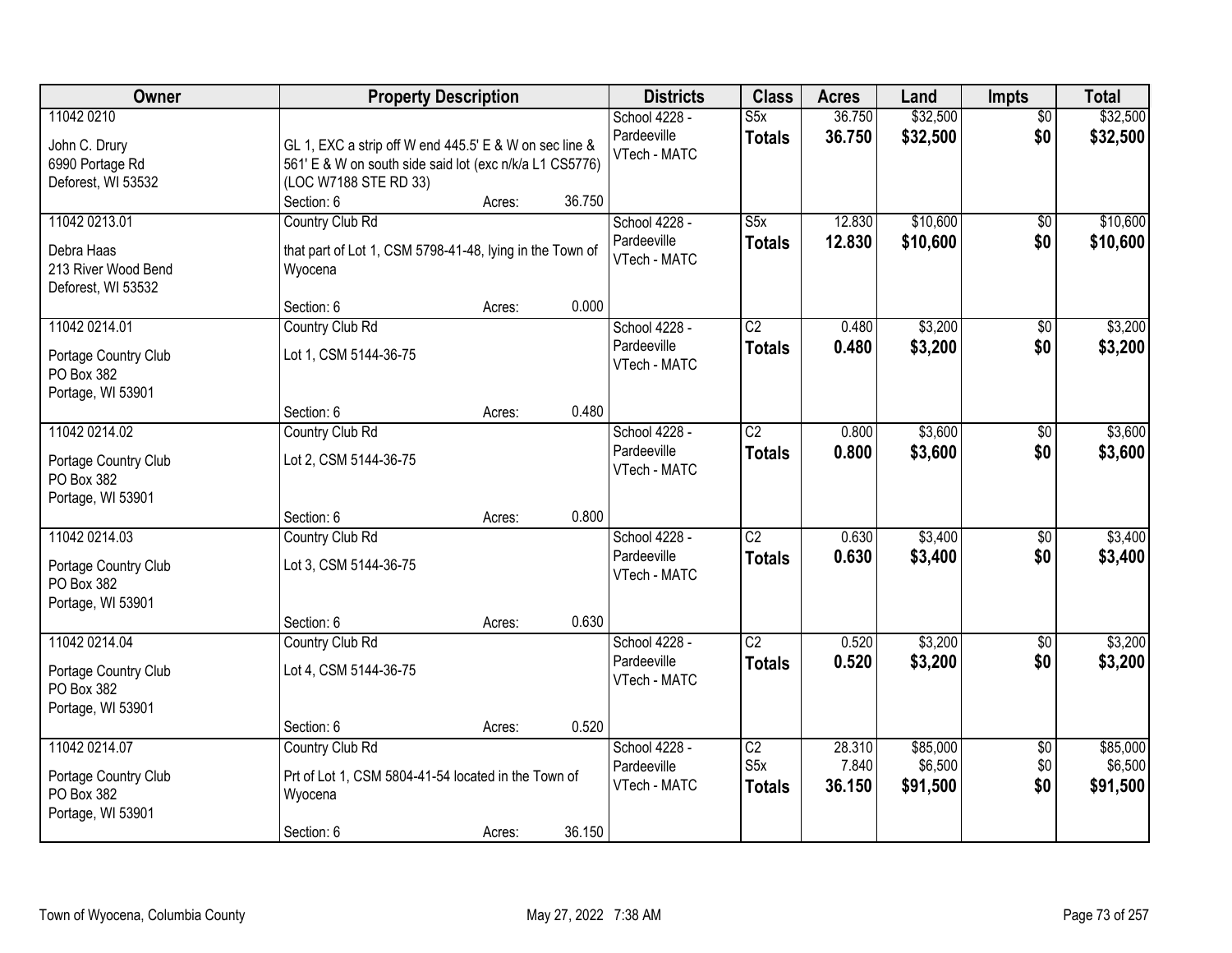| Owner                                                                   |                                                                                                                                                                                               | <b>Property Description</b> |       | <b>Districts</b>                             | <b>Class</b>                     | <b>Acres</b>   | Land                 | <b>Impts</b>           | <b>Total</b>         |
|-------------------------------------------------------------------------|-----------------------------------------------------------------------------------------------------------------------------------------------------------------------------------------------|-----------------------------|-------|----------------------------------------------|----------------------------------|----------------|----------------------|------------------------|----------------------|
| 11042 0215.06                                                           | W7239 W North Shore Dr                                                                                                                                                                        |                             |       | School 4228 -                                | $\overline{R1}$                  | 0.600          | \$22,400             | \$324,700              | \$347,100            |
| Melvin R. Bindl<br>W7239 W North Shore Dr<br>Portage, WI 53901          | Lot 1, CSM 6202-45-54                                                                                                                                                                         |                             |       | Pardeeville<br>VTech - MATC                  | <b>Totals</b>                    | 0.600          | \$22,400             | \$324,700              | \$347,100            |
|                                                                         | Section: 6                                                                                                                                                                                    | Acres:                      | 0.600 |                                              |                                  |                |                      |                        |                      |
| 11042 0217.02<br>Portage Country Club                                   | E North Shore Dr<br>Being a part of Roehm's Park located in GL 4, described                                                                                                                   |                             |       | School 4228 -<br>Pardeeville<br>VTech - MATC | $\overline{C2}$<br><b>Totals</b> | 0.257<br>0.257 | \$1,800<br>\$1,800   | \$0<br>\$0             | \$1,800<br>\$1,800   |
| PO Box 382<br>Portage, WI 53901                                         | as follows: Comm at the NW cor of Sec 6; N89-29-09E<br>1344.86'; S00-24-28W 1757.77' to a pt in the W In of<br>Section: 6                                                                     | Acres:                      | 0.257 |                                              |                                  |                |                      |                        |                      |
| 11042 0217.03                                                           | W7136 E North Shore Dr                                                                                                                                                                        |                             |       | School 4228 -                                | $\overline{R1}$                  | 6.223          | \$66,900             | \$242,000              | \$308,900            |
| Jerry W. Van Ness<br>W7136 N Shore Dr<br>Portage, WI 53901              | PART OF GOV'T LOT 4; ALL UNPLATTED LAND IN<br>WHAT IS KNOWN AS ROEHM'S PARK see exceptions<br>EX CS 2395 - See Exceptions<br>Section: 6                                                       | Acres:                      | 6.223 | Pardeeville<br>VTech - MATC                  | <b>Totals</b>                    | 6.223          | \$66,900             | \$242,000              | \$308,900            |
| 11042 0217.05                                                           | N7410 Deitz Dr                                                                                                                                                                                |                             |       | School 4228 -                                | $\overline{C2}$                  | 5.460          | \$61,800             | \$110,000              | \$171,800            |
| Portage Country Club<br>PO Box 382<br>Portage, WI 53901                 | GOV'T LOT 4 LYING BETWEEN A LN 726 FT N OF R.R<br>R.O.W.& SWAN LAKE, W OF HWY & ROEHMS PARK -<br>See Exceptions                                                                               |                             |       | Pardeeville<br>VTech - MATC                  | <b>Totals</b>                    | 5.460          | \$61,800             | \$110,000              | \$171,800            |
|                                                                         | Section: 6                                                                                                                                                                                    | Acres:                      | 5.460 |                                              |                                  |                |                      |                        |                      |
| 11042 0217.B<br>Portage Country Club<br>PO Box 382<br>Portage, WI 53901 | N7458 Country Club Rd<br>PRT S.6 T.12 R.10 BEG @ PT ON EXT N LN LOT-36<br>ROEHM'S PARK @ PT 12' E OF NE COR SD LOT; TH E<br>188';N 200';W 300'; TH S100'; E 112';S 100' TO BEG.<br>Section: 6 | Acres:                      | 1.120 | School 4228 -<br>Pardeeville<br>VTech - MATC | $\overline{C2}$<br><b>Totals</b> | 1.120<br>1.120 | \$33,400<br>\$33,400 | \$34,700<br>\$34,700   | \$68,100<br>\$68,100 |
| 11042 0217.RD1                                                          | Country Club Rd                                                                                                                                                                               |                             |       | School 4228 -                                | $\overline{C2}$                  | 0.550          | \$500                | $\sqrt{6}$             | \$500                |
| Portage Country Club<br>PO Box 382<br>Portage, WI 53901                 | that part of W. North Shore Drive lying south of CS#5804<br>as shown on the CSM                                                                                                               |                             |       | Pardeeville<br>VTech - MATC                  | <b>Totals</b>                    | 0.550          | \$500                | \$0                    | \$500                |
|                                                                         | Section: 6                                                                                                                                                                                    | Acres:                      | 0.550 |                                              |                                  |                |                      |                        |                      |
| 11042 0218<br>Portage Country Club<br>PO Box 382<br>Portage, WI 53901   | PRT GOV'T LOT 4; BEG @ NW COR LOT 36-ROEHM'S<br>PARK TH E 112'NLY 100'; TH WLY 112' TH SLY 100' TO<br>POB<br>Section: 6                                                                       | Acres:                      | 0.920 | School 4228 -<br>Pardeeville<br>VTech - MATC | $\overline{C2}$<br><b>Totals</b> | 0.920<br>0.920 | \$10,900<br>\$10,900 | $\overline{50}$<br>\$0 | \$10,900<br>\$10,900 |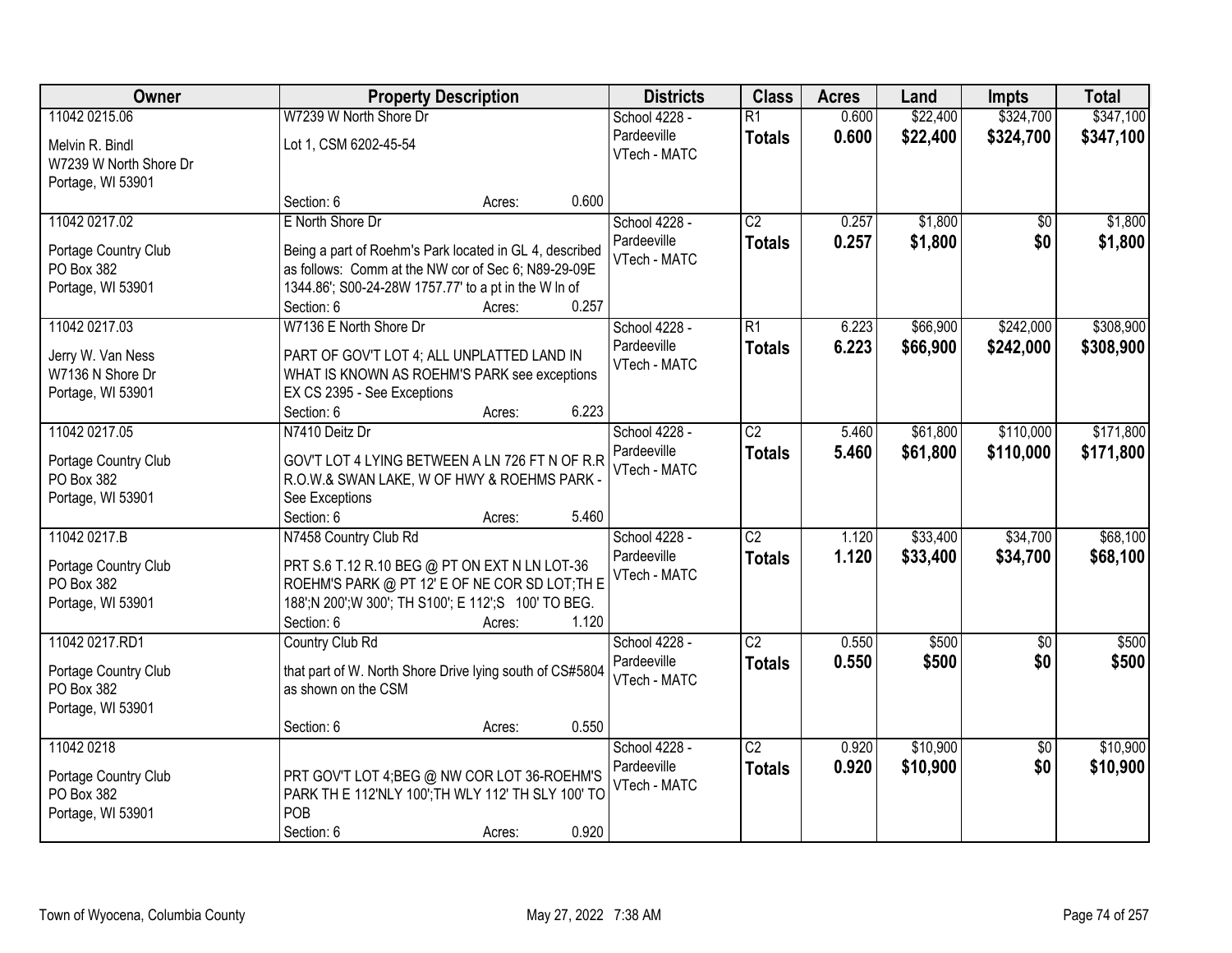| Owner                                                                                              | <b>Property Description</b>                                                                       |        |        | <b>Districts</b>                             | <b>Class</b>                             | <b>Acres</b>     | Land                   | <b>Impts</b>           | <b>Total</b>           |
|----------------------------------------------------------------------------------------------------|---------------------------------------------------------------------------------------------------|--------|--------|----------------------------------------------|------------------------------------------|------------------|------------------------|------------------------|------------------------|
| 11042 0219.A<br>Randall E. Rhode<br>219 E Conant St<br>Portage, WI 53901                           | E 15 FT OF VACATED PART SWAN LAKE DRIVE OF<br>ROEHM'S PARK IN GOV'T LOT 4 (266473 VACATING<br>ST) |        |        | School 4228 -<br>Pardeeville<br>VTech - MATC | $\overline{R1}$<br><b>Totals</b>         | 0.300<br>0.300   | \$8,400<br>\$8,400     | $\overline{50}$<br>\$0 | \$8,400<br>\$8,400     |
|                                                                                                    | Section: 6                                                                                        | Acres: | 0.300  |                                              |                                          |                  |                        |                        |                        |
| 11042 0219.B<br>Randall E. Rhode<br>PO Box 728<br>Portage, WI 53901                                | W7149 E North Shore Dr<br>Lot 1, CSM 979-4-199                                                    |        |        | School 4228 -<br>Pardeeville<br>VTech - MATC | $\overline{R1}$<br><b>Totals</b>         | 1.600<br>1.600   | \$222,400<br>\$222,400 | \$151,800<br>\$151,800 | \$374,200<br>\$374,200 |
|                                                                                                    | Section: 6                                                                                        | Acres: | 1.600  |                                              |                                          |                  |                        |                        |                        |
| 11042 0220.03<br>Devin D. Bressers<br>N7594 Country Club Rd<br>Portage, WI 53901                   | N7594 Country Club Rd<br>Lot 1, CSM 5805-41-55                                                    |        |        | School 4228 -<br>Pardeeville<br>VTech - MATC | $\overline{R1}$<br><b>Totals</b>         | 10.000<br>10.000 | \$71,500<br>\$71,500   | \$86,500<br>\$86,500   | \$158,000<br>\$158,000 |
|                                                                                                    | Section: 6                                                                                        | Acres: | 10.000 |                                              |                                          |                  |                        |                        |                        |
| 11042 0220.04<br>Drury Properties, LLC<br>6990 Portage Rd<br>Deforest, WI 53532                    | N7570 Country Club Rd<br>Lot 2, CSM 5805-41-55                                                    |        |        | School 4228 -<br>Pardeeville<br>VTech - MATC | $\overline{\text{S5x}}$<br><b>Totals</b> | 25.820<br>25.820 | \$28,400<br>\$28,400   | \$0<br>\$0             | \$28,400<br>\$28,400   |
|                                                                                                    | Section: 6                                                                                        | Acres: | 25.820 |                                              |                                          |                  |                        |                        |                        |
| 11042 0220.05<br><b>Tim Bressers</b><br>Diane L. Bressers<br>N7556 N Shore Dr<br>Portage, WI 53901 | North Shore Dr<br>Lot 1, CSM 5910-42-52<br>Section: 6                                             | Acres: | 4.480  | School 4228 -<br>Pardeeville<br>VTech - MATC | F6<br><b>Totals</b>                      | 4.480<br>4.480   | \$17,500<br>\$17,500   | \$0<br>\$0             | \$17,500<br>\$17,500   |
| 11042 0220.06                                                                                      | North Shore Dr                                                                                    |        |        | School 4228 -                                | F6                                       | 8.890            | \$34,700               | $\overline{60}$        | \$34,700               |
| Randall E. Rhode<br>219 E Conant St<br>Portage, WI 53901                                           | Lot 2, CSM 5910-42-52                                                                             |        |        | Pardeeville<br>VTech - MATC                  | S5x<br><b>Totals</b>                     | 0.920<br>9.810   | \$1,000<br>\$35,700    | \$0<br>\$0             | \$1,000<br>\$35,700    |
|                                                                                                    | Section: 6                                                                                        | Acres: | 9.810  |                                              |                                          |                  |                        |                        |                        |
| 11042 0220.07<br>Michael Haverley<br>N7157 Pacific Ridge<br>Pardeeville, WI 53954                  | North Shore Dr<br>Lot 3, CSM 5910-42-52<br>Section: 6                                             | Acres: | 4.740  | School 4228 -<br>Pardeeville<br>VTech - MATC | F6<br><b>Totals</b>                      | 4.740<br>4.740   | \$18,500<br>\$18,500   | $\overline{50}$<br>\$0 | \$18,500<br>\$18,500   |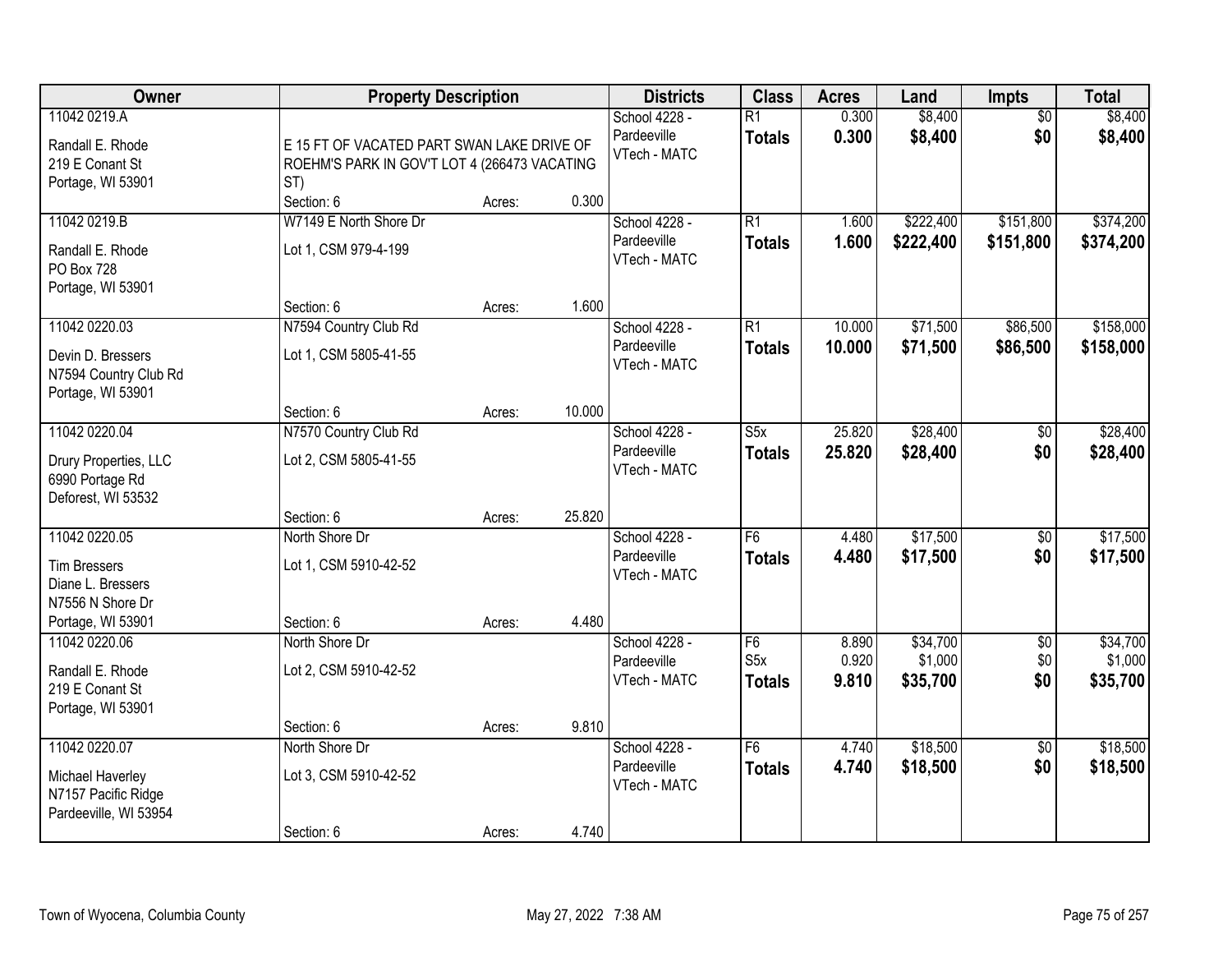| 11042 0220.08<br>North Shore Dr<br>F6<br>\$18,500<br>School 4228 -<br>4.750<br>$\overline{50}$<br>\$0<br>Pardeeville<br>4.750<br>\$18,500<br>\$18,500<br><b>Totals</b><br>Lot 4, CSM 5910-42-52<br>Larry J. Breneman<br>VTech - MATC<br>W6798 County Rd P<br>Pardeeville, WI 53954<br>4.750<br>Section: 6<br>Acres:<br>\$12,000<br>11042 0220.1<br>$\overline{\text{S5x}}$<br>14.500<br>School 4228 -<br>\$0<br>\$0<br>Pardeeville<br>14.500<br>\$12,000<br><b>Totals</b><br>John C. Drury<br>GL5, EXC strip off W side thereof 34 rds E & W on north<br>VTech - MATC<br>6990 Portage Rd<br>46 rds N & S on south (exc n/k/a CS5776) (LOC W7188<br><b>STE RD 33)</b><br>Deforest, WI 53532<br>14.500<br>Section: 6<br>Acres:<br>\$14,100<br>11042 0221.01<br>School 4228 -<br>S5x<br>17.000<br>$\overline{50}$<br>\$14,100<br>\$0<br>Pardeeville<br>17.000<br><b>Totals</b><br>Prt GL 6, Comm N1/4 cor Sec 6, S00-35-05E 739.53',<br>Drury Properties, LLC<br>VTech - MATC<br>6990 Portage Rd<br>N88-45-09E 1329.34' to POB, N88-45-09E 659.67',<br>S00-33-34E 1200.62' to Nly r/w former RR, N76-26-21W<br>Deforest, WI 53532<br>0.000<br>Section: 6<br>Acres:<br>11042 0221.02<br>$\overline{\text{S5x}}$<br>15.040<br>\$8,100<br>School 4228 -<br>$\frac{1}{20}$<br>Pardeeville<br>\$0<br>15.040<br>\$8,100<br><b>Totals</b><br>Prt GL 5 & 6, Comm N1/4 cor Sec 6, S 739.53', N88E<br>Larry J. Breneman<br>VTech - MATC<br>W6798 County Rd P<br>1329.34', N88E 659.67', S 1200.62' to Nly r/w RR, S<br>103.12' to Sly r/w to POB, S00-33-34E 697.64' to beg<br>Pardeeville, WI 53954<br>0.000<br>Section: 6<br>Acres:<br>\$733,400<br>11042 0222.01<br>W7095 Dietz Dr<br>$\overline{R1}$<br>\$221,800<br>School 4228 -<br>2.040<br>S5x<br>2.000<br>\$2,200<br>\$0<br>Pardeeville<br>Lot 1, CSM 5787-41-37<br>Donald J Pafford Jr Trust No 2013 Dtd<br>\$224,000<br>\$733,400<br>VTech - MATC<br>4.040<br><b>Totals</b><br>9/10/2013<br>W7095 Dietz Dr<br>4.040<br>Portage, WI 53901<br>Section: 6<br>Acres:<br>S5x<br>\$8,900<br>11042 0224<br>School 4228 -<br>9.500<br>$\overline{50}$<br>Pardeeville<br>9.500<br>\$8,900<br>\$0<br><b>Totals</b><br>E1/2 OF GOV'T LOT 6 lying South of RR r/w; EXC R.R.<br>Bernard P. Bos<br>VTech - MATC<br>R.O.W.<br>140 Woodside Ct | Owner | <b>Property Description</b> | <b>Districts</b> | <b>Class</b> | <b>Acres</b> | Land     | Impts | <b>Total</b> |
|------------------------------------------------------------------------------------------------------------------------------------------------------------------------------------------------------------------------------------------------------------------------------------------------------------------------------------------------------------------------------------------------------------------------------------------------------------------------------------------------------------------------------------------------------------------------------------------------------------------------------------------------------------------------------------------------------------------------------------------------------------------------------------------------------------------------------------------------------------------------------------------------------------------------------------------------------------------------------------------------------------------------------------------------------------------------------------------------------------------------------------------------------------------------------------------------------------------------------------------------------------------------------------------------------------------------------------------------------------------------------------------------------------------------------------------------------------------------------------------------------------------------------------------------------------------------------------------------------------------------------------------------------------------------------------------------------------------------------------------------------------------------------------------------------------------------------------------------------------------------------------------------------------------------------------------------------------------------------------------------------------------------------------------------------------------------------------------------------------------------------------------------------------------------------------------------------------------------------------------------------------------------------|-------|-----------------------------|------------------|--------------|--------------|----------|-------|--------------|
|                                                                                                                                                                                                                                                                                                                                                                                                                                                                                                                                                                                                                                                                                                                                                                                                                                                                                                                                                                                                                                                                                                                                                                                                                                                                                                                                                                                                                                                                                                                                                                                                                                                                                                                                                                                                                                                                                                                                                                                                                                                                                                                                                                                                                                                                              |       |                             |                  |              |              | \$18,500 |       |              |
|                                                                                                                                                                                                                                                                                                                                                                                                                                                                                                                                                                                                                                                                                                                                                                                                                                                                                                                                                                                                                                                                                                                                                                                                                                                                                                                                                                                                                                                                                                                                                                                                                                                                                                                                                                                                                                                                                                                                                                                                                                                                                                                                                                                                                                                                              |       |                             |                  |              |              |          |       |              |
|                                                                                                                                                                                                                                                                                                                                                                                                                                                                                                                                                                                                                                                                                                                                                                                                                                                                                                                                                                                                                                                                                                                                                                                                                                                                                                                                                                                                                                                                                                                                                                                                                                                                                                                                                                                                                                                                                                                                                                                                                                                                                                                                                                                                                                                                              |       |                             |                  |              |              |          |       |              |
| \$12,000<br>\$12,000<br>\$14,100<br>\$14,100<br>\$8,100<br>\$8,100<br>\$955,200<br>\$2,200<br>\$957,400<br>\$8,900<br>\$8,900                                                                                                                                                                                                                                                                                                                                                                                                                                                                                                                                                                                                                                                                                                                                                                                                                                                                                                                                                                                                                                                                                                                                                                                                                                                                                                                                                                                                                                                                                                                                                                                                                                                                                                                                                                                                                                                                                                                                                                                                                                                                                                                                                |       |                             |                  |              |              |          |       |              |
|                                                                                                                                                                                                                                                                                                                                                                                                                                                                                                                                                                                                                                                                                                                                                                                                                                                                                                                                                                                                                                                                                                                                                                                                                                                                                                                                                                                                                                                                                                                                                                                                                                                                                                                                                                                                                                                                                                                                                                                                                                                                                                                                                                                                                                                                              |       |                             |                  |              |              |          |       |              |
|                                                                                                                                                                                                                                                                                                                                                                                                                                                                                                                                                                                                                                                                                                                                                                                                                                                                                                                                                                                                                                                                                                                                                                                                                                                                                                                                                                                                                                                                                                                                                                                                                                                                                                                                                                                                                                                                                                                                                                                                                                                                                                                                                                                                                                                                              |       |                             |                  |              |              |          |       |              |
|                                                                                                                                                                                                                                                                                                                                                                                                                                                                                                                                                                                                                                                                                                                                                                                                                                                                                                                                                                                                                                                                                                                                                                                                                                                                                                                                                                                                                                                                                                                                                                                                                                                                                                                                                                                                                                                                                                                                                                                                                                                                                                                                                                                                                                                                              |       |                             |                  |              |              |          |       |              |
|                                                                                                                                                                                                                                                                                                                                                                                                                                                                                                                                                                                                                                                                                                                                                                                                                                                                                                                                                                                                                                                                                                                                                                                                                                                                                                                                                                                                                                                                                                                                                                                                                                                                                                                                                                                                                                                                                                                                                                                                                                                                                                                                                                                                                                                                              |       |                             |                  |              |              |          |       |              |
|                                                                                                                                                                                                                                                                                                                                                                                                                                                                                                                                                                                                                                                                                                                                                                                                                                                                                                                                                                                                                                                                                                                                                                                                                                                                                                                                                                                                                                                                                                                                                                                                                                                                                                                                                                                                                                                                                                                                                                                                                                                                                                                                                                                                                                                                              |       |                             |                  |              |              |          |       |              |
|                                                                                                                                                                                                                                                                                                                                                                                                                                                                                                                                                                                                                                                                                                                                                                                                                                                                                                                                                                                                                                                                                                                                                                                                                                                                                                                                                                                                                                                                                                                                                                                                                                                                                                                                                                                                                                                                                                                                                                                                                                                                                                                                                                                                                                                                              |       |                             |                  |              |              |          |       |              |
|                                                                                                                                                                                                                                                                                                                                                                                                                                                                                                                                                                                                                                                                                                                                                                                                                                                                                                                                                                                                                                                                                                                                                                                                                                                                                                                                                                                                                                                                                                                                                                                                                                                                                                                                                                                                                                                                                                                                                                                                                                                                                                                                                                                                                                                                              |       |                             |                  |              |              |          |       |              |
|                                                                                                                                                                                                                                                                                                                                                                                                                                                                                                                                                                                                                                                                                                                                                                                                                                                                                                                                                                                                                                                                                                                                                                                                                                                                                                                                                                                                                                                                                                                                                                                                                                                                                                                                                                                                                                                                                                                                                                                                                                                                                                                                                                                                                                                                              |       |                             |                  |              |              |          |       |              |
|                                                                                                                                                                                                                                                                                                                                                                                                                                                                                                                                                                                                                                                                                                                                                                                                                                                                                                                                                                                                                                                                                                                                                                                                                                                                                                                                                                                                                                                                                                                                                                                                                                                                                                                                                                                                                                                                                                                                                                                                                                                                                                                                                                                                                                                                              |       |                             |                  |              |              |          |       |              |
|                                                                                                                                                                                                                                                                                                                                                                                                                                                                                                                                                                                                                                                                                                                                                                                                                                                                                                                                                                                                                                                                                                                                                                                                                                                                                                                                                                                                                                                                                                                                                                                                                                                                                                                                                                                                                                                                                                                                                                                                                                                                                                                                                                                                                                                                              |       |                             |                  |              |              |          |       |              |
|                                                                                                                                                                                                                                                                                                                                                                                                                                                                                                                                                                                                                                                                                                                                                                                                                                                                                                                                                                                                                                                                                                                                                                                                                                                                                                                                                                                                                                                                                                                                                                                                                                                                                                                                                                                                                                                                                                                                                                                                                                                                                                                                                                                                                                                                              |       |                             |                  |              |              |          |       |              |
|                                                                                                                                                                                                                                                                                                                                                                                                                                                                                                                                                                                                                                                                                                                                                                                                                                                                                                                                                                                                                                                                                                                                                                                                                                                                                                                                                                                                                                                                                                                                                                                                                                                                                                                                                                                                                                                                                                                                                                                                                                                                                                                                                                                                                                                                              |       |                             |                  |              |              |          |       |              |
|                                                                                                                                                                                                                                                                                                                                                                                                                                                                                                                                                                                                                                                                                                                                                                                                                                                                                                                                                                                                                                                                                                                                                                                                                                                                                                                                                                                                                                                                                                                                                                                                                                                                                                                                                                                                                                                                                                                                                                                                                                                                                                                                                                                                                                                                              |       |                             |                  |              |              |          |       |              |
|                                                                                                                                                                                                                                                                                                                                                                                                                                                                                                                                                                                                                                                                                                                                                                                                                                                                                                                                                                                                                                                                                                                                                                                                                                                                                                                                                                                                                                                                                                                                                                                                                                                                                                                                                                                                                                                                                                                                                                                                                                                                                                                                                                                                                                                                              |       |                             |                  |              |              |          |       |              |
|                                                                                                                                                                                                                                                                                                                                                                                                                                                                                                                                                                                                                                                                                                                                                                                                                                                                                                                                                                                                                                                                                                                                                                                                                                                                                                                                                                                                                                                                                                                                                                                                                                                                                                                                                                                                                                                                                                                                                                                                                                                                                                                                                                                                                                                                              |       |                             |                  |              |              |          |       |              |
|                                                                                                                                                                                                                                                                                                                                                                                                                                                                                                                                                                                                                                                                                                                                                                                                                                                                                                                                                                                                                                                                                                                                                                                                                                                                                                                                                                                                                                                                                                                                                                                                                                                                                                                                                                                                                                                                                                                                                                                                                                                                                                                                                                                                                                                                              |       |                             |                  |              |              |          |       |              |
|                                                                                                                                                                                                                                                                                                                                                                                                                                                                                                                                                                                                                                                                                                                                                                                                                                                                                                                                                                                                                                                                                                                                                                                                                                                                                                                                                                                                                                                                                                                                                                                                                                                                                                                                                                                                                                                                                                                                                                                                                                                                                                                                                                                                                                                                              |       |                             |                  |              |              |          |       |              |
|                                                                                                                                                                                                                                                                                                                                                                                                                                                                                                                                                                                                                                                                                                                                                                                                                                                                                                                                                                                                                                                                                                                                                                                                                                                                                                                                                                                                                                                                                                                                                                                                                                                                                                                                                                                                                                                                                                                                                                                                                                                                                                                                                                                                                                                                              |       |                             |                  |              |              |          |       |              |
|                                                                                                                                                                                                                                                                                                                                                                                                                                                                                                                                                                                                                                                                                                                                                                                                                                                                                                                                                                                                                                                                                                                                                                                                                                                                                                                                                                                                                                                                                                                                                                                                                                                                                                                                                                                                                                                                                                                                                                                                                                                                                                                                                                                                                                                                              |       |                             |                  |              |              |          |       |              |
|                                                                                                                                                                                                                                                                                                                                                                                                                                                                                                                                                                                                                                                                                                                                                                                                                                                                                                                                                                                                                                                                                                                                                                                                                                                                                                                                                                                                                                                                                                                                                                                                                                                                                                                                                                                                                                                                                                                                                                                                                                                                                                                                                                                                                                                                              |       |                             |                  |              |              |          |       |              |
|                                                                                                                                                                                                                                                                                                                                                                                                                                                                                                                                                                                                                                                                                                                                                                                                                                                                                                                                                                                                                                                                                                                                                                                                                                                                                                                                                                                                                                                                                                                                                                                                                                                                                                                                                                                                                                                                                                                                                                                                                                                                                                                                                                                                                                                                              |       |                             |                  |              |              |          |       |              |
|                                                                                                                                                                                                                                                                                                                                                                                                                                                                                                                                                                                                                                                                                                                                                                                                                                                                                                                                                                                                                                                                                                                                                                                                                                                                                                                                                                                                                                                                                                                                                                                                                                                                                                                                                                                                                                                                                                                                                                                                                                                                                                                                                                                                                                                                              |       |                             |                  |              |              |          |       |              |
|                                                                                                                                                                                                                                                                                                                                                                                                                                                                                                                                                                                                                                                                                                                                                                                                                                                                                                                                                                                                                                                                                                                                                                                                                                                                                                                                                                                                                                                                                                                                                                                                                                                                                                                                                                                                                                                                                                                                                                                                                                                                                                                                                                                                                                                                              |       |                             |                  |              |              |          |       |              |
|                                                                                                                                                                                                                                                                                                                                                                                                                                                                                                                                                                                                                                                                                                                                                                                                                                                                                                                                                                                                                                                                                                                                                                                                                                                                                                                                                                                                                                                                                                                                                                                                                                                                                                                                                                                                                                                                                                                                                                                                                                                                                                                                                                                                                                                                              |       |                             |                  |              |              |          |       |              |
| Neenah, WI 54956                                                                                                                                                                                                                                                                                                                                                                                                                                                                                                                                                                                                                                                                                                                                                                                                                                                                                                                                                                                                                                                                                                                                                                                                                                                                                                                                                                                                                                                                                                                                                                                                                                                                                                                                                                                                                                                                                                                                                                                                                                                                                                                                                                                                                                                             |       |                             |                  |              |              |          |       |              |
| 9.500<br>Section: 6<br>Acres:                                                                                                                                                                                                                                                                                                                                                                                                                                                                                                                                                                                                                                                                                                                                                                                                                                                                                                                                                                                                                                                                                                                                                                                                                                                                                                                                                                                                                                                                                                                                                                                                                                                                                                                                                                                                                                                                                                                                                                                                                                                                                                                                                                                                                                                |       |                             |                  |              |              |          |       |              |
| 11042 0224.A<br>\$16,500<br>18.000<br>\$16,500<br>School 4228 -<br>$\overline{\text{S5x}}$<br>$\sqrt{6}$                                                                                                                                                                                                                                                                                                                                                                                                                                                                                                                                                                                                                                                                                                                                                                                                                                                                                                                                                                                                                                                                                                                                                                                                                                                                                                                                                                                                                                                                                                                                                                                                                                                                                                                                                                                                                                                                                                                                                                                                                                                                                                                                                                     |       |                             |                  |              |              |          |       |              |
| \$0<br>18.000<br>\$16,500<br>\$16,500<br>Pardeeville<br><b>Totals</b>                                                                                                                                                                                                                                                                                                                                                                                                                                                                                                                                                                                                                                                                                                                                                                                                                                                                                                                                                                                                                                                                                                                                                                                                                                                                                                                                                                                                                                                                                                                                                                                                                                                                                                                                                                                                                                                                                                                                                                                                                                                                                                                                                                                                        |       |                             |                  |              |              |          |       |              |
| John C. Drury<br>All that prt E1/2 of GL 6 N of RR r/w (LOC W7188 ST RD<br>VTech - MATC                                                                                                                                                                                                                                                                                                                                                                                                                                                                                                                                                                                                                                                                                                                                                                                                                                                                                                                                                                                                                                                                                                                                                                                                                                                                                                                                                                                                                                                                                                                                                                                                                                                                                                                                                                                                                                                                                                                                                                                                                                                                                                                                                                                      |       |                             |                  |              |              |          |       |              |
| 6990 Portage Rd<br>33)<br>Deforest, WI 53532                                                                                                                                                                                                                                                                                                                                                                                                                                                                                                                                                                                                                                                                                                                                                                                                                                                                                                                                                                                                                                                                                                                                                                                                                                                                                                                                                                                                                                                                                                                                                                                                                                                                                                                                                                                                                                                                                                                                                                                                                                                                                                                                                                                                                                 |       |                             |                  |              |              |          |       |              |
| 18.000<br>Section: 6<br>Acres:                                                                                                                                                                                                                                                                                                                                                                                                                                                                                                                                                                                                                                                                                                                                                                                                                                                                                                                                                                                                                                                                                                                                                                                                                                                                                                                                                                                                                                                                                                                                                                                                                                                                                                                                                                                                                                                                                                                                                                                                                                                                                                                                                                                                                                               |       |                             |                  |              |              |          |       |              |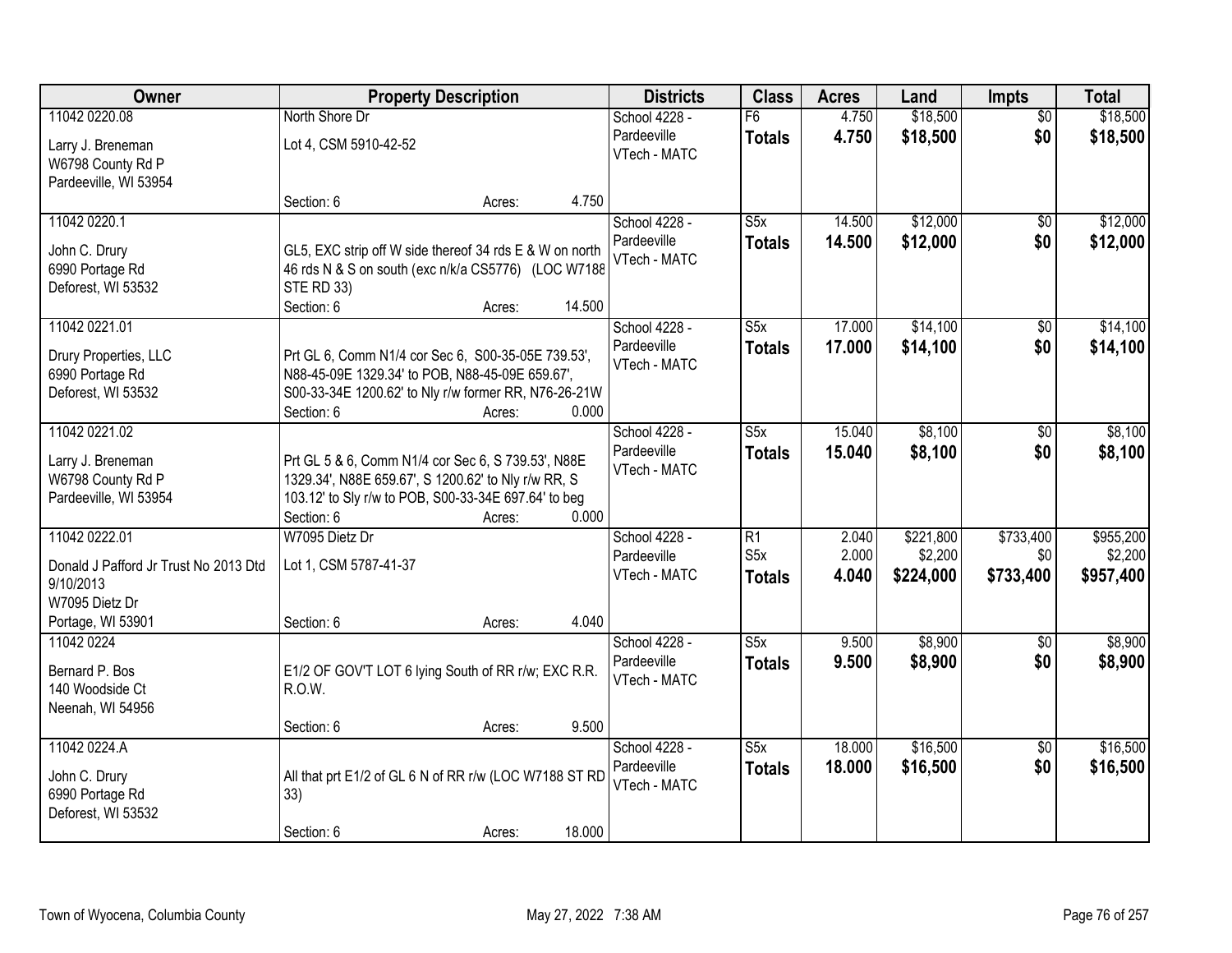| Owner                                   |                                                          | <b>Property Description</b> |        | <b>Districts</b>             | <b>Class</b>    | <b>Acres</b>   | Land      | <b>Impts</b>      | <b>Total</b> |
|-----------------------------------------|----------------------------------------------------------|-----------------------------|--------|------------------------------|-----------------|----------------|-----------|-------------------|--------------|
| 11042 0225.01                           | E South Shore Dr                                         |                             |        | School 4228 -                | F6              | 52.000         | \$235,000 | $\overline{50}$   | \$235,000    |
| Barth Family Farms, LLC                 | GL 7; exc V211-385; exc V239-344; also GL 8 S of         |                             |        | Pardeeville                  | S <sub>5x</sub> | 9.156          | \$7,600   | \$0               | \$7,600      |
| W6892 Brenemann Rd                      | Brenemann Road - See Exceptions                          |                             |        | VTech - MATC                 | <b>Totals</b>   | 61.156         | \$242,600 | \$0               | \$242,600    |
| Pardeeville, WI 53954                   |                                                          |                             |        |                              |                 |                |           |                   |              |
|                                         | Section: 6                                               | Acres:                      | 61.156 |                              |                 |                |           |                   |              |
| 11042 0225.A                            | W6920 E South Shore Dr                                   |                             |        | School 4228 -                | $\overline{R1}$ | 0.500          | \$144,400 | \$264,400         | \$408,800    |
| Richard M. Polenska                     | PART OF GOV'T LOT 7                                      |                             |        | Pardeeville<br>VTech - MATC  | <b>Totals</b>   | 0.500          | \$144,400 | \$264,400         | \$408,800    |
| W6920 E South Shore Dr                  |                                                          |                             |        |                              |                 |                |           |                   |              |
| Pardeeville, WI 53954                   |                                                          |                             |        |                              |                 |                |           |                   |              |
|                                         | Section: 6                                               | Acres:                      | 0.500  |                              |                 |                |           |                   |              |
| 11042 0225.B                            | W6928 E South Shore Dr                                   |                             |        | School 4228 -<br>Pardeeville | $\overline{R1}$ | 0.500          | \$197,300 | \$22,000          | \$219,300    |
| Larry J. Breneman                       | PARCEL IN GOV'T LOT 7 AS REC IN V.249 P.181              |                             |        | VTech - MATC                 | <b>Totals</b>   | 0.500          | \$197,300 | \$22,000          | \$219,300    |
| W6798 County Rd P                       |                                                          |                             |        |                              |                 |                |           |                   |              |
| Pardeeville, WI 53954                   |                                                          |                             |        |                              |                 |                |           |                   |              |
| 11042 0226                              | Section: 6<br>W6960 E South Shore Dr                     | Acres:                      | 0.500  | School 4228 -                | $\overline{R1}$ | 1.830          | \$170,500 | \$156,800         | \$327,300    |
|                                         |                                                          |                             |        | Pardeeville                  |                 | 1.830          |           |                   |              |
| Patrick W. Jahn                         | PART OF GOV'T LOT 7; see exceptions EXC C.S.             |                             |        | VTech - MATC                 | <b>Totals</b>   |                | \$170,500 | \$156,800         | \$327,300    |
| W6960 E South Shore Dr                  | #515                                                     |                             |        |                              |                 |                |           |                   |              |
| Pardeeville, WI 53954                   |                                                          |                             |        |                              |                 |                |           |                   |              |
|                                         | Section: 6                                               | Acres:                      | 1.830  |                              |                 |                |           |                   |              |
| 11042 0226.01                           | W6988 E South Shore Dr                                   |                             |        | School 4228 -<br>Pardeeville | $\overline{R1}$ | 1.620          | \$176,700 | \$303,300         | \$480,000    |
| Michael H & Janis K Proebstle Jt Rev Tr | That part of GL 7 & 8, Sec 6, described as follows: Comi |                             |        | VTech - MATC                 | <b>Totals</b>   | 1.620          | \$176,700 | \$303,300         | \$480,000    |
| Dated 3/25/2014                         | at the E Q cor of Sec 6; S88-53-24W 1317.69' to the SW   |                             |        |                              |                 |                |           |                   |              |
| W6988 E South Shore Dr                  | cor of the SE Q of the NE Q of said Sec 6; N00-17-16E    |                             |        |                              |                 |                |           |                   |              |
| Pardeeville, WI 53954                   | Section: 6                                               | Acres:                      | 1.620  |                              |                 |                |           |                   |              |
| 11042 0226.C                            | E South Shore Dr                                         |                             |        | School 4228 -<br>Pardeeville | $\overline{R1}$ | 0.730<br>0.730 | \$155,400 | $\sqrt{6}$<br>\$0 | \$155,400    |
| Patrick W. Jahn                         | Lot 1, CSM 515-2-290                                     |                             |        | VTech - MATC                 | <b>Totals</b>   |                | \$155,400 |                   | \$155,400    |
| W6960 E South Shore Dr                  |                                                          |                             |        |                              |                 |                |           |                   |              |
| Pardeeville, WI 53954                   |                                                          |                             |        |                              |                 |                |           |                   |              |
|                                         | Section: 6                                               | Acres:                      | 0.730  |                              |                 |                |           |                   |              |
| 11042 0226.D                            | W6942 E South Shore Dr                                   |                             |        | School 4228 -<br>Pardeeville | $\overline{R1}$ | 0.720          | \$160,500 | \$245,000         | \$405,500    |
| Jamie M. Brown                          | Lot 2, CSM 515-2-290                                     |                             |        | VTech - MATC                 | <b>Totals</b>   | 0.720          | \$160,500 | \$245,000         | \$405,500    |
| W6942 E South Shore Dr                  |                                                          |                             |        |                              |                 |                |           |                   |              |
| Pardeeville, WI 53954                   |                                                          |                             |        |                              |                 |                |           |                   |              |
|                                         | Section: 6                                               | Acres:                      | 0.720  |                              |                 |                |           |                   |              |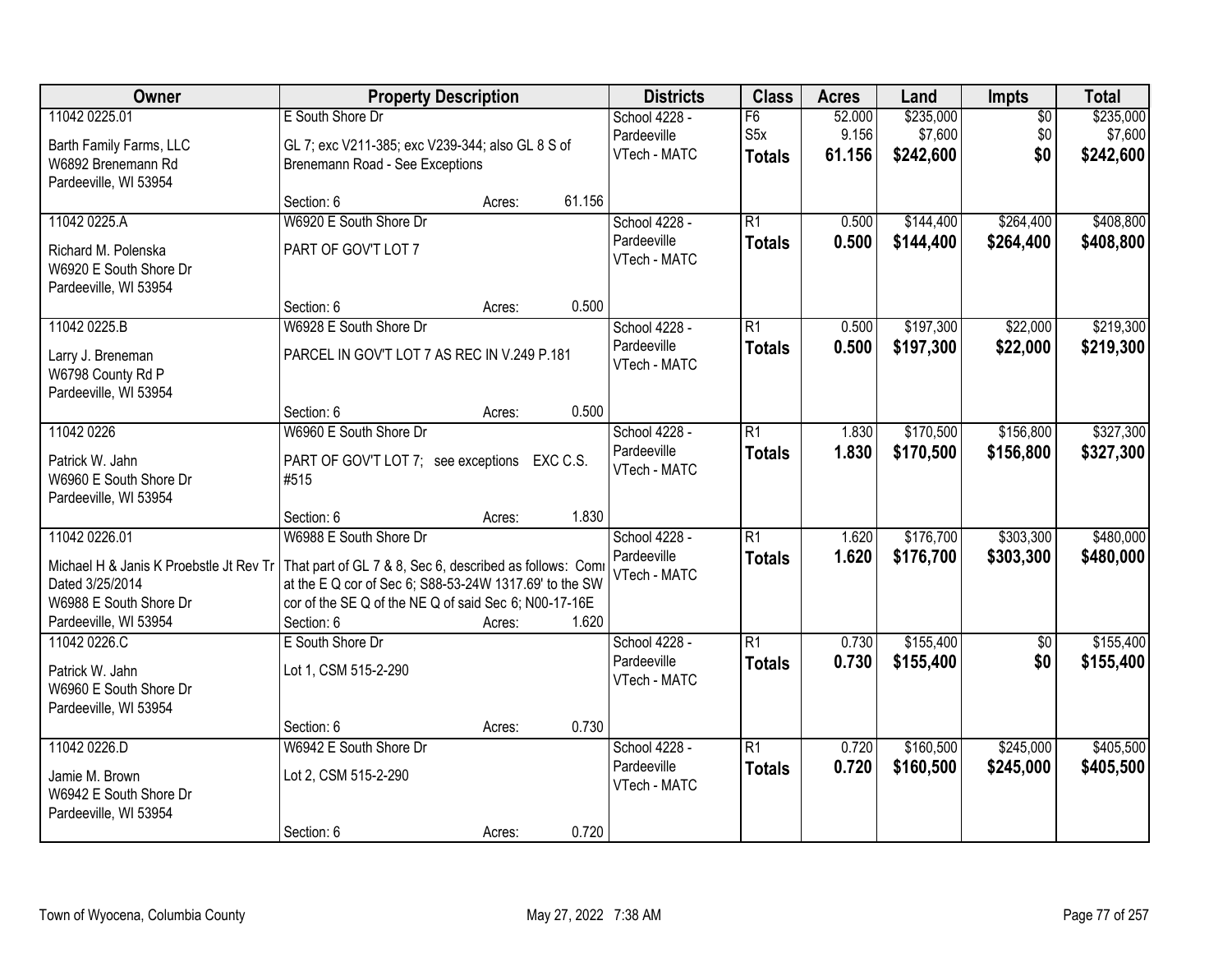| Owner                                                                               |                        | <b>Property Description</b> |        |                             | <b>Class</b>    | <b>Acres</b> | Land        | <b>Impts</b>    | <b>Total</b>  |
|-------------------------------------------------------------------------------------|------------------------|-----------------------------|--------|-----------------------------|-----------------|--------------|-------------|-----------------|---------------|
| 11042 0227.01                                                                       | W7069 E South Shore Dr |                             |        | School 4228 -               | $\overline{R1}$ | 1.230        | \$60,000    | \$197,300       | \$257,300     |
| Michelini Family Revocable Trust<br>W7069 E South Shore Dr<br>Pardeeville, WI 53954 | Lot 1 CS#3765-26-3     |                             |        | Pardeeville<br>VTech - MATC | <b>Totals</b>   | 1.230        | \$60,000    | \$197,300       | \$257,300     |
|                                                                                     | Section: 6             | Acres:                      | 1.230  |                             |                 |              |             |                 |               |
| 11042 0227.03                                                                       | W7033 E South Shore Dr |                             |        | School 4228 -               | $\overline{R1}$ | 5.000        | \$56,500    | \$238,400       | \$294,900     |
| Robert H. Bryan<br>W7033 E South Shore Dr<br>Pardeeville, WI 53954                  | Lot 1, CSM 5527-39-42  |                             |        | Pardeeville<br>VTech - MATC | <b>Totals</b>   | 5.000        | \$56,500    | \$238,400       | \$294,900     |
|                                                                                     | Section: 6             | Acres:                      | 5.000  |                             |                 |              |             |                 |               |
| 11042 0227.04                                                                       |                        |                             |        | School 4228 -               | M <sub>6</sub>  | 36.380       | (\$141,900) | $\overline{50}$ | $\frac{1}{2}$ |
| Robert H. Bryan<br>W7033 E South Shore Dr<br>Pardeeville, WI 53954                  | Lot 2, CSM 5527-39-42  |                             |        | Pardeeville<br>VTech - MATC | <b>Totals</b>   | 36.380       | \$0         | \$0             | \$0           |
|                                                                                     | Section: 6             | Acres:                      | 36.380 |                             |                 |              |             |                 |               |
| 11042 0227.05                                                                       |                        |                             |        | School 4228 -               | $\overline{F6}$ | 2.430        | \$9,500     | \$0             | \$9,500       |
| Robert H. Bryan<br>W7033 E South Shore Dr<br>Pardeeville, WI 53954                  | Lot 3, CSM 5527-39-42  |                             |        | Pardeeville<br>VTech - MATC | <b>Totals</b>   | 2.430        | \$9,500     | \$0             | \$9,500       |
|                                                                                     | Section: 6             | Acres:                      | 2.430  |                             |                 |              |             |                 |               |
| 11042 0228.01                                                                       | N7267 S Shore Dr       |                             |        | School 4228 -               | $\overline{R1}$ | 2.190        | \$45,600    | \$0             | \$45,600      |
| Michael D. Agnew<br>N7267 S Shore Dr<br>Pardeeville, WI 53954                       | Lot 1, CSM 5689-40-64  |                             |        | Pardeeville<br>VTech - MATC | <b>Totals</b>   | 2.190        | \$45,600    | \$0             | \$45,600      |
|                                                                                     | Section: 6             | Acres:                      | 2.190  |                             |                 |              |             |                 |               |
| 11042 0228.02                                                                       | Shore Dr               |                             |        | School 4228 -               | $\overline{R1}$ | 3.820        | \$53,000    | \$295,300       | \$348,300     |
| Michael D. Agnew<br>N7267 S Shore Dr<br>Pardeeville, WI 53954                       | Lot 2, CSM 5689-40-64  |                             |        | Pardeeville<br>VTech - MATC | <b>Totals</b>   | 3.820        | \$53,000    | \$295,300       | \$348,300     |
|                                                                                     | Section: 6             | Acres:                      | 3.820  |                             |                 |              |             |                 |               |
| 11042 0228.03                                                                       | N7261 S Shore Dr       |                             |        | School 4228 -               | $\overline{R1}$ | 4.630        | \$55,400    | \$251,000       | \$306,400     |
| Alexander J. Agnew<br>N7261 S Shore Dr<br>Pardeeville, WI 53954                     | Lot 3, CSM 5689-40-64  |                             |        | Pardeeville<br>VTech - MATC | <b>Totals</b>   | 4.630        | \$55,400    | \$251,000       | \$306,400     |
|                                                                                     | Section: 6             | Acres:                      | 4.630  |                             |                 |              |             |                 |               |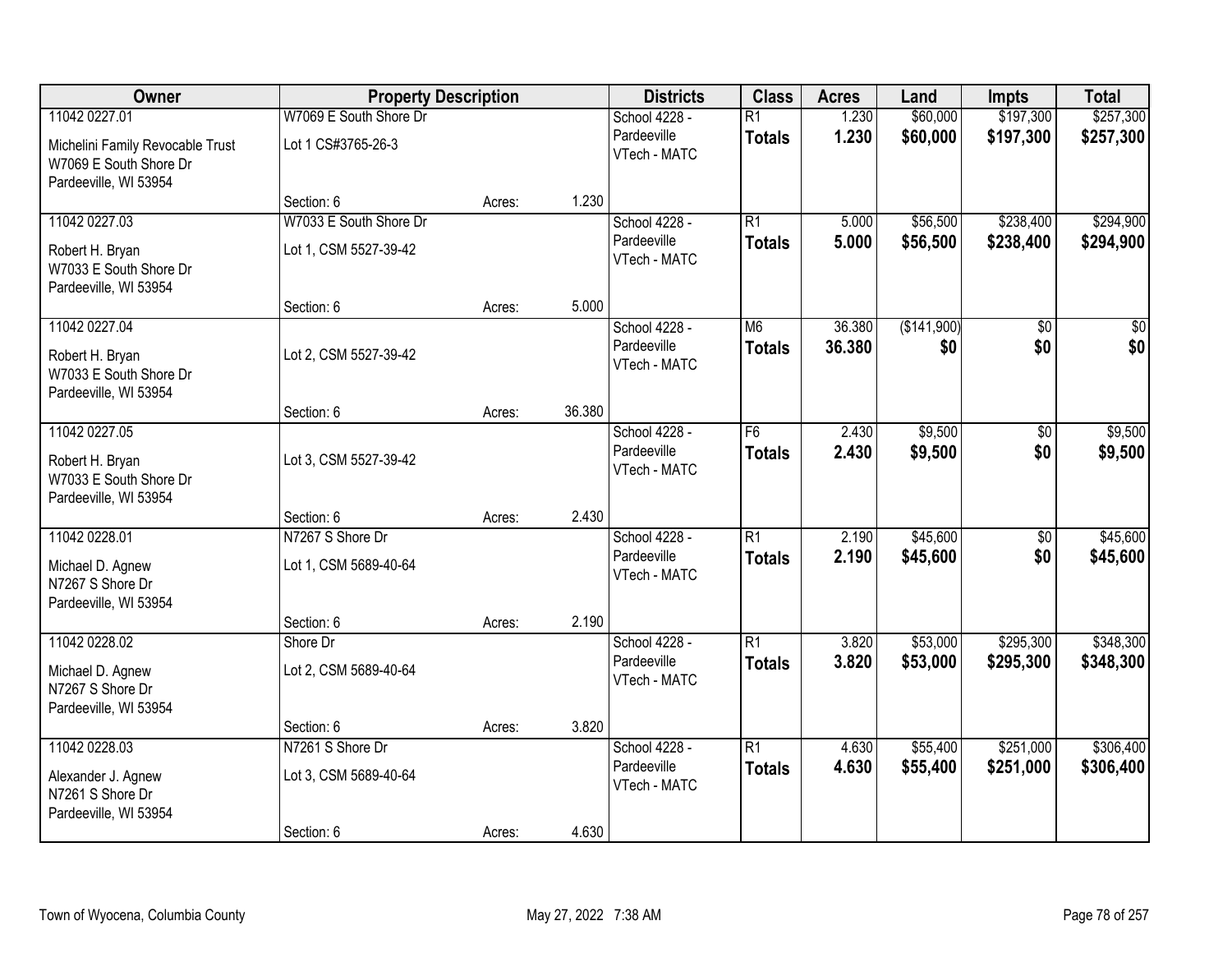| <b>Owner</b>                                                                                                            | <b>Property Description</b>                                                                                                                                           |                  |                | <b>Districts</b>                             | <b>Class</b>                            | <b>Acres</b>   | Land                 | <b>Impts</b>           | <b>Total</b>           |
|-------------------------------------------------------------------------------------------------------------------------|-----------------------------------------------------------------------------------------------------------------------------------------------------------------------|------------------|----------------|----------------------------------------------|-----------------------------------------|----------------|----------------------|------------------------|------------------------|
| 11042 0228.04<br>Columbia County<br>112 E Edgewater St<br>Portage, WI 53901                                             | Prt GL 9 Sec 6, 20' wide parcel, Commencing at a point<br>1,638' +/- north of the SE cor of GL 9, Sec 6, Township 1<br>North, Range 10 East; S82°39'25"W (recorded as |                  |                | School 4228 -<br>Pardeeville<br>VTech - MATC | $\overline{\text{X3}}$<br><b>Totals</b> | 0.340<br>0.340 | \$0<br>\$0           | $\overline{50}$<br>\$0 | \$0<br>\$0             |
| 11042 0228.A<br>Jamey Kuske<br>N7239 S Shore Dr<br>Pardeeville, WI 53954                                                | Section: 6<br>N7239 S Shore Dr<br>Lot 1, CSM 818-4-38                                                                                                                 | Acres:           | 0.340          | School 4228 -<br>Pardeeville<br>VTech - MATC | $\overline{R1}$<br><b>Totals</b>        | 6.249<br>6.249 | \$60,200<br>\$60,200 | \$228,500<br>\$228,500 | \$288,700<br>\$288,700 |
| 11042 0228.A1<br>Michael G & Francine a Ranger Rev<br>Living Tr Dated 3/21/<br>W7152 Brenemann Rd                       | Section: 6<br>W7152 Brenemann Rd<br>Lot 2, CSM 818-4-38                                                                                                               | Acres:           | 6.249          | School 4228 -<br>Pardeeville<br>VTech - MATC | $\overline{R1}$<br><b>Totals</b>        | 5.501<br>5.501 | \$58,000<br>\$58,000 | \$268,800<br>\$268,800 | \$326,800<br>\$326,800 |
| Pardeeville, WI 53954<br>11042 0229.01<br>Keppert Living Trust Dated 3-13-15<br>N6662 Fawn Cir<br>Pardeeville, WI 53954 | Section: 6<br>W South Shore Dr<br>Lot 1 CS#3012-20-7                                                                                                                  | Acres:           | 5.501          | School 4228 -<br>Pardeeville<br>VTech - MATC | $\overline{R1}$<br><b>Totals</b>        | 0.930<br>0.930 | \$28,000<br>\$28,000 | $\sqrt[6]{}$<br>\$0    | \$28,000<br>\$28,000   |
| 11042 0229.02<br>Benjamin L. Krakow<br>PO Box 54<br>Lodi, WI 53555                                                      | Section: 6<br>W South Shore Dr<br>LT 2 CSM 3012-20-7<br>Section: 6                                                                                                    | Acres:           | 0.930<br>2.000 | School 4228 -<br>Pardeeville<br>VTech - MATC | $\overline{R1}$<br><b>Totals</b>        | 2.000<br>2.000 | \$44,500<br>\$44,500 | $\overline{50}$<br>\$0 | \$44,500<br>\$44,500   |
| 11042 0229.03<br>Larson Trust<br>5395 Sunset Ct<br>Sun Prairie, WI 53590                                                | W South Shore Dr<br>Lot 3 CS#3012-20-7<br>Section: 6                                                                                                                  | Acres:<br>Acres: | 2.000          | School 4228 -<br>Pardeeville<br>VTech - MATC | $\overline{R1}$<br><b>Totals</b>        | 2.000<br>2.000 | \$44,500<br>\$44,500 | $\overline{50}$<br>\$0 | \$44,500<br>\$44,500   |
| 11042 0229.04<br>Michael W. Meikle<br>2145 Southern Ct<br>Cottage Grove, WI 53527                                       | W South Shore Dr<br>LT 4 CS#3012-20-7<br>Section: 6                                                                                                                   | Acres:           | 2.000          | School 4228 -<br>Pardeeville<br>VTech - MATC | $\overline{R1}$<br><b>Totals</b>        | 2.000<br>2.000 | \$44,500<br>\$44,500 | $\overline{50}$<br>\$0 | \$44,500<br>\$44,500   |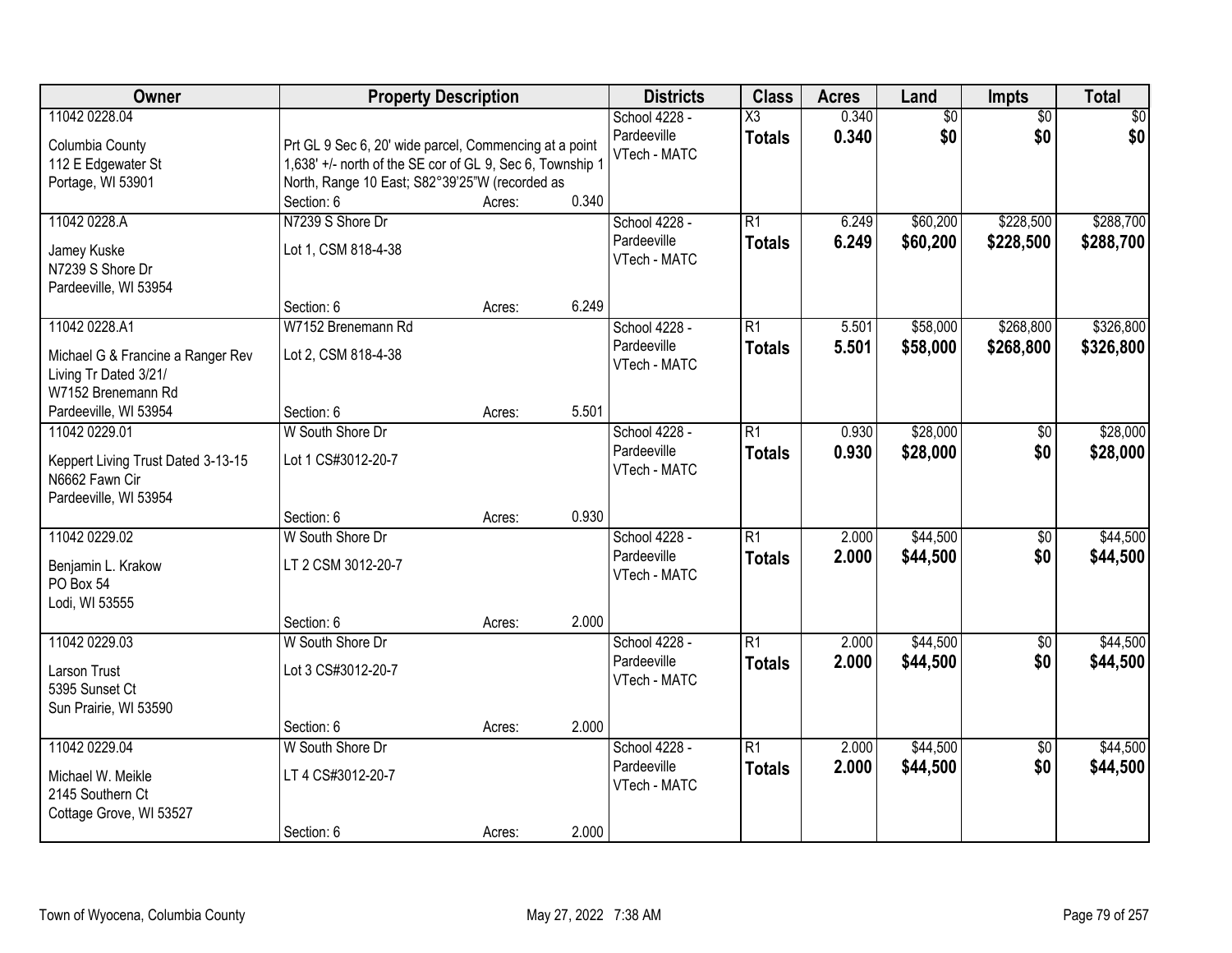| Owner                                 | <b>Property Description</b> |        |        | <b>Districts</b> | <b>Class</b>    | <b>Acres</b> | Land      | <b>Impts</b>    | <b>Total</b> |
|---------------------------------------|-----------------------------|--------|--------|------------------|-----------------|--------------|-----------|-----------------|--------------|
| 11042 0229.05                         | W7256 W South Shore Dr      |        |        | School 4228 -    | $\overline{R1}$ | 1.360        | \$114,800 | \$93,500        | \$208,300    |
| Russell H. Allen                      | LT 5 CS#3013-20-8           |        |        | Pardeeville      | <b>Totals</b>   | 1.360        | \$114,800 | \$93,500        | \$208,300    |
| 2077 Uphoff Rd                        |                             |        |        | VTech - MATC     |                 |              |           |                 |              |
| Cottage Grove, WI 53527               |                             |        |        |                  |                 |              |           |                 |              |
|                                       | Section: 6                  | Acres: | 1.360  |                  |                 |              |           |                 |              |
| 11042 0229.06                         | W7271 W South Shore Dr      |        |        | School 4228 -    | $\overline{R1}$ | 2.000        | \$44,500  | \$273,500       | \$318,000    |
| Thomas C. Pearson                     | LT 6 CS#3013-20-8           |        |        | Pardeeville      | <b>Totals</b>   | 2.000        | \$44,500  | \$273,500       | \$318,000    |
| W7271 W South Shore Dr                |                             |        |        | VTech - MATC     |                 |              |           |                 |              |
| Pardeeville, WI 53954                 |                             |        |        |                  |                 |              |           |                 |              |
|                                       | Section: 6                  | Acres: | 2.000  |                  |                 |              |           |                 |              |
| 11042 0229.A                          | N7300 Blank Rd              |        |        | School 4228 -    | F <sub>6</sub>  | 39.280       | \$180,700 | \$0             | \$180,700    |
| Sheelawnaburt, LLC                    | Lot 1, CSM 1637-8-51        |        |        | Pardeeville      | R <sub>1</sub>  | 1.000        | \$30,000  | \$34,200        | \$64,200     |
| W7408 Swan Cove Ln                    |                             |        |        | VTech - MATC     | <b>Totals</b>   | 40.280       | \$210,700 | \$34,200        | \$244,900    |
| Pardeeville, WI 53954                 |                             |        |        |                  |                 |              |           |                 |              |
|                                       | Section: 6                  | Acres: | 40.280 |                  |                 |              |           |                 |              |
| 11042 0229.B                          |                             |        |        | School 4228 -    | $\overline{R1}$ | 1.000        | \$30,000  | \$0             | \$30,000     |
| Keppert Living Trust Dated 3-13-15    | Lot 1, CSM 1679-8-93        |        |        | Pardeeville      | <b>Totals</b>   | 1.000        | \$30,000  | \$0             | \$30,000     |
| N6662 Fawn Cir                        |                             |        |        | VTech - MATC     |                 |              |           |                 |              |
| Pardeeville, WI 53954                 |                             |        |        |                  |                 |              |           |                 |              |
|                                       | Section: 6                  | Acres: | 1.000  |                  |                 |              |           |                 |              |
| 11042 0229.C                          |                             |        |        | School 4228 -    | $\overline{R1}$ | 1.020        | \$30,300  | $\overline{50}$ | \$30,300     |
| Keppert Living Trust Dated 3-13-15    | Lot 1, CSM 1706-8-120       |        |        | Pardeeville      | <b>Totals</b>   | 1.020        | \$30,300  | \$0             | \$30,300     |
| N6662 Fawn Cir                        |                             |        |        | VTech - MATC     |                 |              |           |                 |              |
| Pardeeville, WI 53954                 |                             |        |        |                  |                 |              |           |                 |              |
|                                       | Section: 6                  | Acres: | 1.020  |                  |                 |              |           |                 |              |
| 11042 0230.01                         | W7128 W South Shore Dr      |        |        | School 4228 -    | $\overline{R1}$ | 0.590        | \$197,800 | \$136,500       | \$334,300    |
| Michael P Johnson/Jan R               | LT 1 CSM 3561-24-48         |        |        | Pardeeville      | <b>Totals</b>   | 0.590        | \$197,800 | \$136,500       | \$334,300    |
| Jacobson-Johnson Jt Revtr 2/18/       |                             |        |        | VTech - MATC     |                 |              |           |                 |              |
| W7128 W South Shore Dr                |                             |        |        |                  |                 |              |           |                 |              |
| Pardeeville, WI 53954                 | Section: 6                  | Acres: | 0.590  |                  |                 |              |           |                 |              |
| 11042 0230.02                         |                             |        |        | School 4228 -    | $\overline{R1}$ | 2.570        | \$50,600  | $\overline{50}$ | \$50,600     |
| William C & Hilda A Stauber Jt Rev Tr | LT 2 CS#3561-24-48          |        |        | Pardeeville      | <b>Totals</b>   | 2.570        | \$50,600  | \$0             | \$50,600     |
| Dated 7/31/2013                       |                             |        |        | VTech - MATC     |                 |              |           |                 |              |
| W7142 W South Shore Dr                |                             |        |        |                  |                 |              |           |                 |              |
| Pardeeville, WI 53954                 | Section: 6                  | Acres: | 2.570  |                  |                 |              |           |                 |              |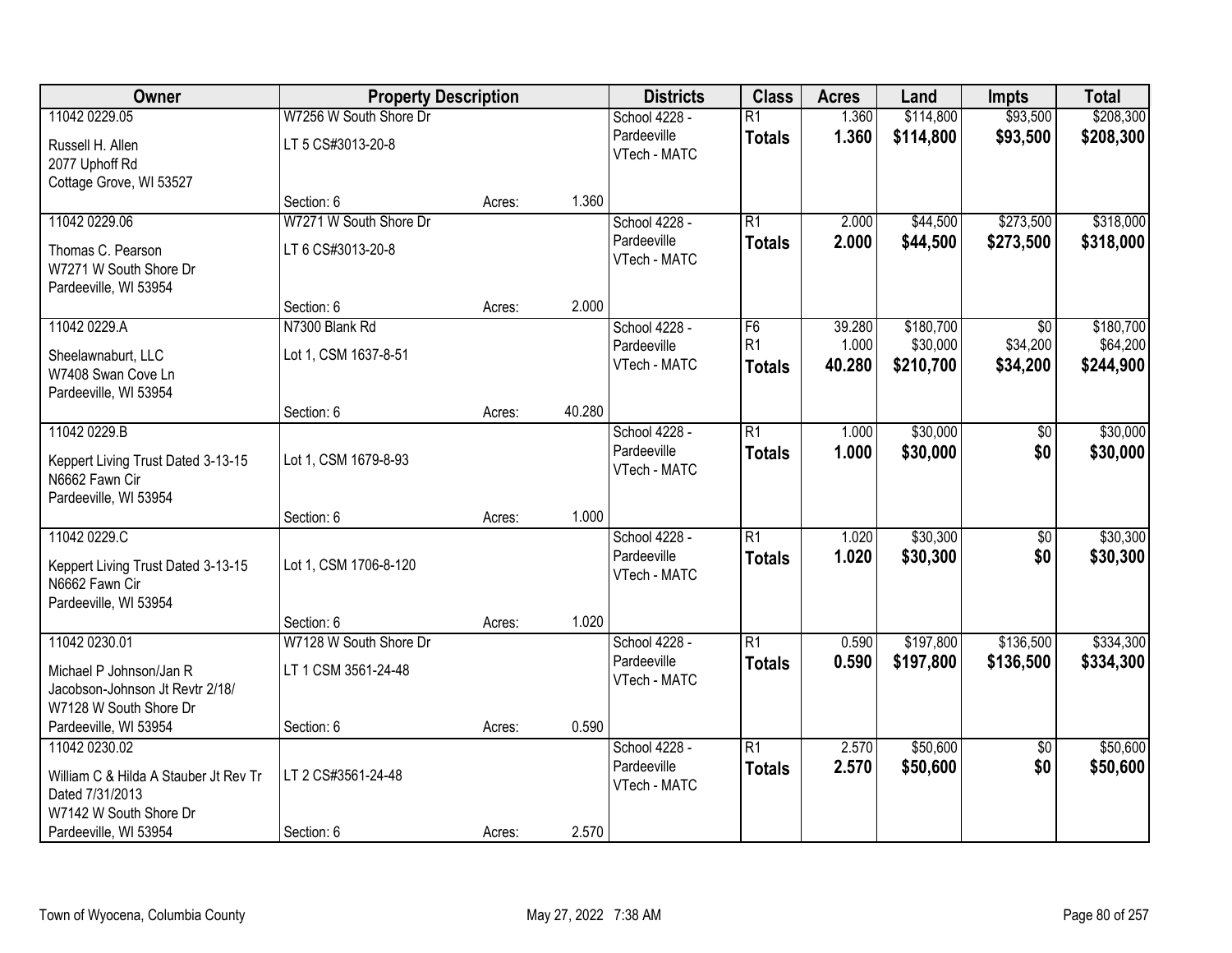| Owner                                                             | <b>Property Description</b>                       |        |       | <b>Districts</b>             | <b>Class</b>             | <b>Acres</b> | Land            | Impts           | <b>Total</b> |
|-------------------------------------------------------------------|---------------------------------------------------|--------|-------|------------------------------|--------------------------|--------------|-----------------|-----------------|--------------|
| 11042 0232                                                        | W7102 W South Shore Dr                            |        |       | School 4228 -                | $\overline{\mathsf{X2}}$ | 0.660        | $\overline{60}$ | $\overline{50}$ | \$0          |
| State of Wisconsin Dept Natural<br>Resources                      | Lot 1, CSM 93-1-93                                |        |       | Pardeeville<br>VTech - MATC  | <b>Totals</b>            | 0.660        | \$0             | \$0             | \$0          |
| Box 7921                                                          |                                                   |        |       |                              |                          |              |                 |                 |              |
| Madison, WI 53707-7921                                            | Section: 6                                        | Acres: | 0.660 |                              |                          |              |                 |                 |              |
| 11042 0232.01                                                     | W7118 W South Shore Dr                            |        |       | School 4228 -                | $\overline{R1}$          | 0.720        | \$190,000       | \$301,500       | \$491,500    |
| Nolan G. Wopat<br>W7118 W South Shore Dr<br>Pardeeville, WI 53954 | Lot 3, CSM 93-1-93                                |        |       | Pardeeville<br>VTech - MATC  | <b>Totals</b>            | 0.720        | \$190,000       | \$301,500       | \$491,500    |
|                                                                   | Section: 6                                        | Acres: | 0.720 |                              |                          |              |                 |                 |              |
| 11042 0232.02                                                     | W7120 W South Shore Dr                            |        |       | School 4228 -                | $\overline{R1}$          | 0.720        | \$190,000       | \$121,000       | \$311,000    |
| Nolan G. Wopat<br>W7118 W South Shore Dr<br>Pardeeville, WI 53954 | Lot 4, CSM 93-1-93                                |        |       | Pardeeville<br>VTech - MATC  | <b>Totals</b>            | 0.720        | \$190,000       | \$121,000       | \$311,000    |
|                                                                   | Section: 6                                        | Acres: | 0.720 |                              |                          |              |                 |                 |              |
| 11042 0232.B                                                      |                                                   |        |       | School 4228 -                | $\overline{\text{X2}}$   | 0.650        | \$0             | \$0             | \$0          |
| State of Wisconsin Dept Natural<br>Resources                      | Lot 2, CSM 93-1-93                                |        |       | Pardeeville<br>VTech - MATC  | <b>Totals</b>            | 0.650        | \$0             | \$0             | \$0          |
| Box 7921<br>Madison, WI 53707-7921                                | Section: 6                                        | Acres: | 0.650 |                              |                          |              |                 |                 |              |
| 11042 0233                                                        | W7142 W South Shore Dr                            |        |       | School 4228 -                | $\overline{R1}$          | 0.480        | \$214,000       | \$143,900       | \$357,900    |
|                                                                   |                                                   |        |       | Pardeeville                  | <b>Totals</b>            | 0.480        | \$214,000       | \$143,900       | \$357,900    |
| William C & Hilda A Stauber Jt Rev Tr                             | PART OF GOV'T LOT 9; ALSO PCL BETWEEN S LINE      |        |       | VTech - MATC                 |                          |              |                 |                 |              |
| Dated 7/31/2013                                                   | OF PCL IN V218-572 & N &W OF TOWN ROAD.           |        |       |                              |                          |              |                 |                 |              |
| W7142 W South Shore Dr<br>Pardeeville, WI 53954                   | Section: 6                                        |        | 0.480 |                              |                          |              |                 |                 |              |
| 11042 0234                                                        | W7134 W South Shore Dr                            | Acres: |       | School 4228 -                | $\overline{R1}$          | 0.900        | \$190,000       | \$216,000       | \$406,000    |
|                                                                   |                                                   |        |       | Pardeeville                  | <b>Totals</b>            | 0.900        | \$190,000       | \$216,000       | \$406,000    |
| Elliott Hellenbrand Vacation Properties,                          | PART OF GOV'T LOT 9 described as follows: Comm at |        |       | VTech - MATC                 |                          |              |                 |                 |              |
| <b>LLC</b>                                                        | the SE cor of said Lot 9; N 1858'; N86-55W 300';  |        |       |                              |                          |              |                 |                 |              |
| 2731 Ridge Ct                                                     | N83.02W 122' to POB; S84-27W 145.5'; N5-33W 195'; |        |       |                              |                          |              |                 |                 |              |
| Mcfarland, WI 53558                                               | Section: 6                                        | Acres: | 0.900 |                              |                          |              |                 |                 |              |
| 11042 0235                                                        | W7124 W South Shore Dr                            |        |       | School 4228 -<br>Pardeeville | $\overline{R1}$          | 0.470        | \$158,000       | \$127,000       | \$285,000    |
| Diane M. Doepke                                                   | PRT GL 9 S.6 T.12 R.10; BEG @ SE COR L 9 TH N     |        |       | VTech - MATC                 | <b>Totals</b>            | 0.470        | \$158,000       | \$127,000       | \$285,000    |
| 1037 S Main St                                                    | 1858'; N86-55W 300' POB; N86-55W 57'; N12-30W     |        |       |                              |                          |              |                 |                 |              |
| Lake Mills, WI 53551                                              | 110.7'; N5-25W 256'; E73'; S14-41E 396' TO BEG.   |        |       |                              |                          |              |                 |                 |              |
|                                                                   | Section: 6                                        | Acres: | 0.470 |                              |                          |              |                 |                 |              |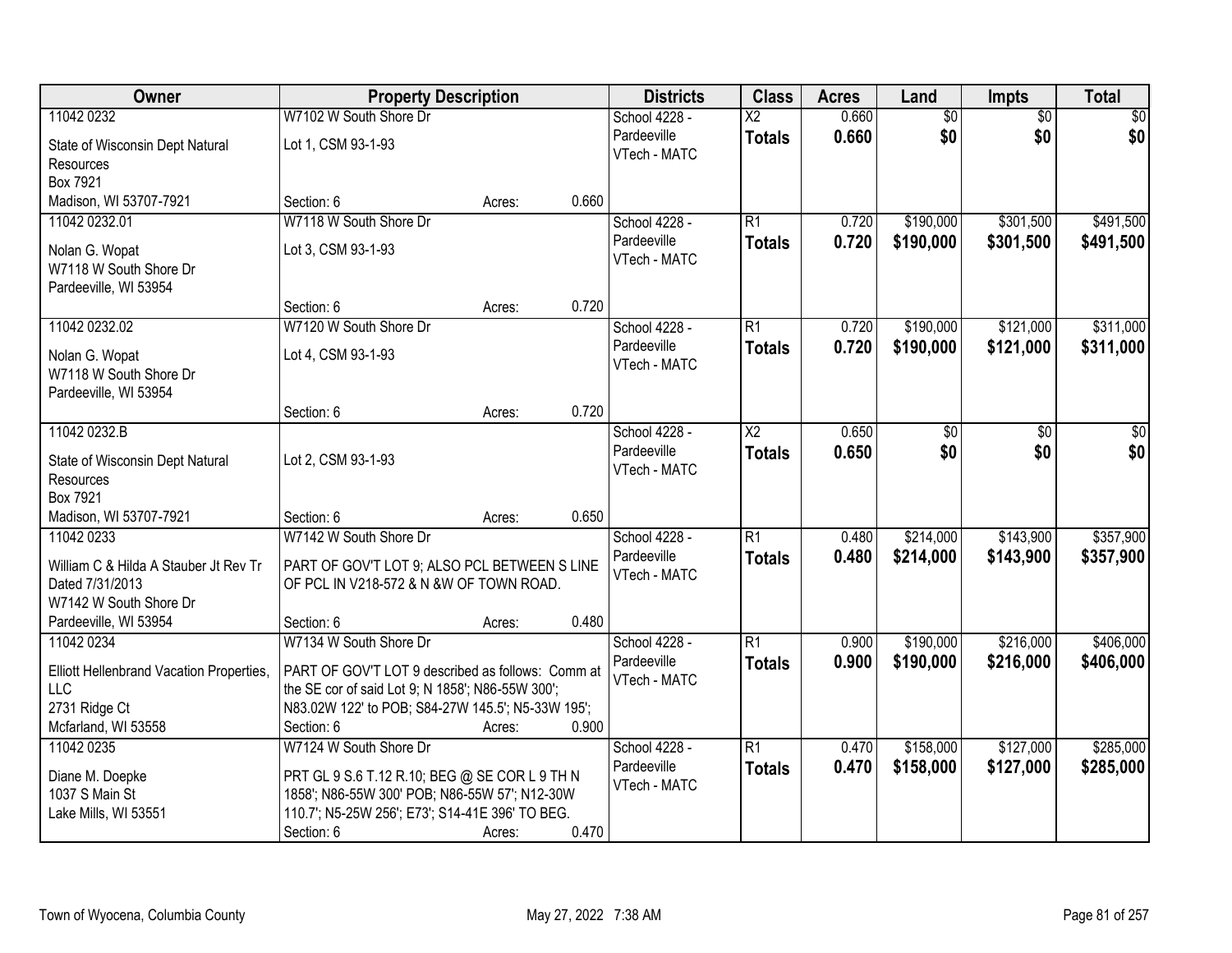| Owner                                        | <b>Property Description</b>                    |        |       | <b>Districts</b>            | <b>Class</b>    | <b>Acres</b> | Land      | <b>Impts</b> | <b>Total</b> |
|----------------------------------------------|------------------------------------------------|--------|-------|-----------------------------|-----------------|--------------|-----------|--------------|--------------|
| 11042 0236.01                                | W7162 W South Shore Dr                         |        |       | School 4228 -               | $\overline{R1}$ | 2.731        | \$200,800 | \$205,000    | \$405,800    |
| Mark J. Olson<br>4730 N Catawba Dr           | Lot 1, CSM 6177-45-29                          |        |       | Pardeeville<br>VTech - MATC | <b>Totals</b>   | 2.731        | \$200,800 | \$205,000    | \$405,800    |
| Milton, WI 53563                             |                                                |        |       |                             |                 |              |           |              |              |
|                                              | Section: 6                                     | Acres: | 2.731 |                             |                 |              |           |              |              |
| 11042 0236.02                                | W7154 W South Shore Dr                         |        |       | School 4228 -               | $\overline{R1}$ | 1.530        | \$225,000 | \$225,700    | \$450,700    |
| Richard W. Gyr                               | Lot 2, CSM 6177-45-29                          |        |       | Pardeeville                 | <b>Totals</b>   | 1.530        | \$225,000 | \$225,700    | \$450,700    |
| W7154 S Shore Dr                             |                                                |        |       | VTech - MATC                |                 |              |           |              |              |
| Pardeeville, WI 53954                        |                                                |        |       |                             |                 |              |           |              |              |
|                                              | Section: 6                                     | Acres: | 1.530 |                             |                 |              |           |              |              |
| 11042 0237.1                                 | W7208 W South Shore Dr                         |        |       | School 4228 -               | $\overline{R1}$ | 1.580        | \$214,000 | \$80,400     | \$294,400    |
|                                              |                                                |        |       | Pardeeville                 | <b>Totals</b>   | 1.580        | \$214,000 | \$80,400     | \$294,400    |
| John C. Drury<br>Lisa M. Drury               | Lot 1, CSM 6457-48-14                          |        |       | VTech - MATC                |                 |              |           |              |              |
| 6990 Portage Rd                              |                                                |        |       |                             |                 |              |           |              |              |
| Deforest, WI 53532                           | Section: 6                                     | Acres: | 1.580 |                             |                 |              |           |              |              |
| 11042 0237.2                                 | W7196 W South Shore Dr                         |        |       | School 4228 -               | $\overline{R1}$ | 1.070        | \$223,600 | \$165,200    | \$388,800    |
|                                              |                                                |        |       | Pardeeville                 | <b>Totals</b>   | 1.070        | \$223,600 | \$165,200    | \$388,800    |
| John C. Drury                                | Lot 2, CSM 6457-48-14                          |        |       | VTech - MATC                |                 |              |           |              |              |
| Lisa M. Drury                                |                                                |        |       |                             |                 |              |           |              |              |
| 6990 Portage Rd                              |                                                |        |       |                             |                 |              |           |              |              |
| Deforest, WI 53532                           | Section: 6                                     | Acres: | 1.070 |                             |                 |              |           |              |              |
| 11042 0237.A                                 | W7146 W South Shore Dr                         |        |       | School 4228 -               | $\overline{R1}$ | 0.860        | \$194,200 | \$192,100    | \$386,300    |
| Robert T. Striker                            | PRT G.L. 9 COMM 1648' N SE COR. S84W 638' POB; |        |       | Pardeeville                 | <b>Totals</b>   | 0.860        | \$194,200 | \$192,100    | \$386,300    |
| 2222 Kendall Ave                             | S84W50' N6W161.6' N38W200' TH ALG LAKE 177'    |        |       | VTech - MATC                |                 |              |           |              |              |
| Madison, WI 53726                            | S5E390' BEG.                                   |        |       |                             |                 |              |           |              |              |
|                                              | Section: 6                                     | Acres: | 0.860 |                             |                 |              |           |              |              |
| 11042 0238                                   | N7338 Blank Rd                                 |        |       | School 4228 -               | $\overline{R1}$ | 0.500        | \$113,200 | \$100,400    | \$213,600    |
|                                              |                                                |        |       | Pardeeville                 | <b>Totals</b>   | 0.500        | \$113,200 | \$100,400    | \$213,600    |
| Michael K. Rosenberger                       | LT 1 CS#2374-15-70                             |        |       | VTech - MATC                |                 |              |           |              |              |
| 5315 Scenic Ridge Trl<br>Middleton, WI 53562 |                                                |        |       |                             |                 |              |           |              |              |
|                                              | Section: 6                                     | Acres: | 0.500 |                             |                 |              |           |              |              |
| 11042 0240.01                                | N7308 Blank Rd                                 |        |       | School 4228 -               | $\overline{R1}$ | 2.350        | \$174,000 | \$164,600    | \$338,600    |
|                                              |                                                |        |       | Pardeeville                 | <b>Totals</b>   | 2.350        | \$174,000 | \$164,600    | \$338,600    |
| Thomas J & Beverly J Hartberg                | Lot 1, CSM 5821-41-71                          |        |       | VTech - MATC                |                 |              |           |              |              |
| Revocable Trust of 2009                      |                                                |        |       |                             |                 |              |           |              |              |
| 554 Elm St                                   |                                                |        |       |                             |                 |              |           |              |              |
| Verona, WI 53593                             | Section: 6                                     | Acres: | 2.350 |                             |                 |              |           |              |              |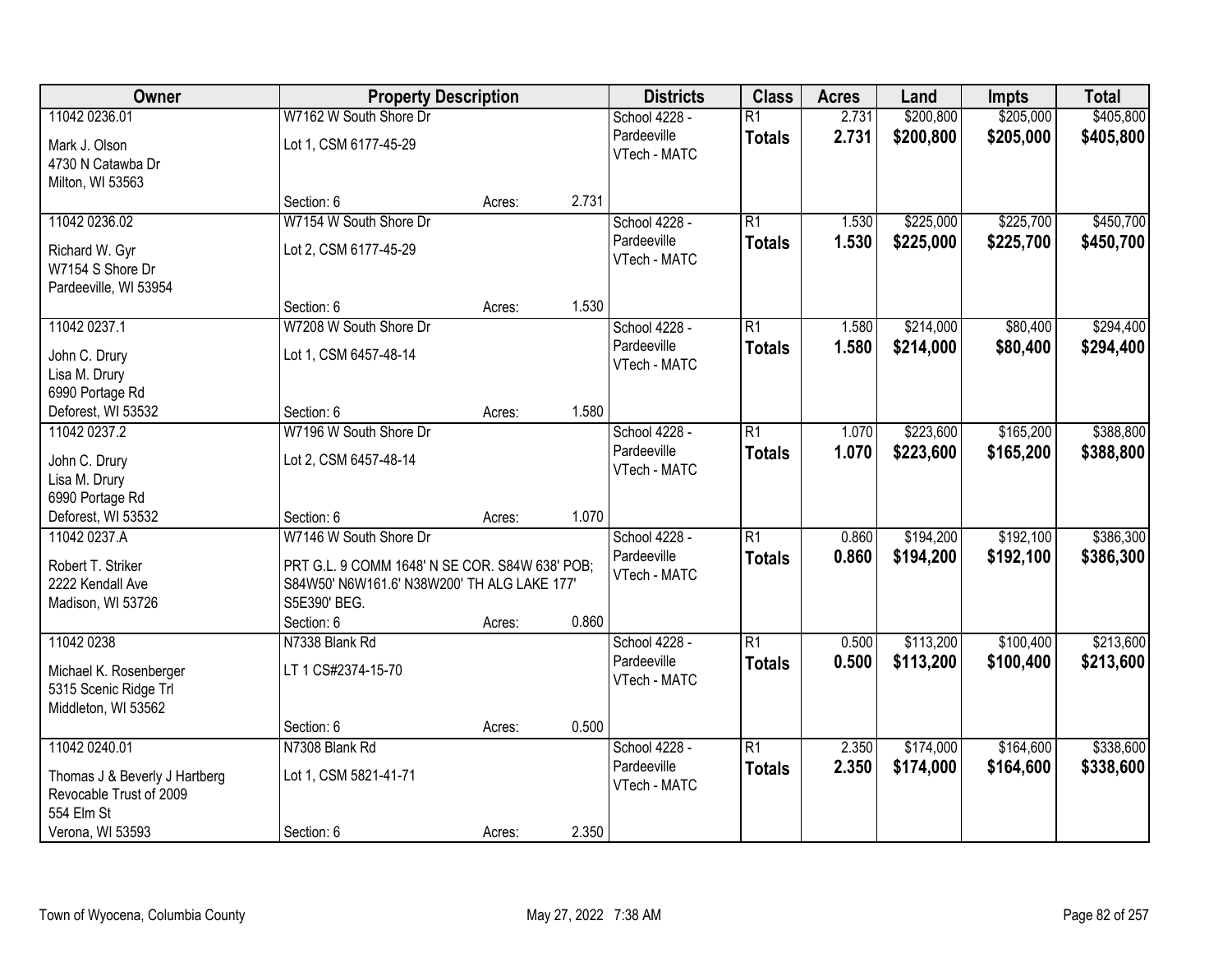| Owner                             |                                                         | <b>Property Description</b> |       | <b>Districts</b>             | <b>Class</b>    | <b>Acres</b> | Land      | <b>Impts</b> | <b>Total</b> |
|-----------------------------------|---------------------------------------------------------|-----------------------------|-------|------------------------------|-----------------|--------------|-----------|--------------|--------------|
| 11042 0240.1                      | W7268 W South Shore Dr                                  |                             |       | School 4228 -                | $\overline{R1}$ | 1.080        | \$209,200 | \$121,000    | \$330,200    |
| Bruce R. Rodewald<br>4511 Beck Ln | Lot 1, CSM 343-2-118                                    |                             |       | Pardeeville<br>VTech - MATC  | <b>Totals</b>   | 1.080        | \$209,200 | \$121,000    | \$330,200    |
| Ringwood, IL 60072                |                                                         |                             |       |                              |                 |              |           |              |              |
|                                   | Section: 6                                              | Acres:                      | 1.080 |                              |                 |              |           |              |              |
| 11042 0240.2                      | W7276 W South Shore Dr                                  |                             |       | School 4228 -                | $\overline{R1}$ | 1.300        | \$220,000 | \$86,000     | \$306,000    |
| Stephanie Masterson               | Lot 2, CSM 343-2-118                                    |                             |       | Pardeeville                  | <b>Totals</b>   | 1.300        | \$220,000 | \$86,000     | \$306,000    |
| W7276 W South Shore Dr            |                                                         |                             |       | VTech - MATC                 |                 |              |           |              |              |
| Pardeeville, WI 53954             |                                                         |                             |       |                              |                 |              |           |              |              |
|                                   | Section: 6                                              | Acres:                      | 1.300 |                              |                 |              |           |              |              |
| 11042 0240.3A                     | W7280 W South Shore Dr                                  |                             |       | School 4228 -                | $\overline{R1}$ | 0.920        | \$196,000 | \$394,600    | \$590,600    |
| Michael D. Nachreiner             | Lot 1, CSM 1146-5S-138                                  |                             |       | Pardeeville                  | <b>Totals</b>   | 0.920        | \$196,000 | \$394,600    | \$590,600    |
| W7280 S Shore Dr                  |                                                         |                             |       | VTech - MATC                 |                 |              |           |              |              |
| Pardeeville, WI 53954             |                                                         |                             |       |                              |                 |              |           |              |              |
|                                   | Section: 6                                              | Acres:                      | 0.920 |                              |                 |              |           |              |              |
| 11042 0240.4A                     | N7314 Blank Rd                                          |                             |       | School 4228 -                | $\overline{R1}$ | 1.000        | \$208,000 | \$375,600    | \$583,600    |
| Thomas L. Leifheit                | Lot 2, CSM 344-2-119 EXC CS#2374                        |                             |       | Pardeeville                  | <b>Totals</b>   | 1.000        | \$208,000 | \$375,600    | \$583,600    |
| N7314 Blank Rd                    |                                                         |                             |       | VTech - MATC                 |                 |              |           |              |              |
| Pardeeville, WI 53954             |                                                         |                             |       |                              |                 |              |           |              |              |
|                                   | Section: 6                                              | Acres:                      | 1.000 |                              |                 |              |           |              |              |
| 11042 0240.A                      | W7264 W South Shore Dr                                  |                             |       | School 4228 -                | $\overline{R1}$ | 0.350        | \$110,000 | \$41,700     | \$151,700    |
| Roxanne Properties, LLC           | Part of GL 10, Sec 10, described as follows: Comm at th |                             |       | Pardeeville                  | <b>Totals</b>   | 0.350        | \$110,000 | \$41,700     | \$151,700    |
| W7268 W South Shore Dr            | S Q cor of Sec 6; N00-34-34W 5689.45'; W 1693.24' to a  |                             |       | VTech - MATC                 |                 |              |           |              |              |
| Pardeeville, WI 53954             | pt in the ELY In of lands described & recorded in Doc   |                             |       |                              |                 |              |           |              |              |
|                                   | Section: 6                                              | Acres:                      | 0.350 |                              |                 |              |           |              |              |
| 11042 0240.C                      | W7252 W South Shore Dr                                  |                             |       | School 4228 -                | $\overline{R1}$ | 0.250        | \$118,000 | \$446,000    | \$564,000    |
| Rebecca M. Johnson                | Prt GL 10; Com @ SE cor Sec 1, N 819.7'; E 621'; S16W   |                             |       | Pardeeville<br>VTech - MATC  | <b>Totals</b>   | 0.250        | \$118,000 | \$446,000    | \$564,000    |
| W7252 W South Shore Dr            | 29.5'; S61-17E 112.75' to POB; S61-17E 51.25'; N16-00E  |                             |       |                              |                 |              |           |              |              |
| Pardeeville, WI 53954             | 280.55'; N16-00E 21'; W 52'; S16-00W 20' to point;      |                             |       |                              |                 |              |           |              |              |
|                                   | Section: 6                                              | Acres:                      | 0.250 |                              |                 |              |           |              |              |
| 11042 0240.D                      | W7248 W South Shore Dr                                  |                             |       | School 4228 -<br>Pardeeville | $\overline{R1}$ | 0.250        | \$118,000 | \$80,700     | \$198,700    |
| Brett G. Lindquist                | PCL IN GL 10 BEG @ SE COR SEC 1; TH N 819.7';           |                             |       | VTech - MATC                 | <b>Totals</b>   | 0.250        | \$118,000 | \$80,700     | \$198,700    |
| N2909 Wilson Rd                   | E621;' S16 W29.5'; S61 17' E 164' POB; S61 17' E51.25   |                             |       |                              |                 |              |           |              |              |
| Poynette, WI 53955                | N16 E298.75'; N16E 22'; W52'; S16 W21'; S16 W280.55'    |                             |       |                              |                 |              |           |              |              |
|                                   | Section: 6                                              | Acres:                      | 0.250 |                              |                 |              |           |              |              |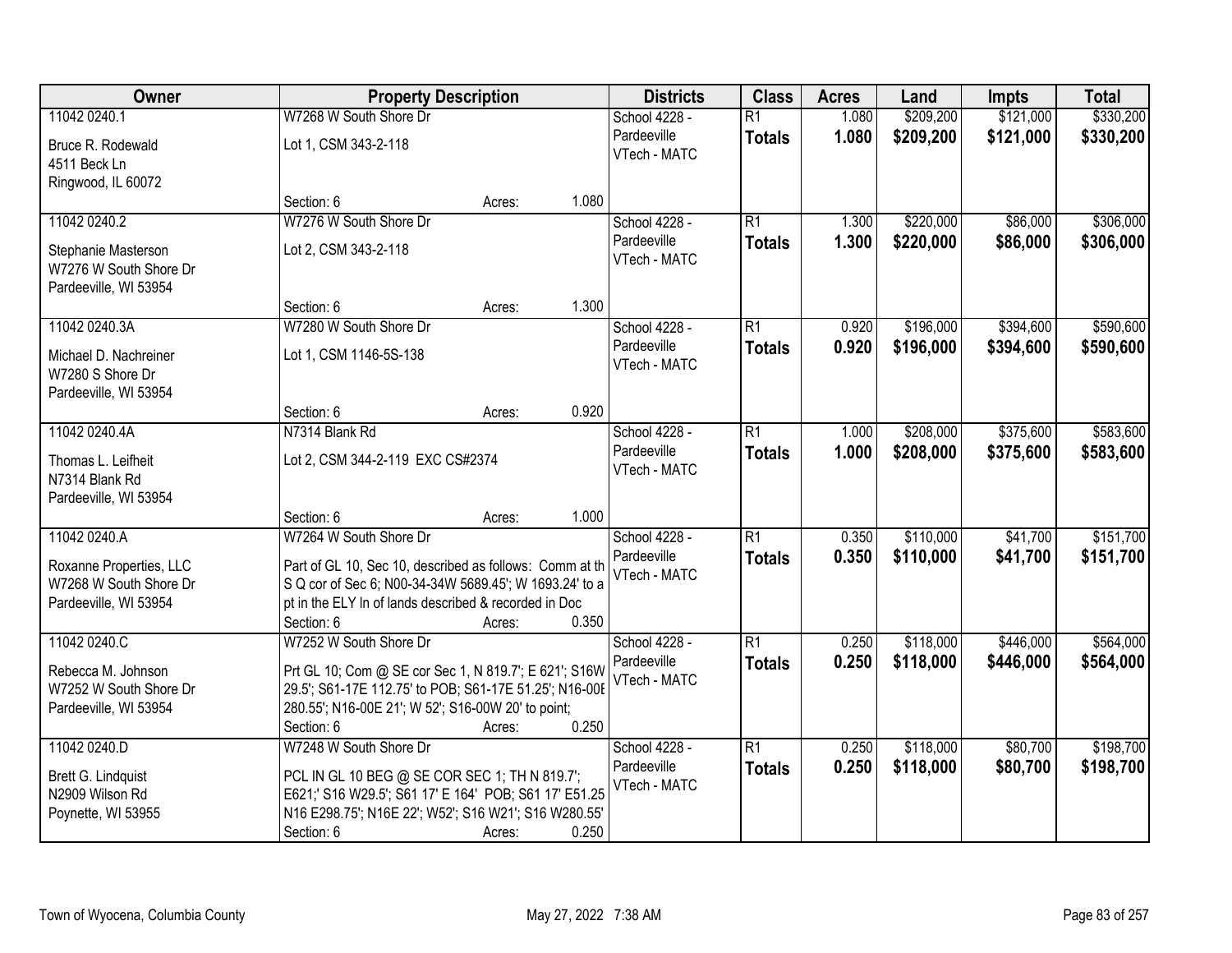| Owner                                                                                       | <b>Property Description</b>                                 |        |        | <b>Districts</b>                             | <b>Class</b>                                                     | <b>Acres</b>                                 | Land                                                    | <b>Impts</b>                        | <b>Total</b>                                            |
|---------------------------------------------------------------------------------------------|-------------------------------------------------------------|--------|--------|----------------------------------------------|------------------------------------------------------------------|----------------------------------------------|---------------------------------------------------------|-------------------------------------|---------------------------------------------------------|
| 11042 0240.E<br>Meikle Living Trust Dated 6/5/2001<br>5001 Spaanem Ave<br>Madison, WI 53716 | W7236 W South Shore Dr<br>Lot 1, CSM 41-1-41                |        |        | School 4228 -<br>Pardeeville<br>VTech - MATC | $\overline{R1}$<br><b>Totals</b>                                 | 0.680<br>0.680                               | \$110,000<br>\$110,000                                  | \$42,200<br>\$42,200                | \$152,200<br>\$152,200                                  |
|                                                                                             | Section: 6                                                  | Acres: | 0.680  |                                              |                                                                  |                                              |                                                         |                                     |                                                         |
| 11042 0240.F<br>Michael W. Meikle<br>2145 Southern Ct<br>Cottage Grove, WI 53527            | W7244 W South Shore Dr<br>Lot 2, CSM 41-1-41                |        |        | School 4228 -<br>Pardeeville<br>VTech - MATC | $\overline{R1}$<br><b>Totals</b>                                 | 0.670<br>0.670                               | \$110,000<br>\$110,000                                  | \$42,700<br>\$42,700                | \$152,700<br>\$152,700                                  |
| 11042 0241                                                                                  | Section: 6<br>W7260 W South Shore Dr                        | Acres: | 0.670  |                                              | $\overline{R1}$                                                  |                                              | \$126,000                                               | \$33,300                            | \$159,300                                               |
| Steve Dionne<br>4950 S Jonathon Ln<br>New Berlin, WI 53151                                  | PART OF GOV'T LOT 10                                        |        |        | School 4228 -<br>Pardeeville<br>VTech - MATC | <b>Totals</b>                                                    | 0.250<br>0.250                               | \$126,000                                               | \$33,300                            | \$159,300                                               |
|                                                                                             | Section: 6                                                  | Acres: | 0.250  |                                              |                                                                  |                                              |                                                         |                                     |                                                         |
| 11042 0242.2<br>SIs Development, LLC<br>6409 Antietam Ln<br>Madison, WI 53705               | PRT IN SW1/4 OF NE1/4 EXTEN- TION OF WAKAYNE<br><b>ROAD</b> |        |        | School 4228 -<br>Pardeeville<br>VTech - MATC | $\overline{\text{S5x}}$<br><b>Totals</b>                         | 0.006<br>0.006                               | \$1,000<br>\$1,000                                      | \$0<br>\$0                          | \$1,000<br>\$1,000                                      |
|                                                                                             | Section: 6                                                  | Acres: | 0.006  |                                              |                                                                  |                                              |                                                         |                                     |                                                         |
| 11042 0243.01<br>Bradley O. Frisch<br>W7917 Payton Dr<br>Pardeeville, WI 53954              | W7069 Brenemann Rd<br>Lot 1 CS#4332-30-87<br>Section: 6     | Acres: | 35.000 | School 4228 -<br>Pardeeville<br>VTech - MATC | A43<br>F <sub>6</sub><br>R1<br>S <sub>5</sub> x<br><b>Totals</b> | 11.000<br>4.000<br>0.500<br>19.500<br>35.000 | \$2,100<br>\$15,600<br>\$21,500<br>\$44,900<br>\$84,100 | \$0<br>\$0<br>\$300<br>\$0<br>\$300 | \$2,100<br>\$15,600<br>\$21,800<br>\$44,900<br>\$84,400 |
| 11042 0243.04<br>David M. Whitehorse<br>N7098 Wakayne Rd<br>Pardeeville, WI 53954           | N7098 Wakayne Dr<br>Lot 1, CSM 6277-46-26                   |        |        | School 4228 -<br>Pardeeville<br>VTech - MATC | $\overline{R1}$<br>S <sub>5</sub> x<br><b>Totals</b>             | 7.980<br>7.000<br>14.980                     | \$65,400<br>\$16,700<br>\$82,100                        | \$61,400<br>\$0 <br>\$61,400        | \$126,800<br>\$16,700<br>\$143,500                      |
| 11042 0243.05                                                                               | Section: 6                                                  | Acres: | 14.980 |                                              |                                                                  |                                              |                                                         |                                     |                                                         |
| Robert K. Barth<br>808 E Chestnut<br>Pardeeville, WI 53954                                  | Lot 2, CSM 6277-46-26                                       |        |        | School 4228 -<br>Pardeeville<br>VTech - MATC | A42<br>S <sub>5</sub> x<br><b>Totals</b>                         | 28.000<br>7.000<br>35.000                    | \$7,400<br>\$16,300<br>\$23,700                         | $\overline{50}$<br>\$0<br>\$0       | \$7,400<br>\$16,300<br>\$23,700                         |
|                                                                                             | Section: 6                                                  | Acres: | 35.000 |                                              |                                                                  |                                              |                                                         |                                     |                                                         |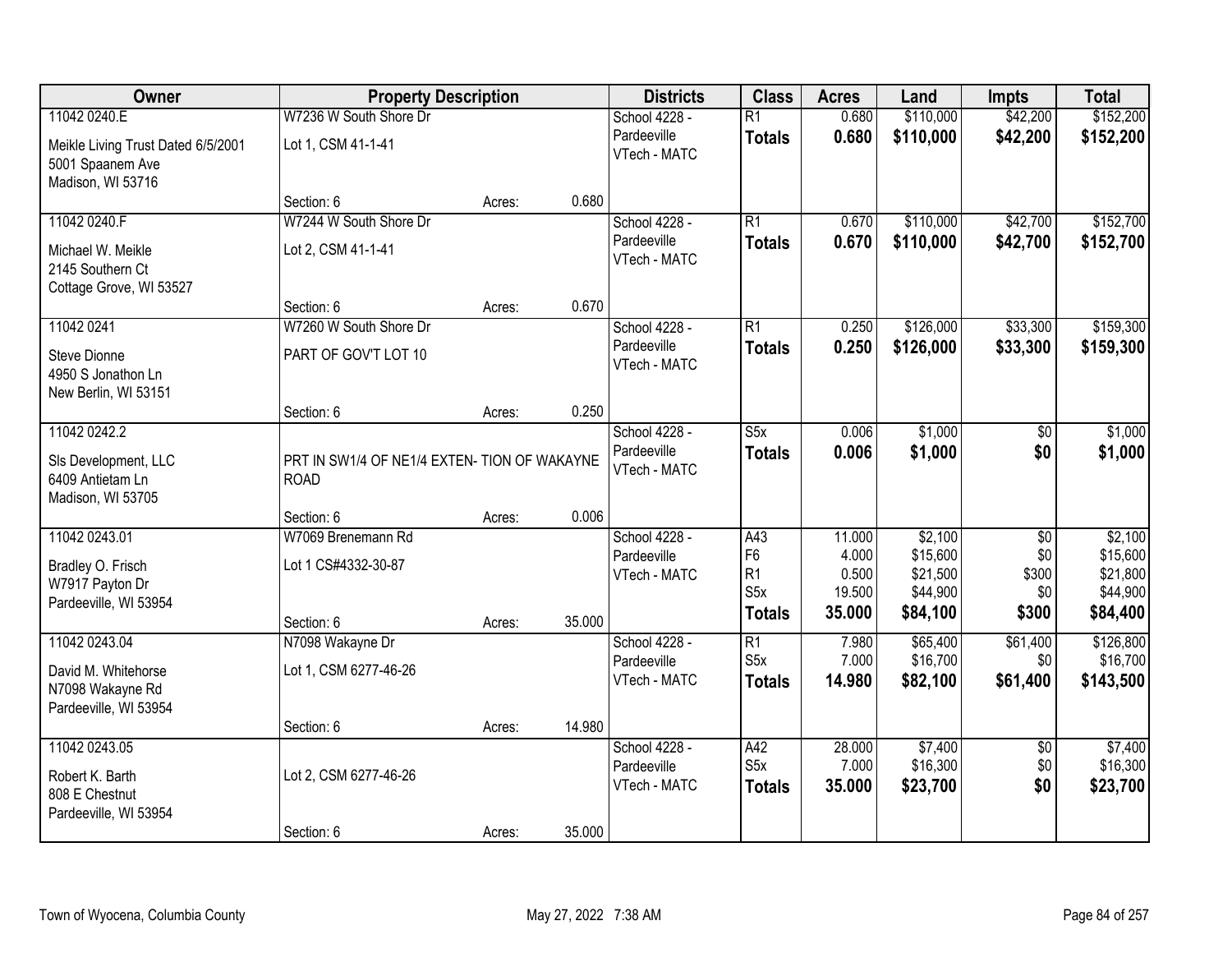| Owner                                                                              |                                                                     | <b>Property Description</b> |       | <b>Districts</b>                             | <b>Class</b>                     | <b>Acres</b>   | Land                 | <b>Impts</b>           | <b>Total</b>           |
|------------------------------------------------------------------------------------|---------------------------------------------------------------------|-----------------------------|-------|----------------------------------------------|----------------------------------|----------------|----------------------|------------------------|------------------------|
| 11042 0244.01<br>SIs Development, LLC<br>6409 Antietam Ln<br>Madison, WI 53705     | W7287 Brenemann Rd<br>LOT 1 SWAN LK SUMMIT ESTATES                  |                             |       | School 4228 -<br>Pardeeville<br>VTech - MATC | $\overline{R1}$<br><b>Totals</b> | 0.920<br>0.920 | \$31,900<br>\$31,900 | $\overline{50}$<br>\$0 | \$31,900<br>\$31,900   |
|                                                                                    | Section: 6                                                          | Acres:                      | 0.920 |                                              |                                  |                |                      |                        |                        |
| 11042 0244.02<br><b>Matt Roberts</b><br>W7265 Breneman Rd<br>Pardeeville, WI 53954 | W7265 Brenemann Rd<br>LOT 2 SWAN LK SUMMIT ESTATES                  |                             |       | School 4228 -<br>Pardeeville<br>VTech - MATC | $\overline{R1}$<br><b>Totals</b> | 0.920<br>0.920 | \$31,900<br>\$31,900 | \$245,000<br>\$245,000 | \$276,900<br>\$276,900 |
|                                                                                    | Section: 6                                                          | Acres:                      | 0.920 |                                              |                                  |                |                      |                        |                        |
| 11042 0244.03<br>Darrin L. Paul<br>W7247 Breneman Rd<br>Pardeeville, WI 53954      | W7247 Brenemann Rd<br>Lot 3, Swan Lake Summit Estates               |                             |       | School 4228 -<br>Pardeeville<br>VTech - MATC | $\overline{R1}$<br><b>Totals</b> | 0.920<br>0.920 | \$31,900<br>\$31,900 | \$319,000<br>\$319,000 | \$350,900<br>\$350,900 |
|                                                                                    | Section: 6                                                          | Acres:                      | 0.920 |                                              |                                  |                |                      |                        |                        |
| 11042 0244.04<br>Daniel J. Rockhill<br>W7233 Breneman Rd<br>Pardeeville, WI 53954  | W7233 Brenemann Rd<br>LOT 4 SWAN LAKE SUMMIT ESTATES                |                             |       | School 4228 -<br>Pardeeville<br>VTech - MATC | $\overline{R1}$<br><b>Totals</b> | 0.920<br>0.920 | \$31,900<br>\$31,900 | \$276,500<br>\$276,500 | \$308,400<br>\$308,400 |
|                                                                                    | Section: 6                                                          | Acres:                      | 0.920 |                                              |                                  |                |                      |                        |                        |
| 11042 0244.05<br>James A. Bernander<br>W7217 Breneman Rd<br>Pardeeville, WI 53954  | W7217 Brenemann Rd<br>Lot 5, Swan Lake Summit Estates               |                             |       | School 4228 -<br>Pardeeville<br>VTech - MATC | $\overline{R1}$<br><b>Totals</b> | 0.920<br>0.920 | \$31,900<br>\$31,900 | \$190,000<br>\$190,000 | \$221,900<br>\$221,900 |
|                                                                                    | Section: 6                                                          | Acres:                      | 0.920 |                                              |                                  |                |                      |                        |                        |
| 11042 0244.06<br>Paul A. Lendobeja<br>W7205 Breneman Rd<br>Pardeeville, WI 53954   | W7205 Brenemann Rd<br>LOT 6 SWAN LK SUMMIT ESTATES                  |                             |       | School 4228 -<br>Pardeeville<br>VTech - MATC | $\overline{R1}$<br><b>Totals</b> | 0.920<br>0.920 | \$31,900<br>\$31,900 | \$190,500<br>\$190,500 | \$222,400<br>\$222,400 |
|                                                                                    | Section: 6                                                          | Acres:                      | 0.920 |                                              |                                  |                |                      |                        |                        |
| 11042 0244.07<br>Dennis E. Kinworthy<br>W7197 Breneman Rd<br>Pardeeville, WI 53954 | W7191 Brenemann Rd<br>Lot 7, Swan Lake Summit Estates<br>Section: 6 | Acres:                      | 0.920 | School 4228 -<br>Pardeeville<br>VTech - MATC | $\overline{R1}$<br><b>Totals</b> | 0.920<br>0.920 | \$31,900<br>\$31,900 | \$214,000<br>\$214,000 | \$245,900<br>\$245,900 |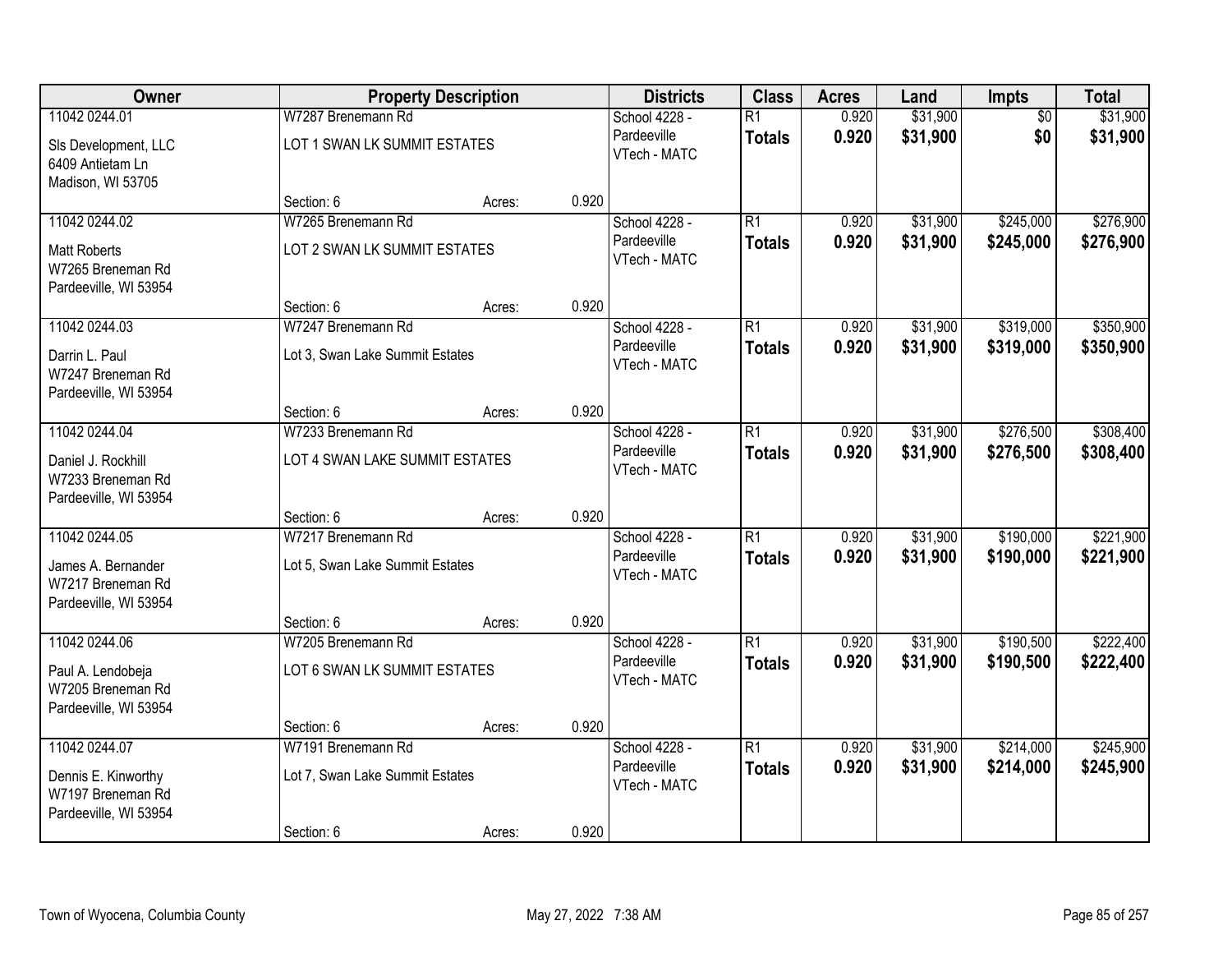| Owner                                                                            |                                             | <b>Property Description</b> |       | <b>Districts</b>            | <b>Class</b>    | <b>Acres</b> | Land     | <b>Impts</b>    | <b>Total</b> |
|----------------------------------------------------------------------------------|---------------------------------------------|-----------------------------|-------|-----------------------------|-----------------|--------------|----------|-----------------|--------------|
| 11042 0244.08                                                                    | W7183 Brenemann Rd                          |                             |       | School 4228 -               | $\overline{R1}$ | 0.920        | \$31,900 | \$242,000       | \$273,900    |
| Roy D. Wolfe<br>W7183 Breneman Rd<br>Pardeeville, WI 53954                       | LOT 8 SWAN LAKE SUMMIT ESTATES              |                             |       | Pardeeville<br>VTech - MATC | <b>Totals</b>   | 0.920        | \$31,900 | \$242,000       | \$273,900    |
|                                                                                  | Section: 6                                  | Acres:                      | 0.920 |                             |                 |              |          |                 |              |
| 11042 0244.09                                                                    | W7175 Brenemann Rd                          |                             |       | School 4228 -               | $\overline{R1}$ | 0.920        | \$31,900 | \$222,000       | \$253,900    |
| Daniel T. Butson<br>W7175 Breneman Rd<br>Pardeeville, WI 53954                   | LOT 9 SWAN LK SUMMIT ESTATES                |                             |       | Pardeeville<br>VTech - MATC | <b>Totals</b>   | 0.920        | \$31,900 | \$222,000       | \$253,900    |
|                                                                                  | Section: 6                                  | Acres:                      | 0.920 |                             |                 |              |          |                 |              |
| 11042 0244.10                                                                    | W7169 Brenemann Rd                          |                             |       | School 4228 -               | $\overline{R1}$ | 0.920        | \$31,900 | \$216,400       | \$248,300    |
| Shannon Schiess<br>W7169 Breneman Rd<br>Pardeeville, WI 53954                    | Lot 10, Swan Lake Summit Estates            |                             |       | Pardeeville<br>VTech - MATC | <b>Totals</b>   | 0.920        | \$31,900 | \$216,400       | \$248,300    |
|                                                                                  | Section: 6                                  | Acres:                      | 0.920 |                             |                 |              |          |                 |              |
| 11042 0244.11                                                                    | W7161 Brenemann Rd                          |                             |       | School 4228 -               | $\overline{R1}$ | 0.930        | \$32,100 | \$190,500       | \$222,600    |
| Douglas E. Allds Jr<br>W7161 Breneman Rd<br>Pardeeville, WI 53954                | Lot 11, Swan Lake Summit Estates            |                             |       | Pardeeville<br>VTech - MATC | <b>Totals</b>   | 0.930        | \$32,100 | \$190,500       | \$222,600    |
|                                                                                  | Section: 6                                  | Acres:                      | 0.930 |                             |                 |              |          |                 |              |
| 11042 0244.12                                                                    | W7143 Brenemann Rd                          |                             |       | School 4228 -               | $\overline{R1}$ | 0.910        | \$31,700 | \$315,900       | \$347,600    |
| James a & Kim Marie Ostrowski Living<br>Trust Dated 10/3/2<br>W7143 Brenemann Rd | LOT 12 SWAN LK SUMMIT ESTATE                |                             |       | Pardeeville<br>VTech - MATC | <b>Totals</b>   | 0.910        | \$31,700 | \$315,900       | \$347,600    |
| Pardeeville, WI 53954                                                            | Section: 6                                  | Acres:                      | 0.910 |                             |                 |              |          |                 |              |
| 11042 0244.13                                                                    | W7129 Brenemann Rd                          |                             |       | School 4228 -               | $\overline{R1}$ | 0.910        | \$31,700 | \$246,500       | \$278,200    |
| Marcie M. Heil<br>W1729 Breneman Rd<br>Pardeeville, WI 53954                     | Lot 13 Swan Lake Summit Estates             |                             |       | Pardeeville<br>VTech - MATC | <b>Totals</b>   | 0.910        | \$31,700 | \$246,500       | \$278,200    |
|                                                                                  | Section: 6                                  | Acres:                      | 0.910 |                             |                 |              |          |                 |              |
| 11042 0244.14                                                                    | Summit Pass                                 |                             |       | School 4228 -               | $\overline{R1}$ | 0.880        | \$31,200 | $\overline{50}$ | \$31,200     |
| SIs Development, LLC<br>6409 Antietam Ln<br>Madison, WI 53705                    | LT 14 FIRST ADD TO SWAN LAKE SUMMIT ESTATES |                             |       | Pardeeville<br>VTech - MATC | <b>Totals</b>   | 0.880        | \$31,200 | \$0             | \$31,200     |
|                                                                                  | Section: 6                                  | Acres:                      | 0.880 |                             |                 |              |          |                 |              |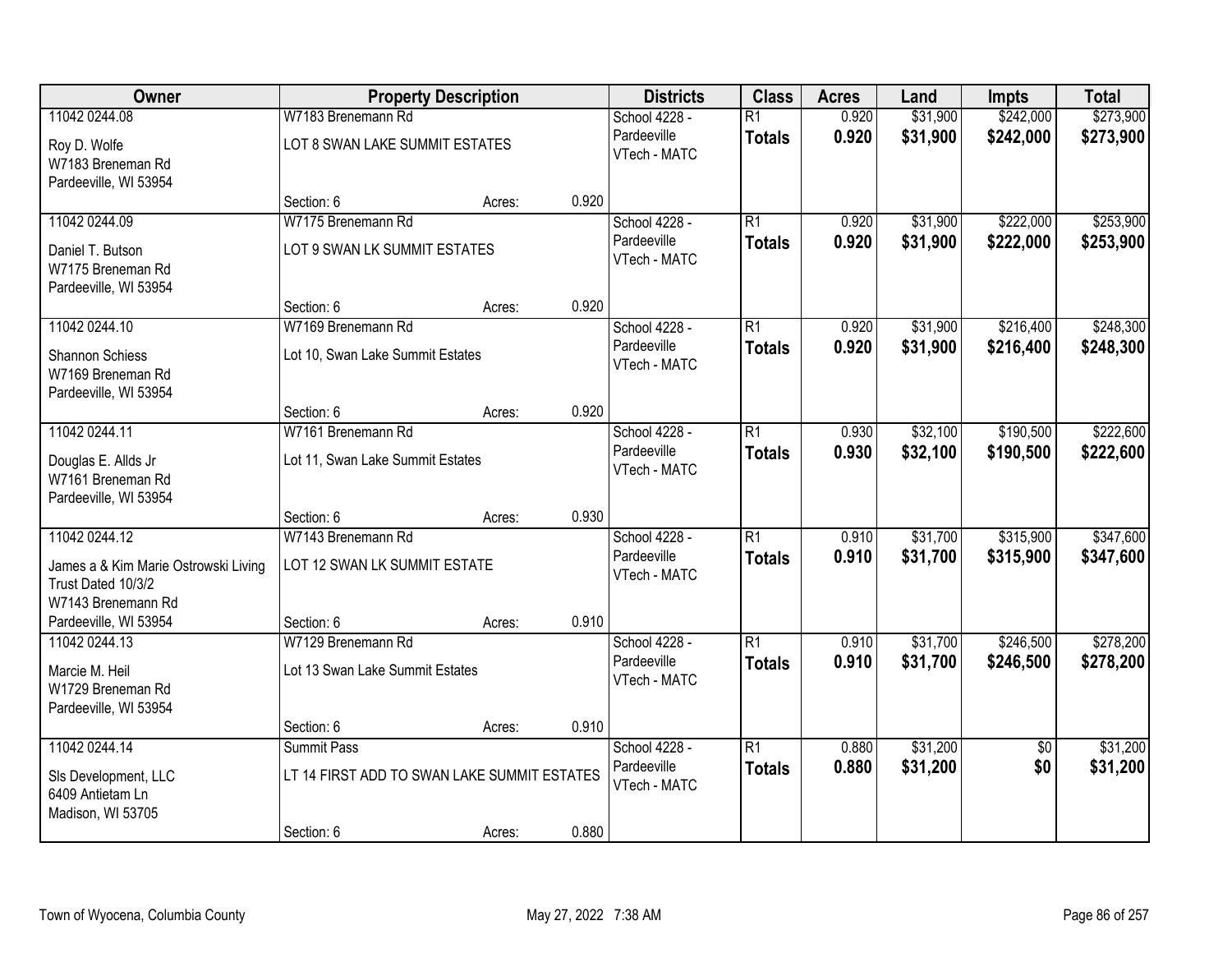| <b>Owner</b>                                                       |                                               | <b>Property Description</b> |       | <b>Districts</b>                             | <b>Class</b>                     | <b>Acres</b>   | Land                 | <b>Impts</b>           | <b>Total</b>         |
|--------------------------------------------------------------------|-----------------------------------------------|-----------------------------|-------|----------------------------------------------|----------------------------------|----------------|----------------------|------------------------|----------------------|
| 11042 0244.15                                                      | W7259 Deer Meadow Ln                          |                             |       | School 4228 -                                | $\overline{R1}$                  | 1.320          | \$36,500             | \$274,000              | \$310,500            |
| Daniel J. Schultz<br>W7259 Deer Meadow Ln<br>Pardeeville, WI 53954 | Lot 15, First Add to Swan Lake Summit Estates |                             |       | Pardeeville<br>VTech - MATC                  | <b>Totals</b>                    | 1.320          | \$36,500             | \$274,000              | \$310,500            |
|                                                                    | Section: 6                                    | Acres:                      | 1.320 |                                              |                                  |                |                      |                        |                      |
| 11042 0244.16                                                      | W7253 Deer Meadow Ln                          |                             |       | School 4228 -                                | $\overline{R1}$                  | 1.000          | \$32,000             | \$291,000              | \$323,000            |
| David L. Schroud<br>W7253 Deer Meadow Ln<br>Pardeeville, WI 53954  | Lot 16, First Add to Swan Lake Summit Estates |                             |       | Pardeeville<br>VTech - MATC                  | <b>Totals</b>                    | 1.000          | \$32,000             | \$291,000              | \$323,000            |
|                                                                    | Section: 6                                    | Acres:                      | 1.000 |                                              |                                  |                |                      |                        |                      |
| 11042 0244.17                                                      | W7241 Deer Meadow Ln                          |                             |       | School 4228 -                                | $\overline{R1}$                  | 0.970          | \$32,800             | \$260,000              | \$292,800            |
| Matthew C. Cawley<br>W7241 Deer Meadow Ln<br>Pardeeville, WI 53954 | LT 17 FIRST ADD TO SWAN LAKE SUMMIT ESTATES   |                             |       | Pardeeville<br>VTech - MATC                  | <b>Totals</b>                    | 0.970          | \$32,800             | \$260,000              | \$292,800            |
|                                                                    | Section: 6                                    | Acres:                      | 0.970 |                                              |                                  |                |                      |                        |                      |
| 11042 0244.18                                                      | Deer Meadow Ln                                |                             |       | School 4228 -                                | $\overline{R1}$                  | 0.990          | \$33,200             | \$0                    | \$33,200             |
| SIs Development, LLC<br>6409 Antietam Ln<br>Madison, WI 53705      | LT 18 FIRST ADD TO SWAN LAKE SUMMIT ESTATES   |                             |       | Pardeeville<br>VTech - MATC                  | <b>Totals</b>                    | 0.990          | \$33,200             | \$0                    | \$33,200             |
|                                                                    | Section: 6                                    | Acres:                      | 0.990 |                                              |                                  |                |                      |                        |                      |
| 11042 0244.19                                                      | W7211 Deer Meadow Ln                          |                             |       | School 4228 -                                | $\overline{R1}$                  | 0.990          | \$33,200             | \$0                    | \$33,200             |
| David Weinberger<br>PO Box 451<br>Sun Prairie, WI 53590            | Lot 19, First Add to Swan Lake Summit Estates |                             |       | Pardeeville<br>VTech - MATC                  | <b>Totals</b>                    | 0.990          | \$33,200             | \$0                    | \$33,200             |
|                                                                    | Section: 6                                    | Acres:                      | 0.990 |                                              |                                  |                |                      |                        |                      |
| 11042 0244.22                                                      | N7076 Still Point Trl                         |                             |       | School 4228 -                                | $\overline{R1}$                  | 1.030          | \$32,400             | \$269,000              | \$301,400            |
| Rocky V. Vandermoon<br>2566 Airport Rd #3<br>Portage, WI 53901     | Lot 22, First Add to Swan Lake Summit Estates |                             |       | Pardeeville<br>VTech - MATC                  | <b>Totals</b>                    | 1.030          | \$32,400             | \$269,000              | \$301,400            |
|                                                                    | Section: 6                                    | Acres:                      | 1.030 |                                              |                                  |                |                      |                        |                      |
| 11042 0244.23<br>Kristin M. Gindt<br>2564 Airport Rd #5            | Lot 23, First Add to Swan Lake Summit Estates |                             |       | School 4228 -<br>Pardeeville<br>VTech - MATC | $\overline{R1}$<br><b>Totals</b> | 0.890<br>0.890 | \$31,400<br>\$31,400 | $\overline{50}$<br>\$0 | \$31,400<br>\$31,400 |
| Portage, WI 53901                                                  | Section: 6                                    | Acres:                      | 0.890 |                                              |                                  |                |                      |                        |                      |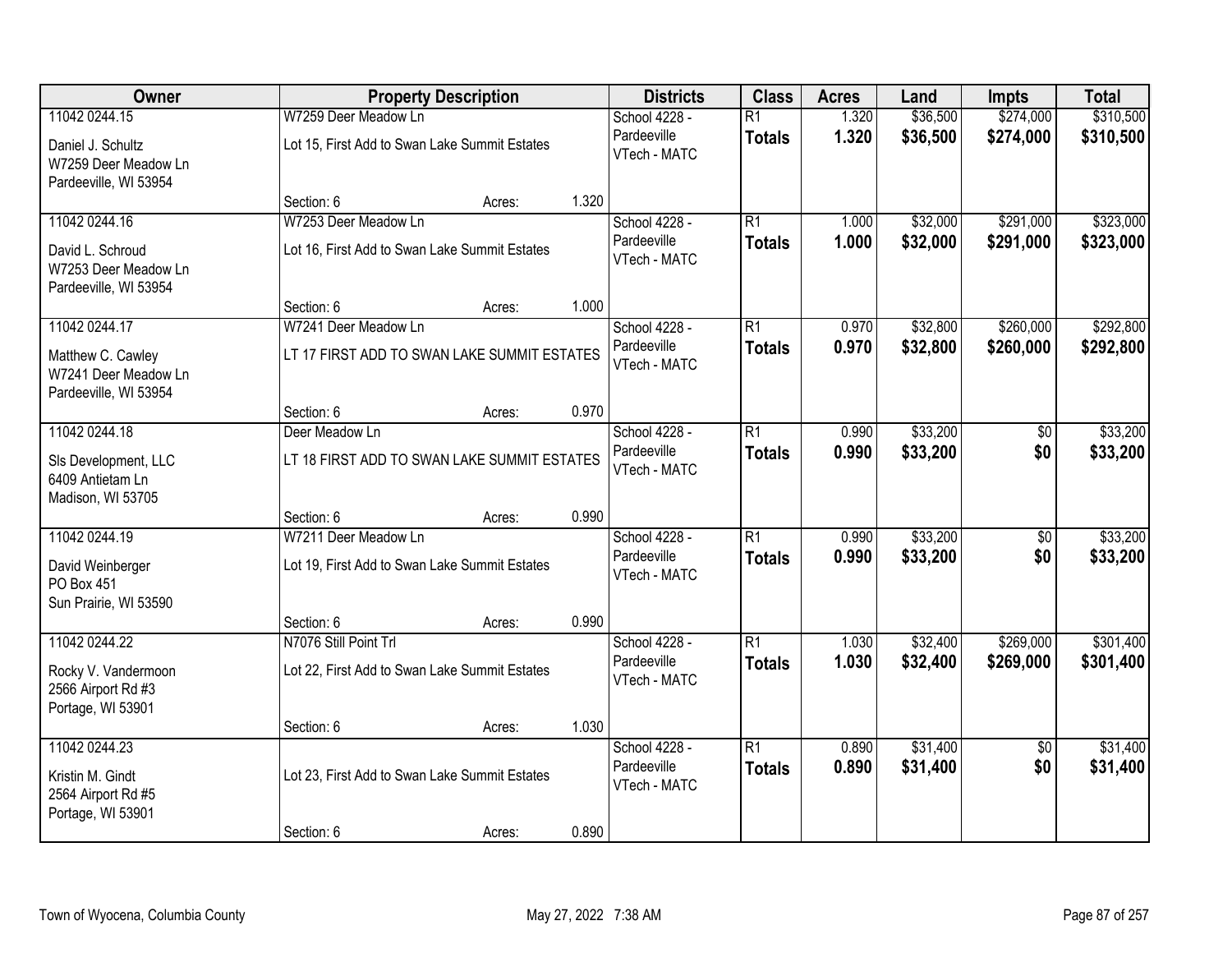| Owner                                                               |                                          | <b>Property Description</b>                   | <b>Districts</b>            | <b>Class</b>    | <b>Acres</b> | Land     | <b>Impts</b>    | <b>Total</b> |
|---------------------------------------------------------------------|------------------------------------------|-----------------------------------------------|-----------------------------|-----------------|--------------|----------|-----------------|--------------|
| 11042 0244.24                                                       | N7104 Still Point Trl                    |                                               | School 4228 -               | $\overline{R1}$ | 0.860        | \$30,800 | \$315,500       | \$346,300    |
| Thomas J. Abrams<br>N7104 Still Point Trl<br>Pardeville, WI 53954   |                                          | Lot 24, First Add to Swan Lake Summit Estates | Pardeeville<br>VTech - MATC | <b>Totals</b>   | 0.860        | \$30,800 | \$315,500       | \$346,300    |
|                                                                     | Section: 6                               | Acres:                                        | 0.860                       |                 |              |          |                 |              |
| 11042 0244.25                                                       | N7112 Still Point Trl                    |                                               | School 4228 -               | $\overline{R1}$ | 1.160        | \$34,200 | \$215,000       | \$249,200    |
| Jenny L. Wohlfert<br>N7112 Still Point Trl<br>Pardeeville, WI 53954 |                                          | Lot 25, First Add to Swan Lake Summit Estates | Pardeeville<br>VTech - MATC | <b>Totals</b>   | 1.160        | \$34,200 | \$215,000       | \$249,200    |
|                                                                     | Section: 6                               | Acres:                                        | 1.160                       |                 |              |          |                 |              |
| 11042 0244.26                                                       |                                          |                                               | School 4228 -               | $\overline{R1}$ | 0.970        | \$32,800 | \$0             | \$32,800     |
| SIs Development, LLC<br>6409 Antietam Ln<br>Madison, WI 53705       |                                          | LT 26 FIRST ADD TO SWAN LAKE SUMMIT ESTATES   | Pardeeville<br>VTech - MATC | <b>Totals</b>   | 0.970        | \$32,800 | \$0             | \$32,800     |
|                                                                     | Section: 6                               | Acres:                                        | 0.970                       |                 |              |          |                 |              |
| 11042 0244.27                                                       | W7220 Silver Mist Ln                     |                                               | School 4228 -               | $\overline{R1}$ | 0.990        | \$33,200 | \$353,500       | \$386,700    |
| Justin G. Buchholz<br>W7220 Silver Mist Ln<br>Pardeeville, WI 53954 |                                          | Lot 27, First Add to Swan Lake Summit Estates | Pardeeville<br>VTech - MATC | <b>Totals</b>   | 0.990        | \$33,200 | \$353,500       | \$386,700    |
|                                                                     | Section: 6                               | Acres:                                        | 0.990                       |                 |              |          |                 |              |
| 11042 0244.28                                                       |                                          |                                               | School 4228 -               | $\overline{R1}$ | 0.990        | \$33,200 | \$0             | \$33,200     |
| John H. Bryan<br>W7308 Kristen Dr<br>Pardeeville, WI 53954          |                                          | Lot 28 First Add to Swan Lake Summit Estates  | Pardeeville<br>VTech - MATC | <b>Totals</b>   | 0.990        | \$33,200 | \$0             | \$33,200     |
|                                                                     | Section: 6                               | Acres:                                        | 0.990                       |                 |              |          |                 |              |
| 11042 0244.29                                                       |                                          |                                               | School 4228 -               | $\overline{R1}$ | 0.990        | \$33,200 | $\overline{50}$ | \$33,200     |
| SIs Development, LLC<br>6409 Antietam Ln<br>Madison, WI 53705       |                                          | LT 29 FIRST ADD TO SWAN LAKE SUMMIT ESTATES   | Pardeeville<br>VTech - MATC | <b>Totals</b>   | 0.990        | \$33,200 | \$0             | \$33,200     |
|                                                                     | Section: 6                               | Acres:                                        | 0.990                       |                 |              |          |                 |              |
| 11042 0244.30                                                       |                                          |                                               | School 4228 -               | $\overline{R1}$ | 0.990        | \$33,200 | $\overline{50}$ | \$33,200     |
| <b>Heather Falkner</b><br>N4560 Williams Rd<br>Rio, WI 53960        | Lt 30 First Add Swan Lake Summit Estates |                                               | Pardeeville<br>VTech - MATC | <b>Totals</b>   | 0.990        | \$33,200 | \$0             | \$33,200     |
|                                                                     | Section: 6                               | Acres:                                        | 0.990                       |                 |              |          |                 |              |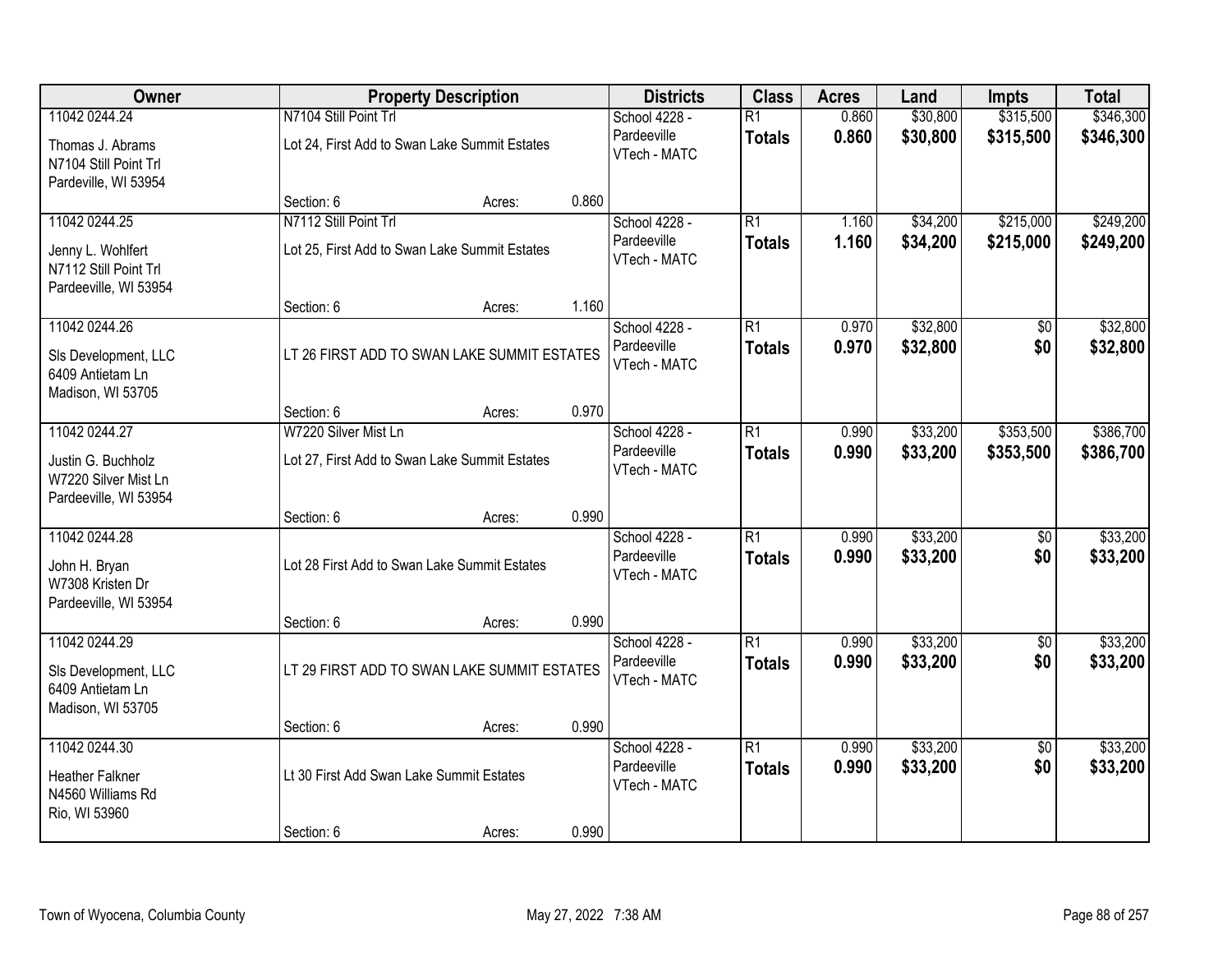| Owner                                                                             |                                                                       | <b>Property Description</b> |                                                       | <b>Class</b>                     | <b>Acres</b>   | Land                 | Impts                  | <b>Total</b>           |
|-----------------------------------------------------------------------------------|-----------------------------------------------------------------------|-----------------------------|-------------------------------------------------------|----------------------------------|----------------|----------------------|------------------------|------------------------|
| 11042 0244.31<br>SIs Development, LLC<br>6409 Antietam Ln<br>Madison, WI 53705    | LT 31 FIRST ADD TO SWAN LAKE SUMMIT ESTATES                           |                             | School 4228 -<br>Pardeeville<br>VTech - MATC          | $\overline{R1}$<br><b>Totals</b> | 1.370<br>1.370 | \$37,200<br>\$37,200 | $\overline{50}$<br>\$0 | \$37,200<br>\$37,200   |
|                                                                                   | Section: 6                                                            | Acres:                      | 1.370                                                 |                                  |                |                      |                        |                        |
| 11042 0244.32<br>SIs Development, LLC<br>6409 Antietam Ln<br>Madison, WI 53705    | LT 32 FIRST ADD TO SWAN LAKE SUMMIT ESTATES                           |                             | School 4228 -<br>Pardeeville<br>VTech - MATC<br>0.880 | $\overline{R1}$<br><b>Totals</b> | 0.880<br>0.880 | \$31,200<br>\$31,200 | $\overline{50}$<br>\$0 | \$31,200<br>\$31,200   |
| 11042 0244.33                                                                     | Section: 6                                                            | Acres:                      | School 4228 -                                         | $\overline{R1}$                  | 0.900          | \$31,600             | \$0                    | \$31,600               |
| SIs Development, LLC<br>6409 Antietam Ln<br>Madison, WI 53705                     | LT 33 FIRST ADD TO SWAN LAKE SUMMIT ESTATES                           |                             | Pardeeville<br>VTech - MATC                           | <b>Totals</b>                    | 0.900          | \$31,600             | \$0                    | \$31,600               |
|                                                                                   | Section: 6                                                            | Acres:                      | 0.900                                                 |                                  |                |                      |                        |                        |
| 11042 0244.34<br>Ryan D. Smedema<br>W7235 Silver Mist Ln<br>Pardeeville, WI 53954 | W7235 Silver Mist Ln<br>Lot 34, First Add to Swan Lake Summit Estates |                             | School 4228 -<br>Pardeeville<br>VTech - MATC          | $\overline{R1}$<br><b>Totals</b> | 0.920<br>0.920 | \$31,900<br>\$31,900 | \$206,000<br>\$206,000 | \$237,900<br>\$237,900 |
|                                                                                   | Section: 6                                                            | Acres:                      | 0.920                                                 |                                  |                |                      |                        |                        |
| 11042 0244.35<br>John Vroman<br>452 Venus Way<br>Madison, WI 53718                | Silver Mist Ln<br>Lot 35, First Add to Swan Lake Summit Estates       |                             | School 4228 -<br>Pardeeville<br>VTech - MATC          | $\overline{R1}$<br><b>Totals</b> | 0.920<br>0.920 | \$31,900<br>\$31,900 | $\overline{50}$<br>\$0 | \$31,900<br>\$31,900   |
| 11042 0244.36                                                                     | Section: 6<br>Silver Mist Ln                                          | Acres:                      | 0.920<br>School 4228 -                                | $\overline{R1}$                  | 0.920          | \$31,900             | $\overline{60}$        | \$31,900               |
| John Vroman<br>452 Venus Way<br>Madison, WI 53718                                 | Lot 36, First Add to Swan Lake Summit Estates                         |                             | Pardeeville<br>VTech - MATC                           | <b>Totals</b>                    | 0.920          | \$31,900             | \$0                    | \$31,900               |
|                                                                                   | Section: 6                                                            | Acres:                      | 0.920                                                 |                                  |                |                      |                        |                        |
| 11042 0244.37<br>SIs Development, LLC<br>6409 Antietam Ln<br>Madison, WI 53705    | LT 37 FIRST ADD TO SWAN LAKE SUMMIT ESTATES                           |                             | School 4228 -<br>Pardeeville<br>VTech - MATC<br>0.910 | $\overline{R1}$<br><b>Totals</b> | 0.910<br>0.910 | \$31,700<br>\$31,700 | $\overline{50}$<br>\$0 | \$31,700<br>\$31,700   |
|                                                                                   | Section: 6                                                            | Acres:                      |                                                       |                                  |                |                      |                        |                        |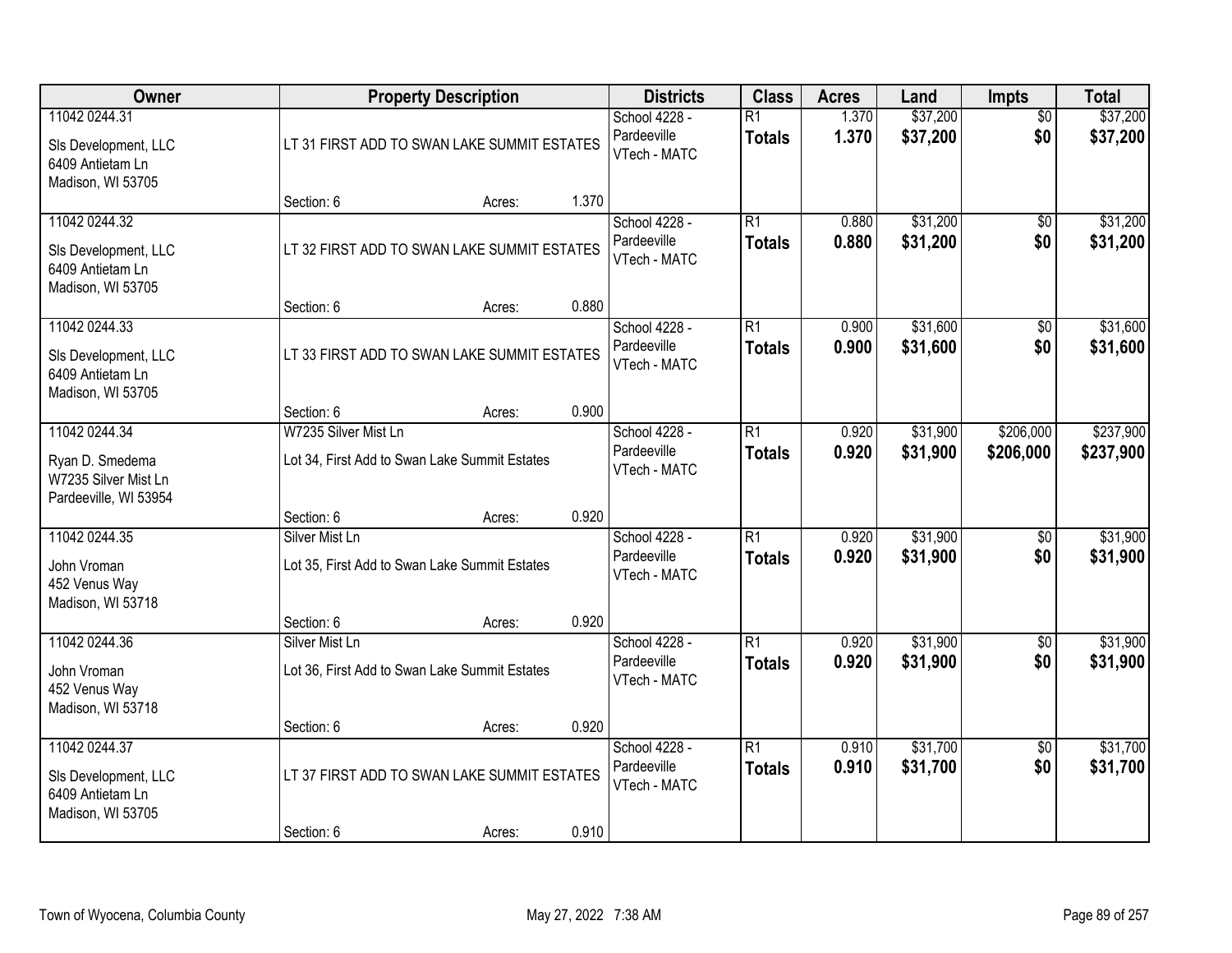| Owner                                                                             |                                                                                                            | <b>Property Description</b>                 |        | <b>Districts</b>                             | <b>Class</b>                            | <b>Acres</b>               | Land                              | Impts                         | <b>Total</b>                      |
|-----------------------------------------------------------------------------------|------------------------------------------------------------------------------------------------------------|---------------------------------------------|--------|----------------------------------------------|-----------------------------------------|----------------------------|-----------------------------------|-------------------------------|-----------------------------------|
| 11042 0244.38<br>SIs Development, LLC<br>6409 Antietam Ln<br>Madison, WI 53705    |                                                                                                            | LT 38 FIRST ADD TO SWAN LAKE SUMMIT ESTATES |        | School 4228 -<br>Pardeeville<br>VTech - MATC | $\overline{R1}$<br><b>Totals</b>        | 0.880<br>0.880             | \$31,200<br>\$31,200              | $\overline{50}$<br>\$0        | \$31,200<br>\$31,200              |
|                                                                                   | Section: 6                                                                                                 | Acres:                                      | 0.880  |                                              |                                         |                            |                                   |                               |                                   |
| 11042 0244.39<br>SIs Development, LLC<br>6409 Antietam Ln<br>Madison, WI 53705    | LT 39 FIRST ADD TO SWAN LAKE SUMMIT ESTATES                                                                |                                             |        | School 4228 -<br>Pardeeville<br>VTech - MATC | $\overline{R1}$<br><b>Totals</b>        | 0.920<br>0.920             | \$31,900<br>\$31,900              | $\overline{50}$<br>\$0        | \$31,900<br>\$31,900              |
| 11042 0244.40                                                                     | Section: 6                                                                                                 | Acres:                                      | 0.920  | School 4228 -                                | $\overline{R1}$                         | 0.920                      | \$31,900                          | $\overline{50}$               | \$31,900                          |
| <b>Grant Pulver</b><br>Deer Meadow Ln<br>Pardeeville, WI 53954                    | Lot 40, First Add to Swan Lake Summit Estates                                                              |                                             |        | Pardeeville<br>VTech - MATC                  | <b>Totals</b>                           | 0.920                      | \$31,900                          | \$0                           | \$31,900                          |
|                                                                                   | Section: 6                                                                                                 | Acres:                                      | 0.920  |                                              |                                         |                            |                                   |                               |                                   |
| 11042 0244.41<br>SIs Development, LLC<br>6409 Antietam Ln<br>Madison, WI 53705    | LT 41 FIRST ADD TO SWAN LAKE SUMMIT ESTATES                                                                |                                             |        | School 4228 -<br>Pardeeville<br>VTech - MATC | $\overline{R1}$<br><b>Totals</b>        | 0.900<br>0.900             | \$31,600<br>\$31,600              | \$0<br>\$0                    | \$31,600<br>\$31,600              |
|                                                                                   | Section: 6                                                                                                 | Acres:                                      | 0.900  |                                              |                                         |                            |                                   |                               |                                   |
| 11042 0244.42<br>Brian P. Schepp<br>W7200 Deer Meadow Ln<br>Pardeeville, WI 53954 | W7200 Deer Meadow Ln<br>Lot 1, CSM 5892-42-34                                                              |                                             |        | School 4228 -<br>Pardeeville<br>VTech - MATC | $\overline{R1}$<br><b>Totals</b>        | 2.440<br>2.440             | \$49,500<br>\$49,500              | \$362,500<br>\$362,500        | \$412,000<br>\$412,000            |
| 11042 0244.A                                                                      | Section: 6                                                                                                 | Acres:                                      | 2.440  | School 4228 -                                | $\overline{R1}$                         | 0.330                      | \$2,900                           | $\sqrt{6}$                    | \$2,900                           |
| Robert D. Weynand<br>6409 Antietam Ln<br>Madison, WI 53705                        | OL 1, Swan Lake Summit Estates                                                                             |                                             |        | Pardeeville<br>VTech - MATC                  | <b>Totals</b>                           | 0.330                      | \$2,900                           | \$0                           | \$2,900                           |
|                                                                                   | Section: 6                                                                                                 | Acres:                                      | 0.330  |                                              |                                         |                            |                                   |                               |                                   |
| 11042 0244.B<br>Robert D. Weynand<br>6409 Antietam Ln<br>Madison, WI 53705        | FRAC SW 1/4 OF NW 1/4; EXC PLAT OF SWAN LAKE<br>SUMMIT ESTATE PRT SE1/4 NW1/4 see exceptions<br>Section: 6 | Acres:                                      | 45.710 | School 4228 -<br>Pardeeville<br>VTech - MATC | F6<br>S <sub>5</sub> x<br><b>Totals</b> | 23.710<br>22.000<br>45.710 | \$92,500<br>\$42,600<br>\$135,100 | $\overline{50}$<br>\$0<br>\$0 | \$92,500<br>\$42,600<br>\$135,100 |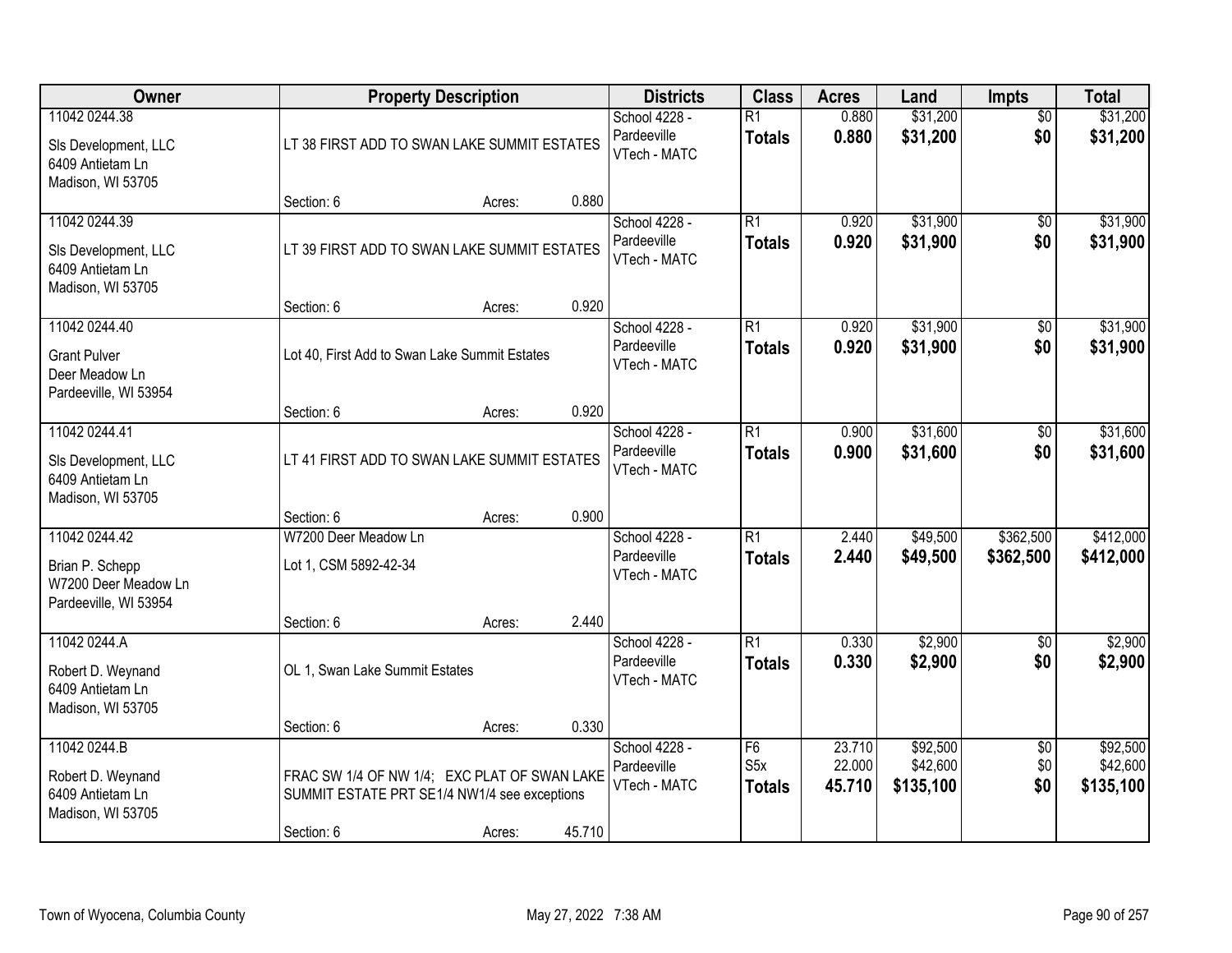| Owner                                                       | <b>Property Description</b>            |        |        | <b>Districts</b> | <b>Class</b>     | <b>Acres</b> | Land      | Impts           | <b>Total</b> |
|-------------------------------------------------------------|----------------------------------------|--------|--------|------------------|------------------|--------------|-----------|-----------------|--------------|
| 11042 0246                                                  | N7017 Wakayne Dr                       |        |        | School 4228 -    | F6               | 24.000       | \$99,200  | $\overline{50}$ | \$99,200     |
| Dennis L. Mitchell                                          | Lot 2, CSM 2214-14-5                   |        |        | Pardeeville      | R1               | 1.000        | \$30,000  | \$160,500       | \$190,500    |
| N7017 Wakayne Dr                                            |                                        |        |        | VTech - MATC     | S <sub>5</sub> x | 15.000       | \$34,500  | \$0             | \$34,500     |
| Pardeeville, WI 53954                                       |                                        |        |        |                  | <b>Totals</b>    | 40.000       | \$163,700 | \$160,500       | \$324,200    |
|                                                             | Section: 6                             | Acres: | 40.000 |                  |                  |              |           |                 |              |
| 11042 0248.1                                                |                                        |        |        | School 4228 -    | $\overline{R1}$  | 0.920        | \$4,200   | \$0             | \$4,200      |
| SIs Development, LLC                                        | OUTLOT 2 FIRST ADD TO SWAN LAKE SUMMIT |        |        | Pardeeville      | <b>Totals</b>    | 0.920        | \$4,200   | \$0             | \$4,200      |
| 6409 Antietam Ln                                            | <b>ESTATES</b>                         |        |        | VTech - MATC     |                  |              |           |                 |              |
| Madison, WI 53705                                           |                                        |        |        |                  |                  |              |           |                 |              |
|                                                             | Section: 6                             | Acres: | 0.920  |                  |                  |              |           |                 |              |
| 11042 0249                                                  | County Rd P                            |        |        | School 4228 -    | A42              | 11.000       | \$2,900   | \$0             | \$2,900      |
| Mary K. Steffenhagen                                        | Lot 1, CSM 2214-14-5 -                 |        |        | Pardeeville      | A43              | 21.000       | \$4,000   | \$0             | \$4,000      |
| 234 N Broadway Unit 314                                     |                                        |        |        | VTech - MATC     | S5m              | 8.990        | \$17,600  | \$0             | \$17,600     |
| Milwaukee, WI 53202                                         |                                        |        |        |                  | <b>Totals</b>    | 40.990       | \$24,500  | \$0             | \$24,500     |
|                                                             | Section: 6                             | Acres: | 40.990 |                  |                  |              |           |                 |              |
| 11042 0249.01                                               | W7223 County Rd P                      |        |        | School 4228 -    | $\overline{R1}$  | 4.000        | \$53,500  | \$281,600       | \$335,100    |
| Joshua D. Nehls                                             | LT 1 CS#4452-31-65                     |        |        | Pardeeville      | <b>Totals</b>    | 4.000        | \$53,500  | \$281,600       | \$335,100    |
| W7223 County Rd P                                           |                                        |        |        | VTech - MATC     |                  |              |           |                 |              |
| Pardeeville, WI 53954                                       |                                        |        |        |                  |                  |              |           |                 |              |
|                                                             | Section: 6                             | Acres: | 4.000  |                  |                  |              |           |                 |              |
| 11042 0249.02                                               | W7133 County Highway P                 |        |        | School 4228 -    | A42              | 33.030       | \$8,700   | $\overline{30}$ | \$8,700      |
| George S & Marilyn R Satina Rev Liv Tr   LT 2 CS#4452-31-65 |                                        |        |        | Pardeeville      | R <sub>1</sub>   | 1.000        | \$30,000  | \$91,800        | \$121,800    |
| Dtd 4/4/2001                                                |                                        |        |        | VTech - MATC     | S <sub>5</sub> x | 1.500        | \$100     | \$0             | \$100        |
| 20260 Us Highway 27                                         |                                        |        |        |                  | <b>Totals</b>    | 35.530       | \$38,800  | \$91,800        | \$130,600    |
| Clermont, FL 34715                                          | Section: 6                             | Acres: | 35.530 |                  |                  |              |           |                 |              |
| 11042 0251                                                  |                                        |        |        | School 4228 -    | A43              | 37.800       | \$7,200   | $\overline{50}$ | \$7,200      |
| Stephen S. Blochwitz                                        | NE 1/4 OF SE 1/4 R262-577 #710953      |        |        | Pardeeville      | S5m              | 2.200        | \$3,500   | \$0             | \$3,500      |
| W6930 Cth P                                                 |                                        |        |        | VTech - MATC     | <b>Totals</b>    | 40,000       | \$10,700  | \$0             | \$10,700     |
| Pardeeville, WI 53954                                       |                                        |        |        |                  |                  |              |           |                 |              |
|                                                             | Section: 6                             | Acres: | 40.000 |                  |                  |              |           |                 |              |
| 11042 0252.01                                               | N7024 Wakayne Dr                       |        |        | School 4228 -    | $\overline{R1}$  | 5.000        | \$56,500  | \$13,000        | \$69,500     |
| Christopher G. Herschleb                                    | Lot 1, CSM 6306-46-55                  |        |        | Pardeeville      | <b>Totals</b>    | 5.000        | \$56,500  | \$13,000        | \$69,500     |
| N5661 State Rd 73                                           |                                        |        |        | VTech - MATC     |                  |              |           |                 |              |
| Columbus, WI 53925                                          |                                        |        |        |                  |                  |              |           |                 |              |
|                                                             | Section: 6                             | Acres: | 5.000  |                  |                  |              |           |                 |              |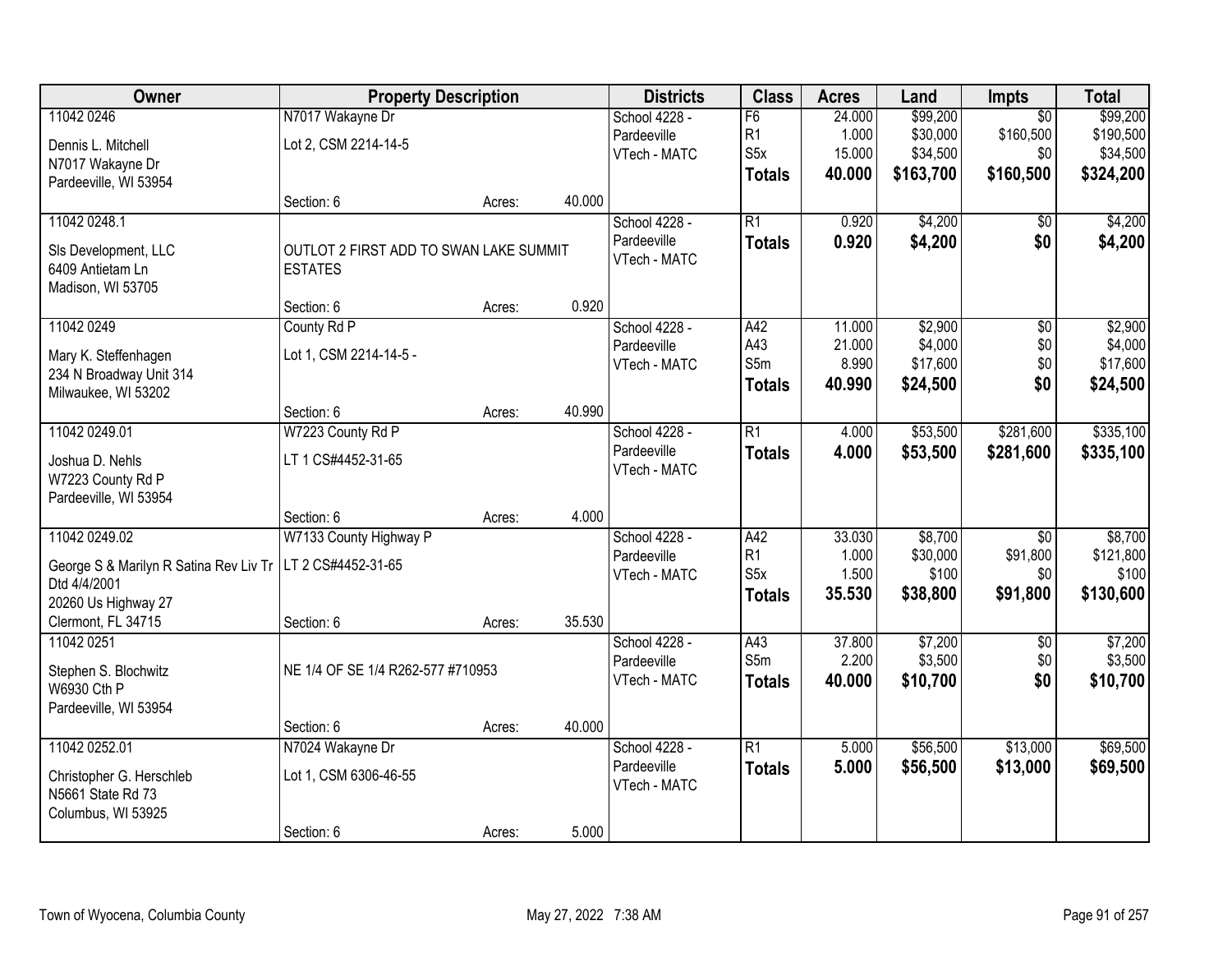| Owner                                    | <b>Property Description</b>                                                                            |        |        | <b>Districts</b> | <b>Class</b>     | <b>Acres</b> | Land     | Impts           | <b>Total</b> |
|------------------------------------------|--------------------------------------------------------------------------------------------------------|--------|--------|------------------|------------------|--------------|----------|-----------------|--------------|
| 11042 0252.02                            | N7024 Wakayne Dr                                                                                       |        |        | School 4228 -    | F6               | 11.000       | \$47,100 | $\overline{50}$ | \$47,100     |
| Christopher G. Herschleb                 | Lot 2, CSM 6306-46-55                                                                                  |        |        | Pardeeville      | S <sub>5</sub> x | 19.000       | \$43,700 | \$0             | \$43,700     |
| N5661 State Rd 73                        |                                                                                                        |        |        | VTech - MATC     | <b>Totals</b>    | 30.000       | \$90,800 | \$0             | \$90,800     |
| Columbus, WI 53925                       |                                                                                                        |        |        |                  |                  |              |          |                 |              |
|                                          | Section: 6                                                                                             | Acres: | 30.000 |                  |                  |              |          |                 |              |
| 11042 0253                               | W7022 County Highway P                                                                                 |        |        | School 4228 -    | A42              | 6.700        | \$1,800  | $\overline{50}$ | \$1,800      |
| Steve O. Schultz                         | SW 1/4 OF SE 1/4, N OF HWY R 162-4 R224-550                                                            |        |        | Pardeeville      | R <sub>1</sub>   | 4.000        | \$53,500 | \$171,300       | \$224,800    |
| W7022 Cth P                              |                                                                                                        |        |        | VTech - MATC     | S5m              | 7.300        | \$14,300 | \$0             | \$14,300     |
| Pardeeville, WI 53954                    |                                                                                                        |        |        |                  | <b>Totals</b>    | 18.000       | \$69,600 | \$171,300       | \$240,900    |
|                                          | Section: 6                                                                                             | Acres: | 18.000 |                  |                  |              |          |                 |              |
| 11042 0255                               | W6930 County Highway P                                                                                 |        |        | School 4228 -    | A42              | 12.000       | \$3,200  | \$0             | \$3,200      |
| Stephen S. Blochwitz                     | SE 1/4 OF SE 1/4 #710953                                                                               |        |        | Pardeeville      | A43              | 22.000       | \$4,200  | \$0             | \$4,200      |
| W6930 Cth P                              |                                                                                                        |        |        | VTech - MATC     | H7               | 3.000        | \$29,000 | \$116,700       | \$145,700    |
| Pardeeville, WI 53954                    |                                                                                                        |        |        |                  | S <sub>5</sub> x | 3.000        | \$300    | \$0             | \$300        |
|                                          | Section: 6                                                                                             | Acres: | 40.000 |                  | <b>Totals</b>    | 40.000       | \$36,700 | \$116,700       | \$153,400    |
| 11042 0256                               |                                                                                                        |        |        | School 4228 -    | S5x              | 6.050        | \$5,000  | $\sqrt[6]{}$    | \$5,000      |
|                                          |                                                                                                        |        |        | Pardeeville      | <b>Totals</b>    | 6.050        | \$5,000  | \$0             | \$5,000      |
| <b>Corey Grimes</b><br>W4411 Shore Dr    | 12 A for RR r/w in GL's 5 & 6 Exc portion which lies Wly of<br>a point 188' east of SE cor Lot 3 CS614 |        |        | VTech - MATC     |                  |              |          |                 |              |
| Montello, WI 53949                       |                                                                                                        |        |        |                  |                  |              |          |                 |              |
|                                          | Section: 6                                                                                             | Acres: | 6.050  |                  |                  |              |          |                 |              |
| 11042 0256.A1A                           |                                                                                                        |        |        | School 4228 -    | $\overline{R1}$  | 0.460        | \$5,900  | $\overline{50}$ | \$5,900      |
|                                          |                                                                                                        |        |        | Pardeeville      | <b>Totals</b>    | 0.460        | \$5,900  | \$0             | \$5,900      |
| C Martin Gavinski<br><b>Box 433</b>      | Outlot 1, CSM 1030-5-22                                                                                |        |        | VTech - MATC     |                  |              |          |                 |              |
| Portage, WI 53901                        |                                                                                                        |        |        |                  |                  |              |          |                 |              |
|                                          | Section: 6                                                                                             | Acres: | 0.460  |                  |                  |              |          |                 |              |
| 11042 0256.A2A                           | W7205 W North Shore Dr                                                                                 |        |        | School 4228 -    | $\overline{R1}$  | 0.460        | \$23,500 | \$227,000       | \$250,500    |
|                                          | Lot 1, CSM 1030-5-22                                                                                   |        |        | Pardeeville      | <b>Totals</b>    | 0.460        | \$23,500 | \$227,000       | \$250,500    |
| Tracy K. Fuqua<br>W7205 W North Shore Dr |                                                                                                        |        |        | VTech - MATC     |                  |              |          |                 |              |
| Portage, WI 53901                        |                                                                                                        |        |        |                  |                  |              |          |                 |              |
|                                          | Section: 6                                                                                             | Acres: | 0.460  |                  |                  |              |          |                 |              |
| 11042 0256.B1A                           | W7223 W North Shore Dr                                                                                 |        |        | School 4228 -    | $\overline{R1}$  | 0.460        | \$23,500 | \$216,000       | \$239,500    |
|                                          |                                                                                                        |        |        | Pardeeville      | <b>Totals</b>    | 0.460        | \$23,500 | \$216,000       | \$239,500    |
| Owen G. Marley<br>W7223 W North Shore Dr | Lot 2, CSM 1030-5-22                                                                                   |        |        | VTech - MATC     |                  |              |          |                 |              |
| Portage, WI 53901                        |                                                                                                        |        |        |                  |                  |              |          |                 |              |
|                                          | Section: 6                                                                                             | Acres: | 0.460  |                  |                  |              |          |                 |              |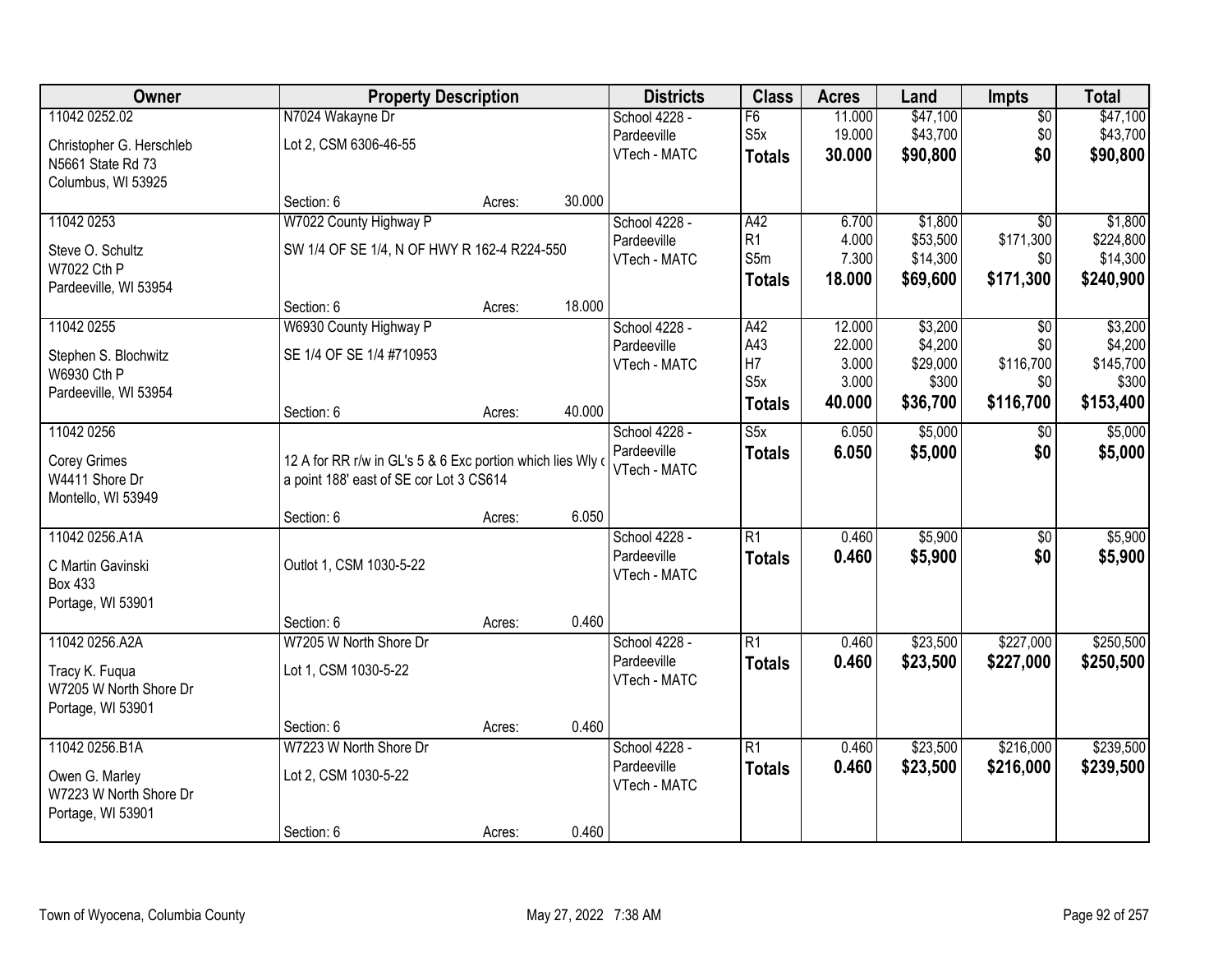| Owner                               | <b>Property Description</b>                                                                           |        |       | <b>Districts</b> | <b>Class</b>    | <b>Acres</b> | Land      | <b>Impts</b>    | <b>Total</b> |
|-------------------------------------|-------------------------------------------------------------------------------------------------------|--------|-------|------------------|-----------------|--------------|-----------|-----------------|--------------|
| 11042 0256.C1A                      | W7243 E North Shore Dr                                                                                |        |       | School 4228 -    | $\overline{R1}$ | 0.460        | \$23,500  | \$254,000       | \$277,500    |
| James K Thompson Trust A Rev Living | Lot 4, CSM 1031-5-23                                                                                  |        |       | Pardeeville      | <b>Totals</b>   | 0.460        | \$23,500  | \$254,000       | \$277,500    |
| Trust Dated 9/3/200                 |                                                                                                       |        |       | VTech - MATC     |                 |              |           |                 |              |
| W7243 N Shore Dr                    |                                                                                                       |        |       |                  |                 |              |           |                 |              |
| Portage, WI 53901                   | Section: 6                                                                                            | Acres: | 0.460 |                  |                 |              |           |                 |              |
| 11042 0256.C2A                      | W7255 W North Shore Dr                                                                                |        |       | School 4228 -    | $\overline{R1}$ | 0.460        | \$23,500  | \$260,500       | \$284,000    |
| George H. Petersen                  | Lot 5, CSM 1031-5-23                                                                                  |        |       | Pardeeville      | <b>Totals</b>   | 0.460        | \$23,500  | \$260,500       | \$284,000    |
| W7255 N Shore Dr                    |                                                                                                       |        |       | VTech - MATC     |                 |              |           |                 |              |
| Portage, WI 53901                   |                                                                                                       |        |       |                  |                 |              |           |                 |              |
|                                     | Section: 6                                                                                            | Acres: | 0.460 |                  |                 |              |           |                 |              |
| 11042 0256.C3A                      | W7297 W North Shore Dr                                                                                |        |       | School 4228 -    | $\overline{R1}$ | 0.460        | \$23,500  | \$270,500       | \$294,000    |
| Craig Hepler                        | Lot 6, CSM 1031, 5-23                                                                                 |        |       | Pardeeville      | <b>Totals</b>   | 0.460        | \$23,500  | \$270,500       | \$294,000    |
| W7297 W North Shore Dr              |                                                                                                       |        |       | VTech - MATC     |                 |              |           |                 |              |
| Portage, WI 53901                   |                                                                                                       |        |       |                  |                 |              |           |                 |              |
|                                     | Section: 6                                                                                            | Acres: | 0.460 |                  |                 |              |           |                 |              |
| 11042 0257.01                       | Lakeshore Dr                                                                                          |        |       | School 4228 -    | $\overline{C2}$ | 0.400        | \$2,800   | \$0             | \$2,800      |
|                                     |                                                                                                       |        |       | Pardeeville      | <b>Totals</b>   | 0.400        | \$2,800   | \$0             | \$2,800      |
| Portage Country Club<br>PO Box 382  | LOTS 1-2-3-4-5-6-7-8-9-10 & 11 IN BLK 1; OAKWOOD<br>PARK; PART OF GOV'T LOT 3 - See Exceptions, n/k/a |        |       | VTech - MATC     |                 |              |           |                 |              |
| Portage, WI 53901                   | Lots1,2,3,4 & prt 5 Blk 1                                                                             |        |       |                  |                 |              |           |                 |              |
|                                     | Section: 6                                                                                            | Acres: | 0.400 |                  |                 |              |           |                 |              |
| 11042 0258.03                       | Country Club Rd                                                                                       |        |       | School 4228 -    | $\overline{R1}$ | 0.230        | \$16,500  | $\overline{50}$ | \$16,500     |
|                                     |                                                                                                       |        |       | Pardeeville      | <b>Totals</b>   | 0.230        | \$16,500  | \$0             | \$16,500     |
| Portage Country Club                | LOTS - 15 & 16 IN BLOCK 2; OAKWOOD PARK; - See                                                        |        |       | VTech - MATC     |                 |              |           |                 |              |
| PO Box 382                          | Exceptions n/k/a Lots 14,15,16 & prt 12 & 13 Blk 2 - See                                              |        |       |                  |                 |              |           |                 |              |
| Portage, WI 53901                   | Exceptions<br>Section: 6                                                                              | Acres: | 0.000 |                  |                 |              |           |                 |              |
| 11042 0260.01                       | N7398 Country Club Rd                                                                                 |        |       | School 4228 -    | $\overline{R1}$ | 0.730        | \$222,400 | \$63,400        | \$285,800    |
|                                     |                                                                                                       |        |       | Pardeeville      | <b>Totals</b>   | 0.730        | \$222,400 | \$63,400        | \$285,800    |
| Taylor Cottage, LLC                 | Lot 1, CSM 5900-42-42                                                                                 |        |       | VTech - MATC     |                 |              |           |                 |              |
| 105 Walmar Dr                       |                                                                                                       |        |       |                  |                 |              |           |                 |              |
| Sun Prairie, WI 53590               |                                                                                                       |        | 0.730 |                  |                 |              |           |                 |              |
| 11042 0260.02                       | Section: 6<br>N7394 Country Club Rd                                                                   | Acres: |       | School 4228 -    | $\overline{R1}$ | 0.550        | \$143,600 | \$98,300        | \$241,900    |
|                                     |                                                                                                       |        |       | Pardeeville      | <b>Totals</b>   | 0.550        | \$143,600 | \$98,300        | \$241,900    |
| Mary Eck Anderson                   | Lot 2, CSM 5900-42-42                                                                                 |        |       | VTech - MATC     |                 |              |           |                 |              |
| PO Box 775192                       |                                                                                                       |        |       |                  |                 |              |           |                 |              |
| Steamboat Springs, CO 80477         |                                                                                                       |        |       |                  |                 |              |           |                 |              |
|                                     | Section: 6                                                                                            | Acres: | 0.550 |                  |                 |              |           |                 |              |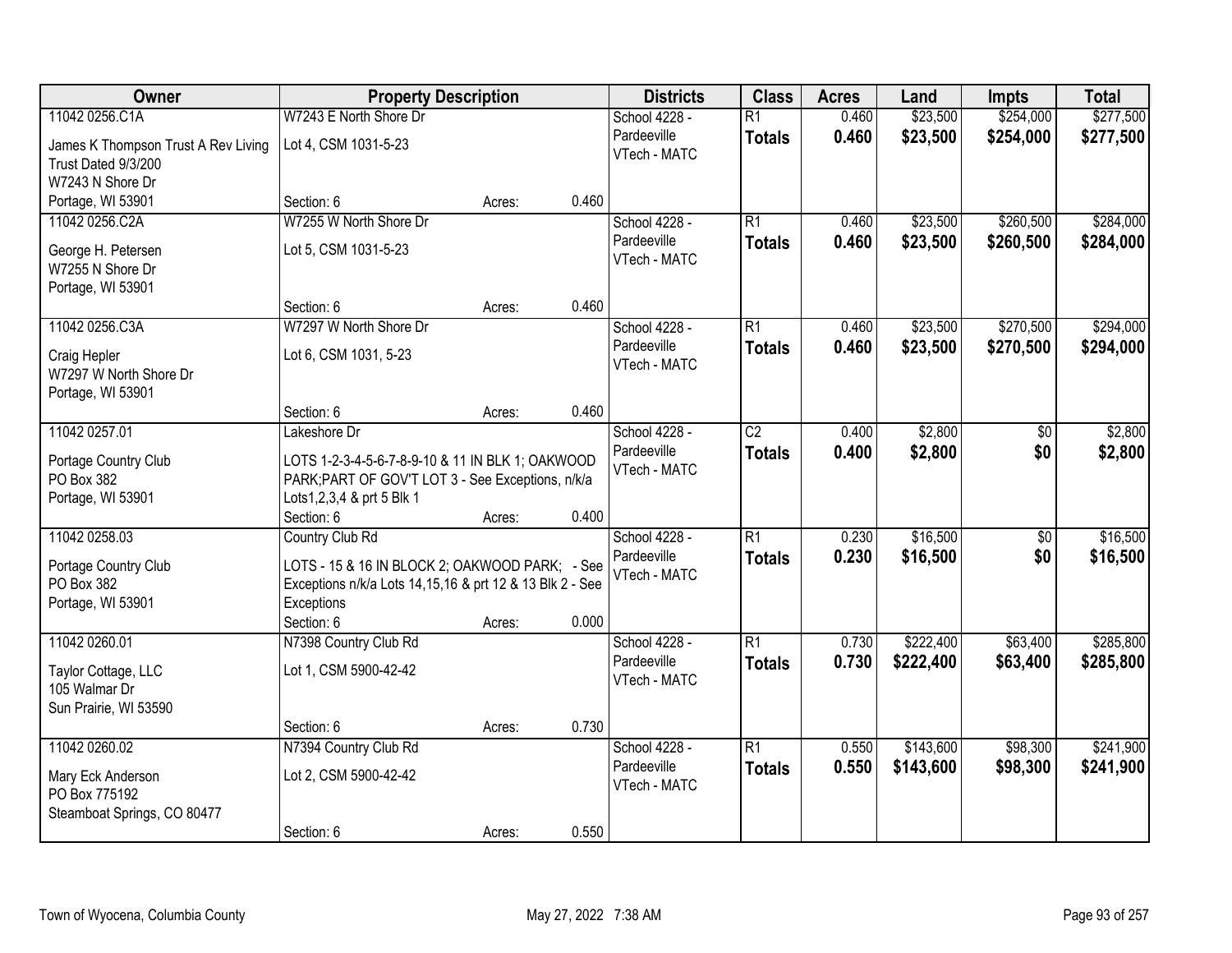| Owner                                                                              |                                                                                                                                                                                            | <b>Property Description</b> |       | <b>Districts</b>                             | <b>Class</b>                     | <b>Acres</b>   | Land                   | <b>Impts</b>           | <b>Total</b>           |
|------------------------------------------------------------------------------------|--------------------------------------------------------------------------------------------------------------------------------------------------------------------------------------------|-----------------------------|-------|----------------------------------------------|----------------------------------|----------------|------------------------|------------------------|------------------------|
| 11042 0261.01<br>Portage Country Club<br>PO Box 382                                | Lot 1, CSM 5143-36-74                                                                                                                                                                      |                             |       | School 4228 -<br>Pardeeville<br>VTech - MATC | $\overline{C2}$<br><b>Totals</b> | 0.590<br>0.590 | \$3,200<br>\$3,200     | $\overline{50}$<br>\$0 | \$3,200<br>\$3,200     |
| Portage, WI 53901                                                                  | Section: 6                                                                                                                                                                                 | Acres:                      | 0.590 |                                              |                                  |                |                        |                        |                        |
| 11042 0261.02<br>Portage Country Club<br>PO Box 382<br>Portage, WI 53901           | Lot 2, CSM 5143-36-74                                                                                                                                                                      |                             |       | School 4228 -<br>Pardeeville<br>VTech - MATC | $\overline{C2}$<br><b>Totals</b> | 0.650<br>0.650 | \$3,400<br>\$3,400     | $\overline{50}$<br>\$0 | \$3,400<br>\$3,400     |
|                                                                                    | Section: 6                                                                                                                                                                                 | Acres:                      | 0.650 |                                              |                                  |                |                        |                        |                        |
| 11042 0261.03<br>Portage Country Club<br>PO Box 382<br>Portage, WI 53901           | Lot 3, CSM 5143-36-74                                                                                                                                                                      |                             |       | School 4228 -<br>Pardeeville<br>VTech - MATC | $\overline{R1}$<br><b>Totals</b> | 0.720<br>0.720 | \$3,600<br>\$3,600     | $\sqrt{6}$<br>\$0      | \$3,600<br>\$3,600     |
|                                                                                    | Section: 6                                                                                                                                                                                 | Acres:                      | 0.720 |                                              |                                  |                |                        |                        |                        |
| 11042 0261.04<br>Portage Country Club<br>PO Box 382<br>Portage, WI 53901           | Lot 4, CSM 5143-36-74                                                                                                                                                                      |                             |       | School 4228 -<br>Pardeeville<br>VTech - MATC | $\overline{R1}$<br><b>Totals</b> | 0.470<br>0.470 | \$3,200<br>\$3,200     | \$0<br>\$0             | \$3,200<br>\$3,200     |
|                                                                                    | Section: 6                                                                                                                                                                                 | Acres:                      | 0.470 |                                              |                                  |                |                        |                        |                        |
| 11042 0261.07<br>Portage Country Club<br>PO Box 382<br>Portage, WI 53901           | Lakeshore Dr<br>LOTS 1-2-3-4-5-6-7-8-9-10 & 11 IN BLK 3; OAKWOOD<br>PARK; PART OF GOV'T LOT 3 - See Exceptions, n/k/a<br>Lots 1, 2, 3, 4 & prt 5, 6, 7, 8, 9, 10 & 11, Blk 3<br>Section: 6 | Acres:                      | 0.000 | School 4228 -<br>Pardeeville<br>VTech - MATC | $\overline{C2}$<br><b>Totals</b> | 0.710<br>0.710 | \$3,400<br>\$3,400     | \$0<br>\$0             | \$3,400<br>\$3,400     |
| 11042 0262.01<br>William L. Gebhardt<br>N7362 Country Club Rd<br>Portage, WI 53901 | N7362 Country Club Rd<br>Lot 1, Swan Vista On The Lake                                                                                                                                     |                             |       | School 4228 -<br>Pardeeville<br>VTech - MATC | $\overline{R1}$<br><b>Totals</b> | 0.700<br>0.700 | \$228,000<br>\$228,000 | \$408,500<br>\$408,500 | \$636,500<br>\$636,500 |
| 11042 0262.010                                                                     | Section: 6<br>Country Club Rd                                                                                                                                                              | Acres:                      | 0.700 | School 4228 -                                | $\overline{C2}$                  | 0.540          | \$32,500               | \$44,900               | \$77,400               |
| Portage Country Club<br>PO Box 382<br>Portage, WI 53901                            | that part of Oakwood Boulevard lying south of Lots 13, 14<br>15 & prt 16 Blk 2 Oakwood Park                                                                                                |                             |       | Pardeeville<br>VTech - MATC                  | <b>Totals</b>                    | 0.540          | \$32,500               | \$44,900               | \$77,400               |
|                                                                                    | Section: 6                                                                                                                                                                                 | Acres:                      | 0.540 |                                              |                                  |                |                        |                        |                        |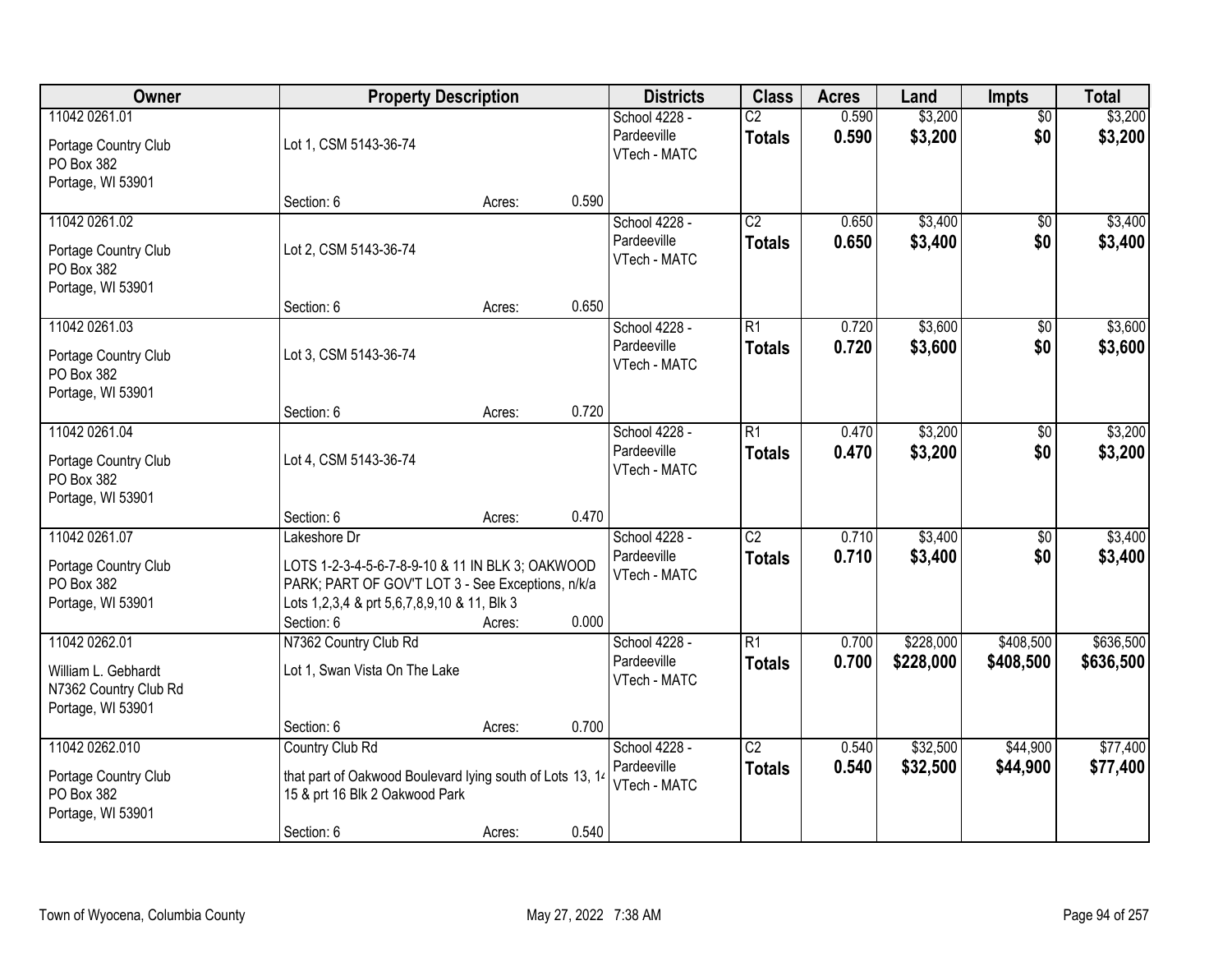| Owner                                                                    |                                                                                                                                  | <b>Property Description</b> |       | <b>Districts</b>                             | <b>Class</b>                     | <b>Acres</b>   | Land                 | <b>Impts</b>           | <b>Total</b>         |
|--------------------------------------------------------------------------|----------------------------------------------------------------------------------------------------------------------------------|-----------------------------|-------|----------------------------------------------|----------------------------------|----------------|----------------------|------------------------|----------------------|
| 11042 0262.02                                                            | N7368 Country Club Rd                                                                                                            |                             |       | School 4228 -                                | $\overline{R1}$                  | 0.710          | \$228,000            | $\overline{50}$        | \$228,000            |
| Gerald O'Gara<br>3130 Vanessa Way<br>Sun Prairie, WI 53590               | Lot 2, Swan Vista On The Lake                                                                                                    |                             |       | Pardeeville<br>VTech - MATC                  | <b>Totals</b>                    | 0.710          | \$228,000            | \$0                    | \$228,000            |
|                                                                          | Section: 6                                                                                                                       | Acres:                      | 0.710 |                                              |                                  |                |                      |                        |                      |
| 11042 0262.03                                                            | N7374 Country Club Rd                                                                                                            |                             |       | School 4228 -                                | R1                               | 0.690          | \$218,500            | \$569,000              | \$787,500            |
| William O. Tews<br>N7374 Country Club Rd<br>Portage, WI 53901            | Lot 3, Swan Vista On The Lake                                                                                                    |                             |       | Pardeeville<br>VTech - MATC                  | <b>Totals</b>                    | 0.690          | \$218,500            | \$569,000              | \$787,500            |
|                                                                          | Section: 6                                                                                                                       | Acres:                      | 0.690 |                                              |                                  |                |                      |                        |                      |
| 11042 0262.04                                                            | N7380 Country Club Rd                                                                                                            |                             |       | School 4228 -                                | $\overline{R1}$                  | 0.800          | \$230,900            | \$533,000              | \$763,900            |
| Darin D. Gardner<br>2692 County Rd V<br>Sun Prairie, WI 53590            | Lot 4, Swan Vista On The Lake                                                                                                    |                             |       | Pardeeville<br>VTech - MATC                  | <b>Totals</b>                    | 0.800          | \$230,900            | \$533,000              | \$763,900            |
|                                                                          | Section: 6                                                                                                                       | Acres:                      | 0.800 |                                              |                                  |                |                      |                        |                      |
| 11042 0262.05                                                            | N7390 Country Club Rd                                                                                                            |                             |       | School 4228 -                                | $\overline{R1}$                  | 0.860          | \$242,400            | \$449,000              | \$691,400            |
| James Hendricks<br>W7762 Aquarius Dr<br>Pardeeville, WI 53054            | Lot 5, Swan Vista On The Lake                                                                                                    |                             |       | Pardeeville<br>VTech - MATC                  | <b>Totals</b>                    | 0.860          | \$242,400            | \$449,000              | \$691,400            |
|                                                                          | Section: 6                                                                                                                       | Acres:                      | 0.860 |                                              |                                  |                |                      |                        |                      |
| 11042 0262.07                                                            | Country Club Rd                                                                                                                  |                             |       | School 4228 -                                | $\overline{C2}$                  | 0.410          | \$2,400              | \$0                    | \$2,400              |
| Portage Country Club<br>PO Box 382<br>Portage, WI 53901                  | LOTS 1-2-3-4-5-6-7-8-9-10-11 -12-13-14 15 & 16 IN<br>BLOCK4; OAKWOOD PARK; PART OF GOV'T LOT 3 -<br>See Exceptions<br>Section: 6 | Acres:                      | 0.000 | Pardeeville<br>VTech - MATC                  | <b>Totals</b>                    | 0.410          | \$2,400              | \$0                    | \$2,400              |
| 11042 0262.08                                                            |                                                                                                                                  |                             |       | School 4228 -                                | $\overline{C2}$                  | 11.040         | \$116,300            | $\sqrt{$0}$            | \$116,300            |
| Portage Country Club<br>PO Box 382<br>Portage, WI 53901                  | GOV'T LOT 3; S OF R.R. R.O.W., Exc Oakwood Park pla<br>- See Exceptions (3) - See Exceptions                                     |                             |       | Pardeeville<br>VTech - MATC                  | <b>Totals</b>                    | 11.040         | \$116,300            | \$0                    | \$116,300            |
|                                                                          | Section: 6                                                                                                                       | Acres:                      | 0.000 |                                              |                                  |                |                      |                        |                      |
| 11042 0262.09<br>Portage Country Club<br>PO Box 382<br>Portage, WI 53901 | Country Club Rd<br>that part of Oakwood Boulevard lying south of Lots 1,2,3,<br>& prt 5 Blk 1 Oakwood Park<br>Section: 6         | Acres:                      | 0.670 | School 4228 -<br>Pardeeville<br>VTech - MATC | $\overline{C2}$<br><b>Totals</b> | 0.670<br>0.670 | \$38,600<br>\$38,600 | $\overline{50}$<br>\$0 | \$38,600<br>\$38,600 |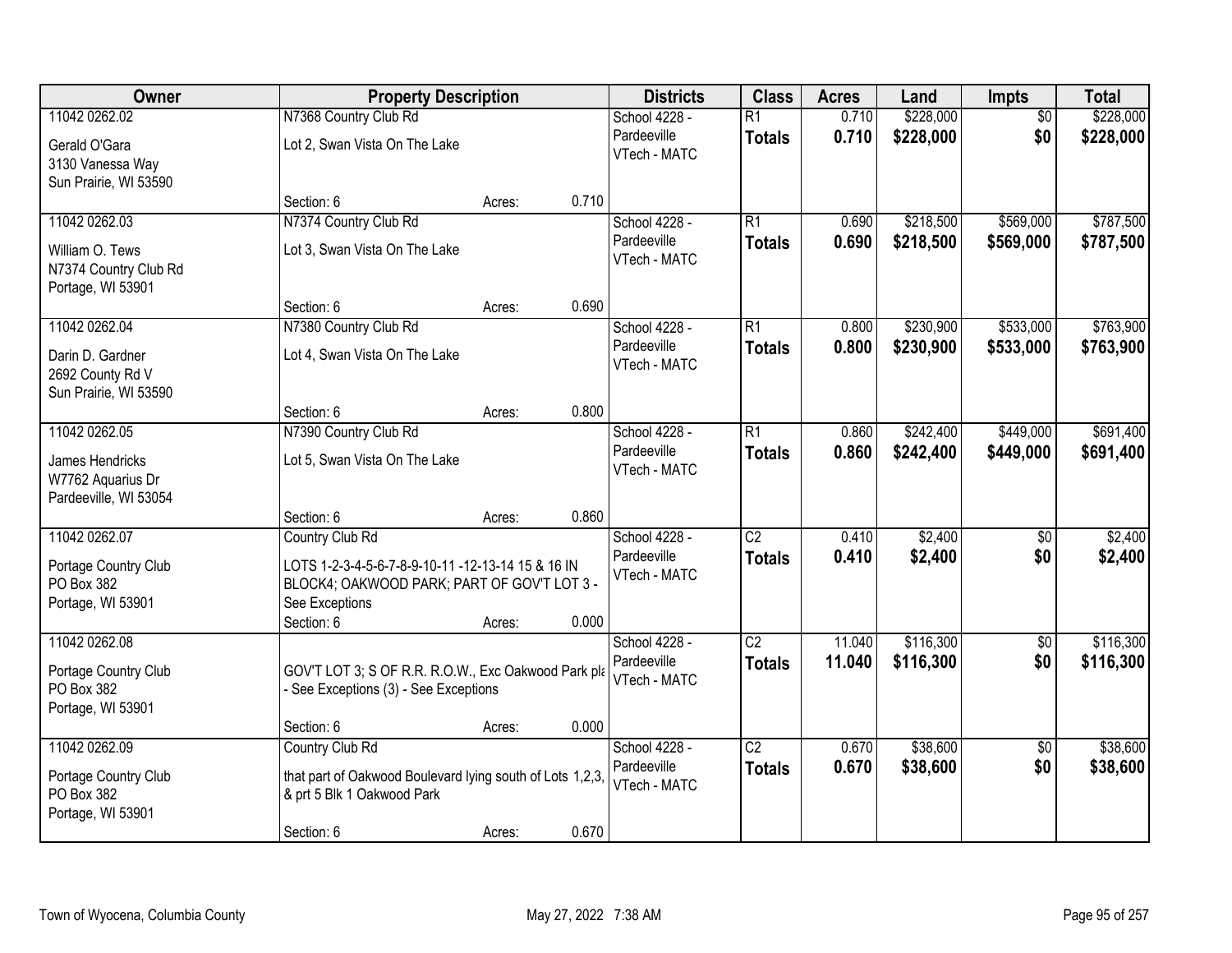| Owner                                 | <b>Property Description</b>              |        |       | <b>Districts</b> | <b>Class</b>    | <b>Acres</b> | Land      | <b>Impts</b>    | <b>Total</b> |
|---------------------------------------|------------------------------------------|--------|-------|------------------|-----------------|--------------|-----------|-----------------|--------------|
| 11042 0262.OL1                        | Deitz Dr                                 |        |       | School 4228 -    | $\overline{C2}$ | 0.750        | \$24,000  | $\overline{50}$ | \$24,000     |
| Portage Country Club                  | Outlot 1, Swan Vista On The Lake         |        |       | Pardeeville      | <b>Totals</b>   | 0.750        | \$24,000  | \$0             | \$24,000     |
| PO Box 382                            |                                          |        |       | VTech - MATC     |                 |              |           |                 |              |
| Portage, WI 53901                     |                                          |        |       |                  |                 |              |           |                 |              |
|                                       | Section: 6                               | Acres: | 0.750 |                  |                 |              |           |                 |              |
| 11042 0263                            | W7213 E North Shore Dr                   |        |       | School 4228 -    | R1              | 0.520        | \$142,000 | \$121,500       | \$263,500    |
| Virginia Eck Personal Residence Trust | LOT 1 ROEHM'S PARK; PART OF GOV'T LOT 4  |        |       | Pardeeville      | <b>Totals</b>   | 0.520        | \$142,000 | \$121,500       | \$263,500    |
| Dtd 12/15/2000                        |                                          |        |       | VTech - MATC     |                 |              |           |                 |              |
| 9260 W 143rd St                       |                                          |        |       |                  |                 |              |           |                 |              |
| Orland Park, IL 60462                 | Section: 6                               | Acres: | 0.520 |                  |                 |              |           |                 |              |
| 11042 0264                            | W7209 E North Shore Dr                   |        |       | School 4228 -    | R1              | 0.370        | \$124,400 | $\sqrt[6]{30}$  | \$124,400    |
| Virginia Eck Personal Residence Trust | LOT 2 ROEHM'S PARK                       |        |       | Pardeeville      | <b>Totals</b>   | 0.370        | \$124,400 | \$0             | \$124,400    |
| Dtd 12/15/2000                        |                                          |        |       | VTech - MATC     |                 |              |           |                 |              |
| 9260 W 143rd St                       |                                          |        |       |                  |                 |              |           |                 |              |
| Orland Park, IL 60462                 | Section: 6                               | Acres: | 0.370 |                  |                 |              |           |                 |              |
| 11042 0265.01                         | W7207 E North Shore Dr                   |        |       | School 4228 -    | R1              | 0.335        | \$132,400 | \$233,500       | \$365,900    |
| Michael J & Melissa A Waldvogel Rev   | LOT 3, ROEHM'S PARK; PART OF GOV'T LOT 4 |        |       | Pardeeville      | <b>Totals</b>   | 0.335        | \$132,400 | \$233,500       | \$365,900    |
| Living Tr Dtd 10/14                   |                                          |        |       | VTech - MATC     |                 |              |           |                 |              |
| W7207 E North Shore Dr                |                                          |        |       |                  |                 |              |           |                 |              |
| Portage, WI 53901                     | Section: 6                               | Acres: | 0.335 |                  |                 |              |           |                 |              |
| 11042 0265.02                         | N7205 E North Shore Dr                   |        |       | School 4228 -    | $\overline{R1}$ | 0.335        | \$132,400 | \$238,500       | \$370,900    |
| Michael Veldkamp                      | LOT 4, ROEHM'S PARK; PART OF GOV'T LOT 4 |        |       | Pardeeville      | <b>Totals</b>   | 0.335        | \$132,400 | \$238,500       | \$370,900    |
| W7205 E North Shore Dr                |                                          |        |       | VTech - MATC     |                 |              |           |                 |              |
| Portage, WI 53901                     |                                          |        |       |                  |                 |              |           |                 |              |
|                                       | Section: 6                               | Acres: | 0.335 |                  |                 |              |           |                 |              |
| 11042 0266                            | W7197 E North Shore Dr                   |        |       | School 4228 -    | R <sub>1</sub>  | 0.000        | \$121,200 | \$207,200       | \$328,400    |
| Brett A. Rehm                         | Lot 5, Roehm's Park                      |        |       | Pardeeville      | <b>Totals</b>   | 0.000        | \$121,200 | \$207,200       | \$328,400    |
| 2 Shade Tree Ct                       |                                          |        |       | VTech - MATC     |                 |              |           |                 |              |
| Madison, WI 53715                     |                                          |        |       |                  |                 |              |           |                 |              |
|                                       | Section: 6                               | Acres: | 0.000 |                  |                 |              |           |                 |              |
| 11042 0267                            | W7193 E North Shore Dr                   |        |       | School 4228 -    | R1              | 0.000        | \$118,000 | \$108,400       | \$226,400    |
| William G. Hollrith                   | LOT 6 ROEHM'S PARK; PART OF GOV'T LOT 4. |        |       | Pardeeville      | <b>Totals</b>   | 0.000        | \$118,000 | \$108,400       | \$226,400    |
| 1898 Cypress Dr                       |                                          |        |       | VTech - MATC     |                 |              |           |                 |              |
| Grafton, WI 53024                     |                                          |        |       |                  |                 |              |           |                 |              |
|                                       | Section: 6                               | Acres: | 0.000 |                  |                 |              |           |                 |              |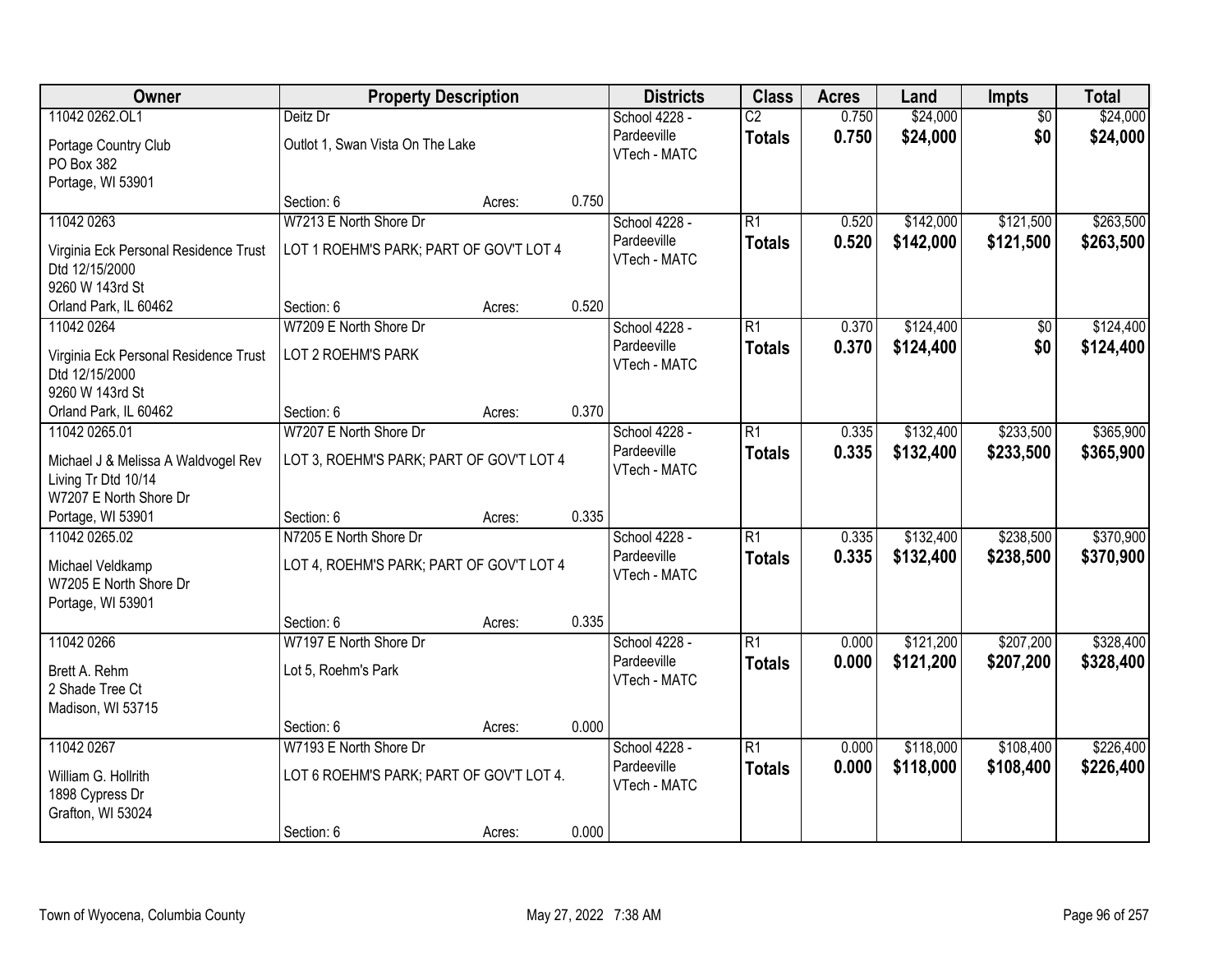| Owner                                                              | <b>Property Description</b>                                        |        |       | <b>Districts</b>             | <b>Class</b>                     | <b>Acres</b>   | Land                 | <b>Impts</b> | <b>Total</b>         |
|--------------------------------------------------------------------|--------------------------------------------------------------------|--------|-------|------------------------------|----------------------------------|----------------|----------------------|--------------|----------------------|
| 11042 0268                                                         | W7187 E North Shore Dr                                             |        |       | School 4228 -                | $\overline{R1}$                  | 0.693          | \$192,400            | \$293,300    | \$485,700            |
| Dean & Judith Traut Living Trust Dated<br>9/9/2009                 | LOTS 7-8-23-24 ROEHMS PARK;                                        |        |       | Pardeeville<br>VTech - MATC  | <b>Totals</b>                    | 0.693          | \$192,400            | \$293,300    | \$485,700            |
| W7187 E North Shore Dr                                             |                                                                    |        |       |                              |                                  |                |                      |              |                      |
| Portage, WI 53901                                                  | Section: 6                                                         | Acres: | 0.693 |                              |                                  |                |                      |              |                      |
| 11042 0269                                                         | W7181 E North Shore Dr                                             |        |       | School 4228 -                | R1                               | 0.490          | \$190,600            | \$236,700    | \$427,300            |
| Kimberly A. Dressler<br>W7181 E North Shore Dr                     | Lot 1, CSM 5719-40-94                                              |        |       | Pardeeville<br>VTech - MATC  | <b>Totals</b>                    | 0.490          | \$190,600            | \$236,700    | \$427,300            |
| Portage, WI 53901                                                  | Section: 6                                                         | Acres: | 0.490 |                              |                                  |                |                      |              |                      |
| 11042 0270                                                         | W7173 E North Shore Dr                                             |        |       | School 4228 -                | R1                               | 0.600          | \$217,000            | \$201,000    | \$418,000            |
| Margaret M. Rhyme<br>10849 E Crestridge Cir<br>Englewood, CO 80111 | LOTS 11, 12 & W 1/2 OF LOT 13 ROEHM'S PARK;<br>PART OF GOV'T LOT 4 |        |       | Pardeeville<br>VTech - MATC  | <b>Totals</b>                    | 0.600          | \$217,000            | \$201,000    | \$418,000            |
|                                                                    | Section: 6                                                         | Acres: | 0.600 |                              |                                  |                |                      |              |                      |
| 11042 0271                                                         | W7161 E North Shore Dr                                             |        |       | School 4228 -                | R1                               | 0.660          | \$176,800            | \$155,200    | \$332,000            |
| Jerry Schoenemann<br>W7161 E North Shore Dr<br>Portage, WI 53901   | Lot 1, CSM 5161-36-92                                              |        |       | Pardeeville<br>VTech - MATC  | <b>Totals</b>                    | 0.660          | \$176,800            | \$155,200    | \$332,000            |
|                                                                    | Section: 6                                                         | Acres: | 0.660 |                              |                                  |                |                      |              |                      |
| 11042 0272<br>Jerry W. Van Ness                                    | LOT 16 ROEHM'S PARK                                                |        |       | School 4228 -<br>Pardeeville | $\overline{R1}$<br><b>Totals</b> | 0.150<br>0.150 | \$10,800<br>\$10,800 | \$0<br>\$0   | \$10,800<br>\$10,800 |
| W7136 N Shore Dr<br>Portage, WI 53901                              |                                                                    |        |       | VTech - MATC                 |                                  |                |                      |              |                      |
|                                                                    | Section: 6                                                         | Acres: | 0.000 |                              |                                  |                |                      |              |                      |
| 11042 0273                                                         |                                                                    |        |       | School 4228 -                | $\overline{R1}$                  | 0.350          | \$20,200             | \$0          | \$20,200             |
| Jerry W. Van Ness<br>W7136 N Shore Dr<br>Portage, WI 53901         | LOTS 17, 18 & 19 ROEHM'S PARK;                                     |        |       | Pardeeville<br>VTech - MATC  | <b>Totals</b>                    | 0.350          | \$20,200             | \$0          | \$20,200             |
|                                                                    | Section: 6                                                         | Acres: | 0.000 |                              |                                  |                |                      |              |                      |
| 11042 0274                                                         | W7174 E North Shore Dr                                             |        |       | School 4228 -                | R1                               | 0.440          | \$22,900             | \$77,000     | \$99,900             |
| George M. Eck Jr<br>11923 89th Ct                                  | LT1 CS#2395-15-91                                                  |        |       | Pardeeville<br>VTech - MATC  | <b>Totals</b>                    | 0.440          | \$22,900             | \$77,000     | \$99,900             |
| Palos Park, IL 60464                                               | Section: 6                                                         | Acres: | 0.440 |                              |                                  |                |                      |              |                      |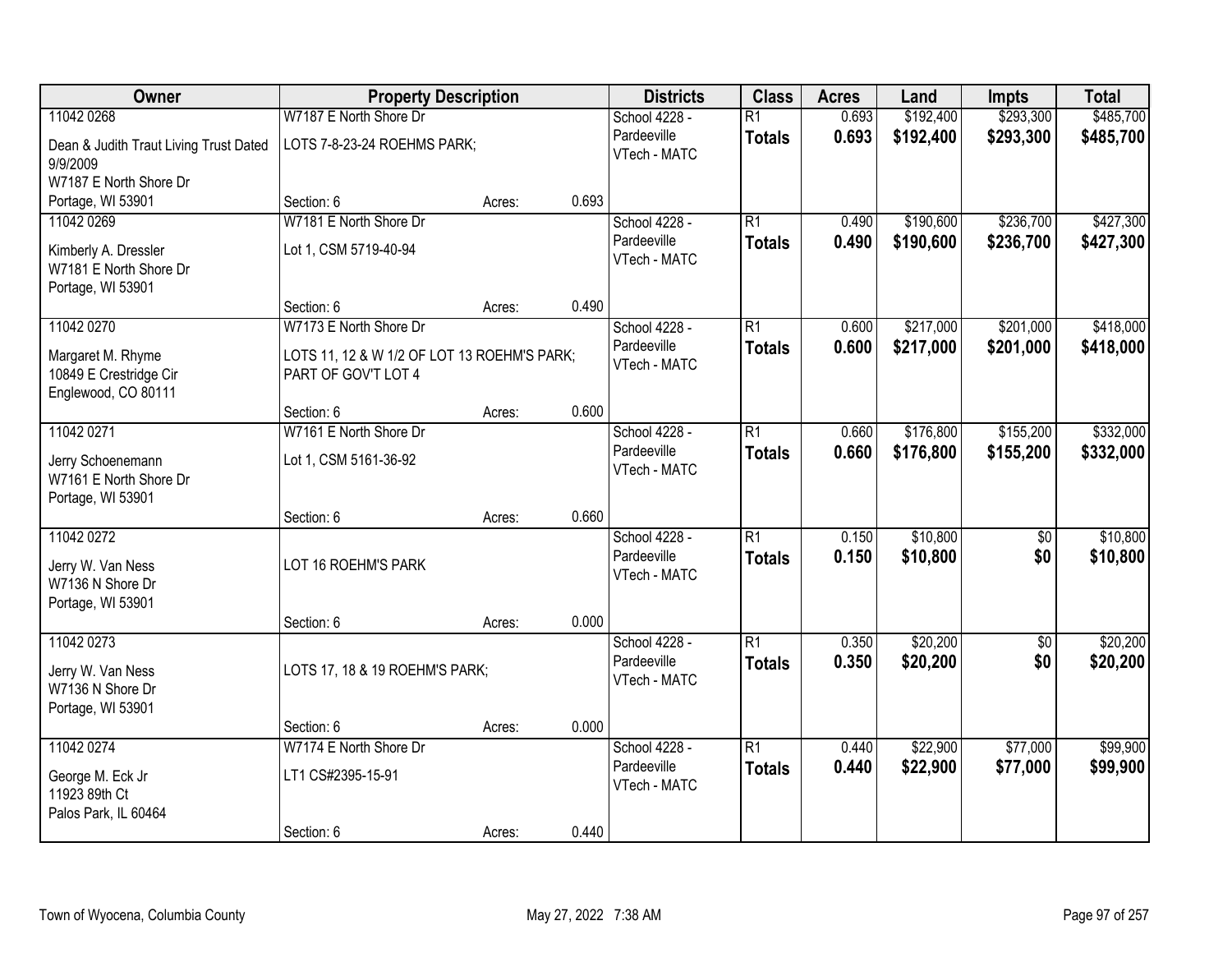| Owner                                              | <b>Property Description</b>                                                         |                  | <b>Districts</b>            | <b>Class</b>     | <b>Acres</b> | Land     | <b>Impts</b>    | <b>Total</b> |
|----------------------------------------------------|-------------------------------------------------------------------------------------|------------------|-----------------------------|------------------|--------------|----------|-----------------|--------------|
| 11042 0275                                         | W7188 E North Shore Dr                                                              |                  | School 4228 -               | $\overline{R1}$  | 0.220        | \$15,800 | $\overline{60}$ | \$15,800     |
| Dean & Judith Traut Living Trust Dated<br>9/9/2009 | LOTS-25-26 ROEHM'S PARK; PART OF GOV'T LOT 4                                        |                  | Pardeeville<br>VTech - MATC | <b>Totals</b>    | 0.220        | \$15,800 | \$0             | \$15,800     |
| W7187 E North Shore Dr                             |                                                                                     |                  |                             |                  |              |          |                 |              |
| Portage, WI 53901                                  | Section: 6                                                                          | 0.000<br>Acres:  |                             |                  |              |          |                 |              |
| 11042 0276                                         | W7210 E North Shore Dr                                                              |                  | School 4228 -               | $\overline{R1}$  | 0.280        | \$18,000 | \$51,300        | \$69,300     |
| Frederick F & Mary J Ott 2011 Living<br>Trust      | Lots 29 & 30 & W 1/2 of Lot 28, Roehm's Park                                        |                  | Pardeeville<br>VTech - MATC | <b>Totals</b>    | 0.280        | \$18,000 | \$51,300        | \$69,300     |
| 229 W Park Ave                                     |                                                                                     |                  |                             |                  |              |          |                 |              |
| Hartland, WI 53029                                 | Section: 6                                                                          | 0.000<br>Acres:  |                             |                  |              |          |                 |              |
| 11042 0277                                         |                                                                                     |                  | School 4228 -               | R1               | 0.160        | \$11,500 | \$0             | \$11,500     |
| Frederick F & Mary J Ott 2011 Living               | Lot 27 & E 1/2 Lot 28, Roehm's Park                                                 |                  | Pardeeville<br>VTech - MATC | <b>Totals</b>    | 0.160        | \$11,500 | \$0             | \$11,500     |
| Trust                                              |                                                                                     |                  |                             |                  |              |          |                 |              |
| 229 W Park Ave                                     |                                                                                     |                  |                             |                  |              |          |                 |              |
| Hartland, WI 53029                                 | Section: 6                                                                          | 0.000<br>Acres:  |                             |                  |              |          |                 |              |
| 11042 0278                                         |                                                                                     |                  | School 4228 -               | R1               | 0.130        | \$9,300  | \$0             | \$9,300      |
| Frederick F & Mary J Ott 2011 Living               | Lot 31, Roehm's Park                                                                |                  | Pardeeville<br>VTech - MATC | <b>Totals</b>    | 0.130        | \$9,300  | \$0             | \$9,300      |
| Trust                                              |                                                                                     |                  |                             |                  |              |          |                 |              |
| 229 W Park Ave                                     |                                                                                     |                  |                             |                  |              |          |                 |              |
| Hartland, WI 53029                                 | Section: 6                                                                          | 0.000<br>Acres:  |                             |                  |              |          |                 |              |
| 11042 0278.A                                       | W7204 E North Shore Dr                                                              |                  | School 4228 -               | $\overline{R1}$  | 0.350        | \$20,200 | \$158,700       | \$178,900    |
| Plummer Living Trust Dated 2/14/2003               | LOTS 32-33-34-ROEHM'S PARK                                                          |                  | Pardeeville                 | <b>Totals</b>    | 0.350        | \$20,200 | \$158,700       | \$178,900    |
| 848 Birchwood Trl                                  |                                                                                     |                  | VTech - MATC                |                  |              |          |                 |              |
| Sun Prairie, WI 53590                              |                                                                                     |                  |                             |                  |              |          |                 |              |
|                                                    | Section: 6                                                                          | 0.350<br>Acres:  |                             |                  |              |          |                 |              |
| 11042 0279.01                                      | Country Club Rd                                                                     |                  | School 4228 -               | R1               | 0.256        | \$17,300 | \$300           | \$17,600     |
| Jerry W. Van Ness                                  | Being Lots 35 & 36, Roehm's Park & part of unplatted                                |                  | Pardeeville                 | <b>Totals</b>    | 0.256        | \$17,300 | \$300           | \$17,600     |
| W7136 E North Shore Dr                             | Roehm's Park located in GL 4, described as follows:                                 |                  | VTech - MATC                |                  |              |          |                 |              |
| Portage, WI 53901                                  | Comm at the NW cor of Sec 6; N89-29-09E 1344.86';                                   |                  |                             |                  |              |          |                 |              |
|                                                    | Section: 6                                                                          | 0.256<br>Acres:  |                             |                  |              |          |                 |              |
| 11042 0283.A                                       |                                                                                     |                  | School 4228 -               | A43              | 5.500        | \$1,100  | $\overline{50}$ | \$1,100      |
|                                                    |                                                                                     |                  | Pardeeville                 | S5m              | 4.000        | \$9,200  | \$0             | \$9,200      |
| Kris R. Millard<br>W6960 W Bush Rd                 | ALL THAT PART OF NW 1/4 OF SE 1/4 LYING E OF<br>HWY AND AND ALL THAT PART OF SE 1/4 | OF NE            | VTech - MATC                | S <sub>5</sub> x | 10.500       | \$23,900 | \$0             | \$23,900     |
| Pardeeville, WI 53954                              | 1/4 LYING S & E OF HWY V257-584 V289-105-107                                        |                  |                             | <b>Totals</b>    | 20.000       | \$34,200 | \$0             | \$34,200     |
|                                                    | Section: 7                                                                          | 20.000<br>Acres: |                             |                  |              |          |                 |              |
|                                                    |                                                                                     |                  |                             |                  |              |          |                 |              |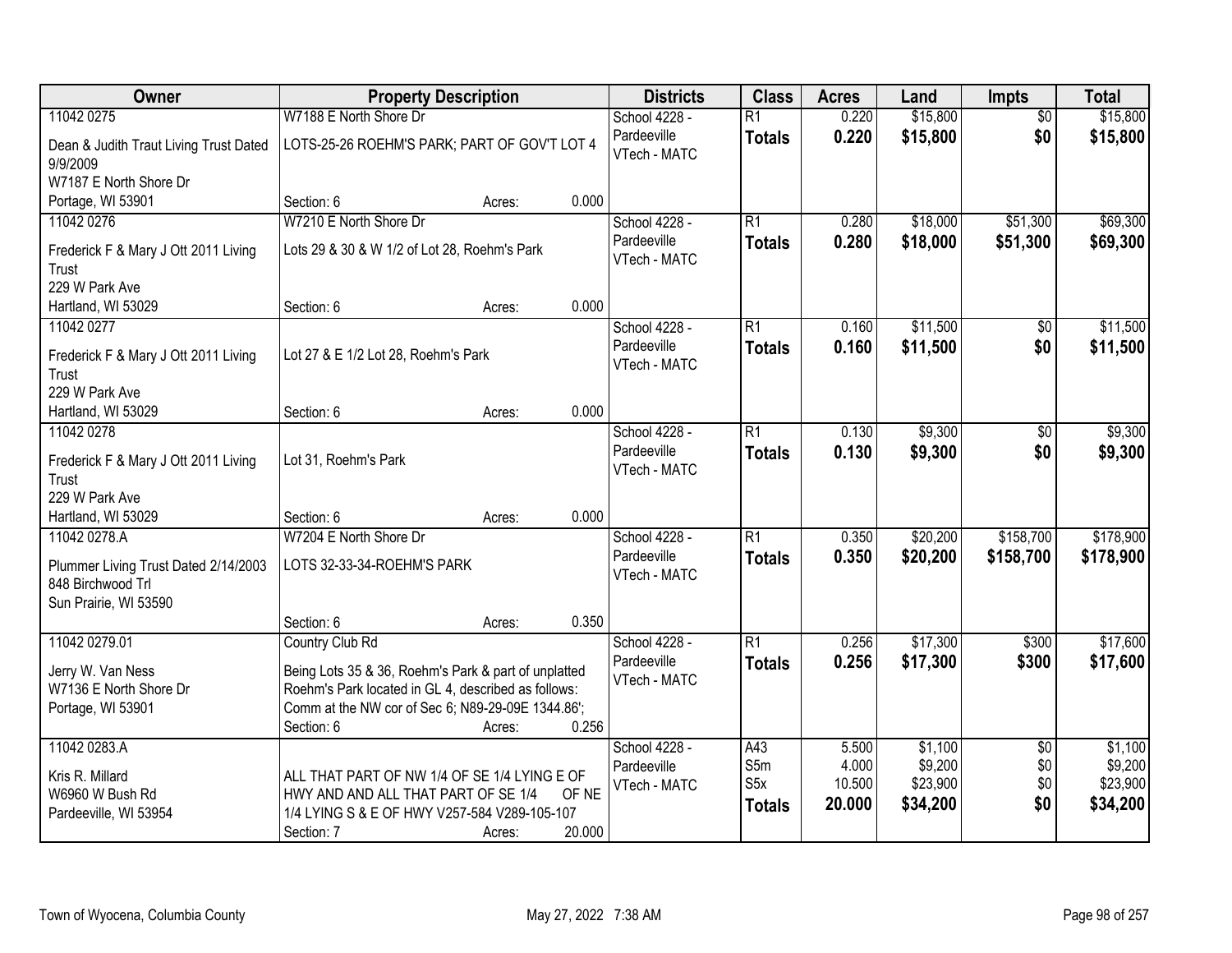| Owner                 | <b>Property Description</b> |        |        | <b>Districts</b> | <b>Class</b>            | <b>Acres</b>    | Land                 | <b>Impts</b>     | <b>Total</b>          |
|-----------------------|-----------------------------|--------|--------|------------------|-------------------------|-----------------|----------------------|------------------|-----------------------|
| 11042 0283.B          | W6960 W Bush Rd             |        |        | School 4228 -    | $\overline{R1}$         | 1.980           | \$44,200             | \$233,700        | \$277,900             |
| Kris R. Millard       | Lot 1, CSM 1540-7-91        |        |        | Pardeeville      | <b>Totals</b>           | 1.980           | \$44,200             | \$233,700        | \$277,900             |
| W6960 W Bush Rd       |                             |        |        | VTech - MATC     |                         |                 |                      |                  |                       |
| Pardeeville, WI 53954 |                             |        |        |                  |                         |                 |                      |                  |                       |
|                       | Section: 7                  | Acres: | 1.980  |                  |                         |                 |                      |                  |                       |
| 11042 0284            | N6753 Groth Rd              |        |        | School 4228 -    | $\overline{R1}$         | 3.430           | \$51,800             | \$232,300        | \$284,100             |
| Edmund J. Flynn       | Lot 1, CSM 2042-12-29       |        |        | Pardeeville      | <b>Totals</b>           | 3.430           | \$51,800             | \$232,300        | \$284,100             |
| N6753 Groth Rd        |                             |        |        | VTech - MATC     |                         |                 |                      |                  |                       |
| Pardeeville, WI 53954 |                             |        |        |                  |                         |                 |                      |                  |                       |
|                       | Section: 7                  | Acres: | 3.430  |                  |                         |                 |                      |                  |                       |
| 11042 0284.01         |                             |        |        | School 4228 -    | F <sub>6</sub>          | 4.000           | \$18,400             | \$0              | \$18,400              |
| Kris R. Millard       | LT 1 CS#2364-15-60          |        |        | Pardeeville      | S <sub>5</sub> x        | 2.010           | \$4,800              | \$0              | \$4,800               |
| N6960 W Bush Rd       |                             |        |        | VTech - MATC     | <b>Totals</b>           | 6.010           | \$23,200             | \$0              | \$23,200              |
| Pardeeville, WI 53954 |                             |        |        |                  |                         |                 |                      |                  |                       |
|                       | Section: 7                  | Acres: | 6.010  |                  |                         |                 |                      |                  |                       |
| 11042 0284.02         | Groth Rd                    |        |        | School 4228 -    | A42                     | 88.760          | \$23,500             | $\overline{50}$  | \$23,500              |
| Stephen S. Blochwitz  | LT 2 CS#2364-15-60          |        |        | Pardeeville      | S <sub>5</sub> x        | 2.500           | \$200                | \$0              | \$200                 |
| W6930 Cth P           |                             |        |        | VTech - MATC     | <b>Totals</b>           | 91.260          | \$23,700             | \$0              | \$23,700              |
| Pardeeville, WI 53954 |                             |        |        |                  |                         |                 |                      |                  |                       |
|                       | Section: 7                  | Acres: | 91.260 |                  |                         |                 |                      |                  |                       |
| 11042 0284.03         | W7126 W Bush Rd             |        |        | School 4228 -    | A42                     | 67.890          | \$17,900             | $\overline{50}$  | \$17,900              |
| Richard T. Casey      | LT 3 CS#2364-15-60          |        |        | Pardeeville      | S <sub>5</sub> x        | 1.000           | \$100                | \$0              | \$100                 |
| W7126 W Bush Rd       |                             |        |        | VTech - MATC     | <b>Totals</b>           | 68.890          | \$18,000             | \$0              | \$18,000              |
| Pardeeville, WI 53954 |                             |        |        |                  |                         |                 |                      |                  |                       |
|                       | Section: 7                  | Acres: | 68.890 |                  |                         |                 |                      |                  |                       |
| 11042 0286            | W7206 W Bush Rd             |        |        | School 4228 -    | A42                     | 26.500          | \$7,000              | $\overline{50}$  | \$7,000               |
| David J. Sletten      | Lot 1, CSM 2138-13-30       |        |        | Pardeeville      | R <sub>1</sub><br>S5m   | 2.000           | \$44,500             | \$207,600        | \$252,100             |
| W7206 W Bush Rd       |                             |        |        | VTech - MATC     |                         | 6.500<br>35.000 | \$10,400<br>\$61,900 | \$0<br>\$207,600 | \$10,400<br>\$269,500 |
| Pardeeville, WI 53954 |                             |        |        |                  | <b>Totals</b>           |                 |                      |                  |                       |
|                       | Section: 7                  | Acres: | 35.000 |                  |                         |                 |                      |                  |                       |
| 11042 0286.1          |                             |        |        | School 4228 -    | A42                     | 15.750          | \$4,200              | $\overline{50}$  | \$4,200               |
| Lyman O. Kaiser       | Lot 1, CSM 1954-11-50       |        |        | Pardeeville      | A43                     | 13.000          | \$2,500              | \$0              | \$2,500               |
| W7308 County Rd G     |                             |        |        | VTech - MATC     | S5m<br>S <sub>5</sub> x | 5.250<br>1.000  | \$8,400<br>\$100     | \$0<br>\$0       | \$8,400<br>\$100      |
| Pardeeville, WI 53954 |                             |        |        |                  | <b>Totals</b>           | 35.000          | \$15,200             | \$0              | \$15,200              |
|                       | Section: 7                  | Acres: | 35.000 |                  |                         |                 |                      |                  |                       |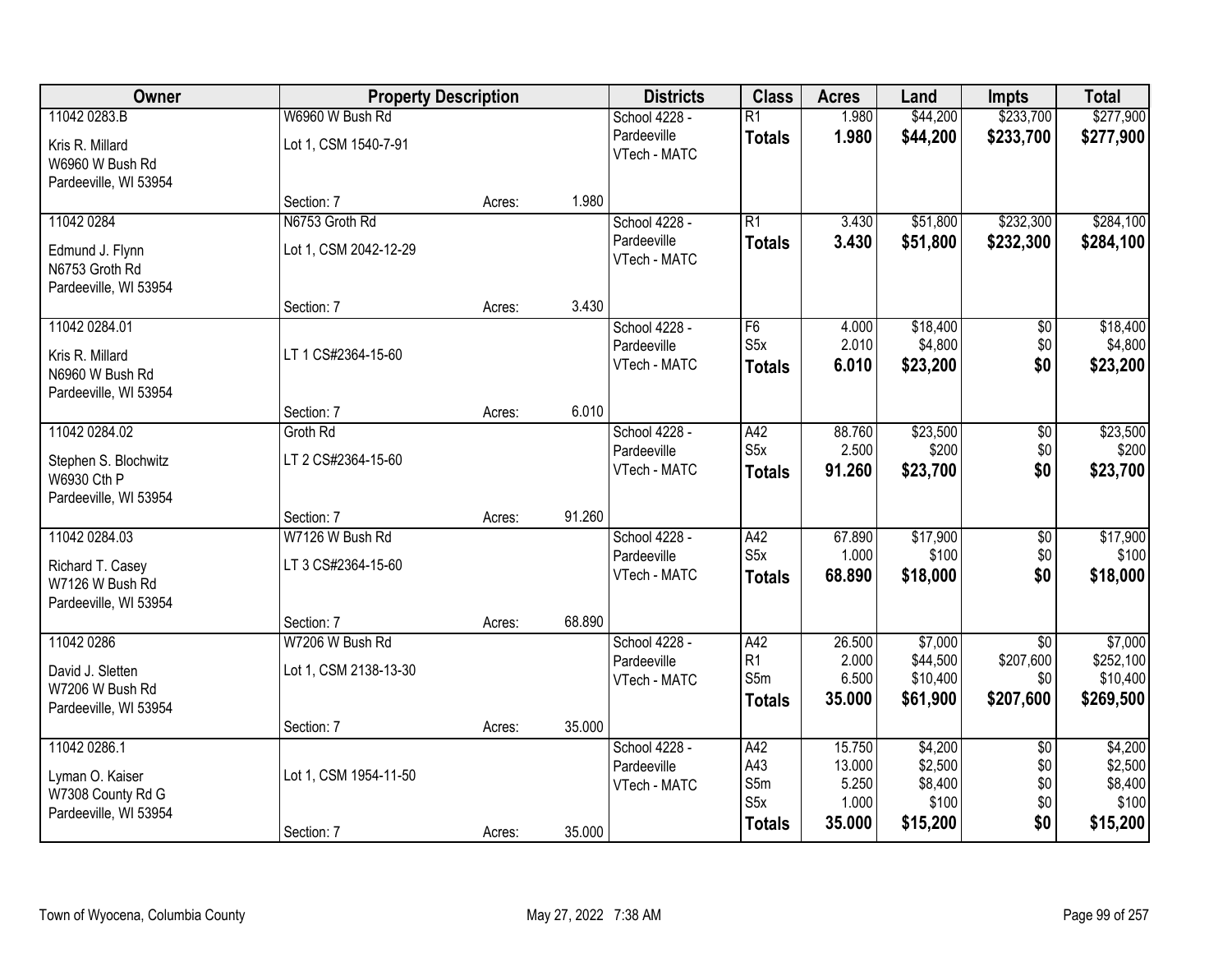| Owner                   | <b>Property Description</b>                        |        |        | <b>Districts</b> | <b>Class</b>     | <b>Acres</b> | Land            | <b>Impts</b>    | <b>Total</b> |
|-------------------------|----------------------------------------------------|--------|--------|------------------|------------------|--------------|-----------------|-----------------|--------------|
| 11042 0286.2            |                                                    |        |        | School 4228 -    | X3               | 0.480        | $\overline{50}$ | $\overline{50}$ | \$0          |
| Columbia County         | Lot 2, CSM 1954-11-50                              |        |        | Pardeeville      | <b>Totals</b>    | 0.480        | \$0             | \$0             | \$0          |
| 112 E Edgewater Streeet |                                                    |        |        | VTech - MATC     |                  |              |                 |                 |              |
| Portage, WI 53901       |                                                    |        |        |                  |                  |              |                 |                 |              |
|                         | Section: 7                                         | Acres: | 0.480  |                  |                  |              |                 |                 |              |
| 11042 0287              | W7075 W Bush Rd                                    |        |        | School 4228 -    | A42              | 25.500       | \$6,700         | $\overline{50}$ | \$6,700      |
| Nichole Higgins         | Lot 2, CSM 2270-14-61                              |        |        | Pardeeville      | R1               | 2.080        | \$45,000        | \$278,000       | \$323,000    |
| W7075 W Bush Rd         |                                                    |        |        | VTech - MATC     | S <sub>5</sub> x | 7.500        | \$6,200         | \$0             | \$6,200      |
| Pardeeville, WI 53954   |                                                    |        |        |                  | <b>Totals</b>    | 35.080       | \$57,900        | \$278,000       | \$335,900    |
|                         | Section: 7                                         | Acres: | 35.080 |                  |                  |              |                 |                 |              |
| 11042 0287.A            | W7026 W Bush Rd                                    |        |        | School 4228 -    | A42              | 8.500        | \$2,200         | \$0             | \$2,200      |
| Richard T. Casey        | Lot 1, CSM 1895-10-101                             |        |        | Pardeeville      | A43              | 10.000       | \$1,900         | \$0             | \$1,900      |
| W7126 W Bush Rd         |                                                    |        |        | VTech - MATC     | H <sub>7</sub>   | 4.600        | \$32,200        | \$164,500       | \$196,700    |
| Pardeeville, WI 53954   |                                                    |        |        |                  | S5x              | 0.500        | \$100           | \$0             | \$100        |
|                         | Section: 7                                         | Acres: | 23.600 |                  | <b>Totals</b>    | 23.600       | \$36,400        | \$164,500       | \$200,900    |
| 11042 0288              | W7169 W Bush Rd                                    |        |        | School 4228 -    | A43              | 18.000       | \$3,400         | $\sqrt{6}$      | \$3,400      |
| Charles J. Sailer       | Lot 3, CSM 2270-14-61                              |        |        | Pardeeville      | R <sub>1</sub>   | 2.000        | \$44,500        | \$252,300       | \$296,800    |
| W7169 W Bush Rd         |                                                    |        |        | VTech - MATC     | S5m              | 6.000        | \$9,600         | \$0             | \$9,600      |
| Pardeeville, WI 53954   |                                                    |        |        |                  | S <sub>5</sub> x | 32.740       | \$25,200        | \$0             | \$25,200     |
|                         | Section: 7                                         | Acres: | 58.740 |                  | <b>Totals</b>    | 58.740       | \$82,700        | \$252,300       | \$335,000    |
| 11042 0289              |                                                    |        |        | School 4228 -    | A43              | 24.940       | \$4,800         | \$0             | \$4,800      |
| Nathan R. Warren        | FRAC W 1/2 OF SW 1/4                               |        |        | Pardeeville      | S5m              | 31.760       | \$50,800        | \$0             | \$50,800     |
| W7460 County Rd G       |                                                    |        |        | VTech - MATC     | S5x              | 8.160        | \$1,700         | \$0             | \$1,700      |
| Pardeeville, WI 53954   |                                                    |        |        |                  | <b>Totals</b>    | 64.860       | \$57,300        | \$0             | \$57,300     |
|                         | Section: 7                                         | Acres: | 64.860 |                  |                  |              |                 |                 |              |
| 11042 0291              |                                                    |        |        | School 4228 -    | A43              | 0.520        | \$100           | $\overline{50}$ | \$100        |
| Nathan R. Warren        | SE 1/4 OF SW 1/4, W OF POND And part of the NE Q o |        |        | Pardeeville      | S5m              | 8.000        | \$15,600        | \$0             | \$15,600     |
| W7460 County Rd G       | the SW Q SWLY of Lot 3, CSM 2270-14-61             |        |        | VTech - MATC     | S <sub>5x</sub>  | 1.380        | \$300           | \$0             | \$300        |
| Pardeeville, WI 53954   |                                                    |        |        |                  | <b>Totals</b>    | 9.900        | \$16,000        | \$0             | \$16,000     |
|                         | Section: 7                                         | Acres: | 9.900  |                  |                  |              |                 |                 |              |
| 11042 0292.01           | N6469 Abraham Rd                                   |        |        | School 4228 -    | R1               | 1.000        | \$30,000        | \$7,500         | \$37,500     |
| Kris R. Millard         | Lot 1, CSM 5131-36-62                              |        |        | Pardeeville      | S <sub>5</sub> x | 17.150       | \$10,400        | \$0             | \$10,400     |
| N6960 W Bush Rd         |                                                    |        |        | VTech - MATC     | <b>Totals</b>    | 18.150       | \$40,400        | \$7,500         | \$47,900     |
| Pardeeville, WI 53954   |                                                    |        |        |                  |                  |              |                 |                 |              |
|                         | Section: 18                                        | Acres: | 18.150 |                  |                  |              |                 |                 |              |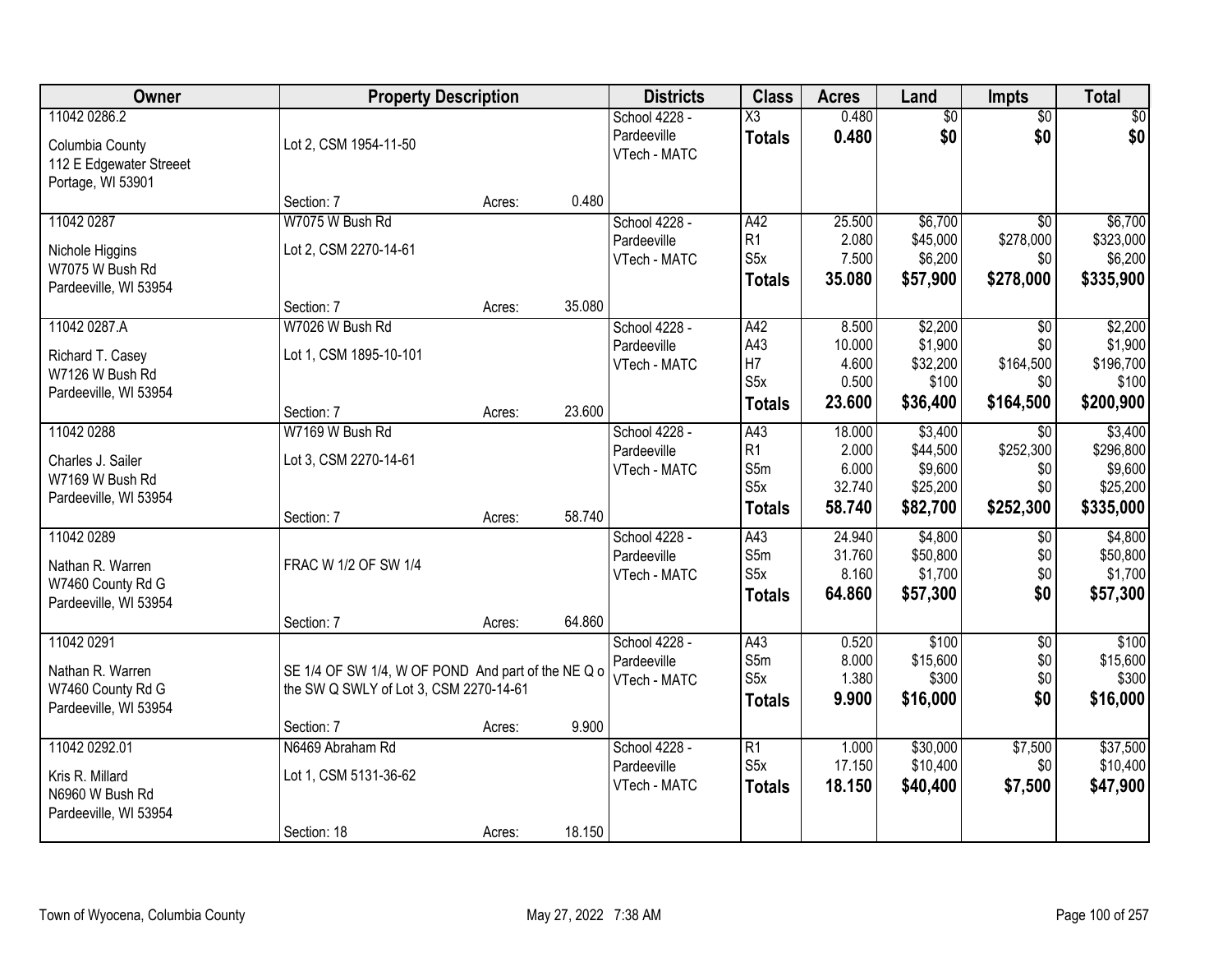| Owner                                      | <b>Property Description</b>                          | <b>Districts</b> | <b>Class</b>     | <b>Acres</b> | Land     | <b>Impts</b>    | <b>Total</b> |
|--------------------------------------------|------------------------------------------------------|------------------|------------------|--------------|----------|-----------------|--------------|
| 11042 0293                                 |                                                      | School 4228 -    | A43              | 10.000       | \$1,900  | \$0             | \$1,900      |
| Kris R. Millard                            | NE SE & NW SE EAST OF ROAD, EX 4.85AC IN             | Pardeeville      | S5m              | 19.000       | \$37,100 | \$0             | \$37,100     |
| W6960 W Bush Rd                            | R48-195 V257-584; V259-192; V289-105;<br>R192-618    | VTech - MATC     | <b>Totals</b>    | 29.000       | \$39,000 | \$0             | \$39,000     |
| Pardeeville, WI 53954                      | EXC #626505 (SOUTH OF DITCH)                         |                  |                  |              |          |                 |              |
|                                            | 29.000<br>Section: 7<br>Acres:                       |                  |                  |              |          |                 |              |
| 11042 0294                                 | N6721 Abraham Rd                                     | School 4228 -    | A42              | 21.000       | \$5,600  | $\overline{50}$ | \$5,600      |
|                                            |                                                      | Pardeeville      | R <sub>1</sub>   | 2.000        | \$44,500 | \$116,100       | \$160,600    |
| Darrell Dean Reinke                        | Lot 1, CSM 2270-14-61                                | VTech - MATC     | S5m              | 4.000        | \$6,400  | \$0             | \$6,400      |
| 3918 Anchor Dr                             |                                                      |                  | S <sub>5</sub> x | 8.000        | \$6,600  | \$0             | \$6,600      |
| Madison, WI 53714                          |                                                      |                  | <b>Totals</b>    | 35.000       | \$63,100 | \$116,100       | \$179,200    |
|                                            | 35.000<br>Section: 7<br>Acres:                       |                  |                  |              |          |                 |              |
| 11042 0295.01                              | N6499 Abraham Rd                                     | School 4228 -    | F <sub>6</sub>   | 4.700        | \$18,300 | $\sqrt[6]{}$    | \$18,300     |
| Thomas C. Casey                            | Lot 1, CSM 6351-47-4                                 | Pardeeville      | H <sub>7</sub>   | 0.250        | \$5,300  | \$1,000         | \$6,300      |
| 7904 W Lorraine PI                         |                                                      | VTech - MATC     | S <sub>5</sub> x | 0.050        | \$100    | \$0             | \$100        |
| Milwaukee, WI 53222                        |                                                      |                  | <b>Totals</b>    | 5.000        | \$23,700 | \$1,000         | \$24,700     |
|                                            | 5.000<br>Section: 18<br>Acres:                       |                  |                  |              |          |                 |              |
| 11042 0295.02                              |                                                      | School 4228 -    | F <sub>6</sub>   | 5.000        | \$23,000 | \$0             | \$23,000     |
|                                            |                                                      | Pardeeville      | <b>Totals</b>    | 5.000        | \$23,000 | \$0             | \$23,000     |
| James P. Rivest                            | Lot 2, CSM 6351-47-4                                 | VTech - MATC     |                  |              |          |                 |              |
| 5635 Town Hall Dr<br>Sun Prairie, WI 53590 |                                                      |                  |                  |              |          |                 |              |
|                                            | 5.000<br>Section: 7<br>Acres:                        |                  |                  |              |          |                 |              |
| 11042 0295.03                              |                                                      | School 4228 -    | F6               | 12.810       | \$50,000 | \$0             | \$50,000     |
|                                            |                                                      | Pardeeville      | S5x              | 27.000       | \$31,600 | \$0             | \$31,600     |
| James P. Rivest                            | Lot 3, CSM 6351-47-4                                 | VTech - MATC     |                  | 39.810       | \$81,600 | \$0             | \$81,600     |
| 5635 Town Hall Dr                          |                                                      |                  | <b>Totals</b>    |              |          |                 |              |
| Sun Prairie, WI 53590                      |                                                      |                  |                  |              |          |                 |              |
|                                            | 39.810<br>Section: 18<br>Acres:                      |                  |                  |              |          |                 |              |
| 11042 0296                                 | Abraham Rd                                           | School 4228 -    | A43              | 10.000       | \$1,900  | $\overline{50}$ | \$1,900      |
| Brad D. Millard                            | SE 1/4 OF SE 1/4 V257-584 V259-192 V289-105 & 107    | Pardeeville      | F <sub>6</sub>   | 16.000       | \$49,900 | \$0             | \$49,900     |
| N6440 Nehring Rd                           | ALSO PRT OF<br>R192-618 EXC R48-195 #626504          | VTech - MATC     | S <sub>5</sub> x | 23.000       | \$23,100 | \$0             | \$23,100     |
| Pardeeville, WI 53954                      | N1/2 OF SE 1/4 #626505                               |                  | <b>Totals</b>    | 49.000       | \$74,900 | \$0             | \$74,900     |
|                                            | 49.000<br>Section: 7<br>Acres:                       |                  |                  |              |          |                 |              |
| 11042 0296.1                               | N6620 Abraham Rd                                     | School 4228 -    | $\overline{R1}$  | 6.500        | \$61,000 | \$19,400        | \$80,400     |
|                                            |                                                      | Pardeeville      | <b>Totals</b>    | 6.500        | \$61,000 | \$19,400        | \$80,400     |
| Gary J. Mohr                               | BEG @ SW COR SE 1/4 SE 1/4; N 1120' POB; N 200'      | VTech - MATC     |                  |              |          |                 |              |
| N6620 Abraham Rd                           | TO NW COR; W 218.5'; N 411.5'; E 511.5'; S 611.5'; W |                  |                  |              |          |                 |              |
| Pardeeville, WI 53954                      | 293' TOBEG                                           |                  |                  |              |          |                 |              |
|                                            | 6.500<br>Section: 7<br>Acres:                        |                  |                  |              |          |                 |              |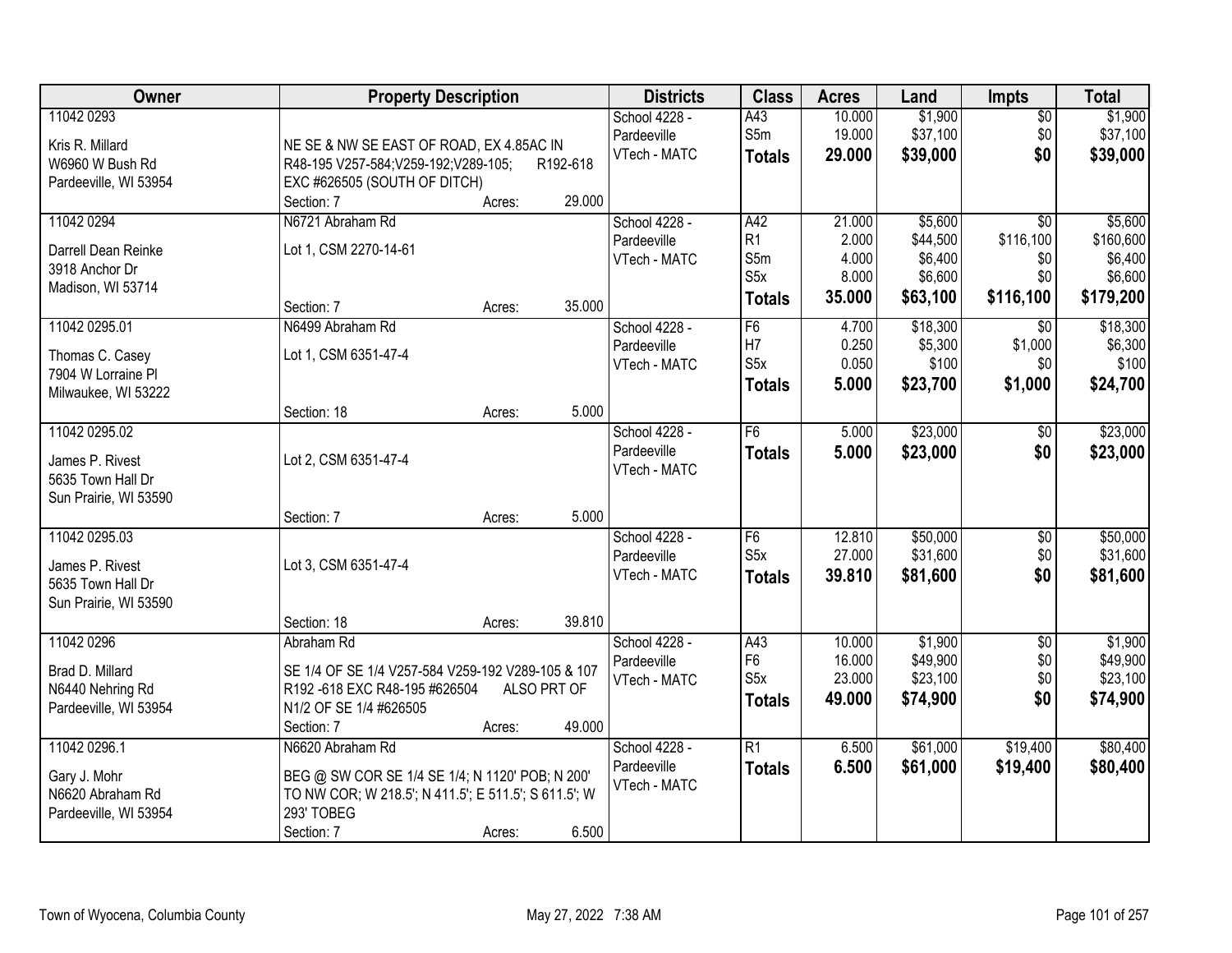| Owner                              | <b>Property Description</b>                     |              |        | <b>Districts</b> | <b>Class</b>     | <b>Acres</b>    | Land     | <b>Impts</b>    | <b>Total</b> |
|------------------------------------|-------------------------------------------------|--------------|--------|------------------|------------------|-----------------|----------|-----------------|--------------|
| 11042 0297                         |                                                 |              |        | School 4228 -    | F6               | 14.000          | \$54,600 | $\overline{50}$ | \$54,600     |
| Robert Henkelman                   | NE 1/4 OF NE 1/4                                |              |        | Pardeeville      | S <sub>5</sub> x | 26.000          | \$17,800 | \$0             | \$17,800     |
| N6796 Groth Rd                     |                                                 |              |        | VTech - MATC     | <b>Totals</b>    | 40.000          | \$72,400 | \$0             | \$72,400     |
| Pardeeville, WI 53954              |                                                 |              |        |                  |                  |                 |          |                 |              |
|                                    | Section: 8                                      | Acres:       | 40.000 |                  |                  |                 |          |                 |              |
| 11042 0298                         |                                                 |              |        | School 4228 -    | A42              | 3.000           | \$800    | $\overline{50}$ | \$800        |
|                                    | NW 1/4 OF NE 1/4 V.289-P.435 R214-559&560       |              |        | Pardeeville      | S5m              | 3.000           | \$5,900  | \$0             | \$5,900      |
| Robert Henkelman<br>N6796 Groth Rd |                                                 |              |        | VTech - MATC     | S <sub>5</sub> x | 34.000          | \$37,400 | \$0             | \$37,400     |
| Pardeeville, WI 53954              |                                                 |              |        |                  | <b>Totals</b>    | 40.000          | \$44,100 | \$0             | \$44,100     |
|                                    | Section: 8                                      | Acres:       | 40.000 |                  |                  |                 |          |                 |              |
| 11042 0299                         |                                                 |              |        | School 4228 -    | F6               | 8.500           | \$33,200 | \$0             | \$33,200     |
|                                    |                                                 |              |        | Pardeeville      | S <sub>5</sub> x | 31.500          | \$34,700 | \$0             | \$34,700     |
| Robert Henkelman                   | SW 1/4 OF NE 1/4 V.289-P.435 R214-559&560 R22   |              |        | VTech - MATC     | Totals           | 40.000          | \$67,900 | \$0             | \$67,900     |
| N6796 Groth Rd                     | 6-248                                           |              |        |                  |                  |                 |          |                 |              |
| Pardeeville, WI 53954              | Section: 8                                      | Acres:       | 40.000 |                  |                  |                 |          |                 |              |
| 11042 0300                         | W Bush Rd                                       |              |        | School 4228 -    | F6               | 10.000          | \$39,000 | \$0             | \$39,000     |
|                                    |                                                 |              |        | Pardeeville      | S <sub>5</sub> x | 30.000          | \$28,100 | \$0             | \$28,100     |
| Lucas R. Berg                      | SE 1/4 OF NE 1/4                                |              |        | VTech - MATC     | <b>Totals</b>    | 40.000          | \$67,100 | \$0             | \$67,100     |
| W5861 E Bush Rd                    |                                                 |              |        |                  |                  |                 |          |                 |              |
| Pardeeville, WI 53954              |                                                 |              |        |                  |                  |                 |          |                 |              |
|                                    | Section: 8                                      | Acres:       | 40.000 |                  |                  |                 |          |                 |              |
| 11042 0301                         |                                                 |              |        | School 4228 -    | A42              | 20.000          | \$5,300  | $\overline{50}$ | \$5,300      |
| Robert Henkelman                   | NE 1/4 OF NW 1/4 V.289-P.435 R214-559&560       |              |        | Pardeeville      | A43              | 12.000          | \$2,300  | \$0             | \$2,300      |
| N6796 Groth Rd                     | R226-248                                        |              |        | VTech - MATC     | S5m              | 8.000<br>40.000 | \$15,600 | \$0<br>\$0      | \$15,600     |
| Pardeeville, WI 53954              |                                                 |              |        |                  | <b>Totals</b>    |                 | \$23,200 |                 | \$23,200     |
|                                    | Section: 8                                      | Acres:       | 40.000 |                  |                  |                 |          |                 |              |
| 11042 0302                         | N6796 Groth Rd                                  |              |        | School 4228 -    | A42              | 7.000           | \$1,900  | $\sqrt{6}$      | \$1,900      |
| Robert Henkelman                   | NW 1/4 OF NW 1/4 EXC BEG AT NW COR; S 40 RDS; E |              |        | Pardeeville      | A43              | 20.750          | \$4,000  | \$0             | \$4,000      |
| N6796 Groth Rd                     | 24 RDS; N TO N LN; W TO BEG                     | R214-559&560 |        | VTech - MATC     | H7               | 4.250           | \$31,500 | \$4,300         | \$35,800     |
| Pardeeville, WI 53954              | R226-248                                        |              |        |                  | S5x              | 2.000           | \$400    | \$0             | \$400        |
|                                    | Section: 8                                      | Acres:       | 34.000 |                  | <b>Totals</b>    | 34.000          | \$37,800 | \$4,300         | \$42,100     |
| 11042 0302.A                       | N6858 Groth Rd                                  |              |        | School 4228 -    | A43              | 3.250           | \$600    | $\overline{30}$ | \$600        |
| Justin C. Berg                     | PART OF NW 1/4 OF NW 1/4 BEG AT NW COR; TH S    |              |        | Pardeeville      | R1               | 2.000           | \$44,500 | \$53,100        | \$97,600     |
| N6850 Groth Rd                     | 40 RDS; E24 RDS; N TO N LN; W TO BEG.           |              |        | VTech - MATC     | S5x              | 0.750           | \$600    | \$0             | \$600        |
| Pardeeville, WI 53954              |                                                 |              |        |                  | <b>Totals</b>    | 6.000           | \$45,700 | \$53,100        | \$98,800     |
|                                    | Section: 8                                      | Acres:       | 6.000  |                  |                  |                 |          |                 |              |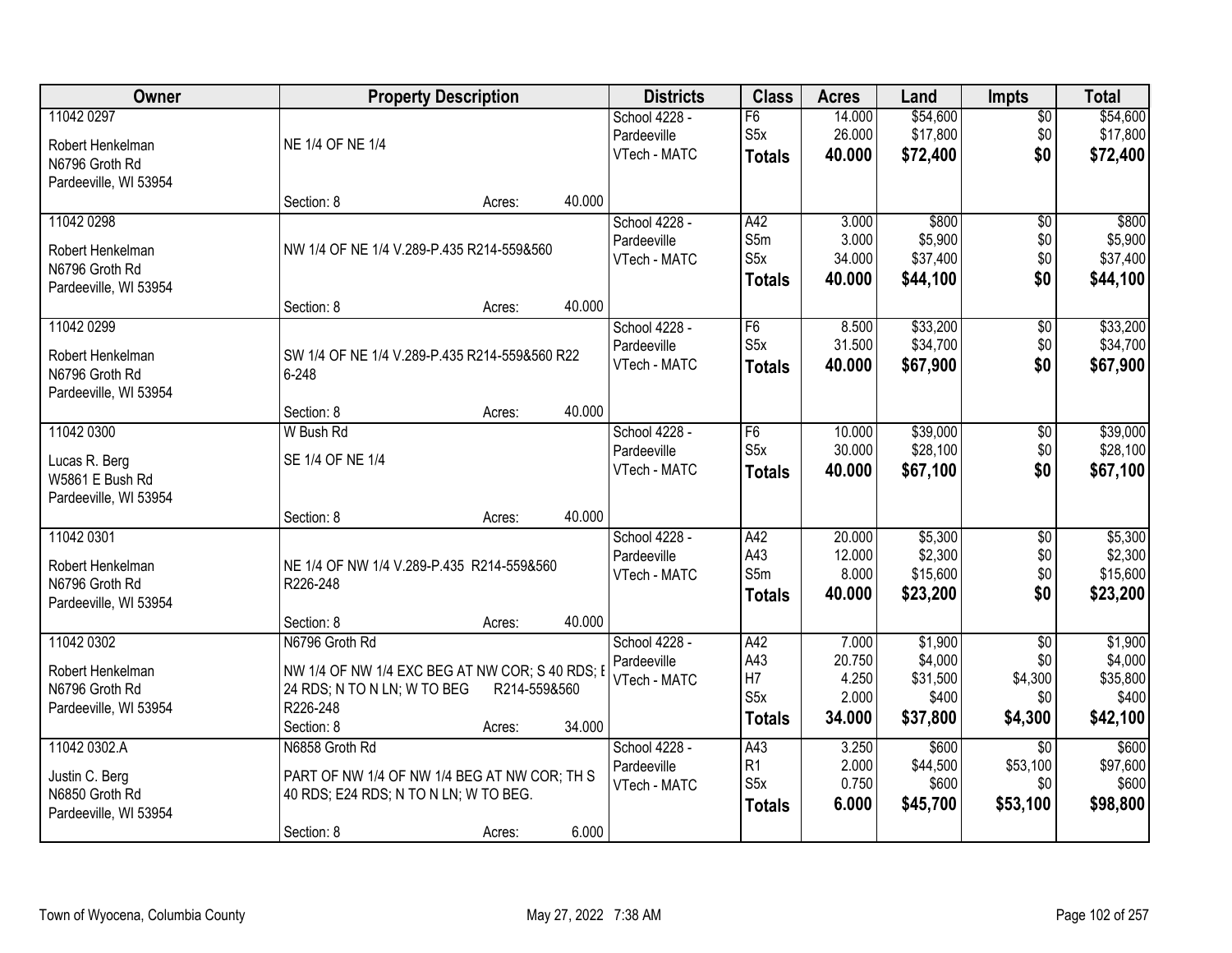| Owner                                                | <b>Property Description</b>                                     |                  | <b>Districts</b> | <b>Class</b>     | <b>Acres</b> | Land     | Impts           | <b>Total</b> |
|------------------------------------------------------|-----------------------------------------------------------------|------------------|------------------|------------------|--------------|----------|-----------------|--------------|
| 11042 0303.01                                        | N6792 Groth Rd                                                  |                  | School 4228 -    | A42              | 10.000       | \$2,600  | $\overline{50}$ | \$2,600      |
| Sheila Lynette Losacker                              | Lot 1, CSM 5331-37-103                                          |                  | Pardeeville      | A43              | 18.600       | \$3,600  | \$0             | \$3,600      |
| N6792 Groth Rd                                       |                                                                 |                  | VTech - MATC     | H7               | 1.000        | \$21,000 | \$117,000       | \$138,000    |
| Pardeeville, WI 53954                                |                                                                 |                  |                  | S <sub>5</sub> x | 5.400        | \$3,800  | \$0             | \$3,800      |
|                                                      | Section: 8                                                      | 35.000<br>Acres: |                  | <b>Totals</b>    | 35.000       | \$31,000 | \$117,000       | \$148,000    |
| 11042 0303.02                                        | W6796 Groth Rd                                                  |                  | School 4228 -    | $\overline{H}$   | 1.105        | \$2,200  | \$88,000        | \$90,200     |
| Robert Henkelman                                     | SW 1/4 OF NW 1/4, N OF HWY - See Exceptions                     |                  | Pardeeville      | S5x              | 1.000        | \$2,300  | \$0             | \$2,300      |
| N6796 Groth Rd                                       |                                                                 |                  | VTech - MATC     | <b>Totals</b>    | 2.105        | \$4,500  | \$88,000        | \$92,500     |
| Pardeeville, WI 53954                                |                                                                 |                  |                  |                  |              |          |                 |              |
|                                                      | Section: 8                                                      | 2.105<br>Acres:  |                  |                  |              |          |                 |              |
| 11042 0303.03                                        |                                                                 |                  | School 4228 -    | A43              | 3.000        | \$600    | $\overline{50}$ | \$600        |
| Robert Henkelman                                     | SE 1/4 OF NW 1/4, N OF HWY - See Exceptions                     |                  | Pardeeville      | S5m              | 2.000        | \$3,200  | \$0             | \$3,200      |
| N6796 Groth Rd                                       |                                                                 |                  | VTech - MATC     | S5x              | 18.900       | \$20,900 | \$0             | \$20,900     |
| Pardeeville, WI 53954                                |                                                                 |                  |                  | <b>Totals</b>    | 23.900       | \$24,700 | \$0             | \$24,700     |
|                                                      | Section: 8                                                      | 23.900<br>Acres: |                  |                  |              |          |                 |              |
| 11042 0304                                           | W6865 W Bush Rd                                                 |                  | School 4228 -    | A43              | 8.000        | \$1,500  | \$0             | \$1,500      |
|                                                      | SW1/4 of NW1/4, S of hwy                                        |                  | Pardeeville      | R1               | 1.000        | \$30,000 | \$311,000       | \$341,000    |
| Robson Living Trust Dated 4/10/15<br>W6865 W Bush Rd |                                                                 |                  | VTech - MATC     | S <sub>5</sub> x | 8.000        | \$6,600  | \$0             | \$6,600      |
| Pardeeville, WI 53954                                |                                                                 |                  |                  | <b>Totals</b>    | 17.000       | \$38,100 | \$311,000       | \$349,100    |
|                                                      | Section: 8                                                      | 17.000<br>Acres: |                  |                  |              |          |                 |              |
| 11042 0307.01                                        | W6717 W Bush Rd                                                 |                  | School 4228 -    | $\overline{R1}$  | 1.794        | \$41,500 | \$143,400       | \$184,900    |
|                                                      |                                                                 |                  | Pardeeville      | S5x              | 38.000       | \$57,400 | \$0             | \$57,400     |
| Timothy J. Herrick                                   | Part of the NE Q of SW Q of Sec 8; Beg at the NW cor of         |                  | VTech - MATC     | <b>Totals</b>    | 39.794       | \$98,900 | \$143,400       | \$242,300    |
| W6717 W Bush Rd                                      | said NE Q of SW Q; N89-42-46E alg N In 172.12';                 |                  |                  |                  |              |          |                 |              |
| Pardeeville, WI 53954                                | S0-17-14E 25'; N89-42-26E 380' to S ROW of W Bush<br>Section: 8 | 39.794           |                  |                  |              |          |                 |              |
| 11042 0307.03                                        | W6769 W Bush Rd                                                 | Acres:           | School 4228 -    | $\overline{R1}$  | 2.706        | \$48,700 | \$176,900       | \$225,600    |
|                                                      |                                                                 |                  | Pardeeville      |                  | 2.706        | \$48,700 | \$176,900       | \$225,600    |
| Kevin Kampen                                         | Part of the SE Q of NW Q and NE Q of SW Q, Sec 8; Be            |                  | VTech - MATC     | <b>Totals</b>    |              |          |                 |              |
| W6769 W Bush Rd                                      | at the SW cor of said SE Q of NW Q; N89-42-46E 172.12           |                  |                  |                  |              |          |                 |              |
| Pardeeville, WI 53954                                | S0-17-14E 25'; N89-42-46E 380' to S ROW of W Bush               |                  |                  |                  |              |          |                 |              |
|                                                      | Section: 8                                                      | 2.706<br>Acres:  |                  |                  |              |          |                 |              |
| 11042 0308                                           | W6893 W Bush Rd                                                 |                  | School 4228 -    | A43              | 10.620       | \$2,000  | $\overline{50}$ | \$2,000      |
| Harold R. Cross                                      | NW 1/4 OF SW 1/4 ALSO COM WH SEC LN BTWN                        |                  | Pardeeville      | R <sub>1</sub>   | 2.000        | \$44,500 | \$89,500        | \$134,000    |
| W6893 W Bush Rd                                      | S.7&8 CROSSESHWY, S45 RDS W 1 1/2                               | <b>RDS N 45</b>  | VTech - MATC     | S5m              | 19.290       | \$37,600 | \$0             | \$37,600     |
| Pardeeville, WI 53954                                | RDS E TO POB R162-131 R392-186                                  |                  |                  | S <sub>5</sub> x | 8.500        | \$8,700  | \$0             | \$8,700      |
|                                                      | Section: 8                                                      | 40.410<br>Acres: |                  | <b>Totals</b>    | 40.410       | \$92,800 | \$89,500        | \$182,300    |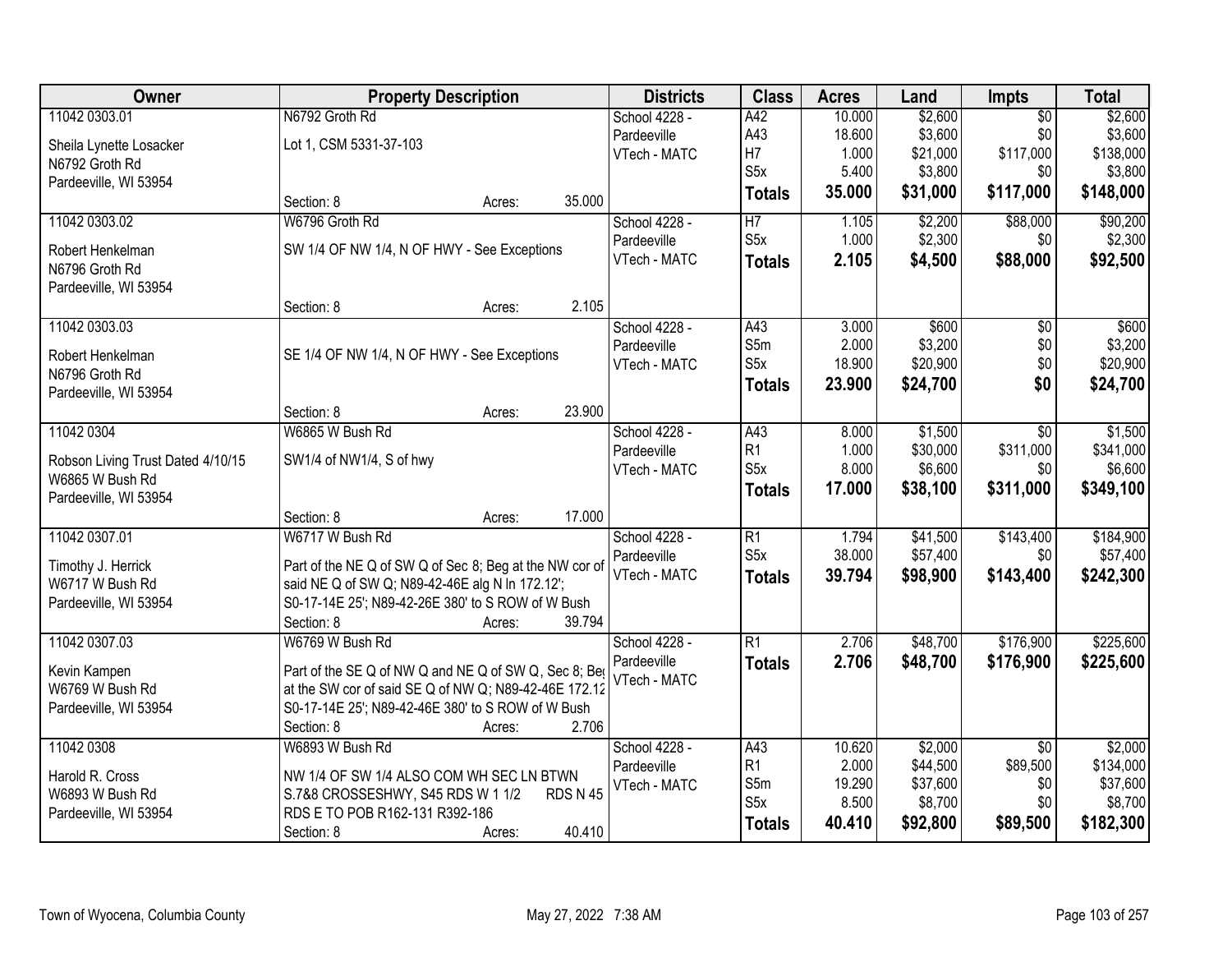| Owner                             |                                               | <b>Property Description</b> |             | <b>Districts</b>            | <b>Class</b>     | <b>Acres</b>     | Land               | Impts                  | <b>Total</b>       |
|-----------------------------------|-----------------------------------------------|-----------------------------|-------------|-----------------------------|------------------|------------------|--------------------|------------------------|--------------------|
| 11042 0309                        |                                               |                             |             | School 4228 -               | A43              | 15.870           | \$3,000            | $\overline{50}$        | \$3,000            |
| Harold R. Cross                   | SW 1/4 OF SW 1/4 R.67 P.379 R162-131 R392-186 |                             |             | Pardeeville                 | S5m              | 14.130           | \$27,600           | \$0                    | \$27,600           |
| W6893 W Bush Rd                   |                                               |                             |             | VTech - MATC                | S <sub>5</sub> x | 10.000           | \$11,000           | \$0                    | \$11,000           |
| Pardeeville, WI 53954             |                                               |                             |             |                             | <b>Totals</b>    | 40.000           | \$41,600           | \$0                    | \$41,600           |
|                                   | Section: 8                                    | Acres:                      | 40.000      |                             |                  |                  |                    |                        |                    |
| 11042 0310                        |                                               |                             |             | School 4228 -               | A43              | 26.500           | \$5,100            | $\overline{50}$        | \$5,100            |
|                                   | SE 1/4 OF SW 1/4                              |                             |             | Pardeeville                 | S5m              | 7.500            | \$14,700           | \$0                    | \$14,700           |
| Justin C. Berg<br>W6661 W Bush Rd |                                               |                             |             | VTech - MATC                | S <sub>5</sub> x | 6.000            | \$5,800            | \$0                    | \$5,800            |
| Pardeeville, WI 53954             |                                               |                             |             |                             | <b>Totals</b>    | 40.000           | \$25,600           | \$0                    | \$25,600           |
|                                   | Section: 8                                    | Acres:                      | 40.000      |                             |                  |                  |                    |                        |                    |
| 11042 0311                        | W6522 W Bush Rd                               |                             |             | School 4228 -               | A43              | 36.000           | \$6,900            | $\overline{50}$        | \$6,900            |
|                                   | NE 1/4 OF SE 1/4 R213-424 R447-165            |                             |             | Pardeeville                 | H7               | 2.000            | \$27,000           | \$17,700               | \$44,700           |
| Daniel S. Berg<br>521 Volk St     |                                               |                             |             | VTech - MATC                | S <sub>5</sub> x | 2.000            | \$100              | \$0                    | \$100              |
| Portage, WI 53901                 |                                               |                             |             |                             | <b>Totals</b>    | 40.000           | \$34,000           | \$17,700               | \$51,700           |
|                                   | Section: 8                                    | Acres:                      | 40.000      |                             |                  |                  |                    |                        |                    |
| 11042 0312                        | W6661 W Bush Rd                               |                             |             | School 4228 -               | A43              | 34.250           | \$6,600            | $\sqrt[6]{}$           | \$6,600            |
|                                   | NW 1/4 OF SE 1/4 #724200 #725767              |                             | Pardeeville | H7                          | 3.000            | \$29,000         | \$184,200          | \$213,200              |                    |
| Shawn R. Berg<br>W6661 W Bush Rd  |                                               |                             |             | VTech - MATC                | S <sub>5</sub> x | 2.750            | \$1,200            | \$0                    | \$1,200            |
| Pardeeville, WI 53954             |                                               |                             |             |                             | <b>Totals</b>    | 40.000           | \$36,800           | \$184,200              | \$221,000          |
|                                   | Section: 8                                    | Acres:                      | 40.000      |                             |                  |                  |                    |                        |                    |
| 11042 0313                        |                                               |                             |             | School 4228 -               | A43              | 29.000           | \$5,500            | \$0                    | \$5,500            |
|                                   |                                               |                             |             | Pardeeville                 | S5x              | 11.000           | \$12,100           | \$0                    | \$12,100           |
| Shawn R. Berg<br>W6661 W Bush Rd  | SW 1/4 OF SE 1/4 #724200 #725767              |                             |             | VTech - MATC                | <b>Totals</b>    | 40.000           | \$17,600           | \$0                    | \$17,600           |
| Pardeeville, WI 53954             |                                               |                             |             |                             |                  |                  |                    |                        |                    |
|                                   | Section: 8                                    | Acres:                      | 40.000      |                             |                  |                  |                    |                        |                    |
| 11042 0314                        |                                               |                             |             | School 4228 -               | A43              | 27.000           | \$5,200            | $\sqrt{6}$             | \$5,200            |
|                                   |                                               |                             |             | Pardeeville                 | S <sub>5</sub> x | 13.000           | \$14,300           | \$0                    | \$14,300           |
| Daniel S. Berg                    | SE 1/4 OF SE 1/4 R213-424 R447-165            |                             |             | VTech - MATC                | <b>Totals</b>    | 40.000           | \$19,500           | \$0                    | \$19,500           |
| 521 Volk St                       |                                               |                             |             |                             |                  |                  |                    |                        |                    |
| Portage, WI 53901                 |                                               |                             |             |                             |                  |                  |                    |                        |                    |
|                                   | Section: 8                                    | Acres:                      | 40.000      |                             |                  |                  |                    |                        |                    |
| 11042 0315                        |                                               |                             |             | School 4228 -               | A42<br>A43       | 24.000<br>14.000 | \$6,300<br>\$2,700 | $\overline{50}$<br>\$0 | \$6,300<br>\$2,700 |
| Thomas M. Heaps                   | Lot 1, CSM 1862-10-68                         |                             |             | Pardeeville<br>VTech - MATC | S <sub>5</sub> x | 2.471            | \$2,100            | \$0                    | \$2,100            |
| N6776 State Rd 22                 |                                               |                             |             |                             |                  | 40.471           | \$11,100           | \$0                    | \$11,100           |
| Pardeeville, WI 53954             |                                               |                             |             |                             | <b>Totals</b>    |                  |                    |                        |                    |
|                                   | Section: 9                                    | Acres:                      | 40.471      |                             |                  |                  |                    |                        |                    |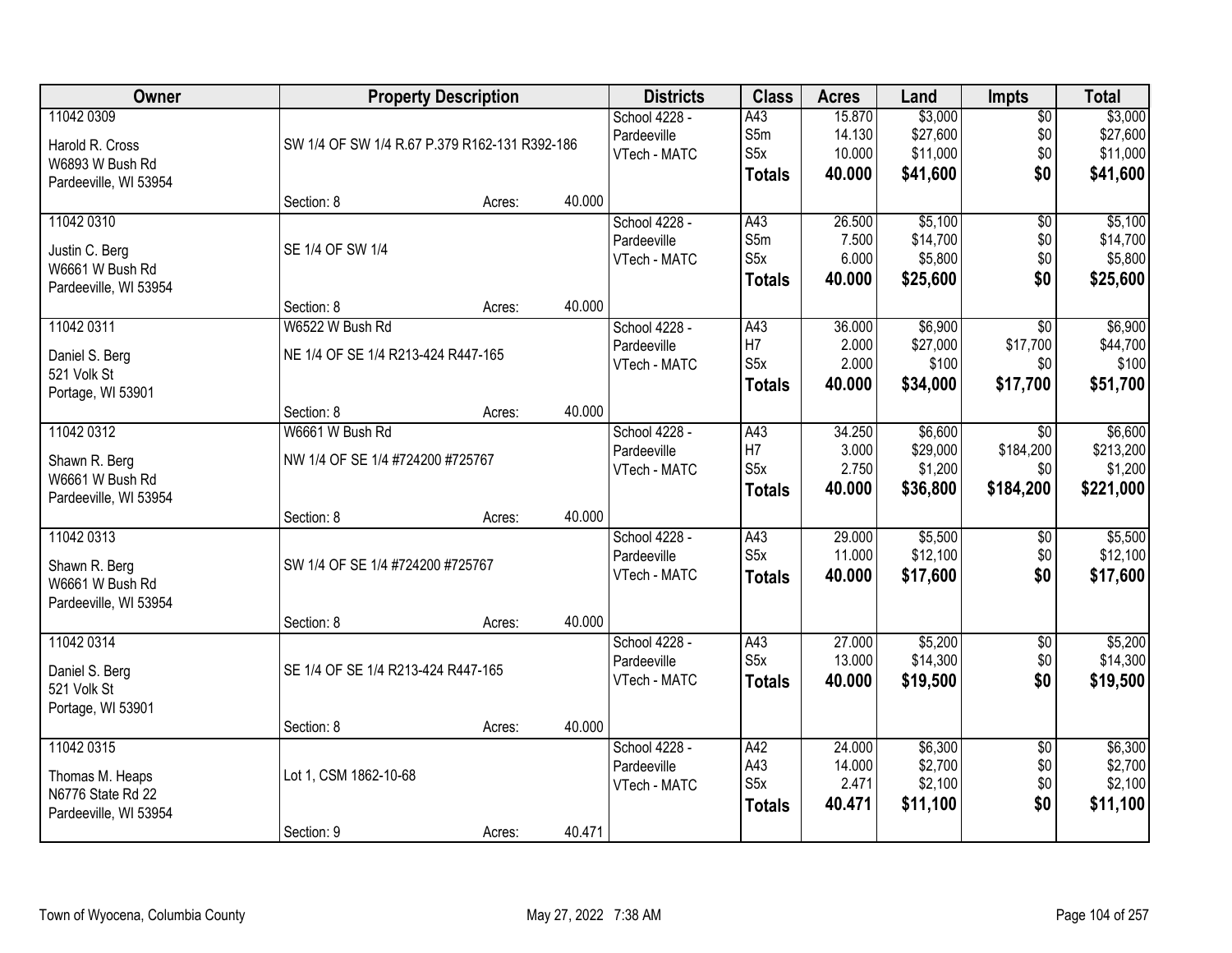| Owner                                                         |                                                                                                             | <b>Property Description</b> |        | <b>Districts</b>            | <b>Class</b>          | <b>Acres</b>    | Land                 | <b>Impts</b>     | <b>Total</b>          |
|---------------------------------------------------------------|-------------------------------------------------------------------------------------------------------------|-----------------------------|--------|-----------------------------|-----------------------|-----------------|----------------------|------------------|-----------------------|
| 11042 0316.1                                                  | State Highway 22                                                                                            |                             |        | School 4228 -               | A43                   | 18.495          | \$3,500              | $\overline{50}$  | \$3,500               |
| Thomas M. Heaps<br>N6776 State Rd 22<br>Pardeeville, WI 53954 | N1/2 OF SE1/4 OF NE1/4 EXC V272-415-417 EXC<br>R108-244 EX CS#359 EXC 183-113                               |                             |        | Pardeeville<br>VTech - MATC | <b>Totals</b>         | 18.495          | \$3,500              | \$0              | \$3,500               |
|                                                               | Section: 9                                                                                                  | Acres:                      | 18.495 |                             |                       |                 |                      |                  |                       |
| 11042 0317                                                    | N6701 State Highway 22                                                                                      |                             |        | School 4228 -               | A43                   | 4.850           | \$900                | $\overline{50}$  | \$900                 |
| Christopher A. Ernst<br>N6699 State Rd 22                     | S 1/2 OF SE 1/4 OF NE 1/4 & that part of the SOUTH<br>HALF of the SW Q of the NW Q, lying W of STH 22 & 44. |                             |        | Pardeeville<br>VTech - MATC | R <sub>1</sub><br>S5m | 4.000<br>11.000 | \$53,500<br>\$20,400 | \$118,400<br>\$0 | \$171,900<br>\$20,400 |
| Pardeeville, WI 53954                                         |                                                                                                             |                             |        |                             | <b>Totals</b>         | 19.850          | \$74,800             | \$118,400        | \$193,200             |
|                                                               | Section: 10                                                                                                 | Acres:                      | 19.850 |                             |                       |                 |                      |                  |                       |
| 11042 0318                                                    |                                                                                                             |                             |        | School 4228 -               | A42                   | 20.000          | \$5,300              | \$0              | \$5,300               |
| Thomas M. Heaps                                               | NE 1/4 OF NW 1/4                                                                                            |                             |        | Pardeeville                 | A43                   | 11.500          | \$2,200              | \$0              | \$2,200               |
| N6776 State Rd 22                                             |                                                                                                             |                             |        | VTech - MATC                | S5m                   | 4.500           | \$7,200              | \$0              | \$7,200               |
| Pardeeville, WI 53954                                         |                                                                                                             |                             |        |                             | S5x                   | 4.000           | \$3,300              | \$0              | \$3,300               |
|                                                               | Section: 9                                                                                                  | Acres:                      | 40.000 |                             | <b>Totals</b>         | 40.000          | \$18,000             | \$0              | \$18,000              |
| 11042 0319                                                    |                                                                                                             |                             |        | School 4228 -               | S5m                   | 14.000          | \$27,300             | \$0              | \$27,300              |
| Emmett T. Apel                                                | NW 1/4 OF NW 1/4                                                                                            |                             |        | Pardeeville                 | S <sub>5</sub> x      | 26.000          | \$21,400             | \$0              | \$21,400              |
| W6587 County Rd P                                             |                                                                                                             |                             |        | VTech - MATC                | <b>Totals</b>         | 40.000          | \$48,700             | \$0              | \$48,700              |
| PO Box 386                                                    |                                                                                                             |                             |        |                             |                       |                 |                      |                  |                       |
| Pardeeville, WI 53954                                         | Section: 9                                                                                                  | Acres:                      | 40.000 |                             |                       |                 |                      |                  |                       |
| 11042 0320                                                    |                                                                                                             |                             |        | School 4228 -               | A42                   | 10.000          | \$2,600              | $\overline{50}$  | \$2,600               |
| Thomas M. Heaps                                               | SW 1/4 OF NW 1/4                                                                                            |                             |        | Pardeeville                 | A43                   | 21.000          | \$4,000              | \$0              | \$4,000               |
| N6776 State Rd 22                                             |                                                                                                             |                             |        | VTech - MATC                | S <sub>5</sub> x      | 9.000           | \$7,500              | \$0              | \$7,500               |
| Pardeeville, WI 53954                                         |                                                                                                             |                             |        |                             | <b>Totals</b>         | 40.000          | \$14,100             | \$0              | \$14,100              |
|                                                               | Section: 9                                                                                                  | Acres:                      | 40.000 |                             |                       |                 |                      |                  |                       |
| 11042 0321                                                    |                                                                                                             |                             |        | School 4228 -               | A42                   | 24.000          | \$6,300              | $\sqrt{6}$       | \$6,300               |
| Albert Henry Ludwig                                           | PRT OF SE NW & PRT OF SW NE                                                                                 |                             |        | Pardeeville                 | A43                   | 6.470           | \$1,200              | \$0              | \$1,200               |
| W6348 W Bush Rd                                               |                                                                                                             |                             |        | VTech - MATC                | S <sub>5</sub> x      | 10.000          | \$18,800             | \$0              | \$18,800              |
| Pardeeville, WI 53954                                         |                                                                                                             |                             |        |                             | <b>Totals</b>         | 40.470          | \$26,300             | \$0              | \$26,300              |
|                                                               | Section: 9                                                                                                  | Acres:                      | 40.470 |                             |                       |                 |                      |                  |                       |
| 11042 0322                                                    | W6348 W Bush Rd                                                                                             |                             |        | School 4228 -               | A42                   | 2.040           | \$500                | $\overline{50}$  | \$500                 |
| Albert Henry Ludwig                                           | E 10 A OF NE 1/4 OF SW 1/4 V290-291 EXC                                                                     |                             |        | Pardeeville                 | R1                    | 3.000           | \$50,500             | \$206,200        | \$256,700             |
| W6348 W Bush Rd                                               | CS#2481-16-51 R263-330 R556-778 R556-780                                                                    |                             |        | VTech - MATC                | S5x                   | 4.000           | \$800                | \$0              | \$800                 |
| Pardeeville, WI 53954                                         |                                                                                                             |                             |        |                             | <b>Totals</b>         | 9.040           | \$51,800             | \$206,200        | \$258,000             |
|                                                               | Section: 9                                                                                                  | Acres:                      | 9.040  |                             |                       |                 |                      |                  |                       |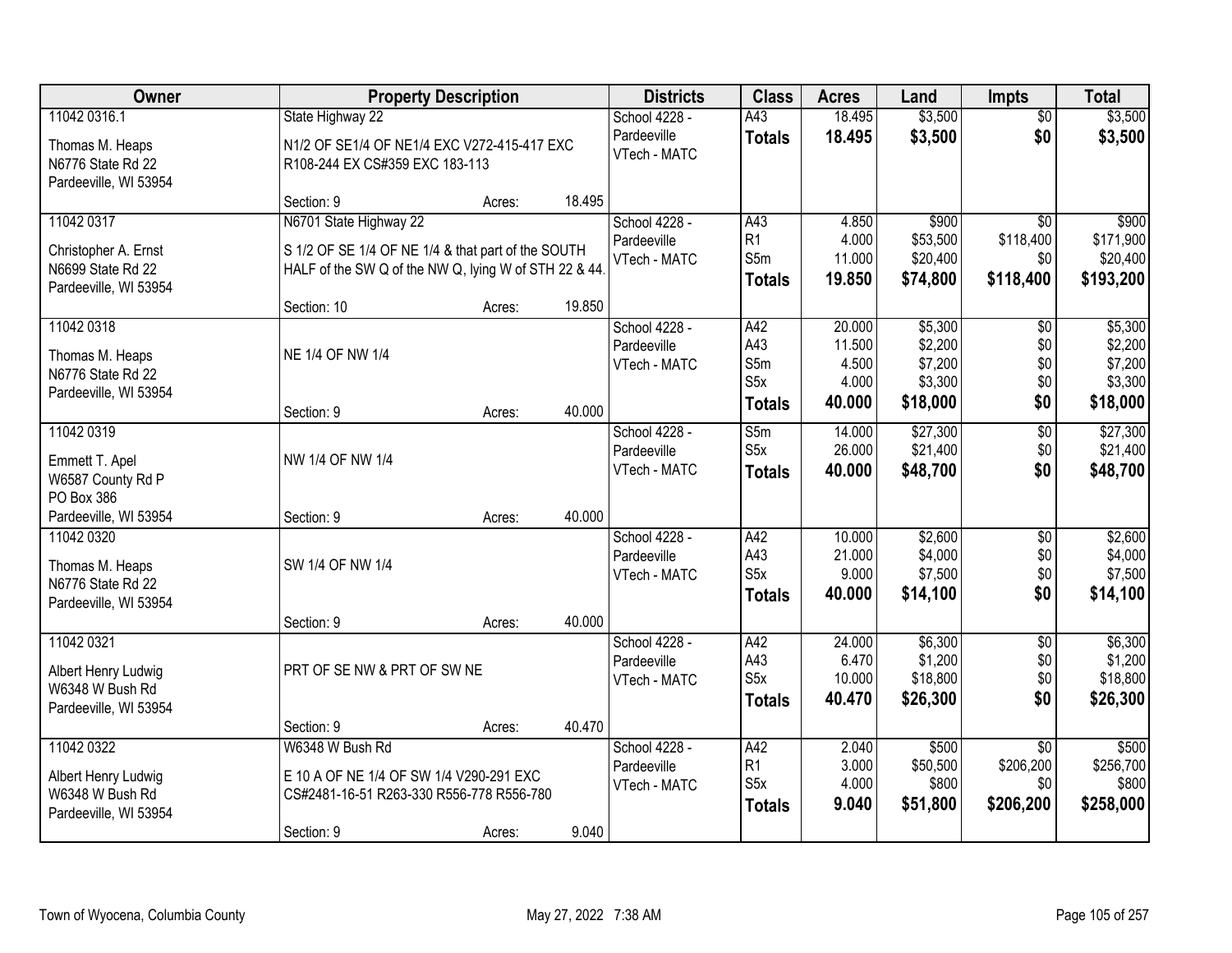| <b>Owner</b>                         |                                                                                                | <b>Property Description</b> |        | <b>Districts</b>            | <b>Class</b>     | <b>Acres</b>    | Land                    | <b>Impts</b>                 | <b>Total</b>                 |
|--------------------------------------|------------------------------------------------------------------------------------------------|-----------------------------|--------|-----------------------------|------------------|-----------------|-------------------------|------------------------------|------------------------------|
| 11042 0323                           | W6390 W Bush Rd                                                                                |                             |        | School 4228 -               | A43              | 22.000          | \$4,200                 | $\overline{50}$              | \$4,200                      |
| Brian L. Riddle                      | Lot 1, CSM 2229-14-20                                                                          |                             |        | Pardeeville                 | R1               | 2.000           | \$44,500                | \$145,000                    | \$189,500                    |
| W6390 W Bush Rd                      |                                                                                                |                             |        | VTech - MATC                | S5m              | 7.230           | \$11,600                | \$0                          | \$11,600                     |
| Pardeeville, WI 53954                |                                                                                                |                             |        |                             | S <sub>5</sub> x | 2.000           | \$400                   | \$0                          | \$400                        |
|                                      | Section: 9                                                                                     | Acres:                      | 33.230 |                             | <b>Totals</b>    | 33.230          | \$60,700                | \$145,000                    | \$205,700                    |
| 11042 0324                           | W6434 W Bush Rd                                                                                |                             |        | School 4228 -               | A43              | 29.000          | \$5,500                 | $\overline{50}$              | \$5,500                      |
| Daniel S. Berg                       | NW 1/4 OF SW 1/4 LYING N OF W BUSH RD                                                          |                             |        | Pardeeville                 | R <sub>1</sub>   | 2.000           | \$44,500                | \$110,200                    | \$154,700                    |
| 521 Volk St                          |                                                                                                |                             |        | VTech - MATC                | S <sub>5</sub> x | 1.000           | \$100                   | \$0                          | \$100                        |
| Portage, WI 53901                    |                                                                                                |                             |        |                             | <b>Totals</b>    | 32.000          | \$50,100                | \$110,200                    | \$160,300                    |
|                                      | Section: 9                                                                                     | Acres:                      | 32.000 |                             |                  |                 |                         |                              |                              |
| 11042 0325                           | N6578 Nehring Rd                                                                               |                             |        | School 4228 -               | M <sub>6</sub>   | 39.000          | (\$179,400)             | $\overline{50}$              | $\overline{50}$              |
| Wayne E. Thomas                      | SW 1/4 OF SW 1/4; EXC E 20 FT AND PRT NW1/4                                                    |                             |        | Pardeeville                 | R <sub>1</sub>   | 1.340           | \$34,900                | \$227,500                    | \$262,400                    |
| N6578 Nehring Rd                     | SW1/4 LYING S OF W BUSH RD (LOC RT 2 W BUSH                                                    |                             |        | VTech - MATC                | S <sub>5</sub> x | 7.000           | \$5,000                 | \$0                          | \$5,000                      |
| Pardeeville, WI 53954                | RD)                                                                                            |                             |        |                             | <b>Totals</b>    | 47.340          | \$39,900                | \$227,500                    | \$267,400                    |
|                                      | Section: 9                                                                                     | Acres:                      | 47.340 |                             |                  |                 |                         |                              |                              |
| 11042 0327                           | W6385 W Bush Rd                                                                                |                             |        | School 4228 -               | F6               | 10.000          | \$39,000                | $\sqrt{6}$                   | \$39,000                     |
|                                      | Lot 2, CSM 2229-14-20                                                                          |                             |        | Pardeeville                 | R1               | 1.000           | \$30,000                | \$14,500                     | \$44,500                     |
| Timothy J. Imberg<br>6635 Parkway Dr |                                                                                                |                             |        | VTech - MATC                | S <sub>5</sub> x | 15.680          | \$15,800                | \$0                          | \$15,800                     |
| Sun Prairie, WI 53590                |                                                                                                |                             |        |                             | <b>Totals</b>    | 26.680          | \$84,800                | \$14,500                     | \$99,300                     |
|                                      | Section: 9                                                                                     | Acres:                      | 26.680 |                             |                  |                 |                         |                              |                              |
| 11042 0327.A                         | W6347 W Bush Rd                                                                                |                             |        | School 4228 -               | $\overline{R1}$  | 1.000           | \$30,000                | \$140,900                    | \$170,900                    |
|                                      |                                                                                                |                             |        | Pardeeville                 | <b>Totals</b>    | 1.000           | \$30,000                | \$140,900                    | \$170,900                    |
| Gay K. Atkinson<br>W6347 W Bush Rd   | PRT W3/4 OF E 1/2 OF SW 1/4 BEG @ PT IN C OF W<br>BUSH RD@ PT 200' NW FROM PT INT SD RD & E LN |                             |        | VTech - MATC                |                  |                 |                         |                              |                              |
| Pardeeville, WI 53954                | MEYER FARM; TH SE 200'; S200'; W TO PT S OF                                                    |                             |        |                             |                  |                 |                         |                              |                              |
|                                      | Section: 9                                                                                     | Acres:                      | 1.000  |                             |                  |                 |                         |                              |                              |
| 11042 0328                           | W6326 W Bush Rd                                                                                |                             |        | School 4228 -               | $\overline{R1}$  | 5.000           | \$56,500                | \$112,600                    | \$169,100                    |
|                                      |                                                                                                |                             |        | Pardeeville                 | <b>Totals</b>    | 5.000           | \$56,500                | \$112,600                    | \$169,100                    |
| Jay T. Bardon                        | LT 1 CS#2481-16-51                                                                             |                             |        | VTech - MATC                |                  |                 |                         |                              |                              |
| W6326 W Bush Rd                      |                                                                                                |                             |        |                             |                  |                 |                         |                              |                              |
| Pardeeville, WI 53954                |                                                                                                |                             |        |                             |                  |                 |                         |                              |                              |
|                                      | Section: 9                                                                                     | Acres:                      | 5.000  |                             |                  |                 |                         |                              |                              |
| 11042 0329                           | N6697 State Highway 22                                                                         |                             |        | School 4228 -               | M8<br>R1         | 40.000<br>2.150 | (\$184,000)<br>\$45,400 | $\overline{50}$<br>\$173,000 | $\overline{50}$<br>\$218,400 |
| Foxfire Enterprises, LLC             | NE 1/4 OF SE 1/4 & Part of the SE Q of SE Q of Sect 9,                                         |                             |        | Pardeeville<br>VTech - MATC |                  |                 |                         |                              |                              |
| N6699 State Highway 22               | described as follows: Comm at the SE cor of Sec 9.                                             |                             |        |                             | <b>Totals</b>    | 42.150          | \$45,400                | \$173,000                    | \$218,400                    |
| Pardeeville, WI 53954                | N00-37-42W 1140.29' to POB; S89-14-38W 505.73',                                                |                             |        |                             |                  |                 |                         |                              |                              |
|                                      | Section: 9                                                                                     | Acres:                      | 42.150 |                             |                  |                 |                         |                              |                              |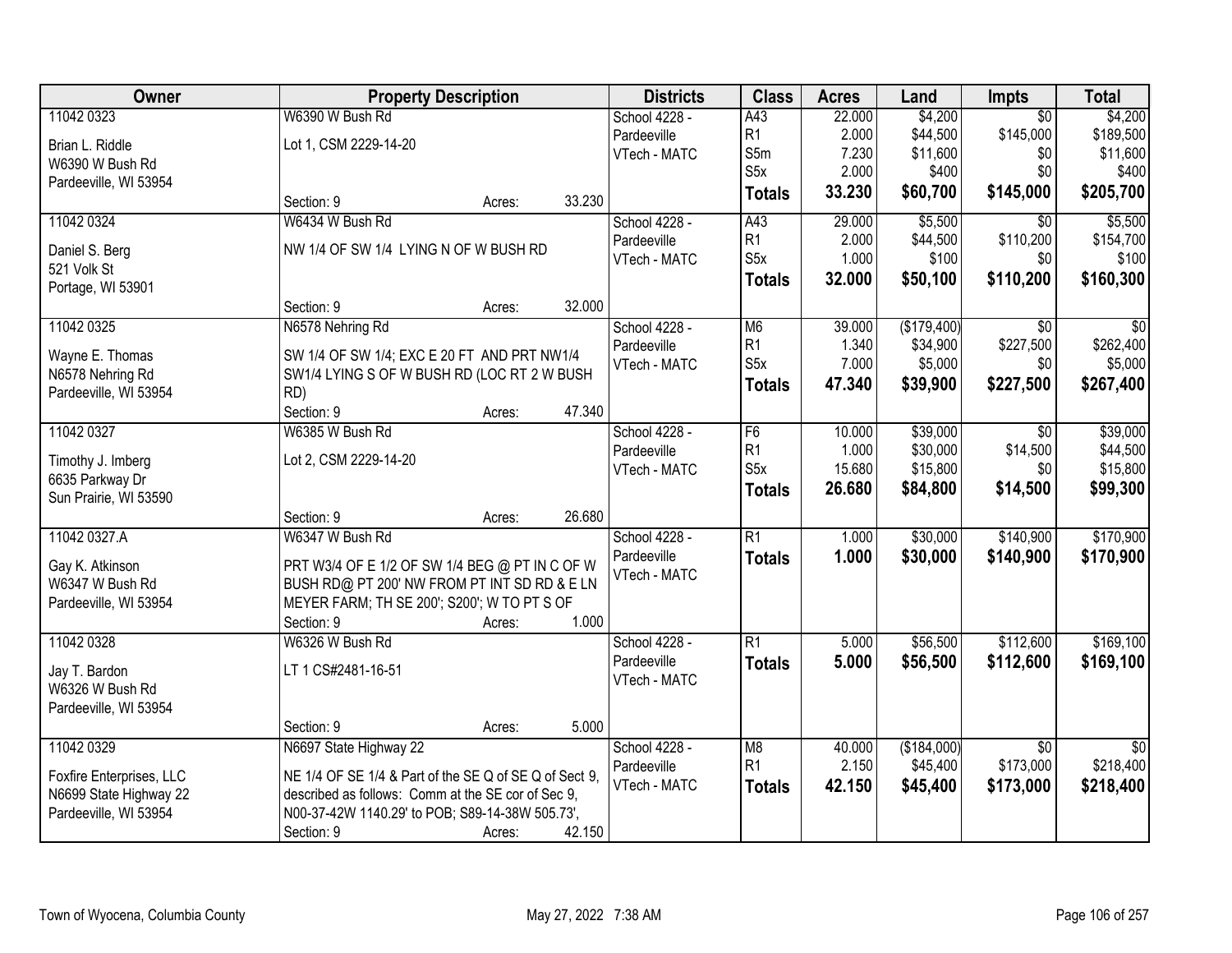| Owner                                    | <b>Property Description</b>                                                                                   |        |        | <b>Districts</b>            | <b>Class</b>     | <b>Acres</b> | Land     | <b>Impts</b>    | <b>Total</b> |
|------------------------------------------|---------------------------------------------------------------------------------------------------------------|--------|--------|-----------------------------|------------------|--------------|----------|-----------------|--------------|
| 11042 0330                               | N6699 State Highway 22                                                                                        |        |        | School 4228 -               | A43              | 20.000       | \$3,800  | $\overline{50}$ | \$3,800      |
| Christopher A. Ernst                     | NW 1/4 OF SE 1/4                                                                                              |        |        | Pardeeville                 | R <sub>1</sub>   | 2.000        | \$44,500 | \$268,900       | \$313,400    |
| N6699 State Rd 22                        |                                                                                                               |        |        | VTech - MATC                | S5m              | 12.000       | \$20,600 | \$0             | \$20,600     |
| Pardeeville, WI 53954                    |                                                                                                               |        |        |                             | S <sub>5</sub> x | 6.000        | \$1,200  | \$0             | \$1,200      |
|                                          | Section: 9                                                                                                    | Acres: | 40.000 |                             | <b>Totals</b>    | 40.000       | \$70,100 | \$268,900       | \$339,000    |
| 11042 0331                               |                                                                                                               |        |        | School 4228 -               | A43              | 34.100       | \$6,500  | \$0             | \$6,500      |
| Christopher A. Ernst                     | LT1 CS#2486-16-56 - See Exceptions                                                                            |        |        | Pardeeville                 | S5x              | 1.900        | \$2,200  | \$0             | \$2,200      |
| N6699 State Rd 22                        |                                                                                                               |        |        | VTech - MATC                | <b>Totals</b>    | 36.000       | \$8,700  | \$0             | \$8,700      |
| Pardeeville, WI 53954                    | Section: 9                                                                                                    | Acres: | 36.000 |                             |                  |              |          |                 |              |
| 11042 0331.A                             | W6287 W Bush Rd                                                                                               |        |        | School 4228 -               | $\overline{R1}$  | 7.000        | \$62,500 | \$109,700       | \$172,200    |
|                                          |                                                                                                               |        |        | Pardeeville                 | S <sub>5</sub> x | 1.000        | \$200    | \$0             | \$200        |
| Derek P. Wendt                           | Prt SE1/4 of SW1/4 & SW1/4 of SE1/4 which lies south of                                                       |        |        | VTech - MATC                | <b>Totals</b>    | 8.000        | \$62,700 | \$109,700       | \$172,400    |
| W6287 W Bush Rd<br>Pardeeville, WI 53954 | Bush Rd, Beg center W Bush Rd on S line Sec. 9, W<br>along sec line to a point 20 rds West of SW cor of SW SE |        |        |                             |                  |              |          |                 |              |
|                                          | Section: 9                                                                                                    | Acres: | 8.000  |                             |                  |              |          |                 |              |
| 11042 0332.01                            |                                                                                                               |        |        | School 4228 -               | A42              | 35.000       | \$9,300  | $\sqrt[6]{}$    | \$9,300      |
|                                          |                                                                                                               |        |        | Pardeeville                 | <b>Totals</b>    | 35.000       | \$9,300  | \$0             | \$9,300      |
| Thomas M. Heaps                          | Lot 1, CSM 4773-33-108                                                                                        |        |        | VTech - MATC                |                  |              |          |                 |              |
| N6776 State Rd 22                        |                                                                                                               |        |        |                             |                  |              |          |                 |              |
| Pardeeville, WI 53954                    |                                                                                                               |        |        |                             |                  |              |          |                 |              |
|                                          | Section: 16                                                                                                   | Acres: | 35.000 |                             |                  |              |          |                 |              |
| 11042 0332.03                            | N6575 State Highway 22                                                                                        |        |        | School 4228 -               | $\overline{R1}$  | 1.180        | \$32,600 | \$105,000       | \$137,600    |
| Sheila M. Runge                          | Lot 3, CSM 4773-33-108                                                                                        |        |        | Pardeeville<br>VTech - MATC | <b>Totals</b>    | 1.180        | \$32,600 | \$105,000       | \$137,600    |
| N6575 State Rd 22                        |                                                                                                               |        |        |                             |                  |              |          |                 |              |
| Pardeeville, WI 53954                    |                                                                                                               |        |        |                             |                  |              |          |                 |              |
|                                          | Section: 9                                                                                                    | Acres: | 1.180  |                             |                  |              |          |                 |              |
| 11042 0332.04                            | N6579 State Highway 22                                                                                        |        |        | School 4228 -               | $\overline{R1}$  | 2.000        | \$44,500 | \$270,000       | \$314,500    |
| Tyler R. Young                           | Lot 1, CSM 5938-42-80                                                                                         |        |        | Pardeeville                 | S <sub>5</sub> x | 2.830        | \$6,800  | \$0             | \$6,800      |
| N6579 State Rd 22                        |                                                                                                               |        |        | VTech - MATC                | <b>Totals</b>    | 4.830        | \$51,300 | \$270,000       | \$321,300    |
| Pardeeville, WI 53954                    |                                                                                                               |        |        |                             |                  |              |          |                 |              |
|                                          | Section: 9                                                                                                    | Acres: | 4.830  |                             |                  |              |          |                 |              |
| 11042 0332.05                            | N6577 State Highway 22                                                                                        |        |        | School 4228 -               | A42              | 28.420       | \$7,500  | $\overline{50}$ | \$7,500      |
| Thomas M. Heaps                          | Lot 2, CSM 5938-42-80                                                                                         |        |        | Pardeeville                 | H7               | 1.000        | \$21,000 | \$15,500        | \$36,500     |
| N6776 State Rd 22                        |                                                                                                               |        |        | VTech - MATC                | S <sub>5</sub> x | 0.750        | \$1,800  | \$0             | \$1,800      |
| Pardeeville, WI 53954                    |                                                                                                               |        |        |                             | <b>Totals</b>    | 30.170       | \$30,300 | \$15,500        | \$45,800     |
|                                          | Section: 9                                                                                                    | Acres: | 30.170 |                             |                  |              |          |                 |              |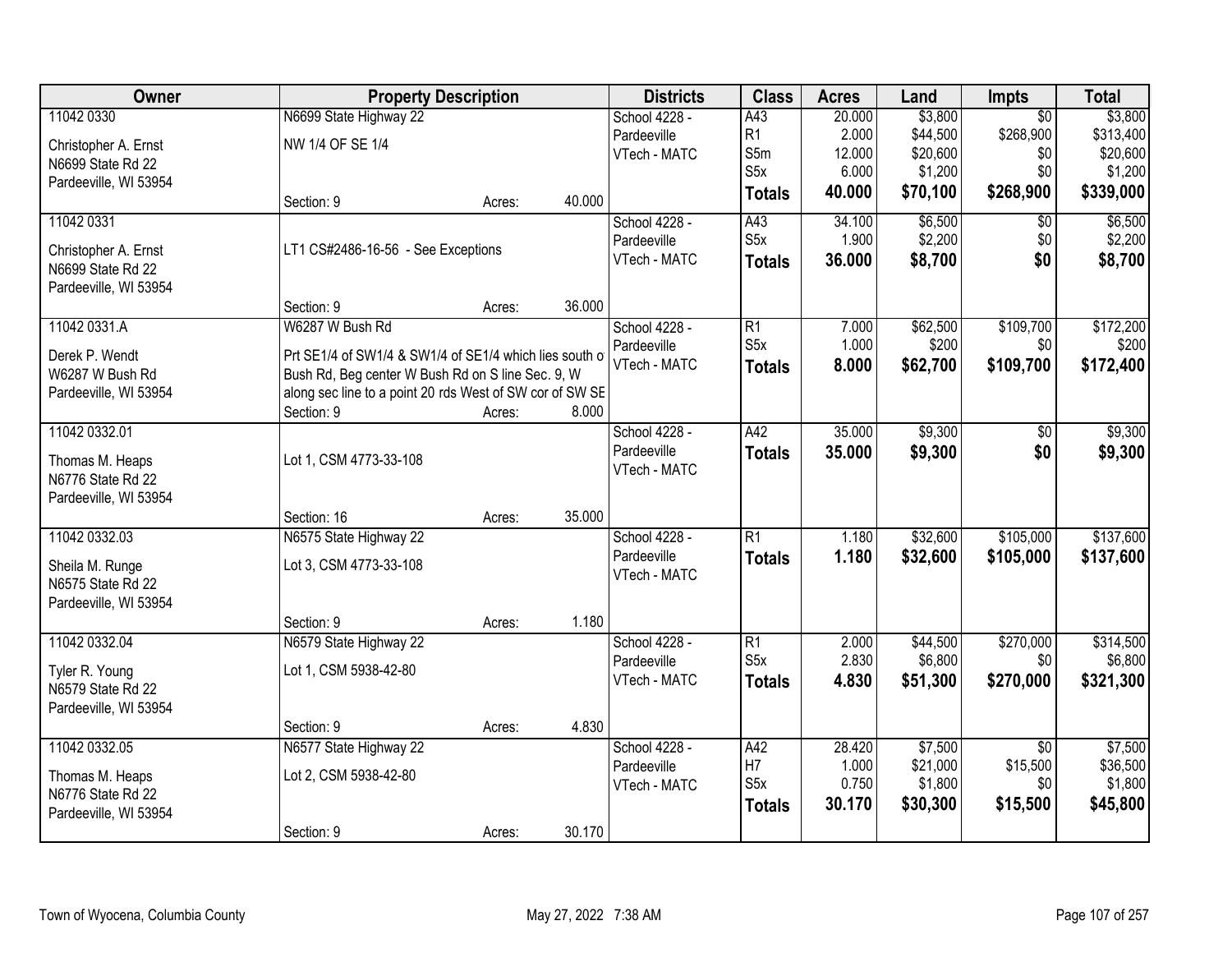| Owner                                                           | <b>Property Description</b>                                                 | <b>Districts</b>             | <b>Class</b>     | <b>Acres</b>   | Land            | <b>Impts</b>           | <b>Total</b>   |
|-----------------------------------------------------------------|-----------------------------------------------------------------------------|------------------------------|------------------|----------------|-----------------|------------------------|----------------|
| 11042 0332.1                                                    | N6503 State Highway 22                                                      | School 4228 -<br>Pardeeville | $\overline{X5}$  | 0.170          | $\overline{60}$ | $\overline{50}$        | \$0            |
| Northern Natural Gas Co                                         | PCL IN SE 1/4; BEG @ PT IN W R/W HWY 22 @ PT 50                             | VTech - MATC                 | <b>Totals</b>    | 0.170          | \$0             | \$0                    | \$0            |
| Platteville, WI 53818                                           | FT W OF SE COR S.9; TH N 75 FT;<br>TH W 100 FT; S<br>75 FT; E 100 FT TO BEG |                              |                  |                |                 |                        |                |
|                                                                 | 0.170<br>Section: 9<br>Acres:                                               |                              |                  |                |                 |                        |                |
| 11042 0333.1                                                    | N6785 Schwantz Rd                                                           | School 4228 -                | $\overline{R1}$  | 1.840          | \$42,200        | \$211,300              | \$253,500      |
| Donald Klitzke<br>N6785 Schwantz Rd                             | Lot 1, CSM 2029-12-16                                                       | Pardeeville<br>VTech - MATC  | <b>Totals</b>    | 1.840          | \$42,200        | \$211,300              | \$253,500      |
| Pardeeville, WI 53954                                           |                                                                             |                              |                  |                |                 |                        |                |
|                                                                 | 1.840<br>Section: 10<br>Acres:                                              |                              |                  |                |                 |                        |                |
| 11042 0333.2                                                    |                                                                             | School 4228 -<br>Pardeeville | $\overline{R1}$  | 0.089<br>0.089 | \$100<br>\$100  | $\overline{50}$<br>\$0 | \$100<br>\$100 |
| Shannon K. Rohrbeck<br>521 Schwantz Rd<br>Pardeeville, WI 53954 | PRT SW1/4 OF NE1/4 W OF HWY A STRIP SOUTH OF<br>CS#3000 18 X 216            | VTech - MATC                 | <b>Totals</b>    |                |                 |                        |                |
|                                                                 | 0.089<br>Section: 10<br>Acres:                                              |                              |                  |                |                 |                        |                |
| 11042 0333.3                                                    |                                                                             | School 4228 -                | A43              | 21.071         | \$4,000         | $\sqrt[6]{}$           | \$4,000        |
| Thomas M. Heaps                                                 | SW1/4 OF NE1/4 W OF HWY EXC CS#2029 EXC                                     | Pardeeville                  | S <sub>5</sub> x | 6.000          | \$5,000         | \$0                    | \$5,000        |
| N6776 State Rd 22                                               | #663885                                                                     | VTech - MATC                 | <b>Totals</b>    | 27.071         | \$9,000         | \$0                    | \$9,000        |
| Pardeeville, WI 53954                                           |                                                                             |                              |                  |                |                 |                        |                |
|                                                                 | 27.071<br>Section: 10<br>Acres:                                             |                              |                  |                |                 |                        |                |
| 11042 0335.03                                                   | N6726 Schwantz Rd                                                           | School 4228 -                | $\overline{R1}$  | 9.640          | \$70,400        | \$92,400               | \$162,800      |
| Carol R. Pederson                                               | SW 1/4 OF NE 1/4, E OF HWY - See exceptions                                 | Pardeeville<br>VTech - MATC  | <b>Totals</b>    | 9.640          | \$70,400        | \$92,400               | \$162,800      |
| N6726 Schwantz Rd                                               |                                                                             |                              |                  |                |                 |                        |                |
| Pardeeville, WI 53954                                           | 9.640                                                                       |                              |                  |                |                 |                        |                |
| 11042 0335.05                                                   | Section: 10<br>Acres:<br>Schwantz Rd                                        | School 4228 -                | S5x              | 36.360         | \$34,400        | $\overline{60}$        | \$34,400       |
|                                                                 |                                                                             | Pardeeville                  | <b>Totals</b>    | 36.360         | \$34,400        | \$0                    | \$34,400       |
| Carol R. Pederson                                               | SE 1/4 OF NE 1/4 See exceptions(3)                                          | VTech - MATC                 |                  |                |                 |                        |                |
| N6726 Schwantz Rd<br>Pardeeville, WI 53954                      |                                                                             |                              |                  |                |                 |                        |                |
|                                                                 | 36.360<br>Section: 10<br>Acres:                                             |                              |                  |                |                 |                        |                |
| 11042 0335.06                                                   | N6898 Schwantz Rd                                                           | School 4228 -                | $\overline{R1}$  | 5.000          | \$56,500        | \$187,600              | \$244,100      |
| Eric A. Pederson                                                | Beg on north line of S1/2 of NE1/4 Section 10 & Ely r/w o                   | Pardeeville                  | <b>Totals</b>    | 5.000          | \$56,500        | \$187,600              | \$244,100      |
| N6898 Schwantz Rd                                               | Schwantz Rd, SWly along Ely r/w 417.4', Ely parallel with                   | VTech - MATC                 |                  |                |                 |                        |                |
| Pardeeville, WI 53954                                           | north line 521.8', NEly parallel to Ely r/w 417.4' to north                 |                              |                  |                |                 |                        |                |
|                                                                 | Section: 10<br>5.000<br>Acres:                                              |                              |                  |                |                 |                        |                |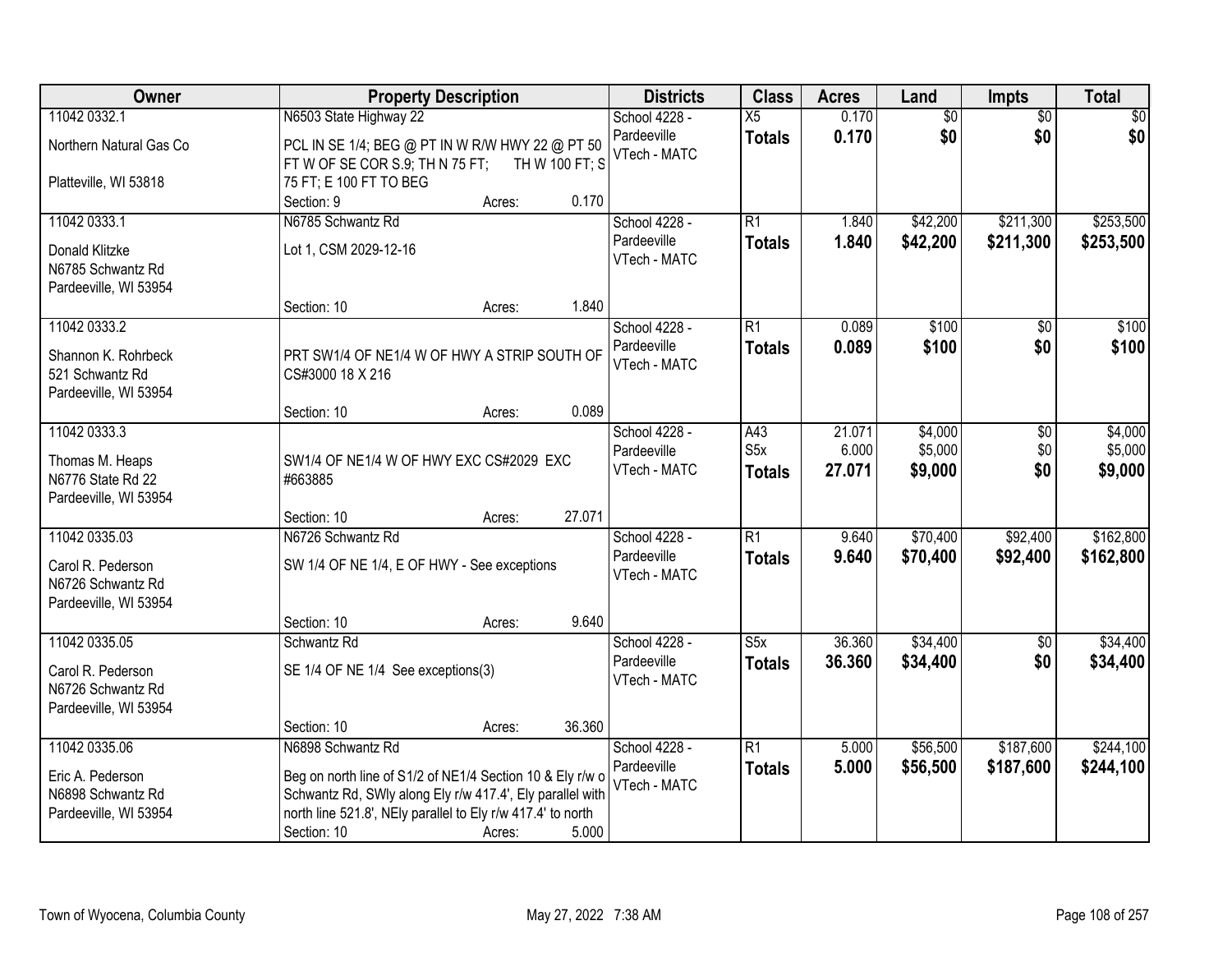| Owner                                                                                  |                                                                                                   | <b>Property Description</b> |        | <b>Districts</b>                             | <b>Class</b>                     | <b>Acres</b>              | Land                          | <b>Impts</b>                              | <b>Total</b>                    |
|----------------------------------------------------------------------------------------|---------------------------------------------------------------------------------------------------|-----------------------------|--------|----------------------------------------------|----------------------------------|---------------------------|-------------------------------|-------------------------------------------|---------------------------------|
| 11042 0336.01<br>Thomas M. Heaps<br>N6776 Highway 22<br>Pardeeville, WI 54934          | N6795 State Highway 22<br>PRT OF LT 1 CS#3689-25-57 LOCATED V OF PDVLE<br>& PRTLY TOWN OF WYOCENA |                             |        | School 4228 -<br>Pardeeville<br>VTech - MATC | $\overline{R1}$<br><b>Totals</b> | 0.806<br>0.806            | \$24,200<br>\$24,200          | \$87,700<br>\$87,700                      | \$111,900<br>\$111,900          |
|                                                                                        | Section: 10                                                                                       | Acres:                      | 0.806  |                                              |                                  |                           |                               |                                           |                                 |
| 11042 0336.02<br>Thomas M. Heaps<br>N6776 State Rd 22<br>Pardeeville, WI 53954         | State Highway 22<br>LT 2 CS#3689-25-57                                                            |                             |        | School 4228 -<br>Pardeeville<br>VTech - MATC | A43<br><b>Totals</b>             | 0.771<br>0.771            | \$100<br>\$100                | $\overline{50}$<br>\$0                    | \$100<br>\$100                  |
|                                                                                        | Section: 10                                                                                       | Acres:                      | 0.771  |                                              |                                  |                           |                               |                                           |                                 |
| 11042 0336.05<br>Donald H. Achterberg<br>N7120 Pardeeville Rd<br>Pardeeville, WI 53954 | N6759 State Highway 22 Unit 1<br>Lot 1, CSM 5992-43-33                                            |                             |        | School 4228 -<br>Pardeeville<br>VTech - MATC | $\overline{C2}$<br><b>Totals</b> | 1.200<br>1.200            | \$34,400<br>\$34,400          | \$130,200<br>\$130,200                    | \$164,600<br>\$164,600          |
|                                                                                        | Section: 10                                                                                       | Acres:                      | 1.200  |                                              |                                  |                           |                               |                                           |                                 |
| 11042 0336.06<br>Donald H. Achterberg<br>N7120 Pardeeville Rd<br>Pardeeville, WI 53954 | N6755 State Highway 22 Unit 1<br>Lot 2, CSM 5992-43-33                                            |                             |        | School 4228 -<br>Pardeeville<br>VTech - MATC | $\overline{R1}$<br><b>Totals</b> | 0.850<br>0.850            | \$25,500<br>\$25,500          | \$161,200<br>\$161,200                    | \$186,700<br>\$186,700          |
|                                                                                        | Section: 10                                                                                       | Acres:                      | 0.850  |                                              |                                  |                           |                               |                                           |                                 |
| 11042 0337.01<br>Thomas M. Heaps<br>N6776 State Rd 22<br>Pardeeville, WI 53954         | N6776 State Highway 22<br>Lot 1, CSM 5269-37-41                                                   |                             |        | School 4228 -<br>Pardeeville<br>VTech - MATC | A43<br>H7<br><b>Totals</b>       | 3.000<br>4.830<br>7.830   | \$600<br>\$32,700<br>\$33,300 | $\overline{50}$<br>\$229,400<br>\$229,400 | \$600<br>\$262,100<br>\$262,700 |
|                                                                                        | Section: 10                                                                                       | Acres:                      | 7.830  |                                              |                                  |                           |                               |                                           |                                 |
| 11042 0337.02<br>Thomas M. Heaps<br>N6776 State Rd 22<br>Pardeeville, WI 53954         | State Highway 22<br>SW 1/4 OF NW 1/4, E OF HWY EXC CS#3161-21-27 -<br>See Exceptions              |                             |        | School 4228 -<br>Pardeeville<br>VTech - MATC | A43<br>S5x<br><b>Totals</b>      | 28.050<br>1.000<br>29.050 | \$5,400<br>\$100<br>\$5,500   | $\sqrt{6}$<br>\$0<br>\$0                  | \$5,400<br>\$100<br>\$5,500     |
|                                                                                        | Section: 10                                                                                       | Acres:                      | 29.050 |                                              |                                  |                           |                               |                                           |                                 |
| 11042 0338<br>Thomas M. Heaps<br>N6776 State Rd 22<br>Pardeeville, WI 53954            | State Highway 22<br>SE 1/4 OF NW 1/4<br>Section: 10                                               | Acres:                      | 40.000 | School 4228 -<br>Pardeeville<br>VTech - MATC | A43<br><b>Totals</b>             | 40.000<br>40.000          | \$7,700<br>\$7,700            | $\overline{50}$<br>\$0                    | \$7,700<br>\$7,700              |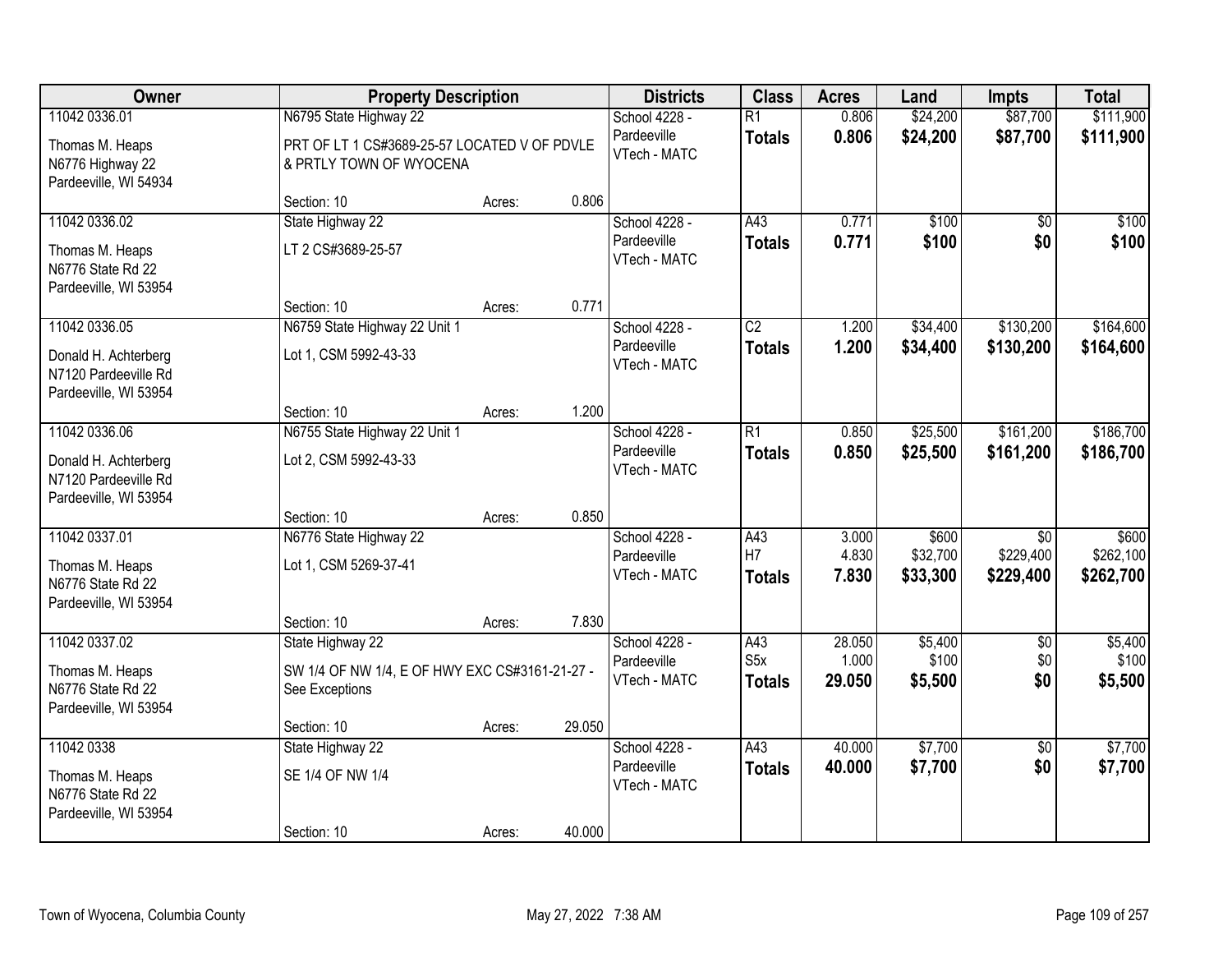| Owner                                  | <b>Property Description</b>  |        |        | <b>Districts</b> | <b>Class</b>     | <b>Acres</b>   | Land                 | Impts            | <b>Total</b>          |
|----------------------------------------|------------------------------|--------|--------|------------------|------------------|----------------|----------------------|------------------|-----------------------|
| 11042 0339.A                           | State Highway 22             |        |        | School 4228 -    | A43              | 12.000         | \$2,300              | $\overline{50}$  | \$2,300               |
| Richard A. Smith                       | S1/2 OF N1/2 OF SW1/4        |        |        | Pardeeville      | H7               | 1.000          | \$21,000             | \$12,300         | \$33,300              |
| 4692 Gaston Cir                        |                              |        |        | VTech - MATC     | S5m              | 19.000         | \$37,100             | \$0              | \$37,100              |
| Cottage Grove, WI 53527                |                              |        |        |                  | S <sub>5</sub> x | 8.000          | \$17,400             | \$0              | \$17,400              |
|                                        | Section: 10                  | Acres: | 40.000 |                  | <b>Totals</b>    | 40.000         | \$77,800             | \$12,300         | \$90,100              |
| 11042 0340.01                          | N6668 State Highway 22       |        |        | School 4228 -    | R1               | 2.150          | \$45,400             | \$183,600        | \$229,000             |
| Ryan Lareau                            | Lot 1, CSM 6383-47-36        |        |        | Pardeeville      | <b>Totals</b>    | 2.150          | \$45,400             | \$183,600        | \$229,000             |
| N6668 State Rd 22                      |                              |        |        | VTech - MATC     |                  |                |                      |                  |                       |
| Pardeeville, WI 53954                  |                              |        |        |                  |                  |                |                      |                  |                       |
|                                        | Section: 10                  | Acres: | 2.150  |                  |                  |                |                      |                  |                       |
| 11042 0340.02                          | N6672 State Highway 22       |        |        | School 4228 -    | A43              | 6.000          | \$1,100              | \$0              | \$1,100               |
|                                        | Lot 2, CSM 6383-47-36        |        |        | Pardeeville      | R1               | 7.200          | \$63,100             | \$28,500         | \$91,600              |
| Bryan Bjorge                           |                              |        |        | VTech - MATC     | S5m              | 24.000         | \$42,300             | \$0              | \$42,300              |
| 126 Vega Dr<br>Arlington, WI 53911     |                              |        |        |                  | <b>Totals</b>    | 37.200         | \$106,500            | \$28,500         | \$135,000             |
|                                        | Section: 10                  | Acres: | 37.200 |                  |                  |                |                      |                  |                       |
| 11042 0341                             | N6562 State Highway 22       |        |        | School 4228 -    | A43              | 3.500          | \$700                | $\overline{50}$  | \$700                 |
|                                        |                              |        |        | Pardeeville      | R <sub>1</sub>   | 1.500          | \$37,300             | \$88,000         | \$125,300             |
| Philip B. Weisensel                    | Lot 2, CSM 1959-11-55        |        |        | VTech - MATC     | <b>Totals</b>    | 5.000          | \$38,000             | \$88,000         | \$126,000             |
| N6562 State Rd 22                      |                              |        |        |                  |                  |                |                      |                  |                       |
| Pardeeville, WI 53954                  |                              |        | 5.000  |                  |                  |                |                      |                  |                       |
|                                        | Section: 10                  | Acres: |        |                  |                  |                |                      |                  |                       |
| 11042 0341.1                           | N6590 State Highway 22       |        |        | School 4228 -    | A43              | 20.760         | \$4,000              | $\overline{50}$  | \$4,000               |
| Michael L. Des Jarlais                 | Lot 1, CSM 1959-11-55        |        |        | Pardeeville      | R1<br>S5m        | 7.000<br>6.000 | \$62,500<br>\$11,700 | \$233,800<br>\$0 | \$296,300<br>\$11,700 |
| N6590 State Rd 22                      |                              |        |        | VTech - MATC     | S5x              | 3.660          | \$8,400              | \$0              | \$8,400               |
| Pardeeville, WI 53954                  |                              |        |        |                  |                  | 37.420         | \$86,600             | \$233,800        | \$320,400             |
|                                        | Section: 10                  | Acres: | 37.420 |                  | <b>Totals</b>    |                |                      |                  |                       |
| 11042 0342                             | N6526 State Highway 22       |        |        | School 4228 -    | A43              | 26.000         | \$5,000              | \$0              | \$5,000               |
| Scott B. Kuhlman                       | Lot 3, CSM 1959-11-55        |        |        | Pardeeville      | R1               | 2.000          | \$44,500             | \$222,400        | \$266,900             |
| N6526 State Rd 22                      |                              |        |        | VTech - MATC     | S5m              | 1.500          | \$2,400              | \$0              | \$2,400               |
| Pardeeville, WI 53954                  |                              |        |        |                  | S <sub>5</sub> x | 6.540          | \$13,900             | \$0              | \$13,900              |
|                                        | Section: 10                  | Acres: | 36.040 |                  | <b>Totals</b>    | 36.040         | \$65,800             | \$222,400        | \$288,200             |
| 11042 0343                             |                              |        |        | School 4228 -    | S5x              | 39.280         | \$32,400             | $\overline{30}$  | \$32,400              |
| Trust Agreement of David & Sally Olson | NE1/4 of SE1/4, Exc R261-272 |        |        | Pardeeville      | <b>Totals</b>    | 39.280         | \$32,400             | \$0              | \$32,400              |
| N6634 Schwantz Rd                      |                              |        |        | VTech - MATC     |                  |                |                      |                  |                       |
| Pardeeville, WI 53954                  |                              |        |        |                  |                  |                |                      |                  |                       |
|                                        | Section: 10                  | Acres: | 39.280 |                  |                  |                |                      |                  |                       |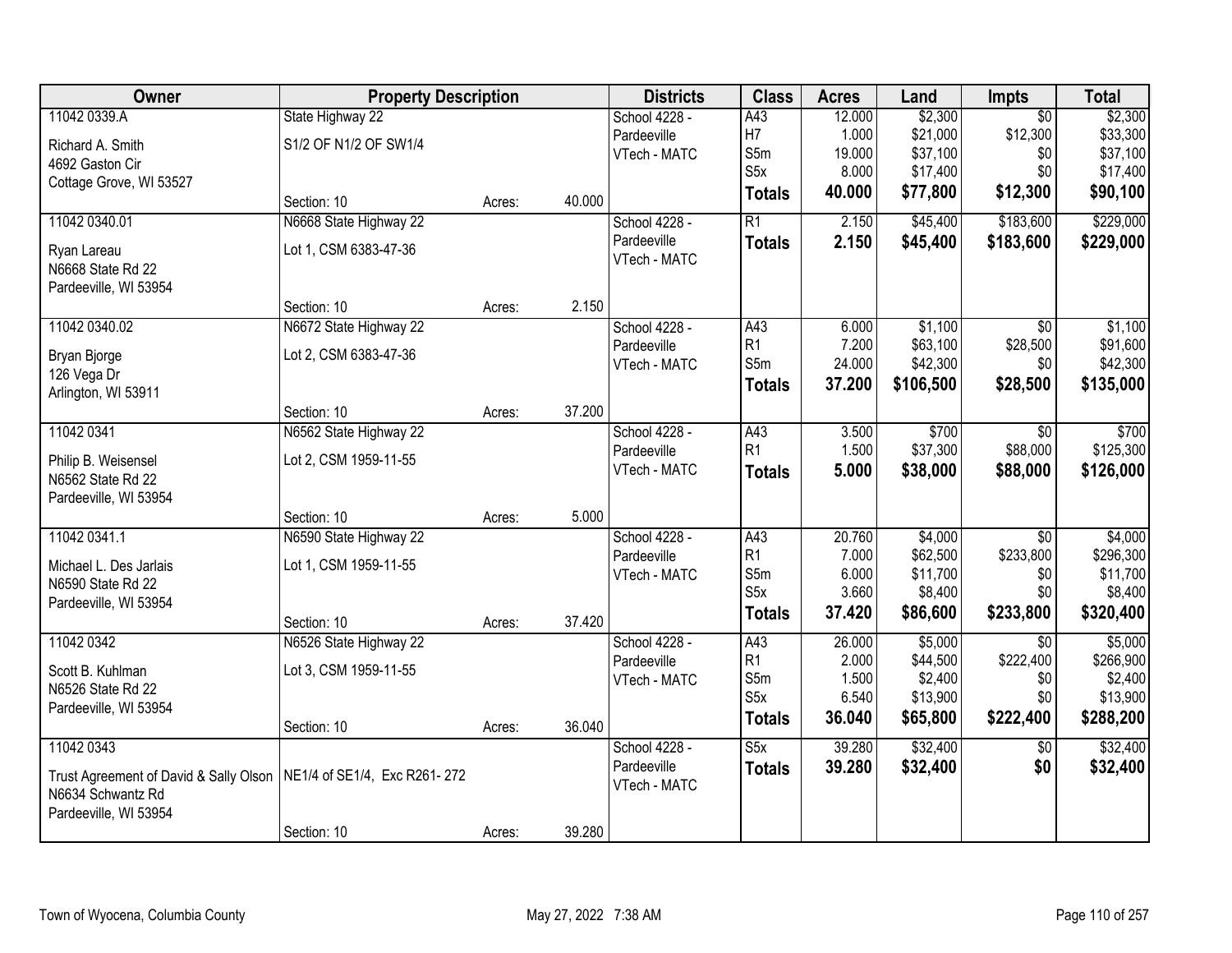| Owner                                                                                                | <b>Property Description</b>                                                                                                                                                                              | <b>Districts</b>                             | <b>Class</b>                                 | <b>Acres</b>                      | Land                                        | <b>Impts</b>                         | <b>Total</b>                                  |
|------------------------------------------------------------------------------------------------------|----------------------------------------------------------------------------------------------------------------------------------------------------------------------------------------------------------|----------------------------------------------|----------------------------------------------|-----------------------------------|---------------------------------------------|--------------------------------------|-----------------------------------------------|
| 11042 0343.A<br>David J. Patton<br>N7326 S Shore Dr<br>Pardeeville, WI 53954                         | Prt N 1/2 SE 1/4- Com E 1/4 cor Sec 10, S 24', W &<br>parallel to north line SE1/4 to c/l Schwartz Rd, N along c/<br>to N line SE1/4, E to POB                                                           | School 4228 -<br>Pardeeville<br>VTech - MATC | $\overline{\text{S5x}}$<br><b>Totals</b>     | 1.000<br>1.000                    | \$200<br>\$200                              | $\overline{50}$<br>\$0               | \$200<br>\$200                                |
| 11042 0344.01<br>Matthew E. Smith<br>N6623 Schwantz Rd<br>Pardeeville, WI 53954                      | Section: 10<br>1.000<br>Acres:<br>N6623 Schwantz Rd<br>Lot 1, CSM 5350-38-17                                                                                                                             | School 4228 -<br>Pardeeville<br>VTech - MATC | R1<br><b>Totals</b>                          | 3.070<br>3.070                    | \$50,700<br>\$50,700                        | \$275,800<br>\$275,800               | \$326,500<br>\$326,500                        |
| 11042 0344.02<br>Thomas M. Heaps<br>N6776 State Rd 22<br>Pardeeville, WI 53954                       | 3.070<br>Section: 10<br>Acres:<br>Schwantz Rd<br>NW 1/4 OF SE 1/4; EXC 20 A E OF HWY EXC CS#1702<br>- See Exceptions                                                                                     | School 4228 -<br>Pardeeville<br>VTech - MATC | A43<br>S <sub>5</sub> x<br>Totals            | 11.180<br>3.750<br>14.930         | \$2,100<br>\$7,000<br>\$9,100               | $\overline{50}$<br>\$0<br>\$0        | \$2,100<br>\$7,000<br>\$9,100                 |
| 11042 0344.A<br>Trust Agreement of David & Sally Olson<br>N6634 Schwantz Rd<br>Pardeeville, WI 53954 | 14.930<br>Section: 10<br>Acres:<br>N6634 Schwantz Rd<br>20 ac in NW1/4 OF SE1/4 E of hwy, Exc R261-272                                                                                                   | School 4228 -<br>Pardeeville<br>VTech - MATC | F6<br>R <sub>1</sub><br>S5x<br><b>Totals</b> | 7.720<br>3.000<br>7.000<br>17.720 | \$35,500<br>\$50,500<br>\$5,800<br>\$91,800 | \$0<br>\$276,000<br>\$0<br>\$276,000 | \$35,500<br>\$326,500<br>\$5,800<br>\$367,800 |
| 11042 0344.B<br>Dion R. Kuska<br>N6601 Schwantz Rd<br>Pardeeville, WI 53954                          | 17.720<br>Section: 10<br>Acres:<br>N6601 Schwantz Rd<br>Lot 1, CSM 1702-8-116                                                                                                                            | School 4228 -<br>Pardeeville<br>VTech - MATC | $\overline{R1}$<br><b>Totals</b>             | 4.000<br>4.000                    | \$53,500<br>\$53,500                        | \$224,700<br>\$224,700               | \$278,200<br>\$278,200                        |
| 11042 0345.01<br>Steven M. Jackson<br>N6511 Schwantz Rd<br>Pardeeville, WI 53954                     | 4.000<br>Section: 10<br>Acres:<br>N6511 Schwantz Rd<br>Lot 1 CS#3421-23-38<br>4.050<br>Section: 10<br>Acres:                                                                                             | School 4228 -<br>Pardeeville<br>VTech - MATC | $\overline{R1}$<br><b>Totals</b>             | 4.050<br>4.050                    | \$53,700<br>\$53,700                        | \$67,300<br>\$67,300                 | \$121,000<br>\$121,000                        |
| 11042 0345.02<br>Steven M. Jackson<br>N6511 Schwantz Rd<br>Pardeeville, WI 53954                     | Beg at the S Q of Sec 10, also being the SW cor of Lot 1<br>CSM 3421; N00-21-46W 357.11' to POB, also being the<br>NW cor of Lot 1, CSM 3421; cont N00-21-46W 221.12';<br>2.680<br>Section: 10<br>Acres: | School 4228 -<br>Pardeeville<br>VTech - MATC | R1<br><b>Totals</b>                          | 2.680<br>2.680                    | \$7,300<br>\$7,300                          | \$0<br>\$0                           | \$7,300<br>\$7,300                            |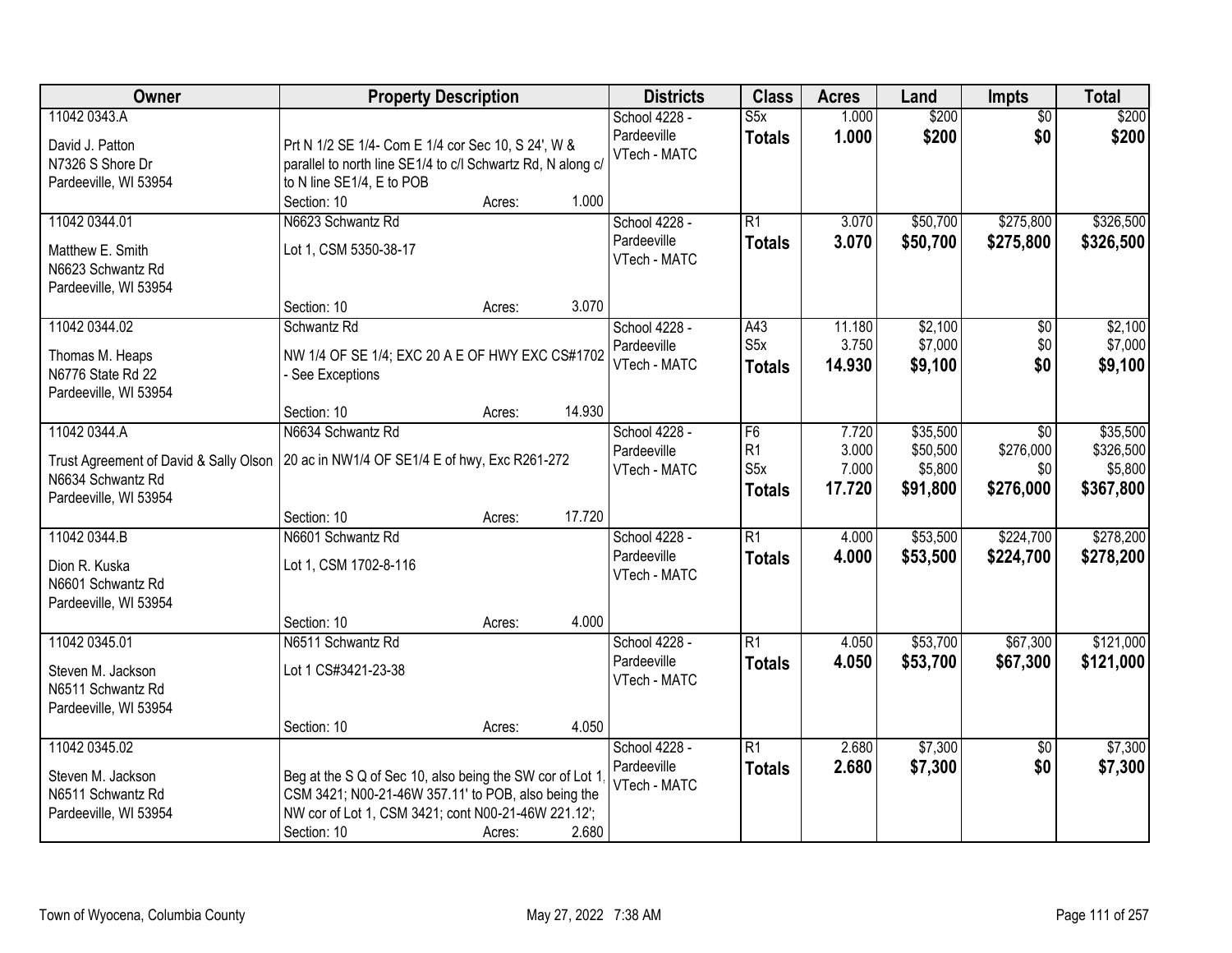| Owner                                                                            | <b>Property Description</b>                                                                                                                                                        |        |         | <b>Districts</b>                             | <b>Class</b>                                  | <b>Acres</b>                        | Land                                          | <b>Impts</b>                         | <b>Total</b>                                   |
|----------------------------------------------------------------------------------|------------------------------------------------------------------------------------------------------------------------------------------------------------------------------------|--------|---------|----------------------------------------------|-----------------------------------------------|-------------------------------------|-----------------------------------------------|--------------------------------------|------------------------------------------------|
| 11042 0345.04                                                                    | N6577 Schwantz Rd                                                                                                                                                                  |        |         | School 4228 -                                | $\overline{R1}$                               | 5.000                               | \$56,500                                      | \$269,500                            | \$326,000                                      |
| Jeffrey J. Burkhardt<br>N6577 Schwantz Rd                                        | Lot 1, CSM 4807-34-6                                                                                                                                                               |        |         | Pardeeville<br>VTech - MATC                  | <b>Totals</b>                                 | 5.000                               | \$56,500                                      | \$269,500                            | \$326,000                                      |
| Pardeeville, WI 53954                                                            | Section: 10                                                                                                                                                                        | Acres: | 5.000   |                                              |                                               |                                     |                                               |                                      |                                                |
| 11042 0345.05                                                                    | N6545 Schwantz Rd                                                                                                                                                                  |        |         | School 4228 -                                | $\overline{R1}$                               | 5.000                               | \$56,500                                      | \$40,400                             | \$96,900                                       |
| Dennis T. Laper<br>583 W Monroe St<br>Pardeeville, WI 53954                      | Lot 2, CSM 4807-34-6                                                                                                                                                               |        |         | Pardeeville<br>VTech - MATC                  | <b>Totals</b>                                 | 5.000                               | \$56,500                                      | \$40,400                             | \$96,900                                       |
|                                                                                  | Section: 10                                                                                                                                                                        | Acres: | 5.000   |                                              |                                               |                                     |                                               |                                      |                                                |
| 11042 0346.01<br>Robert H. Gomoll<br>5433 Westshire Cir<br>Waunakee, WI 53597    | N6590 Schwantz Rd<br>Lot 1, CSM 5509-39-24                                                                                                                                         |        |         | School 4228 -<br>Pardeeville<br>VTech - MATC | F6<br>S <sub>5</sub> x<br><b>Totals</b>       | 9.000<br>101.460<br>110.460         | \$41,400<br>\$87,000<br>\$128,400             | \$0<br>\$0\$<br>\$0                  | \$41,400<br>\$87,000<br>\$128,400              |
|                                                                                  | Section: 15                                                                                                                                                                        | Acres: | 110.460 |                                              |                                               |                                     |                                               |                                      |                                                |
| 11042 0347<br>Cecil D. Milton<br>W5544 Abel Dr<br>Pardeeville, WI 53954          | W5544 Abel Rd<br>NE 1/4 OF NE 1/4 E 15 A OF NW 1/4 OF NE1/4 COM<br>N1/4 COR OF SEC 11 TH N89-01-09E 830.69'; TH<br>S0-55-34W 603.27'; TH S89-00-09W 830.69'; TH NLY<br>Section: 11 | Acres: | 107.260 | School 4228 -<br>Pardeeville<br>VTech - MATC | F6<br>R1<br>S <sub>5</sub> x<br><b>Totals</b> | 7.000<br>7.000<br>93.260<br>107.260 | \$27,300<br>\$62,500<br>\$83,300<br>\$173,100 | \$0<br>\$138,800<br>\$0<br>\$138,800 | \$27,300<br>\$201,300<br>\$83,300<br>\$311,900 |
| 11042 0349                                                                       |                                                                                                                                                                                    |        |         | School 4228 -                                | F6                                            | 6.570                               | \$25,600                                      | \$0                                  | \$25,600                                       |
| Judith A. Braaksma<br>W5546 Abel Rd<br>Pardeeville, WI 53954                     | W 25 A of NW1/4 of NE1/4, see exceptions                                                                                                                                           |        |         | Pardeeville<br>VTech - MATC                  | S <sub>5</sub> x<br><b>Totals</b>             | 7.170<br>13.740                     | \$6,700<br>\$32,300                           | \$0<br>\$0                           | \$6,700<br>\$32,300                            |
|                                                                                  | Section: 11                                                                                                                                                                        | Acres: | 13.740  |                                              |                                               |                                     |                                               |                                      |                                                |
| 11042 0352<br>Julie A L. Duerst<br>W5594 E Bush Rd<br>Pardeeville, WI 53954      | SW1/4 of SW1/4 of NE1/4                                                                                                                                                            |        |         | School 4228 -<br>Pardeeville<br>VTech - MATC | S5x<br><b>Totals</b>                          | 10.000<br>10.000                    | \$8,300<br>\$8,300                            | $\overline{50}$<br>\$0               | \$8,300<br>\$8,300                             |
|                                                                                  | Section: 11                                                                                                                                                                        | Acres: | 10.000  |                                              |                                               |                                     |                                               |                                      |                                                |
| 11042 0353<br>Kenneth C. Gassen<br>N6815 Pardeeville Rd<br>Pardeeville, WI 53954 | SE 1/4 OF SW 1/4 OF NE 1/4                                                                                                                                                         |        |         | School 4228 -<br>Pardeeville<br>VTech - MATC | S5x<br><b>Totals</b>                          | 10.000<br>10.000                    | \$8,300<br>\$8,300                            | $\overline{50}$<br>\$0               | \$8,300<br>\$8,300                             |
|                                                                                  | Section: 11                                                                                                                                                                        | Acres: | 10.000  |                                              |                                               |                                     |                                               |                                      |                                                |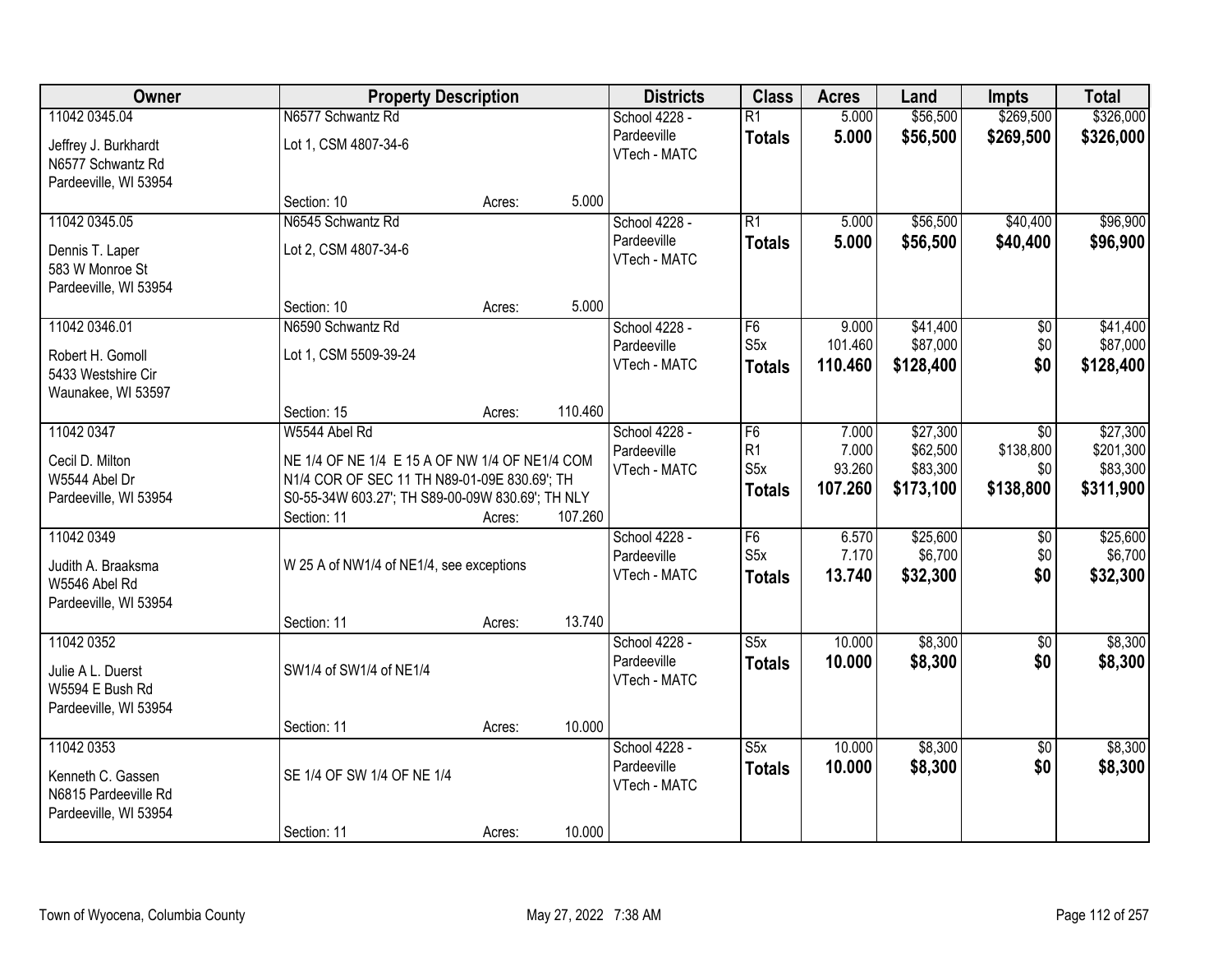| Owner                          | <b>Property Description</b>                       |        |        | <b>Districts</b> | <b>Class</b>    | <b>Acres</b>   | Land             | <b>Impts</b>    | <b>Total</b>     |
|--------------------------------|---------------------------------------------------|--------|--------|------------------|-----------------|----------------|------------------|-----------------|------------------|
| 11042 0354                     |                                                   |        |        | School 4228 -    | S5x             | 40.000         | \$33,000         | $\overline{50}$ | \$33,000         |
| Bonnie A. Gassen               | SE 1/4 OF NE 1/4 (N6815 PARDEEVILLE RD)           |        |        | Pardeeville      | <b>Totals</b>   | 40.000         | \$33,000         | \$0             | \$33,000         |
| N6815 Pardeeville Rd           |                                                   |        |        | VTech - MATC     |                 |                |                  |                 |                  |
| Pardeeville, WI 53954          |                                                   |        |        |                  |                 |                |                  |                 |                  |
|                                | Section: 11                                       | Acres: | 40.000 |                  |                 |                |                  |                 |                  |
| 11042 0355                     | W5544 Abel Rd                                     |        |        | School 4228 -    | A43             | 18.450         | \$3,500          | \$0             | \$3,500          |
| Judith A. Braaksma             | NE1/4 of NW1/4 EXC 33' wide strip along north end |        |        | Pardeeville      | A44             | 11.000         | \$800            | \$0             | \$800            |
| W5546 Abel Rd                  |                                                   |        |        | VTech - MATC     | H7              | 2.000          | \$27,000         | \$101,800       | \$128,800        |
| Pardeeville, WI 53954          |                                                   |        |        |                  | S5m<br>S5x      | 3.000<br>4.550 | \$5,900<br>\$900 | \$0<br>\$0      | \$5,900<br>\$900 |
|                                | Section: 11                                       | Acres: | 39.000 |                  | <b>Totals</b>   | 39.000         | \$38,100         | \$101,800       | \$139,900        |
| 11042 0356                     | W5546 Abel Rd                                     |        |        | School 4228 -    | A43             | 5.000          | \$1,000          | $\overline{50}$ | \$1,000          |
|                                |                                                   |        |        | Pardeeville      | A44             | 3.400          | \$300            | \$0             | \$300            |
| Judith A. Braaksma             | pt NW1/4 of NW1/4, see exceptions ALSO #629927    |        |        | VTech - MATC     | H7              | 0.930          | \$19,500         | \$9,600         | \$29,100         |
| W5546 Abel Rd                  |                                                   |        |        |                  | <b>Totals</b>   | 9.330          | \$20,800         | \$9,600         | \$30,400         |
| Pardeeville, WI 53954          |                                                   |        | 9.330  |                  |                 |                |                  |                 |                  |
| 11042 0356.01                  | Section: 11                                       | Acres: |        | School 4228 -    | S5x             | 3.300          | \$2,700          | $\sqrt{$0}$     | \$2,700          |
|                                |                                                   |        |        | Pardeeville      | <b>Totals</b>   | 3.300          | \$2,700          | \$0             | \$2,700          |
| <b>Brian Milton</b>            | LT 1 CS#3500-23-117                               |        |        | VTech - MATC     |                 |                |                  |                 |                  |
| N7601 N Star Rd                |                                                   |        |        |                  |                 |                |                  |                 |                  |
| Pardeeville, WI 53954          | Section: 11                                       |        | 3.300  |                  |                 |                |                  |                 |                  |
| 11042 0356.04                  |                                                   | Acres: |        | School 4228 -    | R1              | 0.010          | \$100            | \$0             | \$100            |
|                                |                                                   |        |        | Pardeeville      | <b>Totals</b>   | 0.010          | \$100            | \$0             | \$100            |
| Michael D. Weygandt            | Prt Lot 4 CS#3570-24-57 rest in V Pardeeville     |        |        | VTech - MATC     |                 |                |                  |                 |                  |
| 412 Schwantz Rd                |                                                   |        |        |                  |                 |                |                  |                 |                  |
| Pardeeville, WI 53954          | Section: 11                                       | Acres: | 0.010  |                  |                 |                |                  |                 |                  |
| 11042 0356.05                  |                                                   |        |        | School 4228 -    | $\overline{R1}$ | 0.011          | \$100            | \$0             | \$100            |
|                                |                                                   |        |        | Pardeeville      | <b>Totals</b>   | 0.011          | \$100            | \$0             | \$100            |
| Brian W. Janisch               | PRT LT 5 CS#3570-24-57 REST VIL PARDEEVILLE       |        |        | VTech - MATC     |                 |                |                  |                 |                  |
| 408 Schwantz Rd                |                                                   |        |        |                  |                 |                |                  |                 |                  |
| Pardeeville, WI 53954          | Section: 11                                       | Acres: | 0.011  |                  |                 |                |                  |                 |                  |
| 11042 0356.06                  |                                                   |        |        | School 4228 -    | $\overline{R1}$ | 0.009          | \$100            | $\overline{50}$ | \$100            |
|                                |                                                   |        |        | Pardeeville      | <b>Totals</b>   | 0.009          | \$100            | \$0             | \$100            |
| Caitlyn Lee<br>402 Schwantz Rd | Prt of Lot 6 CS #3570-24-57                       |        |        | VTech - MATC     |                 |                |                  |                 |                  |
| Pardeeville, WI 53954          |                                                   |        |        |                  |                 |                |                  |                 |                  |
|                                | Section: 11                                       | Acres: | 0.009  |                  |                 |                |                  |                 |                  |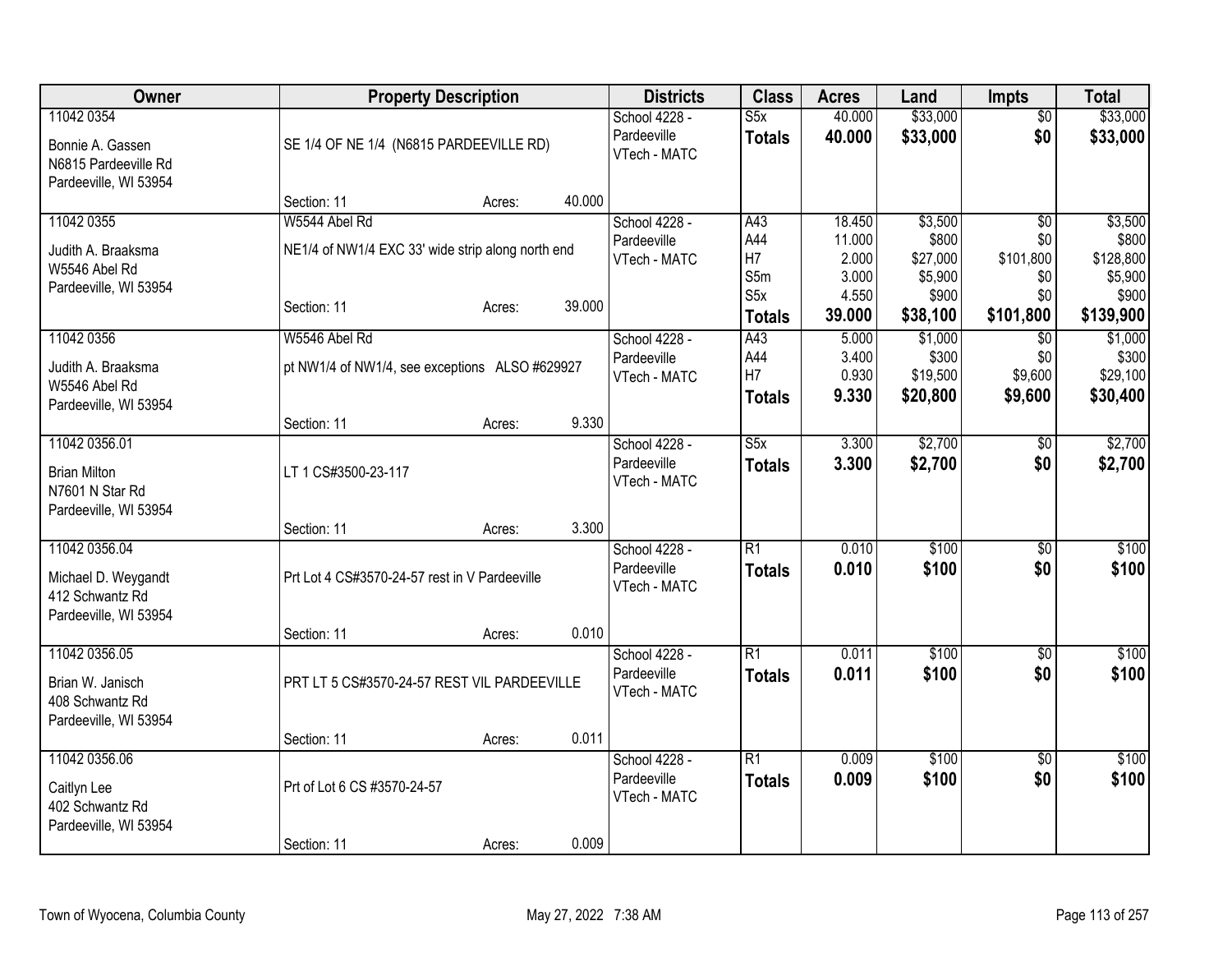| Owner                 | <b>Property Description</b>                       |        |        | <b>Districts</b> | <b>Class</b>            | <b>Acres</b> | Land     | <b>Impts</b>    | <b>Total</b> |
|-----------------------|---------------------------------------------------|--------|--------|------------------|-------------------------|--------------|----------|-----------------|--------------|
| 11042 0356.07         | Abel Rd                                           |        |        | School 4228 -    | $\overline{R1}$         | 0.300        | \$9,000  | $\overline{50}$ | \$9,000      |
| Cecil D. Milton       | Lot 1, CSM 6251-45-103                            |        |        | Pardeeville      | S <sub>5</sub> x        | 8.000        | \$6,600  | \$0             | \$6,600      |
| W5544 Abel Rd         |                                                   |        |        | VTech - MATC     | <b>Totals</b>           | 8.300        | \$15,600 | \$0             | \$15,600     |
| Pardeeville, WI 53954 |                                                   |        |        |                  |                         |              |          |                 |              |
|                       | Section: 11                                       | Acres: | 8.300  |                  |                         |              |          |                 |              |
| 11042 0356.08         | W5584 Abel Rd                                     |        |        | School 4228 -    | R1                      | 1.680        | \$39,900 | \$101,300       | \$141,200    |
| Eileen A. Milton      | Lot 2, CSM 6251-45-103                            |        |        | Pardeeville      | <b>Totals</b>           | 1.680        | \$39,900 | \$101,300       | \$141,200    |
| W5584 Abel Rd         |                                                   |        |        | VTech - MATC     |                         |              |          |                 |              |
| Pardeeville, WI 53954 |                                                   |        |        |                  |                         |              |          |                 |              |
|                       | Section: 11                                       | Acres: | 1.680  |                  |                         |              |          |                 |              |
| 11042 0356.B          |                                                   |        |        | School 4228 -    | S5x                     | 31.550       | \$33,400 | \$0             | \$33,400     |
| David J. Patton       | Prt NWNW & SWNW Sec 11, Beg NW cor Sec 11,        |        |        | Pardeeville      | <b>Totals</b>           | 31.550       | \$33,400 | \$0             | \$33,400     |
| N7326 S Shore Dr      | N88-38-52E 11.44' to Nly r/w Abel Rd, S43-41-25E  |        |        | VTech - MATC     |                         |              |          |                 |              |
| Pardeeville, WI 53954 | 604.84', long chord S51-00-23E 61.63', S05-54-33W |        |        |                  |                         |              |          |                 |              |
|                       | Section: 11                                       | Acres: | 31.550 |                  |                         |              |          |                 |              |
| 11042 0357            |                                                   |        |        | School 4228 -    | A43                     | 3.830        | \$700    | \$0             | \$700        |
| Judith A. Braaksma    | N1/2 of SW1/4 of NW1/4, see exceptions            |        |        | Pardeeville      | A44                     | 2.000        | \$200    | \$0             | \$200        |
| W5546 Abel Rd         |                                                   |        |        | VTech - MATC     | <b>Totals</b>           | 5.830        | \$900    | \$0             | \$900        |
| Pardeeville, WI 53954 |                                                   |        |        |                  |                         |              |          |                 |              |
|                       | Section: 11                                       | Acres: | 5.830  |                  |                         |              |          |                 |              |
| 11042 0358            |                                                   |        |        | School 4228 -    | $\overline{\text{S5x}}$ | 20.000       | \$19,300 | $\overline{50}$ | \$19,300     |
| David J. Patton       | S 1/2 OF SW 1/4 OF NW 1/4                         |        |        | Pardeeville      | <b>Totals</b>           | 20.000       | \$19,300 | \$0             | \$19,300     |
| N7326 S Shore Dr      |                                                   |        |        | VTech - MATC     |                         |              |          |                 |              |
| Pardeeville, WI 53954 |                                                   |        |        |                  |                         |              |          |                 |              |
|                       | Section: 11                                       | Acres: | 20.000 |                  |                         |              |          |                 |              |
| 11042 0360            |                                                   |        |        | School 4228 -    | A43                     | 3.000        | \$600    | $\sqrt{6}$      | \$600        |
| Judith A. Braaksma    | NW1/4 of SE1/4 of NW1/4                           |        |        | Pardeeville      | A44                     | 4.500        | \$300    | \$0             | \$300        |
| W5546 Abel Rd         |                                                   |        |        | VTech - MATC     | S <sub>5</sub> x        | 2.500        | \$2,100  | \$0             | \$2,100      |
| Pardeeville, WI 53954 |                                                   |        |        |                  | <b>Totals</b>           | 10.000       | \$3,000  | \$0             | \$3,000      |
|                       | Section: 11                                       | Acres: | 10.000 |                  |                         |              |          |                 |              |
| 11042 0361            |                                                   |        |        | School 4228 -    | S5x                     | 10.000       | \$8,300  | $\overline{50}$ | \$8,300      |
| Dustin R. Schmitt     | SW 1/4 OF SE 1/4 OF NW 1/4 V.284-P.356 R94-360    |        |        | Pardeeville      | <b>Totals</b>           | 10.000       | \$8,300  | \$0             | \$8,300      |
| 852 Hamilton          | R341-222 R380-342 R471-444                        |        |        | VTech - MATC     |                         |              |          |                 |              |
| Portage, WI 53901     |                                                   |        |        |                  |                         |              |          |                 |              |
|                       | Section: 11                                       | Acres: | 10.000 |                  |                         |              |          |                 |              |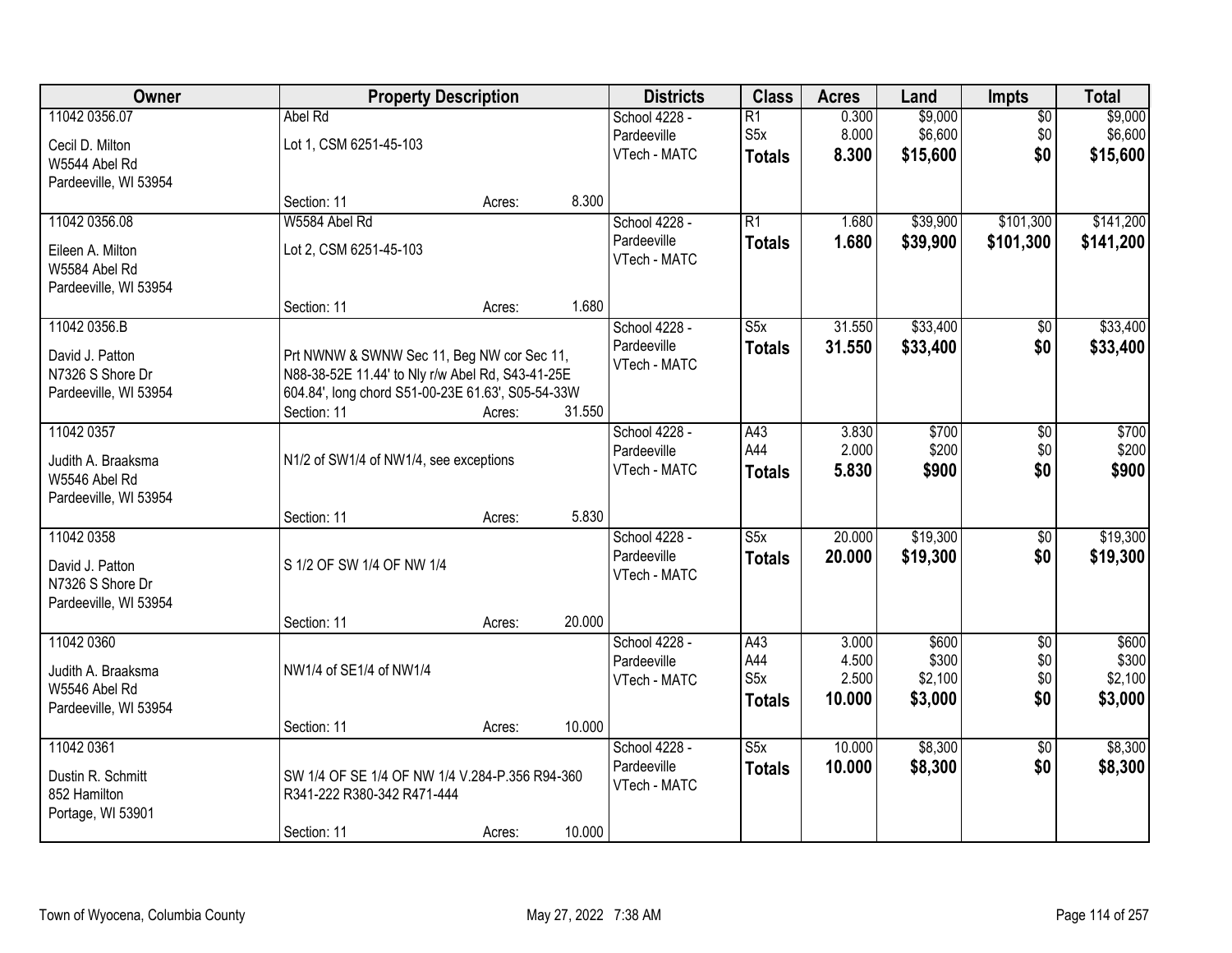| Owner                                                                          |                                                           | <b>Property Description</b>                                                                                               |              | <b>Districts</b>                             | <b>Class</b>                             | <b>Acres</b>     | Land                 | <b>Impts</b>           | <b>Total</b>         |
|--------------------------------------------------------------------------------|-----------------------------------------------------------|---------------------------------------------------------------------------------------------------------------------------|--------------|----------------------------------------------|------------------------------------------|------------------|----------------------|------------------------|----------------------|
| 11042 0362<br>Jotham E. Pease<br>PO Box 713<br>Wyocena, WI 53969               | Old Duck Creek channel, EXC West 5 acres                  | NE1/4 of SW1/4, S of Duck Creek to a point, then South                                                                    |              | School 4228 -<br>Pardeeville<br>VTech - MATC | S5x<br><b>Totals</b>                     | 27.000<br>27.000 | \$21,700<br>\$21,700 | $\overline{50}$<br>\$0 | \$21,700<br>\$21,700 |
|                                                                                | Section: 11                                               | Acres:                                                                                                                    | 27.000       |                                              |                                          |                  |                      |                        |                      |
| 11042 0363<br>Dustin R. Schmitt<br>852 Hamilton<br>Portage, WI 53901           | COR TH E 44RDS TO CREEK; SWLY ALNG<br>Section: 11         | NE 1/4 OF SW 1/4, N OF DUCK CREEK BEG @ NW<br>DUCK CREEK CHANNEL TO WEST LINE OF SAID 1/4<br>Acres:                       | OLD<br>8.000 | School 4228 -<br>Pardeeville<br>VTech - MATC | S5x<br><b>Totals</b>                     | 8.000<br>8.000   | \$6,600<br>\$6,600   | \$0<br>\$0             | \$6,600<br>\$6,600   |
| 11042 0364                                                                     |                                                           |                                                                                                                           |              | School 4228 -                                | S5x                                      | 5.000            | \$4,200              | $\overline{50}$        | \$4,200              |
| Terry R. Pease<br>402 Main St<br><b>Box 11</b><br>Pardeeville, WI 53954        | the right to use land for hunting purposes<br>Section: 11 | NE 1/4 OF SW 1/4, S OF OLD DUCK CREEK CHANNEL<br>LOCATION Terry D Pease and Allen E Pease reserve<br>Acres:               | 5.000        | Pardeeville<br>VTech - MATC                  | <b>Totals</b>                            | 5.000            | \$4,200              | \$0                    | \$4,200              |
| 11042 0365                                                                     |                                                           |                                                                                                                           |              | School 4228 -                                | S5x                                      | 10.000           | \$9,300              | \$0                    | \$9,300              |
| Dustin R. Schmitt<br>852 Hamilton<br>Portage, WI 53901                         | R380-342 R471-444                                         | NE 1/4 OF NW 1/4 OF SW 1/4 R94-360 R341-222                                                                               |              | Pardeeville<br>VTech - MATC                  | <b>Totals</b>                            | 10.000           | \$9,300              | \$0                    | \$9,300              |
|                                                                                | Section: 11                                               | Acres:                                                                                                                    | 10.000       |                                              |                                          |                  |                      |                        |                      |
| 11042 0366<br>Barbara A. Allen<br>W5598 E Bush Rd<br>Pardeeville, WI 53954     | SW1/4 N of creek                                          | W1/2 of NW1/4 of SW1/4; Exc S of creek & Pt of SW1/4                                                                      |              | School 4228 -<br>Pardeeville<br>VTech - MATC | $\overline{\text{S5x}}$<br><b>Totals</b> | 22.500<br>22.500 | \$18,600<br>\$18,600 | \$0<br>\$0             | \$18,600<br>\$18,600 |
|                                                                                | Section: 11                                               | Acres:                                                                                                                    | 22.500       |                                              |                                          |                  |                      |                        |                      |
| 11042 0367<br>Mary T. Murphy<br>193 S Martha<br>Lombard, IL 60148              |                                                           | W 1/2 OF NW 1/4 OF SW 1/4, S OF DUCK CREEK                                                                                |              | School 4228 -<br>Pardeeville<br>VTech - MATC | $\overline{\text{S5x}}$<br><b>Totals</b> | 0.500<br>0.500   | \$400<br>\$400       | $\overline{60}$<br>\$0 | \$400<br>\$400       |
|                                                                                | Section: 11                                               | Acres:                                                                                                                    | 0.500        |                                              |                                          |                  |                      |                        |                      |
| 11042 0368<br>Terry R. Pease<br>402 Main St<br>Box 11<br>Pardeeville, WI 53954 | Section: 11                                               | SE 1/4 OF NW 1/4 OF SW 1/4 Terry D Pease and Allen<br>E Pease reserve the right to use land for hunting purpose<br>Acres: | 10.000       | School 4228 -<br>Pardeeville<br>VTech - MATC | S5x<br><b>Totals</b>                     | 10.000<br>10.000 | \$7,900<br>\$7,900   | \$0<br>\$0             | \$7,900<br>\$7,900   |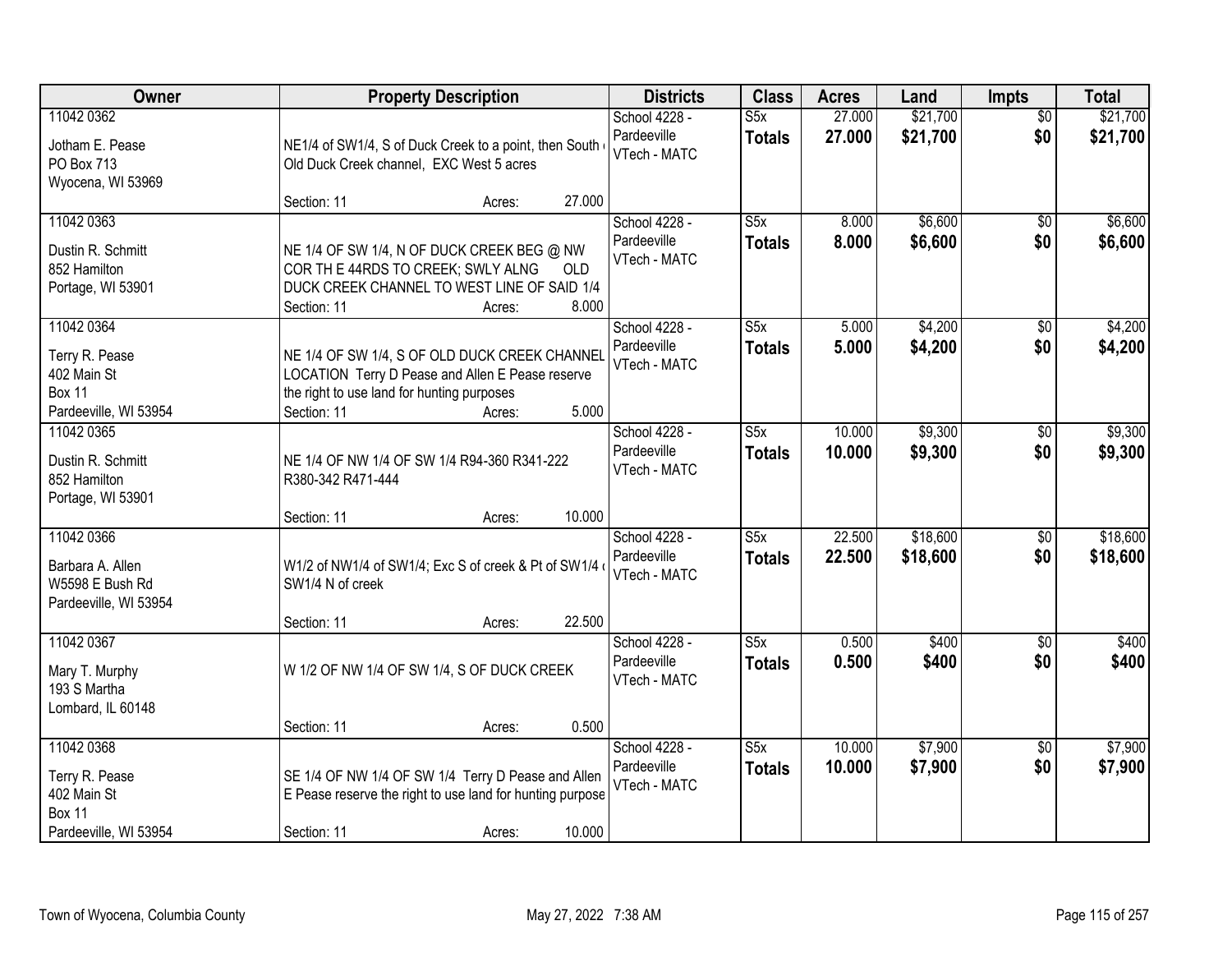| Owner                                                                       |                                                                                                    | <b>Property Description</b> |        | <b>Districts</b>                             | <b>Class</b>                              | <b>Acres</b>               | Land                                | Impts                         | <b>Total</b>                            |
|-----------------------------------------------------------------------------|----------------------------------------------------------------------------------------------------|-----------------------------|--------|----------------------------------------------|-------------------------------------------|----------------------------|-------------------------------------|-------------------------------|-----------------------------------------|
| 11042 0369<br>Mary T. Murphy<br>193 S Martha<br>Lombard, IL 60148           | SW 1/4 OF SW 1/4; LYING S OF DUCK CREEK                                                            |                             |        | School 4228 -<br>Pardeeville<br>VTech - MATC | M8<br>S <sub>5</sub> x<br><b>Totals</b>   | 21.000<br>16.000<br>37.000 | ( \$81,900)<br>\$14,600<br>\$14,600 | $\overline{50}$<br>\$0<br>\$0 | $\overline{50}$<br>\$14,600<br>\$14,600 |
|                                                                             | Section: 11                                                                                        | Acres:                      | 37.000 |                                              |                                           |                            |                                     |                               |                                         |
| 11042 0370<br>Mary T. Murphy<br>193 S Martha<br>Lombard, IL 60148           | SE 1/4 OF SW 1/4                                                                                   |                             |        | School 4228 -<br>Pardeeville<br>VTech - MATC | $\overline{\mathsf{M}8}$<br><b>Totals</b> | 40.000<br>40.000           | (\$156,000)<br>\$0                  | $\overline{50}$<br>\$0        | \$0<br>\$0                              |
|                                                                             | Section: 11                                                                                        | Acres:                      | 40.000 |                                              |                                           |                            |                                     |                               |                                         |
| 11042 0371<br>Joseph Baillies<br>N7737 Maginnis Rd<br>Pardeeville, WI 53954 | E 1/2 OF E 1/2 OF NE 1/4 OF SE 1/4 Will D Lewis<br>reserves a life estate (2/6 int)                |                             |        | School 4228 -<br>Pardeeville<br>VTech - MATC | $\overline{\text{S5x}}$<br><b>Totals</b>  | 10.000<br>10.000           | \$8,300<br>\$8,300                  | $\overline{50}$<br>\$0        | \$8,300<br>\$8,300                      |
|                                                                             | Section: 11                                                                                        | Acres:                      | 10.000 |                                              |                                           |                            |                                     |                               |                                         |
| 11042 0372<br>Joseph Baillies<br>N7737 Maginnis Rd<br>Pardeeville, WI 53954 | W 1/2 OF E 1/2 OF NE 1/4 OF SE 1/4 Will D Lewis<br>reserves a life estate (2/6 int)                |                             |        | School 4228 -<br>Pardeeville<br>VTech - MATC | $\overline{\text{S5x}}$<br><b>Totals</b>  | 10.000<br>10.000           | \$8,300<br>\$8,300                  | \$0<br>\$0                    | \$8,300<br>\$8,300                      |
|                                                                             | Section: 11                                                                                        | Acres:                      | 10.000 |                                              |                                           |                            |                                     |                               |                                         |
| 11042 0373<br>Joseph Baillies<br>N7737 Maginnis Rd<br>Pardeeville, WI 53954 | E 1/2 OF W 1/2 OF NE 1/4 OF SE 1/4 Will D Lewis<br>reserves a life estate (2/6 int)                |                             |        | School 4228 -<br>Pardeeville<br>VTech - MATC | $\overline{\text{S5x}}$<br><b>Totals</b>  | 10.000<br>10.000           | \$8,300<br>\$8,300                  | $\overline{50}$<br>\$0        | \$8,300<br>\$8,300                      |
|                                                                             | Section: 11                                                                                        | Acres:                      | 10.000 |                                              |                                           |                            |                                     |                               |                                         |
| 11042 0374<br>Joseph Baillies<br>N7737 Maginnis Rd<br>Pardeeville, WI 53954 | W 1/2 OF W 1/2 OF NE 1/4 OF SE 1/4 Will D Lewis<br>reserves a life estate (2/6 int)                |                             |        | School 4228 -<br>Pardeeville<br>VTech - MATC | S5x<br><b>Totals</b>                      | 10.000<br>10.000           | \$8,300<br>\$8,300                  | $\sqrt{6}$<br>\$0             | \$8,300<br>\$8,300                      |
|                                                                             | Section: 11                                                                                        | Acres:                      | 10.000 |                                              |                                           |                            |                                     |                               |                                         |
| 11042 0375<br>Joseph Baillies<br>N7737 Maginnis Rd<br>Pardeeville, WI 53954 | E 1/2 OF E 1/2 OF NW 1/4 OF SE 1/4 Will D Lewis<br>reserves a life estate (2/6 int)<br>Section: 11 | Acres:                      | 10.000 | School 4228 -<br>Pardeeville<br>VTech - MATC | S5x<br><b>Totals</b>                      | 10.000<br>10.000           | \$8,300<br>\$8,300                  | $\overline{50}$<br>\$0        | \$8,300<br>\$8,300                      |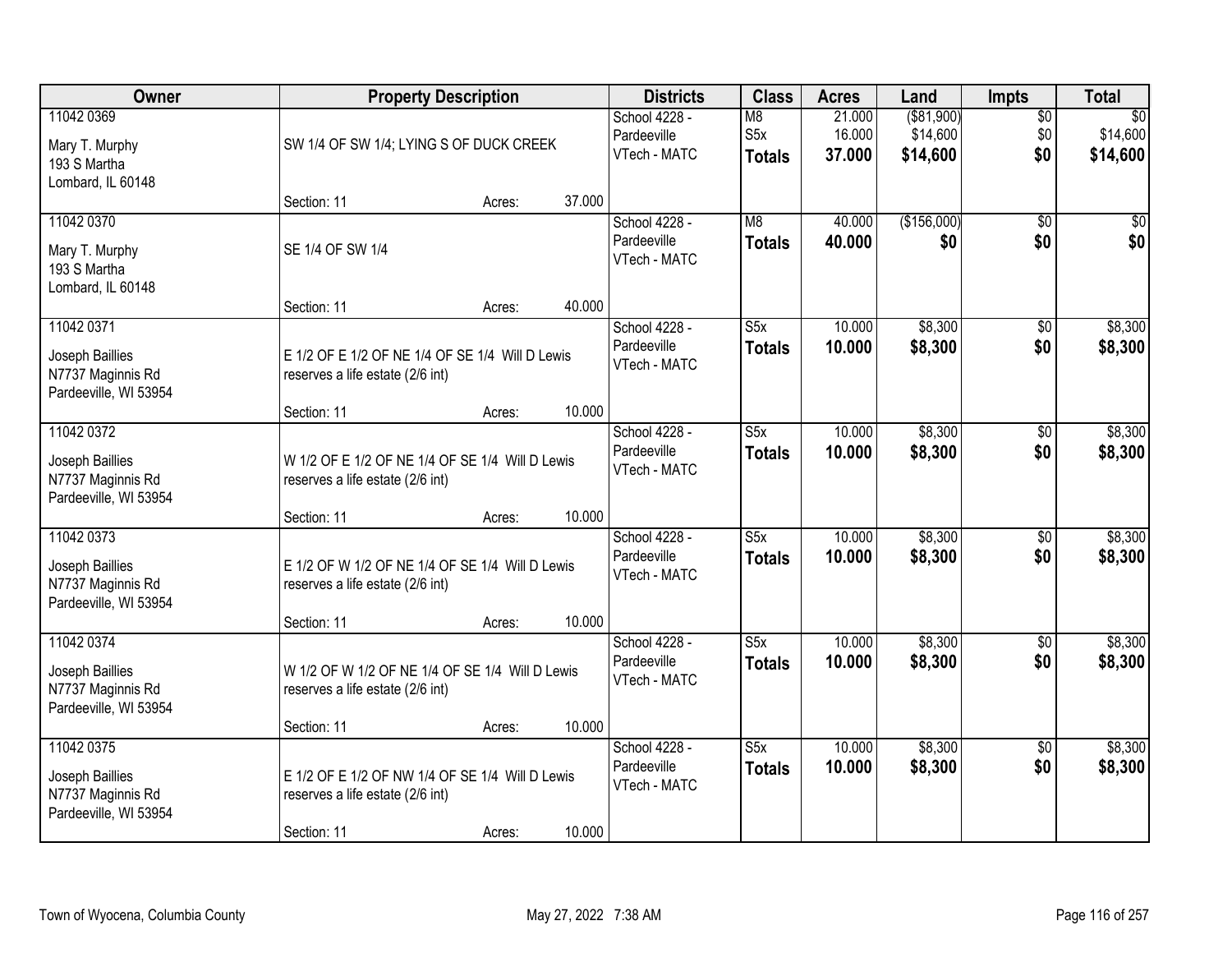| Owner                                                                                                    |                                                                                              | <b>Property Description</b> |        | <b>Districts</b>                             | <b>Class</b>                                        | <b>Acres</b>               | Land                             | Impts                         | <b>Total</b>                     |
|----------------------------------------------------------------------------------------------------------|----------------------------------------------------------------------------------------------|-----------------------------|--------|----------------------------------------------|-----------------------------------------------------|----------------------------|----------------------------------|-------------------------------|----------------------------------|
| 11042 0376<br>Terry M. Pulver<br>306 Crawford Dr<br>Wyocena, WI 53969                                    | W 1/2 OF E 1/2 OF NW 1/4 OF SE 1/4                                                           |                             |        | School 4228 -<br>Pardeeville<br>VTech - MATC | S5x<br><b>Totals</b>                                | 10.000<br>10.000           | \$8,300<br>\$8,300               | $\overline{50}$<br>\$0        | \$8,300<br>\$8,300               |
|                                                                                                          | Section: 11                                                                                  | Acres:                      | 10.000 |                                              |                                                     |                            |                                  |                               |                                  |
| 11042 0377<br>Nathan A. Bussian<br>7910 Deansville Rd<br>Columbus, WI 53925                              | N 1/2 of NW 1/4 of SE 1/4 E of Duck Creek                                                    |                             |        | School 4228 -<br>Pardeeville<br>VTech - MATC | S5x<br><b>Totals</b>                                | 5.000<br>5.000             | \$4,200<br>\$4,200               | \$0<br>\$0                    | \$4,200<br>\$4,200               |
| 11042 0378                                                                                               | Section: 11                                                                                  | Acres:                      | 5.000  | School 4228 -                                | S5x                                                 | 15.000                     | \$12,400                         |                               | \$12,400                         |
| Orlando M. Allen<br>W5598 E Bush Rd<br>Pardeeville, WI 53954                                             | W 1/2 OF NW 1/4 OF SE 1/4, S OF CREEK. REC IN<br>V.243-P.289. V.288-P.563                    |                             |        | Pardeeville<br>VTech - MATC                  | <b>Totals</b>                                       | 15.000                     | \$12,400                         | $\overline{50}$<br>\$0        | \$12,400                         |
|                                                                                                          | Section: 11                                                                                  | Acres:                      | 15.000 |                                              |                                                     |                            |                                  |                               |                                  |
| 11042 0379<br>Terry M. Pulver<br>306 Crawford Dr<br>Wyocena, WI 53969                                    | SW1/4 of SE1/4                                                                               |                             |        | School 4228 -<br>Pardeeville<br>VTech - MATC | F <sub>6</sub><br>S <sub>5</sub> x<br><b>Totals</b> | 17.000<br>23.000<br>40.000 | \$66,300<br>\$21,500<br>\$87,800 | \$0<br>\$0<br>\$0             | \$66,300<br>\$21,500<br>\$87,800 |
|                                                                                                          | Section: 11                                                                                  | Acres:                      | 40.000 |                                              |                                                     |                            |                                  |                               |                                  |
| 11042 0380<br>Larry R Wilz Revocable Trust Dated<br>3/6/2018<br>W5400 E Bush Rd<br>Pardeeville, WI 53954 | E 3/4 OF SE 1/4 OF SE 1/4<br>Section: 11                                                     | Acres:                      | 30.000 | School 4228 -<br>Pardeeville<br>VTech - MATC | $\overline{F6}$<br>S5x<br><b>Totals</b>             | 4.000<br>26.000<br>30.000  | \$15,600<br>\$23,100<br>\$38,700 | $\overline{50}$<br>\$0<br>\$0 | \$15,600<br>\$23,100<br>\$38,700 |
| 11042 0381                                                                                               |                                                                                              |                             |        | School 4228 -                                | S5x                                                 | 1.250                      | \$1,100                          | $\sqrt{6}$                    | \$1,100                          |
| Joseph Baillies<br>N7737 Maginnis Rd<br>Pardeeville, WI 53954                                            | W 1/2 OF W 1/2 OF SE 1/4 OF SE 1/4, N OF CREEK W<br>D Lewis reserves a life estate (2/6 int) |                             |        | Pardeeville<br>VTech - MATC                  | <b>Totals</b>                                       | 1.250                      | \$1,100                          | \$0                           | \$1,100                          |
|                                                                                                          | Section: 11                                                                                  | Acres:                      | 1.250  |                                              |                                                     |                            |                                  |                               |                                  |
| 11042 0382<br>Larry R Wilz Revocable Trust Dated<br>3/6/2018<br>W5400 E Bush Rd                          | W 1/2 of W 1/2 of SE 1/4 of SE 1/4, South of creek                                           |                             |        | School 4228 -<br>Pardeeville<br>VTech - MATC | F6<br>S <sub>5</sub> x<br><b>Totals</b>             | 2.000<br>6.750<br>8.750    | \$7,800<br>\$5,600<br>\$13,400   | $\overline{50}$<br>\$0<br>\$0 | \$7,800<br>\$5,600<br>\$13,400   |
| Pardeeville, WI 53954                                                                                    | Section: 11                                                                                  | Acres:                      | 8.750  |                                              |                                                     |                            |                                  |                               |                                  |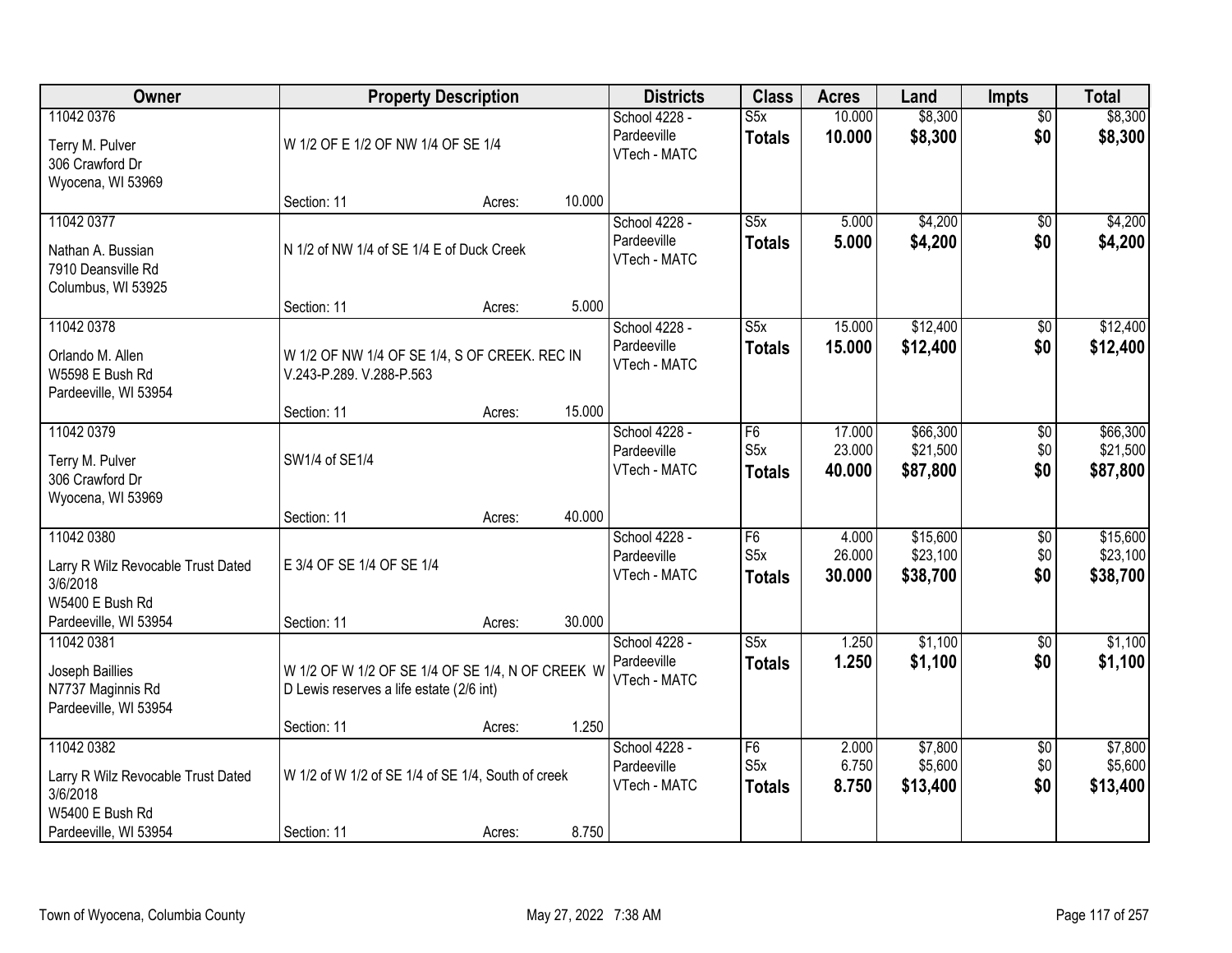| Owner                                                                                                  | <b>Property Description</b>                                                                                                                                                              |        |        | <b>Districts</b>                             | <b>Class</b>                            | <b>Acres</b>                      | Land                                      | <b>Impts</b>                   | <b>Total</b>                               |
|--------------------------------------------------------------------------------------------------------|------------------------------------------------------------------------------------------------------------------------------------------------------------------------------------------|--------|--------|----------------------------------------------|-----------------------------------------|-----------------------------------|-------------------------------------------|--------------------------------|--------------------------------------------|
| 11042 0383<br>State of Wisconsin Dept Natural<br>Resources<br>Box 7921                                 | E 1/2 OF NE 1/4 OF NE 1/4. REC IN V.246-P.96.<br>R221-570                                                                                                                                |        |        | School 4228 -<br>Pardeeville<br>VTech - MATC | X3<br><b>Totals</b>                     | 20.000<br>20.000                  | $\overline{50}$<br>\$0                    | $\overline{50}$<br>\$0         | \$0<br>\$0                                 |
| Madison, WI 53707-7921                                                                                 | Section: 12                                                                                                                                                                              | Acres: | 20.000 |                                              |                                         |                                   |                                           |                                |                                            |
| 11042 0384<br>State of Wisconsin Dept Natural<br>Resources<br>Box 7921                                 | W 1/2 OF NE 1/4 OF NE 1/4 R221-570                                                                                                                                                       |        |        | School 4228 -<br>Pardeeville<br>VTech - MATC | X3<br><b>Totals</b>                     | 20.000<br>20.000                  | \$0<br>\$0                                | $\overline{50}$<br>\$0         | \$0<br>\$0                                 |
| Madison, WI 53707-7921                                                                                 | Section: 12                                                                                                                                                                              | Acres: | 20.000 |                                              |                                         |                                   |                                           |                                |                                            |
| 11042 0385<br>State of Wisconsin Dept Natural<br>Resources<br>Box 7921                                 | NW 1/4 OF NE 1/4 R.55-245 R.154-348 R.155-737                                                                                                                                            |        |        | School 4228 -<br>Pardeeville<br>VTech - MATC | $\overline{\chi_3}$<br><b>Totals</b>    | 40.000<br>40.000                  | $\overline{50}$<br>\$0                    | $\overline{50}$<br>\$0         | $\sqrt{50}$<br>\$0                         |
| Madison, WI 53707-7921                                                                                 | Section: 12                                                                                                                                                                              | Acres: | 40.000 |                                              |                                         |                                   |                                           |                                |                                            |
| 11042 0386<br>State of Wisconsin Dept of Natural<br>Resources<br>101 S Webster St<br>Madison, WI 53703 | N6702 Pardeeville Rd<br>PRT SW 1/4 NE 1/4-COM SE COR S.12 N54W3230.21<br>N662.28' POB; N1342.17' N86E324.549' S1342.17'<br>S87W324.549' POB ALSO SW1/4 NE1/4 EXC R221-224<br>Section: 12 | Acres: | 26.670 | School 4228 -<br>Pardeeville<br>VTech - MATC | $\overline{\text{X2}}$<br><b>Totals</b> | 26.670<br>26.670                  | \$0<br>\$0                                | \$0<br>\$0                     | $\sqrt{50}$<br>\$0                         |
| 11042 0387<br>State of Wisconsin Dept Natural<br>Resources<br>Box 7921<br>Madison, WI 53707-7921       | SE 1/4 OF NE 1/4 ALSO E 440' SW NE R221-570<br>Section: 12                                                                                                                               | Acres: | 53.330 | School 4228 -<br>Pardeeville<br>VTech - MATC | X <sub>2</sub><br><b>Totals</b>         | 53.330<br>53.330                  | \$0<br>\$0                                | \$0<br>\$0                     | $\overline{50}$<br>\$0                     |
| 11042 0388<br>State of Wisconsin Dept Natural<br>Resources<br>Box 7921<br>Madison, WI 53707-7921       | NE 1/4 OF NW 1/4 R155-735<br>Section: 12                                                                                                                                                 | Acres: | 40.000 | School 4228 -<br>Pardeeville<br>VTech - MATC | $\overline{X2}$<br><b>Totals</b>        | 40.000<br>40.000                  | $\overline{50}$<br>\$0                    | \$0<br>\$0                     | \$0<br>\$0                                 |
| 11042 0389                                                                                             | N6815 Pardeeville Rd                                                                                                                                                                     |        |        | School 4228 -                                | A42                                     | 16.000                            | \$4,200                                   | $\overline{50}$                | \$4,200                                    |
| Bonnie Ann Gassen<br>N6815 Pardeeville Rd<br>Pardeeville, WI 53954                                     | NW 1/4 OF NW 1/4<br>Section: 12                                                                                                                                                          | Acres: | 40.000 | Pardeeville<br>VTech - MATC                  | A43<br>H7<br>S5m<br>S <sub>5</sub> x    | 10.000<br>5.000<br>2.000<br>7.000 | \$1,900<br>\$33,000<br>\$3,200<br>\$5,500 | \$0<br>\$129,100<br>\$0<br>\$0 | \$1,900<br>\$162,100<br>\$3,200<br>\$5,500 |
|                                                                                                        |                                                                                                                                                                                          |        |        |                                              | <b>Totals</b>                           | 40.000                            | \$47,800                                  | \$129,100                      | \$176,900                                  |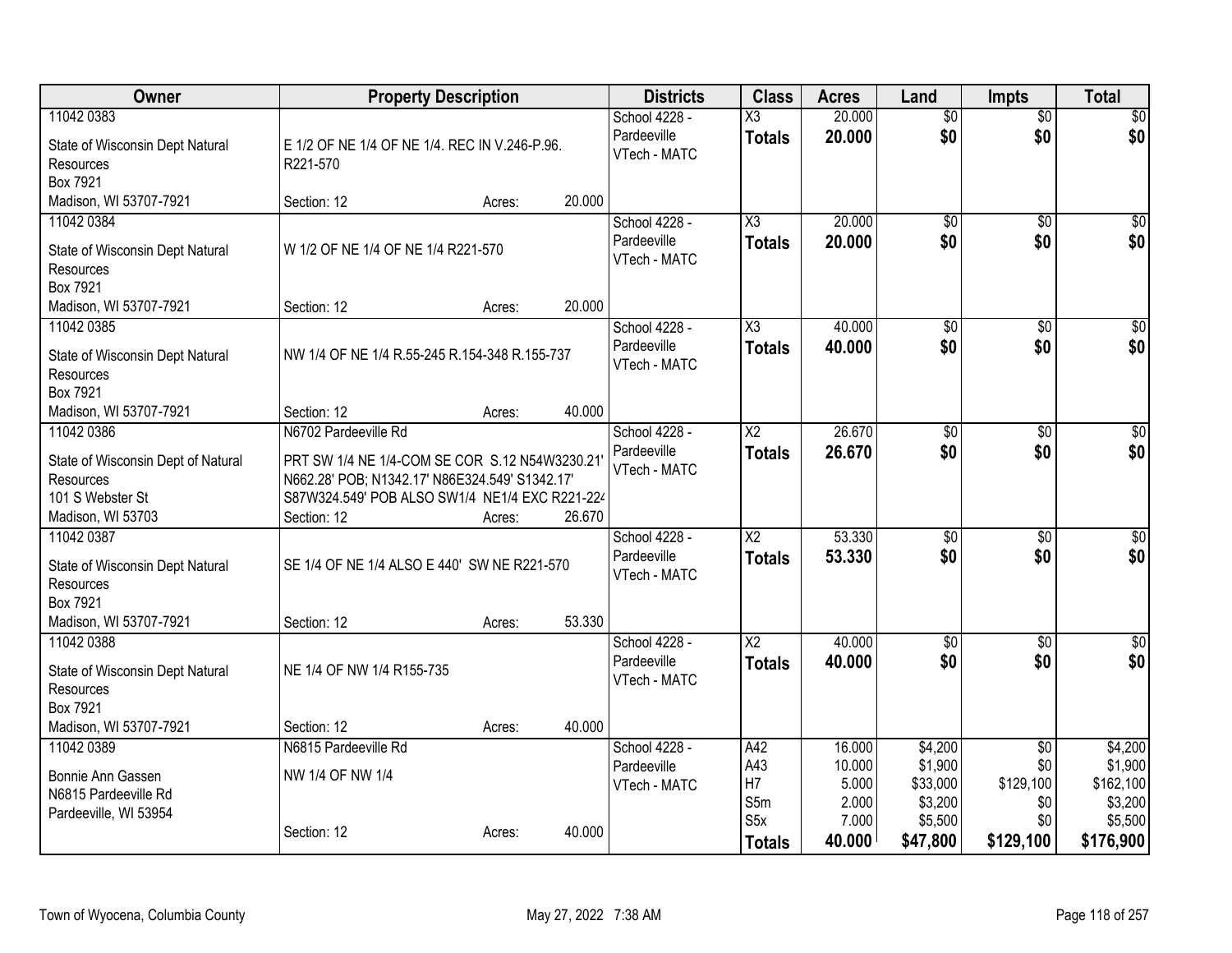| Owner                                        |                                                       | <b>Property Description</b> |        | <b>Districts</b> | <b>Class</b>            | <b>Acres</b>   | Land                | <b>Impts</b>     | <b>Total</b>         |
|----------------------------------------------|-------------------------------------------------------|-----------------------------|--------|------------------|-------------------------|----------------|---------------------|------------------|----------------------|
| 11042 0390                                   | N6727 Pardeeville Rd                                  |                             |        | School 4228 -    | A43                     | 11.500         | \$2,200             | $\overline{50}$  | \$2,200              |
| Kenneth C. Gassen Jr                         | SW 1/4 OF NW 1/4                                      |                             |        | Pardeeville      | R1                      | 2.500          | \$47,500            | \$223,100        | \$270,600            |
| N6727 Pardeeville Rd                         |                                                       |                             |        | VTech - MATC     | S <sub>5</sub> x        | 26.000         | \$28,600            | \$0              | \$28,600             |
| Pardeeville, WI 53954                        |                                                       |                             |        |                  | <b>Totals</b>           | 40.000         | \$78,300            | \$223,100        | \$301,400            |
|                                              | Section: 12                                           | Acres:                      | 40.000 |                  |                         |                |                     |                  |                      |
| 11042 0391                                   |                                                       |                             |        | School 4228 -    | $\overline{\text{X2}}$  | 36.900         | \$0                 | $\overline{50}$  | \$0                  |
|                                              | SE 1/4 OF NW 1/4; EXC E 165 FT OF S 396 FT            |                             |        | Pardeeville      | <b>Totals</b>           | 36.900         | \$0                 | \$0              | \$0                  |
| State of Wisconsin Dept Natural<br>Resources | R.11-P.293;R.35-P.191-193;                            | R.71 P.305 R.98-459         |        | VTech - MATC     |                         |                |                     |                  |                      |
| Box 7921                                     | EXC R320-310                                          |                             |        |                  |                         |                |                     |                  |                      |
| Madison, WI 53707-7921                       | Section: 12                                           | Acres:                      | 36.900 |                  |                         |                |                     |                  |                      |
| 11042 0392                                   |                                                       |                             |        | School 4228 -    | $\overline{\text{X2}}$  | 1.500          | \$0                 | $\overline{50}$  | $\sqrt{50}$          |
|                                              |                                                       |                             |        | Pardeeville      | <b>Totals</b>           | 1.500          | \$0                 | \$0              | \$0                  |
| State of Wisconsin Dept of Natural           | E 165 FT OF S 396 FT IN SE 1/4 OF NW 1/4              |                             |        | VTech - MATC     |                         |                |                     |                  |                      |
| Resources                                    |                                                       |                             |        |                  |                         |                |                     |                  |                      |
| 101 S Webster St                             |                                                       |                             |        |                  |                         |                |                     |                  |                      |
| Madison, WI 53703                            | Section: 12                                           | Acres:                      | 1.500  |                  |                         |                |                     |                  |                      |
| 11042 0393                                   | N6711 Pardeeville Rd                                  |                             |        | School 4228 -    | A43                     | 31.000         | \$5,900             | $\sqrt{6}$       | \$5,900              |
| Bradley J. Pertzborn                         | NE 1/4 OF SW 1/4; ALSO SE1/4 NW1/4 S & W OF           |                             |        | Pardeeville      | H7<br>S <sub>5</sub> x  | 2.600<br>8.000 | \$28,200<br>\$7,300 | \$156,800<br>\$0 | \$185,000<br>\$7,300 |
| N6711 Pardeeville Rd                         | PARDEEVILLE RD                                        |                             |        | VTech - MATC     |                         |                |                     |                  |                      |
| Pardeeville, WI 53954                        |                                                       |                             |        |                  | <b>Totals</b>           | 41.600         | \$41,400            | \$156,800        | \$198,200            |
|                                              | Section: 12                                           | Acres:                      | 41.600 |                  |                         |                |                     |                  |                      |
| 11042 0394                                   | N6599 Pardeeville Rd                                  |                             |        | School 4228 -    | $\overline{R1}$         | 1.000          | \$30,000            | \$59,500         | \$89,500             |
| Stewart Living Trust Dated 4/16/2014         | SE1/4 of NW1/4 of SW1/4; also ROW in R23-419          |                             |        | Pardeeville      | S <sub>5</sub> x        | 9.000          | \$9,000             | \$0              | \$9,000              |
| N2580 State Rd 22                            |                                                       |                             |        | VTech - MATC     | <b>Totals</b>           | 10.000         | \$39,000            | \$59,500         | \$98,500             |
| Poynette, WI 53955                           |                                                       |                             |        |                  |                         |                |                     |                  |                      |
|                                              | Section: 12                                           | Acres:                      | 10.000 |                  |                         |                |                     |                  |                      |
| 11042 0394.A                                 |                                                       |                             |        | School 4228 -    | $\overline{R1}$         | 0.500          | \$7,600             | \$9,000          | \$16,600             |
|                                              |                                                       |                             |        | Pardeeville      | S <sub>5</sub> x        | 9.500          | \$8,200             | \$0              | \$8,200              |
| Stewart Living Trust Dated 4/16/2014         | E 1/2 of N 1/2 of NW1/4 of SW1/4; also ROW in R24-83  |                             |        | VTech - MATC     | <b>Totals</b>           | 10.000         | \$15,800            | \$9,000          | \$24,800             |
| N2580 State Rd 22                            | R24-84                                                |                             |        |                  |                         |                |                     |                  |                      |
| Poynette, WI 53955                           | Section: 12                                           |                             | 10.000 |                  |                         |                |                     |                  |                      |
| 11042 0394.A1                                |                                                       | Acres:                      |        | School 4228 -    | $\overline{\text{S5x}}$ | 10.000         | \$8,300             | $\overline{50}$  | \$8,300              |
|                                              |                                                       |                             |        | Pardeeville      | <b>Totals</b>           | 10.000         | \$8,300             | \$0              | \$8,300              |
| Stewart Living Trust Dated 4/16/2014         | W 1/2 of N 1/2 of NW1/4 of SW 1/4; also ROW in R96-29 |                             |        | VTech - MATC     |                         |                |                     |                  |                      |
| N2580 State Rd 22                            |                                                       |                             |        |                  |                         |                |                     |                  |                      |
| Poynette, WI 53955                           |                                                       |                             |        |                  |                         |                |                     |                  |                      |
|                                              | Section: 12                                           | Acres:                      | 10.000 |                  |                         |                |                     |                  |                      |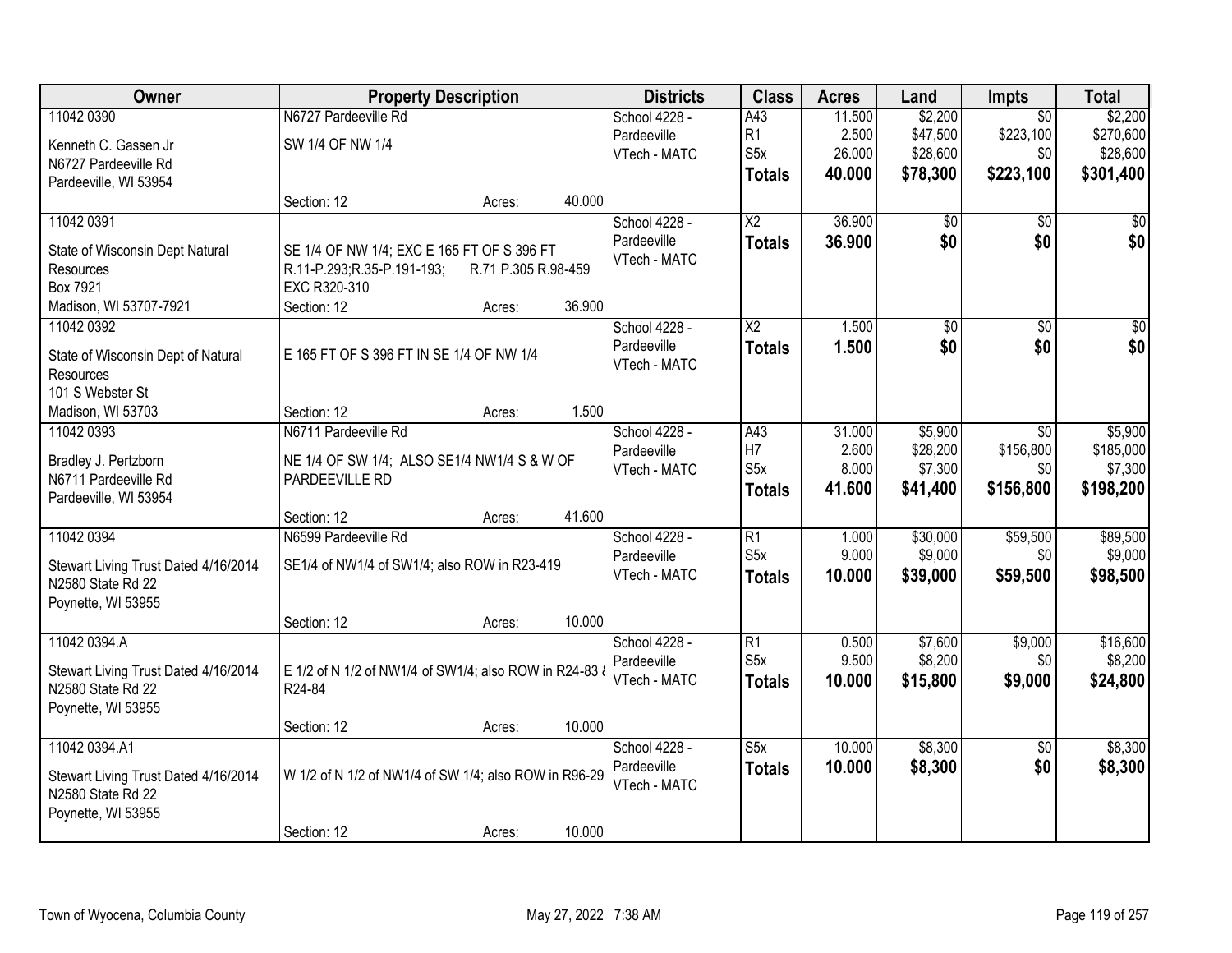| Owner                                                                                            | <b>Property Description</b>                                                                                                                                                                   |        | <b>Districts</b>                             | <b>Class</b>                                  | <b>Acres</b>                       | Land                                        | Impts                                          | <b>Total</b>                                 |
|--------------------------------------------------------------------------------------------------|-----------------------------------------------------------------------------------------------------------------------------------------------------------------------------------------------|--------|----------------------------------------------|-----------------------------------------------|------------------------------------|---------------------------------------------|------------------------------------------------|----------------------------------------------|
| 11042 0394.B<br>Joseph Baillies<br>N7737 Maginnis Rd<br>Pardeeville, WI 53954                    | SW 1/4 OF NW 1/4 OF SW 1/4 ALSO ROW IN R25-239<br>Will D Lewis reserves a life estate (2/6 int)                                                                                               |        | School 4228 -<br>Pardeeville<br>VTech - MATC | S5x<br><b>Totals</b>                          | 10.000<br>10.000                   | \$7,700<br>\$7,700                          | $\overline{50}$<br>\$0                         | \$7,700<br>\$7,700                           |
|                                                                                                  | Section: 12<br>Acres:                                                                                                                                                                         | 10.000 |                                              |                                               |                                    |                                             |                                                |                                              |
| 11042 0395<br>David J. Kaiser<br>2188 Essex Dr<br>Sun Prairie, WI 53590                          | N6555 E Bush Rd<br>S 3/4 OF SE 1/4 OF SW 1/4;                                                                                                                                                 |        | School 4228 -<br>Pardeeville<br>VTech - MATC | F6<br>R1<br>S <sub>5</sub> x<br><b>Totals</b> | 3.000<br>1.000<br>26.000<br>30.000 | \$9,600<br>\$30,000<br>\$28,300<br>\$67,900 | $\overline{50}$<br>\$49,100<br>\$0<br>\$49,100 | \$9,600<br>\$79,100<br>\$28,300<br>\$117,000 |
|                                                                                                  | Section: 12<br>Acres:                                                                                                                                                                         | 30.000 |                                              |                                               |                                    |                                             |                                                |                                              |
| 11042 0395.1<br>Patrick J. Wherley<br>2188 Essex Dr<br>Sun Prairie, WI 53590                     | N1/2 of N1/2 of SW1/4 of SW1/4; EXC EASE in NE cor. /<br>2 rod r/w on N line SE1/4 of SW1/4. (PER '81 TR)                                                                                     |        | School 4228 -<br>Pardeeville<br>VTech - MATC | S5x<br><b>Totals</b>                          | 10.000<br>10.000                   | \$9,900<br>\$9,900                          | $\overline{50}$<br>\$0                         | \$9,900<br>\$9,900                           |
|                                                                                                  | Section: 12<br>Acres:                                                                                                                                                                         | 10.000 |                                              |                                               |                                    |                                             |                                                |                                              |
| 11042 0396<br>David J. Kaiser<br>2188 Essex Dr<br>Sun Prairie, WI 53590                          | S 3/4 OF SW 1/4 OF SW 1/4                                                                                                                                                                     |        | School 4228 -<br>Pardeeville<br>VTech - MATC | S5x<br><b>Totals</b>                          | 30.000<br>30.000                   | \$25,200<br>\$25,200                        | \$0<br>\$0                                     | \$25,200<br>\$25,200                         |
|                                                                                                  | Section: 12<br>Acres:                                                                                                                                                                         | 30.000 |                                              |                                               |                                    |                                             |                                                |                                              |
| 11042 0396.1<br>David J. Kaiser<br>2188 Essex Dr<br>Sun Prairie, WI 53590                        | N 1/2 OF N 1/2 OF SE 1/4 OF SW 1/4; EASE OVER N 2<br>RDS, see exceptions                                                                                                                      |        | School 4228 -<br>Pardeeville<br>VTech - MATC | $\overline{\text{S5x}}$<br><b>Totals</b>      | 7.800<br>7.800                     | \$18,000<br>\$18,000                        | $\overline{50}$<br>\$0                         | \$18,000<br>\$18,000                         |
|                                                                                                  | Section: 12<br>Acres:                                                                                                                                                                         | 7.800  |                                              |                                               |                                    |                                             |                                                |                                              |
| 11042 0396.2<br>Ryan M. Mcgrath<br>N6579 Pardeeville Rd<br>Pardeeville, WI 53954                 | N6579 Pardeeville Rd<br>PRT SE 1/4 SW 1/4, COM SE COR S.12; N4W 472.50';<br>N85W 2692' POB; S5E 54.81'; S82W 283.47'; N5W<br>338.38'; N82E 283.46'; S5E 283.14' POB.<br>Section: 12<br>Acres: | 2.200  | School 4228 -<br>Pardeeville<br>VTech - MATC | $\overline{R1}$<br><b>Totals</b>              | 2.200<br>2.200                     | \$45,700<br>\$45,700                        | \$159,700<br>\$159,700                         | \$205,400<br>\$205,400                       |
| 11042 0397<br>State of Wisconsin Dept Natural<br>Resources<br>Box 7921<br>Madison, WI 53707-7921 | N 1/2 OF NE 1/4 OF SE 1/4 ALSO E 440' OF N 1/2 NW<br>1/4 SE 1/4 R221-570<br>Section: 12<br>Acres:                                                                                             | 26.670 | School 4228 -<br>Pardeeville<br>VTech - MATC | $\overline{\mathsf{X2}}$<br><b>Totals</b>     | 26.670<br>26.670                   | \$0<br>\$0                                  | $\overline{50}$<br>\$0                         | $\overline{50}$<br>\$0                       |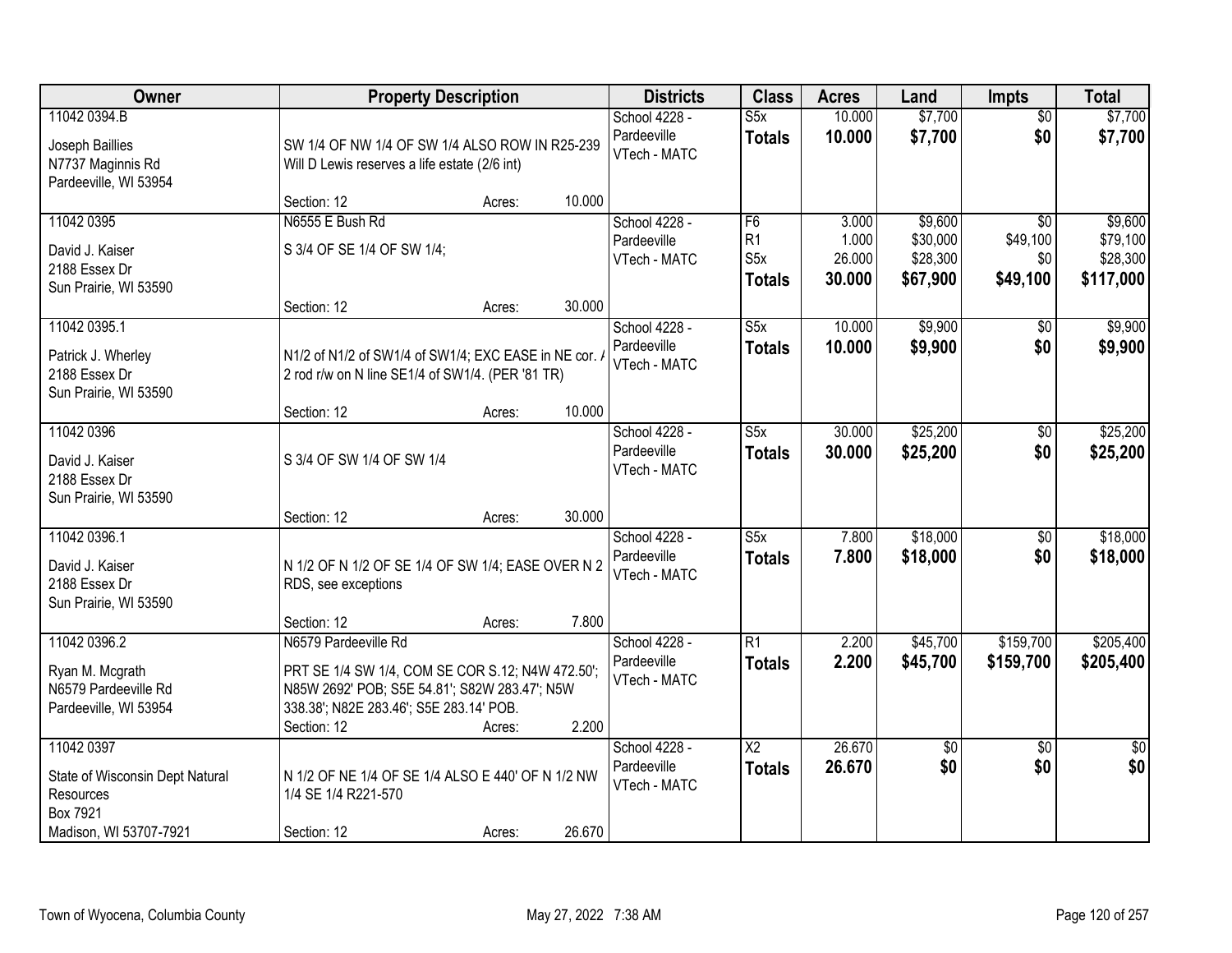| Owner                                           |                                                          | <b>Property Description</b> | <b>Districts</b>            | <b>Class</b>            | <b>Acres</b> | Land     | Impts           | <b>Total</b> |
|-------------------------------------------------|----------------------------------------------------------|-----------------------------|-----------------------------|-------------------------|--------------|----------|-----------------|--------------|
| 11042 0399                                      | N6702 Pardeeville Rd                                     |                             | School 4228 -               | $\overline{\text{X2}}$  | 13.330       | \$0      | $\overline{50}$ | \$0          |
| State of Wisconsin Dept of Natural<br>Resources | N 1/2 OF NW 1/4 OF SE 1/4 EXC R221-570                   |                             | Pardeeville<br>VTech - MATC | <b>Totals</b>           | 13.330       | \$0      | \$0             | \$0          |
| 101 S Webster St                                |                                                          |                             |                             |                         |              |          |                 |              |
| Madison, WI 53703                               | Section: 12                                              | Acres:                      | 13.330                      |                         |              |          |                 |              |
| 11042 0400.01                                   | W5092 Pardeeville Rd                                     |                             | School 4228 -               | $\overline{R1}$         | 3.100        | \$50,800 | \$98,800        | \$149,600    |
| James M. Slepicka Jr<br>W5092 Pardeeville Rd    | LT 1 CS#3659-25-27                                       |                             | Pardeeville<br>VTech - MATC | <b>Totals</b>           | 3.100        | \$50,800 | \$98,800        | \$149,600    |
| Pardeeville, WI 53954                           |                                                          |                             |                             |                         |              |          |                 |              |
|                                                 | Section: 12                                              | Acres:                      | 3.100                       |                         |              |          |                 |              |
| 11042 0400.02                                   | Pardeeville Rd                                           |                             | School 4228 -               | A43                     | 27.000       | \$5,200  | $\overline{50}$ | \$5,200      |
| Welsh Prairie, LLC                              | LT 2 CS#3659-25-27                                       |                             | Pardeeville                 | S <sub>5</sub> x        | 8.040        | \$4,500  | \$0             | \$4,500      |
| W3524 Raddatz Rd                                |                                                          |                             | VTech - MATC                | <b>Totals</b>           | 35.040       | \$9,700  | \$0             | \$9,700      |
| Cambria, WI 53923                               |                                                          |                             |                             |                         |              |          |                 |              |
|                                                 | Section: 12                                              | Acres:                      | 35.040                      |                         |              |          |                 |              |
| 11042 0400.03                                   |                                                          |                             | School 4228 -               | A42                     | 1.350        | \$400    | $\overline{50}$ | \$400        |
| Welsh Prairie, LLC                              | LT 3 CS#3659-25-27                                       |                             | Pardeeville                 | A43                     | 27.040       | \$5,200  | \$0             | \$5,200      |
| W3524 Raddatz Rd                                |                                                          |                             | VTech - MATC                | S <sub>5</sub> x        | 6.650        | \$5,300  | \$0             | \$5,300      |
| Cambria, WI 53923                               |                                                          |                             |                             | <b>Totals</b>           | 35.040       | \$10,900 | \$0             | \$10,900     |
|                                                 | Section: 12                                              | Acres:                      | 35.040                      |                         |              |          |                 |              |
| 11042 0401                                      | W5031 Pardeeville Rd                                     |                             | School 4228 -               | F6                      | 2.000        | \$6,400  | $\overline{30}$ | \$6,400      |
| <b>Terrence Meffert</b>                         | PRT OF E 1/2 OF SW 1/4 OF SE 1/4 LYING S OF ROAD         |                             | Pardeeville                 | R1                      | 1.200        | \$32,900 | \$20,500        | \$53,400     |
| 6642 Meffert Rd                                 | ALSO DESCRIBED AS PART OF LT 2, CSM 33                   |                             | VTech - MATC                | S <sub>5</sub> x        | 9.000        | \$9,900  | \$0             | \$9,900      |
| Waunakee, WI 53597                              |                                                          |                             |                             | <b>Totals</b>           | 12.200       | \$49,200 | \$20,500        | \$69,700     |
|                                                 | Section: 12                                              | Acres:                      | 12.200                      |                         |              |          |                 |              |
| 11042 0401.1                                    | Pardeeville Rd                                           |                             | School 4228 -               | $\overline{\text{S5x}}$ | 13.870       | \$11,500 | $\overline{50}$ | \$11,500     |
| John J. Shebenik                                | PRT OF W 1/2 OF SW1/4 OF SE 1/4 SECT 12 LYING            |                             | Pardeeville                 | <b>Totals</b>           | 13.870       | \$11,500 | \$0             | \$11,500     |
| 3222 Ezekiel Pl                                 | SOUTH OF PARDEEVILLE RD BEING THE NORTH                  |                             | VTech - MATC                |                         |              |          |                 |              |
| Zion, IL 60099                                  | 13.87 ACRES OF LT 1 CS 33                                |                             |                             |                         |              |          |                 |              |
|                                                 | Section: 12                                              | Acres:                      | 13.870                      |                         |              |          |                 |              |
| 11042 0402                                      | W4905 Pardeeville Rd                                     |                             | School 4228 -               | $\overline{R1}$         | 4.000        | \$53,500 | \$9,000         | \$62,500     |
| Theresa M. Shebenik                             | Prt of E1/2 of SE1/4 of SE1/4 lying south of Pardeeville |                             | Pardeeville                 | S <sub>5</sub> x        | 3.800        | \$3,200  | \$0             | \$3,200      |
| 207 Public Service Rd                           | Rd, ALSO described as Part of Parcel 4 CSM 33            |                             | VTech - MATC                | <b>Totals</b>           | 7.800        | \$56,700 | \$9,000         | \$65,700     |
| Waukegan, IL 60085                              |                                                          |                             |                             |                         |              |          |                 |              |
|                                                 | Section: 12                                              | Acres:                      | 7.800                       |                         |              |          |                 |              |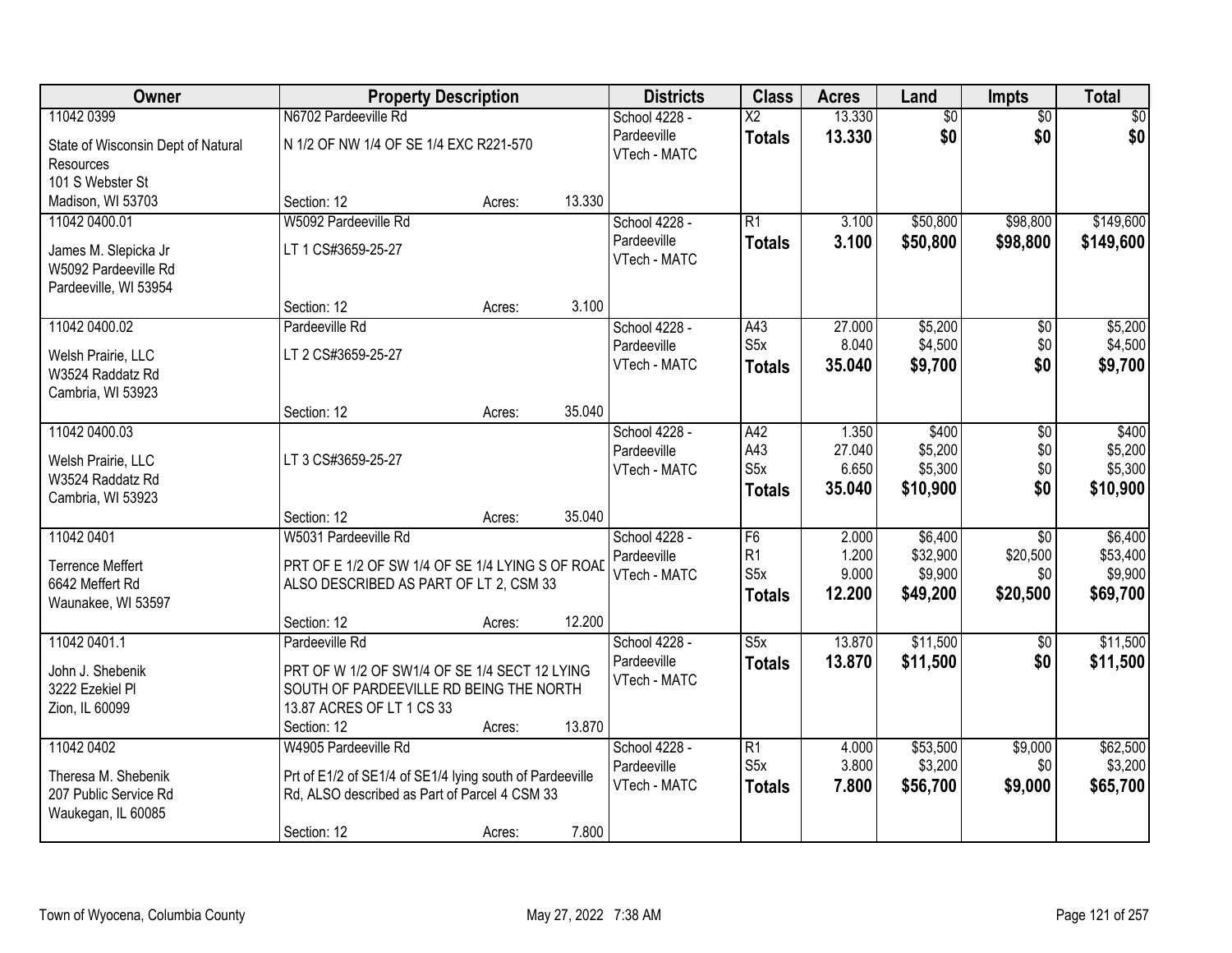| Owner                                                                                  |                                                                                                          | <b>Property Description</b> |        | <b>Districts</b>                             | <b>Class</b>                            | <b>Acres</b>                        | Land                                        | <b>Impts</b>                                   | <b>Total</b>                                  |
|----------------------------------------------------------------------------------------|----------------------------------------------------------------------------------------------------------|-----------------------------|--------|----------------------------------------------|-----------------------------------------|-------------------------------------|---------------------------------------------|------------------------------------------------|-----------------------------------------------|
| 11042 0403<br>Theresa M. Shebenik<br>207 Public Service Rd<br>Waukegan, IL 60085       | E1/2 of NE1/4 of NE1/4; ALSO described as Part of Parc<br>No 4 CSM 33                                    |                             |        | School 4228 -<br>Pardeeville<br>VTech - MATC | F6<br>S <sub>5</sub> x<br><b>Totals</b> | 16.000<br>4.000<br>20.000           | \$62,400<br>\$4,200<br>\$66,600             | $\overline{50}$<br>\$0<br>\$0                  | \$62,400<br>\$4,200<br>\$66,600               |
|                                                                                        | Section: 13                                                                                              | Acres:                      | 20.000 |                                              |                                         |                                     |                                             |                                                |                                               |
| 11042 0403.1<br>Monte L. Chapman<br>104 W Chestnut St<br>Pardeeville, WI 53954         | PCL 3-CERTIFIED SURVEY #33-1-33                                                                          |                             |        | School 4228 -<br>Pardeeville<br>VTech - MATC | F6<br>S5x<br><b>Totals</b>              | 14.500<br>15.500<br>30.000          | \$56,600<br>\$15,700<br>\$72,300            | $\overline{50}$<br>\$0<br>\$0                  | \$56,600<br>\$15,700<br>\$72,300              |
|                                                                                        | Section: 12                                                                                              | Acres:                      | 30.000 |                                              |                                         |                                     |                                             |                                                |                                               |
| 11042 0404<br><b>Terrence Meffert</b><br>6642 Meffert Rd<br>Waunakee, WI 53597         | E 1/2 OF NW 1/4 OF NE 1/4; ALSO DESCRIBED AS<br>PART OF PARCEL 2 CSM 33                                  |                             |        | School 4228 -<br>Pardeeville<br>VTech - MATC | F6<br>S <sub>5</sub> x<br>Totals        | 6.000<br>14.000<br>20.000           | \$23,400<br>\$13,800<br>\$37,200            | $\overline{50}$<br>\$0<br>\$0                  | \$23,400<br>\$13,800<br>\$37,200              |
|                                                                                        | Section: 13                                                                                              | Acres:                      | 20.000 |                                              |                                         |                                     |                                             |                                                |                                               |
| 11042 0404.1<br>Dennis J. Janisse<br>3407 Mediteranean Ave<br>West Bend, WI 53090      | N6432 E Bush Rd<br>W 1/2 of NW1/4 of NE1/4; also described as part of Lot 1<br>CSM 33-1-33               |                             |        | School 4228 -<br>Pardeeville<br>VTech - MATC | S5x<br><b>Totals</b>                    | 19.000<br>19.000                    | \$20,000<br>\$20,000                        | \$0<br>\$0                                     | \$20,000<br>\$20,000                          |
|                                                                                        | Section: 13                                                                                              | Acres:                      | 19.000 |                                              |                                         |                                     |                                             |                                                |                                               |
| 11042 0405<br>Howard H. Draheim<br>N6379 E Bush Rd<br>Pardeeville, WI 53954            | E Bush Rd<br><b>SW1/4 OF NE1/4</b>                                                                       |                             | 40.000 | School 4228 -<br>Pardeeville<br>VTech - MATC | A43<br>S5m<br>S5x<br><b>Totals</b>      | 26.400<br>6.000<br>7.600<br>40.000  | \$5,000<br>\$11,700<br>\$8,400<br>\$25,100  | \$0<br>\$0<br>\$0<br>\$0                       | \$5,000<br>\$11,700<br>\$8,400<br>\$25,100    |
| 11042 0406                                                                             | Section: 13                                                                                              | Acres:                      |        | School 4228 -                                | F6                                      | 9.000                               | \$35,100                                    | $\overline{60}$                                | \$35,100                                      |
| Monte L. Chapman<br>104 W Chestnut St<br>Pardeeville, WI 53954                         | SE 1/4 OF NE 1/4                                                                                         |                             |        | Pardeeville<br>VTech - MATC                  | S <sub>5</sub> x<br>Totals              | 31.000<br>40.000                    | \$26,600<br>\$61,700                        | \$0<br>\$0                                     | \$26,600<br>\$61,700                          |
|                                                                                        | Section: 13                                                                                              | Acres:                      | 40.000 |                                              |                                         |                                     |                                             |                                                |                                               |
| 11042 0407<br><b>Maurice Scott Sommers</b><br>N6429 E Bush Rd<br>Pardeeville, WI 53954 | N6429 E Bush Rd<br>NE 1/4 OF NW 1/4 V293-6 R55- 462 R91-159 R171-454<br>R316-613 R343-545<br>Section: 13 | Acres:                      | 40.000 | School 4228 -<br>Pardeeville<br>VTech - MATC | A43<br> R1<br>S5x<br><b>Totals</b>      | 20.000<br>3.000<br>17.000<br>40.000 | \$3,800<br>\$50,500<br>\$11,600<br>\$65,900 | $\overline{30}$<br>\$69,600<br>\$0<br>\$69,600 | \$3,800<br>\$120,100<br>\$11,600<br>\$135,500 |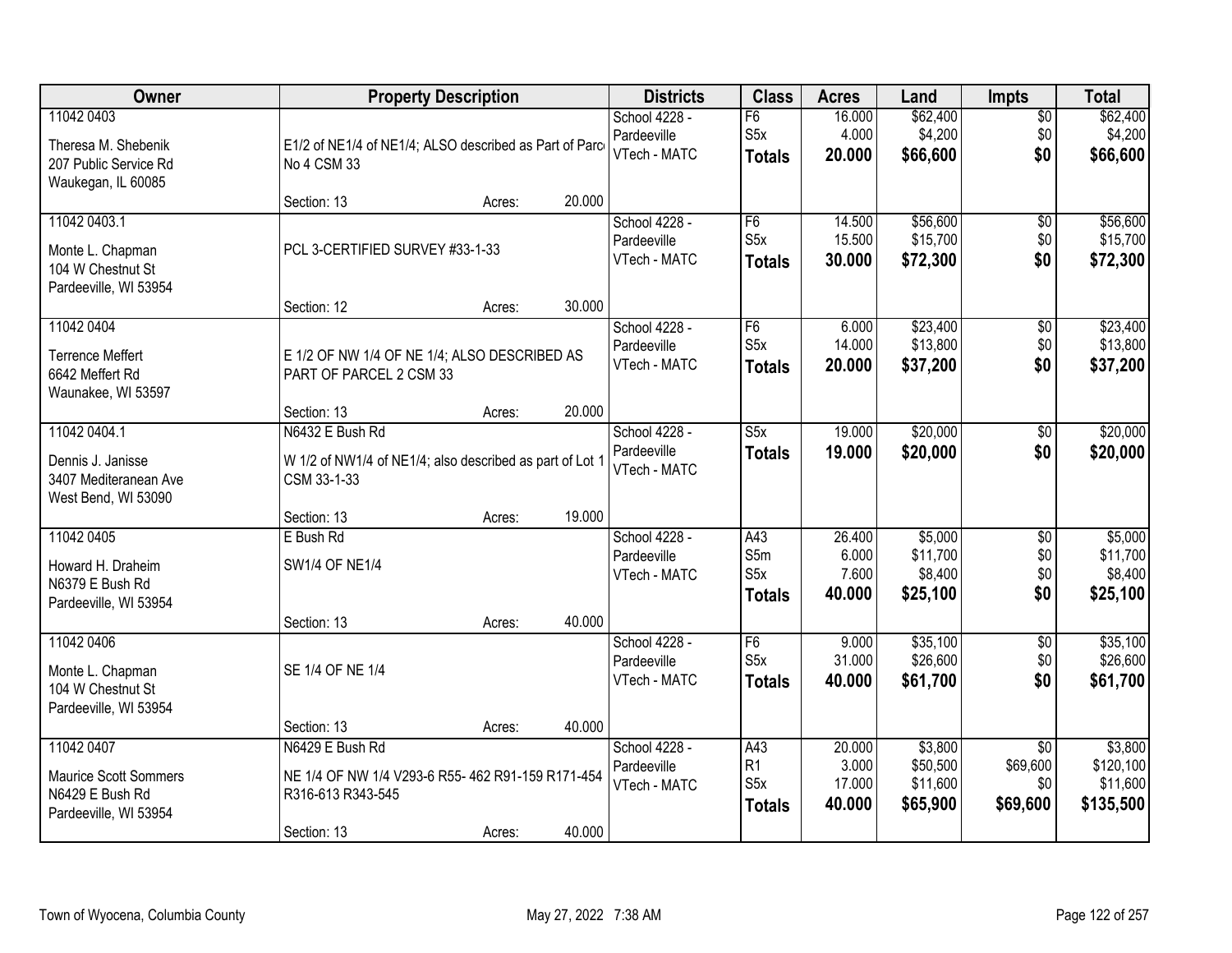| Owner                                                                                  | <b>Property Description</b>                                                                  |        | <b>Districts</b>                             | <b>Class</b>                     | <b>Acres</b>     | Land                 | Impts                  | <b>Total</b>           |
|----------------------------------------------------------------------------------------|----------------------------------------------------------------------------------------------|--------|----------------------------------------------|----------------------------------|------------------|----------------------|------------------------|------------------------|
| 11042 0408<br><b>Maurice Scott Sommers</b><br>N6429 E Bush Rd<br>Pardeeville, WI 53954 | NW 1/4 OF NW 1/4 V293-6 R55- 462 R91-159 R171-454<br>R316-613 R343-545                       |        | School 4228 -<br>Pardeeville<br>VTech - MATC | S5x<br><b>Totals</b>             | 40.000<br>40.000 | \$87,800<br>\$87,800 | $\overline{50}$<br>\$0 | \$87,800<br>\$87,800   |
|                                                                                        | Section: 13<br>Acres:                                                                        | 40.000 |                                              |                                  |                  |                      |                        |                        |
| 11042 0409<br>Damon Radke<br>W5298 E Bush Rd<br>Pardeeville, WI 53954                  | W5298 E Bush Rd<br>CSM 35-1-35 --- W 1/2 W 1/2 SW 1/4 SW 1/4 NW 1/4                          |        | School 4228 -<br>Pardeeville<br>VTech - MATC | $\overline{R1}$<br><b>Totals</b> | 2.500<br>2.500   | \$47,500<br>\$47,500 | \$140,400<br>\$140,400 | \$187,900<br>\$187,900 |
|                                                                                        | Section: 13<br>Acres:                                                                        | 2.500  |                                              |                                  |                  |                      |                        |                        |
| 11042 0409.1<br>John D. Harmon<br>W5236 E Bush Rd<br>Pardeeville, WI 53954             | W5236 E Bush Rd<br>CSM 35-1-35 --- E 1/2 W 1/2 SE 1/4 SW 1/4 NW 1/4                          |        | School 4228 -<br>Pardeeville<br>VTech - MATC | R1<br><b>Totals</b>              | 2.500<br>2.500   | \$47,500<br>\$47,500 | \$146,300<br>\$146,300 | \$193,800<br>\$193,800 |
|                                                                                        | Section: 13<br>Acres:                                                                        | 2.500  |                                              |                                  |                  |                      |                        |                        |
| 11042 0409.2<br>Jerel W. Harmon<br>W5214 E Bush Rd                                     | W5214 E Bush Rd<br>CSM 35-1-35 --- W 1/2 E 1/2 SE 1/4 SW 1/4 NW 1/4                          |        | School 4228 -<br>Pardeeville<br>VTech - MATC | $\overline{R1}$<br><b>Totals</b> | 2.500<br>2.500   | \$47,500<br>\$47,500 | \$16,100<br>\$16,100   | \$63,600<br>\$63,600   |
| Pardeeville, WI 53954                                                                  | Section: 13<br>Acres:                                                                        | 2.500  |                                              |                                  |                  |                      |                        |                        |
| 11042 0409.3<br>Raymond G. Mankowski<br>W5250 E Bush Rd<br>Pardeeville, WI 53954       | W5250 E Bush Rd<br>CSM 35-1-35 --- E 1/2 E 1/2 SW 1/4 SW 1/4 NW 1/4                          |        | School 4228 -<br>Pardeeville<br>VTech - MATC | $\overline{R1}$<br><b>Totals</b> | 2.500<br>2.500   | \$47,500<br>\$47,500 | \$218,700<br>\$218,700 | \$266,200<br>\$266,200 |
|                                                                                        | Section: 13<br>Acres:                                                                        | 2.500  |                                              |                                  |                  |                      |                        |                        |
| 11042 0409.4<br>John D. Harmon<br>W5236 E Bush Rd<br>Pardeeville, WI 53954             | CSM 35-1-35 --- W 1/2 W 1/4 SE 1/4 SW 1/4 NW 1/4                                             |        | School 4228 -<br>Pardeeville<br>VTech - MATC | $\overline{R1}$<br><b>Totals</b> | 2.500<br>2.500   | \$47,500<br>\$47,500 | $\overline{50}$<br>\$0 | \$47,500<br>\$47,500   |
|                                                                                        | Section: 13<br>Acres:                                                                        | 2.500  |                                              |                                  |                  |                      |                        |                        |
| 11042 0409.5<br>Katie Norton<br>W5280 E Bush Rd<br>Pardeeville, WI 53954               | W5280 E Bush Rd<br>CSM 35-1-35 --- E 1/2 W 1/2 SW 1/4 SW 1/4 NW 1/4<br>Section: 13<br>Acres: | 2.500  | School 4228 -<br>Pardeeville<br>VTech - MATC | $\overline{R1}$<br><b>Totals</b> | 2.500<br>2.500   | \$47,500<br>\$47,500 | \$203,200<br>\$203,200 | \$250,700<br>\$250,700 |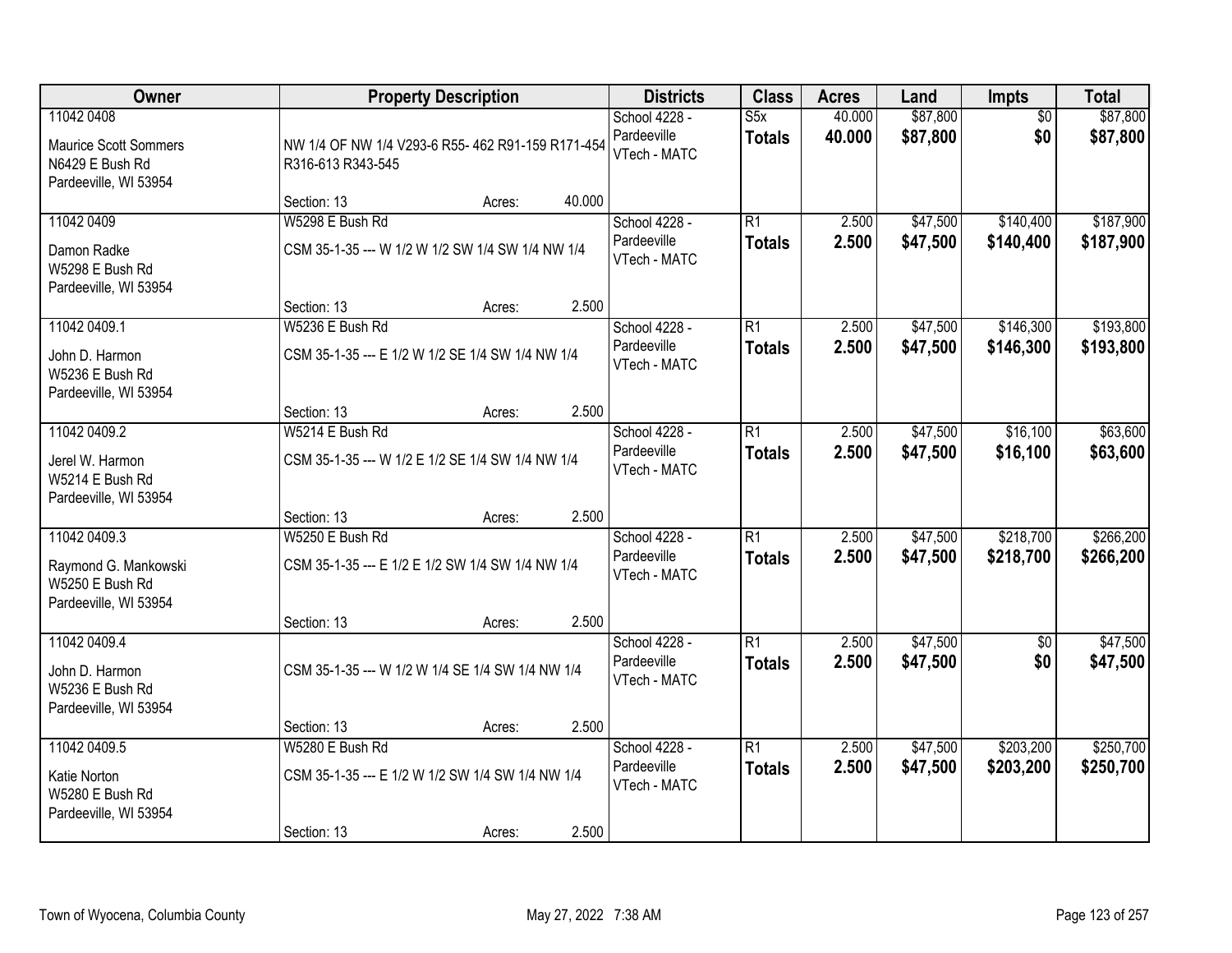| Owner                                                           | <b>Property Description</b>                                                                         | <b>Districts</b>            | <b>Class</b>                      | <b>Acres</b>    | Land                | <b>Impts</b> | <b>Total</b>        |
|-----------------------------------------------------------------|-----------------------------------------------------------------------------------------------------|-----------------------------|-----------------------------------|-----------------|---------------------|--------------|---------------------|
| 11042 0409.6                                                    | W5274 E Bush Rd                                                                                     | School 4228 -               | $\overline{R1}$                   | 2.500           | \$47,500            | \$130,100    | \$177,600           |
| Thomas A. Hohlstein<br>W5274 E Bush Rd<br>Pardeeville, WI 53954 | CSM 35-1-35 --- W 1/2 E 1/2 SW 1/4 SW 1/4 NW 1/4                                                    | Pardeeville<br>VTech - MATC | <b>Totals</b>                     | 2.500           | \$47,500            | \$130,100    | \$177,600           |
|                                                                 | 2.500<br>Section: 13<br>Acres:                                                                      |                             |                                   |                 |                     |              |                     |
| 11042 0409.7                                                    | W5202 E Bush Rd                                                                                     | School 4228 -               | R1                                | 2.500           | \$47,500            | \$203,500    | \$251,000           |
| <b>Ford Andrus</b><br>W5202 E Bush Rd<br>Pardeeville, WI 53954  | CSM 35-1-35 --- E 1/2 E 1/2 SE 1/4 SW 1/4 NW 1/4                                                    | Pardeeville<br>VTech - MATC | <b>Totals</b>                     | 2.500           | \$47,500            | \$203,500    | \$251,000           |
|                                                                 | 2.500<br>Section: 13<br>Acres:                                                                      |                             |                                   |                 |                     |              |                     |
| 11042 0409.8                                                    |                                                                                                     | School 4228 -               | F <sub>6</sub>                    | 16.000          | \$64,500            | \$0          | \$64,500            |
| John D. Harmon<br>W5236 E Bush Rd<br>Pardeeville, WI 53954      | N 1/2 SW 1/4 NW 1/4 REC R.59 P.06 R.65-43 R.84-600<br>R.95 -434 R159-418 R480-993                   | Pardeeville<br>VTech - MATC | S <sub>5</sub> x<br><b>Totals</b> | 4.000<br>20.000 | \$9,200<br>\$73,700 | \$0<br>\$0   | \$9,200<br>\$73,700 |
|                                                                 | 20.000<br>Section: 13<br>Acres:                                                                     |                             |                                   |                 |                     |              |                     |
| 11042 0410                                                      | N6351 E Bush Rd                                                                                     | School 4228 -               | $\overline{R1}$                   | 10.150          | \$72,000            | \$147,500    | \$219,500           |
| Donald L. Harmon<br>N6351 E Bush Rd<br>Pardeeville, WI 53954    | SE 1/4 OF NW 1/4 see exceptions                                                                     | Pardeeville<br>VTech - MATC | <b>Totals</b>                     | 10.150          | \$72,000            | \$147,500    | \$219,500           |
|                                                                 | 10.150<br>Section: 13<br>Acres:                                                                     |                             |                                   |                 |                     |              |                     |
| 11042 0410.A                                                    | W5182 E Bush Rd                                                                                     | School 4228 -               | $\overline{R1}$                   | 9.850           | \$71,100            | \$153,300    | \$224,400           |
| Jared J. Bishop<br>W5182 E Bush Rd<br>Pardeeville, WI 53954     | W325' of SE1/4 of NW1/4 lying N of hwy                                                              | Pardeeville<br>VTech - MATC | <b>Totals</b>                     | 9.850           | \$71,100            | \$153,300    | \$224,400           |
|                                                                 | 9.850<br>Section: 13<br>Acres:                                                                      |                             |                                   |                 |                     |              |                     |
| 11042 0410.B                                                    | N6379 E Bush Rd                                                                                     | School 4228 -               | R1                                | 10.000          | \$71,500            | \$172,800    | \$244,300           |
| Howard H. Draheim<br>N6379 E Bush Rd<br>Pardeeville, WI 53954   | PRT SE 1/4 NW 1/4 COM CEN BUSH RD & NE COR SD<br>1/4 1/4 S350' W411' S158' W575'<br>N508' E986' POB | Pardeeville<br>VTech - MATC | <b>Totals</b>                     | 10.000          | \$71,500            | \$172,800    | \$244,300           |
|                                                                 | 10.000<br>Section: 13<br>Acres:                                                                     |                             |                                   |                 |                     |              |                     |
| 11042 0410.C                                                    | W5148 E Bush Rd                                                                                     | School 4228 -               | $\overline{R1}$                   | 10.000          | \$71,500            | \$216,600    | \$288,100           |
| Adam Dahle<br>W5148 E Bush Rd<br>Pardeeville, WI 53954          | PRT SE 1/4 NW 1/4, COM NE COR SD 1/4 1/4 S1314'<br>W450' POB: W540' N806' E540' S806' POB           | Pardeeville<br>VTech - MATC | <b>Totals</b>                     | 10.000          | \$71,500            | \$216,600    | \$288,100           |
|                                                                 | 10.000<br>Section: 13<br>Acres:                                                                     |                             |                                   |                 |                     |              |                     |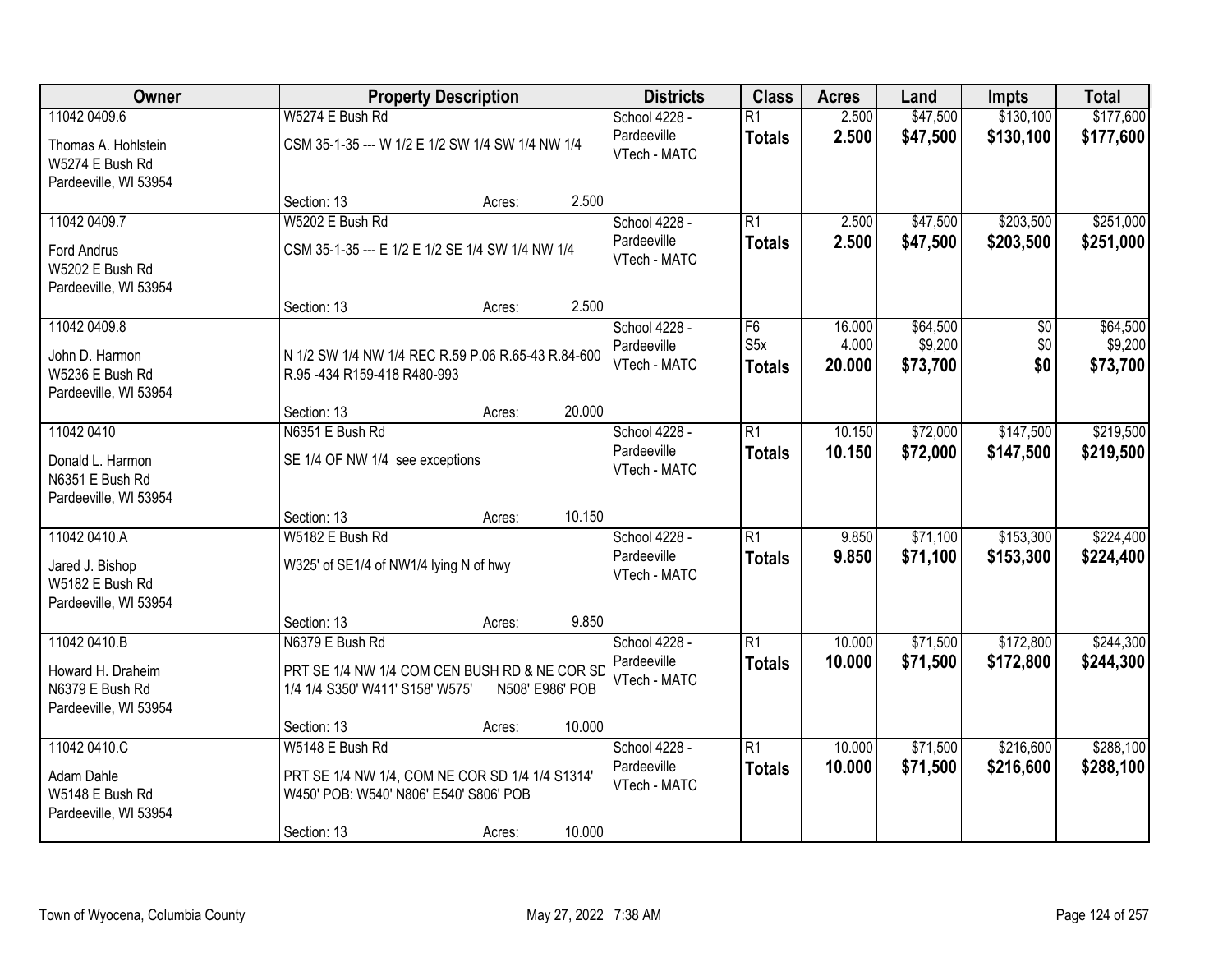| Owner                 | <b>Property Description</b>                    |                  | <b>Districts</b> | <b>Class</b>            | <b>Acres</b>   | Land                 | Impts           | <b>Total</b>         |
|-----------------------|------------------------------------------------|------------------|------------------|-------------------------|----------------|----------------------|-----------------|----------------------|
| 11042 0411            | W5127 E Bush Rd                                |                  | School 4228 -    | A43                     | 8.900          | \$1,700              | $\overline{50}$ | \$1,700              |
| Scott Karow           | NE1/4 SW1/4, EX LT1 CS#2323                    |                  | Pardeeville      | R1                      | 5.800          | \$58,900             | \$243,500       | \$302,400            |
| W5127 E Bush Rd       |                                                |                  | VTech - MATC     | S5m                     | 20.300         | \$39,600             | \$0             | \$39,600             |
| Pardeeville, WI 53954 |                                                |                  |                  | <b>Totals</b>           | 35.000         | \$100,200            | \$243,500       | \$343,700            |
|                       | Section: 13                                    | 35.000<br>Acres: |                  |                         |                |                      |                 |                      |
| 11042 0411.02         | E Bush Rd                                      |                  | School 4228 -    | $\overline{R1}$         | 2.000          | \$44,500             | \$0             | \$44,500             |
| Matthew Laper         | LT 1 CS#3408-23-25                             |                  | Pardeeville      | <b>Totals</b>           | 2.000          | \$44,500             | \$0             | \$44,500             |
| W5123 E Bush Rd       |                                                |                  | VTech - MATC     |                         |                |                      |                 |                      |
| Pardeeville, WI 53954 |                                                |                  |                  |                         |                |                      |                 |                      |
|                       | Section: 13                                    | 2.000<br>Acres:  |                  |                         |                |                      |                 |                      |
| 11042 0411.03         | W5123 E Bush Rd                                |                  | School 4228 -    | $\overline{R1}$         | 3.000          | \$50,500             | \$179,100       | \$229,600            |
| Matthew Laper         | LT 2 CS#3408-23-25                             |                  | Pardeeville      | <b>Totals</b>           | 3.000          | \$50,500             | \$179,100       | \$229,600            |
| W5123 E Bush Rd       |                                                |                  | VTech - MATC     |                         |                |                      |                 |                      |
| Pardeeville, WI 53954 |                                                |                  |                  |                         |                |                      |                 |                      |
|                       | Section: 13                                    | 3.000<br>Acres:  |                  |                         |                |                      |                 |                      |
| 11042 0412            | W5299 E Bush Rd                                |                  | School 4228 -    | A43                     | 23.950         | \$4,600              | $\sqrt[6]{}$    | \$4,600              |
|                       |                                                |                  | Pardeeville      | R1                      | 1.000          | \$30,000             | \$177,500       | \$207,500            |
| Thomas J. Steele      | NW 1/4 OF SW 1/4 V247-218 R84-132 R84-233      |                  | VTech - MATC     | S5m                     | 15.050         | \$29,400             | \$0             | \$29,400             |
| W5299 E Bush Rd       | R116-426 R156-599 R314-377 R382-175            | R456-66          |                  | <b>Totals</b>           | 40.000         | \$64,000             | \$177,500       | \$241,500            |
| Pardeeville, WI 53954 | Section: 13                                    | 40.000<br>Acres: |                  |                         |                |                      |                 |                      |
| 11042 0413            |                                                |                  | School 4228 -    | A43                     | 10.000         | \$1,900              | $\overline{50}$ | \$1,900              |
|                       |                                                |                  | Pardeeville      | S5m                     | 25.000         | \$40,000             | \$0             | \$40,000             |
| Gene A. Badtram       | SW 1/4 OF SW 1/4 R.84-132 R.84-223 R116-426    |                  | VTech - MATC     | S <sub>5</sub> x        | 5.000          | \$1,000              | \$0             | \$1,000              |
| W5158 Cth G           | R156-599 LOC HWY G R314-377                    |                  |                  | <b>Totals</b>           | 40.000         | \$42,900             | \$0             | \$42,900             |
| Rio, WI 53960         |                                                |                  |                  |                         |                |                      |                 |                      |
|                       | Section: 13                                    | 40.000<br>Acres: |                  |                         |                |                      |                 |                      |
| 11042 0414            | W5158 County Highway G                         |                  | School 4228 -    | A43                     | 25.500         | \$4,900              | $\overline{50}$ | \$4,900              |
| Gene A. Badtram       | SE 1/4 OF SW 1/4. REC IN V.247-P.218. R.84-132 |                  | Pardeeville      | R1                      | 3.000          | \$50,500             | \$244,800       | \$295,300            |
| W5158 Cth G           | R.84-223 R156-599 LOC HWY G                    | R314-377         | VTech - MATC     | S5m<br>S <sub>5</sub> x | 6.000<br>5.500 | \$11,700<br>\$11,600 | \$0<br>\$0      | \$11,700<br>\$11,600 |
| Rio, WI 53960         |                                                |                  |                  |                         |                |                      |                 |                      |
|                       | Section: 13                                    | 40.000<br>Acres: |                  | <b>Totals</b>           | 40.000         | \$78,700             | \$244,800       | \$323,500            |
| 11042 0415            |                                                |                  | School 4228 -    | A43                     | 11.000         | \$2,100              | $\overline{50}$ | \$2,100              |
| Terra Venor, LLC      | NE 1/4 OF SE 1/4                               |                  | Pardeeville      | S5m                     | 24.000         | \$44,700             | \$0             | \$44,700             |
| 757 N Water St #200   |                                                |                  | VTech - MATC     | S <sub>5</sub> x        | 5.000          | \$5,500              | \$0             | \$5,500              |
| Milwaukee, WI 53202   |                                                |                  |                  | <b>Totals</b>           | 40.000         | \$52,300             | \$0             | \$52,300             |
|                       | Section: 13                                    | 40.000<br>Acres: |                  |                         |                |                      |                 |                      |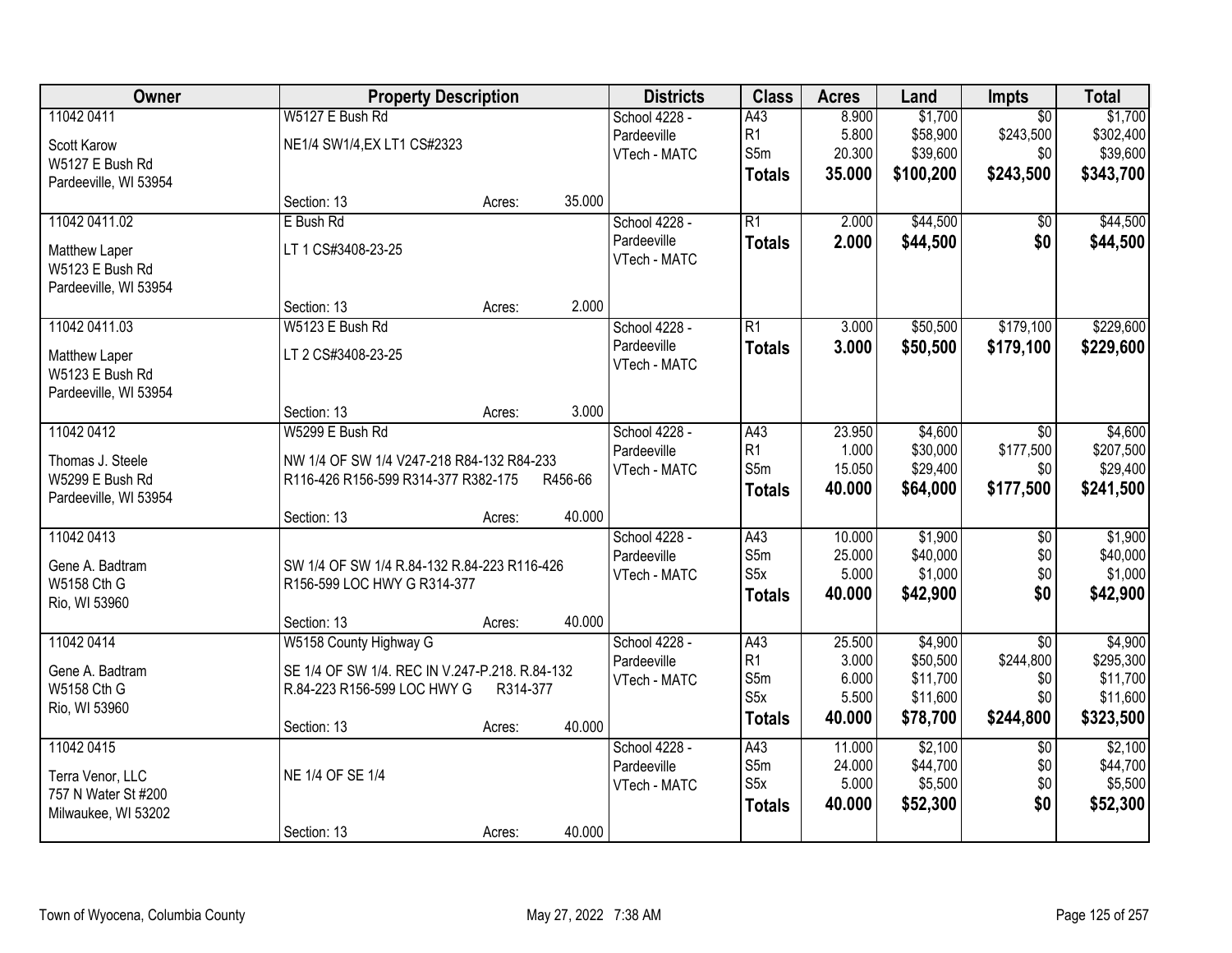| Owner                                                                                                    | <b>Property Description</b>                                                                                                                                                                                              |        |        | <b>Districts</b>                             | <b>Class</b>                                   | <b>Acres</b>                        | Land                                        | Impts                                          | <b>Total</b>                                |
|----------------------------------------------------------------------------------------------------------|--------------------------------------------------------------------------------------------------------------------------------------------------------------------------------------------------------------------------|--------|--------|----------------------------------------------|------------------------------------------------|-------------------------------------|---------------------------------------------|------------------------------------------------|---------------------------------------------|
| 11042 0416<br>Terra Venor, LLC<br>757 N Water St #200<br>Milwaukee, WI 53202                             | NW 1/4 OF SE 1/4                                                                                                                                                                                                         |        |        | School 4228 -<br>Pardeeville<br>VTech - MATC | A43<br>S5m<br><b>Totals</b>                    | 15.000<br>25.000<br>40.000          | \$2,900<br>\$40,000<br>\$42,900             | $\overline{50}$<br>\$0<br>\$0                  | \$2,900<br>\$40,000<br>\$42,900             |
|                                                                                                          | Section: 13                                                                                                                                                                                                              | Acres: | 40.000 |                                              |                                                |                                     |                                             |                                                |                                             |
| 11042 0417.01<br>Terra Venor, LLC<br>757 N Water St #200<br>Milwaukee, WI 53202                          | W5026 County Highway G<br>Lot 1, CSM 6303-46-52                                                                                                                                                                          |        |        | School 4228 -<br>Pardeeville<br>VTech - MATC | F6<br>R1<br><b>Totals</b>                      | 4.000<br>1.000<br>5.000             | \$15,600<br>\$22,300<br>\$37,900            | $\overline{30}$<br>\$236,800<br>\$236,800      | \$15,600<br>\$259,100<br>\$274,700          |
| 11042 0417.02                                                                                            | Section: 13                                                                                                                                                                                                              | Acres: | 5.000  | School 4228 -<br>Pardeeville                 | A43<br>F <sub>6</sub>                          | 20.000<br>15.000                    | \$3,800<br>\$38,200                         | $\overline{50}$<br>\$0                         | \$3,800<br>\$38,200                         |
| Terra Venor, LLC<br>757 N Water St #200<br>Milwaukee, WI 53202                                           | SW 1/4 OF SE 1/4 - See Exceptions                                                                                                                                                                                        |        |        | VTech - MATC                                 | <b>Totals</b>                                  | 35.000                              | \$42,000                                    | \$0                                            | \$42,000                                    |
| 11042 0418.02                                                                                            | Section: 13<br>W4904 County Highway G                                                                                                                                                                                    | Acres: | 35.000 | School 4865 - Rio                            | A43                                            | 3.000                               | \$600                                       | $\sqrt[6]{}$                                   | \$600                                       |
| Keith A. Wall<br>W4904 County Highway G<br>Rio, WI 53960                                                 | Lot 1, CSM 4598-32-83                                                                                                                                                                                                    |        |        | VTech - MATC                                 | R1<br><b>Totals</b>                            | 2.000<br>5.000                      | \$44,500<br>\$45,100                        | \$271,800<br>\$271,800                         | \$316,300<br>\$316,900                      |
|                                                                                                          | Section: 13                                                                                                                                                                                                              | Acres: | 5.000  |                                              |                                                |                                     |                                             |                                                |                                             |
| 11042 0418.05<br>Deanna L. Lueptow<br>c/o Tom Lueptow<br>2100 Deer Path<br>Waukesha, WI 53189            | W4956 County Rd G<br>SE 1/4 OF SE 1/4 EXC CS2546-16-116 - See<br>Exceptions<br>Section: 13                                                                                                                               | Acres: | 31.458 | School 4865 - Rio<br>VTech - MATC            | $\overline{A43}$<br>H7<br>S5m<br><b>Totals</b> | 20.000<br>1.000<br>10.458<br>31.458 | \$3,800<br>\$21,000<br>\$24,100<br>\$48,900 | $\overline{30}$<br>\$11,500<br>\$0<br>\$11,500 | \$3,800<br>\$32,500<br>\$24,100<br>\$60,400 |
| 11042 0418.06<br>Daniel E. Johnson<br>W4956 County Rd G<br>Rio, WI 53960                                 | W4956 County Highway G<br>A parcel consisting of all of Lot 1, CSM 2546 & a part of t<br>SE Q of the SE Q of Sec 13, described as follows: Comr<br>at the SE cor of said Sec 13; S88-52-04W 738.36' to SE<br>Section: 13 | Acres: | 3.579  | School 4865 - Rio<br>VTech - MATC            | A42<br>R <sub>1</sub><br><b>Totals</b>         | 2.579<br>1.000<br>3.579             | \$700<br>\$30,000<br>\$30,700               | $\overline{50}$<br>\$183,800<br>\$183,800      | \$700<br>\$213,800<br>\$214,500             |
| 11042 0419<br>Larry R Wilz Revocable Trust Dated<br>3/6/2018<br>W5400 E Bush Rd<br>Pardeeville, WI 53954 | E1/2 of NE1/4 of NE1/4<br>Section: 14                                                                                                                                                                                    | Acres: | 20.000 | School 4228 -<br>Pardeeville<br>VTech - MATC | A43<br>S5m<br><b>Totals</b>                    | 13.610<br>6.390<br>20.000           | \$2,600<br>\$12,500<br>\$15,100             | $\overline{50}$<br>\$0<br>\$0                  | \$2,600<br>\$12,500<br>\$15,100             |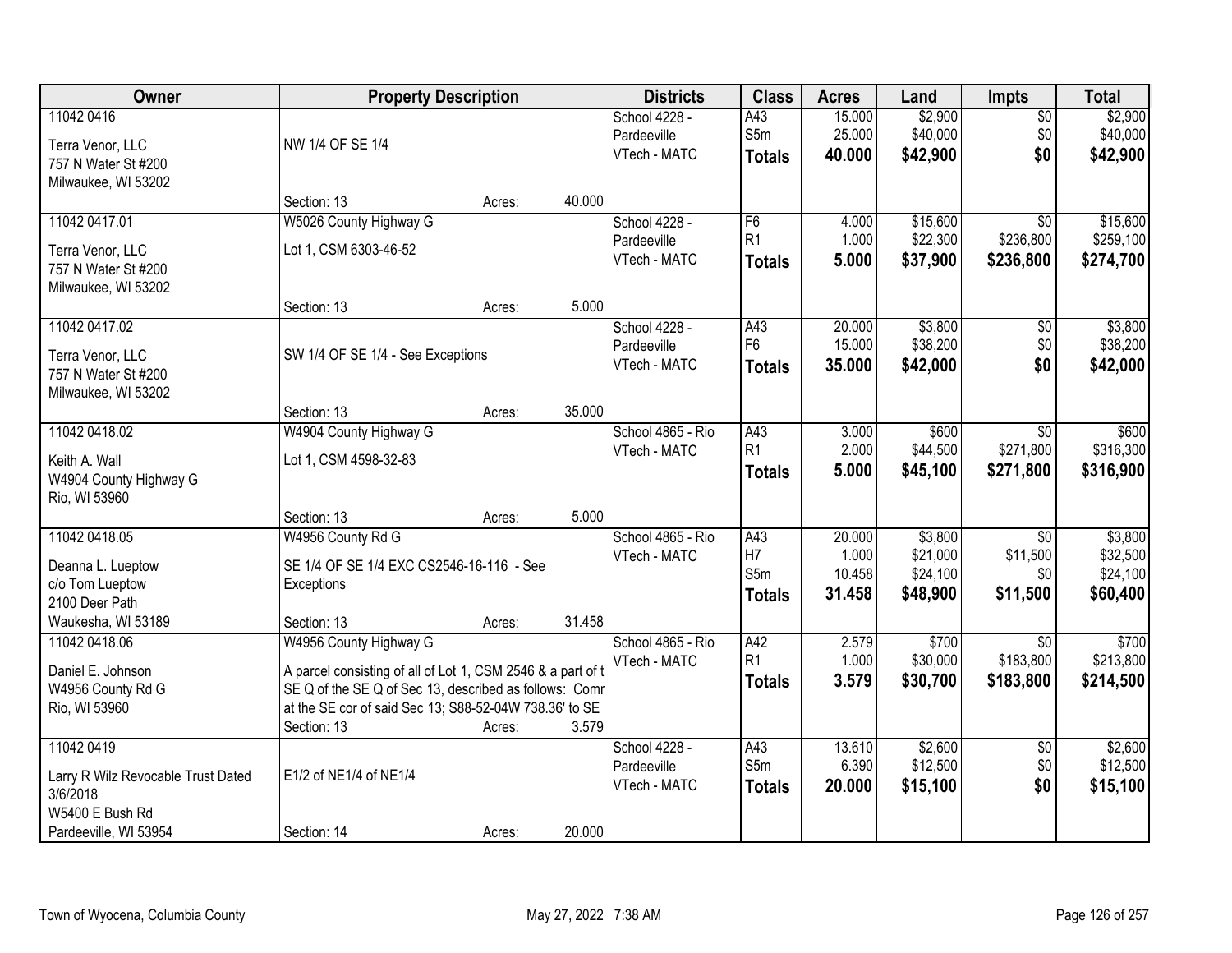| Owner                              | <b>Property Description</b>            |        |        | <b>Districts</b> | <b>Class</b>     | <b>Acres</b> | Land     | <b>Impts</b>    | <b>Total</b> |
|------------------------------------|----------------------------------------|--------|--------|------------------|------------------|--------------|----------|-----------------|--------------|
| 11042 0420                         |                                        |        |        | School 4228 -    | A43              | 10.000       | \$1,900  | $\overline{50}$ | \$1,900      |
| Larry R Wilz Revocable Trust Dated | W 1/2 OF NE 1/4 OF NE 1/4              |        |        | Pardeeville      | S5m              | 10.000       | \$23,000 | \$0             | \$23,000     |
| 3/6/2018                           |                                        |        |        | VTech - MATC     | <b>Totals</b>    | 20.000       | \$24,900 | \$0             | \$24,900     |
| W5400 E Bush Rd                    |                                        |        |        |                  |                  |              |          |                 |              |
| Pardeeville, WI 53954              | Section: 14                            | Acres: | 20.000 |                  |                  |              |          |                 |              |
| 11042 0421                         |                                        |        |        | School 4228 -    | A43              | 17.730       | \$3,400  | \$0             | \$3,400      |
|                                    |                                        |        |        | Pardeeville      | S5m              | 1.000        | \$2,300  | \$0             | \$2,300      |
| Larry R Wilz Revocable Trust Dated | NW 1/4 OF NE 1/4 EXC CS#2937-19-47 EXC |        |        | VTech - MATC     | <b>Totals</b>    | 18.730       | \$5,700  | \$0             | \$5,700      |
| 3/6/2018                           | CS#2987-19-97                          |        |        |                  |                  |              |          |                 |              |
| W5400 E Bush Rd                    |                                        |        |        |                  |                  |              |          |                 |              |
| Pardeeville, WI 53954              | Section: 14                            | Acres: | 18.730 |                  |                  |              |          |                 |              |
| 11042 0422                         | W5400 E Bush Rd                        |        |        | School 4228 -    | A43              | 15.270       | \$2,900  | \$0             | \$2,900      |
| Larry R Wilz Revocable Trust Dated | SW 1/4 OF NE 1/4 EXC CS#2937-19-47 EXC |        |        | Pardeeville      | R <sub>1</sub>   | 3.000        | \$50,500 | \$342,300       | \$392,800    |
| 3/6/2018                           | CS#2987-19-97                          |        |        | VTech - MATC     | <b>Totals</b>    | 18.270       | \$53,400 | \$342,300       | \$395,700    |
| W5400 E Bush Rd                    |                                        |        |        |                  |                  |              |          |                 |              |
| Pardeeville, WI 53954              | Section: 14                            | Acres: | 18.270 |                  |                  |              |          |                 |              |
| 11042 0422.01                      | W5492 E Bush Rd                        |        |        | School 4228 -    | R1               | 2.000        | \$44,500 | \$167,700       | \$212,200    |
|                                    |                                        |        |        | Pardeeville      | S <sub>5</sub> x | 6.000        | \$13,800 | \$0             | \$13,800     |
| Joseph M. Landis Jr                | Lot 1, CSM 2937-19-47                  |        |        | VTech - MATC     | <b>Totals</b>    | 8.000        | \$58,300 | \$167,700       | \$226,000    |
| W5492 E Bush Rd                    |                                        |        |        |                  |                  |              |          |                 |              |
| Pardeeville, WI 53954              | Section: 14                            |        | 8.000  |                  |                  |              |          |                 |              |
| 11042 0422.02                      | E Bush Rd                              | Acres: |        | School 4228 -    | $\overline{A43}$ | 32.000       | \$6,100  | $\overline{50}$ | \$6,100      |
|                                    |                                        |        |        | Pardeeville      | S5m              | 3.000        | \$6,900  | \$0             | \$6,900      |
| Larry R Wilz Revocable Trust Dated | LT 1 CS#2987-19-97                     |        |        | VTech - MATC     |                  | 35.000       | \$13,000 | \$0             | \$13,000     |
| 3/6/2018                           |                                        |        |        |                  | <b>Totals</b>    |              |          |                 |              |
| W5400 E Bush Rd                    |                                        |        |        |                  |                  |              |          |                 |              |
| Pardeeville, WI 53954              | Section: 14                            | Acres: | 35.000 |                  |                  |              |          |                 |              |
| 11042 0423                         |                                        |        |        | School 4228 -    | A43              | 3.000        | \$600    | $\overline{50}$ | \$600        |
| Larry R Wilz Revocable Trust Dated | W 1/2 OF SE 1/4 OF NE 1/4              |        |        | Pardeeville      | H7               | 0.500        | \$10,500 | \$11,700        | \$22,200     |
| 3/6/2018                           |                                        |        |        | VTech - MATC     | S5m              | 8.000        | \$16,300 | \$0             | \$16,300     |
| W5400 E Bush Rd                    |                                        |        |        |                  | S <sub>5</sub> x | 8.500        | \$19,600 | \$0             | \$19,600     |
| Pardeeville, WI 53954              | Section: 14                            | Acres: | 20.000 |                  | <b>Totals</b>    | 20.000       | \$47,000 | \$11,700        | \$58,700     |
| 11042 0424                         | E Bush Rd                              |        |        | School 4228 -    | A43              | 1.900        | \$400    | $\overline{50}$ | \$400        |
|                                    |                                        |        |        | Pardeeville      | F6               | 17.600       | \$48,000 | \$0             | \$48,000     |
| Larry R Wilz Revocable Trust Dated | E1/2 of SE1/4 of NE1/4                 |        |        | VTech - MATC     | S <sub>5</sub> x | 0.500        | \$100    | \$0             | \$100        |
| 3/6/2018                           |                                        |        |        |                  | <b>Totals</b>    | 20.000       | \$48,500 | \$0             | \$48,500     |
| W5400 E Bush Rd                    |                                        |        |        |                  |                  |              |          |                 |              |
| Pardeeville, WI 53954              | Section: 14                            | Acres: | 20.000 |                  |                  |              |          |                 |              |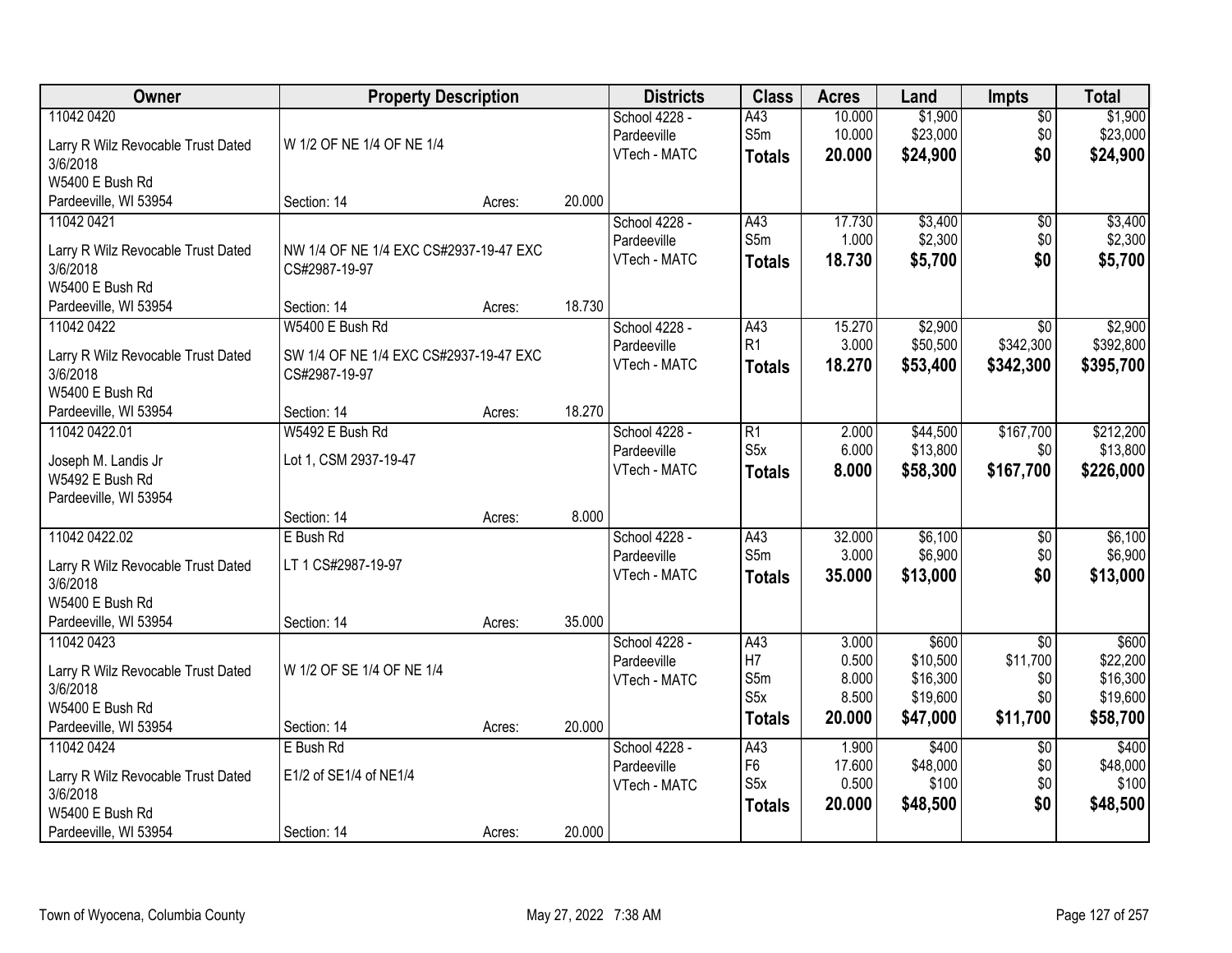| Owner                                    |                                               | <b>Property Description</b> |        | <b>Districts</b>             | <b>Class</b>                      | <b>Acres</b>    | Land                   | <b>Impts</b>           | <b>Total</b>            |
|------------------------------------------|-----------------------------------------------|-----------------------------|--------|------------------------------|-----------------------------------|-----------------|------------------------|------------------------|-------------------------|
| 11042 0425                               |                                               |                             |        | School 4228 -                | A43                               | 35.330          | \$6,800                | $\overline{50}$        | \$6,800                 |
| Terry M. Pulver                          | NE1/4 of NW1/4                                |                             |        | Pardeeville<br>VTech - MATC  | S <sub>5</sub> x<br><b>Totals</b> | 4.670<br>40.000 | \$5,200<br>\$12,000    | \$0<br>\$0             | \$5,200<br>\$12,000     |
| 306 Crawford Dr                          |                                               |                             |        |                              |                                   |                 |                        |                        |                         |
| Wyocena, WI 53969                        | Section: 14                                   | Acres:                      | 40.000 |                              |                                   |                 |                        |                        |                         |
| 11042 0426                               |                                               |                             |        | School 4228 -                | A43                               | 15.000          | \$2,900                | $\overline{50}$        | \$2,900                 |
| Terry M. Pulver                          | NW1/4 of NW1/4                                |                             |        | Pardeeville                  | S5m                               | 7.500           | \$14,700               | \$0                    | \$14,700                |
| 306 Crawford Dr                          |                                               |                             |        | VTech - MATC                 | S5x                               | 17.500          | \$18,900               | \$0                    | \$18,900                |
| Wyocena, WI 53969                        |                                               |                             |        |                              | <b>Totals</b>                     | 40.000          | \$36,500               | \$0                    | \$36,500                |
|                                          | Section: 14                                   | Acres:                      | 40.000 |                              |                                   |                 |                        |                        |                         |
| 11042 0427                               |                                               |                             |        | School 4228 -<br>Pardeeville | X3                                | 1.000<br>1.000  | $\overline{60}$<br>\$0 | $\overline{50}$<br>\$0 | $\overline{\$0}$<br>\$0 |
| Columbia County                          | 1 A IN NW CORNER SW 1/4 OF NW 1/4             |                             |        | VTech - MATC                 | <b>Totals</b>                     |                 |                        |                        |                         |
| PO Box 198<br>Portage, WI 53901          |                                               |                             |        |                              |                                   |                 |                        |                        |                         |
|                                          | Section: 14                                   | Acres:                      | 1.000  |                              |                                   |                 |                        |                        |                         |
| 11042 0428                               |                                               |                             |        | School 4228 -                | A43                               | 18.000          | \$3,400                | \$0                    | \$3,400                 |
| Orlando M. Allen                         | SW 1/4 OF NW 1/4, EXC 1 A IN NW CORNER REC IN |                             |        | Pardeeville                  | S <sub>5</sub> x                  | 18.000          | \$13,600               | \$0                    | \$13,600                |
| W5598 E Bush Rd                          | V.256-P.153; EXC AS REC IN                    | V.266-P.231                 |        | VTech - MATC                 | <b>Totals</b>                     | 36.000          | \$17,000               | \$0                    | \$17,000                |
| Pardeeville, WI 53954                    |                                               |                             |        |                              |                                   |                 |                        |                        |                         |
| 11042 0428.A                             | Section: 14<br>W5696 E Bush Rd                | Acres:                      | 36.000 |                              | $\overline{R1}$                   | 3.340           |                        | \$76,000               | \$127,500               |
|                                          |                                               |                             |        | School 4228 -<br>Pardeeville | <b>Totals</b>                     | 3.340           | \$51,500<br>\$51,500   | \$76,000               | \$127,500               |
| Jeffrey A. Lang                          | PCL COM SW COR SW 1/4 NW 1/4, E8RDS N 60RDS   |                             |        | VTech - MATC                 |                                   |                 |                        |                        |                         |
| W5696 E Bush Rd<br>Pardeeville, WI 53954 | W8RDS S TOBEG.                                |                             |        |                              |                                   |                 |                        |                        |                         |
|                                          | Section: 14                                   | Acres:                      | 3.340  |                              |                                   |                 |                        |                        |                         |
| 11042 0429                               | W5598 E Bush Rd                               |                             |        | School 4228 -                | A43                               | 23.500          | \$4,500                | $\overline{50}$        | \$4,500                 |
| Orlando M. Allen                         | SE 1/4 OF NW 1/4; EXC 1 1/2 RODS.             |                             |        | Pardeeville                  | H7<br>S <sub>5</sub> x            | 5.000<br>11.500 | \$33,000               | \$206,900<br>\$0       | \$239,900<br>\$9,500    |
| W5598 E Bush Rd                          |                                               |                             |        | VTech - MATC                 | <b>Totals</b>                     | 40.000          | \$9,500<br>\$47,000    | \$206,900              | \$253,900               |
| Pardeeville, WI 53954                    |                                               |                             |        |                              |                                   |                 |                        |                        |                         |
| 11042 0430                               | Section: 14                                   | Acres:                      | 40.000 | School 4228 -                | A43                               | 22.300          | \$4,300                | $\overline{50}$        | \$4,300                 |
|                                          |                                               |                             |        | Pardeeville                  | S <sub>5</sub> x                  | 17.700          | \$14,000               | \$0                    | \$14,000                |
| Nathan A. Bussian<br>7910 Deansville Rd  | NE 1/4 OF SW 1/4                              |                             |        | VTech - MATC                 | <b>Totals</b>                     | 40.000          | \$18,300               | \$0                    | \$18,300                |
| Columbus, WI 53925                       |                                               |                             |        |                              |                                   |                 |                        |                        |                         |
|                                          | Section: 14                                   | Acres:                      | 40.000 |                              |                                   |                 |                        |                        |                         |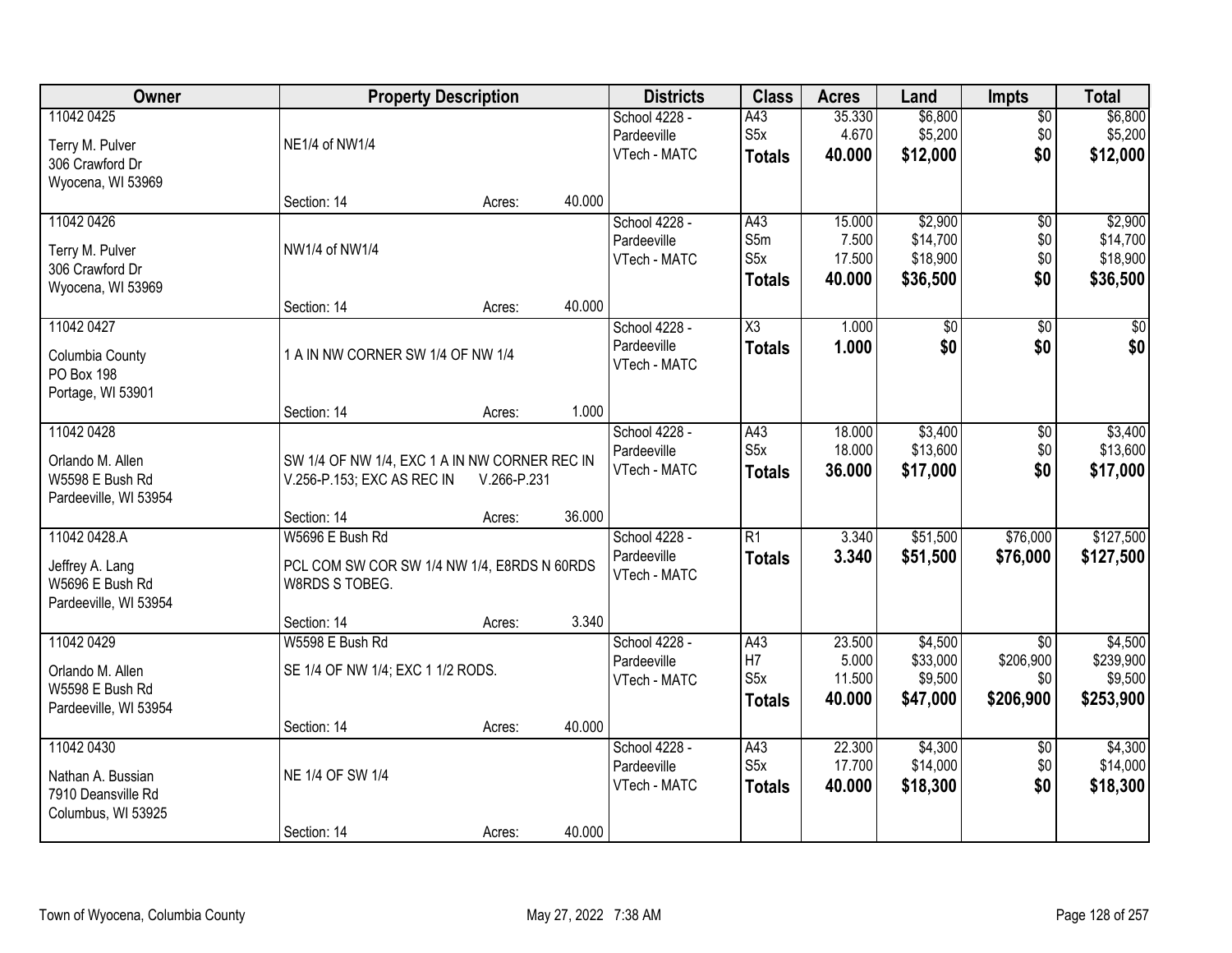| Owner                                                                                     |                                                | <b>Property Description</b> |        | <b>Districts</b> | <b>Class</b>            | <b>Acres</b> | Land     | Impts           | <b>Total</b> |
|-------------------------------------------------------------------------------------------|------------------------------------------------|-----------------------------|--------|------------------|-------------------------|--------------|----------|-----------------|--------------|
| 11042 0431                                                                                | W5701 E Bush Rd 1/1                            |                             |        | School 4228 -    | A43                     | 38.250       | \$7,300  | $\overline{50}$ | \$7,300      |
| Chris L. Duerst                                                                           | NW 1/4 OF SW 1/4                               |                             |        | Pardeeville      | S <sub>5</sub> x        | 1.750        | \$700    | \$0             | \$700        |
| W5594 E Bush Rd                                                                           |                                                |                             |        | VTech - MATC     | <b>Totals</b>           | 40.000       | \$8,000  | \$0             | \$8,000      |
| Pardeeville, WI 53954                                                                     |                                                |                             |        |                  |                         |              |          |                 |              |
|                                                                                           | Section: 14                                    | Acres:                      | 40.000 |                  |                         |              |          |                 |              |
| 11042 0432                                                                                |                                                |                             |        | School 4228 -    | F6                      | 14.000       | \$64,400 | $\overline{50}$ | \$64,400     |
| Rasa Martincic Declaration of Trust Date   SW 1/4 OF SW 1/4                               |                                                |                             |        | Pardeeville      | S <sub>5</sub> x        | 26.000       | \$24,000 | \$0             | \$24,000     |
| 9/30/1998                                                                                 |                                                |                             |        | VTech - MATC     | <b>Totals</b>           | 40.000       | \$88,400 | \$0             | \$88,400     |
| 1412 Ashbury Dr                                                                           |                                                |                             |        |                  |                         |              |          |                 |              |
| Lemont, IL 60439-8416                                                                     | Section: 14                                    | Acres:                      | 40.000 |                  |                         |              |          |                 |              |
| 11042 0433                                                                                |                                                |                             |        | School 4228 -    | A43                     | 14.400       | \$2,800  | $\overline{50}$ | \$2,800      |
|                                                                                           |                                                |                             |        | Pardeeville      | S5m                     | 4.100        | \$8,000  | \$0             | \$8,000      |
| Claudia M Sampson Revocable Trust<br>Dated 2/11/2008                                      | SE 1/4 OF SW 1/4 - See Exceptions              |                             |        | VTech - MATC     | S <sub>5</sub> x        | 19.500       | \$15,500 | \$0             | \$15,500     |
| N6153 Twitchell Rd                                                                        |                                                |                             |        |                  | <b>Totals</b>           | 38.000       | \$26,300 | \$0             | \$26,300     |
| Pardeeville, WI 53954                                                                     | Section: 14                                    | Acres:                      | 38.000 |                  |                         |              |          |                 |              |
| 11042 0433.A                                                                              |                                                |                             |        | School 4228 -    | $\overline{\text{S5x}}$ | 2.000        | \$2,200  | \$0             | \$2,200      |
|                                                                                           |                                                |                             |        | Pardeeville      | <b>Totals</b>           | 2.000        | \$2,200  | \$0             | \$2,200      |
| Rasa Martincic Declaration of Trust Date   PRT SE 1/4 SW 1/4 COM SW COR SD 1/4 1/4 N1320' |                                                |                             |        | VTech - MATC     |                         |              |          |                 |              |
| 9/30/1998                                                                                 | E33' S1,111.29' E208.71' S208.71' W241.71' POB |                             |        |                  |                         |              |          |                 |              |
| 1412 Ashbury Dr<br>Lemont, IL 60439-8416                                                  | Section: 14                                    |                             | 2.000  |                  |                         |              |          |                 |              |
| 11042 0434.01                                                                             |                                                | Acres:                      |        | School 4228 -    | $\overline{A43}$        | 30.500       | \$5,800  | $\overline{50}$ | \$5,800      |
|                                                                                           |                                                |                             |        | Pardeeville      | S <sub>5m</sub>         | 4.500        | \$7,200  | \$0             | \$7,200      |
| Larry R Wilz Revocable Trust Dated                                                        | Lot 1, CSM 4520-32-5                           |                             |        | VTech - MATC     | <b>Totals</b>           | 35.000       | \$13,000 | \$0             | \$13,000     |
| 3/6/2018                                                                                  |                                                |                             |        |                  |                         |              |          |                 |              |
| W5400 E Bush Rd                                                                           |                                                |                             |        |                  |                         |              |          |                 |              |
| Pardeeville, WI 53954                                                                     | Section: 14                                    | Acres:                      | 35.000 |                  |                         |              |          |                 |              |
| 11042 0434.02                                                                             | <b>Twitchell Rd</b>                            |                             |        | School 4228 -    | A43                     | 6.290        | \$1,200  | $\sqrt{6}$      | \$1,200      |
| Thomas E. Dalton                                                                          | Part of NE 1/4 OF SE 1/4, See Exception        |                             |        | Pardeeville      | <b>Totals</b>           | 6.290        | \$1,200  | \$0             | \$1,200      |
| N6146 Twitchell Rd                                                                        |                                                |                             |        | VTech - MATC     |                         |              |          |                 |              |
| Pardeeville, WI 53954                                                                     |                                                |                             |        |                  |                         |              |          |                 |              |
|                                                                                           | Section: 14                                    | Acres:                      | 6.290  |                  |                         |              |          |                 |              |
| 11042 0435                                                                                | N6259 Twitchell Rd                             |                             |        | School 4228 -    | A43                     | 24.000       | \$4,600  | $\overline{50}$ | \$4,600      |
| Jane A. Szopinski                                                                         | NW1/4 of SE1/4                                 |                             |        | Pardeeville      | R <sub>1</sub>          | 3.000        | \$50,500 | \$242,100       | \$292,600    |
| N6259 Twitchell Rd                                                                        |                                                |                             |        | VTech - MATC     | S <sub>5</sub> x        | 13.000       | \$9,200  | \$0             | \$9,200      |
| Pardeville, WI 53954                                                                      |                                                |                             |        |                  | <b>Totals</b>           | 40.000       | \$64,300 | \$242,100       | \$306,400    |
|                                                                                           | Section: 14                                    | Acres:                      | 40.000 |                  |                         |              |          |                 |              |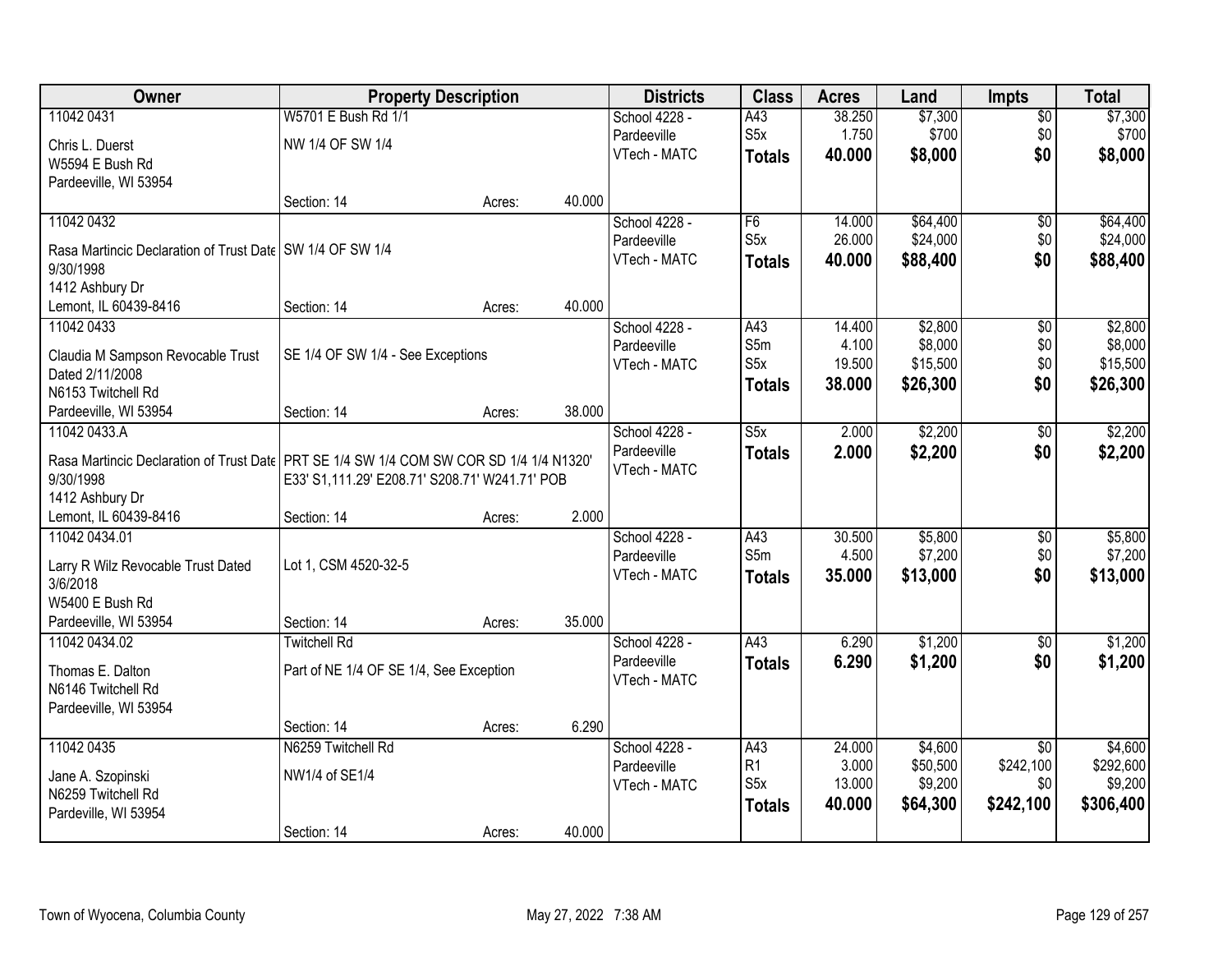| 11042 0436<br>N6153 Twitchell Rd<br>\$4,700<br>School 4228 -<br>A43<br>24.500<br>$\overline{50}$<br>\$4,700<br>H7<br>\$132,100<br>3.000<br>\$29,000<br>\$161,100<br>Pardeeville<br>SW 1/4 OF SE 1/4 EXC CS #2521A<br>Claudia M Sampson Revocable Trust<br>S <sub>5</sub> x<br>9.500<br>\$10,500<br>\$0<br>\$10,500<br>VTech - MATC<br>Dated 2/11/2008<br>\$132,100<br>37.000<br>\$44,200<br>\$176,300<br><b>Totals</b><br>N6153 Twitchell Rd<br>Pardeeville, WI 53954<br>Section: 14<br>37.000<br>Acres:<br>N6103 Twitchell Rd<br>$\overline{R1}$<br>\$50,500<br>\$94,500<br>11042 0436.A<br>School 4228 -<br>3.000<br>Pardeeville<br>3.000<br>\$50,500<br>\$94,500<br><b>Totals</b><br>LT 1 CS 2521A-16-91A<br>Peter L. Katze<br>VTech - MATC<br>N6103 Twitchell Rd<br>Pardeeville, WI 53954<br>3.000<br>Section: 14<br>Acres:<br>11042 0437.1<br>N6146 Twitchell Rd<br>School 4228 -<br>A43<br>23.000<br>\$4,400<br>\$0<br>H7<br>\$28,000<br>\$258,800<br>2.500<br>Pardeeville<br>Part of SE 1/4 OF SE 1/4, see exceptions<br>Thomas E. Dalton<br>S5m<br>\$24,800<br>12.710<br>\$0<br>VTech - MATC<br>N6146 Twitchell Rd | Owner | <b>Property Description</b> |  | <b>Districts</b> | <b>Class</b> | <b>Acres</b> | Land  | Impts | <b>Total</b> |
|----------------------------------------------------------------------------------------------------------------------------------------------------------------------------------------------------------------------------------------------------------------------------------------------------------------------------------------------------------------------------------------------------------------------------------------------------------------------------------------------------------------------------------------------------------------------------------------------------------------------------------------------------------------------------------------------------------------------------------------------------------------------------------------------------------------------------------------------------------------------------------------------------------------------------------------------------------------------------------------------------------------------------------------------------------------------------------------------------------------------------|-------|-----------------------------|--|------------------|--------------|--------------|-------|-------|--------------|
|                                                                                                                                                                                                                                                                                                                                                                                                                                                                                                                                                                                                                                                                                                                                                                                                                                                                                                                                                                                                                                                                                                                            |       |                             |  |                  |              |              |       |       |              |
|                                                                                                                                                                                                                                                                                                                                                                                                                                                                                                                                                                                                                                                                                                                                                                                                                                                                                                                                                                                                                                                                                                                            |       |                             |  |                  |              |              |       |       |              |
| \$145,000<br>\$145,000                                                                                                                                                                                                                                                                                                                                                                                                                                                                                                                                                                                                                                                                                                                                                                                                                                                                                                                                                                                                                                                                                                     |       |                             |  |                  |              |              |       |       |              |
|                                                                                                                                                                                                                                                                                                                                                                                                                                                                                                                                                                                                                                                                                                                                                                                                                                                                                                                                                                                                                                                                                                                            |       |                             |  |                  |              |              |       |       |              |
|                                                                                                                                                                                                                                                                                                                                                                                                                                                                                                                                                                                                                                                                                                                                                                                                                                                                                                                                                                                                                                                                                                                            |       |                             |  |                  |              |              |       |       |              |
|                                                                                                                                                                                                                                                                                                                                                                                                                                                                                                                                                                                                                                                                                                                                                                                                                                                                                                                                                                                                                                                                                                                            |       |                             |  |                  |              |              |       |       |              |
|                                                                                                                                                                                                                                                                                                                                                                                                                                                                                                                                                                                                                                                                                                                                                                                                                                                                                                                                                                                                                                                                                                                            |       |                             |  |                  |              |              |       |       |              |
| \$4,400<br>\$286,800<br>\$24,800                                                                                                                                                                                                                                                                                                                                                                                                                                                                                                                                                                                                                                                                                                                                                                                                                                                                                                                                                                                                                                                                                           |       |                             |  |                  |              |              |       |       |              |
|                                                                                                                                                                                                                                                                                                                                                                                                                                                                                                                                                                                                                                                                                                                                                                                                                                                                                                                                                                                                                                                                                                                            |       |                             |  |                  |              |              |       |       |              |
|                                                                                                                                                                                                                                                                                                                                                                                                                                                                                                                                                                                                                                                                                                                                                                                                                                                                                                                                                                                                                                                                                                                            |       |                             |  |                  |              |              |       |       |              |
|                                                                                                                                                                                                                                                                                                                                                                                                                                                                                                                                                                                                                                                                                                                                                                                                                                                                                                                                                                                                                                                                                                                            |       |                             |  |                  |              |              |       |       |              |
|                                                                                                                                                                                                                                                                                                                                                                                                                                                                                                                                                                                                                                                                                                                                                                                                                                                                                                                                                                                                                                                                                                                            |       |                             |  |                  |              |              |       |       |              |
|                                                                                                                                                                                                                                                                                                                                                                                                                                                                                                                                                                                                                                                                                                                                                                                                                                                                                                                                                                                                                                                                                                                            |       |                             |  |                  |              |              |       |       |              |
|                                                                                                                                                                                                                                                                                                                                                                                                                                                                                                                                                                                                                                                                                                                                                                                                                                                                                                                                                                                                                                                                                                                            |       |                             |  |                  | S5x          | 0.500        | \$100 | \$0   | \$100        |
| Pardeeville, WI 53954<br>\$258,800                                                                                                                                                                                                                                                                                                                                                                                                                                                                                                                                                                                                                                                                                                                                                                                                                                                                                                                                                                                                                                                                                         |       |                             |  |                  |              |              |       |       |              |
| 38.710<br>\$57,300<br>\$316,100<br><b>Totals</b><br>38.710<br>Section: 14<br>Acres:                                                                                                                                                                                                                                                                                                                                                                                                                                                                                                                                                                                                                                                                                                                                                                                                                                                                                                                                                                                                                                        |       |                             |  |                  |              |              |       |       |              |
| 11042 0439<br>20.000<br>\$16,500<br>\$16,500<br>School 4228 -<br>S5x<br>$\sqrt[6]{}$                                                                                                                                                                                                                                                                                                                                                                                                                                                                                                                                                                                                                                                                                                                                                                                                                                                                                                                                                                                                                                       |       |                             |  |                  |              |              |       |       |              |
| Pardeeville<br>\$0<br>20.000<br>\$16,500<br>\$16,500<br><b>Totals</b><br>Peter J. Burke<br>W 1/2 OF NE 1/4 OF NE 1/4 TOG WITH ROW 1RD ON                                                                                                                                                                                                                                                                                                                                                                                                                                                                                                                                                                                                                                                                                                                                                                                                                                                                                                                                                                                   |       |                             |  |                  |              |              |       |       |              |
| VTech - MATC<br>7830 Copper Leaf Trl<br>W V.269-P.494 R.24-P.172; (SD<br>SE NE) R117-378                                                                                                                                                                                                                                                                                                                                                                                                                                                                                                                                                                                                                                                                                                                                                                                                                                                                                                                                                                                                                                   |       |                             |  |                  |              |              |       |       |              |
| Madison, WI 53719-4548<br>R347-321 R347-321 R433-519                                                                                                                                                                                                                                                                                                                                                                                                                                                                                                                                                                                                                                                                                                                                                                                                                                                                                                                                                                                                                                                                       |       |                             |  |                  |              |              |       |       |              |
| 20.000<br>Section: 15<br>Acres:                                                                                                                                                                                                                                                                                                                                                                                                                                                                                                                                                                                                                                                                                                                                                                                                                                                                                                                                                                                                                                                                                            |       |                             |  |                  |              |              |       |       |              |
| \$294,900<br>11042 0440.01<br>N6465 Schwantz Rd<br>$\overline{H7}$<br>7.000<br>\$37,000<br>\$257,900<br>School 4228 -                                                                                                                                                                                                                                                                                                                                                                                                                                                                                                                                                                                                                                                                                                                                                                                                                                                                                                                                                                                                      |       |                             |  |                  |              |              |       |       |              |
| S <sub>5</sub> x<br>3.000<br>\$3,300<br>\$0<br>\$3,300<br>Pardeeville                                                                                                                                                                                                                                                                                                                                                                                                                                                                                                                                                                                                                                                                                                                                                                                                                                                                                                                                                                                                                                                      |       |                             |  |                  |              |              |       |       |              |
| Lot 2, CS#3421-23-38<br>Airling D. Gunderson<br>\$257,900<br>\$298,200<br>VTech - MATC<br>10.000<br>\$40,300<br><b>Totals</b>                                                                                                                                                                                                                                                                                                                                                                                                                                                                                                                                                                                                                                                                                                                                                                                                                                                                                                                                                                                              |       |                             |  |                  |              |              |       |       |              |
| N6465 Schwantz Rd                                                                                                                                                                                                                                                                                                                                                                                                                                                                                                                                                                                                                                                                                                                                                                                                                                                                                                                                                                                                                                                                                                          |       |                             |  |                  |              |              |       |       |              |
| Pardeeville, WI 53954                                                                                                                                                                                                                                                                                                                                                                                                                                                                                                                                                                                                                                                                                                                                                                                                                                                                                                                                                                                                                                                                                                      |       |                             |  |                  |              |              |       |       |              |
| 10.000<br>Section: 15<br>Acres:                                                                                                                                                                                                                                                                                                                                                                                                                                                                                                                                                                                                                                                                                                                                                                                                                                                                                                                                                                                                                                                                                            |       |                             |  |                  |              |              |       |       |              |
| 11042 0441<br>12.000<br>\$3,200<br>\$3,200<br>School 4228 -<br>A42<br>$\overline{50}$                                                                                                                                                                                                                                                                                                                                                                                                                                                                                                                                                                                                                                                                                                                                                                                                                                                                                                                                                                                                                                      |       |                             |  |                  |              |              |       |       |              |
| A43<br>\$4,000<br>\$0<br>\$4,000<br>21.000<br>Pardeeville<br>SW1/4 of NE1/4<br>D&A Fischer, LLC                                                                                                                                                                                                                                                                                                                                                                                                                                                                                                                                                                                                                                                                                                                                                                                                                                                                                                                                                                                                                            |       |                             |  |                  |              |              |       |       |              |
| S <sub>5</sub> x<br>\$11,800<br>\$0<br>\$11,800<br>7.000<br>VTech - MATC<br>N6153 County Rd Ss                                                                                                                                                                                                                                                                                                                                                                                                                                                                                                                                                                                                                                                                                                                                                                                                                                                                                                                                                                                                                             |       |                             |  |                  |              |              |       |       |              |
| \$19,000<br>\$0<br>\$19,000<br>40.000<br><b>Totals</b><br>Rio, WI 53960                                                                                                                                                                                                                                                                                                                                                                                                                                                                                                                                                                                                                                                                                                                                                                                                                                                                                                                                                                                                                                                    |       |                             |  |                  |              |              |       |       |              |
| 40.000<br>Section: 15<br>Acres:                                                                                                                                                                                                                                                                                                                                                                                                                                                                                                                                                                                                                                                                                                                                                                                                                                                                                                                                                                                                                                                                                            |       |                             |  |                  |              |              |       |       |              |
| 11042 0442.01<br>W5802 E Bush Rd<br>$\overline{R1}$<br>\$56,500<br>\$328,000<br>\$384,500<br>School 4228 -<br>5.000                                                                                                                                                                                                                                                                                                                                                                                                                                                                                                                                                                                                                                                                                                                                                                                                                                                                                                                                                                                                        |       |                             |  |                  |              |              |       |       |              |
| Pardeeville<br>5.000<br>\$328,000<br>\$56,500<br>\$384,500<br><b>Totals</b><br>Lot 1, CSM 5927-42-69<br>Nicholas R. Sosa                                                                                                                                                                                                                                                                                                                                                                                                                                                                                                                                                                                                                                                                                                                                                                                                                                                                                                                                                                                                   |       |                             |  |                  |              |              |       |       |              |
| VTech - MATC<br>W5802 E Bush Rd                                                                                                                                                                                                                                                                                                                                                                                                                                                                                                                                                                                                                                                                                                                                                                                                                                                                                                                                                                                                                                                                                            |       |                             |  |                  |              |              |       |       |              |
| Pardeeville, WI 53954                                                                                                                                                                                                                                                                                                                                                                                                                                                                                                                                                                                                                                                                                                                                                                                                                                                                                                                                                                                                                                                                                                      |       |                             |  |                  |              |              |       |       |              |
| 5.000<br>Section: 15<br>Acres:                                                                                                                                                                                                                                                                                                                                                                                                                                                                                                                                                                                                                                                                                                                                                                                                                                                                                                                                                                                                                                                                                             |       |                             |  |                  |              |              |       |       |              |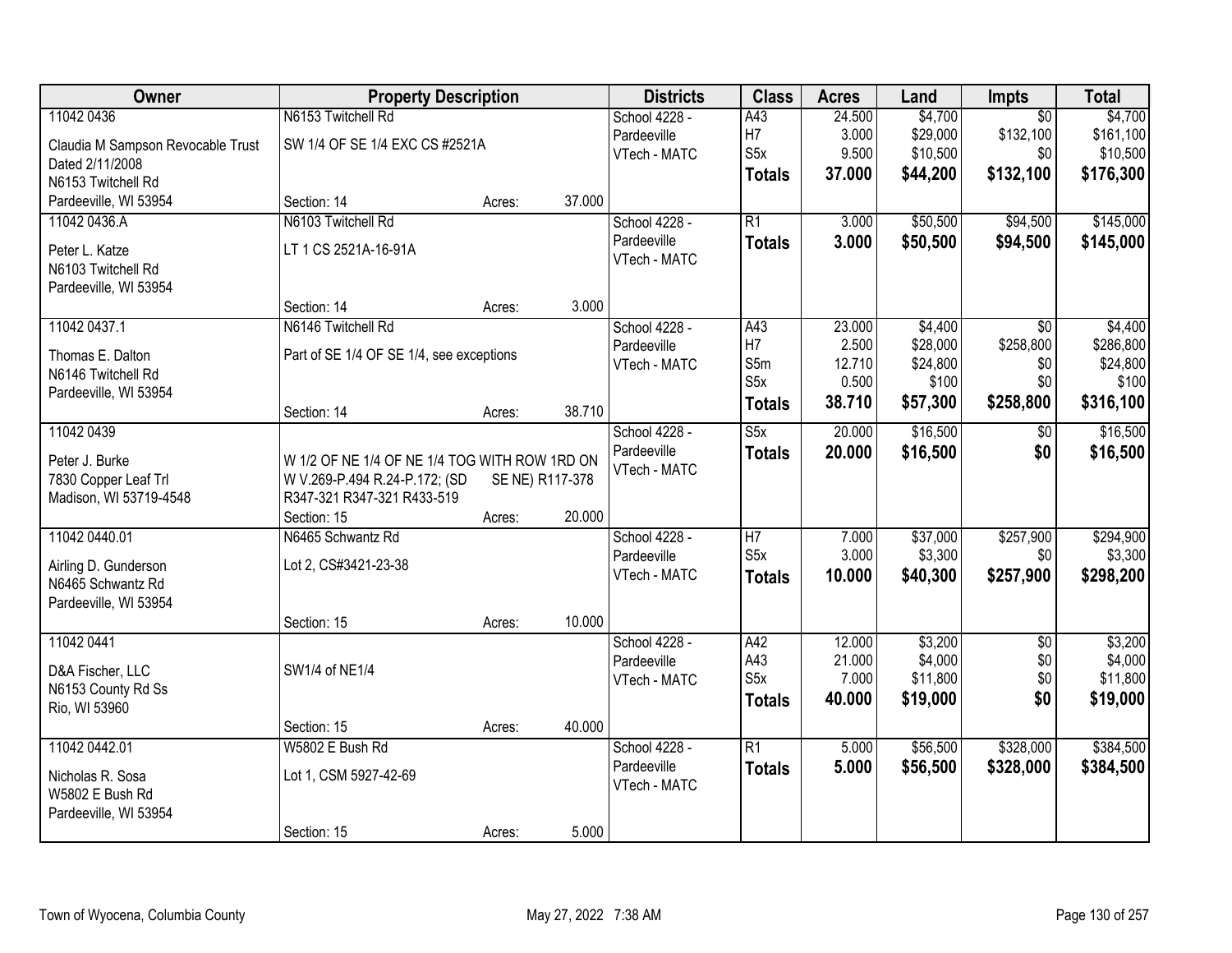| Owner                    |                                                        | <b>Property Description</b> |        | <b>Districts</b> | <b>Class</b>     | <b>Acres</b> | Land     | Impts           | <b>Total</b> |
|--------------------------|--------------------------------------------------------|-----------------------------|--------|------------------|------------------|--------------|----------|-----------------|--------------|
| 11042 0442.02            | W5802 E Bush Rd                                        |                             |        | School 4228 -    | A43              | 20.330       | \$3,900  | $\overline{50}$ | \$3,900      |
| Nicholas R. Sosa         | Lot 2, CSM 5927-42-69                                  |                             |        | Pardeeville      | S5m              | 7.000        | \$16,100 | \$0             | \$16,100     |
| W5802 E Bush Rd          |                                                        |                             |        | VTech - MATC     | S <sub>5</sub> x | 4.330        | \$3,600  | \$0             | \$3,600      |
| Pardeeville, WI 53954    |                                                        |                             |        |                  | <b>Totals</b>    | 31.660       | \$23,600 | \$0             | \$23,600     |
|                          | Section: 15                                            | Acres:                      | 31.660 |                  |                  |              |          |                 |              |
| 11042 0442.03            | E Bush Rd                                              |                             |        | School 4228 -    | S5x              | 0.340        | \$100    | $\overline{50}$ | \$100        |
| Paul D. Jones            | Prt SENE Sec 15, Comm E1/4 cor Sec 15, N 990',         |                             |        | Pardeeville      | <b>Totals</b>    | 0.340        | \$100    | \$0             | \$100        |
| <b>PO Box 198</b>        | S89-50-33W 15', S 990', N89-50-33E to POB              |                             |        | VTech - MATC     |                  |              |          |                 |              |
| Portage, WI 53901        |                                                        |                             |        |                  |                  |              |          |                 |              |
|                          | Section: 15                                            | Acres:                      | 0.340  |                  |                  |              |          |                 |              |
| 11042 0442.A             | W5728 E Bush Rd                                        |                             |        | School 4228 -    | $\overline{R1}$  | 2.330        | \$46,500 | \$85,800        | \$132,300    |
| <b>Michael Barrett</b>   | Lot 1, CSM 980-4-200, William D Barrett retains a life |                             |        | Pardeeville      | <b>Totals</b>    | 2.330        | \$46,500 | \$85,800        | \$132,300    |
| N7737 Maginnis Rd        | estate                                                 |                             |        | VTech - MATC     |                  |              |          |                 |              |
| Pardeeville, WI 53954    |                                                        |                             |        |                  |                  |              |          |                 |              |
|                          | Section: 15                                            | Acres:                      | 2.330  |                  |                  |              |          |                 |              |
| 11042 0443.01            |                                                        |                             |        | School 4228 -    | A42              | 2.500        | \$700    | \$0             | \$700        |
| Christopher A. Ernst     | LT 1 CS#3056-20-53                                     |                             |        | Pardeeville      | A43              | 8.370        | \$1,600  | \$0             | \$1,600      |
| N6699 State Rd 22        |                                                        |                             |        | VTech - MATC     | S5m              | 3.000        | \$4,800  | \$0             | \$4,800      |
| Pardeeville, WI 53954    |                                                        |                             |        |                  | S <sub>5</sub> x | 21.140       | \$37,600 | \$0             | \$37,600     |
|                          | Section: 15                                            | Acres:                      | 35.010 |                  | <b>Totals</b>    | 35.010       | \$44,700 | \$0             | \$44,700     |
| 11042 0443.02            | W5974 E Bush Rd                                        |                             |        | School 4228 -    | A43              | 10.000       | \$1,900  | $\overline{30}$ | \$1,900      |
| Christopher A. Ernst     | LT 2 CS#3056-20-53                                     |                             |        | Pardeeville      | H7               | 0.500        | \$21,500 | \$21,100        | \$42,600     |
| N6699 State Rd 22        |                                                        |                             |        | VTech - MATC     | S5m              | 9.900        | \$19,300 | \$0             | \$19,300     |
| Pardeeville, WI 53954    |                                                        |                             |        |                  | S <sub>5</sub> x | 14.610       | \$2,900  | \$0             | \$2,900      |
|                          | Section: 15                                            | Acres:                      | 35.010 |                  | <b>Totals</b>    | 35.010       | \$45,600 | \$21,100        | \$66,700     |
| 11042 0443.04            | N6385 Schwantz Rd                                      |                             |        | School 4228 -    | F6               | 0.410        | \$1,300  | $\overline{50}$ | \$1,300      |
| <b>Russell Pulver</b>    | Lot 1, CSM 6295-46-44                                  |                             |        | Pardeeville      | R <sub>1</sub>   | 1.000        | \$30,000 | \$311,000       | \$341,000    |
| PO Box 32                |                                                        |                             |        | VTech - MATC     | <b>Totals</b>    | 1.410        | \$31,300 | \$311,000       | \$342,300    |
| Pardeeville, WI 53954    |                                                        |                             |        |                  |                  |              |          |                 |              |
|                          | Section: 15                                            | Acres:                      | 1.410  |                  |                  |              |          |                 |              |
| 11042 0443.05            | Schwantz Rd                                            |                             |        | School 4228 -    | F6               | 7.590        | \$24,300 | $\overline{50}$ | \$24,300     |
| Foxfire Enterprises, LLC | Lot 2, CSM 6295-46-44                                  |                             |        | Pardeeville      | S <sub>5</sub> x | 12.620       | \$2,500  | \$0             | \$2,500      |
| N6699 State Rd 22        |                                                        |                             |        | VTech - MATC     | <b>Totals</b>    | 20.210       | \$26,800 | \$0             | \$26,800     |
| Pardeeville, WI 53954    |                                                        |                             |        |                  |                  |              |          |                 |              |
|                          | Section: 15                                            | Acres:                      | 20.210 |                  |                  |              |          |                 |              |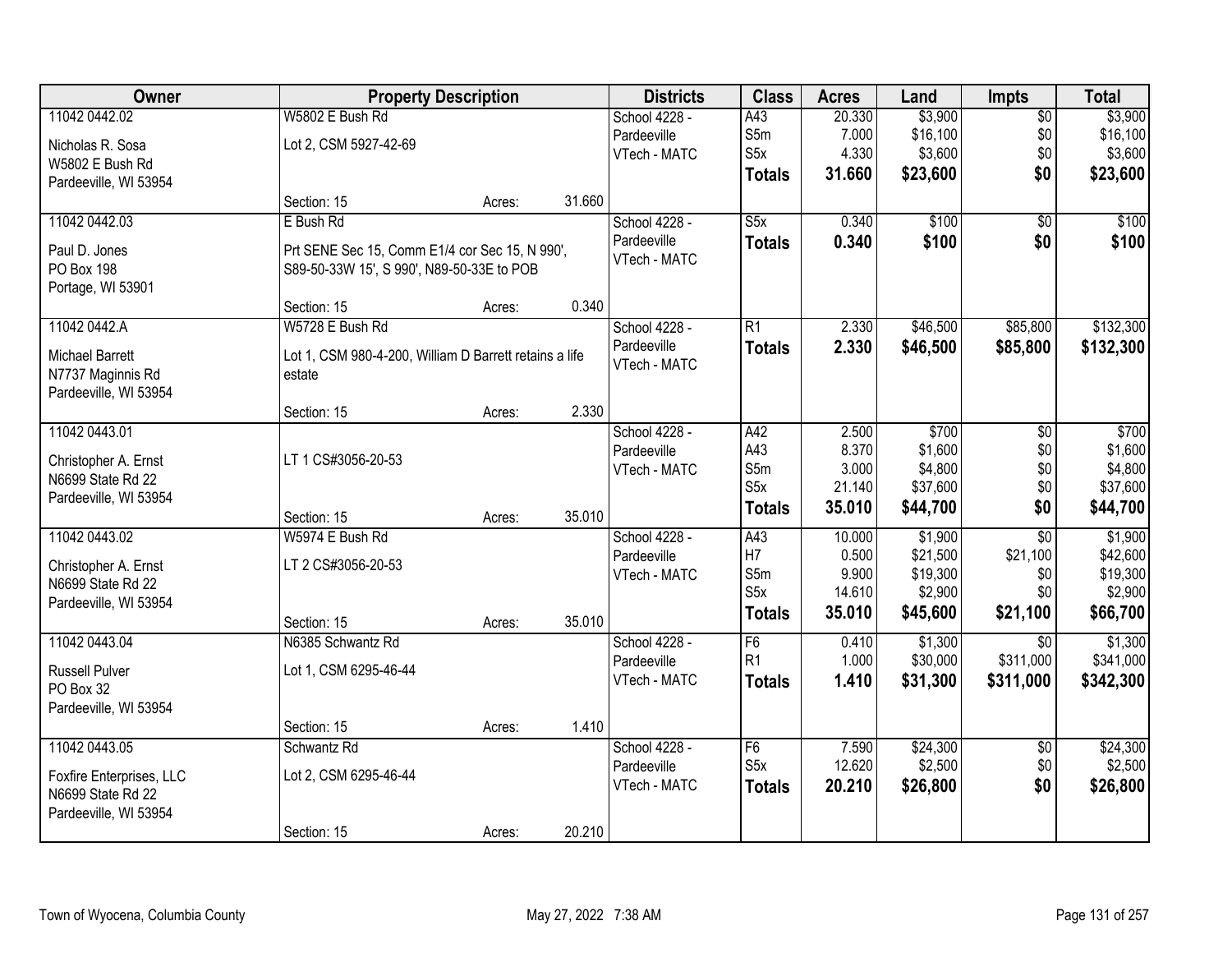| Owner                              | <b>Property Description</b>                               |                  | <b>Districts</b> | <b>Class</b>     | <b>Acres</b> | Land           | <b>Impts</b>    | <b>Total</b>    |
|------------------------------------|-----------------------------------------------------------|------------------|------------------|------------------|--------------|----------------|-----------------|-----------------|
| 11042 0445                         | N6442 State Highway 22                                    |                  | School 4228 -    | $\overline{R1}$  | 0.590        | \$17,700       | \$99,300        | \$117,000       |
| Diane L. Healy                     | W 20 RDS OF S 1/2 OF N 1/2 OF NW 1/4 - See                |                  | Pardeeville      | S <sub>5</sub> x | 3.610        | \$4,000        | \$0             | \$4,000         |
| N6442 State Rd 22                  | Exceptions                                                |                  | VTech - MATC     | <b>Totals</b>    | 4.200        | \$21,700       | \$99,300        | \$121,000       |
| Pardeeville, WI 53954              |                                                           |                  |                  |                  |              |                |                 |                 |
|                                    | Section: 15                                               | 4.200<br>Acres:  |                  |                  |              |                |                 |                 |
| 11042 0446.A                       | N6458 State Highway 22                                    |                  | School 4228 -    | $\overline{R1}$  | 1.250        | \$33,600       | \$146,900       | \$180,500       |
| Gerald L & Laureen A Lueck Jt Rev  | W 23 RDS of S 100' of N 1/2 N 1/2 NW 1/4; Beg on E r/w    |                  | Pardeeville      | S <sub>5</sub> x | 0.300        | \$8,400        | \$0             | \$8,400         |
| <b>Trust Dated 4/12/2016</b>       | of hwy at point 674' S of north lin.; E 346.5'; N 100'; W |                  | VTech - MATC     | <b>Totals</b>    | 1.550        | \$42,000       | \$146,900       | \$188,900       |
| N6458 State Rd 22                  | 332.5' S 100.3' to POB ALSO R459-455                      |                  |                  |                  |              |                |                 |                 |
| Pardeeville, WI 53954              | Section: 15                                               | 1.550<br>Acres:  |                  |                  |              |                |                 |                 |
| 11042 0447.01                      | N6372 State Highway 22                                    |                  | School 4228 -    | A41              | 22.750       | \$7,100        | $\overline{50}$ | \$7,100         |
|                                    |                                                           |                  | Pardeeville      | S <sub>5</sub> x | 5.170        | \$4,300        | \$0             | \$4,300         |
| Thomas M. Heaps                    | SE1/4 of NE1/4 Section 16; exc R129-322 (ON #447.B);      |                  | VTech - MATC     | <b>Totals</b>    | 27.920       | \$11,400       | \$0             | \$11,400        |
| N6776 State Rd 22                  | exc R435-860 and SW1/4 of NW1/4 Section 15; exc 2 ac      |                  |                  |                  |              |                |                 |                 |
| Pardeeville, WI 53954              | pcl as rec in V254-358; exc R129-322                      |                  |                  |                  |              |                |                 |                 |
|                                    | Section: 16                                               | 27.920<br>Acres: |                  |                  |              |                |                 |                 |
| 11042 0447.A                       | N6306 State Highway 22                                    |                  | School 4228 -    | $\overline{R1}$  | 2.000        | \$44,500       | \$74,400        | \$118,900       |
| Eugene R. Empereur                 | PCL IN SW 1/4 OF NW 1/4 WH E & W 1/4 LN INTERS E          |                  | Pardeeville      | <b>Totals</b>    | 2.000        | \$44,500       | \$74,400        | \$118,900       |
| N6306 State Rd 22                  | LN HWY 22; N 43', N9 4" W 253', E 316.75', S260' S33'     |                  | VTech - MATC     |                  |              |                |                 |                 |
| Pardeeville, WI 53954              | W278.4' BEG                                               |                  |                  |                  |              |                |                 |                 |
|                                    | Section: 15                                               | 2.000<br>Acres:  |                  |                  |              |                |                 |                 |
| 11042 0447.B                       | B                                                         |                  | School 4228 -    | $\overline{A43}$ | 7.880        | \$1,500        | \$0             | \$1,500         |
| Eugene R. Empereur                 | PRT S530' OF SWNW SEC 15 & SENE SEC 16 E OF               |                  | Pardeeville      | S5x              | 5.870        | \$12,500       | \$0             | \$12,500        |
| N6306 State Rd 22                  | CTH 22 EXC2. A see exceptions                             |                  | VTech - MATC     | <b>Totals</b>    | 13.750       | \$14,000       | \$0             | \$14,000        |
| Pardeeville, WI 53954              |                                                           |                  |                  |                  |              |                |                 |                 |
|                                    | Section: 16                                               | 13.750<br>Acres: |                  |                  |              |                |                 |                 |
| 11042 0448.A                       | W5912 E Bush Rd                                           |                  | School 4228 -    | $\overline{X4}$  | 7.400        | $\sqrt[6]{30}$ | $\overline{50}$ | $\frac{1}{6}$   |
|                                    | BEG AT C OF SEC 15 IN SE1/4 OF NW1/4; TH W 934            |                  | Pardeeville      | <b>Totals</b>    | 7.400        | \$0            | \$0             | \$0             |
| Town of Wyocena<br>N5366 W Hill Rd | FT; TH N 329.5 FT; TH E 934 FT; TH S 329.5 FT TO          |                  | VTech - MATC     |                  |              |                |                 |                 |
| Rio, WI 53960                      | <b>BEG</b>                                                |                  |                  |                  |              |                |                 |                 |
|                                    | Section: 15                                               | 7.400<br>Acres:  |                  |                  |              |                |                 |                 |
| 11042 0448.B                       | N6333 Schwantz Rd                                         |                  | School 4228 -    | $\overline{X4}$  | 8.600        | \$0            | $\overline{50}$ | $\overline{50}$ |
|                                    |                                                           |                  | Pardeeville      | <b>Totals</b>    | 8.600        | \$0            | \$0             | \$0             |
| Village of Pardeeville             | PCL IN NW1/4 SEC 15 BEG AT PT 329.5' N OF C OF            |                  | VTech - MATC     |                  |              |                |                 |                 |
| 114 Lake St                        | SEC 15; TH N 600 FT; TH W 624.3 FT; TH S 600 FT; TH       |                  |                  |                  |              |                |                 |                 |
| Pardeeville, WI 53954              | E 624.3' TO POB.                                          |                  |                  |                  |              |                |                 |                 |
|                                    | Section: 15                                               | 8.600<br>Acres:  |                  |                  |              |                |                 |                 |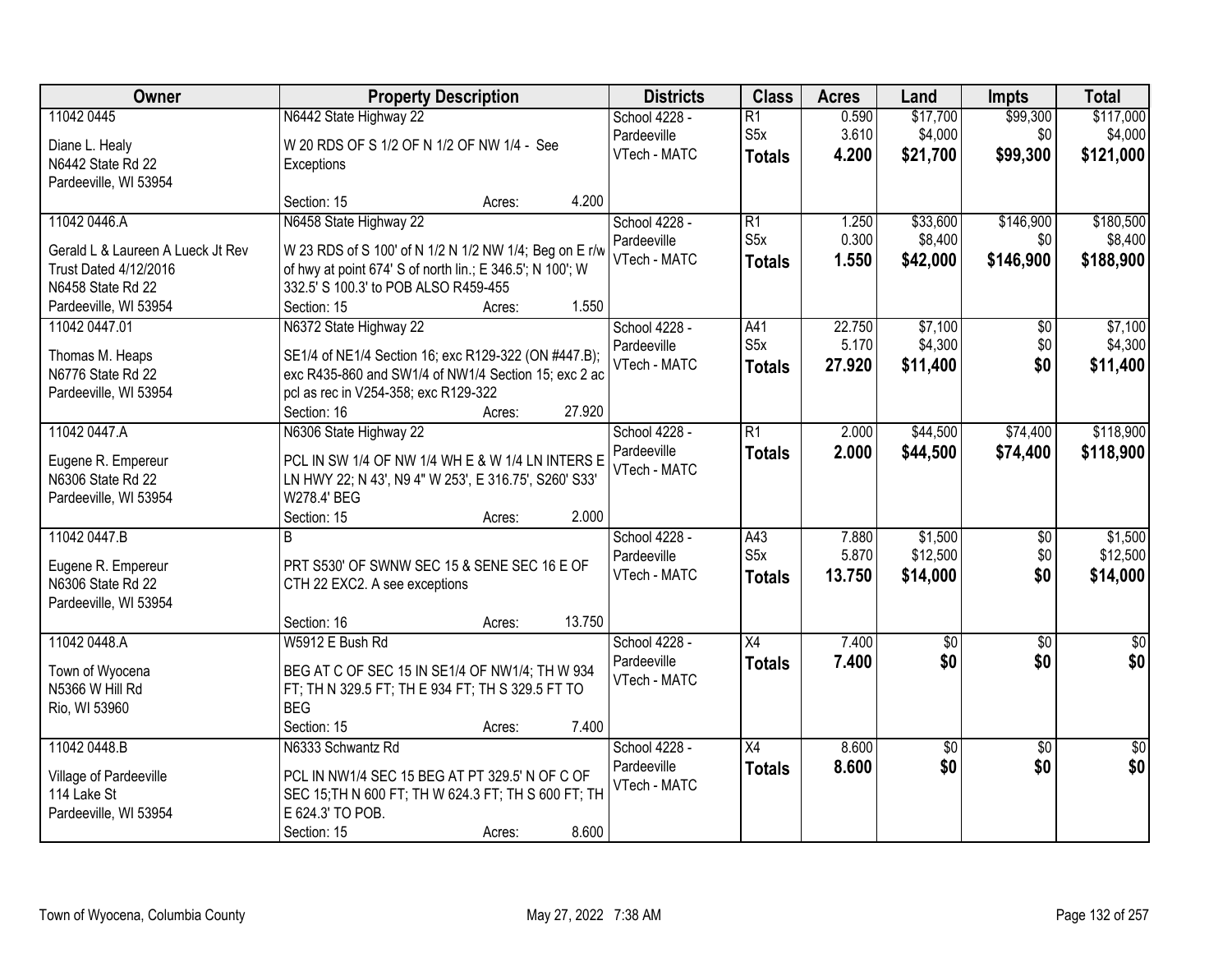| Owner                                                               | <b>Property Description</b>                                                                                                                                                               | <b>Districts</b>                                                                         | <b>Class</b>                                               | <b>Acres</b>                        | Land                                       | <b>Impts</b>                                   | <b>Total</b>                               |
|---------------------------------------------------------------------|-------------------------------------------------------------------------------------------------------------------------------------------------------------------------------------------|------------------------------------------------------------------------------------------|------------------------------------------------------------|-------------------------------------|--------------------------------------------|------------------------------------------------|--------------------------------------------|
| 11042 0448.C<br>Town of Wyocena<br>N5366 W Hill Rd<br>Rio, WI 53960 | PRT SE1/4 NW1/2 COM CEN S.15 W934' N329.5' POB<br>N600' E309.7' S600' W309.7' POB.                                                                                                        | School 4228 -<br>Pardeeville<br>VTech - MATC                                             | X4<br><b>Totals</b>                                        | 4.270<br>4.270                      | $\overline{50}$<br>\$0                     | $\overline{50}$<br>\$0                         | $\sqrt{50}$<br>\$0                         |
|                                                                     | 4.270<br>Section: 15<br>Acres:                                                                                                                                                            |                                                                                          |                                                            |                                     |                                            |                                                |                                            |
| 11042 0449.01<br>Daniel S. Berg<br>521 Volk St<br>Portage, WI 53901 | Lot 1, CSM 4549-32-34<br>35.000<br>Section: 15<br>Acres:                                                                                                                                  | 8030-Wyona Lake<br><b>Mgmnt District</b><br>School 4228 -<br>Pardeeville<br>VTech - MATC | A42<br>H <sub>7</sub><br>S <sub>5</sub> x<br><b>Totals</b> | 22.800<br>0.500<br>11.700<br>35.000 | \$6,000<br>\$10,500<br>\$8,100<br>\$24,600 | $\overline{50}$<br>\$25,200<br>\$0<br>\$25,200 | \$6,000<br>\$35,700<br>\$8,100<br>\$49,800 |
| 11042 0449.02<br>Daniel S. Berg<br>521 Volk St                      | NE1/4 OF SW1/4 - See Exceptions                                                                                                                                                           | School 4228 -<br>Pardeeville<br>VTech - MATC                                             | A42<br>A43<br>S <sub>5</sub> x<br><b>Totals</b>            | 14.500<br>12.500<br>0.500<br>27.500 | \$3,800<br>\$2,400<br>\$100<br>\$6,300     | \$0<br>\$0<br>\$0<br>\$0                       | \$3,800<br>\$2,400<br>\$100<br>\$6,300     |
| Portage, WI 53901                                                   | 27.500<br>Section: 15<br>Acres:                                                                                                                                                           |                                                                                          |                                                            |                                     |                                            |                                                |                                            |
| 11042 0449.03<br>Daniel S. Berg<br>521 Volk St<br>Portage, WI 53901 | SE1/4 OF SW1/4 - See Exceptions                                                                                                                                                           | 8030-Wyona Lake<br><b>Mgmnt District</b><br>School 4228 -<br>Pardeeville<br>VTech - MATC | A42<br>S5x<br><b>Totals</b>                                | 18.500<br>9.000<br>27.500           | \$4,900<br>\$7,500<br>\$12,400             | \$0<br>\$0<br>\$0                              | \$4,900<br>\$7,500<br>\$12,400             |
| 11042 0450<br>Daniel S. Berg<br>521 Volk St<br>Portage, WI 53901    | 27,500<br>Section: 15<br>Acres:<br>NW1/4 OF SW1/4 EXC R34-201 R177-328 R285-69<br>R360-624                                                                                                | School 4228 -<br>Pardeeville<br>VTech - MATC                                             | A43<br>S5x<br><b>Totals</b>                                | 37.830<br>2.000<br>39.830           | \$7,200<br>\$100<br>\$7,300                | $\overline{50}$<br>\$0<br>\$0                  | \$7,200<br>\$100<br>\$7,300                |
| 11042 0450.A                                                        | 39.830<br>Section: 15<br>Acres:<br>N6208 State Highway 22                                                                                                                                 | School 4228 -                                                                            | X5                                                         | 0.170                               | $\overline{50}$                            | $\sqrt{$0}$                                    | $\overline{30}$                            |
| Northern Natural Gas Co<br>Platteville, WI 53818                    | PCL IN SW1/4; BEG @ SW COR S.15 T.12 R.10; NO<br>00'E 1395.5'; N89 16'E 75.76'<br>POB;THN89 46'E<br>100'; SO 44'E 75'; S89 16'W 100'NO 44'W 75' TO BEG.<br>0.170<br>Section: 15<br>Acres: | Pardeeville<br>VTech - MATC                                                              | <b>Totals</b>                                              | 0.170                               | \$0                                        | \$0                                            | \$0                                        |
| 11042 0451<br>Daniel S. Berg<br>521 Volk St<br>Portage, WI 53901    | SW1/4 OF SW1/4; EXCEPT AS V231-329 V231-372<br>V232-425 R177-328 (BAARTZ) EXC R357-<br>620 R<br>360-624<br>33.300<br>Section: 15<br>Acres:                                                | 8030-Wyona Lake<br><b>Mgmnt District</b><br>School 4228 -<br>Pardeeville<br>VTech - MATC | A42<br>S5x<br><b>Totals</b>                                | 29.750<br>3.550<br>33.300           | \$7,900<br>\$2,800<br>\$10,700             | $\overline{60}$<br>\$0<br>\$0                  | \$7,900<br>\$2,800<br>\$10,700             |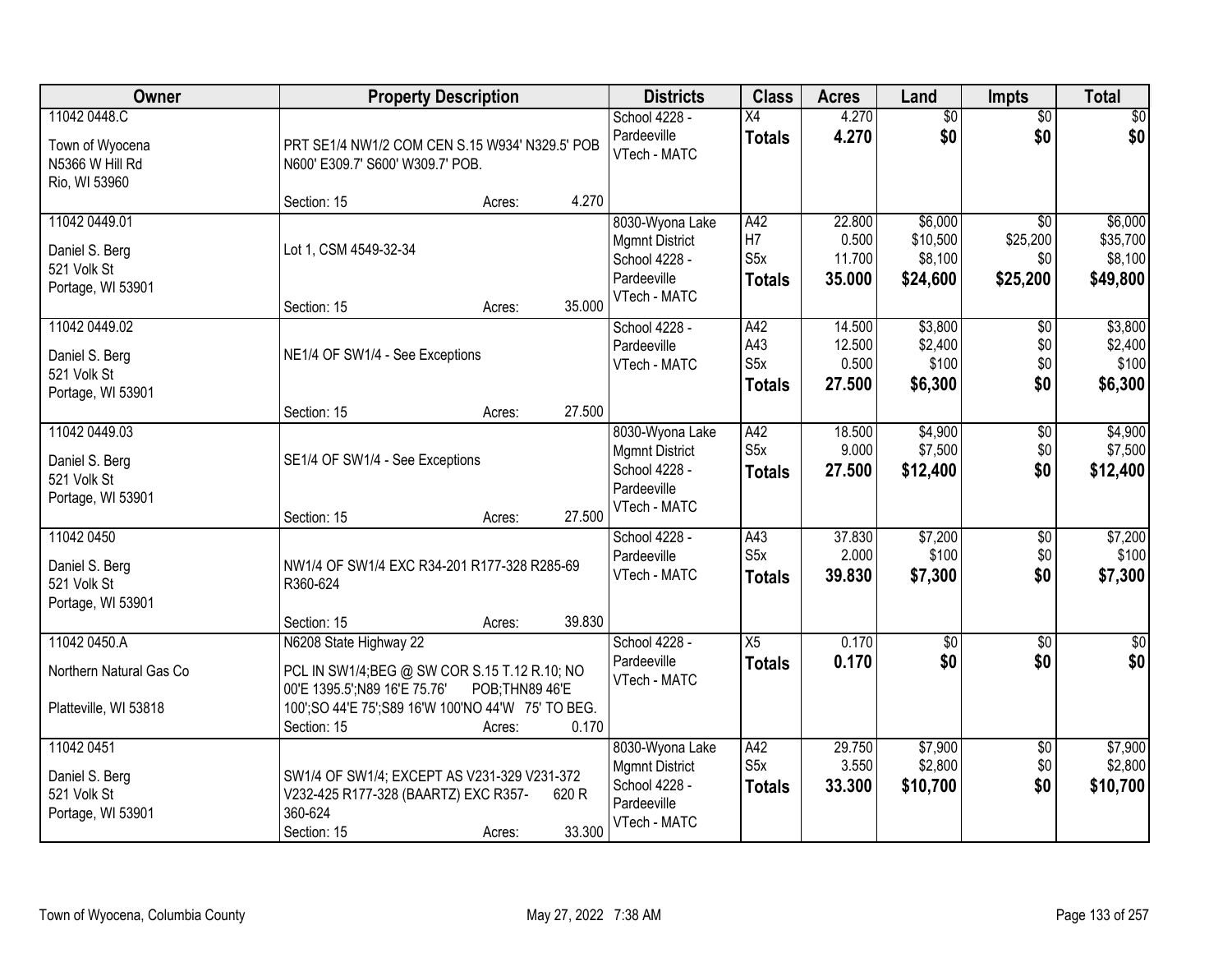| Owner                                                                           | <b>Property Description</b>                                                                                                                                                                                                       | <b>Districts</b>                                                                         | <b>Class</b>                                    | <b>Acres</b>                        | Land                                        | Impts                         | <b>Total</b>                                |
|---------------------------------------------------------------------------------|-----------------------------------------------------------------------------------------------------------------------------------------------------------------------------------------------------------------------------------|------------------------------------------------------------------------------------------|-------------------------------------------------|-------------------------------------|---------------------------------------------|-------------------------------|---------------------------------------------|
| 11042 0451.E<br>Mark K. Stearn<br>512 N Polk St<br>Wyocena, WI 53969            | AS DESCRIBED IN R357- 620; A part of the SW Q of th<br>SW Q; Comm at the SW cor of Sec 15; N0-00-00E 288';<br>N88-26-04E 132' to POB; N0-00-00E 66'; S88-26-04W<br>0.090<br>Section: 15<br>Acres:                                 | 8030-Wyona Lake<br><b>Mgmnt District</b><br>School 4228 -<br>Pardeeville<br>VTech - MATC | $\overline{R1}$<br><b>Totals</b>                | 0.090<br>0.090                      | \$3,400<br>\$3,400                          | $\overline{50}$<br>\$0        | \$3,400<br>\$3,400                          |
| 11042 0453.01<br>Douglas E. Cole<br>W5795 E Bush Rd<br>Pardeeville, WI 53954    | W5795 E Bush Rd<br>Lot 1, CSM 6379-47-32<br>3.144<br>Section: 15<br>Acres:                                                                                                                                                        | School 4228 -<br>Pardeeville<br>VTech - MATC                                             | $\overline{H7}$<br>S5x<br><b>Totals</b>         | 3.000<br>0.144<br>3.144             | \$29,000<br>\$400<br>\$29,400               | \$148,000<br>\$0<br>\$148,000 | \$177,000<br>\$400<br>\$177,400             |
| 11042 0453.02<br>Douglas E. Cole<br>W5795 E Bush Rd<br>Pardeeville, WI 53954    | E Bush Rd<br>Lot 2, CSM 6379-47-32<br>2.464<br>Section: 15<br>Acres:                                                                                                                                                              | School 4228 -<br>Pardeeville<br>VTech - MATC                                             | S5x<br><b>Totals</b>                            | 2.464<br>2.464                      | \$5,700<br>\$5,700                          | $\overline{50}$<br>\$0        | \$5,700<br>\$5,700                          |
| 11042 0453.04<br>Douglas E. Cole<br>W5795 E Bush Rd<br>Pardeeville, WI 53954    | W5701 E Bush Rd<br>Prt NE 1/4 of SE 1/4 & prt SE 1/4 of SE 1/4 Sec 15 desc<br>as, Comm at E 1/4 of Sec 15, S00-44-31E 41.10' to S r/w<br>E Bush Rd & POB, S00-44-31E 2053'+/- to thread of N b<br>54.321<br>Section: 15<br>Acres: | 8030-Wyona Lake<br><b>Mgmnt District</b><br>School 4228 -<br>Pardeeville<br>VTech - MATC | A43<br>S5m<br>S <sub>5</sub> x<br><b>Totals</b> | 27.250<br>6.690<br>20.381<br>54.321 | \$5,200<br>\$11,800<br>\$20,500<br>\$37,500 | \$0<br>\$0<br>\$0<br>\$0      | \$5,200<br>\$11,800<br>\$20,500<br>\$37,500 |
| 11042 0453.B<br>Paul Jeffrey Cooper<br>W5751 E Bush Rd<br>Pardeeville, WI 53954 | W5751 E Bush Rd<br>PRT NE1/4 SE1/4, COM E1/4 SEC 15, S86-30W 505'<br>POB. S3-30E 286.25'; S85-32W 633.40'; N3-30W 297';<br>N86-30E 633.30' POB<br>4.240<br>Section: 15<br>Acres:                                                  | School 4228 -<br>Pardeeville<br>VTech - MATC                                             | $\overline{R1}$<br><b>Totals</b>                | 4.240<br>4.240                      | \$54,200<br>\$54,200                        | \$60,000<br>\$60,000          | \$114,200<br>\$114,200                      |
| 11042 0453.RD1<br>Town of Wyocena<br>N5366 W Hill Rd<br>Rio, WI 53960           | E Bush Rd<br>that part of East Bush Road lying within CSM 6379-47-32<br>0.771<br>Section: 15<br>Acres:                                                                                                                            | School 4228 -<br>Pardeeville<br>VTech - MATC                                             | X4<br><b>Totals</b>                             | 0.771<br>0.771                      | $\sqrt{30}$<br>\$0                          | $\overline{50}$<br>\$0        | $\frac{6}{3}$<br>\$0                        |
| 11042 0454.01<br>Daniel S. Berg<br>521 Volk St<br>Portage, WI 53901             | LT 1 CS 4492-31-105<br>35.010<br>Section: 15<br>Acres:                                                                                                                                                                            | School 4228 -<br>Pardeeville<br>VTech - MATC                                             | A43<br>S <sub>5</sub> x<br><b>Totals</b>        | 19.510<br>15.500<br>35.010          | \$3,700<br>\$12,500<br>\$16,200             | $\overline{50}$<br>\$0<br>\$0 | \$3,700<br>\$12,500<br>\$16,200             |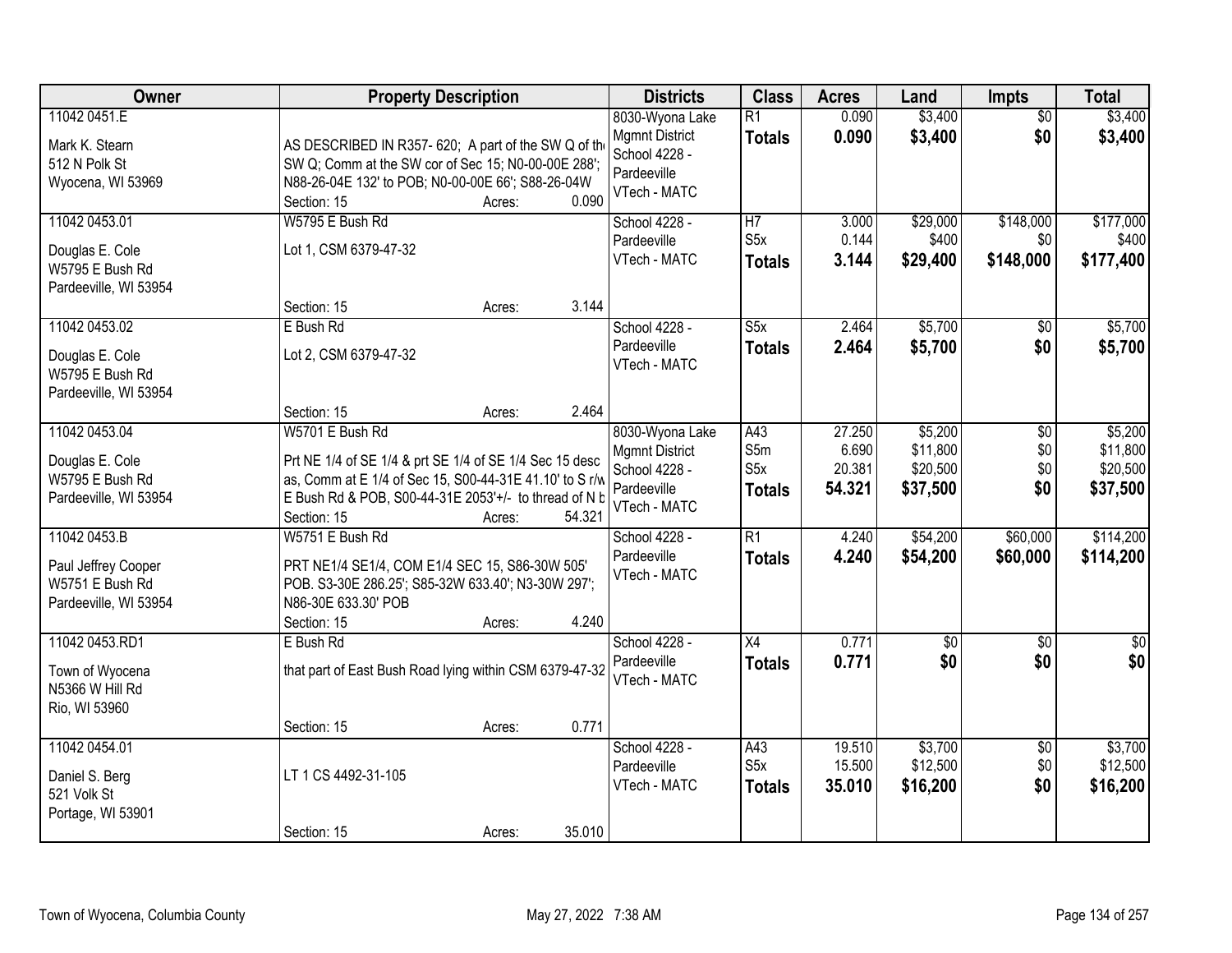| Owner                                                                               |                                                                                                                                                                                      | <b>Property Description</b> |        | <b>Districts</b>                                                                         | <b>Class</b>                                          | <b>Acres</b>                                 | Land                                                  | Impts                                   | <b>Total</b>                                          |
|-------------------------------------------------------------------------------------|--------------------------------------------------------------------------------------------------------------------------------------------------------------------------------------|-----------------------------|--------|------------------------------------------------------------------------------------------|-------------------------------------------------------|----------------------------------------------|-------------------------------------------------------|-----------------------------------------|-------------------------------------------------------|
| 11042 0454.03                                                                       | W5861 E Bush Rd                                                                                                                                                                      |                             |        | School 4228 -                                                                            | A42                                                   | 1.500                                        | \$400                                                 | $\overline{50}$                         | \$400                                                 |
| Lucas R. Berg<br>W5861 E Bush Rd<br>Pardeeville, WI 53954                           | Lot 1, CSM 5368-38-35                                                                                                                                                                |                             |        | Pardeeville<br>VTech - MATC                                                              | R <sub>1</sub><br><b>Totals</b>                       | 1.500<br>3.000                               | \$37,300<br>\$37,700                                  | \$227,000<br>\$227,000                  | \$264,300<br>\$264,700                                |
|                                                                                     | Section: 15                                                                                                                                                                          | Acres:                      | 3.000  |                                                                                          |                                                       |                                              |                                                       |                                         |                                                       |
| 11042 0454.04<br>Lucas R. Berg<br>W5861 E Bush Rd<br>Pardeeville, WI 53954          | E Bush Rd<br>LT 2 CS 4492-31-105 - See Exceptions<br>Section: 15                                                                                                                     | Acres:                      | 32.000 | School 4228 -<br>Pardeeville<br>VTech - MATC                                             | A42<br>A43<br>H7<br>S <sub>5</sub> x<br><b>Totals</b> | 8.000<br>10.000<br>1.000<br>13.000<br>32.000 | \$2,100<br>\$1,900<br>\$21,000<br>\$7,000<br>\$32,000 | \$0<br>\$0<br>\$2,300<br>\$0<br>\$2,300 | \$2,100<br>\$1,900<br>\$23,300<br>\$7,000<br>\$34,300 |
| 11042 0456.A<br>Columbia County<br>PO Box 198<br>Portage, WI 53901                  | PART OF SE1/4 OF SE1/4, S OF OF N BRANCH OF<br><b>DUCK CREEK</b><br>Section: 15                                                                                                      | Acres:                      | 15.060 | 8030-Wyona Lake<br><b>Mgmnt District</b><br>School 4228 -<br>Pardeeville<br>VTech - MATC | $\overline{\text{X3}}$<br><b>Totals</b>               | 15.060<br>15.060                             | $\sqrt[6]{}$<br>\$0                                   | \$0<br>\$0                              | \$0<br>\$0                                            |
| 11042 0457.01<br>Christopher A. Ernst<br>N6699 State Rd 22<br>Pardeeville, WI 53954 | Part of the NE Q of NE Q lying E of STH 22 ROW<br>described as follows: Comm at E Q cor of Sec 16;<br>N00-25-47W 1323.53' to POB; cont N00-25-47W 418.82'<br>Section: 16             | Acres:                      | 1.160  | School 4228 -<br>Pardeeville<br>VTech - MATC                                             | S5x<br><b>Totals</b>                                  | 1.160<br>1.160                               | \$300<br>\$300                                        | \$0<br>\$0                              | \$300<br>\$300                                        |
| 11042 0457.02<br>Christopher A. Ernst<br>N6699 State Rd 22<br>Pardeeville, WI 53954 | W Bush Rd<br>A parcel of land locate SW cor of NE Q of NE Q of Sec 1<br>described as follows: Beg at SW cor of NE Q of NE Q of<br>Sec 16; N00-36-17W 151'; S49-10-51E<br>Section: 16 | Acres:                      | 0.295  | School 4228 -<br>Pardeeville<br>VTech - MATC                                             | A43<br>S <sub>5</sub> x<br><b>Totals</b>              | 0.150<br>0.145<br>0.295                      | \$100<br>\$200<br>\$300                               | $\overline{50}$<br>\$0<br>\$0           | \$100<br>\$200<br>\$300                               |
| 11042 0457.A<br>Richard F. Vondrak Jr<br>W6106 W Bush Rd<br>Pardeeville, WI 53954   | W6106 W Bush Rd<br>PRT NE1/4 NE1/4, COM NE COR S.16, S13W1083. 35'<br>POB;S20W73.74' S14W189.39' N89W170.29' N1E247'<br>N88E237.31' POB.<br>Section: 16                              | Acres:                      | 1.154  | School 4228 -<br>Pardeeville<br>VTech - MATC                                             | $\overline{R1}$<br><b>Totals</b>                      | 1.154<br>1.154                               | \$32,200<br>\$32,200                                  | \$132,300<br>\$132,300                  | \$164,500<br>\$164,500                                |
| 11042 0458.01<br>Jerry Seaworth<br>1022 Drexel Blvd<br>Machesney Park, IL 61115     | W6197 W Bush Rd<br>Lot 1, CSM 5811-41-61<br>Section: 16                                                                                                                              | Acres:                      | 2.000  | School 4228 -<br>Pardeeville<br>VTech - MATC                                             | $\overline{R1}$<br><b>Totals</b>                      | 2.000<br>2.000                               | \$44,500<br>\$44,500                                  | \$71,200<br>\$71,200                    | \$115,700<br>\$115,700                                |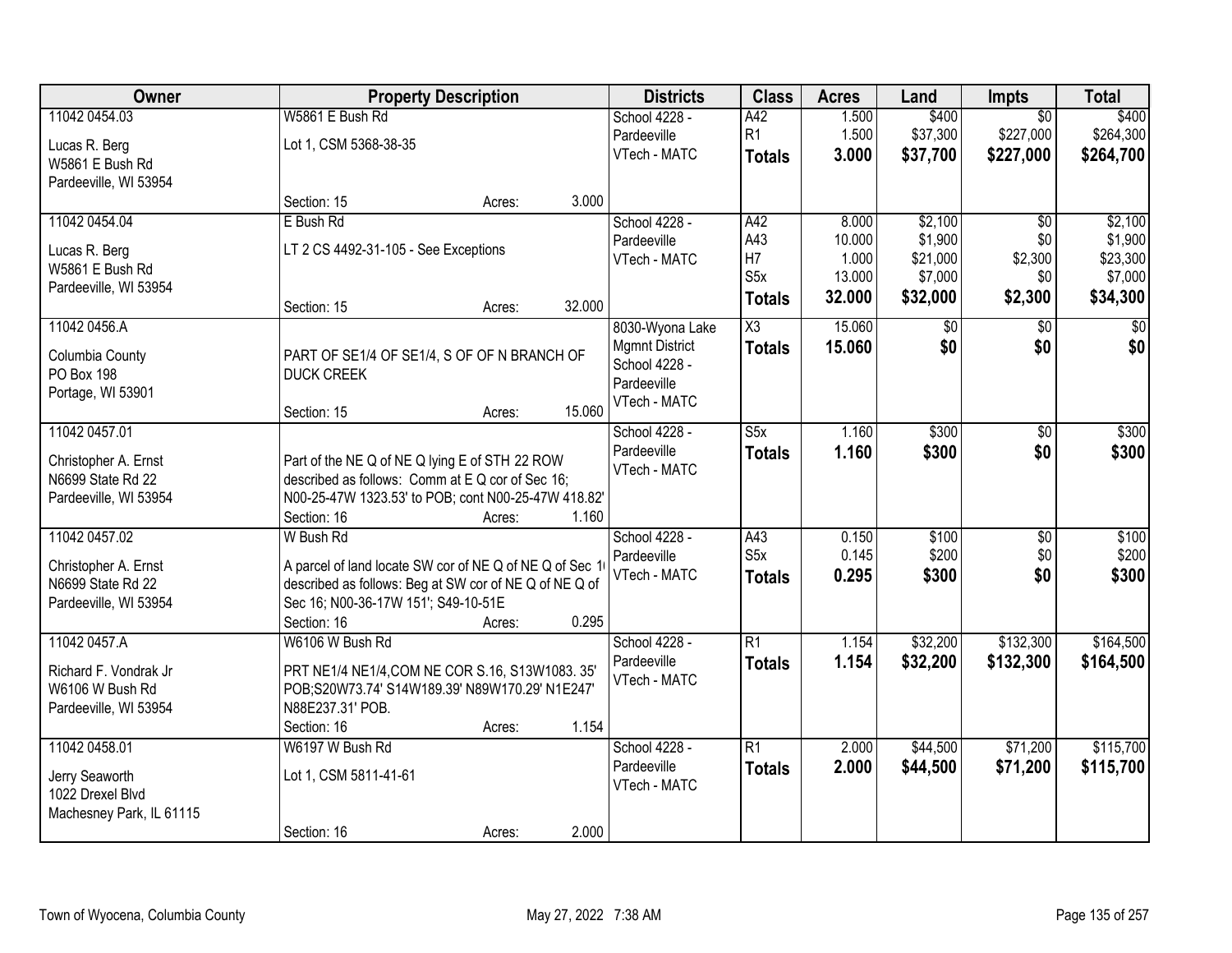| Owner                                 | <b>Property Description</b>                              | <b>Districts</b> | <b>Class</b>    | <b>Acres</b> | Land     | Impts     | <b>Total</b> |
|---------------------------------------|----------------------------------------------------------|------------------|-----------------|--------------|----------|-----------|--------------|
| 11042 0458.A                          | W6219 W Bush Rd                                          | School 4228 -    | $\overline{R1}$ | 1.500        | \$37,300 | \$137,500 | \$174,800    |
| Gordon W. Sutfin                      | Part of the NW Q of the NE Q of Sec 16, described as     | Pardeeville      | <b>Totals</b>   | 1.500        | \$37,300 | \$137,500 | \$174,800    |
| W6219 W Bush Rd                       | follows: Comm at the N Q cor of Sec 16; N89-03-51E       | VTech - MATC     |                 |              |          |           |              |
| Pardeeville, WI 53954                 | 910.19'; S00-56-09E 563.16' to a pt in the WLY ROW In a  |                  |                 |              |          |           |              |
|                                       | 1.500<br>Section: 16<br>Acres:                           |                  |                 |              |          |           |              |
| 11042 0458.B                          | W6232 W Bush Rd                                          | School 4228 -    | $\overline{R1}$ | 9.500        | \$70,000 | \$62,100  | \$132,100    |
|                                       |                                                          | Pardeeville      | <b>Totals</b>   | 9.500        | \$70,000 | \$62,100  | \$132,100    |
| Tyler J. Hoel                         | PART OF NW1/4 OF NE1/4 LYING N OF TOWN RD                | VTech - MATC     |                 |              |          |           |              |
| W6232 W Bush Rd                       |                                                          |                  |                 |              |          |           |              |
| Pardeeville, WI 53954                 |                                                          |                  |                 |              |          |           |              |
|                                       | 9.500<br>Section: 16<br>Acres:                           |                  |                 |              |          |           |              |
| 11042 0458.C                          | W6181 W Bush Rd                                          | School 4228 -    | $\overline{R1}$ | 0.850        | \$25,500 | \$176,000 | \$201,500    |
| Ben A. Imberg                         | Lot 1, CSM 1100-5-92                                     | Pardeeville      | <b>Totals</b>   | 0.850        | \$25,500 | \$176,000 | \$201,500    |
| W6181 W Bush Rd                       |                                                          | VTech - MATC     |                 |              |          |           |              |
| Pardeeville, WI 53954                 |                                                          |                  |                 |              |          |           |              |
|                                       | 0.850<br>Section: 16<br>Acres:                           |                  |                 |              |          |           |              |
| 11042 0458.C1                         | W6173 W Bush Rd                                          | School 4228 -    | $\overline{R1}$ | 1.000        | \$30,000 | \$109,500 | \$139,500    |
|                                       | PRT NW1/4 OF NE1/4, OCM SE COR SD 1/41/4, W              | Pardeeville      | <b>Totals</b>   | 1.000        | \$30,000 | \$109,500 | \$139,500    |
| Michael T. Slinger<br>W6173 W Bush Rd | 295.16'. RT ANGLES 147.58', E RT ANGLES 295.16',         | VTech - MATC     |                 |              |          |           |              |
| Pardeeville, WI 53954                 | SE ALNG W ROW LN DIR N OF POB. RT ANGLES & \$            |                  |                 |              |          |           |              |
|                                       | Section: 16<br>1.000<br>Acres:                           |                  |                 |              |          |           |              |
| 11042 0458.D                          | W6193 W Bush Rd                                          | School 4228 -    | $\overline{R1}$ | 0.580        | \$17,400 | \$116,900 | \$134,300    |
|                                       |                                                          | Pardeeville      | <b>Totals</b>   | 0.580        | \$17,400 | \$116,900 | \$134,300    |
| Leanne Kauffman                       | PCL SE COR of NW Q of NE Q-BEG NE COR V285-447           | VTech - MATC     |                 |              |          |           |              |
| W6193 W Bush Rd                       | W295.2' N147.6' E29 5' S TO POB EXC R250-575 more        |                  |                 |              |          |           |              |
| Pardeeville, WI 53954                 | particularly described as follows: Comm at the N Q cor o |                  |                 |              |          |           |              |
|                                       | 0.580<br>Section: 16<br>Acres:                           |                  |                 |              |          |           |              |
| 11042 0458.E                          | W6195 W Bush Rd                                          | School 4228 -    | $\overline{R1}$ | 1.230        | \$33,300 | \$92,300  | \$125,600    |
| Monica Mcgriff                        | PCL SE COR NW 1/4 NE 1/4-BEG NE COR PCL                  | Pardeeville      | <b>Totals</b>   | 1.230        | \$33,300 | \$92,300  | \$125,600    |
| W6195 W Bush Rd                       | W295.2'N 147.68' POB N147.6' E295' S147.6' W TO PO       | VTech - MATC     |                 |              |          |           |              |
| Pardeeville, WI 53954                 | ALSO R250-575                                            |                  |                 |              |          |           |              |
|                                       | 1.230<br>Section: 16<br>Acres:                           |                  |                 |              |          |           |              |
| 11042 0458.H                          | W6209 W Bush Rd                                          | School 4228 -    | $\overline{R1}$ | 2.000        | \$44,500 | \$115,700 | \$160,200    |
|                                       |                                                          | Pardeeville      | <b>Totals</b>   | 2.000        | \$44,500 | \$115,700 | \$160,200    |
| Gregory J. Mick<br>W6209 W Bush Rd    | Lot 1, CSM 2402-15-98                                    | VTech - MATC     |                 |              |          |           |              |
| Pardeeville, WI 53954                 |                                                          |                  |                 |              |          |           |              |
|                                       | 2.000<br>Section: 16<br>Acres:                           |                  |                 |              |          |           |              |
|                                       |                                                          |                  |                 |              |          |           |              |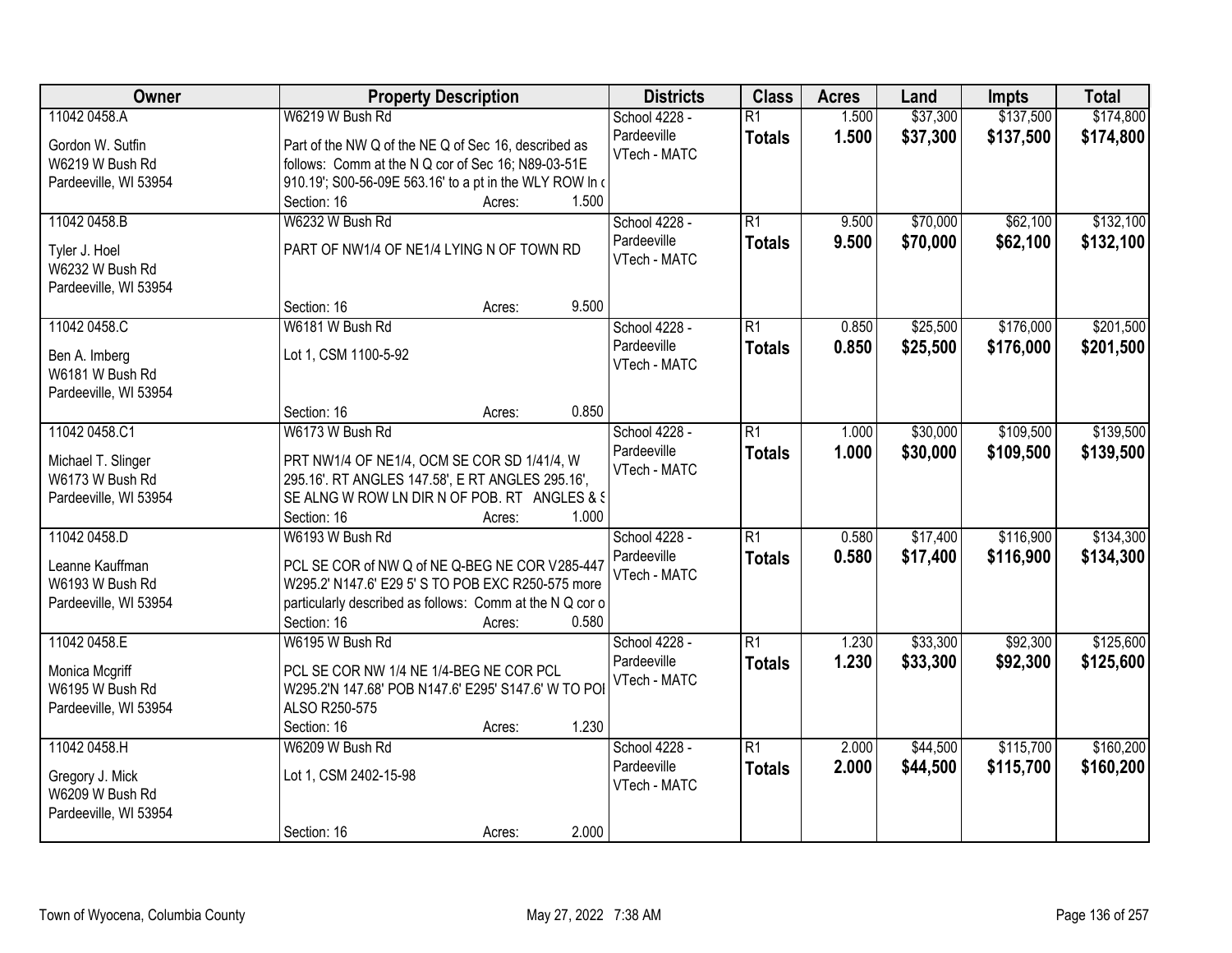| Owner                                                                            |                                                                                                                                                                             | <b>Property Description</b> |        | <b>Districts</b>                             | <b>Class</b>                                    | <b>Acres</b>                        | Land                                       | <b>Impts</b>                         | <b>Total</b>                               |
|----------------------------------------------------------------------------------|-----------------------------------------------------------------------------------------------------------------------------------------------------------------------------|-----------------------------|--------|----------------------------------------------|-------------------------------------------------|-------------------------------------|--------------------------------------------|--------------------------------------|--------------------------------------------|
| 11042 0458.1                                                                     | W6259 W Bush Rd                                                                                                                                                             |                             |        | School 4228 -                                | $\overline{R1}$                                 | 1.970                               | \$44,100                                   | \$116,400                            | \$160,500                                  |
| Patrick J. Pape<br>W6259 W Bush Rd<br>Pardeeville, WI 53954                      | PRT NW1/4 OF NE1/4, COM @ PT WH CEN LN W.<br>BUSH RD INTERS N LN SD 1/41/4, SE 261', W 418', N<br>TO N LN SD 1/41/4, E TO BEG                                               |                             |        | Pardeeville<br>VTech - MATC                  | <b>Totals</b>                                   | 1.970                               | \$44,100                                   | \$116,400                            | \$160,500                                  |
|                                                                                  | Section: 16                                                                                                                                                                 | Acres:                      | 1.970  |                                              |                                                 |                                     |                                            |                                      |                                            |
| 11042 0459<br>Charles A. Little<br>W6167 W Bush Rd<br>Pardeeville, WI 53954      | SW1/4 OF NE1/4 EXC CS#2967-19-77<br>Section: 16                                                                                                                             |                             | 38.416 | School 4228 -<br>Pardeeville<br>VTech - MATC | A43<br>S5x<br><b>Totals</b>                     | 29.916<br>8.500<br>38.416           | \$5,700<br>\$13,700<br>\$19,400            | \$0<br>\$0<br>\$0                    | \$5,700<br>\$13,700<br>\$19,400            |
| 11042 0459.01                                                                    | W6167 W Bush Rd                                                                                                                                                             | Acres:                      |        | School 4228 -                                | $\overline{R1}$                                 | 1.584                               | \$38,500                                   | \$71,400                             | \$109,900                                  |
| Charles A. Little<br>W6167 W Bush Rd<br>Pardeeville, WI 53954                    | LT 1 CS#2967-19-77                                                                                                                                                          |                             |        | Pardeeville<br>VTech - MATC                  | <b>Totals</b>                                   | 1.584                               | \$38,500                                   | \$71,400                             | \$109,900                                  |
|                                                                                  | Section: 16                                                                                                                                                                 | Acres:                      | 1.584  |                                              |                                                 |                                     |                                            |                                      |                                            |
| 11042 0460.01<br>Charles A. Little<br>W6167 W Bush Rd<br>Pardeeville, WI 53954   | Comm at the E Q cor of Sec 16; S89-03-03W 947.98' to<br>POB; S89-03-03W 367.58'; N00-36-07W 1323.71';<br>N89-03-27E 984.64'; radius curve to left S00-16-11E<br>Section: 16 | Acres:                      | 20.360 | School 4228 -<br>Pardeeville<br>VTech - MATC | A43<br>S <sub>5</sub> x<br><b>Totals</b>        | 19.360<br>1.000<br>20.360           | \$3,700<br>\$100<br>\$3,800                | \$0<br>\$0<br>\$0                    | \$3,700<br>\$100<br>\$3,800                |
| 11042 0460.02                                                                    | N6371 State Highway 22                                                                                                                                                      |                             |        | School 4228 -                                | $\overline{R1}$                                 | 8.000                               | \$65,500                                   | \$128,200                            | \$193,700                                  |
| Douglas Vandermoon<br>N6371 State Rd 22<br>Pardeeville, WI 53954                 | PRT OF SE1/4 NE1/4 LYING W OF HWY 22 - See<br>Exceptions                                                                                                                    |                             |        | Pardeeville<br>VTech - MATC                  | S <sub>5</sub> x<br><b>Totals</b>               | 7.640<br>15.640                     | \$5,100<br>\$70,600                        | \$0<br>\$128,200                     | \$5,100<br>\$198,800                       |
|                                                                                  | Section: 16                                                                                                                                                                 | Acres:                      | 15.640 |                                              |                                                 |                                     |                                            |                                      |                                            |
| 11042 0461.04<br>Daniel L. Gallagher<br>W6225 W Bush Rd<br>Pardeeville, WI 53954 | LT 2 CS#2437-16-07 EXC CS# 4403-31-16 EXC<br>CS3411-23-28 - See Exceptions                                                                                                  |                             |        | School 4228 -<br>Pardeeville<br>VTech - MATC | A43<br>S5m<br>S <sub>5</sub> x<br><b>Totals</b> | 33.000<br>5.840<br>10.000<br>48.840 | \$6,300<br>\$13,500<br>\$7,600<br>\$27,400 | $\overline{50}$<br>\$0<br>\$0<br>\$0 | \$6,300<br>\$13,500<br>\$7,600<br>\$27,400 |
|                                                                                  | Section: 16                                                                                                                                                                 | Acres:                      | 48.840 |                                              |                                                 |                                     |                                            |                                      |                                            |
| 11042 0461.05<br>Daniel L. Gallagher<br>W6225 W Bush Rd<br>Pardeeville, WI 53954 | W6225 W Bush Rd<br>LT 1 CS#4403-31-16<br>Section: 16                                                                                                                        | Acres:                      | 5.000  | School 4228 -<br>Pardeeville<br>VTech - MATC | $\overline{R1}$<br><b>Totals</b>                | 5.000<br>5.000                      | \$56,500<br>\$56,500                       | \$378,000<br>\$378,000               | \$434,500<br>\$434,500                     |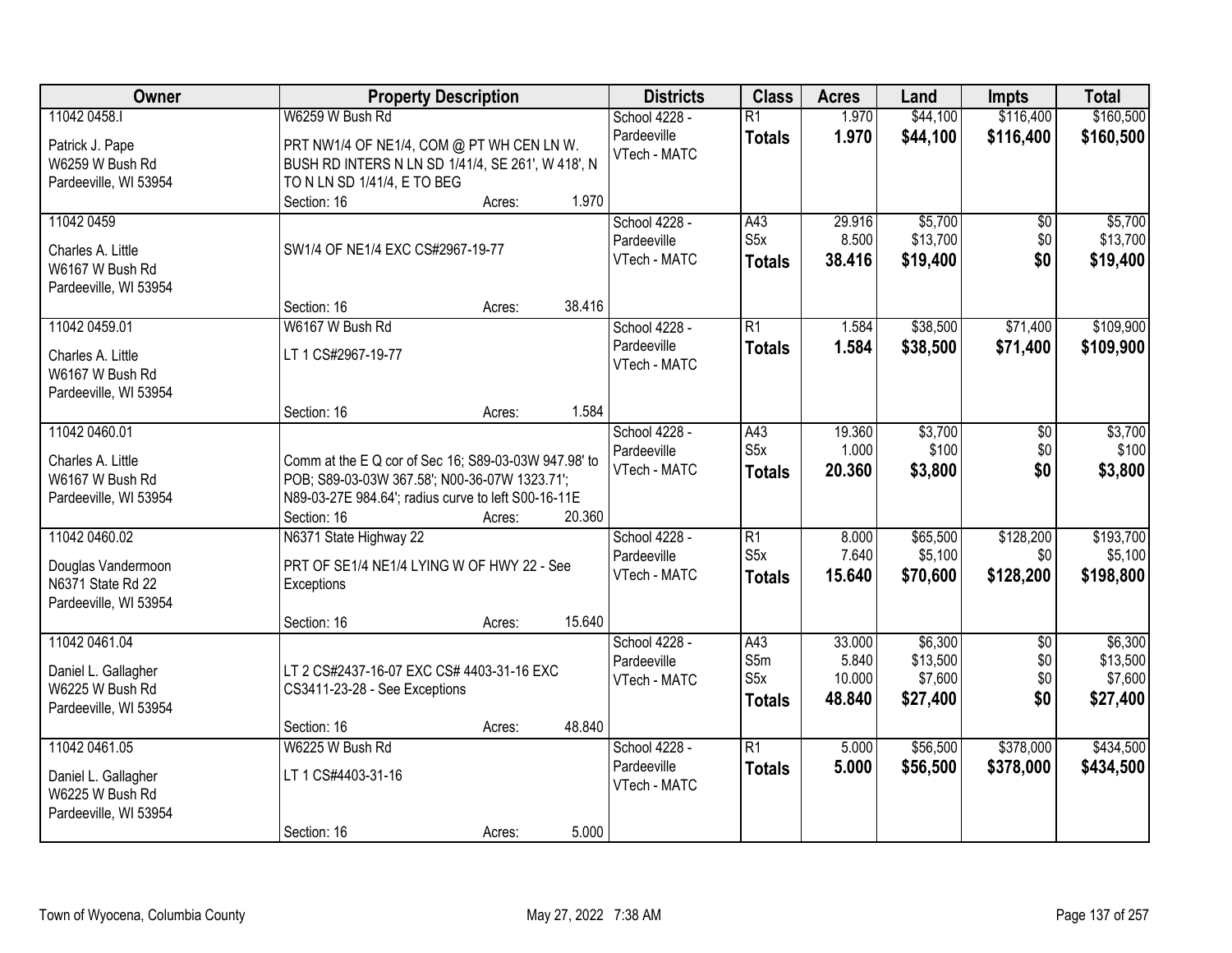| Owner                            | <b>Property Description</b>                  |        |        | <b>Districts</b>            | <b>Class</b>           | <b>Acres</b> | Land     | <b>Impts</b>    | <b>Total</b> |
|----------------------------------|----------------------------------------------|--------|--------|-----------------------------|------------------------|--------------|----------|-----------------|--------------|
| 11042 0461.06                    | W6235 W Bush Rd                              |        |        | School 4228 -               | $\overline{R1}$        | 1.130        | \$31,900 | \$83,300        | \$115,200    |
| James A. Gray<br>W6235 W Bush Rd | Lot 1, CSM 5292-37-64                        |        |        | Pardeeville<br>VTech - MATC | <b>Totals</b>          | 1.130        | \$31,900 | \$83,300        | \$115,200    |
| Pardeeville, WI 53954            |                                              |        |        |                             |                        |              |          |                 |              |
|                                  | Section: 16                                  | Acres: | 1.130  |                             |                        |              |          |                 |              |
| 11042 0461.07                    | W Bush Rd                                    |        |        | School 4228 -               | A42                    | 2.760        | \$700    | $\overline{30}$ | \$700        |
| James A. Gray                    | Lot 2, CSM 5292-37-64                        |        |        | Pardeeville                 | R1                     | 0.870        | \$26,100 | \$17,200        | \$43,300     |
| W6235 W Bush Rd                  |                                              |        |        | VTech - MATC                | <b>Totals</b>          | 3.630        | \$26,800 | \$17,200        | \$44,000     |
| Pardeeville, WI 53954            |                                              |        |        |                             |                        |              |          |                 |              |
|                                  | Section: 16                                  | Acres: | 3.630  |                             |                        |              |          |                 |              |
| 11042 0462                       | N6440 Nehring Rd                             |        |        | School 4228 -               | A43                    | 5.000        | \$1,000  | $\overline{50}$ | \$1,000      |
| Brad D. Millard                  | LOT 1 CS#2437-16-07                          |        |        | Pardeeville                 | R <sub>1</sub>         | 1.500        | \$37,300 | \$310,700       | \$348,000    |
| N6440 Nehring Rd                 |                                              |        |        | VTech - MATC                | S5m                    | 1.500        | \$3,500  | \$0             | \$3,500      |
| Pardeeville, WI 53954            |                                              |        |        |                             | S5x                    | 27.000       | \$22,300 | \$0             | \$22,300     |
|                                  | Section: 16                                  | Acres: | 35.000 |                             | <b>Totals</b>          | 35.000       | \$64,100 | \$310,700       | \$374,800    |
| 11042 0462.01                    |                                              |        |        | School 4228 -               | A43                    | 4.000        | \$800    | $\sqrt[6]{}$    | \$800        |
| Wayne E. Thomas                  | Lot 1, CSM 2403-15-99                        |        |        | Pardeeville                 | S5m                    | 1.830        | \$3,000  | \$0             | \$3,000      |
| N6578 Nehring Rd                 |                                              |        |        | VTech - MATC                | <b>Totals</b>          | 5.830        | \$3,800  | \$0             | \$3,800      |
| Pardeeville, WI 53954            |                                              |        |        |                             |                        |              |          |                 |              |
|                                  | Section: 16                                  | Acres: | 5.830  |                             |                        |              |          |                 |              |
| 11042 0463                       |                                              |        |        | School 4228 -               | $\overline{A43}$       | 8.000        | \$1,500  | $\overline{50}$ | \$1,500      |
| Duane F. Mickelson               | <b>SW1/4 OF NW1/4</b>                        |        |        | Pardeeville                 | S5x                    | 32.000       | \$28,900 | \$0             | \$28,900     |
| 316 N Main St                    |                                              |        |        | VTech - MATC                | <b>Totals</b>          | 40.000       | \$30,400 | \$0             | \$30,400     |
| Pardeeville, WI 53954            |                                              |        |        |                             |                        |              |          |                 |              |
|                                  | Section: 16                                  | Acres: | 40.000 |                             |                        |              |          |                 |              |
| 11042 0464                       |                                              |        |        | School 4228 -               | A43                    | 30.000       | \$5,700  | $\overline{60}$ | \$5,700      |
| Charles A. Little                | SE1/4 of NW1/4                               |        |        | Pardeeville                 | S <sub>5</sub> x       | 10.000       | \$8,300  | \$0             | \$8,300      |
| W6167 W Bush Rd                  |                                              |        |        | VTech - MATC                | <b>Totals</b>          | 40.000       | \$14,000 | \$0             | \$14,000     |
| Pardeeville, WI 53954            |                                              |        |        |                             |                        |              |          |                 |              |
|                                  | Section: 16                                  | Acres: | 40.000 |                             |                        |              |          |                 |              |
| 11042 0465                       |                                              |        |        | School 4228 -               | $\overline{\text{X3}}$ | 8.900        | \$0      | $\overline{50}$ | \$0          |
| Columbia County                  | NE1/4 OF SW1/4 EXC R160-603 EXC R177-328 EXC |        |        | Pardeeville                 | <b>Totals</b>          | 8.900        | \$0      | \$0             | \$0          |
| PO Box 198                       | CS#3223-21-88                                |        |        | VTech - MATC                |                        |              |          |                 |              |
| Portage, WI 53901                |                                              |        |        |                             |                        |              |          |                 |              |
|                                  | Section: 16                                  | Acres: | 8.900  |                             |                        |              |          |                 |              |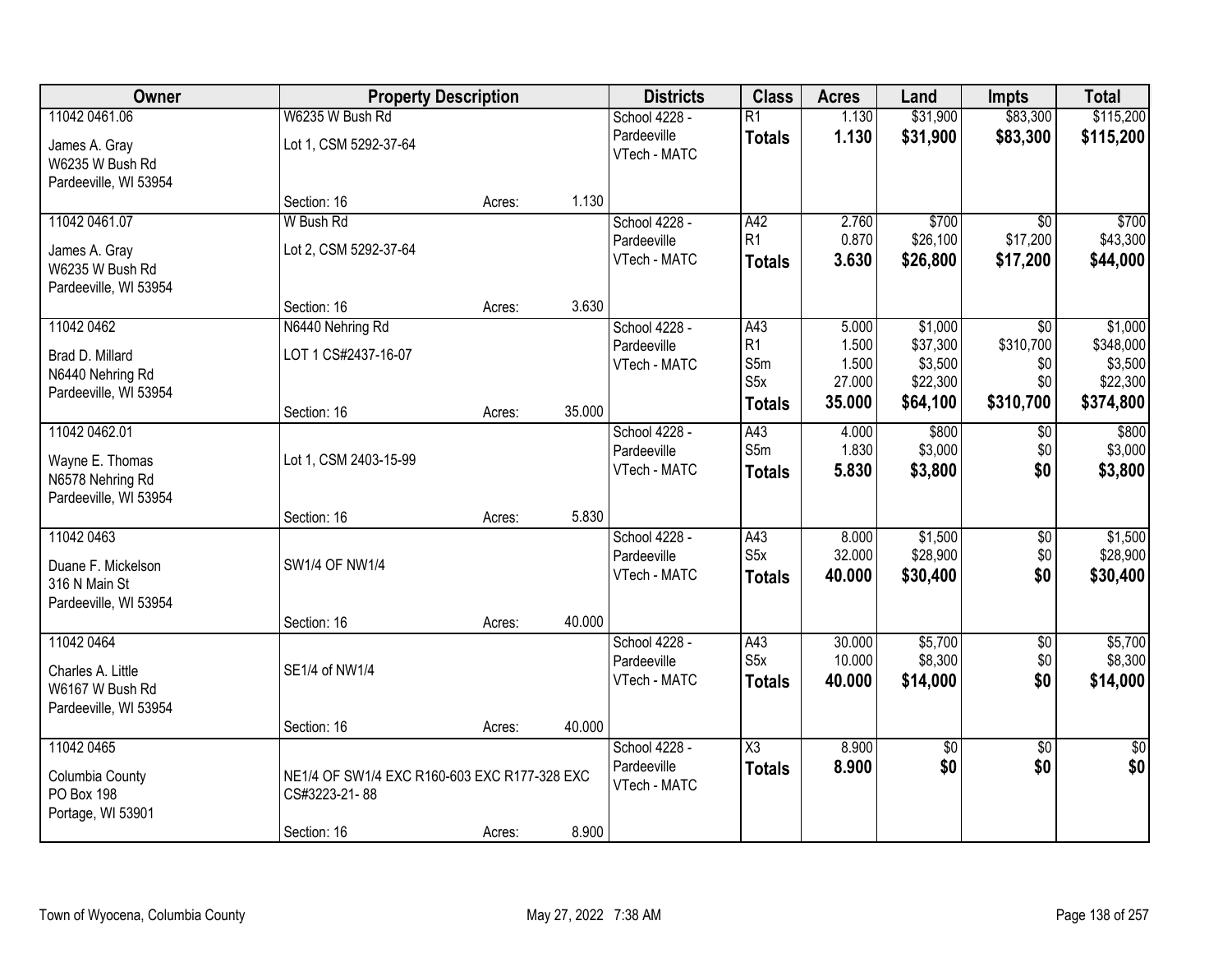| Owner                                                                                         |                                                                                                                                                                                                            | <b>Property Description</b> |        | <b>Districts</b>                             | <b>Class</b>                             | <b>Acres</b>               | Land                            | <b>Impts</b>           | <b>Total</b>                    |
|-----------------------------------------------------------------------------------------------|------------------------------------------------------------------------------------------------------------------------------------------------------------------------------------------------------------|-----------------------------|--------|----------------------------------------------|------------------------------------------|----------------------------|---------------------------------|------------------------|---------------------------------|
| 11042 0465.01<br>Village of Wyocena<br><b>Box 913</b>                                         | LT 1 CS#3223-21-88                                                                                                                                                                                         |                             |        | School 4228 -<br>Pardeeville<br>VTech - MATC | $\overline{X4}$<br><b>Totals</b>         | 26.720<br>26.720           | $\overline{50}$<br>\$0          | $\overline{50}$<br>\$0 | \$0<br>\$0                      |
| Wyocena, WI 53969                                                                             | Section: 16                                                                                                                                                                                                | Acres:                      | 26.720 |                                              |                                          |                            |                                 |                        |                                 |
| 11042 0465.B<br>Daniel S. Berg<br>521 Volk St<br>Portage, WI 53901                            | PRT NE1/4 SW1/4, COM SW COR S.16 N89 E1314, 68<br>FT N1323. 73' POB N375' N63E455.96'S15E325'<br>N89E814.27' SOW261.91' S89W1310.61'POB.<br>Section: 16                                                    | Acres:                      | 10.200 | School 4228 -<br>Pardeeville<br>VTech - MATC | A43<br>S <sub>5</sub> x<br><b>Totals</b> | 8.500<br>1.700<br>10.200   | \$1,600<br>\$1,400<br>\$3,000   | \$0<br>\$0<br>\$0      | \$1,600<br>\$1,400<br>\$3,000   |
| 11042 0466<br>Mitchell S. Aski<br>679 W Monroe St<br>Pardeeville, WI 53954                    | County Highway G<br>NW 1/4 of SW 1/4<br>Section: 16                                                                                                                                                        | Acres:                      | 40.000 | School 4228 -<br>Pardeeville<br>VTech - MATC | A43<br>S <sub>5</sub> x<br><b>Totals</b> | 19.000<br>21.000<br>40.000 | \$3,600<br>\$16,700<br>\$20,300 | \$0<br>\$0<br>\$0      | \$3,600<br>\$16,700<br>\$20,300 |
| 11042 0467.02<br><b>Grande Cheese Company</b><br>250 Camelot Dr<br>Fond Du Lac, WI 54935-8029 | W6402 County Highway G<br>Prt SW1/4 of SW1/4 Sec 16, Beg SE cor of 1/41/4,<br>S89-27-27W 1128.73' (West 1131.5'), N03-56-52E<br>1328.82'(Nly 1332') to N line of 1/41/4 at a point 319' eas<br>Section: 16 | Acres:                      | 33.020 | School 4228 -<br>Pardeeville<br>VTech - MATC | M3<br><b>Totals</b>                      | 33.020<br>33.020           | $\overline{50}$<br>\$0          | \$0<br>\$0             | $\sqrt{50}$<br>\$0              |
| 11042 0467.1<br>Mitchell S. Aski<br>679 W Monroe St<br>Pardeeville, WI 53954                  | 2 rod triangle in the NE cor of the SW1/4 of SW1/4,<br>described as: comm at NE cor of SW1/4 of SW1/4; S 2<br>rods; NW to pt 2 rods W of NE cor; E 2 rods to POB<br>Section: 16                            | Acres:                      | 0.012  | School 4228 -<br>Pardeeville<br>VTech - MATC | $\overline{\text{S5x}}$<br><b>Totals</b> | 0.012<br>0.012             | \$100<br>\$100                  | \$0<br>\$0             | \$100<br>\$100                  |
| 11042 0468<br>Columbia County<br>PO Box 198<br>Portage, WI 53901                              | NE1/4 of SE1/4; exc R177-328<br>Section: 16                                                                                                                                                                | Acres:                      | 22.000 | School 4228 -<br>Pardeeville<br>VTech - MATC | $\overline{\text{X3}}$<br><b>Totals</b>  | 22.000<br>22.000           | $\sqrt{$0}$<br>\$0              | \$0<br>\$0             | $\overline{\$0}$<br>\$0         |
| 11042 0468.01<br>Karen A. Bezzi<br>W6104 Ridge Rd<br>Pardeeville, WI 53954                    | W6104 Ridge Rd<br>LT 1 ROLLING RIDGE ESTATES<br>Section: 16                                                                                                                                                | Acres:                      | 0.770  | School 4228 -<br>Pardeeville<br>VTech - MATC | $\overline{R1}$<br><b>Totals</b>         | 0.770<br>0.770             | \$23,100<br>\$23,100            | \$171,200<br>\$171,200 | \$194,300<br>\$194,300          |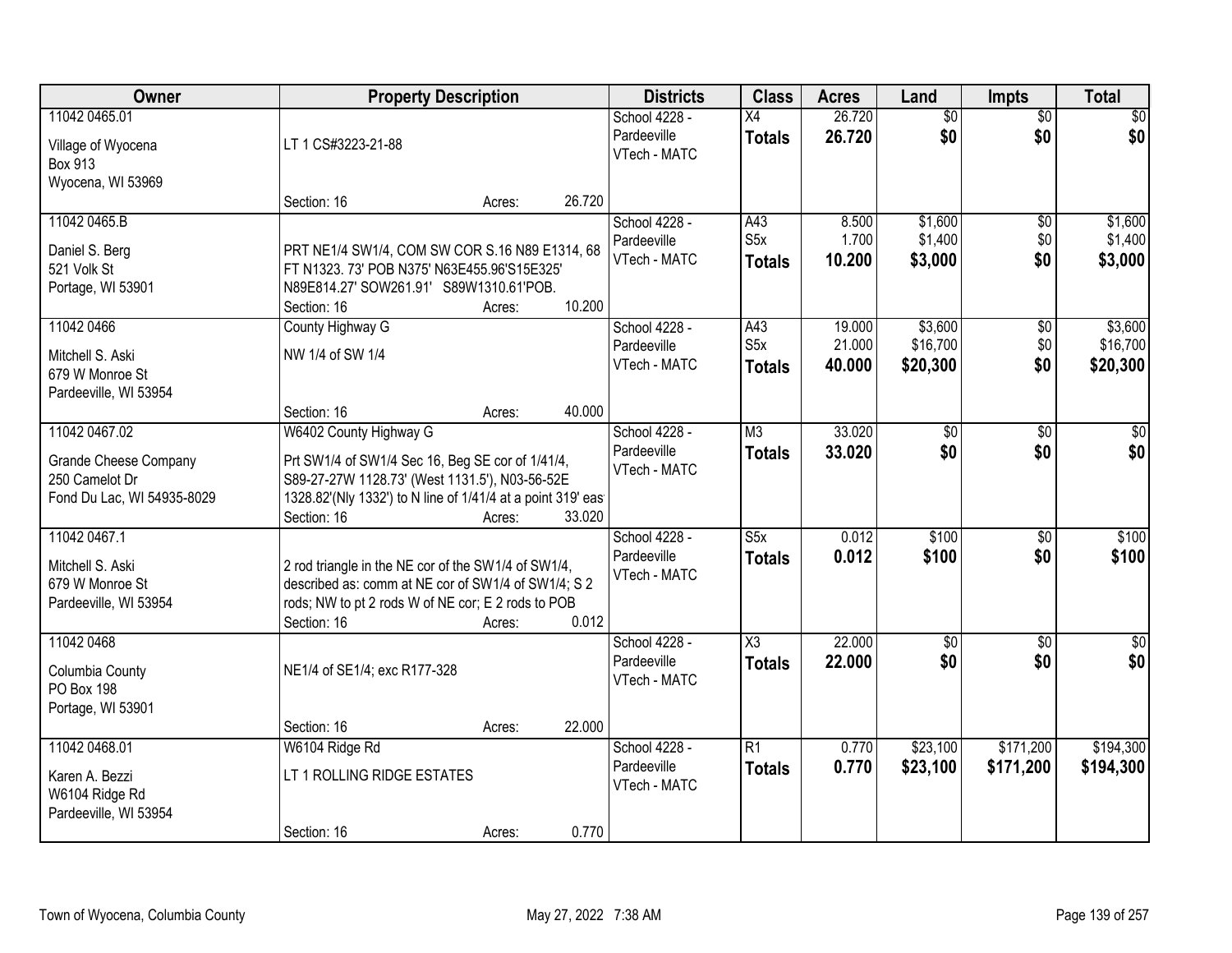| Owner                                    | <b>Property Description</b>                    |                 | <b>Districts</b> | <b>Class</b>    | <b>Acres</b> | Land     | <b>Impts</b> | <b>Total</b> |
|------------------------------------------|------------------------------------------------|-----------------|------------------|-----------------|--------------|----------|--------------|--------------|
| 11042 0468.02                            | W6122 Ridge Rd                                 |                 | School 4228 -    | $\overline{R1}$ | 0.790        | \$23,700 | \$192,500    | \$216,200    |
| Gregg A. Offer                           | LT 2 ROLLING RIDGE ESTATES                     |                 | Pardeeville      | <b>Totals</b>   | 0.790        | \$23,700 | \$192,500    | \$216,200    |
| W6122 Ridge Rd                           |                                                |                 | VTech - MATC     |                 |              |          |              |              |
| Pardeeville, WI 53954                    |                                                |                 |                  |                 |              |          |              |              |
|                                          | Section: 16                                    | 0.790<br>Acres: |                  |                 |              |          |              |              |
| 11042 0468.03                            | W6138 Ridge Rd                                 |                 | School 4228 -    | $\overline{R1}$ | 1.800        | \$41,600 | \$194,000    | \$235,600    |
| Albert L & Patricia M Pinheiro Rev Trust | LT 3 ROLLING RIDGE ESTATES EXC CS #3057-20-54  |                 | Pardeeville      | <b>Totals</b>   | 1.800        | \$41,600 | \$194,000    | \$235,600    |
| Dated 4/22/199                           |                                                |                 | VTech - MATC     |                 |              |          |              |              |
| W6138 Ridge Rd                           |                                                |                 |                  |                 |              |          |              |              |
| Pardeeville, WI 53954                    | Section: 16                                    | 1.800<br>Acres: |                  |                 |              |          |              |              |
| 11042 0468.04                            | W6149 Ridge Rd                                 |                 | School 4228 -    | $\overline{R1}$ | 2.730        | \$48,900 | \$223,000    | \$271,900    |
| Marcus L. Reinecke                       | Lot 4, Rolling Ridge Estates EXC CS#3057-20-54 |                 | Pardeeville      | <b>Totals</b>   | 2.730        | \$48,900 | \$223,000    | \$271,900    |
| W6149 Ridge Rd                           |                                                |                 | VTech - MATC     |                 |              |          |              |              |
| Pardeeville, WI 53954                    |                                                |                 |                  |                 |              |          |              |              |
|                                          | Section: 16                                    | 2.730<br>Acres: |                  |                 |              |          |              |              |
| 11042 0468.05                            | W6145 Ridge Rd                                 |                 | School 4228 -    | $\overline{R1}$ | 2.240        | \$45,900 | \$215,900    | \$261,800    |
| Jeffery D. Hron                          | LT 5 CS#3057-20-54                             |                 | Pardeeville      | <b>Totals</b>   | 2.240        | \$45,900 | \$215,900    | \$261,800    |
| W6145 Ridge Rd                           |                                                |                 | VTech - MATC     |                 |              |          |              |              |
| Pardeeville, WI 53954                    |                                                |                 |                  |                 |              |          |              |              |
|                                          | Section: 16                                    | 2.240<br>Acres: |                  |                 |              |          |              |              |
| 11042 0468.06                            | W6141 Ridge Rd                                 |                 | School 4228 -    | $\overline{R1}$ | 2.210        | \$45,800 | \$235,000    | \$280,800    |
| David S. Osborn                          | LT 6 CS#3057-20-54                             |                 | Pardeeville      | <b>Totals</b>   | 2.210        | \$45,800 | \$235,000    | \$280,800    |
| W6141 Ridge Rd                           |                                                |                 | VTech - MATC     |                 |              |          |              |              |
| Pardeeville, WI 53954                    |                                                |                 |                  |                 |              |          |              |              |
|                                          | Section: 16                                    | 2.210<br>Acres: |                  |                 |              |          |              |              |
| 11042 0468.07                            | W6135 Ridge Rd                                 |                 | School 4228 -    | $\overline{R1}$ | 1.110        | \$31,600 | \$236,500    | \$268,100    |
| Philip M. Moore                          | LT 7 ROLLING RIDGE ESTATES                     |                 | Pardeeville      | <b>Totals</b>   | 1.110        | \$31,600 | \$236,500    | \$268,100    |
| W6135 Ridge Rd                           |                                                |                 | VTech - MATC     |                 |              |          |              |              |
| Pardeeville, WI 53954                    |                                                |                 |                  |                 |              |          |              |              |
|                                          | Section: 16                                    | 1.110<br>Acres: |                  |                 |              |          |              |              |
| 11042 0468.08                            | W6115 Ridge Rd                                 |                 | School 4228 -    | $\overline{R1}$ | 0.890        | \$26,700 | \$202,000    | \$228,700    |
| Karl F. Schneller                        | LT 8 ROLLING RIDGE ESTATES                     |                 | Pardeeville      | <b>Totals</b>   | 0.890        | \$26,700 | \$202,000    | \$228,700    |
| W6115 Ridge Rd                           |                                                |                 | VTech - MATC     |                 |              |          |              |              |
| Pardeeville, WI 53954                    |                                                |                 |                  |                 |              |          |              |              |
|                                          | Section: 16                                    | 0.890<br>Acres: |                  |                 |              |          |              |              |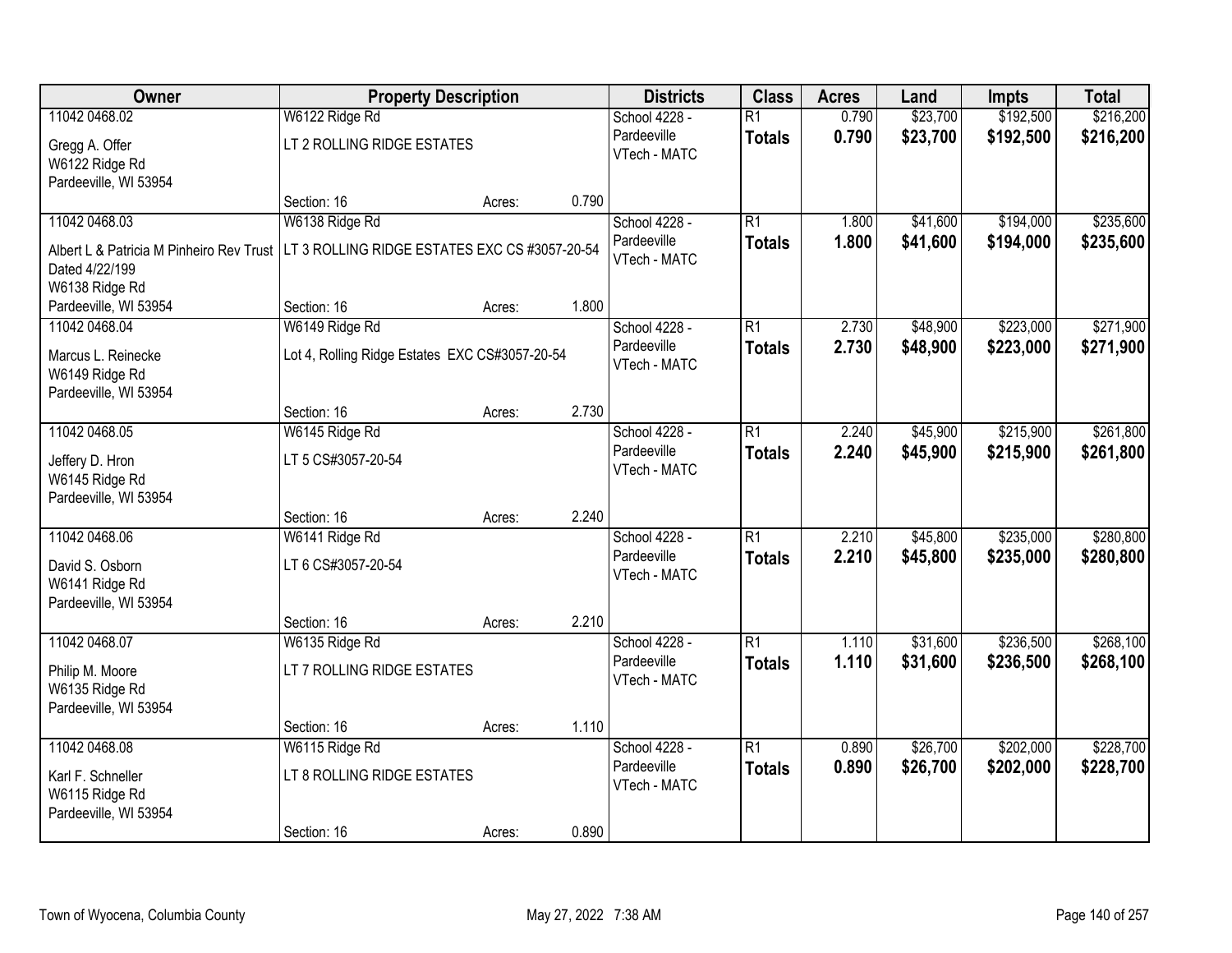| Owner                                                   | <b>Property Description</b>    |        |        | <b>Districts</b>             | <b>Class</b>        | <b>Acres</b> | Land            | <b>Impts</b>    | <b>Total</b>    |
|---------------------------------------------------------|--------------------------------|--------|--------|------------------------------|---------------------|--------------|-----------------|-----------------|-----------------|
| 11042 0468.09                                           | W6109 Ridge Rd                 |        |        | School 4228 -                | $\overline{R1}$     | 0.920        | \$27,600        | \$219,500       | \$247,100       |
| Clint G. Lerch                                          | Lot 9, Rolling Ridge Estates   |        |        | Pardeeville                  | <b>Totals</b>       | 0.920        | \$27,600        | \$219,500       | \$247,100       |
| W6109 Ridge Rd                                          |                                |        |        | VTech - MATC                 |                     |              |                 |                 |                 |
| Wyocena, WI 53954                                       |                                |        |        |                              |                     |              |                 |                 |                 |
|                                                         | Section: 16                    | Acres: | 0.920  |                              |                     |              |                 |                 |                 |
| 11042 0468.10                                           | N6221 State Highway 22         |        |        | School 4228 -                | R1                  | 2.200        | \$45,700        | \$175,500       | \$221,200       |
| Dale Meyer                                              | Lot 10, Rolling Ridge Estates  |        |        | Pardeeville<br>VTech - MATC  | <b>Totals</b>       | 2.200        | \$45,700        | \$175,500       | \$221,200       |
| N6221 State Rd 22                                       |                                |        |        |                              |                     |              |                 |                 |                 |
| Pardeeville, WI 53954                                   |                                |        |        |                              |                     |              |                 |                 |                 |
| 11042 0469                                              | Section: 16                    | Acres: | 2.200  | School 4228 -                | $\overline{\chi_3}$ | 34.000       | $\overline{50}$ |                 | $\overline{50}$ |
|                                                         |                                |        |        | Pardeeville                  | <b>Totals</b>       | 34.000       | \$0             | \$0<br>\$0      | \$0             |
| Columbia County                                         | NW1/4 of SE1/4; exc R160-603   |        |        | VTech - MATC                 |                     |              |                 |                 |                 |
| PO Box 198                                              |                                |        |        |                              |                     |              |                 |                 |                 |
| Portage, WI 53901                                       | Section: 16                    | Acres: | 34.000 |                              |                     |              |                 |                 |                 |
| 11042 0470                                              |                                |        |        | School 4228 -                | A43                 | 17.000       | \$3,300         | $\sqrt[6]{3}$   | \$3,300         |
|                                                         |                                |        |        | Pardeeville                  | S5m                 | 8.000        | \$15,600        | \$0             | \$15,600        |
| Philip V. Lawrence<br>W5211 Hwy 33                      | <b>NE1/4 OF NE1/4</b>          |        |        | VTech - MATC                 | S <sub>5</sub> x    | 15.000       | \$16,500        | \$0             | \$16,500        |
| Pardeeville, WI 53954                                   |                                |        |        |                              | <b>Totals</b>       | 40.000       | \$35,400        | \$0             | \$35,400        |
|                                                         | Section: 17                    | Acres: | 40.000 |                              |                     |              |                 |                 |                 |
| 11042 0471                                              |                                |        |        | School 4228 -                | A43                 | 18.500       | \$3,500         | $\overline{50}$ | \$3,500         |
| Shawn R. Berg                                           | NW1/4 OF NE1/4 #724200 #725767 |        |        | Pardeeville                  | S5m                 | 3.500        | \$6,900         | \$0             | \$6,900         |
| W6661 W Bush Rd                                         |                                |        |        | VTech - MATC                 | S <sub>5</sub> x    | 18.000       | \$18,000        | \$0             | \$18,000        |
| Pardeeville, WI 53954                                   |                                |        |        |                              | <b>Totals</b>       | 40.000       | \$28,400        | \$0             | \$28,400        |
|                                                         | Section: 17                    | Acres: | 40.000 |                              |                     |              |                 |                 |                 |
| 11042 0472                                              | N6389 Nehring Rd               |        |        | School 4228 -                | A43                 | 6.000        | \$1,100         | $\sqrt{$0}$     | \$1,100         |
| Robert W Fallon Revocable Living Trust   SW1/4 OF NE1/4 |                                |        |        | Pardeeville<br>VTech - MATC  | S <sub>5</sub> x    | 34.000       | \$37,400        | \$0             | \$37,400        |
| of 2018                                                 |                                |        |        |                              | <b>Totals</b>       | 40.000       | \$38,500        | \$0             | \$38,500        |
| 14140 Hyland Dr                                         |                                |        |        |                              |                     |              |                 |                 |                 |
| Brookfield, WI 53005                                    | Section: 17                    | Acres: | 40.000 |                              |                     |              |                 |                 |                 |
| 11042 0473.01                                           | N6389 Nehring Rd               |        |        | School 4228 -<br>Pardeeville | R1                  | 4.000        | \$53,500        | \$90,400        | \$143,900       |
| Robert W Fallon Revocable Living Trust                  | Lot 1, CSM 5562-39-77          |        |        | VTech - MATC                 | <b>Totals</b>       | 4.000        | \$53,500        | \$90,400        | \$143,900       |
| of 2018                                                 |                                |        |        |                              |                     |              |                 |                 |                 |
| 14140 Hyland Dr<br>Brookfield, WI 53005                 | Section: 17                    |        | 4.000  |                              |                     |              |                 |                 |                 |
|                                                         |                                | Acres: |        |                              |                     |              |                 |                 |                 |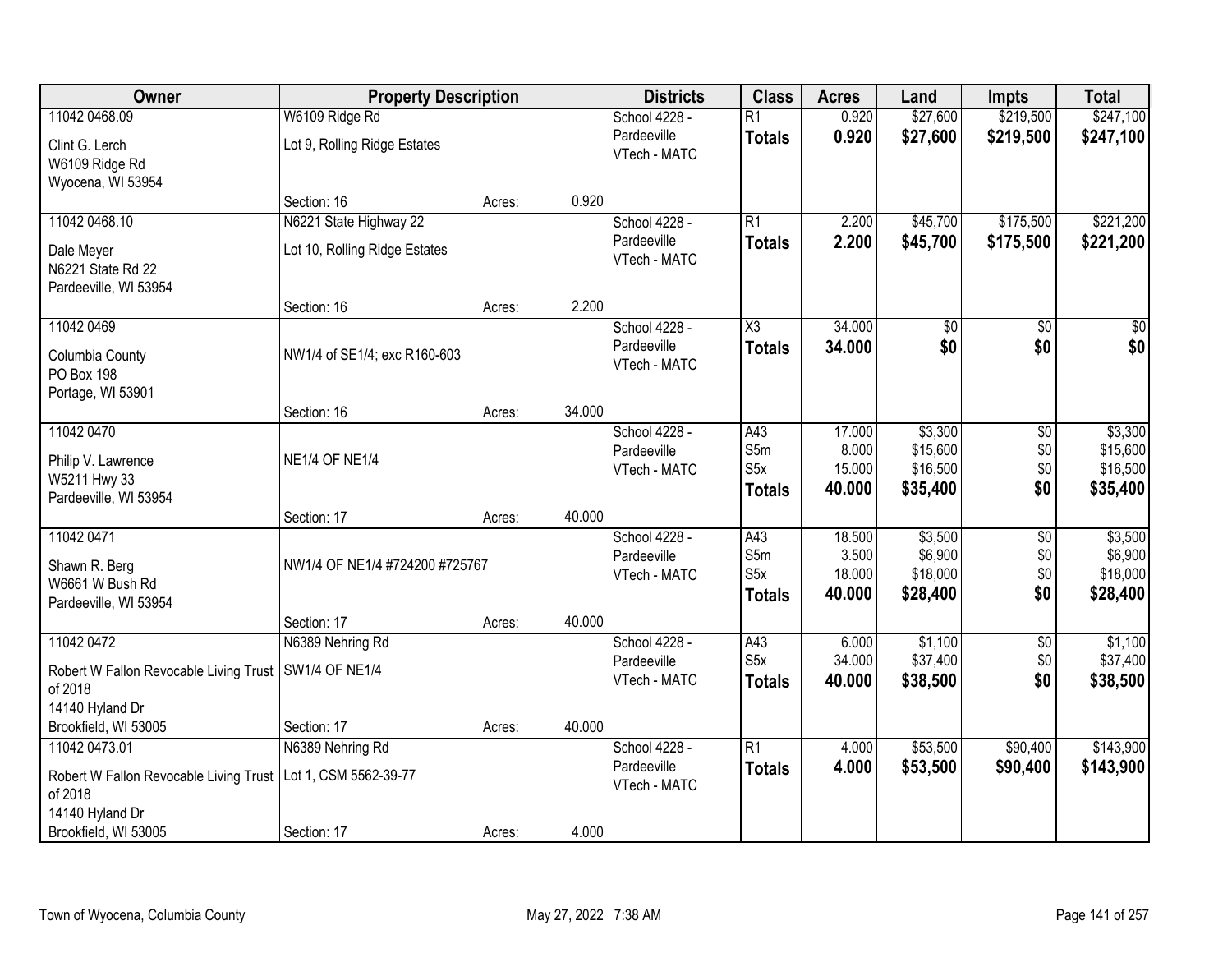| Owner                                                                    | <b>Property Description</b>               |        |        | <b>Districts</b> | <b>Class</b>            | <b>Acres</b> | Land     | <b>Impts</b>    | <b>Total</b> |
|--------------------------------------------------------------------------|-------------------------------------------|--------|--------|------------------|-------------------------|--------------|----------|-----------------|--------------|
| 11042 0473.02                                                            | N6397 Nehring Rd                          |        |        | School 4228 -    | A43                     | 21.000       | \$4,000  | $\overline{30}$ | \$4,000      |
| Robert W Fallon Revocable Living Trust   SE1/4 OF NE1/4 - See Exceptions |                                           |        |        | Pardeeville      | R1                      | 1.000        | \$30,000 | \$228,500       | \$258,500    |
| of 2018                                                                  |                                           |        |        | VTech - MATC     | S5m                     | 3.000        | \$5,900  | \$0             | \$5,900      |
| 14140 Hyland Dr                                                          |                                           |        |        |                  | S <sub>5</sub> x        | 11.000       | \$12,100 | \$0             | \$12,100     |
| Brookfield, WI 53005                                                     | Section: 17                               | Acres: | 36.000 |                  | <b>Totals</b>           | 36.000       | \$52,000 | \$228,500       | \$280,500    |
| 11042 0474                                                               |                                           |        |        | School 4228 -    | A43                     | 22.000       | \$4,200  | \$0             | \$4,200      |
|                                                                          | <b>NE1/4 OF NW1/4</b>                     |        |        | Pardeeville      | S5m                     | 2.000        | \$3,900  | \$0             | \$3,900      |
| Justin C. Berg<br>W6661 W Bush Rd                                        |                                           |        |        | VTech - MATC     | S <sub>5</sub> x        | 16.000       | \$21,400 | \$0             | \$21,400     |
| Pardeeville, WI 53954                                                    |                                           |        |        |                  | <b>Totals</b>           | 40.000       | \$29,500 | \$0             | \$29,500     |
|                                                                          | Section: 17                               | Acres: | 40.000 |                  |                         |              |          |                 |              |
| 11042 0475                                                               |                                           |        |        | School 4228 -    | A43                     | 2.530        | \$500    | $\overline{50}$ | \$500        |
|                                                                          |                                           |        |        | Pardeeville      | S <sub>5</sub> x        | 17.500       | \$21,800 | $\$0$           | \$21,800     |
| Kris R. Millard<br>W6960 W Bush Rd                                       | E1/2 OF NW1/4 OF NW1/4                    |        |        | VTech - MATC     | <b>Totals</b>           | 20.030       | \$22,300 | \$0             | \$22,300     |
| Pardeeville, WI 53954                                                    |                                           |        |        |                  |                         |              |          |                 |              |
|                                                                          | Section: 17                               | Acres: | 20.030 |                  |                         |              |          |                 |              |
| 11042 0476                                                               |                                           |        |        | School 4228 -    | F <sub>6</sub>          | 12.000       | \$27,500 | \$0             | \$27,500     |
|                                                                          |                                           |        |        | Pardeeville      | S <sub>5</sub> x        | 8.000        | \$9,500  | \$0             | \$9,500      |
| John M. Casey                                                            | W 1/2 of NW1/4 of NW1/4                   |        |        | VTech - MATC     | <b>Totals</b>           | 20.000       | \$37,000 | \$0             | \$37,000     |
| 2840 Flagstone Dr                                                        |                                           |        |        |                  |                         |              |          |                 |              |
| Brookfield, WI 53045                                                     | Section: 17                               | Acres: | 20.000 |                  |                         |              |          |                 |              |
| 11042 0477                                                               |                                           |        |        | School 4228 -    | $\overline{\text{S5x}}$ | 40.000       | \$42,900 | $\overline{50}$ | \$42,900     |
|                                                                          |                                           |        |        | Pardeeville      |                         | 40.000       | \$42,900 | \$0             | \$42,900     |
| Donald H. Smith                                                          | <b>SW1/4 OF NW1/4</b>                     |        |        | VTech - MATC     | <b>Totals</b>           |              |          |                 |              |
| 1209 Primrose Ln                                                         |                                           |        |        |                  |                         |              |          |                 |              |
| Fond Du Lac, WI 54935                                                    |                                           |        |        |                  |                         |              |          |                 |              |
|                                                                          | Section: 17                               | Acres: | 40.000 |                  |                         |              |          |                 |              |
| 11042 0478                                                               |                                           |        |        | School 4228 -    | $\overline{\text{S5x}}$ | 40.000       | \$44,000 | $\overline{60}$ | \$44,000     |
| Justin C. Berg                                                           | <b>SE1/4 OF NW1/4</b>                     |        |        | Pardeeville      | <b>Totals</b>           | 40.000       | \$44,000 | \$0             | \$44,000     |
| W6661 W Bush Rd                                                          |                                           |        |        | VTech - MATC     |                         |              |          |                 |              |
| Pardeeville, WI 53954                                                    |                                           |        |        |                  |                         |              |          |                 |              |
|                                                                          | Section: 17                               | Acres: | 40.000 |                  |                         |              |          |                 |              |
| 11042 0479                                                               |                                           |        |        | School 4228 -    | S5x                     | 40.000       | \$32,300 | $\overline{50}$ | \$32,300     |
| James Balzer                                                             | NE1/4 OF SW1/4 R123-468 R133-102 R313-712 |        |        | Pardeeville      | <b>Totals</b>           | 40.000       | \$32,300 | \$0             | \$32,300     |
| <b>W6680 Hwy G</b>                                                       | R384-324                                  |        |        | VTech - MATC     |                         |              |          |                 |              |
| Pardeeville, WI 53954                                                    |                                           |        |        |                  |                         |              |          |                 |              |
|                                                                          | Section: 17                               | Acres: | 40.000 |                  |                         |              |          |                 |              |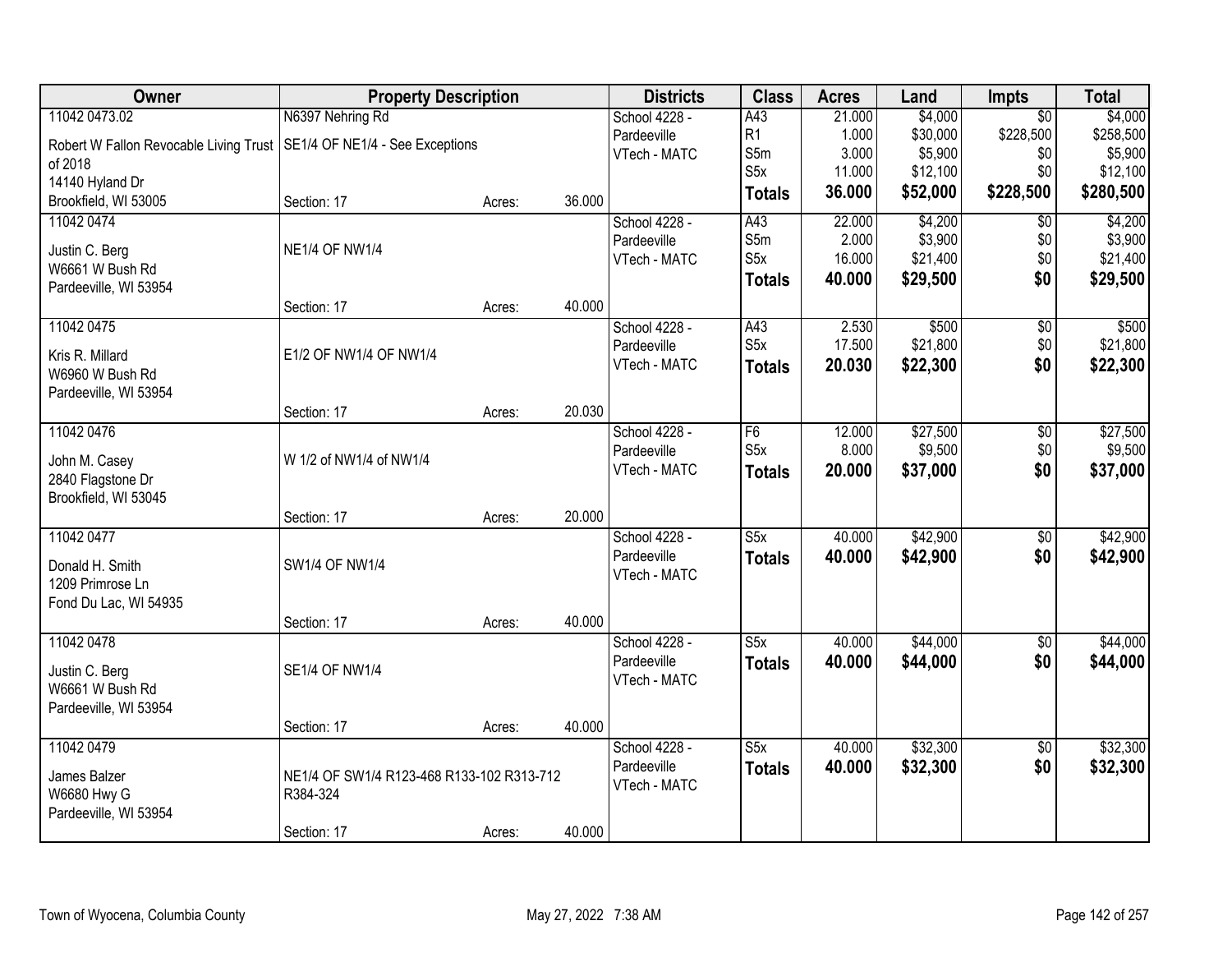| Owner                                                                           |                                                                                                           | <b>Property Description</b> |        | <b>Districts</b>                             | <b>Class</b>                                               | <b>Acres</b>                                | Land                                                  | <b>Impts</b>                                          | <b>Total</b>                                            |
|---------------------------------------------------------------------------------|-----------------------------------------------------------------------------------------------------------|-----------------------------|--------|----------------------------------------------|------------------------------------------------------------|---------------------------------------------|-------------------------------------------------------|-------------------------------------------------------|---------------------------------------------------------|
| 11042 0480<br>John H. Balzer<br>W6846 County Highway G<br>Pardeeville, WI 53954 | <b>NW1/4 OF SW1/4</b>                                                                                     |                             |        | School 4228 -<br>Pardeeville<br>VTech - MATC | S5x<br><b>Totals</b>                                       | 40.000<br>40.000                            | \$36,800<br>\$36,800                                  | $\overline{50}$<br>\$0                                | \$36,800<br>\$36,800                                    |
|                                                                                 | Section: 17                                                                                               | Acres:                      | 40.000 |                                              |                                                            |                                             |                                                       |                                                       |                                                         |
| 11042 0481<br>John H. Balzer<br>W6846 County Highway G<br>Pardeeville, WI 53954 | W6846 County Highway G<br>SW1/4 OF SW1/4; EXC 1.50 A IN SW CORNER FOR<br><b>R.R. R.O.W</b><br>Section: 17 | Acres:                      | 38.500 | School 4228 -<br>Pardeeville<br>VTech - MATC | A43<br>R1<br>S5m<br>S <sub>5</sub> x<br><b>Totals</b>      | 1.000<br>1.000<br>9.500<br>27.000<br>38.500 | \$200<br>\$30,000<br>\$21,900<br>\$23,400<br>\$75,500 | $\overline{30}$<br>\$94,100<br>\$0<br>\$0<br>\$94,100 | \$200<br>\$124,100<br>\$21,900<br>\$23,400<br>\$169,600 |
| 11042 0482                                                                      |                                                                                                           |                             |        | School 4228 -                                | X5                                                         | 1.500                                       | $\sqrt[6]{}$                                          | $\sqrt[6]{}$                                          | $\sqrt{50}$                                             |
| <b>Heartland Partners CMC</b><br>330 N Jefferson Ct<br>Chicago, IL 60661        | 1.50 A IN SW CORNER OF SW1/4 OF SW1/4                                                                     |                             |        | Pardeeville<br>VTech - MATC                  | <b>Totals</b>                                              | 1.500                                       | \$0                                                   | \$0                                                   | \$0                                                     |
|                                                                                 | Section: 17                                                                                               | Acres:                      | 1.500  |                                              |                                                            |                                             |                                                       |                                                       |                                                         |
| 11042 0483<br>James Balzer<br><b>W6680 Hwy G</b><br>Pardeeville, WI 53954       | SE1/4 OF SW1/4 R123-468 R133 -102 313-712<br>R384-324                                                     |                             |        | School 4228 -<br>Pardeeville<br>VTech - MATC | F6<br>S <sub>5</sub> x<br><b>Totals</b>                    | 18.000<br>22.000<br>40.000                  | \$70,200<br>\$22,400<br>\$92,600                      | \$0<br>\$0<br>\$0                                     | \$70,200<br>\$22,400<br>\$92,600                        |
|                                                                                 | Section: 17                                                                                               | Acres:                      | 40.000 |                                              |                                                            |                                             |                                                       |                                                       |                                                         |
| 11042 0484<br>Mitchell S. Aski<br>679 W Monroe St<br>Pardeeville, WI 53954      | NE 1/4 of SE 1/4<br>Section: 17                                                                           | Acres:                      | 40.000 | School 4228 -<br>Pardeeville<br>VTech - MATC | $\overline{A43}$<br>S5m<br>S5x<br><b>Totals</b>            | 3.000<br>4.000<br>33.000<br>40.000          | \$600<br>\$9,200<br>\$32,800<br>\$42,600              | \$0<br>\$0<br>\$0<br>\$0                              | \$600<br>\$9,200<br>\$32,800<br>\$42,600                |
| 11042 0485<br>Mitchell S. Aski<br>679 W Monroe St<br>Pardeeville, WI 53954      | NW1/4 of SE1/4<br>Section: 17                                                                             | Acres:                      | 40.000 | School 4228 -<br>Pardeeville<br>VTech - MATC | S5x<br><b>Totals</b>                                       | 40.000<br>40.000                            | \$39,500<br>\$39,500                                  | $\sqrt{6}$<br>\$0                                     | \$39,500<br>\$39,500                                    |
| 11042 0486                                                                      | W6680 County Highway G                                                                                    |                             |        | School 4228 -                                | A43                                                        | 4.000                                       | \$800                                                 | $\overline{50}$                                       | \$800                                                   |
| James Balzer<br><b>W6680 Hwy G</b><br>Pardeeville, WI 53954                     | SW1/4 OF SE1/4<br>Section: 17                                                                             | Acres:                      | 40.000 | Pardeeville<br>VTech - MATC                  | R <sub>1</sub><br>S5m<br>S <sub>5</sub> x<br><b>Totals</b> | 2.500<br>11.500<br>22.000<br>40.000         | \$47,500<br>\$22,500<br>\$22,400<br>\$93,200          | \$238,800<br>\$0<br>\$0<br>\$238,800                  | \$286,300<br>\$22,500<br>\$22,400<br>\$332,000          |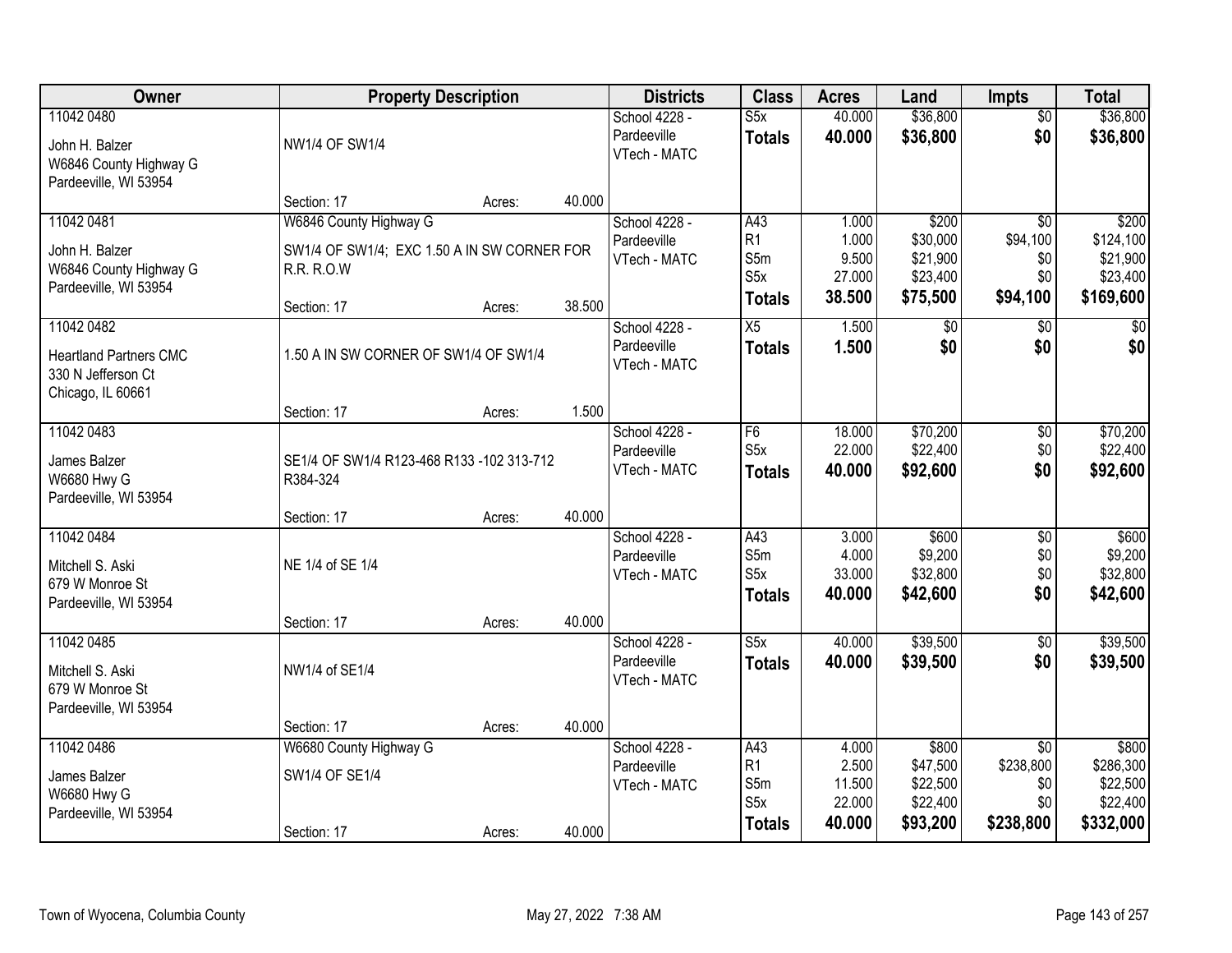| Owner                          |                                              | <b>Property Description</b> |              | <b>Districts</b> | <b>Class</b>     | <b>Acres</b> | Land      | <b>Impts</b>    | <b>Total</b> |
|--------------------------------|----------------------------------------------|-----------------------------|--------------|------------------|------------------|--------------|-----------|-----------------|--------------|
| 11042 0487.01                  | W6560 County Highway G                       |                             |              | School 4228 -    | $\overline{C2}$  | 39.500       | \$106,700 | \$110,800       | \$217,500    |
| Dk Enterprises of Wyocena, Inc | Lot 1, CSM 5877-42-19                        |                             |              | Pardeeville      | R1               | 1.250        | \$44,000  | \$273,500       | \$317,500    |
| W6560 County Rd G              |                                              |                             |              | VTech - MATC     | S <sub>5</sub> x | 6.360        | \$5,300   | \$0             | \$5,300      |
| Pardeeville, WI 53954          |                                              |                             |              |                  | <b>Totals</b>    | 47.110       | \$156,000 | \$384,300       | \$540,300    |
|                                | Section: 17                                  | Acres:                      | 47.110       |                  |                  |              |           |                 |              |
| 11042 0488                     | N6448 Abraham Rd                             |                             |              | School 4228 -    | $\overline{R1}$  | 3.500        | \$52,000  | \$101,600       | \$153,600    |
| John A. Williamson             | LT 1 CS #3062-20-59                          |                             |              | Pardeeville      | S <sub>5</sub> x | 4.000        | \$9,200   | \$0             | \$9,200      |
| N6448 Abraham Rd               |                                              |                             |              | VTech - MATC     | <b>Totals</b>    | 7.500        | \$61,200  | \$101,600       | \$162,800    |
| Pardeeville, WI 53954          |                                              |                             |              |                  |                  |              |           |                 |              |
|                                | Section: 18                                  | Acres:                      | 7.500        |                  |                  |              |           |                 |              |
| 11042 0489                     | N6474 Abraham Rd                             |                             |              | School 4228 -    | A43              | 28.200       | \$5,400   | \$0             | \$5,400      |
| <b>Brian Mcguire</b>           | LT 2 CS #3062-20-59                          |                             |              | Pardeeville      | R1               | 5.000        | \$56,500  | \$221,700       | \$278,200    |
| N6474 Abraham Rd               |                                              |                             |              | VTech - MATC     | S5m              | 6.950        | \$13,600  | \$0             | \$13,600     |
| Pardeeville, WI 53969-0055     |                                              |                             |              |                  | <b>Totals</b>    | 40.150       | \$75,500  | \$221,700       | \$297,200    |
|                                | Section: 18                                  | Acres:                      | 40.150       |                  |                  |              |           |                 |              |
| 11042 0491                     |                                              |                             |              | School 4228 -    | A43              | 20.150       | \$3,900   | \$0             | \$3,900      |
| Shawn R. Berg                  | NW1/4 OF NE1/4, W OF HWY, EXC N 406.1 FT EXC |                             |              | Pardeeville      | <b>Totals</b>    | 20.150       | \$3,900   | \$0             | \$3,900      |
| W6661 W Bush Rd                | R38-167                                      |                             | VTech - MATC |                  |                  |              |           |                 |              |
| Pardeeville, WI 53954          |                                              |                             |              |                  |                  |              |           |                 |              |
|                                | Section: 18                                  | Acres:                      | 20.150       |                  |                  |              |           |                 |              |
| 11042 0492                     |                                              |                             |              | School 4228 -    | A43              | 27.500       | \$5,300   | $\overline{50}$ | \$5,300      |
| Shawn R. Berg                  | SW1/4 OF NE1/4, W OF HWY, see exceptions     |                             |              | Pardeeville      | S <sub>5</sub> x | 1.500        | \$100     | \$0             | \$100        |
| W6661 W Bush Rd                |                                              |                             |              | VTech - MATC     | <b>Totals</b>    | 29.000       | \$5,400   | \$0             | \$5,400      |
| Pardeeville, WI 53954          |                                              |                             |              |                  |                  |              |           |                 |              |
|                                | Section: 18                                  | Acres:                      | 29.000       |                  |                  |              |           |                 |              |
| 11042 0493                     | Abraham Rd                                   |                             |              | School 4228 -    | F6               | 3.000        | \$11,700  | $\overline{50}$ | \$11,700     |
| Thomkat, LLC                   | E 2471/2 FT OF SW1/4 OF NE1/4                |                             |              | Pardeeville      | S <sub>5</sub> x | 4.500        | \$5,000   | \$0             | \$5,000      |
| N1470 County Rd J              |                                              |                             |              | VTech - MATC     | <b>Totals</b>    | 7.500        | \$16,700  | \$0             | \$16,700     |
| Lyndon Station, WI 53944       |                                              |                             |              |                  |                  |              |           |                 |              |
|                                | Section: 18                                  | Acres:                      | 7.500        |                  |                  |              |           |                 |              |
| 11042 0494                     | W6998 County Highway G                       |                             |              | School 4228 -    | F6               | 18,000       | \$63,200  | $\overline{30}$ | \$63,200     |
| Thomkat, LLC                   | <b>SE1/4 OF NE1/4</b>                        |                             |              | Pardeeville      | H7               | 1.000        | \$21,000  | \$75,800        | \$96,800     |
| N1470 County Rd J              |                                              |                             |              | VTech - MATC     | S <sub>5</sub> x | 21.000       | \$34,900  | \$0             | \$34,900     |
| Lyndon Station, WI 53944       |                                              |                             |              |                  | <b>Totals</b>    | 40.000       | \$119,100 | \$75,800        | \$194,900    |
|                                | Section: 18                                  | Acres:                      | 40.000       |                  |                  |              |           |                 |              |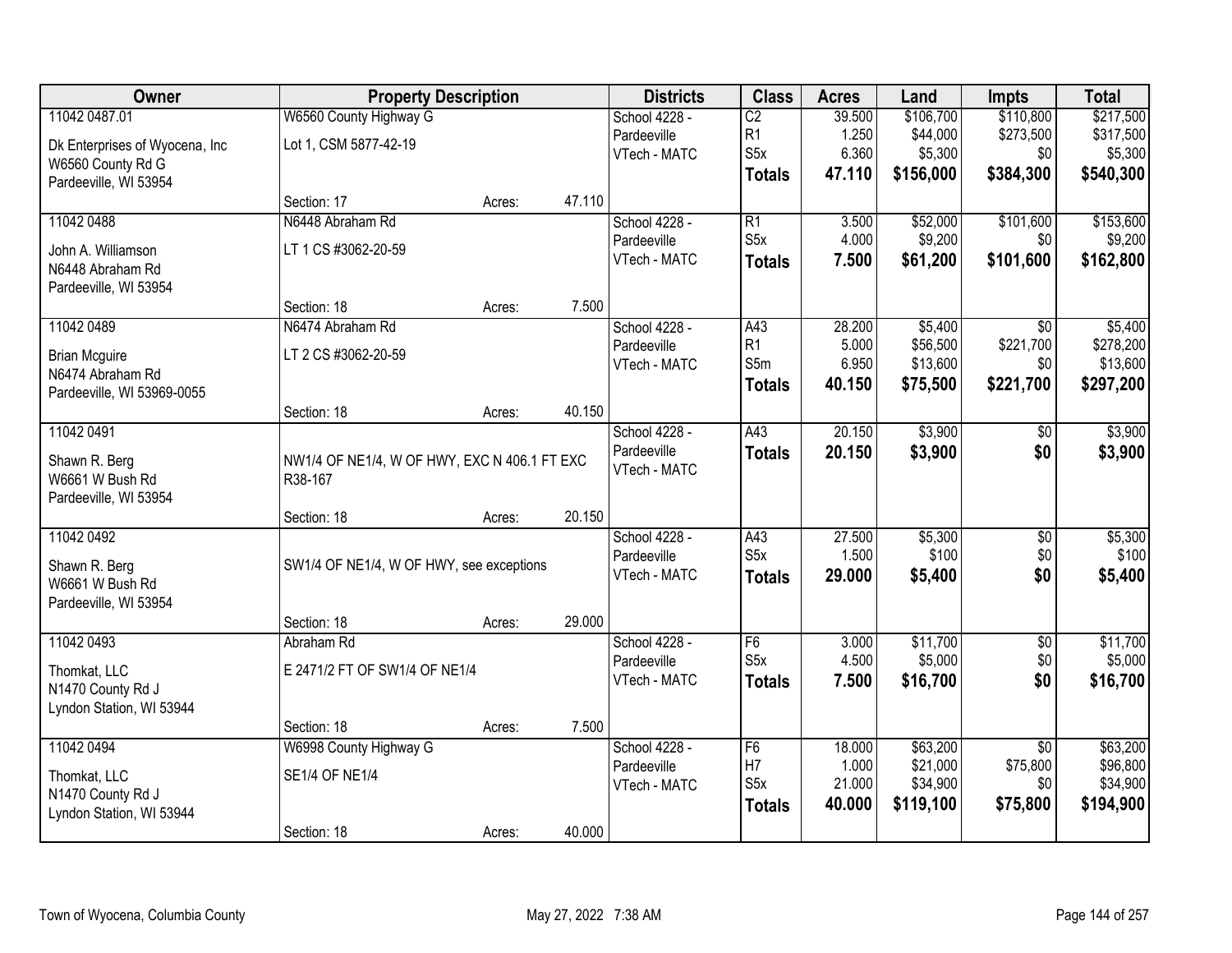| Owner                          | <b>Property Description</b>                             |         |                | <b>Districts</b>            | <b>Class</b>     | <b>Acres</b> | Land     | <b>Impts</b>    | <b>Total</b> |
|--------------------------------|---------------------------------------------------------|---------|----------------|-----------------------------|------------------|--------------|----------|-----------------|--------------|
| 11042 0495                     |                                                         |         |                | School 4228 -               | A43              | 12.000       | \$2,300  | $\overline{50}$ | \$2,300      |
| Shawn R. Berg                  | NE1/4 OF NW1/4, EXC CS2772, Exc R38-167                 |         |                | Pardeeville                 | S5m              | 5.000        | \$8,000  | \$0             | \$8,000      |
| W6661 W Bush Rd                |                                                         |         |                | VTech - MATC                | S5x              | 2.550        | \$500    | \$0             | \$500        |
| Pardeeville, WI 53954          |                                                         |         |                |                             | <b>Totals</b>    | 19.550       | \$10,800 | \$0             | \$10,800     |
|                                | Section: 18                                             | Acres:  | 19.550         |                             |                  |              |          |                 |              |
| 11042 0495.01                  | N6410 Warnke Dr                                         |         |                | School 4228 -               | R1               | 0.660        | \$19,800 | \$202,200       | \$222,000    |
| Karl K. Warnke                 | Lot 1, CSM 2772-18-95                                   |         |                | Pardeeville                 | <b>Totals</b>    | 0.660        | \$19,800 | \$202,200       | \$222,000    |
| N6419 Warnke Dr                |                                                         |         |                | VTech - MATC                |                  |              |          |                 |              |
| Pardeeville, WI 53954          |                                                         |         |                |                             |                  |              |          |                 |              |
|                                | Section: 18                                             | Acres:  | 0.660          |                             |                  |              |          |                 |              |
| 11042 0495.02                  | N6419 Warnke Dr                                         |         |                | School 4228 -               | A43              | 4.500        | \$900    | $\overline{50}$ | \$900        |
| Karl K. Warnke                 | Lot 2, CSM 2772-18-95                                   |         |                | Pardeeville                 | R1               | 2.500        | \$47,500 | \$61,100        | \$108,600    |
| N6419 Warnke Dr                |                                                         |         |                | VTech - MATC                | S5m              | 8.000        | \$15,600 | \$0             | \$15,600     |
| Pardeeville, WI 53954          |                                                         |         |                |                             | S5x              | 4.340        | \$3,600  | \$0             | \$3,600      |
|                                | Section: 18                                             | Acres:  | 19.340         |                             | <b>Totals</b>    | 19.340       | \$67,600 | \$61,100        | \$128,700    |
| 11042 0496                     |                                                         |         |                | School 4228 -               | A43              | 24.690       | \$4,700  | \$0             | \$4,700      |
|                                |                                                         |         |                | Pardeeville                 | S5m              | 25.850       | \$41,400 | \$0             | \$41,400     |
| Terry R. Warren<br>W7461 Cth G | FRAC W1/2 OF NW1/4; EXC 4.60 A AS REC IN                |         |                | VTech - MATC                | S <sub>5</sub> x | 10.000       | \$6,100  | \$0             | \$6,100      |
| Pardeeville, WI 53954          | #588552 V271-311 R120-98 #617006<br>#624448             | #622711 |                |                             | <b>Totals</b>    | 60.540       | \$52,200 | \$0             | \$52,200     |
|                                | Section: 18                                             | Acres:  | 60.540         |                             |                  |              |          |                 |              |
| 11042 0496.A                   | W7260 County Highway G                                  |         |                | School 4228 -               | $\overline{R1}$  | 2.300        | \$46,300 | \$126,300       | \$172,600    |
|                                |                                                         |         |                | Pardeeville                 | <b>Totals</b>    | 2.300        | \$46,300 | \$126,300       | \$172,600    |
| Dawn S. Frank                  | E 1/2 OF S END FRAC W1/2 OF NW1/4 COMM AT N             |         |                | VTech - MATC                |                  |              |          |                 |              |
| W7260 Cth G                    | MGN HWY G G AT PT WH N MGN HWY INT. W                   |         | LN             |                             |                  |              |          |                 |              |
| Pardeeville, WI 53954          | W1/2 NW1/4; TH N 283'; E 708'; S 283'; TH W TO BEG.     |         |                |                             |                  |              |          |                 |              |
|                                | Section: 18                                             | Acres:  | 2.300          |                             |                  |              |          |                 |              |
| 11042 0496.B                   |                                                         |         |                | School 4228 -               | H <sub>7</sub>   | 2.300        | \$27,600 | \$1,600         | \$29,200     |
| Dawn S. Frank                  | W1/2 OF PCL S END FRAC W1/2 NW1/4 COMM N N              |         |                | Pardeeville<br>VTech - MATC | <b>Totals</b>    | 2.300        | \$27,600 | \$1,600         | \$29,200     |
| W7260 Cth G                    | MGN HWY G AT PT WH HWY INTS W LN                        |         | <b>W1/2 NW</b> |                             |                  |              |          |                 |              |
| Pardeeville, WI 53954          | 1/4; TH N 283'; E708'; S 283'; TH W TO P.O.B.           |         |                |                             |                  |              |          |                 |              |
|                                | Section: 18                                             | Acres:  | 2.300          |                             |                  |              |          |                 |              |
| 11042 0497                     | W7148 County Highway G                                  |         |                | School 4228 -               | A43              | 10.000       | \$1,900  | \$0             | \$1,900      |
| Shawn R. Berg                  | SE1/4 OF NW1/4; EXC PCL COMM C SD SEC BEING C           |         |                | Pardeeville                 | S5x              | 18.500       | \$23,200 | \$0             | \$23,200     |
| W6661 W Bush Rd                | LN HWY G; TH E117.5'; TH N 33'; W 609.2'; Nly 1262'; TH |         |                | VTech - MATC                | <b>Totals</b>    | 28.500       | \$25,100 | \$0             | \$25,100     |
| Pardeeville, WI 53954          | E 443'; S 1248' BEG.                                    |         |                |                             |                  |              |          |                 |              |
|                                | Section: 18                                             | Acres:  | 28.500         |                             |                  |              |          |                 |              |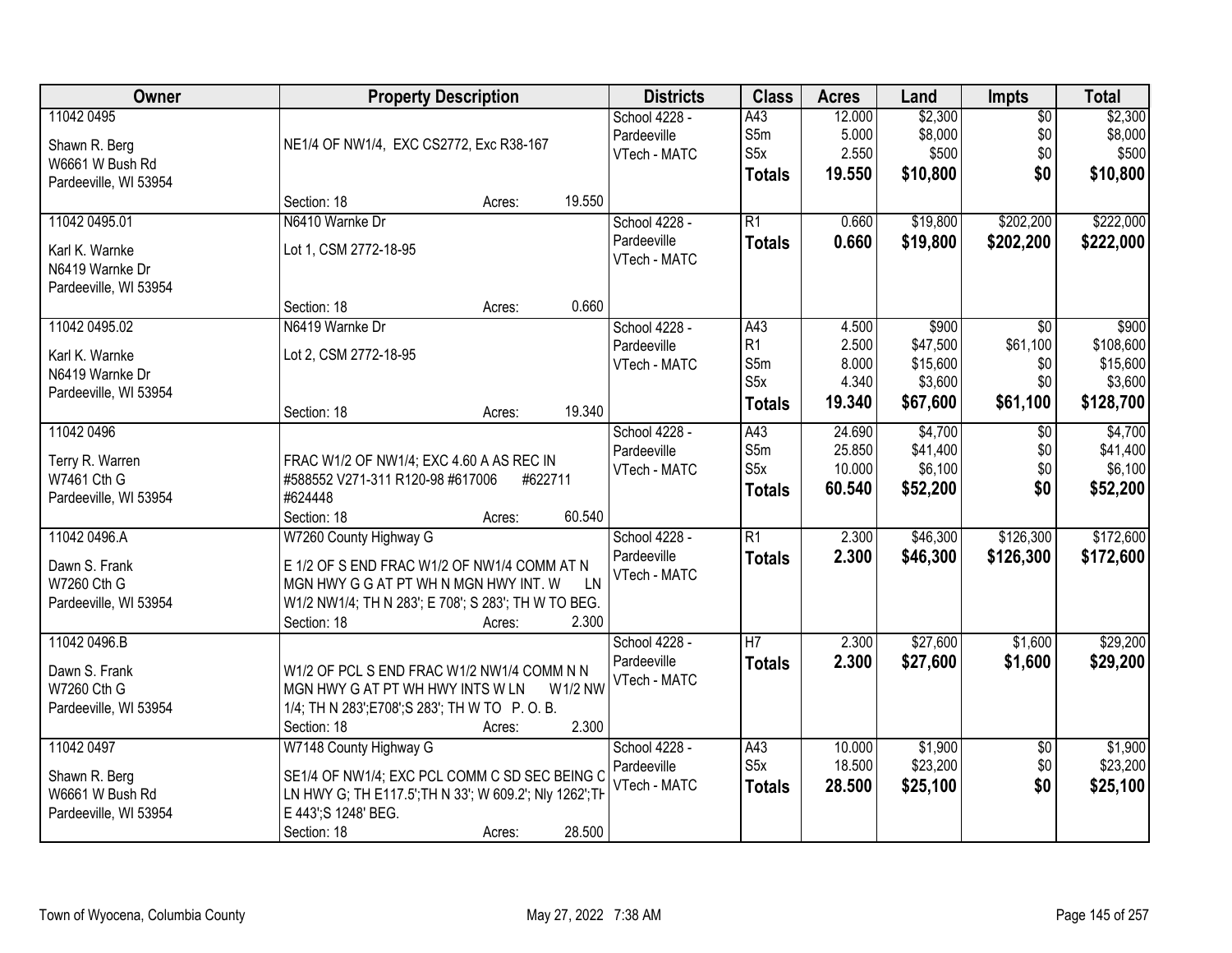| Owner                                         | <b>Property Description</b>                                                                             | <b>Districts</b> | <b>Class</b>                | <b>Acres</b>            | Land   | <b>Impts</b>    | <b>Total</b>    |                 |
|-----------------------------------------------|---------------------------------------------------------------------------------------------------------|------------------|-----------------------------|-------------------------|--------|-----------------|-----------------|-----------------|
| 11042 0497.A                                  | W7092 County Highway G                                                                                  |                  | School 4228 -               | $\overline{\text{X3}}$  | 15.000 | $\overline{50}$ | $\overline{50}$ | $\overline{30}$ |
| Columbia County                               | PCL IN SE1/4 OF NW1/4 COMM C OF SD SEC BEING                                                            |                  | Pardeeville<br>VTech - MATC | <b>Totals</b>           | 15.000 | \$0             | \$0             | \$0             |
| PO Box 198                                    | C LN HWY G; TH E 117.5'; TH N 33' N89-56W                                                               |                  |                             |                         |        |                 |                 |                 |
| Portage, WI 53901                             | 609.2'; N7-15E 1262'; TH S89-30E 443'; TH S 1248' TO                                                    |                  |                             |                         |        |                 |                 |                 |
|                                               | Section: 18<br>Acres:                                                                                   | 15.000           |                             |                         |        |                 |                 |                 |
| 11042 0498                                    |                                                                                                         |                  | School 4228 -               | $\overline{C2}$         | 27.500 | \$76,000        | \$0             | \$76,000        |
| Baraboo Concrete Co, Inc                      | NE 1/4 OF SW 1/4 EXC R25-590                                                                            |                  | Pardeeville                 | F <sub>6</sub>          | 7.500  | \$24,000        | \$0             | \$24,000        |
| W12041 Baltic Ave                             |                                                                                                         |                  | VTech - MATC                | <b>Totals</b>           | 35.000 | \$100,000       | \$0             | \$100,000       |
| Merrimac, WI 53561                            |                                                                                                         |                  |                             |                         |        |                 |                 |                 |
|                                               | Section: 18<br>Acres:                                                                                   | 35.000           |                             |                         |        |                 |                 |                 |
| 11042 0498.A                                  |                                                                                                         |                  | School 4228 -               | M3                      | 10.130 | \$0             | \$0             | \$0             |
|                                               |                                                                                                         |                  | Pardeeville                 | <b>Totals</b>           | 10.130 | \$0             | \$0             | \$0             |
| Baraboo Concrete Co, Inc<br>W12041 Baltic Ave | Pcl in NE1/4 of SW1/4 and NW1/4 of SE1/4; beg in cen<br>Sec 18-12-10; N89-56 W 491.70'; S 33' to POB; S |                  | VTech - MATC                |                         |        |                 |                 |                 |
| Merrimac, WI 53561                            | 445.50'; S89-56E 990'; N 455.50'; N89-56W 990' to POB                                                   |                  |                             |                         |        |                 |                 |                 |
|                                               | Section: 18<br>Acres:                                                                                   | 10.130           |                             |                         |        |                 |                 |                 |
| 11042 0499                                    |                                                                                                         |                  | School 4228 -               | A42                     | 18.000 | \$4,800         | \$0             | \$4,800         |
|                                               |                                                                                                         |                  | Pardeeville                 | S5m                     | 17.500 | \$32,400        | \$0             | \$32,400        |
| Baraboo Concrete Co, Inc                      | FRAC W 1/2 OF SW 1/4; EXC 3 A FOR R.R. R.O.W.                                                           |                  | VTech - MATC                | <b>Totals</b>           | 35.500 | \$37,200        | \$0             | \$37,200        |
| W12041 Baltic Ave                             | EXC S OF RR ROW.                                                                                        |                  |                             |                         |        |                 |                 |                 |
| Merrimac, WI 53561                            |                                                                                                         |                  |                             |                         |        |                 |                 |                 |
|                                               | Section: 18<br>Acres:                                                                                   | 35.500           |                             |                         |        |                 |                 |                 |
| 11042 0499.A                                  |                                                                                                         |                  | School 4228 -               | $\overline{\text{S5x}}$ | 47.020 | \$73,800        | $\overline{50}$ | \$73,800        |
| Leo S Anderson Revocable Trust Dtd            | S1/2 SEC 18 LYING S OF RR ROW. EXC CS#1815                                                              |                  | Pardeeville                 | <b>Totals</b>           | 47.020 | \$73,800        | \$0             | \$73,800        |
| 10/25/2005                                    |                                                                                                         |                  | VTech - MATC                |                         |        |                 |                 |                 |
| W7375 Fair Wind Dr                            |                                                                                                         |                  |                             |                         |        |                 |                 |                 |
| Pardeeville, WI 53954                         | Section: 18<br>Acres:                                                                                   | 47.020           |                             |                         |        |                 |                 |                 |
| 11042 0499.B                                  |                                                                                                         |                  | School 4228 -               | F6                      | 4.790  | \$15,300        | $\overline{50}$ | \$15,300        |
| Kathleen A. O'Hara                            | Part of Lot 1, CSM 1815-10-11                                                                           |                  | Pardeeville                 | S5x                     | 11.000 | \$9,100         | \$0             | \$9,100         |
| W7375 Fair Winds Dr                           |                                                                                                         |                  | VTech - MATC                | <b>Totals</b>           | 15.790 | \$24,400        | \$0             | \$24,400        |
| Pardeeville, WI 53954                         |                                                                                                         |                  |                             |                         |        |                 |                 |                 |
|                                               | Section: 18<br>Acres:                                                                                   | 15.790           |                             |                         |        |                 |                 |                 |
| 11042 0500                                    | County Rd G                                                                                             |                  | School 4228 -               | $\overline{C2}$         | 1.000  | \$4,000         | $\overline{50}$ | \$4,000         |
|                                               |                                                                                                         |                  | Pardeeville                 | F <sub>6</sub>          | 5.000  | \$19,500        | \$0             | \$19,500        |
| Baraboo Concrete Co, Inc                      | SE1/4 OF SW1/4, EXC R.R.R.O.W. EXC S OF RR ROW                                                          |                  | VTech - MATC                | <b>Totals</b>           | 6.000  | \$23,500        | \$0             | \$23,500        |
| W12041 Baltic Ave                             |                                                                                                         |                  |                             |                         |        |                 |                 |                 |
| Merrimac, WI 53561                            |                                                                                                         | 6.000            |                             |                         |        |                 |                 |                 |
|                                               | Section: 18<br>Acres:                                                                                   |                  |                             |                         |        |                 |                 |                 |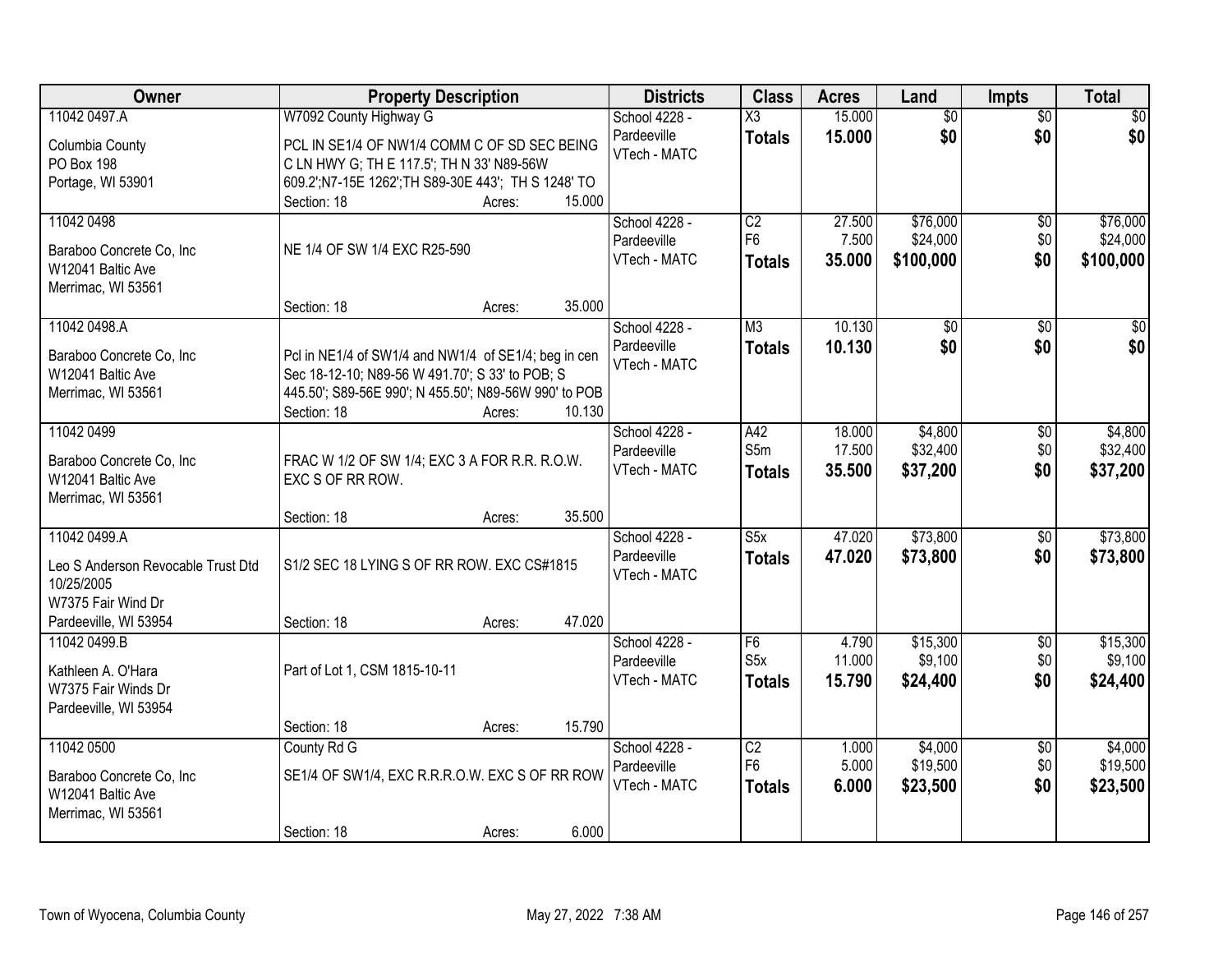| Owner                                         | <b>Property Description</b>                                                                   |        | <b>Districts</b> | <b>Class</b>  | <b>Acres</b>            | Land   | Impts     | <b>Total</b>    |           |
|-----------------------------------------------|-----------------------------------------------------------------------------------------------|--------|------------------|---------------|-------------------------|--------|-----------|-----------------|-----------|
| 11042 0501                                    | W6990 County Highway G                                                                        |        |                  | School 4228 - | F6                      | 4.000  | \$15,600  | $\overline{50}$ | \$15,600  |
| Justin J. Eisele                              | NE1/4 OF SE1/4, NE of hwy                                                                     |        |                  | Pardeeville   | R <sub>1</sub>          | 2.500  | \$47,500  | \$126,000       | \$173,500 |
| W6990 County Rd G                             |                                                                                               |        |                  | VTech - MATC  | S <sub>5</sub> x        | 11.000 | \$12,100  | \$0             | \$12,100  |
| Pardeeville, WI 53954                         |                                                                                               |        |                  |               | <b>Totals</b>           | 17.500 | \$75,200  | \$126,000       | \$201,200 |
|                                               | Section: 18                                                                                   | Acres: | 17.500           |               |                         |        |           |                 |           |
| 11042 0502                                    | County Rd G                                                                                   |        |                  | School 4228 - | F6                      | 8.500  | \$29,700  | \$0             | \$29,700  |
| Baraboo Concrete Co, Inc                      | NE1/4 OF SE1/4, W OF HWY                                                                      |        |                  | Pardeeville   | S5x                     | 14.000 | \$25,000  | \$0             | \$25,000  |
| W12041 Baltic Ave                             |                                                                                               |        |                  | VTech - MATC  | <b>Totals</b>           | 22.500 | \$54,700  | \$0             | \$54,700  |
| Merrimac, WI 53561                            |                                                                                               |        |                  |               |                         |        |           |                 |           |
|                                               | Section: 18                                                                                   | Acres: | 22.500           |               |                         |        |           |                 |           |
| 11042 0503                                    | W7051 County Highway G                                                                        |        |                  | School 4228 - | C2                      | 15.000 | \$57,500  | \$0             | \$57,500  |
| Baraboo Concrete Co, Inc                      | NW1/4 OF SE1/4 EXC R.25-P.590; (GRAVEL LEASE                                                  |        |                  | Pardeeville   | F <sub>6</sub>          | 4.000  | \$15,600  | \$0             | \$15,600  |
| W12041 Baltic Ave                             | R130-82) R162-789 R231-630                                                                    |        |                  | VTech - MATC  | S <sub>5</sub> x        | 15.870 | \$36,500  | \$0             | \$36,500  |
| Merrimac, WI 53561                            |                                                                                               |        |                  |               | <b>Totals</b>           | 34.870 | \$109,600 | \$0             | \$109,600 |
|                                               | Section: 18                                                                                   | Acres: | 34.870           |               |                         |        |           |                 |           |
| 11042 0504                                    |                                                                                               |        |                  | School 4228 - | C2                      | 3.000  | \$30,000  | \$0             | \$30,000  |
| Baraboo Concrete Co, Inc                      | SW1/4 OF SE1/4, N OF DUCK CREEK, EXC R.R.                                                     |        |                  | Pardeeville   | S <sub>5</sub> x        | 11.150 | \$12,300  | \$0             | \$12,300  |
| W12041 Baltic Ave                             | R.O.W. & EXCSOF RR ROW. R.3*P.383;                                                            |        | R162-789         | VTech - MATC  | <b>Totals</b>           | 14.150 | \$42,300  | \$0             | \$42,300  |
| Merrimac, WI 53561                            | R231-630                                                                                      |        |                  |               |                         |        |           |                 |           |
|                                               | Section: 18                                                                                   | Acres: | 14.150           |               |                         |        |           |                 |           |
| 11042 0505                                    |                                                                                               |        |                  | School 4228 - | $\overline{\text{S5x}}$ | 5.000  | \$4,200   | $\overline{50}$ | \$4,200   |
|                                               | SW1/4 OF SE1/4, S OF DUCK CREEK                                                               |        |                  | Pardeeville   | <b>Totals</b>           | 5.000  | \$4,200   | \$0             | \$4,200   |
| Brandon J. Steinhorst<br>W6052 King Rd        |                                                                                               |        |                  | VTech - MATC  |                         |        |           |                 |           |
| Poynette, WI 53955                            |                                                                                               |        |                  |               |                         |        |           |                 |           |
|                                               | Section: 18                                                                                   | Acres: | 5.000            |               |                         |        |           |                 |           |
| 11042 0506                                    |                                                                                               |        |                  | School 4228 - | S5x                     | 14.000 | \$15,400  | $\overline{50}$ | \$15,400  |
|                                               |                                                                                               |        |                  | Pardeeville   | <b>Totals</b>           | 14.000 | \$15,400  | \$0             | \$15,400  |
| Baraboo Concrete Co, Inc<br>W12041 Baltic Ave | SE1/4 OF SE1/4, N & W OF DUCK CREEK & W OF<br>HWY, N OF R.R. R.O.W., EXC R.R. R.O.W. R162-789 |        |                  | VTech - MATC  |                         |        |           |                 |           |
| Merrimac, WI 53561                            | R231-630                                                                                      |        |                  |               |                         |        |           |                 |           |
|                                               | Section: 18                                                                                   | Acres: | 14.000           |               |                         |        |           |                 |           |
| 11042 0506.A                                  |                                                                                               |        |                  | School 4228 - | S5x                     | 1.000  | \$1,100   | $\overline{50}$ | \$1,100   |
|                                               |                                                                                               |        |                  | Pardeeville   | <b>Totals</b>           | 1.000  | \$1,100   | \$0             | \$1,100   |
| Justin J. Eisele<br>W6990 County Rd G         | SE1/4 OF SE1/4, NE of hwy                                                                     |        |                  | VTech - MATC  |                         |        |           |                 |           |
| Pardeeville, WI 53954                         |                                                                                               |        |                  |               |                         |        |           |                 |           |
|                                               | Section: 18                                                                                   | Acres: | 1.000            |               |                         |        |           |                 |           |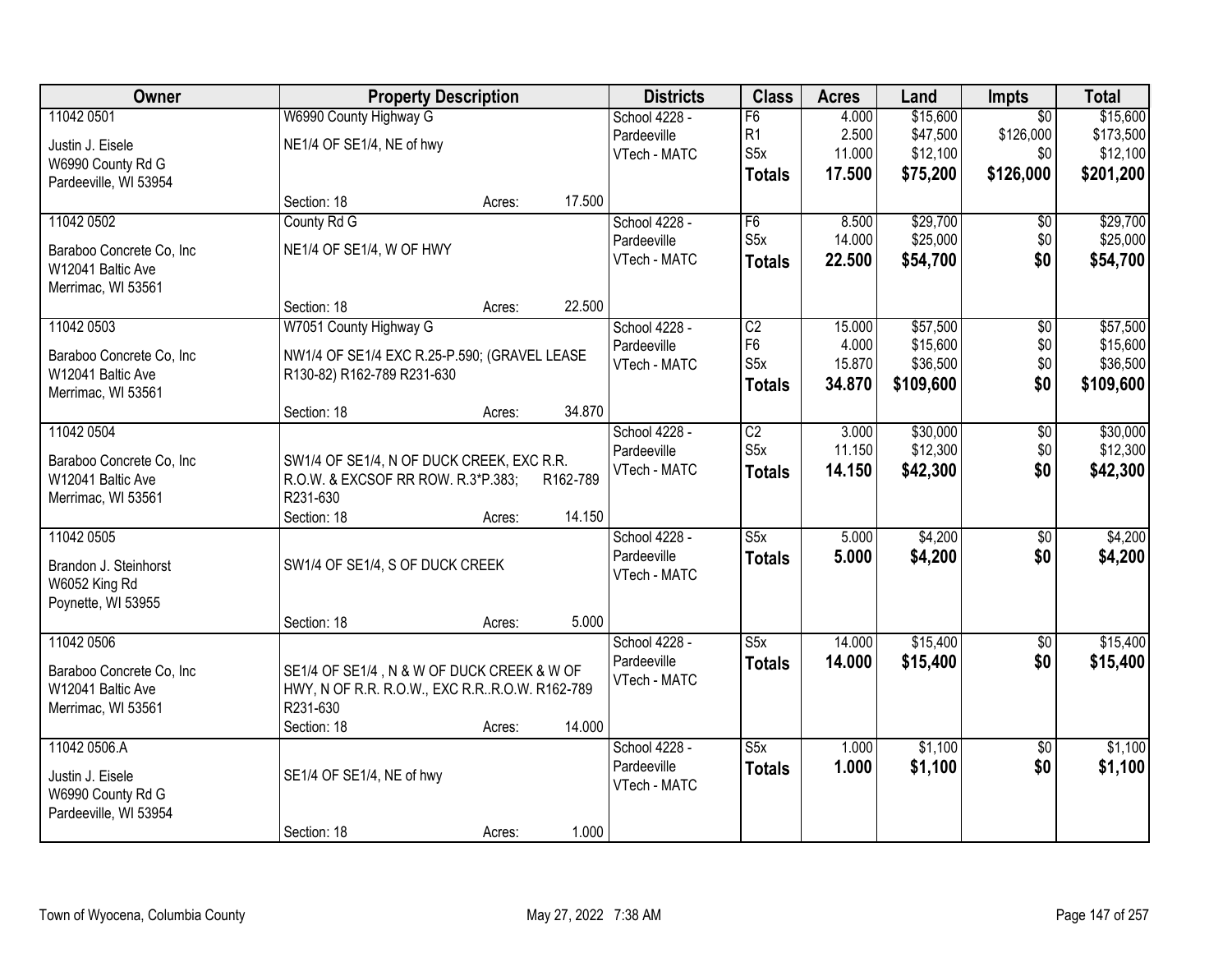| Owner                                                                                       | <b>Property Description</b>                                   |        |        | <b>Districts</b>                             | <b>Class</b>                                    | <b>Acres</b>                         | Land                                           | <b>Impts</b>                                     | <b>Total</b>                                          |
|---------------------------------------------------------------------------------------------|---------------------------------------------------------------|--------|--------|----------------------------------------------|-------------------------------------------------|--------------------------------------|------------------------------------------------|--------------------------------------------------|-------------------------------------------------------|
| 11042 0507<br>Leo S Anderson Revocable Trust Dtd<br>10/25/2005<br>W7375 Fair Wind Dr        | SE1/4 OF SE1/4, S & E OF DUCK CREEK & N OF R.R.<br><b>ROW</b> |        |        | School 4228 -<br>Pardeeville<br>VTech - MATC | S5x<br><b>Totals</b>                            | 8.340<br>8.340                       | \$6,900<br>\$6,900                             | $\overline{50}$<br>\$0                           | \$6,900<br>\$6,900                                    |
| Pardeeville, WI 53954                                                                       | Section: 18                                                   | Acres: | 8.340  |                                              |                                                 |                                      |                                                |                                                  |                                                       |
| 11042 0508<br>Brandon J. Steinhorst<br>W6052 King Rd<br>Poynette, WI 53955                  | SE1/4 OF SE1/4, S OF R.R. R.O.W.                              |        |        | School 4228 -<br>Pardeeville<br>VTech - MATC | $\overline{\text{S5x}}$<br><b>Totals</b>        | 10.940<br>10.940                     | \$9,100<br>\$9,100                             | \$0<br>\$0                                       | \$9,100<br>\$9,100                                    |
| 11042 0509                                                                                  | Section: 18                                                   | Acres: | 10.940 | School 4228 -                                | $\overline{X5}$                                 | 12.000                               | $\overline{50}$                                | $\overline{50}$                                  | $\overline{30}$                                       |
| <b>Heartland Partners CMC</b><br>330 N Jefferson Ct<br>Chicago, IL 60661                    | 12 A FOR R.R. R.O.W.                                          |        |        | Pardeeville<br>VTech - MATC                  | <b>Totals</b>                                   | 12.000                               | \$0                                            | \$0                                              | \$0                                                   |
|                                                                                             | Section: 18                                                   | Acres: | 12.000 |                                              |                                                 |                                      |                                                |                                                  |                                                       |
| 11042 0510<br>Brandon J. Steinhorst<br>W6052 King Rd<br>Poynette, WI 53955                  | <b>NE1/4 OF NE1/4</b>                                         |        |        | School 4228 -<br>Pardeeville<br>VTech - MATC | A42<br>S5m<br>S <sub>5</sub> x<br><b>Totals</b> | 11.000<br>10.000<br>19.290<br>40.290 | \$2,900<br>\$23,000<br>\$19,200<br>\$45,100    | \$0<br>\$0<br>\$0<br>\$0                         | \$2,900<br>\$23,000<br>\$19,200<br>\$45,100           |
|                                                                                             | Section: 19                                                   | Acres: | 40.290 |                                              |                                                 |                                      |                                                |                                                  |                                                       |
| 11042 0511<br>Brandon J. Steinhorst<br>W6052 King Rd<br>Poynette, WI 53955                  | <b>NW1/4 OF NE1/4</b>                                         |        |        | School 4228 -<br>Pardeeville<br>VTech - MATC | $\overline{\text{S5x}}$<br><b>Totals</b>        | 40.280<br>40.280                     | \$32,300<br>\$32,300                           | $\overline{50}$<br>\$0                           | \$32,300<br>\$32,300                                  |
|                                                                                             | Section: 19                                                   | Acres: | 40.280 |                                              |                                                 |                                      |                                                |                                                  |                                                       |
| 11042 0512<br>Joseph M & Jacqueline M Barbian<br>8040 County Rd K<br>Cross Plains, WI 53528 | <b>SW1/4 OF NE1/4</b>                                         |        |        | School 4501 -<br>Portage<br>VTech - MATC     | F <sub>6</sub><br>S5x<br><b>Totals</b>          | 6.000<br>34.000<br>40.000            | \$27,600<br>\$31,400<br>\$59,000               | $\sqrt{6}$<br>\$0<br>\$0                         | \$27,600<br>\$31,400<br>\$59,000                      |
|                                                                                             | Section: 19                                                   | Acres: | 40.000 |                                              |                                                 |                                      |                                                |                                                  |                                                       |
| 11042 0513<br>Kevin J. Dresen<br>W6906 State Rd 16<br>Pardeeville, WI 53954                 | W6906 State Highway 16<br>SE1/4 of NE1/4;<br>Section: 19      | Acres: | 40.000 | School 4501 -<br>Portage<br>VTech - MATC     | M <sub>8</sub><br> R1<br>S5x<br><b>Totals</b>   | 21.000<br>1.000<br>18.000<br>40.000  | (\$49,400)<br>\$30,000<br>\$14,900<br>\$44,900 | $\overline{50}$<br>\$112,900<br>\$0<br>\$112,900 | $\overline{50}$<br>\$142,900<br>\$14,900<br>\$157,800 |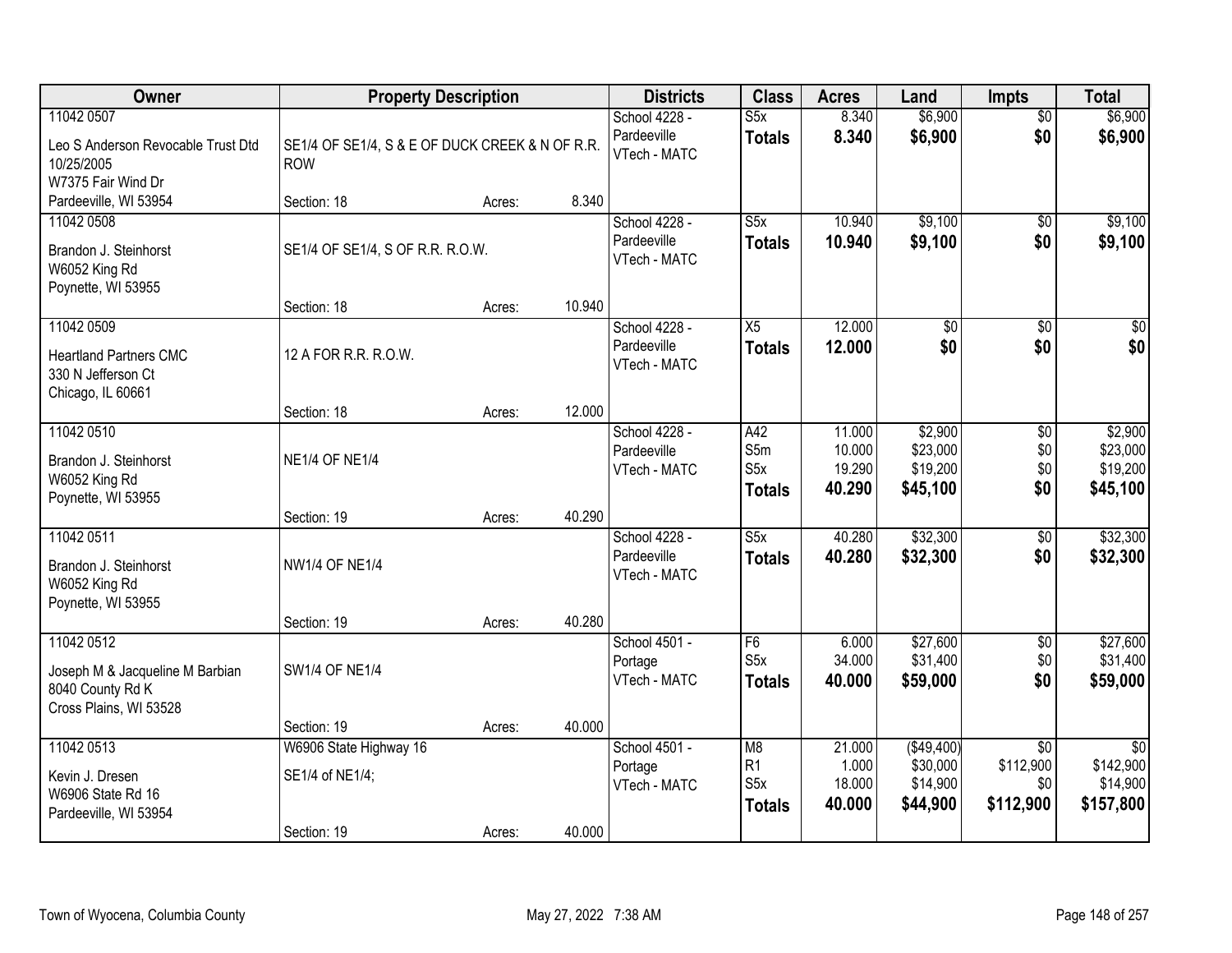| Owner                                                                                  | <b>Property Description</b>                                                                                                                                                                  |        |        | <b>Districts</b>                         | <b>Class</b>                                        | <b>Acres</b>                                | Land                                                | <b>Impts</b>                                        | <b>Total</b>                                          |
|----------------------------------------------------------------------------------------|----------------------------------------------------------------------------------------------------------------------------------------------------------------------------------------------|--------|--------|------------------------------------------|-----------------------------------------------------|---------------------------------------------|-----------------------------------------------------|-----------------------------------------------------|-------------------------------------------------------|
| 11042 0514<br>Juanita E. Harris<br>W7242 State Rd 16<br>Pardeeville, WI 53954          | NE1/4 of NW1/4 Exc N 30 Ac                                                                                                                                                                   |        |        | School 4501 -<br>Portage<br>VTech - MATC | S5x<br><b>Totals</b>                                | 10.000<br>10.000                            | \$11,000<br>\$11,000                                | $\overline{50}$<br>\$0                              | \$11,000<br>\$11,000                                  |
|                                                                                        | Section: 19                                                                                                                                                                                  | Acres: | 10.000 |                                          |                                                     |                                             |                                                     |                                                     |                                                       |
| 11042 0514.A<br>Leo S Anderson Revocable Trust Dtd<br>10/25/2005<br>W7375 Fair Wind Dr | N30 A. OF NE1/4 OF NW1/4                                                                                                                                                                     |        |        | School 4501 -<br>Portage<br>VTech - MATC | $\overline{\text{S5x}}$<br><b>Totals</b>            | 30.000<br>30.000                            | \$19,200<br>\$19,200                                | \$0<br>\$0                                          | \$19,200<br>\$19,200                                  |
| Pardeeville, WI 53954                                                                  | Section: 19                                                                                                                                                                                  | Acres: | 30.000 |                                          |                                                     |                                             |                                                     |                                                     |                                                       |
| 11042 0515<br>Juanita E. Harris<br>W7252 State Rd 16<br>Pardeeville, WI 53954          | Frac of W1/2 of NW1/4, Exc N 30 Ac                                                                                                                                                           |        |        | School 4501 -<br>Portage<br>VTech - MATC | A43<br>H7<br>S5m<br>S5x<br><b>Totals</b>            | 21.000<br>0.100<br>7.540<br>8.000<br>36.640 | \$4,000<br>\$200<br>\$12,100<br>\$8,800<br>\$25,100 | $\overline{50}$<br>\$7,900<br>\$0<br>\$0<br>\$7,900 | \$4,000<br>\$8,100<br>\$12,100<br>\$8,800<br>\$33,000 |
|                                                                                        | Section: 19                                                                                                                                                                                  | Acres: | 36.640 |                                          |                                                     |                                             |                                                     |                                                     |                                                       |
| 11042 0515.A<br>Leo S Anderson Revocable Trust Dtd<br>10/25/2005<br>W7375 Fair Wind Dr | N 30 A OF FRAC W1/2 NW1/4                                                                                                                                                                    |        |        | School 4501 -<br>Portage<br>VTech - MATC | M <sub>6</sub><br>S <sub>5</sub> x<br><b>Totals</b> | 13.000<br>17.000<br>30.000                  | (\$50,700)<br>\$6,600<br>\$6,600                    | \$0<br>\$0<br>\$0                                   | \$0<br>\$6,600<br>\$6,600                             |
| Pardeeville, WI 53954                                                                  | Section: 19                                                                                                                                                                                  | Acres: | 30.000 |                                          |                                                     |                                             |                                                     |                                                     |                                                       |
| 11042 0516<br>Juanita E. Harris<br>W7252 State Rd 16<br>Pardeeville, WI 53954          | <b>SE1/4 OF NW1/4</b>                                                                                                                                                                        |        |        | School 4501 -<br>Portage<br>VTech - MATC | A43<br>S5x<br><b>Totals</b>                         | 10.000<br>30.000<br>40.000                  | \$1,900<br>\$27,800<br>\$29,700                     | $\overline{50}$<br>\$0<br>\$0                       | \$1,900<br>\$27,800<br>\$29,700                       |
| 11042 0517.05                                                                          | Section: 19<br>W7199 State Highway 16                                                                                                                                                        | Acres: | 40.000 | School 4501 -                            | $\overline{R1}$                                     | 0.657                                       | \$19,700                                            | \$97,000                                            | \$116,700                                             |
| Daniel J. Barton<br>W7199 State Rd 16<br>Pardeeville, WI 53954                         | Lot 1, CSM 4940-35-4                                                                                                                                                                         |        |        | Portage<br>VTech - MATC                  | <b>Totals</b>                                       | 0.657                                       | \$19,700                                            | \$97,000                                            | \$116,700                                             |
|                                                                                        | Section: 19                                                                                                                                                                                  | Acres: | 0.657  |                                          |                                                     |                                             |                                                     |                                                     |                                                       |
| 11042 0517.06<br>Juanita E. Harris<br>W7252 State Rd 16<br>Pardeeville, WI 53954       | All that part of the E 1/2 of the SW Q of Sec 19, lying S of<br>the ctrln of STH 16, EXC the following described parcel:<br>Beg at the S Q cor of Sec 19; N86-51-10W 859.70';<br>Section: 19 | Acres: | 18.342 | School 4501 -<br>Portage<br>VTech - MATC | A43<br><b>Totals</b>                                | 18.342<br>18.342                            | \$3,500<br>\$3,500                                  | $\sqrt{6}$<br>\$0                                   | \$3,500<br>\$3,500                                    |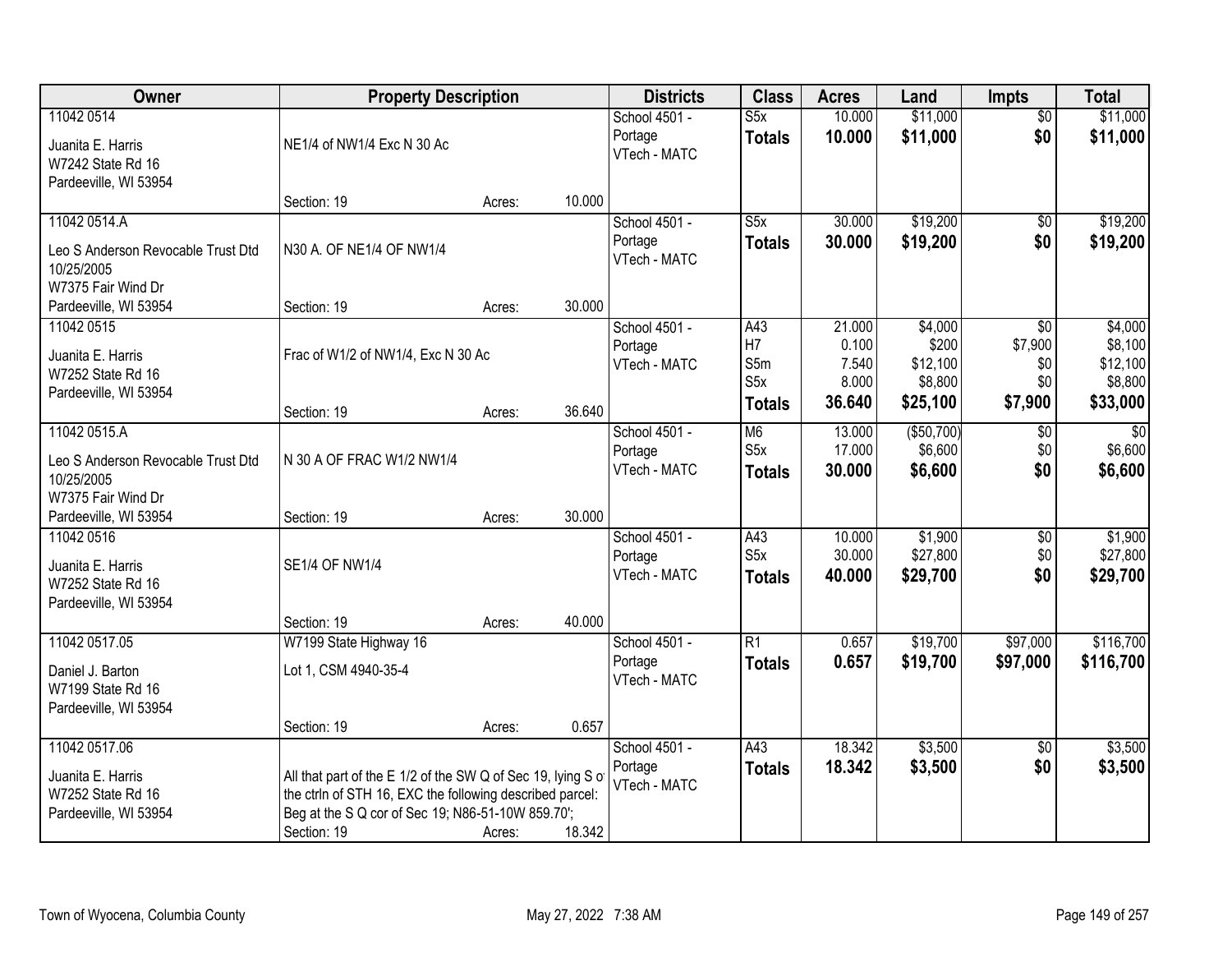| Owner                                                                                                                          | <b>Property Description</b>                                                                                                                                                                                     |        |        | <b>Districts</b>                         | <b>Class</b>                                  | <b>Acres</b>                                | Land                                                 | <b>Impts</b>                                            | <b>Total</b>                                           |
|--------------------------------------------------------------------------------------------------------------------------------|-----------------------------------------------------------------------------------------------------------------------------------------------------------------------------------------------------------------|--------|--------|------------------------------------------|-----------------------------------------------|---------------------------------------------|------------------------------------------------------|---------------------------------------------------------|--------------------------------------------------------|
| 11042 0517.07                                                                                                                  | W7192 State Highway 16                                                                                                                                                                                          |        |        | School 4501 -                            | $\overline{R1}$                               | 1.710                                       | \$40,300                                             | \$123,400                                               | \$163,700                                              |
| Anthony L. Morton<br>W7192 State Rd 16<br>Pardeeville, WI 53954                                                                | Lot 1, CSM 5338-38-5                                                                                                                                                                                            |        |        | Portage<br>VTech - MATC                  | <b>Totals</b>                                 | 1.710                                       | \$40,300                                             | \$123,400                                               | \$163,700                                              |
|                                                                                                                                | Section: 19                                                                                                                                                                                                     | Acres: | 1.710  |                                          |                                               |                                             |                                                      |                                                         |                                                        |
| 11042 0517.08<br>Randall K. Pellmann<br>W7150 State Rd 16<br>Pardeeville, WI 53954                                             | State Highway 16<br>PRT NE 1/4 SW 1/4, COM NW COR SD 1/4 1/4, S87E<br>165' POB; S87E352.51' S3W300.98' S88W148' S3W148<br>W TO PT 165' E OF W LN, N TO POB. - See Exceptions<br>Section: 19                     | Acres: | 3.000  | School 4501 -<br>Portage<br>VTech - MATC | $\overline{R1}$<br><b>Totals</b>              | 3.000<br>3.000                              | \$50,500<br>\$50,500                                 | $\overline{50}$<br>\$0                                  | \$50,500<br>\$50,500                                   |
| 11042 0517.C<br>Randall K. Pellmann<br>W7150 State Rd 16<br>Pardeeville, WI 53954                                              | W7150 State Highway 16<br>Lot 1, CSM 412-2-187                                                                                                                                                                  |        |        | School 4501 -<br>Portage<br>VTech - MATC | R1<br>S <sub>5</sub> x<br><b>Totals</b>       | 5.000<br>2.660<br>7.660                     | \$56,500<br>\$2,200<br>\$58,700                      | \$57,500<br>\$0<br>\$57,500                             | \$114,000<br>\$2,200<br>\$116,200                      |
| 11042 0517.D                                                                                                                   | Section: 19<br>W7170 State Highway 16                                                                                                                                                                           | Acres: | 7.660  | School 4501 -                            | R1                                            | 0.500                                       | \$15,000                                             | \$112,000                                               | \$127,000                                              |
| Thomas C. Shier<br>W7170 State Rd 16<br>Pardeeville, WI 53954                                                                  | Lot 2, CSM 412-2-187                                                                                                                                                                                            |        |        | Portage<br>VTech - MATC                  | <b>Totals</b>                                 | 0.500                                       | \$15,000                                             | \$112,000                                               | \$127,000                                              |
|                                                                                                                                | Section: 19                                                                                                                                                                                                     | Acres: | 0.500  |                                          |                                               |                                             |                                                      |                                                         |                                                        |
| 11042 0517.F<br>State Of Wisconsin Dept Transportation   HWY NE 1/4 SW 1/4 (HWY 16)<br>4802 Sheboygan Ave<br>Madison, WI 53705 |                                                                                                                                                                                                                 |        |        | School 4501 -<br>Portage<br>VTech - MATC | $\overline{\text{X2}}$<br><b>Totals</b>       | 2.580<br>2.580                              | $\overline{50}$<br>\$0                               | $\overline{30}$<br>\$0                                  | $\overline{\$0}$<br>\$0                                |
|                                                                                                                                | Section: 19                                                                                                                                                                                                     | Acres: | 2.580  |                                          |                                               |                                             |                                                      |                                                         |                                                        |
| 11042 0518.01<br>Juanita E. Harris<br>W7252 State Rd 16<br>Pardeeville, WI 53954                                               | W7242 State Highway 16<br>Part of the NE Q of the SW Q & the W half of the SW Q o<br>Sec 19, described as follows: Beg at the W Q cor of Sec<br>19; E 1111.70' to the NW cor of Lot 1, CSM 5338;<br>Section: 19 | Acres: | 64.160 | School 4501 -<br>Portage<br>VTech - MATC | A43<br>H <sub>7</sub><br>S5m<br>S5x<br>Totals | 54.860<br>4.500<br>3.800<br>1.000<br>64.160 | \$10,500<br>\$32,000<br>\$7,400<br>\$100<br>\$50,000 | $\overline{30}$<br>\$145,700<br>\$0<br>\$0<br>\$145,700 | \$10,500<br>\$177,700<br>\$7,400<br>\$100<br>\$195,700 |
| 11042 0518.A<br>Donald S. Colt<br>W7298 State Rd 16<br>Pardeeville, WI 53954                                                   | W7298 State Highway 16<br>PART SW 1/4 BEG @ PT WHERE N LN HWY INT W LN<br>SEC 19; TH N 290'; E 150'; S TO N LN HWY; W TO BEC<br>Section: 19                                                                     | Acres: | 1.000  | School 4501 -<br>Portage<br>VTech - MATC | $\overline{R1}$<br><b>Totals</b>              | 1.000<br>1.000                              | \$30,000<br>\$30,000                                 | \$84,600<br>\$84,600                                    | \$114,600<br>\$114,600                                 |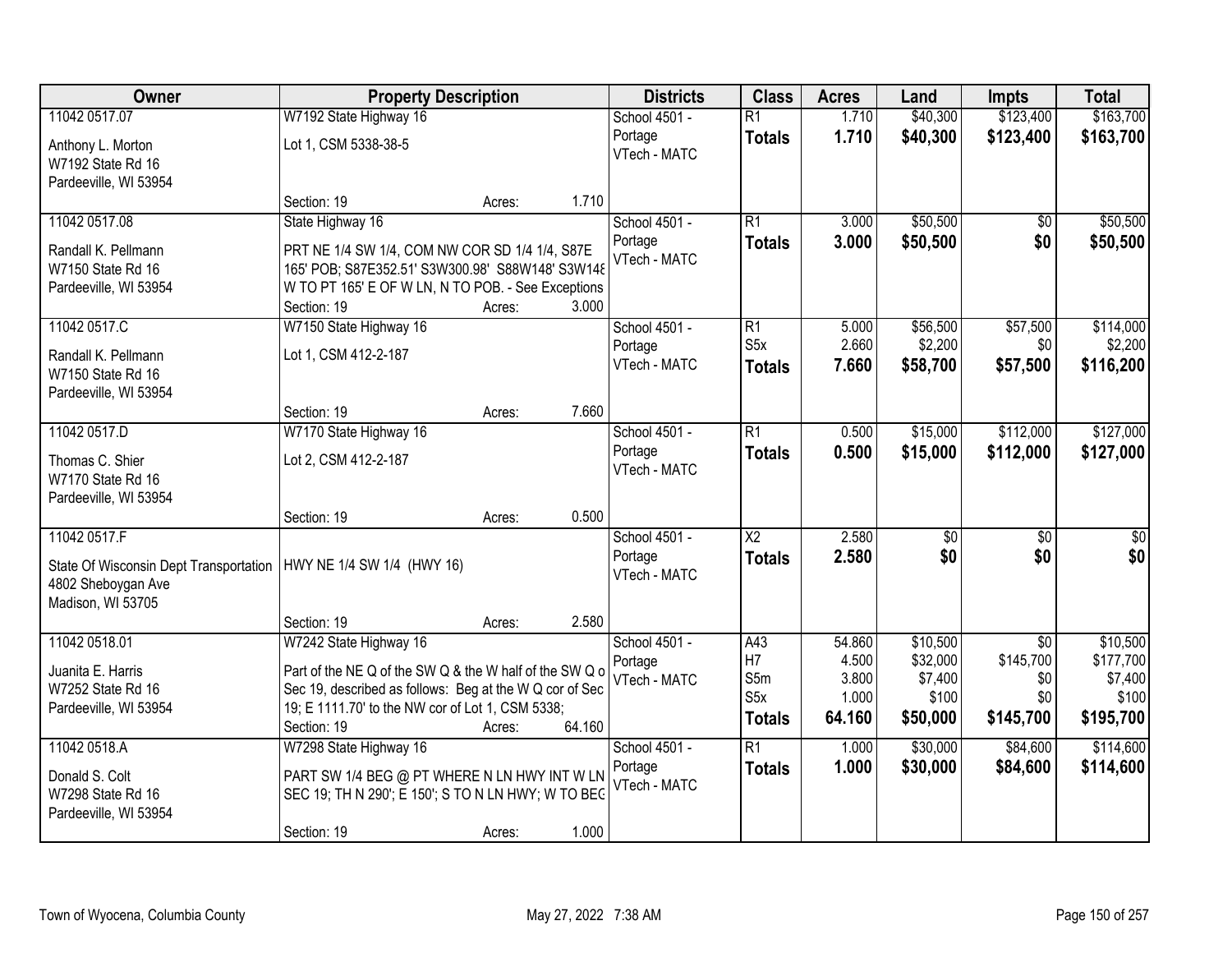| Owner                                | <b>Property Description</b>                                  | <b>Districts</b>        | <b>Class</b>     | <b>Acres</b> | Land       | <b>Impts</b>    | <b>Total</b>    |
|--------------------------------------|--------------------------------------------------------------|-------------------------|------------------|--------------|------------|-----------------|-----------------|
| 11042 0518.B                         | W7252 State Highway 16                                       | School 4501 -           | $\overline{R1}$  | 1.000        | \$30,000   | \$96,000        | \$126,000       |
| Juanita E. Harris                    | PRT NW 1/4 OF SW 1/4, COM 2026' N FROM SW COR                | Portage                 | <b>Totals</b>    | 1.000        | \$30,000   | \$96,000        | \$126,000       |
| W7252 State Rd 16                    | SEC 19, N73 30' E469.94' POB, N1 25' W208. 71' N88           | VTech - MATC            |                  |              |            |                 |                 |
| Pardeeville, WI 53954                | 12' E208.71' S1 25' E208.71' S88 12' W208.71' POB.           |                         |                  |              |            |                 |                 |
|                                      | 1.000<br>Section: 19<br>Acres:                               |                         |                  |              |            |                 |                 |
| 11042 0519.01                        |                                                              | School 4501 -           | S5m              | 8.000        | \$12,800   | $\overline{50}$ | \$12,800        |
|                                      | Part of the SE Q of the SW Q of Sec 19, described as         | Portage                 | S5x              | 7.000        | \$5,800    | \$0             | \$5,800         |
| Douglas A. Freese<br>W7301 Sth 16    | follows: Beg at the S Q cor of Sec 19; S89-12-27W            | VTech - MATC            | <b>Totals</b>    | 15.000       | \$18,600   | \$0             | \$18,600        |
| Pardeeville, WI 53954                | 864.92'; N00-03-10E alg the W In of lands described &        |                         |                  |              |            |                 |                 |
|                                      | 15.000<br>Section: 19<br>Acres:                              |                         |                  |              |            |                 |                 |
| 11042 0519.02                        | W7149 State Highway 16                                       | School 4501 -           | $\overline{R1}$  | 1.000        | \$72,000   | \$47,400        | \$119,400       |
|                                      |                                                              | Portage                 | S <sub>5</sub> x | 27.124       | \$21,300   | \$0             | \$21,300        |
| David J & Susan J Torum Joint Rev    | PRT OF E 1/2 OF SW 1/4 COM S 1/4 COR S.19;                   | VTech - MATC            | <b>Totals</b>    | 28.124       | \$93,300   | \$47,400        | \$140,700       |
| Living Trust Dtd 4/23                | N86-51-10W 859.70'; N3-45-30E 489.85'; N49-08W               |                         |                  |              |            |                 |                 |
| N4912 Switzke Rd                     | 195.58'; N1-34W 124.06'; N77-36W 75.95'; N4-28-30E<br>28.124 |                         |                  |              |            |                 |                 |
| Jefferson, WI 53549<br>11042 0519.03 | Section: 19<br>Acres:                                        | School 4501 -           | X3               | 0.176        |            |                 |                 |
|                                      |                                                              |                         |                  |              | \$0<br>\$0 | \$0<br>\$0      | \$0             |
| Columbia County                      | PRT OF E 1/2 OF SW 1/4 COM S 1/4 COR S.19;                   | Portage<br>VTech - MATC | <b>Totals</b>    | 0.176        |            |                 | \$0             |
| 112 E Edgewater St                   | N86-51-10W 859.70'; N3-45-30E 489.85'; N49-08W               |                         |                  |              |            |                 |                 |
| Portage, WI 53901                    | 195.58'; N1-34W 124.06'; N77-36W 75.95'; N4-28-30E           |                         |                  |              |            |                 |                 |
|                                      | Section: 19<br>0.176<br>Acres:                               |                         |                  |              |            |                 |                 |
| 11042 0520                           | State Highway 16                                             | School 4501 -           | M8               | 1.000        | (\$1,700)  | $\overline{50}$ | $\overline{50}$ |
| Kevin J. Dresen                      | NE1/4 of SE1/4 lying Nly of Hwy 16                           | Portage                 | S5x              | 6.000        | \$5,000    | \$0             | \$5,000         |
| W6906 State Rd 16                    |                                                              | VTech - MATC            | <b>Totals</b>    | 7.000        | \$5,000    | \$0             | \$5,000         |
| Pardeeville, WI 53954                |                                                              |                         |                  |              |            |                 |                 |
|                                      | 7.000<br>Section: 19<br>Acres:                               |                         |                  |              |            |                 |                 |
| 11042 0521                           |                                                              | School 4501 -           | F6               | 40.000       | \$168,600  | $\overline{60}$ | \$168,600       |
|                                      |                                                              | Portage                 | S <sub>5</sub> x | 31.870       | \$44,700   | \$0             | \$44,700        |
| Brian P. Sandona                     | Lot 1, CSM 1328-6-90                                         | VTech - MATC            | <b>Totals</b>    | 71.870       | \$213,300  | \$0             | \$213,300       |
| 1013 Lou's Way<br>Slinger, WI 53086  |                                                              |                         |                  |              |            |                 |                 |
|                                      | 71.870<br>Section: 19<br>Acres:                              |                         |                  |              |            |                 |                 |
| 11042 0522.1                         | W7094 State Highway 16                                       | School 4501 -           | S5x              | 6.500        | \$5,400    | $\overline{50}$ | \$5,400         |
|                                      |                                                              | Portage                 | <b>Totals</b>    | 6.500        | \$5,400    | \$0             | \$5,400         |
| Joseph M. Barbian                    | THAT PART OF THE NORTH 10 ACRES, NW1/4 SE1/4                 | VTech - MATC            |                  |              |            |                 |                 |
| 8040 County Rd K                     | LYING WEST OF V260-331                                       |                         |                  |              |            |                 |                 |
| Cross Plains, WI 53528               |                                                              |                         |                  |              |            |                 |                 |
|                                      | 6.500<br>Section: 19<br>Acres:                               |                         |                  |              |            |                 |                 |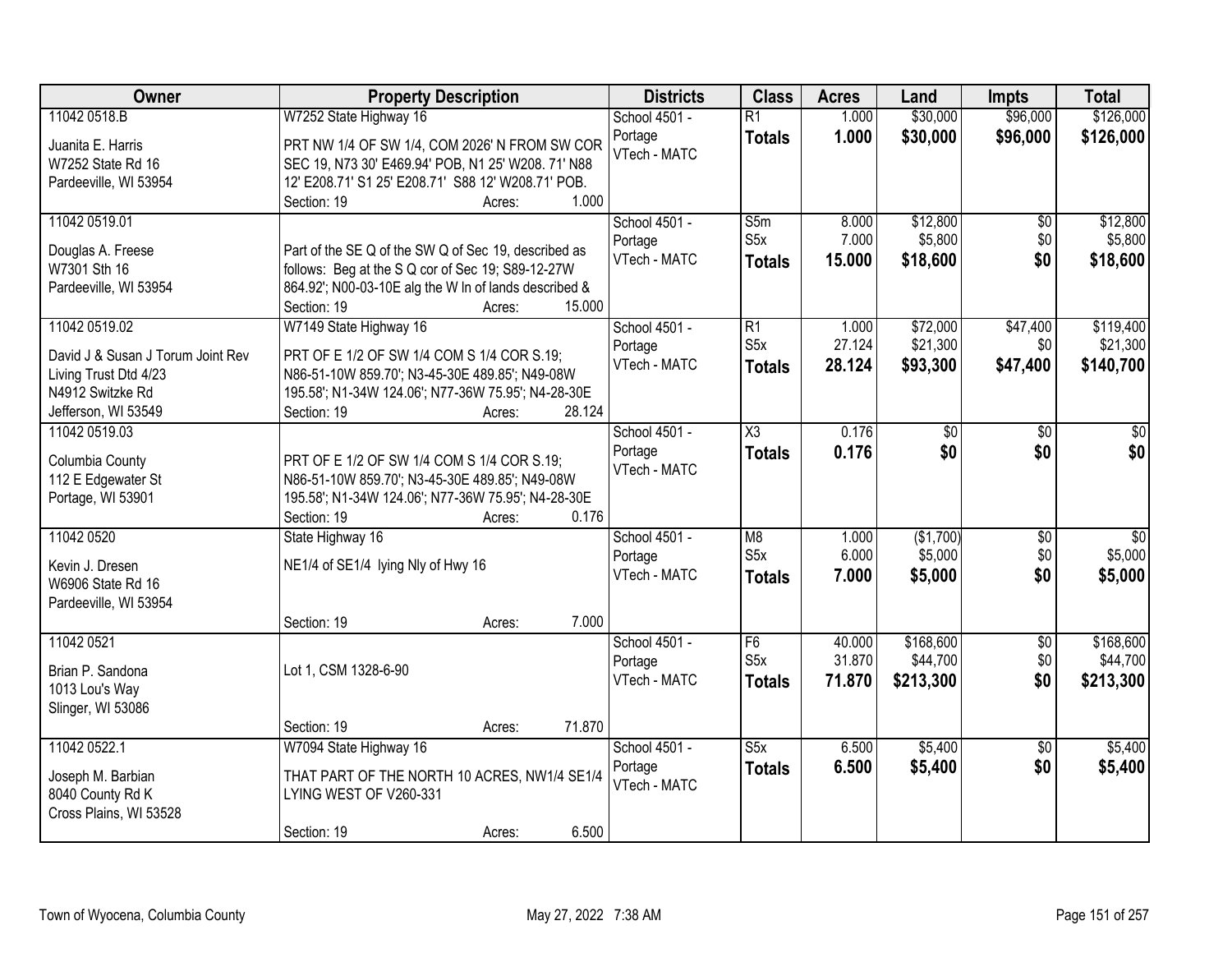| Owner                                                                              | <b>Property Description</b>                                                                                                                                                                                                                 | <b>Districts</b>                         | <b>Class</b>                     | <b>Acres</b>   | Land                 | Impts                  | <b>Total</b>           |
|------------------------------------------------------------------------------------|---------------------------------------------------------------------------------------------------------------------------------------------------------------------------------------------------------------------------------------------|------------------------------------------|----------------------------------|----------------|----------------------|------------------------|------------------------|
| 11042 0522.2<br>Joseph M. Barbian<br>8040 County Rd K<br>Cross Plains, WI 53528    | That part of the North 10 acres in NW1/4 of SE1/4 lying<br>east of V260-331 & North of Hwy 16                                                                                                                                               | School 4501 -<br>Portage<br>VTech - MATC | S5x<br><b>Totals</b>             | 1.500<br>1.500 | \$1,700<br>\$1,700   | $\overline{50}$<br>\$0 | \$1,700<br>\$1,700     |
|                                                                                    | Section: 19<br>1.500<br>Acres:                                                                                                                                                                                                              |                                          |                                  |                |                      |                        |                        |
| 11042 0522.3<br>Trust Agreement of Robert & Brenda<br>Howland<br>W7007 State Rd 16 | W7007 State Highway 16<br>Com SE cor Sec 19, S88-52-25W 1318.43', N1-7-9W<br>1932.89' to POB,<br>N80-9-6W 151.65', N6-21-17W<br>344.74', N80-17-57E 382.38', S1-7-9E 394.38',                                                               | School 4501 -<br>Portage<br>VTech - MATC | $\overline{R1}$<br><b>Totals</b> | 3.190<br>3.190 | \$51,100<br>\$51,100 | \$226,500<br>\$226,500 | \$277,600<br>\$277,600 |
| Pardeeville, WI 53954                                                              | 3.190<br>Section: 19<br>Acres:                                                                                                                                                                                                              |                                          |                                  |                |                      |                        |                        |
| 11042 0522.A<br>Eric D. Quam<br>W7053 State Rd 16<br>Pardeeville, WI 53954         | W7053 State Highway 16<br>PCL IN NW 1/4 SE 1/4; BEG @ INT S LN HWY 16 & N<br>LN ABAND HWY; TH E 39 RDS; S TO N LN ABAND<br>HWY; W TO POB. BEING A TRIANGLE.<br><b>EXC R44-66</b><br>Section: 19<br>0.700<br>Acres:                          | School 4501 -<br>Portage<br>VTech - MATC | $\overline{R1}$<br><b>Totals</b> | 0.700<br>0.700 | \$21,000<br>\$21,000 | \$55,600<br>\$55,600   | \$76,600<br>\$76,600   |
| 11042 0522.A1                                                                      | W7061 State Highway 16                                                                                                                                                                                                                      | School 4501 -                            | $\overline{R1}$                  | 0.950          | \$28,500             | \$8,300                | \$36,800               |
| Robert G. Shortreed<br>W9330 County Rd V<br>Poynette, WI 53955                     | Pcl in NW1/4 SE1/4; Beg 2091' N of SW cor Sec 19 on W<br>lineto POB; SW on S line Hwy 16 on curve S83-04 1/2V<br>476.75'; S76-09 1/2E 494.09'; N02-03 1/2W 175.88' to<br>0.950<br>Section: 19<br>Acres:                                     | Portage<br>VTech - MATC                  | <b>Totals</b>                    | 0.950          | \$28,500             | \$8,300                | \$36,800               |
| 11042 0522.B<br>Donald J. Story<br>W7040 Cutsforth Dr<br>Pardeeville, WI 53954     | W7040 Cutsforth Rd<br>PCL NW 1/4 SE 1/4 BEG @ NE COR LICHTY LAND @<br>PT 39 RDS E OF INT OF S LN HWY 16 & NLY LN of<br>ROW ABANDONED HWY; E ALG SLY LN OF HWY 16,<br>Section: 19<br>1.000<br>Acres:                                         | School 4501 -<br>Portage<br>VTech - MATC | $\overline{R1}$<br><b>Totals</b> | 1.000<br>1.000 | \$30,000<br>\$30,000 | \$19,100<br>\$19,100   | \$49,100<br>\$49,100   |
| 11042 0522.B1<br>Joshua Klock<br>W7029 State Rd 16<br>Pardeeville, WI 53954        | W7029 State Highway 16<br>Pcl in NW1/4 of SE1/4 Sec 19 lying South of Hwy 16 &<br>North of the following desc line, comm at point on west lir<br>SE1/4 29 rods south of NW cor of SE1/4, SEly to point or<br>2.110<br>Section: 19<br>Acres: | School 4501 -<br>Portage<br>VTech - MATC | $\overline{R1}$<br><b>Totals</b> | 2.110<br>2.110 | \$45,200<br>\$45,200 | \$244,100<br>\$244,100 | \$289,300<br>\$289,300 |
| 11042 0522.C<br>Philip Woodward<br>W7028 State Rd 16<br>Pardeeville, WI 53954      | W7028 State Highway 16<br>Prt of NW1/4 of SE1/4 Sec 19; Comm at center of Sec 19<br>South 391' to r/w on north margin of Hwy 16, N83-55E<br>1102.8', N5-35W 37.5' to north margin & POB, S82-17W<br>2.000<br>Section: 19<br>Acres:          | School 4501 -<br>Portage<br>VTech - MATC | $\overline{R1}$<br><b>Totals</b> | 2.000<br>2.000 | \$44,500<br>\$44,500 | \$136,200<br>\$136,200 | \$180,700<br>\$180,700 |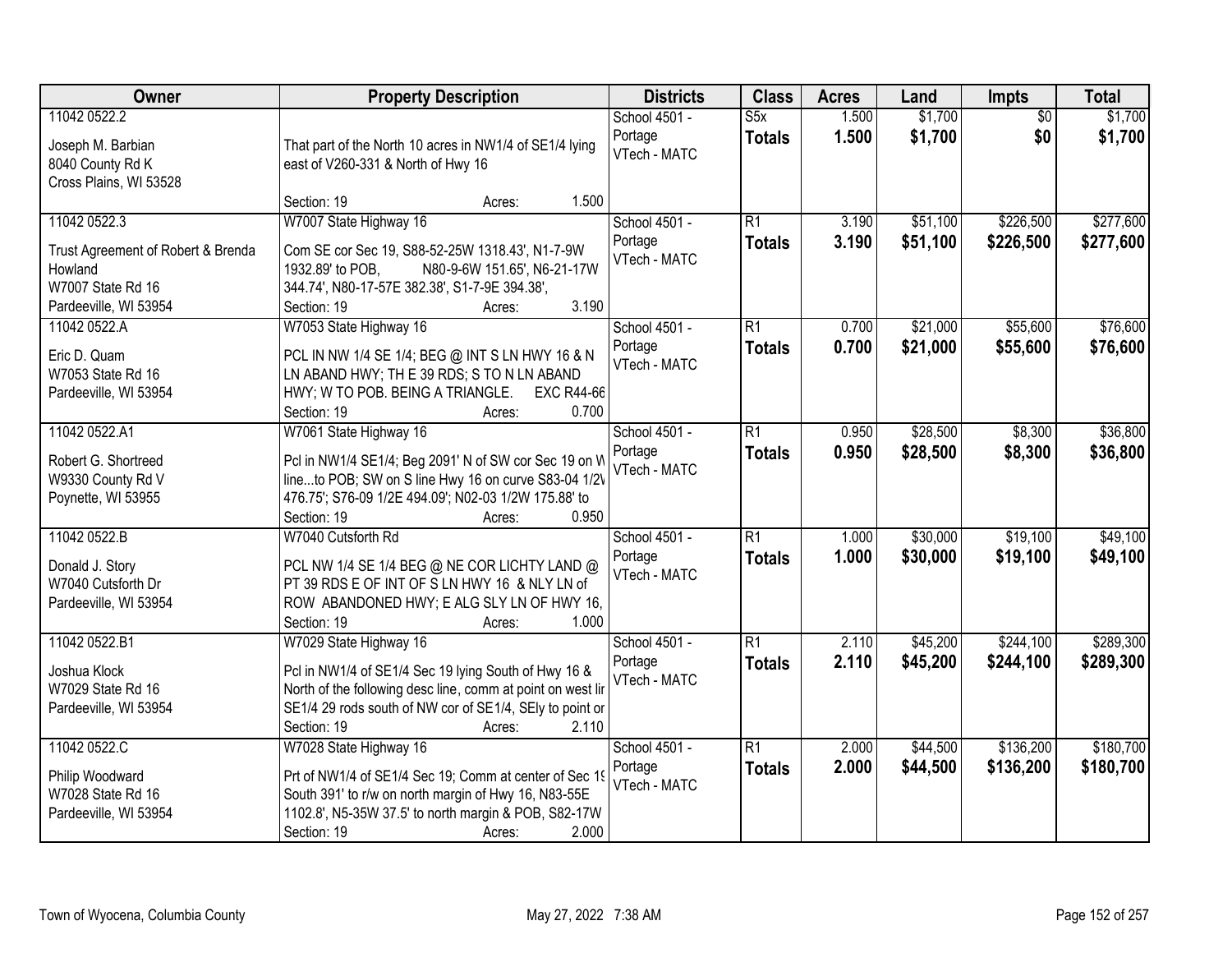| Owner                        | <b>Property Description</b>                              |         |        | <b>Districts</b>             | <b>Class</b>                     | <b>Acres</b>    | Land                 | <b>Impts</b>           | <b>Total</b>          |
|------------------------------|----------------------------------------------------------|---------|--------|------------------------------|----------------------------------|-----------------|----------------------|------------------------|-----------------------|
| 11042 0523.01                | W7029 Cutsforth Rd                                       |         |        | School 4501 -                | $\overline{R1}$                  | 1.790           | \$41,500             | \$90,900               | \$132,400             |
| Geri L. Hasting              | Lot 1, CSM 2936-19-46                                    |         |        | Portage                      | S <sub>5</sub> x                 | 0.750           | \$200                | \$0                    | \$200                 |
| W7029 Cutsforth Rd           |                                                          |         |        | VTech - MATC                 | <b>Totals</b>                    | 2.540           | \$41,700             | \$90,900               | \$132,600             |
| Pardeeville, WI 53954        |                                                          |         |        |                              |                                  |                 |                      |                        |                       |
|                              | Section: 19                                              | Acres:  | 2.540  |                              |                                  |                 |                      |                        |                       |
| 11042 0523.A                 | W7041 Cutsforth Rd                                       |         |        | School 4501 -                | $\overline{R1}$                  | 1.480           | \$37,000             | \$113,000              | \$150,000             |
| Theodore L. Thorpe Jr        | Prt of NW1/4 of SE1/4, being strip in NW cor (8 RD X 18) |         |        | Portage                      | <b>Totals</b>                    | 1.480           | \$37,000             | \$113,000              | \$150,000             |
| W7041 Cutsforth Rd           | RD) of land described as, Comm SE cor SWSE, W 33         |         |        | VTech - MATC                 |                                  |                 |                      |                        |                       |
| Pardeeville, WI 53954        | 4/10 rods to point on south line, N approx 120 rods to   |         |        |                              |                                  |                 |                      |                        |                       |
|                              | Section: 19                                              | Acres:  | 1.480  |                              |                                  |                 |                      |                        |                       |
| 11042 0524.01                | W7037 Cutsforth Rd                                       |         |        | School 4501 -                | A43                              | 7.000           | \$1,300              | $\overline{50}$        | \$1,300               |
| Lee Michael Blythe           | LT 1 CS#3082-20-79                                       |         |        | Portage<br>VTech - MATC      | F <sub>6</sub><br>R <sub>1</sub> | 2.000<br>2.140  | \$7,800<br>\$45,300  | \$0<br>\$313,000       | \$7,800<br>\$358,300  |
| W7037 Cutsforth Rd           |                                                          |         |        |                              | <b>Totals</b>                    | 11.140          | \$54,400             | \$313,000              | \$367,400             |
| Pardeeville, WI 53954        |                                                          |         |        |                              |                                  |                 |                      |                        |                       |
|                              | Section: 19                                              | Acres:  | 11.140 |                              |                                  |                 |                      |                        |                       |
| 11042 0524.02                |                                                          |         |        | School 4501 -                | M <sub>6</sub>                   | 10.980          | ( \$40,000)          | \$0                    | \$0                   |
| Ronald J. Thompson           | LT 2 CS#3082-20-79                                       |         |        | Portage<br>VTech - MATC      | <b>Totals</b>                    | 10.980          | \$0                  | \$0                    | \$0                   |
| W7070 Patchin Rd             |                                                          |         |        |                              |                                  |                 |                      |                        |                       |
| Pardeeville, WI 53954        |                                                          |         |        |                              |                                  |                 |                      |                        |                       |
|                              | Section: 19                                              | Acres:  | 10.980 |                              |                                  |                 |                      |                        |                       |
| 11042 0524.03                | W7055 Cutsforth Rd                                       |         |        | School 4501 -                | A43                              | 3.500           | \$700                | $\overline{50}$        | \$700                 |
| Richard D. Culver            | Prt of NW1/4 of SE1/4 South of Old Hwy 16 (Cutsforth Ro  |         |        | Portage<br>VTech - MATC      | R <sub>1</sub><br>S5m            | 5.770<br>11.690 | \$58,800<br>\$22,800 | \$81,000<br>\$0        | \$139,800<br>\$22,800 |
| W7055 Cutsforth Rd           | See ExceptionsANDPRT W 1/2 SE 1/4 COM SE COR             |         |        |                              | S <sub>5</sub> x                 | 7.000           | \$5,900              | \$0                    | \$5,900               |
| Pardeeville, WI 53954        | S.19 S89W1895.10' N1172.88' N49W171.42' N3E399.45        |         |        |                              | <b>Totals</b>                    | 27.960          | \$88,200             | \$81,000               | \$169,200             |
|                              | Section: 19                                              | Acres:  | 27.960 |                              |                                  |                 |                      |                        |                       |
| 11042 0526                   |                                                          |         |        | School 4228 -                | A42<br>S <sub>5</sub> x          | 27.500<br>1.000 | \$7,300<br>\$100     | $\sqrt{6}$<br>\$0      | \$7,300<br>\$100      |
| Burmester Wyocena Farm Trust | Prt of NE1/4 of NE1/4 lying N of RR r/w                  |         |        | Pardeeville<br>VTech - MATC  |                                  | 28.500          | \$7,400              | \$0                    | \$7,400               |
| 703 E North St               |                                                          |         |        |                              | <b>Totals</b>                    |                 |                      |                        |                       |
| Deforest, WI 53532           |                                                          |         |        |                              |                                  |                 |                      |                        |                       |
|                              | Section: 20                                              | Acres:  | 28.500 |                              |                                  |                 |                      |                        |                       |
| 11042 0526.A                 |                                                          |         |        | School 4228 -<br>Pardeeville | A43<br>S <sub>5</sub> x          | 7.070<br>1.430  | \$1,400<br>\$1,600   | $\overline{50}$<br>\$0 | \$1,400<br>\$1,600    |
| Dale F. Curtis               | NE 1/4 OF NE 1/4, EXC R.R. R.O.W. & EXC N OF R.R.        |         |        | VTech - MATC                 |                                  | 8.500           | \$3,000              | \$0                    | \$3,000               |
| W6531 Hwy 16                 | R.O.W. R24-471 R83-307                                   | #579054 |        |                              | <b>Totals</b>                    |                 |                      |                        |                       |
| Pardeeville, WI 53954        |                                                          |         |        |                              |                                  |                 |                      |                        |                       |
|                              | Section: 20                                              | Acres:  | 8.500  |                              |                                  |                 |                      |                        |                       |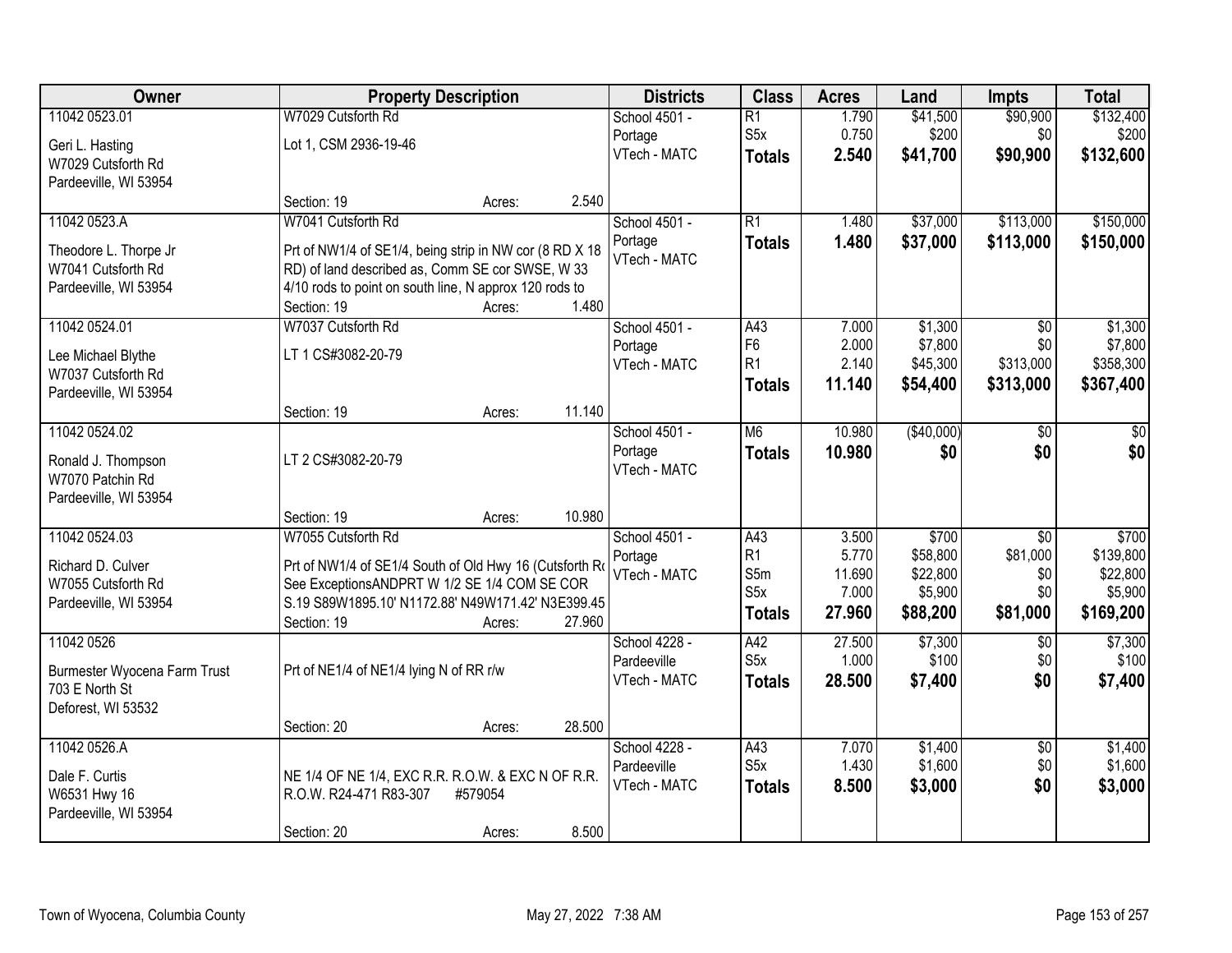| Owner                                                                                       | <b>Property Description</b>                                                                                                                                                                    |        | <b>Districts</b>                             | <b>Class</b>                             | <b>Acres</b>                       | Land                                       | <b>Impts</b>                         | <b>Total</b>                               |
|---------------------------------------------------------------------------------------------|------------------------------------------------------------------------------------------------------------------------------------------------------------------------------------------------|--------|----------------------------------------------|------------------------------------------|------------------------------------|--------------------------------------------|--------------------------------------|--------------------------------------------|
| 11042 0527<br>Dale F. Curtis<br>W6531 Hwy 16<br>Pardeeville, WI 53954                       | NW 1/4 OF NE 1/4, EXC R.R. R.O.W. ALSO EXC N OF<br>R.R. R.O.W. R24-471 R83-307<br>#579054                                                                                                      |        | School 4228 -<br>Pardeeville<br>VTech - MATC | A43<br>S <sub>5</sub> x<br><b>Totals</b> | 8.750<br>10.750<br>19.500          | \$1,700<br>\$11,900<br>\$13,600            | $\overline{50}$<br>\$0<br>\$0        | \$1,700<br>\$11,900<br>\$13,600            |
|                                                                                             | Section: 20<br>Acres:                                                                                                                                                                          | 19.500 |                                              |                                          |                                    |                                            |                                      |                                            |
| 11042 0527.A<br>Burmester Wyocena Farm Trust<br>703 E North St<br>Deforest, WI 53532        | Prt of NW1/4 of NE1/4, lying N of RR r/w                                                                                                                                                       |        | School 4228 -<br>Pardeeville<br>VTech - MATC | A43<br>S5x<br><b>Totals</b>              | 12.750<br>4.750<br>17.500          | \$2,400<br>\$4,500<br>\$6,900              | \$0<br>\$0<br>\$0                    | \$2,400<br>\$4,500<br>\$6,900              |
|                                                                                             | Section: 20<br>Acres:                                                                                                                                                                          | 17.500 |                                              |                                          |                                    |                                            |                                      |                                            |
| 11042 0528<br>Dale F. Curtis<br>W6531 State Rd 16<br>Pardeeville, WI 53954                  | SW 1/4 OF NE 1/4 EXC R95-94 EXC R109-386                                                                                                                                                       |        | School 4228 -<br>Pardeeville<br>VTech - MATC | A43<br>S5m<br>S5x<br><b>Totals</b>       | 9.500<br>2.500<br>20.000<br>32.000 | \$1,800<br>\$4,000<br>\$21,600<br>\$27,400 | $\overline{50}$<br>\$0<br>\$0<br>\$0 | \$1,800<br>\$4,000<br>\$21,600<br>\$27,400 |
|                                                                                             | Section: 20<br>Acres:                                                                                                                                                                          | 32.000 |                                              |                                          |                                    |                                            |                                      |                                            |
| 11042 0528.A<br>Noel S. Randy<br>W6624 State Rd 16<br>Pardeeville, WI 53954                 | W6624 State Highway 16<br>PRT SE 1/4 NE 1/4 COM WHERE E IN SW NE INTERS<br>N ROW HWY 16 W173' POB; W173' N500' E346' S250'<br>W173' S250' POB                                                  |        | School 4228 -<br>Pardeeville<br>VTech - MATC | $\overline{R1}$<br><b>Totals</b>         | 3.000<br>3.000                     | \$50,500<br>\$50,500                       | \$140,800<br>\$140,800               | \$191,300<br>\$191,300                     |
| 11042 0528.A1                                                                               | Section: 20<br>Acres:<br>W6602 State Highway 16                                                                                                                                                | 3.000  | School 4228 -                                | $\overline{R1}$                          | 1.000                              | \$30,000                                   | \$140,800                            | \$170,800                                  |
| Dennis W. Rohrbeck<br>W6602 State Rd 16<br>Pardeeville, WI 53954                            | PRT SW 1/4 NE 1/4, COM WHERE E LN SWNE INTERS<br>N ROW HY16, W173' N250' E173' S250' POB                                                                                                       |        | Pardeeville<br>VTech - MATC                  | <b>Totals</b>                            | 1.000                              | \$30,000                                   | \$140,800                            | \$170,800                                  |
|                                                                                             | Section: 20<br>Acres:                                                                                                                                                                          | 1.000  |                                              |                                          |                                    |                                            |                                      |                                            |
| 11042 0528.A2<br>Jay F & Hazel M Premo Living Trust<br>Dated 4/23/2007<br>W6644 State Rd 16 | W6644 State Highway 16<br>PRT SW 1/4 OF NE 1/4 COM WH E LN SW NE INTERS<br>N ROW STH 16; W519' POB; W 173'; N500'; E173'; S50<br>POB.                                                          |        | School 4228 -<br>Pardeeville<br>VTech - MATC | $\overline{R1}$<br><b>Totals</b>         | 2.000<br>2.000                     | \$44,500<br>\$44,500                       | \$129,400<br>\$129,400               | \$173,900<br>\$173,900                     |
| Pardeeville, WI 53954                                                                       | Section: 20<br>Acres:                                                                                                                                                                          | 2.000  |                                              |                                          |                                    |                                            |                                      |                                            |
| 11042 0528.C<br>Deborah Lea Niemuth<br>PO Box 442<br>Portage, WI 53901                      | W6636 State Highway 16<br>PRT SW 1/4 NE 1/4 COM WH E LN INTERS N ROW<br>HWY 16 W346' POB W173' N500' E173' S500 POB<br>R124-146 R260-793 LOC W6636 HWY 16, PARDEEVILI<br>Section: 20<br>Acres: | 2.000  | School 4228 -<br>Pardeeville<br>VTech - MATC | R1<br><b>Totals</b>                      | 2.000<br>2.000                     | \$44,500<br>\$44,500                       | \$125,100<br>\$125,100               | \$169,600<br>\$169,600                     |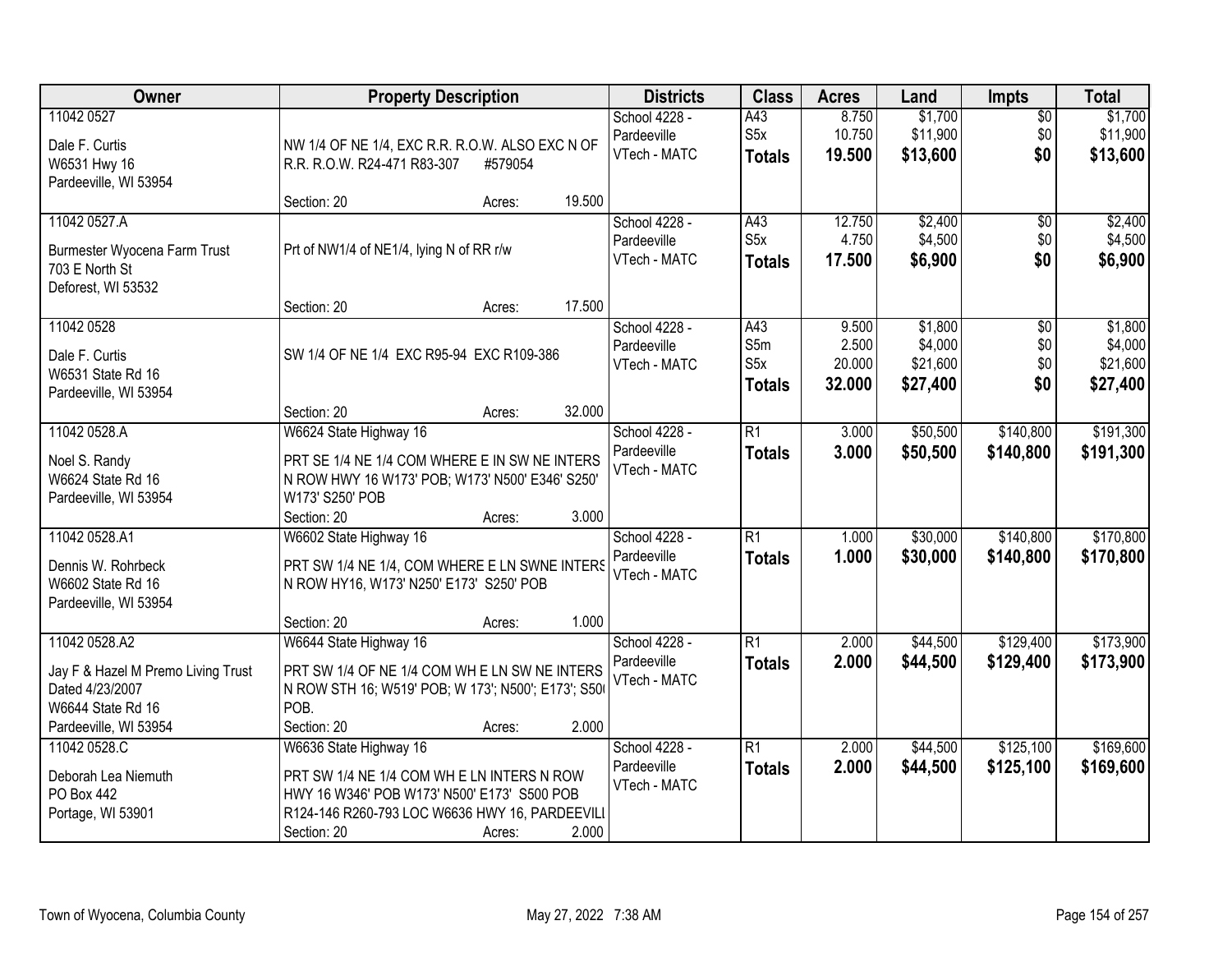| Owner                        | <b>Property Description</b>                       |        |        | <b>Districts</b>            | <b>Class</b>            | <b>Acres</b>   | Land               | <b>Impts</b>    | <b>Total</b>       |
|------------------------------|---------------------------------------------------|--------|--------|-----------------------------|-------------------------|----------------|--------------------|-----------------|--------------------|
| 11042 0529                   | W6548 State Highway 16                            |        |        | School 4228 -               | A43                     | 34.930         | \$6,700            | $\overline{50}$ | \$6,700            |
| Dale F. Curtis               | SE 1/4 OF NE 1/4                                  |        |        | Pardeeville                 | C2                      | 0.350          | \$10,500           | \$0             | \$10,500           |
| W6531 State Rd 16            |                                                   |        |        | VTech - MATC                | H7                      | 0.750          | \$15,800           | \$1,000         | \$16,800           |
| Pardeeville, WI 53954        |                                                   |        |        |                             | S5m<br>S5x              | 1.000<br>2.970 | \$1,600<br>\$2,300 | \$0<br>\$0      | \$1,600<br>\$2,300 |
|                              | Section: 20                                       | Acres: | 40.000 |                             |                         | 40.000         |                    |                 |                    |
|                              |                                                   |        |        |                             | <b>Totals</b>           |                | \$36,900           | \$1,000         | \$37,900           |
| 11042 0530                   |                                                   |        |        | School 4228 -               | $\overline{\text{S5x}}$ | 16.500         | \$10,100           | $\overline{50}$ | \$10,100           |
| Kory E. Ehlert               | W 1/2 NE 1/4 NW 1/4 LYING S RR ROW see exceptions |        |        | Pardeeville<br>VTech - MATC | <b>Totals</b>           | 16.500         | \$10,100           | \$0             | \$10,100           |
| W6750 Hwy 16                 |                                                   |        |        |                             |                         |                |                    |                 |                    |
| Pardeeville, WI 53954        |                                                   |        |        |                             |                         |                |                    |                 |                    |
|                              | Section: 20                                       | Acres: | 16.500 |                             |                         |                |                    |                 |                    |
| 11042 0530.A                 |                                                   |        |        | School 4228 -               | $\overline{\text{S5x}}$ | 7.000          | \$7,700            | $\sqrt{$0}$     | \$7,700            |
| Burmester Wyocena Farm Trust | Prt of NE1/4 of NW1/4 lying N of RR r/w           |        |        | Pardeeville<br>VTech - MATC | <b>Totals</b>           | 7.000          | \$7,700            | \$0             | \$7,700            |
| 703 E North St               |                                                   |        |        |                             |                         |                |                    |                 |                    |
| Deforest, WI 53532           |                                                   |        |        |                             |                         |                |                    |                 |                    |
|                              | Section: 20                                       | Acres: | 7.000  |                             |                         |                |                    |                 |                    |
| 11042 0530.A1                |                                                   |        |        | School 4228 -               | S5x                     | 13.500         | \$3,600            | \$0             | \$3,600            |
| Randy Burns                  | E 1/2 NE 1/4 NW 1/4 lying S of RR r/w             |        |        | Pardeeville                 | <b>Totals</b>           | 13.500         | \$3,600            | \$0             | \$3,600            |
| W6722 State Rd 16            |                                                   |        |        | VTech - MATC                |                         |                |                    |                 |                    |
| Pardeeville, WI 53954        |                                                   |        |        |                             |                         |                |                    |                 |                    |
|                              | Section: 20                                       | Acres: | 13.500 |                             |                         |                |                    |                 |                    |
| 11042 0531.1                 |                                                   |        |        | School 4228 -               | A42                     | 17.800         | \$4,700            | \$0             | \$4,700            |
| Brandon J. Steinhorst        | NW1/4 OF NW1/4 EXC RR ROW EXC CS#1688-EXC         |        |        | Pardeeville                 | S5x                     | 11.000         | \$9,400            | \$0             | \$9,400            |
| W6052 King Rd                | PIECE OF OF LAND BETWEEN RR ROW AND NORTH         |        |        | VTech - MATC                | <b>Totals</b>           | 28.800         | \$14,100           | \$0             | \$14,100           |
| Poynette, WI 53955           | LINE OF SEC                                       |        |        |                             |                         |                |                    |                 |                    |
|                              | Section: 20                                       | Acres: | 28.800 |                             |                         |                |                    |                 |                    |
| 11042 0531.2                 |                                                   |        |        | School 4228 -               | S5x                     | 0.050          | \$100              | $\sqrt{6}$      | \$100              |
| Brandon J. Steinhorst        | NW1/4 OF NW1/4 LYING BETWEEN RR ROW AND           |        |        | Pardeeville                 | <b>Totals</b>           | 0.050          | \$100              | \$0             | \$100              |
| W6052 King Rd                | NORTH SEC LINE                                    |        |        | VTech - MATC                |                         |                |                    |                 |                    |
| Poynette, WI 53955           |                                                   |        |        |                             |                         |                |                    |                 |                    |
|                              | Section: 20                                       | Acres: | 0.050  |                             |                         |                |                    |                 |                    |
| 11042 0531.A                 | W6829 County Highway G                            |        |        | School 4228 -               | A43                     | 5.000          | \$1,000            | \$0             | \$1,000            |
| Richard J. Sutter            | Lot 1, CSM 1688-8-102                             |        |        | Pardeeville                 | R1                      | 2.500          | \$47,500           | \$77,600        | \$125,100          |
| W6829 County Rd G            |                                                   |        |        | VTech - MATC                | S <sub>5x</sub>         | 2.500          | \$2,800            | \$0             | \$2,800            |
| Pardeeville, WI 53954        |                                                   |        |        |                             | <b>Totals</b>           | 10.000         | \$51,300           | \$77,600        | \$128,900          |
|                              | Section: 20                                       | Acres: | 10.000 |                             |                         |                |                    |                 |                    |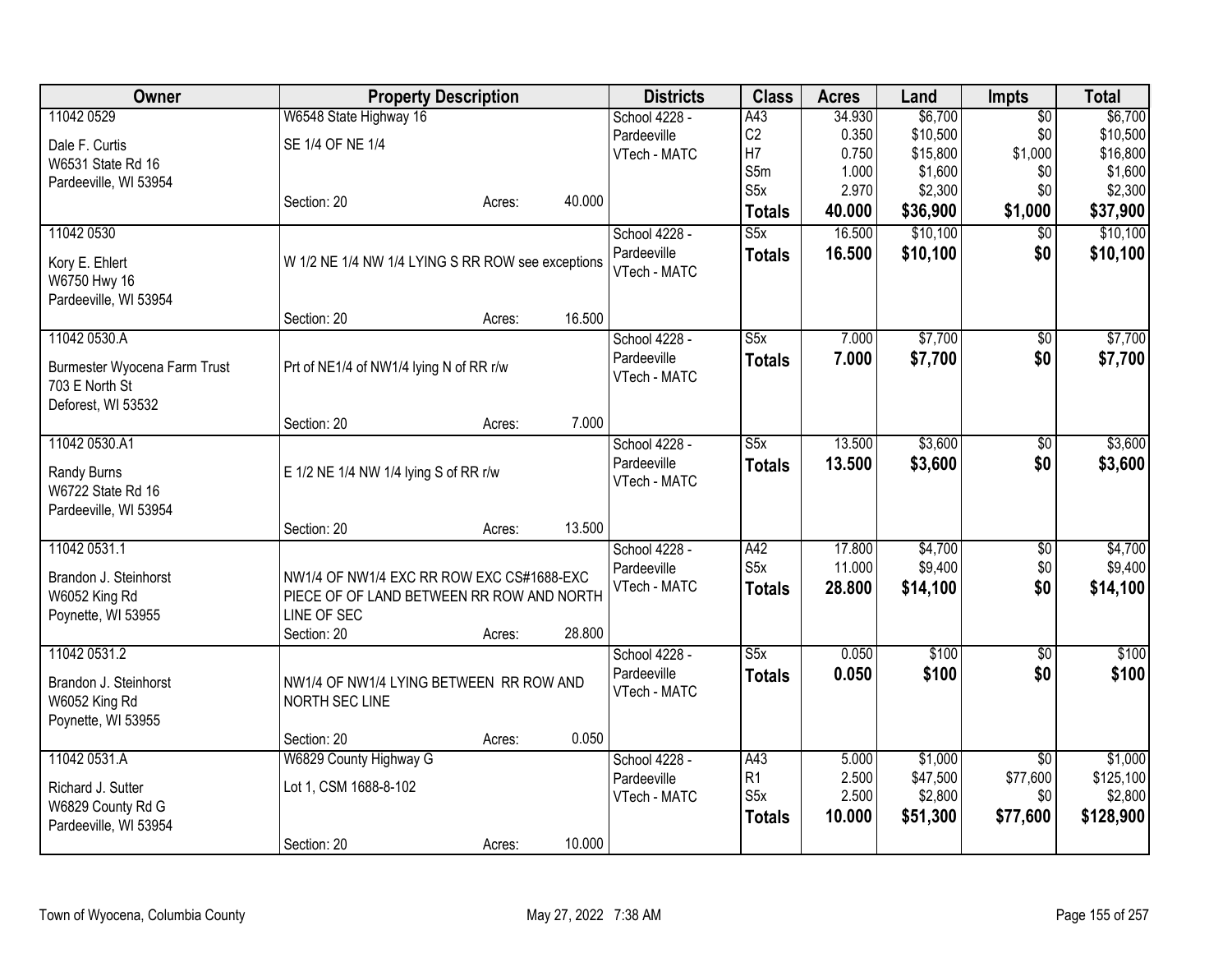| Owner                                                                      | <b>Property Description</b>                                                                                                                                                                                | <b>Districts</b>                             | <b>Class</b>                                                          | <b>Acres</b>                               | Land                                                   | <b>Impts</b>                                            | <b>Total</b>                                             |
|----------------------------------------------------------------------------|------------------------------------------------------------------------------------------------------------------------------------------------------------------------------------------------------------|----------------------------------------------|-----------------------------------------------------------------------|--------------------------------------------|--------------------------------------------------------|---------------------------------------------------------|----------------------------------------------------------|
| 11042 0532<br>David E. Krause<br>1326 Ellenwood Dr<br>Madison, WI 53714    | N 1/2 OF SW 1/4 OF NW 1/4; R.25P.179 EXC R.27-P.41<br>R37-66 R485-384 R485-384<br>R501-630 R502-974                                                                                                        | School 4228 -<br>Pardeeville<br>VTech - MATC | F6<br>S <sub>5</sub> x<br><b>Totals</b>                               | 6.500<br>13.500<br>20.000                  | \$25,400<br>\$13,900<br>\$39,300                       | $\overline{50}$<br>\$0<br>\$0                           | \$25,400<br>\$13,900<br>\$39,300                         |
|                                                                            | 20.000<br>Section: 20<br>Acres:                                                                                                                                                                            |                                              |                                                                       |                                            |                                                        |                                                         |                                                          |
| 11042 0532.A<br>Jon P. Allie<br>W6820 State Rd 16<br>Pardeeville, WI 53954 | W6820 State Highway 16<br>S 1/2 OF SW 1/4 OF NW 1/4                                                                                                                                                        | School 4228 -<br>Pardeeville<br>VTech - MATC | F <sub>6</sub><br>R <sub>1</sub><br>S <sub>5</sub> x<br><b>Totals</b> | 7.240<br>1.000<br>11.760<br>20.000         | \$28,200<br>\$30,000<br>\$14,800<br>\$73,000           | $\overline{30}$<br>\$193,700<br>\$0<br>\$193,700        | \$28,200<br>\$223,700<br>\$14,800<br>\$266,700           |
| 11042 0533.1                                                               | 20.000<br>Section: 20<br>Acres:<br>W6750 State Highway 16                                                                                                                                                  | School 4228 -                                | $\overline{R1}$                                                       | 2.000                                      | \$44,500                                               | \$230,500                                               | \$275,000                                                |
| Kory E. Ehlert<br>W6750 State Rd 16<br>Pardeeville, WI 53954               | E 1/2 OF W 1/2 OF SE 1/4 OF NW 1/4 LYING S OF RR<br><b>ROW</b>                                                                                                                                             | Pardeeville<br>VTech - MATC                  | S <sub>5</sub> x<br>Totals                                            | 8.000<br>10.000                            | \$7,000<br>\$51,500                                    | \$0<br>\$230,500                                        | \$7,000<br>\$282,000                                     |
|                                                                            | 10.000<br>Section: 20<br>Acres:                                                                                                                                                                            |                                              |                                                                       |                                            |                                                        |                                                         |                                                          |
| 11042 0533.2<br>David E. Krause<br>1326 Ellenwood Dr<br>Madison, WI 53714  | W 1/2 OF W 1/2 OF SE 1/4 OF NW 1/4 LYING S OF RR.<br>R.O.W.                                                                                                                                                | School 4228 -<br>Pardeeville<br>VTech - MATC | F6<br>S <sub>5</sub> x<br><b>Totals</b>                               | 3.000<br>7.000<br>10.000                   | \$13,800<br>\$7,300<br>\$21,100                        | \$0<br>\$0<br>\$0                                       | \$13,800<br>\$7,300<br>\$21,100                          |
|                                                                            | 10.000<br>Section: 20<br>Acres:                                                                                                                                                                            |                                              |                                                                       |                                            |                                                        |                                                         |                                                          |
| 11042 0533.3<br>Randy Burns<br>W6722 State Rd 16<br>Pardeeville, WI 53954  | W6722 State Highway 16<br>E 1/2 SE 1/4 NW 1/4<br>20.000<br>Section: 20<br>Acres:                                                                                                                           | School 4228 -<br>Pardeeville<br>VTech - MATC | A43<br>R <sub>1</sub><br>S5m<br>S <sub>5</sub> x<br><b>Totals</b>     | 5.900<br>1.000<br>3.600<br>9.500<br>20.000 | \$1,100<br>\$30,000<br>\$8,300<br>\$10,000<br>\$49,400 | $\overline{30}$<br>\$162,900<br>\$0<br>\$0<br>\$162,900 | \$1,100<br>\$192,900<br>\$8,300<br>\$10,000<br>\$212,300 |
| 11042 0534<br>Dale F. Curtis<br>W6531 State Rd 16<br>Pardeeville, WI 53954 | NE 1/4 OF SW 1/4 ALSO PRT IN SE SW - See<br>Exceptions<br>32.240<br>Section: 20<br>Acres:                                                                                                                  | School 4228 -<br>Pardeeville<br>VTech - MATC | $\overline{A43}$<br><b>Totals</b>                                     | 32.240<br>32.240                           | \$6,200<br>\$6,200                                     | $\overline{50}$<br>\$0                                  | \$6,200<br>\$6,200                                       |
| 11042 0536<br>Kevin Manthey<br>W6803 State Rd 16<br>Pardeeville, WI 53954  | W6803 State Highway 16<br>BEG AT A PT 1507 1/2 FT E & 55 FT S OF W 1/4 SEC<br>COR OF NW 1/4 OF SW 1/4; TH S 710 FT; TH W 814<br>FT; TH N 680FT; TH NE'LY 821 FT TO BEG;<br>12.700<br>Section: 20<br>Acres: | School 4228 -<br>Pardeeville<br>VTech - MATC | A43<br> R1<br>S5m<br>S <sub>5</sub> x<br><b>Totals</b>                | 2.000<br>2.700<br>3.000<br>5.000<br>12.700 | \$400<br>\$48,700<br>\$5,900<br>\$5,500<br>\$60,500    | $\overline{30}$<br>\$85,500<br>\$0<br>\$0<br>\$85,500   | \$400<br>\$134,200<br>\$5,900<br>\$5,500<br>\$146,000    |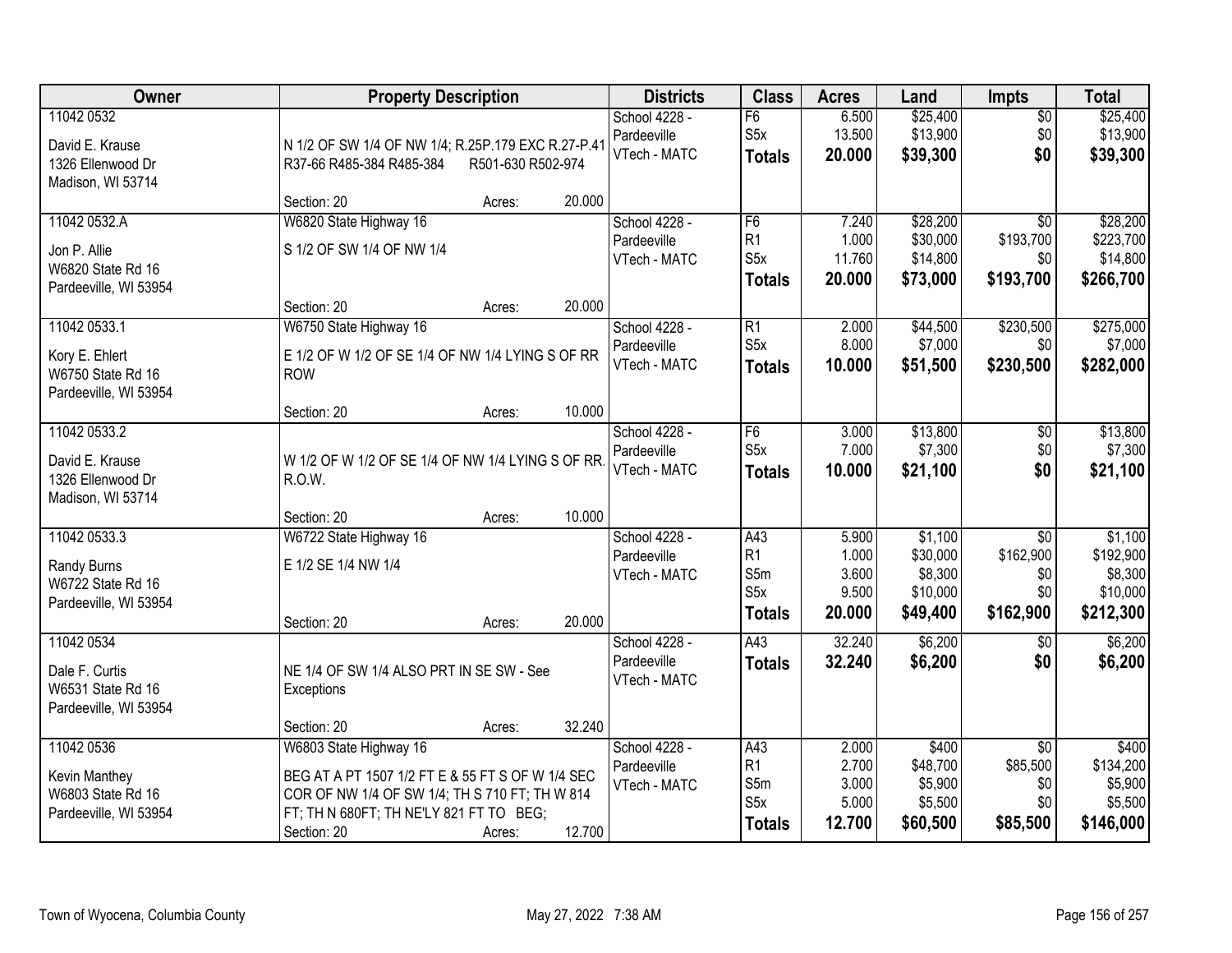| Owner                         |                                              | <b>Property Description</b>                                | <b>Districts</b> | <b>Class</b>            | <b>Acres</b> | Land      | <b>Impts</b>    | <b>Total</b> |
|-------------------------------|----------------------------------------------|------------------------------------------------------------|------------------|-------------------------|--------------|-----------|-----------------|--------------|
| 11042 0537                    | W6865 State Highway 16                       |                                                            | School 4228 -    | $\overline{R1}$         | 3.830        | \$53,000  | \$62,600        | \$115,600    |
| Jason L. Herwig               | Lot 2, CSM 1328-6-90                         |                                                            | Pardeeville      | <b>Totals</b>           | 3.830        | \$53,000  | \$62,600        | \$115,600    |
| W6865 State Rd 16             |                                              |                                                            | VTech - MATC     |                         |              |           |                 |              |
| Pardeeville, WI 53954         |                                              |                                                            |                  |                         |              |           |                 |              |
|                               | Section: 20                                  | Acres:                                                     | 3.830            |                         |              |           |                 |              |
| 11042 0538.02                 |                                              |                                                            | School 4228 -    | S5x                     | 0.550        | \$500     | $\overline{50}$ | \$500        |
| Ronald J. Thompson            |                                              | Prt SW of SW1/4 & SE of SW1/4 as follows, Beg SW cor       | Pardeeville      | <b>Totals</b>           | 0.550        | \$500     | \$0             | \$500        |
| W6853 State Rd 16             | sec, N88-19-42E 334.09', N88-08-41E 178.30', |                                                            | VTech - MATC     |                         |              |           |                 |              |
| Pardeeville, WI 53954         |                                              | N88-15-29E 150.32', N88-11-28E 254.76', N89-03-40E         |                  |                         |              |           |                 |              |
|                               | Section: 20                                  | Acres:                                                     | 0.550            |                         |              |           |                 |              |
| 11042 0538.03                 | W6853 State Highway 16                       |                                                            | School 4228 -    | A43                     | 25.000       | \$4,800   | $\overline{30}$ | \$4,800      |
| Deborah Irene Pearson Tiffany |                                              | A part of the NW of the SW Q, the NE Q of the SW Q, the    | Pardeeville      | R1                      | 3.280        | \$51,300  | \$183,000       | \$234,300    |
| W6853 State Rd 16             |                                              | SE Q of the SW Q & all the SW Q of the SW Q, described     | VTech - MATC     | S5m                     | 28.300       | \$45,300  | \$0             | \$45,300     |
| Pardeeville, WI 53954         |                                              | as follows: Beg at the SW cor of Sec 20; N01-03-03W        |                  | S5x                     | 43.450       | \$22,100  | \$0             | \$22,100     |
|                               | Section: 20                                  | Acres:                                                     | 100.030          | <b>Totals</b>           | 100.030      | \$123,500 | \$183,000       | \$306,500    |
| 11042 0539.1                  | State Highway 16                             |                                                            | School 4228 -    | F6                      | 5.640        | \$22,000  | \$0             | \$22,000     |
| Ronald J. Thompson            |                                              | Beg SE cor SW1/4, W10 rods to POB; W 60 rods, N to         | Pardeeville      | H7                      | 0.250        | \$5,300   | \$100           | \$5,400      |
| W7070 Patchin Rd              |                                              | point 20' beyond water, SE to point 165' W 1/4 sec line, S | VTech - MATC     | <b>Totals</b>           | 5.890        | \$27,300  | \$100           | \$27,400     |
| Pardeeville, WI 53954         | to POB.                                      |                                                            |                  |                         |              |           |                 |              |
|                               | Section: 20                                  | Acres:                                                     | 5.890            |                         |              |           |                 |              |
| 11042 0540                    |                                              |                                                            | School 4228 -    | $\overline{\text{S5x}}$ | 1.000        | \$200     | $\overline{50}$ | \$200        |
| Ronald J. Thompson            | E 165' of S 264' in SE1/4 of SW1/4           |                                                            | Pardeeville      | <b>Totals</b>           | 1.000        | \$200     | \$0             | \$200        |
| W7070 Patchin Rd              |                                              |                                                            | VTech - MATC     |                         |              |           |                 |              |
| Pardeeville, WI 53954         |                                              |                                                            |                  |                         |              |           |                 |              |
|                               | Section: 20                                  | Acres:                                                     | 1.000            |                         |              |           |                 |              |
| 11042 0541                    | W6539 State Highway 16                       |                                                            | School 4228 -    | A43                     | 25.500       | \$4,900   | $\overline{50}$ | \$4,900      |
| Dale F. Curtis                |                                              | NE 1/4 OF SE 1/4 EXC V257-161 EXC R45-24 EXC               | Pardeeville      | H7                      | 5.000        | \$33,000  | \$120,600       | \$153,600    |
| W6531 State Rd 16             | 1.A ANNEXED 4-30-76 #579054                  |                                                            | VTech - MATC     | S5m                     | 3.000        | \$5,500   | \$0             | \$5,500      |
| Pardeeville, WI 53954         |                                              |                                                            |                  | S5x                     | 3.500        | \$4,600   | \$0             | \$4,600      |
|                               | Section: 20                                  | Acres:                                                     | 37.000           | <b>Totals</b>           | 37.000       | \$48,000  | \$120,600       | \$168,600    |
| 11042 0541.1                  | W6531 State Highway 16                       |                                                            | School 4228 -    | $\overline{R1}$         | 0.500        | \$15,000  | \$86,500        | \$101,500    |
| Dale F. Curtis                | PCL IN NE 1/4 SE 1/4; BEG @ POB PCL IN       |                                                            | Pardeeville      | <b>Totals</b>           | 0.500        | \$15,000  | \$86,500        | \$101,500    |
| W6531 State Rd 16             |                                              | V.257-P.161; THE 510 FT; N 20 FT; E SE 125 FT POB;         | VTech - MATC     |                         |              |           |                 |              |
| Pardeeville, WI 53954         |                                              | TH S 165 FT; E 132FT; N 163 FT; W & NW 132 FT TO           |                  |                         |              |           |                 |              |
|                               | Section: 20                                  | Acres:                                                     | 0.500            |                         |              |           |                 |              |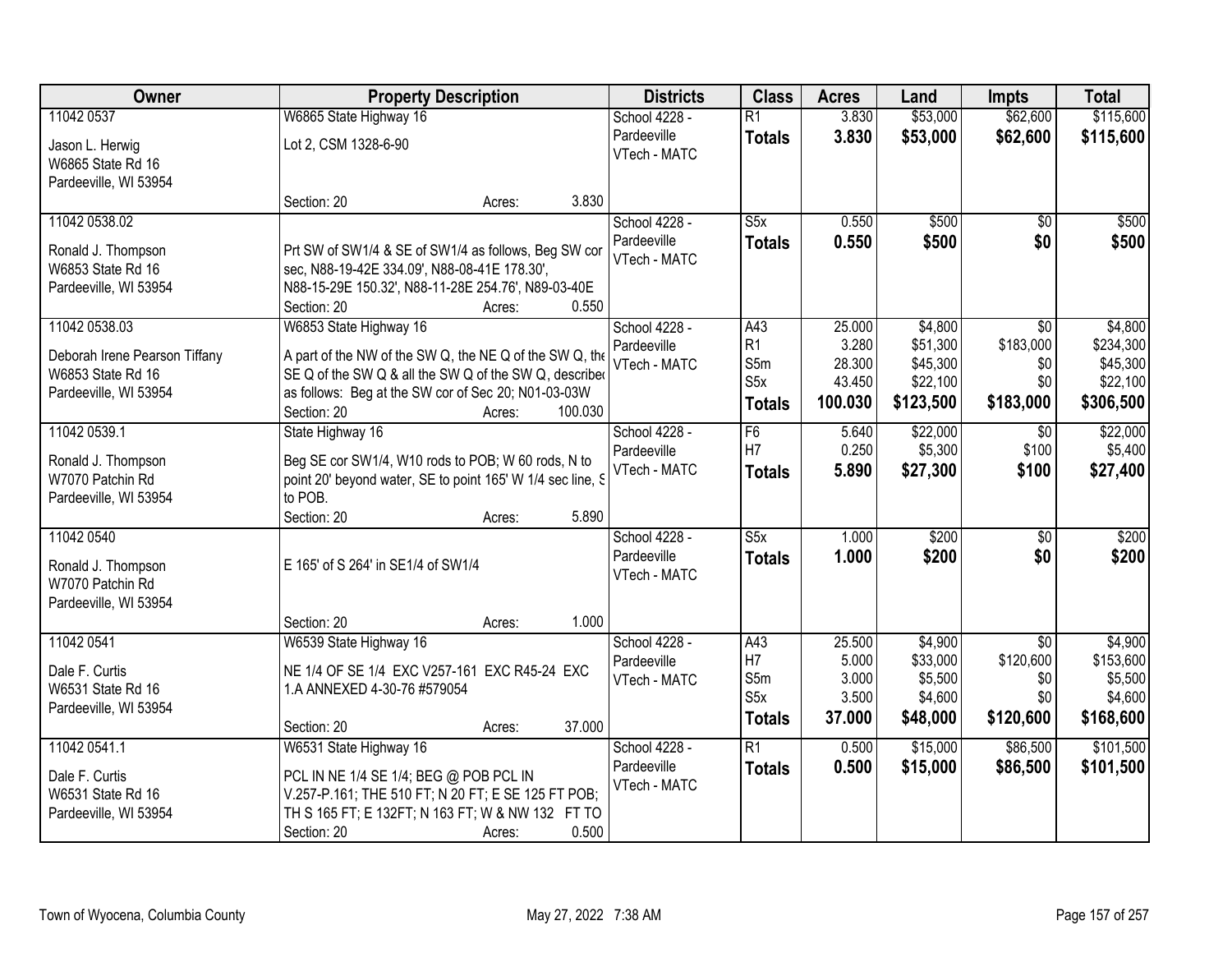| Owner                    | <b>Property Description</b>                     |                  | <b>Districts</b> | <b>Class</b>     | <b>Acres</b> | Land     | <b>Impts</b>    | <b>Total</b> |
|--------------------------|-------------------------------------------------|------------------|------------------|------------------|--------------|----------|-----------------|--------------|
| 11042 0541.A             | W6585 State Highway 16                          |                  | School 4228 -    | $\overline{C2}$  | 3.000        | \$50,000 | \$144,200       | \$194,200    |
| Eric L. Gammeter         | PCL NE 1/4 SE 1/4 & NW 1/4 SE 1/4-COM E 1/4 COR |                  | Pardeeville      | <b>Totals</b>    | 3.000        | \$50,000 | \$144,200       | \$194,200    |
| PO Box 695               | N89W 1072.5' S75' POB; S200' N89W653.4' N200'   |                  | VTech - MATC     |                  |              |          |                 |              |
| Wyocena, WI 53969        | S89E653.4' POB                                  |                  |                  |                  |              |          |                 |              |
|                          | Section: 20                                     | 3.000<br>Acres:  |                  |                  |              |          |                 |              |
| 11042 0542               | State Highway 16                                |                  | School 4228 -    | A43              | 29.500       | \$5,600  | \$0             | \$5,600      |
| Dale F. Curtis           | NW 1/4 OF SE 1/4 EXC OAKVIEW RIDGE (4.88A) -    |                  | Pardeeville      | S <sub>5</sub> x | 4.120        | \$4,800  | \$0             | \$4,800      |
| W6531 State Rd 16        | See Exceptions                                  |                  | VTech - MATC     | <b>Totals</b>    | 33.620       | \$10,400 | \$0             | \$10,400     |
| Pardeeville, WI 53954    |                                                 |                  |                  |                  |              |          |                 |              |
|                          | Section: 20                                     | 33.620<br>Acres: |                  |                  |              |          |                 |              |
| 11042 0542.1             | N5890 Curtis Rd                                 |                  | School 4228 -    | R1               | 0.910        | \$27,300 | \$188,700       | \$216,000    |
| <b>Micheal Ives</b>      | LOT 1-OAKVIEW RIDGE PLAT MAP #158               |                  | Pardeeville      | <b>Totals</b>    | 0.910        | \$27,300 | \$188,700       | \$216,000    |
| N5890 Curtis Rd          |                                                 |                  | VTech - MATC     |                  |              |          |                 |              |
| Pardeeville, WI 53954    |                                                 |                  |                  |                  |              |          |                 |              |
|                          | Section: 20                                     | 0.910<br>Acres:  |                  |                  |              |          |                 |              |
| 11042 0542.2             | N5858 Curtis Rd                                 |                  | School 4228 -    | $\overline{R1}$  | 1.060        | \$30,900 | \$180,500       | \$211,400    |
| <b>Troy Phillips</b>     | LOT 2-OAKVIEW RIDGE PLAT                        |                  | Pardeeville      | <b>Totals</b>    | 1.060        | \$30,900 | \$180,500       | \$211,400    |
| W6661 Curtis Rd          |                                                 |                  | VTech - MATC     |                  |              |          |                 |              |
| Pardeeville, WI 53954    |                                                 |                  |                  |                  |              |          |                 |              |
|                          | Section: 20                                     | 1.060<br>Acres:  |                  |                  |              |          |                 |              |
| 11042 0542.3             | N5863 Curtis Rd                                 |                  | School 4228 -    | $\overline{R1}$  | 1.100        | \$31,500 | \$284,800       | \$316,300    |
| Larry L. Manthe          | LOT 3-OAKVIEW RIDGE PLAT ALSO THAT PORTION      |                  | Pardeeville      | <b>Totals</b>    | 1.100        | \$31,500 | \$284,800       | \$316,300    |
| W5863 Curtis Dr          | OF CURTIS RD WHICH LIES S OF A LINE AT SW1/4    |                  | VTech - MATC     |                  |              |          |                 |              |
| Pardeeville, WI 53954    | OF COL DU SAC 66X161                            |                  |                  |                  |              |          |                 |              |
|                          | Section: 20                                     | 1.100<br>Acres:  |                  |                  |              |          |                 |              |
| 11042 0542.4             | N5875 Curtis Rd                                 |                  | School 4228 -    | $\overline{R1}$  | 0.870        | \$26,100 | \$183,000       | \$209,100    |
| Hikmet A Mohammed Rev Tr | Lot 4, Oakview Ridge                            |                  | Pardeeville      | <b>Totals</b>    | 0.870        | \$26,100 | \$183,000       | \$209,100    |
| N5875 Curtis Rd          |                                                 |                  | VTech - MATC     |                  |              |          |                 |              |
| Pardeeville, WI 53954    |                                                 |                  |                  |                  |              |          |                 |              |
|                          | Section: 20                                     | 0.870<br>Acres:  |                  |                  |              |          |                 |              |
| 11042 0543               |                                                 |                  | School 4228 -    | A43              | 23.000       | \$4,400  | $\overline{50}$ | \$4,400      |
| Dale F. Curtis           | SW 1/4 OF SE 1/4 R83-307 #579054                |                  | Pardeeville      | S <sub>5x</sub>  | 17.000       | \$7,800  | \$0             | \$7,800      |
| W6531 Hwy 16             |                                                 |                  | VTech - MATC     | <b>Totals</b>    | 40.000       | \$12,200 | \$0             | \$12,200     |
| Pardeeville, WI 53954    |                                                 |                  |                  |                  |              |          |                 |              |
|                          | Section: 20                                     | 40.000<br>Acres: |                  |                  |              |          |                 |              |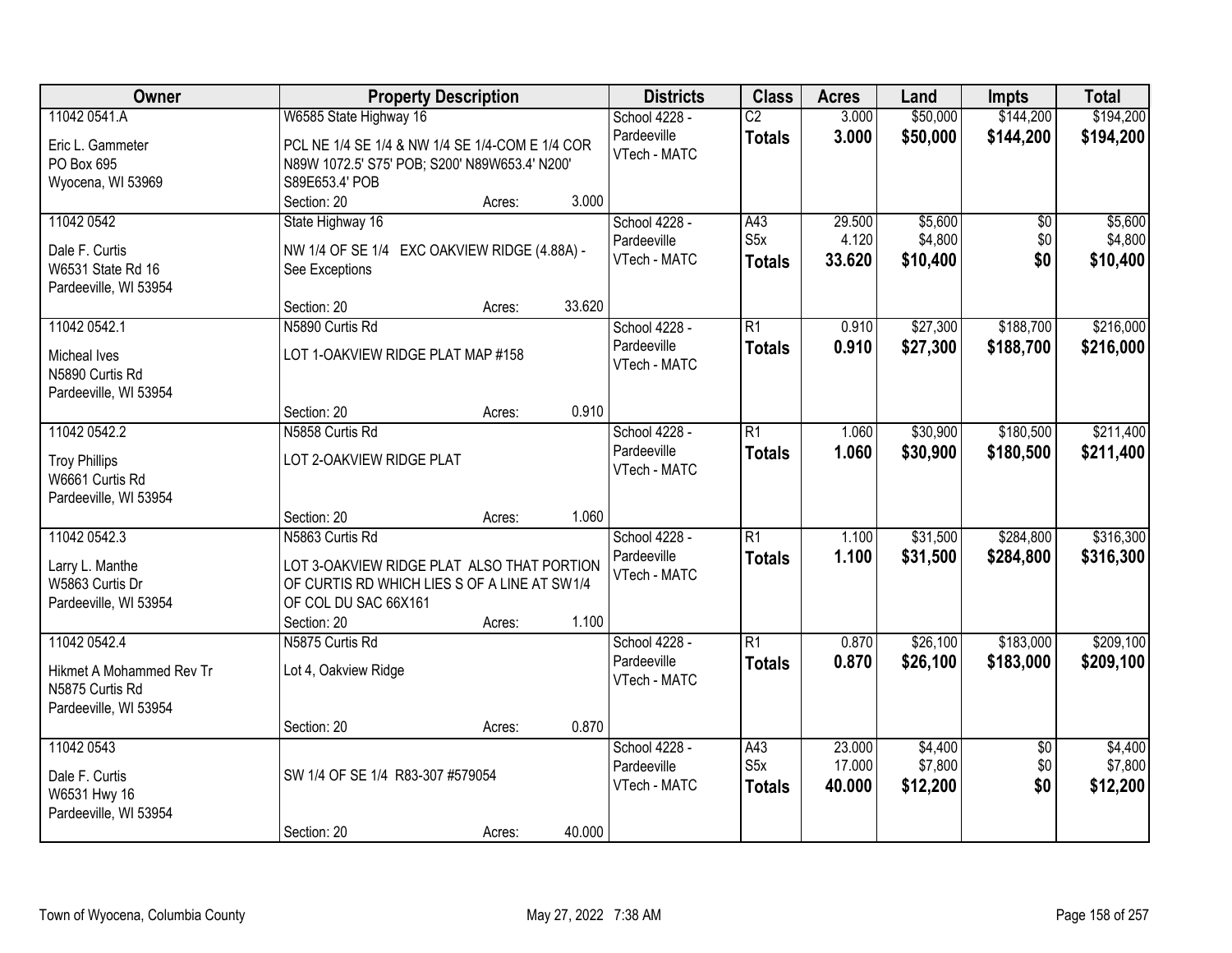| Owner                                                                                                                            | <b>Property Description</b>                                    |        |        | <b>Districts</b>                             | <b>Class</b>                                        | <b>Acres</b>                       | Land                                         | Impts                                            | <b>Total</b>                                   |
|----------------------------------------------------------------------------------------------------------------------------------|----------------------------------------------------------------|--------|--------|----------------------------------------------|-----------------------------------------------------|------------------------------------|----------------------------------------------|--------------------------------------------------|------------------------------------------------|
| 11042 0544<br>Dale F. Curtis<br>W6531 Hwy 16<br>Pardeeville, WI 53954                                                            | SE 1/4 OF SE 1/4 R83-307 #579054                               |        |        | School 4228 -<br>Pardeeville<br>VTech - MATC | A43<br>S5m<br><b>Totals</b>                         | 39.000<br>1.000<br>40.000          | \$7,500<br>\$2,000<br>\$9,500                | $\overline{50}$<br>\$0<br>\$0                    | \$7,500<br>\$2,000<br>\$9,500                  |
|                                                                                                                                  | Section: 20                                                    | Acres: | 40.000 |                                              |                                                     |                                    |                                              |                                                  |                                                |
| 11042 0545<br><b>Heartland Partners CMC</b><br>330 N Jefferson Ct<br>Chicago, IL 60661                                           | 10.50 A FOR R.R. R.O.W.                                        |        |        | School 4228 -<br>Pardeeville<br>VTech - MATC | $\overline{X5}$<br><b>Totals</b>                    | 10.500<br>10.500                   | \$0<br>\$0                                   | $\overline{50}$<br>\$0                           | \$0<br>\$0                                     |
|                                                                                                                                  | Section: 20                                                    | Acres: | 10.500 |                                              |                                                     |                                    |                                              |                                                  |                                                |
| 11042 0546<br>Burmester Wyocena Farm Trust<br>703 E North St<br>Deforest, WI 53532                                               | NW1/4 of NW1/4 N of RR r/w, see exceptions ERROR or<br>#909818 |        |        | School 4228 -<br>Pardeeville<br>VTech - MATC | A42<br>S <sub>5</sub> x<br><b>Totals</b>            | 36.500<br>1.600<br>38.100          | \$9,600<br>\$1,300<br>\$10,900               | $\overline{50}$<br>\$0<br>\$0                    | \$9,600<br>\$1,300<br>\$10,900                 |
|                                                                                                                                  | Section: 21                                                    | Acres: | 38.100 |                                              |                                                     |                                    |                                              |                                                  |                                                |
| 11042 0547.E<br>Paul & Cynthia Crary Living Trust Dated   PRT SW 1/4 OF NW 1/4, N OF RR ROW<br>12/18/2015<br>625 Old Hwy 16 West |                                                                |        |        | School 4228 -<br>Pardeeville<br>VTech - MATC | A43<br><b>Totals</b>                                | 0.600<br>0.600                     | \$100<br>\$100                               | \$0<br>\$0                                       | \$100<br>\$100                                 |
| Pardeeville, WI 53954                                                                                                            | Section: 21                                                    | Acres: | 0.600  |                                              |                                                     |                                    |                                              |                                                  |                                                |
| 11042 0549<br>Philip R. Hodgson<br>N5710 Pease Rd<br>Pardeeville, WI 53954                                                       | N5710 Pease Rd<br>SW 1/4 OF SW 1/4 EXC N 5/8 R.86 P.387        |        |        | School 4228 -<br>Pardeeville<br>VTech - MATC | A43<br>R1<br><b>Totals</b>                          | 11.750<br>3.250<br>15.000          | \$2,200<br>\$51,300<br>\$53,500              | $\overline{50}$<br>\$169,600<br>\$169,600        | \$2,200<br>\$220,900<br>\$223,100              |
| 11042 0549.A                                                                                                                     | Section: 21<br>N5770 Pease Rd                                  | Acres: | 15.000 |                                              | F6                                                  |                                    |                                              |                                                  |                                                |
| Robert L & Joann H Skare Joint<br>Revocable Trust<br>N5770 Pease Rd                                                              | N 5/8 OF SW 1/4 OF SW 1/4                                      |        |        | School 4228 -<br>Pardeeville<br>VTech - MATC | R <sub>1</sub><br>S <sub>5</sub> x<br><b>Totals</b> | 8.000<br>1.000<br>16.000<br>25.000 | \$28,400<br>\$30,000<br>\$13,200<br>\$71,600 | $\overline{50}$<br>\$143,500<br>\$0<br>\$143,500 | \$28,400<br>\$173,500<br>\$13,200<br>\$215,100 |
| Pardeeville, WI 53954<br>11042 0550                                                                                              | Section: 21                                                    | Acres: | 25.000 | School 4228 -                                | $\overline{X5}$                                     | 3.000                              | \$0                                          | $\overline{50}$                                  | $\overline{50}$                                |
| <b>Heartland Partners CMC</b><br>330 N Jefferson Ct<br>Chicago, IL 60661                                                         | 3 A FOR R.R. R.O.W.                                            |        |        | Pardeeville<br>VTech - MATC                  | <b>Totals</b>                                       | 3.000                              | \$0                                          | \$0                                              | \$0                                            |
|                                                                                                                                  | Section: 21                                                    | Acres: | 3.000  |                                              |                                                     |                                    |                                              |                                                  |                                                |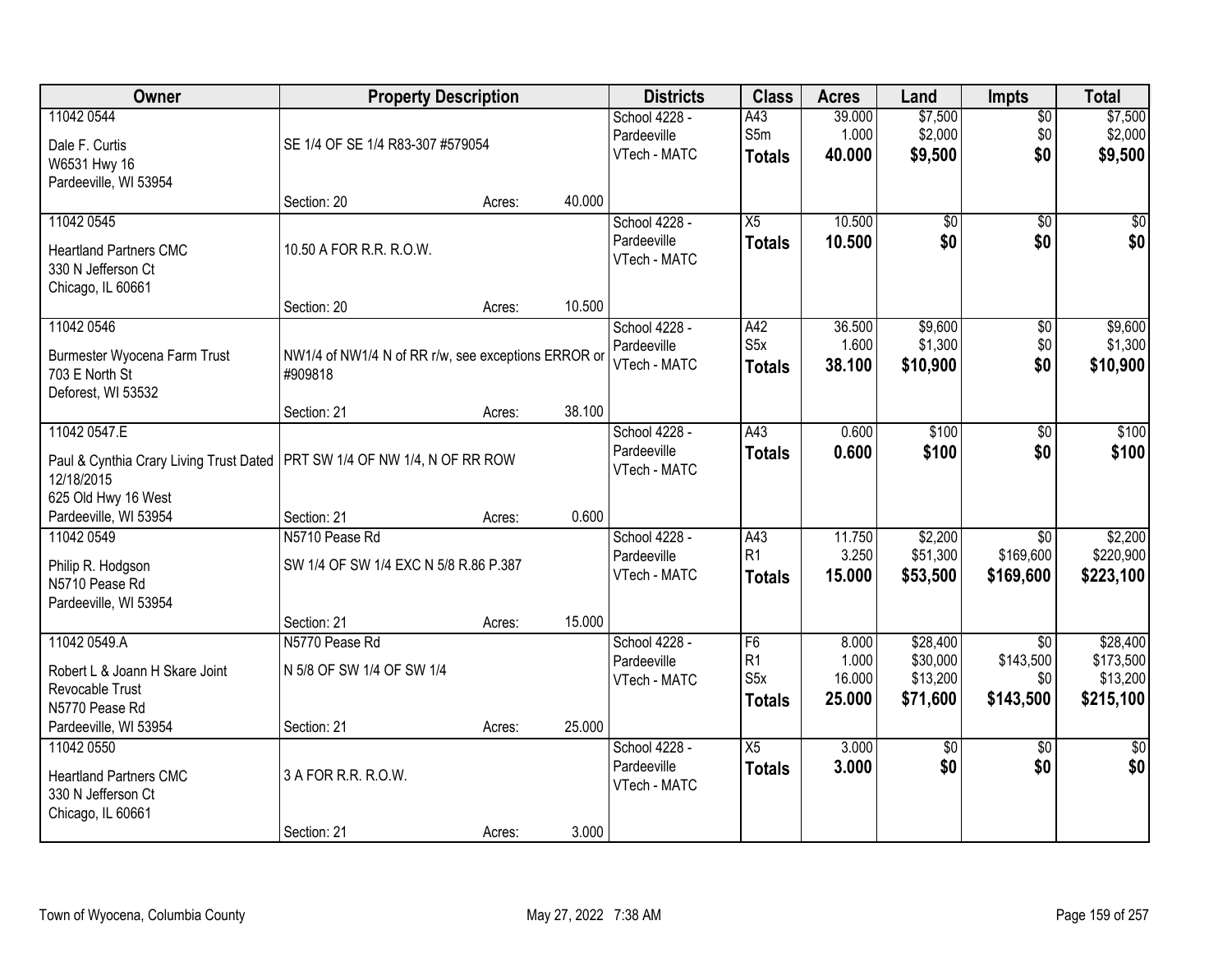| Owner                                                            | <b>Property Description</b>                                                               | <b>Districts</b> | <b>Class</b>                                                                             | <b>Acres</b>                             | Land             | <b>Impts</b>           | <b>Total</b>           |                    |
|------------------------------------------------------------------|-------------------------------------------------------------------------------------------|------------------|------------------------------------------------------------------------------------------|------------------------------------------|------------------|------------------------|------------------------|--------------------|
| 11042 0551<br>Columbia County<br>PO Box 198<br>Portage, WI 53901 | FLOWAGE LAND IN NE 1/4 OF NE 1/4 PARK                                                     |                  | 8030-Wyona Lake<br><b>Mgmnt District</b><br>School 4228 -<br>Pardeeville<br>VTech - MATC | X3<br><b>Totals</b>                      | 13.710<br>13.710 | $\overline{50}$<br>\$0 | $\overline{50}$<br>\$0 | $\sqrt{50}$<br>\$0 |
|                                                                  | Section: 22                                                                               | 13.710<br>Acres: |                                                                                          |                                          |                  |                        |                        |                    |
| 11042 0552<br>Jotham E. Pease<br>PO Box 713<br>Wyocena, WI 53969 | NE 1/4 OF NE 1/4, EXC FLOWAGE LAND EXC<br>R252-478<br>Section: 22                         | 4.000<br>Acres:  | 8030-Wyona Lake<br><b>Mgmnt District</b><br>School 4228 -<br>Pardeeville<br>VTech - MATC | $\overline{\text{S5x}}$<br><b>Totals</b> | 4.000<br>4.000   | \$3,300<br>\$3,300     | $\overline{50}$<br>\$0 | \$3,300<br>\$3,300 |
| 11042 0552.A                                                     |                                                                                           |                  | 8030-Wyona Lake                                                                          | $\overline{\chi_3}$                      | 22.290           | \$0                    | $\overline{50}$        | $\overline{\$0}$   |
| Columbia County<br>PO Box 198<br>Portage, WI 53901               | PRT E 1/2 NE 1/4 LYING N OF SOUTH TRIBUTARY OF<br>DUCK CREEK EXC FLOWAGE LAND TO COUNTY   |                  | <b>Mgmnt District</b><br>School 4228 -<br>Pardeeville                                    | <b>Totals</b>                            | 22.290           | \$0                    | \$0                    | \$0                |
|                                                                  | Section: 22                                                                               | 22.290<br>Acres: | VTech - MATC                                                                             |                                          |                  |                        |                        |                    |
| 11042 0553<br>Columbia County<br>PO Box 198<br>Portage, WI 53901 | NW 1/4 OF NE 1/4, N OF S (OR LEFT) BANK OF<br>FIGOR MILL POND (PARK)                      |                  | 8030-Wyona Lake<br><b>Mgmnt District</b><br>School 4228 -<br>Pardeeville<br>VTech - MATC | $\overline{\chi_3}$<br><b>Totals</b>     | 32.000<br>32.000 | $\overline{60}$<br>\$0 | \$0<br>\$0             | $\sqrt{50}$<br>\$0 |
|                                                                  | Section: 22                                                                               | 32.000<br>Acres: |                                                                                          |                                          |                  |                        |                        |                    |
| 11042 0554<br>Columbia County<br>PO Box 198<br>Portage, WI 53901 | NW 1/4 OF NE 1/4, S OF FIGOR MILL POND see<br>exceptions<br>Section: 22                   | 5.680<br>Acres:  | 8030-Wyona Lake<br><b>Mgmnt District</b><br>School 4228 -<br>Pardeeville<br>VTech - MATC | $\overline{\text{X3}}$<br><b>Totals</b>  | 5.680<br>5.680   | $\overline{50}$<br>\$0 | $\overline{50}$<br>\$0 | \$0<br>\$0         |
| 11042 0554.1                                                     |                                                                                           |                  | 8030-Wyona Lake                                                                          | $\overline{\text{S5x}}$                  | 1.570            | \$1,300                | $\sqrt{$0}$            | \$1,300            |
| Jotham E. Pease<br>PO Box 713<br>Wyocena, WI 53969               | PRT NW1/4 NE1/4 S OF C/L MID BRANCH DUCK<br>CREEK & E OF LN see exceptions<br>Section: 22 | 1.570<br>Acres:  | <b>Mgmnt District</b><br>School 4228 -<br>Pardeeville<br>VTech - MATC                    | <b>Totals</b>                            | 1.570            | \$1,300                | \$0                    | \$1,300            |
| 11042 0555                                                       |                                                                                           |                  | 8030-Wyona Lake                                                                          | $\overline{\text{X3}}$                   | 20.500           | $\overline{30}$        | $\overline{50}$        | $\overline{30}$    |
| Columbia County<br>PO Box 198<br>Portage, WI 53901               | SW 1/4 OF NE 1/4 see exceptions<br>Section: 22                                            | 20.500<br>Acres: | <b>Mgmnt District</b><br>School 4228 -<br>Pardeeville<br>VTech - MATC                    | <b>Totals</b>                            | 20.500           | \$0                    | \$0                    | \$0                |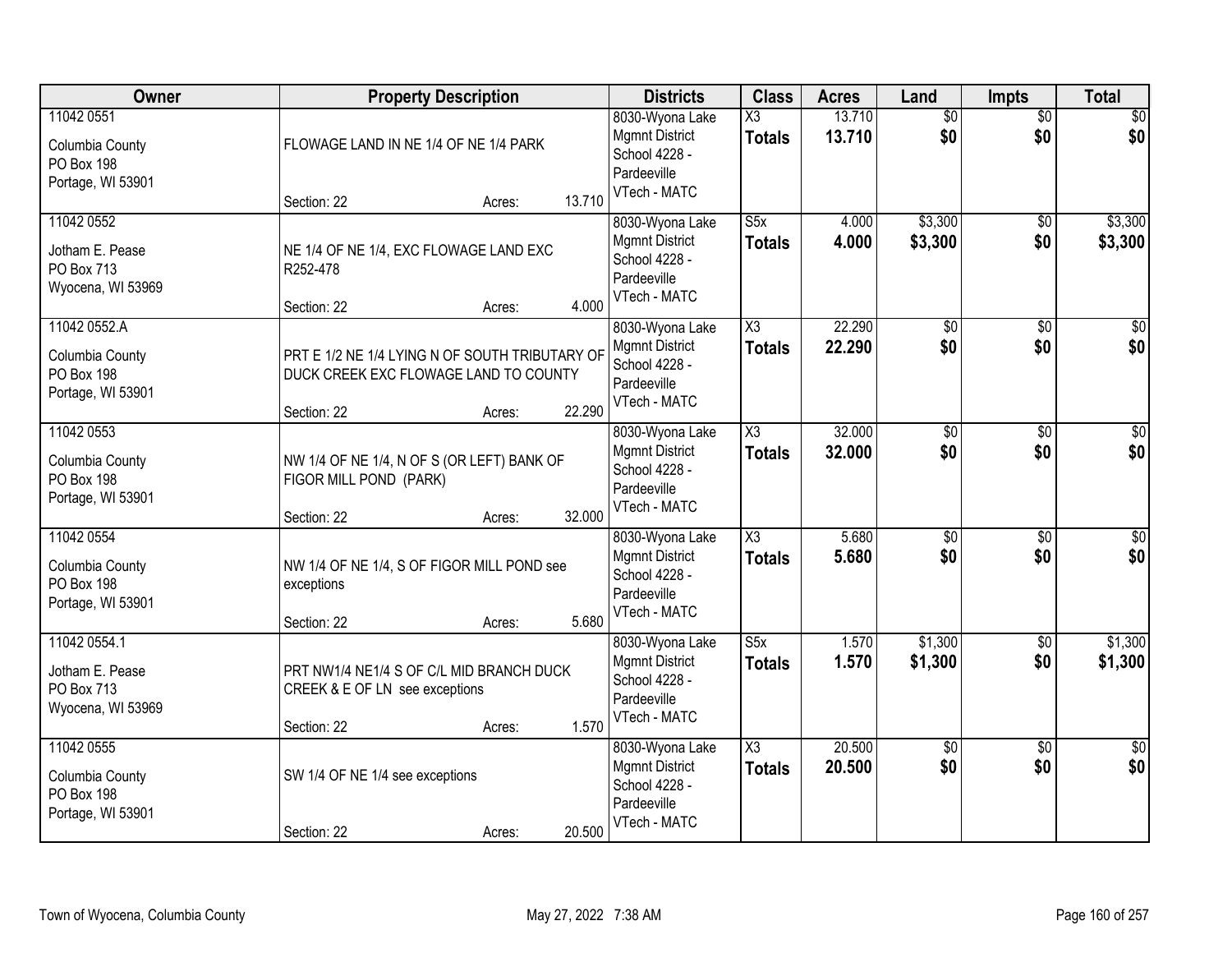| Owner                  | <b>Property Description</b>                 |        |        | <b>Districts</b>      | <b>Class</b>     | <b>Acres</b> | Land     | <b>Impts</b>    | <b>Total</b> |
|------------------------|---------------------------------------------|--------|--------|-----------------------|------------------|--------------|----------|-----------------|--------------|
| 11042 0555.1           |                                             |        |        | 8030-Wyona Lake       | A42              | 4.000        | \$1,100  | $\overline{50}$ | \$1,100      |
| Jotham E. Pease        | PRT OF SW1/4 NE1/4 E OF LN EXC CS3684-25-52 |        |        | <b>Mgmnt District</b> | A43              | 13.100       | \$2,500  | \$0             | \$2,500      |
| PO Box 713             |                                             |        |        | School 4228 -         | S5m              | 1.150        | \$2,300  | \$0             | \$2,300      |
| Wyocena, WI 53969      |                                             |        |        | Pardeeville           | S <sub>5</sub> x | 1.000        | \$500    | \$0             | \$500        |
|                        | Section: 22                                 | Acres: | 19.250 | VTech - MATC          | <b>Totals</b>    | 19.250       | \$6,400  | \$0             | \$6,400      |
| 11042 0555.2           | N6012 County Highway Gg                     |        |        | 8030-Wyona Lake       | $\overline{R1}$  | 1.000        | \$30,000 | \$278,400       | \$308,400    |
| Jotham E. Pease        | LT 1 CS#3684-25-52                          |        |        | <b>Mgmnt District</b> | <b>Totals</b>    | 1.000        | \$30,000 | \$278,400       | \$308,400    |
| PO Box 713             |                                             |        |        | School 4228 -         |                  |              |          |                 |              |
| Wyocena, WI 53969      |                                             |        |        | Pardeeville           |                  |              |          |                 |              |
|                        | Section: 22                                 | Acres: | 1.000  | VTech - MATC          |                  |              |          |                 |              |
| 11042 0556             |                                             |        |        | 8030-Wyona Lake       | A43              | 30.000       | \$5,700  | \$0             | \$5,700      |
| Jotham E. Pease        | SE 1/4 OF NE 1/4                            |        |        | <b>Mgmnt District</b> | S <sub>5</sub> x | 10.000       | \$8,300  | \$0             | \$8,300      |
| PO Box 713             |                                             |        |        | School 4228 -         | <b>Totals</b>    | 40.000       | \$14,000 | \$0             | \$14,000     |
| Wyocena, WI 53969      |                                             |        |        | Pardeeville           |                  |              |          |                 |              |
|                        | Section: 22                                 | Acres: | 40.000 | VTech - MATC          |                  |              |          |                 |              |
| 11042 0557             | W5781 County Highway G                      |        |        | School 4228 -         | A42              | 5.000        | \$1,300  | $\overline{50}$ | \$1,300      |
|                        | NE 1/4 OF SE 1/4, EXC R.R. R.O.W.R172-732   |        |        | Pardeeville           | A43              | 28.750       | \$5,500  | \$0             | \$5,500      |
| Norman F. Nobbs        |                                             |        |        | VTech - MATC          | H7               | 4.000        | \$31,000 | \$42,000        | \$73,000     |
| N4602 5th Ave          |                                             |        |        |                       | S <sub>5</sub> x | 0.750        | \$100    | \$0             | \$100        |
| Hancock, WI 54943-8912 | Section: 22                                 | Acres: | 38.500 |                       | <b>Totals</b>    | 38.500       | \$37,900 | \$42,000        | \$79,900     |
| 11042 0558             | County Rd G                                 |        |        | School 4228 -         | A43              | 25.000       | \$4,800  | $\overline{50}$ | \$4,800      |
|                        |                                             |        |        | Pardeeville           | S5m              | 11.000       | \$17,600 | \$0             | \$17,600     |
| Norman F. Nobbs        | NW 1/4 OF SE 1/4, EXC R.R. R.O.W.R172-732   |        |        | VTech - MATC          | S5x              | 1.000        | \$100    | \$0             | \$100        |
| N4602 5th Ave          |                                             |        |        |                       | <b>Totals</b>    | 37.000       | \$22,500 | \$0             | \$22,500     |
| Hancock, WI 54943-8912 | Section: 22                                 | Acres: | 37.000 |                       |                  |              |          |                 |              |
| 11042 0559             | County Rd G                                 |        |        | School 4228 -         | A43              | 32.000       | \$6,100  | $\overline{50}$ | \$6,100      |
|                        |                                             |        |        | Pardeeville           | S5m              | 8.000        | \$18,400 | \$0             | \$18,400     |
| Norman F. Nobbs        | SW 1/4 OF SE 1/4 R172-732                   |        |        | VTech - MATC          | <b>Totals</b>    | 40.000       | \$24,500 | \$0             | \$24,500     |
| N4602 5th Ave          |                                             |        |        |                       |                  |              |          |                 |              |
| Hancock, WI 54943-8912 |                                             |        |        |                       |                  |              |          |                 |              |
|                        | Section: 22                                 | Acres: | 40.000 |                       |                  |              |          |                 |              |
| 11042 0560             | County Rd G                                 |        |        | School 4228 -         | A42              | 23.500       | \$6,200  | $\overline{30}$ | \$6,200      |
| Norman F. Nobbs        | SE 1/4 OF SE 1/4, EXC R.R. R.O.W.R172-732   |        |        | Pardeeville           | A43              | 13.000       | \$2,500  | \$0             | \$2,500      |
| N4602 5th Ave          |                                             |        |        | VTech - MATC          | S5m              | 2.000        | \$3,900  | \$0             | \$3,900      |
| Hancock, WI 54943-8912 |                                             |        |        |                       | <b>Totals</b>    | 38.500       | \$12,600 | \$0             | \$12,600     |
|                        | Section: 22                                 | Acres: | 38.500 |                       |                  |              |          |                 |              |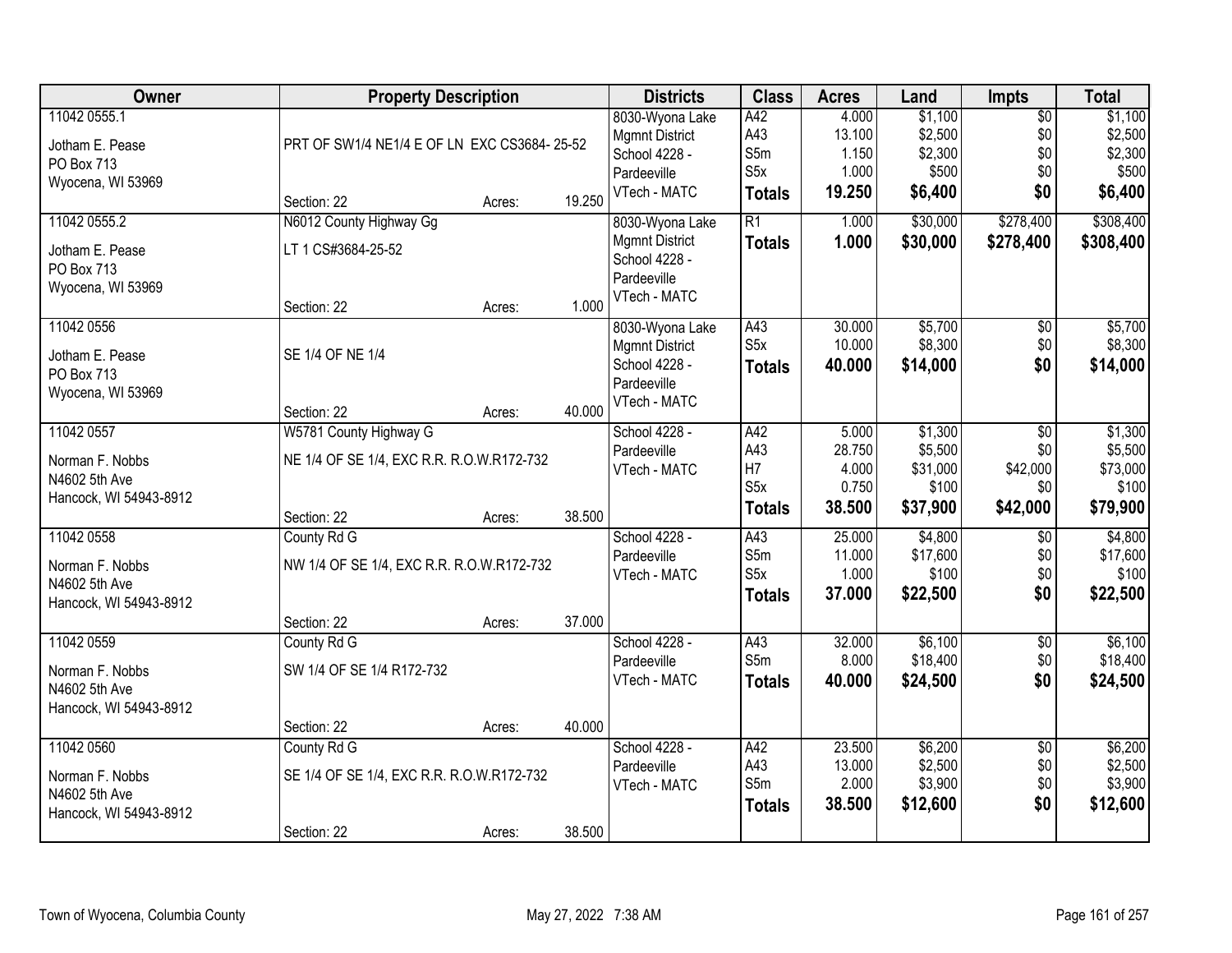| Owner                                                       | <b>Property Description</b>                              |        |        | <b>Districts</b>             | <b>Class</b>          | <b>Acres</b>    | Land                 | <b>Impts</b>     | <b>Total</b>          |
|-------------------------------------------------------------|----------------------------------------------------------|--------|--------|------------------------------|-----------------------|-----------------|----------------------|------------------|-----------------------|
| 11042 0561                                                  |                                                          |        |        | School 4228 -                | $\overline{X5}$       | 6.000           | $\overline{60}$      | $\overline{50}$  | \$0                   |
| <b>Heartland Partners CMC</b>                               | 6 A FOR R.R. R.O.W.                                      |        |        | Pardeeville                  | <b>Totals</b>         | 6.000           | \$0                  | \$0              | \$0                   |
| 330 N Jefferson Ct                                          |                                                          |        |        | VTech - MATC                 |                       |                 |                      |                  |                       |
| Chicago, IL 60661                                           |                                                          |        |        |                              |                       |                 |                      |                  |                       |
|                                                             | Section: 22                                              | Acres: | 6.000  |                              |                       |                 |                      |                  |                       |
| 11042 0562                                                  | N6016 Twitchell Rd                                       |        |        | School 4228 -                | A42                   | 7.000           | \$1,900              | $\overline{50}$  | \$1,900               |
| Dean's Dream, LLC                                           | NE1/4 NE1/4 ALSO .233AC IN SE1/4 NE1/4 IN                |        |        | Pardeeville<br>VTech - MATC  | A43<br>R1             | 16.000<br>2.750 | \$3,100<br>\$49,000  | \$0<br>\$77,100  | \$3,100<br>\$126,100  |
| 670 Gary St                                                 | R324-222                                                 |        |        |                              | S5m                   | 6.233           | \$10,000             | \$0              | \$10,000              |
| Ripon, WI 54971                                             |                                                          |        |        |                              | S <sub>5</sub> x      | 8.250           | \$2,600              | \$0              | \$2,600               |
|                                                             | Section: 23                                              | Acres: | 40.233 |                              | <b>Totals</b>         | 40.233          | \$66,600             | \$77,100         | \$143,700             |
| 11042 0563                                                  |                                                          |        |        | School 4228 -                | S5m                   | 25.000          | \$40,000             | $\overline{50}$  | \$40,000              |
| Rasa Martincic Declaration of Trust Date   NW 1/4 OF NE 1/4 |                                                          |        |        | Pardeeville                  | S5x                   | 15.000          | \$31,300             | \$0              | \$31,300              |
| 9/30/1998                                                   |                                                          |        |        | VTech - MATC                 | <b>Totals</b>         | 40.000          | \$71,300             | \$0              | \$71,300              |
| 1412 Ashbury Dr                                             |                                                          |        |        |                              |                       |                 |                      |                  |                       |
| Lemont, IL 60439-8416                                       | Section: 23                                              | Acres: | 40.000 |                              |                       |                 |                      |                  |                       |
| 11042 0564                                                  | W5480 County Highway G                                   |        |        | School 4228 -                | A43                   | 4.500           | \$900                | $\overline{50}$  | \$900                 |
| D&A Fischer, LLC                                            | SW 1/4 OF NE 1/4 - See Exceptions                        |        |        | Pardeeville                  | R1                    | 2.250           | \$46,000             | \$138,400        | \$184,400             |
| N6153 County Rd Ss                                          |                                                          |        |        | VTech - MATC                 | S5x                   | 7.000           | \$5,100              | \$0              | \$5,100               |
| Rio, WI 53960                                               |                                                          |        |        |                              | <b>Totals</b>         | 13.750          | \$52,000             | \$138,400        | \$190,400             |
|                                                             | Section: 23                                              | Acres: | 13.750 |                              |                       |                 |                      |                  |                       |
| 11042 0564.A                                                | N5990 W Hill Rd                                          |        |        | School 4228 -                | R1                    | 5.000           | \$56,500             | \$126,700        | \$183,200             |
| Wade S. Matson                                              | pt SW1/4 of NE1/4, COM at point 3706' north of SW cor    |        |        | Pardeeville                  | <b>Totals</b>         | 5.000           | \$56,500             | \$126,700        | \$183,200             |
| W5990 W Hill Rd                                             | SE1/4, N 254', E 70 rods, S 312' to center of Duck Creek |        |        | VTech - MATC                 |                       |                 |                      |                  |                       |
| Rio, WI 53960                                               | W to POB                                                 |        |        |                              |                       |                 |                      |                  |                       |
|                                                             | Section: 23                                              | Acres: | 5.000  |                              |                       |                 |                      |                  |                       |
| 11042 0564.B                                                | W5485 County Highway G                                   |        |        | School 4228 -                | A43                   | 6.000           | \$1,100              | $\sqrt{6}$       | \$1,100               |
| Thomas R. Neuman                                            | SW 1/4 NE 1/4 LYING S OF CTH G                           |        |        | Pardeeville<br>VTech - MATC  | R <sub>1</sub><br>S5m | 3.000<br>11.000 | \$50,500<br>\$21,500 | \$135,400<br>\$0 | \$185,900<br>\$21,500 |
| W5485 County Rd G                                           |                                                          |        |        |                              | <b>Totals</b>         | 20.000          | \$73,100             | \$135,400        | \$208,500             |
| Rio, WI 53960                                               |                                                          |        |        |                              |                       |                 |                      |                  |                       |
|                                                             | Section: 23                                              | Acres: | 20.000 |                              |                       |                 | \$33,600             |                  | \$116,500             |
| 11042 0565                                                  | N5965 Twitchell Rd                                       |        |        | School 4228 -<br>Pardeeville | $\overline{R1}$       | 1.250           |                      | \$82,900         |                       |
| Vicki L. Goetsch                                            | BEG AT POINT 312 FT S OF NE COR OF SW 1/4 OF             |        |        | VTech - MATC                 | <b>Totals</b>         | 1.250           | \$33,600             | \$82,900         | \$116,500             |
| N5965 Twitchell Rd                                          | NE 1/4; TH W 10 RODS; TH S 20 RODS; TH                   |        | E 10   |                              |                       |                 |                      |                  |                       |
| Pardeeville, WI 53954                                       | RODS; TH N 20 RODS TO POB V226-217 R44-427               |        |        |                              |                       |                 |                      |                  |                       |
|                                                             | Section: 23                                              | Acres: | 1.250  |                              |                       |                 |                      |                  |                       |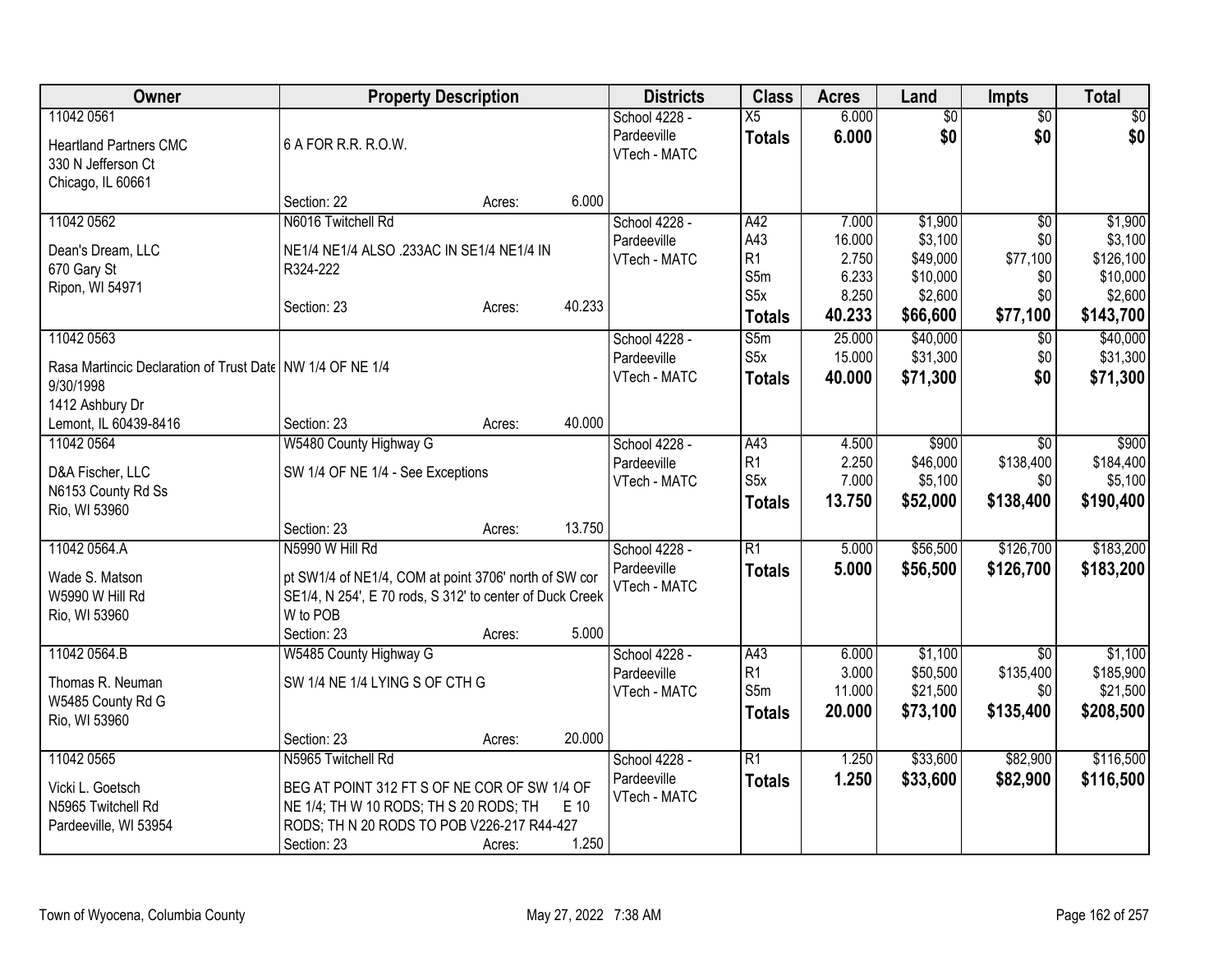| Owner                                                                                     | <b>Property Description</b>                         |        |        | <b>Districts</b> | <b>Class</b>     | <b>Acres</b> | Land     | Impts           | <b>Total</b> |
|-------------------------------------------------------------------------------------------|-----------------------------------------------------|--------|--------|------------------|------------------|--------------|----------|-----------------|--------------|
| 11042 0566.01                                                                             | W5301 County Highway G                              |        |        | School 4228 -    | A43              | 15.000       | \$2,900  | $\overline{50}$ | \$2,900      |
| Shawn W. Elert                                                                            | Lot 1, CSM 5206-36-137                              |        |        | Pardeeville      | S5m              | 11.000       | \$23,200 | \$0             | \$23,200     |
| W5387 County Rd G                                                                         |                                                     |        |        | VTech - MATC     | S <sub>5</sub> x | 9.000        | \$4,500  | \$0             | \$4,500      |
| Rio, WI 53960                                                                             |                                                     |        |        |                  | <b>Totals</b>    | 35.000       | \$30,600 | \$0             | \$30,600     |
|                                                                                           | Section: 24                                         | Acres: | 35.000 |                  |                  |              |          |                 |              |
| 11042 0566.03                                                                             | W5308 County Rd G                                   |        |        | School 4228 -    | $\overline{R1}$  | 4.620        | \$55,400 | \$205,400       | \$260,800    |
| Jerome E. Harvey                                                                          | Lot 1, CSM 5229-37-1                                |        |        | Pardeeville      | S <sub>5</sub> x | 0.760        | \$200    | \$0             | \$200        |
| W5308 County Rd G                                                                         |                                                     |        |        | VTech - MATC     | <b>Totals</b>    | 5.380        | \$55,600 | \$205,400       | \$261,000    |
| Rio, WI 53960                                                                             |                                                     |        |        |                  |                  |              |          |                 |              |
|                                                                                           | Section: 23                                         | Acres: | 5.380  |                  |                  |              |          |                 |              |
| 11042 0566.05                                                                             | W5387 County Highway G                              |        |        | School 4228 -    | $\overline{R1}$  | 4.700        | \$55,600 | \$335,500       | \$391,100    |
| Blayde K. Elert                                                                           | Lot 3, CSM 5229-37-1                                |        |        | Pardeeville      | <b>Totals</b>    | 4.700        | \$55,600 | \$335,500       | \$391,100    |
| 914 Greenlawn St                                                                          |                                                     |        |        | VTech - MATC     |                  |              |          |                 |              |
| Celebration, FL 34747                                                                     |                                                     |        |        |                  |                  |              |          |                 |              |
|                                                                                           | Section: 23                                         | Acres: | 4.700  |                  |                  |              |          |                 |              |
| 11042 0566.06                                                                             | W5384 County Highway G                              |        |        | School 4228 -    | $\overline{R1}$  | 2.500        | \$18,000 | \$214,600       | \$232,600    |
| Bryan S. Wendt                                                                            | Lot 1, CSM 6302-46-51                               |        |        | Pardeeville      | <b>Totals</b>    | 2.500        | \$18,000 | \$214,600       | \$232,600    |
| W5384 County Rd G                                                                         |                                                     |        |        | VTech - MATC     |                  |              |          |                 |              |
| Rio, WI 53960                                                                             |                                                     |        |        |                  |                  |              |          |                 |              |
|                                                                                           | Section: 23                                         | Acres: | 2.500  |                  |                  |              |          |                 |              |
| 11042 0566.A                                                                              | W5309 County Highway G                              |        |        | School 4228 -    | F6               | 10.000       | \$39,000 | $\overline{30}$ | \$39,000     |
| Marc R. Hertig                                                                            | Com SE cor of NE1/4; S89-14-32W 985.01'; N01-07-51W |        |        | Pardeeville      | R <sub>1</sub>   | 5.000        | \$56,500 | \$231,500       | \$288,000    |
| PO Box 308                                                                                | 653.39'; N88-04-45E 985.01'; S01-08-13E 683.38' to  |        |        | VTech - MATC     | <b>Totals</b>    | 15.000       | \$95,500 | \$231,500       | \$327,000    |
| Rio, WI 53960                                                                             | POB                                                 |        |        |                  |                  |              |          |                 |              |
|                                                                                           | Section: 23                                         | Acres: | 15.000 |                  |                  |              |          |                 |              |
| 11042 0567                                                                                | N5999 W Hill Rd                                     |        |        | School 4228 -    | A43              | 8.500        | \$1,600  | $\overline{50}$ | \$1,600      |
| Rasa Martincic Declaration of Trust Date   NE 1/4 OF NW 1/4 WOODLAND TAX ORDER            |                                                     |        |        | Pardeeville      | R <sub>1</sub>   | 2.500        | \$23,300 | \$131,600       | \$154,900    |
| 9/30/1998                                                                                 | #9060--12.A                                         |        |        | VTech - MATC     | S5m              | 25.000       | \$43,900 | \$0             | \$43,900     |
| 1412 Ashbury Dr                                                                           |                                                     |        |        |                  | S <sub>5</sub> x | 4.000        | \$4,400  | \$0             | \$4,400      |
| Lemont, IL 60439-8416                                                                     | Section: 23                                         | Acres: | 40.000 |                  | <b>Totals</b>    | 40.000       | \$73,200 | \$131,600       | \$204,800    |
| 11042 0568                                                                                |                                                     |        |        | School 4228 -    | F6               | 9.860        | \$38,400 | $\overline{50}$ | \$38,400     |
|                                                                                           |                                                     |        |        | Pardeeville      | S <sub>5</sub> x | 20.000       | \$19,600 | \$0             | \$19,600     |
| Rasa Martincic Declaration of Trust Date   NW 1/4 OF NW 1/4, N OF DUCK CREEK<br>9/30/1998 |                                                     |        |        | VTech - MATC     | <b>Totals</b>    | 29.860       | \$58,000 | \$0             | \$58,000     |
| 1412 Ashbury Dr                                                                           |                                                     |        |        |                  |                  |              |          |                 |              |
| Lemont, IL 60439-8416                                                                     | Section: 23                                         | Acres: | 29.860 |                  |                  |              |          |                 |              |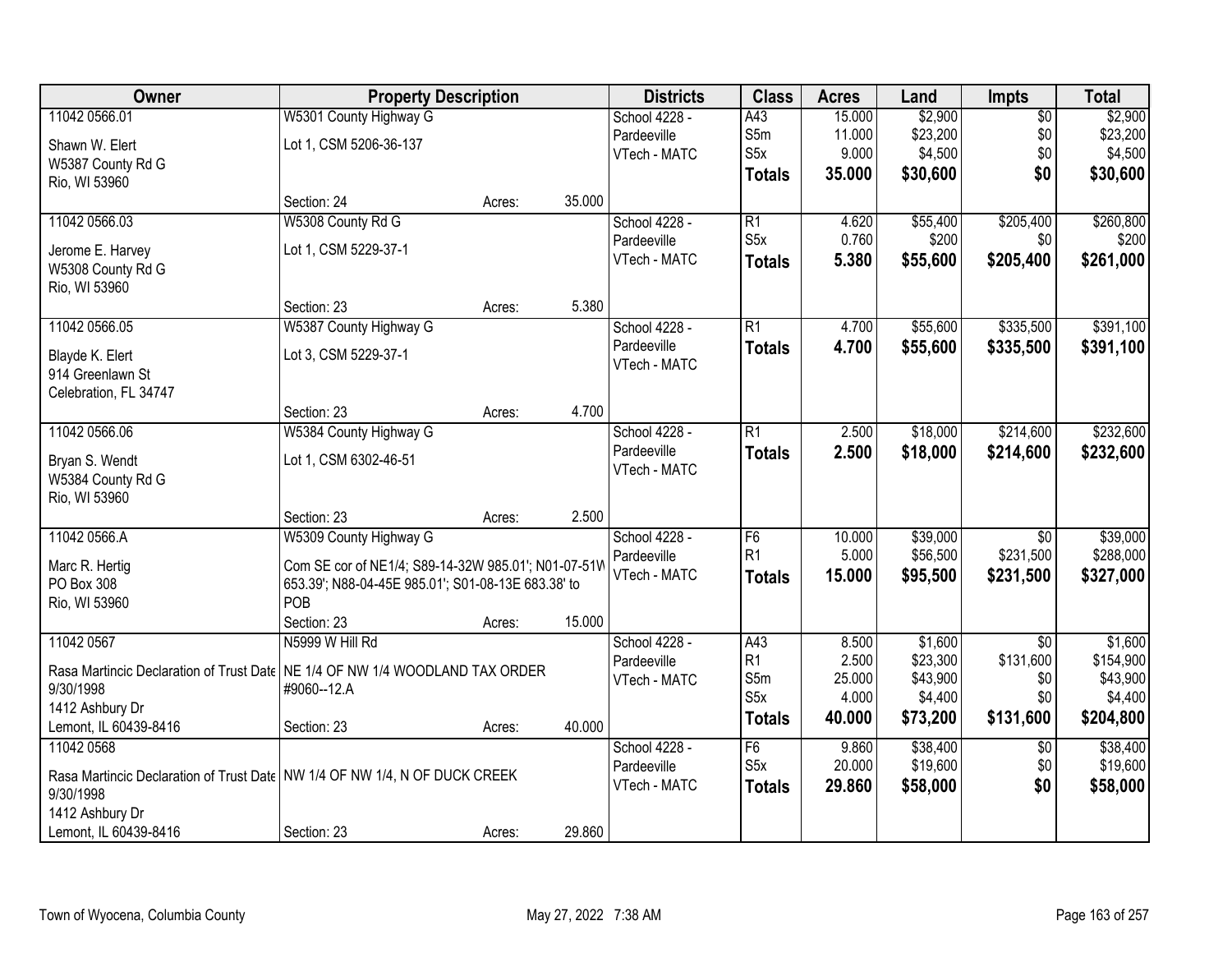| Owner                                                                                  |                                                 | <b>Property Description</b> |        | <b>Districts</b>                  | <b>Class</b>            | <b>Acres</b>   | Land               | <b>Impts</b>           | <b>Total</b>       |
|----------------------------------------------------------------------------------------|-------------------------------------------------|-----------------------------|--------|-----------------------------------|-------------------------|----------------|--------------------|------------------------|--------------------|
| 11042 0569                                                                             |                                                 |                             |        | School 4865 - Rio<br>VTech - MATC | S5x<br><b>Totals</b>    | 7.000<br>7.000 | \$5,800<br>\$5,800 | $\overline{50}$<br>\$0 | \$5,800<br>\$5,800 |
| Howard Hawley<br>W5697 Cth G                                                           | NW 1/4 OF NW 1/4, S OF DUCK CREEK R.105-323     |                             |        |                                   |                         |                |                    |                        |                    |
| Rio, WI 53960                                                                          |                                                 |                             |        |                                   |                         |                |                    |                        |                    |
|                                                                                        | Section: 23                                     | Acres:                      | 7.000  |                                   |                         |                |                    |                        |                    |
| 11042 0570                                                                             | County Rd G                                     |                             |        | School 4865 - Rio                 | A43                     | 9.000          | \$1,700            | $\overline{50}$        | \$1,700            |
| Howard Hawley                                                                          | SW 1/4 OF NW 1/4 R105-323 EXC S OF RD R493-105  |                             |        | VTech - MATC                      | S <sub>5</sub> x        | 30.600         | \$45,700           | \$0                    | \$45,700           |
| W5697 Cth G                                                                            |                                                 |                             |        |                                   | <b>Totals</b>           | 39.600         | \$47,400           | \$0                    | \$47,400           |
| Rio, WI 53960                                                                          |                                                 |                             |        |                                   |                         |                |                    |                        |                    |
| 11042 0571                                                                             | Section: 23<br>W5539 County Highway G           | Acres:                      | 39.600 | School 4865 - Rio                 | A43                     | 6.000          | \$1,100            | $\overline{50}$        | \$1,100            |
|                                                                                        |                                                 |                             |        | VTech - MATC                      | R1                      | 5.000          | \$56,500           | \$257,000              | \$313,500          |
| Samuel James Cooke                                                                     | SE 1/4 OF NW 1/4, EXC PRT LYING N OF CTH G      |                             |        |                                   | <b>Totals</b>           | 11.000         | \$57,600           | \$257,000              | \$314,600          |
| W5539 County Rd G<br>Rio, WI 53960                                                     |                                                 |                             |        |                                   |                         |                |                    |                        |                    |
|                                                                                        | Section: 23                                     | Acres:                      | 11.000 |                                   |                         |                |                    |                        |                    |
| 11042 0571.A                                                                           | N5985 W Hill Rd                                 |                             |        | School 4865 - Rio                 | F6                      | 3.000          | \$9,600            | $\sqrt{6}$             | \$9,600            |
| Tamar L. Zick                                                                          | Lot 1, CSM 1350-6-112                           |                             |        | VTech - MATC                      | R <sub>1</sub>          | 1.000          | \$30,000           | \$164,300              | \$194,300          |
| 323 Seth Cir                                                                           |                                                 |                             |        |                                   | S <sub>5</sub> x        | 24.450         | \$30,000           | \$0                    | \$30,000           |
| Madison, WI 53716                                                                      |                                                 |                             |        |                                   | <b>Totals</b>           | 28.450         | \$69,600           | \$164,300              | \$233,900          |
|                                                                                        | Section: 23                                     | Acres:                      | 28.450 |                                   |                         |                |                    |                        |                    |
| 11042 0572                                                                             |                                                 |                             |        | School 4865 - Rio                 | $\overline{\text{S5x}}$ | 0.500          | \$600              | \$0                    | \$600              |
| Rasa Martincic Declaration of Trust Date E 132 FT OF SE 1/4 OF NW 1/4, N OF DUCK CREEK |                                                 |                             |        | VTech - MATC                      | <b>Totals</b>           | 0.500          | \$600              | \$0                    | \$600              |
| 9/30/1998                                                                              |                                                 |                             |        |                                   |                         |                |                    |                        |                    |
| 1412 Ashbury Dr<br>Lemont, IL 60439-8416                                               |                                                 |                             | 0.500  |                                   |                         |                |                    |                        |                    |
| 11042 0573                                                                             | Section: 23                                     | Acres:                      |        | School 4865 - Rio                 | A42                     | 28.250         | \$7,500            | $\overline{60}$        | \$7,500            |
|                                                                                        |                                                 |                             |        | VTech - MATC                      | A43                     | 6.750          | \$1,300            | \$0                    | \$1,300            |
| Dennis W Wopat & Debra L Healy Wopa   NE 1/4 OF SW 1/4.                                |                                                 |                             |        |                                   | S <sub>5</sub> x        | 5.000          | \$7,500            | \$0                    | \$7,500            |
| Jt Rev Tr-10/15/20<br>N5760 Hill Rd                                                    |                                                 |                             |        |                                   | <b>Totals</b>           | 40.000         | \$16,300           | \$0                    | \$16,300           |
| Rio, WI 53960                                                                          | Section: 23                                     | Acres:                      | 40.000 |                                   |                         |                |                    |                        |                    |
| 11042 0574.03                                                                          |                                                 |                             |        | School 4865 - Rio                 | $\overline{R1}$         | 0.170          | \$2,600            | \$3,200                | \$5,800            |
| Ryan J. Sutherland                                                                     | PRT OF NWSW COM W1/4 COR TH E 711.84'; TH       |                             |        | VTech - MATC                      | <b>Totals</b>           | 0.170          | \$2,600            | \$3,200                | \$5,800            |
| W5647 County Rd G                                                                      | S00W 36.12' TO CLN CTH G; TH SW 225' TO POB; TH |                             |        |                                   |                         |                |                    |                        |                    |
| Rio, WI 53960                                                                          | S00W 7.21'; TH S11W 54.37'; TH S88E 122' TO     |                             |        |                                   |                         |                |                    |                        |                    |
|                                                                                        | Section: 23                                     | Acres:                      | 0.170  |                                   |                         |                |                    |                        |                    |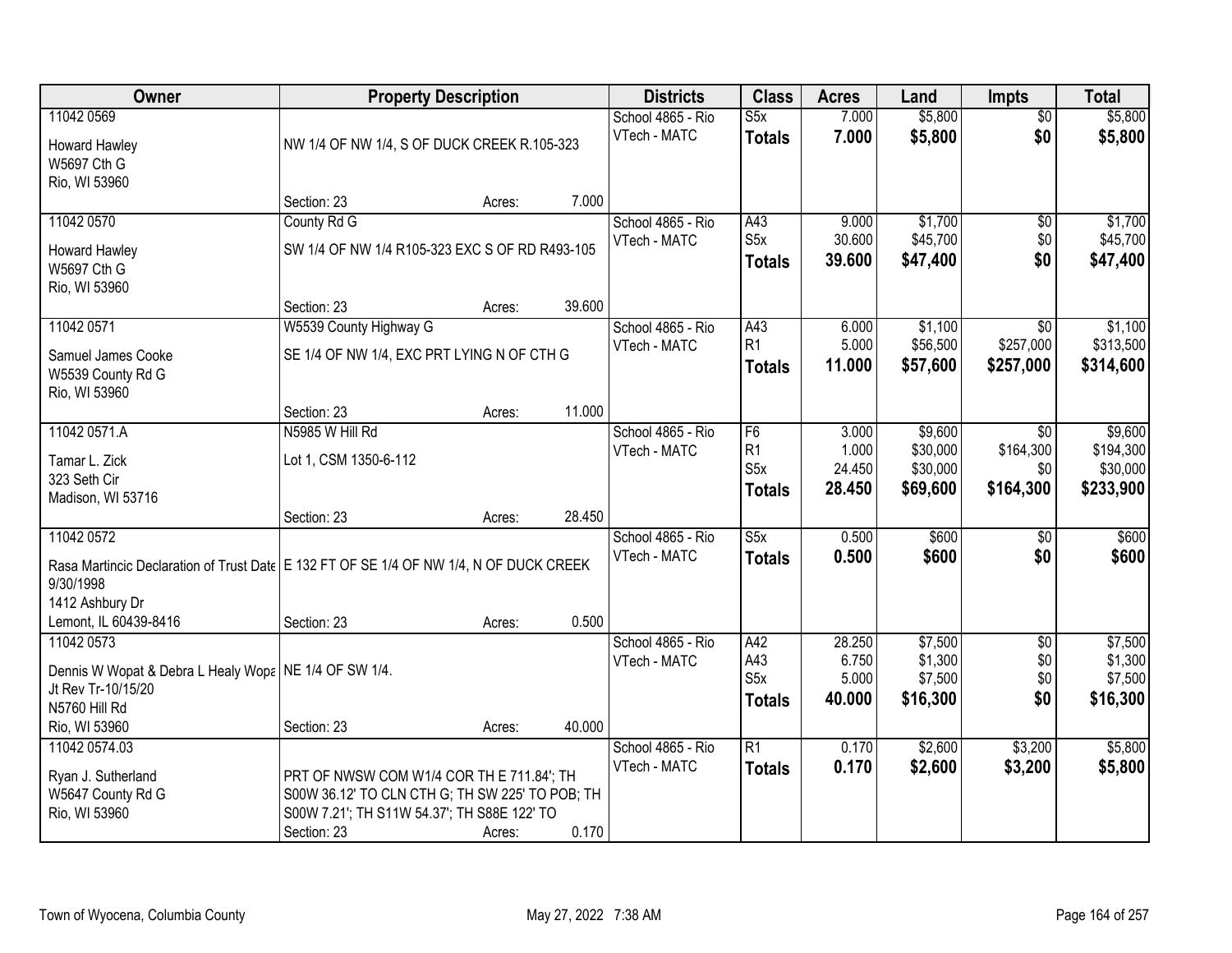| Owner                                                                    | <b>Property Description</b>                                                         | <b>Districts</b>  | <b>Class</b>     | <b>Acres</b> | Land      | <b>Impts</b>                 | <b>Total</b> |
|--------------------------------------------------------------------------|-------------------------------------------------------------------------------------|-------------------|------------------|--------------|-----------|------------------------------|--------------|
| 11042 0574.04                                                            |                                                                                     | School 4865 - Rio | A43              | 19.760       | \$3,800   | $\overline{$0}$              | \$3,800      |
|                                                                          | Dennis W Wopat & Debra L Healy Wopa PRT OF NW1/4 SW1/4 LYING EAST OF FENCE EXC      | VTech - MATC      | S <sub>5</sub> x | 0.400        | \$100     | \$0                          | \$100        |
| Jt Rev Tr-10/15/20                                                       | .58 AC IN R66-206 SWNW S OF RD R493-105 - See                                       |                   | <b>Totals</b>    | 20.160       | \$3,900   | \$0                          | \$3,900      |
| N5760 Hill Rd                                                            | Exceptions                                                                          |                   |                  |              |           |                              |              |
| Rio, WI 53960                                                            | 20.160<br>Section: 23<br>Acres:                                                     |                   |                  |              |           |                              |              |
| 11042 0574.05                                                            | W5697 County Highway G                                                              | School 4865 - Rio | A43              | 22.830       | \$4,400   | $\overline{50}$              | \$4,400      |
| Howard Hawley                                                            | W1/2 OF SW1/4 W OF FENCE & NORTH OF RR ROW                                          | VTech - MATC      | R <sub>1</sub>   | 1.000        | \$30,000  | \$119,200                    | \$149,200    |
| W5697 Cth G                                                              | EXC #714968 R474-784 R474-322 R119-433                                              |                   | S <sub>5</sub> x | 0.500        | \$100     | \$0                          | \$100        |
| Rio, WI 53960                                                            |                                                                                     |                   | <b>Totals</b>    | 24.330       | \$34,500  | \$119,200                    | \$153,700    |
|                                                                          | 24.330<br>Section: 23<br>Acres:                                                     |                   |                  |              |           |                              |              |
| 11042 0574.06                                                            |                                                                                     | School 4865 - Rio | $\overline{R1}$  | 0.370        | \$5,600   | \$0                          | \$5,600      |
| Ryan J. Sutherland                                                       | PRT OF NW1/4 OF SW1/4, described as follows: Comm                                   | VTech - MATC      | <b>Totals</b>    | 0.370        | \$5,600   | \$0                          | \$5,600      |
| W5647 County Rd G                                                        | at the W Q cor of Sec 23; N88-17-17E 711.84';                                       |                   |                  |              |           |                              |              |
| Rio, WI 53960                                                            | S00-55-48W 36.12' to a pt in ctrln of CTH G & POB; cont                             |                   |                  |              |           |                              |              |
|                                                                          | 0.370<br>Section: 23<br>Acres:                                                      |                   |                  |              |           |                              |              |
| 11042 0574.A                                                             | W5647 County Highway G                                                              | School 4228 -     | R1               | 0.580        | \$22,700  | \$152,600                    | \$175,300    |
| Ryan J. Sutherland                                                       | PCL IN NW 1/4 SW 1/4; COM AT WH CEN LN CTH "G"                                      | Pardeeville       | <b>Totals</b>    | 0.580        | \$22,700  | \$152,600                    | \$175,300    |
| W5647 County Rd G                                                        | INTERS W LN SEC 23; E 711' TO POB; S 225'; E 112'; N                                | VTech - MATC      |                  |              |           |                              |              |
| Rio, WI 53960                                                            | TO CEN LN HWY G; W ALNG HWY G TO POB                                                |                   |                  |              |           |                              |              |
|                                                                          | 0.580<br>Section: 23<br>Acres:                                                      |                   |                  |              |           |                              |              |
| 11042 0575                                                               |                                                                                     | School 4865 - Rio | A43              | 31.740       | \$6,100   | $\overline{30}$              | \$6,100      |
|                                                                          |                                                                                     | VTech - MATC      | <b>Totals</b>    | 31.740       | \$6,100   | \$0                          | \$6,100      |
|                                                                          | Dennis W Wopat & Debra L Healy Wopa   SW1/4 SW1/4 EAST OF FENCE IN R474-784 & SOUTH |                   |                  |              |           |                              |              |
| Jt Rev Tr-10/15/20<br>N5760 Hill Rd                                      | OF RR ROW.                                                                          |                   |                  |              |           |                              |              |
| Rio, WI 53960                                                            | 31.740<br>Section: 23<br>Acres:                                                     |                   |                  |              |           |                              |              |
| 11042 0577                                                               | N5761 W Hill Rd                                                                     | School 4865 - Rio | A42              | 37.500       | \$9,900   | \$0                          | \$9,900      |
|                                                                          |                                                                                     | VTech - MATC      | H7               | 0.500        | \$10,500  | \$3,500                      | \$14,000     |
| Dennis W Wopat & Debra L Healy Wopa   SE 1/4 OF SW 1/4 NE OF R.R. R.O.W. |                                                                                     |                   | <b>Totals</b>    | 38.000       | \$20,400  | \$3,500                      | \$23,900     |
| Jt Rev Tr-10/15/20                                                       |                                                                                     |                   |                  |              |           |                              |              |
| N5760 Hill Rd                                                            |                                                                                     |                   |                  |              |           |                              |              |
| Rio, WI 53960<br>11042 0578                                              | 38.000<br>Section: 23<br>Acres:                                                     | School 4865 - Rio | F6               | 12.000       | \$46,800  |                              | \$46,800     |
|                                                                          | W5399 County Highway G                                                              | VTech - MATC      | R <sub>1</sub>   | 4.190        | \$54,100  | $\overline{50}$<br>\$217,200 | \$271,300    |
| Raymond J Jr & Karen K Lavallee Rev                                      | Lot 1, CSM 2253-14-44 includes 30' EASEMENT                                         |                   |                  | 16.190       | \$100,900 | \$217,200                    | \$318,100    |
| Liv Trust Dtd 8/15/                                                      |                                                                                     |                   | <b>Totals</b>    |              |           |                              |              |
| W5399 County Rd G                                                        |                                                                                     |                   |                  |              |           |                              |              |
| Rio, WI 53960                                                            | 16.190<br>Section: 23<br>Acres:                                                     |                   |                  |              |           |                              |              |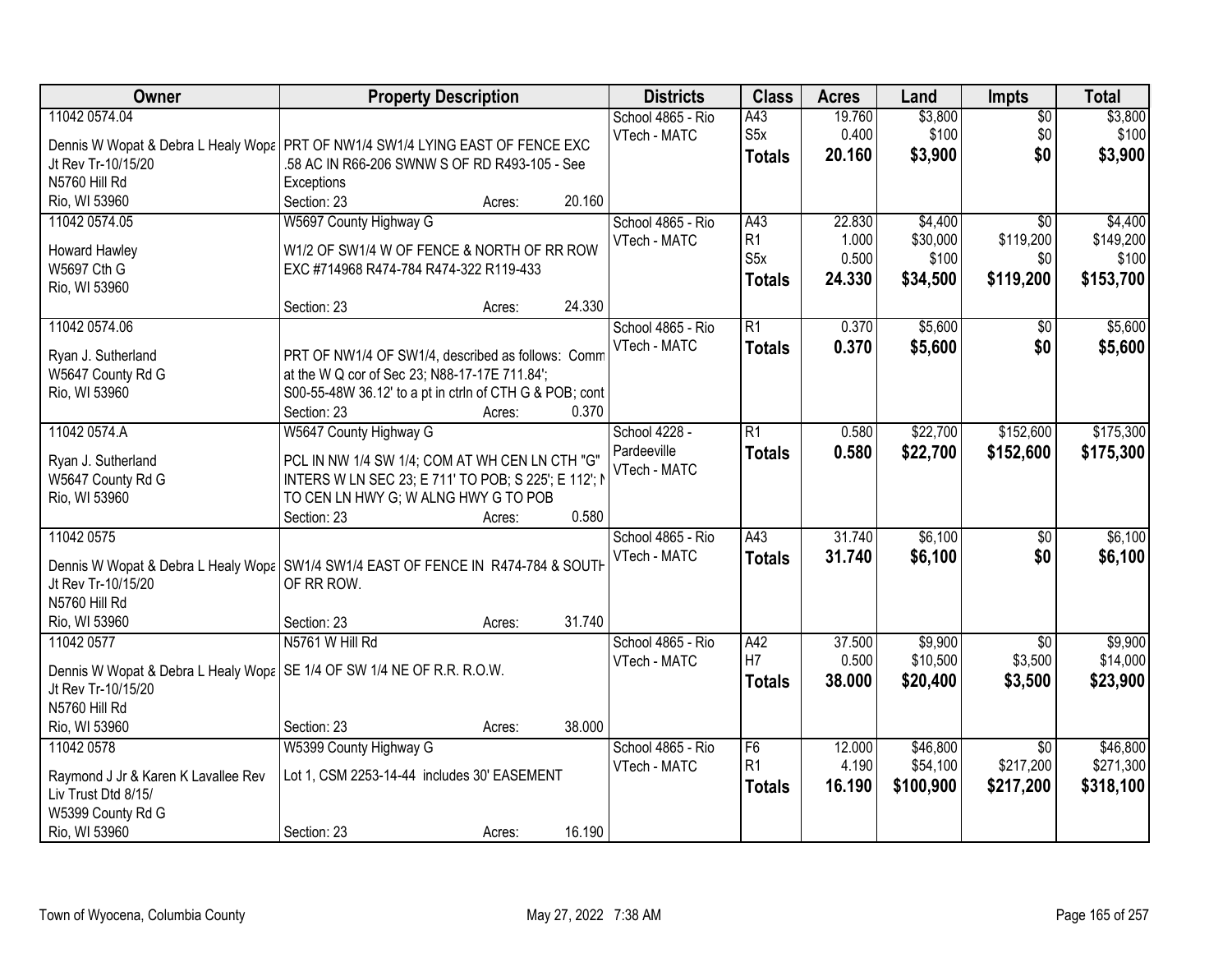| Owner                                                            | <b>Property Description</b> |        |        | <b>Districts</b>  | <b>Class</b>     | <b>Acres</b> | Land     | <b>Impts</b>    | <b>Total</b> |
|------------------------------------------------------------------|-----------------------------|--------|--------|-------------------|------------------|--------------|----------|-----------------|--------------|
| 11042 0578.A                                                     |                             |        |        | School 4865 - Rio | A43              | 12.000       | \$2,300  | $\sqrt{6}$      | \$2,300      |
| Dennis W Wopat & Debra L Healy Wopa   NE1/4 OF SE1/4 EXC CS#2253 |                             |        |        | VTech - MATC      | S5m              | 11.800       | \$23,000 | \$0             | \$23,000     |
| Jt Rev Tr-10/15/20                                               |                             |        |        |                   | <b>Totals</b>    | 23.800       | \$25,300 | \$0             | \$25,300     |
| N5760 Hill Rd                                                    |                             |        |        |                   |                  |              |          |                 |              |
| Rio, WI 53960                                                    | Section: 23                 | Acres: | 23.800 |                   |                  |              |          |                 |              |
| 11042 0579                                                       |                             |        |        | School 4865 - Rio | A42              | 11.000       | \$2,900  | $\overline{50}$ | \$2,900      |
| Dennis W Wopat & Debra L Healy Wopa NW 1/4 OF SE 1/4             |                             |        |        | VTech - MATC      | A43              | 27.000       | \$5,200  | \$0             | \$5,200      |
| Jt Rev Tr-10/15/20                                               |                             |        |        |                   | S5m              | 1.000        | \$2,000  | \$0             | \$2,000      |
| N5760 Hill Rd                                                    |                             |        |        |                   | S <sub>5x</sub>  | 1.000        | \$100    | \$0             | \$100        |
| Rio, WI 53960                                                    | Section: 23                 | Acres: | 40.000 |                   | <b>Totals</b>    | 40.000       | \$10,200 | \$0             | \$10,200     |
| 11042 0580                                                       | N5760 W Hill Rd             |        |        | School 4865 - Rio | A42              | 5.000        | \$1,300  | $\overline{50}$ | \$1,300      |
|                                                                  |                             |        |        | VTech - MATC      | A43              | 25.250       | \$4,800  | \$0             | \$4,800      |
| Dennis W Wopat & Debra L Healy Wopa   SW 1/4 OF SE 1/4           |                             |        |        |                   | H7               | 6.000        | \$35,000 | \$178,300       | \$213,300    |
| Jt Rev Tr-10/15/20                                               |                             |        |        |                   | S5m              | 3.000        | \$6,900  | \$0             | \$6,900      |
| N5760 Hill Rd                                                    |                             |        |        |                   | S <sub>5</sub> x | 0.750        | \$100    | \$0             | \$100        |
| Rio, WI 53960                                                    | Section: 23                 | Acres: | 40.000 |                   | <b>Totals</b>    | 40.000       | \$48,100 | \$178,300       | \$226,400    |
| 11042 0581                                                       |                             |        |        | School 4865 - Rio | A43              | 38.000       | \$7,300  | $\overline{60}$ | \$7,300      |
|                                                                  |                             |        |        | VTech - MATC      | S5m              | 2.000        | \$3,900  | \$0             | \$3,900      |
| Dennis W Wopat & Debra L Healy Wopa   SE 1/4 OF SE 1/4           |                             |        |        |                   | <b>Totals</b>    | 40.000       | \$11,200 | \$0             | \$11,200     |
| Jt Rev Tr-10/15/20                                               |                             |        |        |                   |                  |              |          |                 |              |
| N5760 Hill Rd<br>Rio, WI 53960                                   |                             |        | 40.000 |                   |                  |              |          |                 |              |
|                                                                  | Section: 23                 | Acres: |        |                   | X5               | 4.000        |          |                 |              |
| 11042 0582                                                       |                             |        |        | School 4865 - Rio |                  |              | \$0      | \$0             | \$0          |
| <b>Heartland Partners CMC</b>                                    | 4 A FOR R.R. R.O.W.         |        |        | VTech - MATC      | <b>Totals</b>    | 4.000        | \$0      | \$0             | \$0          |
| 330 N Jefferson Ct                                               |                             |        |        |                   |                  |              |          |                 |              |
| Chicago, IL 60661                                                |                             |        |        |                   |                  |              |          |                 |              |
|                                                                  | Section: 23                 | Acres: | 4.000  |                   |                  |              |          |                 |              |
| 11042 0583                                                       | W4969 County Highway G      |        |        | School 4865 - Rio | A42              | 11.500       | \$3,000  | \$0             | \$3,000      |
| Michael G. Ruetten                                               | NE 1/4 OF NE 1/4            |        |        | VTech - MATC      | A43              | 9.000        | \$1,700  | \$0             | \$1,700      |
| W4969 County Rd G                                                |                             |        |        |                   | R1               | 2.000        | \$44,500 | \$341,000       | \$385,500    |
| Rio, WI 53960                                                    |                             |        |        |                   | S5m              | 6.500        | \$10,400 | \$0             | \$10,400     |
|                                                                  | Section: 24                 | Acres: | 40.000 |                   | S <sub>5x</sub>  | 11.000       | \$8,800  | \$0             | \$8,800      |
|                                                                  |                             |        |        |                   | <b>Totals</b>    | 40.000       | \$68,400 | \$341,000       | \$409,400    |
| 11042 0584                                                       | County Rd G                 |        |        | School 4865 - Rio | A42              | 11.750       | \$3,100  | $\overline{50}$ | \$3,100      |
| Michael G. Ruetten                                               | NW 1/4 OF NE 1/4            |        |        | VTech - MATC      | H7               | 0.500        | \$10,500 | \$100           | \$10,600     |
| W4969 County Rd G                                                |                             |        |        |                   | S <sub>5</sub> x | 27.750       | \$29,800 | \$0             | \$29,800     |
| Rio, WI 53960                                                    |                             |        |        |                   | <b>Totals</b>    | 40.000       | \$43,400 | \$100           | \$43,500     |
|                                                                  | Section: 24                 | Acres: | 40.000 |                   |                  |              |          |                 |              |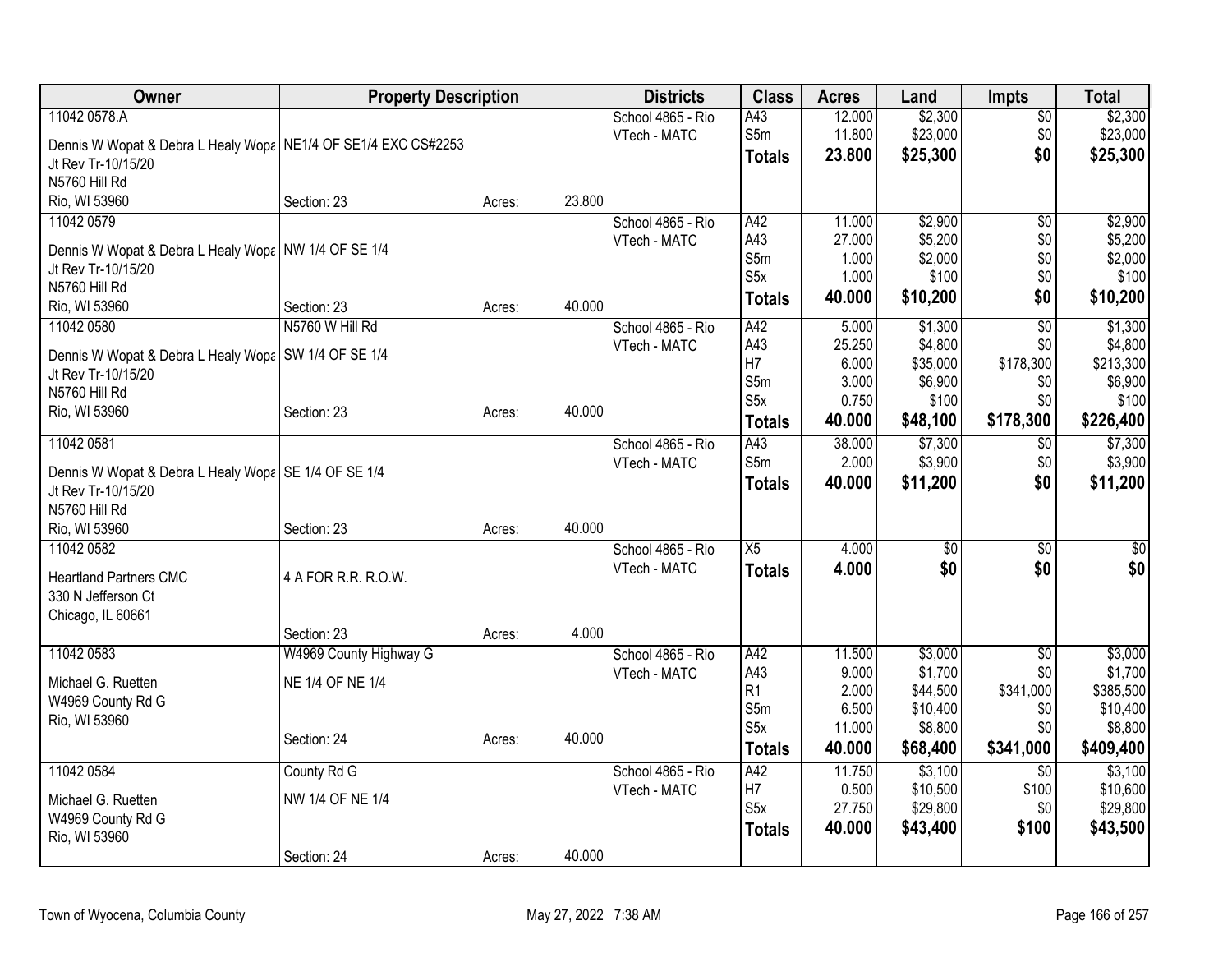| Owner               | <b>Property Description</b>                          | <b>Districts</b>  | <b>Class</b>     | <b>Acres</b>     | Land                 | <b>Impts</b>    | <b>Total</b>         |
|---------------------|------------------------------------------------------|-------------------|------------------|------------------|----------------------|-----------------|----------------------|
| 11042 0586.02       | N5867 Schliesmann Rd                                 | School 4865 - Rio | A41              | 2.500            | \$800                | $\overline{50}$ | \$800                |
| Wildland, LLC       | LT 2 CS#3725-25-93                                   | VTech - MATC      | A42              | 6.000            | \$1,600              | \$0             | \$1,600              |
| W7503 Kampen Rd     |                                                      |                   | A43              | 16.500           | \$3,200              | \$0             | \$3,200              |
| Arlington, WI 53911 |                                                      |                   | R1               | 1.000            | \$30,000             | \$167,900       | \$197,900            |
|                     | 120.050<br>Section: 24<br>Acres:                     |                   | S5m<br>S5x       | 16.550<br>77.500 | \$38,100<br>\$15,500 | \$0<br>\$0      | \$38,100<br>\$15,500 |
|                     |                                                      |                   |                  | 120.050          | \$89,200             | \$167,900       |                      |
|                     |                                                      |                   | <b>Totals</b>    |                  |                      |                 | \$257,100            |
| 11042 0587          | County Rd G                                          | School 4865 - Rio | A43              | 31.600           | \$6,000              | \$0             | \$6,000              |
| Gerald W. Ring      | NE 1/4 OF NW 1/4. Helen M Ring retains a Life Estate | VTech - MATC      | S <sub>5</sub> x | 8.400            | \$5,800              | \$0             | \$5,800              |
| 5214 Ridge Rd       |                                                      |                   | Totals           | 40.000           | \$11,800             | \$0             | \$11,800             |
| Mcfarland, WI 53558 |                                                      |                   |                  |                  |                      |                 |                      |
|                     | 40.000<br>Section: 24<br>Acres:                      |                   |                  |                  |                      |                 |                      |
| 11042 0588          |                                                      | School 4228 -     | A42              | 16.270           | \$4,300              | $\overline{30}$ | \$4,300              |
| Dean's Dream, LLC   | NW1/4 NW1/4 EX BEG IN NE/C, TH S 12 1/4 RDS, W 26    | Pardeeville       | S5m              | 8.000            | \$15,600             | \$0             | \$15,600             |
| 670 Gary St         | 2/3 RDS N 12 1/4 RDS, E 26 2/3RDS TO POB; ALSO EX    | VTech - MATC      | S5x              | 9.000            | \$1,800              | \$0             | \$1,800              |
| Ripon, WI 54971     | LTS 1 & 2 CSM 2080-12-67.                            |                   | <b>Totals</b>    | 33.270           | \$21,700             | \$0             | \$21,700             |
|                     | 33.270<br>Section: 24<br>Acres:                      |                   |                  |                  |                      |                 |                      |
| 11042 0588.A        |                                                      | School 4228 -     | S5x              | 2.000            | \$2,200              | \$0             | \$2,200              |
| Gene A. Badtram     | PRT NW 1/4 NW 1/4; COM NE COR SD 1/4 1/4; S12.25     | Pardeeville       | <b>Totals</b>    | 2.000            | \$2,200              | \$0             | \$2,200              |
| <b>W5158 Hwy G</b>  | RDS; W262/3 RDS; N12 1/4 RDS; E26 2/3 RDS POB.       | VTech - MATC      |                  |                  |                      |                 |                      |
| Rio, WI 53960       |                                                      |                   |                  |                  |                      |                 |                      |
|                     | 2.000<br>Section: 24<br>Acres:                       |                   |                  |                  |                      |                 |                      |
| 11042 0589          | W5249 County Highway G                               | School 4228 -     | F <sub>6</sub>   | 11.405           | \$44,500             | $\overline{50}$ | \$44,500             |
|                     |                                                      | Pardeeville       | R <sub>1</sub>   | 2.000            | \$44,500             | \$213,500       | \$258,000            |
| Duane L. Kidd       | SW 1/4 OF NW 1/4 EXC CS#2171 EXC CS#2498             | VTech - MATC      | S <sub>5</sub> x | 2.750            | \$1,900              | \$0             | \$1,900              |
| W5249 County Rd G   |                                                      |                   | <b>Totals</b>    | 16.155           | \$90,900             | \$213,500       | \$304,400            |
| Rio, WI 53960       | 16.155<br>Section: 24<br>Acres:                      |                   |                  |                  |                      |                 |                      |
| 11042 0589.02       | W5287 County Rd G                                    | School 4228 -     | R1               | 5.000            | \$56,500             | \$140,700       | \$197,200            |
|                     |                                                      | Pardeeville       | <b>Totals</b>    | 5.000            | \$56,500             | \$140,700       | \$197,200            |
| Stuart F. Mair      | LOT 1 CS#2498-16-68                                  | VTech - MATC      |                  |                  |                      |                 |                      |
| W5287 Cth G         |                                                      |                   |                  |                  |                      |                 |                      |
| Rio, WI 53960       | 5.000                                                |                   |                  |                  |                      |                 |                      |
| 11042 0590          | Section: 24<br>Acres:<br>W5195 County Highway G      | School 4865 - Rio | A43              | 11.160           | \$2,100              | $\overline{30}$ | \$2,100              |
|                     |                                                      | VTech - MATC      | R <sub>1</sub>   | 3.500            | \$52,000             | \$133,900       | \$185,900            |
| Gerald W. Ring      | SE 1/4 OF NW 1/4 Helen M Ring retains a Life Estate  |                   | S5m              | 4.000            | \$7,800              | \$0             | \$7,800              |
| 5214 Ridge Rd       |                                                      |                   | S <sub>5</sub> x | 21.340           | \$16,100             | \$0             | \$16,100             |
| Mcfarland, WI 53558 |                                                      |                   | <b>Totals</b>    | 40.000           | \$78,000             | \$133,900       | \$211,900            |
|                     | 40.000<br>Section: 24<br>Acres:                      |                   |                  |                  |                      |                 |                      |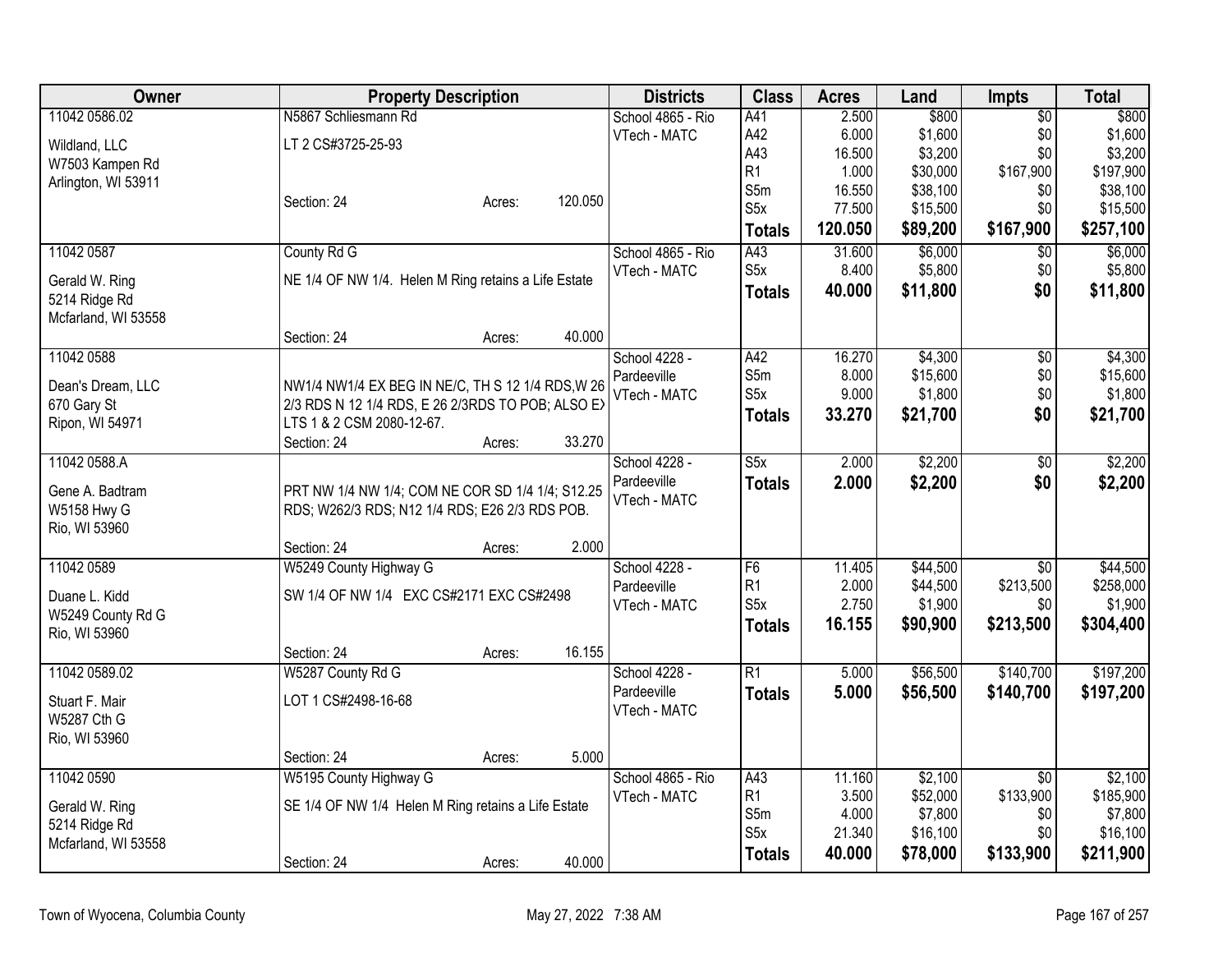| Owner                                                                         |                                                         | <b>Property Description</b> |        | <b>Districts</b>  | <b>Class</b>     | <b>Acres</b>   | Land               | <b>Impts</b>    | <b>Total</b>       |
|-------------------------------------------------------------------------------|---------------------------------------------------------|-----------------------------|--------|-------------------|------------------|----------------|--------------------|-----------------|--------------------|
| 11042 0591.01                                                                 |                                                         |                             |        | School 4865 - Rio | F6               | 1.570          | \$5,000            | $\overline{50}$ | \$5,000            |
| Wildland, LLC                                                                 | A part of the NE Q of the SW Q of Sec 24, described as  |                             |        | VTech - MATC      | <b>Totals</b>    | 1.570          | \$5,000            | \$0             | \$5,000            |
| W7503 Kampen Rd                                                               | follows: Comm at the N Q cor of Sec 24; S01-50-38E      |                             |        |                   |                  |                |                    |                 |                    |
| Arlington, WI 53911                                                           | 2662.58' to the ctr Q cor & POB; cont S01-50-38E 406.15 |                             |        |                   |                  |                |                    |                 |                    |
|                                                                               | Section: 24                                             | Acres:                      | 1.570  |                   |                  |                |                    |                 |                    |
| 11042 0591.02                                                                 |                                                         |                             |        | School 4865 - Rio | A43              | 20.300         | \$3,900            | $\overline{50}$ | \$3,900            |
| Linda R. Yaroch                                                               | NE 1/4 OF SW 1/4 - See Exceptions                       |                             |        | VTech - MATC      | F <sub>6</sub>   | 18.130         | \$42,400           | \$0             | \$42,400           |
| 322 Valley View Dr                                                            |                                                         |                             |        |                   | <b>Totals</b>    | 38.430         | \$46,300           | \$0             | \$46,300           |
| Rio, WI 53960                                                                 |                                                         |                             |        |                   |                  |                |                    |                 |                    |
|                                                                               | Section: 24                                             | Acres:                      | 38.430 |                   |                  |                |                    |                 |                    |
| 11042 0592                                                                    |                                                         |                             |        | School 4865 - Rio | A43              | 5.000          | \$1,000            | \$0             | \$1,000            |
|                                                                               |                                                         |                             |        | VTech - MATC      | S5m              | 16.360         | \$34,000           | \$0             | \$34,000           |
| Gerald W. Ring                                                                | NW 1/4 OF SW 1/4 - See Exceptions Helen M Ring          |                             |        |                   | <b>Totals</b>    | 21.360         | \$35,000           | \$0             | \$35,000           |
| 5214 Ridge Rd<br>Mcfarland, WI 53558                                          | retains a Life Estate                                   |                             |        |                   |                  |                |                    |                 |                    |
|                                                                               | Section: 24                                             | Acres:                      | 21.360 |                   |                  |                |                    |                 |                    |
| 11042 0592.A                                                                  |                                                         |                             |        | School 4865 - Rio | A43              | 18.640         | \$3,600            | \$0             | \$3,600            |
|                                                                               |                                                         |                             |        | VTech - MATC      | <b>Totals</b>    | 18.640         | \$3,600            | \$0             | \$3,600            |
| Dennis W Wopat & Debra L Healy Wopa   PRT NW1/4 OF SW1/4 AS RECORD IN R334-21 |                                                         |                             |        |                   |                  |                |                    |                 |                    |
| Jt Rev Tr-10/15/20                                                            |                                                         |                             |        |                   |                  |                |                    |                 |                    |
| N5760 Hill Rd                                                                 |                                                         |                             |        |                   |                  |                |                    |                 |                    |
| Rio, WI 53960                                                                 | Section: 24                                             | Acres:                      | 18.640 |                   |                  |                |                    |                 |                    |
| 11042 0593                                                                    |                                                         |                             |        | School 4865 - Rio | A43<br>S5m       | 35.000         | \$6,700            | $\overline{30}$ | \$6,700            |
| Dennis W Wopat & Debra L Healy Wopa   SW 1/4 OF SW 1/4                        |                                                         |                             |        | VTech - MATC      | S <sub>5x</sub>  | 2.500<br>2.500 | \$4,900<br>\$3,200 | \$0<br>\$0      | \$4,900<br>\$3,200 |
| Jt Rev Tr-10/15/20                                                            |                                                         |                             |        |                   |                  | 40.000         | \$14,800           | \$0             | \$14,800           |
| N5760 Hill Rd                                                                 |                                                         |                             |        |                   | <b>Totals</b>    |                |                    |                 |                    |
| Rio, WI 53960                                                                 | Section: 24                                             | Acres:                      | 40.000 |                   |                  |                |                    |                 |                    |
| 11042 0594                                                                    | W5128 Waters Rd                                         |                             |        | School 4865 - Rio | A43              | 32.000         | \$6,100            | $\overline{50}$ | \$6,100            |
| Linda R. Yaroch                                                               | SE 1/4 OF SW 1/4                                        |                             |        | VTech - MATC      | R1               | 1.000          | \$30,000           | \$36,000        | \$66,000           |
| 322 Valley View Dr                                                            |                                                         |                             |        |                   | S5m              | 6.000          | \$11,700           | \$0             | \$11,700           |
| Rio, WI 53960                                                                 |                                                         |                             |        |                   | S <sub>5</sub> x | 1.000          | \$100              | \$0             | \$100              |
|                                                                               | Section: 24                                             | Acres:                      | 40.000 |                   | <b>Totals</b>    | 40.000         | \$47,900           | \$36,000        | \$83,900           |
| 11042 0596.02                                                                 |                                                         |                             |        | School 4865 - Rio | A43              | 1.000          | \$200              | $\overline{50}$ | \$200              |
| Linda R. Yaroch                                                               | Being a part of Lot 1, CSM 3725-25-93, described as     |                             |        | VTech - MATC      | S <sub>5x</sub>  | 2.520          | \$500              | \$0             | \$500              |
| 322 Valley View Dr                                                            | follows: Comm ath the N Q cor of Sec 24; S01-50-38E     |                             |        |                   | <b>Totals</b>    | 3.520          | \$700              | \$0             | \$700              |
| Rio, WI 53960                                                                 | 2662.58' to the ctr Q cor of Sec 24; cont S01-50-38E    |                             |        |                   |                  |                |                    |                 |                    |
|                                                                               | Section: 24                                             | Acres:                      | 3.520  |                   |                  |                |                    |                 |                    |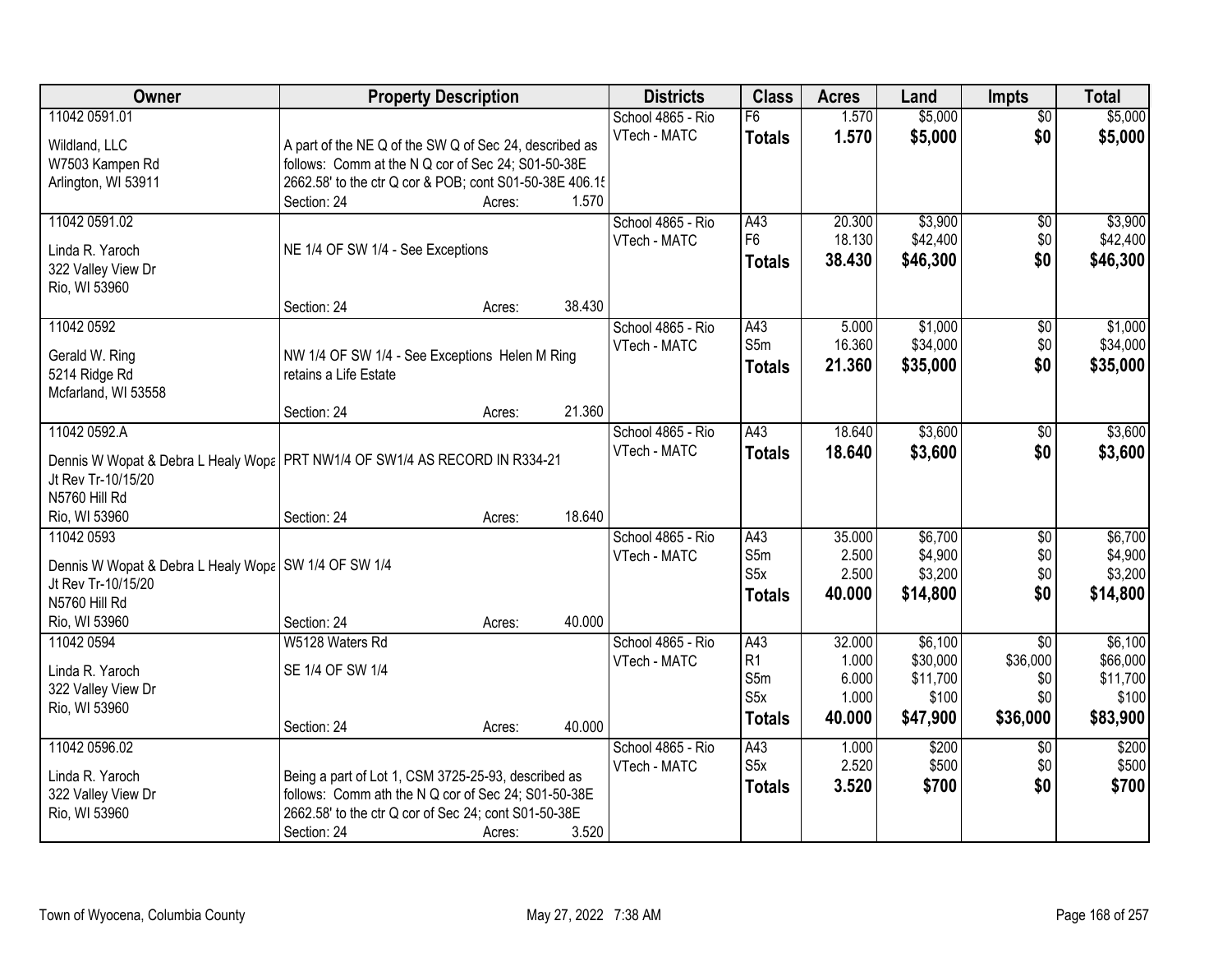| Owner                                                                    |                                      | <b>Property Description</b> |        | <b>Districts</b>                  | <b>Class</b>                                    | <b>Acres</b>                        | Land                                        | Impts                              | <b>Total</b>                                  |
|--------------------------------------------------------------------------|--------------------------------------|-----------------------------|--------|-----------------------------------|-------------------------------------------------|-------------------------------------|---------------------------------------------|------------------------------------|-----------------------------------------------|
| 11042 0596.03<br>Wildland, LLC<br>W7503 Kampen Rd<br>Arlington, WI 53911 | LT 1 CS#3725-25-93 - See Exceptions  |                             |        | School 4865 - Rio<br>VTech - MATC | S5x<br><b>Totals</b>                            | 36.650<br>36.650                    | \$27,000<br>\$27,000                        | $\overline{50}$<br>\$0             | \$27,000<br>\$27,000                          |
|                                                                          | Section: 24                          | Acres:                      | 36.650 |                                   |                                                 |                                     |                                             |                                    |                                               |
| 11042 0597<br>Linda R. Yaroch<br>322 Valley View Dr<br>Rio, WI 53960     | SW 1/4 OF SE 1/4                     |                             |        | School 4865 - Rio<br>VTech - MATC | A43<br>S <sub>5</sub> x<br><b>Totals</b>        | 6.000<br>34.000<br>40.000           | \$1,100<br>\$31,900<br>\$33,000             | \$0<br>\$0<br>\$0                  | \$1,100<br>\$31,900<br>\$33,000               |
|                                                                          | Section: 24                          | Acres:                      | 40.000 |                                   |                                                 |                                     |                                             |                                    |                                               |
| 11042 0598<br>State of Wisconsin Dept Natural<br>Resources<br>Box 7921   | SE 1/4 OF SE 1/4                     |                             |        | School 4865 - Rio<br>VTech - MATC | $\overline{\text{X2}}$<br><b>Totals</b>         | 40.000<br>40.000                    | \$0 <br>\$0                                 | $\overline{50}$<br>\$0             | $\sqrt{50}$<br>\$0                            |
| Madison, WI 53707-7921                                                   | Section: 24                          | Acres:                      | 40.000 |                                   |                                                 |                                     |                                             |                                    |                                               |
| 11042 0599<br>John Jurgerson<br>210 E Rio St<br>Rio, WI 53960            | W4955 Waters Rd<br>NE 1/4 OF NE 1/4  |                             |        | School 4865 - Rio<br>VTech - MATC | A43<br>H7<br>S <sub>5</sub> x<br><b>Totals</b>  | 20.000<br>2.250<br>17.750<br>40.000 | \$3,800<br>\$27,500<br>\$19,100<br>\$50,400 | \$0<br>\$99,900<br>\$0<br>\$99,900 | \$3,800<br>\$127,400<br>\$19,100<br>\$150,300 |
|                                                                          | Section: 25                          | Acres:                      | 40.000 |                                   |                                                 |                                     |                                             |                                    |                                               |
| 11042 0600<br>John Jurgerson<br>210 E Rio St<br>Rio, WI 53960            | <b>Waters Rd</b><br>NW 1/4 OF NE 1/4 |                             |        | School 4865 - Rio<br>VTech - MATC | A43<br>S5m<br>S <sub>5</sub> x<br><b>Totals</b> | 10.000<br>8.000<br>22.000<br>40.000 | \$1,900<br>\$12,800<br>\$20,100<br>\$34,800 | \$0<br>\$0<br>\$0<br>\$0           | \$1,900<br>\$12,800<br>\$20,100<br>\$34,800   |
| 11042 0601                                                               | Section: 25                          | Acres:                      | 40.000 | School 4865 - Rio                 | F6                                              | 2.500                               | \$8,000                                     | $\overline{50}$                    | \$8,000                                       |
| Keith Becker<br>N5411 Schliesman Rd<br>Rio, WI 53960                     | SW 1/4 OF NE 1/4                     |                             |        | VTech - MATC                      | S <sub>5</sub> x<br><b>Totals</b>               | 37.500<br>40.000                    | \$58,200<br>\$66,200                        | \$0<br>\$0                         | \$58,200<br>\$66,200                          |
|                                                                          | Section: 25                          | Acres:                      | 40.000 |                                   |                                                 |                                     |                                             |                                    |                                               |
| 11042 0602<br>Keith Becker<br>N5411 Schliesman Rd<br>Rio, WI 53960       | SE 1/4 OF NE 1/4                     |                             |        | School 4865 - Rio<br>VTech - MATC | F6<br>S <sub>5</sub> x<br><b>Totals</b>         | 1.000<br>39.000<br>40.000           | \$3,200<br>\$74,500<br>\$77,700             | $\overline{50}$<br>\$0<br>\$0      | \$3,200<br>\$74,500<br>\$77,700               |
|                                                                          | Section: 25                          | Acres:                      | 40.000 |                                   |                                                 |                                     |                                             |                                    |                                               |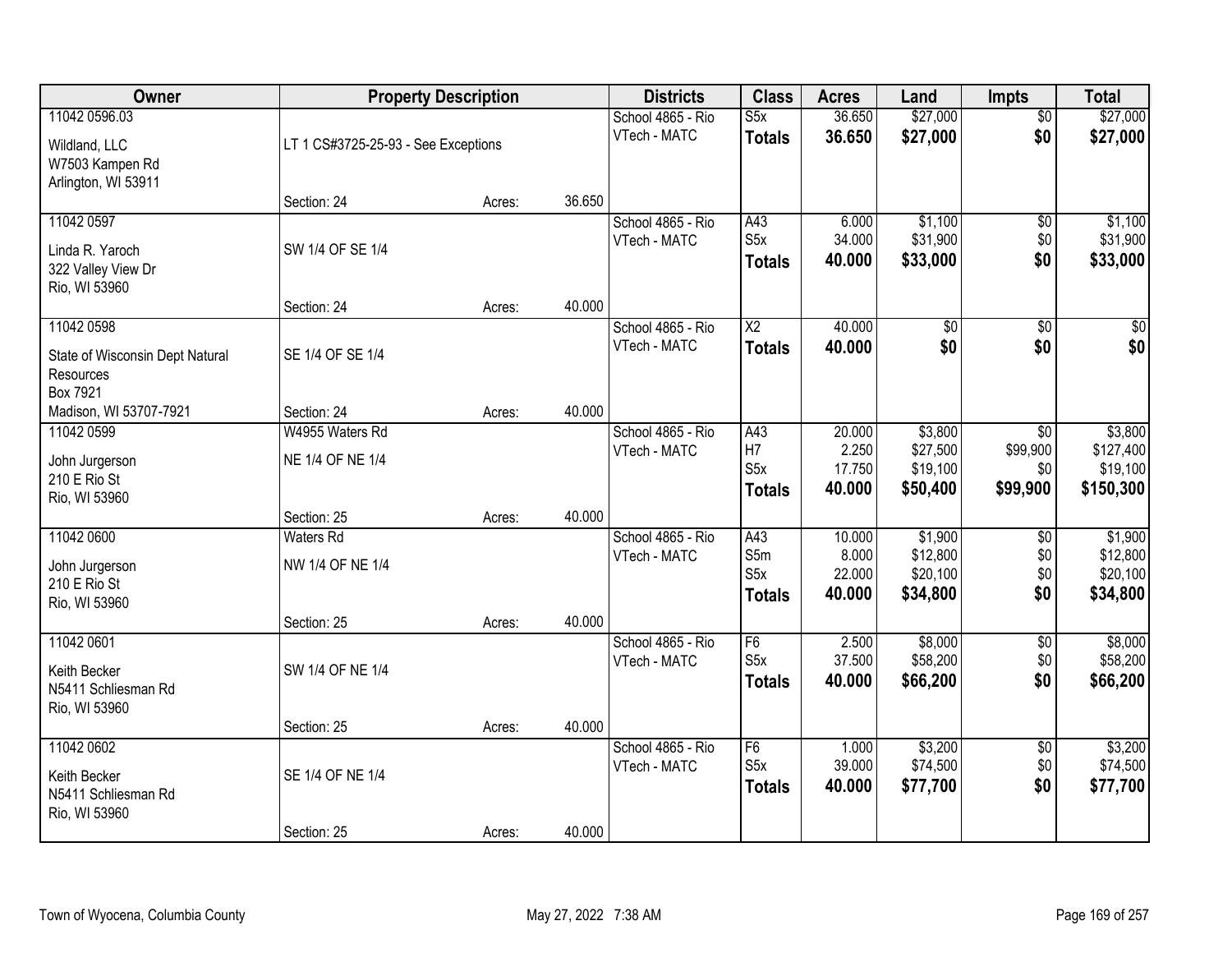| Owner                    | <b>Property Description</b>                   |        |        | <b>Districts</b>  | <b>Class</b>     | <b>Acres</b> | Land        | Impts           | <b>Total</b>  |
|--------------------------|-----------------------------------------------|--------|--------|-------------------|------------------|--------------|-------------|-----------------|---------------|
| 11042 0603               | <b>Waters Rd</b>                              |        |        | School 4865 - Rio | A42              | 15.000       | \$4,000     | $\overline{50}$ | \$4,000       |
| Wis Beagle Club Inc      | NE 1/4 OF NW 1/4 EXC 16A IN NE COR AS REC IN  |        |        | VTech - MATC      | S5m              | 5.000        | \$8,000     | \$0             | \$8,000       |
| c/o Jim Laubmeier        | V.246-P.148 ALSO V.270-P.25; V.278-P.177      |        |        |                   | S <sub>5</sub> x | 4.000        | \$7,100     | \$0             | \$7,100       |
| 5233 Enchanted Valley Rd | R.3-P.40;                                     |        |        |                   | <b>Totals</b>    | 24.000       | \$19,100    | \$0             | \$19,100      |
| Cross Plains, WI 53528   | Section: 25                                   | Acres: | 24.000 |                   |                  |              |             |                 |               |
| 11042 0603.A             | W5117 Waters Rd                               |        |        | School 4865 - Rio | F6               | 5.000        | \$16,000    | $\overline{30}$ | \$16,000      |
|                          |                                               |        |        | VTech - MATC      | R1               | 7.000        | \$62,500    | \$203,100       | \$265,600     |
| Scott Forman             | 5 A IN NE COR OF E 1/2 OF NW 1/4 ALSO COMM AT |        |        |                   | S <sub>5</sub> x | 4.000        | \$4,400     | \$0             | \$4,400       |
| W5117 Waters Rd          | NE COR NW1/4; TH E 48 RDS TO POB; TH S 80     |        |        |                   | <b>Totals</b>    | 16.000       | \$82,900    | \$203,100       | \$286,000     |
| Rio, WI 53960            | RODS; TH W 32 RODS TO POB.                    |        |        |                   |                  |              |             |                 |               |
|                          | Section: 25                                   | Acres: | 16.000 |                   |                  |              |             |                 |               |
| 11042 0604               | W5239 Waters Rd                               |        |        | School 4865 - Rio | A42              | 13.000       | \$3,400     | $\overline{50}$ | \$3,400       |
| Wis Beagle Club Inc      | NW 1/4 OF NW 1/4                              |        |        | VTech - MATC      | H7               | 1.000        | \$30,000    | \$19,400        | \$49,400      |
| c/o Jim Laubmeier        |                                               |        |        |                   | S <sub>5</sub> x | 26.000       | \$27,900    | \$0             | \$27,900      |
| 5233 Enchanted Valley Rd |                                               |        |        |                   | <b>Totals</b>    | 40.000       | \$61,300    | \$19,400        | \$80,700      |
| Cross Plains, WI 53528   | Section: 25                                   | Acres: | 40.000 |                   |                  |              |             |                 |               |
| 11042 0605               |                                               |        |        | School 4865 - Rio | A43              | 14.000       | \$2,700     | $\frac{1}{20}$  | \$2,700       |
|                          |                                               |        |        | VTech - MATC      | S5m              | 26.000       | \$42,900    | \$0             | \$42,900      |
| Wis Beagle Club Inc      | SW 1/4 OF NW 1/4                              |        |        |                   | <b>Totals</b>    | 40.000       | \$45,600    | \$0             | \$45,600      |
| c/o Jim Laubmeier        |                                               |        |        |                   |                  |              |             |                 |               |
| 5233 Enchanted Valley Rd |                                               |        |        |                   |                  |              |             |                 |               |
| Cross Plains, WI 53528   | Section: 25                                   | Acres: | 40.000 |                   |                  |              |             |                 |               |
| 11042 0606               |                                               |        |        | School 4865 - Rio | $\overline{A43}$ | 15.000       | \$2,900     | $\overline{50}$ | \$2,900       |
| Wis Beagle Club Inc      | SE 1/4 OF NW 1/4                              |        |        | VTech - MATC      | S5m              | 25.000       | \$33,000    | \$0             | \$33,000      |
| c/o Jim Laubmeier        |                                               |        |        |                   | <b>Totals</b>    | 40.000       | \$35,900    | \$0             | \$35,900      |
| 5233 Enchanted Valley Rd |                                               |        |        |                   |                  |              |             |                 |               |
| Cross Plains, WI 53528   | Section: 25                                   | Acres: | 40.000 |                   |                  |              |             |                 |               |
| 11042 0607               |                                               |        |        | School 4865 - Rio | M8               | 40.000       | (\$184,000) | $\sqrt{6}$      | $\frac{6}{3}$ |
|                          |                                               |        |        | VTech - MATC      | <b>Totals</b>    | 40.000       | \$0         | \$0             | \$0           |
| Wis Beagle Club Inc      | NE 1/4 OF SW 1/4                              |        |        |                   |                  |              |             |                 |               |
| c/o Jim Laubmeier        |                                               |        |        |                   |                  |              |             |                 |               |
| 5233 Enchanted Valley Rd |                                               |        |        |                   |                  |              |             |                 |               |
| Cross Plains, WI 53528   | Section: 25                                   | Acres: | 40.000 |                   |                  |              |             |                 |               |
| 11042 0608               |                                               |        |        | School 4865 - Rio | M8               | 40.000       | (\$184,000) | $\overline{50}$ | $\sqrt{50}$   |
| Wis Beagle Club Inc      | NW 1/4 OF SW 1/4                              |        |        | VTech - MATC      | <b>Totals</b>    | 40.000       | \$0         | \$0             | \$0           |
| c/o Jim Laubmeier        |                                               |        |        |                   |                  |              |             |                 |               |
| 5233 Enchanted Valley Rd |                                               |        |        |                   |                  |              |             |                 |               |
| Cross Plains, WI 53528   | Section: 25                                   |        | 40.000 |                   |                  |              |             |                 |               |
|                          |                                               | Acres: |        |                   |                  |              |             |                 |               |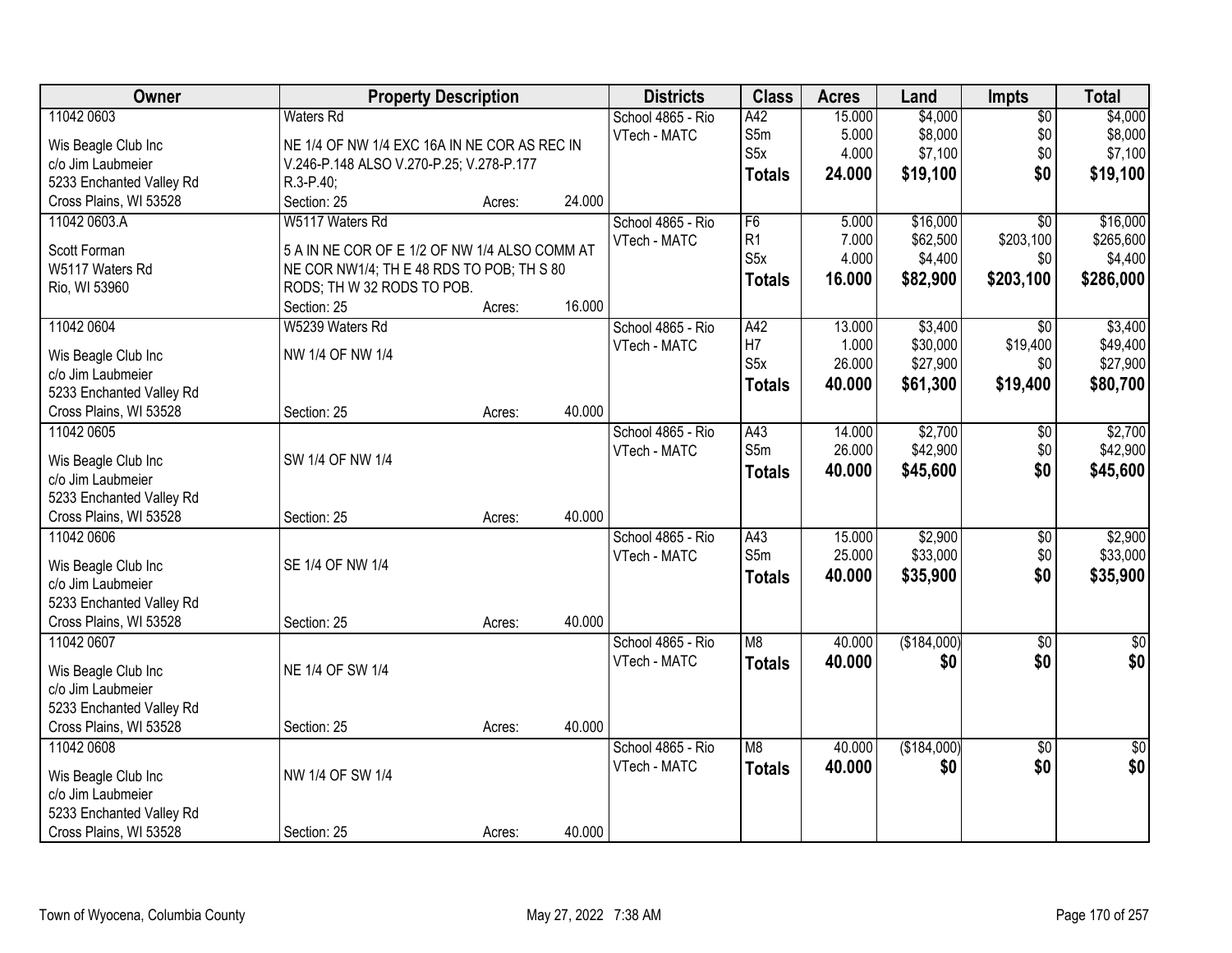| Owner                                                                        |                                                                                                                                                                    | <b>Property Description</b> |        | <b>Districts</b>                  | <b>Class</b>                                    | <b>Acres</b>                        | Land                                       | <b>Impts</b>                                     | <b>Total</b>                                 |
|------------------------------------------------------------------------------|--------------------------------------------------------------------------------------------------------------------------------------------------------------------|-----------------------------|--------|-----------------------------------|-------------------------------------------------|-------------------------------------|--------------------------------------------|--------------------------------------------------|----------------------------------------------|
| 11042 0609<br>Michelle M. Arnold<br>W5258 Salisbury Rd<br>Rio, WI 53960-9603 | SW 1/4 OF SW 1/4                                                                                                                                                   |                             |        | School 4865 - Rio<br>VTech - MATC | A43<br>M <sub>6</sub><br><b>Totals</b>          | 8.000<br>32.000<br>40.000           | \$1,500<br>(\$147,200)<br>\$1,500          | $\overline{$0}$<br>\$0<br>\$0                    | \$1,500<br>\$0<br>\$1,500                    |
|                                                                              | Section: 25                                                                                                                                                        | Acres:                      | 40.000 |                                   |                                                 |                                     |                                            |                                                  |                                              |
| 11042 0610<br>Michelle M. Arnold<br>W5258 Salisbury Rd<br>Rio, WI 53960-9603 | SE 1/4 OF SW 1/4                                                                                                                                                   |                             |        | School 4865 - Rio<br>VTech - MATC | M <sub>6</sub><br>S5x<br><b>Totals</b>          | 24.000<br>16.000<br>40.000          | (\$110,400)<br>\$15,200<br>\$15,200        | $\overline{50}$<br>\$0<br>\$0                    | \$0<br>\$15,200<br>\$15,200                  |
|                                                                              | Section: 25                                                                                                                                                        | Acres:                      | 40.000 |                                   |                                                 |                                     |                                            |                                                  |                                              |
| 11042 0611<br>Keith Becker<br>N5411 Schliesman Rd<br>Rio, WI 53960           | NE 1/4 OF SE 1/4                                                                                                                                                   |                             |        | School 4865 - Rio<br>VTech - MATC | S5x<br><b>Totals</b>                            | 40.000<br>40.000                    | \$85,000<br>\$85,000                       | $\sqrt[6]{}$<br>\$0                              | \$85,000<br>\$85,000                         |
|                                                                              | Section: 25                                                                                                                                                        | Acres:                      | 40.000 |                                   |                                                 |                                     |                                            |                                                  |                                              |
| 11042 0612<br>Keith Becker<br>N5411 Schliesman Rd<br>Rio, WI 53960           | <b>NW1/4 OF SE1/4</b>                                                                                                                                              |                             |        | School 4865 - Rio<br>VTech - MATC | $\overline{\text{S5x}}$<br><b>Totals</b>        | 40.000<br>40.000                    | \$80,200<br>\$80,200                       | \$0<br>\$0                                       | \$80,200<br>\$80,200                         |
|                                                                              | Section: 25                                                                                                                                                        | Acres:                      | 40.000 |                                   |                                                 |                                     |                                            |                                                  |                                              |
| 11042 0613<br>Kevin W. Stoddard<br>W5040 Salisbury Rd<br>Rio, WI 53960       | SW 1/4 OF SE 1/4                                                                                                                                                   |                             |        | School 4865 - Rio<br>VTech - MATC | A43<br>S5m<br>S <sub>5</sub> x<br><b>Totals</b> | 4.000<br>10.000<br>26.000<br>40.000 | \$800<br>\$9,100<br>\$22,900<br>\$32,800   | \$0<br>\$0<br>\$0<br>\$0                         | \$800<br>\$9,100<br>\$22,900<br>\$32,800     |
| 11042 0614                                                                   | Section: 25<br>Taylor Rd                                                                                                                                           | Acres:                      | 40.000 | School 4865 - Rio                 | A43                                             | 16.000                              | \$3,100                                    | $\overline{50}$                                  | \$3,100                                      |
| Jeffrey W. Schneider<br>W4954 Bernander Rd<br>Rio, WI 53960                  | SE 1/4 OF SE 1/4                                                                                                                                                   |                             |        | VTech - MATC                      | S5m<br>S5x<br><b>Totals</b>                     | 2.500<br>21.500<br>40.000           | \$4,900<br>\$17,800<br>\$25,800            | \$0<br>\$0<br>\$0                                | \$4,900<br>\$17,800<br>\$25,800              |
|                                                                              | Section: 25                                                                                                                                                        | Acres:                      | 40.000 |                                   |                                                 |                                     |                                            |                                                  |                                              |
| 11042 0615<br>Laurel F. Randall<br>W5399 Waters Rd<br>Rio, WI 53960          | W5399 Waters Rd<br>NE 1/4 OF NE 1/4 EXC BEG @ NW COR TH N8716'<br>E1313' POB; N87 16'E690'; S3 05'E299.2'; S87 16' W<br>690'; N3 05'W299.2' TO BEG.<br>Section: 26 | Acres:                      | 35.093 | School 4865 - Rio<br>VTech - MATC | A43<br>R1<br>S5m<br><b>Totals</b>               | 30.000<br>1.093<br>4.000<br>35.093  | \$5,700<br>\$31,300<br>\$6,400<br>\$43,400 | $\overline{50}$<br>\$129,700<br>\$0<br>\$129,700 | \$5,700<br>\$161,000<br>\$6,400<br>\$173,100 |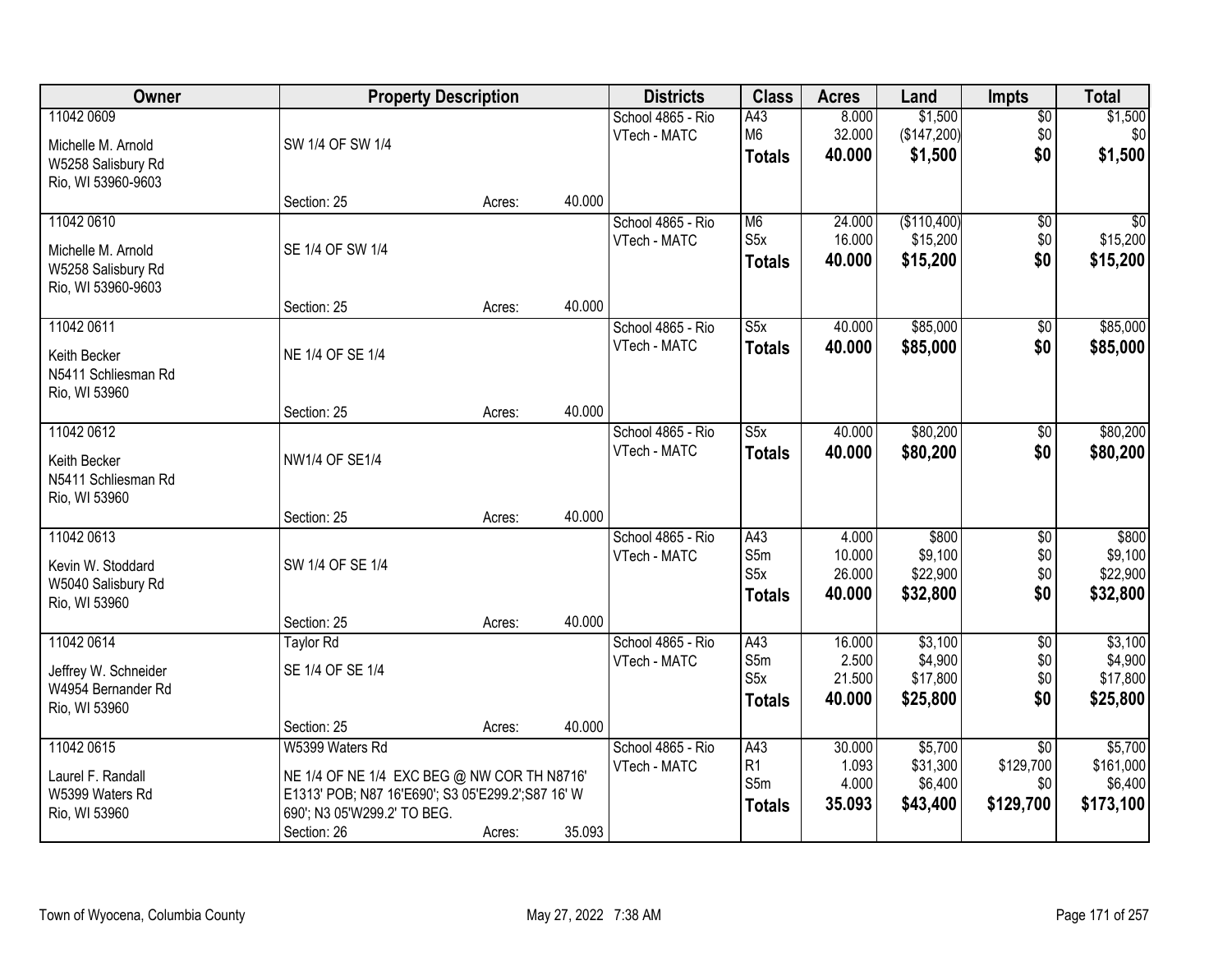| Owner                                                                                                                             |                                                                                                                                              | <b>Property Description</b> |        | <b>Districts</b>                  | <b>Class</b>                                    | <b>Acres</b>                       | Land                                     | Impts                                | <b>Total</b>                             |
|-----------------------------------------------------------------------------------------------------------------------------------|----------------------------------------------------------------------------------------------------------------------------------------------|-----------------------------|--------|-----------------------------------|-------------------------------------------------|------------------------------------|------------------------------------------|--------------------------------------|------------------------------------------|
| 11042 0615.1<br>Laurel F. Randall<br>W5399 Waters Rd<br>Rio, WI 53960                                                             | PCL IN NE 1/4 NE 1/4; BEG @ NW cor NE1/4 TH N87<br>16' E1313' POB; TH N87 16' E 690'; S3 05' E 299.2' S87<br>16' W690'; N3 05 W299.28 TO BEG |                             |        | School 4865 - Rio<br>VTech - MATC | A43<br>S <sub>5</sub> x<br><b>Totals</b>        | 3.740<br>1.000<br>4.740            | \$700<br>\$1,100<br>\$1,800              | $\overline{50}$<br>\$0<br>\$0        | \$700<br>\$1,100<br>\$1,800              |
|                                                                                                                                   | Section: 26                                                                                                                                  | Acres:                      | 4.740  |                                   |                                                 |                                    |                                          |                                      |                                          |
| 11042 0616<br>Mark A. Landsverk<br>N5456 Truat Rd<br>Rio, WI 53960                                                                | Lot 1, CSM 801-4-21<br>Section: 26                                                                                                           | Acres:                      | 48.453 | School 4865 - Rio<br>VTech - MATC | A43<br>S5m<br>S <sub>5</sub> x<br><b>Totals</b> | 40.250<br>7.453<br>0.750<br>48.453 | \$7,700<br>\$12,000<br>\$100<br>\$19,800 | $\overline{60}$<br>\$0<br>\$0<br>\$0 | \$7,700<br>\$12,000<br>\$100<br>\$19,800 |
| 11042 0616.A                                                                                                                      | N5690 W Hill Rd                                                                                                                              |                             |        | School 4865 - Rio                 | $\overline{R1}$                                 | 7.000                              | \$62,500                                 | \$192,600                            | \$255,100                                |
| Philip B. Entringer<br>N5690 W Hill Rd<br>Rio, WI 53960                                                                           | Lot 1, CSM 797-4-17                                                                                                                          |                             |        | VTech - MATC                      | <b>Totals</b>                                   | 7.000                              | \$62,500                                 | \$192,600                            | \$255,100                                |
|                                                                                                                                   | Section: 26                                                                                                                                  | Acres:                      | 7.000  |                                   |                                                 |                                    |                                          |                                      |                                          |
| 11042 0617<br>Craig D. Butterfield<br>1910 Lewon Dr<br>Madison, WI 53711                                                          | NW 1/4 OF NE 1/4, SW OF R.R. R.O.W. V.280-P.590<br>R34-183                                                                                   |                             |        | School 4865 - Rio<br>VTech - MATC | A43<br><b>Totals</b>                            | 1.000<br>1.000                     | \$200<br>\$200                           | \$0<br>\$0                           | \$200<br>\$200                           |
|                                                                                                                                   | Section: 26                                                                                                                                  | Acres:                      | 1.000  |                                   |                                                 |                                    |                                          |                                      |                                          |
| 11042 0618<br>Craig D. Butterfield<br>1910 Lewon Dr<br>Madison, WI 53711                                                          | SW 1/4 OF NE 1/4, W OF R.R. R.O.W. R.34-P.183                                                                                                |                             |        | School 4865 - Rio<br>VTech - MATC | A43<br>S <sub>5m</sub><br><b>Totals</b>         | 16.000<br>1.000<br>17.000          | \$3,100<br>\$1,600<br>\$4,700            | $\overline{50}$<br>\$0<br>\$0        | \$3,100<br>\$1,600<br>\$4,700            |
|                                                                                                                                   | Section: 26                                                                                                                                  | Acres:                      | 17.000 |                                   |                                                 |                                    |                                          |                                      |                                          |
| 11042 0620<br>William R. Grancorvitz<br>480 W San Ignacio<br>Green Valley, WI 85614                                               | <b>Water St</b><br>SE 1/4 OF NE 1/4                                                                                                          |                             |        | School 4865 - Rio<br>VTech - MATC | A43<br>S5m<br><b>Totals</b>                     | 18.550<br>21.450<br>40.000         | \$3,500<br>\$39,600<br>\$43,100          | $\sqrt{6}$<br>\$0<br>\$0             | \$3,500<br>\$39,600<br>\$43,100          |
|                                                                                                                                   | Section: 26                                                                                                                                  | Acres:                      | 40.000 |                                   |                                                 |                                    |                                          |                                      |                                          |
| 11042 0621.03<br>Dennis W Wopat & Debra L Healy Wopa   LT 3 CS#2508-16-78<br>Jt Rev Tr-10/15/20<br>N5760 Hill Rd<br>Rio, WI 53960 | Section: 26                                                                                                                                  | Acres:                      | 6.340  | School 4865 - Rio<br>VTech - MATC | F6<br>S <sub>5</sub> x<br><b>Totals</b>         | 4.000<br>2.340<br>6.340            | \$12,800<br>\$5,400<br>\$18,200          | $\overline{50}$<br>\$0<br>\$0        | \$12,800<br>\$5,400<br>\$18,200          |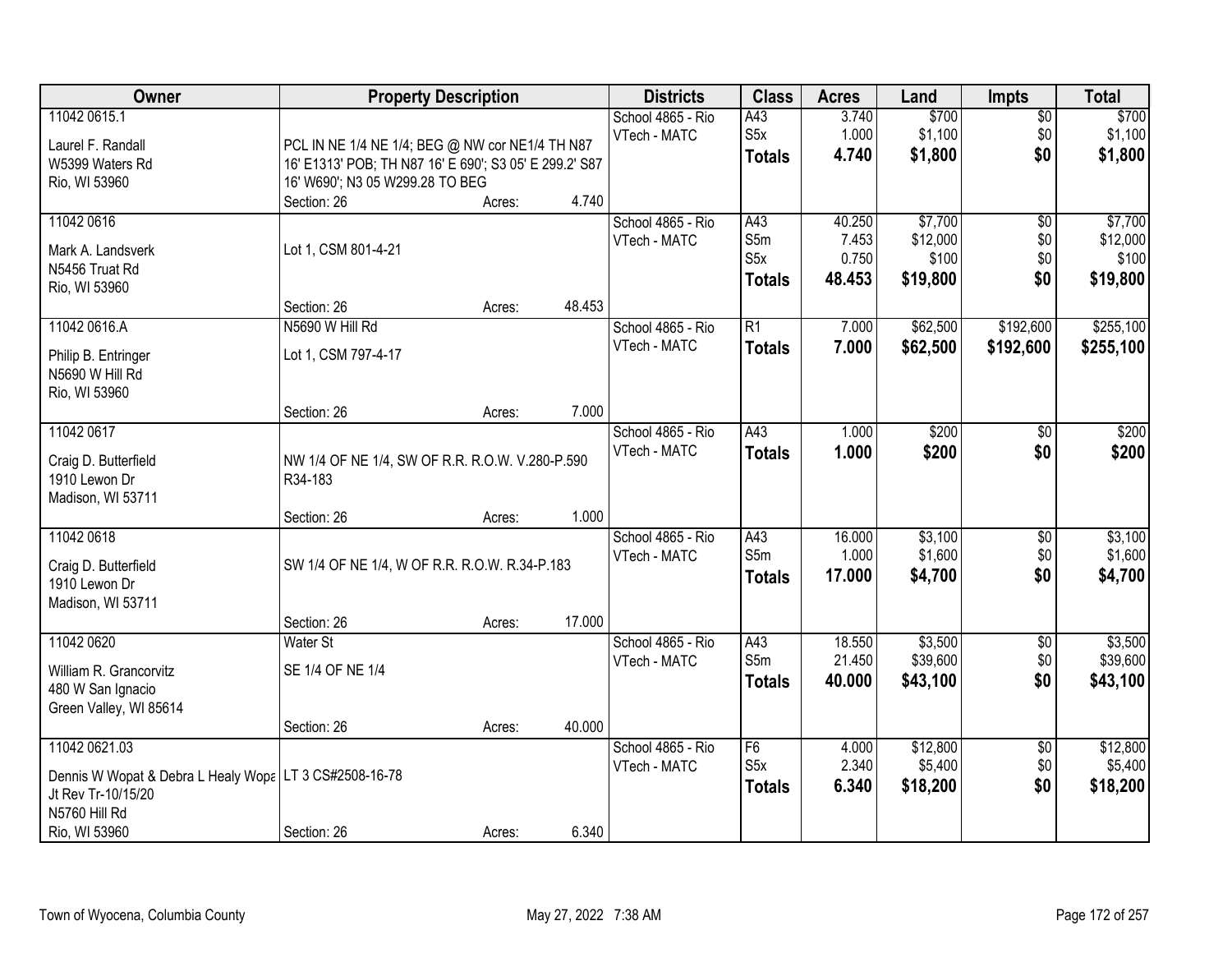| Owner                                    |                                          | <b>Property Description</b> |        | <b>Districts</b>  | <b>Class</b>                       | <b>Acres</b>    | Land                | <b>Impts</b>                 | <b>Total</b>         |
|------------------------------------------|------------------------------------------|-----------------------------|--------|-------------------|------------------------------------|-----------------|---------------------|------------------------------|----------------------|
| 11042 0621.04                            | N5615 W Hill Rd                          |                             |        | School 4865 - Rio | F6                                 | 10.000          | \$39,000            | $\overline{30}$              | \$39,000             |
| Katrina Maass                            | LT 1 CS#3203-21-68                       |                             |        | VTech - MATC      | R <sub>1</sub>                     | 2.000           | \$44,500            | \$274,100                    | \$318,600            |
| N5615 W Hill Rd                          |                                          |                             |        |                   | S <sub>5</sub> x                   | 8.000           | \$18,400            | \$0                          | \$18,400             |
| Rio, WI 53960                            |                                          |                             |        |                   | <b>Totals</b>                      | 20.000          | \$101,900           | \$274,100                    | \$376,000            |
|                                          | Section: 26                              | Acres:                      | 20.000 |                   |                                    |                 |                     |                              |                      |
| 11042 0621.06                            | N5617 W Hill Rd                          |                             |        | School 4865 - Rio | A43                                | 2.000           | \$400               | $\overline{50}$              | \$400                |
|                                          | LT 1 CS#4107-28-101                      |                             |        | VTech - MATC      | R1                                 | 2.000           | \$44,500            | \$280,500                    | \$325,000            |
| Daniel J. Tompkins Jr<br>N5617 Hill Rd   |                                          |                             |        |                   | S5m                                | 28.000          | \$56,000            | \$0                          | \$56,000             |
| Rio, WI 53960                            |                                          |                             |        |                   | S <sub>5</sub> x                   | 3.000           | \$6,900             | \$0                          | \$6,900              |
|                                          | Section: 27                              | Acres:                      | 35.000 |                   | <b>Totals</b>                      | 35.000          | \$107,800           | \$280,500                    | \$388,300            |
| 11042 0621.07                            | N5613 Hill Rd                            |                             |        | School 4865 - Rio | F6                                 | 35.910          | \$114,900           | \$0                          | \$114,900            |
|                                          | LT 2 CS#4107-28-101                      |                             |        | VTech - MATC      | R <sub>1</sub>                     | 1.500           | \$37,300            | \$150,000                    | \$187,300            |
| Randall A. Kleinfeldt<br>N5613 W Hill Rd |                                          |                             |        |                   | <b>Totals</b>                      | 37.410          | \$152,200           | \$150,000                    | \$302,200            |
| Rio, WI 53960                            |                                          |                             |        |                   |                                    |                 |                     |                              |                      |
|                                          | Section: 26                              | Acres:                      | 37.410 |                   |                                    |                 |                     |                              |                      |
| 11042 0623.01                            | N5579 W Hill Rd                          |                             |        | School 4865 - Rio | A43                                | 24.500          | \$4,700             | \$0                          | \$4,700              |
|                                          |                                          |                             |        | VTech - MATC      | R1                                 | 2.000           | \$44,500            | \$177,800                    | \$222,300            |
| Nolan C. Lacy                            | LT 1 CS#4028-28-21                       |                             |        |                   | S5m                                | 8.520           | \$19,600            | \$0                          | \$19,600             |
| N5579 W Hill Rd                          |                                          |                             |        |                   | <b>Totals</b>                      | 35.020          | \$68,800            | \$177,800                    | \$246,600            |
| Rio, WI 53960                            |                                          |                             | 35.020 |                   |                                    |                 |                     |                              |                      |
|                                          | Section: 26                              | Acres:                      |        |                   |                                    |                 |                     |                              |                      |
| 11042 0624.02                            | N5541 W Hill Rd                          |                             |        | School 4865 - Rio | $\overline{A43}$<br>R <sub>1</sub> | 20.300<br>2.000 | \$3,900<br>\$44,500 | $\overline{50}$<br>\$146,000 | \$3,900<br>\$190,500 |
| Brian D. Kohel                           | LT 2 CS#4028-28-21                       |                             |        | VTech - MATC      | S5m                                | 12.720          | \$29,300            | \$0                          | \$29,300             |
| N5541 Hill Rd                            |                                          |                             |        |                   |                                    | 35.020          | \$77,700            | \$146,000                    | \$223,700            |
| Rio, WI 53960                            |                                          |                             |        |                   | <b>Totals</b>                      |                 |                     |                              |                      |
|                                          | Section: 26                              | Acres:                      | 35.020 |                   |                                    |                 |                     |                              |                      |
| 11042 0624.B                             | N5523 W Hill Rd                          |                             |        | School 4865 - Rio | A43                                | 8.000           | \$1,500             | \$0                          | \$1,500              |
| Matthew J. Dohm                          | Lot 1, CSM 1038-5-30                     |                             |        | VTech - MATC      | R <sub>1</sub>                     | 2.000           | \$44,500            | \$259,800                    | \$304,300            |
| N5523 W Hill Rd                          |                                          |                             |        |                   | <b>Totals</b>                      | 10.000          | \$46,000            | \$259,800                    | \$305,800            |
| Rio, WI 53960                            |                                          |                             |        |                   |                                    |                 |                     |                              |                      |
|                                          | Section: 26                              | Acres:                      | 10.000 |                   |                                    |                 |                     |                              |                      |
| 11042 0625                               | N5467 W Hill Rd                          |                             |        | School 4865 - Rio | A43                                | 36.130          | \$6,900             | $\overline{50}$              | \$6,900              |
| Larry J. Hefty                           | NE 1/4 OF SW 1/4 EXC CS#2723-18-46 (.37) |                             |        | VTech - MATC      | H7                                 | 2.000           | \$27,000            | \$281,800                    | \$308,800            |
| N5467 W Hill Rd                          |                                          |                             |        |                   | S5m                                | 1.000           | \$2,300             | \$0                          | \$2,300              |
| Rio, WI 53960                            |                                          |                             |        |                   | S <sub>5</sub> x                   | 0.500           | \$100               | \$0                          | \$100                |
|                                          | Section: 26                              | Acres:                      | 39.630 |                   | <b>Totals</b>                      | 39.630          | \$36,300            | \$281,800                    | \$318,100            |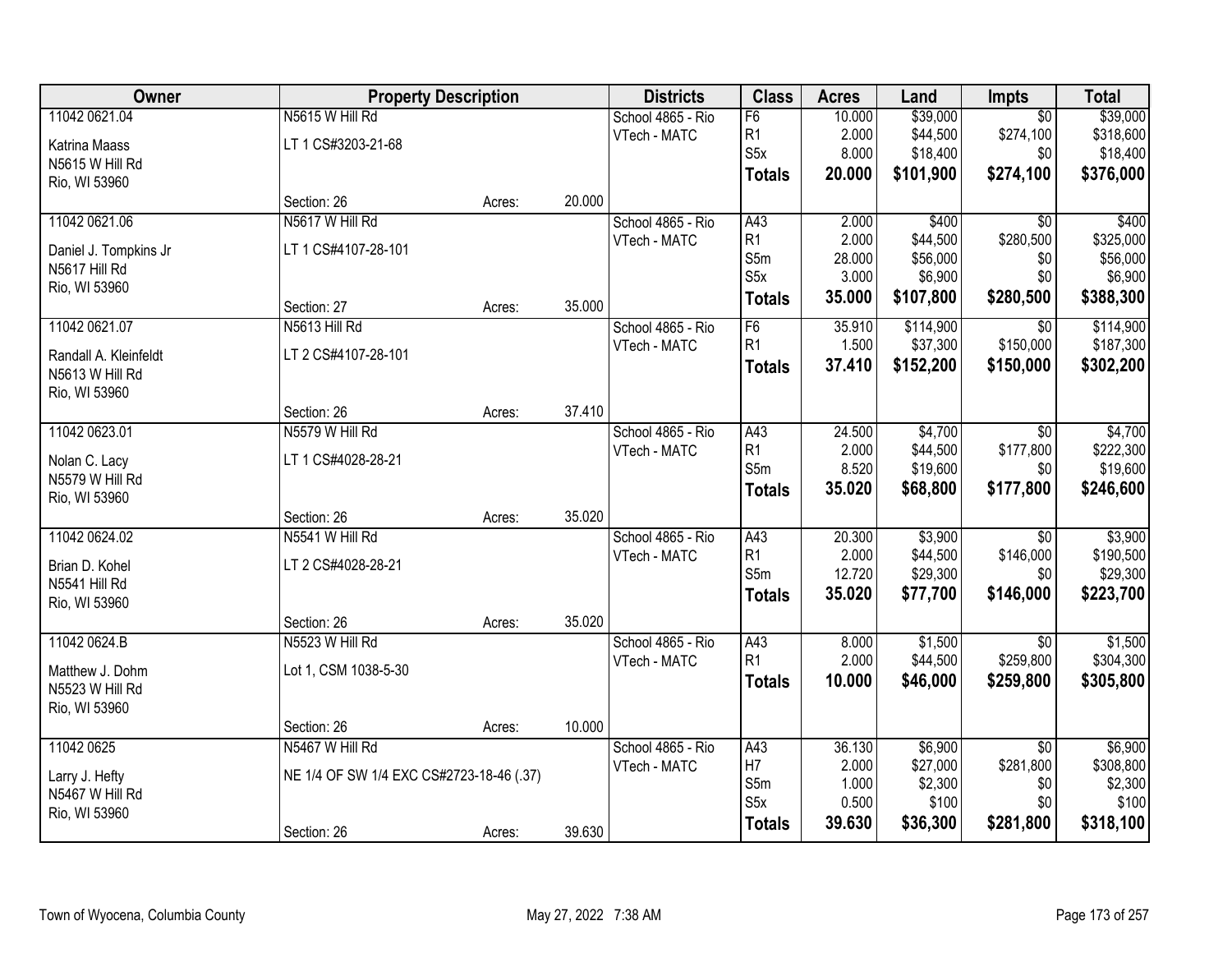| Owner                                                                      |                                                                                                                                                           | <b>Property Description</b> |        | <b>Districts</b>                  | <b>Class</b>                             | <b>Acres</b>                        | Land                                       | <b>Impts</b>                                   | <b>Total</b>                               |
|----------------------------------------------------------------------------|-----------------------------------------------------------------------------------------------------------------------------------------------------------|-----------------------------|--------|-----------------------------------|------------------------------------------|-------------------------------------|--------------------------------------------|------------------------------------------------|--------------------------------------------|
| 11042 0626<br>Larry J. Hefty<br>N5467 W Hill Rd<br>Rio, WI 53960           | E 1/8 OF NW 1/4 OF SW 1/4 EXC CS#2723-18-46 (.65)                                                                                                         |                             |        | School 4865 - Rio<br>VTech - MATC | A43<br>S5x<br><b>Totals</b>              | 4.150<br>0.200<br>4.350             | \$800<br>\$100<br>\$900                    | $\overline{50}$<br>\$0<br>\$0                  | \$800<br>\$100<br>\$900                    |
|                                                                            | Section: 26                                                                                                                                               | Acres:                      | 4.350  |                                   |                                          |                                     |                                            |                                                |                                            |
| 11042 0627<br>Thomas C. Priske<br>821 Tompkins Dr<br>Madison, WI 53716     | W5639 State Highway 16<br>W 7/8 OF NW 1/4 OF SW 1/4 See Exceptions<br>Section: 26                                                                         | Acres:                      | 16.200 | School 4865 - Rio<br>VTech - MATC | A43<br>H7<br>S5m<br><b>Totals</b>        | 11.500<br>2.200<br>2.500<br>16.200  | \$2,200<br>\$27,400<br>\$5,800<br>\$35,400 | $\overline{50}$<br>\$22,200<br>\$0<br>\$22,200 | \$2,200<br>\$49,600<br>\$5,800<br>\$57,600 |
| 11042 0627.1                                                               |                                                                                                                                                           |                             |        | School 4865 - Rio                 | X5                                       | 18.517                              | $\overline{50}$                            | $\overline{50}$                                | $\overline{30}$                            |
| American Transmission Company, LLC<br>PO Box 47<br>Waukesha, WI 53180-0470 | PCL NW1/4 SW1/4 BEG @ W1/4 COR SD SEC N88E<br>1153' S01E 1019' NW ON CURVE 2865' N67W 239'<br>N69W 1005' N01W 540' TO POB EXC #695331 EASE<br>Section: 26 | Acres:                      | 18.517 | VTech - MATC                      | <b>Totals</b>                            | 18.517                              | \$0                                        | \$0                                            | \$0                                        |
| 11042 0628<br>Thomas C. Priske<br>821 Tompkins Dr<br>Madison, WI 53716     | W 7/8 OF SW 1/4 OF SW 1/4 R111-356                                                                                                                        |                             |        | School 4865 - Rio<br>VTech - MATC | A43<br>S5m<br>S5x<br><b>Totals</b>       | 23.500<br>11.000<br>0.500<br>35.000 | \$4,500<br>\$25,300<br>\$100<br>\$29,900   | \$0<br>\$0<br>\$0<br>\$0                       | \$4,500<br>\$25,300<br>\$100<br>\$29,900   |
|                                                                            | Section: 26                                                                                                                                               | Acres:                      | 35.000 |                                   |                                          |                                     |                                            |                                                |                                            |
| 11042 0629<br>Larry J. Hefty<br>N5467 W Hill Rd<br>Rio, WI 53960           | E 1/8 OF SW 1/4 OF SW 1/4; V251-257 EXC<br>CS#2723-18-46 (1.31) R577-451<br>Section: 26                                                                   | Acres:                      | 3.690  | School 4865 - Rio<br>VTech - MATC | $\overline{A43}$<br>Totals               | 3.690<br>3.690                      | \$700<br>\$700                             | $\overline{30}$<br>\$0                         | \$700<br>\$700                             |
| 11042 0630<br>Larry J. Hefty<br>N5467 W Hill Rd<br>Rio, WI 53960           | SE 1/4 OF SW 1/4 EXC CS#2723 -18-46 (2.96)                                                                                                                |                             |        | School 4865 - Rio<br>VTech - MATC | A43<br>S <sub>5</sub> x<br><b>Totals</b> | 27.540<br>9.500<br>37.040           | \$5,300<br>\$6,300<br>\$11,600             | $\overline{50}$<br>\$0<br>\$0                  | \$5,300<br>\$6,300<br>\$11,600             |
| 11042 0630.01                                                              | Section: 26<br>W5607 Gorman Rd                                                                                                                            | Acres:                      | 37.040 | School 4865 - Rio                 | H <sub>7</sub>                           | 2.280                               | \$27,600                                   | \$128,100                                      | \$155,700                                  |
| Douglas L. Damman<br>W5607 Gorman Rd<br>Rio, WI 53960                      | Lot 1, CSM 2723-18-46<br>Section: 26                                                                                                                      | Acres:                      | 5.280  | VTech - MATC                      | S <sub>5</sub> x<br><b>Totals</b>        | 3.000<br>5.280                      | \$6,900<br>\$34,500                        | \$0<br>\$128,100                               | \$6,900<br>\$162,600                       |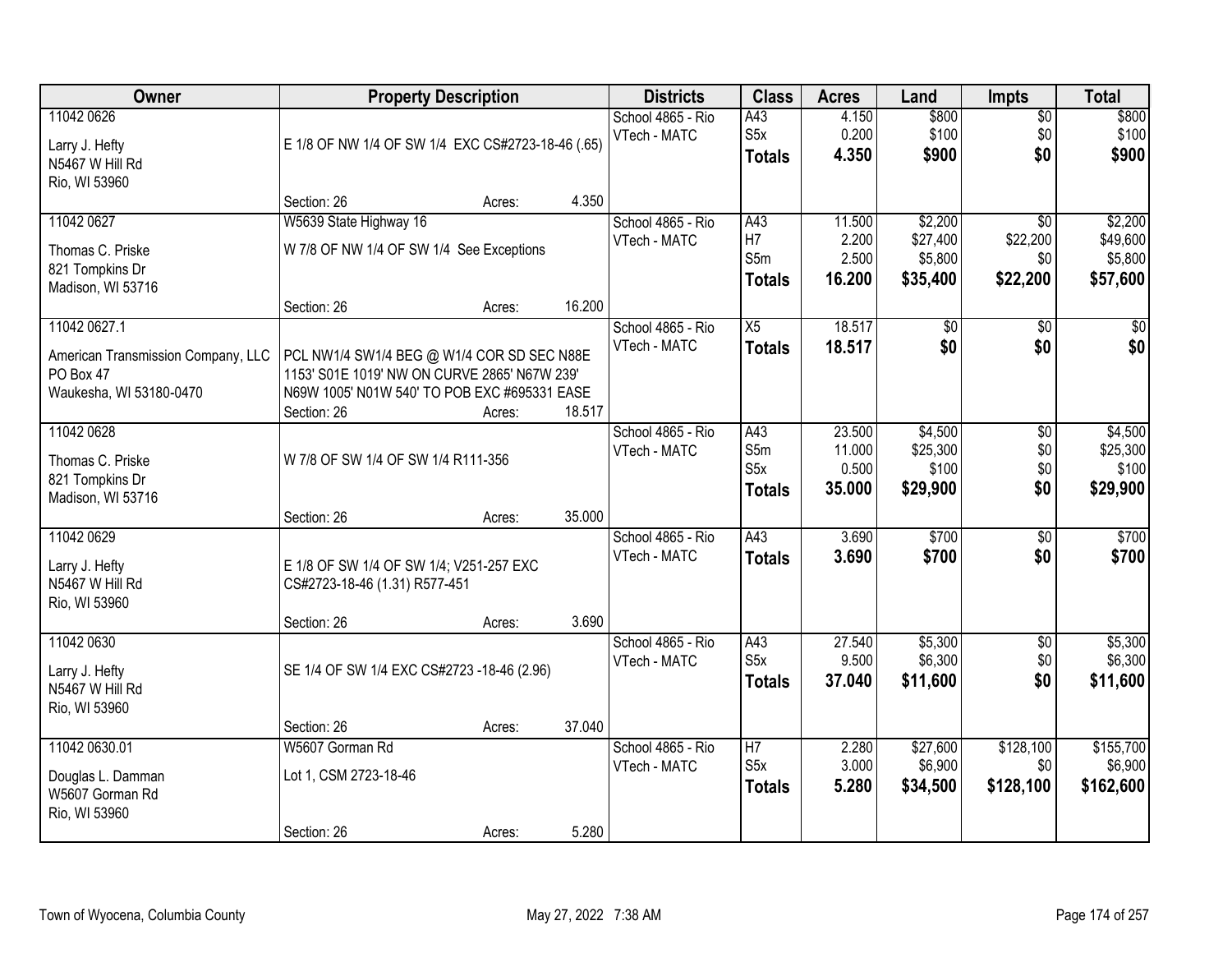| Owner                                 |                                                    | <b>Property Description</b> |        | <b>Districts</b>  | <b>Class</b>   | <b>Acres</b> | Land      | <b>Impts</b>    | <b>Total</b> |
|---------------------------------------|----------------------------------------------------|-----------------------------|--------|-------------------|----------------|--------------|-----------|-----------------|--------------|
| 11042 0631                            | N5440 W Hill Rd                                    |                             |        | School 4865 - Rio | A43            | 10.000       | \$1,900   | $\overline{50}$ | \$1,900      |
| Judith a Susmilch Living Trust Dated  | NE 1/4 OF SE 1/4                                   |                             |        | VTech - MATC      | R <sub>1</sub> | 4.000        | \$53,500  | \$209,100       | \$262,600    |
| 8/22/2007                             |                                                    |                             |        |                   | S5m            | 22.000       | \$50,600  | \$0             | \$50,600     |
| 5440 W Hill Rd                        |                                                    |                             |        |                   | S5x            | 4.000        | \$9,200   | \$0             | \$9,200      |
| Rio, WI 53960                         | Section: 26                                        | Acres:                      | 40.000 |                   | <b>Totals</b>  | 40.000       | \$115,200 | \$209,100       | \$324,300    |
| 11042 0632                            | W Hill Rd                                          |                             |        | School 4865 - Rio | A43            | 10.000       | \$1,900   | \$0             | \$1,900      |
|                                       |                                                    |                             |        | VTech - MATC      | S5m            | 2.000        | \$3,900   | \$0             | \$3,900      |
| Judith a Susmilch Living Trust Dated  | NW 1/4 OF SE 1/4, E OF R.R. R.O.W. REC IN V254-229 |                             |        |                   | <b>Totals</b>  | 12.000       | \$5,800   | \$0             | \$5,800      |
| 8/22/2007<br>5440 W Hill Rd           |                                                    |                             |        |                   |                |              |           |                 |              |
| Rio, WI 53960                         | Section: 26                                        | Acres:                      | 12.000 |                   |                |              |           |                 |              |
| 11042 0633                            |                                                    |                             |        | School 4865 - Rio | F <sub>6</sub> | 5.000        | \$23,000  | \$0             | \$23,000     |
|                                       |                                                    |                             |        | VTech - MATC      |                |              |           | \$0             |              |
| Craig D. Butterfield                  | N 5 A OF NW 1/4 OF SE 1/4, W OF R.R. R.O.W.        |                             |        |                   | <b>Totals</b>  | 5.000        | \$23,000  |                 | \$23,000     |
| 1910 Lewon Dr                         | R.34-P.183                                         |                             |        |                   |                |              |           |                 |              |
| Madison, WI 53711                     |                                                    |                             |        |                   |                |              |           |                 |              |
|                                       | Section: 26                                        | Acres:                      | 5.000  |                   |                |              |           |                 |              |
| 11042 0634                            | W Hill Rd                                          |                             |        | School 4865 - Rio | A43            | 20.000       | \$3,800   | \$0             | \$3,800      |
| Judith a Susmilch Living Trust Dated  | S 20 A OF NW 1/4 OF SE 1/4, W OF R.R. R.O.W.       |                             |        | VTech - MATC      | <b>Totals</b>  | 20.000       | \$3,800   | \$0             | \$3,800      |
| 8/22/2007                             |                                                    |                             |        |                   |                |              |           |                 |              |
| 5440 W Hill Rd                        |                                                    |                             |        |                   |                |              |           |                 |              |
| Rio, WI 53960                         | Section: 26                                        | Acres:                      | 20.000 |                   |                |              |           |                 |              |
| 11042 0635                            | N5366 W Hill Rd                                    |                             |        | School 4865 - Rio | A42            | 10.000       | \$2,600   | \$0             | \$2,600      |
|                                       |                                                    |                             |        | VTech - MATC      | S5x            | 10.340       | \$13,300  | \$0             | \$13,300     |
| Timothy W. Goldade<br>N5366 W Hill Rd | LT 2 CS#3483-23-100                                |                             |        |                   | <b>Totals</b>  | 20.340       | \$15,900  | \$0             | \$15,900     |
| Rio, WI 53960                         |                                                    |                             |        |                   |                |              |           |                 |              |
|                                       | Section: 26                                        | Acres:                      | 20.340 |                   |                |              |           |                 |              |
| 11042 0635.01                         | N5378 W Hill Rd                                    |                             |        | School 4865 - Rio | R1             | 0.780        | \$23,400  | \$137,900       | \$161,300    |
|                                       |                                                    |                             |        | VTech - MATC      | <b>Totals</b>  | 0.780        | \$23,400  | \$137,900       | \$161,300    |
| Dale R. Mccoy                         | Lot 1, CSM 2358-15-54                              |                             |        |                   |                |              |           |                 |              |
| N5378 Hill Rd                         |                                                    |                             |        |                   |                |              |           |                 |              |
| Rio, WI 53960                         |                                                    |                             |        |                   |                |              |           |                 |              |
|                                       | Section: 26                                        | Acres:                      | 0.780  |                   |                |              |           |                 |              |
| 11042 0635.02                         | N5366 W Hill Rd                                    |                             |        | School 4865 - Rio | R1             | 2.000        | \$44,500  | \$140,600       | \$185,100    |
| Timothy W. Goldade                    | LT 1 CS#2487-16-57                                 |                             |        | VTech - MATC      | <b>Totals</b>  | 2.000        | \$44,500  | \$140,600       | \$185,100    |
| N5366 W Hill Rd                       |                                                    |                             |        |                   |                |              |           |                 |              |
| Rio, WI 53960                         |                                                    |                             |        |                   |                |              |           |                 |              |
|                                       | Section: 26                                        | Acres:                      | 2.000  |                   |                |              |           |                 |              |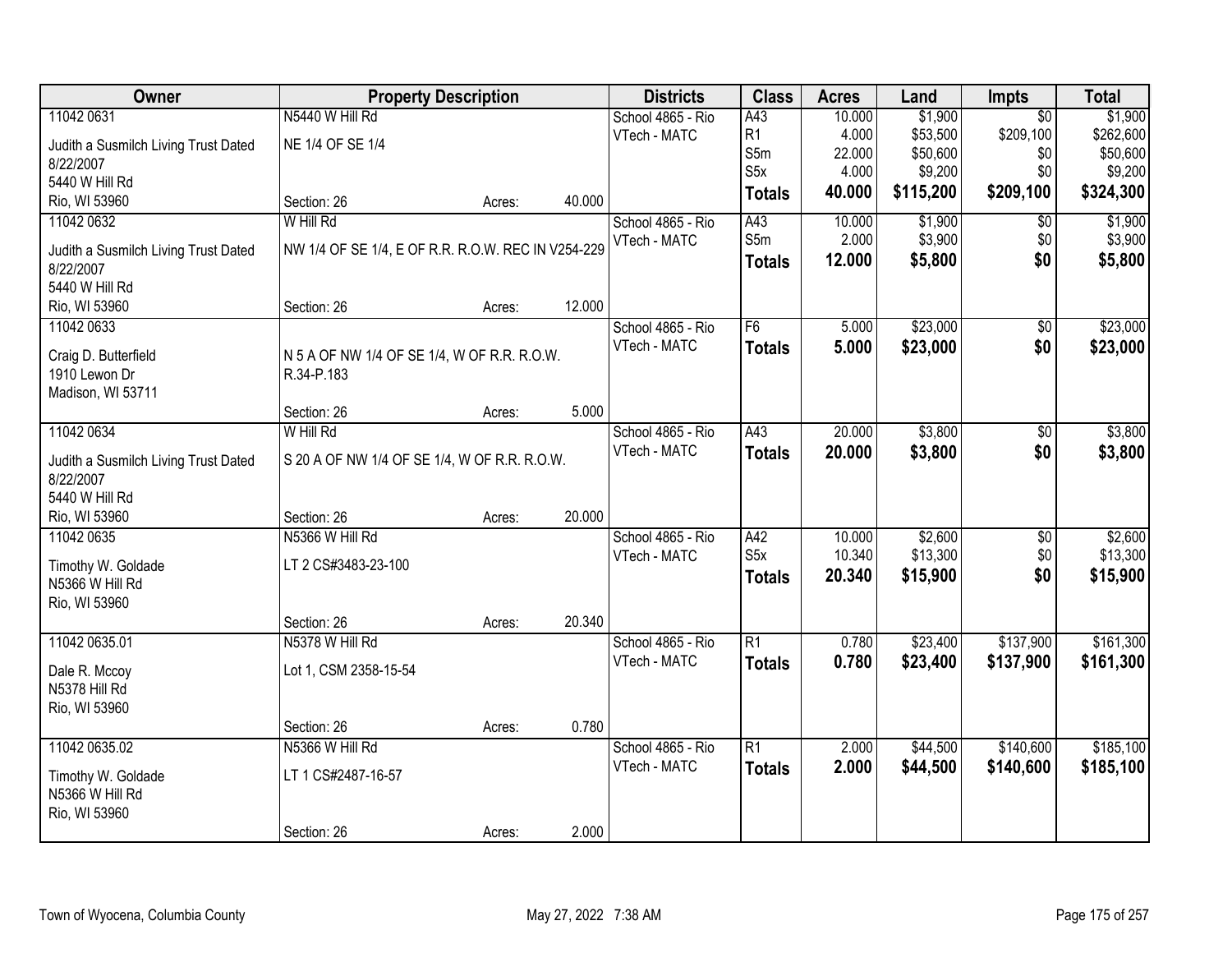| Owner                                   |                                                  | <b>Property Description</b> |        | <b>Districts</b>                  | <b>Class</b>     | <b>Acres</b>   | Land               | Impts           | <b>Total</b>       |
|-----------------------------------------|--------------------------------------------------|-----------------------------|--------|-----------------------------------|------------------|----------------|--------------------|-----------------|--------------------|
| 11042 0635.03                           | N5400 W Hill Rd                                  |                             |        | School 4865 - Rio                 | A43              | 3.380          | \$600              | $\overline{50}$ | \$600              |
| Chad M. Crary                           | LT 1 CS#2558-17-11                               |                             |        | VTech - MATC                      | R1               | 2.000          | \$44,500           | \$131,800       | \$176,300          |
| N5400 W Hill Rd                         |                                                  |                             |        |                                   | <b>Totals</b>    | 5.380          | \$45,100           | \$131,800       | \$176,900          |
| Rio, WI 53960                           |                                                  |                             |        |                                   |                  |                |                    |                 |                    |
|                                         | Section: 26                                      | Acres:                      | 5.380  |                                   |                  |                |                    |                 |                    |
| 11042 0636                              |                                                  |                             |        | School 4865 - Rio                 | F6               | 7.000          | \$22,400           | $\overline{50}$ | \$22,400           |
| Edwin H. Mehltretter                    | SW 1/4 OF SE 1/4, E OF R.R. R.O.W. V.268-P.111   |                             |        | VTech - MATC                      | <b>Totals</b>    | 7.000          | \$22,400           | \$0             | \$22,400           |
| 4827 Irish Ln                           | R.2-P.584; R.68 P.588,                           |                             |        |                                   |                  |                |                    |                 |                    |
| Madison, WI 53711                       |                                                  |                             |        |                                   |                  |                |                    |                 |                    |
|                                         | Section: 26                                      | Acres:                      | 7.000  |                                   |                  |                |                    |                 |                    |
| 11042 0637                              |                                                  |                             |        | School 4865 - Rio<br>VTech - MATC | F6               | 40.000         | \$128,000          | \$0<br>\$0      | \$128,000          |
| Edwin H. Mehltretter                    | SE 1/4 OF SE 1/4 REC IN V.259-P.532; V.268-P.111 |                             |        |                                   | <b>Totals</b>    | 40.000         | \$128,000          |                 | \$128,000          |
| 4827 Irish Ln                           | R.2-P.584 R.68 P.588                             |                             |        |                                   |                  |                |                    |                 |                    |
| Madison, WI 53711                       | Section: 26                                      | Acres:                      | 40.000 |                                   |                  |                |                    |                 |                    |
| 11042 0638                              |                                                  |                             |        | School 4865 - Rio                 | $\overline{X5}$  | 14.550         | \$0                | \$0             | \$0                |
|                                         |                                                  |                             |        | VTech - MATC                      | <b>Totals</b>    | 14.550         | \$0                | \$0             | \$0                |
| <b>Heartland Partners CMC</b>           | 14.55 A FOR R.R. R.O.W.                          |                             |        |                                   |                  |                |                    |                 |                    |
| 330 N Jefferson Ct<br>Chicago, IL 60661 |                                                  |                             |        |                                   |                  |                |                    |                 |                    |
|                                         | Section: 26                                      | Acres:                      | 14.550 |                                   |                  |                |                    |                 |                    |
| 11042 0640                              |                                                  |                             |        | School 4228 -                     | A43              | 7.240          | \$1,400            | $\overline{50}$ | \$1,400            |
| James B. Landsverk Sr                   | W 1/2 OF NE 1/4 OF NE 1/4 ERROR on #880110       |                             |        | Pardeeville                       | S5m              | 12.760         | \$28,000           | \$0             | \$28,000           |
| W5800 State Rd 16                       |                                                  |                             |        | VTech - MATC                      | <b>Totals</b>    | 20.000         | \$29,400           | \$0             | \$29,400           |
| Rio, WI 53960                           |                                                  |                             |        |                                   |                  |                |                    |                 |                    |
|                                         | Section: 27                                      | Acres:                      | 20.000 |                                   |                  |                |                    |                 |                    |
| 11042 0641                              |                                                  |                             |        | School 4228 -                     | A43              | 19.000         | \$3,600            | $\overline{60}$ | \$3,600            |
| John Prescott                           | NW 1/4 OF NE 1/4 REC IN V.266-P.198 R.50-P.236   |                             |        | Pardeeville                       | S5m              | 21.000         | \$41,000           | \$0             | \$41,000           |
| N5618 Old 16 Rd                         | R150-208 R231-272                                |                             |        | VTech - MATC                      | <b>Totals</b>    | 40.000         | \$44,600           | \$0             | \$44,600           |
| Rio, WI 53960                           |                                                  |                             |        |                                   |                  |                |                    |                 |                    |
|                                         | Section: 27                                      | Acres:                      | 40.000 |                                   |                  |                |                    |                 |                    |
| 11042 0642                              | State Highway 16                                 |                             |        | School 4228 -                     | A43              | 13.250         | \$2,500            | $\overline{50}$ | \$2,500            |
| James B. Landsverk                      | E1/2 OF SWNE NORTH OF STH 16 ERROR on            |                             |        | Pardeeville                       | H7<br>S5m        | 0.250<br>4.000 | \$5,300<br>\$6,400 | \$3,700<br>\$0  | \$9,000<br>\$6,400 |
| W5800 State Rd 16                       | #880110                                          |                             |        | VTech - MATC                      | S <sub>5</sub> x | 0.500          | \$100              | \$0             | \$100              |
| Rio, WI 53960                           |                                                  |                             |        |                                   | <b>Totals</b>    | 18.000         | \$14,300           | \$3,700         | \$18,000           |
|                                         | Section: 27                                      | Acres:                      | 18.000 |                                   |                  |                |                    |                 |                    |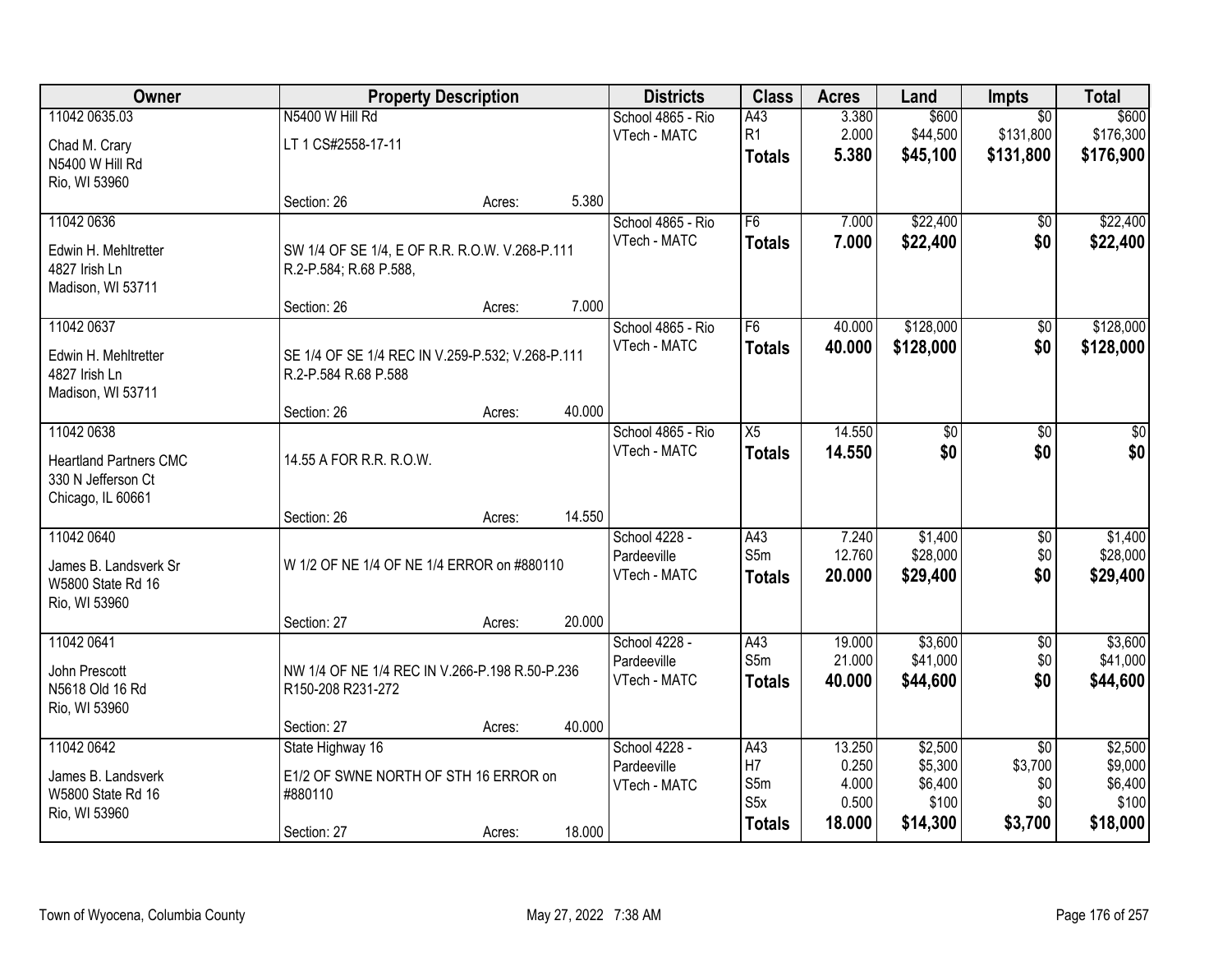| Owner                                                                     | <b>Property Description</b>                                                                                                                                                                                      | <b>Districts</b>                             | <b>Class</b>                                   | <b>Acres</b>                        | Land                                         | Impts                                            | <b>Total</b>                                  |
|---------------------------------------------------------------------------|------------------------------------------------------------------------------------------------------------------------------------------------------------------------------------------------------------------|----------------------------------------------|------------------------------------------------|-------------------------------------|----------------------------------------------|--------------------------------------------------|-----------------------------------------------|
| 11042 0642.1<br>Landsverk Farms, LLC<br>N5456 Truat Rd<br>Rio, WI 53960   | N5542 Old Highway 16<br>SWNE SENW LOCATED BETWEEN HWY 16 & OLD<br>HWY 16 - See Exceptions                                                                                                                        | School 4228 -<br>Pardeeville<br>VTech - MATC | A43<br>H7<br>S <sub>5</sub> x<br><b>Totals</b> | 3.410<br>5.000<br>0.500<br>8.910    | \$700<br>\$33,000<br>\$100<br>\$33,800       | $\overline{50}$<br>\$113,400<br>\$0<br>\$113,400 | \$700<br>\$146,400<br>\$100<br>\$147,200      |
|                                                                           | 8.910<br>Section: 27<br>Acres:                                                                                                                                                                                   |                                              |                                                |                                     |                                              |                                                  |                                               |
| 11042 0642.A<br>Tyson M. Hoover<br>9937 Medina Dr<br>Santee, CA 92071     | W5819 State Highway 16<br>BEG @ NW COR PCL BEG ON S MGN HWY-16; TH NV<br>295'; SE 130'; TH 226' TO BEG; ALSO BEG @ NW COR<br>ABOVE PCL TH NW7'; SLY 134.5'; ELY 37.5'; NW 130'<br>0.390<br>Section: 27<br>Acres: | School 4228 -<br>Pardeeville<br>VTech - MATC | $\overline{R1}$<br><b>Totals</b>               | 0.390<br>0.390                      | \$18,800<br>\$18,800                         | \$140,000<br>\$140,000                           | \$158,800<br>\$158,800                        |
| 11042 0643<br>James B. Landsverk Sr<br>W5800 State Rd 16<br>Rio, WI 53960 | W5800 State Highway 16<br>SE 1/4 OF NE 1/4 ERROR on #880110<br>40.000                                                                                                                                            | School 4228 -<br>Pardeeville<br>VTech - MATC | A43<br>R <sub>1</sub><br>S5m<br><b>Totals</b>  | 12.000<br>3.000<br>25.000<br>40.000 | \$2,300<br>\$50,500<br>\$57,500<br>\$110,300 | \$0<br>\$226,400<br>\$0<br>\$226,400             | \$2,300<br>\$276,900<br>\$57,500<br>\$336,700 |
| 11042 0644<br>John Prescott<br>N5618 Old 16 Rd                            | Section: 27<br>Acres:<br>N5618 Old Highway 16<br>NE 1/4 OF NW 1/4 EXC C.S. #769                                                                                                                                  | School 4228 -<br>Pardeeville<br>VTech - MATC | A43<br>H7<br>S5m<br>S <sub>5</sub> x           | 32.285<br>3.080<br>1.700<br>1.000   | \$6,200<br>\$29,200<br>\$3,300<br>\$100      | $\sqrt{6}$<br>\$238,000<br>\$0<br>\$0            | \$6,200<br>\$267,200<br>\$3,300<br>\$100      |
| Rio, WI 53960                                                             | 38.065<br>Section: 27<br>Acres:                                                                                                                                                                                  |                                              | <b>Totals</b>                                  | 38.065                              | \$38,800                                     | \$238,000                                        | \$276,800                                     |
| 11042 0644.A<br>Brandon J. Smith<br>N5684 Old Highway 16<br>Rio, WI 53960 | N5684 Old Highway 16<br>Lot 1, CSM 769-3-244<br>2.105<br>Section: 27<br>Acres:                                                                                                                                   | School 4228 -<br>Pardeeville<br>VTech - MATC | $\overline{R1}$<br><b>Totals</b>               | 2.105<br>2.105                      | \$45,100<br>\$45,100                         | \$79,300<br>\$79,300                             | \$124,400<br>\$124,400                        |
| 11042 0645<br>John Prescott<br>N5618 Old 16 Rd<br>Rio, WI 53960           | NW 1/4 OF NW 1/4; EXC COMM 275' W & 242' N OF SE<br>COR; TH W 332'; TH N 209.1' TO HWY; TH SE ALG<br>HWY 392.5' TOBEG; ALSO EXC 1 A EXC C.S. 769 -<br>24.330<br>Section: 27<br>Acres:                            | School 4228 -<br>Pardeeville<br>VTech - MATC | A43<br>S <sub>5</sub> x<br><b>Totals</b>       | 22.330<br>2.000<br>24.330           | \$4,300<br>\$100<br>\$4,400                  | $\overline{50}$<br>\$0<br>\$0                    | \$4,300<br>\$100<br>\$4,400                   |
| 11042 0646<br>Darrell D. Holtan<br>W6096 State Rd 16<br>Rio, WI 53960     | N5684 Traut Rd<br>PART OF NW 1/4 OF NW 1/4; CONTAINING 1 A; AS<br>DESCRIBED IN V229-51 EXC N176.6' R181-258<br>0.500<br>Section: 27<br>Acres:                                                                    | School 4228 -<br>Pardeeville<br>VTech - MATC | $\overline{R1}$<br><b>Totals</b>               | 0.500<br>0.500                      | \$21,500<br>\$21,500                         | \$71,500<br>\$71,500                             | \$93,000<br>\$93,000                          |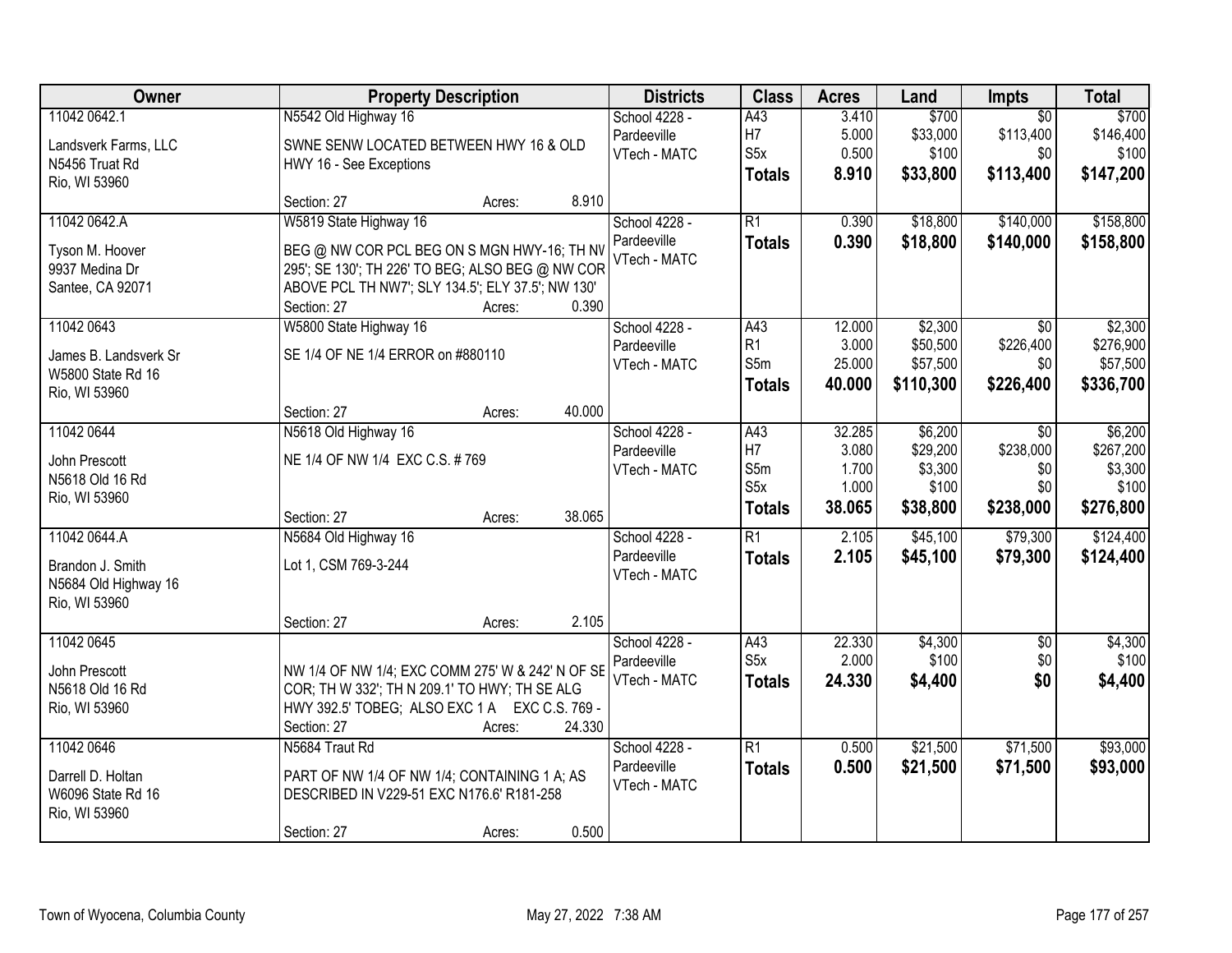| Owner                | <b>Property Description</b>                             | <b>Districts</b>             | <b>Class</b>     | <b>Acres</b> | Land     | <b>Impts</b>    | <b>Total</b> |
|----------------------|---------------------------------------------------------|------------------------------|------------------|--------------|----------|-----------------|--------------|
| 11042 0646.A         | N5696 Traut Rd                                          | School 4228 -                | $\overline{R1}$  | 0.500        | \$21,500 | \$130,500       | \$152,000    |
| Lawrence G. Holtan   | TH N 175.6' OF FOLL PCL; PRT NW 1/4 NW 1/4, BEG         | Pardeeville                  | <b>Totals</b>    | 0.500        | \$21,500 | \$130,500       | \$152,000    |
| N5696 Traut Rd       | 33' E NW COR S.27 S311'<br>SE149.2' N 391.7' W124'      | VTech - MATC                 |                  |              |          |                 |              |
| Rio, WI 53960        | POB.R181-258                                            |                              |                  |              |          |                 |              |
|                      | 0.500<br>Section: 27<br>Acres:                          |                              |                  |              |          |                 |              |
| 11042 0647           |                                                         | School 4228 -                | A43              | 8.703        | \$1,700  | \$0             | \$1,700      |
|                      |                                                         | Pardeeville                  | S5m              | 5.000        | \$9,800  | \$0             | \$9,800      |
| Nicholas R. Suchomel | Prt NW1/4 of NW1/4 lying SW of Hwy 16 see exceptions    | VTech - MATC                 | <b>Totals</b>    | 13.703       | \$11,500 | \$0             | \$11,500     |
| W6041 State Rd 16    |                                                         |                              |                  |              |          |                 |              |
| Rio, WI 53960        | 13.703<br>Section: 27<br>Acres:                         |                              |                  |              |          |                 |              |
| 11042 0647.A         | W6041 State Highway 16                                  | School 4228 -                | $\overline{R1}$  | 0.797        | \$26,000 | \$169,700       | \$195,700    |
|                      |                                                         | Pardeeville                  |                  |              |          |                 |              |
| Nicholas R. Suchomel | Pt of NW1/4 NW1/4, Comm NW cor Sec 27, S00-16-50W       | VTech - MATC                 | <b>Totals</b>    | 0.797        | \$26,000 | \$169,700       | \$195,700    |
| W6041 State Rd 16    | 428.81', S57-38-10E along south line of STH "16" 834.80 |                              |                  |              |          |                 |              |
| Rio, WI 53960        | to POB, S57-38-10E 392.50', N89-49-36W 332.00',         |                              |                  |              |          |                 |              |
|                      | 0.797<br>Section: 27<br>Acres:                          |                              |                  |              |          |                 |              |
| 11042 0648           | <b>Traut Rd</b>                                         | School 4228 -                | A43              | 16.500       | \$3,200  | \$0             | \$3,200      |
| Kevin D. Allegar     | SW 1/4 OF NW 1/4 EXC R165-458                           | Pardeeville                  | F <sub>6</sub>   | 18.000       | \$45,600 | \$0             | \$45,600     |
| W5981 State Rd 16    |                                                         | VTech - MATC                 | S <sub>5</sub> x | 0.500        | \$100    | \$0             | \$100        |
| Rio, WI 53960        |                                                         |                              | <b>Totals</b>    | 35.000       | \$48,900 | \$0             | \$48,900     |
|                      | Section: 27<br>35.000<br>Acres:                         |                              |                  |              |          |                 |              |
| 11042 0648.A         | N5526 Traut Rd                                          | School 4228 -                | $\overline{R1}$  | 5.000        | \$56,500 | \$176,300       | \$232,800    |
|                      |                                                         | Pardeeville                  | <b>Totals</b>    | 5.000        | \$56,500 | \$176,300       | \$232,800    |
| Linda Allegar Green  | PRT SW 1/4 NW 1/4, COM SW COR SD 1/4 1/4 N466.7         | VTech - MATC                 |                  |              |          |                 |              |
| N5526 Traut Rd       | E466.7' S466.7' W466.7'POB<br>R165-458 R408-615         |                              |                  |              |          |                 |              |
| Rio, WI 53960        |                                                         |                              |                  |              |          |                 |              |
|                      | 5.000<br>Section: 27<br>Acres:                          |                              | $\overline{R1}$  |              |          |                 |              |
| 11042 0649           | N5511 Old Highway 16                                    | School 4228 -<br>Pardeeville |                  | 8.640        | \$67,400 | \$33,100        | \$100,500    |
| Trenton J. Eckstein  | SE 1/4 OF NW 1/4, W OF OLD HWY REC IN                   | VTech - MATC                 | <b>Totals</b>    | 8.640        | \$67,400 | \$33,100        | \$100,500    |
| N5511 Old Hwy 16     | V.259-P.169; V.271-P.63 EXC R32-405-406                 |                              |                  |              |          |                 |              |
| Rio, WI 53960        | R94-594 R127-471 EXC R361- 168 #718975                  |                              |                  |              |          |                 |              |
|                      | 8.640<br>Section: 27<br>Acres:                          |                              |                  |              |          |                 |              |
| 11042 0649.1         |                                                         | School 4228 -                | F6               | 3.600        | \$14,000 | $\overline{50}$ | \$14,000     |
| Trenton J. Eckstein  | PRT SE 1/4 NW 1/4; BEG NW COR N85E65'                   | Pardeeville                  | <b>Totals</b>    | 3.600        | \$14,000 | \$0             | \$14,000     |
| N5511 Old Hwy 16     | S62E463.66' S63E272' S64E148' S26E222' S31E111'         | VTech - MATC                 |                  |              |          |                 |              |
| Rio, WI 53960        | S31E71' S32E135' S78W1059' N4W1075' POB. see            |                              |                  |              |          |                 |              |
|                      | 3.600<br>Section: 27<br>Acres:                          |                              |                  |              |          |                 |              |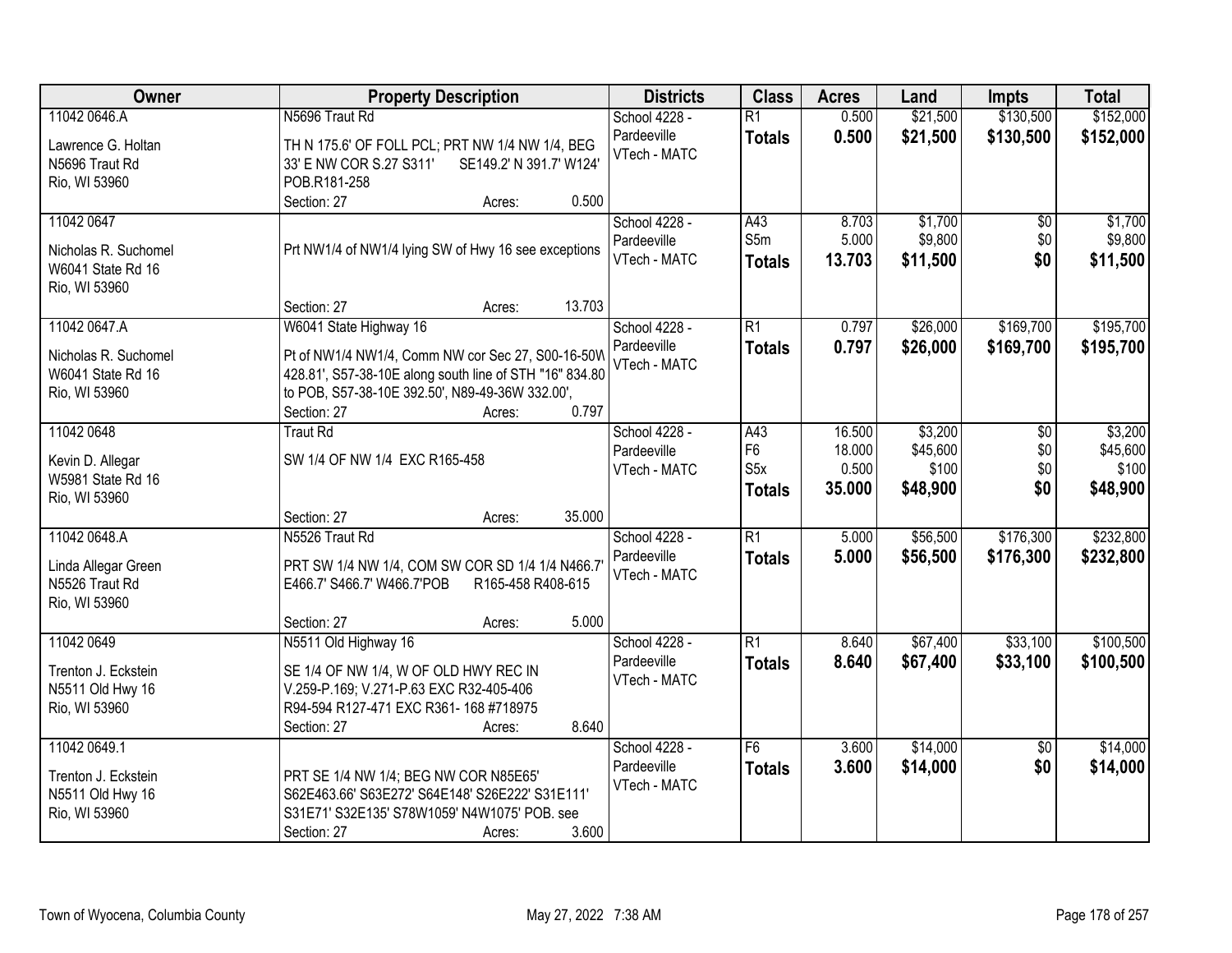| <b>Owner</b>          | <b>Property Description</b>                              | <b>Districts</b> | <b>Class</b>     | <b>Acres</b> | Land     | <b>Impts</b>    | <b>Total</b> |
|-----------------------|----------------------------------------------------------|------------------|------------------|--------------|----------|-----------------|--------------|
| 11042 0649.2          | N5543 Old Highway 16                                     | School 4228 -    | $\overline{R1}$  | 3.500        | \$52,000 | \$131,600       | \$183,600    |
| Robert J. Blazek      | PRT SE 1/4 NW 1/4 COM NW COR SE NW N85                   | Pardeeville      | <b>Totals</b>    | 3.500        | \$52,000 | \$131,600       | \$183,600    |
| N5543 Old Highway 16  | E65'--- POB S31 E111.94' S31 E71.71' S32 E135.32' S78    | VTech - MATC     |                  |              |          |                 |              |
| Rio, WI 53960         | W70'S78 W496.8' N11 W299.4' N78 E386. 14' N78 E70        |                  |                  |              |          |                 |              |
|                       | 3.500<br>Section: 27<br>Acres:                           |                  |                  |              |          |                 |              |
| 11042 0649.3          | W5981 State Highway 16                                   | School 4228 -    | $\overline{R1}$  | 6.800        | \$61,900 | \$170,800       | \$232,700    |
|                       |                                                          | Pardeeville      | <b>Totals</b>    | 6.800        | \$61,900 | \$170,800       | \$232,700    |
| Kevin D. Allegar      | PRT SE 1/4 NW 1/4, COM CEN S.27 S85W1318'                | VTech - MATC     |                  |              |          |                 |              |
| W5981 State Rd 16     | N4-27W1322.99' POB; N85E65' S62E381.16'                  |                  |                  |              |          |                 |              |
| Rio, WI 53960         | S11E490.61' S78W452.16' N4W741.28' POB ALSO              |                  |                  |              |          |                 |              |
|                       | 6.800<br>Section: 27<br>Acres:                           |                  |                  |              |          |                 |              |
| 11042 0649.4          | N5559 Old Highway 16                                     | School 4228 -    | $\overline{R1}$  | 3.510        | \$10,400 | \$1,500         | \$11,900     |
| Charles Bourdeau      | PRT SE 1/4 NW 1/4, COM CEN S.27 S85W1318'                | Pardeeville      | <b>Totals</b>    | 3.510        | \$10,400 | \$1,500         | \$11,900     |
| 603 W Chestnut St     | N4W1322.99' N85E65' S62E381.16' POB; S62E82.50'          | VTech - MATC     |                  |              |          |                 |              |
| Pardeeville, WI 53954 | S63E272.20' S64E148.81' S26E222.95' S78E456.14'          |                  |                  |              |          |                 |              |
|                       | Section: 27<br>3.510<br>Acres:                           |                  |                  |              |          |                 |              |
| 11042 0650            | State Highway 16                                         | School 4228 -    | A43              | 7.000        | \$1,300  | \$0             | \$1,300      |
|                       |                                                          | Pardeeville      | S5m              | 12.490       | \$20,000 | \$0             | \$20,000     |
| Mark A. Landsverk     | W1/2 of SWNE & SENW N of Hwy 16 & E of Old Hwy 16        | VTech - MATC     | <b>Totals</b>    | 19.490       | \$21,300 | \$0             | \$21,300     |
| N5456 Traut Rd        | <b>EXC CS#448</b>                                        |                  |                  |              |          |                 |              |
| Rio, WI 53960         |                                                          |                  |                  |              |          |                 |              |
|                       | 19.490<br>Section: 27<br>Acres:                          |                  | $\overline{R1}$  |              |          |                 |              |
| 11042 0650.A          | N5604 Old Highway 16                                     | School 4228 -    |                  | 0.925        | \$27,800 | \$112,500       | \$140,300    |
| James B. Landsverk Jr | Lot 1, CSM 448-2-223                                     | Pardeeville      | <b>Totals</b>    | 0.925        | \$27,800 | \$112,500       | \$140,300    |
| W5604 Old Highway 16  |                                                          | VTech - MATC     |                  |              |          |                 |              |
| Rio, WI 53960         |                                                          |                  |                  |              |          |                 |              |
|                       | 0.925<br>Section: 27<br>Acres:                           |                  |                  |              |          |                 |              |
| 11042 0651            |                                                          | School 4228 -    | $\overline{A43}$ | 7.580        | \$1,500  | $\overline{60}$ | \$1,500      |
| Landsverk Farms, LLC  | NE 1/4 OF NE 1/4 OF SW 1/4 EXC C.S. #898 EXC C.S.        | Pardeeville      | <b>Totals</b>    | 7.580        | \$1,500  | \$0             | \$1,500      |
| N5456 Traut Rd        | #938 EXC #596672                                         | VTech - MATC     |                  |              |          |                 |              |
|                       |                                                          |                  |                  |              |          |                 |              |
| Rio, WI 53960         | 7.580<br>Section: 27<br>Acres:                           |                  |                  |              |          |                 |              |
| 11042 0651.A          | N5501 Old Highway 16                                     | School 4228 -    | $\overline{R1}$  | 1.586        | \$38,500 | \$213,300       | \$251,800    |
|                       |                                                          | Pardeeville      |                  |              |          |                 |              |
| Lisa M. Klein         | Lot 1, CSM 938-4-158 ALSO a parcel of land described     | VTech - MATC     | <b>Totals</b>    | 1.586        | \$38,500 | \$213,300       | \$251,800    |
| N5501 Old Highway 16  | as follows in #596672: Beg at the most SLY cor of Lot 1, |                  |                  |              |          |                 |              |
| Rio, WI 53960         | CS 938; N 79-28-00W alg S In of said Lot 1, 191.87';     |                  |                  |              |          |                 |              |
|                       | 1.586<br>Section: 27<br>Acres:                           |                  |                  |              |          |                 |              |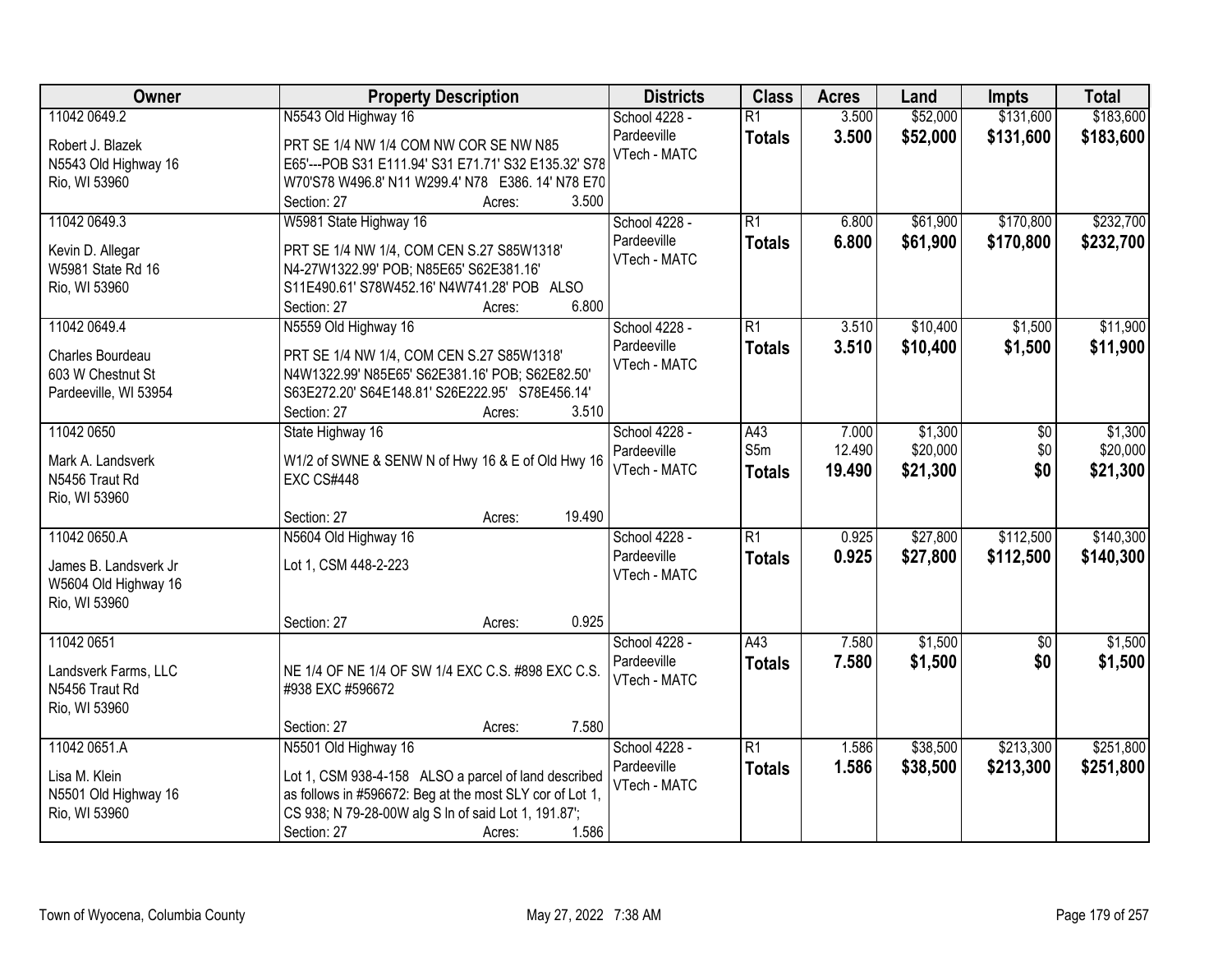| Owner                                 | <b>Property Description</b>                            |        |        | <b>Districts</b>  | <b>Class</b>     | <b>Acres</b> | Land     | <b>Impts</b>    | <b>Total</b> |
|---------------------------------------|--------------------------------------------------------|--------|--------|-------------------|------------------|--------------|----------|-----------------|--------------|
| 11042 0652.A                          | N5456 Traut Rd                                         |        |        | School 4228 -     | A43              | 8.350        | \$1,600  | $\overline{50}$ | \$1,600      |
| Mark A. Landsverk                     | Lot 1, CSM 898-4-118                                   |        |        | Pardeeville       | R1               | 3.970        | \$53,400 | \$256,500       | \$309,900    |
| N5456 Traut Rd                        |                                                        |        |        | VTech - MATC      | S5m              | 18.900       | \$36,900 | \$0             | \$36,900     |
| Rio, WI 53960                         |                                                        |        |        |                   | <b>Totals</b>    | 31.220       | \$91,900 | \$256,500       | \$348,400    |
|                                       | Section: 27                                            | Acres: | 31.220 |                   |                  |              |          |                 |              |
| 11042 0653                            |                                                        |        |        | School 4865 - Rio | A41              | 20.000       | \$6,200  | \$0             | \$6,200      |
| Landsverk Farms, LLC                  | S 1/2 OF NE 1/4 OF SW 1/4                              |        |        | VTech - MATC      | <b>Totals</b>    | 20.000       | \$6,200  | \$0             | \$6,200      |
| N5456 Truat Rd                        |                                                        |        |        |                   |                  |              |          |                 |              |
| Rio, WI 53960                         |                                                        |        |        |                   |                  |              |          |                 |              |
|                                       | Section: 27                                            | Acres: | 20.000 |                   |                  |              |          |                 |              |
| 11042 0655                            | <b>Traut Rd</b>                                        |        |        | School 4865 - Rio | A41              | 19.500       | \$6,100  | $\overline{50}$ | \$6,100      |
| Landsverk Farms, LLC                  | S 1/2 OF NW 1/4 OF SW 1/4                              |        |        | VTech - MATC      | S <sub>5</sub> x | 0.500        | \$100    | \$0             | \$100        |
| N5456 Truat Rd                        |                                                        |        |        |                   | <b>Totals</b>    | 20.000       | \$6,200  | \$0             | \$6,200      |
| Rio, WI 53960                         |                                                        |        |        |                   |                  |              |          |                 |              |
|                                       | Section: 27                                            | Acres: | 20.000 |                   |                  |              |          |                 |              |
| 11042 0656.01                         | N5302 Traut Rd                                         |        |        | School 4865 - Rio | A43              | 19.000       | \$3,600  | \$0             | \$3,600      |
| Trust Agreement of Dennis & Kathi     | LT 1 CS#4013-28-6                                      |        |        | VTech - MATC      | R1               | 1.250        | \$33,600 | \$270,500       | \$304,100    |
| Havey                                 |                                                        |        |        |                   | S5m              | 14.750       | \$27,000 | \$0             | \$27,000     |
| N5302 Traut Rd                        |                                                        |        |        |                   | <b>Totals</b>    | 35.000       | \$64,200 | \$270,500       | \$334,700    |
| Rio, WI 53960                         | Section: 27                                            | Acres: | 35.000 |                   |                  |              |          |                 |              |
| 11042 0656.2                          | N5366 Traut Rd                                         |        |        | School 4865 - Rio | A43              | 21.600       | \$4,100  | \$0             | \$4,100      |
| Louise J. Elske                       | Lot 1, CSM 5208-36-139 - Betty L Purves retains a Life |        |        | VTech - MATC      | H7               | 3.000        | \$29,000 | \$99,500        | \$128,500    |
| N5366 Traut Rd                        | Estate                                                 |        |        |                   | S5m              | 3.366        | \$6,600  | \$0             | \$6,600      |
| Rio, WI 53960                         |                                                        |        |        |                   | S <sub>5</sub> x | 0.400        | \$100    | \$0             | \$100        |
|                                       | Section: 27                                            | Acres: | 28.366 |                   | <b>Totals</b>    | 28.366       | \$39,800 | \$99,500        | \$139,300    |
| 11042 0657.1                          |                                                        |        |        | School 4865 - Rio | A41              | 24.330       | \$7,600  | $\sqrt{6}$      | \$7,600      |
| Landsverk Farms, LLC                  | SE1/4 OF SW1/4 EXC CS#4013-28-8                        |        |        | VTech - MATC      | S5m              | 2.000        | \$3,900  | \$0             | \$3,900      |
| N5456 Truat Rd                        |                                                        |        |        |                   | S <sub>5</sub> x | 2.000        | \$5,000  | \$0             | \$5,000      |
| Rio, WI 53960                         |                                                        |        |        |                   | <b>Totals</b>    | 28.330       | \$16,500 | \$0             | \$16,500     |
|                                       | Section: 27                                            | Acres: | 28.330 |                   |                  |              |          |                 |              |
| 11042 0658.03                         | State Highway 16                                       |        |        | School 4228 -     | $\overline{R1}$  | 5.000        | \$56,500 | $\overline{30}$ | \$56,500     |
| Lyle & Laurie Buchner Revocable Trust | Lot 1, CSM 5922-42-64                                  |        |        | Pardeeville       | <b>Totals</b>    | 5.000        | \$56,500 | \$0             | \$56,500     |
| Dated 3/16/2007                       |                                                        |        |        | VTech - MATC      |                  |              |          |                 |              |
| 3804 Vinburn Rd                       |                                                        |        |        |                   |                  |              |          |                 |              |
| Deforest, WI 53532                    | Section: 27                                            | Acres: | 5.000  |                   |                  |              |          |                 |              |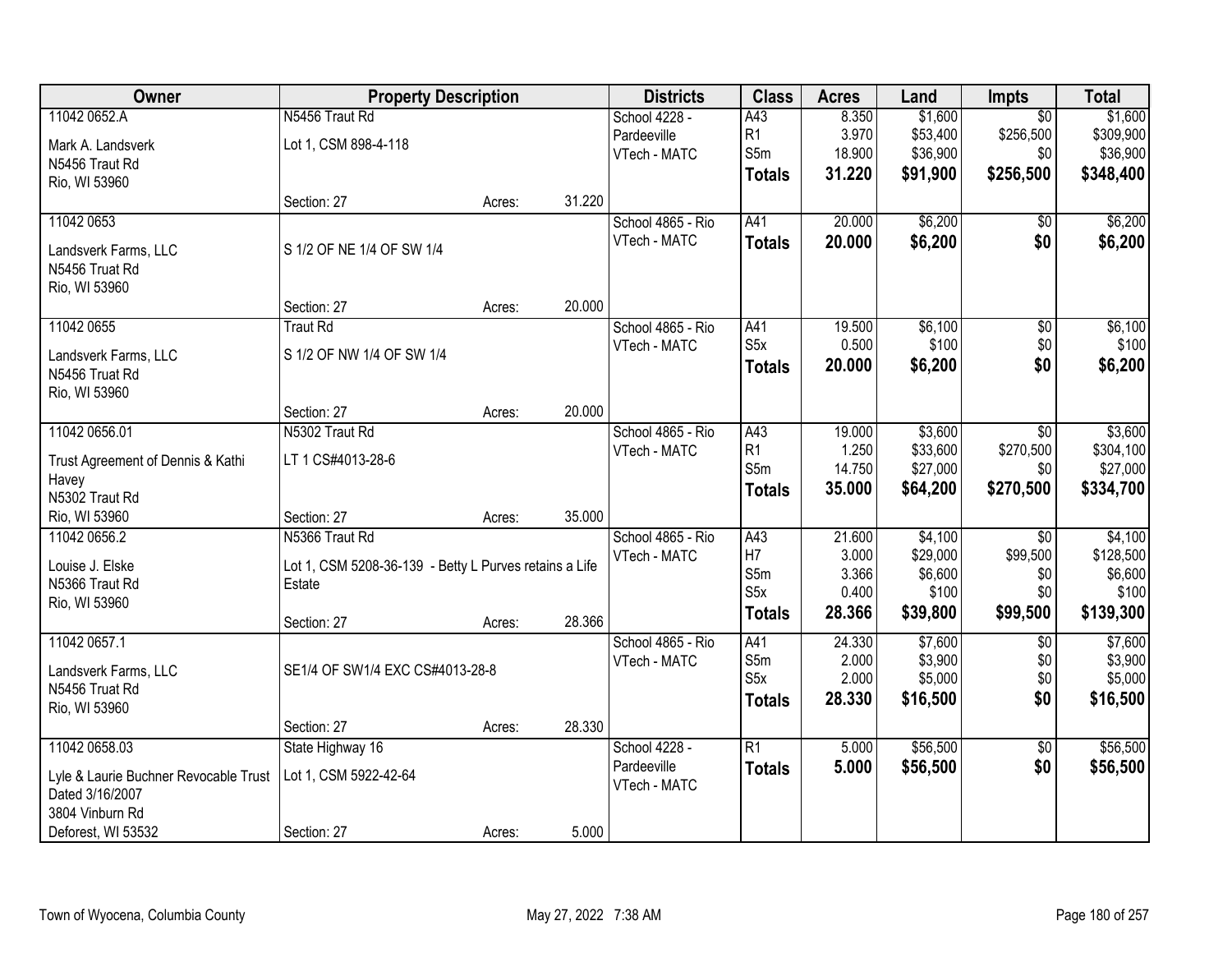| Owner                                                          | <b>Property Description</b>                 |        |        | <b>Districts</b>  | <b>Class</b>     | <b>Acres</b> | Land        | <b>Impts</b>    | <b>Total</b> |
|----------------------------------------------------------------|---------------------------------------------|--------|--------|-------------------|------------------|--------------|-------------|-----------------|--------------|
| 11042 0658.05                                                  | W5750 State Highway 16                      |        |        | School 4228 -     | $\overline{R1}$  | 6.410        | \$60,700    | \$225,500       | \$286,200    |
| Trust Agree Jeffrey Waller & Gwendolyn   Lot 1, CSM 5980-43-21 |                                             |        |        | Pardeeville       | <b>Totals</b>    | 6.410        | \$60,700    | \$225,500       | \$286,200    |
| Bromme Dtd 6/3/2                                               |                                             |        |        | VTech - MATC      |                  |              |             |                 |              |
| W5750 State Rd 16                                              |                                             |        |        |                   |                  |              |             |                 |              |
| Rio, WI 53960                                                  | Section: 27                                 | Acres: | 6.410  |                   |                  |              |             |                 |              |
| 11042 0658.06                                                  | State Highway 16                            |        |        | School 4228 -     | F6               | 28.580       | \$104,100   | \$0             | \$104,100    |
| Lyle & Laurie Buchner Revocable Trust                          | Lot 2, CSM 5980-43-21                       |        |        | Pardeeville       | <b>Totals</b>    | 28.580       | \$104,100   | \$0             | \$104,100    |
| Dated 3/16/2007                                                |                                             |        |        | VTech - MATC      |                  |              |             |                 |              |
| 3804 Vinburn Rd                                                |                                             |        |        |                   |                  |              |             |                 |              |
| Deforest, WI 53532                                             | Section: 27                                 | Acres: | 28.580 |                   |                  |              |             |                 |              |
| 11042 0659                                                     | Old Highway 16                              |        |        | School 4228 -     | A43              | 19.700       | \$3,800     | $\overline{50}$ | \$3,800      |
| Landsverk Farms, LLC                                           | N 1/2 OF NW 1/4 OF SE 1/4 EXC C.S. #938 EXC |        |        | Pardeeville       | <b>Totals</b>    | 19.700       | \$3,800     | \$0             | \$3,800      |
| N5456 Truat Rd                                                 | #596672                                     |        |        | VTech - MATC      |                  |              |             |                 |              |
| Rio, WI 53960                                                  |                                             |        |        |                   |                  |              |             |                 |              |
|                                                                | Section: 27                                 | Acres: | 19.700 |                   |                  |              |             |                 |              |
| 11042 0660                                                     |                                             |        |        | School 4865 - Rio | A41              | 12.200       | \$3,800     | \$0             | \$3,800      |
| Landsverk Farms, LLC                                           | S 1/2 OF NW 1/4 OF SE 1/4                   |        |        | VTech - MATC      | S5m              | 7.800        | \$15,200    | \$0             | \$15,200     |
| N5456 Truat Rd                                                 |                                             |        |        |                   | <b>Totals</b>    | 20.000       | \$19,000    | \$0             | \$19,000     |
| Rio, WI 53960                                                  |                                             |        |        |                   |                  |              |             |                 |              |
|                                                                | Section: 27                                 | Acres: | 20.000 |                   |                  |              |             |                 |              |
| 11042 0661.1                                                   |                                             |        |        | School 4865 - Rio | A43              | 22.820       | \$4,400     | $\overline{50}$ | \$4,400      |
|                                                                |                                             |        |        | VTech - MATC      | S5m              | 1.500        | \$3,000     | \$0             | \$3,000      |
| Landsverk Farms, LLC<br>N5456 Truat Rd                         | SW1/4 OF SE1/4 EXC CS#4013-28-8             |        |        |                   | S <sub>5</sub> x | 4.000        | \$9,200     | \$0             | \$9,200      |
| Rio, WI 53960                                                  |                                             |        |        |                   | <b>Totals</b>    | 28.320       | \$16,600    | \$0             | \$16,600     |
|                                                                | Section: 27                                 | Acres: | 28.320 |                   |                  |              |             |                 |              |
| 11042 0662                                                     |                                             |        |        | School 4865 - Rio | A43              | 2.000        | \$400       | $\overline{50}$ | \$400        |
|                                                                |                                             |        |        | VTech - MATC      | M <sub>6</sub>   | 38.000       | (\$174,800) | \$0             | \$0          |
| Thomas C. Priske<br>821 Tompkins Dr                            | SE 1/4 OF SE 1/4                            |        |        |                   | <b>Totals</b>    | 40.000       | \$400       | \$0             | \$400        |
| Madison, WI 53716                                              |                                             |        |        |                   |                  |              |             |                 |              |
|                                                                | Section: 27                                 | Acres: | 40.000 |                   |                  |              |             |                 |              |
| 11042 0663                                                     | <b>Traut Rd</b>                             |        |        | School 4228 -     | A43              | 15.540       | \$3,000     | $\overline{50}$ | \$3,000      |
|                                                                |                                             |        |        | Pardeeville       | S5m              | 22.020       | \$42,300    | \$0             | \$42,300     |
| Scott T. Holland                                               | NE 1/4 OF NE 1/4 EXC 2.44 A IN STH 16       |        |        | VTech - MATC      | <b>Totals</b>    | 37.560       | \$45,300    | \$0             | \$45,300     |
| W6955 County Rd Ee<br>Portage, WI 53901                        |                                             |        |        |                   |                  |              |             |                 |              |
|                                                                | Section: 28                                 | Acres: | 37.560 |                   |                  |              |             |                 |              |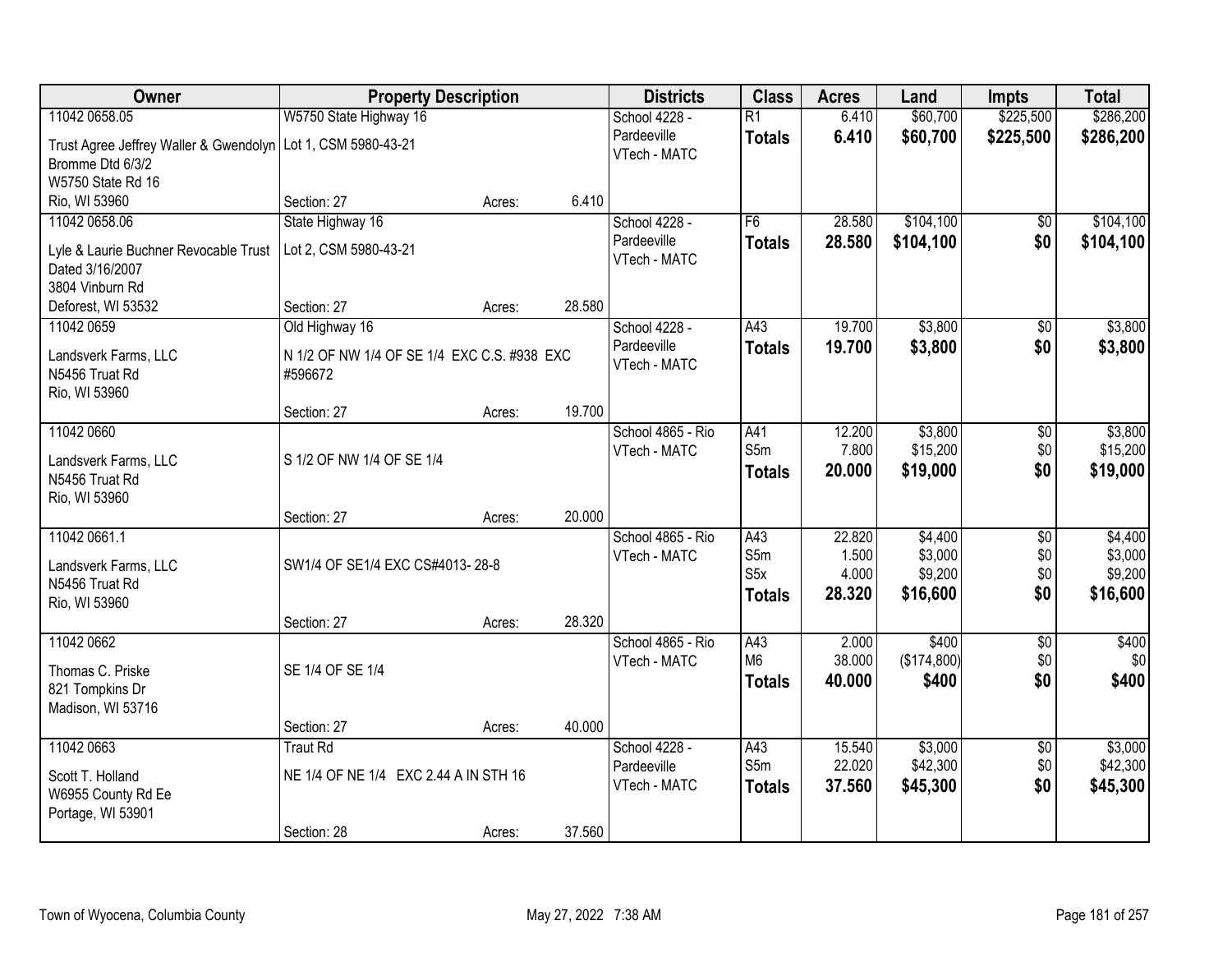| Owner                                   | <b>Property Description</b>                             |        |        | <b>Districts</b>             | <b>Class</b>    | <b>Acres</b> | Land            | <b>Impts</b>    | <b>Total</b>     |
|-----------------------------------------|---------------------------------------------------------|--------|--------|------------------------------|-----------------|--------------|-----------------|-----------------|------------------|
| 11042 0664                              | N5640 State Highway 22                                  |        |        | School 4228 -                | $\overline{R1}$ | 4.587        | \$55,300        | \$114,700       | \$170,000        |
| Stacey L. Gorman<br>N5640 State Rd 22   | LT 1 CS#2452-16-52                                      |        |        | Pardeeville<br>VTech - MATC  | <b>Totals</b>   | 4.587        | \$55,300        | \$114,700       | \$170,000        |
| Pardeeville, WI 53954                   | Section: 28                                             | Acres: | 4.587  |                              |                 |              |                 |                 |                  |
| 11042 0664.A                            | Frontage Rd                                             |        |        | School 4228 -                | A42             | 10.380       | \$2,700         | $\overline{60}$ | \$2,700          |
|                                         |                                                         |        |        | Pardeeville                  | A43             | 13.620       | \$2,600         | \$0             | \$2,600          |
| Marvin S. Telvick                       | E3/4 of NW1/4 of NE1/4                                  |        |        | VTech - MATC                 | S5m             | 6.000        | \$13,800        | \$0             | \$13,800         |
| 800 Waldo St #3025                      |                                                         |        |        |                              | <b>Totals</b>   | 30.000       | \$19,100        | \$0             | \$19,100         |
| Baraboo, WI 53913                       | Section: 28                                             | Acres: | 30.000 |                              |                 |              |                 |                 |                  |
| 11042 0664.B                            | N5658 State Highway 22                                  |        |        | School 4228 -                | $\overline{R1}$ | 2.480        | \$47,400        | \$245,700       | \$293,100        |
|                                         |                                                         |        |        | Pardeeville                  | <b>Totals</b>   | 2.480        | \$47,400        | \$245,700       | \$293,100        |
| Richard W. Manthey                      | Lot 1, CSM 1589-8-3                                     |        |        | VTech - MATC                 |                 |              |                 |                 |                  |
| N5658 Sth 22                            |                                                         |        |        |                              |                 |              |                 |                 |                  |
| Pardeeville, WI 53954                   |                                                         |        |        |                              |                 |              |                 |                 |                  |
|                                         | Section: 28                                             | Acres: | 2.480  |                              |                 |              |                 |                 |                  |
| 11042 0665                              | N5588 State Highway 22                                  |        |        | School 4228 -<br>Pardeeville | $\overline{R1}$ | 4.500        | \$55,000        | \$100,400       | \$155,400        |
| Leslie L. Luther                        | SW 1/4 OF NE 1/4 AS REC IN V267-341; EXC E 3/4 AS       |        |        | VTech - MATC                 | <b>Totals</b>   | 4.500        | \$55,000        | \$100,400       | \$155,400        |
| N5588 State Rd 22                       | REC IN V271-529 ALSO EXC V286-287 Also described        |        |        |                              |                 |              |                 |                 |                  |
| Pardeeville, WI 53954                   | as: The N 686' of the W Q of the SW Q of the NE Q of So |        |        |                              |                 |              |                 |                 |                  |
|                                         | Section: 28                                             | Acres: | 4.500  |                              |                 |              |                 |                 |                  |
| 11042 0665.01                           | State Highway 22                                        |        |        | School 4228 -                | $\overline{X2}$ | 0.726        | $\overline{50}$ | $\overline{50}$ | $\overline{\$0}$ |
| State of Wisconsin-Dept of Transporatio | Parcel 20 of Transportation Project Plat No:            |        |        | Pardeeville                  | <b>Totals</b>   | 0.726        | \$0             | \$0             | \$0              |
| 2101 Wright St                          | 6030-01-22-4.24, recorded in Volume Transportation      |        |        | VTech - MATC                 |                 |              |                 |                 |                  |
| Madison, WI 53704                       | Project Plats, Page 28, as Document 887561              |        |        |                              |                 |              |                 |                 |                  |
|                                         | Section: 28                                             | Acres: | 0.726  |                              |                 |              |                 |                 |                  |
| 11042 0665.02                           | N5502 State Highway 22                                  |        |        | School 4228 -                | F6              | 10.000       | \$39,000        | $\overline{50}$ | \$39,000         |
| Charles L. Pettis                       | TH S 400' OF W 1/2 OF NE 1/4 EXC EASE - See             |        |        | Pardeeville                  | R <sub>1</sub>  | 1.234        | \$33,400        | \$135,000       | \$168,400        |
| N5502 State Rd 22                       | Exceptions                                              |        |        | VTech - MATC                 | <b>Totals</b>   | 11.234       | \$72,400        | \$135,000       | \$207,400        |
| Pardeeville, WI 53954                   |                                                         |        |        |                              |                 |              |                 |                 |                  |
|                                         | Section: 28                                             | Acres: | 11.234 |                              |                 |              |                 |                 |                  |
| 11042 0665.A                            |                                                         |        |        | School 4228 -                | A42             | 13.800       | \$3,600         | $\overline{50}$ | \$3,600          |
| Marvin S. Telvick                       | E3/4 of SW1/4 NE1/4 TOG with 33' EASE. EXC S400'        |        |        | Pardeeville                  | S5m             | 6.950        | \$13,600        | \$0             | \$13,600         |
| 800 Waldo St #3025                      |                                                         |        |        | VTech - MATC                 | <b>Totals</b>   | 20.750       | \$17,200        | \$0             | \$17,200         |
| Baraboo, WI 53913                       |                                                         |        |        |                              |                 |              |                 |                 |                  |
|                                         | Section: 28                                             | Acres: | 20.750 |                              |                 |              |                 |                 |                  |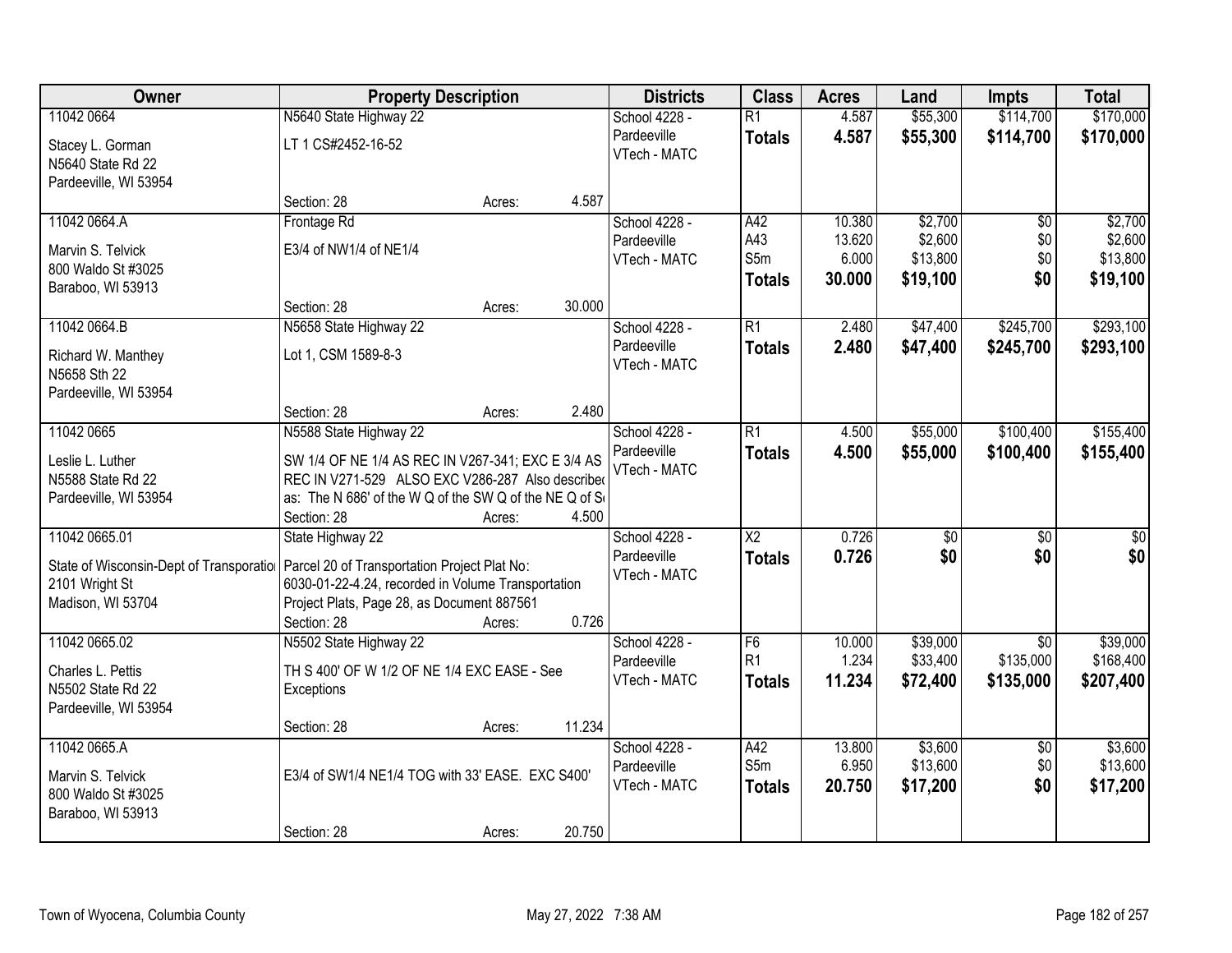| <b>Owner</b>                                                 |                                                                                | <b>Property Description</b> |        | <b>Districts</b>            | <b>Class</b>    | <b>Acres</b> | Land     | <b>Impts</b>    | <b>Total</b> |
|--------------------------------------------------------------|--------------------------------------------------------------------------------|-----------------------------|--------|-----------------------------|-----------------|--------------|----------|-----------------|--------------|
| 11042 0665.B                                                 | N5538 State Highway 22                                                         |                             |        | School 4228 -               | $\overline{R1}$ | 2.000        | \$44,500 | \$157,700       | \$202,200    |
| Byron D. Hollendyke<br>N5538 Sth 22<br>Pardeeville, WI 53954 | PCL IN SW 1/4 OF NE 1/4: BEING S 2.A OF N 920' OF<br>W 1/4 OF SW 1/4 OF NE 1/4 |                             |        | Pardeeville<br>VTech - MATC | <b>Totals</b>   | 2.000        | \$44,500 | \$157,700       | \$202,200    |
|                                                              | Section: 28                                                                    | Acres:                      | 2.000  |                             |                 |              |          |                 |              |
| 11042 0666                                                   | N5577 Traut Rd                                                                 |                             |        | School 4228 -               | A43             | 18.500       | \$3,500  | $\overline{50}$ | \$3,500      |
| Scott T. Holland                                             | SE 1/4 OF NE 1/4                                                               |                             |        | Pardeeville                 | H7              | 1.500        | \$24,000 | \$86,900        | \$110,900    |
| W6955 County Rd Ee                                           |                                                                                |                             |        | VTech - MATC                | S5m             | 20.000       | \$39,000 | \$0             | \$39,000     |
| Portage, WI 53901                                            |                                                                                |                             |        |                             | <b>Totals</b>   | 40.000       | \$66,500 | \$86,900        | \$153,400    |
|                                                              | Section: 28                                                                    | Acres:                      | 40.000 |                             |                 |              |          |                 |              |
| 11042 0667.01                                                |                                                                                |                             |        | School 4228 -               | A43             | 3.620        | \$700    | \$0             | \$700        |
| Joyce J Knutson Living Trust Dated                           | COM 980FT S OF N1/4C,& 515FT W OF C/L STH22, W                                 |                             |        | Pardeeville                 | S5m             | 0.880        | \$2,000  | \$0             | \$2,000      |
| 3/8/2005                                                     | 693.7FT TO EXT E/L LT 13 BE-CAM HEIGHTS N TO                                   |                             |        | VTech - MATC                | <b>Totals</b>   | 4.500        | \$2,700  | \$0             | \$2,700      |
| 6522 Crossbow Trl                                            | SE/C LT13,E 536.6FT,S 35FT SW/C OF V143-450,E                                  |                             |        |                             |                 |              |          |                 |              |
| Cheyenne, WY 82001                                           | Section: 28                                                                    | Acres:                      | 4.500  |                             |                 |              |          |                 |              |
| 11042 0667.A                                                 | N5665 Knutson Rd                                                               |                             |        | School 4228 -               | $\overline{R1}$ | 1.000        | \$30,000 | \$86,500        | \$116,500    |
| Ronald E. Knutson                                            | BEG 467.5FT S OF NW/C KNUT- SON RD & VIL LIMITS                                |                             |        | Pardeeville                 | <b>Totals</b>   | 1.000        | \$30,000 | \$86,500        | \$116,500    |
| N5665 Knutson Rd                                             | INTRSEC. W 270FT, S110FT, E293FT, NWLY 20FT TO                                 |                             |        | VTech - MATC                |                 |              |          |                 |              |
| Pardeeville, WI 53954                                        | RD ROW, N TO POB; ALSO BEG 419.48FT S OF NE/C                                  |                             |        |                             |                 |              |          |                 |              |
|                                                              | Section: 28                                                                    | Acres:                      | 1.000  |                             |                 |              |          |                 |              |
| 11042 0667.B                                                 | N5659 Knutson Rd                                                               |                             |        | School 4228 -               | $\overline{R1}$ | 1.170        | \$32,500 | \$35,700        | \$68,200     |
| Dustin Krueger                                               | Prt NE1/4 NW1/4, Beg from point in Wyocena Village                             |                             |        | Pardeeville                 | <b>Totals</b>   | 1.170        | \$32,500 | \$35,700        | \$68,200     |
| N5659 Knutson Rd                                             | boundary line NW cor Knutson Rd, S 577' 6" to POB, W                           |                             |        | VTech - MATC                |                 |              |          |                 |              |
| Pardeeville, WI 53954                                        | 270', S 100', E 330', N 100' to Knutson Rd r/w, W 60' to                       |                             |        |                             |                 |              |          |                 |              |
|                                                              | Section: 28                                                                    | Acres:                      | 1.170  |                             |                 |              |          |                 |              |
| 11042 0667.D                                                 | N5681 Knutson Rd                                                               |                             |        | School 4228 -               | $\overline{R1}$ | 0.680        | \$20,400 | \$171,000       | \$191,400    |
| Zebedee T. Mueller                                           | PRT NE 1/4 NW 1/4, COM INT N LN S.28 & W ROW                                   |                             |        | Pardeeville                 | <b>Totals</b>   | 0.680        | \$20,400 | \$171,000       | \$191,400    |
| N5681 Knutson Rd                                             | KNUTSON RD, S247' POB; W270' S110' E 270' N110'                                |                             |        | VTech - MATC                |                 |              |          |                 |              |
| Wyocena, WI 53954                                            | POB.                                                                           |                             |        |                             |                 |              |          |                 |              |
|                                                              | Section: 28                                                                    | Acres:                      | 0.680  |                             |                 |              |          |                 |              |
| 11042 0668.01                                                | N5635 Frontage Rd                                                              |                             |        | School 4228 -               | $\overline{R1}$ | 1.650        | \$39,400 | \$95,600        | \$135,000    |
| Kurt Rinde                                                   | Beg 980' S of N1/4 cor, W 515', N 165', E 354' to W/L of                       |                             |        | Pardeeville                 | <b>Totals</b>   | 1.650        | \$39,400 | \$95,600        | \$135,000    |
| N5635 State Rd 22                                            | Frontage Rd, SEly along SD W/L to C/L of STH 22, S to                          |                             |        | VTech - MATC                |                 |              |          |                 |              |
| Pardeeville, WI 53954                                        | POB. (THIS PARCEL REQUIRES CSM) ALSO ROW IN                                    |                             |        |                             |                 |              |          |                 |              |
|                                                              | Section: 28                                                                    | Acres:                      | 1.650  |                             |                 |              |          |                 |              |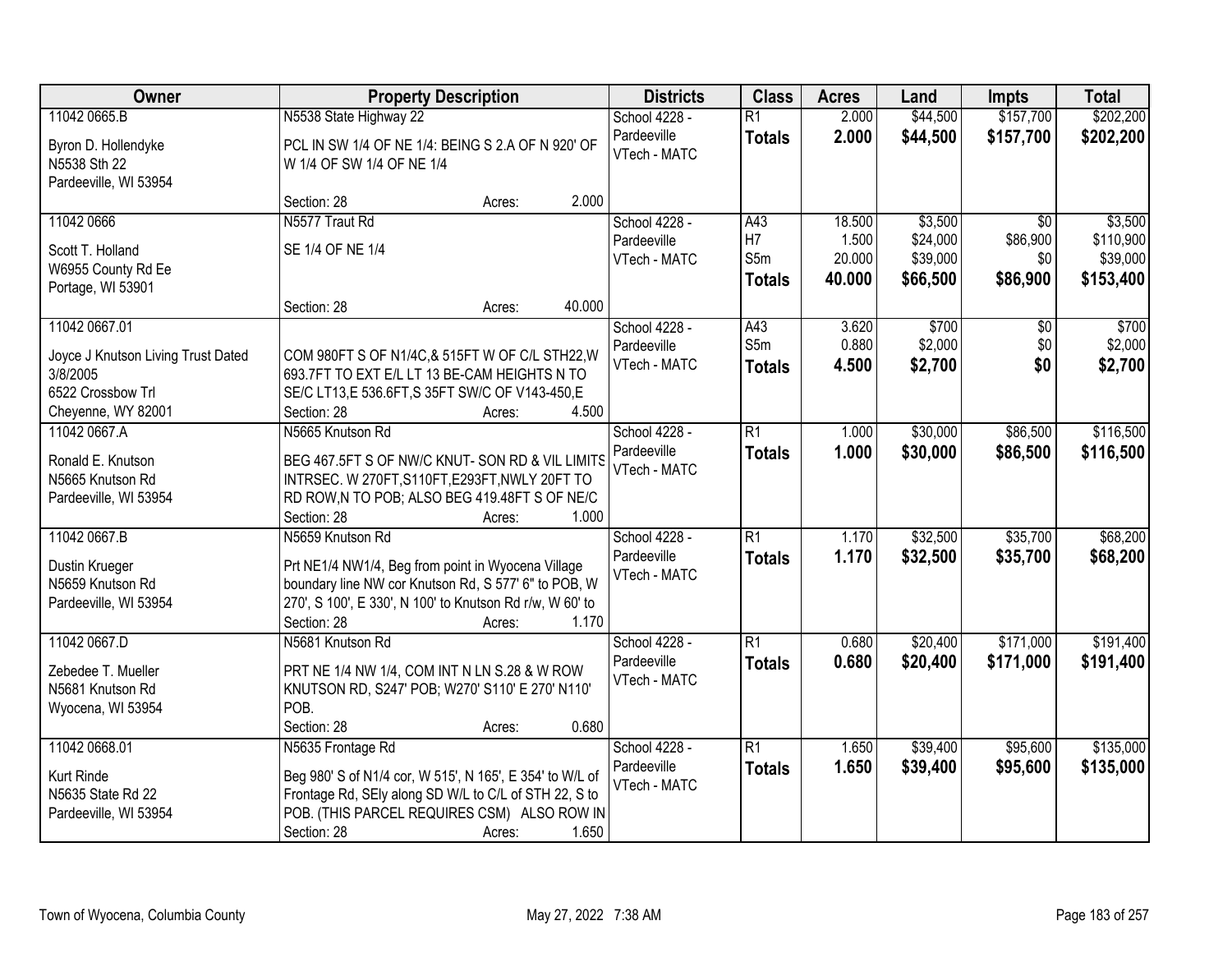| Owner                                                      |                                                         | <b>Property Description</b> |        | <b>Districts</b>            | <b>Class</b>     | <b>Acres</b> | Land     | <b>Impts</b>    | <b>Total</b> |
|------------------------------------------------------------|---------------------------------------------------------|-----------------------------|--------|-----------------------------|------------------|--------------|----------|-----------------|--------------|
| 11042 0668.02                                              | N5647 Knutson Rd                                        |                             |        | School 4228 -               | $\overline{R1}$  | 0.460        | \$20,500 | \$189,100       | \$209,600    |
| David W. Warner Sr<br>N5647 Knutson Rd                     | Lot 1 CSM 3010-20-5                                     |                             |        | Pardeeville<br>VTech - MATC | <b>Totals</b>    | 0.460        | \$20,500 | \$189,100       | \$209,600    |
| Pardeeville, WI 53954                                      |                                                         |                             |        |                             |                  |              |          |                 |              |
|                                                            | Section: 28                                             | Acres:                      | 0.460  |                             |                  |              |          |                 |              |
| 11042 0668.03                                              | N5643 Frontage Rd                                       |                             |        | School 4228 -               | $\overline{C2}$  | 1.408        | \$36,900 | \$132,200       | \$169,100    |
| Will-Power Investments, LLC<br>W8344 County Rd B           | Lot 2 CS#3010-20-5                                      |                             |        | Pardeeville<br>VTech - MATC | <b>Totals</b>    | 1.408        | \$36,900 | \$132,200       | \$169,100    |
| Poynette, WI 53955                                         |                                                         |                             |        |                             |                  |              |          |                 |              |
|                                                            | Section: 28                                             | Acres:                      | 1.408  |                             |                  |              |          |                 |              |
| 11042 0668.C                                               | N5653 Knutson Rd                                        |                             |        | School 4228 -               | $\overline{R1}$  | 0.580        | \$22,700 | \$138,800       | \$161,500    |
| Clarence Hensler                                           | Prt NENW Sec 28, Beg NW cor Lot 1 CS3010,               |                             |        | Pardeeville                 | <b>Totals</b>    | 0.580        | \$22,700 | \$138,800       | \$161,500    |
| N5653 Knutson Rd                                           | S02-02-10W 139.01', S86-40-46W 159.76', N02-32-43W      |                             |        | VTech - MATC                |                  |              |          |                 |              |
| Pardeeville, WI 53954                                      | 161.80' to south r/w Knutson Rd, chord S76-44-33E       |                             |        |                             |                  |              |          |                 |              |
|                                                            | Section: 28                                             | Acres:                      | 0.580  |                             |                  |              |          |                 |              |
| 11042 0669                                                 | N5686 Pease Rd                                          |                             |        | School 4228 -               | A43              | 18.150       | \$3,500  | $\sqrt{6}$      | \$3,500      |
| Daniel P. Johnson                                          | NW1/4 NW1/4 ALSO 6.4AC IN R422-543                      |                             |        | Pardeeville                 | R1               | 1.000        | \$30,000 | \$127,200       | \$157,200    |
| N5686 Pease Rd                                             |                                                         |                             |        | VTech - MATC                | S5m              | 16.000       | \$31,200 | \$0             | \$31,200     |
| Pardeeville, WI 53954                                      |                                                         |                             |        |                             | S <sub>5</sub> x | 10.963       | \$25,200 | \$0             | \$25,200     |
|                                                            | Section: 28                                             | Acres:                      | 46.113 |                             | <b>Totals</b>    | 46.113       | \$89,900 | \$127,200       | \$217,100    |
| 11042 0670                                                 |                                                         |                             |        | School 4228 -               | A43              | 22.490       | \$4,300  | $\overline{50}$ | \$4,300      |
| David D & Orysia I Ludwin Rev Jt Ten                       | SW 1/4 OF NW 1/4                                        |                             |        | Pardeeville                 | F <sub>6</sub>   | 17.010       | \$53,100 | \$0             | \$53,100     |
| Tr Dated 3/29/2013                                         |                                                         |                             |        | VTech - MATC                | S <sub>5</sub> x | 0.500        | \$100    | \$0             | \$100        |
| 203 S Owen PI                                              |                                                         |                             |        |                             | <b>Totals</b>    | 40.000       | \$57,500 | \$0             | \$57,500     |
| Prospect Heights, IL 60070                                 | Section: 28                                             | Acres:                      | 40.000 |                             |                  |              |          |                 |              |
| 11042 0671                                                 | State Highway 22                                        |                             |        | School 4228 -               | A43              | 25.000       | \$4,800  | $\sqrt{6}$      | \$4,800      |
|                                                            | SE 1/4 OF NW 1/4; EXC PCL ACROSS N PRT IN NE            |                             |        | Pardeeville                 | S5m              | 8.350        | \$13,400 | \$0             | \$13,400     |
| David D & Orysia I Ludwin Rev Jt Ten<br>Tr Dated 3/29/2013 | <b>CORNER</b>                                           |                             |        | VTech - MATC                | <b>Totals</b>    | 33.350       | \$18,200 | \$0             | \$18,200     |
| 203 S Owen Pl                                              |                                                         |                             |        |                             |                  |              |          |                 |              |
| Prospect Heights, IL 60070                                 | Section: 28                                             | Acres:                      | 33.350 |                             |                  |              |          |                 |              |
| 11042 0671.A                                               | W6304 Patchin Rd                                        |                             |        | School 4228 -               | R1               | 1.000        | \$30,000 | \$88,800        | \$118,800    |
| Jerrald A. Figi                                            | Prt of SE1/4 of NW1/4, Comm at point 75' W of SE cor;   |                             |        | Pardeeville                 | <b>Totals</b>    | 1.000        | \$30,000 | \$88,800        | \$118,800    |
| W6304 Patchin Rd                                           | N89-50W 75': N 33'; N 297'; S89-50E 132'; S 330' to POE |                             |        | VTech - MATC                |                  |              |          |                 |              |
| Pardeeville, WI 53954                                      |                                                         |                             |        |                             |                  |              |          |                 |              |
|                                                            | Section: 28                                             | Acres:                      | 1.000  |                             |                  |              |          |                 |              |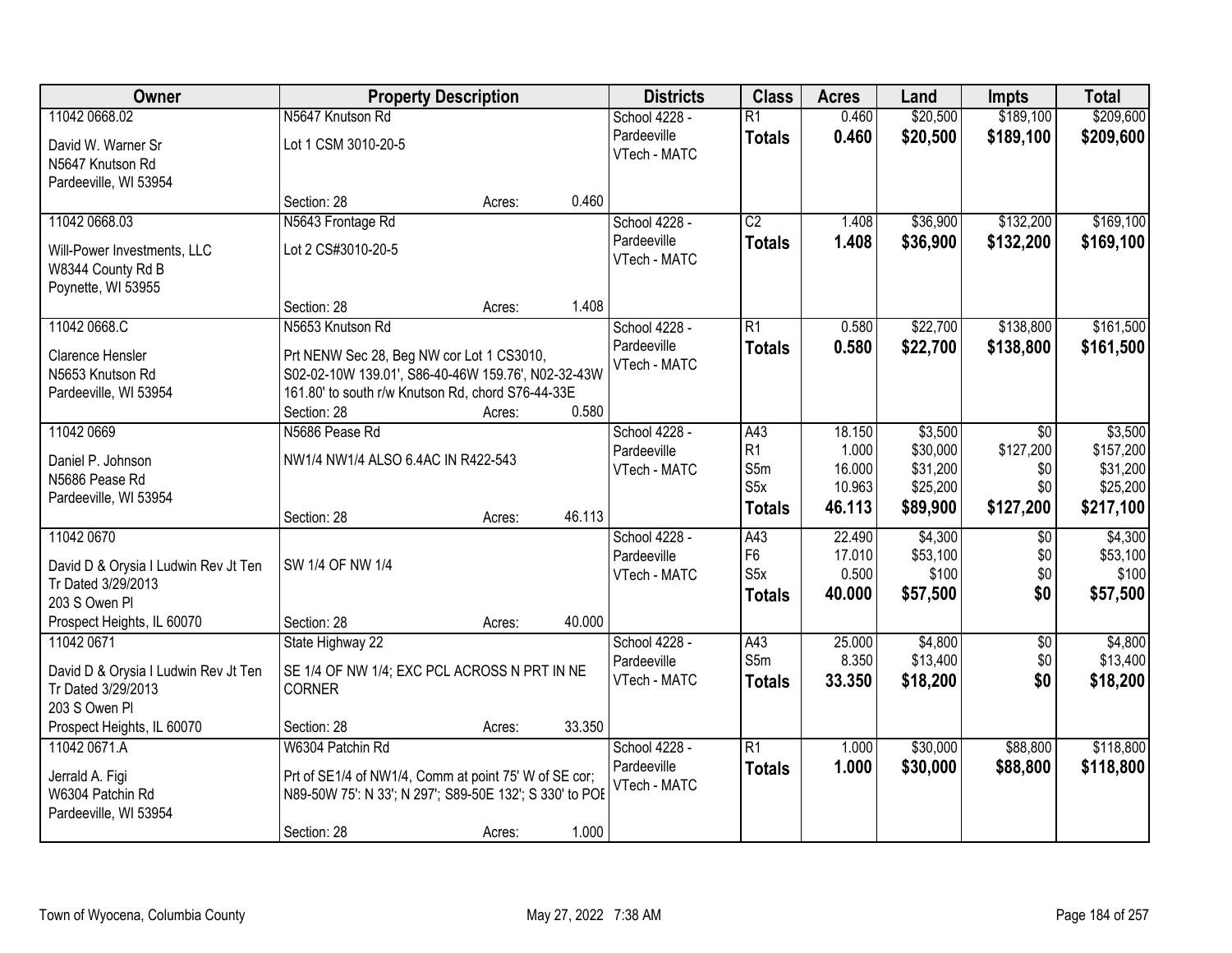| Owner                 | <b>Property Description</b>                                      | <b>Districts</b> | <b>Class</b>    | <b>Acres</b> | Land     | <b>Impts</b> | <b>Total</b> |
|-----------------------|------------------------------------------------------------------|------------------|-----------------|--------------|----------|--------------|--------------|
| 11042 0672            | N5599 State Highway 22                                           | School 4228 -    | $\overline{C2}$ | 10.860       | \$85,400 | \$62,400     | \$147,800    |
| Wyocena Auto, LLC     | Comm at N1/4 cor Sec 28, S1E 1500.2' to POB, S87W                | Pardeeville      | <b>Totals</b>   | 10.860       | \$85,400 | \$62,400     | \$147,800    |
| N5599 State Rd 22     | 1182', N2W 400.2', N87E 1182' to c/l STH 22, S2W 400.2'          | VTech - MATC     |                 |              |          |              |              |
| Pardeeville, WI 53954 | to POB.                                                          |                  |                 |              |          |              |              |
|                       | 10.860<br>Section: 28<br>Acres:                                  |                  |                 |              |          |              |              |
| 11042 0673.04         | W6391 Patchin Rd                                                 | School 4228 -    | $\overline{R1}$ | 5.000        | \$56,500 | \$289,400    | \$345,900    |
| Michael S. Dunn       | Lot 1, CSM 4707-33-42                                            | Pardeeville      | <b>Totals</b>   | 5.000        | \$56,500 | \$289,400    | \$345,900    |
| W6391 Patchin Rd      |                                                                  | VTech - MATC     |                 |              |          |              |              |
| Pardeeville, WI 53954 |                                                                  |                  |                 |              |          |              |              |
|                       | 5.000<br>Section: 28<br>Acres:                                   |                  |                 |              |          |              |              |
| 11042 0673.06         | W6357 Patchin Rd                                                 | School 4228 -    | $\overline{R1}$ | 9.790        | \$70,900 | \$236,500    | \$307,400    |
| James J. Schultz      | LT 2 CS#4209-29-89 And: Lot 2, CSM 4707-33-42                    | Pardeeville      | <b>Totals</b>   | 9.790        | \$70,900 | \$236,500    | \$307,400    |
| W6357 Patchin Rd      |                                                                  | VTech - MATC     |                 |              |          |              |              |
| Pardeeville, WI 53954 |                                                                  |                  |                 |              |          |              |              |
|                       | 9.790<br>Section: 28<br>Acres:                                   |                  |                 |              |          |              |              |
| 11042 0673.A          | N5423 State Highway 22                                           | School 4228 -    | $\overline{R1}$ | 1.400        | \$35,800 | \$31,400     | \$67,200     |
|                       |                                                                  | Pardeeville      | <b>Totals</b>   | 1.400        | \$35,800 | \$31,400     | \$67,200     |
| Gary C. Herrington    | PCL IN SE COR OF NE 1/4 OF SW 1/4 BEG AT S L N                   | VTech - MATC     |                 |              |          |              |              |
| N5423 State Rd 22     | 1/2 & WMGN HWY 22; TH W 15 RODS; TH N 40 RODS;                   |                  |                 |              |          |              |              |
| Pardeeville, WI 53954 | TH E 15 RODS; TH S 40 RODS TO BEG. - See<br>1.400<br>Section: 28 |                  |                 |              |          |              |              |
| 11042 0673.A1         | Acres:<br>N5407 State Highway 22                                 | School 4228 -    | $\overline{R1}$ | 1.000        | \$30,000 | \$99,500     | \$129,500    |
|                       |                                                                  | Pardeeville      |                 |              |          |              |              |
| Mathew Herrington     | Prt NE1/4 SW1/4, Com S line NE SW & W margin Hwy 2               | VTech - MATC     | <b>Totals</b>   | 1.000        | \$30,000 | \$99,500     | \$129,500    |
| N5407 State Rd 22     | W 15 rods, N 11 rods, E to W margin hwy, S to POB                |                  |                 |              |          |              |              |
| Pardeeville, WI 53954 |                                                                  |                  |                 |              |          |              |              |
|                       | 1.000<br>Section: 28<br>Acres:                                   |                  |                 |              |          |              |              |
| 11042 0673.B          | N5449 State Highway 22                                           | School 4228 -    | $\overline{R1}$ | 1.400        | \$35,800 | \$121,700    | \$157,500    |
| Carl L. Herrington    | PCL IN SE COR NE 1/4 SW 1/4; WITH FRONT OF 15                    | Pardeeville      | <b>Totals</b>   | 1.400        | \$35,800 | \$121,700    | \$157,500    |
| N5449 State Rd 22     | RDS ON HWY-22 & 15 RDS DEEP; BEING NLY 15 RDS                    | VTech - MATC     |                 |              |          |              |              |
| Pardeeville, WI 53954 | OF PCL IN V262-115                                               |                  |                 |              |          |              |              |
|                       | 1.400<br>Section: 28<br>Acres:                                   |                  |                 |              |          |              |              |
| 11042 0673.C          |                                                                  | School 4228 -    | $\overline{R1}$ | 2.790        | \$49,200 | \$11,600     | \$60,800     |
| Carl L. Herrington    | PRT NE 1/4 of SW 1/4, Com W 1/4 Cor Sec 28, E                    | Pardeeville      | <b>Totals</b>   | 2.790        | \$49,200 | \$11,600     | \$60,800     |
| N5449 State Rd 22     | 2352.5' to POB, E 247.5', S1E 667.30', N89W 247.5',              | VTech - MATC     |                 |              |          |              |              |
| Pardeeville, WI 53954 | N1W 667' to POB EXC CS#1970                                      |                  |                 |              |          |              |              |
|                       | 2.790<br>Section: 28<br>Acres:                                   |                  |                 |              |          |              |              |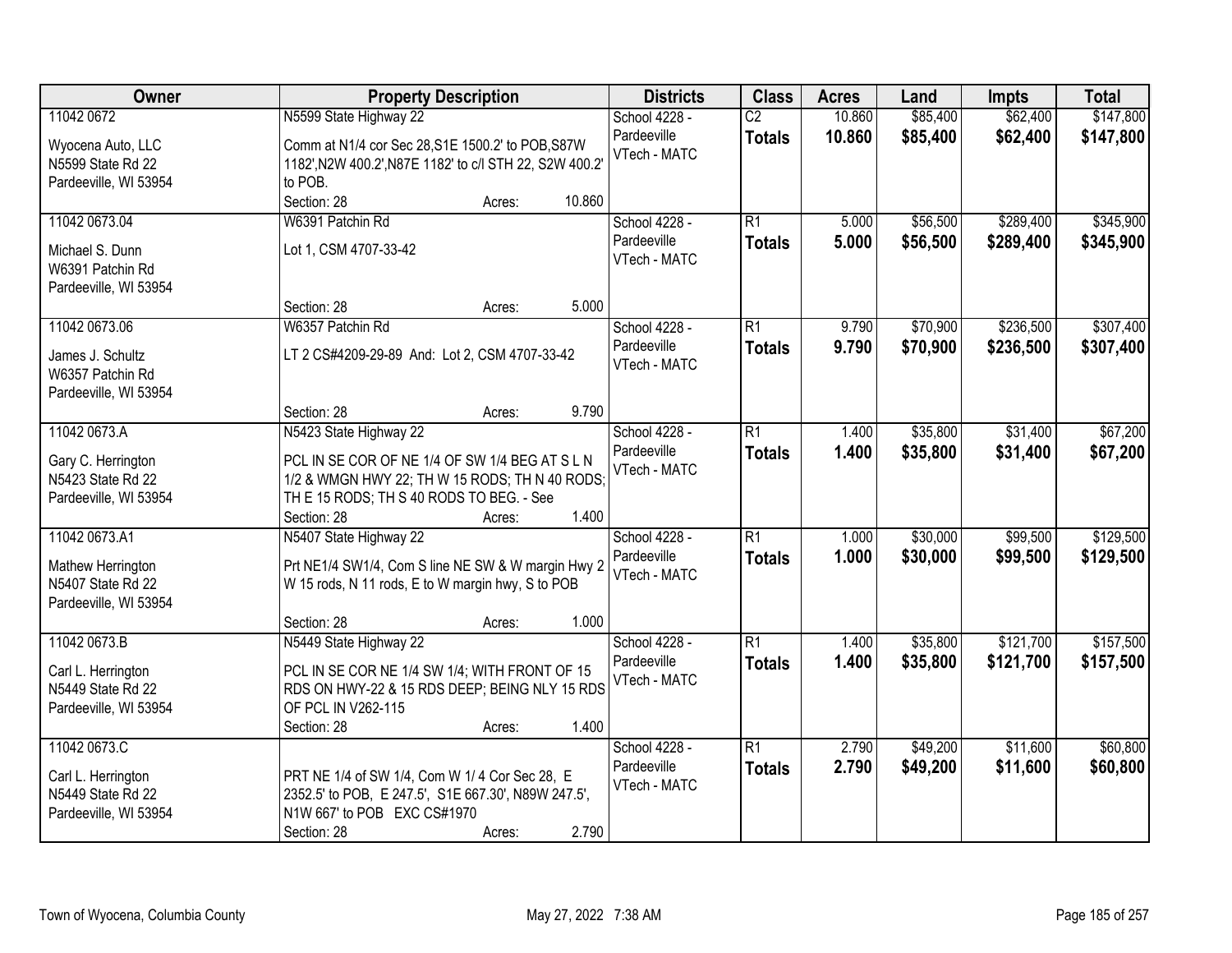| Owner                           | <b>Property Description</b>                    |        |        | <b>Districts</b> | <b>Class</b>     | <b>Acres</b>    | Land              | Impts           | <b>Total</b>      |
|---------------------------------|------------------------------------------------|--------|--------|------------------|------------------|-----------------|-------------------|-----------------|-------------------|
| 11042 0673.D                    | W6411 Patchin Rd                               |        |        | School 4228 -    | F6               | 38.000          | \$142,600         | $\overline{50}$ | \$142,600         |
| Dennis A. Enger                 | Lot 1, CSM 925-4-145                           |        |        | Pardeeville      | R1               | 2.000           | \$44,500          | \$207,000       | \$251,500         |
| W6411 Patchin Rd                |                                                |        |        | VTech - MATC     | <b>Totals</b>    | 40.000          | \$187,100         | \$207,000       | \$394,100         |
| Pardeeville, WI 53954           |                                                |        |        |                  |                  |                 |                   |                 |                   |
|                                 | Section: 28                                    | Acres: | 40.000 |                  |                  |                 |                   |                 |                   |
| 11042 0673.F                    | W6311 Patchin Rd                               |        |        | School 4228 -    | $\overline{R1}$  | 1.000           | \$30,000          | \$129,700       | \$159,700         |
| Christopher J. Herrington       | Lot 1, CSM 1970-11-66                          |        |        | Pardeeville      | <b>Totals</b>    | 1.000           | \$30,000          | \$129,700       | \$159,700         |
| W6311 Patchin Rd                |                                                |        |        | VTech - MATC     |                  |                 |                   |                 |                   |
| Pardeeville, WI 53954           |                                                |        |        |                  |                  |                 |                   |                 |                   |
|                                 | Section: 28                                    | Acres: | 1.000  |                  |                  |                 |                   |                 |                   |
| 11042 0673.OL1                  |                                                |        |        | School 4228 -    | $\overline{R1}$  | 6.900           | \$20,700          | $\overline{50}$ | \$20,700          |
| Michael S. Dunn                 | Outlot 1, CSM 4707-33-42                       |        |        | Pardeeville      | <b>Totals</b>    | 6.900           | \$20,700          | \$0             | \$20,700          |
| W6391 Patchin Rd                |                                                |        |        | VTech - MATC     |                  |                 |                   |                 |                   |
| Pardeeville, WI 53954           |                                                |        |        |                  |                  |                 |                   |                 |                   |
|                                 | Section: 28                                    | Acres: | 6.900  |                  |                  |                 |                   |                 |                   |
| 11042 0675                      | W6465 Patchin Rd                               |        |        | School 4228 -    | A43              | 8.000           | \$1,500           | $\sqrt[6]{}$    | \$1,500           |
| Richard J. Vick                 | NW 1/4 OF NW 1/4 OF SW 1/4                     |        |        | Pardeeville      | R <sub>1</sub>   | 2.000           | \$44,500          | \$119,300       | \$163,800         |
| N7648 Carminaunee Dr            |                                                |        |        | VTech - MATC     | <b>Totals</b>    | 10.000          | \$46,000          | \$119,300       | \$165,300         |
| Portage, WI 53901               |                                                |        |        |                  |                  |                 |                   |                 |                   |
|                                 | Section: 28                                    | Acres: | 10.000 |                  |                  |                 |                   |                 |                   |
| 11042 0676                      |                                                |        |        | School 4228 -    | A43              | 16.220          | \$3,100           | $\overline{50}$ | \$3,100           |
| Gary N. Gee                     | SW 1/4 OF SW 1/4                               |        |        | Pardeeville      | S5m              | 21.780          | \$34,900          | \$0             | \$34,900          |
| N5359 State Rd 22               |                                                |        |        | VTech - MATC     | S <sub>5</sub> x | 2.000           | \$3,000           | \$0<br>\$0      | \$3,000           |
| Pardeeville, WI 53954           |                                                |        |        |                  | <b>Totals</b>    | 40.000          | \$41,000          |                 | \$41,000          |
|                                 | Section: 28                                    | Acres: | 40.000 |                  |                  |                 |                   |                 |                   |
| 11042 0677                      | N5359 State Highway 22                         |        |        | School 4228 -    | A43              | 19.880          | \$3,800           | $\overline{50}$ | \$3,800           |
| Gary N. Gee                     | SE 1/4 OF SW 1/4, W OF HWY (hwy prior to 1950) |        |        | Pardeeville      | H7               | 4.450           | \$31,900          | \$264,600       | \$296,500         |
| N5359 State Rd 22               |                                                |        |        | VTech - MATC     | S5m<br>S5x       | 13.030<br>0.090 | \$25,400<br>\$100 | \$0<br>\$0      | \$25,400<br>\$100 |
| Pardeeville, WI 53954           |                                                |        |        |                  | <b>Totals</b>    | 37.450          | \$61,200          | \$264,600       | \$325,800         |
|                                 | Section: 28                                    | Acres: | 37.450 |                  |                  |                 |                   |                 |                   |
| 11042 0678                      |                                                |        |        | School 4228 -    | A43              | 1.640           | \$300             | $\overline{50}$ | \$300             |
| Ralph M & Becky L Levzow Rev Tr | SE 1/4 OF SW 1/4, E OF HWY (hwy prior to 1950) |        |        | Pardeeville      | S <sub>5</sub> x | 0.910           | \$100             | \$0             | \$100             |
| Dated 7/23/2015                 |                                                |        |        | VTech - MATC     | <b>Totals</b>    | 2.550           | \$400             | \$0             | \$400             |
| N5074 State Rd 22               |                                                |        |        |                  |                  |                 |                   |                 |                   |
| Rio, WI 53960                   | Section: 28                                    | Acres: | 2.550  |                  |                  |                 |                   |                 |                   |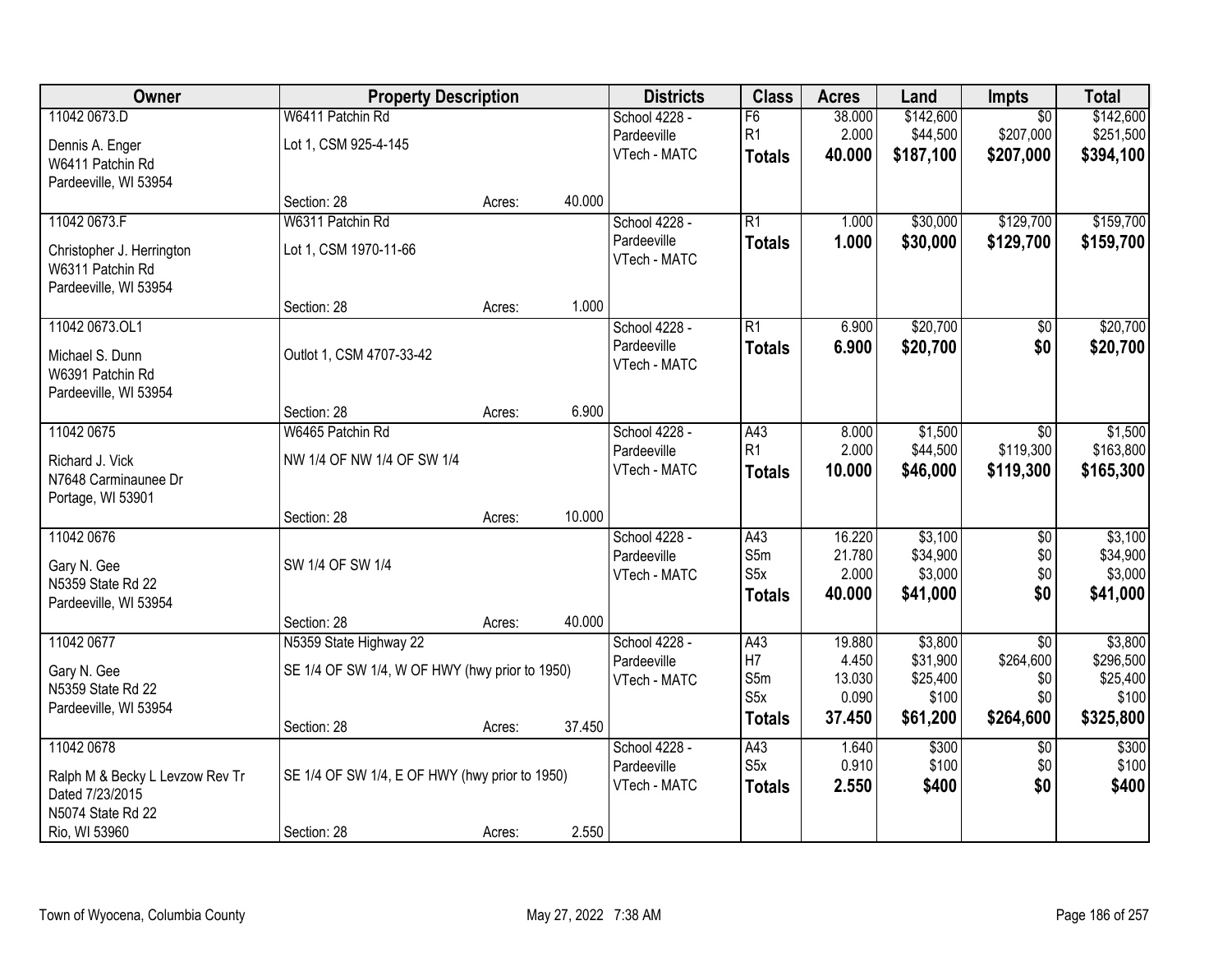| Owner                                   |                                                    | <b>Property Description</b> |        | <b>Districts</b>  | <b>Class</b>           | <b>Acres</b> | Land      | Impts           | <b>Total</b>    |
|-----------------------------------------|----------------------------------------------------|-----------------------------|--------|-------------------|------------------------|--------------|-----------|-----------------|-----------------|
| 11042 0679                              | N54397 Traut Rd                                    |                             |        | School 4865 - Rio | A43                    | 29.750       | \$5,700   | $\overline{50}$ | \$5,700         |
| Landsverk Farms, LLC                    | NE 1/4 OF SE 1/4                                   |                             |        | VTech - MATC      | H7                     | 5.000        | \$33,000  | \$166,400       | \$199,400       |
| N5456 Truat Rd                          |                                                    |                             |        |                   | S5m                    | 5.250        | \$10,300  | \$0             | \$10,300        |
| Rio, WI 53960                           |                                                    |                             |        |                   | <b>Totals</b>          | 40.000       | \$49,000  | \$166,400       | \$215,400       |
|                                         | Section: 28                                        | Acres:                      | 40.000 |                   |                        |              |           |                 |                 |
| 11042 0680.01                           | State Highway 22                                   |                             |        | School 4865 - Rio | $\overline{\text{X2}}$ | 2.656        | \$0       | $\overline{50}$ | $\overline{50}$ |
| State of Wisconsin-Dept of Transporatio | Parcel 19 of Transportation Project Plat No:       |                             |        | VTech - MATC      | <b>Totals</b>          | 2.656        | \$0       | \$0             | \$0             |
| 2101 Wright St                          | 6030-01-22-4.23, recorded in Volume Transportation |                             |        |                   |                        |              |           |                 |                 |
| Madison, WI 53704                       | Project Plats, Page 27, as Document 887560         |                             |        |                   |                        |              |           |                 |                 |
|                                         | Section: 28                                        | Acres:                      | 2.656  |                   |                        |              |           |                 |                 |
| 11042 0680.02                           | State Highway 22                                   |                             |        | School 4865 - Rio | A43                    | 12.230       | \$2,300   | \$0             | \$2,300         |
| Landsverk Farms, LLC                    | NW 1/4 OF SE 1/4 - See Exceptions                  |                             |        | VTech - MATC      | S5m                    | 25.114       | \$52,600  | \$0             | \$52,600        |
| N5456 Truat Rd                          |                                                    |                             |        |                   | <b>Totals</b>          | 37.344       | \$54,900  | \$0             | \$54,900        |
| Rio, WI 53960                           |                                                    |                             |        |                   |                        |              |           |                 |                 |
|                                         | Section: 28                                        | Acres:                      | 37.344 |                   |                        |              |           |                 |                 |
| 11042 0681                              | State Highway 22                                   |                             |        | School 4865 - Rio | A43                    | 38.500       | \$7,400   | $\sqrt[6]{3}$   | \$7,400         |
| Landsverk Farms, LLC                    | SW 1/4 OF SE 1/4                                   |                             |        | VTech - MATC      | S <sub>5</sub> x       | 1.500        | \$100     | \$0             | \$100           |
| N5456 Truat Rd                          |                                                    |                             |        |                   | <b>Totals</b>          | 40.000       | \$7,500   | \$0             | \$7,500         |
| Rio, WI 53960                           |                                                    |                             |        |                   |                        |              |           |                 |                 |
|                                         | Section: 28                                        | Acres:                      | 40.000 |                   |                        |              |           |                 |                 |
| 11042 0682                              | N5397 Traut Rd                                     |                             |        | School 4865 - Rio | $\overline{A43}$       | 28.300       | \$5,400   | $\overline{30}$ | \$5,400         |
| Landsverk Farms, LLC                    | SE 1/4 OF SE 1/4                                   |                             |        | VTech - MATC      | H7                     | 0.700        | \$1,400   | \$3,300         | \$4,700         |
| N5456 Truat Rd                          |                                                    |                             |        |                   | S5m                    | 11.000       | \$21,500  | \$0             | \$21,500        |
| Rio, WI 53960                           |                                                    |                             |        |                   | <b>Totals</b>          | 40.000       | \$28,300  | \$3,300         | \$31,600        |
|                                         | Section: 28                                        | Acres:                      | 40.000 |                   |                        |              |           |                 |                 |
| 11042 0683                              | Pease Rd                                           |                             |        | School 4228 -     | A43                    | 4.210        | \$800     | $\overline{60}$ | \$800           |
| David D & Orysia I Ludwin Rev Jt Ten    | NE 1/4 OF NE 1/4                                   |                             |        | Pardeeville       | S5m                    | 27.290       | \$43,700  | \$0             | \$43,700        |
| Tr Dated 3/29/2013                      |                                                    |                             |        | VTech - MATC      | S <sub>5</sub> x       | 8.500        | \$2,700   | \$0             | \$2,700         |
| 203 S Owen PI                           |                                                    |                             |        |                   | <b>Totals</b>          | 40.000       | \$47,200  | \$0             | \$47,200        |
| Prospect Heights, IL 60070              | Section: 29                                        | Acres:                      | 40.000 |                   |                        |              |           |                 |                 |
| 11042 0684                              | W6602 Patchin Rd                                   |                             |        | School 4228 -     | F6                     | 10.000       | \$40,800  | $\overline{50}$ | \$40,800        |
| Roth Cottage, LLC                       | E1/2 of E1/2 of W1/2 of the NE1/4 of Sec 29        |                             |        | Pardeeville       | R1                     | 3.000        | \$50,500  | \$52,900        | \$103,400       |
| 206 Fairbrook Dr                        |                                                    |                             |        | VTech - MATC      | S <sub>5</sub> x       | 7.000        | \$9,800   | \$0             | \$9,800         |
| Waunakee, WI 53597                      |                                                    |                             |        |                   | <b>Totals</b>          | 20.000       | \$101,100 | \$52,900        | \$154,000       |
|                                         | Section: 29                                        | Acres:                      | 20.000 |                   |                        |              |           |                 |                 |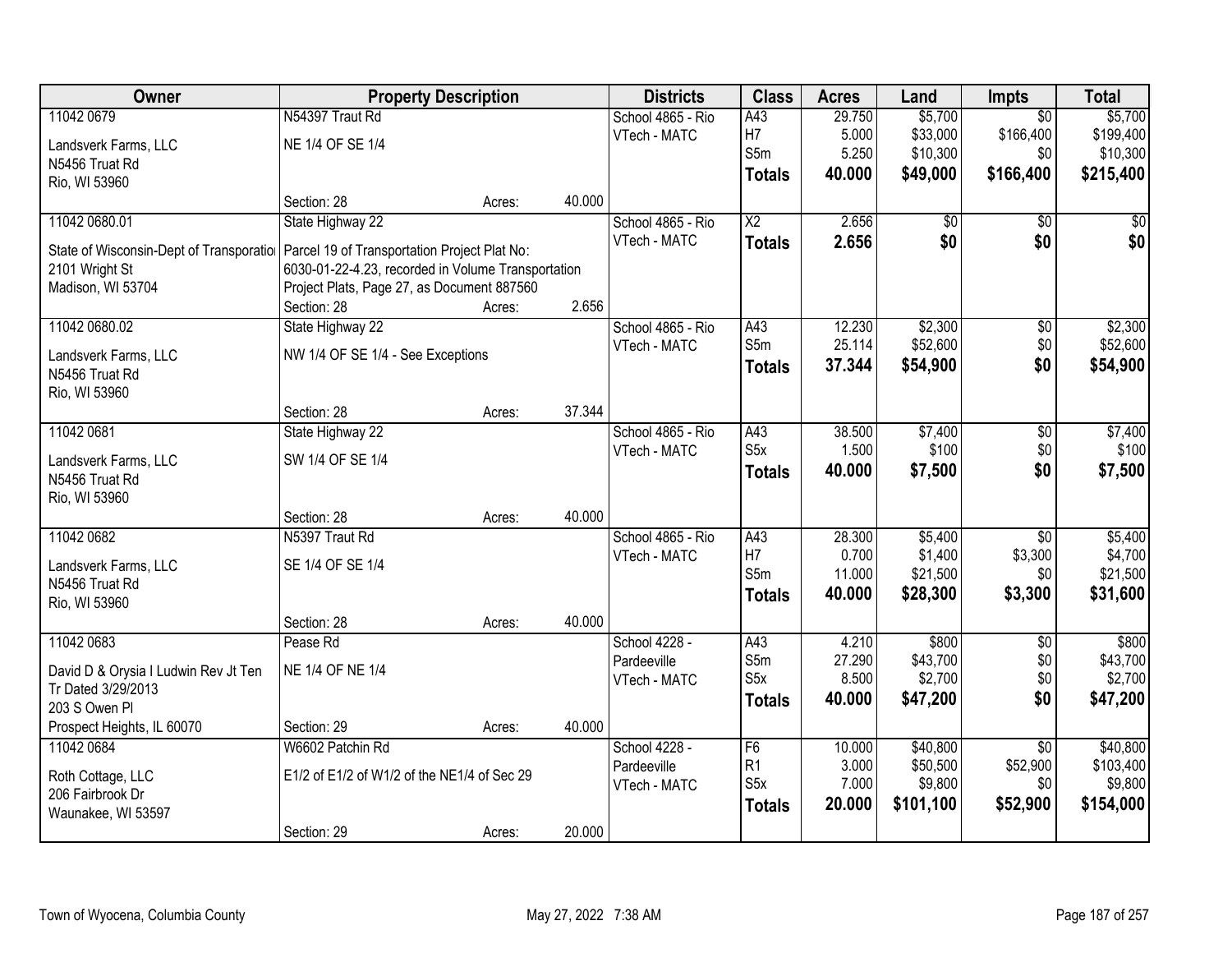| Owner                                |                                                                                     | <b>Property Description</b> |            | <b>Districts</b>            | <b>Class</b>     | <b>Acres</b> | Land     | Impts           | <b>Total</b> |
|--------------------------------------|-------------------------------------------------------------------------------------|-----------------------------|------------|-----------------------------|------------------|--------------|----------|-----------------|--------------|
| 11042 0684.1                         | W6652 Patchin Rd                                                                    |                             |            | School 4228 -               | F6               | 13.000       | \$47,900 | $\overline{50}$ | \$47,900     |
| Virginia L. Faegre                   | W1/2 NW1/4 OF NE1/4                                                                 |                             |            | Pardeeville                 | R1               | 2.000        | \$44,500 | \$52,500        | \$97,000     |
| 5902 Clarewood Ct                    |                                                                                     |                             |            | VTech - MATC                | S <sub>5</sub> x | 5.000        | \$1,000  | \$0             | \$1,000      |
| Middleton, WI 53562                  |                                                                                     |                             |            |                             | <b>Totals</b>    | 20.000       | \$93,400 | \$52,500        | \$145,900    |
|                                      | Section: 29                                                                         | Acres:                      | 20.000     |                             |                  |              |          |                 |              |
| 11042 0685                           | W6628 Patchin Rd                                                                    |                             |            | School 4228 -               | F6               | 10.830       | \$42,200 | $\overline{30}$ | \$42,200     |
| John R. Sullivan                     | LOT 2 CS 1197-5-189                                                                 |                             |            | Pardeeville                 | R1               | 2.000        | \$44,500 | \$241,000       | \$285,500    |
| W6628 Patchin Rd                     |                                                                                     |                             |            | VTech - MATC                | S <sub>5</sub> x | 2.000        | \$400    | \$0             | \$400        |
| Pardeeville, WI 53954                |                                                                                     |                             |            |                             | <b>Totals</b>    | 14.830       | \$87,100 | \$241,000       | \$328,100    |
|                                      | Section: 29                                                                         | Acres:                      | 14.830     |                             |                  |              |          |                 |              |
| 11042 0685.1                         |                                                                                     |                             |            | School 4228 -               | A43              | 4.750        | \$900    | $\overline{50}$ | \$900        |
| Virginia L. Faegre                   | W 1/2 SW 1/4 OF NE 1/4, see exceptions                                              |                             |            | Pardeeville                 | S5m              | 10.250       | \$20,000 | \$0             | \$20,000     |
| 5902 Clarewood Ct                    |                                                                                     |                             |            | VTech - MATC                | <b>Totals</b>    | 15.000       | \$20,900 | \$0             | \$20,900     |
| Middleton, WI 53562                  |                                                                                     |                             |            |                             |                  |              |          |                 |              |
|                                      | Section: 29                                                                         | Acres:                      | 15.000     |                             |                  |              |          |                 |              |
| 11042 0685.2                         | W6698 Patchin Rd                                                                    |                             |            | School 4228 -               | A43              | 4.000        | \$800    | $\sqrt[6]{}$    | \$800        |
|                                      |                                                                                     |                             |            | Pardeeville                 | R1               | 1.000        | \$30,000 | \$94,700        | \$124,700    |
| Bradley N. Henke<br>W6698 Patchin Rd | PRT SW 1/4 NE 1/4; BEG @ SW COR NE 1/4 TH N<br>ALNG W LN 652'; E 335'; S 652' W335' |                             | TO BEG REO | VTech - MATC                | <b>Totals</b>    | 5.000        | \$30,800 | \$94,700        | \$125,500    |
| Pardeeville, WI 53954                | R57-256 R84-328 #596901                                                             |                             |            |                             |                  |              |          |                 |              |
|                                      | Section: 29                                                                         | Acres:                      | 5.000      |                             |                  |              |          |                 |              |
| 11042 0685.A                         | W6646 Patchin Rd                                                                    |                             |            | School 4228 -               | $\overline{R1}$  | 3.060        | \$50,700 | \$202,400       | \$253,100    |
|                                      |                                                                                     |                             |            | Pardeeville                 | <b>Totals</b>    | 3.060        | \$50,700 | \$202,400       | \$253,100    |
| Shaun D. Walker                      | Lot 1, CSM 1846-10-52                                                               |                             |            | VTech - MATC                |                  |              |          |                 |              |
| W6646 Patchin Rd                     |                                                                                     |                             |            |                             |                  |              |          |                 |              |
| Pardeeville, WI 53954                |                                                                                     |                             |            |                             |                  |              |          |                 |              |
|                                      | Section: 29                                                                         | Acres:                      | 3.060      |                             |                  |              |          |                 |              |
| 11042 0685.B                         | W6626 Patchin Rd                                                                    |                             |            | School 4228 -               | $\overline{R1}$  | 2.080        | \$45,000 | \$19,800        | \$64,800     |
| John R. Sullivan                     | Lot 2, CSM 1846-10-52                                                               |                             |            | Pardeeville<br>VTech - MATC | <b>Totals</b>    | 2.080        | \$45,000 | \$19,800        | \$64,800     |
| W6628 Patchin Rd                     |                                                                                     |                             |            |                             |                  |              |          |                 |              |
| Pardeeville, WI 53954                |                                                                                     |                             |            |                             |                  |              |          |                 |              |
|                                      | Section: 29                                                                         | Acres:                      | 2.080      |                             |                  |              |          |                 |              |
| 11042 0686                           | Patchin Rd                                                                          |                             |            | School 4228 -               | A43              | 30.270       | \$5,800  | $\overline{50}$ | \$5,800      |
| David D & Orysia I Ludwin Rev Jt Ten | SE 1/4 OF NE 1/4                                                                    |                             |            | Pardeeville                 | S5m              | 8.730        | \$17,000 | \$0             | \$17,000     |
| Tr Dated 3/29/2013                   |                                                                                     |                             |            | VTech - MATC                | S <sub>5</sub> x | 1.000        | \$100    | \$0             | \$100        |
| 203 S Owen Pl                        |                                                                                     |                             |            |                             | <b>Totals</b>    | 40.000       | \$22,900 | \$0             | \$22,900     |
| Prospect Heights, IL 60070           | Section: 29                                                                         | Acres:                      | 40.000     |                             |                  |              |          |                 |              |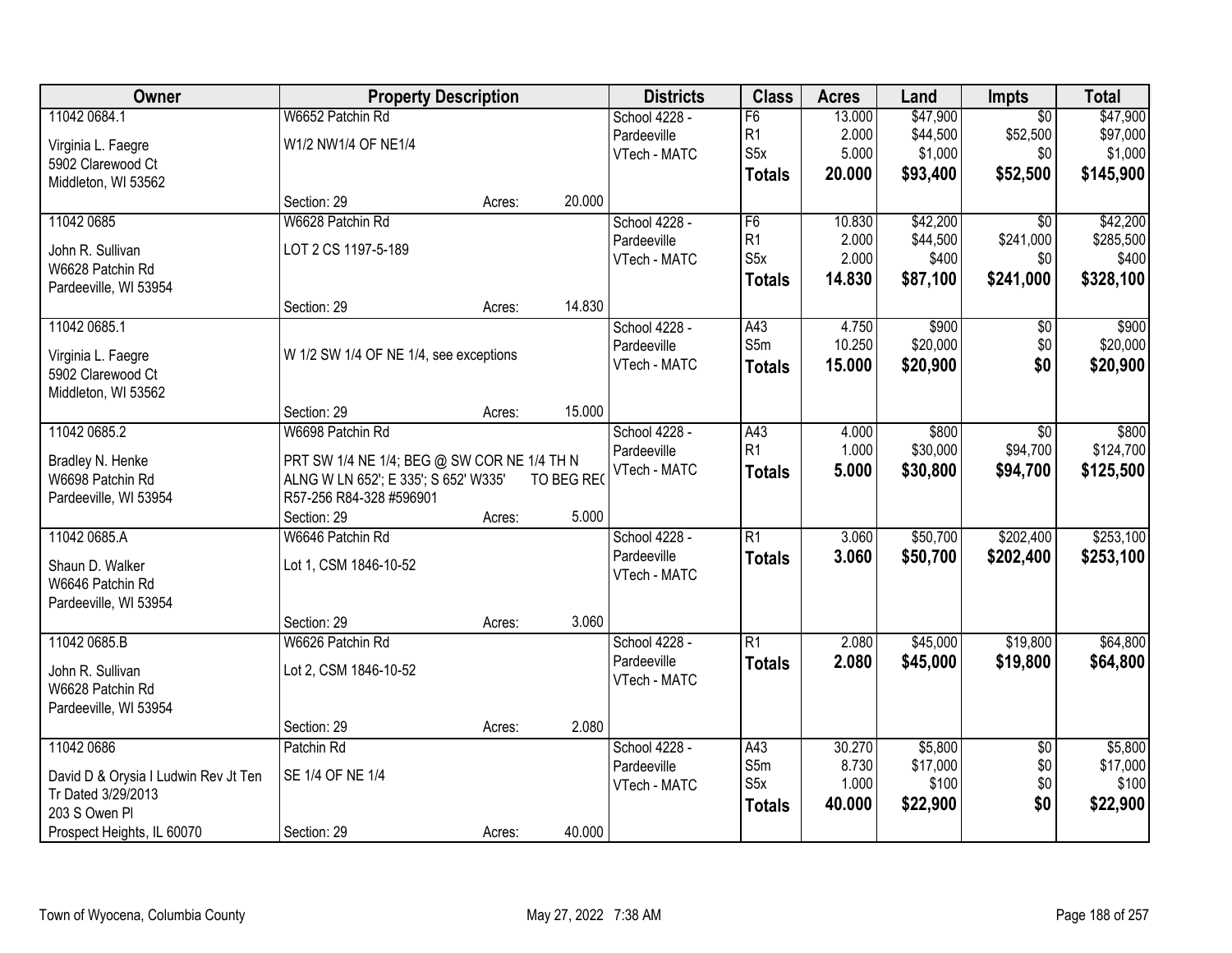| Owner                                                                                | <b>Property Description</b>                                                                                                                             |        | <b>Districts</b>                             | <b>Class</b>                                               | <b>Acres</b>                                | Land                                                | <b>Impts</b>                                 | <b>Total</b>                                        |
|--------------------------------------------------------------------------------------|---------------------------------------------------------------------------------------------------------------------------------------------------------|--------|----------------------------------------------|------------------------------------------------------------|---------------------------------------------|-----------------------------------------------------|----------------------------------------------|-----------------------------------------------------|
| 11042 0687<br>Ronald J. Thompson<br>W7070 Patchin Rd<br>Pardeeville, WI 53954        | S 1/2 of NE 1/4 of NW 1/4 EXC ROW (W 3 rods), see<br>exceptions                                                                                         |        | School 4228 -<br>Pardeeville<br>VTech - MATC | A43<br>S <sub>5</sub> x<br><b>Totals</b>                   | 10.000<br>5.000<br>15.000                   | \$1,900<br>\$11,500<br>\$13,400                     | $\sqrt{$0}$<br>\$0<br>\$0                    | \$1,900<br>\$11,500<br>\$13,400                     |
|                                                                                      | Section: 29<br>Acres:                                                                                                                                   | 15.000 |                                              |                                                            |                                             |                                                     |                                              |                                                     |
| 11042 0687.A<br>Ronald J. Thompson<br>W7070 Patchin Rd<br>Pardeeville, WI 53954      | N 1/2 N 1/2 NW1/4 & strip 3 rods wide adj on E to 1/8 ser<br>line from SW cor N1/2 NE1/4 NW1/4 to SW cor SE1/4<br><b>NW1/4</b><br>Section: 29<br>Acres: | 43.000 | School 4228 -<br>Pardeeville<br>VTech - MATC | A43<br>M <sub>6</sub><br>S <sub>5</sub> x<br><b>Totals</b> | 13.000<br>27.000<br>3.000<br>43.000         | \$2,500<br>(\$105,300)<br>\$6,900<br>\$9,400        | $\overline{50}$<br>\$0<br>\$0<br>\$0         | \$2,500<br>\$0<br>\$6,900<br>\$9,400                |
| 11042 0687.B<br>Ronnie R. Swanson<br>509 Meadowwood Ct<br>Pardeeville, WI 53954      | W6698 Patchin Rd<br>PRT NW 1/4 COM SE NW 1/4 W280.5 N1980' E TO 1/4<br>SEC LN S TO BEG R119-392<br>Section: 29<br>Acres:                                | 12.750 | School 4228 -<br>Pardeeville<br>VTech - MATC | A43<br>H <sub>7</sub><br>S5m<br>S5x<br><b>Totals</b>       | 10.500<br>0.500<br>1.500<br>0.250<br>12.750 | \$2,000<br>\$10,500<br>\$3,000<br>\$100<br>\$15,600 | \$0<br>\$10,500<br>\$0<br>\$0<br>\$10,500    | \$2,000<br>\$21,000<br>\$3,000<br>\$100<br>\$26,100 |
| 11042 0688.B<br>Richard F. Eberle<br>314 Green St<br>Pardeeville, WI 53954           | Patchin Rd<br>SE 1/4 OF NW 1/4 OF NW 1/4;<br>Section: 29                                                                                                | 10.000 | School 4228 -<br>Pardeeville<br>VTech - MATC | A43<br>S5m<br><b>Totals</b>                                | 8.000<br>2.000<br>10.000                    | \$1,500<br>\$3,900<br>\$5,400                       | $\sqrt[6]{3}$<br>\$0<br>\$0                  | \$1,500<br>\$3,900<br>\$5,400                       |
| 11042 0689.01<br>Victor G. Jacobson<br>W6828 Patchin Rd<br>Pardeeville, WI 53954     | Acres:<br>W6828 Patchin Rd<br>LT 1 CS#3875-26-112<br>Section: 29<br>Acres:                                                                              | 6.000  | School 4228 -<br>Pardeeville<br>VTech - MATC | $\overline{R1}$<br><b>Totals</b>                           | 6.000<br>6.000                              | \$59,500<br>\$59,500                                | \$141,500<br>\$141,500                       | \$201,000<br>\$201,000                              |
| 11042 0689.02<br>Richard F. Eberle<br>314 Green St<br>Pardeeville, WI 53954          | Patchin Rd<br>E1/2 OF SW1/4 OF NW1/4 EXC CS#3875-26-112<br>Section: 29<br>Acres:                                                                        | 14.000 | School 4228 -<br>Pardeeville<br>VTech - MATC | A43<br>H <sub>7</sub><br>S5m<br>Totals                     | 8.750<br>0.250<br>5.000<br>14.000           | \$1,700<br>\$5,300<br>\$8,000<br>\$15,000           | $\overline{30}$<br>\$3,000<br>\$0<br>\$3,000 | \$1,700<br>\$8,300<br>\$8,000<br>\$18,000           |
| 11042 0689.A<br>James Mark Vanderwielen<br>W6882 Patchin Rd<br>Pardeeville, WI 53954 | W6882 Patchin Rd<br>W 660' of S 1980' of NW 1/4<br>Section: 29<br>Acres:                                                                                | 30.000 | School 4228 -<br>Pardeeville<br>VTech - MATC | F <sub>6</sub><br>R <sub>1</sub><br><b>Totals</b>          | 25.000<br>5.000<br>30.000                   | \$97,500<br>\$56,500<br>\$154,000                   | $\overline{30}$<br>\$105,200<br>\$105,200    | \$97,500<br>\$161,700<br>\$259,200                  |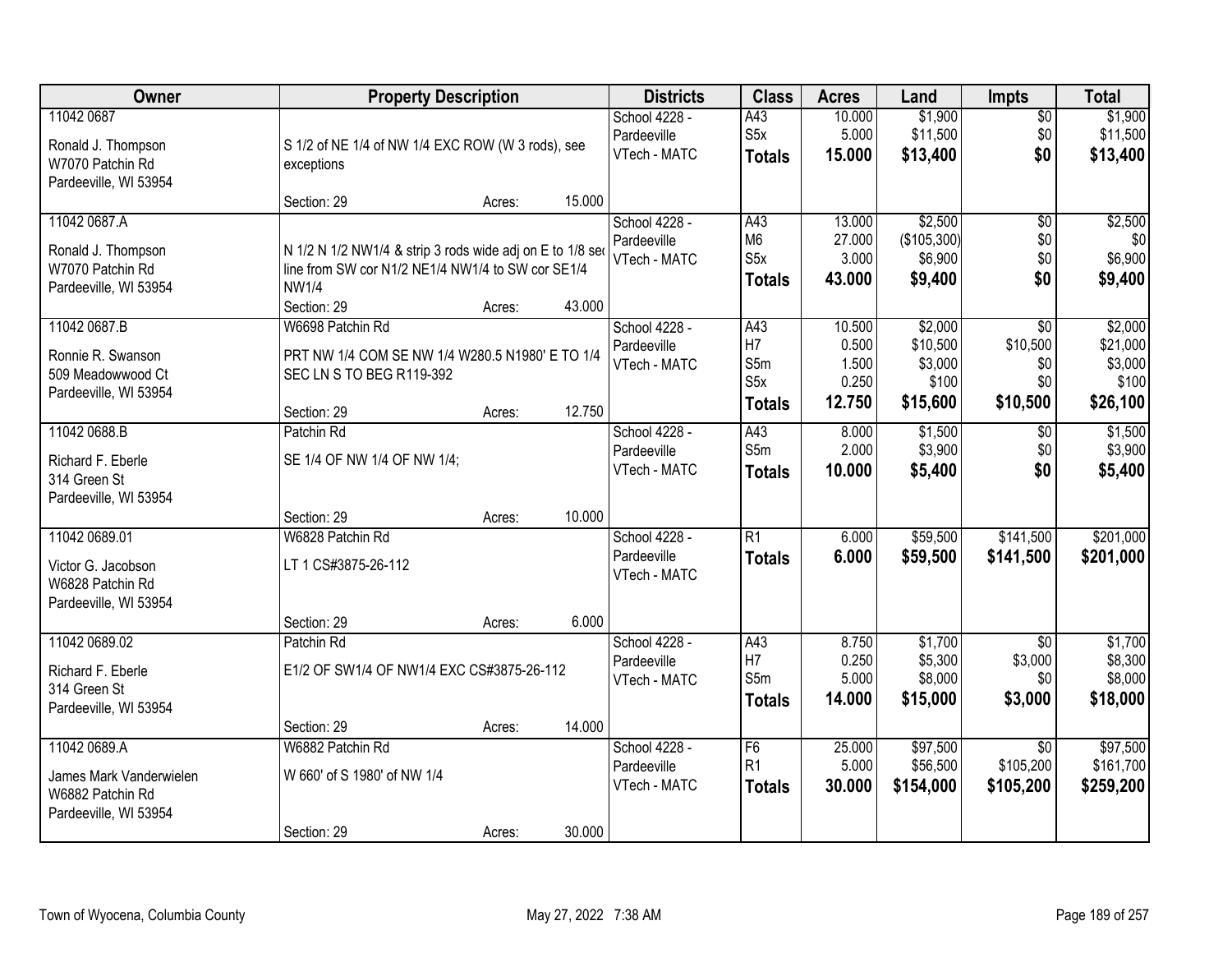| Owner                           |                                                      | <b>Property Description</b> |        | <b>Districts</b> | <b>Class</b>     | <b>Acres</b> | Land     | Impts           | <b>Total</b> |
|---------------------------------|------------------------------------------------------|-----------------------------|--------|------------------|------------------|--------------|----------|-----------------|--------------|
| 11042 0690                      | Ratchin Rd                                           |                             |        | School 4228 -    | A43              | 21.300       | \$4,100  | $\overline{50}$ | \$4,100      |
| Philipp V. Veselovsky           | SE 1/4 of NW 1/4 EXC W 3 RDS of W 1/2 of W 1/2 of SE |                             |        | Pardeeville      | S <sub>5</sub> x | 0.500        | \$100    | \$0             | \$100        |
| W6794 Patchin Rd                | NW, see exceptions                                   |                             |        | VTech - MATC     | <b>Totals</b>    | 21.800       | \$4,200  | \$0             | \$4,200      |
| Pardeeville, WI 53954           |                                                      |                             |        |                  |                  |              |          |                 |              |
|                                 | Section: 29                                          | Acres:                      | 21.800 |                  |                  |              |          |                 |              |
| 11042 0690.B                    | W6794 Patchin Rd                                     |                             |        | School 4228 -    | A43              | 6.500        | \$1,200  | $\overline{30}$ | \$1,200      |
| Philipp V. Veselovsky           | W 1/2 of W 1/2 of SE 1/4 of NW 1/4 EXC W 3 RODS.     |                             |        | Pardeeville      | H7               | 2.000        | \$27,000 | \$184,200       | \$211,200    |
| W6794 Patchin Rd                |                                                      |                             |        | VTech - MATC     | <b>Totals</b>    | 8.500        | \$28,200 | \$184,200       | \$212,400    |
| Pardeeville, WI 53954           |                                                      |                             |        |                  |                  |              |          |                 |              |
|                                 | Section: 29                                          | Acres:                      | 8.500  |                  |                  |              |          |                 |              |
| 11042 0691.01                   | Patchin Rd                                           |                             |        | School 4228 -    | A43              | 39.000       | \$7,500  | $\overline{50}$ | \$7,500      |
| Ralph M & Becky L Levzow Rev Tr | Lot 1, CSM 5663-40-38                                |                             |        | Pardeeville      | S <sub>5</sub> x | 1.000        | \$100    | \$0             | \$100        |
| Dated 7/23/2015                 |                                                      |                             |        | VTech - MATC     | <b>Totals</b>    | 40.000       | \$7,600  | \$0             | \$7,600      |
| N5074 State Rd 22               |                                                      |                             |        |                  |                  |              |          |                 |              |
| Rio, WI 53960                   | Section: 29                                          | Acres:                      | 40.000 |                  |                  |              |          |                 |              |
| 11042 0691.02                   | N5406 Langdon Rd                                     |                             |        | School 4228 -    | A43              | 40.000       | \$7,700  | \$0             | \$7,700      |
| George D. Katze                 | Lot 2, CSM 5663-40-38                                |                             |        | Pardeeville      | H7               | 2.000        | \$27,000 | \$113,200       | \$140,200    |
| N5406 Langdon Rd                |                                                      |                             |        | VTech - MATC     | S <sub>5</sub> x | 1.000        | \$100    | \$0             | \$100        |
| Pardeeville, WI 53954           |                                                      |                             |        |                  | <b>Totals</b>    | 43.000       | \$34,800 | \$113,200       | \$148,000    |
|                                 | Section: 29                                          | Acres:                      | 43.000 |                  |                  |              |          |                 |              |
| 11042 0691.03                   | Langdon Rd                                           |                             |        | School 4228 -    | $\overline{A43}$ | 36.950       | \$7,100  | \$0             | \$7,100      |
| Ralph M & Becky L Levzow Rev Tr | Lot 3, CSM 5663-40-38                                |                             |        | Pardeeville      | <b>Totals</b>    | 36,950       | \$7,100  | \$0             | \$7,100      |
| Dated 7/23/2015                 |                                                      |                             |        | VTech - MATC     |                  |              |          |                 |              |
| N5074 State Rd 22               |                                                      |                             |        |                  |                  |              |          |                 |              |
| Rio, WI 53960                   | Section: 29                                          | Acres:                      | 36.950 |                  |                  |              |          |                 |              |
| 11042 0692.B                    | W6801 Patchin Rd                                     |                             |        | School 4228 -    | $\overline{R1}$  | 4.840        | \$56,000 | \$154,700       | \$210,700    |
| Jesse Newton                    | Lot 1, CSM 1506-7-57                                 |                             |        | Pardeeville      | <b>Totals</b>    | 4.840        | \$56,000 | \$154,700       | \$210,700    |
| W6801 Patchin Rd                |                                                      |                             |        | VTech - MATC     |                  |              |          |                 |              |
| Pardeeville, WI 53954           |                                                      |                             |        |                  |                  |              |          |                 |              |
|                                 | Section: 29                                          | Acres:                      | 4.840  |                  |                  |              |          |                 |              |
| 11042 0692.C                    |                                                      |                             |        | School 4228 -    | A43              | 26.660       | \$5,100  | $\overline{30}$ | \$5,100      |
| Dennis A & Susan A Brusveen Rev | Lot 2, CSM 1506-7-57                                 |                             |        | Pardeeville      | S5m              | 2.000        | \$3,900  | \$0             | \$3,900      |
| Living Trust Dated 9/24         |                                                      |                             |        | VTech - MATC     | S <sub>5</sub> x | 6.500        | \$13,900 | \$0             | \$13,900     |
| N5359 Langdon Rd                |                                                      |                             |        |                  | <b>Totals</b>    | 35.160       | \$22,900 | \$0             | \$22,900     |
| Pardeeville, WI 53954           | Section: 29                                          | Acres:                      | 35.160 |                  |                  |              |          |                 |              |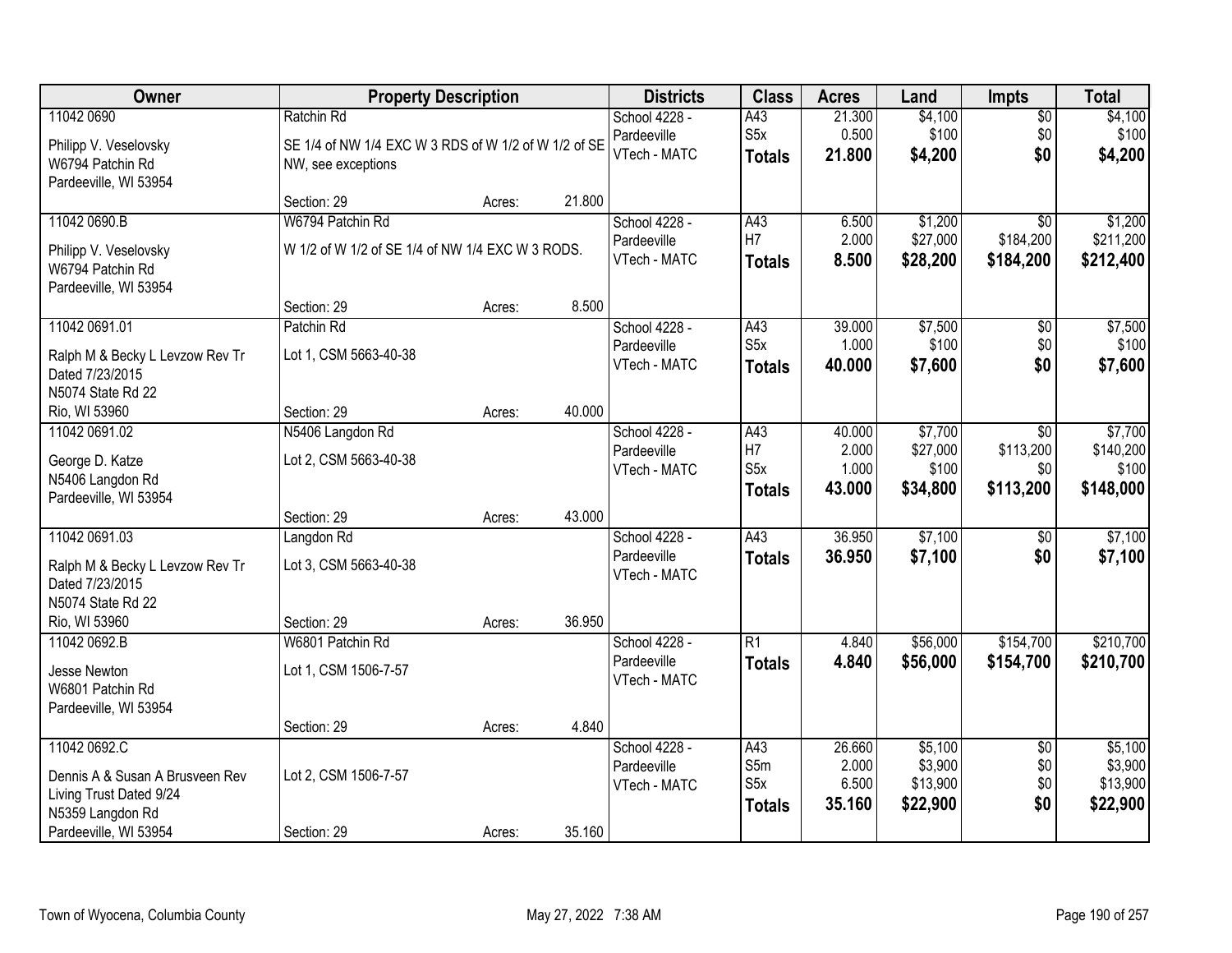| Owner                 | <b>Property Description</b>                           |        |        | <b>Districts</b> | <b>Class</b>     | <b>Acres</b> | Land     | <b>Impts</b>    | <b>Total</b> |
|-----------------------|-------------------------------------------------------|--------|--------|------------------|------------------|--------------|----------|-----------------|--------------|
| 11042 0695.05         | W6595 Patchin Rd                                      |        |        | School 4228 -    | $\overline{R1}$  | 3.120        | \$50,900 | \$262,300       | \$313,200    |
| Jesse B. Gentz        | Lot 1, CSM 5765-41-16                                 |        |        | Pardeeville      | <b>Totals</b>    | 3.120        | \$50,900 | \$262,300       | \$313,200    |
| W6595 Patchin Rd      |                                                       |        |        | VTech - MATC     |                  |              |          |                 |              |
| Pardeeville, WI 53954 |                                                       |        |        |                  |                  |              |          |                 |              |
|                       | Section: 29                                           | Acres: | 3.120  |                  |                  |              |          |                 |              |
| 11042 0695.06         | Patchin Rd                                            |        |        | School 4228 -    | A43              | 9.790        | \$1,900  | \$0             | \$1,900      |
| Jesse B. Gentz        | Lot 2, CSM 5765-41-16                                 |        |        | Pardeeville      | S5m              | 24.060       | \$38,500 | \$0             | \$38,500     |
| W6595 Patchin Rd      |                                                       |        |        | VTech - MATC     | <b>Totals</b>    | 33.850       | \$40,400 | \$0             | \$40,400     |
| Pardeeville, WI 53954 |                                                       |        |        |                  |                  |              |          |                 |              |
|                       | Section: 29                                           | Acres: | 33.850 |                  |                  |              |          |                 |              |
| 11042 0695.07         | Patchin Rd                                            |        |        | School 4228 -    | A43              | 12.664       | \$2,400  | $\overline{50}$ | \$2,400      |
| Jesse B. Gentz        | Lot 1, CSM 6206-45-58                                 |        |        | Pardeeville      | S5m              | 23.606       | \$54,300 | \$0             | \$54,300     |
| W6595 Patchin Rd      |                                                       |        |        | VTech - MATC     | <b>Totals</b>    | 36.270       | \$56,700 | \$0             | \$56,700     |
| Pardeeville, WI 53954 |                                                       |        |        |                  |                  |              |          |                 |              |
|                       | Section: 29                                           | Acres: | 36.270 |                  |                  |              |          |                 |              |
| 11042 0695.08         | W6549 Patchin Rd                                      |        |        | School 4228 -    | A43              | 3.176        | \$600    | $\sqrt[6]{}$    | \$600        |
| Zachary A. Oelke      | Lot 2, CSM 6206-45-58                                 |        |        | Pardeeville      | R <sub>1</sub>   | 2.974        | \$50,300 | \$150,200       | \$200,500    |
| W6549 Patchin Rd      |                                                       |        |        | VTech - MATC     | S <sub>5</sub> x | 0.500        | \$100    | \$0             | \$100        |
| Pardeeville, WI 53954 |                                                       |        |        |                  | <b>Totals</b>    | 6.650        | \$51,000 | \$150,200       | \$201,200    |
|                       | Section: 29                                           | Acres: | 6.650  |                  |                  |              |          |                 |              |
| 11042 0696.A          | W6641 Patchin Rd                                      |        |        | School 4228 -    | A43              | 10.100       | \$1,900  | $\overline{30}$ | \$1,900      |
| Gerald J. Millard Jr  | PRT NW 1/4 OF SE 1/4 COM E 1/4 COR S.29 N89 W         |        |        | Pardeeville      | R <sub>1</sub>   | 2.400        | \$46,900 | \$151,600       | \$198,500    |
| W6641 Patchin Rd      | 1319.5' POB: S990' N89 W660' N990' S89 E660 POB       |        |        | VTech - MATC     | S5m              | 2.250        | \$4,400  | \$0             | \$4,400      |
| Pardeeville, WI 53954 |                                                       |        |        |                  | S <sub>5</sub> x | 0.250        | \$100    | \$0             | \$100        |
|                       | Section: 29                                           | Acres: | 15.000 |                  | <b>Totals</b>    | 15.000       | \$53,300 | \$151,600       | \$204,900    |
| 11042 0696.B          |                                                       |        |        | School 4228 -    | F6               | 4.600        | \$18,400 | $\sqrt{6}$      | \$18,400     |
| Mark G. Resheske      | PRT W 1/2 SE 1/4-COM S 1/4 COR S.29 N1319.72'         |        |        | Pardeeville      | S <sub>5</sub> x | 5.390        | \$12,400 | \$0             | \$12,400     |
| W6667 Patchin Rd      | POB; N 1319.72'; N89E330.03'; S 1320.02'; S89W        |        |        | VTech - MATC     | <b>Totals</b>    | 9.990        | \$30,800 | \$0             | \$30,800     |
| Pardeeville, WI 53954 | 329.34' POB. EASE                                     |        |        |                  |                  |              |          |                 |              |
|                       | Section: 29                                           | Acres: | 9.990  |                  |                  |              |          |                 |              |
| 11042 0696.C          | W6667 Patchin Rd                                      |        |        | School 4228 -    | F6               | 4.460        | \$17,800 | $\overline{50}$ | \$17,800     |
| Mark G. Resheske      | PRT W 1/2 SE 1/4-COM S 1/4 COR S.29; N 2639.44';      |        |        | Pardeeville      | R1               | 2.000        | \$44,500 | \$283,500       | \$328,000    |
| W6667 Patchin Rd      | N89E 330.03' POB; N89E 330.03'; S989.2'; S1E 331.10'; |        |        | VTech - MATC     | S <sub>5</sub> x | 3.500        | \$8,100  | \$0             | \$8,100      |
| Pardeeville, WI 53954 | S89W 329.34'; N 1320.03' POB.                         |        |        |                  | <b>Totals</b>    | 9.960        | \$70,400 | \$283,500       | \$353,900    |
|                       | Section: 29                                           | Acres: | 9.960  |                  |                  |              |          |                 |              |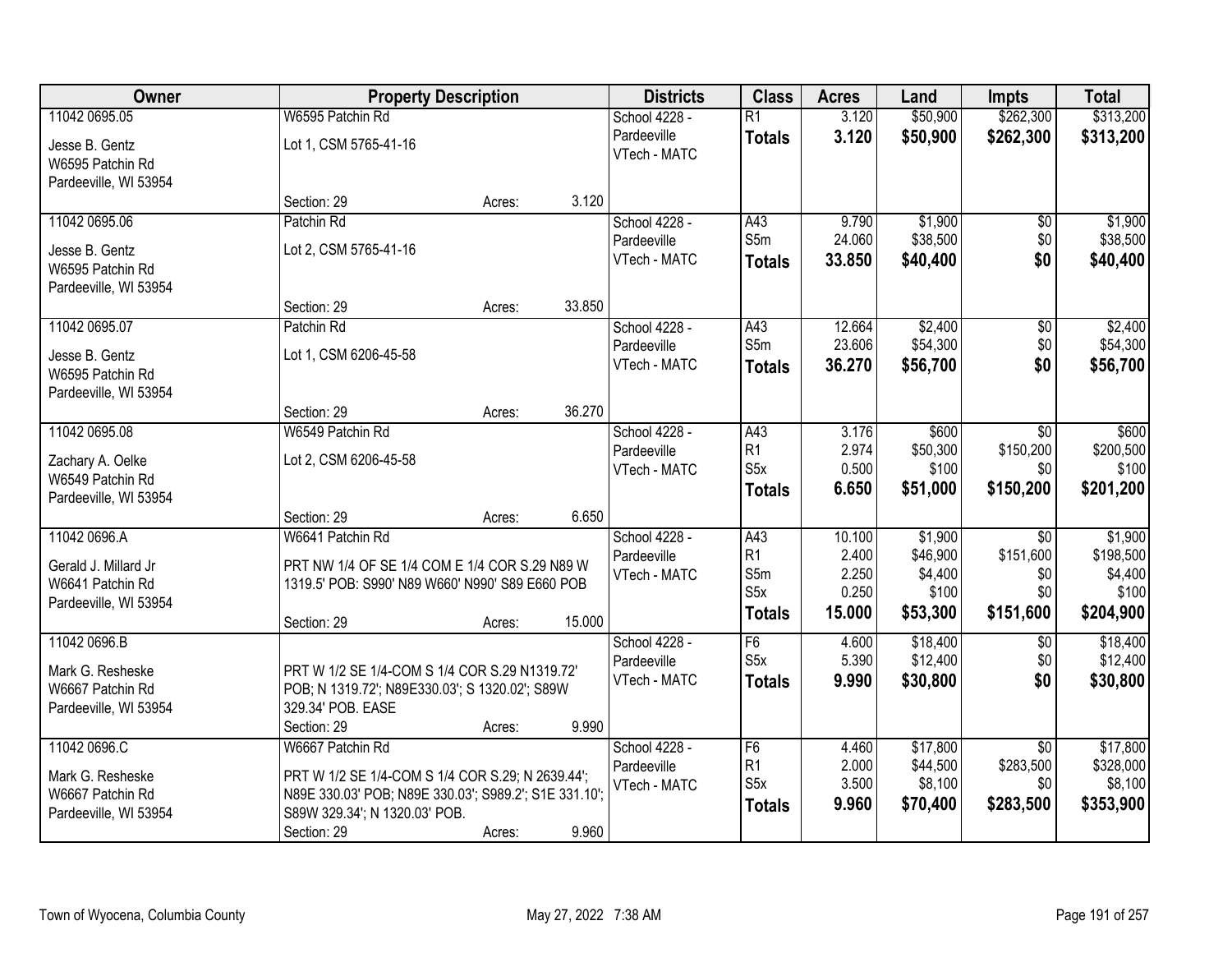| Owner                                                                         | <b>Property Description</b>                                                                                                                                                                           | <b>Districts</b>                             | <b>Class</b>                           | <b>Acres</b>              | Land                          | <b>Impts</b>                  | <b>Total</b>                |
|-------------------------------------------------------------------------------|-------------------------------------------------------------------------------------------------------------------------------------------------------------------------------------------------------|----------------------------------------------|----------------------------------------|---------------------------|-------------------------------|-------------------------------|-----------------------------|
| 11042 0696.D<br>Mark G. Resheske<br>W6667 Patchin Rd<br>Pardeeville, WI 53954 | PRT W 1/2 SE 1/4-COM S 1/4 COR S.29, N1319.72'<br>N89E658.68' POB; N1W331.10'; N89E660'; S331.17';<br>S89W658.68' POB.                                                                                | School 4228 -<br>Pardeeville<br>VTech - MATC | F6<br><b>Totals</b>                    | 5.010<br>5.010            | \$16,000<br>\$16,000          | $\overline{50}$<br>\$0        | \$16,000<br>\$16,000        |
| 11042 0697.A<br>Mark G. Resheske<br>W6667 Patchin Rd<br>Pardeeville, WI 53954 | Section: 29<br>5.010<br>Acres:<br>PRT W 1/2 SE 1/4-COM S 1/4 COR S.29, N659.86';<br>N89E659.39' POB; N661.10'; N89E658.68'; S662.34';<br>S89W659.39' POB. EASEMENT<br>10.010<br>Section: 29<br>Acres: | School 4228 -<br>Pardeeville<br>VTech - MATC | F <sub>6</sub><br><b>Totals</b>        | 10.010<br>10.010          | \$32,000<br>\$32,000          | \$0<br>\$0                    | \$32,000<br>\$32,000        |
| 11042 0697.B<br>Sy 88 Revocable Trust<br>884 Glenwood Dr<br>Verona, WI 53593  | PRT W 1/2 SE 1/4-COM S 1/4 COR S.29, N659.86' POB<br>N659.86' N89E658.68' S661.10' S89W659.39' POB.<br><b>EASE</b><br>9.990<br>Section: 29<br>Acres:                                                  | School 4228 -<br>Pardeeville<br>VTech - MATC | S5x<br><b>Totals</b>                   | 9.990<br>9.990            | \$23,000<br>\$23,000          | \$0<br>\$0                    | \$23,000<br>\$23,000        |
| 11042 0697.C<br>Craig A. Patchin<br>4101 N Richmond St<br>Chicago, IL 60618   | PRT W 1/2 SE 1/4-COM S 1/4 COR S.29, N659.86'<br>N89E659.3 9' S661.10' N89W660.11' POB. EASE<br>10.000<br>Section: 29<br>Acres:                                                                       | School 4228 -<br>Pardeeville<br>VTech - MATC | A43<br>S5m<br><b>Totals</b>            | 4.500<br>5.500<br>10.000  | \$900<br>\$8,800<br>\$9,700   | $\sqrt[6]{3}$<br>\$0<br>\$0   | \$900<br>\$8,800<br>\$9,700 |
| 11042 0697.D<br>Thai Vang<br>3277 Rebel Dr<br>Sun Prairie, WI 53590           | PRT W 1/2 SE 1/4-COM S 1/4 COR SEC 29;<br>S89-57-31E 660.11' POB; N0-48-47W 661.10';<br>N89-56-05E 659.39'; S0-52-25E 662.34'; N89-57-31W<br>Section: 29<br>10.020<br>Acres:                          | School 4228 -<br>Pardeeville<br>VTech - MATC | F6<br><b>Totals</b>                    | 10.020<br>10.020          | \$32,100<br>\$32,100          | $\overline{50}$<br>\$0        | \$32,100<br>\$32,100        |
| 11042 0699<br>Ronald J. Thompson<br>W7070 Patchin Rd<br>Pardeeville, WI 53954 | NE 1/4 OF NE 1/4<br>40.000<br>Section: 30<br>Acres:                                                                                                                                                   | School 4228 -<br>Pardeeville<br>VTech - MATC | A43<br>M <sub>6</sub><br><b>Totals</b> | 2.000<br>38.000<br>40,000 | \$400<br>(\$174,800)<br>\$400 | $\overline{50}$<br>\$0<br>\$0 | \$400<br>\$0<br>\$400       |
| 11042 0700<br>Ronald J. Thompson<br>W7070 Patchin Rd<br>Pardeeville, WI 53954 | NW 1/4 OF NE 1/4<br>40.000<br>Section: 30<br>Acres:                                                                                                                                                   | School 4228 -<br>Pardeeville<br>VTech - MATC | A43<br>M <sub>6</sub><br><b>Totals</b> | 2.000<br>38.000<br>40.000 | \$400<br>(\$174,800)<br>\$400 | $\overline{50}$<br>\$0<br>\$0 | \$400<br>\$0<br>\$400       |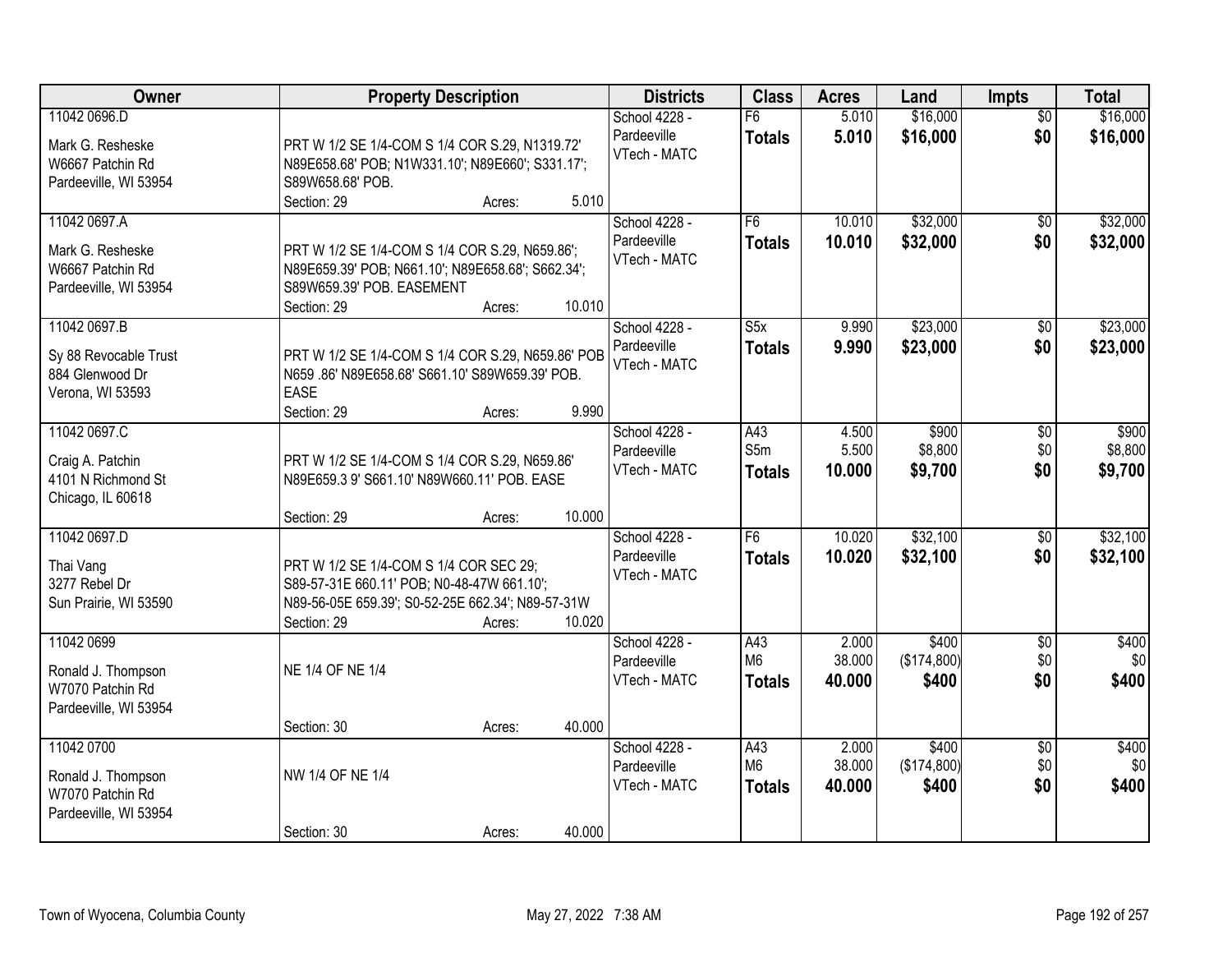| Owner                 | <b>Property Description</b>                   |        |        | <b>Districts</b> | <b>Class</b>     | <b>Acres</b> | Land        | <b>Impts</b>    | <b>Total</b> |
|-----------------------|-----------------------------------------------|--------|--------|------------------|------------------|--------------|-------------|-----------------|--------------|
| 11042 0701            | W7070 Patchin Rd                              |        |        | School 4228 -    | A43              | 15.600       | \$3,000     | $\overline{50}$ | \$3,000      |
| Ronald J. Thompson    | SW 1/4 OF NE 1/4 ALSO PRT IN SE1/4 NW 1/4 EXC |        |        | Pardeeville      | M <sub>6</sub>   | 9.000        | (\$41,400)  | \$0             | \$0          |
| W7070 Patchin Rd      | CS#1398-6-160                                 |        |        | VTech - MATC     | R1               | 1.500        | \$37,300    | \$211,300       | \$248,600    |
| Pardeeville, WI 53954 |                                               |        |        |                  | S <sub>5</sub> x | 10.000       | \$23,000    | \$0             | \$23,000     |
|                       | Section: 30                                   | Acres: | 36.100 |                  | <b>Totals</b>    | 36.100       | \$63,300    | \$211,300       | \$274,600    |
| 11042 0701.A          | W7104 Patchin Rd                              |        |        | School 4228 -    | $\overline{R1}$  | 4.190        | \$54,100    | \$285,100       | \$339,200    |
| Bonnie L. Alt         | Lot 1, CSM 1398-6-160                         |        |        | Pardeeville      | <b>Totals</b>    | 4.190        | \$54,100    | \$285,100       | \$339,200    |
| W7104 Patchin Rd      |                                               |        |        | VTech - MATC     |                  |              |             |                 |              |
| Pardeeville, WI 53954 |                                               |        |        |                  |                  |              |             |                 |              |
|                       | Section: 30                                   | Acres: | 4.190  |                  |                  |              |             |                 |              |
| 11042 0702            |                                               |        |        | School 4228 -    | A43              | 3.000        | \$600       | $\overline{50}$ | \$600        |
| Ronald J. Thompson    | SE 1/4 OF NE 1/4                              |        |        | Pardeeville      | M <sub>6</sub>   | 37.000       | (\$170,200) | \$0             | \$0          |
| W7070 Patchin Rd      |                                               |        |        | VTech - MATC     | <b>Totals</b>    | 40.000       | \$600       | \$0             | \$600        |
| Pardeeville, WI 53954 |                                               |        |        |                  |                  |              |             |                 |              |
|                       | Section: 30                                   | Acres: | 40.000 |                  |                  |              |             |                 |              |
| 11042 0703            | W7301 State Highway 16                        |        |        | School 4228 -    | A43              | 17.690       | \$3,400     | \$0             | \$3,400      |
| Douglas A. Freese     | BEG NW/C SEC 30, N88DGE 2373.94FT; SODGE      |        |        | Pardeeville      | R <sub>1</sub>   | 4.500        | \$55,000    | \$257,800       | \$312,800    |
| W7301 Sth 16          | 1324.64FT; S88DGW 1194.93FT; N0DGW 1292.92FT; |        |        | VTech - MATC     | S5m              | 13.000       | \$29,900    | \$0             | \$29,900     |
| Pardeeville, WI 53954 | S88DGW 1182.69FT; N33FT TO POB.               |        |        |                  | S <sub>5</sub> x | 2.000        | \$400       | \$0             | \$400        |
|                       | Section: 30                                   | Acres: | 37.190 |                  | <b>Totals</b>    | 37.190       | \$88,700    | \$257,800       | \$346,500    |
| 11042 0704            |                                               |        |        | School 4228 -    | A43              | 9.250        | \$1,800     | $\overline{50}$ | \$1,800      |
| Douglas A. Freese     | COM NW/C SEC 30, S33FT TO POB N88DGE          |        |        | Pardeeville      | S5m              | 25.850       | \$55,100    | \$0             | \$55,100     |
| W7301 Sth 16          | 1182.69FT, SODGE 1292. 92FT, S88DGW           |        |        | VTech - MATC     | <b>Totals</b>    | 35.100       | \$56,900    | \$0             | \$56,900     |
| Pardeeville, WI 53954 | 1182.78FT, N0DGW 756.91FT TO SE/C SEC25 T12N  |        |        |                  |                  |              |             |                 |              |
|                       | Section: 30                                   | Acres: | 35.100 |                  |                  |              |             |                 |              |
| 11042 0705.01         | W7283 Patchin Rd                              |        |        | School 4501 -    | F6               | 8.000        | \$36,800    | $\overline{50}$ | \$36,800     |
| Jason A. Nelson       | Lot 1, CSM 2639-17-92                         |        |        | Portage          | R1               | 2.000        | \$44,500    | \$251,500       | \$296,000    |
| W7283 Patchin Rd      |                                               |        |        | VTech - MATC     | <b>Totals</b>    | 10.000       | \$81,300    | \$251,500       | \$332,800    |
| Pardeeville, WI 53954 |                                               |        |        |                  |                  |              |             |                 |              |
|                       | Section: 30                                   | Acres: | 10.000 |                  |                  |              |             |                 |              |
| 11042 0705.02         | W7265 Patchin Rd                              |        |        | School 4501 -    | F6               | 18.500       | \$72,200    | $\overline{50}$ | \$72,200     |
| Kraig M. See          | Lot 2, CSM 2639-17-92                         |        |        | Portage          | R1               | 2.000        | \$44,500    | \$275,200       | \$319,700    |
| W7265 Patchin Rd      |                                               |        |        | VTech - MATC     | S <sub>5</sub> x | 14.500       | \$33,400    | \$0             | \$33,400     |
| Pardeeville, WI 53954 |                                               |        |        |                  | <b>Totals</b>    | 35.000       | \$150,100   | \$275,200       | \$425,300    |
|                       | Section: 30                                   | Acres: | 35.000 |                  |                  |              |             |                 |              |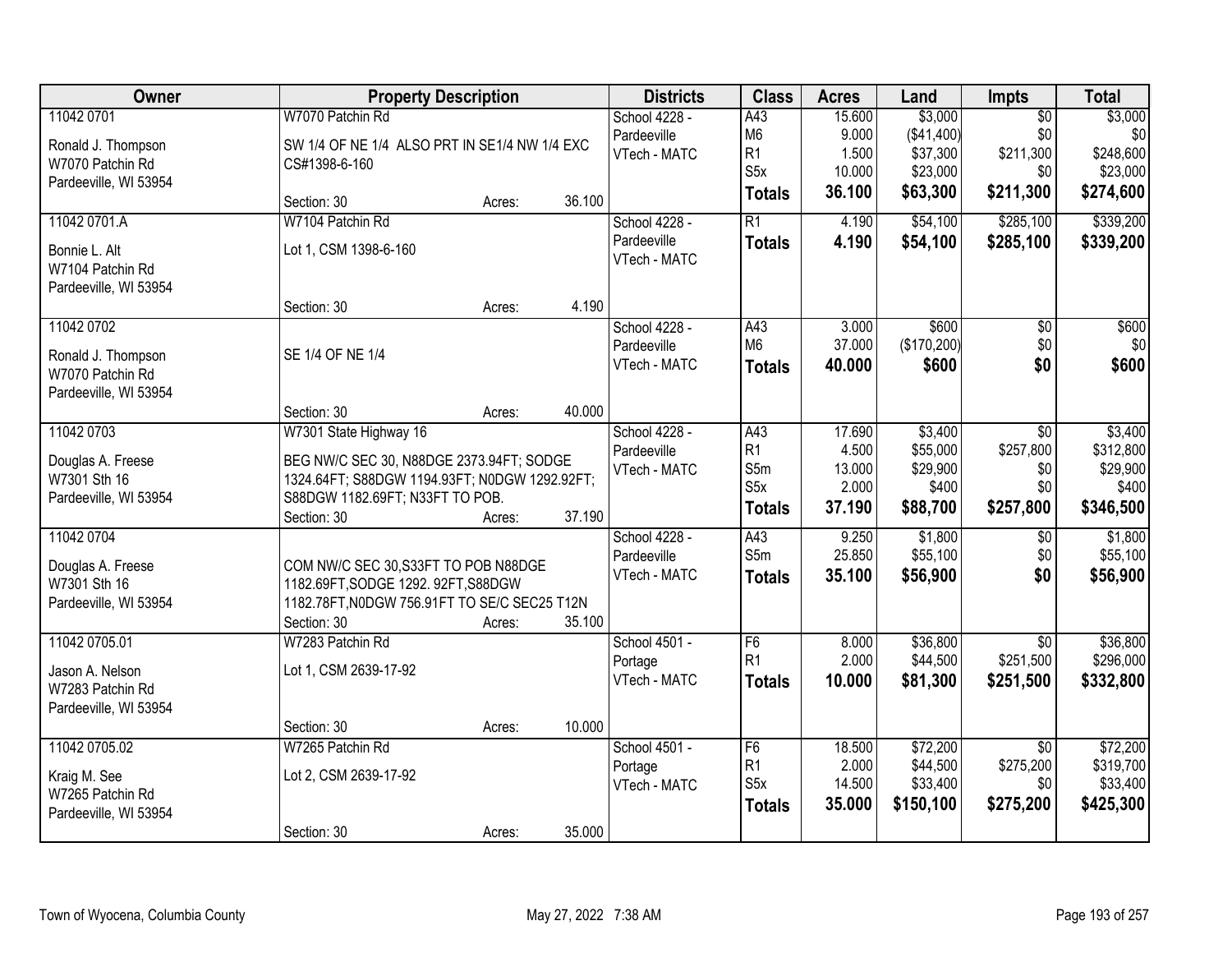| Owner                 | <b>Property Description</b>                            |        |        | <b>Districts</b> | <b>Class</b>    | <b>Acres</b> | Land      | <b>Impts</b>    | <b>Total</b> |
|-----------------------|--------------------------------------------------------|--------|--------|------------------|-----------------|--------------|-----------|-----------------|--------------|
| 11042 0705.03         | W7255 Patchin Rd                                       |        |        | School 4501 -    | $\overline{R1}$ | 2.000        | \$44,500  | \$239,700       | \$284,200    |
| Robert L. Evert       | Lot 3, CSM 2639-17-92                                  |        |        | Portage          | S5m             | 25.280       | \$40,500  | \$0             | \$40,500     |
| PO Box 8              |                                                        |        |        | VTech - MATC     | S5x             | 10.000       | \$23,000  | \$0             | \$23,000     |
| Wyocena, WI 53969     |                                                        |        |        |                  | <b>Totals</b>   | 37.280       | \$108,000 | \$239,700       | \$347,700    |
|                       | Section: 30                                            | Acres: | 37.280 |                  |                 |              |           |                 |              |
| 11042 0706            | W7292 Patchin Rd                                       |        |        | School 4501 -    | $\overline{R1}$ | 0.790        | \$23,700  | \$58,300        | \$82,000     |
| Phillip R. Lipke      | PART OF SW 1/4 OF NW 1/4, N OF HWY; EXC                |        |        | Portage          | <b>Totals</b>   | 0.790        | \$23,700  | \$58,300        | \$82,000     |
| W7292 Patchin Rd      | V.280-PAGES 3,4 &5 R110-568 R221-258 (146X216)         |        |        | VTech - MATC     |                 |              |           |                 |              |
| Pardeeville, WI 53954 |                                                        |        |        |                  |                 |              |           |                 |              |
|                       | Section: 30                                            | Acres: | 0.790  |                  |                 |              |           |                 |              |
| 11042 0706.01         | W7230 Patchin Rd                                       |        |        | School 4501 -    | $\overline{R1}$ | 0.960        | \$28,800  | \$184,800       | \$213,600    |
| Daniel S. Festge      | Lot 1, CSM 2655-17-108                                 |        |        | Portage          | <b>Totals</b>   | 0.960        | \$28,800  | \$184,800       | \$213,600    |
| W7230 Patchin Rd      |                                                        |        |        | VTech - MATC     |                 |              |           |                 |              |
| Pardeeville, WI 53954 |                                                        |        |        |                  |                 |              |           |                 |              |
|                       | Section: 30                                            | Acres: | 0.960  |                  |                 |              |           |                 |              |
| 11042 0706.02         |                                                        |        |        | School 4501 -    | R1              | 1.500        | \$37,300  | $\frac{1}{6}$   | \$37,300     |
| Steven D. Janisch     | Lot 2, CSM 2655-17-108                                 |        |        | Portage          | <b>Totals</b>   | 1.500        | \$37,300  | \$0             | \$37,300     |
| W7188 Patchin Rd      |                                                        |        |        | VTech - MATC     |                 |              |           |                 |              |
| Pardeeville, WI 53954 |                                                        |        |        |                  |                 |              |           |                 |              |
|                       | Section: 30                                            | Acres: | 1.500  |                  |                 |              |           |                 |              |
| 11042 0706.03         | W7188 Patchin Rd                                       |        |        | School 4228 -    | $\overline{R1}$ | 2.450        | \$47,200  | \$167,800       | \$215,000    |
| Steven D. Janisch     | Lot 3, CSM 2655-17-108                                 |        |        | Pardeeville      | <b>Totals</b>   | 2.450        | \$47,200  | \$167,800       | \$215,000    |
| W7188 Patchin Rd      |                                                        |        |        | VTech - MATC     |                 |              |           |                 |              |
| Pardeeville, WI 53954 |                                                        |        |        |                  |                 |              |           |                 |              |
|                       | Section: 30                                            | Acres: | 2.450  |                  |                 |              |           |                 |              |
| 11042 0706.A          | W7274 Patchin Rd                                       |        |        | School 4501 -    | $\overline{R1}$ | 1.000        | \$30,000  | \$96,400        | \$126,400    |
| Clarella Boggs        | Pcl in SW1/4 NW1/4, Comm at pt on W line sec & ints N  |        |        | Portage          | <b>Totals</b>   | 1.000        | \$30,000  | \$96,400        | \$126,400    |
| W7274 Patchin Rd      | of hwy running E&W (Patchin Rd), E 146' POB; E 208'; N |        |        | VTech - MATC     |                 |              |           |                 |              |
| Pardeeville, WI 53954 | 216'; W 208'; S 212' to POB.                           |        |        |                  |                 |              |           |                 |              |
|                       | Section: 30                                            | Acres: | 1.000  |                  |                 |              |           |                 |              |
| 11042 0706.B          |                                                        |        |        | School 4501 -    | A43             | 1.500        | \$300     | $\overline{30}$ | \$300        |
| Daniel S. Festge      | PRT SW 1/4 NW 1/4, COM W LN SEC & INTS PATCHIN         |        |        | Portage          | <b>Totals</b>   | 1.500        | \$300     | \$0             | \$300        |
| W7230 Patchin Rd      | RD E354' POB; E200' N220' W200' S216' POB ALSO W       |        |        | VTech - MATC     |                 |              |           |                 |              |
| Pardeeville, WI 53954 | 1/2 OF PCL IN SW 1/4 NW 1/4 COM W LN SEC & INTS        |        |        |                  |                 |              |           |                 |              |
|                       | Section: 30                                            | Acres: | 1.500  |                  |                 |              |           |                 |              |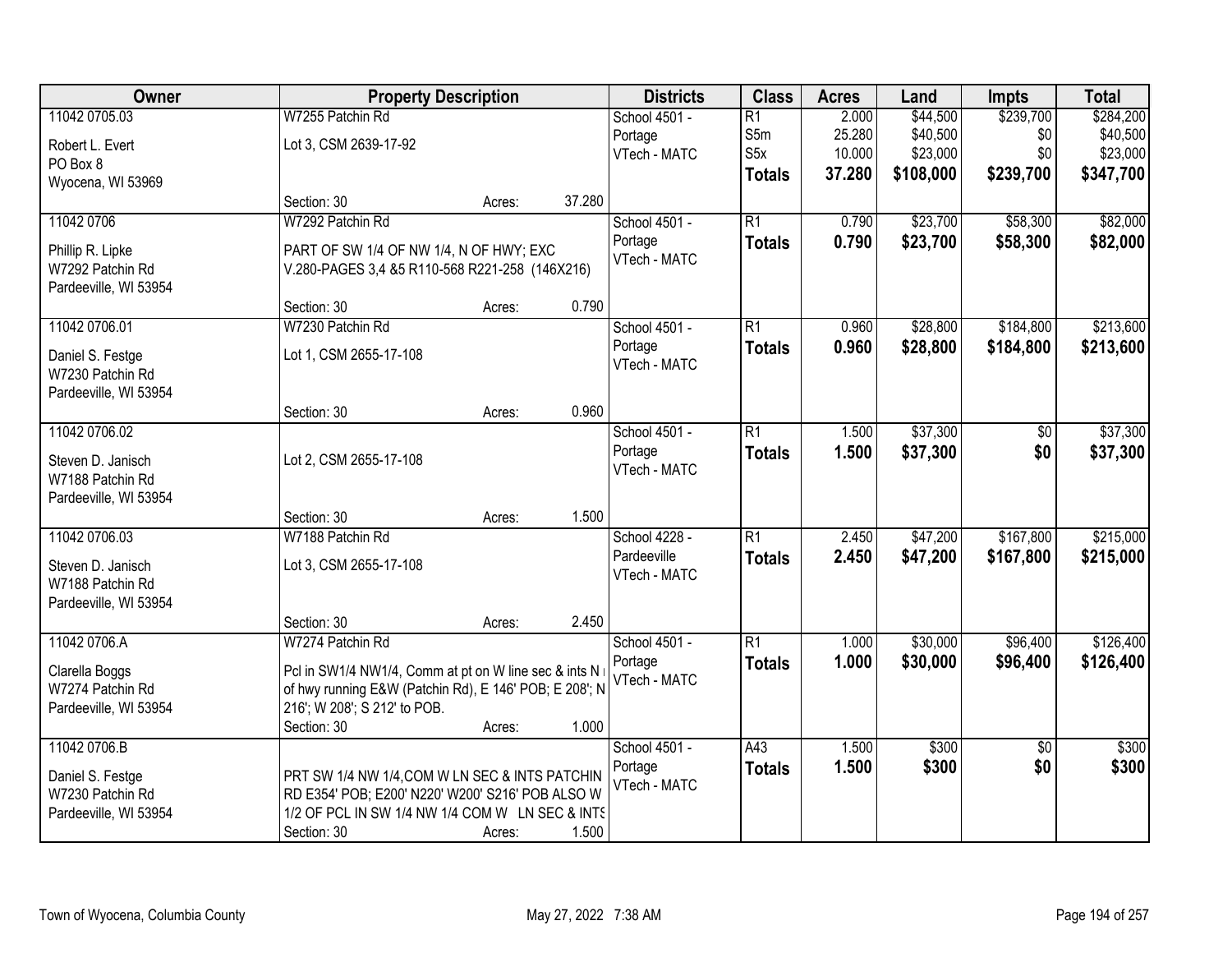| Owner                         | <b>Property Description</b>                       |        | <b>Districts</b> | <b>Class</b>            | <b>Acres</b> | Land        | <b>Impts</b>    | <b>Total</b>    |
|-------------------------------|---------------------------------------------------|--------|------------------|-------------------------|--------------|-------------|-----------------|-----------------|
| 11042 0707                    | W7211 Patchin Rd                                  |        | School 4501 -    | F6                      | 6.000        | \$23,400    | $\overline{50}$ | \$23,400        |
| Amanda Holly Bell             | PRT SE NW, SW NW, NW SW, COM W 1/4 COR            |        | Portage          | R <sub>1</sub>          | 6.300        | \$60,400    | \$224,200       | \$284,600       |
| W7211 Patchin Rd              | S86-31E 809.65' POB; N 1120.3'; E690.53'; S19-22W |        | VTech - MATC     | S <sub>5</sub> x        | 3.000        | \$6,900     | \$0             | \$6,900         |
| Pardeeville, WI 53954         | 1206.22'; S0-55W 424.90'; N86-58W 283.75'; N 422' |        |                  | <b>Totals</b>           | 15.300       | \$90,700    | \$224,200       | \$314,900       |
|                               | Section: 30<br>Acres:                             | 15.300 |                  |                         |              |             |                 |                 |
| 11042 0708.01                 |                                                   |        | School 4228 -    | $\overline{\text{S5x}}$ | 1.589        | \$1,800     | \$0             | \$1,800         |
| Michael Gladem                | Lot 1, CSM 5082-36-13                             |        | Pardeeville      | <b>Totals</b>           | 1.589        | \$1,800     | \$0             | \$1,800         |
| 315 N Carroll St              |                                                   |        | VTech - MATC     |                         |              |             |                 |                 |
| Portage, WI 53901             |                                                   |        |                  |                         |              |             |                 |                 |
|                               | Section: 30<br>Acres:                             | 1.589  |                  |                         |              |             |                 |                 |
| 11042 0708.02                 | W7135 Patchin Rd                                  |        | School 4228 -    | F6                      | 3.156        | \$10,100    | $\overline{50}$ | \$10,100        |
|                               |                                                   |        | Pardeeville      | M <sub>6</sub>          | 25.000       | (\$97,500)  | \$0             | \$0             |
| <b>Martinson Family Trust</b> | SE 1/4 NW 1/4 EXC COM NW COR SD 1/4 1/4, E462'    |        | VTech - MATC     | R1                      | 0.125        | \$3,800     | \$5,100         | \$8,900         |
| 6750 Telstar Dr               | SW TO SW COR SD 1/4 1/4, N TO POB, & Exc CS 4965  |        |                  | <b>Totals</b>           | 28.281       | \$13,900    | \$5,100         | \$19,000        |
| Windsor, WI 53598             | - See Exceptions<br>Section: 30<br>Acres:         | 28.281 |                  |                         |              |             |                 |                 |
| 11042 0709                    | W7134 Patchin Rd                                  |        | School 4228 -    | R1                      | 5.328        | \$57,500    | \$208,600       | \$266,100       |
|                               |                                                   |        | Pardeeville      | <b>Totals</b>           | 5.328        | \$57,500    | \$208,600       | \$266,100       |
| Michael Gladem                | Lot 1, CSM 4965-35-29                             |        | VTech - MATC     |                         |              |             |                 |                 |
| 315 N Carroll St              |                                                   |        |                  |                         |              |             |                 |                 |
| Portage, WI 53901             |                                                   |        |                  |                         |              |             |                 |                 |
|                               | Section: 30<br>Acres:                             | 5.328  |                  |                         |              |             |                 |                 |
| 11042 0710                    |                                                   |        | School 4228 -    | M <sub>6</sub>          | 33.000       | (\$142,700) | \$0             | $\overline{50}$ |
| Martinson Family Trust        | <b>NE1/4 OF SW1/4</b>                             |        | Pardeeville      | S <sub>5</sub> x        | 7.000        | \$16,100    | \$0             | \$16,100        |
| 6750 Telstar Dr               |                                                   |        | VTech - MATC     | <b>Totals</b>           | 40.000       | \$16,100    | \$0             | \$16,100        |
| Windsor, WI 53598             |                                                   |        |                  |                         |              |             |                 |                 |
|                               | Section: 30<br>Acres:                             | 40.000 |                  |                         |              |             |                 |                 |
| 11042 0712                    |                                                   |        | School 4228 -    | M6                      | 38.000       | (\$115,000) | $\overline{50}$ | $\overline{30}$ |
| <b>Martinson Family Trust</b> | SE1/4 OF SW1/4                                    |        | Pardeeville      | S <sub>5</sub> x        | 2.000        | \$4,600     | \$0             | \$4,600         |
| 6750 Telstar Dr               |                                                   |        | VTech - MATC     | <b>Totals</b>           | 40.000       | \$4,600     | \$0             | \$4,600         |
| Windsor, WI 53598             |                                                   |        |                  |                         |              |             |                 |                 |
|                               | Section: 30<br>Acres:                             | 40.000 |                  |                         |              |             |                 |                 |
| 11042 0713                    | Patchin Rd                                        |        | School 4228 -    | A43                     | 32.700       | \$6,300     | $\overline{50}$ | \$6,300         |
| Frank J. Filas                | NE1/4 of SE1/4; exc CS #138; exc CS #139; exc CS# |        | Pardeeville      | S5m                     | 1.300        | \$2,100     | \$0             | \$2,100         |
| 321 Country Club Park Rd      | 1017                                              |        | VTech - MATC     | S <sub>5</sub> x        | 1.000        | \$100       | \$0             | \$100           |
| Grand Junction, CO 81507      |                                                   |        |                  | <b>Totals</b>           | 35.000       | \$8,500     | \$0             | \$8,500         |
|                               | Section: 30<br>Acres:                             | 35.000 |                  |                         |              |             |                 |                 |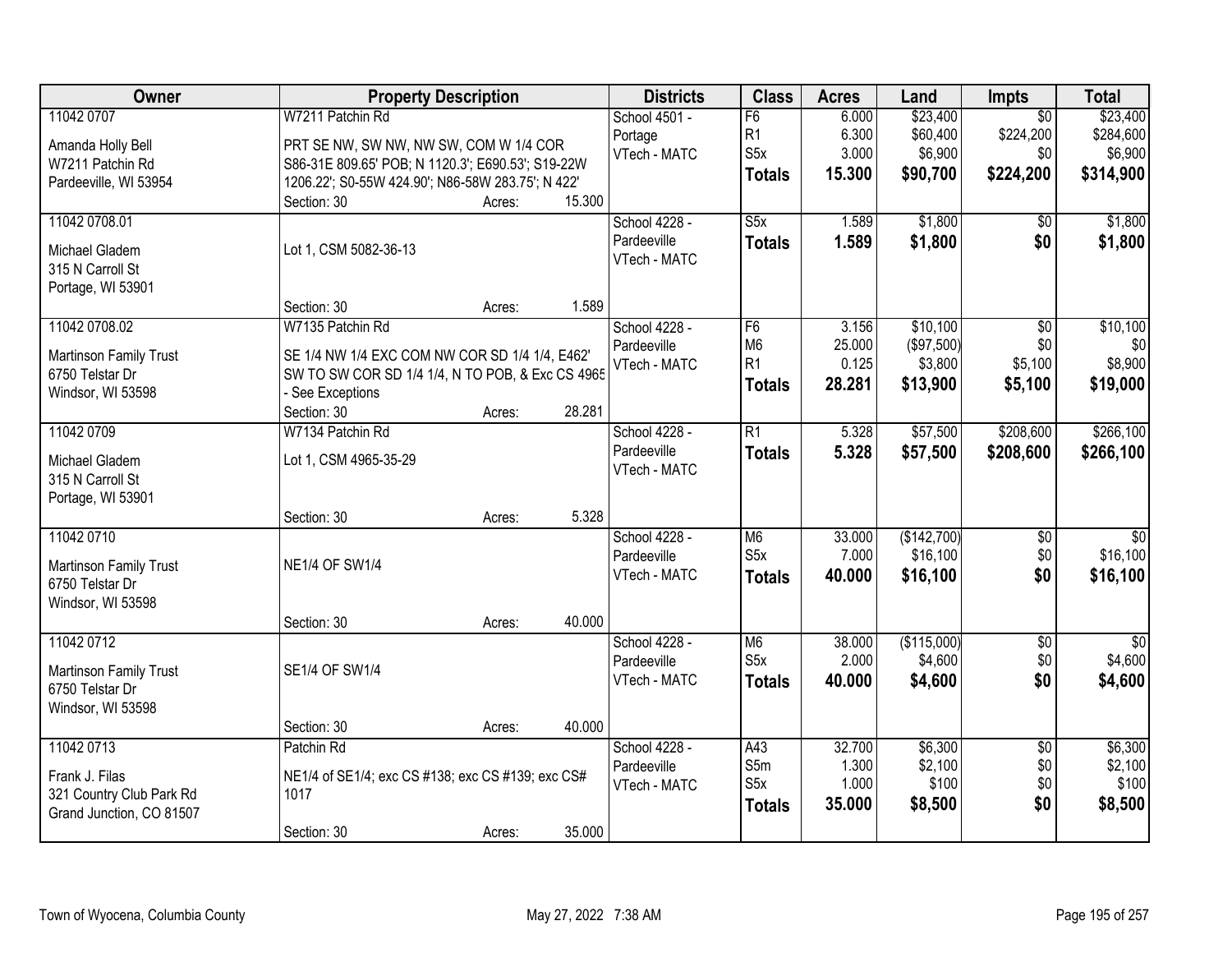| Owner                                                                     |                                                                                                                      | <b>Property Description</b> |        | <b>Districts</b>                             | <b>Class</b>                          | <b>Acres</b>              | Land                              | <b>Impts</b>              | <b>Total</b>                      |
|---------------------------------------------------------------------------|----------------------------------------------------------------------------------------------------------------------|-----------------------------|--------|----------------------------------------------|---------------------------------------|---------------------------|-----------------------------------|---------------------------|-----------------------------------|
| 11042 0713.A                                                              | W6905 Patchin Rd                                                                                                     |                             |        | School 4228 -                                | $\overline{R1}$                       | 1.000                     | \$30,000                          | \$125,300                 | \$155,300                         |
| Sheila Kottka<br>W6905 Patchin Rd<br>Pardeeville, WI 53954                | Lot 1, CSM 138-1-138                                                                                                 |                             |        | Pardeeville<br>VTech - MATC                  | <b>Totals</b>                         | 1.000                     | \$30,000                          | \$125,300                 | \$155,300                         |
|                                                                           | Section: 30                                                                                                          | Acres:                      | 1.000  |                                              |                                       |                           |                                   |                           |                                   |
| 11042 0713.B                                                              | N5490 Cummings Rd                                                                                                    |                             |        | School 4228 -                                | $\overline{R1}$                       | 1.000                     | \$30,000                          | \$143,800                 | \$173,800                         |
| McI Enterprises, LLC<br>N5456 Traut Rd<br>Rio, WI 53960                   | Lot 1, CSM 139-1-139                                                                                                 |                             |        | Pardeeville<br>VTech - MATC                  | <b>Totals</b>                         | 1.000                     | \$30,000                          | \$143,800                 | \$173,800                         |
|                                                                           | Section: 30                                                                                                          | Acres:                      | 1.000  |                                              |                                       |                           |                                   |                           |                                   |
| 11042 0713.C                                                              | N5427 Langdon Rd                                                                                                     |                             |        | School 4228 -                                | $\overline{R1}$                       | 3.000                     | \$50,500                          | \$111,600                 | \$162,100                         |
| Steven J. Polega<br>N5427 Langdon Rd<br>Pardeeville, WI 53954             | Lot 1, CSM 1017-5-9                                                                                                  |                             |        | Pardeeville<br>VTech - MATC                  | <b>Totals</b>                         | 3.000                     | \$50,500                          | \$111,600                 | \$162,100                         |
|                                                                           | Section: 30                                                                                                          | Acres:                      | 3.000  |                                              |                                       |                           |                                   |                           |                                   |
| 11042 0714.1                                                              |                                                                                                                      |                             |        | School 4228 -                                | M <sub>6</sub>                        | 11.530                    | (\$45,000)                        | \$0                       | \$0                               |
| Pennae Biersach<br>N5419 Cummings Rd<br>Pardeeville, WI 53954             | Prt NW1/4 of SE1/4 Exc N1/2 R129-600-601 and<br>described in CSM 3670, Also Exc CS#265, Also Exc E of<br>town road   |                             |        | Pardeeville<br>VTech - MATC                  | <b>Totals</b>                         | 11.530                    | \$0                               | \$0                       | \$0                               |
|                                                                           | Section: 30                                                                                                          | Acres:                      | 11.530 |                                              |                                       |                           |                                   |                           |                                   |
| 11042 0714.2                                                              | N5419 Cummings Rd                                                                                                    |                             |        | School 4228 -<br>Pardeeville                 | F6                                    | 3.280                     | \$12,800                          | $\overline{50}$           | \$12,800                          |
| Pennae Biersach<br>N5419 Cummings Rd<br>Pardeeville, WI 53954             | Prt NW1/4 of SE1/4 Exc N1/2 R129-600-601 as describe<br>in CS #3670, Also Exc CSM #265; (lying East of town<br>road) |                             |        | VTech - MATC                                 | <b>Totals</b>                         | 3.280                     | \$12,800                          | \$0                       | \$12,800                          |
|                                                                           | Section: 30                                                                                                          | Acres:                      | 3.280  |                                              |                                       |                           |                                   |                           |                                   |
| 11042 0714.A<br>Gary F. Beck<br>4587 Baxter Rd<br>Cottage Grove, WI 53527 | LT 1 CS#3670-25-38                                                                                                   |                             |        | School 4228 -<br>Pardeeville<br>VTech - MATC | F6<br>R <sub>1</sub><br><b>Totals</b> | 17.980<br>2.000<br>19.980 | \$70,100<br>\$44,500<br>\$114,600 | $\sqrt{6}$<br>\$0 <br>\$0 | \$70,100<br>\$44,500<br>\$114,600 |
|                                                                           | Section: 30                                                                                                          | Acres:                      | 19.980 |                                              |                                       |                           |                                   |                           |                                   |
| 11042 0714.B                                                              | N5405 Cummings Rd                                                                                                    |                             |        | School 4228 -                                | $\overline{R1}$                       | 5.190                     | \$57,100                          | \$142,100                 | \$199,200                         |
| Kelsey M. Mullis<br>N5405 Cummings Rd<br>Pardeeville, WI 53954            | Lot 1, CSM 265-2-40                                                                                                  |                             |        | Pardeeville<br>VTech - MATC                  | <b>Totals</b>                         | 5.190                     | \$57,100                          | \$142,100                 | \$199,200                         |
|                                                                           | Section: 30                                                                                                          | Acres:                      | 5.190  |                                              |                                       |                           |                                   |                           |                                   |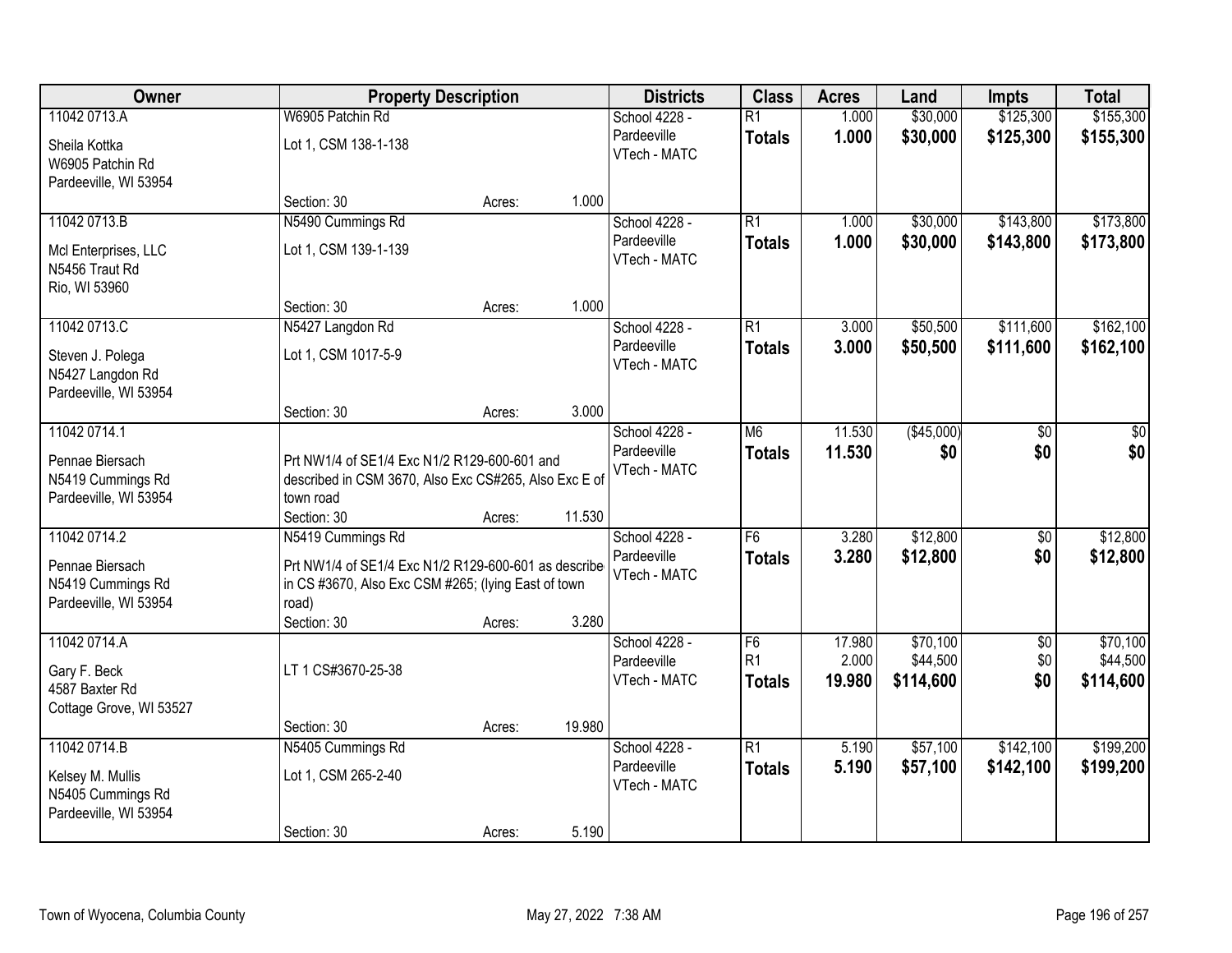| Owner                 |                                                                                  | <b>Property Description</b> |        | <b>Districts</b> | <b>Class</b>     | <b>Acres</b> | Land       | <b>Impts</b>    | <b>Total</b> |
|-----------------------|----------------------------------------------------------------------------------|-----------------------------|--------|------------------|------------------|--------------|------------|-----------------|--------------|
| 11042 0715            | N5419 Cummings Rd                                                                |                             |        | School 4228 -    | A43              | 4.000        | \$800      | $\overline{50}$ | \$800        |
| Pennae Biersach       | SW1/4 of SE1/4                                                                   |                             |        | Pardeeville      | M <sub>6</sub>   | 34.000       | (\$43,500) | \$0             | \$0          |
| N5419 Cummings Rd     |                                                                                  |                             |        | VTech - MATC     | R1               | 2.000        | \$44,500   | \$274,500       | \$319,000    |
| Pardeeville, WI 53954 |                                                                                  |                             |        |                  | <b>Totals</b>    | 40,000       | \$45,300   | \$274,500       | \$319,800    |
|                       | Section: 30                                                                      | Acres:                      | 40.000 |                  |                  |              |            |                 |              |
| 11042 0716            | N5359 Langdon Rd                                                                 |                             |        | School 4228 -    | A43              | 37.250       | \$7,100    | $\overline{30}$ | \$7,100      |
| Benjamin A. Brusveen  |                                                                                  |                             |        | Pardeeville      | R <sub>1</sub>   | 2.000        | \$44,500   | \$260,000       | \$304,500    |
| N5359 Langdon Rd      | SE 1/4 OF SE 1/4, life estate granted to Dennis A<br>Brusveen & Susan A Brusveen |                             |        | VTech - MATC     | S <sub>5</sub> x | 0.750        | \$100      | \$0             | \$100        |
| Pardeeville, WI 53954 |                                                                                  |                             |        |                  | <b>Totals</b>    | 40.000       | \$51,700   | \$260,000       | \$311,700    |
|                       | Section: 30                                                                      | Acres:                      | 40.000 |                  |                  |              |            |                 |              |
| 11042 0717            |                                                                                  |                             |        | School 4228 -    | A43              | 38.000       | \$7,300    | \$0             | \$7,300      |
|                       |                                                                                  |                             |        | Pardeeville      | S5m              | 2.000        | \$4,600    | \$0             | \$4,600      |
| Brian W. Lindner      | <b>NE1/4 OF NE1/4</b>                                                            |                             |        | VTech - MATC     | <b>Totals</b>    | 40.000       | \$11,900   | \$0             | \$11,900     |
| N4282 Dunning Rd      |                                                                                  |                             |        |                  |                  |              |            |                 |              |
| Rio, WI 53960         | Section: 31                                                                      |                             | 40.000 |                  |                  |              |            |                 |              |
| 11042 0718            |                                                                                  | Acres:                      |        | School 4228 -    | A43              | 27.000       | \$5,200    | $\overline{50}$ | \$5,200      |
|                       |                                                                                  |                             |        | Pardeeville      | S5m              | 10.500       | \$20,500   | \$0             | \$20,500     |
| Patrick N. Shaklee    | NW 1/4 OF NE 1/4                                                                 |                             |        | VTech - MATC     | S <sub>5</sub> x | 2.500        | \$6,000    | \$0             | \$6,000      |
| N5068 Walsh Rd        |                                                                                  |                             |        |                  |                  | 40.000       | \$31,700   | \$0             | \$31,700     |
| Pardeeville, WI 53954 |                                                                                  |                             |        |                  | <b>Totals</b>    |              |            |                 |              |
|                       | Section: 31                                                                      | Acres:                      | 40.000 |                  |                  |              |            |                 |              |
| 11042 0719            | W7092 Phillips Rd                                                                |                             |        | School 4228 -    | $\overline{A43}$ | 28.000       | \$5,400    | $\overline{30}$ | \$5,400      |
| Patrick N. Shaklee    | SW 1/4 OF NE 1/4                                                                 |                             |        | Pardeeville      | H7               | 2.000        | \$28,400   | \$90,900        | \$119,300    |
| N5068 Walsh Rd        |                                                                                  |                             |        | VTech - MATC     | S5m              | 6.500        | \$12,700   | \$0             | \$12,700     |
| Pardeeville, WI 53954 |                                                                                  |                             |        |                  | S <sub>5</sub> x | 3.500        | \$7,000    | \$0             | \$7,000      |
|                       | Section: 31                                                                      | Acres:                      | 40.000 |                  | <b>Totals</b>    | 40.000       | \$53,500   | \$90,900        | \$144,400    |
| 11042 0720            | W6938 Phillips Rd                                                                |                             |        | School 4228 -    | A42              | 12.970       | \$3,400    | $\overline{50}$ | \$3,400      |
| Marvin S. Telvick     | SE1/4 of NE1/4                                                                   |                             |        | Pardeeville      | A43              | 9.970        | \$1,900    | \$0             | \$1,900      |
| 800 Waldo St #3025    |                                                                                  |                             |        | VTech - MATC     | R1               | 1.000        | \$30,000   | \$42,500        | \$72,500     |
| Baraboo, WI 53913     |                                                                                  |                             |        |                  | S5m              | 14.060       | \$32,400   | \$0             | \$32,400     |
|                       | Section: 31                                                                      | Acres:                      | 40.000 |                  | S <sub>5</sub> x | 2.000        | \$100      | \$0             | \$100        |
|                       |                                                                                  |                             |        |                  | <b>Totals</b>    | 40.000       | \$67,800   | \$42,500        | \$110,300    |
| 11042 0721            | W7204 Phillips Rd                                                                |                             |        | School 4228 -    | F6               | 35.500       | \$142,000  | $\overline{50}$ | \$142,000    |
| David J. Swinburne    | Lot 1, CSM 1855-10-61                                                            |                             |        | Pardeeville      | R <sub>1</sub>   | 1.780        | \$41,300   | \$252,700       | \$294,000    |
| W7204 Phillips Rd     |                                                                                  |                             |        | VTech - MATC     | S <sub>5</sub> x | 13.000       | \$29,900   | \$0             | \$29,900     |
| Pardeeville, WI 53954 |                                                                                  |                             |        |                  | <b>Totals</b>    | 50.280       | \$213,200  | \$252,700       | \$465,900    |
|                       | Section: 31                                                                      | Acres:                      | 50.280 |                  |                  |              |            |                 |              |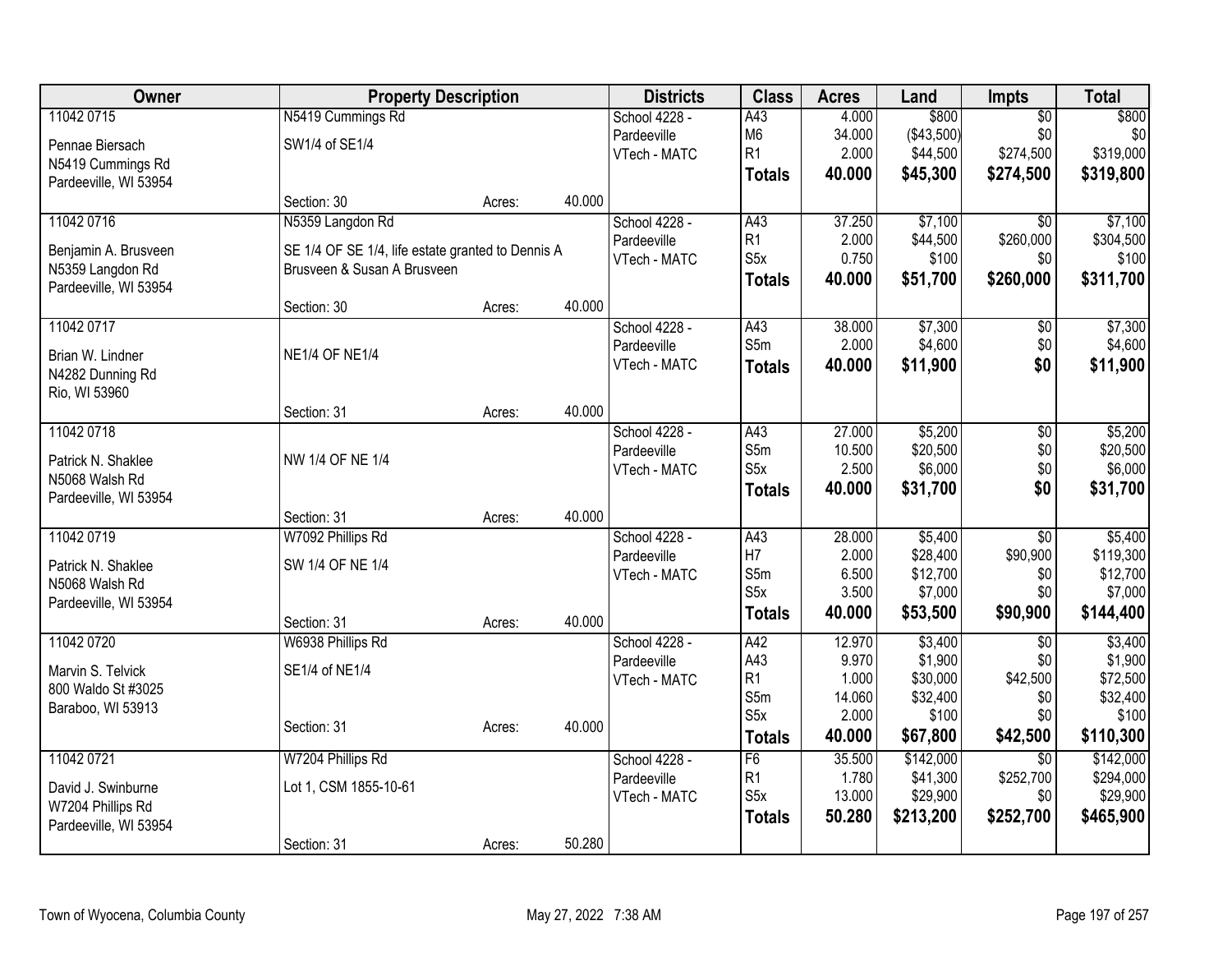| Owner                                                     | <b>Property Description</b>                        |                |        | <b>Districts</b>            | <b>Class</b>            | <b>Acres</b>   | Land                | Impts           | <b>Total</b>        |
|-----------------------------------------------------------|----------------------------------------------------|----------------|--------|-----------------------------|-------------------------|----------------|---------------------|-----------------|---------------------|
| 11042 0722                                                | W7208 Phillips Rd                                  |                |        | School 4228 -               | F6                      | 23.000         | \$80,600            | $\overline{50}$ | \$80,600            |
| Russell D. Graack                                         | Lot 2, CSM 1855-10-61                              |                |        | Pardeeville                 | R <sub>1</sub>          | 1.350          | \$35,100            | \$216,900       | \$252,000           |
| W7208 Phillips Rd                                         |                                                    |                |        | VTech - MATC                | S <sub>5</sub> x        | 12.000         | \$27,600            | \$0             | \$27,600            |
| Pardeeville, WI 53954                                     |                                                    |                |        |                             | <b>Totals</b>           | 36.350         | \$143,300           | \$216,900       | \$360,200           |
|                                                           | Section: 31                                        | Acres:         | 36.350 |                             |                         |                |                     |                 |                     |
| 11042 0722.A                                              | W7220 Phillips Rd                                  |                |        | School 4228 -               | $\overline{R1}$         | 3.380          | \$51,600            | \$316,900       | \$368,500           |
|                                                           | PRT W 1/2 OF NW 1/4, COM W 1/4 CR S.31, S82.5';    |                |        | Pardeeville                 | <b>Totals</b>           | 3.380          | \$51,600            | \$316,900       | \$368,500           |
| Luedtke Living Trust Dated 4/13/2011<br>W7220 Phillips Rd | N77-46E 562.26' POB; N77-46E 564.54'; N2-45W       |                |        | VTech - MATC                |                         |                |                     |                 |                     |
| Pardeeville, WI 53954                                     | 232.79'; S81-58W 604.43'; S12-13E 274.08' POB.     |                |        |                             |                         |                |                     |                 |                     |
|                                                           | Section: 31                                        | Acres:         | 3.380  |                             |                         |                |                     |                 |                     |
| 11042 0723.01                                             | W7128 Phillips Rd                                  |                |        | School 4228 -               | A43                     | 13.000         | \$2,500             | $\overline{50}$ | \$2,500             |
|                                                           |                                                    |                |        | Pardeeville                 | H7                      | 3.500          | \$30,000            | \$253,700       | \$283,700           |
| Luedtke Living Trust Dated 4/13/2011                      | Lot 1, CSM 2768-18-91                              |                |        | VTech - MATC                | S5m                     | 16.000         | \$29,500            | \$0             | \$29,500            |
| W7220 Phillips Rd                                         |                                                    |                |        |                             | S <sub>5</sub> x        | 2.500          | \$5,800             | \$0             | \$5,800             |
| Pardeeville, WI 53954                                     |                                                    |                |        |                             | <b>Totals</b>           | 35.000         | \$67,800            | \$253,700       | \$321,500           |
|                                                           | Section: 31                                        | Acres:         | 35.000 |                             |                         |                |                     |                 |                     |
| 11042 0723.02                                             | W7128 Phillips Rd                                  |                |        | School 4228 -               | A43                     | 2.000          | \$400               | \$0             | \$400               |
| Luedtke Living Trust Dated 4/13/2011                      | Lot 2, CSM 2768-18-91                              |                |        | Pardeeville<br>VTech - MATC | S5m<br>S <sub>5</sub> x | 4.670<br>2.000 | \$10,800<br>\$4,600 | \$0<br>\$0      | \$10,800<br>\$4,600 |
| W7220 Phillips Rd                                         |                                                    |                |        |                             |                         |                |                     | \$0             |                     |
| Pardeeville, WI 53954                                     |                                                    |                |        |                             | <b>Totals</b>           | 8.670          | \$15,800            |                 | \$15,800            |
|                                                           | Section: 31                                        | Acres:         | 8.670  |                             |                         |                |                     |                 |                     |
| 11042 0723.A                                              | W7125 Phillips Rd                                  |                |        | School 4228 -               | $\overline{R1}$         | 2.630          | \$48,300            | \$112,900       | \$161,200           |
| Thomas L. Paiser                                          | PRT SE 1/4 NW 1/4; BEG ON E W 1/4 LN; N86 45' E    |                |        | Pardeeville                 | <b>Totals</b>           | 2.630          | \$48,300            | \$112,900       | \$161,200           |
| W7125 Phillips Rd                                         | 1439.25'; NO 57' W115.51'; N76 03' E799.37" S8 06' |                |        | VTech - MATC                |                         |                |                     |                 |                     |
| Pardeeville, WI 53954                                     | E264.56'; S86 45' W802.99' TO BEG                  |                |        |                             |                         |                |                     |                 |                     |
|                                                           | Section: 31                                        | Acres:         | 2.630  |                             |                         |                |                     |                 |                     |
| 11042 0723.B                                              | W7152 Phillips Rd                                  |                |        | School 4228 -               | $\overline{R1}$         | 4.580          | \$55,200            | \$141,400       | \$196,600           |
| Luedtke Living Trust Dated 4/13/2011                      | LT 2 CS2539-16-109                                 |                |        | Pardeeville                 | <b>Totals</b>           | 4.580          | \$55,200            | \$141,400       | \$196,600           |
| W7220 Phillips Rd                                         |                                                    |                |        | VTech - MATC                |                         |                |                     |                 |                     |
| Pardeeville, WI 53954                                     |                                                    |                |        |                             |                         |                |                     |                 |                     |
|                                                           | Section: 31                                        | Acres:         | 4.580  |                             |                         |                |                     |                 |                     |
| 11042 0724                                                |                                                    |                |        | School 4228 -               | A43                     | 1.000          | \$200               | $\overline{50}$ | \$200               |
|                                                           |                                                    |                |        | Pardeeville                 | <b>Totals</b>           | 1.000          | \$200               | \$0             | \$200               |
| Steven A. Pulver                                          | PART OF SE 1/4 OF NW 1/4; COMM AT SE COR; TH W     |                |        | VTech - MATC                |                         |                |                     |                 |                     |
| W7185 Phillips Rd                                         | 214 1/2FT; TH N 220 1/2 FT; TH                     | NE'LY ALG. CEN |        |                             |                         |                |                     |                 |                     |
| Pardeeville, WI 53954                                     | OF HWY TO E LN OF SD 1/4 1/4; TH S TO POB          |                |        |                             |                         |                |                     |                 |                     |
|                                                           | Section: 31                                        | Acres:         | 1.000  |                             |                         |                |                     |                 |                     |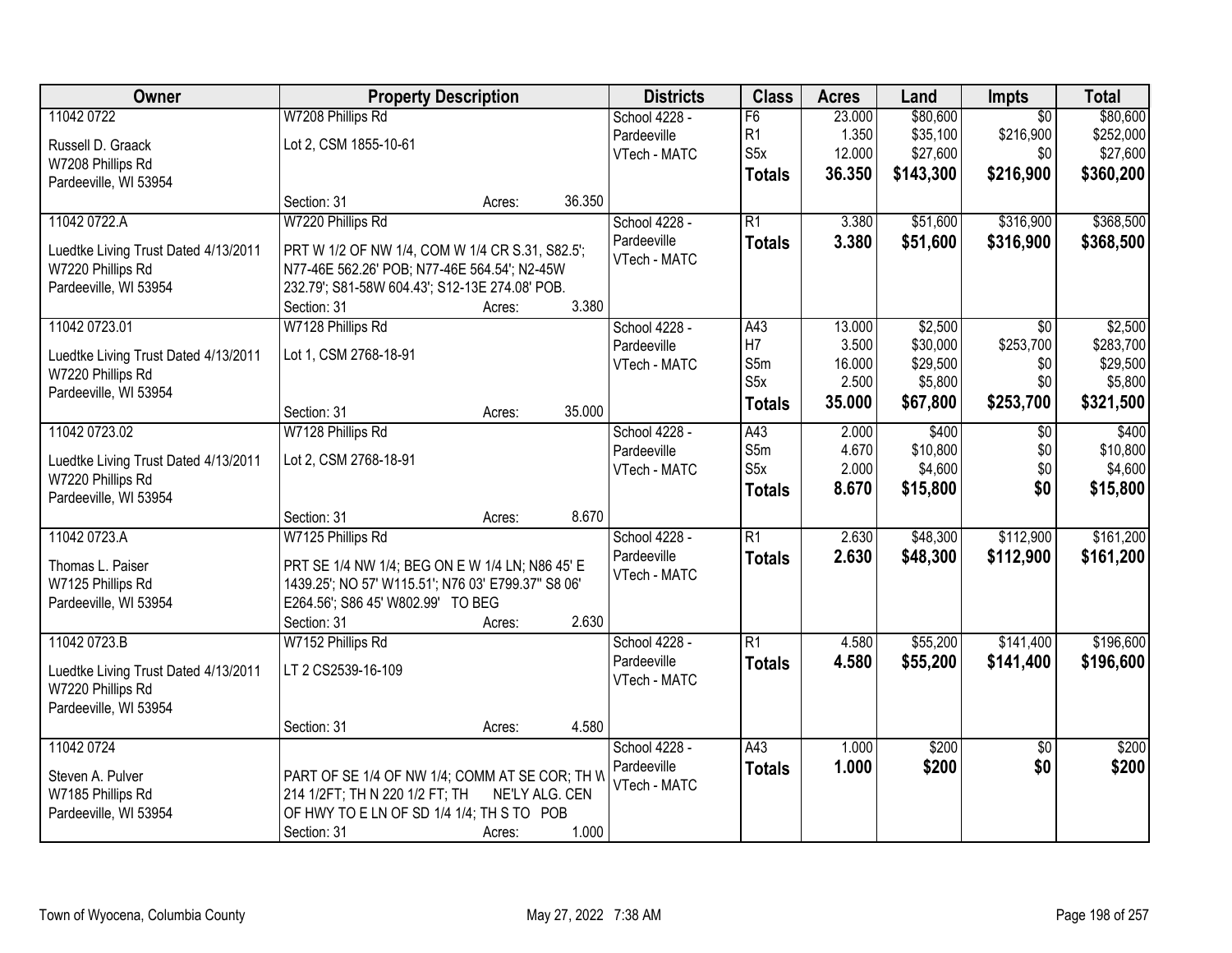| Owner                                                     | <b>Property Description</b>                                 |                |        | <b>Districts</b> | <b>Class</b>             | <b>Acres</b> | Land     | Impts           | <b>Total</b>    |
|-----------------------------------------------------------|-------------------------------------------------------------|----------------|--------|------------------|--------------------------|--------------|----------|-----------------|-----------------|
| 11042 0726.01                                             | W7185 Phillips Rd                                           |                |        | School 4228 -    | A43                      | 17.000       | \$3,300  | $\overline{50}$ | \$3,300         |
| Bang For Your Buck, LLC                                   | Lot 1, CSM 6312-46-61                                       |                |        | Pardeeville      | H7                       | 2.000        | \$27,000 | \$151,800       | \$178,800       |
| 312 N Washington St                                       |                                                             |                |        | VTech - MATC     | R <sub>1</sub>           | 0.250        | \$7,500  | \$0             | \$7,500         |
| PO Box 681                                                |                                                             |                |        |                  | S <sub>5</sub> x         | 20.700       | \$17,100 | \$0             | \$17,100        |
| Wyocena, WI 53969                                         | Section: 31                                                 | Acres:         | 39.950 |                  | <b>Totals</b>            | 39.950       | \$54,900 | \$151,800       | \$206,700       |
| 11042 0727                                                | W7209 Phillips Rd                                           |                |        | School 4228 -    | A42                      | 9.750        | \$2,600  | $\overline{30}$ | \$2,600         |
|                                                           |                                                             |                |        | Pardeeville      | R1                       | 1.700        | \$40,200 | \$278,700       | \$318,900       |
| Todd J. Weigen                                            | Frac W1/2 of SW1/4 & pt SW1/4 NW1/4, N of ditch running     |                |        | VTech - MATC     | S5m                      | 0.500        | \$1,200  | \$0             | \$1,200         |
| W7209 Phillips Rd                                         | across said 1/2 see exceptions; described as, Comm E-1      |                |        |                  | S <sub>5</sub> x         | 9.750        | \$7,700  | \$0             | \$7,700         |
| Pardeeville, WI 53954                                     | 1/4 line with west line of section, S3-55E 149.75' to cl of |                |        |                  | <b>Totals</b>            | 21.700       | \$51,700 | \$278,700       | \$330,400       |
|                                                           | Section: 31                                                 | Acres:         | 21.700 |                  |                          |              |          |                 |                 |
| 11042 0727.2                                              | W7260 Phillips Rd                                           |                |        | School 4228 -    | $\overline{R1}$          | 1.240        | \$33,500 | \$131,000       | \$164,500       |
| Jamie L. Knudson                                          | PCL in SW1/4 NW1/4 & NW1/4 SW1/4, Beg @ W1/4 cor            |                |        | Pardeeville      | <b>Totals</b>            | 1.240        | \$33,500 | \$131,000       | \$164,500       |
| W7260 Phillips Rd                                         | Sec 31, S1-30W 82.5'; N81-28E 343.14' POB; N1-30E           |                |        | VTech - MATC     |                          |              |          |                 |                 |
| Pardeeville, WI 53954                                     | 307.88'; S81-30E 173.53', S8-32E 252.33'; S81-28W           |                |        |                  |                          |              |          |                 |                 |
|                                                           | Section: 31                                                 | Acres:         | 1.240  |                  |                          |              |          |                 |                 |
| 11042 0727.A                                              | W7272 Phillips Rd                                           |                |        | School 4228 -    | $\overline{R1}$          | 2.000        | \$44,500 | \$92,000        | \$136,500       |
|                                                           |                                                             |                |        | Pardeeville      | <b>Totals</b>            | 2.000        | \$44,500 | \$92,000        | \$136,500       |
| Daniel W. Bartels                                         | PCL IN SW 1/4 NW 1/4 & NW 1/4 SW 1/4; BEG @ W LN            |                |        | VTech - MATC     |                          |              |          |                 |                 |
| W7272 Phillips Rd                                         | S. 31T.12 R.10; @ PT 82.5'S) 1                              | 30' W OF W 1/4 |        |                  |                          |              |          |                 |                 |
| Pardeeville, WI 53954                                     | CORIN C ROAD; N01 30' E287.72'; S88 30' E 337.89';          |                |        |                  |                          |              |          |                 |                 |
|                                                           | Section: 31                                                 | Acres:         | 2.000  |                  |                          |              |          |                 |                 |
| 11042 0728                                                |                                                             |                |        | School 4228 -    | $\overline{\text{X2}}$   | 43.790       | \$0      | $\overline{50}$ | \$0             |
| State Of Wisconsin Dept Of Natural                        | PRT OF LT 2 CS#4059-28-53 REST LOCATED IN SEC               |                |        | Pardeeville      | <b>Totals</b>            | 43.790       | \$0      | \$0             | \$0             |
| Resource                                                  | 1 TOWN OF DEKORRA                                           |                |        | VTech - MATC     |                          |              |          |                 |                 |
| 101 S Webster St                                          |                                                             |                |        |                  |                          |              |          |                 |                 |
| Madison, WI 53707                                         | Section: 31                                                 | Acres:         | 43.790 |                  |                          |              |          |                 |                 |
| 11042 0729                                                |                                                             |                |        | School 4228 -    | $\overline{\mathsf{X2}}$ | 40.000       | \$0      | $\overline{30}$ | \$0             |
|                                                           |                                                             |                |        | Pardeeville      |                          | 40.000       | \$0      | \$0             | \$0             |
| State of Wisconsin Department of Natural SE 1/4 OF SW 1/4 |                                                             |                |        | VTech - MATC     | <b>Totals</b>            |              |          |                 |                 |
| Resources                                                 |                                                             |                |        |                  |                          |              |          |                 |                 |
| 101 S Webster St                                          |                                                             |                |        |                  |                          |              |          |                 |                 |
| PO Box 7921                                               | Section: 31                                                 | Acres:         | 40.000 |                  |                          |              |          |                 |                 |
| Madison, WI 53707                                         |                                                             |                |        |                  |                          |              |          |                 |                 |
| 11042 0730                                                |                                                             |                |        | School 4228 -    | $\overline{\text{X2}}$   | 40.000       | \$0      | $\overline{50}$ | $\overline{50}$ |
|                                                           |                                                             |                |        | Pardeeville      | <b>Totals</b>            | 40.000       | \$0      | \$0             | \$0             |
| State of Wisconsin Dept Natural                           | NE 1/4 OF SE 1/4 R128-37                                    |                |        | VTech - MATC     |                          |              |          |                 |                 |
| Resources                                                 |                                                             |                |        |                  |                          |              |          |                 |                 |
| Box 7921                                                  |                                                             |                |        |                  |                          |              |          |                 |                 |
| Madison, WI 53707-7921                                    | Section: 31                                                 | Acres:         | 40.000 |                  |                          |              |          |                 |                 |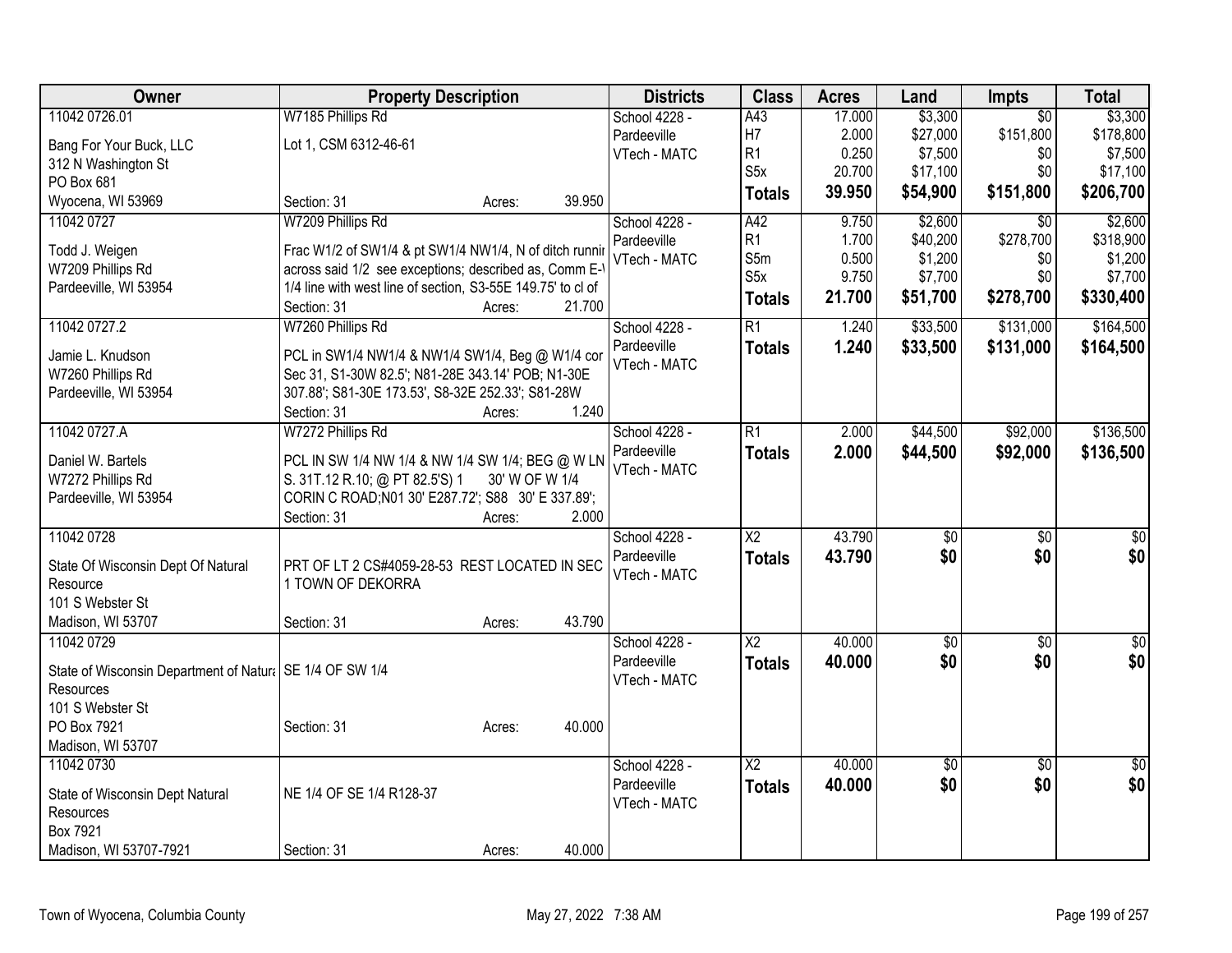| Owner                                                      |                                                  | <b>Property Description</b> |        | <b>Districts</b> | <b>Class</b>     | <b>Acres</b> | Land            | Impts           | <b>Total</b>     |
|------------------------------------------------------------|--------------------------------------------------|-----------------------------|--------|------------------|------------------|--------------|-----------------|-----------------|------------------|
| 11042 0731                                                 | N5068 Walsh Rd                                   |                             |        | School 4228 -    | A43              | 11.000       | \$2,100         | $\overline{50}$ | \$2,100          |
| Patrick N. Shaklee                                         | NW 1/4 OF SE 1/4. see exceptions                 |                             |        | Pardeeville      | R1               | 1.400        | \$35,800        | \$156,900       | \$192,700        |
| N5068 Walsh Rd                                             |                                                  |                             |        | VTech - MATC     | S5m              | 19.000       | \$37,100        | \$0             | \$37,100         |
| Pardeeville, WI 53954                                      |                                                  |                             |        |                  | <b>Totals</b>    | 31.400       | \$75,000        | \$156,900       | \$231,900        |
|                                                            | Section: 31                                      | Acres:                      | 31.400 |                  |                  |              |                 |                 |                  |
| 11042 0731.B                                               | N5060 Walsh Rd                                   |                             |        | School 4228 -    | $\overline{R1}$  | 8.700        | \$67,600        | \$134,800       | \$202,400        |
|                                                            | Lot 2, CSM 1492-7-43                             |                             |        | Pardeeville      | <b>Totals</b>    | 8.700        | \$67,600        | \$134,800       | \$202,400        |
| Ronald & Margo Webster Revocable<br>Trust Created 1/8/2018 |                                                  |                             |        | VTech - MATC     |                  |              |                 |                 |                  |
| N5060 Walsh Rd                                             |                                                  |                             |        |                  |                  |              |                 |                 |                  |
| Pardeeville, WI 53954                                      | Section: 31                                      | Acres:                      | 8.700  |                  |                  |              |                 |                 |                  |
| 11042 0732                                                 |                                                  |                             |        | School 4228 -    | A42              | 4.000        | \$1,100         | $\overline{50}$ | \$1,100          |
|                                                            |                                                  |                             |        | Pardeeville      | S5m              | 4.600        | \$9,000         | \$0             | \$9,000          |
| Patrick N. Shaklee                                         | SW 1/4 OF SE 1/4.see exceptions                  |                             |        | VTech - MATC     | <b>Totals</b>    | 8.600        | \$10,100        | \$0             | \$10,100         |
| N5068 Walsh Rd                                             |                                                  |                             |        |                  |                  |              |                 |                 |                  |
| Pardeeville, WI 53954                                      | Section: 31                                      | Acres:                      | 8.600  |                  |                  |              |                 |                 |                  |
| 11042 0732.B                                               |                                                  |                             |        | School 4228 -    | $\overline{X2}$  | 31.630       | \$0             | \$0             | \$0              |
|                                                            |                                                  |                             |        | Pardeeville      | <b>Totals</b>    | 31.630       | \$0             | \$0             | \$0              |
| State of Wisconsin Dept Natural                            | Lot 1, CSM 1492-7-43                             |                             |        | VTech - MATC     |                  |              |                 |                 |                  |
| Resources                                                  |                                                  |                             |        |                  |                  |              |                 |                 |                  |
| Box 7921                                                   |                                                  |                             |        |                  |                  |              |                 |                 |                  |
| Madison, WI 53707-7921                                     | Section: 31                                      | Acres:                      | 31.630 |                  |                  |              |                 |                 |                  |
| 11042 0733                                                 |                                                  |                             |        | School 4228 -    | $\overline{X2}$  | 40.000       | $\overline{50}$ | $\overline{50}$ | $\overline{\$0}$ |
| State of Wisconsin Dept Natural                            | SE 1/4 OF SE 1/4 R128-37                         |                             |        | Pardeeville      | <b>Totals</b>    | 40.000       | \$0             | \$0             | \$0              |
| Resources                                                  |                                                  |                             |        | VTech - MATC     |                  |              |                 |                 |                  |
| <b>Box 7921</b>                                            |                                                  |                             |        |                  |                  |              |                 |                 |                  |
| Madison, WI 53707-7921                                     | Section: 31                                      | Acres:                      | 40.000 |                  |                  |              |                 |                 |                  |
| 11042 0734                                                 |                                                  |                             |        | School 4228 -    | A43              | 34.976       | \$6,700         | $\overline{60}$ | \$6,700          |
| Ralph M & Becky L Levzow Rev Tr                            | NE 1/4 OF NE 1/4, see exceptions ALSO Ease in    |                             |        | Pardeeville      | S5m              | 1.000        | \$2,300         | \$0             | \$2,300          |
| Dated 7/23/2015                                            | R523-450                                         |                             |        | VTech - MATC     | S <sub>5</sub> x | 1.000        | \$100           | \$0             | \$100            |
| N5074 State Rd 22                                          |                                                  |                             |        |                  | <b>Totals</b>    | 36.976       | \$9,100         | \$0             | \$9,100          |
| Rio, WI 53960                                              | Section: 32                                      | Acres:                      | 36.976 |                  |                  |              |                 |                 |                  |
| 11042 0734.A                                               | W6502 Phillips Rd                                |                             |        | School 4228 -    | $\overline{R1}$  | 2.994        | \$50,500        | \$144,800       | \$195,300        |
| Joyce J. Jansen                                            | Prt NE1/4 NE1/4, Com NE cor NE1/4 W522.72' S250' |                             |        | Pardeeville      | <b>Totals</b>    | 2.994        | \$50,500        | \$144,800       | \$195,300        |
| W6502 Phillips Rd                                          | E522.72' N250' POB EASE R141-348 EXC R523-449    |                             |        | VTech - MATC     |                  |              |                 |                 |                  |
| Pardeeville, WI 53954                                      |                                                  |                             |        |                  |                  |              |                 |                 |                  |
|                                                            | Section: 32                                      | Acres:                      | 2.994  |                  |                  |              |                 |                 |                  |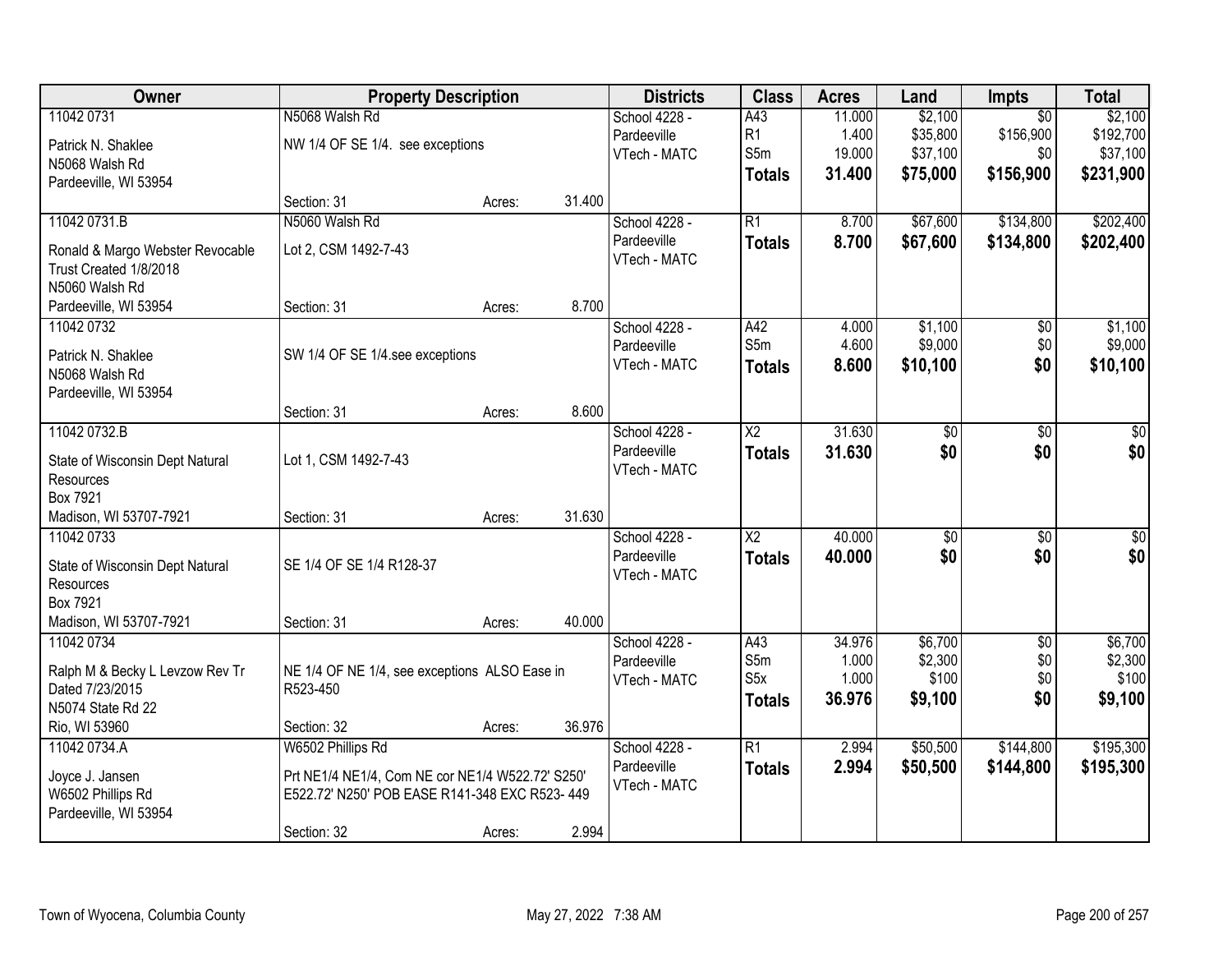| Owner                                                                                                  | <b>Property Description</b>                                                                                                                                 | <b>Districts</b>                             | <b>Class</b>                           | <b>Acres</b>                       | Land                                      | <b>Impts</b>                         | <b>Total</b>                              |
|--------------------------------------------------------------------------------------------------------|-------------------------------------------------------------------------------------------------------------------------------------------------------------|----------------------------------------------|----------------------------------------|------------------------------------|-------------------------------------------|--------------------------------------|-------------------------------------------|
| 11042 0735<br>Ralph M & Becky L Levzow Rev Tr<br>Dated 7/23/2015<br>N5074 State Rd 22                  | E 1/2 OF NW 1/4 OF NE 1/4; EXC 5 A IN SW CORNER                                                                                                             | School 4228 -<br>Pardeeville<br>VTech - MATC | A42<br>S5m<br><b>Totals</b>            | 14.000<br>1.000<br>15.000          | \$3,700<br>\$2,300<br>\$6,000             | \$0<br>\$0<br>\$0                    | \$3,700<br>\$2,300<br>\$6,000             |
| Rio, WI 53960                                                                                          | 15.000<br>Section: 32<br>Acres:                                                                                                                             |                                              |                                        |                                    |                                           |                                      |                                           |
| 11042 0735.A<br>Ralph M & Becky L Levzow Rev Tr<br>Dated 7/23/2015<br>N5074 State Rd 22                | 5 A IN SW CORNER OF E 1/2 NW 1/4 NE 1/4 EXC<br>R249-584                                                                                                     | School 4228 -<br>Pardeeville<br>VTech - MATC | A42<br><b>Totals</b>                   | 4.450<br>4.450                     | \$1,200<br>\$1,200                        | \$0<br>\$0                           | \$1,200<br>\$1,200                        |
| Rio, WI 53960                                                                                          | 4.450<br>Section: 32<br>Acres:                                                                                                                              |                                              |                                        |                                    |                                           |                                      |                                           |
| 11042 0735.B<br>Brent D. Paul<br>W6646 Phillips Rd<br>Pardeeville, WI 53954                            | W6646 Phillips Rd<br>PRT E 1/2 NW 1/4 NE 1/4-COM NE COR S.32<br>W120RDS S80RDS POB; N170' E140' S170' W140'.<br>0.550<br>Section: 32<br>Acres:              | School 4228 -<br>Pardeeville<br>VTech - MATC | $\overline{R1}$<br><b>Totals</b>       | 0.550<br>0.550                     | \$22,200<br>\$22,200                      | \$101,100<br>\$101,100               | \$123,300<br>\$123,300                    |
| 11042 0736.A<br>Steven E. Brown<br>W6682 Phillips Rd<br>Pardeeville, WI 53954                          | W6682 Phillips Rd<br>PRT NW 1/4 NE 1/4-COM N 1/4 COR S.32; S 660' POB;<br>S89-48E 330'; S 660'; N89-48W 330'; N 660' POB.<br>5.000<br>Section: 32<br>Acres: | School 4228 -<br>Pardeeville<br>VTech - MATC | A43<br>R <sub>1</sub><br><b>Totals</b> | 2.000<br>3.000<br>5.000            | \$400<br>\$50,500<br>\$50,900             | \$0<br>\$132,100<br>\$132,100        | \$400<br>\$182,600<br>\$183,000           |
| 11042 0736.B<br>Craig A. Patchin<br>4101 N Richmond St<br>Chicago, IL 60618                            | PRT NW 1/4 NE 1/4-COM S 1/4 COR S.29, S600'<br>N89E330' POB; S89E328.23' S658.07' S89W326.35'<br>N660' POB.<br>4.950<br>Section: 32<br>Acres:               | School 4228 -<br>Pardeeville<br>VTech - MATC | A43<br>S5m<br>Totals                   | 2.500<br>2.450<br>4.950            | \$500<br>\$5,700<br>\$6,200               | \$0<br>\$0<br>\$0                    | \$500<br>\$5,700<br>\$6,200               |
| 11042 0736.C<br>Craig A. Patchin<br>4101 N Richmond St<br>Chicago, IL 60618                            | PRT NW 1/4 NE 1/4-COM S 1/4 COR S.29, S89E660.11<br>S658. 07' N89W328.23' S89W330' N660' POB.<br>9.970<br>Section: 32<br>Acres:                             | School 4228 -<br>Pardeeville<br>VTech - MATC | A43<br>S5m<br><b>Totals</b>            | 8.000<br>1.970<br>9.970            | \$1,500<br>\$4,600<br>\$6,100             | $\overline{60}$<br>\$0<br>\$0        | \$1,500<br>\$4,600<br>\$6,100             |
| 11042 0737<br>Ralph M & Becky L Levzow Rev Tr<br>Dated 7/23/2015<br>N5074 State Rd 22<br>Rio, WI 53960 | SW 1/4 OF NE 1/4 EXC R223-522 EXC R208-439, Exc<br>CS5413, Exc V212-574<br>37.500<br>Section: 32<br>Acres:                                                  | School 4228 -<br>Pardeeville<br>VTech - MATC | A43<br>S5m<br>S5x<br><b>Totals</b>     | 33.760<br>1.240<br>2.500<br>37.500 | \$6,500<br>\$2,000<br>\$3,600<br>\$12,100 | $\overline{50}$<br>\$0<br>\$0<br>\$0 | \$6,500<br>\$2,000<br>\$3,600<br>\$12,100 |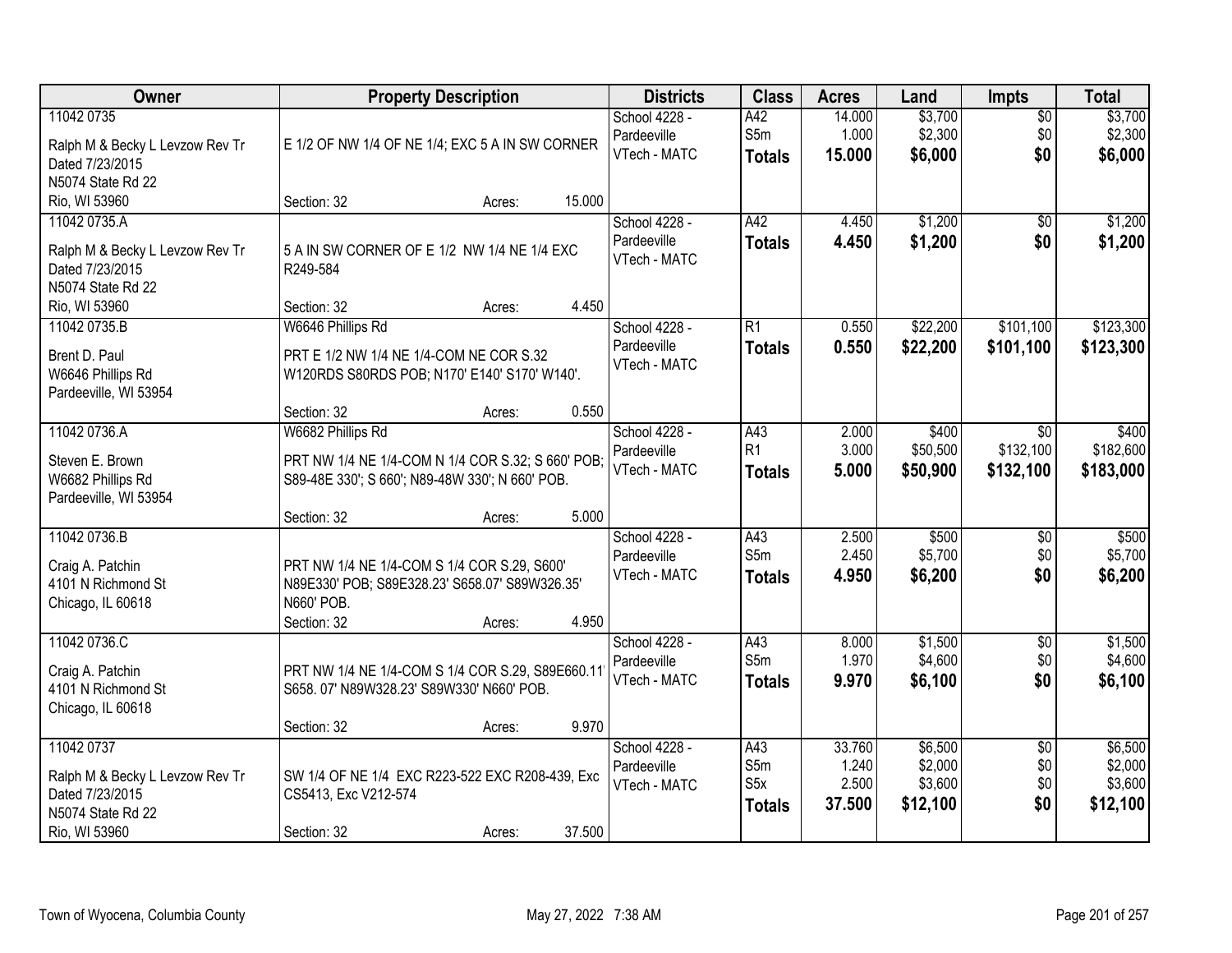| Owner                                                                                                     | <b>Property Description</b>                                                                                                                       |                      |                  | <b>Districts</b>                             | <b>Class</b>                      | <b>Acres</b>              | Land                            | Impts                                | <b>Total</b>                      |
|-----------------------------------------------------------------------------------------------------------|---------------------------------------------------------------------------------------------------------------------------------------------------|----------------------|------------------|----------------------------------------------|-----------------------------------|---------------------------|---------------------------------|--------------------------------------|-----------------------------------|
| 11042 0737.01<br>Thomas Vande Brink<br>2806 Berkan St<br>Madison, WI 53711                                | 66' ON THE W SIDE OF SW NE & NW SE                                                                                                                |                      |                  | School 4228 -<br>Pardeeville<br>VTech - MATC | F6<br><b>Totals</b>               | 4.000<br>4.000            | \$15,600<br>\$15,600            | $\overline{50}$<br>\$0               | \$15,600<br>\$15,600              |
|                                                                                                           | Section: 32                                                                                                                                       | Acres:               | 4.000            |                                              |                                   |                           |                                 |                                      |                                   |
| 11042 0738.01<br>Michael R J. Corning<br>W6549 Phillips Rd<br>Pardeeville, WI 53954                       | LT 1 CS#3841-26-79                                                                                                                                |                      |                  | School 4228 -<br>Pardeeville<br>VTech - MATC | A43<br>S5x<br><b>Totals</b>       | 18.800<br>1.200<br>20.000 | \$3,600<br>\$2,800<br>\$6,400   | $\overline{50}$<br>\$0<br>\$0        | \$3,600<br>\$2,800<br>\$6,400     |
|                                                                                                           | Section: 32                                                                                                                                       | Acres:               | 20.000           |                                              |                                   |                           |                                 |                                      |                                   |
| 11042 0738.02<br>Ralph M & Becky L Levzow Rev Tr<br>Dated 7/23/2015<br>N5074 State Rd 22                  | SE1/4 OF NE1/4 EXC CS3841-26-79 - See Exceptions                                                                                                  |                      |                  | School 4228 -<br>Pardeeville<br>VTech - MATC | A42<br><b>Totals</b>              | 8.700<br>8.700            | \$2,300<br>\$2,300              | $\overline{50}$<br>\$0               | \$2,300<br>\$2,300                |
| Rio, WI 53960                                                                                             | Section: 32                                                                                                                                       | Acres:               | 8.700            |                                              |                                   |                           |                                 |                                      |                                   |
| 11042 0738.A<br>Robert D. Corning<br>W6549 Phillips Rd<br>Pardeeville, WI 53954                           | W6549 Phillips Rd<br>PRT SE 1/4 NE 1/4, COM NW COR S.32, S89E5280.70'<br>S1307.03' POB; S567.87'<br>S89E866.77' PO                                | N89W866.77' N567.87' |                  | School 4228 -<br>Pardeeville<br>VTech - MATC | A43<br>R1<br><b>Totals</b>        | 7.300<br>4.000<br>11.300  | \$1,400<br>\$53,500<br>\$54,900 | $\sqrt{6}$<br>\$100,600<br>\$100,600 | \$1,400<br>\$154,100<br>\$155,500 |
| 11042 0739.02<br>Ralph M & Becky L Levzow Rev Tr<br>Dated 7/23/2015<br>N5074 State Rd 22<br>Rio, WI 53960 | Section: 32<br>NE 1/4 OF NW 1/4, EXC 3.14 A IN SE CORNER OF SD<br>1/4 1/4; AS RECORDED IN V202-565 EXC R71-562 -<br>See Exceptions<br>Section: 32 | Acres:<br>Acres:     | 11.300<br>34.700 | School 4228 -<br>Pardeeville<br>VTech - MATC | $\overline{A43}$<br><b>Totals</b> | 34.700<br>34.700          | \$6,600<br>\$6,600              | $\overline{50}$<br>\$0               | \$6,600<br>\$6,600                |
| 11042 0739.03<br>Adam M. White<br>W6790 Phillips Rd<br>Pardeeville, WI 53954                              | W6754 Phillips Rd<br>Lot 1, CSM 5212-36-143<br>Section: 32                                                                                        | Acres:               | 1.390            | School 4228 -<br>Pardeeville<br>VTech - MATC | $\overline{R1}$<br><b>Totals</b>  | 1.390<br>1.390            | \$35,700<br>\$35,700            | \$113,400<br>\$113,400               | \$149,100<br>\$149,100            |
| 11042 0739.A<br>Roy C. White<br>W6730 Phillips Rd<br>Pardeeville, WI 53954                                | W6730 Phillips Rd<br>PRT NE 1/4 OF NW 1/4; COM SE COR. SW ALNG BY<br>407' TO POB, N 365.7'. W 181.4', S397.3'. NE TO POB<br>Section: 32           | Acres:               | 1.580            | School 4228 -<br>Pardeeville<br>VTech - MATC | $\overline{R1}$<br><b>Totals</b>  | 1.580<br>1.580            | \$38,400<br>\$38,400            | \$111,600<br>\$111,600               | \$150,000<br>\$150,000            |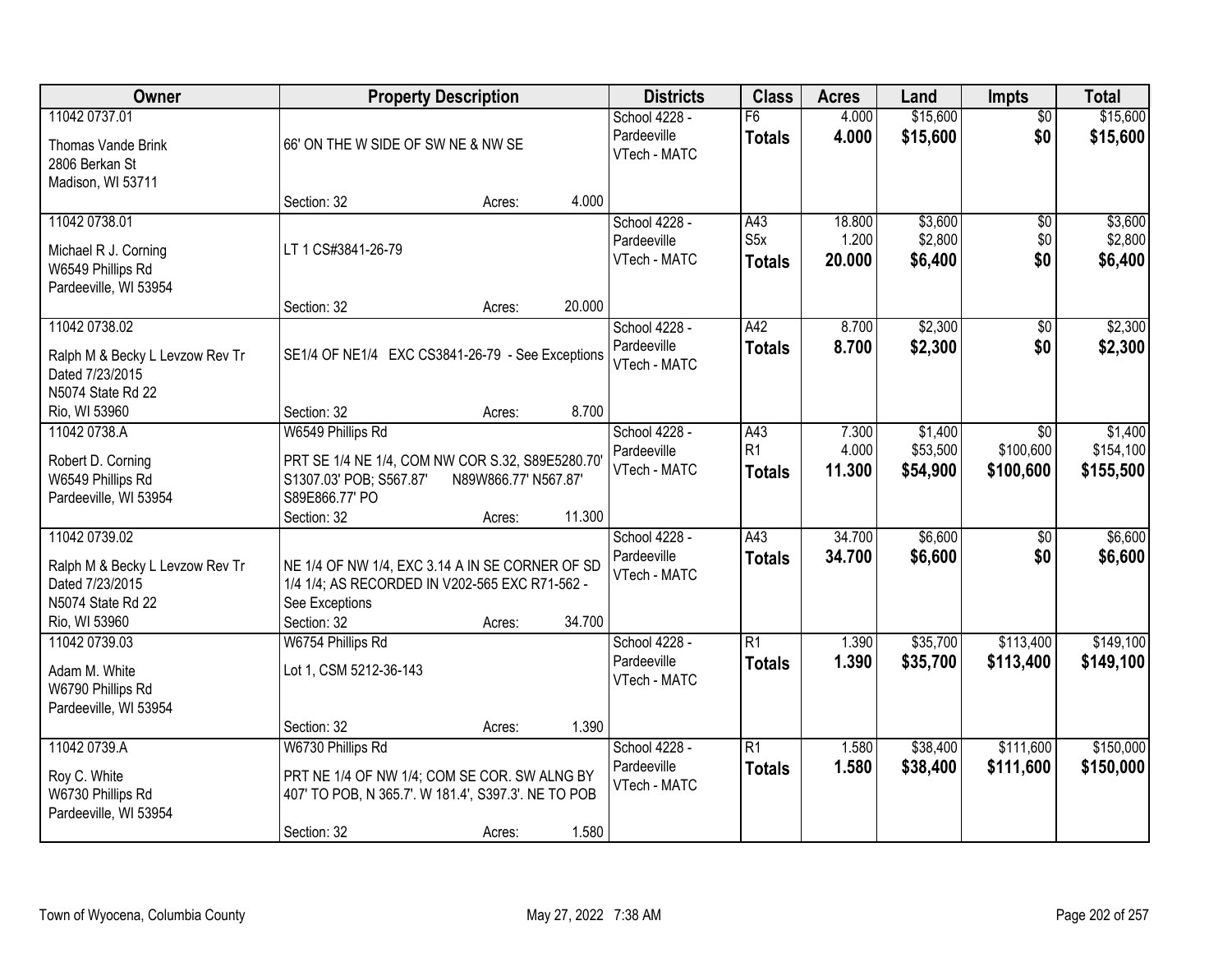| Owner                                                           |                                                                                                                                                                                   | <b>Property Description</b> |        | <b>Districts</b>            | <b>Class</b>                              | <b>Acres</b>            | Land                          | <b>Impts</b>            | <b>Total</b>                   |
|-----------------------------------------------------------------|-----------------------------------------------------------------------------------------------------------------------------------------------------------------------------------|-----------------------------|--------|-----------------------------|-------------------------------------------|-------------------------|-------------------------------|-------------------------|--------------------------------|
| 11042 0740                                                      | W6712 Phillips Rd                                                                                                                                                                 |                             |        | School 4228 -               | $\overline{R1}$                           | 3.140                   | \$50,900                      | \$110,600               | \$161,500                      |
| Becky E. Schultz<br>W6712 Phillips Rd<br>Pardeeville, WI 53954  | Comm at SE cor of NE1/4 of NW1/4, N on sec In 313.7',<br>Th W403.7', Th S365.7' to Hwy, Th NEly to POB                                                                            |                             |        | Pardeeville<br>VTech - MATC | <b>Totals</b>                             | 3.140                   | \$50,900                      | \$110,600               | \$161,500                      |
|                                                                 | Section: 32                                                                                                                                                                       | Acres:                      | 3.140  |                             |                                           |                         |                               |                         |                                |
| 11042 0741                                                      | Langdon Rd                                                                                                                                                                        |                             |        | School 4228 -               | A43                                       | 33.500                  | \$6,400                       | \$0                     | \$6,400                        |
| Mark S. Smith<br>W6848 Phillips Rd<br>Pardeeville, WI 53954     | NW 1/4 OF NW 1/4 EXC CS#2392                                                                                                                                                      |                             |        | Pardeeville<br>VTech - MATC | S5m<br><b>Totals</b>                      | 5.500<br>39.000         | \$10,600<br>\$17,000          | \$0<br>\$0              | \$10,600<br>\$17,000           |
|                                                                 | Section: 32                                                                                                                                                                       | Acres:                      | 39.000 |                             |                                           |                         |                               |                         |                                |
| 11042 0741.01                                                   | N5218 Langdon Rd                                                                                                                                                                  |                             |        | School 4228 -               | $\overline{R1}$                           | 1.000                   | \$30,000                      | \$164,600               | \$194,600                      |
| Leroy A. Riedel Jr<br>N5218 Langdon Rd<br>Pardeeville, WI 53954 | LT 1 CS#2392-15-88                                                                                                                                                                |                             |        | Pardeeville<br>VTech - MATC | <b>Totals</b>                             | 1.000                   | \$30,000                      | \$164,600               | \$194,600                      |
|                                                                 | Section: 32                                                                                                                                                                       | Acres:                      | 1.000  |                             |                                           |                         |                               |                         |                                |
| 11042 0742                                                      | W6848 Phillips Rd                                                                                                                                                                 |                             |        | School 4228 -               | A43                                       | 28.000                  | \$5,400                       | $\overline{30}$         | \$5,400                        |
| Mark S. Smith<br>W6848 Phillips Rd<br>Pardeeville, WI 53954     | SW 1/4 OF NW 1/4                                                                                                                                                                  |                             |        | Pardeeville<br>VTech - MATC | R <sub>1</sub><br>S5m<br>S <sub>5</sub> x | 3.000<br>7.000<br>2.000 | \$53,000<br>\$16,100<br>\$100 | \$156,200<br>\$0<br>\$0 | \$209,200<br>\$16,100<br>\$100 |
|                                                                 | Section: 32                                                                                                                                                                       | Acres:                      | 40.000 |                             | <b>Totals</b>                             | 40.000                  | \$74,600                      | \$156,200               | \$230,800                      |
| 11042 0743.03                                                   | W6754 Phillips Rd                                                                                                                                                                 |                             |        | School 4228 -               | A43                                       | 25.821                  | \$4,900                       | $\overline{50}$         | \$4,900                        |
| Adam M. White                                                   | SE Q of the NW Q lying South of the center line of Phillips                                                                                                                       |                             |        | Pardeeville                 | H7                                        | 1.620                   | \$24,700                      | \$5,900                 | \$30,600                       |
| W6790 Phillips Rd                                               | Road                                                                                                                                                                              |                             |        | VTech - MATC                | S5m                                       | 9.000                   | \$18,600                      | \$0                     | \$18,600                       |
| Pardeeville, WI 53954                                           |                                                                                                                                                                                   |                             |        |                             | <b>Totals</b>                             | 36.441                  | \$48,200                      | \$5,900                 | \$54,100                       |
|                                                                 | Section: 32                                                                                                                                                                       | Acres:                      | 36.441 |                             |                                           |                         |                               |                         |                                |
| 11042 0743.06                                                   | W6790 Phillips Rd                                                                                                                                                                 |                             |        | School 4228 -               | A41                                       | 1.000                   | \$300                         | $\overline{30}$         | \$300                          |
| Duane E. White<br>W6790 Phillips Rd<br>Pardeeville, WI 53954    | Lot 1, CS 2484-16-54 and Part of the NE Q of NW Q & S<br>Q of NW Q described as follows: Comm at the NW cor o<br>Sec 32; N89-13-11E 1320.24'; S01-16-18E 1323.46';<br>Section: 32 | Acres:                      | 2.180  | Pardeeville<br>VTech - MATC | R <sub>1</sub><br><b>Totals</b>           | 1.180<br>2.180          | \$32,600<br>\$32,900          | \$169,000<br>\$169,000  | \$201,600<br>\$201,900         |
| 11042 0744                                                      | Phillips Rd                                                                                                                                                                       |                             |        | School 4228 -               | S5m                                       | 40.000                  | \$92,000                      | $\overline{50}$         | \$92,000                       |
| Adam M. White<br>W6790 Phillips Rd<br>Pardeeville, WI 53954     | NE 1/4 of SW 1/4                                                                                                                                                                  |                             |        | Pardeeville<br>VTech - MATC | <b>Totals</b>                             | 40.000                  | \$92,000                      | \$0                     | \$92,000                       |
|                                                                 | Section: 32                                                                                                                                                                       | Acres:                      | 40.000 |                             |                                           |                         |                               |                         |                                |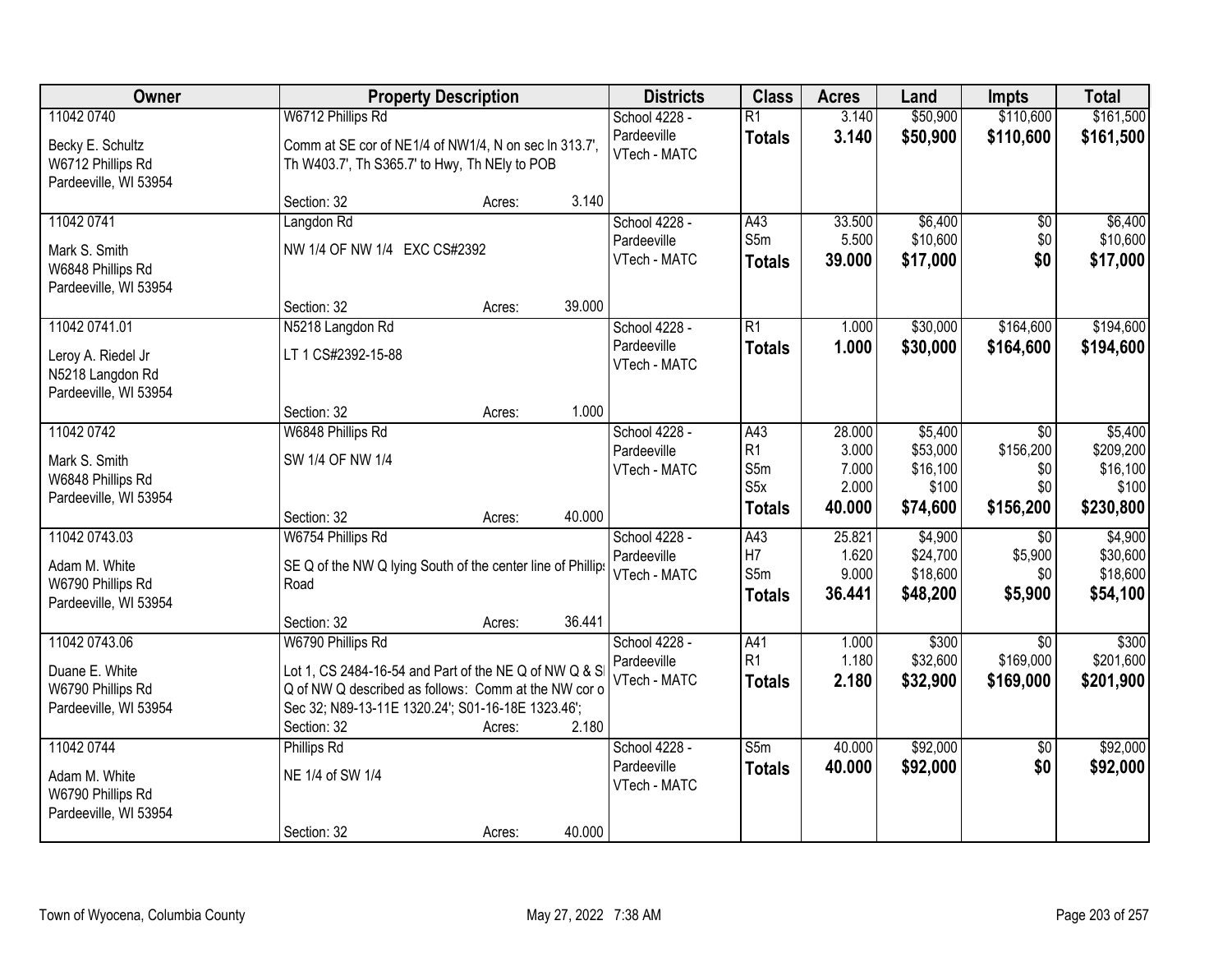| Owner                                      | <b>Property Description</b>                        |        |        | <b>Districts</b> | <b>Class</b>           | <b>Acres</b> | Land            | <b>Impts</b>    | <b>Total</b>     |
|--------------------------------------------|----------------------------------------------------|--------|--------|------------------|------------------------|--------------|-----------------|-----------------|------------------|
| 11042 0745                                 |                                                    |        |        | School 4228 -    | A43                    | 27.000       | \$5,200         | $\sqrt{6}$      | \$5,200          |
| Mark S. Smith                              | NW 1/4 OF SW 1/4                                   |        |        | Pardeeville      | S5m                    | 13.000       | \$29,900        | \$0             | \$29,900         |
| W6848 Phillips Rd                          |                                                    |        |        | VTech - MATC     | <b>Totals</b>          | 40.000       | \$35,100        | \$0             | \$35,100         |
| Pardeeville, WI 53954                      |                                                    |        |        |                  |                        |              |                 |                 |                  |
|                                            | Section: 32                                        | Acres: | 40.000 |                  |                        |              |                 |                 |                  |
| 11042 0746                                 |                                                    |        |        | School 4228 -    | $\overline{X2}$        | 40.000       | \$0             | $\overline{50}$ | \$0              |
|                                            | SW 1/4 OF SW 1/4 R128-37                           |        |        | Pardeeville      | <b>Totals</b>          | 40.000       | \$0             | \$0             | \$0              |
| State of Wisconsin Dept Natural            |                                                    |        |        | VTech - MATC     |                        |              |                 |                 |                  |
| Resources<br>Box 7921                      |                                                    |        |        |                  |                        |              |                 |                 |                  |
| Madison, WI 53707-7921                     | Section: 32                                        | Acres: | 40.000 |                  |                        |              |                 |                 |                  |
| 11042 0747                                 |                                                    |        |        | School 4228 -    | X2                     | 40.000       | \$0             | \$0             | $\overline{\$0}$ |
|                                            |                                                    |        |        | Pardeeville      | <b>Totals</b>          | 40.000       | \$0             | \$0             | \$0              |
| State of Wisconsin Dept Natural            | SE 1/4 OF SW 1/4 R128-37                           |        |        | VTech - MATC     |                        |              |                 |                 |                  |
| Resources                                  |                                                    |        |        |                  |                        |              |                 |                 |                  |
| Box 7921                                   |                                                    |        |        |                  |                        |              |                 |                 |                  |
| Madison, WI 53707-7921                     | Section: 32                                        | Acres: | 40.000 |                  |                        |              |                 |                 |                  |
| 11042 0748                                 |                                                    |        |        | School 4228 -    | A43                    | 37.500       | \$7,200         | \$0             | \$7,200          |
| Ralph M & Becky L Levzow Rev Tr            | NE 1/4 of SE 1/4 EXC R207-562 corr R208-439        |        |        | Pardeeville      | S5m                    | 0.500        | \$1,200         | \$0             | \$1,200          |
| Dated 7/23/2015                            |                                                    |        |        | VTech - MATC     | <b>Totals</b>          | 38.000       | \$8,400         | \$0             | \$8,400          |
| N5074 State Rd 22                          |                                                    |        |        |                  |                        |              |                 |                 |                  |
| Rio, WI 53960                              | Section: 32                                        | Acres: | 38.000 |                  |                        |              |                 |                 |                  |
| 11042 0748.01                              |                                                    |        |        | School 4228 -    | $\overline{\text{X2}}$ | 2.200        | $\overline{50}$ | $\overline{30}$ | \$0              |
| State of Wisconsin Dept Natural            | S4 RDS OF NE OF SE & S4 RD OF E8 RD OF NWSE        |        |        | Pardeeville      | <b>Totals</b>          | 2.200        | \$0             | \$0             | \$0              |
| Resources                                  | R207-562                                           |        |        | VTech - MATC     |                        |              |                 |                 |                  |
| Box 7921                                   |                                                    |        |        |                  |                        |              |                 |                 |                  |
| Madison, WI 53707-7921                     | Section: 32                                        | Acres: | 2.200  |                  |                        |              |                 |                 |                  |
| 11042 0749                                 | N5088 Gillingham Rd                                |        |        | School 4228 -    | $\overline{H}$         | 3.360        | \$29,700        | \$139,200       | \$168,900        |
|                                            |                                                    |        |        | Pardeeville      | <b>Totals</b>          | 3.360        | \$29,700        | \$139,200       | \$168,900        |
| Kyle J. Hendrickson<br>N5088 Gillingham Rd | Lot 1, CSM 5413-38-80                              |        |        | VTech - MATC     |                        |              |                 |                 |                  |
| Pardeeville, WI 53954                      |                                                    |        |        |                  |                        |              |                 |                 |                  |
|                                            | Section: 32                                        | Acres: | 3.360  |                  |                        |              |                 |                 |                  |
| 11042 0749.01                              |                                                    |        |        | School 4228 -    | A43                    | 20.684       | \$4,000         | $\overline{30}$ | \$4,000          |
|                                            |                                                    |        |        | Pardeeville      | <b>Totals</b>          | 20.684       | \$4,000         | \$0             | \$4,000          |
| Ralph M & Becky L Levzow Rev Tr            | Comm at W Q cor of Sec 32; N89-08-40E 2635.58';    |        |        | VTech - MATC     |                        |              |                 |                 |                  |
| Dated 7/23/2015                            | S00-47-42E 477.46'; S89-49-28E 66.01' to POB;      |        |        |                  |                        |              |                 |                 |                  |
| N5074 State Rd 22                          | S89-49-28E 831.02'; S00-45-16E 289.20'; S85-44-03E |        |        |                  |                        |              |                 |                 |                  |
| Rio, WI 53960                              | Section: 32                                        | Acres: | 20.684 |                  |                        |              |                 |                 |                  |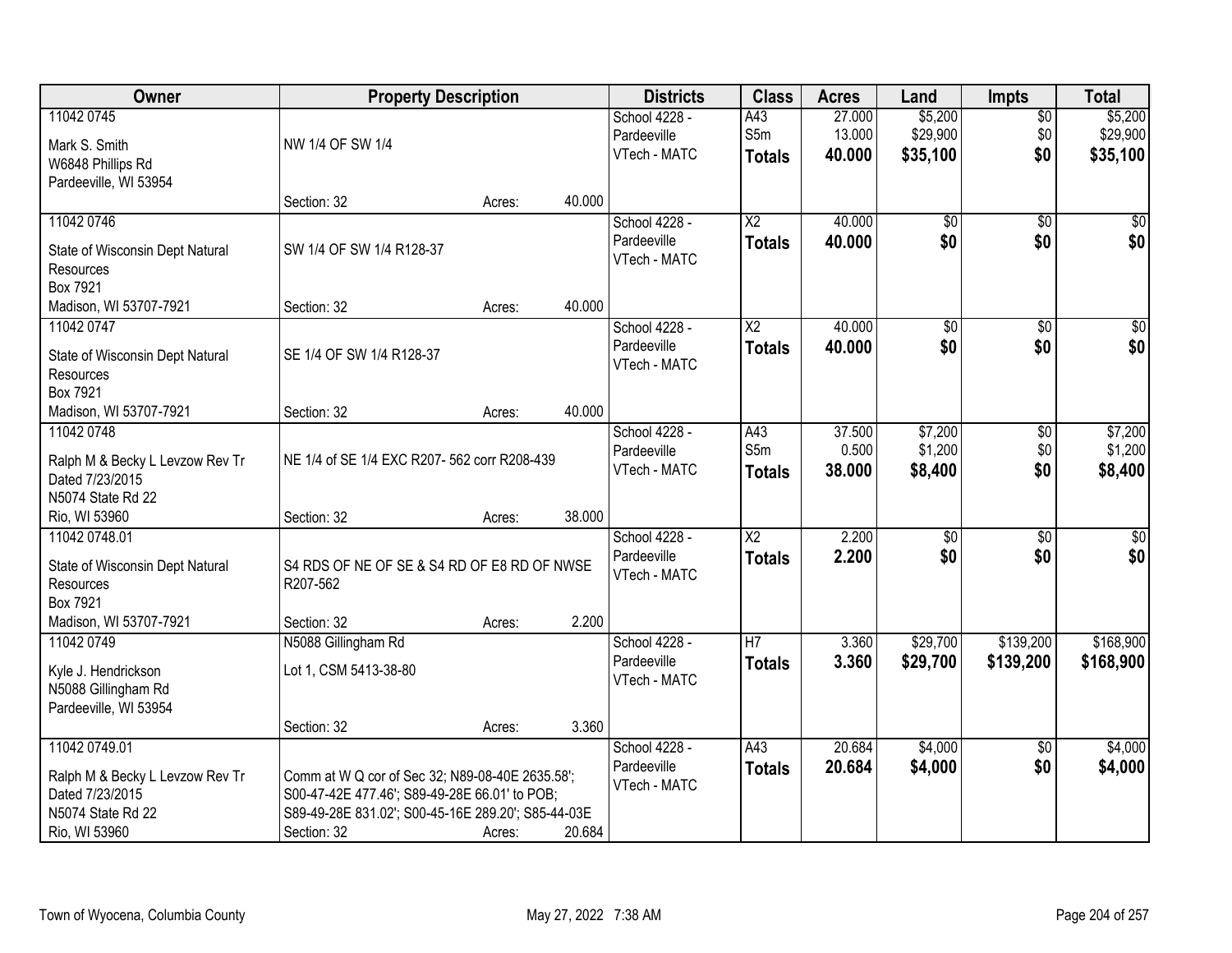| Owner                           |                                                   | <b>Property Description</b> |        | <b>Districts</b>            | <b>Class</b>           | <b>Acres</b> | Land            | <b>Impts</b>    | <b>Total</b>    |
|---------------------------------|---------------------------------------------------|-----------------------------|--------|-----------------------------|------------------------|--------------|-----------------|-----------------|-----------------|
| 11042 0749.02                   | W5088 Gillingham Dr                               |                             |        | School 4228 -               | A43                    | 13.116       | \$2,500         | $\overline{30}$ | \$2,500         |
| Ralph M & Becky L Levzow Rev Tr | NW 1/4 SE 1/4 EXC 3A - See Exceptions, Exc CS5413 |                             |        | Pardeeville                 | S5m                    | 1.500        | \$2,400         | \$0             | \$2,400         |
| Dated 7/23/2015                 |                                                   |                             |        | VTech - MATC                | <b>Totals</b>          | 14.616       | \$4,900         | \$0             | \$4,900         |
| N5074 State Rd 22               |                                                   |                             |        |                             |                        |              |                 |                 |                 |
| Rio, WI 53960                   | Section: 32                                       | Acres:                      | 14.616 |                             |                        |              |                 |                 |                 |
| 11042 0750                      |                                                   |                             |        | School 4228 -               | $\overline{\text{X2}}$ | 40.000       | $\overline{50}$ | $\overline{50}$ | $\sqrt{50}$     |
|                                 |                                                   |                             |        | Pardeeville                 | <b>Totals</b>          | 40.000       | \$0             | \$0             | \$0             |
| State of Wisconsin Dept Natural | SW 1/4 OF SE 1/4 R128-37                          |                             |        | VTech - MATC                |                        |              |                 |                 |                 |
| Resources                       |                                                   |                             |        |                             |                        |              |                 |                 |                 |
| <b>Box 7921</b>                 |                                                   |                             |        |                             |                        |              |                 |                 |                 |
| Madison, WI 53707-7921          | Section: 32                                       | Acres:                      | 40.000 |                             |                        |              |                 |                 |                 |
| 11042 0751                      | N4953 State Highway 22                            |                             |        | School 4228 -               | $\overline{X5}$        | 40.000       | \$0             | \$0             | $\overline{30}$ |
| High School Jt #1 Pardeeville   | SE 1/4 OF SE 1/4 (School Forest)                  |                             |        | Pardeeville<br>VTech - MATC | <b>Totals</b>          | 40.000       | \$0             | \$0             | \$0             |
| <b>Box 67</b>                   |                                                   |                             |        |                             |                        |              |                 |                 |                 |
| Pardeeville, WI 53954           |                                                   |                             |        |                             |                        |              |                 |                 |                 |
|                                 | Section: 32                                       | Acres:                      | 40.000 |                             |                        |              |                 |                 |                 |
| 11042 0752.1                    | N5285 Traut Rd                                    |                             |        | School 4228 -               | $\overline{R1}$        | 1.000        | \$30,000        | \$137,900       | \$167,900       |
| Daniel E. Kessenich             | PCL IN E 1/2 NE 1/4 NE 1/4; BEG @ NE COR TH S 200 |                             |        | Pardeeville                 | <b>Totals</b>          | 1.000        | \$30,000        | \$137,900       | \$167,900       |
| N5285 Traut Rd                  | FT POB; TH W 200 FT; S 215 FT; E 200 FT; N 215 FT |                             |        | VTech - MATC                |                        |              |                 |                 |                 |
| Rio, WI 53960                   | TO BEG                                            |                             |        |                             |                        |              |                 |                 |                 |
|                                 | Section: 33                                       | Acres:                      | 1.000  |                             |                        |              |                 |                 |                 |
| 11042 0752.A                    | N5231 Traut Rd                                    |                             |        | School 4865 - Rio           | M <sub>6</sub>         | 21.000       | (\$96,600)      | $\overline{50}$ | $\overline{50}$ |
|                                 |                                                   |                             |        | VTech - MATC                | R1                     | 3.000        | \$50,500        | \$119,600       | \$170,100       |
| Donald R. Buttery               | Lot 1, CSM 1081-5-73                              |                             |        |                             | S5x                    | 11.000       | \$25,300        | \$0             | \$25,300        |
| N5231 Traut Rd                  |                                                   |                             |        |                             | <b>Totals</b>          | 35.000       | \$75,800        | \$119,600       | \$195,400       |
| Rio, WI 53960                   |                                                   |                             |        |                             |                        |              |                 |                 |                 |
|                                 | Section: 33                                       | Acres:                      | 35.000 |                             |                        |              |                 |                 |                 |
| 11042 0753                      |                                                   |                             |        | School 4228 -               | A43                    | 16.500       | \$3,200         | \$0             | \$3,200         |
| Ralph M & Becky L Levzow Rev Tr | PRT NW 1/4 OF NE 1/4, COM NW COR NE 1/4, S 53 1/  |                             |        | Pardeeville                 | S5m                    | 3.500        | \$5,600         | \$0             | \$5,600         |
| Dated 7/23/2015                 | RDS, E 60 RDS, N 53 1/3 RDS, W 60 RDS TO POB.     |                             |        | VTech - MATC                | <b>Totals</b>          | 20.000       | \$8,800         | \$0             | \$8,800         |
| N5074 State Rd 22               |                                                   |                             |        |                             |                        |              |                 |                 |                 |
| Rio, WI 53960                   | Section: 33                                       | Acres:                      | 20.000 |                             |                        |              |                 |                 |                 |
| 11042 0754.01                   | N5205 Traut Rd                                    |                             |        | School 4865 - Rio           | R1                     | 2.390        | \$46,800        | \$160,000       | \$206,800       |
| Skylar Jordan Franz             | Lot 1, CSM 5673-40-48                             |                             |        | VTech - MATC                | <b>Totals</b>          | 2.390        | \$46,800        | \$160,000       | \$206,800       |
| N5205 Traut Rd                  |                                                   |                             |        |                             |                        |              |                 |                 |                 |
| Rio, WI 53965                   |                                                   |                             |        |                             |                        |              |                 |                 |                 |
|                                 | Section: 33                                       | Acres:                      | 2.390  |                             |                        |              |                 |                 |                 |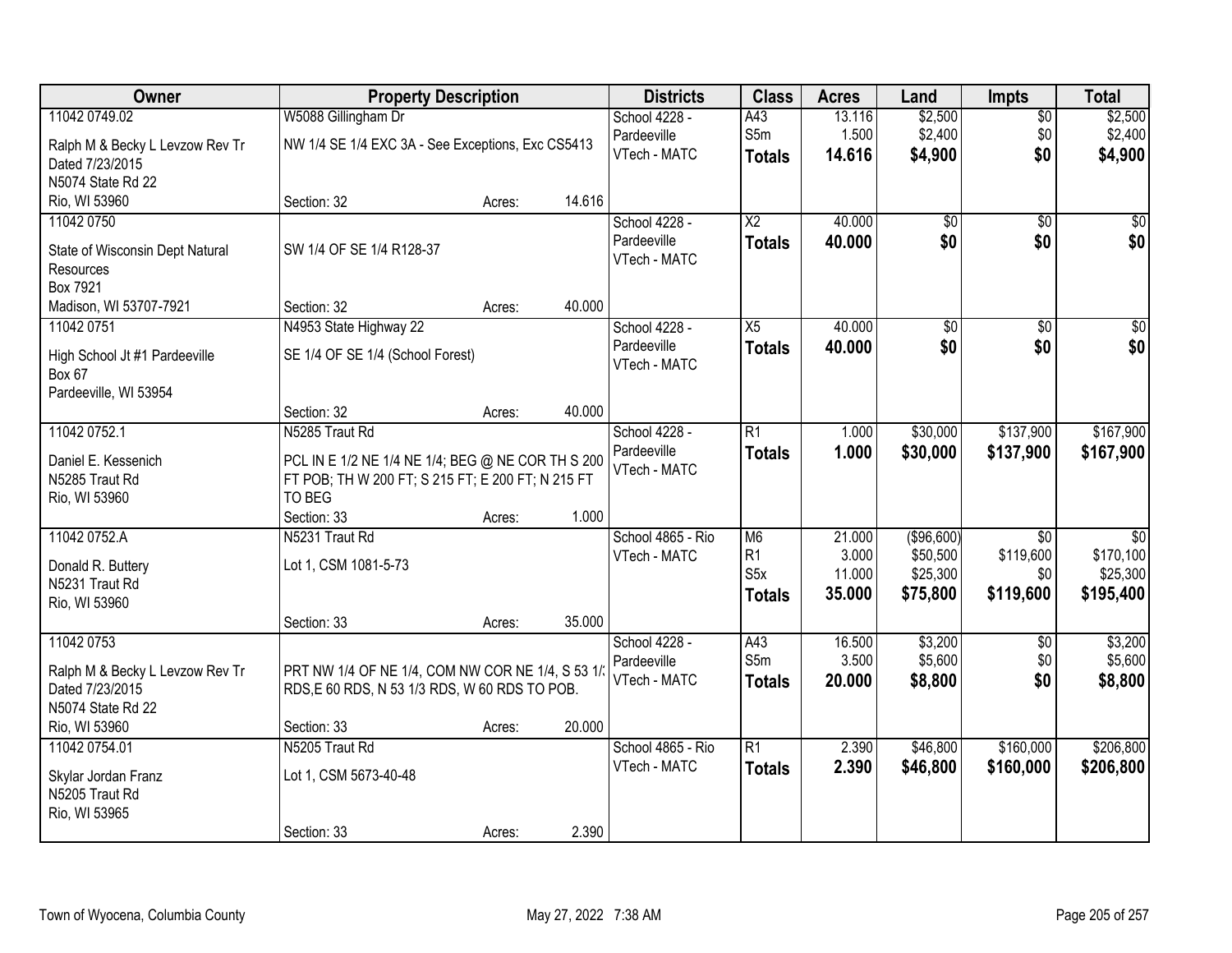| Owner                                                                                                  | <b>Property Description</b>                                                                                                                         |                  |                | <b>Districts</b>                             | <b>Class</b>                                               | <b>Acres</b>                        | Land                                     | <b>Impts</b>                                   | <b>Total</b>                               |
|--------------------------------------------------------------------------------------------------------|-----------------------------------------------------------------------------------------------------------------------------------------------------|------------------|----------------|----------------------------------------------|------------------------------------------------------------|-------------------------------------|------------------------------------------|------------------------------------------------|--------------------------------------------|
| 11042 0754.02<br>Skylar J. Franz<br>4823 County Rd Q<br>Waunakee, WI 53597                             | <b>Traut Rd</b><br>NW1/4 of NE1/4; comm at NE cor; S 1320'; W 1320'; N<br>440.1'; E 990'; N 879.9 '; E 330' to POB; exc CS#1081 -<br>See Exceptions |                  |                | School 4865 - Rio<br>VTech - MATC            | A41<br>S5m<br><b>Totals</b>                                | 3.130<br>15.510<br>18.640           | \$1,000<br>\$35,700<br>\$36,700          | $\overline{50}$<br>\$0<br>\$0                  | \$1,000<br>\$35,700<br>\$36,700            |
| 11042 0754.03<br>Skylar J. Franz<br>4823 County Rd Q<br>Waunakee, WI 53597                             | Section: 33<br>N5203 Traut Rd<br>NE1/4 of NE1/4; exc 1 ac in R44-143; exc Lot 1 CSM<br>#1081 - See Exceptions                                       | Acres:           | 18.640         | School 4865 - Rio<br>VTech - MATC            | A41<br><b>Totals</b>                                       | 2.870<br>2.870                      | \$900<br>\$900                           | $\overline{50}$<br>\$0                         | \$900<br>\$900                             |
| 11042 0755.01<br>Peter J. Mccormick<br>W6282 Gorman Rd<br>Rio, WI 53960                                | Section: 33<br>W6282 Gorman Rd<br>LT 1 CS#3428-23-45                                                                                                | Acres:           | 2.870<br>2.000 | School 4228 -<br>Pardeeville<br>VTech - MATC | $\overline{R1}$<br><b>Totals</b>                           | 2.000<br>2.000                      | \$44,500<br>\$44,500                     | \$223,000<br>\$223,000                         | \$267,500<br>\$267,500                     |
| 11042 0755.1<br>Tiney Pines, LLC<br>W6282 Gorman Rd<br>Rio, WI 53960                                   | Section: 33<br>SW1/4 OF NE1/4 EXC CS#3428-23-45 EXC<br>CS#3811-26 49<br>Section: 33                                                                 | Acres:<br>Acres: | 36.950         | School 4228 -<br>Pardeeville<br>VTech - MATC | A43<br>S5m<br>S <sub>5</sub> x<br><b>Totals</b>            | 18.000<br>17.950<br>1.000<br>36.950 | \$3,400<br>\$41,300<br>\$100<br>\$44,800 | \$0<br>\$0<br>\$0<br>\$0                       | \$3,400<br>\$41,300<br>\$100<br>\$44,800   |
| 11042 0756.01<br>John M. Chandler<br>W6108 Gorman Rd<br>Rio, WI 53960-1095                             | W6108 Gorman Rd<br>Lot 1, CSM 4895-34-94<br>Section: 33                                                                                             | Acres:           | 20.000         | School 4865 - Rio<br>VTech - MATC            | A43<br>R <sub>1</sub><br>S <sub>5</sub> x<br><b>Totals</b> | 18.100<br>1.500<br>0.400<br>20.000  | \$3,500<br>\$37,300<br>\$100<br>\$40,900 | $\overline{50}$<br>\$77,300<br>\$0<br>\$77,300 | \$3,500<br>\$114,600<br>\$100<br>\$118,200 |
| 11042 0756.02<br>Skylar J. Franz<br>4823 County Rd Q<br>Waunakee, WI 53597                             | SE1/4 of NE1/4; exc R558-850 - See Exceptions<br>Section: 33                                                                                        | Acres:           | 14.160         | School 4865 - Rio<br>VTech - MATC            | A41<br>S <sub>5</sub> x<br><b>Totals</b>                   | 13.000<br>1.160<br>14.160           | \$4,100<br>\$2,700<br>\$6,800            | $\overline{50}$<br>\$0<br>\$0                  | \$4,100<br>\$2,700<br>\$6,800              |
| 11042 0757<br>Ralph M & Becky L Levzow Rev Tr<br>Dated 7/23/2015<br>N5074 State Rd 22<br>Rio, WI 53960 | NE 1/4 OF NW 1/4 EXC R194-661 Exc V230-365<br>Section: 33                                                                                           | Acres:           | 19.830         | School 4228 -<br>Pardeeville<br>VTech - MATC | A43<br>S <sub>5</sub> x<br><b>Totals</b>                   | 15.500<br>4.330<br>19.830           | \$3,000<br>\$200<br>\$3,200              | $\overline{50}$<br>\$0<br>\$0                  | \$3,000<br>\$200<br>\$3,200                |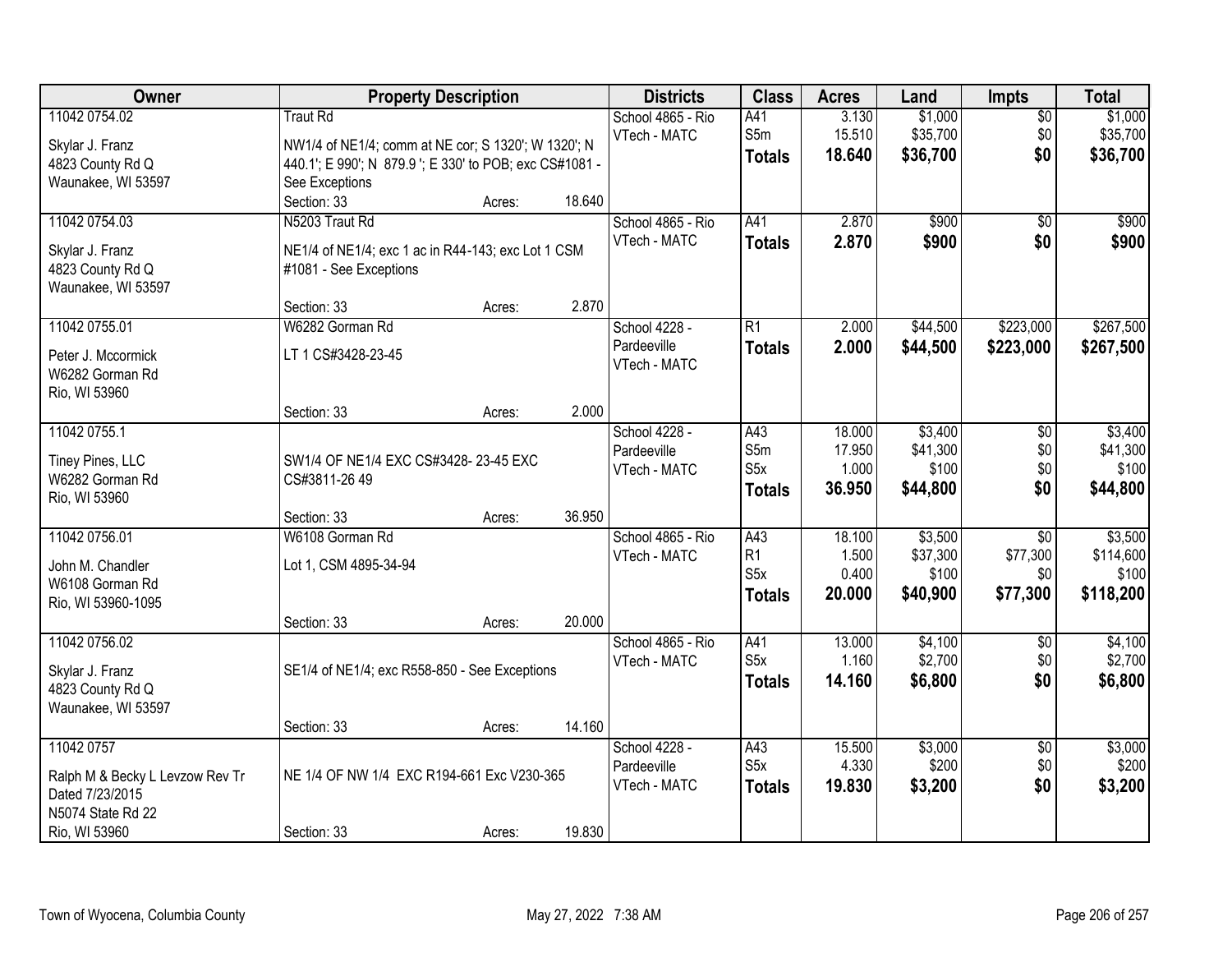| Owner                                      | <b>Property Description</b>                             | <b>Districts</b>             | <b>Class</b>     | <b>Acres</b> | Land      | <b>Impts</b>    | <b>Total</b> |
|--------------------------------------------|---------------------------------------------------------|------------------------------|------------------|--------------|-----------|-----------------|--------------|
| 11042 0757.A                               | N5235 State Highway 22                                  | School 4228 -                | A43              | 3.200        | \$600     | $\overline{50}$ | \$600        |
| Erling T. La Reau                          | PRT N 1/2 NW 1/4, COM NE COR S.33 N89W 2837.50'         | Pardeeville                  | R <sub>1</sub>   | 2.060        | \$44,900  | \$161,200       | \$206,100    |
| N5235 State Rd 22                          | to POB, S30W 222.26' S33W 348.50' N56W 70' S28W         | VTech - MATC                 | S5m              | 6.800        | \$15,700  | \$0             | \$15,700     |
| Pardeeville, WI 53954                      | 240.92' N63W 860.70' N0-40E 276' S89E 1242.73' POB.     |                              | <b>Totals</b>    | 12.060       | \$61,200  | \$161,200       | \$222,400    |
|                                            | 12.060<br>Section: 33<br>Acres:                         |                              |                  |              |           |                 |              |
| 11042 0757.B                               | W6450 Phillips Rd                                       | School 4228 -                | A43              | 2.740        | \$500     | $\overline{50}$ | \$500        |
| Robert B. Williams                         | PRT N 1/2 NW 1/4, COM NE COR S.33 N89W2837.50'          | Pardeeville                  | R <sub>1</sub>   | 2.060        | \$44,900  | \$216,500       | \$261,400    |
| W6450 Phillips Rd                          | S30W222.12' S33W348.50' N56W70' S28W240.92' POB         | VTech - MATC                 | S5m              | 7.260        | \$16,700  | \$0             | \$16,700     |
| Pardeeville, WI 53954                      | S31W765.71' N89W379.66' N0-40E1036.32'                  |                              | <b>Totals</b>    | 12.060       | \$62,100  | \$216,500       | \$278,600    |
|                                            | 12.060<br>Section: 33<br>Acres:                         |                              |                  |              |           |                 |              |
| 11042 0758                                 | W6500 Phillips Rd                                       | School 4228 -                | R1               | 3.000        | \$50,500  | \$417,400       | \$467,900    |
|                                            | NW 1/4 OF NW 1/4 ALSO A 1 FT EASMNT AS IN               | Pardeeville                  | S5m              | 12.000       | \$23,400  | \$0             | \$23,400     |
| Christopher J. Ederer<br>W6500 Phillips Rd | R523-449 see exceptions ALSO A 1FT PRCL AS IN           | VTech - MATC                 | S <sub>5</sub> x | 20.000       | \$46,000  | \$0             | \$46,000     |
| Pardeeville, WI 53954                      | R523-449                                                |                              | <b>Totals</b>    | 35.000       | \$119,900 | \$417,400       | \$537,300    |
|                                            | Section: 33<br>35.000<br>Acres:                         |                              |                  |              |           |                 |              |
| 11042 0759.01                              | State Highway 22                                        | School 4228 -                | A43              | 20.250       | \$3,900   | $\sqrt[6]{}$    | \$3,900      |
|                                            |                                                         | Pardeeville                  | S5m              | 12.850       | \$29,600  | \$0             | \$29,600     |
| Stacia L. Graff                            | Lot 1, CSM 2688-18-11                                   | VTech - MATC                 | S <sub>5</sub> x | 0.250        | \$100     | \$0             | \$100        |
| N5109 State Rd 22                          |                                                         |                              | <b>Totals</b>    | 33.350       | \$33,600  | \$0             | \$33,600     |
| Rio, WI 53960                              | 33.350<br>Section: 33                                   |                              |                  |              |           |                 |              |
| 11042 0759.02                              | Acres:<br>N5109 State Highway 22                        |                              | $\overline{R1}$  | 1.070        | \$31,000  | \$159,700       | \$190,700    |
|                                            |                                                         | School 4228 -<br>Pardeeville |                  |              |           |                 |              |
| Michael J. Graff                           | Lot 2, CSM 2688-18-11                                   | VTech - MATC                 | <b>Totals</b>    | 1.070        | \$31,000  | \$159,700       | \$190,700    |
| N5109 Sth 22                               |                                                         |                              |                  |              |           |                 |              |
| Rio, WI 53960                              |                                                         |                              |                  |              |           |                 |              |
|                                            | 1.070<br>Section: 33<br>Acres:                          |                              |                  |              |           |                 |              |
| 11042 0760                                 | W6306 Gorman Rd                                         | School 4228 -                | F6               | 6.000        | \$27,600  | $\overline{50}$ | \$27,600     |
| Michael L. Hall                            | Part of SE 1/4 of NW 1/4 lying E of Highway 22, EXC 1./ | Pardeeville                  | R1               | 1.800        | \$41,600  | \$174,100       | \$215,700    |
| W6306 Gorman Rd                            | in SE cor, 10 rods E&W & 16 rods N&S, See Exceptions    | VTech - MATC                 | <b>Totals</b>    | 7.800        | \$69,200  | \$174,100       | \$243,300    |
| Rio, WI 53960                              |                                                         |                              |                  |              |           |                 |              |
|                                            | Section: 33<br>7.800<br>Acres:                          |                              |                  |              |           |                 |              |
| 11042 0760.01                              | W6298 Gorman Rd                                         | School 4228 -                | $\overline{R1}$  | 2.050        | \$44,800  | \$91,600        | \$136,400    |
| Michael P. Mccormick                       | LT 1 CS#3811-26-49                                      | Pardeeville                  | <b>Totals</b>    | 2.050        | \$44,800  | \$91,600        | \$136,400    |
| W6298 Gorman Rd                            |                                                         | VTech - MATC                 |                  |              |           |                 |              |
| Rio, WI 53960                              |                                                         |                              |                  |              |           |                 |              |
|                                            | 2.050<br>Section: 33<br>Acres:                          |                              |                  |              |           |                 |              |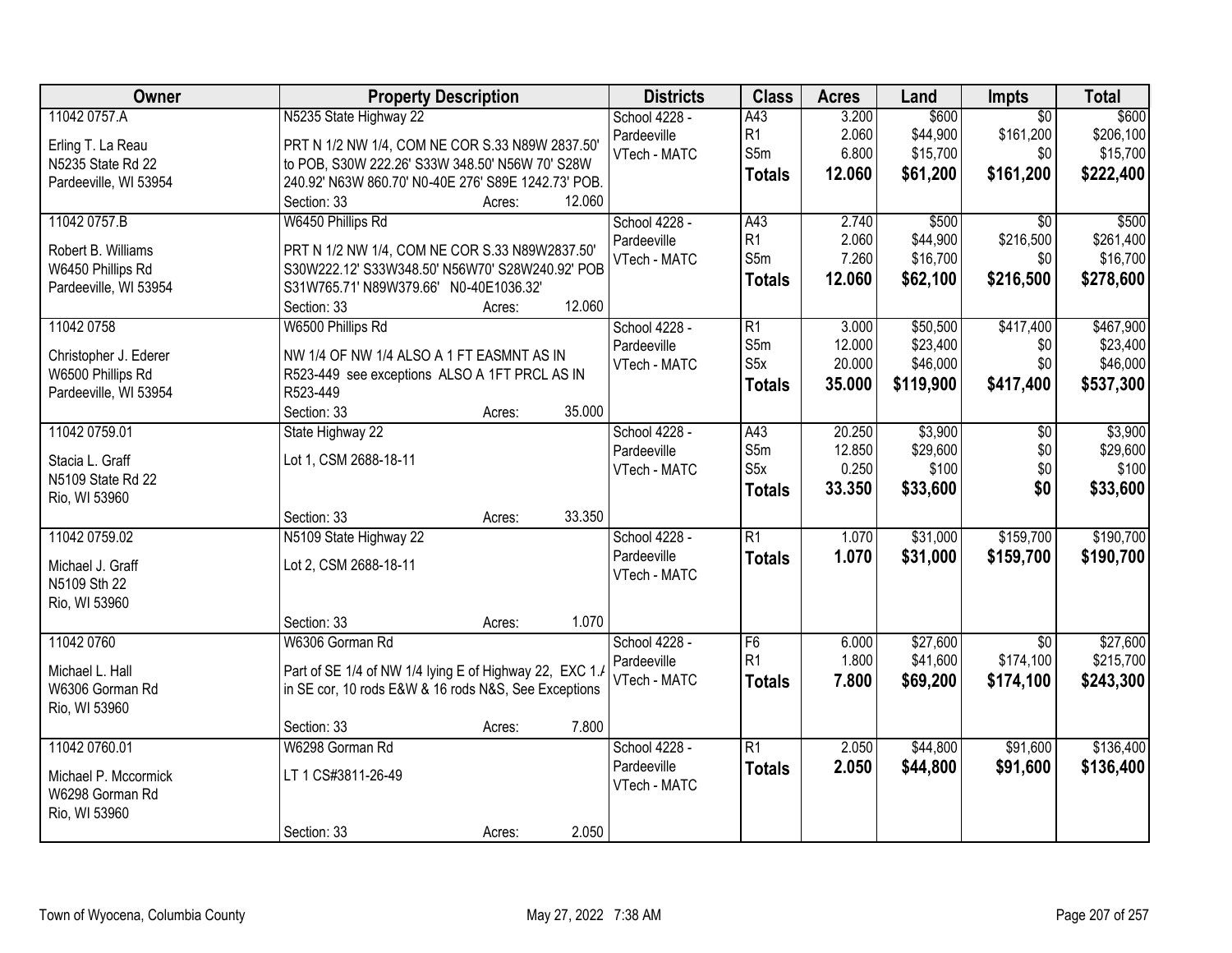| Owner                                    | <b>Property Description</b>                                     | <b>Districts</b>            | <b>Class</b>           | <b>Acres</b> | Land            | <b>Impts</b>    | <b>Total</b>    |
|------------------------------------------|-----------------------------------------------------------------|-----------------------------|------------------------|--------------|-----------------|-----------------|-----------------|
| 11042 0760.02                            | State Highway 22                                                | School 4865 - Rio           | $\overline{\text{X2}}$ | 2.185        | $\overline{50}$ | $\overline{50}$ | \$0             |
| State of Wisconsin-Dept of Transporation | Parcel 18 of Transportation Project Plat No:                    | VTech - MATC                | <b>Totals</b>          | 2.185        | \$0             | \$0             | \$0             |
| 2101 Wright St                           | 6030-01-22-4.22, recorded in Volume Transportation              |                             |                        |              |                 |                 |                 |
| Madison, WI 53704                        | Project Plats, Page 26, as Document 887559                      |                             |                        |              |                 |                 |                 |
|                                          | 2.185<br>Section: 33<br>Acres:                                  |                             |                        |              |                 |                 |                 |
| 11042 0760.03                            | State Highway 22                                                | School 4865 - Rio           | A42                    | 28.500       | \$7,500         | $\overline{50}$ | \$7,500         |
| Ralph M & Becky L Levzow Rev Tr          | Prt S1/2 NW1/4, Beg 33' W NE cor SE NW, SW to point             | VTech - MATC                | S <sub>5</sub> x       | 0.515        | \$100           | \$0             | \$100           |
| Dated 7/23/2015                          | 700' W SE cor NW1/4, W1116' to C/L Hwy 22, along C/L            |                             | <b>Totals</b>          | 29.015       | \$7,600         | \$0             | \$7,600         |
| N5074 State Rd 22                        | to N line SE NW, E942' POB. - See Exceptions                    |                             |                        |              |                 |                 |                 |
| Rio, WI 53960                            | 29.015<br>Section: 33<br>Acres:                                 |                             |                        |              |                 |                 |                 |
| 11042 0761                               |                                                                 | School 4228 -               | A43                    | 31.200       | \$6,000         | \$0             | \$6,000         |
|                                          |                                                                 | Pardeeville                 | S5m                    | 6.000        | \$13,800        | \$0             | \$13,800        |
| Patricia J. Emmons                       | NE 1/4 OF SW 1/4, EXC 1.50A NW COR V261-65                      | VTech - MATC                | S5x                    | 1.000        | \$100           | \$0             | \$100           |
| 4830 Innovation Dr                       | V265-137 EXC 33X396 R147-410 R265-137                           |                             | <b>Totals</b>          | 38.200       | \$19,900        | \$0             | \$19,900        |
| Deforest, WI 53532                       | R298-218 R413-298<br>38.200                                     |                             |                        |              |                 |                 |                 |
| 11042 0762                               | Section: 33<br>Acres:                                           |                             |                        | 1.800        |                 |                 |                 |
|                                          |                                                                 | School 4228 -               | X5                     |              | \$0             | \$0             | $\sqrt{50}$     |
| St Augustine Congr Or St Josephs Cong    | 1.50A. IN NW COR NE 1/4 SW 1/4. ALSO PCL ADJ TO                 | Pardeeville<br>VTech - MATC | <b>Totals</b>          | 1.800        | \$0             | \$0             | \$0             |
| Of Rio                                   | 33 E&W X 396 N&S                                                |                             |                        |              |                 |                 |                 |
| PO Box 310                               |                                                                 |                             |                        |              |                 |                 |                 |
| Poynette, WI 53955                       | 1.800<br>Section: 33<br>Acres:                                  |                             |                        |              |                 |                 |                 |
| 11042 0763                               |                                                                 | School 4228 -               | $\overline{X5}$        | 1.500        | $\overline{50}$ | \$0             | $\overline{50}$ |
| St Augustine Congr                       | 1.50 ACRES IN NE CORNER OF NW 1/4 OF SW 1/4                     | Pardeeville                 | <b>Totals</b>          | 1.500        | \$0             | \$0             | \$0             |
|                                          |                                                                 | VTech - MATC                |                        |              |                 |                 |                 |
|                                          |                                                                 |                             |                        |              |                 |                 |                 |
|                                          | 1.500<br>Section: 33<br>Acres:                                  |                             |                        |              |                 |                 |                 |
| 11042 0764                               | N5091 State Highway 22                                          | School 4228 -               | A43                    | 25.000       | \$4,800         | $\overline{50}$ | \$4,800         |
| Ralph M & Becky L Levzow Rev Tr          | NW 1/4 OF SW 1/4, EXC 1.50 ACRES IN NE COR. EXC                 | Pardeeville                 | H7                     | 5.300        | \$33,600        | \$345,300       | \$378,900       |
| Dated 7/23/2015                          | #628824 (4.24A)                                                 | VTech - MATC                | S5m                    | 1.000        | \$2,300         | \$0             | \$2,300         |
| N5074 State Rd 22                        |                                                                 |                             | S <sub>5</sub> x       | 3.000        | \$300           | \$0             | \$300           |
| Rio, WI 53960                            | 34.300<br>Section: 33<br>Acres:                                 |                             | <b>Totals</b>          | 34.300       | \$41,000        | \$345,300       | \$386,300       |
| 11042 0764.1                             | N5074 State Highway 22                                          | School 4228 -               | A43                    | 1.700        | \$300           | \$0             | \$300           |
|                                          |                                                                 | Pardeeville                 | A44                    | 2.000        | \$200           | \$0             | \$200           |
| Ralph M & Becky L Levzow Rev Tr          | Comm W1/4 cor, N89E 1088' to POB; N89E 66'; S1E 396             | VTech - MATC                | H7                     | 0.500        | \$10,500        | \$85,900        | \$96,400        |
| Dated 7/23/2015                          | along W line Cem to SW cor, N89E 165' along S line Cen          |                             | <b>Totals</b>          | 4.200        | \$11,000        | \$85,900        | \$96,900        |
| N5074 State Rd 22                        | to E line NWSW; S1E 511' along E line; S89W 408'; N20'<br>4.200 |                             |                        |              |                 |                 |                 |
| Rio, WI 53960                            | Section: 33<br>Acres:                                           |                             |                        |              |                 |                 |                 |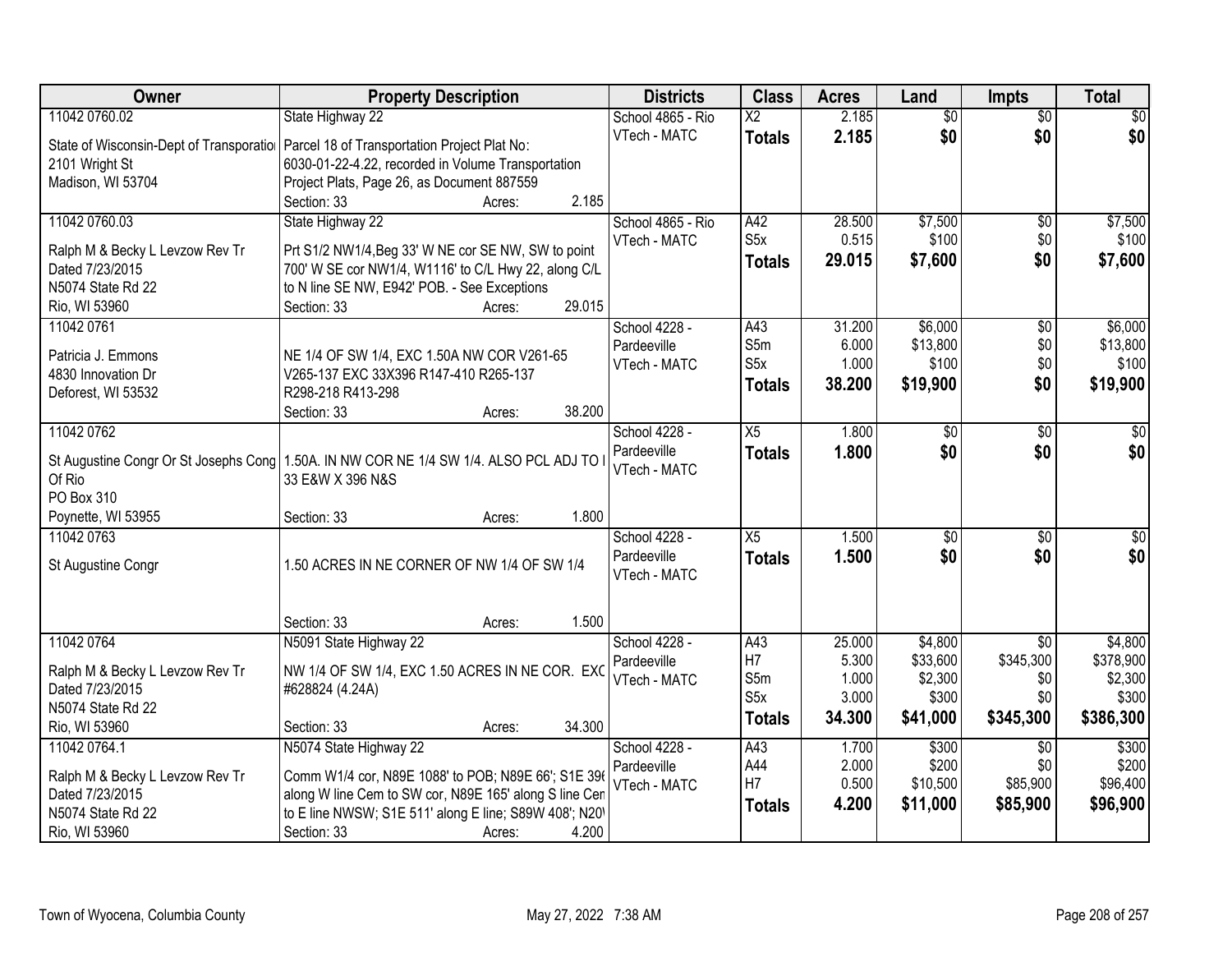| Owner                           | <b>Property Description</b>                     |        |        | <b>Districts</b>  | <b>Class</b>     | <b>Acres</b> | Land     | Impts           | <b>Total</b> |
|---------------------------------|-------------------------------------------------|--------|--------|-------------------|------------------|--------------|----------|-----------------|--------------|
| 11042 0765                      |                                                 |        |        | School 4228 -     | A43              | 39.500       | \$7,600  | $\overline{50}$ | \$7,600      |
| Ralph M & Becky L Levzow Rev Tr | SW 1/4 OF SW 1/4                                |        |        | Pardeeville       | S <sub>5</sub> x | 0.500        | \$100    | \$0             | \$100        |
| Dated 7/23/2015                 |                                                 |        |        | VTech - MATC      | <b>Totals</b>    | 40.000       | \$7,700  | \$0             | \$7,700      |
| N5074 State Rd 22               |                                                 |        |        |                   |                  |              |          |                 |              |
| Rio, WI 53960                   | Section: 33                                     | Acres: | 40.000 |                   |                  |              |          |                 |              |
| 11042 0766                      |                                                 |        |        | School 4228 -     | A43              | 19.500       | \$3,700  | \$0             | \$3,700      |
| Patricia J. Emmons              | SE 1/4 OF SW 1/4 R298-218 R413-298              |        |        | Pardeeville       | S5m              | 20.500       | \$44,400 | \$0             | \$44,400     |
| 4830 Innovation Dr              |                                                 |        |        | VTech - MATC      | <b>Totals</b>    | 40.000       | \$48,100 | \$0             | \$48,100     |
| Deforest, WI 53532              |                                                 |        |        |                   |                  |              |          |                 |              |
|                                 | Section: 33                                     | Acres: | 40.000 |                   |                  |              |          |                 |              |
| 11042 0767.01                   | W6170 Gorman Rd                                 |        |        | School 4865 - Rio | A43              | 2.810        | \$500    | $\overline{50}$ | \$500        |
| Ashley J. Neustadter            | Lot 1, CSM 6270-46-19                           |        |        | VTech - MATC      | R1               | 1.000        | \$30,000 | \$167,500       | \$197,500    |
| W6170 Gorman Rd                 |                                                 |        |        |                   | <b>Totals</b>    | 3.810        | \$30,500 | \$167,500       | \$198,000    |
| Rio, WI 53960                   |                                                 |        |        |                   |                  |              |          |                 |              |
|                                 | Section: 33                                     | Acres: | 3.810  |                   |                  |              |          |                 |              |
| 11042 0767.02                   | W6115 Gorman Rd                                 |        |        | School 4865 - Rio | A43              | 1.940        | \$400    | \$0             | \$400        |
| David L. Deltgen                | Lot 2, CSM 6270-46-19                           |        |        | VTech - MATC      | R1               | 0.250        | \$7,500  | \$13,600        | \$21,100     |
| W8778 Oak Dr                    |                                                 |        |        |                   | S <sub>5</sub> x | 43.660       | \$45,600 | \$0             | \$45,600     |
| Briggsville, WI 53920           |                                                 |        |        |                   | <b>Totals</b>    | 45.850       | \$53,500 | \$13,600        | \$67,100     |
|                                 | Section: 33                                     | Acres: | 45.850 |                   |                  |              |          |                 |              |
| 11042 0768                      |                                                 |        |        | School 4228 -     | A42              | 15.500       | \$4,100  | \$0             | \$4,100      |
| Patricia J. Emmons              | NW 1/4 OF SE 1/4 R413-298 R298-218 EXC CS #1897 |        |        | Pardeeville       | S <sub>5</sub> x | 4.500        | \$3,400  | \$0             | \$3,400      |
| 4830 Innovation Dr              | (GORMAN RD)                                     |        |        | VTech - MATC      | <b>Totals</b>    | 20.000       | \$7,500  | \$0             | \$7,500      |
| Deforest, WI 53532              |                                                 |        |        |                   |                  |              |          |                 |              |
|                                 | Section: 33                                     | Acres: | 20.000 |                   |                  |              |          |                 |              |
| 11042 0768.A                    | W6251 Gorman Rd                                 |        |        | School 4228 -     | A43              | 5.750        | \$1,100  | $\overline{50}$ | \$1,100      |
| Richard L. Kerrigan             | Lot 1, CSM 1897-10-103                          |        |        | Pardeeville       | R <sub>1</sub>   | 4.000        | \$53,500 | \$58,800        | \$112,300    |
| W6251 Gorman Rd                 |                                                 |        |        | VTech - MATC      | S <sub>5</sub> x | 10.250       | \$10,900 | \$0             | \$10,900     |
| Rio, WI 53960                   |                                                 |        |        |                   | <b>Totals</b>    | 20.000       | \$65,500 | \$58,800        | \$124,300    |
|                                 | Section: 33                                     | Acres: | 20.000 |                   |                  |              |          |                 |              |
| 11042 0769                      |                                                 |        |        | School 4228 -     | A43              | 9.000        | \$1,700  | $\overline{50}$ | \$1,700      |
| Patricia J. Emmons              | SW 1/4 OF SE 1/4 R298-218 R413-298              |        |        | Pardeeville       | S <sub>5</sub> x | 31.000       | \$25,600 | \$0             | \$25,600     |
| 4830 Innovation Dr              |                                                 |        |        | VTech - MATC      | <b>Totals</b>    | 40.000       | \$27,300 | \$0             | \$27,300     |
| Deforest, WI 53532              |                                                 |        |        |                   |                  |              |          |                 |              |
|                                 | Section: 33                                     | Acres: | 40.000 |                   |                  |              |          |                 |              |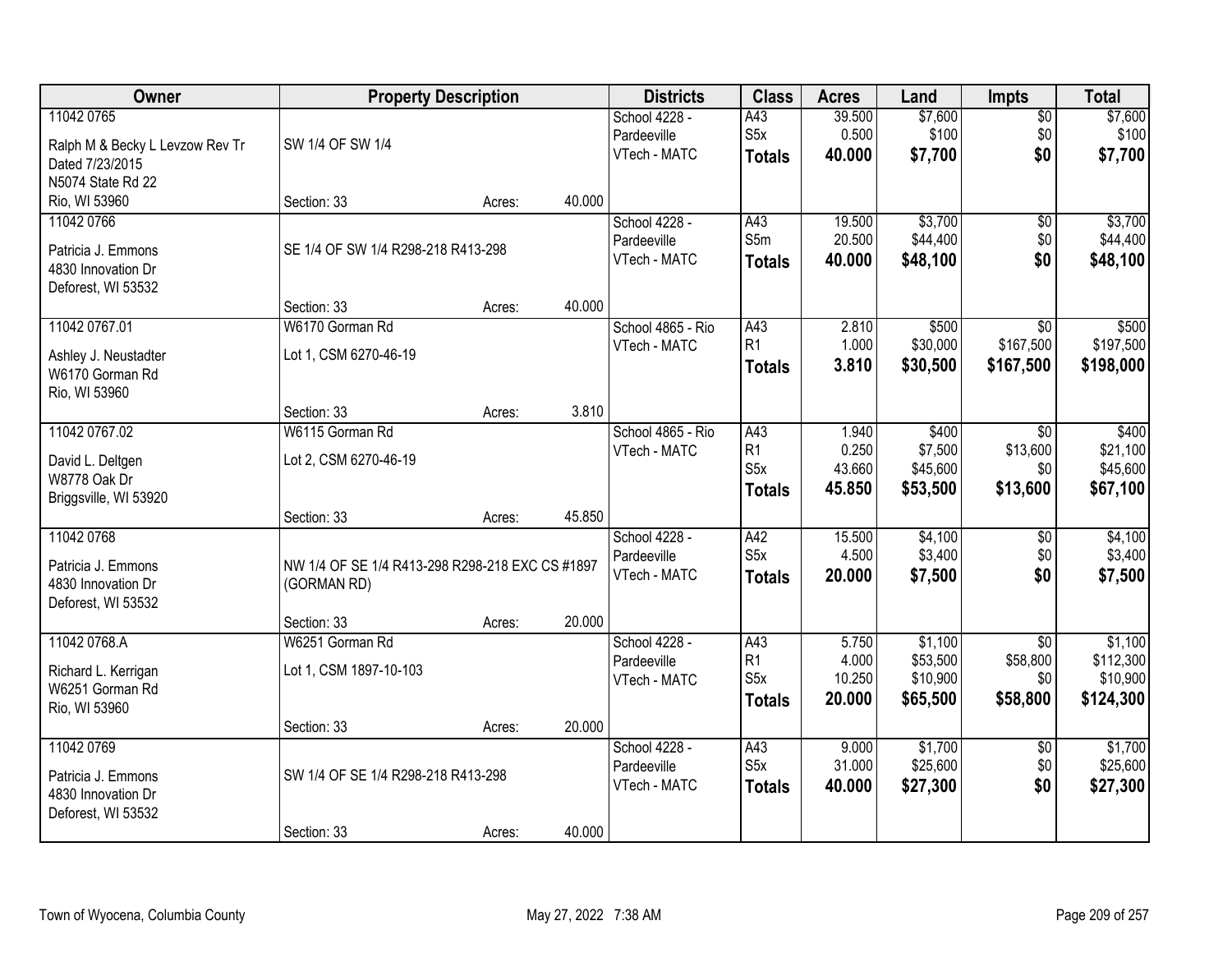| Owner                                   | <b>Property Description</b>                            |                       | <b>Districts</b>  | <b>Class</b>    | <b>Acres</b> | Land     | <b>Impts</b>    | <b>Total</b> |
|-----------------------------------------|--------------------------------------------------------|-----------------------|-------------------|-----------------|--------------|----------|-----------------|--------------|
| 11042 0770.01                           | <b>Traut Rd</b>                                        |                       | School 4865 - Rio | S5x             | 36.000       | \$41,400 | $\overline{50}$ | \$41,400     |
| David L. Deltgen<br>W8778 Oak Dr        | Lot 1, CSM 5363-38-30                                  |                       | VTech - MATC      | <b>Totals</b>   | 36.000       | \$41,400 | \$0             | \$41,400     |
| Briggsville, WI 53920                   |                                                        |                       |                   |                 |              |          |                 |              |
|                                         | Section: 33<br>Acres:                                  | 36.000                |                   |                 |              |          |                 |              |
| 11042 0771                              | W5754 Gorman Rd                                        |                       | School 4865 - Rio | $\overline{C2}$ | 14.000       | \$21,000 | \$11,200        | \$32,200     |
| Dillon E. Scott                         | Part of the NE 1/4 of NE 1/4, N of Hwy, See Exceptions |                       | VTech - MATC      | R <sub>1</sub>  | 1.680        | \$39,900 | \$75,500        | \$115,400    |
| W5754 Gorman Rd                         |                                                        |                       |                   | <b>Totals</b>   | 15.680       | \$60,900 | \$86,700        | \$147,600    |
| Rio, WI 53960                           |                                                        |                       |                   |                 |              |          |                 |              |
|                                         | Section: 34<br>Acres:                                  | 15.680                |                   |                 |              |          |                 |              |
| 11042 0771.1                            | W5702 Gorman Rd                                        |                       | School 4865 - Rio | $\overline{R1}$ | 1.000        | \$30,000 | \$88,000        | \$118,000    |
|                                         | PCL IN NE 1/4 LYING N OF HWY; BEG ON E LNN 1/2         |                       | VTech - MATC      | <b>Totals</b>   | 1.000        | \$30,000 | \$88,000        | \$118,000    |
| Elizabeth T. Bennett<br>W5702 Gorman Rd | SE 1/4 NE 1/4 @ INT TN ROAD; TH N 275 FT; W 165        |                       |                   |                 |              |          |                 |              |
| Rio, WI 53960                           | FT; S 275 FT; E 165 FT TO BEG                          |                       |                   |                 |              |          |                 |              |
|                                         | Section: 34<br>Acres:                                  | 1.000                 |                   |                 |              |          |                 |              |
| 11042 0771.2                            | W5768 Gorman Rd                                        |                       | School 4865 - Rio | $\overline{R1}$ | 3.480        | \$51,900 | \$83,200        | \$135,100    |
|                                         |                                                        |                       | VTech - MATC      | <b>Totals</b>   | 3.480        | \$51,900 | \$83,200        | \$135,100    |
| Theresa M. Jay                          | PRT NE 1/4 NE 1/4, BEG NW COR S4 38' E799' POB S4      |                       |                   |                 |              |          |                 |              |
| W5768 Gorman Rd                         | 37' E350.48' N66 35' E201' N69 41' E201'N72            |                       |                   |                 |              |          |                 |              |
| Rio, WI 53960                           | 51'E126.58' N4 37' W350.48' S69 16' W578.07' POB.      | 3.480                 |                   |                 |              |          |                 |              |
| 11042 0771.4                            | Section: 34<br>Acres:<br>W5780 Gorman Rd               |                       | School 4865 - Rio | $\overline{R1}$ | 0.520        | \$21,800 | \$4,500         | \$26,300     |
|                                         |                                                        |                       | VTech - MATC      |                 | 0.520        |          |                 |              |
| Glenn A. Dettman                        | PRT NE 1/4 NE 1/4, COM NW COR SD 1/4 1/4, S4 37'       |                       |                   | <b>Totals</b>   |              | \$21,800 | \$4,500         | \$26,300     |
| PO Box #710                             | E799'POB, S4 37' E350.48'                              | N66 35' E128.07' POB. |                   |                 |              |          |                 |              |
| Wyocena, WI 53969                       | E100' N225'W100' S225' POB. BEING PCL 100' WD X        |                       |                   |                 |              |          |                 |              |
|                                         | Section: 34<br>Acres:                                  | 0.520                 |                   |                 |              |          |                 |              |
| 11042 0771.6                            | W5716 Gorman Rd                                        |                       | School 4865 - Rio | $\overline{R1}$ | 1.780        | \$41,300 | \$163,200       | \$204,500    |
| Kim D. Manley                           | PRT NE 1/4 NE 1/4-COM NE COR S.1 S574' TO PT           |                       | VTech - MATC      | S <sub>5x</sub> | 6.000        | \$5,000  | \$0             | \$5,000      |
| W5716 Gorman Rd                         | 275' N OF GORMAN RD, W330' POB; E330' N574'            |                       |                   | <b>Totals</b>   | 7.780        | \$46,300 | \$163,200       | \$209,500    |
| Rio, WI 53960                           | W655' S156' SE569' POB. Also: Comm at NE cor of Sec    |                       |                   |                 |              |          |                 |              |
|                                         | Section: 34<br>Acres:                                  | 7.780                 |                   |                 |              |          |                 |              |
| 11042 0771.7                            | W5730 Gorman Rd                                        |                       | School 4865 - Rio | $\overline{R1}$ | 2.500        | \$47,500 | \$101,500       | \$149,000    |
| Patrick F. Brewer                       | Lot 1, CSM 1717-9-11                                   |                       | VTech - MATC      | <b>Totals</b>   | 2.500        | \$47,500 | \$101,500       | \$149,000    |
| W5730 Gorman Rd                         |                                                        |                       |                   |                 |              |          |                 |              |
| Rio, WI 53960                           |                                                        |                       |                   |                 |              |          |                 |              |
|                                         | Section: 34<br>Acres:                                  | 2.500                 |                   |                 |              |          |                 |              |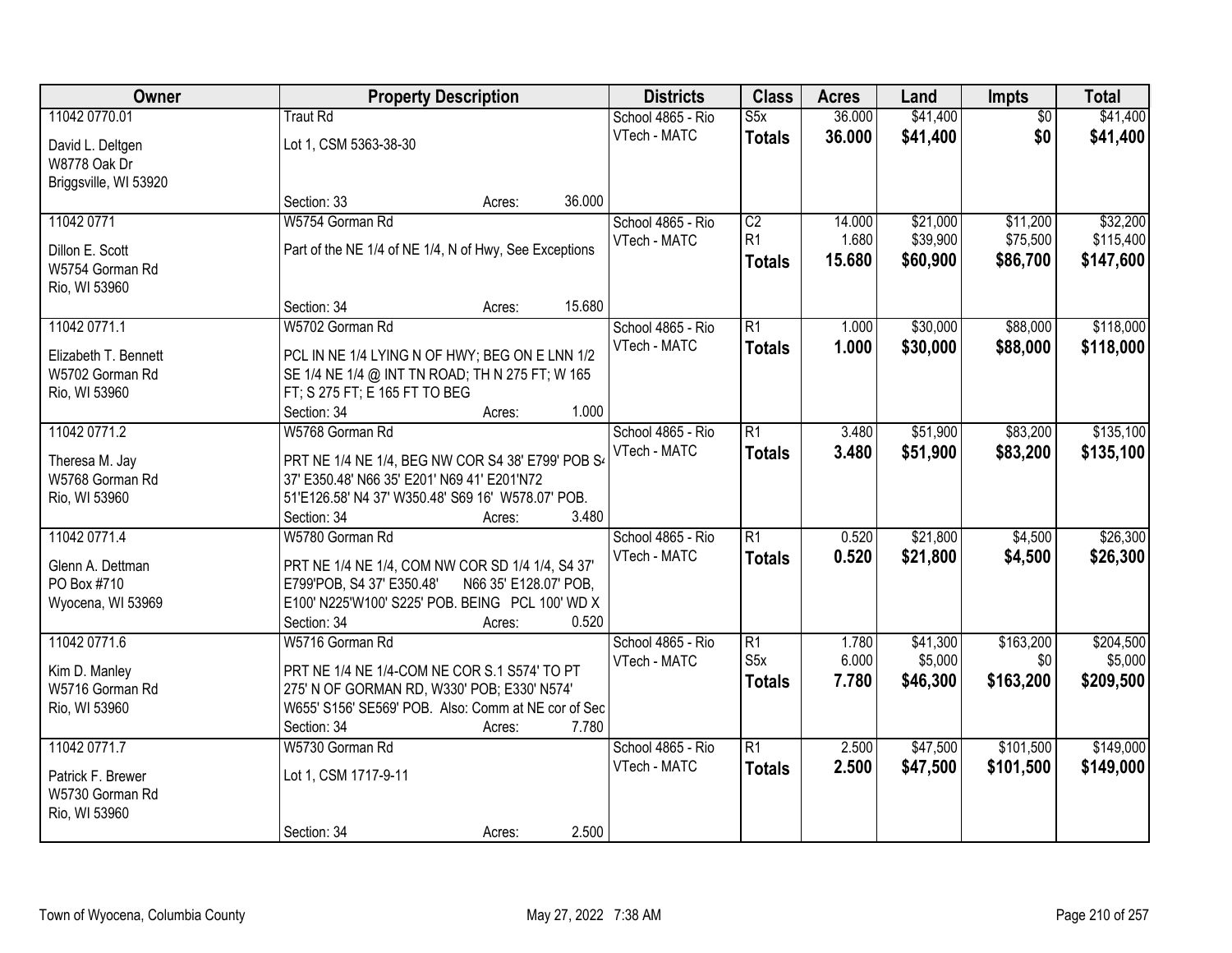| Owner                                                                                |                                                                                                                             | <b>Property Description</b> |        | <b>Districts</b>                  | <b>Class</b>                                   | <b>Acres</b>                       | Land                                         | Impts                                | <b>Total</b>                                   |
|--------------------------------------------------------------------------------------|-----------------------------------------------------------------------------------------------------------------------------|-----------------------------|--------|-----------------------------------|------------------------------------------------|------------------------------------|----------------------------------------------|--------------------------------------|------------------------------------------------|
| 11042 0772<br>Thomas C. Priske<br>821 Tompkins Dr<br>Madison, WI 53716               | E 2/3 OF NE 1/4 OF NE 1/4, S OF HWY R165-441                                                                                |                             |        | School 4865 - Rio<br>VTech - MATC | S5x<br><b>Totals</b>                           | 6.670<br>6.670                     | \$6,400<br>\$6,400                           | $\overline{50}$<br>\$0               | \$6,400<br>\$6,400                             |
|                                                                                      | Section: 34                                                                                                                 | Acres:                      | 6.670  |                                   |                                                |                                    |                                              |                                      |                                                |
| 11042 0773.B<br>Jeffery P. Grant<br>112 Center St<br>Randolph, WI 53956              | E1/2 of E1/2 of NW1/4 of NE1/4 and that prt of the E1/2 of<br>SW1/4 of the NE 1/4 lying N of Gorman Rd<br>Section: 34       | Acres:                      | 9.500  | School 4865 - Rio<br>VTech - MATC | F6<br>S <sub>5</sub> x<br><b>Totals</b>        | 7.000<br>2.500<br>9.500            | \$27,300<br>\$5,800<br>\$33,100              | $\overline{50}$<br>\$0<br>\$0        | \$27,300<br>\$5,800<br>\$33,100                |
| 11042 0773.C                                                                         |                                                                                                                             |                             |        | School 4865 - Rio                 | $\overline{F6}$                                | 8.440                              | \$32,900                                     | $\overline{50}$                      | \$32,900                                       |
| Cheryl A. Ray<br>N2959 Tomlinson Rd<br>Poynette, WI 53955                            | W1/2 OF E1/2 OF NW1/4 OF NE1 /4 AND THAT PRT<br>OF THE E1/2 OF SW1/4 OF NE1/4 LYING N OF<br><b>GORMAN RD</b><br>Section: 34 | Acres:                      | 10.440 | VTech - MATC                      | S <sub>5</sub> x<br><b>Totals</b>              | 2.000<br>10.440                    | \$4,600<br>\$37,500                          | \$0<br>\$0                           | \$4,600<br>\$37,500                            |
| 11042 0774.01                                                                        | W5890 Gorman Rd                                                                                                             |                             |        | School 4865 - Rio                 | A43                                            | 2.000                              | \$400                                        | \$0                                  | \$400                                          |
| Ralph J. Ciolkosz<br>W5890 Gorman Rd<br>Rio, WI 53960                                | Lot 1, CSM 6323-46-72<br>Section: 34                                                                                        | Acres:                      | 26.960 | VTech - MATC                      | R1<br>S5m<br>S <sub>5</sub> x<br><b>Totals</b> | 3.830<br>14.040<br>7.090<br>26.960 | \$53,000<br>\$25,700<br>\$15,200<br>\$94,300 | \$152,800<br>\$0<br>\$0<br>\$152,800 | \$205,800<br>\$25,700<br>\$15,200<br>\$247,100 |
| 11042 0774.02                                                                        |                                                                                                                             |                             |        | School 4865 - Rio                 | $\overline{\text{S5x}}$                        | 38.320                             | \$33,000                                     | $\overline{50}$                      | \$33,000                                       |
| Ralph J. Ciolkosz<br>W5890 Gorman Rd<br>Rio, WI 53960                                | Lot 2, CSM 6323-46-72                                                                                                       |                             |        | VTech - MATC                      | <b>Totals</b>                                  | 38.320                             | \$33,000                                     | \$0                                  | \$33,000                                       |
| 11042 0775                                                                           | Section: 34                                                                                                                 | Acres:                      | 38.320 | School 4865 - Rio                 | S5x                                            | 13.330                             | \$11,000                                     | $\sqrt{6}$                           | \$11,000                                       |
| Thomas C. Priske<br>821 Tompkins Dr<br>Madison, WI 53716                             | E 2/3 OF N 1/2 OF SE 1/4 OF NE 1/4 R165-441                                                                                 |                             |        | VTech - MATC                      | <b>Totals</b>                                  | 13.330                             | \$11,000                                     | \$0                                  | \$11,000                                       |
|                                                                                      | Section: 34                                                                                                                 | Acres:                      | 13.330 |                                   |                                                |                                    |                                              |                                      |                                                |
| 11042 0776<br><b>Conservation Club Rio</b><br>N3870 Dunning Rd<br>Poynette, WI 53955 | W 1/3 OF N 1/2 OF SE 1/4 OF NE 1/4 & W 1/3 OF NE<br>1/4 NE 1/4 S OF HWY<br>Section: 34                                      | Acres:                      | 8.670  | School 4865 - Rio<br>VTech - MATC | S5x<br><b>Totals</b>                           | 8.670<br>8.670                     | \$8,600<br>\$8,600                           | $\overline{50}$<br>\$0               | \$8,600<br>\$8,600                             |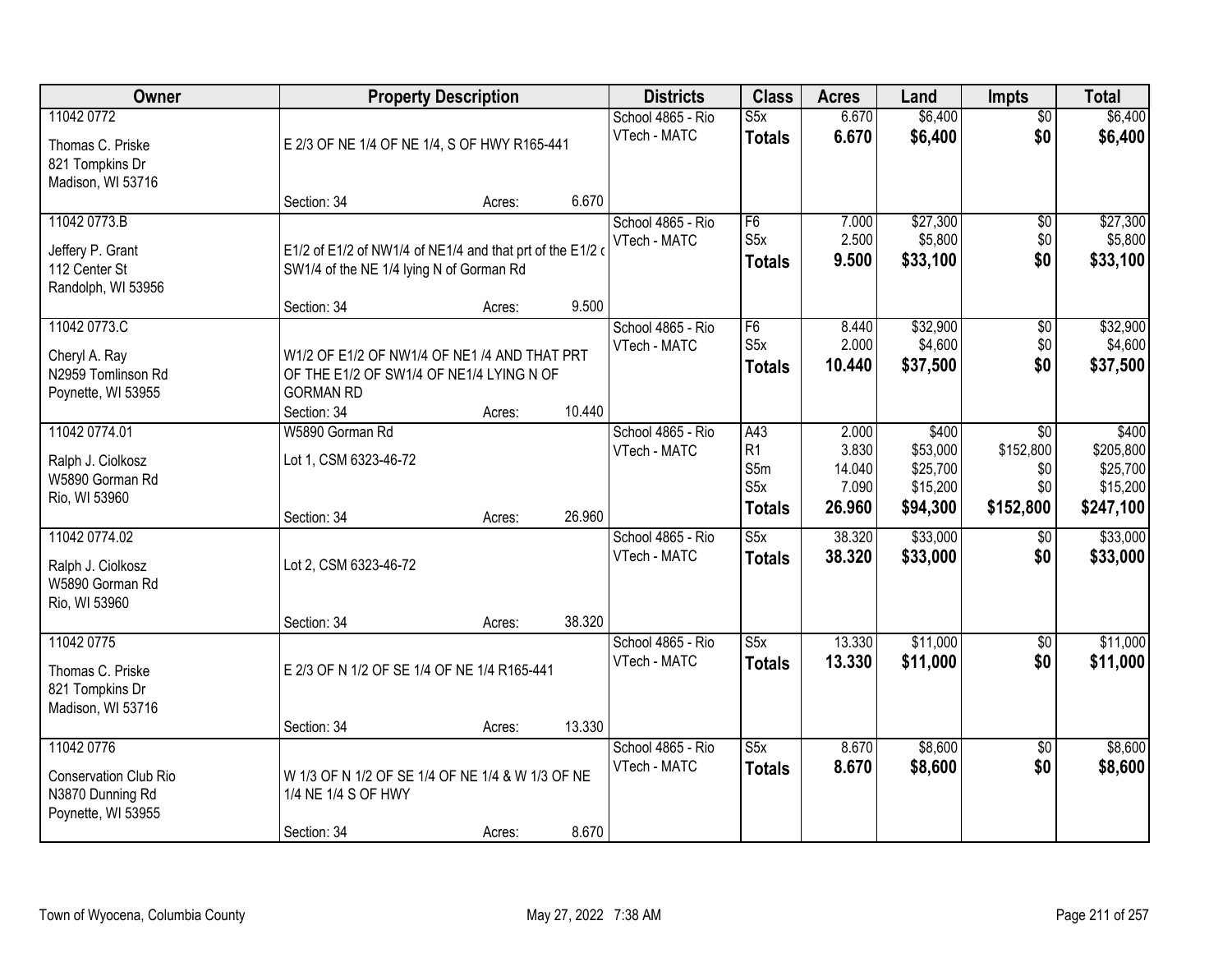| Owner                                 | <b>Property Description</b>                                                                 |        |        | <b>Districts</b>  | <b>Class</b>          | <b>Acres</b>   | Land              | Impts                        | <b>Total</b>       |
|---------------------------------------|---------------------------------------------------------------------------------------------|--------|--------|-------------------|-----------------------|----------------|-------------------|------------------------------|--------------------|
| 11042 0777                            |                                                                                             |        |        | School 4865 - Rio | A43                   | 0.500          | \$100             | $\overline{50}$              | \$100              |
| <b>Conservation Club Rio</b>          | SW 1/4 OF SE 1/4 OF NE 1/4                                                                  |        |        | VTech - MATC      | S <sub>5x</sub>       | 9.500          | \$7,900           | \$0                          | \$7,900            |
| N3870 Dunning Rd                      |                                                                                             |        |        |                   | <b>Totals</b>         | 10.000         | \$8,000           | \$0                          | \$8,000            |
| Poynette, WI 53955                    |                                                                                             |        |        |                   |                       |                |                   |                              |                    |
|                                       | Section: 34                                                                                 | Acres: | 10.000 |                   |                       |                |                   |                              |                    |
| 11042 0778                            |                                                                                             |        |        | School 4865 - Rio | A43                   | 2.000          | \$400             | $\overline{50}$              | \$400              |
| <b>Conservation Club Rio</b>          | SE 1/4 OF SE 1/4 OF NE 1/4                                                                  |        |        | VTech - MATC      | S5x                   | 8.000          | \$6,600           | \$0                          | \$6,600            |
| N3870 Dunning Rd                      |                                                                                             |        |        |                   | <b>Totals</b>         | 10.000         | \$7,000           | \$0                          | \$7,000            |
| Poynette, WI 53955                    |                                                                                             |        |        |                   |                       |                |                   |                              |                    |
|                                       | Section: 34                                                                                 | Acres: | 10.000 |                   |                       |                |                   |                              |                    |
| 11042 0779                            | W5950 Gorman Rd                                                                             |        |        | School 4865 - Rio | A43                   | 22.000         | \$4,200           | \$0                          | \$4,200            |
| <b>Conservation Club Rio</b>          | NE 1/4 OF NW 1/4; EXC 2 A V269-586 V291-332 TR-67                                           |        |        | VTech - MATC      | H7                    | 1.500          | \$24,000          | \$27,400                     | \$51,400           |
| N3870 Dunning Rd                      | EXC R68-88 R83-158                                                                          |        |        |                   | S5m                   | 12.000         | \$27,600          | \$0                          | \$27,600           |
| Poynette, WI 53955                    |                                                                                             |        |        |                   | S5x                   | 2.000          | \$4,600           | \$0                          | \$4,600            |
|                                       | Section: 34                                                                                 | Acres: | 37.500 |                   | <b>Totals</b>         | 37.500         | \$60,400          | \$27,400                     | \$87,800           |
| 11042 0779.A                          | W5998 Gorman Rd                                                                             |        |        | School 4865 - Rio | $\overline{R1}$       | 2.000          | \$44,500          | \$84,000                     | \$128,500          |
| Jeffery G. Branton                    | PCL IN E 1/2 OF NW 1/4 COMM AT PT INTERSECT.                                                |        |        | VTech - MATC      | <b>Totals</b>         | 2.000          | \$44,500          | \$84,000                     | \$128,500          |
| W5998 Gorman Rd                       | TWN ROAD & E 1/2 NW 1/4; TH N 71 30" E250'; TH                                              |        |        |                   |                       |                |                   |                              |                    |
| Rio, WI 53960                         | N357'; TH S71 30" W250'; TH S357' TO BEG.                                                   |        |        |                   |                       |                |                   |                              |                    |
|                                       | Section: 34                                                                                 | Acres: | 2.000  |                   |                       |                |                   |                              |                    |
| 11042 0779.B                          | W5978 Gorman Rd                                                                             |        |        | School 4865 - Rio | $\overline{R1}$       | 0.700          | \$24,500          | \$163,500                    | \$188,000          |
|                                       |                                                                                             |        |        | VTech - MATC      | <b>Totals</b>         | 0.700          | \$24,500          | \$163,500                    | \$188,000          |
| Jeffrey L. Bender                     | PRT SE 1/4 NW 1/4- COM SW COR SD 1/4 1/4                                                    |        |        |                   |                       |                |                   |                              |                    |
| W5978 Gorman Rd<br>Rio, WI 53960      | N5W547'N70E250' N5W39' POB: N70E140.30' N68<br>E162.40' N5W200' S69W302.50' S5E200' POB see |        |        |                   |                       |                |                   |                              |                    |
|                                       | Section: 34                                                                                 | Acres: | 0.700  |                   |                       |                |                   |                              |                    |
| 11042 0779.C                          | W5960 Gorman Rd                                                                             |        |        | School 4865 - Rio | $\overline{R1}$       | 0.700          | \$21,000          | \$130,000                    | \$151,000          |
|                                       |                                                                                             |        |        | VTech - MATC      | <b>Totals</b>         | 0.700          | \$21,000          | \$130,000                    | \$151,000          |
| Hannigan Henderson Living Trust Dated | PRT SE-NW COM SW COR SE-NW, N5 W547', N70 E                                                 |        |        |                   |                       |                |                   |                              |                    |
| 6/30/2021                             | 250', N5 W39', N70 E140.30', N68 E4.40' POB, N68                                            |        |        |                   |                       |                |                   |                              |                    |
| W5960 Gorman Rd                       | E158', N5 W200', S69 W151.25', S200' POB                                                    |        |        |                   |                       |                |                   |                              |                    |
| Rio, WI 53960                         | Section: 34                                                                                 | Acres: | 0.700  |                   |                       |                |                   |                              |                    |
| 11042 0780.01                         | W6002 Gorman Rd                                                                             |        |        | School 4865 - Rio | A43<br>R <sub>1</sub> | 2.500<br>4.500 | \$500<br>\$55,000 | $\overline{30}$<br>\$340,900 | \$500<br>\$395,900 |
| Brian J. Sell                         | LT 1 CS#4166-29-45                                                                          |        |        | VTech - MATC      | S <sub>5</sub> x      | 32.000         | \$31,600          | \$0                          | \$31,600           |
| W6002 Gorman Rd                       |                                                                                             |        |        |                   | <b>Totals</b>         | 39.000         | \$87,100          | \$340,900                    | \$428,000          |
| Rio, WI 53960                         |                                                                                             |        |        |                   |                       |                |                   |                              |                    |
|                                       | Section: 34                                                                                 | Acres: | 39.000 |                   |                       |                |                   |                              |                    |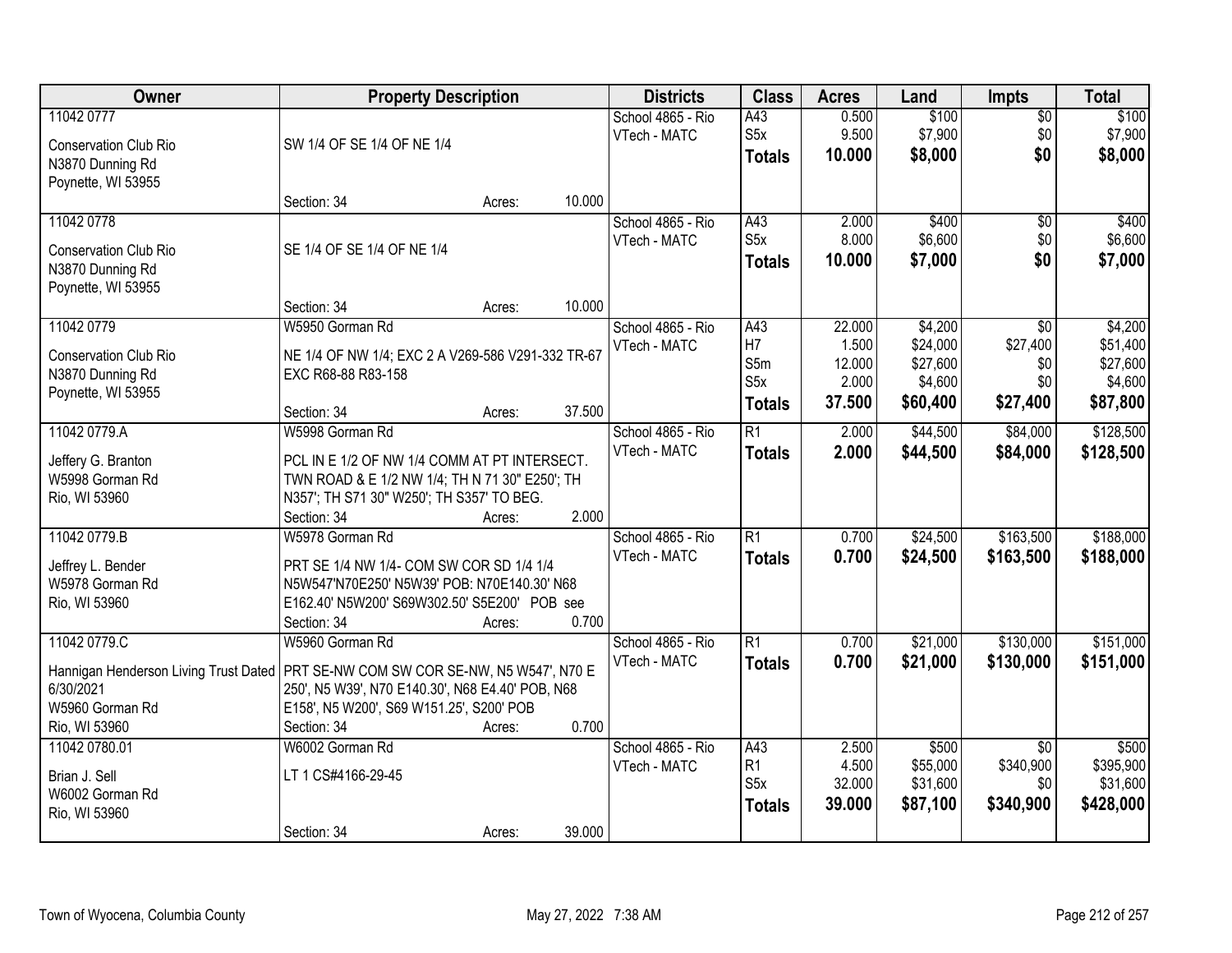| Owner                                  |                                               | <b>Property Description</b> |        | <b>Districts</b>                  | <b>Class</b>            | <b>Acres</b>    | Land                 | Impts           | <b>Total</b>         |
|----------------------------------------|-----------------------------------------------|-----------------------------|--------|-----------------------------------|-------------------------|-----------------|----------------------|-----------------|----------------------|
| 11042 0780.02                          | N5174 Traut Rd                                |                             |        | School 4865 - Rio                 | A43                     | 17.000          | \$3,300              | $\overline{50}$ | \$3,300              |
| William B. Kunz                        | LT 2 CS#4166-29-49                            |                             |        | VTech - MATC                      | R <sub>1</sub>          | 2.000           | \$44,500             | \$207,500       | \$252,000            |
| N5174 Traut Rd                         |                                               |                             |        |                                   | S <sub>5</sub> x        | 20.000          | \$15,800             | \$0             | \$15,800             |
| Rio, WI 53960                          |                                               |                             |        |                                   | <b>Totals</b>           | 39.000          | \$63,600             | \$207,500       | \$271,100            |
|                                        | Section: 34                                   | Acres:                      | 39.000 |                                   |                         |                 |                      |                 |                      |
| 11042 0780.03                          | W6040 Gorman Rd                               |                             |        | School 4865 - Rio                 | $\overline{R1}$         | 4.240           | \$54,200             | \$191,800       | \$246,000            |
| Scott S. Schommer                      | LT 3 CS#4166-29-45                            |                             |        | VTech - MATC                      | <b>Totals</b>           | 4.240           | \$54,200             | \$191,800       | \$246,000            |
| W6040 Gorman Rd                        |                                               |                             |        |                                   |                         |                 |                      |                 |                      |
| Rio, WI 53960                          |                                               |                             |        |                                   |                         |                 |                      |                 |                      |
|                                        | Section: 34                                   | Acres:                      | 4.240  |                                   |                         |                 |                      |                 |                      |
| 11042 0780.04                          |                                               |                             |        | School 4865 - Rio                 | A43                     | 33.000          | \$6,300              | $\overline{50}$ | \$6,300              |
| Barbara G Steele Irr Supplemental      | LT 4 CS#4166-29-45                            |                             |        | VTech - MATC                      | S5m                     | 5.000<br>38.000 | \$11,500<br>\$17,800 | \$0<br>\$0      | \$11,500<br>\$17,800 |
| <b>Needs Trust</b>                     |                                               |                             |        |                                   | <b>Totals</b>           |                 |                      |                 |                      |
| 3865 Greenway Crossing Pvt             |                                               |                             |        |                                   |                         |                 |                      |                 |                      |
| Wisconsin Dells, WI 53965              | Section: 34<br>Gorman Rd                      | Acres:                      | 38.000 |                                   |                         |                 |                      |                 |                      |
| 11042 0782                             |                                               |                             |        | School 4865 - Rio<br>VTech - MATC | A43<br>S5m              | 16.500<br>1.000 | \$3,200<br>\$2,300   | \$0<br>\$0      | \$3,200<br>\$2,300   |
| Conservation Club Rio                  | SE 1/4 OF NW 1/4 TR 67 EXC R68-88 R83-158     |                             |        |                                   | S <sub>5</sub> x        | 16.600          | \$3,100              | \$0             | \$3,100              |
| N3870 Dunning Rd                       |                                               |                             |        |                                   | <b>Totals</b>           | 34.100          | \$8,600              | \$0             | \$8,600              |
| Poynette, WI 53955                     |                                               |                             | 34.100 |                                   |                         |                 |                      |                 |                      |
| 11042 0783                             | Section: 34                                   | Acres:                      |        | School 4865 - Rio                 | $\overline{\text{S5x}}$ | 20.000          | \$22,000             | $\overline{50}$ | \$22,000             |
|                                        |                                               |                             |        | VTech - MATC                      | <b>Totals</b>           | 20.000          | \$22,000             | \$0             | \$22,000             |
| Conservation Club Rio                  | E 1/2 OF NE 1/4 OF SW 1/4 TO 405;             |                             |        |                                   |                         |                 |                      |                 |                      |
| N3870 Dunning Rd<br>Poynette, WI 53955 |                                               |                             |        |                                   |                         |                 |                      |                 |                      |
|                                        | Section: 34                                   | Acres:                      | 20.000 |                                   |                         |                 |                      |                 |                      |
| 11042 0784                             |                                               |                             |        | School 4865 - Rio                 | S5x                     | 5.000           | \$5,500              | $\sqrt{6}$      | \$5,500              |
|                                        |                                               |                             |        | VTech - MATC                      | <b>Totals</b>           | 5.000           | \$5,500              | \$0             | \$5,500              |
| Alan R. Borde<br>W5994 Genrich Rd      | E 1/2 OF NW 1/4 OF NE 1/4 OF SW 1/4           |                             |        |                                   |                         |                 |                      |                 |                      |
| Rio, WI 53960                          |                                               |                             |        |                                   |                         |                 |                      |                 |                      |
|                                        | Section: 34                                   | Acres:                      | 5.000  |                                   |                         |                 |                      |                 |                      |
| 11042 0785                             |                                               |                             |        | School 4865 - Rio                 | S5x                     | 15.000          | \$16,500             | $\overline{50}$ | \$16,500             |
| Alan R. Borde                          | W 1/2 OF NE 1/4 OF SW 1/4; EXC E 1/2 OF N 1/2 |                             |        | VTech - MATC                      | <b>Totals</b>           | 15.000          | \$16,500             | \$0             | \$16,500             |
| W5994 Genrich Rd                       | <b>THEREOF</b>                                |                             |        |                                   |                         |                 |                      |                 |                      |
| Rio, WI 53960                          |                                               |                             |        |                                   |                         |                 |                      |                 |                      |
|                                        | Section: 34                                   | Acres:                      | 15.000 |                                   |                         |                 |                      |                 |                      |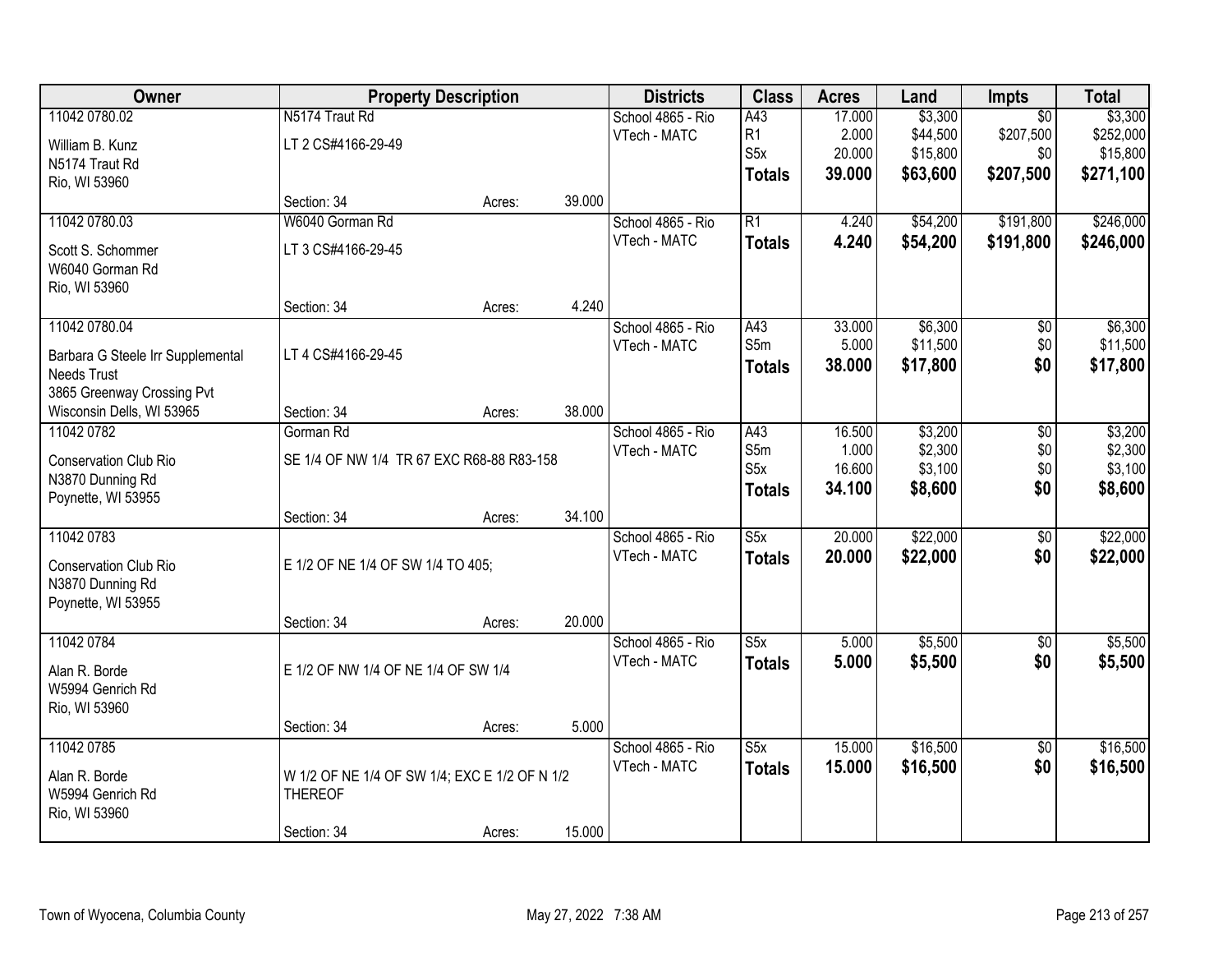| Owner                 |                                              | <b>Property Description</b> |        | <b>Districts</b>  | <b>Class</b>            | <b>Acres</b> | Land     | Impts           | <b>Total</b> |
|-----------------------|----------------------------------------------|-----------------------------|--------|-------------------|-------------------------|--------------|----------|-----------------|--------------|
| 11042 0787            | Genrich Rd                                   |                             |        | School 4865 - Rio | A42                     | 6.000        | \$1,600  | $\overline{50}$ | \$1,600      |
| Alan R. Borde         | SW 1/4 OF SW 1/4                             |                             |        | VTech - MATC      | A43                     | 30.660       | \$5,900  | \$0             | \$5,900      |
| W5994 Genrich Rd      |                                              |                             |        |                   | H7                      | 1.340        | \$2,700  | \$38,300        | \$41,000     |
| Rio, WI 53960         |                                              |                             |        |                   | S5x                     | 2.000        | \$100    | \$0             | \$100        |
|                       | Section: 34                                  | Acres:                      | 40.000 |                   | <b>Totals</b>           | 40.000       | \$10,300 | \$38,300        | \$48,600     |
| 11042 0788            | W5994 Genrich Rd                             |                             |        | School 4865 - Rio | A43                     | 29.310       | \$5,600  | $\overline{50}$ | \$5,600      |
| Alan R. Borde         | SE 1/4 OF SW 1/4                             |                             |        | VTech - MATC      | H7                      | 3.500        | \$30,000 | \$169,700       | \$199,700    |
| W5994 Genrich Rd      |                                              |                             |        |                   | S <sub>5</sub> x        | 7.190        | \$6,900  | \$0             | \$6,900      |
| Rio, WI 53960         |                                              |                             |        |                   | <b>Totals</b>           | 40.000       | \$42,500 | \$169,700       | \$212,200    |
|                       | Section: 34                                  | Acres:                      | 40.000 |                   |                         |              |          |                 |              |
| 11042 0789            |                                              |                             |        | School 4865 - Rio | A43                     | 4.000        | \$800    | \$0             | \$800        |
| Alan R. Borde         | E 1/2 OF NE 1/4 OF SE 1/4                    |                             |        | VTech - MATC      | A44                     | 16.000       | \$1,200  | \$0             | \$1,200      |
| W5994 Genrich Rd      |                                              |                             |        |                   | <b>Totals</b>           | 20.000       | \$2,000  | \$0             | \$2,000      |
| Rio, WI 53960         |                                              |                             |        |                   |                         |              |          |                 |              |
|                       | Section: 34                                  | Acres:                      | 20.000 |                   |                         |              |          |                 |              |
| 11042 0790            |                                              |                             |        | School 4865 - Rio | A43                     | 12.000       | \$2,300  | \$0             | \$2,300      |
| Alan R. Borde         | W 1/2 OF NE 1/4 OF SE 1/4                    |                             |        | VTech - MATC      | A44                     | 8.000        | \$600    | \$0             | \$600        |
| W5994 Genrich Rd      |                                              |                             |        |                   | <b>Totals</b>           | 20.000       | \$2,900  | \$0             | \$2,900      |
| Rio, WI 53960         |                                              |                             |        |                   |                         |              |          |                 |              |
|                       | Section: 34                                  | Acres:                      | 20.000 |                   |                         |              |          |                 |              |
| 11042 0791            |                                              |                             |        | School 4865 - Rio | $\overline{\text{S5x}}$ | 20.000       | \$16,500 | $\overline{50}$ | \$16,500     |
| Conservation Club Rio | N 1/2 OF NW 1/4 OF SE 1/4; ALSO ROW FROM HWY |                             |        | VTech - MATC      | <b>Totals</b>           | 20.000       | \$16,500 | \$0             | \$16,500     |
| N3870 Dunning Rd      | ACROSS E END S 1/2 NW 1/4 SE 1/4.            |                             |        |                   |                         |              |          |                 |              |
| Poynette, WI 53955    |                                              |                             |        |                   |                         |              |          |                 |              |
|                       | Section: 34                                  | Acres:                      | 20.000 |                   |                         |              |          |                 |              |
| 11042 0792            |                                              |                             |        | School 4865 - Rio | $\overline{A43}$        | 20.000       | \$3,800  | $\overline{60}$ | \$3,800      |
| Alan R. Borde         | S 1/2 OF NW 1/4 OF SE 1/4 LESS ROW FROM HWY  |                             |        | VTech - MATC      | <b>Totals</b>           | 20.000       | \$3,800  | \$0             | \$3,800      |
| W5994 Genrich Rd      | ACROSS E END SD 1/4 1/4;                     |                             |        |                   |                         |              |          |                 |              |
| Rio, WI 53960         |                                              |                             |        |                   |                         |              |          |                 |              |
|                       | Section: 34                                  | Acres:                      | 20.000 |                   |                         |              |          |                 |              |
| 11042 0793            |                                              |                             |        | School 4865 - Rio | A43                     | 37.650       | \$7,200  | $\overline{50}$ | \$7,200      |
| Alan R. Borde         | SW 1/4 OF SE 1/4                             |                             |        | VTech - MATC      | S <sub>5</sub> x        | 2.350        | \$1,600  | \$0             | \$1,600      |
| W5994 Genrich Rd      |                                              |                             |        |                   | <b>Totals</b>           | 40.000       | \$8,800  | \$0             | \$8,800      |
| Rio, WI 53960         |                                              |                             |        |                   |                         |              |          |                 |              |
|                       | Section: 34                                  | Acres:                      | 40.000 |                   |                         |              |          |                 |              |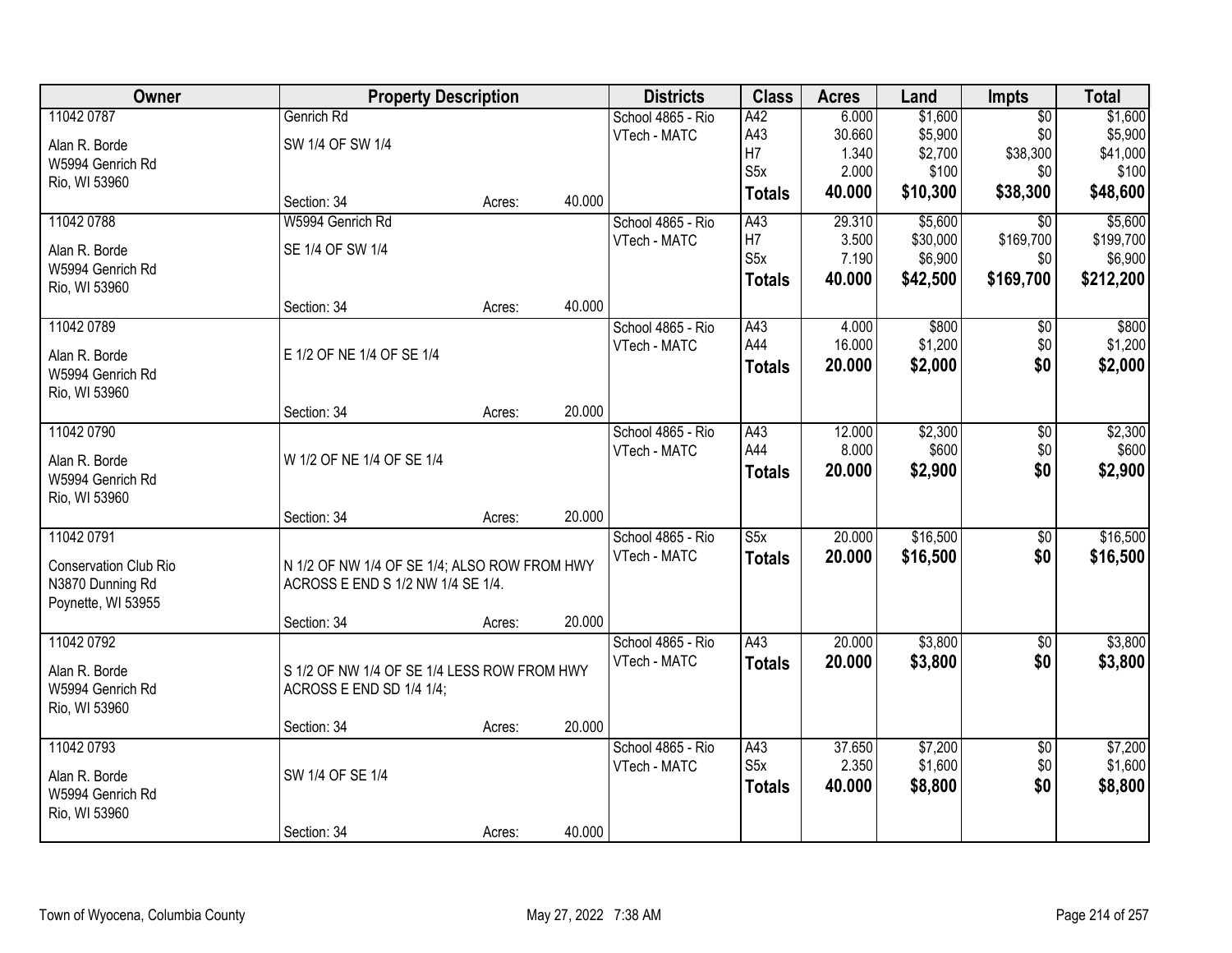| Owner                                              |                                                         | <b>Property Description</b> |        | <b>Districts</b>  | <b>Class</b>                        | <b>Acres</b>    | Land                 | <b>Impts</b>     | <b>Total</b>          |
|----------------------------------------------------|---------------------------------------------------------|-----------------------------|--------|-------------------|-------------------------------------|-----------------|----------------------|------------------|-----------------------|
| 11042 0794.01                                      | W5752 Genrich Rd                                        |                             |        | School 4865 - Rio | $\overline{R1}$                     | 5.000           | \$56,500             | \$303,500        | \$360,000             |
| John C. Lange<br>W5752 Genrich Rd                  | Lot 1, CSM 6166-45-19                                   |                             |        | VTech - MATC      | <b>Totals</b>                       | 5.000           | \$56,500             | \$303,500        | \$360,000             |
| Rio, WI 53960                                      |                                                         |                             |        |                   |                                     |                 |                      |                  |                       |
|                                                    | Section: 34                                             | Acres:                      | 5.000  |                   |                                     |                 |                      |                  |                       |
| 11042 0794.02                                      | Genrich Rd                                              |                             |        | School 4865 - Rio | F6                                  | 5.000           | \$16,000             | \$0              | \$16,000              |
| Alan R. Borde<br>W5994 Genrich Rd<br>Rio, WI 53960 | Lot 2, CSM 6166-45-19                                   |                             |        | VTech - MATC      | <b>Totals</b>                       | 5.000           | \$16,000             | \$0              | \$16,000              |
|                                                    | Section: 34                                             | Acres:                      | 5.000  |                   |                                     |                 |                      |                  |                       |
| 11042 0794.03                                      | Genrich Rd                                              |                             |        | School 4865 - Rio | A43                                 | 28.010          | \$5,400              | $\overline{50}$  | \$5,400               |
| Alan R. Borde                                      | SE 1/4 OF SE 1/4 - See Exceptions                       |                             |        | VTech - MATC      | S5m                                 | 2.000           | \$3,200              | \$0              | \$3,200               |
| W5994 Genrich Rd                                   |                                                         |                             |        |                   | S <sub>5</sub> x                    | 0.250           | \$100                | \$0              | \$100                 |
| Rio, WI 53960                                      |                                                         |                             |        |                   | <b>Totals</b>                       | 30.260          | \$8,700              | \$0              | \$8,700               |
|                                                    | Section: 34                                             | Acres:                      | 30.260 |                   |                                     |                 |                      |                  |                       |
| 11042 0795                                         |                                                         |                             |        | School 4865 - Rio | F6                                  | 21.250          | \$82,900             | $\overline{50}$  | \$82,900              |
| Edwin H. Mehltretter                               | NE 1/4 OF NE 1/4; NE OF R.R. R.O.W. REC IN              |                             |        | VTech - MATC      | S <sub>5</sub> x                    | 2.250           | \$5,200              | \$0              | \$5,200               |
| 4827 Irish Ln                                      | V.259-P.532; V.268-P.111                                |                             |        |                   | <b>Totals</b>                       | 23.500          | \$88,100             | \$0              | \$88,100              |
| Madison, WI 53711                                  |                                                         |                             |        |                   |                                     |                 |                      |                  |                       |
|                                                    | Section: 35                                             | Acres:                      | 23.500 |                   |                                     |                 |                      |                  |                       |
| 11042 0796                                         | W5480 State Highway 16                                  |                             |        | School 4865 - Rio | $\overline{R1}$                     | 2.200           | \$45,700             | \$52,500         | \$98,200              |
| Nicholas M. Westby                                 | That part of N1/2 of NE1/4 lying N & E of Hwy 16 & S& W |                             |        | VTech - MATC      | S <sub>5</sub> x                    | 21.000          | \$37,800             | \$0              | \$37,800              |
| W5480 State Highway 16                             | of RR                                                   |                             |        |                   | <b>Totals</b>                       | 23.200          | \$83,500             | \$52,500         | \$136,000             |
| Rio, WI 53960                                      |                                                         |                             |        |                   |                                     |                 |                      |                  |                       |
|                                                    | Section: 35                                             | Acres:                      | 23.200 |                   |                                     |                 |                      |                  |                       |
| 11042 0797                                         | W5441 State Highway 16                                  |                             |        | School 4865 - Rio | $\overline{C2}$                     | 0.500           | \$16,000             | \$11,500         | \$27,500              |
| Ricky A. Martin                                    | PCL NW NE-BEG N 1/4 COR, Ely 325', S46E 548',           |                             |        | VTech - MATC      | R <sub>1</sub>                      | 0.800<br>1.300  | \$25,600             | \$91,200         | \$116,800             |
| W5441 State Rd 16                                  | S43W60' POB;S46E 350', S43W160', N46W 350', N43E        |                             |        |                   | <b>Totals</b>                       |                 | \$41,600             | \$102,700        | \$144,300             |
| Rio, WI 53960                                      | 160' to POB Shirley E Martin reserves Life Estate       |                             |        |                   |                                     |                 |                      |                  |                       |
|                                                    | Section: 35                                             | Acres:                      | 1.300  |                   |                                     |                 |                      |                  |                       |
| 11042 0797.1                                       | N5309 Hendrickson Rd                                    |                             |        | School 4865 - Rio | $\overline{R1}$<br>S <sub>5</sub> x | 1.500<br>24.240 | \$37,300<br>\$23,000 | \$218,000<br>\$0 | \$255,300<br>\$23,000 |
| April Licari                                       | Lot 1 CSM 3754-25-122                                   |                             |        | VTech - MATC      |                                     | 25.740          | \$60,300             | \$218,000        |                       |
| N5309 Hendrickson Rd                               |                                                         |                             |        |                   | <b>Totals</b>                       |                 |                      |                  | \$278,300             |
| Rio, WI 53960                                      |                                                         |                             |        |                   |                                     |                 |                      |                  |                       |
|                                                    | Section: 35                                             | Acres:                      | 25.740 |                   |                                     |                 |                      |                  |                       |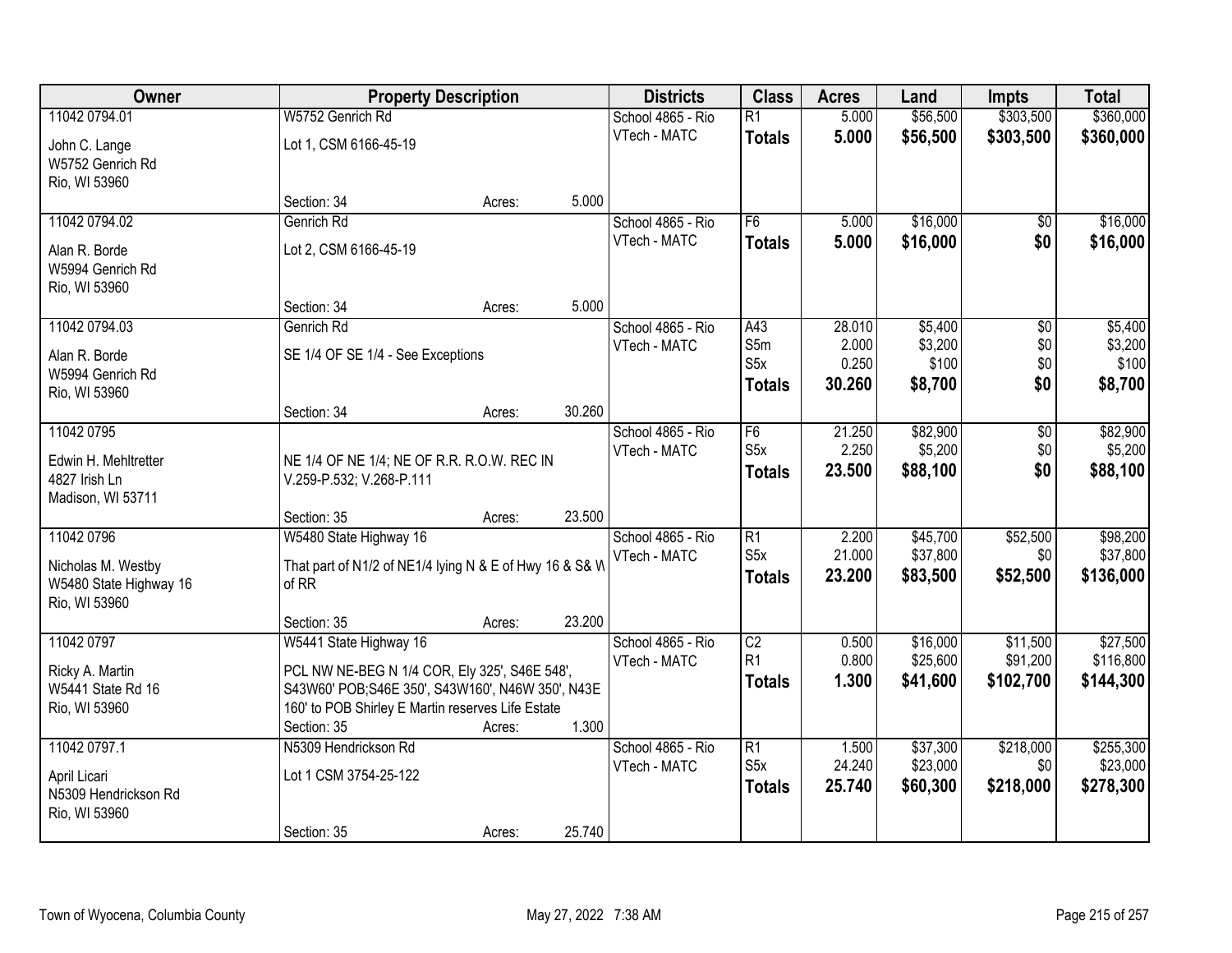| Owner                | <b>Property Description</b>                          |        |        | <b>Districts</b>  | <b>Class</b>     | <b>Acres</b> | Land     | Impts           | <b>Total</b> |
|----------------------|------------------------------------------------------|--------|--------|-------------------|------------------|--------------|----------|-----------------|--------------|
| 11042 0798           | W5389 State Highway 16                               |        |        | School 4865 - Rio | A43              | 7.000        | \$1,300  | $\overline{50}$ | \$1,300      |
| John L. Tollison     | SW 1/4 OF NE 1/4 EXC R327-674                        |        |        | VTech - MATC      | H <sub>7</sub>   | 1.000        | \$21,000 | \$127,100       | \$148,100    |
| N5297 Hendrickson Rd |                                                      |        |        |                   | S5m              | 10.000       | \$19,500 | \$0             | \$19,500     |
| Rio, WI 53960        |                                                      |        |        |                   | S <sub>5</sub> x | 19.500       | \$29,300 | \$0             | \$29,300     |
|                      | Section: 35                                          | Acres: | 37.500 |                   | <b>Totals</b>    | 37.500       | \$71,100 | \$127,100       | \$198,200    |
| 11042 0799           | W5369 State Highway 16                               |        |        | School 4865 - Rio | A43              | 7.000        | \$1,300  | $\overline{30}$ | \$1,300      |
| Craig Corning        | SE 1/4 OF NE 1/4 S & W OF HWY ALSO PRT N 1/2 OF      |        |        | VTech - MATC      | H7               | 2.000        | \$27,000 | \$313,600       | \$340,600    |
| W5369 State Rd 16    | NE 1/4 LYING W OF HWY 16 & SE OF TOWN RD.            |        |        |                   | S5m              | 8.950        | \$14,300 | \$0             | \$14,300     |
| Rio, WI 53960        |                                                      |        |        |                   | S <sub>5</sub> x | 11.500       | \$8,000  | \$0             | \$8,000      |
|                      | Section: 35                                          | Acres: | 29.450 |                   | <b>Totals</b>    | 29.450       | \$50,600 | \$313,600       | \$364,200    |
| 11042 0800           | W5306 State Highway 16                               |        |        | School 4865 - Rio | A43              | 6.500        | \$1,200  | $\overline{30}$ | \$1,200      |
| Brent D. Hunter      | SE 1/4 OF NE 1/4, N & E OF HWY AND SW OF R.R.        |        |        | VTech - MATC      | R1               | 1.000        | \$30,000 | \$69,300        | \$99,300     |
| N5982 County Rd Ss   | R.O.W. Also described as: Comm at E Q cor of Sec 35; |        |        |                   | S <sub>5</sub> x | 2.300        | \$2,200  | \$0             | \$2,200      |
| Rio, WI 53960        | N01-45-51W 347.57' to a pt in cntr In of State Trunk |        |        |                   | <b>Totals</b>    | 9.800        | \$33,400 | \$69,300        | \$102,700    |
|                      | Section: 35                                          | Acres: | 9.800  |                   |                  |              |          |                 |              |
| 11042 0801           |                                                      |        |        | School 4865 - Rio | A43              | 20.000       | \$3,800  | \$0             | \$3,800      |
| Larry J. Hefty       | NE 1/4 OF NW 1/4 R124-378 R577-451                   |        |        | VTech - MATC      | S <sub>5</sub> x | 20.000       | \$18,100 | \$0             | \$18,100     |
| N5467 W Hill Rd      |                                                      |        |        |                   | <b>Totals</b>    | 40.000       | \$21,900 | \$0             | \$21,900     |
| Rio, WI 53960        |                                                      |        |        |                   |                  |              |          |                 |              |
|                      | Section: 35                                          | Acres: | 40.000 |                   |                  |              |          |                 |              |
| 11042 0802.01        | W5670 Gorman Rd                                      |        |        | School 4865 - Rio | $\overline{R1}$  | 2.000        | \$44,500 | \$229,100       | \$273,600    |
| Joseph E. Tomlinson  | LOT 1 CS#3639-25-7                                   |        |        | VTech - MATC      | <b>Totals</b>    | 2.000        | \$44,500 | \$229,100       | \$273,600    |
| W5670 Gorman Rd      |                                                      |        |        |                   |                  |              |          |                 |              |
| Rio, WI 53960        |                                                      |        |        |                   |                  |              |          |                 |              |
|                      | Section: 35                                          | Acres: | 2.000  |                   |                  |              |          |                 |              |
| 11042 0802.02        |                                                      |        |        | School 4865 - Rio | A43              | 7.000        | \$1,300  | $\overline{50}$ | \$1,300      |
| Thomas C. Priske     | NW1/4 OF NW1/4 R46-629 R70-277 R71-450 R111-356      |        |        | VTech - MATC      | S5m              | 9.000        | \$20,700 | \$0             | \$20,700     |
| 821 Tompkins Dr      | R252-118 EXC CS#3639-25-7                            |        |        |                   | S <sub>5</sub> x | 22.000       | \$39,000 | \$0             | \$39,000     |
| Madison, WI 53716    |                                                      |        |        |                   | <b>Totals</b>    | 38.000       | \$61,000 | \$0             | \$61,000     |
|                      | Section: 35                                          | Acres: | 38.000 |                   |                  |              |          |                 |              |
| 11042 0803           |                                                      |        |        | School 4865 - Rio | A43              | 15.000       | \$2,900  | $\overline{50}$ | \$2,900      |
| Thomas C. Priske     | SW 1/4 OF NW 1/4 R.46-P.329 R.70-P.277 R.71 P.450    |        |        | VTech - MATC      | S <sub>5</sub> x | 25.000       | \$20,700 | \$0             | \$20,700     |
| 821 Tompkins Dr      | R111-356                                             |        |        |                   | <b>Totals</b>    | 40.000       | \$23,600 | \$0             | \$23,600     |
| Madison, WI 53716    |                                                      |        |        |                   |                  |              |          |                 |              |
|                      | Section: 35                                          | Acres: | 40.000 |                   |                  |              |          |                 |              |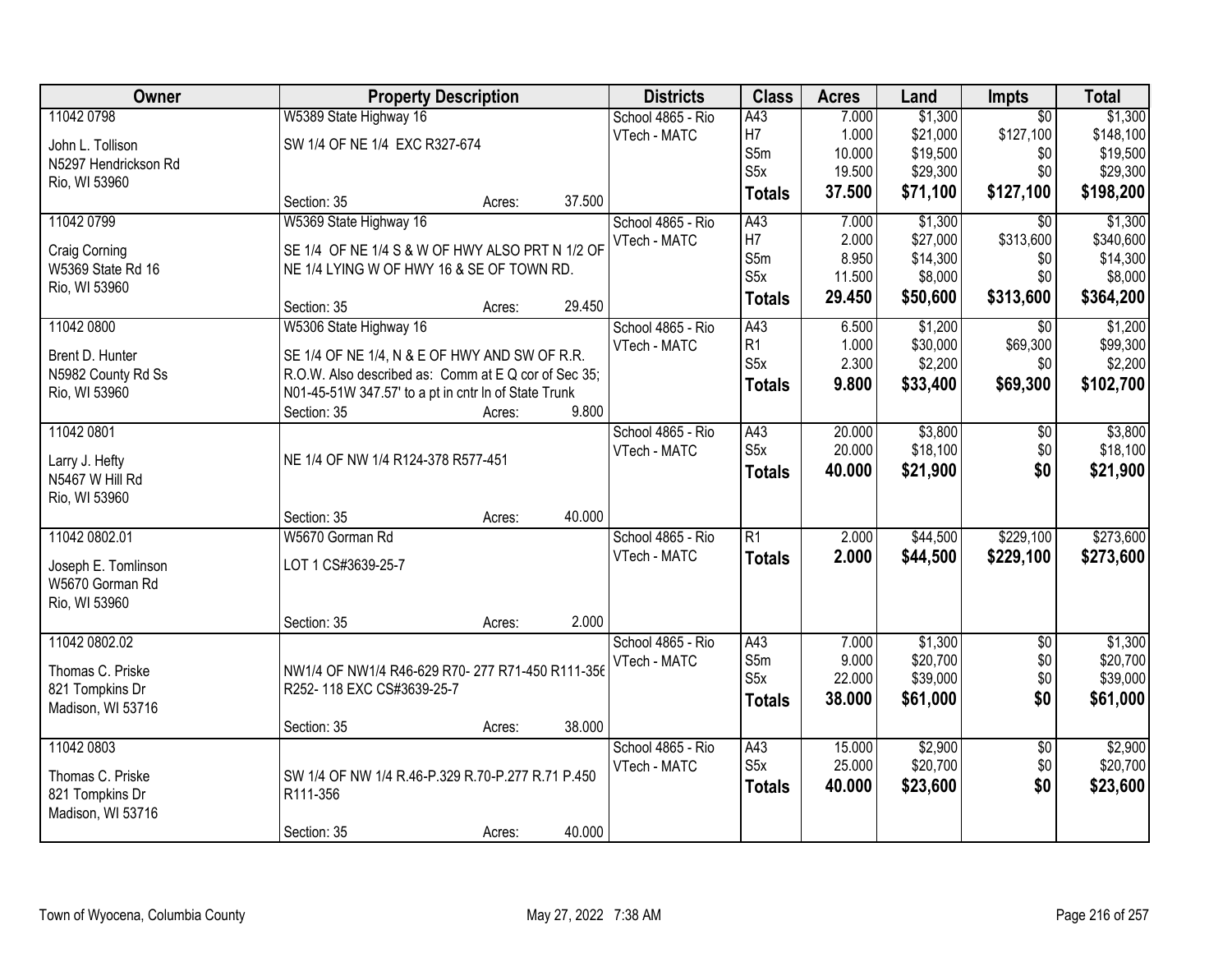| Owner                 |                                                  | <b>Property Description</b> |        |                   | <b>Class</b>     | <b>Acres</b> | Land      | <b>Impts</b>    | <b>Total</b> |
|-----------------------|--------------------------------------------------|-----------------------------|--------|-------------------|------------------|--------------|-----------|-----------------|--------------|
| 11042 0804            | Gorman Rd                                        |                             |        | School 4865 - Rio | A43              | 7.000        | \$1,300   | $\overline{50}$ | \$1,300      |
| Larry J. Hefty        | SE 1/4 OF NW 1/4 V251-257 R124-378 R577-451      |                             |        | VTech - MATC      | S5m              | 3.000        | \$5,900   | \$0             | \$5,900      |
| N5467 W Hill Rd       |                                                  |                             |        |                   | S <sub>5</sub> x | 30.000       | \$32,200  | \$0             | \$32,200     |
| Rio, WI 53960         |                                                  |                             |        |                   | <b>Totals</b>    | 40.000       | \$39,400  | \$0             | \$39,400     |
|                       | Section: 35                                      | Acres:                      | 40.000 |                   |                  |              |           |                 |              |
| 11042 0805            |                                                  |                             |        | School 4865 - Rio | F6               | 13.000       | \$50,700  | $\overline{50}$ | \$50,700     |
| Ken C. Schrader       | NE1/4 of SW1/4, Harry W. Schrader JR. & Linda R. |                             |        | VTech - MATC      | S <sub>5</sub> x | 27.000       | \$22,300  | \$0             | \$22,300     |
| 5349 Verle Rd         | Schrader, reserve a life estate                  |                             |        |                   | <b>Totals</b>    | 40.000       | \$73,000  | \$0             | \$73,000     |
| Sun Prairie, WI 53590 |                                                  |                             |        |                   |                  |              |           |                 |              |
|                       | Section: 35                                      | Acres:                      | 40.000 |                   |                  |              |           |                 |              |
| 11042 0806            | Genrich Rd                                       |                             |        | School 4865 - Rio | S5x              | 10.000       | \$8,300   | $\sqrt[6]{30}$  | \$8,300      |
| Joyce A. Borde        | NE1/4 OF NW1/4 OF SW1/4 R235 -662 R380-456       |                             |        | VTech - MATC      | <b>Totals</b>    | 10.000       | \$8,300   | \$0             | \$8,300      |
| W5568 Genrich Rd      |                                                  |                             |        |                   |                  |              |           |                 |              |
| Rio, WI 53960         |                                                  |                             |        |                   |                  |              |           |                 |              |
|                       | Section: 35                                      | Acres:                      | 10.000 |                   |                  |              |           |                 |              |
| 11042 0807            | Genrich Rd                                       |                             |        | School 4865 - Rio | S5x              | 30.000       | \$31,100  | \$0             | \$31,100     |
| Howard E. Borde       | NW1/4 OF SW1/4, EXC NE1/4                        |                             |        | VTech - MATC      | <b>Totals</b>    | 30.000       | \$31,100  | \$0             | \$31,100     |
| W5568 Genrich Rd      |                                                  |                             |        |                   |                  |              |           |                 |              |
| Rio, WI 53960         |                                                  |                             |        |                   |                  |              |           |                 |              |
|                       | Section: 35                                      | Acres:                      | 30.000 |                   |                  |              |           |                 |              |
| 11042 0808            | Genrich Rd                                       |                             |        | School 4865 - Rio | A43              | 3.000        | \$600     | $\overline{30}$ | \$600        |
| Howard E. Borde       | SW1/4 OF SW1/4 EXC R433-25                       |                             |        | VTech - MATC      | F <sub>6</sub>   | 2.000        | \$6,400   | \$0             | \$6,400      |
| W5568 Genrich Rd      |                                                  |                             |        |                   | <b>Totals</b>    | 5.000        | \$7,000   | \$0             | \$7,000      |
| Rio, WI 53960         |                                                  |                             |        |                   |                  |              |           |                 |              |
|                       | Section: 35                                      | Acres:                      | 5.000  |                   |                  |              |           |                 |              |
| 11042 0808.A          | W5608 Genrich Rd                                 |                             |        | School 4865 - Rio | F <sub>6</sub>   | 27.000       | \$122,500 | $\overline{50}$ | \$122,500    |
| Allen Kerr            | SOUTH 35 ACRES OF SW1/4 OF SW 1/4 R433-25        |                             |        | VTech - MATC      | R1               | 1.000        | \$30,000  | \$79,500        | \$109,500    |
| W5608 Genrick Rd      |                                                  |                             |        |                   | S5x              | 7.000        | \$16,100  | \$0             | \$16,100     |
| Rio, WI 53960         |                                                  |                             |        |                   | Totals           | 35.000       | \$168,600 | \$79,500        | \$248,100    |
|                       | Section: 35                                      | Acres:                      | 35.000 |                   |                  |              |           |                 |              |
| 11042 0809            | W5568 Genrich Rd                                 |                             |        | School 4865 - Rio | A43              | 3.000        | \$600     | $\overline{50}$ | \$600        |
| Howard E. Borde       | W1/2 OF SE1/4 OF SW1/4                           |                             |        | VTech - MATC      | F <sub>6</sub>   | 9.000        | \$35,100  | \$0             | \$35,100     |
| W5568 Genrich Rd      |                                                  |                             |        |                   | R <sub>1</sub>   | 4.000        | \$53,500  | \$68,400        | \$121,900    |
| Rio, WI 53960         |                                                  |                             |        |                   | S5x              | 4.000        | \$3,300   | \$0             | \$3,300      |
|                       | Section: 35                                      | Acres:                      | 20.000 |                   | <b>Totals</b>    | 20.000       | \$92,500  | \$68,400        | \$160,900    |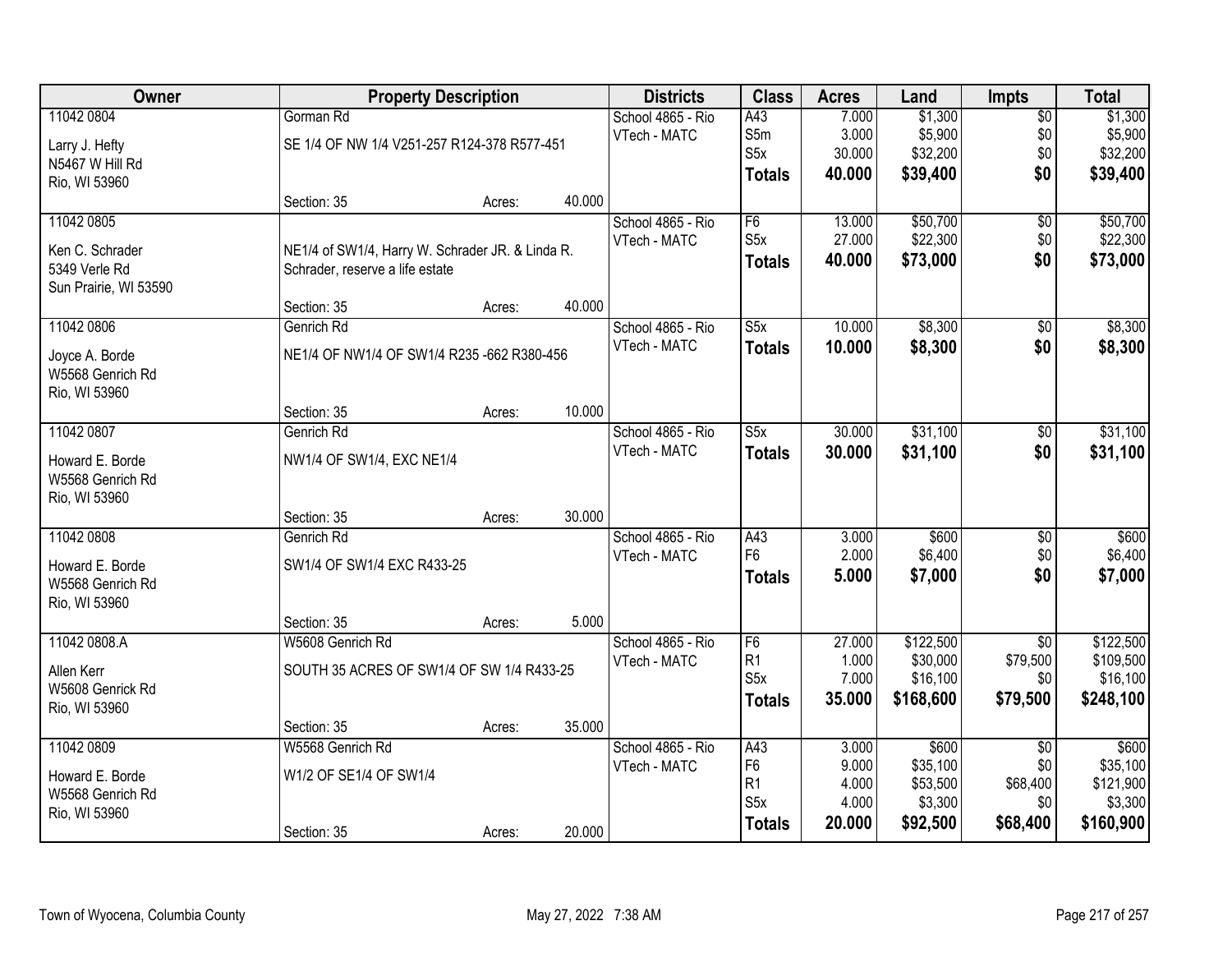| Owner                 |                                                         | <b>Property Description</b> |        | <b>Districts</b>  | <b>Class</b>             | <b>Acres</b> | Land     | <b>Impts</b>    | <b>Total</b> |
|-----------------------|---------------------------------------------------------|-----------------------------|--------|-------------------|--------------------------|--------------|----------|-----------------|--------------|
| 11042 0809.A          | W5520 Genrich Rd                                        |                             |        | School 4865 - Rio | $\overline{R1}$          | 1.392        | \$35,700 | \$201,500       | \$237,200    |
| Jon M. Hovland        | LT 1 CS#2348-15-44                                      |                             |        | VTech - MATC      | S5m                      | 12.000       | \$23,400 | \$0             | \$23,400     |
| W5520 Genrich Rd      |                                                         |                             |        |                   | S <sub>5</sub> x         | 7.000        | \$5,800  | \$0             | \$5,800      |
| Rio, WI 53960         |                                                         |                             |        |                   | Totals                   | 20.392       | \$64,900 | \$201,500       | \$266,400    |
|                       | Section: 35                                             | Acres:                      | 20.392 |                   |                          |              |          |                 |              |
| 11042 0810            | N5049 Hagan Rd                                          |                             |        | School 4865 - Rio | A43                      | 4.000        | \$800    | $\overline{50}$ | \$800        |
| William L. Rowley     | <b>NE1/4 OF SE1/4</b>                                   |                             |        | VTech - MATC      | R <sub>1</sub>           | 1.000        | \$30,000 | \$146,300       | \$176,300    |
| N5049 Hagan Rd        |                                                         |                             |        |                   | S5m                      | 23.000       | \$36,800 | \$0             | \$36,800     |
| Rio, WI 53960         |                                                         |                             |        |                   | S <sub>5</sub> x         | 12.000       | \$13,200 | \$0             | \$13,200     |
|                       | Section: 35                                             | Acres:                      | 40.000 |                   | <b>Totals</b>            | 40.000       | \$80,800 | \$146,300       | \$227,100    |
| 11042 0811            | Hagan Rd                                                |                             |        | School 4865 - Rio | A43                      | 13.010       | \$2,500  | \$0             | \$2,500      |
| Ken C. Schrader       | NW1/4 of SE1/4 & ELY 5 RDS of SW1/4 NE1/4, Harry W      |                             |        | VTech - MATC      | S5m                      | 20.490       | \$32,800 | \$0             | \$32,800     |
| 5349 Verle Rd         | Schrader JR. & Linda R. Schrader, reserve a life estate |                             |        |                   | S5x                      | 9.000        | \$8,100  | \$0             | \$8,100      |
| Sun Prairie, WI 53590 |                                                         |                             |        |                   | Totals                   | 42.500       | \$43,400 | \$0             | \$43,400     |
|                       | Section: 35                                             | Acres:                      | 42.500 |                   |                          |              |          |                 |              |
| 11042 0812.01         | W5414 Genrich Rd                                        |                             |        | School 4865 - Rio | R1                       | 2.000        | \$44,500 | \$100,000       | \$144,500    |
| Brandon Lee Junget    | Lot 1, CSM 6083-44-22                                   |                             |        | VTech - MATC      | S5x                      | 2.380        | \$2,000  | \$0             | \$2,000      |
| W5414 Genrich Rd      |                                                         |                             |        |                   | <b>Totals</b>            | 4.380        | \$46,500 | \$100,000       | \$146,500    |
| Rio, WI 53960         |                                                         |                             |        |                   |                          |              |          |                 |              |
|                       | Section: 35                                             | Acres:                      | 4.380  |                   |                          |              |          |                 |              |
| 11042 0812.02         | Genrich Rd                                              |                             |        | School 4865 - Rio | F6                       | 15.000       | \$58,500 | \$0             | \$58,500     |
|                       |                                                         |                             |        | VTech - MATC      | S <sub>5x</sub>          | 14.310       | \$11,800 | \$0             | \$11,800     |
| James D. Junget       | Lot 2, CS6083-44-22                                     |                             |        |                   | <b>Totals</b>            | 29.310       | \$70,300 | \$0             | \$70,300     |
| W5418 Genrich Rd      |                                                         |                             |        |                   |                          |              |          |                 |              |
| Rio, WI 53960         | Section: 35                                             |                             | 29.310 |                   |                          |              |          |                 |              |
| 11042 0812.A          | W5498 Genrich Rd                                        | Acres:                      |        | School 4865 - Rio | $\overline{\mathsf{R}1}$ | 3.000        | \$53,000 | \$99,200        | \$152,200    |
|                       |                                                         |                             |        | VTech - MATC      | <b>Totals</b>            | 3.000        | \$53,000 | \$99,200        | \$152,200    |
| Steven J. Kueffer     | PART OF SW1/4 OF SE1/4. A PCL 6 RDS WD & 80             |                             |        |                   |                          |              |          |                 |              |
| N5498 Genrich Rd      | RDS LONG OFF W SD SD 1/41/4                             |                             |        |                   |                          |              |          |                 |              |
| Rio, WI 53960         |                                                         |                             |        |                   |                          |              |          |                 |              |
|                       | Section: 35                                             | Acres:                      | 3.000  |                   |                          |              |          |                 |              |
| 11042 0812.B          | Genrich Rd                                              |                             |        | School 4865 - Rio | R1                       | 1.000        | \$30,000 | $\overline{50}$ | \$30,000     |
| Steven J. Kueffer     | PCL IN SE1/4 COMM AT SW COR THE 99' TO POB; N           |                             |        | VTech - MATC      | <b>Totals</b>            | 1.000        | \$30,000 | \$0             | \$30,000     |
| N5498 Genrich Rd      | 230';E 200';S 230';W 200' TO POB.                       |                             |        |                   |                          |              |          |                 |              |
| Rio, WI 53960         |                                                         |                             |        |                   |                          |              |          |                 |              |
|                       | Section: 35                                             | Acres:                      | 1.000  |                   |                          |              |          |                 |              |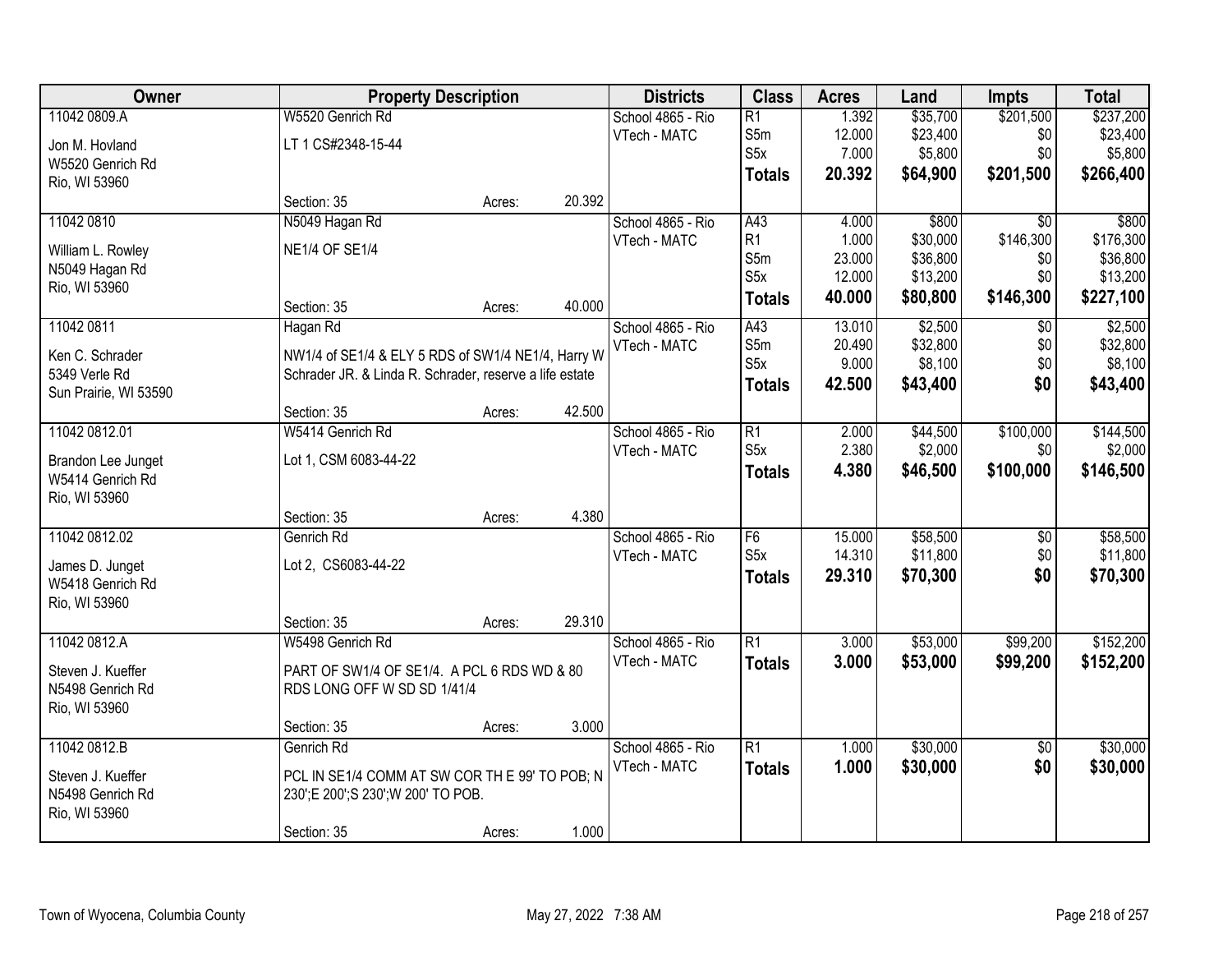| Owner                             |                                                                                                                       | <b>Property Description</b> |        |                   | <b>Class</b>     | <b>Acres</b>     | Land                 | <b>Impts</b>    | <b>Total</b>         |
|-----------------------------------|-----------------------------------------------------------------------------------------------------------------------|-----------------------------|--------|-------------------|------------------|------------------|----------------------|-----------------|----------------------|
| 11042 0812.E                      | W5418 Genrich Rd                                                                                                      |                             |        | School 4865 - Rio | $\overline{R1}$  | 1.000            | \$30,000             | \$130,800       | \$160,800            |
| James D. Junget                   | Lot 1, CSM 2169-13-61                                                                                                 |                             |        | VTech - MATC      | <b>Totals</b>    | 1.000            | \$30,000             | \$130,800       | \$160,800            |
| W5418 Genrich Rd                  |                                                                                                                       |                             |        |                   |                  |                  |                      |                 |                      |
| Rio, WI 53960                     |                                                                                                                       |                             |        |                   |                  |                  |                      |                 |                      |
|                                   | Section: 35                                                                                                           | Acres:                      | 1.000  |                   |                  |                  |                      |                 |                      |
| 11042 0813                        | N4923 Hagan Rd                                                                                                        |                             |        | School 4865 - Rio | A43              | 20.000           | \$3,800              | $\overline{50}$ | \$3,800              |
| Daniel G. Bartelt                 | SE1/4 OF SE1/4; EXCEPT 75 FT SQ, TRACT OF LAND                                                                        |                             |        | VTech - MATC      | R1               | 2.390            | \$46,800             | \$124,900       | \$171,700            |
| N4923 Hagen Rd                    | IN SW CORNER. EXC 1 RD OFF N SIDE, see                                                                                |                             |        |                   | S5m              | 13.250           | \$25,900             | \$0             | \$25,900             |
| Rio, WI 53960                     | exceptions                                                                                                            |                             |        |                   | S <sub>5</sub> x | 0.750            | \$100                | \$0             | \$100                |
|                                   | Section: 35                                                                                                           | Acres:                      | 36.390 |                   | <b>Totals</b>    | 36.390           | \$76,600             | \$124,900       | \$201,500            |
| 11042 0813.01                     | W5394 Genrich Rd                                                                                                      |                             |        | School 4865 - Rio | $\overline{R1}$  | 2.120            | \$45,200             | \$81,900        | \$127,100            |
| Gerald T. Junget                  | Lot 1, CSM 5853-41-103                                                                                                |                             |        | VTech - MATC      | <b>Totals</b>    | 2.120            | \$45,200             | \$81,900        | \$127,100            |
| W5394 Genrich Rd                  |                                                                                                                       |                             |        |                   |                  |                  |                      |                 |                      |
| Rio, WI 53960                     |                                                                                                                       |                             |        |                   |                  |                  |                      |                 |                      |
|                                   | Section: 35                                                                                                           | Acres:                      | 2.120  |                   |                  |                  |                      |                 |                      |
| 11042 0813.C                      | N4981 Hagan Rd                                                                                                        |                             |        | School 4865 - Rio | R1               | 2.000            | \$44,500             | \$120,700       | \$165,200            |
|                                   |                                                                                                                       |                             |        | VTech - MATC      | <b>Totals</b>    | 2.000            | \$44,500             | \$120,700       | \$165,200            |
| James O. Austin<br>N4981 Hagen Rd | Prt SE1/4 of SE1/4, Com SE cor Sec 35, N 967.50', W 33<br>POB, W 257', N to point 1 rod S of N line said 1/41/4, E to |                             |        |                   |                  |                  |                      |                 |                      |
| Rio, WI 53960                     | r/w, S to beg                                                                                                         |                             |        |                   |                  |                  |                      |                 |                      |
|                                   | Section: 35                                                                                                           | Acres:                      | 2.000  |                   |                  |                  |                      |                 |                      |
| 11042 0814                        | $\overline{\text{RR}}$                                                                                                |                             |        | School 4865 - Rio | $\overline{X5}$  | 4.000            | $\overline{50}$      | $\overline{50}$ | $\overline{50}$      |
|                                   |                                                                                                                       |                             |        | VTech - MATC      | <b>Totals</b>    | 4.000            | \$0                  | \$0             | \$0                  |
| <b>Heartland Partners CMC</b>     | 4 A FOR R.R. R.O.W.                                                                                                   |                             |        |                   |                  |                  |                      |                 |                      |
| 330 N Jefferson Ct                |                                                                                                                       |                             |        |                   |                  |                  |                      |                 |                      |
| Chicago, IL 60661                 |                                                                                                                       |                             | 4.000  |                   |                  |                  |                      |                 |                      |
| 11042 0815                        | Section: 35<br>N5243 Schliesmann Rd                                                                                   | Acres:                      |        | School 4865 - Rio | A41              | 11.000           | \$3,400              | $\overline{50}$ | \$3,400              |
|                                   |                                                                                                                       |                             |        | VTech - MATC      | A43              | 24.500           | \$4,700              | \$0             | \$4,700              |
| Jeffrey W. Schneider              | <b>NE1/4 OF NE1/4</b>                                                                                                 |                             |        |                   | H7               | 3.500            | \$30,000             | \$409,700       | \$439,700            |
| W4954 Bernander Rd                |                                                                                                                       |                             |        |                   | S <sub>5</sub> x | 1.000            | \$100                | \$0             | \$100                |
| Rio, WI 53960                     |                                                                                                                       |                             |        |                   | <b>Totals</b>    | 40.000           | \$38,200             | \$409,700       | \$447,900            |
|                                   | Section: 36                                                                                                           | Acres:                      | 40.000 |                   |                  |                  |                      |                 |                      |
| 11042 0816                        | W5040 Salisbury Rd                                                                                                    |                             |        | School 4865 - Rio | A43              | 11.000           | \$2,100              | $\overline{30}$ | \$2,100              |
| Kevin W. Stoddard                 | NW1/4 OF NE1/4 ALSO PRT OF SW NE NORTH OF RD                                                                          |                             |        | VTech - MATC      | R1<br>S5m        | 4.460            | \$54,900             | \$204,100       | \$259,000            |
| W5040 Salisbury Rd                |                                                                                                                       |                             |        |                   | S <sub>5</sub> x | 11.000<br>14.000 | \$21,500<br>\$11,600 | \$0<br>\$0      | \$21,500<br>\$11,600 |
| Rio, WI 53960                     |                                                                                                                       |                             |        |                   |                  | 40.460           | \$90,100             | \$204,100       | \$294,200            |
|                                   | Section: 36                                                                                                           | Acres:                      | 40.460 |                   | <b>Totals</b>    |                  |                      |                 |                      |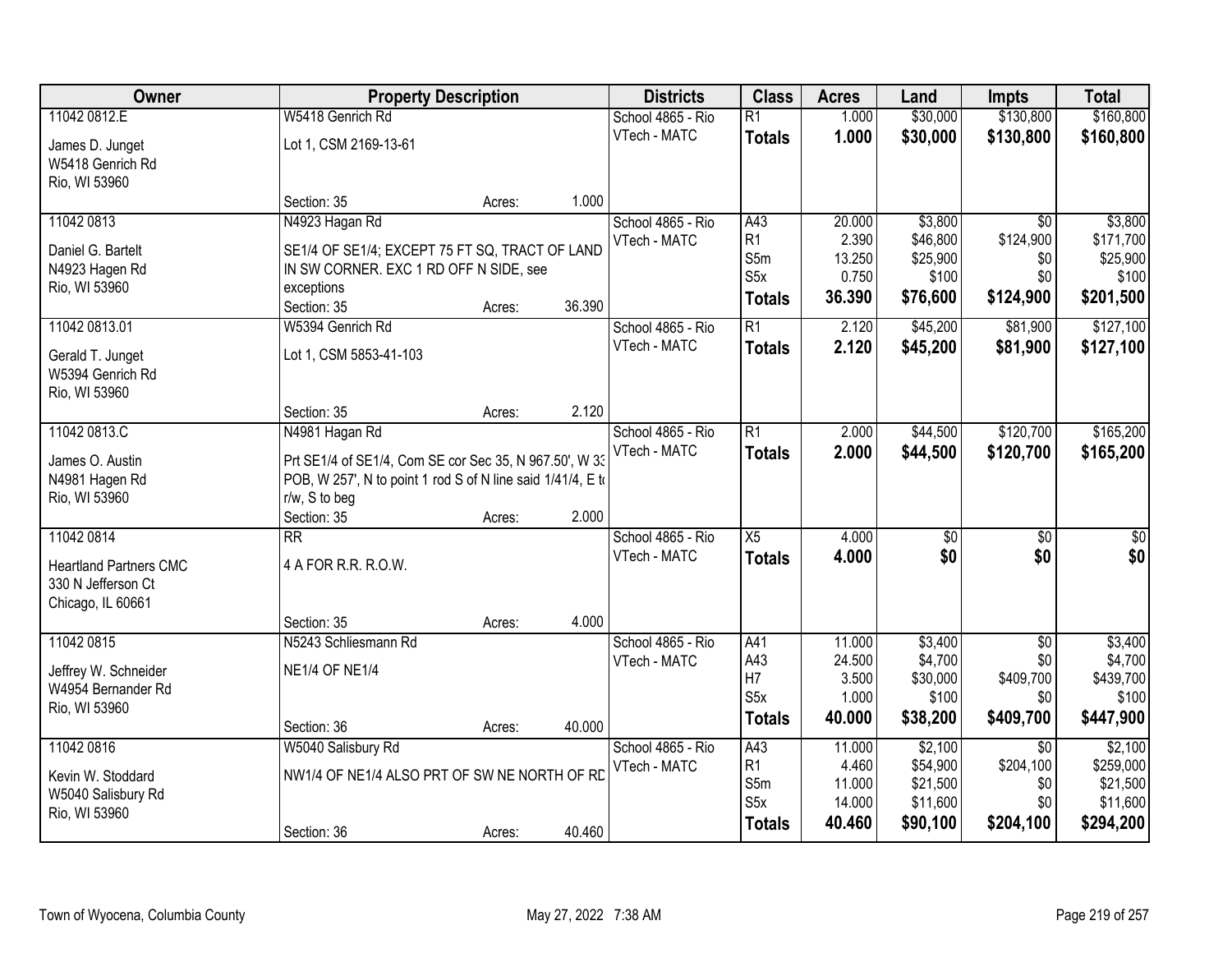| Owner                                                                        | <b>Property Description</b>                             |        | <b>Districts</b> | <b>Class</b>                      | <b>Acres</b>                                        | Land                       | <b>Impts</b>                     | <b>Total</b>                  |                                 |
|------------------------------------------------------------------------------|---------------------------------------------------------|--------|------------------|-----------------------------------|-----------------------------------------------------|----------------------------|----------------------------------|-------------------------------|---------------------------------|
| 11042 0817<br>Jeffrey W. Schneider<br>W4954 Bernander Rd<br>Rio, WI 53960    | Salisbury Rd<br>LOT 2 CS#2445-16-15                     |        |                  | School 4865 - Rio<br>VTech - MATC | A43<br>S5x<br><b>Totals</b>                         | 41.820<br>0.400<br>42.220  | \$8,000<br>\$100<br>\$8,100      | $\overline{50}$<br>\$0<br>\$0 | \$8,000<br>\$100<br>\$8,100     |
|                                                                              | Section: 36                                             | Acres: | 42.220           |                                   |                                                     |                            |                                  |                               |                                 |
| 11042 0817.A<br>Curtis Cook<br>W5003 Salisbury Rd<br>Rio, WI 53960           | W5003 Salisbury Rd<br>Lot 1, CSM 1917-11-13             |        |                  | School 4865 - Rio<br>VTech - MATC | $\overline{R1}$<br><b>Totals</b>                    | 1.870<br>1.870             | \$42,600<br>\$42,600             | \$138,400<br>\$138,400        | \$181,000<br>\$181,000          |
| 11042 0818                                                                   | Section: 36                                             | Acres: | 1.870            | School 4865 - Rio                 | A42                                                 | 39.000                     | \$10,300                         |                               | \$10,300                        |
| Jeffrey W. Schneider<br>W4954 Bernander Rd<br>Rio, WI 53960                  | <b>SE1/4 OF NE1/4</b>                                   |        |                  | VTech - MATC                      | S <sub>5</sub> x<br><b>Totals</b>                   | 1.000<br>40.000            | \$100<br>\$10,400                | \$0<br>\$0<br>\$0             | \$100<br>\$10,400               |
|                                                                              | Section: 36                                             | Acres: | 40.000           |                                   |                                                     |                            |                                  |                               |                                 |
| 11042 0819<br>Michelle M. Arnold<br>W5258 Salisbury Rd<br>Rio, WI 53960-9603 | W5258 Salisbury Rd<br>N1/2 OF NE1/4 OF NW1/4            |        |                  | School 4865 - Rio<br>VTech - MATC | M <sub>6</sub><br>S <sub>5</sub> x<br><b>Totals</b> | 10.000<br>10.000<br>20.000 | (\$46,000)<br>\$8,300<br>\$8,300 | \$0<br>\$0<br>\$0             | \$0<br>\$8,300<br>\$8,300       |
|                                                                              | Section: 36                                             | Acres: | 20.000           |                                   |                                                     |                            |                                  |                               |                                 |
| 11042 0820.01<br>Kevin W. Stoddard<br>W5040 Salisbury Rd<br>Rio, WI 53960    | Salisbury Rd<br>LT 1 CSM 3707-25-75                     |        |                  | School 4865 - Rio<br>VTech - MATC | F6<br>S5x<br><b>Totals</b>                          | 4.920<br>9.000<br>13.920   | \$19,200<br>\$7,500<br>\$26,700  | \$0<br>\$0<br>\$0             | \$19,200<br>\$7,500<br>\$26,700 |
|                                                                              | Section: 36                                             | Acres: | 13.920           |                                   |                                                     |                            |                                  |                               |                                 |
| 11042 0820.04<br>Kevin W. Stoddard<br>W5040 Salisbury Rd<br>Rio, WI 53960    | Salisbury Rd<br>LT 1 CS#4245-30-1                       |        |                  | School 4865 - Rio<br>VTech - MATC | F6<br>S5x<br>Totals                                 | 5.000<br>7.769<br>12.769   | \$16,000<br>\$700<br>\$16,700    | $\sqrt{6}$<br>\$0<br>\$0      | \$16,000<br>\$700<br>\$16,700   |
|                                                                              | Section: 36                                             | Acres: | 12.769           |                                   |                                                     |                            |                                  |                               |                                 |
| 11042 0820.05<br>Tina M. Stoddard<br>W5198 Salisbury Rd<br>Rio, WI 53960     | W5198 Salisbury Rd<br>Lot 2 CS#4245-30-1<br>Section: 36 | Acres: | 2.577            | School 4865 - Rio<br>VTech - MATC | $\overline{R1}$<br><b>Totals</b>                    | 2.577<br>2.577             | \$48,000<br>\$48,000             | \$87,500<br>\$87,500          | \$135,500<br>\$135,500          |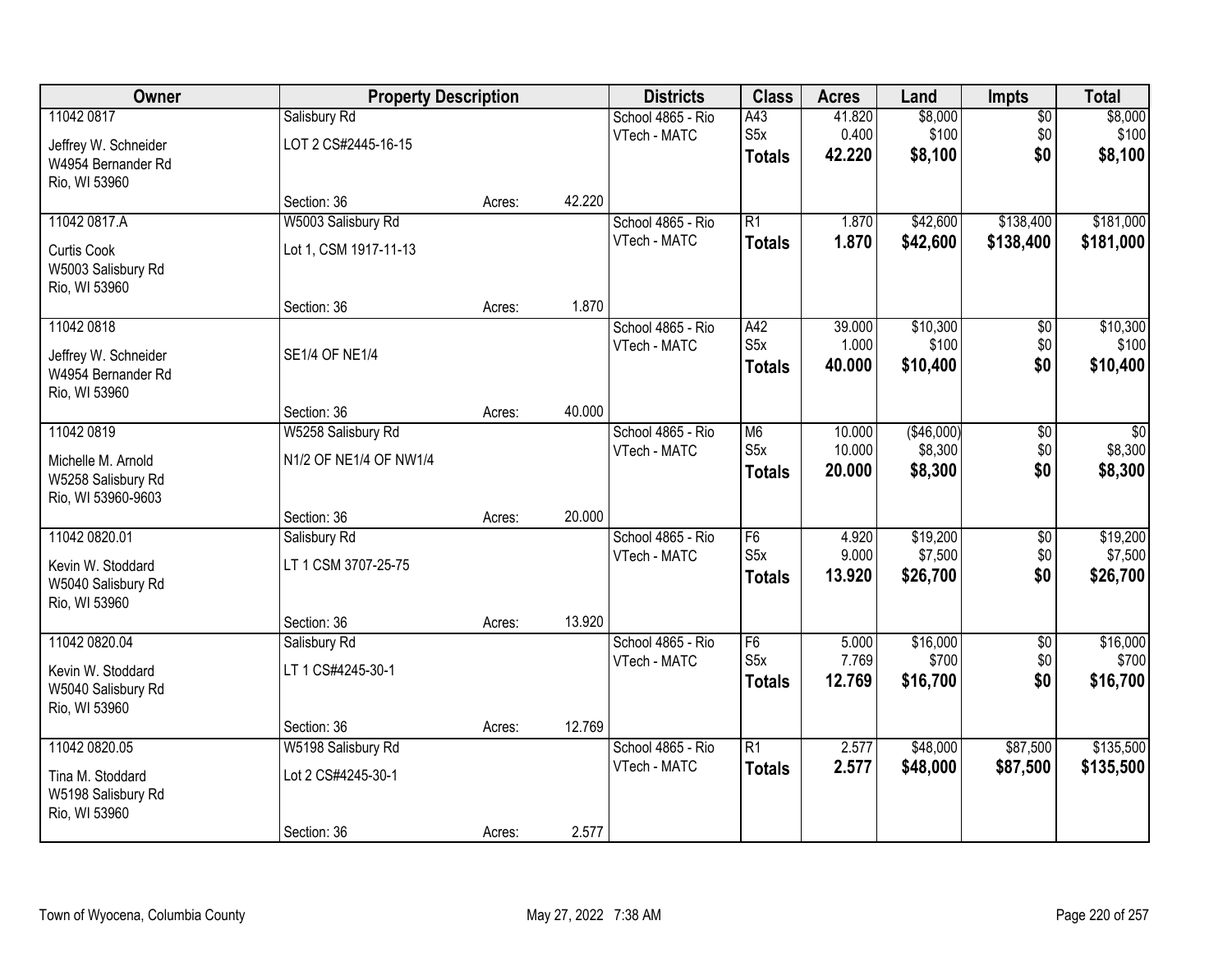| Owner                                                                          |                                                                                                                                                         | <b>Property Description</b> |                 | <b>Districts</b>                  | <b>Class</b>                                          | <b>Acres</b>                                 | Land                                                      | <b>Impts</b>                                            | <b>Total</b>                                             |
|--------------------------------------------------------------------------------|---------------------------------------------------------------------------------------------------------------------------------------------------------|-----------------------------|-----------------|-----------------------------------|-------------------------------------------------------|----------------------------------------------|-----------------------------------------------------------|---------------------------------------------------------|----------------------------------------------------------|
| 11042 0821.01<br>Austin J. Dahnke<br>W5240 Salisbury Rd                        | W5240 Salisbury Rd<br>LT 1 CSM 3752-25-120                                                                                                              |                             |                 | School 4865 - Rio<br>VTech - MATC | F6<br>R1<br><b>Totals</b>                             | 6.070<br>2.000<br>8.070                      | \$27,900<br>\$44,500<br>\$72,400                          | $\overline{50}$<br>\$275,500<br>\$275,500               | \$27,900<br>\$320,000<br>\$347,900                       |
| Rio, WI 53960                                                                  | Section: 36                                                                                                                                             | Acres:                      | 8.070           |                                   |                                                       |                                              |                                                           |                                                         |                                                          |
| 11042 0821.02<br>Gregg A. Vander Wegen<br>W5232 Salisbury Rd<br>Rio, WI 53960  | W5232 Salisbury Rd<br>LT 2 CS#3752-25-120                                                                                                               |                             |                 | School 4865 - Rio<br>VTech - MATC | $\overline{R1}$<br><b>Totals</b>                      | 1.740<br>1.740                               | \$40,700<br>\$40,700                                      | \$150,200<br>\$150,200                                  | \$190,900<br>\$190,900                                   |
| 11042 0821.A<br>Michelle M. Arnold<br>W5258 Salisbury Rd<br>Rio, WI 53960-9603 | Section: 36<br>W5258 Salisbury Rd<br>NW1/4 NW1/4 EXC 10.A IN SE COR<br>Section: 36                                                                      | Acres:<br>Acres:            | 1.740<br>30.000 | School 4865 - Rio<br>VTech - MATC | A43<br>M <sub>6</sub><br>R1<br>S5m<br><b>Totals</b>   | 8.000<br>8.000<br>5.000<br>9.000<br>30.000   | \$1,500<br>(\$15,600)<br>\$56,500<br>\$17,600<br>\$75,600 | $\overline{50}$<br>\$0<br>\$173,300<br>\$0<br>\$173,300 | \$1,500<br>\$0<br>\$229,800<br>\$17,600<br>\$248,900     |
| 11042 0823<br>Brent D. Hunter<br>N5982 County Rd Ss<br>Rio, WI 53960           | SW1/4 of NW1/4, S of RR ROW; exc comm at SW cor; th<br>284'; th N45-45W 215.4'; th SW to pt on Sec In 153' N of<br>beg; th S 153' to POB<br>Section: 36 | Acres:                      | 14.550          | School 4865 - Rio<br>VTech - MATC | A43<br>R1<br>S <sub>5</sub> x<br><b>Totals</b>        | 2.000<br>1.000<br>11.550<br>14.550           | \$400<br>\$14,500<br>\$20,700<br>\$35,600                 | \$0<br>\$22,100<br>\$0<br>\$22,100                      | \$400<br>\$36,600<br>\$20,700<br>\$57,700                |
| 11042 0824<br>Alexander J. Lovas<br>3656 S 91st St<br>Milwaukee, WI 53228      | Prt SW1/4 NW1/4, Com SW cor of 1/41/4, E 284',<br>N45-45W 215.4', SW to sec line at point 153' N of POB, §<br>153' to POB.<br>Section: 36               | Acres:                      | 0.450           | School 4865 - Rio<br>VTech - MATC | $\overline{\text{S5x}}$<br><b>Totals</b>              | 0.450<br>0.450                               | \$500<br>\$500                                            | $\overline{50}$<br>\$0                                  | \$500<br>\$500                                           |
| 11042 0826.01<br>Peter C. Desjarlais<br>W5235 Salisbury Rd<br>Rio, WI 53960    | W5235 Salisbury Rd<br>LT 1 CS#4160-29-39<br>Section: 36                                                                                                 | Acres:                      | 35.010          | School 4865 - Rio<br>VTech - MATC | A43<br>R1<br>S5m<br>S <sub>5</sub> x<br><b>Totals</b> | 15.800<br>2.000<br>11.210<br>6.000<br>35.010 | \$3,000<br>\$44,500<br>\$18,000<br>\$3,100<br>\$68,600    | $\overline{50}$<br>\$188,300<br>\$0<br>\$0<br>\$188,300 | \$3,000<br>\$232,800<br>\$18,000<br>\$3,100<br>\$256,900 |
| 11042 0826.03<br>Thomas D. Mcdaniel<br>W5135 Salisbury Rd<br>Rio, WI 53960     | W5135 Salisbury Rd<br>Lot 1, CSM 5613-39-128<br>Section: 36                                                                                             | Acres:                      | 5.270           | School 4865 - Rio<br>VTech - MATC | $\overline{R1}$<br><b>Totals</b>                      | 5.270<br>5.270                               | \$57,300<br>\$57,300                                      | \$391,000<br>\$391,000                                  | \$448,300<br>\$448,300                                   |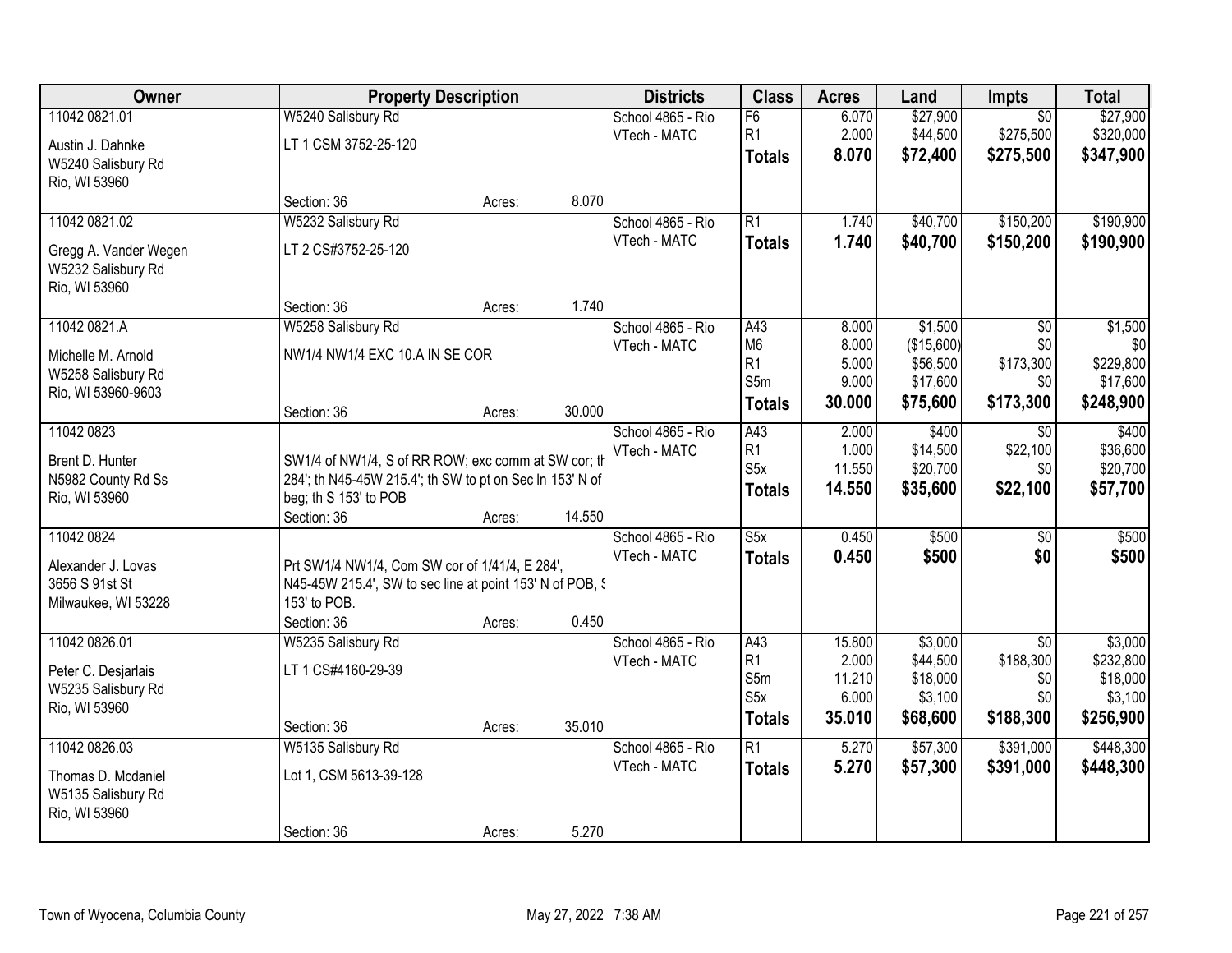| Owner                                                  | <b>Property Description</b>                         |        |        | <b>Districts</b>  | <b>Class</b>     | <b>Acres</b> | Land        | Impts           | <b>Total</b> |
|--------------------------------------------------------|-----------------------------------------------------|--------|--------|-------------------|------------------|--------------|-------------|-----------------|--------------|
| 11042 0826.04                                          | W5181 Salisbury Rd                                  |        |        | School 4865 - Rio | A43              | 7.000        | \$1,300     | $\overline{50}$ | \$1,300      |
| Thomas D. Mcdaniel                                     | LT 2 CS#4160-29-39 - See Exceptions                 |        |        | VTech - MATC      | C2               | 0.200        | \$13,100    | \$0             | \$13,100     |
| W5135 Salisbury Rd                                     |                                                     |        |        |                   | S5m              | 14.540       | \$23,300    | \$0             | \$23,300     |
| Rio, WI 53960                                          |                                                     |        |        |                   | S <sub>5</sub> x | 8.000        | \$18,400    | \$0             | \$18,400     |
|                                                        | Section: 36                                         | Acres: | 29.740 |                   | <b>Totals</b>    | 29.740       | \$56,100    | \$0             | \$56,100     |
| 11042 0827                                             | W5158 State Highway 16                              |        |        | School 4865 - Rio | $\overline{R1}$  | 3.130        | \$50,900    | \$128,000       | \$178,900    |
| Jonathan Vick                                          | PRT OFE1/2 SW1/4; BEG @ INT W 1/8 LN & SW LN RR     |        |        | VTech - MATC      | S <sub>5</sub> x | 14.000       | \$16,800    | \$0             | \$16,800     |
| W11025 Eagle Dr                                        | ROW; THTHS706' TO HWY-16;S40 07'E1376';N58          |        |        |                   | <b>Totals</b>    | 17.130       | \$67,700    | \$128,000       | \$195,700    |
| Lodi, WI 53555                                         | 08'-568' TO RR ROW; NW 2010' POB                    |        |        |                   |                  |              |             |                 |              |
|                                                        | Section: 36                                         | Acres: | 17.130 |                   |                  |              |             |                 |              |
| 11042 0828                                             |                                                     |        |        | School 4865 - Rio | $\overline{F6}$  | 25.300       | \$98,700    | $\overline{50}$ | \$98,700     |
| Rodney Frisch                                          | NW1/4 of SW1/4, Exc RR ROW, Exc CS#1558, Exc 8.03   |        |        | VTech - MATC      | S <sub>5</sub> x | 2.002        | \$400       | \$0             | \$400        |
| W4098 Moore Rd                                         | ac, See exceptions                                  |        |        |                   | <b>Totals</b>    | 27.302       | \$99,100    | \$0             | \$99,100     |
| Rio, WI 53960                                          |                                                     |        |        |                   |                  |              |             |                 |              |
|                                                        | Section: 36                                         | Acres: | 27.302 |                   |                  |              |             |                 |              |
| 11042 0828.2                                           | W5249 State Highway 16                              |        |        | School 4865 - Rio | $\overline{C2}$  | 1.000        | \$32,000    | \$9,500         | \$41,500     |
|                                                        |                                                     |        |        | VTech - MATC      | S <sub>5</sub> x | 7.030        | \$7,000     | \$0             | \$7,000      |
| Rodney Frisch                                          | Prt NW1/4 of SW1/4, Com SW cor Sec 36, N2-25W       |        |        |                   | <b>Totals</b>    | 8.030        | \$39,000    | \$9,500         | \$48,500     |
| W4098 Moore Rd                                         | 2138.7' POB, N2-25W 515.97', N89-6E 356.24', S47-7E |        |        |                   |                  |              |             |                 |              |
| Rio, WI 53960                                          | 680.29', S42-52W 177.59', N84-15W 715.89' to POB    |        |        |                   |                  |              |             |                 |              |
|                                                        | Section: 36                                         | Acres: | 8.030  |                   |                  |              |             |                 |              |
| 11042 0828.3                                           | N5016 Hagan Rd                                      |        |        | School 4865 - Rio | $\overline{R1}$  | 2.000        | \$44,500    | \$177,500       | \$222,000    |
| Michelle K. Roche                                      | Part of Lot 1, CSM 1558-7-109 --- AKA PRT SW1/4     |        |        | VTech - MATC      | <b>Totals</b>    | 2.000        | \$44,500    | \$177,500       | \$222,000    |
| N5016 Hagan Rd                                         | SW1/4 NW1/4 SW1/4 COM SW COR TH NLY ALG W           |        |        |                   |                  |              |             |                 |              |
| Rio, WI 53960                                          | SEC 36 1293.5 POB TH ALG SEC LINE 250' TH E350'     |        |        |                   |                  |              |             |                 |              |
|                                                        | Section: 36                                         | Acres: | 2.000  |                   |                  |              |             |                 |              |
| 11042 0828.4                                           | N5016 Hagan Rd                                      |        |        | School 4865 - Rio | $\overline{R1}$  | 2.028        | \$44,700    | \$12,300        | \$57,000     |
| Michelle K. Roche                                      | Lot 1, CSM 1558-7-109 see exception                 |        |        | VTech - MATC      | <b>Totals</b>    | 2.028        | \$44,700    | \$12,300        | \$57,000     |
| N5016 Hagan Rd                                         |                                                     |        |        |                   |                  |              |             |                 |              |
| Rio, WI 53960                                          |                                                     |        |        |                   |                  |              |             |                 |              |
|                                                        | Section: 36                                         | Acres: | 2.028  |                   |                  |              |             |                 |              |
| 11042 0829                                             | N4956 Hagan Rd                                      |        |        | School 4865 - Rio | F6               | 4.200        | \$19,300    | $\overline{50}$ | \$19,300     |
|                                                        | SW1/4 of SW1/4, Exc prt CS#1558, Exc CS#2347-15-43  |        |        | VTech - MATC      | M <sub>6</sub>   | 34.000       | (\$156,400) | \$0             | \$0          |
| Don's Wild & Wooly Revocable Trust<br>Dated 12/12/2019 |                                                     |        |        |                   | <b>Totals</b>    | 38.200       | \$19,300    | \$0             | \$19,300     |
| 1360 Eagle Feather Trl                                 |                                                     |        |        |                   |                  |              |             |                 |              |
| Neenah, WI 54956                                       | Section: 36                                         | Acres: | 38.200 |                   |                  |              |             |                 |              |
|                                                        |                                                     |        |        |                   |                  |              |             |                 |              |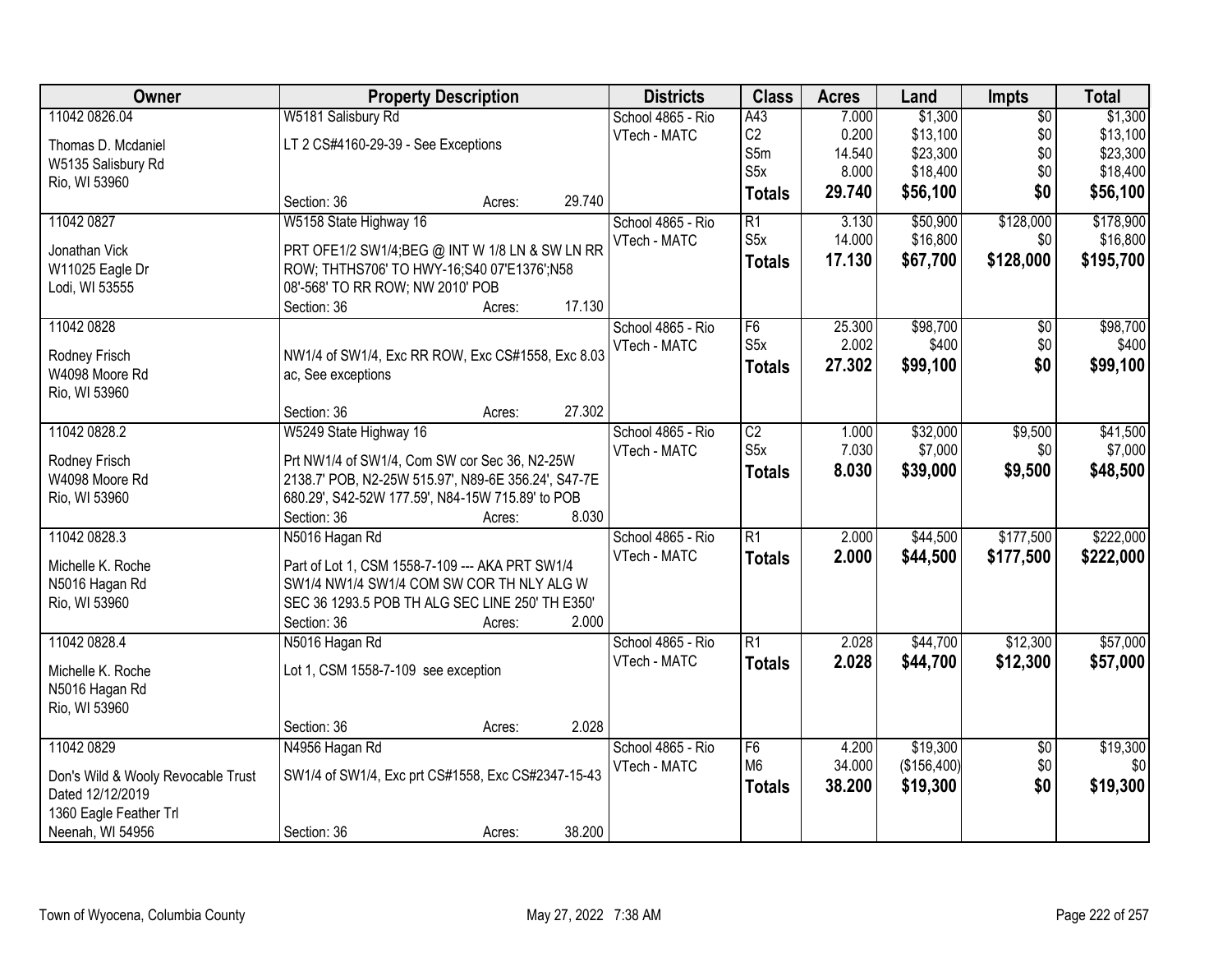| Owner                                                                     |                                                                                                                              | <b>Property Description</b> |        | <b>Districts</b>                  | <b>Class</b>                                  | <b>Acres</b>                       | Land                                       | <b>Impts</b>                              | <b>Total</b>                                |
|---------------------------------------------------------------------------|------------------------------------------------------------------------------------------------------------------------------|-----------------------------|--------|-----------------------------------|-----------------------------------------------|------------------------------------|--------------------------------------------|-------------------------------------------|---------------------------------------------|
| 11042 0829.01                                                             | N4966 Hagan Rd                                                                                                               |                             |        | School 4865 - Rio                 | R1                                            | 1.231                              | \$33,400                                   | \$121,200                                 | \$154,600                                   |
| David L. Gartland<br>N4956 Hagen Rd<br>Rio, WI 53960                      | Lot 1, CSM 2347-15-43                                                                                                        |                             |        | VTech - MATC                      | <b>Totals</b>                                 | 1.231                              | \$33,400                                   | \$121,200                                 | \$154,600                                   |
|                                                                           | Section: 36                                                                                                                  | Acres:                      | 1.231  |                                   |                                               |                                    |                                            |                                           |                                             |
| 11042 0830.A<br>Jane M. Pertzborn<br>W5111 State Rd 16                    | W5111 State Highway 16<br>PART OF E1/2 OF SW1/4 LYING S OF HWY 16 & PART<br>OF SW1/4OF SE1/4 LYING S OF HWY 16.              |                             |        | School 4865 - Rio<br>VTech - MATC | A43<br>R <sub>1</sub><br>S5m<br><b>Totals</b> | 3.000<br>2.000<br>25.200<br>30.200 | \$600<br>\$44,500<br>\$58,000<br>\$103,100 | \$0<br>\$115,400<br>\$0<br>\$115,400      | \$600<br>\$159,900<br>\$58,000<br>\$218,500 |
| Rio, WI 53960                                                             |                                                                                                                              |                             |        |                                   |                                               |                                    |                                            |                                           |                                             |
| 11042 0831                                                                | Section: 36<br>Schliesmann Rd                                                                                                | Acres:                      | 30.200 | School 4865 - Rio                 | A42                                           | 40.000                             | \$10,600                                   | $\sqrt[6]{3}$                             | \$10,600                                    |
| Jeffrey W. Schneider<br>W4954 Bernander Rd<br>Rio, WI 53960               | <b>NE1/4 OF SE1/4</b>                                                                                                        |                             |        | VTech - MATC                      | <b>Totals</b>                                 | 40.000                             | \$10,600                                   | \$0                                       | \$10,600                                    |
|                                                                           | Section: 36                                                                                                                  | Acres:                      | 40.000 |                                   |                                               |                                    |                                            |                                           |                                             |
| 11042 0832<br>Jon F. Duhr<br>W5069 Salisbury Rd<br>Rio, WI 53960          | W5069 Salisbury Rd<br>LOT 1 CS#2445-16-15                                                                                    |                             |        | School 4865 - Rio<br>VTech - MATC | A42<br>R1<br>S5m<br>S <sub>5</sub> x          | 15.400<br>2.000<br>16.600<br>1.000 | \$4,100<br>\$44,500<br>\$38,200<br>\$2,400 | $\sqrt{6}$<br>\$238,800<br>\$0<br>\$0     | \$4,100<br>\$283,300<br>\$38,200<br>\$2,400 |
|                                                                           | Section: 36                                                                                                                  | Acres:                      | 35.000 |                                   | <b>Totals</b>                                 | 35.000                             | \$89,200                                   | \$238,800                                 | \$328,000                                   |
| 11042 0833<br>Jeffrey W. Schneider<br>W4954 Bernander Rd<br>Rio, WI 53960 | PRT LOT 1-C.S. V.3 P.65 #590                                                                                                 |                             |        | School 4865 - Rio<br>VTech - MATC | A43<br>S5m<br><b>Totals</b>                   | 19.220<br>1.000<br>20.220          | \$3,700<br>\$2,300<br>\$6,000              | \$0<br>\$0<br>\$0                         | \$3,700<br>\$2,300<br>\$6,000               |
|                                                                           | Section: 36                                                                                                                  | Acres:                      | 20.220 |                                   |                                               |                                    |                                            |                                           |                                             |
| 11042 0835<br>Jeffrey W. Schneider<br>W4954 Bernander Rd<br>Rio, WI 53960 | N4937 Schliesmann Rd<br>SE1/4 OF SE1/4 see exceptions                                                                        |                             |        | School 4865 - Rio<br>VTech - MATC | A43<br>H7<br><b>Totals</b>                    | 28.600<br>4.300<br>32.900          | \$5,500<br>\$31,600<br>\$37,100            | $\overline{50}$<br>\$267,200<br>\$267,200 | \$5,500<br>\$298,800<br>\$304,300           |
|                                                                           | Section: 36                                                                                                                  | Acres:                      | 32.900 |                                   |                                               |                                    |                                            |                                           |                                             |
| 11042 0835.A<br>Randy W. Duerst<br>N4975 Lowville Rd<br>Rio, WI 53960     | N4997 Schliesmann Rd<br>PCL IN SE1/4 SE1/4; BEG @ SE COR SD SEC; N824'<br>TO POB;N 508'; W 382.38'; S 508'; E 382.38' TO POB |                             |        | School 4865 - Rio<br>VTech - MATC | R1<br><b>Totals</b>                           | 4.460<br>4.460                     | \$54,900<br>\$54,900                       | \$146,400<br>\$146,400                    | \$201,300<br>\$201,300                      |
|                                                                           | Section: 36                                                                                                                  | Acres:                      | 4.460  |                                   |                                               |                                    |                                            |                                           |                                             |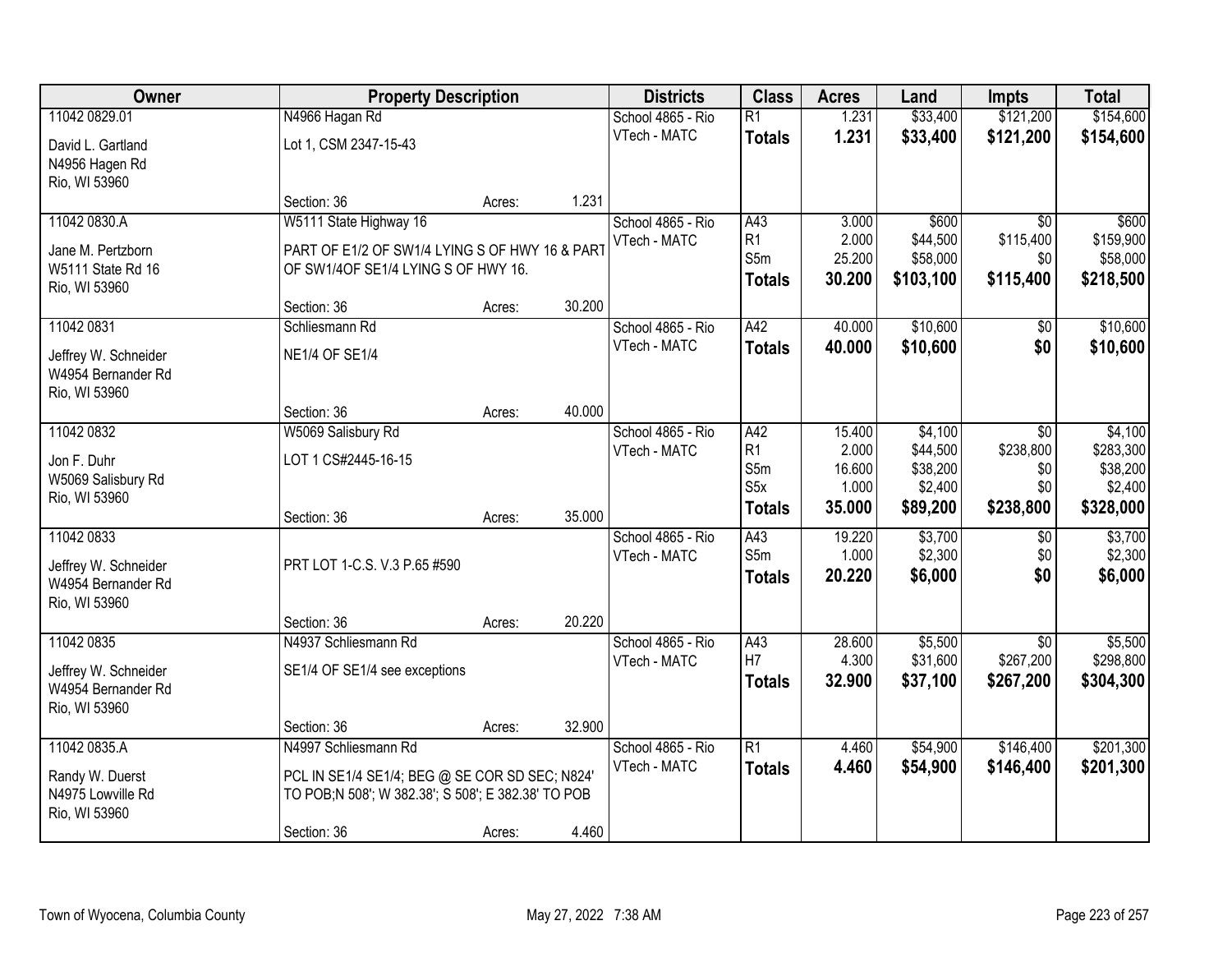| Owner                                                                                    | <b>Property Description</b>                                                                                                                                                                                                      | <b>Districts</b>                             | <b>Class</b>                              | <b>Acres</b>     | Land                   | <b>Impts</b>           | <b>Total</b>           |
|------------------------------------------------------------------------------------------|----------------------------------------------------------------------------------------------------------------------------------------------------------------------------------------------------------------------------------|----------------------------------------------|-------------------------------------------|------------------|------------------------|------------------------|------------------------|
| 11042 0836.1<br>Billy J. Frederiksen<br>869 Meadowsweet Cir<br>Sun Prairie, WI 53590     | PRT OF NE1/4 OF SEC 1-11-10 AND ENDING IN SE1/4<br>OF SEC 36-12-10                                                                                                                                                               | School 4865 - Rio<br>VTech - MATC            | S5x<br><b>Totals</b>                      | 0.810<br>0.810   | \$200<br>\$200         | $\overline{50}$<br>\$0 | \$200<br>\$200         |
|                                                                                          | 0.810<br>Section: 36<br>Acres:                                                                                                                                                                                                   |                                              |                                           |                  |                        |                        |                        |
| 11042 0836.2<br><b>Heartland Partners CMC</b><br>330 N Jefferson Ct<br>Chicago, IL 60661 | 11 A FOR RR ROW EXC #698271<br>10.190<br>Section: 36<br>Acres:                                                                                                                                                                   | School 4865 - Rio<br>VTech - MATC            | X5<br><b>Totals</b>                       | 10.190<br>10.190 | $\overline{50}$<br>\$0 | $\overline{30}$<br>\$0 | $\sqrt{50}$<br>\$0     |
| 11042 0837                                                                               |                                                                                                                                                                                                                                  | School 4228 -                                | R1                                        | 0.000            | \$7,800                | \$0                    | \$7,800                |
| Daniel W. Tessman<br>N7338 S Shore Dr<br>Pardeeville, WI 53954                           | LOT 1-SOUTH SHORE ACRES PLAT; 75 FT WATER<br>FRONT. EXC WLY FT see exceptions                                                                                                                                                    | Pardeeville<br>VTech - MATC                  | <b>Totals</b>                             | 0.000            | \$7,800                | \$0                    | \$7,800                |
|                                                                                          | 0.000<br>Section: 6<br>Acres:                                                                                                                                                                                                    |                                              |                                           |                  |                        |                        |                        |
| 11042 0837.A<br>Town of Wyocena<br>N5366 W Hill Rd<br>Rio, WI 53960                      | WLY 50' of Lot 1, South Shoure Acres in GL 8; being a<br>strip 50' weide from Swan Lake on N to platted driveway<br>on S<br>0.000<br>Section: 6<br>Acres:                                                                        | School 4228 -<br>Pardeeville<br>VTech - MATC | X4<br><b>Totals</b>                       | 0.000<br>0.000   | $\overline{50}$<br>\$0 | \$0<br>\$0             | \$0<br>\$0             |
| 11042 0837.B<br>David J. Patton<br>N7326 S Shore Dr<br>Pardeeville, WI 53954             | N7326 S Shore Dr<br>Prt Lots 1 & 2 South Shore Acres Pla, Com 25' W NW co<br>Lot 2, S 262' to POB, E 100', S 90', SW to point on E line<br>hwy 124' S of POB, N to POB; ALSO property described<br>0.400<br>Section: 6<br>Acres: | School 4228 -<br>Pardeeville<br>VTech - MATC | $\overline{R1}$<br><b>Totals</b>          | 0.400<br>0.400   | \$21,700<br>\$21,700   | \$156,700<br>\$156,700 | \$178,400<br>\$178,400 |
| 11042 0838<br>Daniel W. Tessman<br>N7338 S Shore Dr<br>Pardeeville, WI 53954             | N7338 S Shore Dr<br>LOT 2-SOUTH SHORE ACRES PLAT. 216 FT WATER<br>FRONT. ALL 50' PUBLIC DRIVEWAY BETWN L 4 & 5<br>L1,2,3 SHORE ACRES. see exceptions<br>0.910<br>Section: 6<br>Acres:                                            | School 4228 -<br>Pardeeville<br>VTech - MATC | $\overline{\mathsf{R}1}$<br><b>Totals</b> | 0.910<br>0.910   | \$184,500<br>\$184,500 | \$103,500<br>\$103,500 | \$288,000<br>\$288,000 |
| 11042 0839<br>Daniel W. Tessman<br>N7338 S Shore Dr<br>Pardeeville, WI 53954             | N7338 N South Shore Dr<br>LOT 3-SOUTH SHORE ACRES PLAT; 125 FT WATER<br>FRONT. ALSO V254-75 see exceptions EXC E 25 FT<br>0.410<br>Section: 6<br>Acres:                                                                          | School 4228 -<br>Pardeeville<br>VTech - MATC | R1<br><b>Totals</b>                       | 0.410<br>0.410   | \$20,400<br>\$20,400   | \$4,800<br>\$4,800     | \$25,200<br>\$25,200   |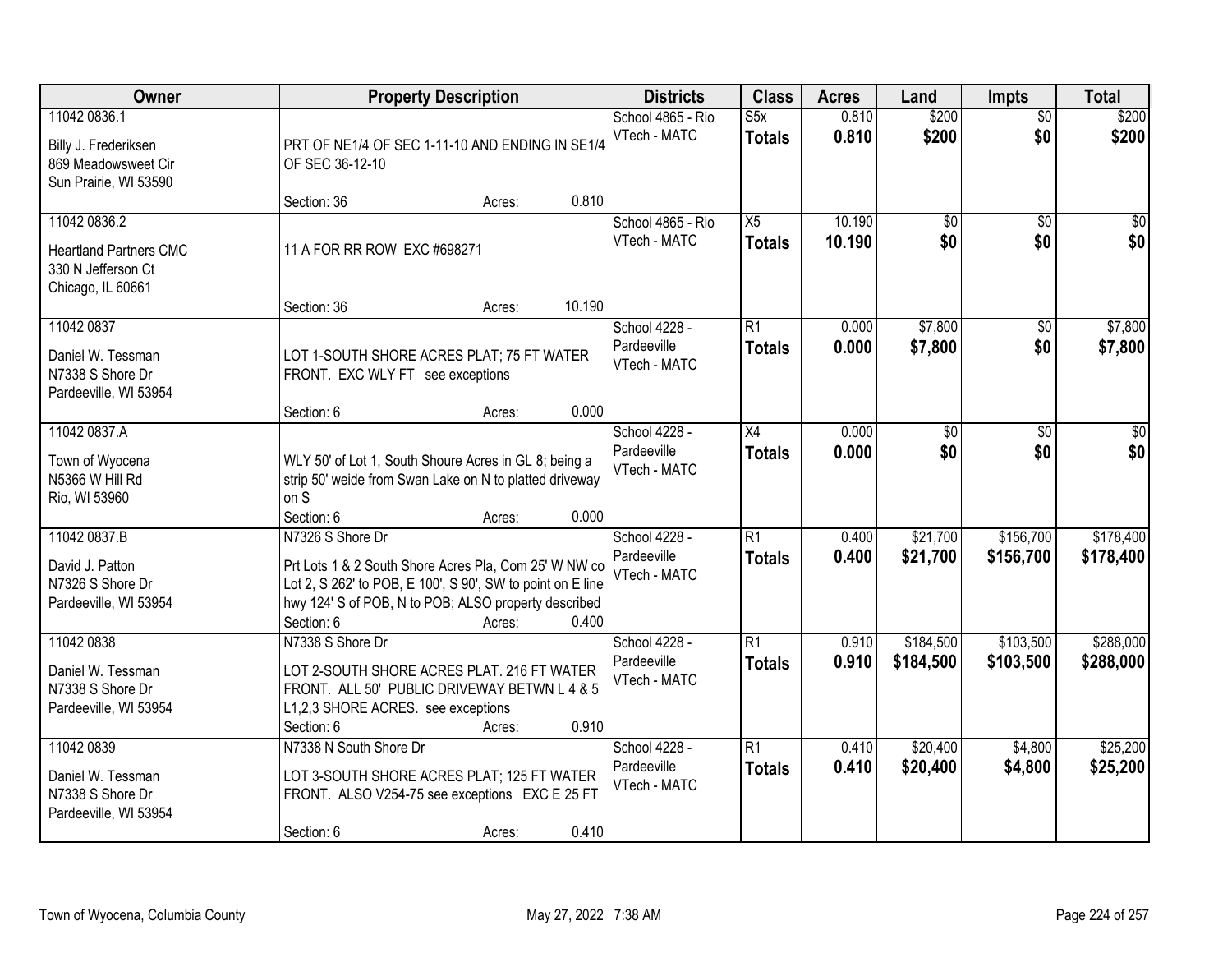| <b>Owner</b>                                 | <b>Property Description</b>                                | <b>Districts</b> | <b>Class</b>    | <b>Acres</b> | Land      | <b>Impts</b> | <b>Total</b> |
|----------------------------------------------|------------------------------------------------------------|------------------|-----------------|--------------|-----------|--------------|--------------|
| 11042 0839.A                                 | N7330 S Shore Dr                                           | School 4228 -    | $\overline{R1}$ | 0.500        | \$158,000 | \$246,500    | \$404,500    |
| <b>Timothy Russell</b>                       | Prt Lots 2 & 3 & prt 50' vacated public drive, South Shore | Pardeeville      | <b>Totals</b>   | 0.500        | \$158,000 | \$246,500    | \$404,500    |
| 43 S Gate Course                             | Acres Plat, Beg NE cor Lot 4 South Shore Acres Plat,       | VTech - MATC     |                 |              |           |              |              |
| St Charles, IL 60174                         | N49-33-26E 295.72' to beg of meander line, N41-48-30W      |                  |                 |              |           |              |              |
|                                              | 0.500<br>Section: 6<br>Acres:                              |                  |                 |              |           |              |              |
| 11042 0840                                   | N South Shore Dr                                           | School 4228 -    | $\overline{C2}$ | 0.690        | \$4,900   | \$0          | \$4,900      |
|                                              |                                                            | Pardeeville      | <b>Totals</b>   | 0.690        | \$4,900   | \$0          | \$4,900      |
| <b>Boat Club Portage</b>                     | LOT 4-SOUTH SHORE ACRES PLAT; see exceptions               | VTech - MATC     |                 |              |           |              |              |
| PO Box 5                                     |                                                            |                  |                 |              |           |              |              |
| Portage, WI 53901                            |                                                            |                  |                 |              |           |              |              |
|                                              | Section: 6<br>0.690<br>Acres:                              |                  |                 |              |           |              |              |
| 11042 0841                                   | N7320 S Shore Dr                                           | School 4228 -    | $\overline{C2}$ | 1.960        | \$172,700 | \$45,500     | \$218,200    |
| <b>Boat Club Portage</b>                     | LOT 5-SOUTH SHORE ACRES PLAT; 91 FT WATER                  | Pardeeville      | <b>Totals</b>   | 1.960        | \$172,700 | \$45,500     | \$218,200    |
| PO Box 5                                     | FRONT. see exceptions                                      | VTech - MATC     |                 |              |           |              |              |
| Portage, WI 53901                            |                                                            |                  |                 |              |           |              |              |
|                                              | 1.960<br>Section: 6<br>Acres:                              |                  |                 |              |           |              |              |
| 11042 0842                                   | N7320 South Shore Dr                                       | School 4228 -    | $\overline{C2}$ | 0.500        | \$39,000  | \$11,100     | \$50,100     |
|                                              | LOT 6-SOUTH SHORE ACRES PLAT; 60 FT WATER                  | Pardeeville      | <b>Totals</b>   | 0.500        | \$39,000  | \$11,100     | \$50,100     |
| <b>Boat Club Portage</b><br>PO Box 5         | FRONT.                                                     | VTech - MATC     |                 |              |           |              |              |
| Portage, WI 53901                            |                                                            |                  |                 |              |           |              |              |
|                                              | 0.500<br>Section: 6<br>Acres:                              |                  |                 |              |           |              |              |
| 11042 0843                                   | W7062 E South Shore Dr                                     | School 4228 -    | $\overline{R1}$ | 0.900        | \$126,000 | \$199,200    | \$325,200    |
|                                              |                                                            | Pardeeville      | <b>Totals</b>   | 0.900        | \$126,000 | \$199,200    | \$325,200    |
| Daniel Swanson                               | Lot 7, South Shore Acres Plat                              | VTech - MATC     |                 |              |           |              |              |
| W7062 E South Shore Dr                       |                                                            |                  |                 |              |           |              |              |
| Pardeeville, WI 53954                        |                                                            |                  |                 |              |           |              |              |
|                                              | 0.900<br>Section: 6<br>Acres:                              |                  |                 |              |           |              |              |
| 11042 0844                                   | W7058 E South Shore Dr                                     | School 4228 -    | $\overline{R1}$ | 0.490        | \$151,600 | \$102,600    | \$254,200    |
| Dorn Girls & Co LLC                          | LOT 8-SOUTH SHORE ACRES PLAT; 75.8 FT WATER                | Pardeeville      | <b>Totals</b>   | 0.490        | \$151,600 | \$102,600    | \$254,200    |
| N6867 Raymond Rd                             | FRONT. ALSO Part of Lot 9, South Shore Acres,              | VTech - MATC     |                 |              |           |              |              |
| Pardeeville, WI 53954                        | described as follows: Beg at the SW cor of Lot 9, South    |                  |                 |              |           |              |              |
|                                              | 0.490<br>Section: 6<br>Acres:                              |                  |                 |              |           |              |              |
| 11042 0845.06                                | W7054 E South Shore Dr                                     | School 4228 -    | $\overline{R1}$ | 0.450        | \$140,400 | \$147,000    | \$287,400    |
|                                              |                                                            | Pardeeville      | <b>Totals</b>   | 0.450        | \$140,400 | \$147,000    | \$287,400    |
| Michelle L. Thomas<br>W7054 E South Shore Dr | Lot 1, CSM 5083-36-14 - See Exceptions                     | VTech - MATC     |                 |              |           |              |              |
| Pardeeville, WI 53954                        |                                                            |                  |                 |              |           |              |              |
|                                              | 0.450<br>Section: 6<br>Acres:                              |                  |                 |              |           |              |              |
|                                              |                                                            |                  |                 |              |           |              |              |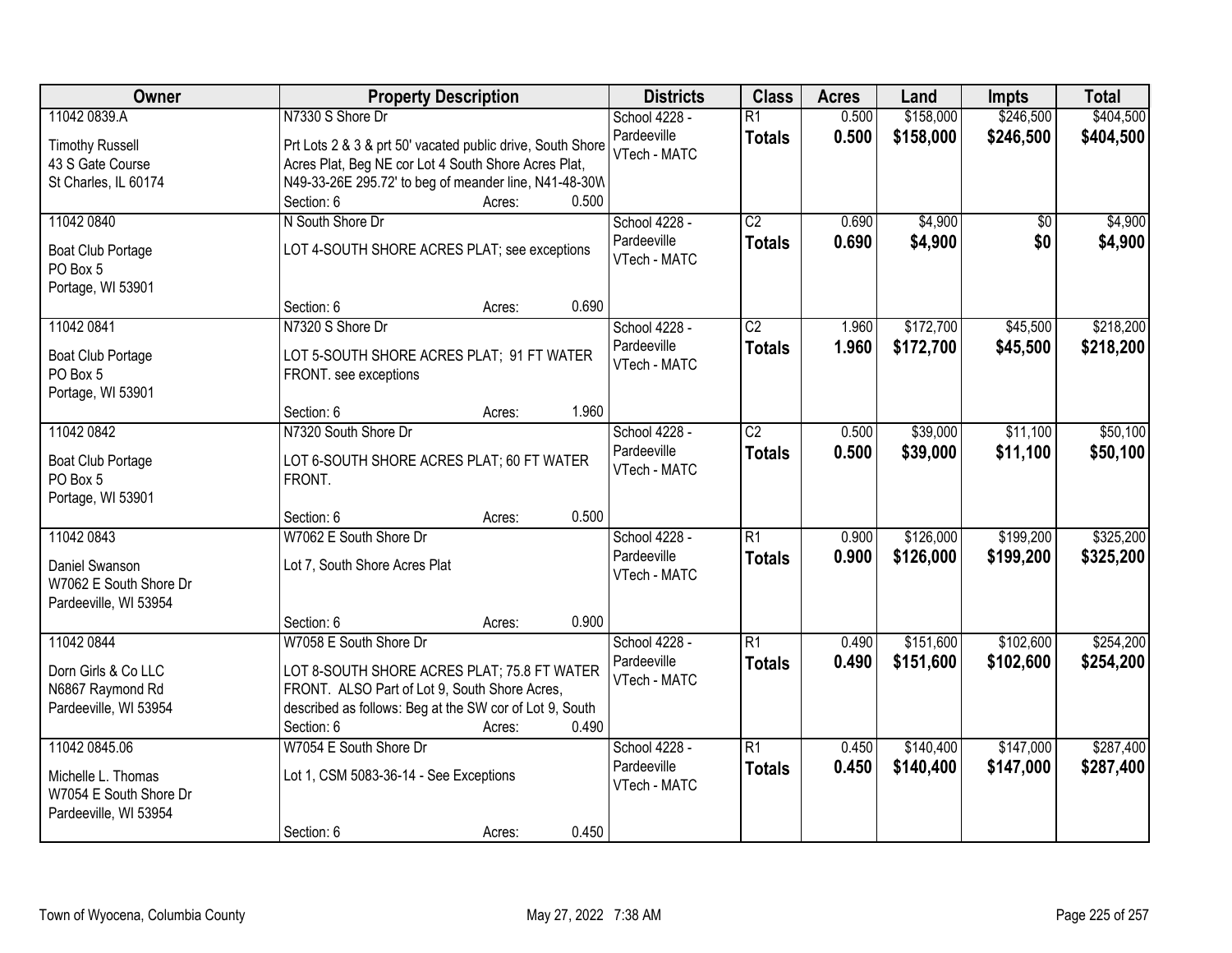| Owner                                | <b>Property Description</b>                              | <b>Districts</b> | <b>Class</b>    | <b>Acres</b> | Land      | <b>Impts</b> | <b>Total</b> |
|--------------------------------------|----------------------------------------------------------|------------------|-----------------|--------------|-----------|--------------|--------------|
| 11042 0845.07                        | W7044 E South Shore Dr                                   | School 4228 -    | $\overline{R1}$ | 0.670        | \$190,000 | \$222,800    | \$412,800    |
| Gerald W. Showers                    | All of Lot 2 & part of Lot 1 of CSM 5083, described as   | Pardeeville      | <b>Totals</b>   | 0.670        | \$190,000 | \$222,800    | \$412,800    |
| W7044 E South Shore Dr               | follows: Comm at the E Q cor of Sec 6; S88-53-26W        | VTech - MATC     |                 |              |           |              |              |
| Pardeeville, WI 53954                | 1837.13'; N00-21-57W 2915.97' to the SE cor of Lot 2,    |                  |                 |              |           |              |              |
|                                      | 0.670<br>Section: 6<br>Acres:                            |                  |                 |              |           |              |              |
| 11042 0847                           | W7040 E South Shore Dr                                   | School 4228 -    | $\overline{R1}$ | 0.480        | \$154,800 | \$173,000    | \$327,800    |
| Brian J. Tool                        | Lot 11, South Shore Acres                                | Pardeeville      | <b>Totals</b>   | 0.480        | \$154,800 | \$173,000    | \$327,800    |
| 535 Winnebago Ave                    |                                                          | VTech - MATC     |                 |              |           |              |              |
| Portage, WI 53901                    |                                                          |                  |                 |              |           |              |              |
|                                      | 0.480<br>Section: 6<br>Acres:                            |                  |                 |              |           |              |              |
| 11042 0848                           | W7028 E South Shore Dr                                   | School 4228 -    | $\overline{R1}$ | 0.450        | \$154,800 | \$71,000     | \$225,800    |
| Sandra J. Theiler                    | LOT 12-SOUTH SHORE ACRES PLAT; 78' WATER                 | Pardeeville      | <b>Totals</b>   | 0.450        | \$154,800 | \$71,000     | \$225,800    |
| W7028 E South Shore Dr               | <b>FRONT</b>                                             | VTech - MATC     |                 |              |           |              |              |
| Pardeeville, WI 53954                |                                                          |                  |                 |              |           |              |              |
|                                      | 0.450<br>Section: 6<br>Acres:                            |                  |                 |              |           |              |              |
| 11042 0849                           | W7018 E South Shore Dr                                   | School 4228 -    | $\overline{R1}$ | 0.410        | \$139,300 | \$0          | \$139,300    |
|                                      |                                                          | Pardeeville      | <b>Totals</b>   | 0.410        | \$139,300 | \$0          | \$139,300    |
| Anita M. Proebstle<br>820 W Pine Ave | LOT 13 SHORE ACRES PLAT; 78' WATER FRONT                 | VTech - MATC     |                 |              |           |              |              |
| Roselle, IL 60172-2756               |                                                          |                  |                 |              |           |              |              |
|                                      | 0.410<br>Section: 6<br>Acres:                            |                  |                 |              |           |              |              |
| 11042 0850                           | W7014 E South Shore Dr                                   | School 4228 -    | $\overline{R1}$ | 0.340        | \$154,800 | \$123,300    | \$278,100    |
|                                      |                                                          | Pardeeville      | <b>Totals</b>   | 0.340        | \$154,800 | \$123,300    | \$278,100    |
| Josef Klimm                          | LOT 14-SOUTH SHORE ACRES Plat; 78' WATER                 | VTech - MATC     |                 |              |           |              |              |
| 624 Hamlets Cir<br>Verona, WI 53593  | FRONT (VACATED S SHORE DR R428-3)                        |                  |                 |              |           |              |              |
|                                      | 0.340<br>Section: 6<br>Acres:                            |                  |                 |              |           |              |              |
| 11042 0851                           | W7010 E South Shore Dr                                   | School 4228 -    | $\overline{R1}$ | 0.340        | \$154,800 | \$185,000    | \$339,800    |
|                                      |                                                          | Pardeeville      | <b>Totals</b>   | 0.340        | \$154,800 | \$185,000    | \$339,800    |
| James L. Mortenson                   | Lot 15, South Shore Acres Plat, & prt vacated South Shor | VTech - MATC     |                 |              |           |              |              |
| W7010 E South Shore Dr               | Dr                                                       |                  |                 |              |           |              |              |
| Rio, WI 53960                        | 0.340<br>Section: 6                                      |                  |                 |              |           |              |              |
| 11042 0852.01                        | Acres:<br>W7006 E South Shore Dr                         | School 4228 -    | $\overline{R1}$ | 0.830        | \$168,600 | \$58,700     | \$227,300    |
|                                      |                                                          | Pardeeville      | <b>Totals</b>   | 0.830        | \$168,600 | \$58,700     | \$227,300    |
| Robert H. Bryan                      | Lot 16, South Shore Acres Plat. Also includes (VACATED   | VTech - MATC     |                 |              |           |              |              |
| W7033 E South Shore Dr               | S SHORE DR R428-1) AND Lot 17, South Shore Acres         |                  |                 |              |           |              |              |
| Pardeeville, WI 53954                | Plat.                                                    |                  |                 |              |           |              |              |
|                                      | 0.830<br>Section: 6<br>Acres:                            |                  |                 |              |           |              |              |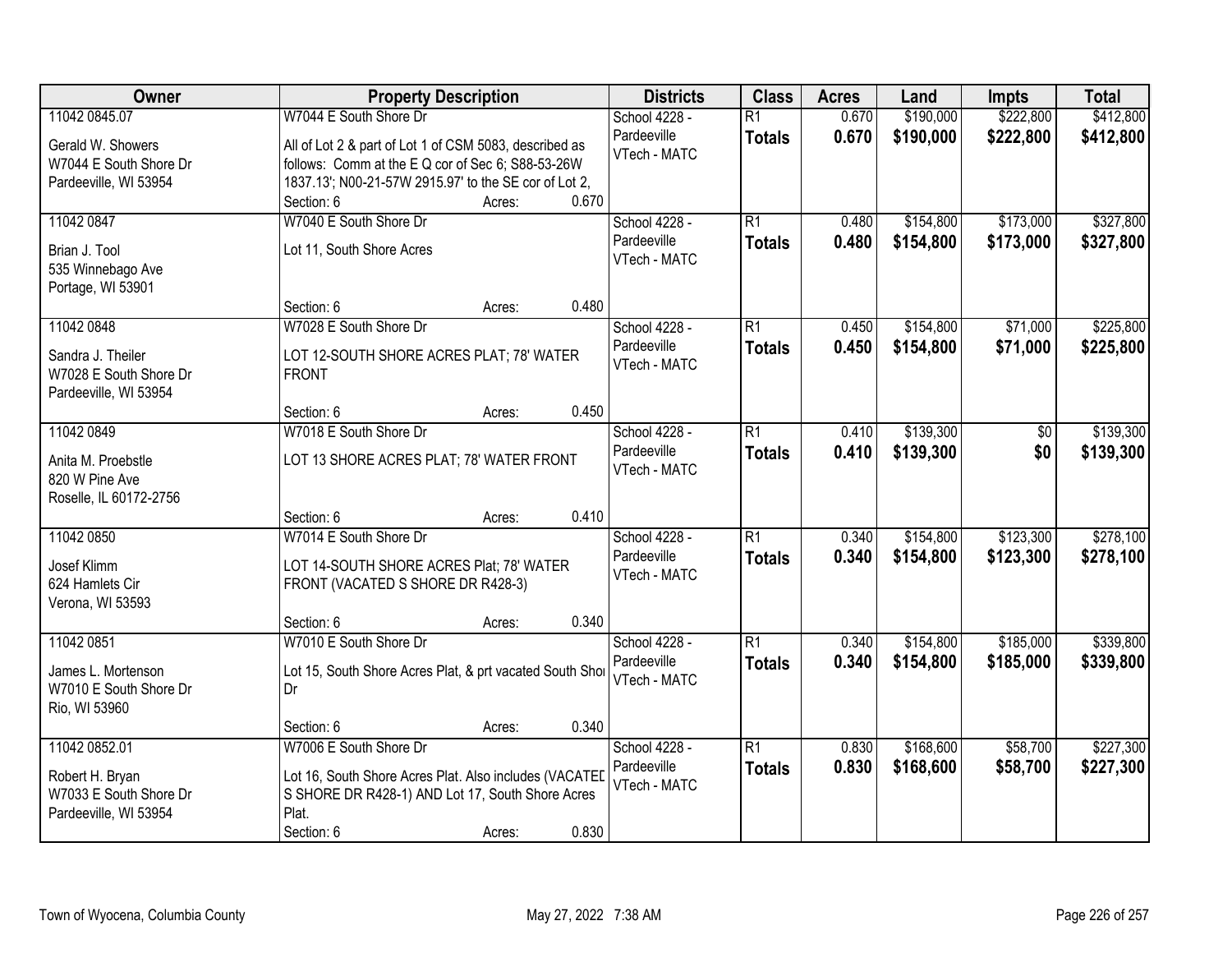| Owner                                                                       | <b>Property Description</b>    |                 | <b>Districts</b>             | <b>Class</b>    | <b>Acres</b> | Land     | <b>Impts</b>    | <b>Total</b> |
|-----------------------------------------------------------------------------|--------------------------------|-----------------|------------------------------|-----------------|--------------|----------|-----------------|--------------|
| 11042 0855                                                                  | Sunset Ter                     |                 | 7040-Park Lake               | $\overline{R1}$ | 0.540        | \$31,600 | $\overline{50}$ | \$31,600     |
| Charles W. Wolfe                                                            | LOT 1-BLOCK 1-LAKEVIEW HTS     |                 | Sanitary District #1         | <b>Totals</b>   | 0.540        | \$31,600 | \$0             | \$31,600     |
| W5607 Sunset Ter                                                            |                                |                 | 8040-Pardeeville             |                 |              |          |                 |              |
| Pardeeville, WI 53954                                                       |                                |                 | Lakes Mgmnt District         |                 |              |          |                 |              |
|                                                                             | Section: 2                     | 0.000<br>Acres: | School 4228 -                |                 |              |          |                 |              |
|                                                                             |                                |                 | Pardeeville                  |                 |              |          |                 |              |
|                                                                             |                                |                 | VTech - MATC                 |                 |              |          |                 |              |
| 11042 0856                                                                  | N7285 Circle Dr                |                 | 7040-Park Lake               | $\overline{R1}$ | 0.600        | \$33,100 | \$228,000       | \$261,100    |
| Nathan D. Barden                                                            | Lot 2, Blk 1, Lakeview Heights |                 | Sanitary District #1         | <b>Totals</b>   | 0.600        | \$33,100 | \$228,000       | \$261,100    |
| N7285 Circle Dr                                                             |                                |                 | 8040-Pardeeville             |                 |              |          |                 |              |
| Pardeeville, WI 53954                                                       |                                |                 | Lakes Mgmnt District         |                 |              |          |                 |              |
|                                                                             | Section: 2                     | 0.600<br>Acres: | School 4228 -<br>Pardeeville |                 |              |          |                 |              |
|                                                                             |                                |                 | VTech - MATC                 |                 |              |          |                 |              |
| 11042 0857                                                                  | N7284 Circle Dr                |                 | 7040-Park Lake               | $\overline{R1}$ | 0.490        | \$29,800 | \$142,500       | \$172,300    |
|                                                                             |                                |                 | Sanitary District #1         |                 | 0.490        | \$29,800 |                 |              |
| Juan J. Reyes                                                               | LOT 1 BLK 2 LAKEVIEW HTS       |                 | 8040-Pardeeville             | <b>Totals</b>   |              |          | \$142,500       | \$172,300    |
| N7284 Circle Dr                                                             |                                |                 | Lakes Mgmnt District         |                 |              |          |                 |              |
| Pardeeville, WI 53954                                                       |                                |                 | School 4228 -                |                 |              |          |                 |              |
|                                                                             | Section: 2                     | 0.000<br>Acres: | Pardeeville                  |                 |              |          |                 |              |
|                                                                             |                                |                 | VTech - MATC                 |                 |              |          |                 |              |
| 11042 0858                                                                  |                                |                 | 7040-Park Lake               | R1              | 0.320        | \$23,000 | $\overline{50}$ | \$23,000     |
|                                                                             |                                |                 | Sanitary District #1         | <b>Totals</b>   | 0.320        | \$23,000 | \$0             | \$23,000     |
| Robert C & Margaret R Sanderson Joint   Lot 2, Blk 2, Lakeview Heights      |                                |                 | 8040-Pardeeville             |                 |              |          |                 |              |
| Rev Trust Dtd 6/5                                                           |                                |                 | Lakes Mgmnt District         |                 |              |          |                 |              |
| W5572 Sunset Ter                                                            |                                |                 | School 4228 -                |                 |              |          |                 |              |
| Pardeeville, WI 53954                                                       | Section: 2                     | 0.000<br>Acres: | Pardeeville                  |                 |              |          |                 |              |
|                                                                             |                                |                 | VTech - MATC                 |                 |              |          |                 |              |
| 11042 0859                                                                  | W5572 Sunset Ter               |                 | 7040-Park Lake               | R1              | 0.680        | \$34,400 | \$158,500       | \$192,900    |
| Robert C & Margaret R Sanderson Joint   Lots 3 & 4, Blk 2, Lakeview Heights |                                |                 | Sanitary District #1         | <b>Totals</b>   | 0.680        | \$34,400 | \$158,500       | \$192,900    |
| Rev Trust Dtd 6/5                                                           |                                |                 | 8040-Pardeeville             |                 |              |          |                 |              |
| W5572 Sunset Ter                                                            |                                |                 | Lakes Mgmnt District         |                 |              |          |                 |              |
| Pardeeville, WI 53954                                                       | Section: 2                     | 0.000<br>Acres: | School 4228 -                |                 |              |          |                 |              |
|                                                                             |                                |                 | Pardeeville                  |                 |              |          |                 |              |
|                                                                             |                                |                 | VTech - MATC                 |                 |              |          |                 |              |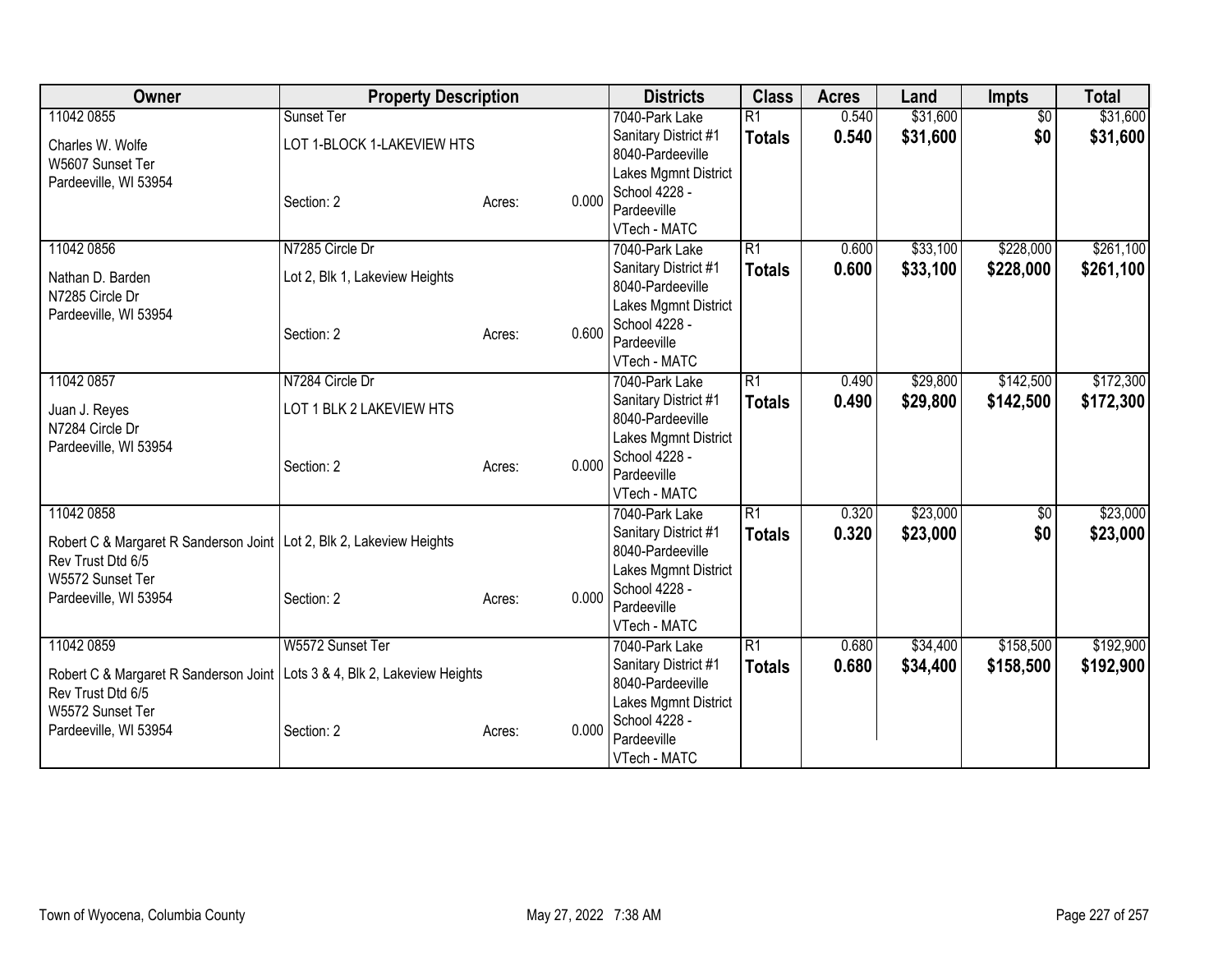| Owner                 | <b>Property Description</b>         |                                   | <b>Districts</b>                       | <b>Class</b>                     | <b>Acres</b> | Land     | Impts           | <b>Total</b> |
|-----------------------|-------------------------------------|-----------------------------------|----------------------------------------|----------------------------------|--------------|----------|-----------------|--------------|
| 11042 0861            | Sunset Ter                          |                                   | 7040-Park Lake                         | $\overline{R1}$                  | 0.400        | \$26,700 | $\overline{50}$ | \$26,700     |
| Michael J. Wolfe      | Lot 1, Blk 3, Lakeview Heights      |                                   | Sanitary District #1                   | <b>Totals</b>                    | 0.400        | \$26,700 | \$0             | \$26,700     |
| N8979 Staufenbeil Rd  |                                     |                                   | 8040-Pardeeville                       |                                  |              |          |                 |              |
| Portage, WI 53901     |                                     |                                   | Lakes Mgmnt District                   |                                  |              |          |                 |              |
|                       | Section: 2                          | 0.000<br>Acres:                   | School 4228 -                          |                                  |              |          |                 |              |
|                       |                                     |                                   | Pardeeville                            |                                  |              |          |                 |              |
|                       |                                     |                                   | VTech - MATC                           |                                  |              |          |                 |              |
| 11042 0862            | Sunset Ter                          |                                   | 7040-Park Lake                         | $\overline{R1}$                  | 0.390        | \$26,300 | \$0             | \$26,300     |
| Rosemary D. Kiehne    | LOTS 2 BLOCK 3 LAKEVIEW HEIGHTS     |                                   | Sanitary District #1                   | <b>Totals</b>                    | 0.390        | \$26,300 | \$0             | \$26,300     |
| W5631 Sunset Ter      |                                     |                                   | 8040-Pardeeville                       |                                  |              |          |                 |              |
| Pardeeville, WI 53954 |                                     |                                   | Lakes Mgmnt District                   |                                  |              |          |                 |              |
|                       | Section: 2                          | 0.000<br>Acres:                   | School 4228 -                          |                                  |              |          |                 |              |
|                       |                                     |                                   | Pardeeville                            |                                  |              |          |                 |              |
|                       |                                     |                                   | VTech - MATC                           |                                  |              |          |                 |              |
| 11042 0863            | W5573 Sunset Ter                    |                                   | 7040-Park Lake<br>Sanitary District #1 | $\overline{R1}$<br><b>Totals</b> | 0.360        | \$25,300 | \$163,500       | \$188,800    |
| Benjamin A. Oetzman   |                                     | LOT 3 - BLOCK 3 -LAKEVIEW HEIGHTS |                                        |                                  | 0.360        | \$25,300 | \$163,500       | \$188,800    |
| W5573 Sunset Ter      |                                     | 8040-Pardeeville                  |                                        |                                  |              |          |                 |              |
| Pardeeville, WI 53954 |                                     |                                   | Lakes Mgmnt District                   |                                  |              |          |                 |              |
|                       | Section: 2                          | 0.000<br>Acres:                   | School 4228 -                          |                                  |              |          |                 |              |
|                       |                                     |                                   | Pardeeville                            |                                  |              |          |                 |              |
|                       |                                     |                                   | VTech - MATC                           |                                  |              |          |                 |              |
| 11042 0864            | W5567 Sunset Ter                    |                                   | 7040-Park Lake                         | R1                               | 0.360        | \$25,300 | \$170,100       | \$195,400    |
| Randy S. Dettmann     | LOT 4 - BLOCK 3 - LAKE VIEW HEIGHTS |                                   | Sanitary District #1                   | <b>Totals</b>                    | 0.360        | \$25,300 | \$170,100       | \$195,400    |
| W5567 Sunset Ter      |                                     |                                   | 8040-Pardeeville                       |                                  |              |          |                 |              |
| Pardeeville, WI 53954 |                                     |                                   | Lakes Mgmnt District                   |                                  |              |          |                 |              |
|                       | Section: 2                          | 0.000<br>Acres:                   | School 4228 -                          |                                  |              |          |                 |              |
|                       |                                     |                                   | Pardeeville                            |                                  |              |          |                 |              |
|                       |                                     |                                   | VTech - MATC                           |                                  |              |          |                 |              |
| 11042 0865            | N7257 Emily Dr                      |                                   | 7040-Park Lake                         | $\overline{R1}$                  | 0.370        | \$25,600 | \$241,200       | \$266,800    |
| Matthew A. Wade       | Lot 5, Blk 3, Lakeview Heights      |                                   | Sanitary District #1                   | <b>Totals</b>                    | 0.370        | \$25,600 | \$241,200       | \$266,800    |
| N7527 Emily Dr        |                                     |                                   | 8040-Pardeeville                       |                                  |              |          |                 |              |
| Pardeeville, WI 53954 |                                     |                                   | Lakes Mgmnt District                   |                                  |              |          |                 |              |
|                       | Section: 2                          | 0.000<br>Acres:                   | School 4228 -                          |                                  |              |          |                 |              |
|                       |                                     |                                   | Pardeeville                            |                                  |              |          |                 |              |
|                       |                                     |                                   | VTech - MATC                           |                                  |              |          |                 |              |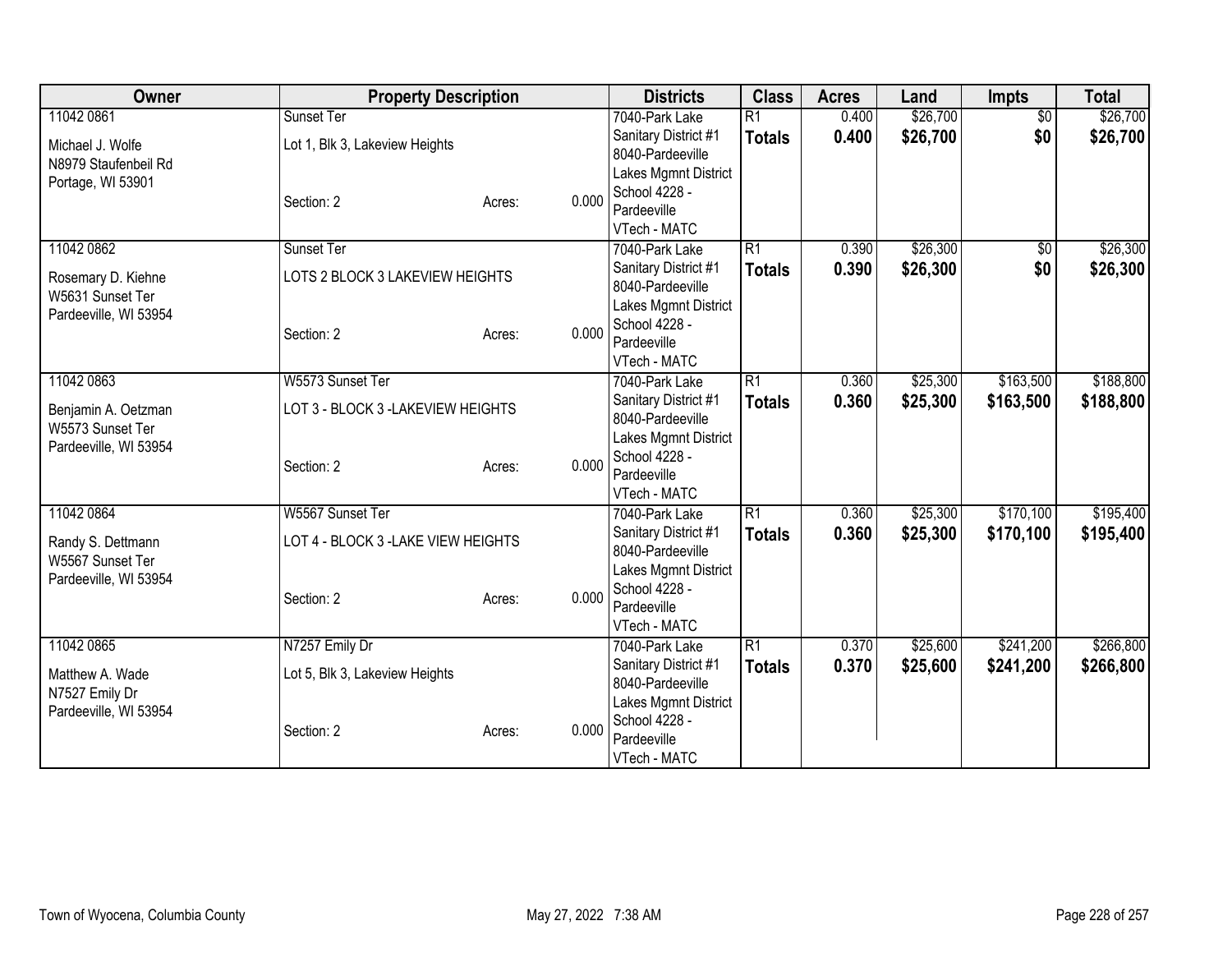| Owner                 | <b>Property Description</b>       |        |       | <b>Districts</b>                         | <b>Class</b>    | <b>Acres</b> | Land     | <b>Impts</b> | <b>Total</b> |
|-----------------------|-----------------------------------|--------|-------|------------------------------------------|-----------------|--------------|----------|--------------|--------------|
| 11042 0866            | W5578 Hillside Ter                |        |       | 7040-Park Lake                           | $\overline{R1}$ | 0.360        | \$25,300 | \$146,000    | \$171,300    |
| Victor Hanousek Jr    | LOTS 6 - BLOCK 3 LAKEVIEW HEIGHTS |        |       | Sanitary District #1                     | <b>Totals</b>   | 0.360        | \$25,300 | \$146,000    | \$171,300    |
| W5578 Hillside Ter    |                                   |        |       | 8040-Pardeeville                         |                 |              |          |              |              |
| Pardeeville, WI 53954 |                                   |        |       | Lakes Mgmnt District                     |                 |              |          |              |              |
|                       | Section: 2                        | Acres: | 0.000 | School 4228 -                            |                 |              |          |              |              |
|                       |                                   |        |       | Pardeeville                              |                 |              |          |              |              |
|                       |                                   |        |       | VTech - MATC                             |                 |              |          |              |              |
| 11042 0867            | <b>Hillside Ter</b>               |        |       | 7040-Park Lake                           | $\overline{R1}$ | 0.460        | \$28,800 | \$0          | \$28,800     |
| Michael G. Manthey    | LT 7 BK 3 LAKEVIEW HEIGHTS        |        |       | Sanitary District #1<br>8040-Pardeeville | <b>Totals</b>   | 0.460        | \$28,800 | \$0          | \$28,800     |
| N7569 Atkinson Rd     |                                   |        |       | Lakes Mgmnt District                     |                 |              |          |              |              |
| Pardeeville, WI 53954 |                                   |        |       | School 4228 -                            |                 |              |          |              |              |
|                       | Section: 2                        | Acres: | 0.000 | Pardeeville                              |                 |              |          |              |              |
|                       |                                   |        |       | VTech - MATC                             |                 |              |          |              |              |
| 11042 0868            | W5596 Hillside Ter                |        |       | 7040-Park Lake                           | $\overline{R1}$ | 0.560        | \$32,300 | \$151,000    | \$183,300    |
|                       |                                   |        |       | Sanitary District #1                     | <b>Totals</b>   | 0.560        | \$32,300 | \$151,000    | \$183,300    |
| Michelle Terpstra     | Lot 8, Blk 3, Lakeview Heights    |        |       | 8040-Pardeeville                         |                 |              |          |              |              |
| W5596 Hillside Ter    |                                   |        |       | Lakes Mgmnt District                     |                 |              |          |              |              |
| Pardeeville, WI 53954 |                                   |        |       | School 4228 -                            |                 |              |          |              |              |
|                       | Section: 2                        | Acres: | 0.000 | Pardeeville                              |                 |              |          |              |              |
|                       |                                   |        |       | VTech - MATC                             |                 |              |          |              |              |
| 11042 0869            | <b>Hillside Ter</b>               |        |       | 7040-Park Lake                           | R1              | 0.330        | \$23,700 | \$0          | \$23,700     |
| Michael G. Manthey    | LOT 9 BLK 3 LAKEVIEW HEIGHTS      |        |       | Sanitary District #1                     | <b>Totals</b>   | 0.330        | \$23,700 | \$0          | \$23,700     |
| N7569 Atkinson Rd     |                                   |        |       | 8040-Pardeeville                         |                 |              |          |              |              |
| Pardeeville, WI 53954 |                                   |        |       | Lakes Mgmnt District                     |                 |              |          |              |              |
|                       | Section: 2                        | Acres: | 0.000 | School 4228 -                            |                 |              |          |              |              |
|                       |                                   |        |       | Pardeeville                              |                 |              |          |              |              |
|                       |                                   |        |       | VTech - MATC                             |                 |              |          |              |              |
| 11042 0870            | W5607 Sunset Ter                  |        |       | 7040-Park Lake                           | $\overline{R1}$ | 0.420        | \$27,400 | \$127,000    | \$154,400    |
| Charles W. Wolfe      | LOT 1 BLOCK 4 LAKEVIEW HTS ADD    |        |       | Sanitary District #1<br>8040-Pardeeville | <b>Totals</b>   | 0.420        | \$27,400 | \$127,000    | \$154,400    |
| W5607 Sunset Ter      |                                   |        |       | Lakes Mgmnt District                     |                 |              |          |              |              |
| Pardeeville, WI 53954 |                                   |        |       | School 4228 -                            |                 |              |          |              |              |
|                       | Section: 2                        | Acres: | 0.000 | Pardeeville                              |                 |              |          |              |              |
|                       |                                   |        |       | VTech - MATC                             |                 |              |          |              |              |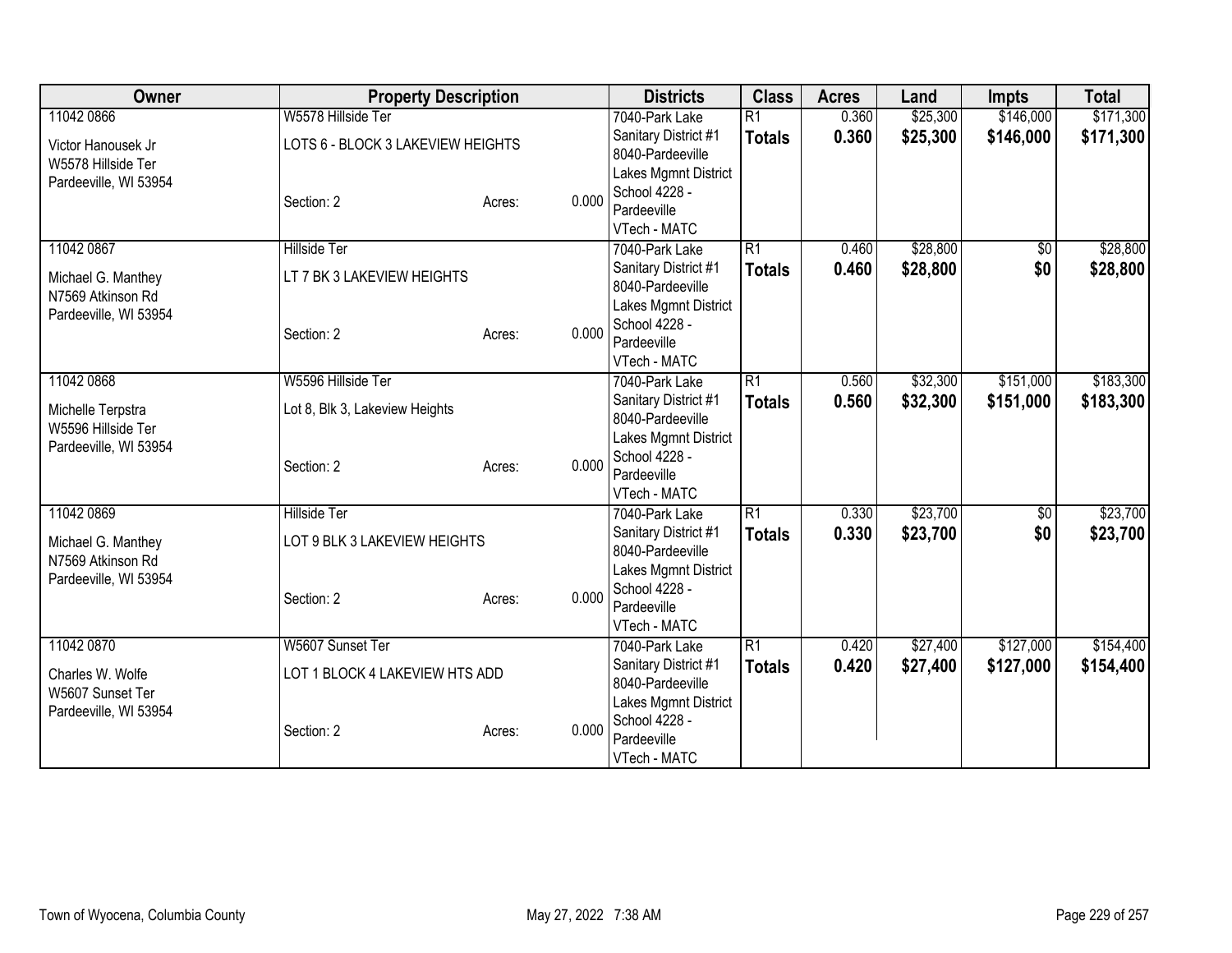| Owner                 | <b>Property Description</b>        |        |       | <b>Districts</b>                         | <b>Class</b>    | <b>Acres</b> | Land     | Impts           | <b>Total</b> |
|-----------------------|------------------------------------|--------|-------|------------------------------------------|-----------------|--------------|----------|-----------------|--------------|
| 11042 0871            | Sunset Ter                         |        |       | 7040-Park Lake                           | $\overline{R1}$ | 0.380        | \$26,000 | $\overline{50}$ | \$26,000     |
| Charles W. Wolfe      | LOTS 2 BLOCK 4 LAKEVIEW HEIGHTS    |        |       | Sanitary District #1                     | <b>Totals</b>   | 0.380        | \$26,000 | \$0             | \$26,000     |
| W5607 Sunset Ter      |                                    |        |       | 8040-Pardeeville                         |                 |              |          |                 |              |
| Pardeeville, WI 53954 |                                    |        |       | Lakes Mgmnt District                     |                 |              |          |                 |              |
|                       | Section: 2                         | Acres: | 0.000 | School 4228 -                            |                 |              |          |                 |              |
|                       |                                    |        |       | Pardeeville                              |                 |              |          |                 |              |
|                       |                                    |        |       | VTech - MATC                             |                 |              |          |                 |              |
| 11042 0872            | N7241 Circle Dr                    |        |       | 7040-Park Lake                           | $\overline{R1}$ | 0.560        | \$32,300 | \$143,500       | \$175,800    |
| Joshua S. Wenzel      | LOT 3 BLOCK 4 LAKEVIEW HEIGHTS     |        |       | Sanitary District #1                     | <b>Totals</b>   | 0.560        | \$32,300 | \$143,500       | \$175,800    |
| N7241 Circle Dr       |                                    |        |       | 8040-Pardeeville                         |                 |              |          |                 |              |
| Pardeeville, WI 53954 |                                    |        |       | Lakes Mgmnt District<br>School 4228 -    |                 |              |          |                 |              |
|                       | Section: 2                         | Acres: | 0.000 | Pardeeville                              |                 |              |          |                 |              |
|                       |                                    |        |       | VTech - MATC                             |                 |              |          |                 |              |
| 11042 0873            | N7233 Circle Dr                    |        |       | 7040-Park Lake                           | $\overline{R1}$ | 0.530        | \$31,200 | \$128,000       | \$159,200    |
|                       |                                    |        |       | Sanitary District #1                     | <b>Totals</b>   | 0.530        | \$31,200 | \$128,000       | \$159,200    |
| Richard D. Donovan    | Lot 4, Blk 4, Lakeview Heights     |        |       | 8040-Pardeeville                         |                 |              |          |                 |              |
| N7233 Circle Dr       |                                    |        |       | Lakes Mgmnt District                     |                 |              |          |                 |              |
| Pardeeville, WI 53954 |                                    |        |       | School 4228 -                            |                 |              |          |                 |              |
|                       | Section: 2                         | Acres: | 0.000 | Pardeeville                              |                 |              |          |                 |              |
|                       |                                    |        |       | VTech - MATC                             |                 |              |          |                 |              |
| 11042 0874            | N7207 Circle Dr                    |        |       | 7040-Park Lake                           | R1              | 0.430        | \$27,700 | \$157,500       | \$185,200    |
| Michael J. Nickel     | Lot 5, Blk 4, Lakeview Heights     |        |       | Sanitary District #1                     | <b>Totals</b>   | 0.430        | \$27,700 | \$157,500       | \$185,200    |
| N7207 Circle Dr       |                                    |        |       | 8040-Pardeeville                         |                 |              |          |                 |              |
| Pardeeville, WI 53954 |                                    |        |       | Lakes Mgmnt District                     |                 |              |          |                 |              |
|                       | Section: 2                         | Acres: | 0.000 | School 4228 -                            |                 |              |          |                 |              |
|                       |                                    |        |       | Pardeeville                              |                 |              |          |                 |              |
|                       |                                    |        |       | VTech - MATC                             |                 |              |          |                 |              |
| 11042 0875            | N7203 Circle Dr                    |        |       | 7040-Park Lake                           | $\overline{R1}$ | 0.410        | \$27,000 | \$131,000       | \$158,000    |
| Aaron M. Smith        | Lot 6, Blk 4, Lakeview Heights Add |        |       | Sanitary District #1<br>8040-Pardeeville | <b>Totals</b>   | 0.410        | \$27,000 | \$131,000       | \$158,000    |
| N7203 Circle Dr       |                                    |        |       | Lakes Mgmnt District                     |                 |              |          |                 |              |
| Wyocena, WI 53954     |                                    |        |       | School 4228 -                            |                 |              |          |                 |              |
|                       | Section: 2                         | Acres: | 0.000 | Pardeeville                              |                 |              |          |                 |              |
|                       |                                    |        |       | VTech - MATC                             |                 |              |          |                 |              |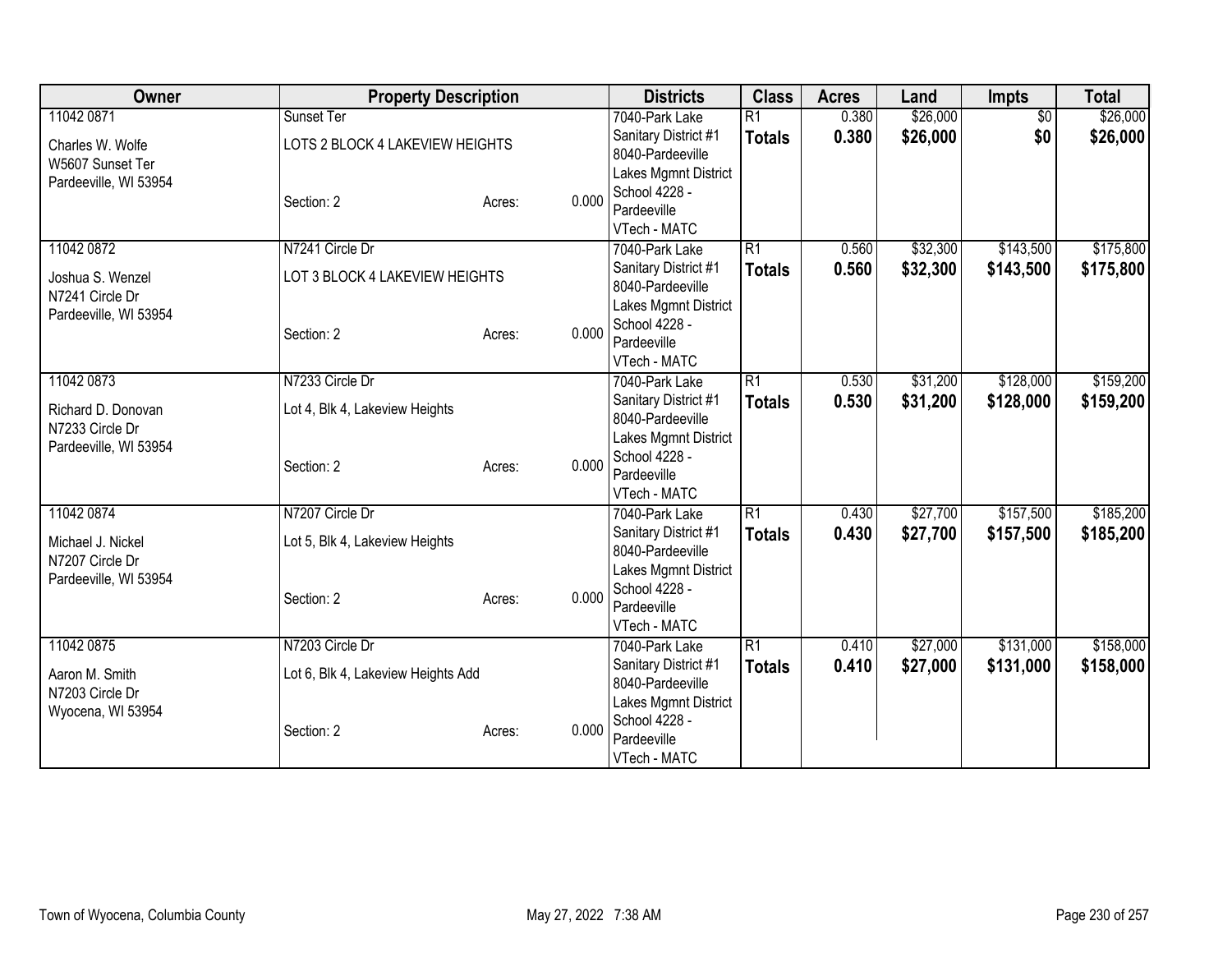| Owner                                                      | <b>Property Description</b>                   |        |       | <b>Districts</b>     | <b>Class</b>    | <b>Acres</b> | Land     | Impts           | <b>Total</b> |
|------------------------------------------------------------|-----------------------------------------------|--------|-------|----------------------|-----------------|--------------|----------|-----------------|--------------|
| 11042 0876                                                 | Circle Dr                                     |        |       | 7040-Park Lake       | $\overline{R1}$ | 0.340        | \$24,400 | $\overline{50}$ | \$24,400     |
| Gerald D. Karow                                            | LOT 7 BLOCK 4 LAKEVIEW HEIGHTS                |        |       | Sanitary District #1 | <b>Totals</b>   | 0.340        | \$24,400 | \$0             | \$24,400     |
| N7200 Circle Dr                                            |                                               |        |       | 8040-Pardeeville     |                 |              |          |                 |              |
| Pardeeville, WI 53954                                      |                                               |        |       | Lakes Mgmnt District |                 |              |          |                 |              |
|                                                            | Section: 2                                    | Acres: | 0.000 | School 4228 -        |                 |              |          |                 |              |
|                                                            |                                               |        |       | Pardeeville          |                 |              |          |                 |              |
|                                                            |                                               |        |       | VTech - MATC         |                 |              |          |                 |              |
| 11042 0877                                                 | N7200 Circle Dr                               |        |       | 7040-Park Lake       | $\overline{R1}$ | 0.430        | \$27,700 | \$235,300       | \$263,000    |
| Gerald D. Karow                                            | LOT 8 BLOCK 4 LAKEVIEW HEIGHTS see exceptions |        |       | Sanitary District #1 | <b>Totals</b>   | 0.430        | \$27,700 | \$235,300       | \$263,000    |
| N7200 Circle Dr                                            |                                               |        |       | 8040-Pardeeville     |                 |              |          |                 |              |
| Pardeeville, WI 53954                                      |                                               |        |       | Lakes Mgmnt District |                 |              |          |                 |              |
|                                                            | Section: 2                                    | Acres: | 0.000 | School 4228 -        |                 |              |          |                 |              |
|                                                            |                                               |        |       | Pardeeville          |                 |              |          |                 |              |
|                                                            |                                               |        |       | VTech - MATC         |                 |              |          |                 |              |
| 11042 0877.A                                               | W5631 Sunset Ter                              |        |       | 7040-Park Lake       | $\overline{R1}$ | 0.050        | \$1,300  | \$7,000         | \$8,300      |
| Rosemary D. Kiehne                                         | PRT LOT 8-BLOCK 4-LAKEVIEW HTS-COM SW COR     |        |       | Sanitary District #1 | <b>Totals</b>   | 0.050        | \$1,300  | \$7,000         | \$8,300      |
| W5631 Sunset Ter                                           | L8 N1E96.35' S89E7.86' POB; S85E47' S5W46.40' |        |       | 8040-Pardeeville     |                 |              |          |                 |              |
| Pardeeville, WI 53954                                      | N84W47' N5E45.97' POB                         |        |       | Lakes Mgmnt District |                 |              |          |                 |              |
|                                                            |                                               |        | 0.050 | School 4228 -        |                 |              |          |                 |              |
|                                                            | Section: 2                                    | Acres: |       | Pardeeville          |                 |              |          |                 |              |
|                                                            |                                               |        |       | VTech - MATC         |                 |              |          |                 |              |
| 11042 0878                                                 | N7204 Circle Dr                               |        |       | 7040-Park Lake       | $\overline{R1}$ | 0.390        | \$26,300 | \$144,500       | \$170,800    |
|                                                            | LOT 9 BLK 4 LAKEVIEW HEIGHTS                  |        |       | Sanitary District #1 | <b>Totals</b>   | 0.390        | \$26,300 | \$144,500       | \$170,800    |
| Arlie J & Jean E Klipstein Living Trust<br>Dated 6/21/2000 |                                               |        |       | 8040-Pardeeville     |                 |              |          |                 |              |
| N7204 Circle Dr                                            |                                               |        |       | Lakes Mgmnt District |                 |              |          |                 |              |
|                                                            | Section: 2                                    |        | 0.000 | School 4228 -        |                 |              |          |                 |              |
| Pardeeville, WI 53954                                      |                                               | Acres: |       | Pardeeville          |                 |              |          |                 |              |
|                                                            |                                               |        |       | VTech - MATC         |                 |              |          |                 |              |
| 11042 0879                                                 | Circle Dr                                     |        |       | 7040-Park Lake       | $\overline{R1}$ | 0.500        | \$27,500 | $\sqrt{6}$      | \$27,500     |
|                                                            | LOT 10 BLK 4 LAKEVIEW HEIGHTS                 |        |       | Sanitary District #1 | <b>Totals</b>   | 0.500        | \$27,500 | \$0             | \$27,500     |
| Arlie J & Jean E Klipstein Living Trust                    |                                               |        |       | 8040-Pardeeville     |                 |              |          |                 |              |
| Dated 6/21/2000<br>N7204 Circle Dr                         |                                               |        |       | Lakes Mgmnt District |                 |              |          |                 |              |
|                                                            |                                               |        | 0.000 | School 4228 -        |                 |              |          |                 |              |
| Pardeeville, WI 53954                                      | Section: 2                                    | Acres: |       | Pardeeville          |                 |              |          |                 |              |
|                                                            |                                               |        |       | VTech - MATC         |                 |              |          |                 |              |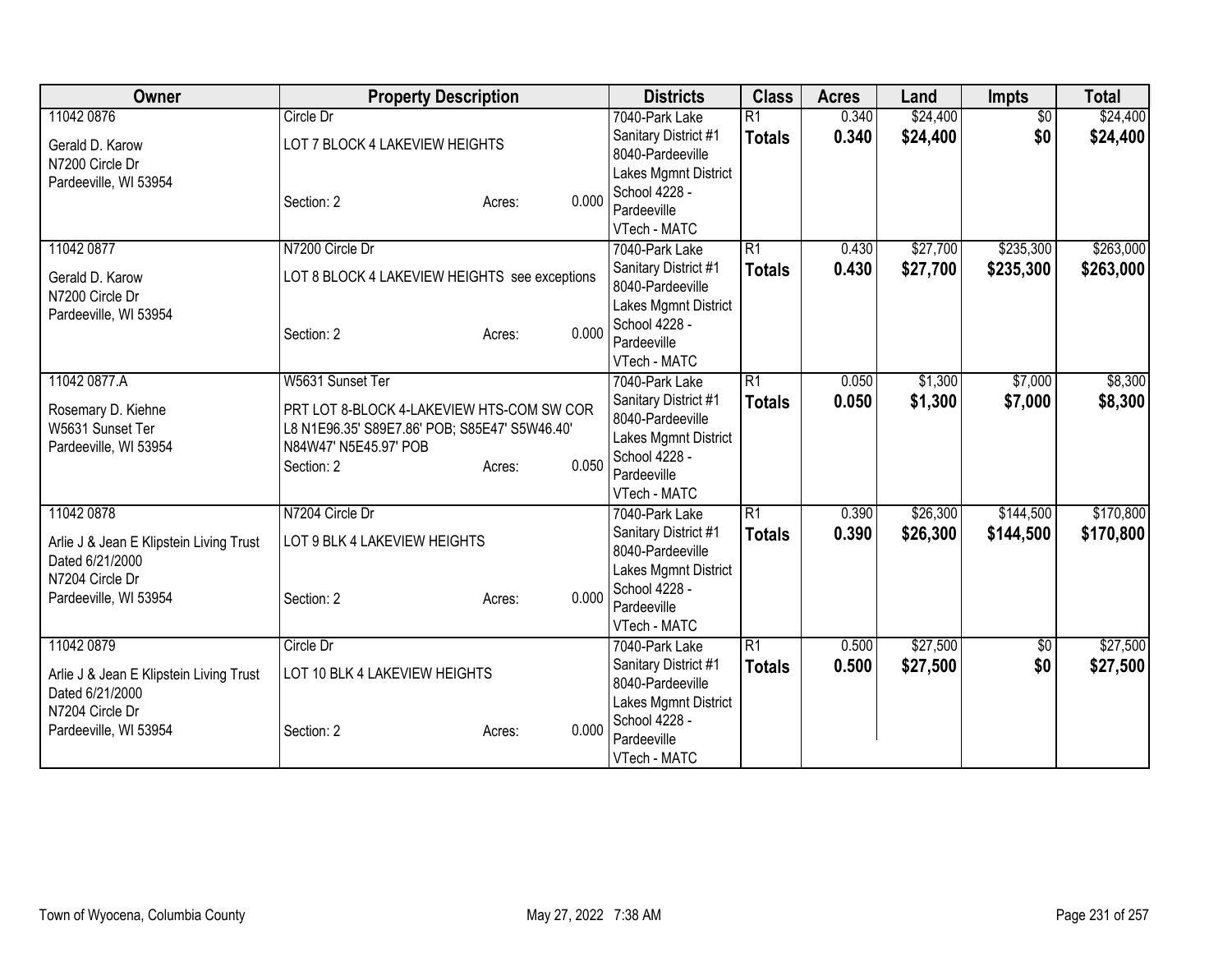| Owner                 | <b>Property Description</b>     |                 | <b>Districts</b>     | <b>Class</b>    | <b>Acres</b> | Land     | <b>Impts</b> | <b>Total</b> |
|-----------------------|---------------------------------|-----------------|----------------------|-----------------|--------------|----------|--------------|--------------|
| 11042 0880            | N7214 Circle Dr                 |                 | 7040-Park Lake       | $\overline{R1}$ | 1.010        | \$39,400 | \$149,500    | \$188,900    |
| Michael C. Ganz       | Lot 11, Blk 4, Lakeview Heights |                 | Sanitary District #1 | <b>Totals</b>   | 1.010        | \$39,400 | \$149,500    | \$188,900    |
| N7214 Circle Dr       |                                 |                 | 8040-Pardeeville     |                 |              |          |              |              |
| Pardeeville, WI 53954 |                                 |                 | Lakes Mgmnt District |                 |              |          |              |              |
|                       | Section: 2                      | 0.000<br>Acres: | School 4228 -        |                 |              |          |              |              |
|                       |                                 |                 | Pardeeville          |                 |              |          |              |              |
|                       |                                 |                 | VTech - MATC         |                 |              |          |              |              |
| 11042 0881            | N7220 Circle Dr                 |                 | 7040-Park Lake       | $\overline{R1}$ | 0.860        | \$37,100 | \$103,000    | \$140,100    |
| Jeffrey M. Bouchard   | Lot 12, Blk 4, Lakeview Heights |                 | Sanitary District #1 | <b>Totals</b>   | 0.860        | \$37,100 | \$103,000    | \$140,100    |
| N7220 Circle Dr       |                                 |                 | 8040-Pardeeville     |                 |              |          |              |              |
| Pardeeville, WI 53954 |                                 |                 | Lakes Mgmnt District |                 |              |          |              |              |
|                       | Section: 2                      | 0.000<br>Acres: | School 4228 -        |                 |              |          |              |              |
|                       |                                 |                 | Pardeeville          |                 |              |          |              |              |
|                       |                                 |                 | VTech - MATC         |                 |              |          |              |              |
| 11042 0882            | N7228 Circle Dr                 |                 | 7040-Park Lake       | $\overline{R1}$ | 0.830        | \$36,700 | \$232,500    | \$269,200    |
| Onica Koepp           | Lot 13, Blk 4, Lakeview Heights |                 | Sanitary District #1 | <b>Totals</b>   | 0.830        | \$36,700 | \$232,500    | \$269,200    |
| N7228 Circle Dr       |                                 |                 | 8040-Pardeeville     |                 |              |          |              |              |
| Pardeeville, WI 53954 |                                 |                 | Lakes Mgmnt District |                 |              |          |              |              |
|                       | Section: 2                      | 0.000<br>Acres: | School 4228 -        |                 |              |          |              |              |
|                       |                                 |                 | Pardeeville          |                 |              |          |              |              |
|                       |                                 |                 | VTech - MATC         |                 |              |          |              |              |
| 11042 0883            | N7234 Circle Dr                 |                 | 7040-Park Lake       | R1              | 0.830        | \$36,700 | \$141,000    | \$177,700    |
| Theodore D. Melter    | Lot 14, Blk 4, Lakeview Heights |                 | Sanitary District #1 | <b>Totals</b>   | 0.830        | \$36,700 | \$141,000    | \$177,700    |
| N7234 Circle Dr       |                                 |                 | 8040-Pardeeville     |                 |              |          |              |              |
| Pardeeville, WI 53954 |                                 |                 | Lakes Mgmnt District |                 |              |          |              |              |
|                       | Section: 2                      | 0.000<br>Acres: | School 4228 -        |                 |              |          |              |              |
|                       |                                 |                 | Pardeeville          |                 |              |          |              |              |
|                       |                                 |                 | VTech - MATC         |                 |              |          |              |              |
| 11042 0884            | W5595 Hillside Ter              |                 | 7040-Park Lake       | $\overline{R1}$ | 1.406        | \$44,100 | \$200,800    | \$244,900    |
| Damian J. Dilley      | Lot 15, Blk 4, Lakeview Heights |                 | Sanitary District #1 | <b>Totals</b>   | 1.406        | \$44,100 | \$200,800    | \$244,900    |
| W5595 Hillside Ter    |                                 |                 | 8040-Pardeeville     |                 |              |          |              |              |
| Pardeeville, WI 53954 |                                 |                 | Lakes Mgmnt District |                 |              |          |              |              |
|                       | Section: 2                      | 1.406<br>Acres: | School 4228 -        |                 |              |          |              |              |
|                       |                                 |                 | Pardeeville          |                 |              |          |              |              |
|                       |                                 |                 | VTech - MATC         |                 |              |          |              |              |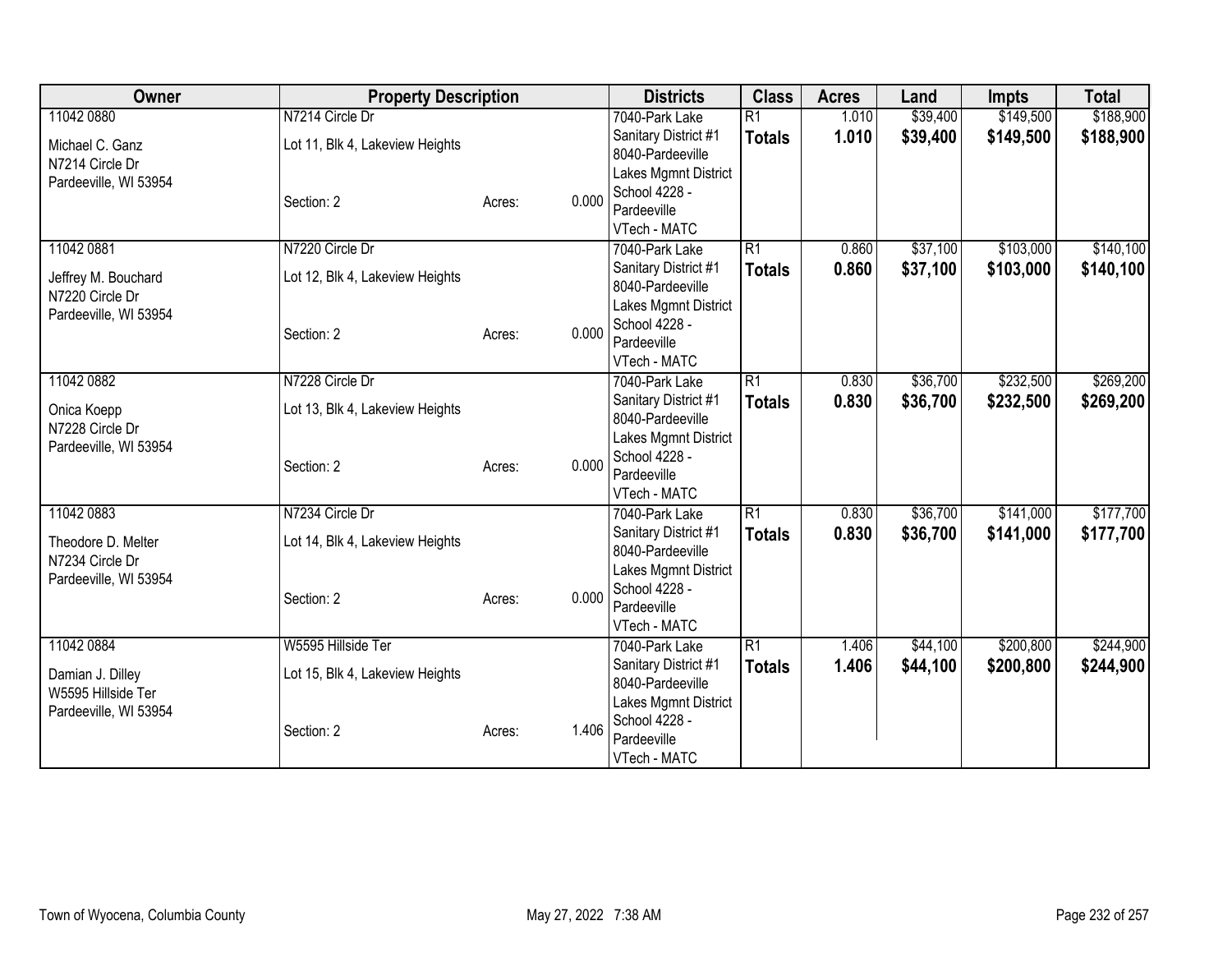| Owner                                  | <b>Property Description</b>     |        |       | <b>Districts</b>                         | <b>Class</b>    | <b>Acres</b> | Land     | <b>Impts</b> | <b>Total</b> |
|----------------------------------------|---------------------------------|--------|-------|------------------------------------------|-----------------|--------------|----------|--------------|--------------|
| 11042 0885                             | N7237 Emily Dr                  |        |       | 7040-Park Lake                           | $\overline{R1}$ | 0.740        | \$35,300 | \$106,000    | \$141,300    |
| <b>Robert Stolinas</b>                 | Lot 16, Blk 4, Lakeview Heights |        |       | Sanitary District #1                     | <b>Totals</b>   | 0.740        | \$35,300 | \$106,000    | \$141,300    |
| N7237 Emily Dr                         |                                 |        |       | 8040-Pardeeville                         |                 |              |          |              |              |
| Pardeeville, WI 53954                  |                                 |        |       | Lakes Mgmnt District                     |                 |              |          |              |              |
|                                        | Section: 2                      | Acres: | 0.000 | School 4228 -                            |                 |              |          |              |              |
|                                        |                                 |        |       | Pardeeville                              |                 |              |          |              |              |
|                                        |                                 |        |       | VTech - MATC                             |                 |              |          |              |              |
| 11042 0886                             | N7229 Emily Dr                  |        |       | 7040-Park Lake                           | $\overline{R1}$ | 0.740        | \$35,300 | \$146,000    | \$181,300    |
| Joseph Potratz II                      | Lot 17, Blk 4, Lakeview Heights |        |       | Sanitary District #1<br>8040-Pardeeville | <b>Totals</b>   | 0.740        | \$35,300 | \$146,000    | \$181,300    |
| N7229 Emily Dr                         |                                 |        |       | Lakes Mgmnt District                     |                 |              |          |              |              |
| Pardeeville, WI 53954                  |                                 |        |       | School 4228 -                            |                 |              |          |              |              |
|                                        | Section: 2                      | Acres: | 0.000 | Pardeeville                              |                 |              |          |              |              |
|                                        |                                 |        |       | VTech - MATC                             |                 |              |          |              |              |
| 11042 0890                             | W5787 Island Dr                 |        |       | 7040-Park Lake                           | $\overline{R1}$ | 0.149        | \$73,100 | \$116,000    | \$189,100    |
|                                        |                                 |        |       | Sanitary District #1                     | <b>Totals</b>   | 0.149        | \$73,100 | \$116,000    | \$189,100    |
| Dale W Errthum Inter Vivos Trust Dated | Lot 1, Turtle Island Estates    |        |       | 8040-Pardeeville                         |                 |              |          |              |              |
| 2/25/2016                              |                                 |        |       | Lakes Mgmnt District                     |                 |              |          |              |              |
| 1885 Bristol Dr                        |                                 |        | 0.149 | School 4228 -                            |                 |              |          |              |              |
| Dubuque, IA 52001                      | Section: 3                      | Acres: |       | Pardeeville                              |                 |              |          |              |              |
|                                        |                                 |        |       | VTech - MATC                             |                 |              |          |              |              |
| 11042 0891                             | W5781 Island Dr                 |        |       | 7040-Park Lake                           | $\overline{R1}$ | 0.373        | \$74,300 | \$169,500    | \$243,800    |
| Dennis Runyon                          | LOT 2-TURTLE ISLAND             |        |       | Sanitary District #1                     | <b>Totals</b>   | 0.373        | \$74,300 | \$169,500    | \$243,800    |
| W5781 Island Dr                        |                                 |        |       | 8040-Pardeeville                         |                 |              |          |              |              |
| Pardeeville, WI 53954                  |                                 |        |       | Lakes Mgmnt District                     |                 |              |          |              |              |
|                                        | Section: 3                      | Acres: | 0.000 | School 4228 -                            |                 |              |          |              |              |
|                                        |                                 |        |       | Pardeeville                              |                 |              |          |              |              |
|                                        |                                 |        |       | VTech - MATC                             |                 |              |          |              |              |
| 11042 0892                             | W5773 Island Dr                 |        |       | 7040-Park Lake                           | $\overline{R1}$ | 0.600        | \$63,000 | \$145,000    | \$208,000    |
| Todd S. Stetzer                        | Lot 3, Turtle Island Estates    |        |       | Sanitary District #1<br>8040-Pardeeville | <b>Totals</b>   | 0.600        | \$63,000 | \$145,000    | \$208,000    |
| W5773 Island Dr                        |                                 |        |       | Lakes Mgmnt District                     |                 |              |          |              |              |
| Pardeevilee, WI 53954                  |                                 |        |       | School 4228 -                            |                 |              |          |              |              |
|                                        | Section: 3                      | Acres: | 0.600 | Pardeeville                              |                 |              |          |              |              |
|                                        |                                 |        |       | VTech - MATC                             |                 |              |          |              |              |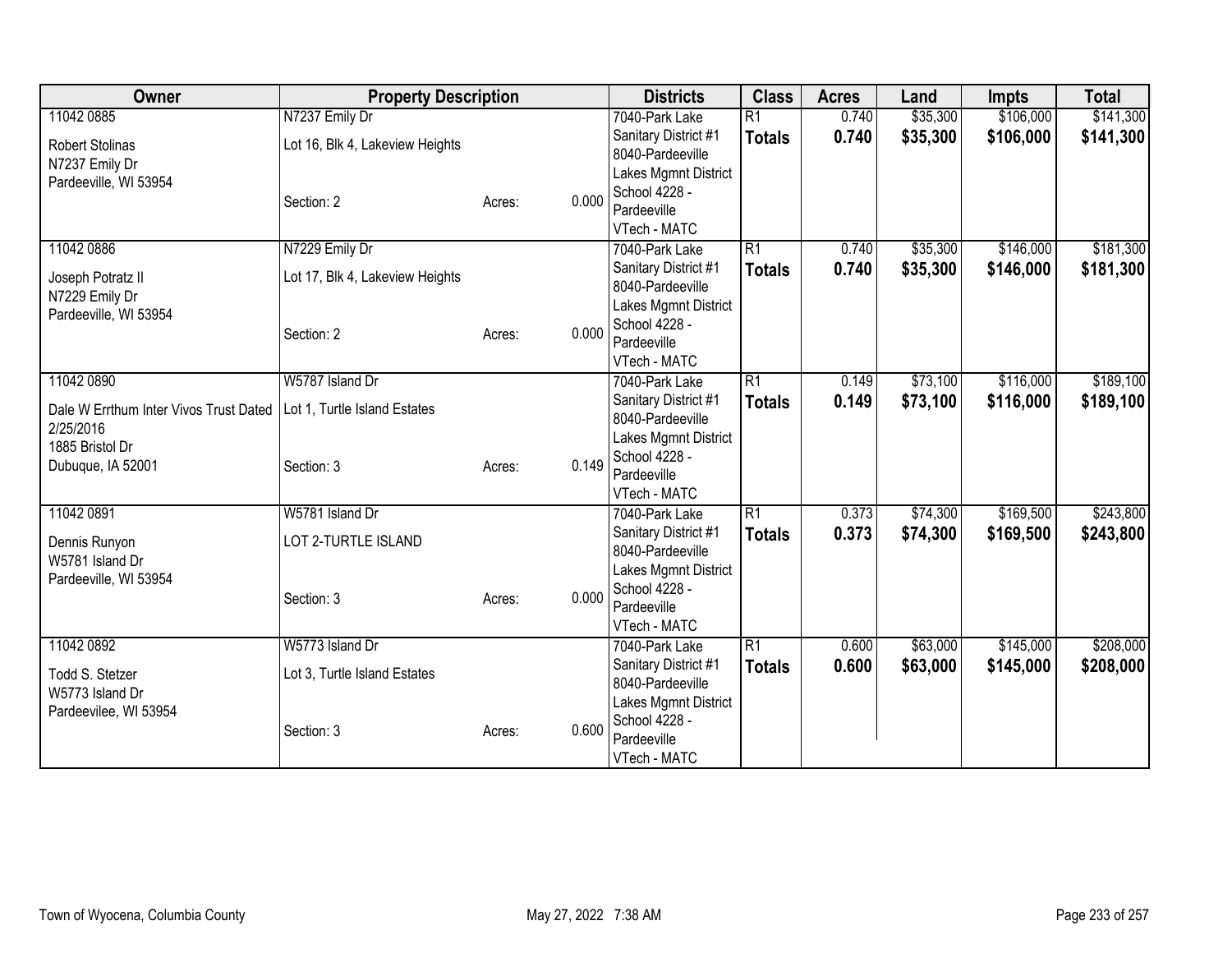| Owner                                | <b>Property Description</b>   |        |       | <b>Districts</b>                         | <b>Class</b>    | <b>Acres</b> | Land     | <b>Impts</b> | <b>Total</b> |
|--------------------------------------|-------------------------------|--------|-------|------------------------------------------|-----------------|--------------|----------|--------------|--------------|
| 11042 0893                           | W5767 Island Dr               |        |       | 7040-Park Lake                           | $\overline{R1}$ | 0.567        | \$87,200 | \$102,500    | \$189,700    |
| Jeffrey B Adelman Rev Trust of 2010  | Lot 4, Turtle Island Estates  |        |       | Sanitary District #1                     | <b>Totals</b>   | 0.567        | \$87,200 | \$102,500    | \$189,700    |
| PO Box 598                           |                               |        |       | 8040-Pardeeville                         |                 |              |          |              |              |
| South Beloit, IL 61080               |                               |        |       | Lakes Mgmnt District                     |                 |              |          |              |              |
|                                      | Section: 3                    | Acres: | 0.000 | School 4228 -                            |                 |              |          |              |              |
|                                      |                               |        |       | Pardeeville                              |                 |              |          |              |              |
|                                      |                               |        |       | VTech - MATC                             |                 |              |          |              |              |
| 11042 0894                           | <b>Island Dr</b>              |        |       | 7040-Park Lake                           | S5x             | 0.230        | \$200    | $\sqrt{6}$   | \$200        |
| Rhode Joint Trust Dated December 200 | PRIVATE WAY IN TURTLE ISLAND. |        |       | Sanitary District #1                     | <b>Totals</b>   | 0.230        | \$200    | \$0          | \$200        |
| PO Box 36                            |                               |        |       | 8040-Pardeeville                         |                 |              |          |              |              |
| Pardeeville, WI 53954                |                               |        |       | Lakes Mgmnt District<br>School 4228 -    |                 |              |          |              |              |
|                                      | Section: 3                    | Acres: | 0.000 | Pardeeville                              |                 |              |          |              |              |
|                                      |                               |        |       | VTech - MATC                             |                 |              |          |              |              |
| 11042 0895                           | W5753 Island Dr               |        |       | 7040-Park Lake                           | R1              | 0.326        | \$74,300 | \$143,000    | \$217,300    |
|                                      |                               |        |       | Sanitary District #1                     | <b>Totals</b>   | 0.326        | \$74,300 | \$143,000    | \$217,300    |
| Keith Koenecke                       | LOT 5-TURTLE ISLAND Estates   |        |       | 8040-Pardeeville                         |                 |              |          |              |              |
| E5619 Coon Valley Rd                 |                               |        |       | Lakes Mgmnt District                     |                 |              |          |              |              |
| Reedsburg, WI 53959                  |                               |        | 0.000 | School 4228 -                            |                 |              |          |              |              |
|                                      | Section: 3                    | Acres: |       | Pardeeville                              |                 |              |          |              |              |
|                                      |                               |        |       | VTech - MATC                             |                 |              |          |              |              |
| 11042 0896                           | W5743 Island Dr               |        |       | 7040-Park Lake                           | $\overline{R1}$ | 0.000        | \$67,500 | \$68,800     | \$136,300    |
| Jeffery Adleman                      | Lot 6, Turtle Island Estates  |        |       | Sanitary District #1                     | <b>Totals</b>   | 0.000        | \$67,500 | \$68,800     | \$136,300    |
| PO Box 598                           |                               |        |       | 8040-Pardeeville                         |                 |              |          |              |              |
| South Beloit, IL 61080               |                               |        |       | Lakes Mgmnt District                     |                 |              |          |              |              |
|                                      | Section: 3                    | Acres: | 0.000 | School 4228 -                            |                 |              |          |              |              |
|                                      |                               |        |       | Pardeeville                              |                 |              |          |              |              |
|                                      |                               |        |       | VTech - MATC                             |                 |              |          |              |              |
| 11042 0897                           | W5739 Island Dr               |        |       | 7040-Park Lake                           | $\overline{R1}$ | 0.330        | \$72,000 | \$180,500    | \$252,500    |
| James B. Schmitt                     | Lot 7, Turtle Island Estates  |        |       | Sanitary District #1<br>8040-Pardeeville | <b>Totals</b>   | 0.330        | \$72,000 | \$180,500    | \$252,500    |
| W5739 Island Dr                      |                               |        |       | Lakes Mgmnt District                     |                 |              |          |              |              |
| Pardeeville, WI 53954                |                               |        |       | School 4228 -                            |                 |              |          |              |              |
|                                      | Section: 3                    | Acres: | 0.330 | Pardeeville                              |                 |              |          |              |              |
|                                      |                               |        |       | VTech - MATC                             |                 |              |          |              |              |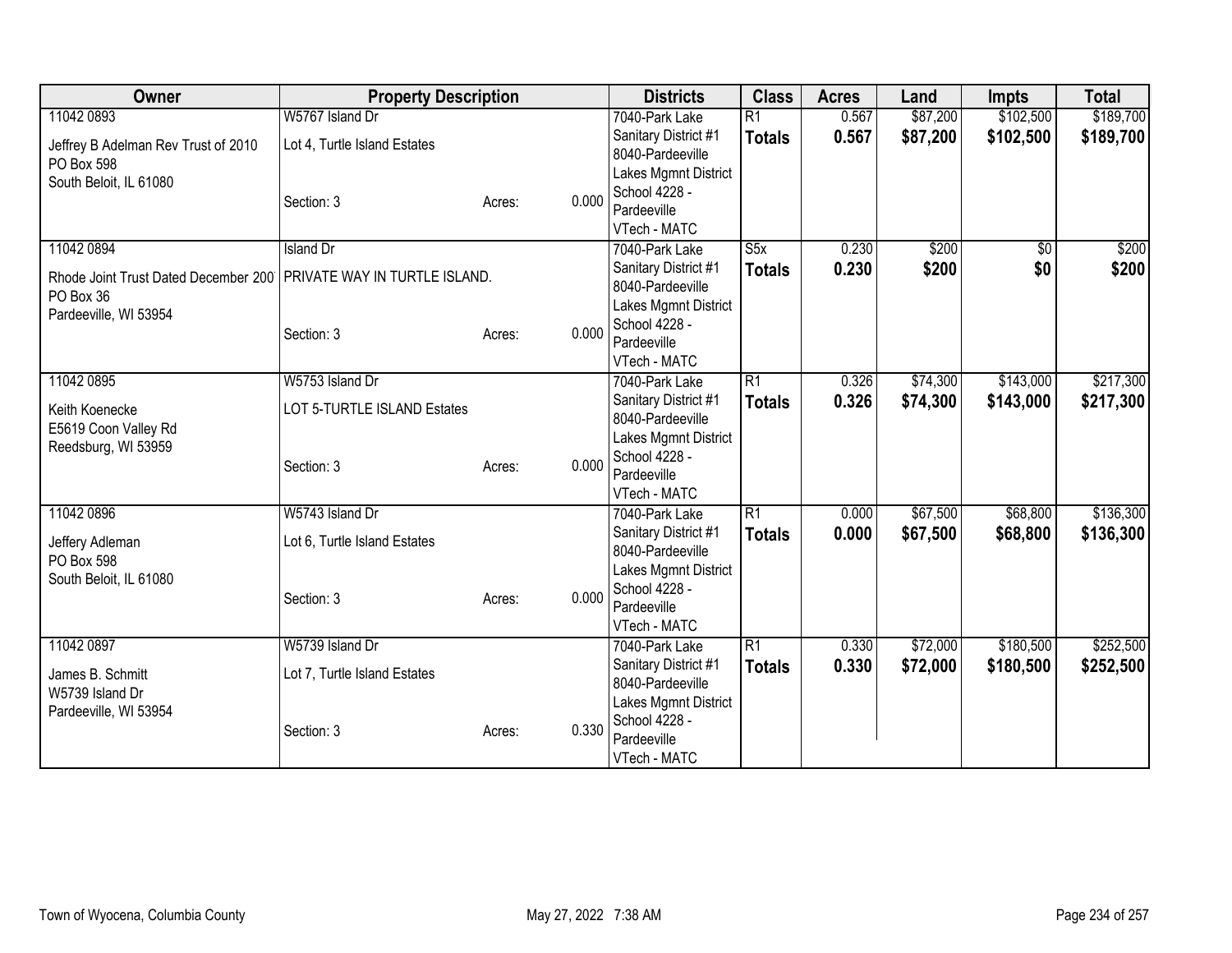| Owner                     | <b>Property Description</b>           |        |       | <b>Districts</b>                       | <b>Class</b>    | <b>Acres</b> | Land     | <b>Impts</b> | <b>Total</b> |
|---------------------------|---------------------------------------|--------|-------|----------------------------------------|-----------------|--------------|----------|--------------|--------------|
| 11042 0898                | W5737 Island Dr                       |        |       | 7040-Park Lake                         | $\overline{R1}$ | 0.290        | \$79,900 | \$146,300    | \$226,200    |
| Joseph J. Burgus          | Lot 8, Turtle Island                  |        |       | Sanitary District #1                   | <b>Totals</b>   | 0.290        | \$79,900 | \$146,300    | \$226,200    |
| W5737 Island Dr           |                                       |        |       | 8040-Pardeeville                       |                 |              |          |              |              |
| Pardeeville, WI 53954     |                                       |        |       | Lakes Mgmnt District                   |                 |              |          |              |              |
|                           | Section: 3                            | Acres: | 0.000 | School 4228 -                          |                 |              |          |              |              |
|                           |                                       |        |       | Pardeeville                            |                 |              |          |              |              |
| 11042 0899                | W5735 Island Dr                       |        |       | VTech - MATC                           | $\overline{R1}$ | 0.280        | \$82,300 | \$197,500    | \$279,800    |
|                           |                                       |        |       | 7040-Park Lake<br>Sanitary District #1 |                 |              |          |              |              |
| Robin E. Daugherty        | Lot 9, Turtle Island Estates          |        |       | 8040-Pardeeville                       | <b>Totals</b>   | 0.280        | \$82,300 | \$197,500    | \$279,800    |
| W147 N6928 Woodland Dr    |                                       |        |       | Lakes Mgmnt District                   |                 |              |          |              |              |
| Menomonee Falls, WI 53051 |                                       |        |       | School 4228 -                          |                 |              |          |              |              |
|                           | Section: 3                            | Acres: | 0.000 | Pardeeville                            |                 |              |          |              |              |
|                           |                                       |        |       | VTech - MATC                           |                 |              |          |              |              |
| 11042 0900                | W5721 Island Dr                       |        |       | 7040-Park Lake                         | R1              | 0.430        | \$83,100 | \$116,900    | \$200,000    |
| Darrell D. Redders        | Lot 1, CSM 34-1-34                    |        |       | Sanitary District #1                   | <b>Totals</b>   | 0.430        | \$83,100 | \$116,900    | \$200,000    |
| W5721 Island Dr           |                                       |        |       | 8040-Pardeeville                       |                 |              |          |              |              |
| Pardeeville, WI 53954     |                                       |        |       | Lakes Mgmnt District                   |                 |              |          |              |              |
|                           | Section: 3                            | Acres: | 0.430 | School 4228 -                          |                 |              |          |              |              |
|                           |                                       |        |       | Pardeeville                            |                 |              |          |              |              |
|                           |                                       |        |       | VTech - MATC                           |                 |              |          |              |              |
| 11042 0900.A              | W5725 Island Dr                       |        |       | 7040-Park Lake                         | R1              | 0.450        | \$89,600 | \$373,000    | \$462,600    |
| Kory D. Anderson          | Lot 2, CSM 34-1-34                    |        |       | Sanitary District #1                   | <b>Totals</b>   | 0.450        | \$89,600 | \$373,000    | \$462,600    |
| W5725 Island Dr           |                                       |        |       | 8040-Pardeeville                       |                 |              |          |              |              |
| Pardeeville, WI 53954     |                                       |        |       | Lakes Mgmnt District<br>School 4228 -  |                 |              |          |              |              |
|                           | Section: 3                            | Acres: | 0.000 | Pardeeville                            |                 |              |          |              |              |
|                           |                                       |        |       | VTech - MATC                           |                 |              |          |              |              |
| 11042 0901                | W5717 Island Dr                       |        |       | 7040-Park Lake                         | $\overline{R1}$ | 0.350        | \$85,500 | \$127,400    | \$212,900    |
| Chad M. Yates             |                                       |        |       | Sanitary District #1                   | <b>Totals</b>   | 0.350        | \$85,500 | \$127,400    | \$212,900    |
| 17312 W Hafeman Rd        | Lot 10, 1st Add Turtle Island Estates |        |       | 8040-Pardeeville                       |                 |              |          |              |              |
| Broadhead, WI 53520       |                                       |        |       | Lakes Mgmnt District                   |                 |              |          |              |              |
|                           | Section: 3                            | Acres: | 0.000 | School 4228 -                          |                 |              |          |              |              |
|                           |                                       |        |       | Pardeeville                            |                 |              |          |              |              |
|                           |                                       |        |       | VTech - MATC                           |                 |              |          |              |              |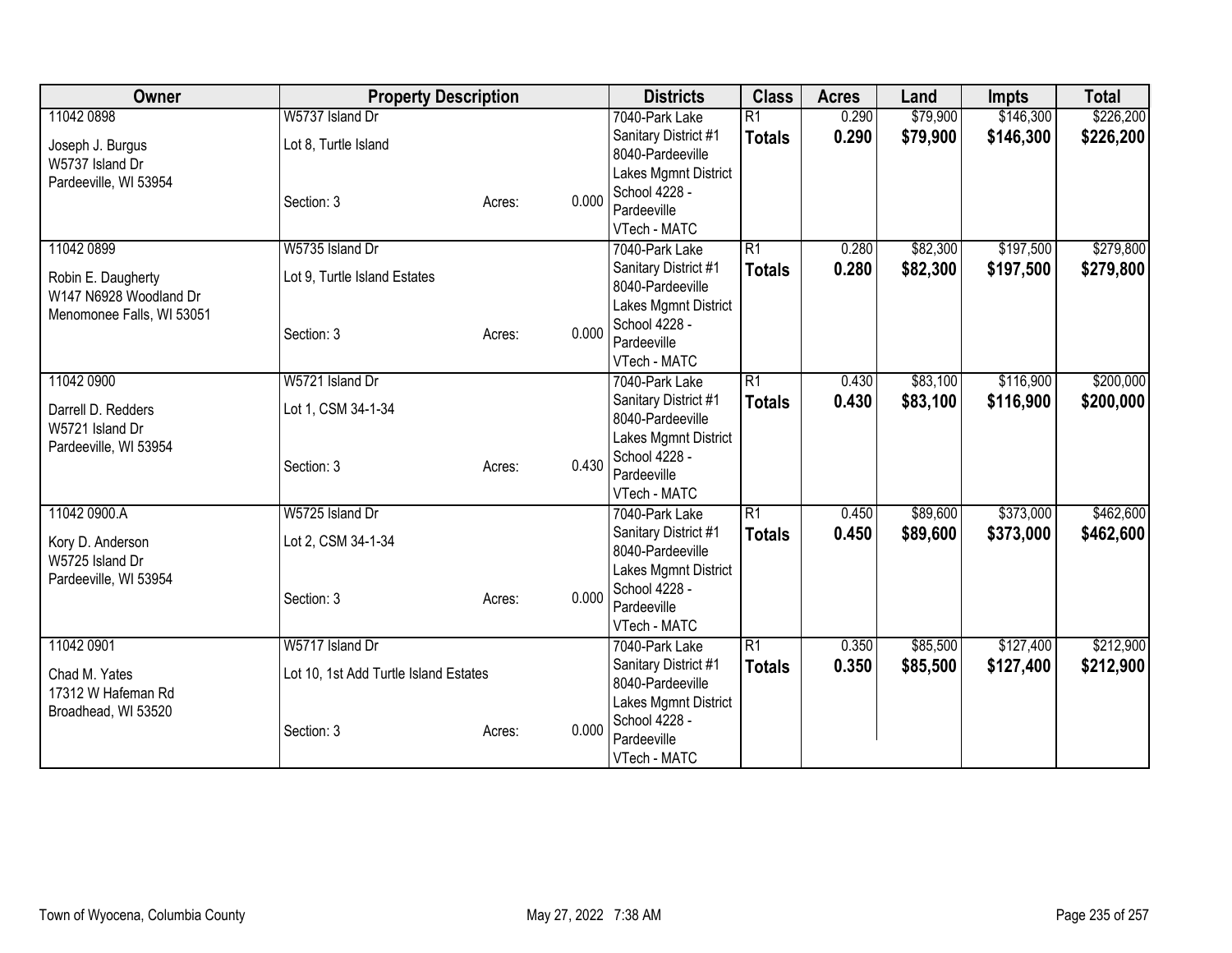| Owner                                                                          | <b>Property Description</b>                   |                 | <b>Districts</b>                      | <b>Class</b>    | <b>Acres</b> | Land     | <b>Impts</b> | <b>Total</b> |
|--------------------------------------------------------------------------------|-----------------------------------------------|-----------------|---------------------------------------|-----------------|--------------|----------|--------------|--------------|
| 11042 0902                                                                     | W5713 Island Dr                               |                 | 7040-Park Lake                        | $\overline{R1}$ | 0.340        | \$86,400 | \$129,400    | \$215,800    |
| Donald H & Norma R Kiefer Living Trust   LOT 11-1ST ADD TURTLE ISLAND ESTATES. |                                               |                 | Sanitary District #1                  | <b>Totals</b>   | 0.340        | \$86,400 | \$129,400    | \$215,800    |
| Dated 12/2/1999                                                                |                                               |                 | 8040-Pardeeville                      |                 |              |          |              |              |
| W5713 Island Dr                                                                |                                               |                 | Lakes Mgmnt District                  |                 |              |          |              |              |
| Pardeeville, WI 53954                                                          | Section: 3                                    | 0.000<br>Acres: | School 4228 -                         |                 |              |          |              |              |
|                                                                                |                                               |                 | Pardeeville                           |                 |              |          |              |              |
|                                                                                |                                               |                 | VTech - MATC                          |                 |              |          |              |              |
| 11042 0903                                                                     | W5709 Island Dr                               |                 | 7040-Park Lake                        | $\overline{R1}$ | 0.410        | \$88,000 | \$160,000    | \$248,000    |
| Michael J. Wuest                                                               | LOT 12-1ST ADD. TURTLE ISLAND ESTATES         |                 | Sanitary District #1                  | <b>Totals</b>   | 0.410        | \$88,000 | \$160,000    | \$248,000    |
| 6616 Stepping Stone Cir                                                        |                                               |                 | 8040-Pardeeville                      |                 |              |          |              |              |
| Sun Prairie, WI 53590                                                          |                                               |                 | Lakes Mgmnt District<br>School 4228 - |                 |              |          |              |              |
|                                                                                | Section: 3                                    | 0.000<br>Acres: | Pardeeville                           |                 |              |          |              |              |
|                                                                                |                                               |                 | VTech - MATC                          |                 |              |          |              |              |
| 11042 0904                                                                     | W5703 Island Dr                               |                 | 7040-Park Lake                        | R1              | 0.390        | \$84,700 | \$108,100    | \$192,800    |
|                                                                                |                                               |                 | Sanitary District #1                  | <b>Totals</b>   | 0.390        | \$84,700 | \$108,100    | \$192,800    |
| James D. Rortvedt                                                              | Lot 13, 1st Addition to Turtle Island Estates |                 | 8040-Pardeeville                      |                 |              |          |              |              |
| 1570 Kuhle Dr                                                                  |                                               |                 | Lakes Mgmnt District                  |                 |              |          |              |              |
| Sun Prairie, WI 53590                                                          |                                               |                 | School 4228 -                         |                 |              |          |              |              |
|                                                                                | Section: 3                                    | 0.000<br>Acres: | Pardeeville                           |                 |              |          |              |              |
|                                                                                |                                               |                 | VTech - MATC                          |                 |              |          |              |              |
| 11042 0905                                                                     | W5699 Island Dr                               |                 | 7040-Park Lake                        | $\overline{R1}$ | 0.380        | \$84,700 | \$202,300    | \$287,000    |
| David P. Tesch                                                                 | LOT 14-1ST ADD. TURTLE ISLAND ESTATES.        |                 | Sanitary District #1                  | <b>Totals</b>   | 0.380        | \$84,700 | \$202,300    | \$287,000    |
| PO Box 125                                                                     |                                               |                 | 8040-Pardeeville                      |                 |              |          |              |              |
| Pardeeville, WI 53954                                                          |                                               |                 | Lakes Mgmnt District                  |                 |              |          |              |              |
|                                                                                | Section: 3                                    | 0.000<br>Acres: | School 4228 -                         |                 |              |          |              |              |
|                                                                                |                                               |                 | Pardeeville                           |                 |              |          |              |              |
|                                                                                |                                               |                 | VTech - MATC                          |                 |              |          |              |              |
| 11042 0908                                                                     | W5693 Island Dr                               |                 | 7040-Park Lake                        | $\overline{R1}$ | 0.360        | \$85,500 | \$201,100    | \$286,600    |
| Jerome G. Crook                                                                | Lot 15,1st Add Turtle Island Estates          |                 | Sanitary District #1                  | <b>Totals</b>   | 0.360        | \$85,500 | \$201,100    | \$286,600    |
| N1024 County Rd A                                                              |                                               |                 | 8040-Pardeeville                      |                 |              |          |              |              |
| Columbus, WI 53925                                                             |                                               |                 | Lakes Mgmnt District                  |                 |              |          |              |              |
|                                                                                | Section: 3                                    | 0.000<br>Acres: | School 4228 -<br>Pardeeville          |                 |              |          |              |              |
|                                                                                |                                               |                 | VTech - MATC                          |                 |              |          |              |              |
|                                                                                |                                               |                 |                                       |                 |              |          |              |              |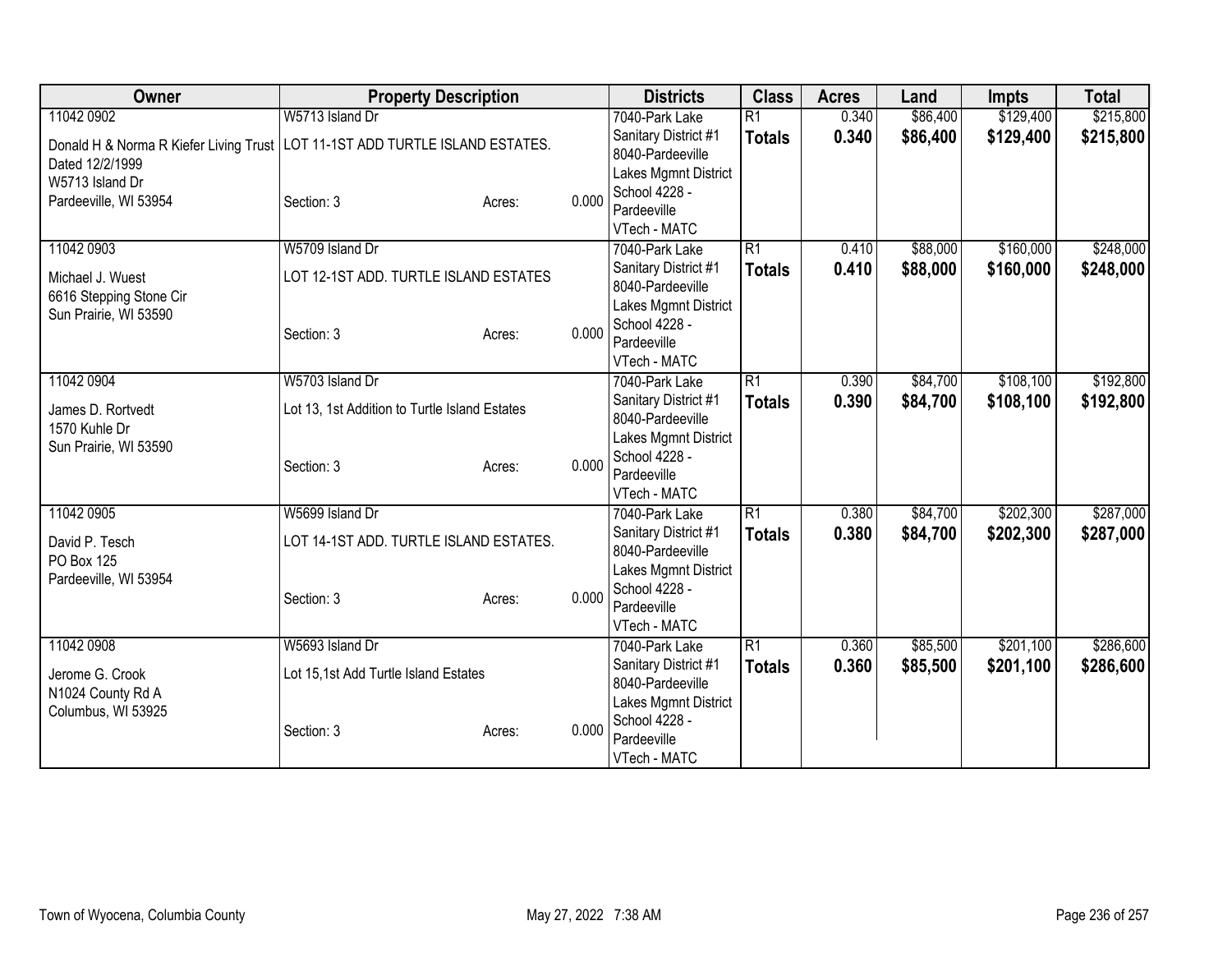| Owner                 | <b>Property Description</b>                         |                 | <b>Districts</b>                      | <b>Class</b>    | <b>Acres</b> | Land      | <b>Impts</b> | <b>Total</b> |
|-----------------------|-----------------------------------------------------|-----------------|---------------------------------------|-----------------|--------------|-----------|--------------|--------------|
| 11042 0909            | W5689 Island Dr                                     |                 | 7040-Park Lake                        | $\overline{R1}$ | 0.370        | \$85,500  | \$124,500    | \$210,000    |
| Judith A. Broge       | Lot 16, 1st Add Turtle Island Estates               |                 | Sanitary District #1                  | <b>Totals</b>   | 0.370        | \$85,500  | \$124,500    | \$210,000    |
| 4321 Travis Ter       |                                                     |                 | 8040-Pardeeville                      |                 |              |           |              |              |
| Madison, WI 53711     |                                                     |                 | Lakes Mgmnt District                  |                 |              |           |              |              |
|                       | Section: 3                                          | 0.000<br>Acres: | School 4228 -                         |                 |              |           |              |              |
|                       |                                                     |                 | Pardeeville                           |                 |              |           |              |              |
|                       |                                                     |                 | VTech - MATC                          |                 |              |           |              |              |
| 11042 0910            | W5685 Island Dr                                     |                 | 7040-Park Lake                        | $\overline{R1}$ | 0.390        | \$87,200  | \$251,500    | \$338,700    |
| Randall H. Ebben      | Lot 17, 1st Add Turtle Island Estates               |                 | Sanitary District #1                  | <b>Totals</b>   | 0.390        | \$87,200  | \$251,500    | \$338,700    |
| W5685 Island Dr       |                                                     |                 | 8040-Pardeeville                      |                 |              |           |              |              |
| Pardeeville, WI 53954 |                                                     |                 | Lakes Mgmnt District<br>School 4228 - |                 |              |           |              |              |
|                       | Section: 2                                          | 0.000<br>Acres: | Pardeeville                           |                 |              |           |              |              |
|                       |                                                     |                 | VTech - MATC                          |                 |              |           |              |              |
| 11042 0911            | W5681 Island Dr                                     |                 | 7040-Park Lake                        | $\overline{R1}$ | 0.640        | \$85,500  | \$241,200    | \$326,700    |
|                       |                                                     |                 | Sanitary District #1                  | <b>Totals</b>   | 0.640        | \$85,500  | \$241,200    | \$326,700    |
| Sherri Anderson       | Lot 18, 1st Add Turtle Island Estates, ALSO #594069 |                 | 8040-Pardeeville                      |                 |              |           |              |              |
| W5681 Island Dr       | (part of Lot 19, 1st Add to Turtle Island Estates)  |                 | Lakes Mgmnt District                  |                 |              |           |              |              |
| Pardeeville, WI 53954 |                                                     |                 | School 4228 -                         |                 |              |           |              |              |
|                       | Section: 2                                          | 0.000<br>Acres: | Pardeeville                           |                 |              |           |              |              |
|                       |                                                     |                 | VTech - MATC                          |                 |              |           |              |              |
| 11042 0913            | W5677 Carol Ct                                      |                 | 7040-Park Lake                        | R1              | 0.570        | \$104,300 | \$228,000    | \$332,300    |
| Tim R. Rhode          | LOT 20-1ST ADD. TURTLE ISLAND ESTATES ALSO          |                 | Sanitary District #1                  | <b>Totals</b>   | 0.570        | \$104,300 | \$228,000    | \$332,300    |
| W8097 Po Box 36       | #594068                                             |                 | 8040-Pardeeville                      |                 |              |           |              |              |
| Pardeeville, WI 53954 |                                                     |                 | Lakes Mgmnt District                  |                 |              |           |              |              |
|                       | Section: 2                                          | 0.000<br>Acres: | School 4228 -                         |                 |              |           |              |              |
|                       |                                                     |                 | Pardeeville                           |                 |              |           |              |              |
|                       |                                                     |                 | VTech - MATC                          |                 |              |           |              |              |
| 11042 0914            | W5677 Island Dr                                     |                 | 7040-Park Lake                        | $\overline{R1}$ | 0.420        | \$8,600   | \$40,000     | \$48,600     |
| Tim R. Rhode          | Lot 21, 1st Add Turtle Isalnd Estates               |                 | Sanitary District #1                  | <b>Totals</b>   | 0.420        | \$8,600   | \$40,000     | \$48,600     |
| W8097 Po Box 36       |                                                     |                 | 8040-Pardeeville                      |                 |              |           |              |              |
| Pardeeville, WI 53954 |                                                     |                 | Lakes Mgmnt District<br>School 4228 - |                 |              |           |              |              |
|                       | Section: 2                                          | 0.000<br>Acres: | Pardeeville                           |                 |              |           |              |              |
|                       |                                                     |                 | VTech - MATC                          |                 |              |           |              |              |
|                       |                                                     |                 |                                       |                 |              |           |              |              |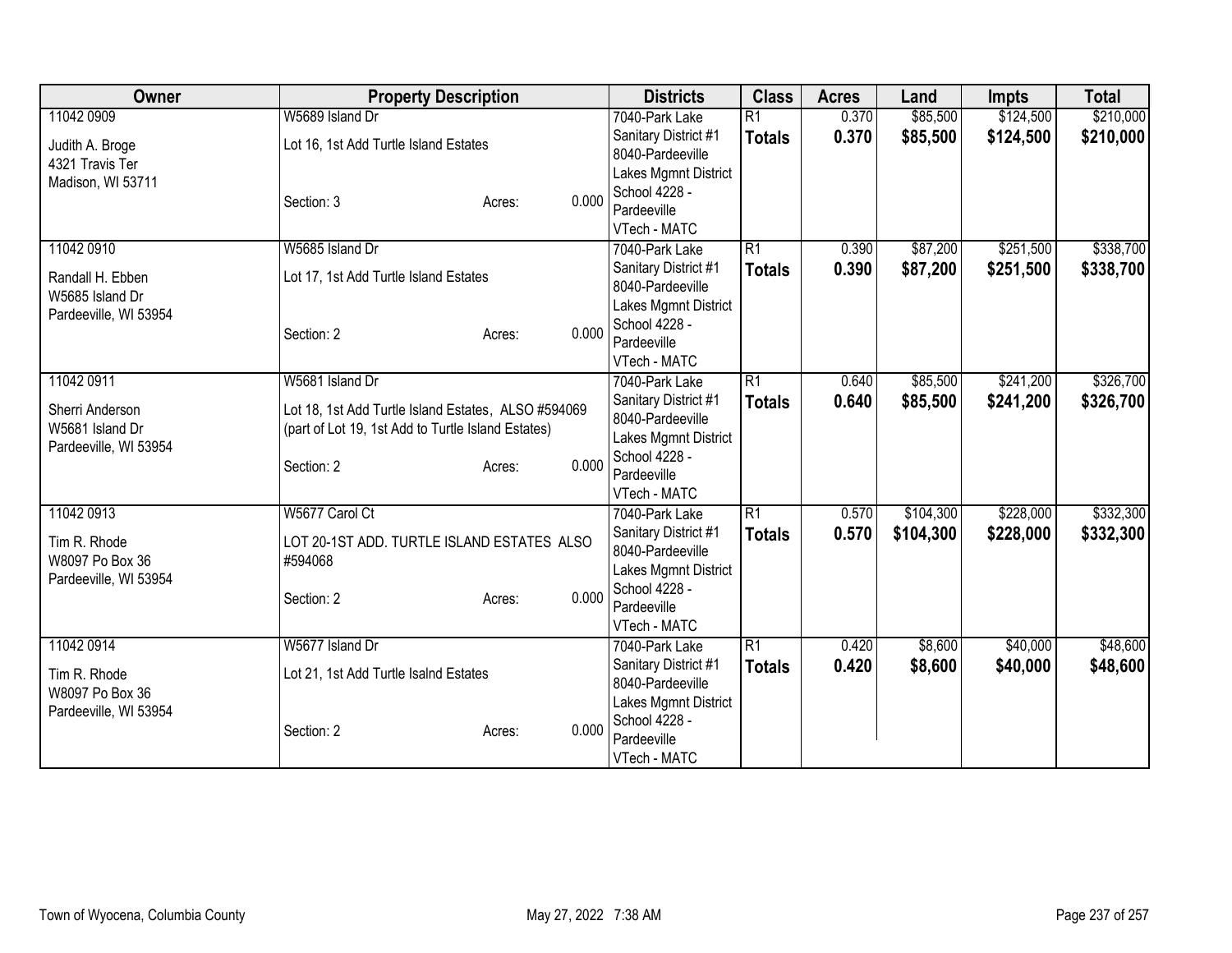| Owner                                | <b>Property Description</b>            |        |       | <b>Districts</b>     | <b>Class</b>    | <b>Acres</b> | Land      | Impts           | <b>Total</b> |
|--------------------------------------|----------------------------------------|--------|-------|----------------------|-----------------|--------------|-----------|-----------------|--------------|
| 11042 0915                           | Carol Ct                               |        |       | 7040-Park Lake       | $\overline{R1}$ | 0.390        | \$92,800  | $\overline{50}$ | \$92,800     |
| Elliott D. Grasse                    | Lot 22, 1st Add Turtle Island Estates  |        |       | Sanitary District #1 | <b>Totals</b>   | 0.390        | \$92,800  | \$0             | \$92,800     |
| W2970 Grouse Rd                      |                                        |        |       | 8040-Pardeeville     |                 |              |           |                 |              |
| Pardeeville, WI 53954                |                                        |        |       | Lakes Mgmnt District |                 |              |           |                 |              |
|                                      | Section: 2                             | Acres: | 0.000 | School 4228 -        |                 |              |           |                 |              |
|                                      |                                        |        |       | Pardeeville          |                 |              |           |                 |              |
|                                      |                                        |        |       | VTech - MATC         |                 |              |           |                 |              |
| 11042 0917                           | Carol Ct                               |        |       | 7040-Park Lake       | $\overline{R1}$ | 0.480        | \$92,000  | $\overline{50}$ | \$92,000     |
| Rhode Joint Trust Dated December 200 | Lot 23 - 1st Add Turtle Island Estates |        |       | Sanitary District #1 | <b>Totals</b>   | 0.480        | \$92,000  | \$0             | \$92,000     |
| PO Box 36                            |                                        |        |       | 8040-Pardeeville     |                 |              |           |                 |              |
| Pardeeville, WI 53954                |                                        |        |       | Lakes Mgmnt District |                 |              |           |                 |              |
|                                      | Section: 2                             | Acres: | 0.000 | School 4228 -        |                 |              |           |                 |              |
|                                      |                                        |        |       | Pardeeville          |                 |              |           |                 |              |
|                                      |                                        |        |       | VTech - MATC         |                 |              |           |                 |              |
| 11042 0918                           | W5669 Carol Ct                         |        |       | 7040-Park Lake       | $\overline{R1}$ | 0.610        | \$105,400 | \$313,000       | \$418,400    |
| Bruce J. Rashke                      | LOT 24-1ST ADD TURTLE ISLAND ESTATES   |        |       | Sanitary District #1 | <b>Totals</b>   | 0.610        | \$105,400 | \$313,000       | \$418,400    |
| W5669 Carol Ct                       |                                        |        |       | 8040-Pardeeville     |                 |              |           |                 |              |
| Pardeeville, WI 53954                |                                        |        |       | Lakes Mgmnt District |                 |              |           |                 |              |
|                                      | Section: 2                             | Acres: | 0.000 | School 4228 -        |                 |              |           |                 |              |
|                                      |                                        |        |       | Pardeeville          |                 |              |           |                 |              |
|                                      |                                        |        |       | VTech - MATC         |                 |              |           |                 |              |
| 11042 0919                           | W5667 Carol Ct                         |        |       | 7040-Park Lake       | $\overline{R1}$ | 0.340        | \$86,400  | \$282,000       | \$368,400    |
| James S. Kelly                       | LOT 25-1ST ADD TURTLE ISLAND ESTATES   |        |       | Sanitary District #1 | <b>Totals</b>   | 0.340        | \$86,400  | \$282,000       | \$368,400    |
| W5667 Carol Ct                       |                                        |        |       | 8040-Pardeeville     |                 |              |           |                 |              |
| Pardeeville, WI 53954                |                                        |        |       | Lakes Mgmnt District |                 |              |           |                 |              |
|                                      | Section: 2                             | Acres: | 0.000 | School 4228 -        |                 |              |           |                 |              |
|                                      |                                        |        |       | Pardeeville          |                 |              |           |                 |              |
|                                      |                                        |        |       | VTech - MATC         |                 |              |           |                 |              |
| 11042 0920                           | W5665 Island Dr                        |        |       | 7040-Park Lake       | $\overline{R1}$ | 0.350        | \$79,900  | \$230,400       | \$310,300    |
| Mark R. Emmrich                      | Lot 26, 1st Add Turtle Island Estates  |        |       | Sanitary District #1 | <b>Totals</b>   | 0.350        | \$79,900  | \$230,400       | \$310,300    |
| 6104 Spring Pond Ct                  |                                        |        |       | 8040-Pardeeville     |                 |              |           |                 |              |
| Mcfarland, WI 53558                  |                                        |        |       | Lakes Mgmnt District |                 |              |           |                 |              |
|                                      | Section: 2                             | Acres: | 0.000 | School 4228 -        |                 |              |           |                 |              |
|                                      |                                        |        |       | Pardeeville          |                 |              |           |                 |              |
|                                      |                                        |        |       | VTech - MATC         |                 |              |           |                 |              |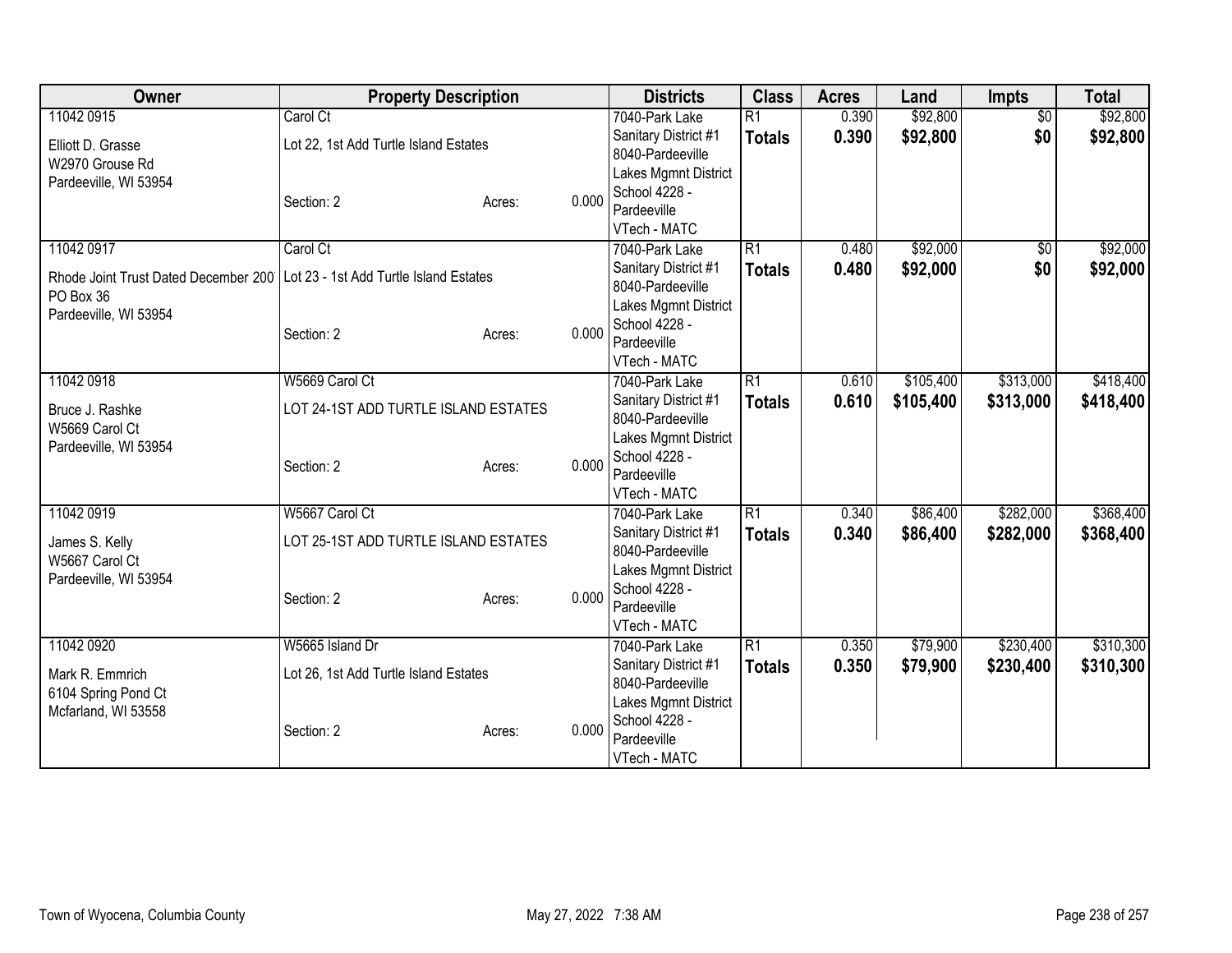| Owner                   |                                       | <b>Property Description</b> |       | <b>Districts</b>                         | <b>Class</b>    | <b>Acres</b> | Land     | <b>Impts</b> | <b>Total</b> |
|-------------------------|---------------------------------------|-----------------------------|-------|------------------------------------------|-----------------|--------------|----------|--------------|--------------|
| 11042 0921              | W5659 Island Dr                       |                             |       | 7040-Park Lake                           | $\overline{R1}$ | 0.380        | \$67,500 | \$145,500    | \$213,000    |
| Jon Krause              | Lot 27, 1st Add Turtle Island Estates |                             |       | Sanitary District #1                     | <b>Totals</b>   | 0.380        | \$67,500 | \$145,500    | \$213,000    |
| 760 Shady Grove Ln      |                                       |                             |       | 8040-Pardeeville                         |                 |              |          |              |              |
| Buffalo Grove, IL 60089 |                                       |                             |       | Lakes Mgmnt District                     |                 |              |          |              |              |
|                         | Section: 2                            | Acres:                      | 0.000 | School 4228 -                            |                 |              |          |              |              |
|                         |                                       |                             |       | Pardeeville                              |                 |              |          |              |              |
|                         |                                       |                             |       | VTech - MATC                             |                 |              |          |              |              |
| 11042 0922              | W5653 Island Dr                       |                             |       | 7040-Park Lake                           | $\overline{R1}$ | 0.360        | \$75,400 | \$99,600     | \$175,000    |
| <b>Patrick Mcevilly</b> | Lot 28, 1st Add Turtle Island Estates |                             |       | Sanitary District #1                     | <b>Totals</b>   | 0.360        | \$75,400 | \$99,600     | \$175,000    |
| 4214 Drexel Ave         |                                       |                             |       | 8040-Pardeeville                         |                 |              |          |              |              |
| Madison, WI 53716       |                                       |                             |       | Lakes Mgmnt District                     |                 |              |          |              |              |
|                         | Section: 2                            | Acres:                      | 0.360 | School 4228 -<br>Pardeeville             |                 |              |          |              |              |
|                         |                                       |                             |       | VTech - MATC                             |                 |              |          |              |              |
| 11042 0923              | W5643 Island Dr                       |                             |       | 7040-Park Lake                           | $\overline{R1}$ | 0.370        | \$72,000 | \$221,300    | \$293,300    |
|                         |                                       |                             |       | Sanitary District #1                     |                 | 0.370        | \$72,000 | \$221,300    | \$293,300    |
| Megan A. Hoffmann       | Lot 29, 1st Add Turtle Island Estates |                             |       |                                          | <b>Totals</b>   |              |          |              |              |
| W5643 Island Dr         |                                       |                             |       | 8040-Pardeeville<br>Lakes Mgmnt District |                 |              |          |              |              |
| Pardeeville, WI 53954   |                                       |                             |       | School 4228 -                            |                 |              |          |              |              |
|                         | Section: 2                            | Acres:                      | 0.000 | Pardeeville                              |                 |              |          |              |              |
|                         |                                       |                             |       | VTech - MATC                             |                 |              |          |              |              |
| 11042 0924              | W5637 Island Dr                       |                             |       | 7040-Park Lake                           | $\overline{R1}$ | 0.400        | \$88,000 | \$156,000    | \$244,000    |
|                         |                                       |                             |       | Sanitary District #1                     | <b>Totals</b>   | 0.400        | \$88,000 | \$156,000    | \$244,000    |
| Emil H. Loether         | LOT 30-1ST ADD TURTLE ISLAND EST      |                             |       | 8040-Pardeeville                         |                 |              |          |              |              |
| W5637 Island Dr         |                                       |                             |       | Lakes Mgmnt District                     |                 |              |          |              |              |
| Pardeeville, WI 53954   | Section: 2                            |                             | 0.000 | School 4228 -                            |                 |              |          |              |              |
|                         |                                       | Acres:                      |       | Pardeeville                              |                 |              |          |              |              |
|                         |                                       |                             |       | VTech - MATC                             |                 |              |          |              |              |
| 11042 0925              | W5633 Island Dr                       |                             |       | 7040-Park Lake                           | $\overline{R1}$ | 0.400        | \$78,800 | \$229,800    | \$308,600    |
| Richard M. Depies       | Lot 31, 1st Add Turtle Island Estates |                             |       | Sanitary District #1                     | <b>Totals</b>   | 0.400        | \$78,800 | \$229,800    | \$308,600    |
| W5633 Island Dr         |                                       |                             |       | 8040-Pardeeville                         |                 |              |          |              |              |
| Pardeeville, WI 53954   |                                       |                             |       | Lakes Mgmnt District                     |                 |              |          |              |              |
|                         | Section: 2                            | Acres:                      | 0.000 | School 4228 -                            |                 |              |          |              |              |
|                         |                                       |                             |       | Pardeeville                              |                 |              |          |              |              |
|                         |                                       |                             |       | VTech - MATC                             |                 |              |          |              |              |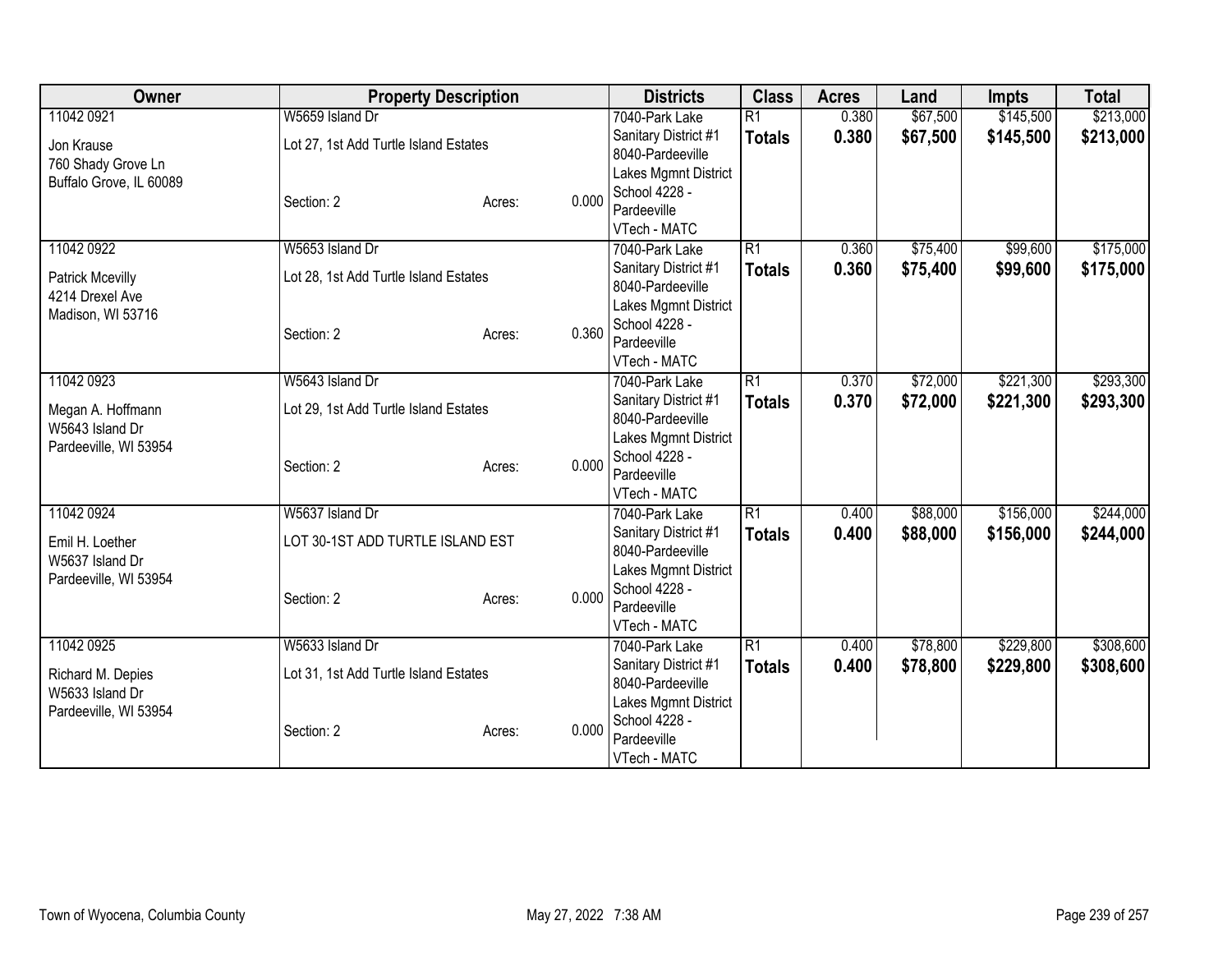| Owner                             | <b>Property Description</b>            |        |                      | <b>Districts</b>                         | <b>Class</b>    | <b>Acres</b> | Land     | <b>Impts</b> | <b>Total</b> |
|-----------------------------------|----------------------------------------|--------|----------------------|------------------------------------------|-----------------|--------------|----------|--------------|--------------|
| 11042 0926                        | W5627 Island Dr                        |        |                      | 7040-Park Lake                           | $\overline{R1}$ | 0.370        | \$91,200 | \$143,000    | \$234,200    |
| Peter C. Williams                 | LT 32 1ST ADD TURTLE ISLAND ESTATES    |        |                      | Sanitary District #1                     | <b>Totals</b>   | 0.370        | \$91,200 | \$143,000    | \$234,200    |
| 41 Apple Hill Cir                 |                                        |        |                      | 8040-Pardeeville                         |                 |              |          |              |              |
| Madison, WI 53717                 |                                        |        |                      | Lakes Mgmnt District                     |                 |              |          |              |              |
|                                   | Section: 2                             | Acres: | 0.000                | School 4228 -                            |                 |              |          |              |              |
|                                   |                                        |        |                      | Pardeeville<br>VTech - MATC              |                 |              |          |              |              |
| 11042 0927                        | W5623 Island Dr                        |        |                      | 7040-Park Lake                           | $\overline{R1}$ | 0.330        | \$82,300 | \$152,300    | \$234,600    |
|                                   |                                        |        |                      | Sanitary District #1                     |                 | 0.330        | \$82,300 | \$152,300    | \$234,600    |
| Robert A. Degnan                  | LOT 33-1ST ADD. TURTLE ISLAND ESTATES. |        |                      | 8040-Pardeeville                         | <b>Totals</b>   |              |          |              |              |
| 4826 Windsor Prairie Rd           |                                        |        |                      | Lakes Mgmnt District                     |                 |              |          |              |              |
| Deforest, WI 53532                |                                        |        |                      | School 4228 -                            |                 |              |          |              |              |
|                                   | Section: 2                             | Acres: | 0.000                | Pardeeville                              |                 |              |          |              |              |
|                                   |                                        |        |                      | VTech - MATC                             |                 |              |          |              |              |
| 11042 0928                        | W5619 Island Dr                        |        |                      | 7040-Park Lake                           | $\overline{R1}$ | 0.360        | \$77,600 | \$324,000    | \$401,600    |
| Phillip W. Kamrath                | Lot 34,1st Add Turtle Island Estates   |        | Sanitary District #1 |                                          | <b>Totals</b>   | 0.360        | \$77,600 | \$324,000    | \$401,600    |
| 317 Schwantz Rd                   |                                        |        |                      | 8040-Pardeeville                         |                 |              |          |              |              |
| Pardeeville, WI 53954             |                                        |        |                      | Lakes Mgmnt District                     |                 |              |          |              |              |
|                                   | Section: 2                             | Acres: | 0.000                | School 4228 -                            |                 |              |          |              |              |
|                                   |                                        |        |                      | Pardeeville                              |                 |              |          |              |              |
|                                   |                                        |        |                      | VTech - MATC                             |                 |              |          |              |              |
| 11042 0929                        | W5611 Island Dr                        |        |                      | 7040-Park Lake                           | $\overline{R1}$ | 0.340        | \$67,500 | \$204,000    | \$271,500    |
| Kirk A. Daugherty                 | LOT 35-1ST ADD TURTLE ISLAND ESTATES   |        |                      | Sanitary District #1<br>8040-Pardeeville | <b>Totals</b>   | 0.340        | \$67,500 | \$204,000    | \$271,500    |
| W5611 Island Dr                   |                                        |        |                      | Lakes Mgmnt District                     |                 |              |          |              |              |
| Pardeeville, WI 53954             |                                        |        |                      | School 4228 -                            |                 |              |          |              |              |
|                                   | Section: 2                             | Acres: | 0.000                | Pardeeville                              |                 |              |          |              |              |
|                                   |                                        |        |                      | VTech - MATC                             |                 |              |          |              |              |
| 11042 0930                        | W5605 Island Dr                        |        |                      | 7040-Park Lake                           | $\overline{R1}$ | 0.330        | \$82,300 | \$150,800    | \$233,100    |
|                                   | LOT 36-1ST ADD. TURTLE ISLAND ESTATES  |        |                      | Sanitary District #1                     | <b>Totals</b>   | 0.330        | \$82,300 | \$150,800    | \$233,100    |
| Diane M. Obey<br>133 Greenview Ct |                                        |        |                      | 8040-Pardeeville                         |                 |              |          |              |              |
| North Aurora, IL 60542            |                                        |        |                      | Lakes Mgmnt District                     |                 |              |          |              |              |
|                                   | Section: 2                             | Acres: | 0.000                | School 4228 -                            |                 |              |          |              |              |
|                                   |                                        |        |                      | Pardeeville                              |                 |              |          |              |              |
|                                   |                                        |        |                      | VTech - MATC                             |                 |              |          |              |              |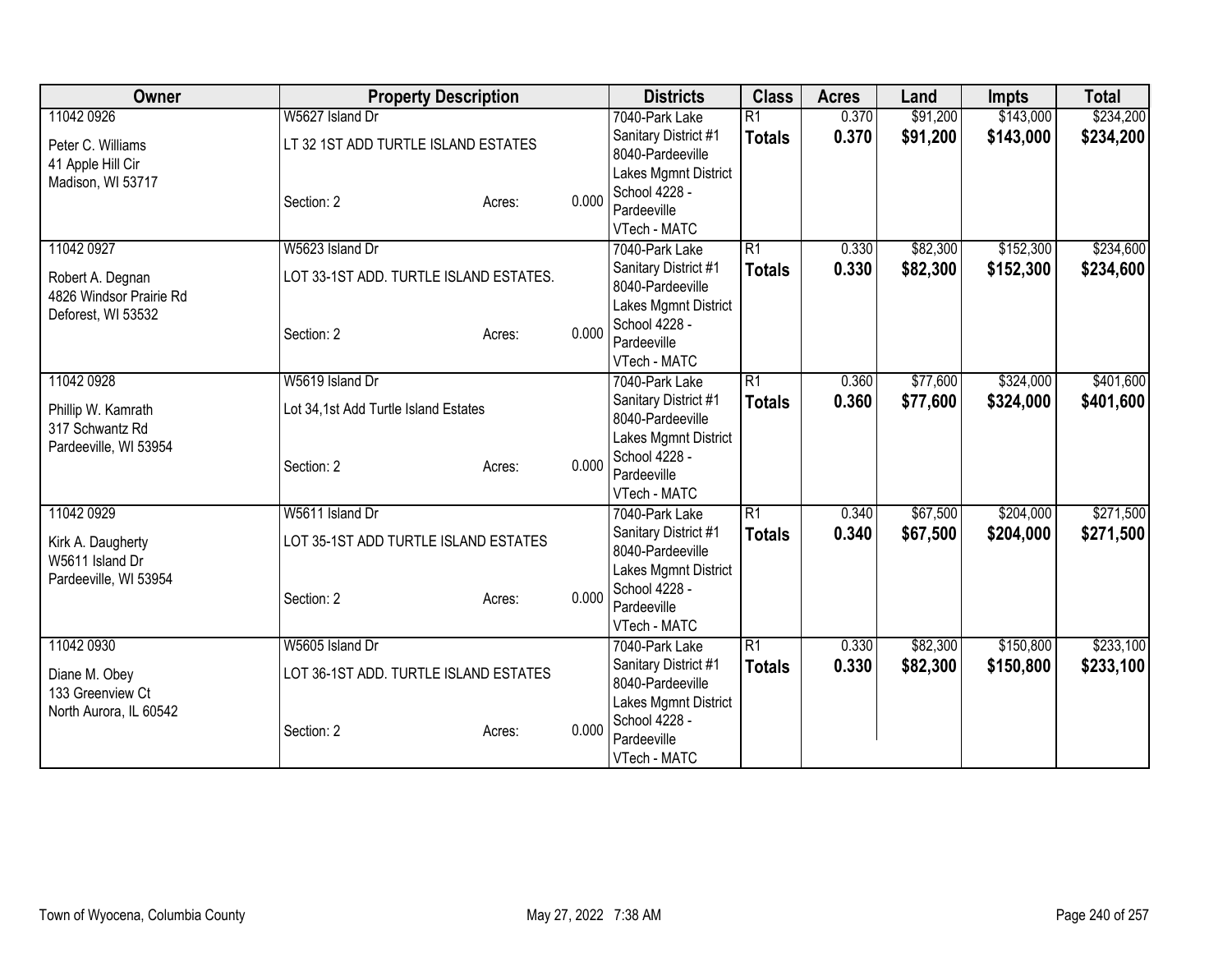| Owner                                | <b>Property Description</b>                               |        |       | <b>Districts</b>                         | <b>Class</b>    | <b>Acres</b> | Land            | <b>Impts</b>    | <b>Total</b> |
|--------------------------------------|-----------------------------------------------------------|--------|-------|------------------------------------------|-----------------|--------------|-----------------|-----------------|--------------|
| 11042 0931                           | W5601 Island Dr                                           |        |       | 7040-Park Lake                           | $\overline{R1}$ | 0.350        | \$68,000        | \$210,500       | \$278,500    |
| Daniel C Davey Decl of Trust Dated   | Lot 37, 1st Add Turtle Island Estates                     |        |       | Sanitary District #1                     | <b>Totals</b>   | 0.350        | \$68,000        | \$210,500       | \$278,500    |
| 2/6/2015                             |                                                           |        |       | 8040-Pardeeville<br>Lakes Mgmnt District |                 |              |                 |                 |              |
| 417 Tupelo Ave                       |                                                           |        |       | School 4228 -                            |                 |              |                 |                 |              |
| Naperville, IL 60540                 | Section: 2                                                | Acres: | 0.000 | Pardeeville                              |                 |              |                 |                 |              |
|                                      |                                                           |        |       | VTech - MATC                             |                 |              |                 |                 |              |
| 11042 0932                           |                                                           |        |       | 8040-Pardeeville                         | $\overline{X4}$ | 0.000        | $\overline{50}$ | $\overline{50}$ | $\sqrt{30}$  |
| Town of Wyocena                      | PUBLIC ACCESS-1ST ADD TURTLE ISLAND                       |        |       | Lakes Mgmnt District                     | <b>Totals</b>   | 0.000        | \$0             | \$0             | \$0          |
| N5366 W Hill Rd                      | ESTATES ADJOING LOT 37 TO EAST.                           |        |       | School 4228 -<br>Pardeeville             |                 |              |                 |                 |              |
| Rio, WI 53960                        |                                                           |        |       | VTech - MATC                             |                 |              |                 |                 |              |
|                                      | Section: 2                                                | Acres: | 0.000 |                                          |                 |              |                 |                 |              |
| 11042 0933                           | W5650 Island Dr                                           |        |       | 7040-Park Lake                           | $\overline{R1}$ | 0.490        | \$29,000        | \$128,000       | \$157,000    |
| Sharon K. Lichtfeld                  | Lot 38 & N-1/2 Lot 39, 1st Add Turtle Island Estates      |        |       | Sanitary District #1<br>8040-Pardeeville | <b>Totals</b>   | 0.490        | \$29,000        | \$128,000       | \$157,000    |
| N6748 Jonathan Dr                    |                                                           |        |       | Lakes Mgmnt District                     |                 |              |                 |                 |              |
| Pardeeville, WI 53954                |                                                           |        |       | School 4228 -                            |                 |              |                 |                 |              |
|                                      | Section: 2                                                | Acres: | 0.490 | Pardeeville                              |                 |              |                 |                 |              |
|                                      |                                                           |        |       | VTech - MATC                             |                 |              |                 |                 |              |
| 11042 0935                           | W5658 Island Dr                                           |        |       | 7040-Park Lake                           | $\overline{R1}$ | 0.310        | \$20,300        | \$123,000       | \$143,300    |
| Stephanie R. Curtis                  | Lot 40 and the South Half of Lot 39 -1st ADD Turtle Islan |        |       | Sanitary District #1<br>8040-Pardeeville | <b>Totals</b>   | 0.310        | \$20,300        | \$123,000       | \$143,300    |
| W5658 Island Dr                      | <b>Estates</b>                                            |        |       | Lakes Mgmnt District                     |                 |              |                 |                 |              |
| Pardeeville, WI 53955                |                                                           |        |       | School 4228 -                            |                 |              |                 |                 |              |
|                                      | Section: 2                                                | Acres: | 0.310 | Pardeeville                              |                 |              |                 |                 |              |
|                                      |                                                           |        |       | VTech - MATC                             |                 |              |                 |                 |              |
| 11042 0936                           | <b>Island Dr</b>                                          |        |       | 7040-Park Lake                           | $\overline{R1}$ | 0.310        | \$20,300        | $\overline{50}$ | \$20,300     |
| Rhode Joint Trust Dated December 200 | LOT 41-1ST ADD TURTLE ISLAND ESTATES                      |        |       | Sanitary District #1                     | <b>Totals</b>   | 0.310        | \$20,300        | \$0             | \$20,300     |
| PO Box 36                            |                                                           |        |       | 8040-Pardeeville<br>Lakes Mgmnt District |                 |              |                 |                 |              |
| Pardeeville, WI 53954                |                                                           |        |       | School 4228 -                            |                 |              |                 |                 |              |
|                                      | Section: 2                                                | Acres: | 0.310 | Pardeeville                              |                 |              |                 |                 |              |
|                                      |                                                           |        |       | VTech - MATC                             |                 |              |                 |                 |              |
| 11042 0937                           | W5682 Island Dr                                           |        |       | 7040-Park Lake                           | R1              | 0.460        | \$28,000        | \$150,200       | \$178,200    |
| Ryan Baker                           | LOT 42-1ST ADD. TURTLE ISLAND ESTATES                     |        |       | Sanitary District #1                     | <b>Totals</b>   | 0.460        | \$28,000        | \$150,200       | \$178,200    |
| W5682 Island Dr                      |                                                           |        |       | 8040-Pardeeville                         |                 |              |                 |                 |              |
| Pardeeville, WI 53954                |                                                           |        |       | Lakes Mgmnt District<br>School 4228 -    |                 |              |                 |                 |              |
|                                      | Section: 2                                                | Acres: | 0.460 | Pardeeville                              |                 |              |                 |                 |              |
|                                      |                                                           |        |       | VTech - MATC                             |                 |              |                 |                 |              |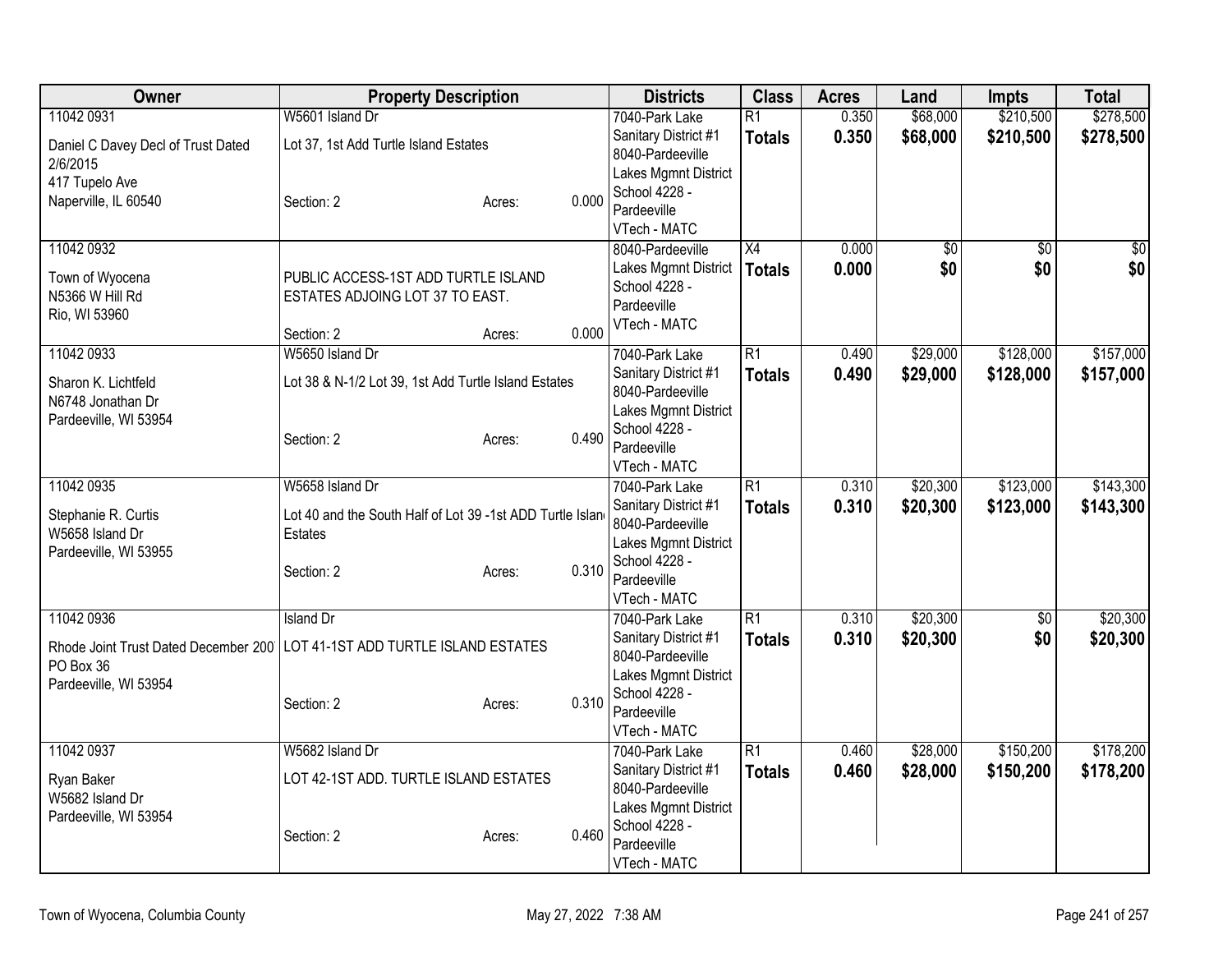| Owner                                    | <b>Property Description</b>                   |                 | <b>Districts</b>                         | <b>Class</b>    | <b>Acres</b> | Land     | <b>Impts</b> | <b>Total</b> |
|------------------------------------------|-----------------------------------------------|-----------------|------------------------------------------|-----------------|--------------|----------|--------------|--------------|
| 11042 0938                               | W5686 Island Dr                               |                 | 7040-Park Lake                           | $\overline{R1}$ | 0.480        | \$28,700 | \$115,000    | \$143,700    |
| John D. Palen                            | LOT 43-1ST ADD TURTLE ISLAND ESTATES          |                 | Sanitary District #1                     | <b>Totals</b>   | 0.480        | \$28,700 | \$115,000    | \$143,700    |
| W5686 Island Dr                          |                                               |                 | 8040-Pardeeville                         |                 |              |          |              |              |
| Pardeeville, WI 53954                    |                                               |                 | Lakes Mgmnt District                     |                 |              |          |              |              |
|                                          | Section: 2                                    | 0.480<br>Acres: | School 4228 -                            |                 |              |          |              |              |
|                                          |                                               |                 | Pardeeville                              |                 |              |          |              |              |
| 11042 0939                               | W5690 Island Dr                               |                 | VTech - MATC<br>7040-Park Lake           | $\overline{R1}$ | 0.430        | \$26,600 | \$166,300    | \$192,900    |
|                                          |                                               |                 |                                          |                 |              |          |              |              |
| Andrew T. Schmidt                        | Lot 44, 1st Add Turtle Island Estates         |                 | Sanitary District #1<br>8040-Pardeeville | <b>Totals</b>   | 0.430        | \$26,600 | \$166,300    | \$192,900    |
| W5690 Island Dr                          |                                               |                 | Lakes Mgmnt District                     |                 |              |          |              |              |
| Pardeeville, WI 53954                    |                                               |                 | School 4228 -                            |                 |              |          |              |              |
|                                          | Section: 2                                    | 0.430<br>Acres: | Pardeeville                              |                 |              |          |              |              |
|                                          |                                               |                 | VTech - MATC                             |                 |              |          |              |              |
| 11042 0940                               | <b>Island Dr</b>                              |                 | 7040-Park Lake                           | $\overline{R1}$ | 0.400        | \$25,200 | \$0          | \$25,200     |
|                                          |                                               |                 | Sanitary District #1                     | <b>Totals</b>   | 0.400        | \$25,200 | \$0          | \$25,200     |
| Andrew T. Schmidt                        | Lot 45,1st Add Turtle Island Estates          |                 | 8040-Pardeeville                         |                 |              |          |              |              |
| W5690 Island Dr<br>Pardeeville, WI 53954 |                                               |                 | Lakes Mgmnt District                     |                 |              |          |              |              |
|                                          | Section: 3                                    | 0.400<br>Acres: | School 4228 -                            |                 |              |          |              |              |
|                                          |                                               |                 | Pardeeville                              |                 |              |          |              |              |
|                                          |                                               |                 | VTech - MATC                             |                 |              |          |              |              |
| 11042 0941                               | <b>Island Dr</b>                              |                 | 7040-Park Lake                           | R1              | 0.370        | \$23,700 | \$0          | \$23,700     |
| David P. Tesch                           | Lot 46, 1st Add Turtle Island Estates         |                 | Sanitary District #1                     | <b>Totals</b>   | 0.370        | \$23,700 | \$0          | \$23,700     |
| PO Box 125                               |                                               |                 | 8040-Pardeeville                         |                 |              |          |              |              |
| Pardeeville, WI 53954                    |                                               |                 | Lakes Mgmnt District                     |                 |              |          |              |              |
|                                          | Section: 3                                    | 0.370<br>Acres: | School 4228 -<br>Pardeeville             |                 |              |          |              |              |
|                                          |                                               |                 | VTech - MATC                             |                 |              |          |              |              |
| 11042 0942                               | W5704 Island Dr                               |                 | 7040-Park Lake                           | $\overline{R1}$ | 0.340        | \$22,200 | \$22,800     | \$45,000     |
|                                          |                                               |                 | Sanitary District #1                     | <b>Totals</b>   | 0.340        | \$22,200 | \$22,800     | \$45,000     |
| James D. Rortvedt                        | Lot 47, 1st Addition to Turtle Island Estates |                 | 8040-Pardeeville                         |                 |              |          |              |              |
| 1570 Kuhle Dr                            |                                               |                 | Lakes Mgmnt District                     |                 |              |          |              |              |
| Sun Prairie, WI 53590                    |                                               |                 | School 4228 -                            |                 |              |          |              |              |
|                                          | Section: 3                                    | 0.340<br>Acres: | Pardeeville                              |                 |              |          |              |              |
|                                          |                                               |                 | VTech - MATC                             |                 |              |          |              |              |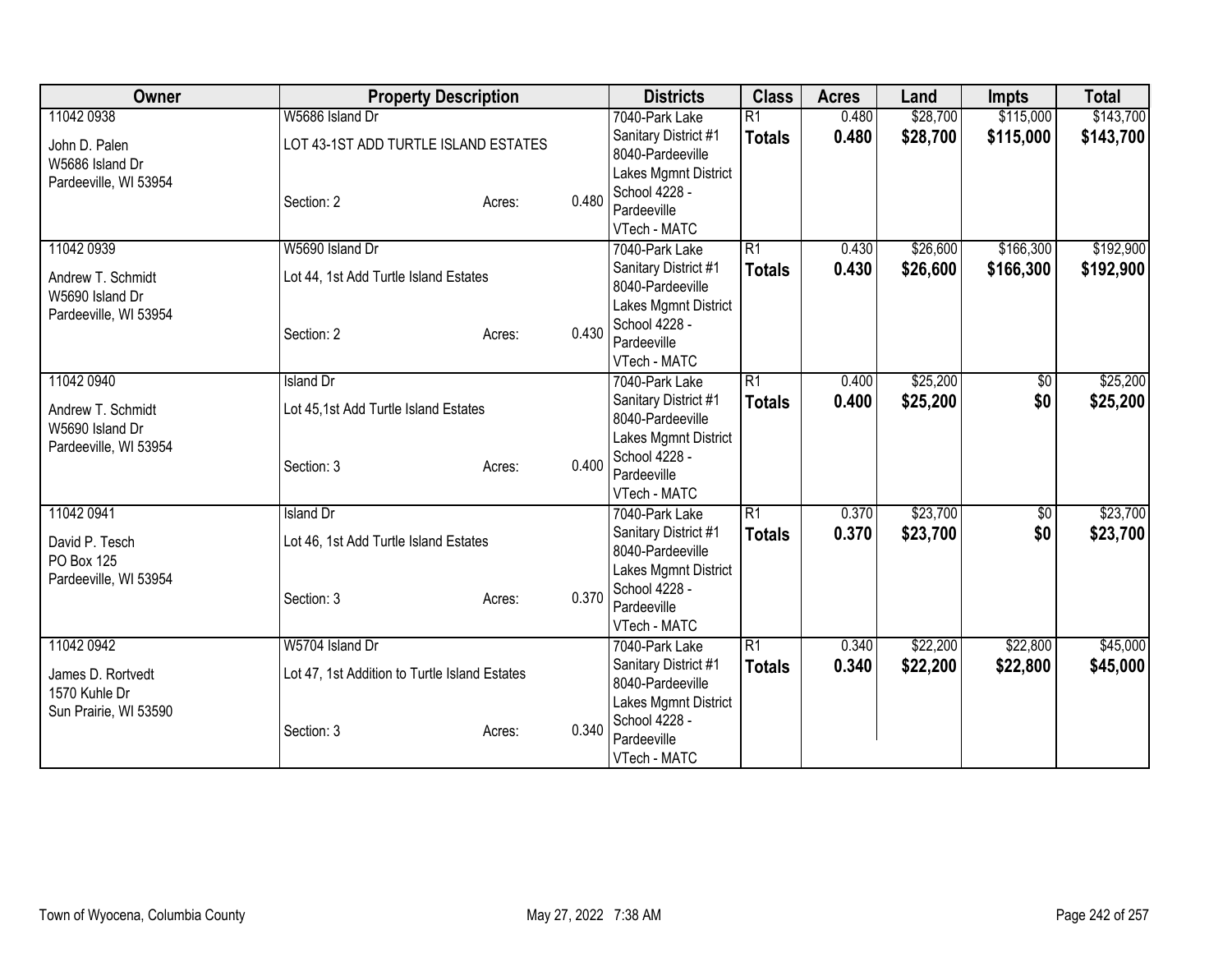| <b>Owner</b>                                                       | <b>Property Description</b>                                                       |        |       | <b>Districts</b>                                                     | <b>Class</b>    | <b>Acres</b> | Land     | <b>Impts</b> | <b>Total</b> |
|--------------------------------------------------------------------|-----------------------------------------------------------------------------------|--------|-------|----------------------------------------------------------------------|-----------------|--------------|----------|--------------|--------------|
| 11042 0943                                                         | W5758 Island Dr                                                                   |        |       | 7040-Park Lake                                                       | $\overline{R1}$ | 0.530        | \$30,300 | \$125,900    | \$156,200    |
| Janette A. Sanemeterio<br>W5758 Island Dr<br>Pardeeville, WI 53954 | LOT 48-2ND. ADD. TURTLE ISLAND ESTATE ALSO<br>1/39 INTEREST IN ROW BETW LTS 4 & 5 |        |       | Sanitary District #1<br>8040-Pardeeville<br>Lakes Mgmnt District     | <b>Totals</b>   | 0.530        | \$30,300 | \$125,900    | \$156,200    |
|                                                                    | Section: 3                                                                        | Acres: | 0.000 | School 4228 -<br>Pardeeville<br>VTech - MATC                         |                 |              |          |              |              |
| 11042 0944                                                         | W5762 Island Dr                                                                   |        |       | 7040-Park Lake                                                       | R1              | 0.370        | \$23,700 | \$180,000    | \$203,700    |
| William J. Woolever<br>W5762 Island Dr                             | LOT 49-2ND. ADD TURTLE ISLAND ESTATES.                                            |        |       | Sanitary District #1<br>8040-Pardeeville                             | <b>Totals</b>   | 0.370        | \$23,700 | \$180,000    | \$203,700    |
| Pardeeville, WI 53954                                              |                                                                                   |        |       | Lakes Mgmnt District<br>School 4228 -                                |                 |              |          |              |              |
|                                                                    | Section: 3                                                                        | Acres: | 0.000 | Pardeeville<br>VTech - MATC                                          |                 |              |          |              |              |
| 11042 0945                                                         | N7520 Turtle Trl                                                                  |        |       | 7040-Park Lake                                                       | R1              | 0.480        | \$28,700 | \$125,500    | \$154,200    |
| Susan M. Hon<br>N7520 Turtle Trl                                   | LOT 50-2ND. ADD TURTLE ISLAND ESTATES.                                            |        |       | Sanitary District #1<br>8040-Pardeeville                             | <b>Totals</b>   | 0.480        | \$28,700 | \$125,500    | \$154,200    |
| Pardeeville, WI 53954                                              | Section: 3                                                                        | Acres: | 0.000 | Lakes Mgmnt District<br>School 4228 -<br>Pardeeville<br>VTech - MATC |                 |              |          |              |              |
| 11042 0946                                                         | N7526 Turtle Trl                                                                  |        |       | 7040-Park Lake                                                       | R1              | 0.510        | \$29,700 | \$159,000    | \$188,700    |
| Merwyn C. Milton<br>N7526 Turtle Tr                                | LOT 51-2ND. ADD. TURTLE ISLAND ESTATES                                            |        |       | Sanitary District #1<br>8040-Pardeeville                             | <b>Totals</b>   | 0.510        | \$29,700 | \$159,000    | \$188,700    |
| Pardeeville, WI 53954                                              | Section: 3                                                                        | Acres: | 0.000 | Lakes Mgmnt District<br>School 4228 -<br>Pardeeville<br>VTech - MATC |                 |              |          |              |              |
| 11042 0947                                                         | N7536 Turtle Trl                                                                  |        |       | 7040-Park Lake                                                       | $\overline{R1}$ | 0.510        | \$29,700 | \$243,900    | \$273,600    |
| Kevin D & Lisa D Hamm Jt Rev Trust<br>Dated 3/14/2008              | LOT 52-2ND ADD TURTLE ISLAND ESTATES                                              |        |       | Sanitary District #1<br>8040-Pardeeville                             | <b>Totals</b>   | 0.510        | \$29,700 | \$243,900    | \$273,600    |
| N7536 Turtle Trl<br>Pardeeville, WI 53954                          | Section: 3                                                                        | Acres: | 0.000 | Lakes Mgmnt District<br>School 4228 -<br>Pardeeville<br>VTech - MATC |                 |              |          |              |              |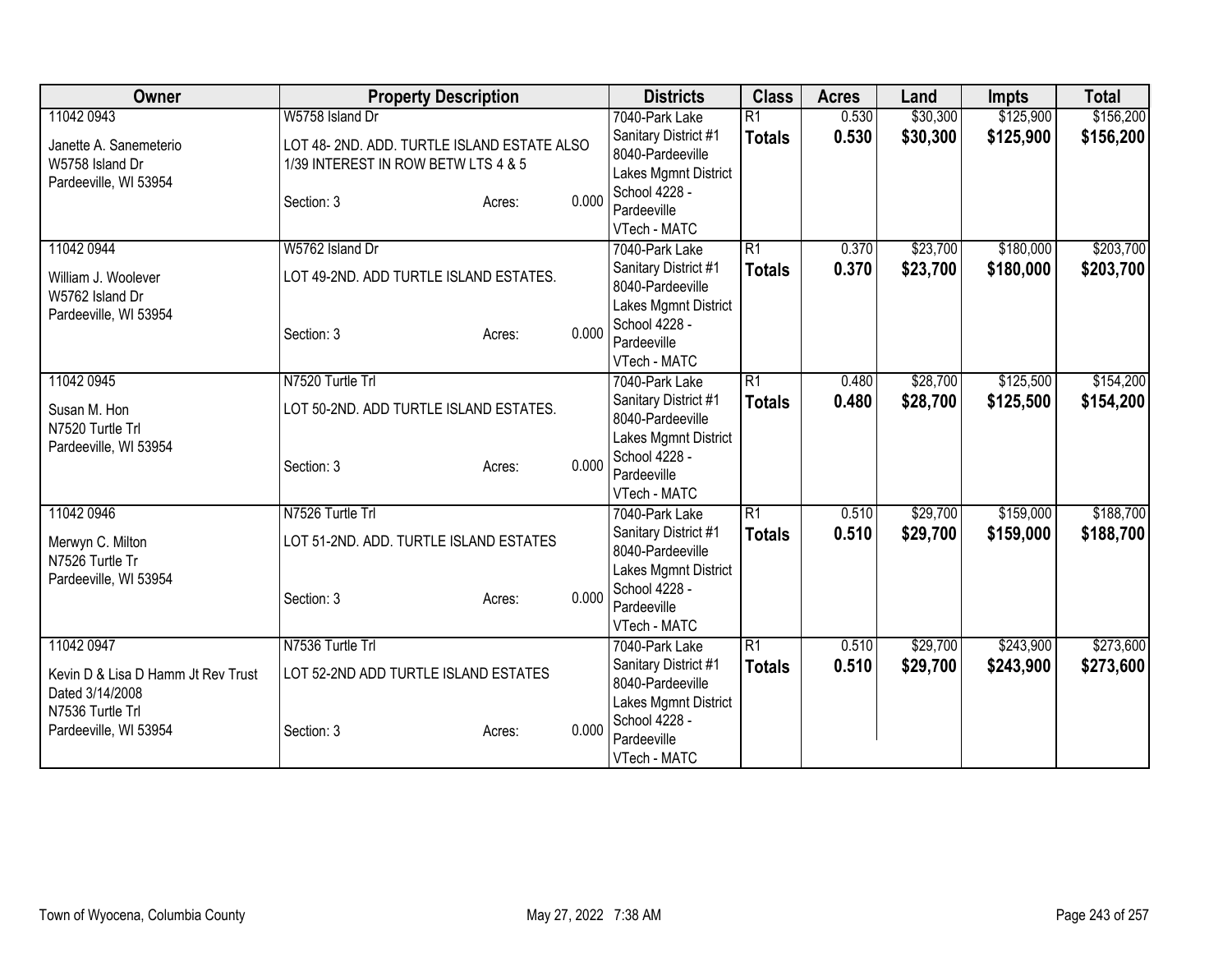| Owner                 | <b>Property Description</b>                   |                 | <b>Districts</b>               | <b>Class</b>    | <b>Acres</b> | Land     | <b>Impts</b> | <b>Total</b> |
|-----------------------|-----------------------------------------------|-----------------|--------------------------------|-----------------|--------------|----------|--------------|--------------|
| 11042 0948            | N7542 Turtle Trl                              |                 | 7040-Park Lake                 | $\overline{R1}$ | 0.510        | \$29,700 | \$168,500    | \$198,200    |
| James P. Vilstrup     | Lot 53, 2nd Addition to Turtle Island Estates |                 | Sanitary District #1           | <b>Totals</b>   | 0.510        | \$29,700 | \$168,500    | \$198,200    |
| N7542 Turtle Trl      |                                               |                 | 8040-Pardeeville               |                 |              |          |              |              |
| Pardeeville, WI 53954 |                                               |                 | Lakes Mgmnt District           |                 |              |          |              |              |
|                       | Section: 3                                    | 0.000<br>Acres: | School 4228 -                  |                 |              |          |              |              |
|                       |                                               |                 | Pardeeville                    |                 |              |          |              |              |
|                       |                                               |                 | VTech - MATC                   |                 |              |          |              |              |
| 11042 0949            | N7550 Turtle Trl                              |                 | 7040-Park Lake                 | $\overline{R1}$ | 0.520        | \$30,000 | \$147,500    | \$177,500    |
| Daniel W. Cook        | LOT 54-2ND ADD TURTLE ISLAND ESTATES          |                 | Sanitary District #1           | <b>Totals</b>   | 0.520        | \$30,000 | \$147,500    | \$177,500    |
| N7550 Turtle Trl      |                                               |                 | 8040-Pardeeville               |                 |              |          |              |              |
| Pardeeville, WI 53954 |                                               |                 | Lakes Mgmnt District           |                 |              |          |              |              |
|                       | Section: 3                                    | 0.000<br>Acres: | School 4228 -<br>Pardeeville   |                 |              |          |              |              |
|                       |                                               |                 |                                |                 |              |          |              |              |
| 11042 0950            | N7558 Turtle Trl                              |                 | VTech - MATC<br>7040-Park Lake | R1              | 0.500        | \$29,300 | \$146,500    | \$175,800    |
|                       |                                               |                 | Sanitary District #1           |                 |              |          |              |              |
| Troy R. Becker        | LOT 55-2ND ADD TURLTE ISLAN ESTATES 1/39TH    |                 | 8040-Pardeeville               | <b>Totals</b>   | 0.500        | \$29,300 | \$146,500    | \$175,800    |
| N7558 Turtle Tr       | <b>INTEREST IN PRI WAY</b>                    |                 | Lakes Mgmnt District           |                 |              |          |              |              |
| Pardeeville, WI 53954 |                                               |                 | School 4228 -                  |                 |              |          |              |              |
|                       | Section: 3                                    | 0.500<br>Acres: | Pardeeville                    |                 |              |          |              |              |
|                       |                                               |                 | VTech - MATC                   |                 |              |          |              |              |
| 11042 0951            | N7566 Turtle Trl                              |                 | 7040-Park Lake                 | $\overline{R1}$ | 0.520        | \$30,000 | \$130,500    | \$160,500    |
|                       |                                               |                 | Sanitary District #1           | <b>Totals</b>   | 0.520        | \$30,000 | \$130,500    | \$160,500    |
| Wesley O. Babcock     | LOT 56-2ND ADD TURTLE ISLAND ESTATES          |                 | 8040-Pardeeville               |                 |              |          |              |              |
| N7566 Turtle Tr       |                                               |                 | Lakes Mgmnt District           |                 |              |          |              |              |
| Pardeeville, WI 53954 |                                               |                 | School 4228 -                  |                 |              |          |              |              |
|                       | Section: 3                                    | 0.000<br>Acres: | Pardeeville                    |                 |              |          |              |              |
|                       |                                               |                 | VTech - MATC                   |                 |              |          |              |              |
| 11042 0952            | N7599 Turtle Trl                              |                 | 7040-Park Lake                 | $\overline{R1}$ | 0.585        | \$32,100 | \$120,500    | \$152,600    |
| Lisa M. Granum        | Lot 57, 2nd Add Turtle Island Estates         |                 | Sanitary District #1           | <b>Totals</b>   | 0.585        | \$32,100 | \$120,500    | \$152,600    |
| N7599 Turtle Trl      |                                               |                 | 8040-Pardeeville               |                 |              |          |              |              |
| Pardeeville, WI 53954 |                                               |                 | Lakes Mgmnt District           |                 |              |          |              |              |
|                       | Section: 3                                    | 0.000<br>Acres: | School 4228 -                  |                 |              |          |              |              |
|                       |                                               |                 | Pardeeville                    |                 |              |          |              |              |
|                       |                                               |                 | VTech - MATC                   |                 |              |          |              |              |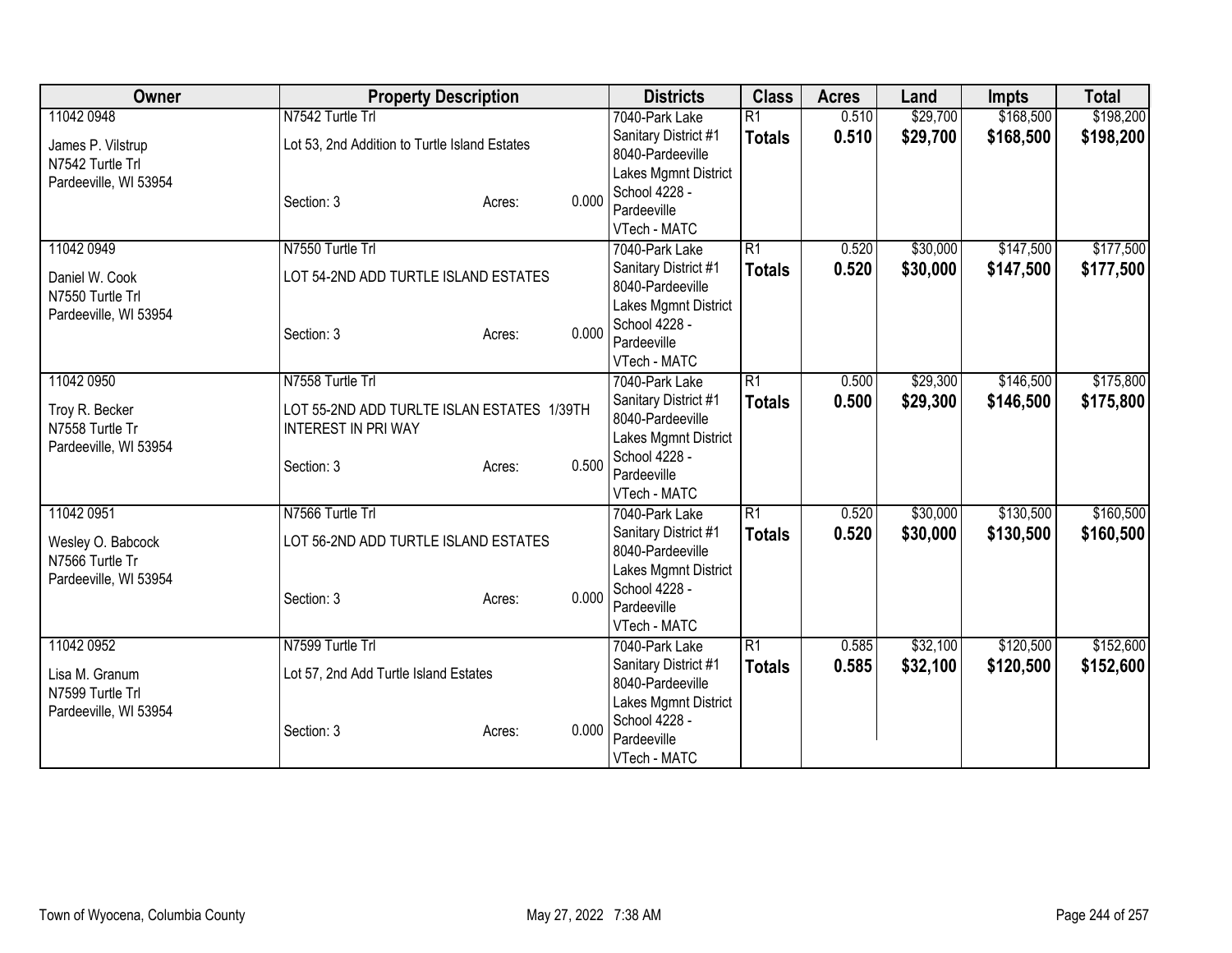| Owner                                     | <b>Property Description</b>           |        |       | <b>Districts</b>                      | <b>Class</b>    | <b>Acres</b> | Land     | <b>Impts</b> | <b>Total</b> |
|-------------------------------------------|---------------------------------------|--------|-------|---------------------------------------|-----------------|--------------|----------|--------------|--------------|
| 11042 0953                                | N7595 Turtle Trl                      |        |       | 7040-Park Lake                        | $\overline{R1}$ | 0.585        | \$32,100 | \$190,500    | \$222,600    |
| Travis J. Wickus                          | Lot 58, 2nd Add Turtle Island Estates |        |       | Sanitary District #1                  | <b>Totals</b>   | 0.585        | \$32,100 | \$190,500    | \$222,600    |
| N7695 Turtle Trl                          |                                       |        |       | 8040-Pardeeville                      |                 |              |          |              |              |
| Pardeeville, WI 53955                     |                                       |        |       | Lakes Mgmnt District                  |                 |              |          |              |              |
|                                           | Section: 3                            | Acres: | 0.000 | School 4228 -                         |                 |              |          |              |              |
|                                           |                                       |        |       | Pardeeville<br>VTech - MATC           |                 |              |          |              |              |
| 11042 0954                                | N7585 Turtle Trl                      |        |       | 7040-Park Lake                        | R1              | 0.585        | \$32,100 | \$149,000    | \$181,100    |
|                                           |                                       |        |       | Sanitary District #1                  |                 | 0.585        | \$32,100 | \$149,000    | \$181,100    |
| Nathan R. Wipperfurth                     | Lot 59, 2nd Add Turtle Island Estates |        |       | 8040-Pardeeville                      | <b>Totals</b>   |              |          |              |              |
| N7585 Turtle Trl                          |                                       |        |       | Lakes Mgmnt District                  |                 |              |          |              |              |
| Pardeeville, WI 53954                     |                                       |        |       | School 4228 -                         |                 |              |          |              |              |
|                                           | Section: 3                            | Acres: | 0.000 | Pardeeville                           |                 |              |          |              |              |
|                                           |                                       |        |       | VTech - MATC                          |                 |              |          |              |              |
| 11042 0955                                | N7577 Turtle Trl                      |        |       | 7040-Park Lake                        | $\overline{R1}$ | 0.585        | \$32,100 | \$140,700    | \$172,800    |
|                                           | LOT 60 2ND ADD TURTLE ISLAND ESTATES  |        |       | Sanitary District #1                  | <b>Totals</b>   | 0.585        | \$32,100 | \$140,700    | \$172,800    |
| Paul A. Hagen<br>N7577 Turtle Tr          |                                       |        |       | 8040-Pardeeville                      |                 |              |          |              |              |
| Pardeeville, WI 53954                     |                                       |        |       | Lakes Mgmnt District                  |                 |              |          |              |              |
|                                           | Section: 3                            | Acres: | 0.000 | School 4228 -                         |                 |              |          |              |              |
|                                           |                                       |        |       | Pardeeville                           |                 |              |          |              |              |
|                                           |                                       |        |       | VTech - MATC                          |                 |              |          |              |              |
| 11042 0956.01                             | N7565 Turtle Trl                      |        |       | 7040-Park Lake                        | R1              | 1.140        | \$42,100 | \$191,600    | \$233,700    |
| Peter J. Kemp                             | Lot 1, CSM 5795-41-45                 |        |       | Sanitary District #1                  | <b>Totals</b>   | 1.140        | \$42,100 | \$191,600    | \$233,700    |
| N7565 Turtle Trl                          |                                       |        |       | 8040-Pardeeville                      |                 |              |          |              |              |
| Pardeeville, WI 53954                     |                                       |        |       | Lakes Mgmnt District<br>School 4228 - |                 |              |          |              |              |
|                                           | Section: 3                            | Acres: | 1.140 | Pardeeville                           |                 |              |          |              |              |
|                                           |                                       |        |       | VTech - MATC                          |                 |              |          |              |              |
| 11042 0958                                | N7555 Turtle Trl                      |        |       | 7040-Park Lake                        | $\overline{R1}$ | 0.740        | \$36,200 | \$123,500    | \$159,700    |
|                                           |                                       |        |       | Sanitary District #1                  | <b>Totals</b>   | 0.740        | \$36,200 | \$123,500    | \$159,700    |
| Christopher P. Timmerman                  | Lot 63, 2nd Add Turtle Island Estates |        |       | 8040-Pardeeville                      |                 |              |          |              |              |
| N7555 Turtle Trl<br>Pardeeville, WI 53954 |                                       |        |       | Lakes Mgmnt District                  |                 |              |          |              |              |
|                                           | Section: 3                            | Acres: | 0.740 | School 4228 -                         |                 |              |          |              |              |
|                                           |                                       |        |       | Pardeeville                           |                 |              |          |              |              |
|                                           |                                       |        |       | VTech - MATC                          |                 |              |          |              |              |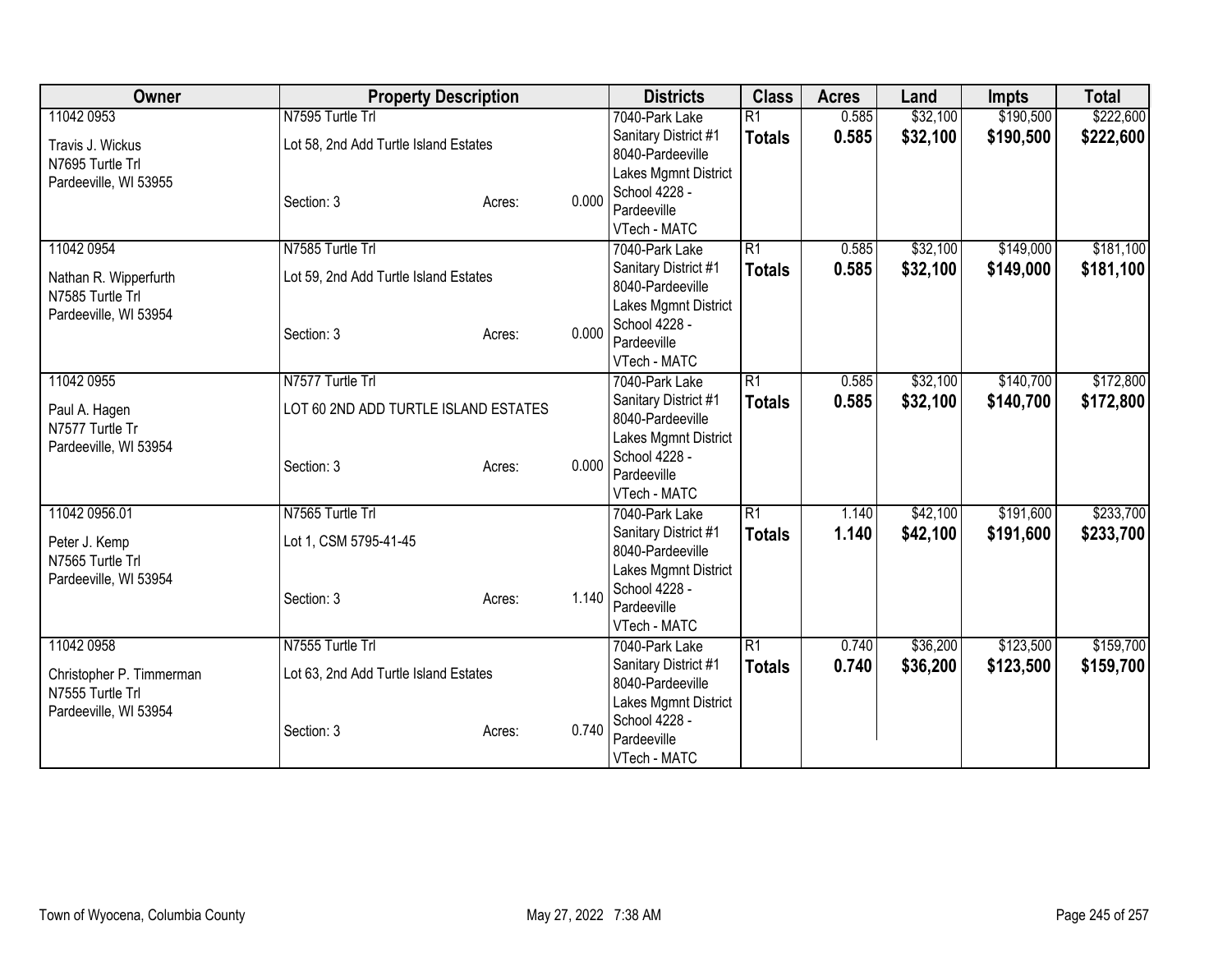| Owner                 | <b>Property Description</b>                   |        |       | <b>Districts</b>                         | <b>Class</b>    | <b>Acres</b> | Land     | <b>Impts</b> | <b>Total</b> |
|-----------------------|-----------------------------------------------|--------|-------|------------------------------------------|-----------------|--------------|----------|--------------|--------------|
| 11042 0959            | N7549 Turtle Trl                              |        |       | 7040-Park Lake                           | $\overline{R1}$ | 0.585        | \$32,100 | \$135,900    | \$168,000    |
| Judith A. Lamarche    | LOT 64-2ND ADD TURTLE ISLAND ESTATES          |        |       | Sanitary District #1                     | <b>Totals</b>   | 0.585        | \$32,100 | \$135,900    | \$168,000    |
| N7549 Turtle Trl      |                                               |        |       | 8040-Pardeeville                         |                 |              |          |              |              |
| Pardeeville, WI 53954 |                                               |        |       | Lakes Mgmnt District                     |                 |              |          |              |              |
|                       | Section: 3                                    | Acres: | 0.000 | School 4228 -                            |                 |              |          |              |              |
|                       |                                               |        |       | Pardeeville                              |                 |              |          |              |              |
|                       |                                               |        |       | VTech - MATC                             |                 |              |          |              |              |
| 11042 0960            | N7541 Turtle Trl                              |        |       | 7040-Park Lake                           | $\overline{R1}$ | 0.585        | \$32,100 | \$157,500    | \$189,600    |
| Louis S. Slabik       | Lot 65, 2nd Add Turtle Island Estates         |        |       | Sanitary District #1<br>8040-Pardeeville | <b>Totals</b>   | 0.585        | \$32,100 | \$157,500    | \$189,600    |
| N7541 Turtle Trl      |                                               |        |       | Lakes Mgmnt District                     |                 |              |          |              |              |
| Pardeeville, WI 53954 |                                               |        |       | School 4228 -                            |                 |              |          |              |              |
|                       | Section: 3                                    | Acres: | 0.000 | Pardeeville                              |                 |              |          |              |              |
|                       |                                               |        |       | VTech - MATC                             |                 |              |          |              |              |
| 11042 0961            | N7531 Turtle Trl                              |        |       | 7040-Park Lake                           | $\overline{R1}$ | 0.585        | \$32,100 | \$20,200     | \$52,300     |
|                       |                                               |        |       | Sanitary District #1                     | <b>Totals</b>   | 0.585        | \$32,100 | \$20,200     | \$52,300     |
| Henry L. Vanacker     | LOT 66-2ND ADD TURTLE ISLAND ESTATES          |        |       | 8040-Pardeeville                         |                 |              |          |              |              |
| 17n256 Manning Road   |                                               |        |       | Lakes Mgmnt District                     |                 |              |          |              |              |
| Huntley, IL 60142     |                                               |        | 0.000 | School 4228 -                            |                 |              |          |              |              |
|                       | Section: 3                                    | Acres: |       | Pardeeville                              |                 |              |          |              |              |
|                       |                                               |        |       | VTech - MATC                             |                 |              |          |              |              |
| 11042 0962            | N7521 Turtle Trl                              |        |       | 7040-Park Lake                           | R1              | 0.530        | \$30,300 | \$27,800     | \$58,100     |
| David P. Tesch        | LOT 67-2ND ADD TURTLE ISLAND ESTATES - Arthur |        |       | Sanitary District #1                     | <b>Totals</b>   | 0.530        | \$30,300 | \$27,800     | \$58,100     |
| PO Box 125            | J & Joan R Smith reserve a Life Estate        |        |       | 8040-Pardeeville                         |                 |              |          |              |              |
| Pardeeville, WI 53954 |                                               |        |       | Lakes Mgmnt District                     |                 |              |          |              |              |
|                       | Section: 3                                    | Acres: | 0.000 | School 4228 -                            |                 |              |          |              |              |
|                       |                                               |        |       | Pardeeville                              |                 |              |          |              |              |
|                       |                                               |        |       | VTech - MATC                             |                 |              |          |              |              |
| 11042 0963            | N7519 Turtle Trl                              |        |       | 7040-Park Lake                           | $\overline{R1}$ | 0.510        | \$29,700 | \$148,300    | \$178,000    |
| Adam T. Krumberger    | Lot 68, 2nd Add Turtle Island Estates         |        |       | Sanitary District #1<br>8040-Pardeeville | <b>Totals</b>   | 0.510        | \$29,700 | \$148,300    | \$178,000    |
| N7519 Turtle Trl      |                                               |        |       | Lakes Mgmnt District                     |                 |              |          |              |              |
| Pardeeville, WI 53954 |                                               |        |       | School 4228 -                            |                 |              |          |              |              |
|                       | Section: 3                                    | Acres: | 0.000 | Pardeeville                              |                 |              |          |              |              |
|                       |                                               |        |       | VTech - MATC                             |                 |              |          |              |              |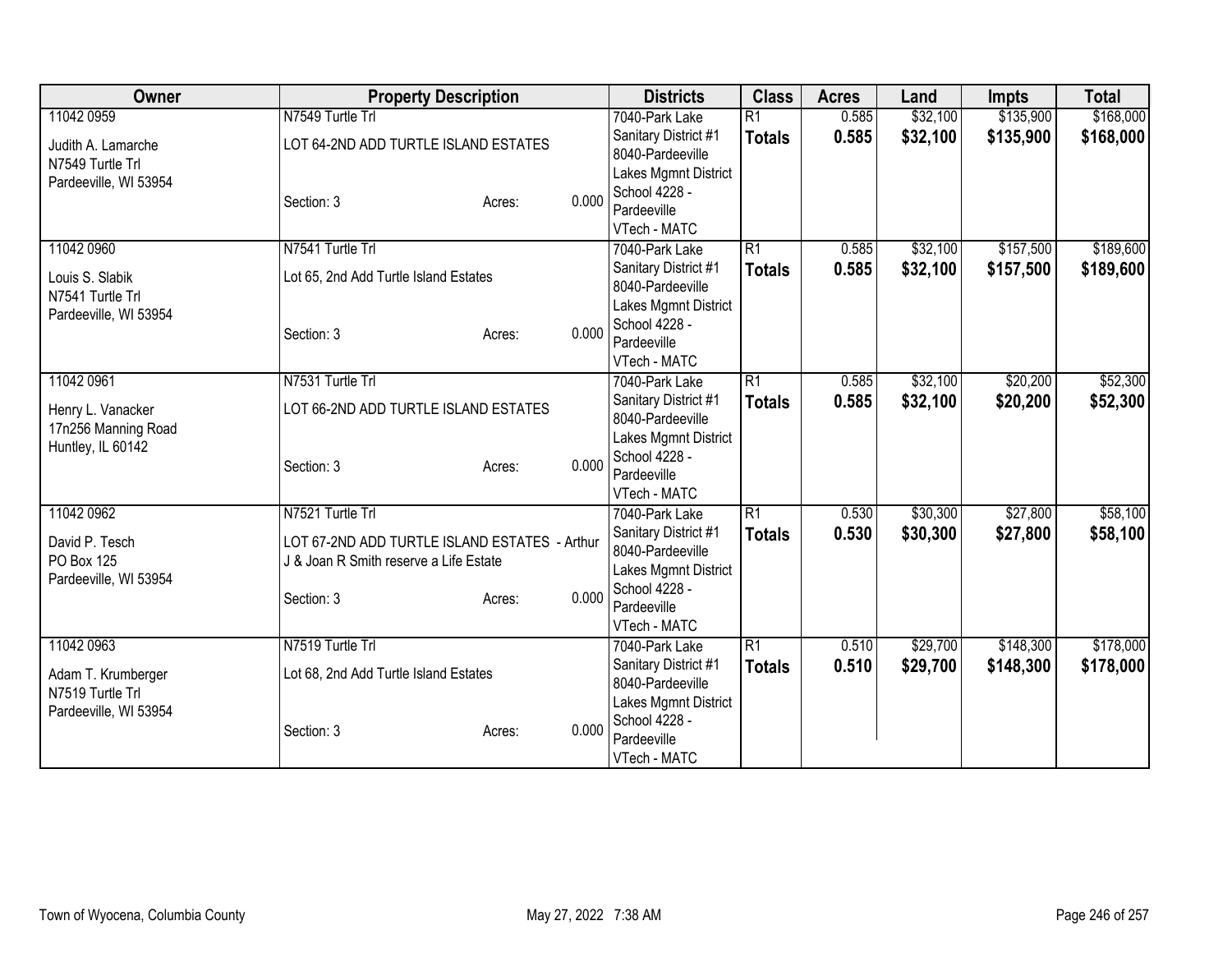| Owner                 | <b>Property Description</b>       |        |       | <b>Districts</b>     | <b>Class</b>    | <b>Acres</b> | Land     | <b>Impts</b>    | <b>Total</b> |
|-----------------------|-----------------------------------|--------|-------|----------------------|-----------------|--------------|----------|-----------------|--------------|
| 11042 0964            | W5776 Island Dr                   |        |       | 7040-Park Lake       | $\overline{R1}$ | 0.350        | \$22,800 | $\overline{50}$ | \$22,800     |
| Steven N. Ohlin       | LT 69 & 2ND ADD TURTLE ISLAND EST |        |       | Sanitary District #1 | <b>Totals</b>   | 0.350        | \$22,800 | \$0             | \$22,800     |
| W5776 Island Dr       |                                   |        |       | 8040-Pardeeville     |                 |              |          |                 |              |
| Pardeeville, WI 53954 |                                   |        |       | Lakes Mgmnt District |                 |              |          |                 |              |
|                       | Section: 3                        | Acres: | 0.000 | School 4228 -        |                 |              |          |                 |              |
|                       |                                   |        |       | Pardeeville          |                 |              |          |                 |              |
|                       |                                   |        |       | VTech - MATC         |                 |              |          |                 |              |
| 11042 0965            | W5776 Island Dr                   |        |       | 7040-Park Lake       | $\overline{R1}$ | 0.480        | \$25,600 | \$168,500       | \$194,100    |
| Steven N. Ohlin       | LT 70 2ND ADD TURTLE ISLAND EST   |        |       | Sanitary District #1 | <b>Totals</b>   | 0.480        | \$25,600 | \$168,500       | \$194,100    |
| W5776 Island Dr       |                                   |        |       | 8040-Pardeeville     |                 |              |          |                 |              |
| Pardeeville, WI 53954 |                                   |        |       | Lakes Mgmnt District |                 |              |          |                 |              |
|                       | Section: 3                        | Acres: | 0.000 | School 4228 -        |                 |              |          |                 |              |
|                       |                                   |        |       | Pardeeville          |                 |              |          |                 |              |
|                       |                                   |        |       | VTech - MATC         |                 |              |          |                 |              |
| 11042 0966.01         | N5667 Frontage Rd                 |        |       | School 4228 -        | $\overline{R1}$ | 0.810        | \$26,900 | \$149,000       | \$175,900    |
| Michael W. Patten     | LOT 1 CS#2494-16-64               |        |       | Pardeeville          | <b>Totals</b>   | 0.810        | \$26,900 | \$149,000       | \$175,900    |
| N5667 Frontage Rd     |                                   |        |       | VTech - MATC         |                 |              |          |                 |              |
| Pardeeville, WI 53954 |                                   |        |       |                      |                 |              |          |                 |              |
|                       | Section: 28                       | Acres: | 0.810 |                      |                 |              |          |                 |              |
| 11042 0966.02         | N5679 Frontage Rd                 |        |       | School 4228 -        | $\overline{R1}$ | 0.770        | \$26,200 | \$159,500       | \$185,700    |
| Gary D. Gander        | LOT 2 CS#2494-16-64               |        |       | Pardeeville          | <b>Totals</b>   | 0.770        | \$26,200 | \$159,500       | \$185,700    |
| N5769 Frontage Rd     |                                   |        |       | VTech - MATC         |                 |              |          |                 |              |
| Pardeeville, WI 53954 |                                   |        |       |                      |                 |              |          |                 |              |
|                       | Section: 28                       | Acres: | 0.770 |                      |                 |              |          |                 |              |
| 11042 0966.03         | N5685 Frontage Rd                 |        |       | School 4228 -        | $\overline{R1}$ | 0.810        | \$26,900 | \$165,100       | \$192,000    |
|                       |                                   |        |       | Pardeeville          | <b>Totals</b>   | 0.810        | \$26,900 | \$165,100       | \$192,000    |
| Angela J. Bahr        | LOT 3 CS#2494-16-64               |        |       | VTech - MATC         |                 |              |          |                 |              |
| N5685 Frontage Rd     |                                   |        |       |                      |                 |              |          |                 |              |
| Pardeeville, WI 53954 |                                   |        |       |                      |                 |              |          |                 |              |
|                       | Section: 28                       | Acres: | 0.810 |                      |                 |              |          |                 |              |
| 11042 0966.04         | N5693 Frontage Rd                 |        |       | School 4228 -        | $\overline{R1}$ | 0.870        | \$27,900 | \$127,600       | \$155,500    |
| Randy Lawrence        | LOT 4 CS#2494-16-61               |        |       | Pardeeville          | <b>Totals</b>   | 0.870        | \$27,900 | \$127,600       | \$155,500    |
| N5693 Frontage Rd     |                                   |        |       | VTech - MATC         |                 |              |          |                 |              |
| Pardeeville, WI 53954 |                                   |        |       |                      |                 |              |          |                 |              |
|                       | Section: 28                       | Acres: | 0.870 |                      |                 |              |          |                 |              |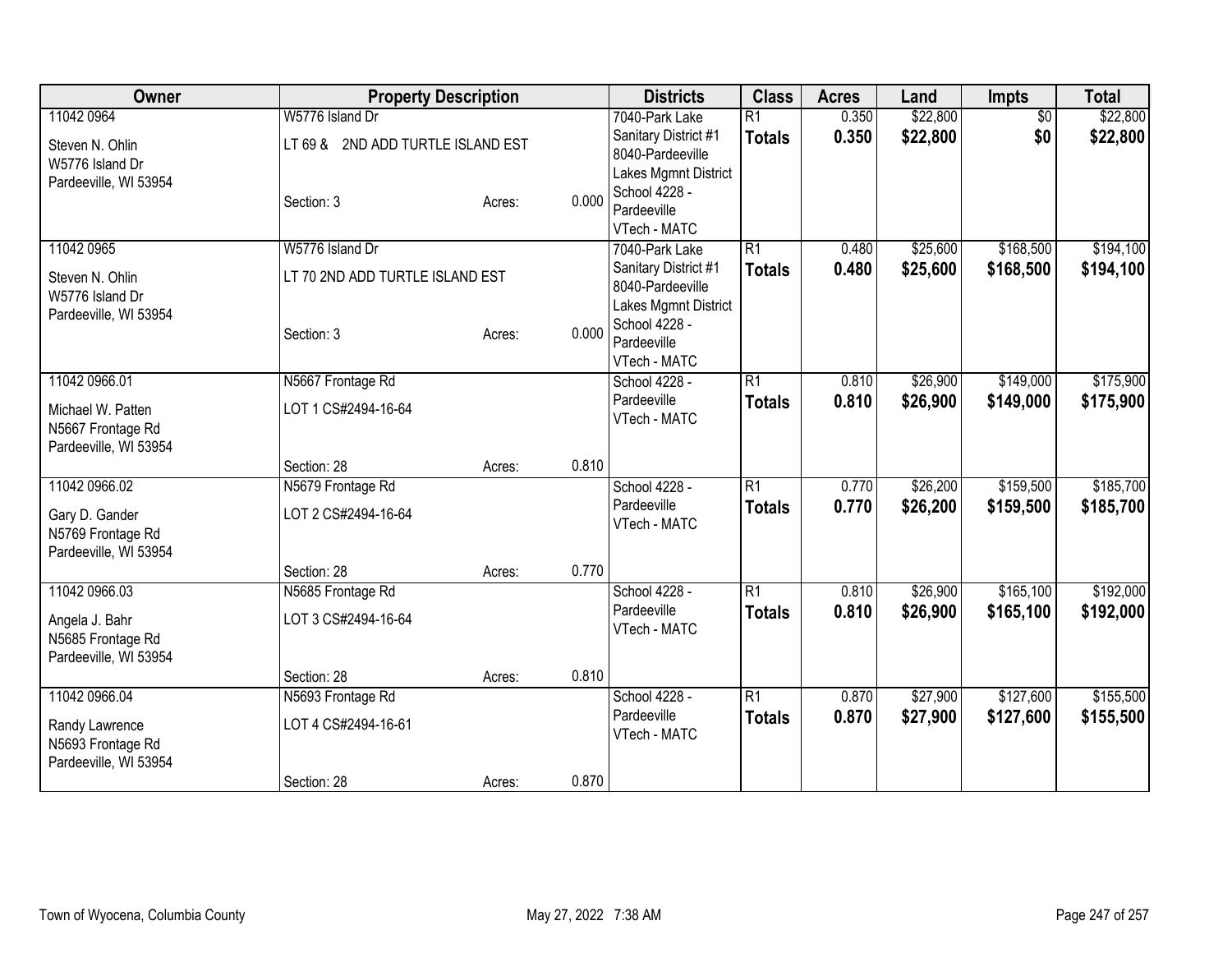| Owner                                                                         | <b>Property Description</b>                                  |        |       | <b>Districts</b>                             | <b>Class</b>                     | <b>Acres</b>   | Land                 | <b>Impts</b>           | <b>Total</b>           |
|-------------------------------------------------------------------------------|--------------------------------------------------------------|--------|-------|----------------------------------------------|----------------------------------|----------------|----------------------|------------------------|------------------------|
| 11042 0967<br>Ronald E. Knutson<br>N5665 Knutson Rd<br>Pardeeville, WI 53954  | N5668 Knutson Rd<br>LOT 2 BE-CAM HEIGHTS                     |        |       | School 4228 -<br>Pardeeville<br>VTech - MATC | $\overline{R1}$<br><b>Totals</b> | 0.630<br>0.630 | \$23,200<br>\$23,200 | \$15,100<br>\$15,100   | \$38,300<br>\$38,300   |
|                                                                               | Section: 28                                                  | Acres: | 0.000 |                                              |                                  |                |                      |                        |                        |
| 11042 0968<br>William C. Bright<br>N5678 Knutson Rd<br>Pardeeville, WI 53954  | N5678 Knutson Rd<br>LOT 3 BE-CAM HEIGHTS                     |        |       | School 4228 -<br>Pardeeville<br>VTech - MATC | $\overline{R1}$<br><b>Totals</b> | 0.660<br>0.660 | \$24,000<br>\$24,000 | \$122,000<br>\$122,000 | \$146,000<br>\$146,000 |
|                                                                               | Section: 28                                                  | Acres: | 0.000 |                                              | $\overline{R1}$                  |                |                      | \$112,600              |                        |
| 11042 0969<br>Wayne A. Rogers<br>N5684 Knutson Rd<br>Pardeeville, WI 53954    | N5684 Knutson Rd<br>LOT 4 BE-CAM HEIGHTS                     |        |       | School 4228 -<br>Pardeeville<br>VTech - MATC | <b>Totals</b>                    | 0.660<br>0.660 | \$24,000<br>\$24,000 | \$112,600              | \$136,600<br>\$136,600 |
|                                                                               | Section: 28                                                  | Acres: | 0.000 |                                              |                                  |                |                      |                        |                        |
| 11042 0970<br>Randel R. Weihert<br>N5692 Knutson Rd<br>Pardeeville, WI 53954  | N5692 Knutson Rd<br>LOT 5-BE-CAM HEIGHTS                     |        |       | School 4228 -<br>Pardeeville<br>VTech - MATC | $\overline{R1}$<br><b>Totals</b> | 0.660<br>0.660 | \$24,000<br>\$24,000 | \$116,400<br>\$116,400 | \$140,400<br>\$140,400 |
|                                                                               | Section: 28                                                  | Acres: | 0.000 |                                              |                                  |                |                      |                        |                        |
| 11042 0971<br>Justin E. Wentland<br>N5695 Knutson Rd<br>Pardeeville, WI 53954 | N5695 Knutson Rd<br>Lot 6, Be-Cam Heights                    |        |       | School 4228 -<br>Pardeeville<br>VTech - MATC | $\overline{R1}$<br><b>Totals</b> | 0.790<br>0.790 | \$26,500<br>\$26,500 | \$139,400<br>\$139,400 | \$165,900<br>\$165,900 |
| 11042 0972                                                                    | Section: 28<br>N5687 Knutson Rd                              | Acres: | 0.000 | School 4228 -                                | $\overline{R1}$                  | 0.790          | \$26,500             | \$102,500              | \$129,000              |
| Robert A. Grogan<br>N5687 Knutson Rd<br>Pardeeville, WI 53954                 | LOT 7 BE-CAM HEIGHTS                                         |        |       | Pardeeville<br>VTech - MATC                  | <b>Totals</b>                    | 0.790          | \$26,500             | \$102,500              | \$129,000              |
|                                                                               | Section: 28                                                  | Acres: | 0.000 |                                              |                                  |                |                      |                        |                        |
| 11042 0973.01<br>James Makoutz<br>W6382 Becam Dr<br>Pardeeville, WI 53954     | W6382 Be-Cam Dr<br>LOTS 8 & 9; BE-CAM HEIGHTS<br>Section: 28 | Acres: | 1.708 | School 4228 -<br>Pardeeville<br>VTech - MATC | $\overline{R1}$<br><b>Totals</b> | 1.708<br>1.708 | \$35,300<br>\$35,300 | \$154,000<br>\$154,000 | \$189,300<br>\$189,300 |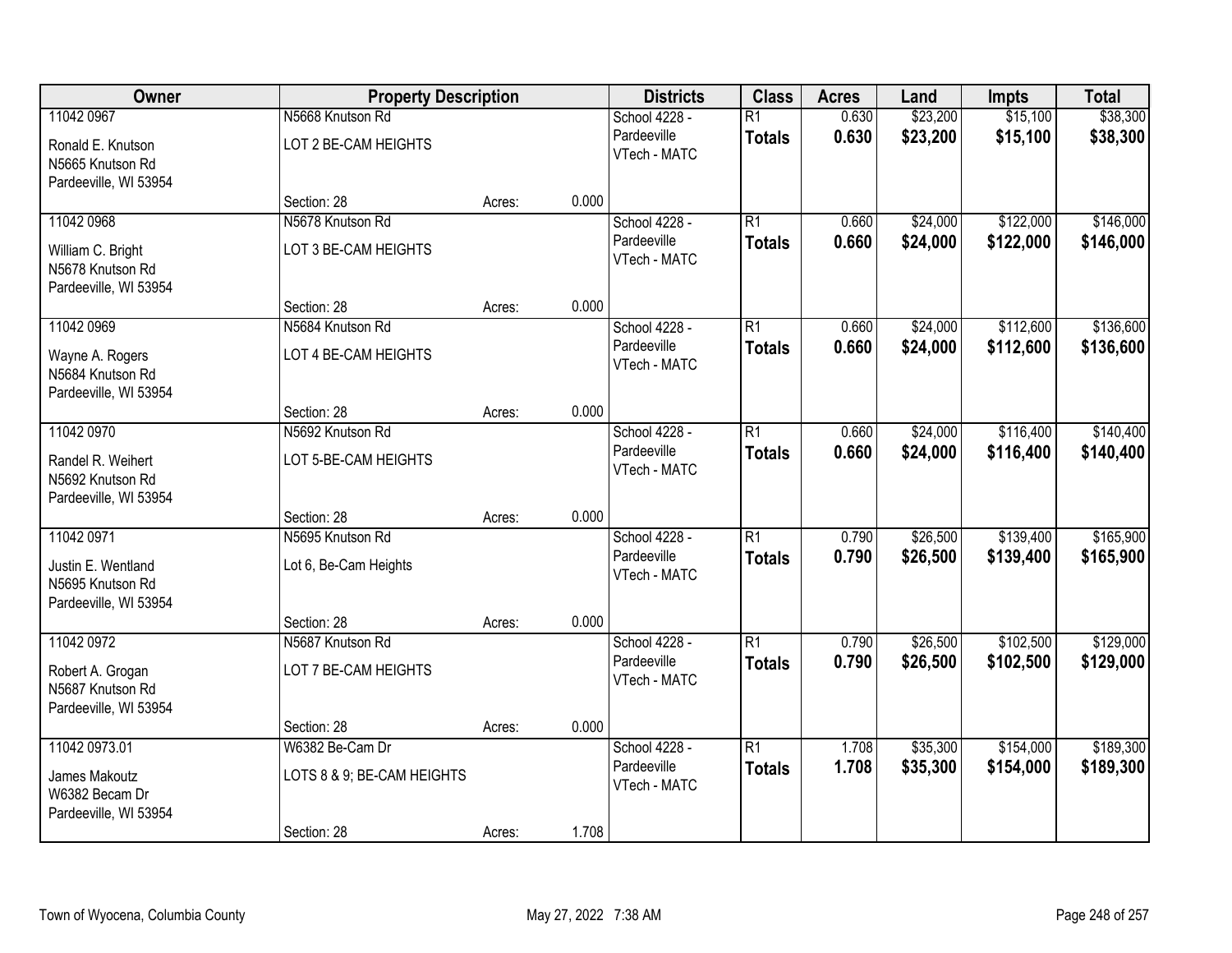| Owner                                                                           | <b>Property Description</b>                             |        |       | <b>Districts</b>                             | <b>Class</b>                     | <b>Acres</b>   | Land                   | Impts                  | <b>Total</b>           |
|---------------------------------------------------------------------------------|---------------------------------------------------------|--------|-------|----------------------------------------------|----------------------------------|----------------|------------------------|------------------------|------------------------|
| 11042 0975<br>James E. Makoutz<br>W6382 Be Cam Dr<br>Pardeeville, WI 53954      | Be-Cam Dr<br>Lot 10, Be-Cam Heights                     |        |       | School 4228 -<br>Pardeeville<br>VTech - MATC | $\overline{R1}$<br><b>Totals</b> | 0.890<br>0.890 | \$28,300<br>\$28,300   | $\overline{50}$<br>\$0 | \$28,300<br>\$28,300   |
|                                                                                 | Section: 28                                             | Acres: | 0.000 |                                              |                                  |                |                        |                        |                        |
| 11042 0977.01<br>Richard K. Mueller<br>W6381 Be Cam Dr<br>Pardeeville, WI 53954 | W6381 Be-Cam Dr<br>Lot 1, CSM 5644-40-19                |        |       | School 4228 -<br>Pardeeville<br>VTech - MATC | $\overline{R1}$<br><b>Totals</b> | 1.200<br>1.200 | \$33,700<br>\$33,700   | \$235,500<br>\$235,500 | \$269,200<br>\$269,200 |
|                                                                                 | Section: 28                                             | Acres: | 1.200 |                                              |                                  |                |                        |                        |                        |
| 11042 0978<br>Daniel P. Johnson<br>N5686 Pease Rd<br>Pardeeville, WI 53954      | Be-Cam Dr<br>LOT 13 BE-CAM HEIGHTS                      |        |       | School 4228 -<br>Pardeeville<br>VTech - MATC | $\overline{R1}$<br><b>Totals</b> | 0.630<br>0.630 | \$23,200<br>\$23,200   | \$0<br>\$0             | \$23,200<br>\$23,200   |
|                                                                                 | Section: 28                                             | Acres: | 0.000 |                                              |                                  |                |                        |                        |                        |
| 11042 0979<br>Randall E. Rhode<br>PO Box 728<br>Portage, WI 53901               | W7149 E North Shore Dr<br>LOT 1 NORTH SHORE OAKS        |        |       | School 4228 -<br>Pardeeville<br>VTech - MATC | $\overline{R1}$<br><b>Totals</b> | 0.590<br>0.590 | \$25,900<br>\$25,900   | \$0<br>\$0             | \$25,900<br>\$25,900   |
|                                                                                 | Section: 6                                              | Acres: | 0.590 |                                              |                                  |                |                        |                        |                        |
| 11042 0980<br>Conrad Martin Gavinski Jr<br>W7147 Deitz Rd<br>Portage, WI 53901  | W7147 Dietz Dr<br>Lot 2, North Shore Oaks               |        |       | School 4228 -<br>Pardeeville<br>VTech - MATC | $\overline{R1}$<br><b>Totals</b> | 1.460<br>1.460 | \$190,000<br>\$190,000 | \$326,600<br>\$326,600 | \$516,600<br>\$516,600 |
|                                                                                 | Section: 6                                              | Acres: | 1.460 |                                              |                                  |                |                        |                        |                        |
| 11042 0981<br>Teresa M. Miller<br>W7141 Deitz Dr<br>Portage, WI 53901           | W7141 Dietz Dr<br>LOT 3 NORTH SHORE OAKS                |        |       | School 4228 -<br>Pardeeville<br>VTech - MATC | $\overline{R1}$<br><b>Totals</b> | 1.350<br>1.350 | \$190,600<br>\$190,600 | \$229,700<br>\$229,700 | \$420,300<br>\$420,300 |
|                                                                                 | Section: 6                                              | Acres: | 1.350 |                                              |                                  |                |                        |                        |                        |
| 11042 0982<br>Aaron D. Walsh<br>W7125 Deitz Dr<br>Portage, WI 53901             | W7125 Dietz Dr<br>Lot 4, North Shore Oaks<br>Section: 6 | Acres: | 1.250 | School 4228 -<br>Pardeeville<br>VTech - MATC | $\overline{R1}$<br><b>Totals</b> | 1.250<br>1.250 | \$188,400<br>\$188,400 | \$307,000<br>\$307,000 | \$495,400<br>\$495,400 |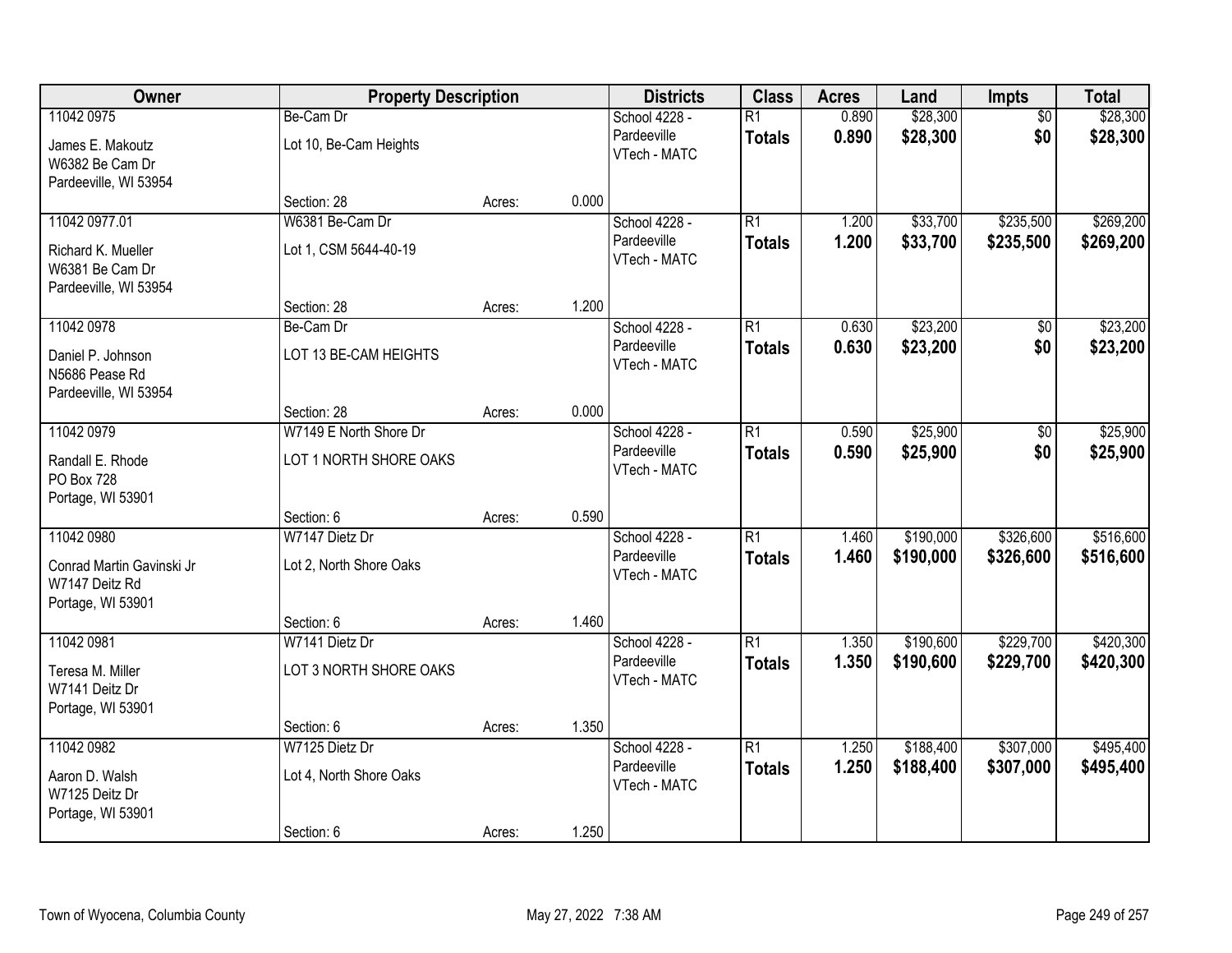| Owner                                                 | <b>Property Description</b> |        |       | <b>Districts</b>                         | <b>Class</b>    | <b>Acres</b> | Land      | <b>Impts</b>    | <b>Total</b> |
|-------------------------------------------------------|-----------------------------|--------|-------|------------------------------------------|-----------------|--------------|-----------|-----------------|--------------|
| 11042 0983                                            | W7111 Dietz Dr              |        |       | School 4228 -                            | $\overline{R1}$ | 1.170        | \$190,000 | \$239,900       | \$429,900    |
| Benson Living Trust Dated 12/8/2006<br>W7111 Deitz Dr | LOT 5 NORTH SHORE OAKS      |        |       | Pardeeville<br>VTech - MATC              | <b>Totals</b>   | 1.170        | \$190,000 | \$239,900       | \$429,900    |
| Portage, WI 53901                                     |                             |        |       |                                          |                 |              |           |                 |              |
|                                                       | Section: 6                  | Acres: | 1.170 |                                          |                 |              |           |                 |              |
| 11042 0984                                            | W7107 Dietz Dr              |        |       | School 4228 -                            | $\overline{R1}$ | 1.100        | \$186,800 | \$150,900       | \$337,700    |
| Lori Ann Rhutasel Platt<br>W7107 Deitz Dr             | LOT 6 NORTH SHORE OAKS      |        |       | Pardeeville<br>VTech - MATC              | <b>Totals</b>   | 1.100        | \$186,800 | \$150,900       | \$337,700    |
| Portage, WI 53901                                     |                             |        |       |                                          |                 |              |           |                 |              |
|                                                       | Section: 6<br>W5585 Gema Dr | Acres: | 1.100 |                                          | R1              |              |           | \$215,800       | \$320,400    |
| 11042 0985                                            |                             |        |       | 8040-Pardeeville<br>Lakes Mgmnt District |                 | 0.650        | \$104,600 |                 |              |
| James P. Elliott                                      | LOT 1 PARK LAKE ESTATES     |        |       | School 4228 -                            | <b>Totals</b>   | 0.650        | \$104,600 | \$215,800       | \$320,400    |
| W5585 Gema Dr                                         |                             |        |       | Pardeeville                              |                 |              |           |                 |              |
| Pardeeville, WI 53954                                 |                             |        |       | VTech - MATC                             |                 |              |           |                 |              |
|                                                       | Section: 2                  | Acres: | 0.650 |                                          |                 |              |           |                 |              |
| 11042 0986                                            | W5581 Gema Dr               |        |       | 8040-Pardeeville                         | $\overline{R1}$ | 0.500        | \$100,200 | \$265,000       | \$365,200    |
| David J. Hager                                        | LT 2 PARK LAKE ESTATES      |        |       | Lakes Mgmnt District<br>School 4228 -    | <b>Totals</b>   | 0.500        | \$100,200 | \$265,000       | \$365,200    |
| W5581 Gema Dr                                         |                             |        |       | Pardeeville                              |                 |              |           |                 |              |
| Pardeeville, WI 53954                                 |                             |        |       | VTech - MATC                             |                 |              |           |                 |              |
|                                                       | Section: 2                  | Acres: | 0.500 |                                          |                 |              |           |                 |              |
| 11042 0987                                            | W5577 Gema Dr               |        |       | 8040-Pardeeville                         | $\overline{R1}$ | 0.560        | \$101,400 | \$218,500       | \$319,900    |
| Arthur K. Sobczak                                     | LOT 3 PARK LAKE ESTATES     |        |       | Lakes Mgmnt District                     | <b>Totals</b>   | 0.560        | \$101,400 | \$218,500       | \$319,900    |
| W5577 Gema Dr                                         |                             |        |       | School 4228 -<br>Pardeeville             |                 |              |           |                 |              |
| Pardeeville, WI 53954                                 |                             |        |       | VTech - MATC                             |                 |              |           |                 |              |
|                                                       | Section: 2                  | Acres: | 0.560 |                                          |                 |              |           |                 |              |
| 11042 0988                                            | W5569 Gema Dr               |        |       | 8040-Pardeeville                         | $\overline{R1}$ | 0.710        | \$99,300  | $\overline{50}$ | \$99,300     |
| Arthur K. Sobczak                                     | LOT 4 PARK LAKE ESTATES     |        |       | Lakes Mgmnt District                     | <b>Totals</b>   | 0.710        | \$99,300  | \$0             | \$99,300     |
| W5577 Gema Dr                                         |                             |        |       | School 4228 -                            |                 |              |           |                 |              |
| Pardeeville, WI 53954                                 |                             |        |       | Pardeeville                              |                 |              |           |                 |              |
|                                                       | Section: 2                  | Acres: | 0.710 | VTech - MATC                             |                 |              |           |                 |              |
| 11042 0989                                            | W5561 Gema Dr               |        |       | 8040-Pardeeville                         | $\overline{R1}$ | 2.400        | \$136,400 | \$207,600       | \$344,000    |
| Witt Living Trust Dated 7/14/2021                     | Lot 5, Park Lake Estates    |        |       | Lakes Mgmnt District                     | <b>Totals</b>   | 2.400        | \$136,400 | \$207,600       | \$344,000    |
| N1947 State Rd 22                                     |                             |        |       | School 4228 -                            |                 |              |           |                 |              |
| Arlington, WI 53911                                   |                             |        |       | Pardeeville                              |                 |              |           |                 |              |
|                                                       | Section: 2                  | Acres: | 2.400 | VTech - MATC                             |                 |              |           |                 |              |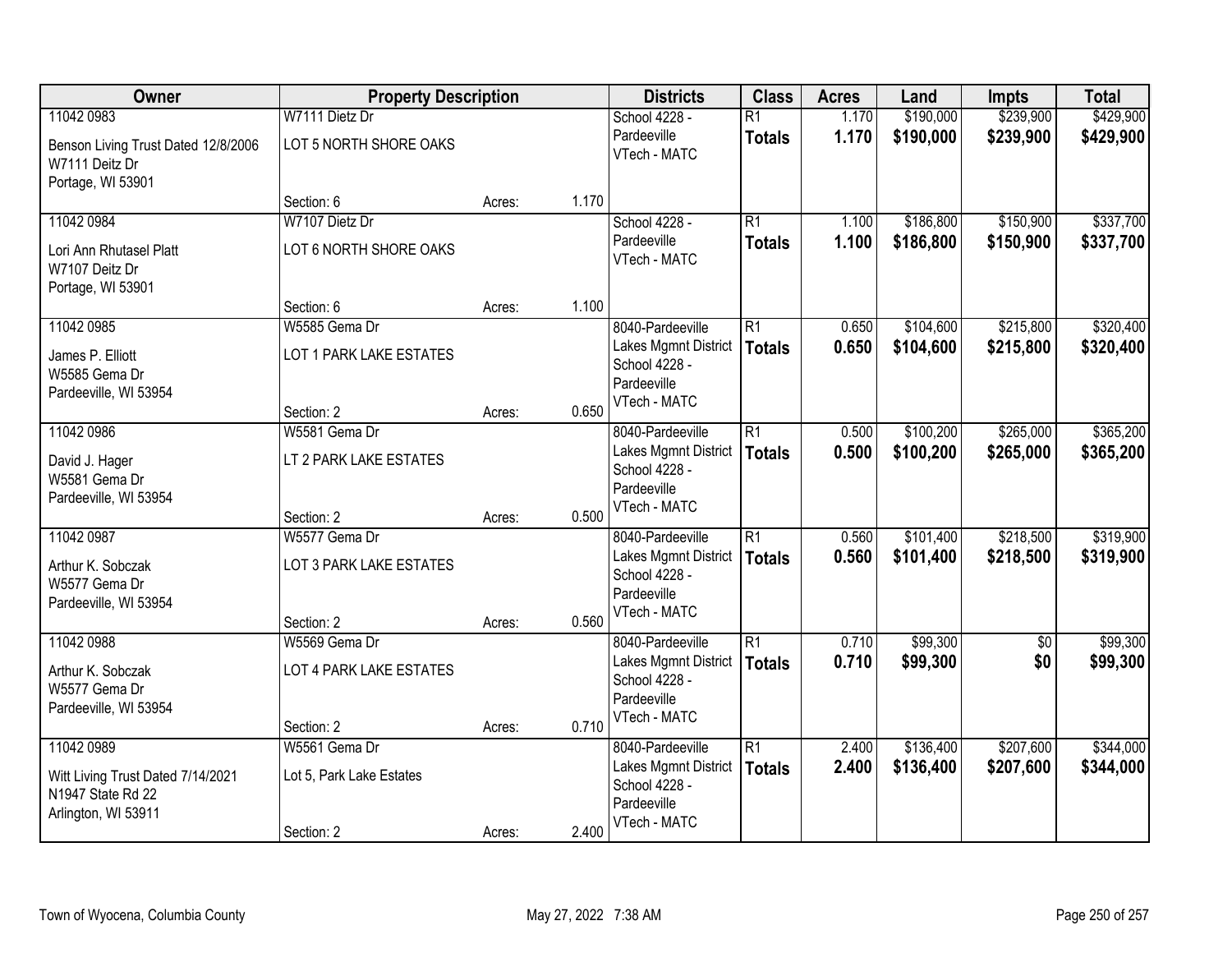| Owner                 | <b>Property Description</b>                               |                 | <b>Districts</b>            | <b>Class</b>    | <b>Acres</b> | Land      | <b>Impts</b> | <b>Total</b> |
|-----------------------|-----------------------------------------------------------|-----------------|-----------------------------|-----------------|--------------|-----------|--------------|--------------|
| 11042 0990            | W5559 Gema Dr                                             |                 | 8040-Pardeeville            | $\overline{R1}$ | 0.550        | \$103,600 | \$226,800    | \$330,400    |
| J Scott Dixon         | LOT 6 PARK LAKE ESTATES                                   |                 | Lakes Mgmnt District        | <b>Totals</b>   | 0.550        | \$103,600 | \$226,800    | \$330,400    |
| W5559 Gemma Dr        |                                                           |                 | School 4228 -               |                 |              |           |              |              |
| Pardeeville, WI 53954 |                                                           |                 | Pardeeville<br>VTech - MATC |                 |              |           |              |              |
|                       | Section: 2                                                | 0.550<br>Acres: |                             |                 |              |           |              |              |
| 11042 0991            | W5557 Gema Dr                                             |                 | 8040-Pardeeville            | $\overline{R1}$ | 0.570        | \$104,300 | \$284,300    | \$388,600    |
| William R. Moody      | Lot 7, Park Lake Estates                                  |                 | Lakes Mgmnt District        | <b>Totals</b>   | 0.570        | \$104,300 | \$284,300    | \$388,600    |
| 311 Church St         |                                                           |                 | School 4228 -               |                 |              |           |              |              |
| Lodi, WI 53555        |                                                           |                 | Pardeeville<br>VTech - MATC |                 |              |           |              |              |
|                       | Section: 2                                                | 0.570<br>Acres: |                             |                 |              |           |              |              |
| 11042 0992.01         | W5555 Gema Dr                                             |                 | 8040-Pardeeville            | $\overline{R1}$ | 1.520        | \$119,400 | \$191,100    | \$310,500    |
| David C. Roberts      | Lots 8 & 9, Park Lake Estates, Beg at Nly cor of Lot 9 Pa |                 | Lakes Mgmnt District        | <b>Totals</b>   | 1.520        | \$119,400 | \$191,100    | \$310,500    |
| W5555 Gema Dr         | Lake Estates, S60-22-37E 315.82 to meander line,          |                 | School 4228 -               |                 |              |           |              |              |
| Pardeeville, WI 53954 | S57-17-06W 123.04, S75-09-00W 178.17 to point in Wly      |                 | Pardeeville<br>VTech - MATC |                 |              |           |              |              |
|                       | Section: 2                                                | 1.520<br>Acres: |                             |                 |              |           |              |              |
| 11042 0994            | W5553 Gema Dr                                             |                 | 8040-Pardeeville            | $\overline{R1}$ | 1.280        | \$106,800 | \$239,000    | \$345,800    |
| Judith A. Miller      | LOT 10 PARK LAKE ESTATES                                  |                 | Lakes Mgmnt District        | <b>Totals</b>   | 1.280        | \$106,800 | \$239,000    | \$345,800    |
| W5553 Gema Dr         |                                                           |                 | School 4228 -               |                 |              |           |              |              |
| Pardeeville, WI 53954 |                                                           |                 | Pardeeville                 |                 |              |           |              |              |
|                       | Section: 2                                                | 1.280<br>Acres: | VTech - MATC                |                 |              |           |              |              |
| 11042 0995            | W5545 Gema Dr                                             |                 | 8040-Pardeeville            | $\overline{R1}$ | 0.620        | \$105,700 | \$237,000    | \$342,700    |
| Robert H. Vetter      | LOT 11 PARK LAKE ESTATES                                  |                 | Lakes Mgmnt District        | <b>Totals</b>   | 0.620        | \$105,700 | \$237,000    | \$342,700    |
| W5545 Gema Dr         |                                                           |                 | School 4228 -               |                 |              |           |              |              |
| Pardeeville, WI 53954 |                                                           |                 | Pardeeville                 |                 |              |           |              |              |
|                       | Section: 2                                                | 0.620<br>Acres: | VTech - MATC                |                 |              |           |              |              |
| 11042 0996            | W5550 Gema Dr                                             |                 | 8040-Pardeeville            | $\overline{R1}$ | 0.530        | \$27,000  | \$600        | \$27,600     |
| Jerrold Berken        | Lot 12, Park Lake Estates                                 |                 | Lakes Mgmnt District        | <b>Totals</b>   | 0.530        | \$27,000  | \$600        | \$27,600     |
| W5556 Gema Dr         |                                                           |                 | School 4228 -               |                 |              |           |              |              |
| Pardeeville, WI 53954 |                                                           |                 | Pardeeville                 |                 |              |           |              |              |
|                       | Section: 2                                                | 0.530<br>Acres: | VTech - MATC                |                 |              |           |              |              |
| 11042 0997            | W5556 Gema Dr                                             |                 | 8040-Pardeeville            | $\overline{R1}$ | 0.660        | \$30,700  | \$312,500    | \$343,200    |
| Jerrold Berken        | Lot 13, Park Lake Estates                                 |                 | Lakes Mgmnt District        | <b>Totals</b>   | 0.660        | \$30,700  | \$312,500    | \$343,200    |
| W5556 Gema Dr         |                                                           |                 | School 4228 -               |                 |              |           |              |              |
| Pardeeville, WI 53954 |                                                           |                 | Pardeeville                 |                 |              |           |              |              |
|                       | Section: 2                                                | 0.660<br>Acres: | VTech - MATC                |                 |              |           |              |              |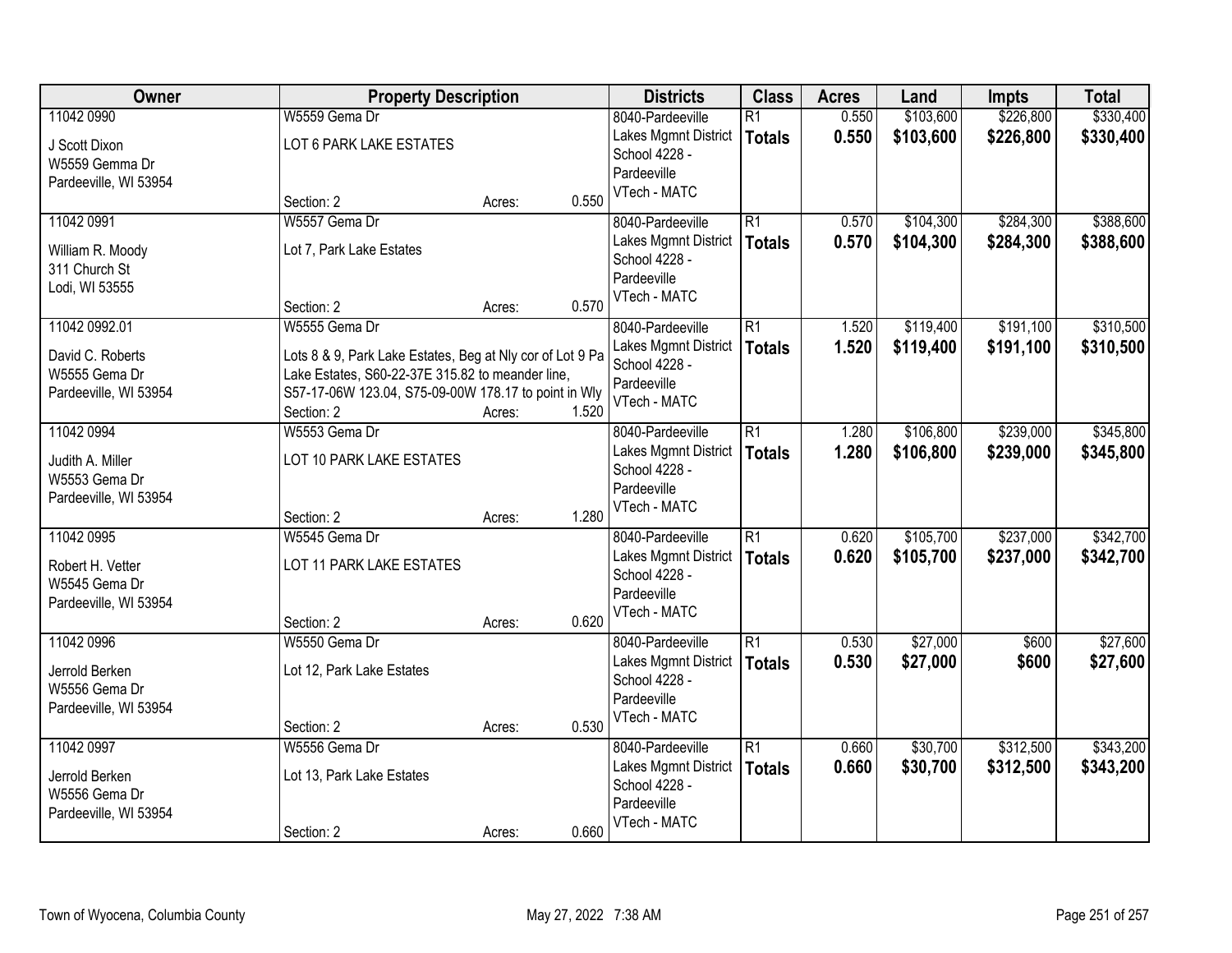| Owner                                 | <b>Property Description</b>     |        |       | <b>Districts</b>                      | <b>Class</b>    | <b>Acres</b> | Land     | <b>Impts</b> | <b>Total</b> |
|---------------------------------------|---------------------------------|--------|-------|---------------------------------------|-----------------|--------------|----------|--------------|--------------|
| 11042 0998                            | W5558 Gema Dr                   |        |       | 8040-Pardeeville                      | $\overline{R1}$ | 0.620        | \$29,600 | \$188,600    | \$218,200    |
| Russell W. Manthey                    | LOT 14 PARK LAKE ESTATES        |        |       | Lakes Mgmnt District                  | <b>Totals</b>   | 0.620        | \$29,600 | \$188,600    | \$218,200    |
| W5558 Gema Dr                         |                                 |        |       | School 4228 -                         |                 |              |          |              |              |
| Pardeeville, WI 53954                 |                                 |        |       | Pardeeville<br>VTech - MATC           |                 |              |          |              |              |
|                                       | Section: 2                      | Acres: | 0.620 |                                       |                 |              |          |              |              |
| 11042 0999                            | W5560 Gema Dr                   |        |       | 8040-Pardeeville                      | $\overline{R1}$ | 0.550        | \$27,600 | \$0          | \$27,600     |
| <b>Edmund Mayer</b>                   | LOT 15 PARK LAKE ESTATES        |        |       | Lakes Mgmnt District                  | <b>Totals</b>   | 0.550        | \$27,600 | \$0          | \$27,600     |
| 1501 S Douglas                        |                                 |        |       | School 4228 -<br>Pardeeville          |                 |              |          |              |              |
| Arlington Heights, IL 60005           |                                 |        |       | VTech - MATC                          |                 |              |          |              |              |
|                                       | Section: 2                      | Acres: | 0.550 |                                       |                 |              |          |              |              |
| 11042 1000                            | W5566 Gema Dr                   |        |       | 8040-Pardeeville                      | $\overline{R1}$ | 0.510        | \$26,400 | \$193,900    | \$220,300    |
| David T. Davies                       | LOT 16 PARK LAKE ESTATES        |        |       | Lakes Mgmnt District<br>School 4228 - | <b>Totals</b>   | 0.510        | \$26,400 | \$193,900    | \$220,300    |
| W5566 Gema Dr                         |                                 |        |       | Pardeeville                           |                 |              |          |              |              |
| Pardeeville, WI 53954                 |                                 |        |       | VTech - MATC                          |                 |              |          |              |              |
|                                       | Section: 2                      | Acres: | 0.510 |                                       |                 |              |          |              |              |
| 11042 1001                            | W5574 Gema Dr                   |        |       | 8040-Pardeeville                      | $\overline{R1}$ | 0.490        | \$25,900 | \$200,200    | \$226,100    |
| Danny R. Ham                          | LOT 17 PARK LAKE ESTATES        |        |       | Lakes Mgmnt District<br>School 4228 - | <b>Totals</b>   | 0.490        | \$25,900 | \$200,200    | \$226,100    |
| W5574 Gema Dr                         |                                 |        |       | Pardeeville                           |                 |              |          |              |              |
| Pardeeville, WI 53954                 |                                 |        |       | VTech - MATC                          |                 |              |          |              |              |
|                                       | Section: 2                      | Acres: | 0.490 |                                       |                 |              |          |              |              |
| 11042 1002                            | W5582 Gema Dr                   |        |       | 8040-Pardeeville                      | $\overline{R1}$ | 0.510        | \$26,400 | \$193,300    | \$219,700    |
| Joel Reilly                           | Lot 18, Park Lake Estates       |        |       | Lakes Mgmnt District<br>School 4228 - | <b>Totals</b>   | 0.510        | \$26,400 | \$193,300    | \$219,700    |
| W5582 Gema Dr                         |                                 |        |       | Pardeeville                           |                 |              |          |              |              |
| Pardeeville, WI 53954                 |                                 |        |       | VTech - MATC                          |                 |              |          |              |              |
| 11042 1003                            | Section: 2<br>N7544 Island Dr   | Acres: | 0.510 | 8040-Pardeeville                      | $\overline{R1}$ | 0.920        | \$28,800 | \$185,600    | \$214,400    |
|                                       |                                 |        |       | Lakes Mgmnt District                  | <b>Totals</b>   | 0.920        | \$28,800 | \$185,600    | \$214,400    |
| Jolene F. Zimmerman                   | Lots 19 & 20, Park Lake Estates |        |       | School 4228 -                         |                 |              |          |              |              |
| N7544 Island Dr                       |                                 |        |       | Pardeeville                           |                 |              |          |              |              |
| Pardeeville, WI 53954                 | Section: 2                      | Acres: | 0.920 | VTech - MATC                          |                 |              |          |              |              |
| 11042 1005                            | N7562 Island Dr                 |        |       | 8040-Pardeeville                      | $\overline{R1}$ | 0.540        | \$20,900 | \$243,400    | \$264,300    |
|                                       |                                 |        |       | Lakes Mgmnt District                  | <b>Totals</b>   | 0.540        | \$20,900 | \$243,400    | \$264,300    |
| The Walter O H & Jean B Goers Family  | LOT 21 PARK LAKE ESTATES        |        |       | School 4228 -                         |                 |              |          |              |              |
| Tr Dated 6/16/2011<br>N7562 Island Dr |                                 |        |       | Pardeeville                           |                 |              |          |              |              |
| Pardeeville, WI 53954                 | Section: 2                      | Acres: | 0.540 | VTech - MATC                          |                 |              |          |              |              |
|                                       |                                 |        |       |                                       |                 |              |          |              |              |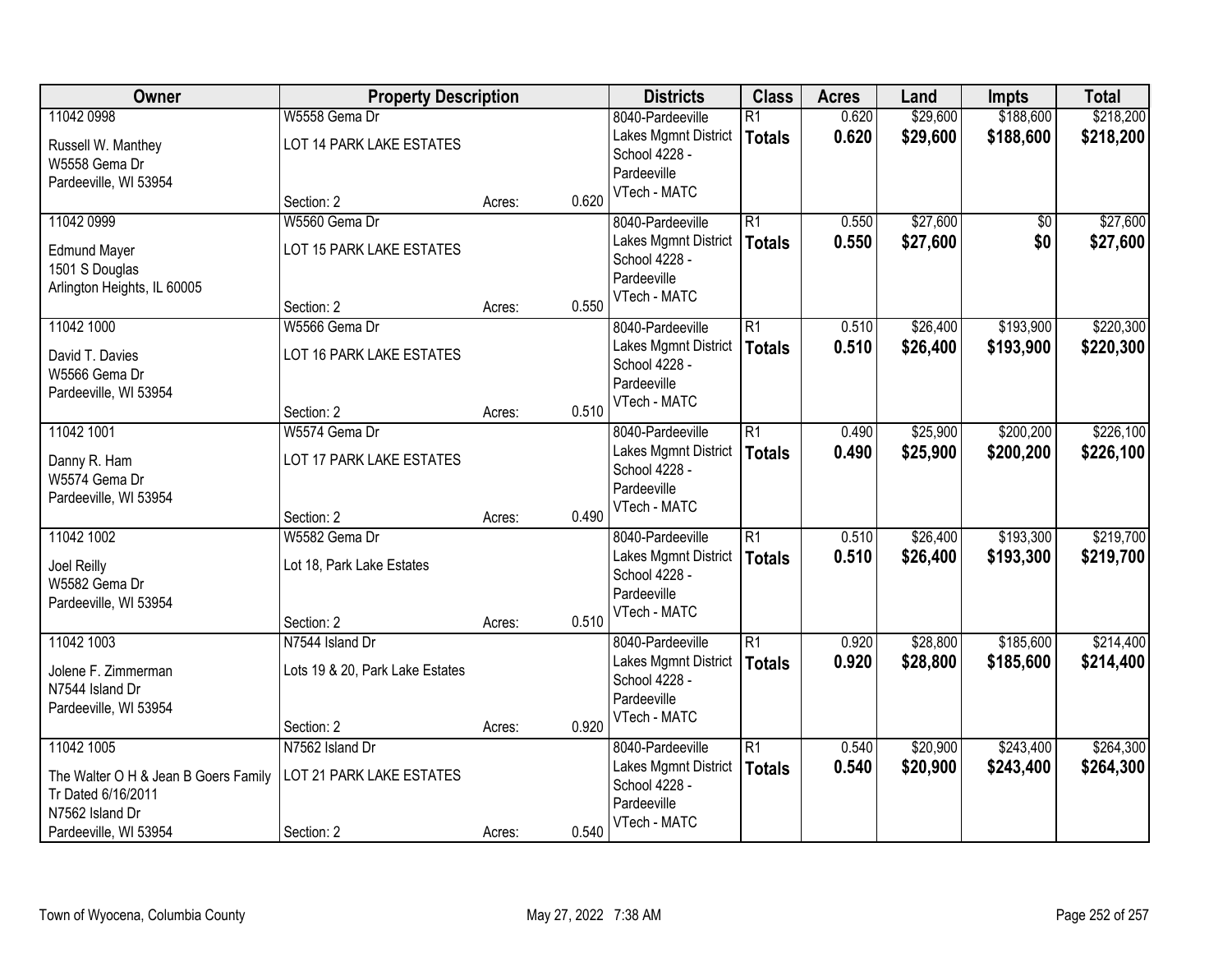| Owner                             | <b>Property Description</b>         |                 | <b>Districts</b>             | <b>Class</b>    | <b>Acres</b> | Land      | Impts           | <b>Total</b> |
|-----------------------------------|-------------------------------------|-----------------|------------------------------|-----------------|--------------|-----------|-----------------|--------------|
| 11042 1006                        | N7574 Island Dr                     |                 | 8040-Pardeeville             | $\overline{R1}$ | 0.650        | \$23,700  | $\overline{50}$ | \$23,700     |
| Shane Baldwin                     | Lot 22, Park Lake Estates           |                 | Lakes Mgmnt District         | <b>Totals</b>   | 0.650        | \$23,700  | \$0             | \$23,700     |
| 19426 N 11st St                   |                                     |                 | School 4228 -                |                 |              |           |                 |              |
| Phoenix, AZ 85024                 |                                     |                 | Pardeeville<br>VTech - MATC  |                 |              |           |                 |              |
|                                   | Section: 2                          | 0.650<br>Acres: |                              |                 |              |           |                 |              |
| 11042 1007                        | N7582 Island Dr                     |                 | 8040-Pardeeville             | $\overline{R1}$ | 0.470        | \$19,000  | \$190,700       | \$209,700    |
| Wayne S. Edwards                  | LOT 23 PARK LAKES ESTATES           |                 | Lakes Mgmnt District         | <b>Totals</b>   | 0.470        | \$19,000  | \$190,700       | \$209,700    |
| N7582 Island Dr                   |                                     |                 | School 4228 -<br>Pardeeville |                 |              |           |                 |              |
| Pardeeville, WI 53954             |                                     |                 | VTech - MATC                 |                 |              |           |                 |              |
|                                   | Section: 2                          | Acres:          | 0.470                        |                 |              |           |                 |              |
| 11042 1008                        | N7590 Island Dr                     |                 | 8040-Pardeeville             | $\overline{R1}$ | 0.460        | \$18,800  | \$165,800       | \$184,600    |
| Alice M. Anderson                 | Lot 24, Park Lake Estates           |                 | Lakes Mgmnt District         | <b>Totals</b>   | 0.460        | \$18,800  | \$165,800       | \$184,600    |
| N7590 Island Dr                   |                                     |                 | School 4228 -<br>Pardeeville |                 |              |           |                 |              |
| Pardeeville, WI 53954             |                                     |                 | VTech - MATC                 |                 |              |           |                 |              |
|                                   | Section: 2                          | Acres:          | 0.460                        |                 |              |           |                 |              |
| 11042 1009                        | N7594 Island Dr                     |                 | 8040-Pardeeville             | $\overline{R1}$ | 0.460        | \$18,800  | \$180,500       | \$199,300    |
| Sean M. Emberson                  | Lot 25, Park Lake Estates           |                 | Lakes Mgmnt District         | <b>Totals</b>   | 0.460        | \$18,800  | \$180,500       | \$199,300    |
| N7594 Island Dr                   |                                     |                 | School 4228 -                |                 |              |           |                 |              |
| Pardeeville, WI 53954             |                                     |                 | Pardeeville<br>VTech - MATC  |                 |              |           |                 |              |
|                                   | Section: 2                          | Acres:          | 0.460                        |                 |              |           |                 |              |
| 11042 1010                        | N7596 Island Dr                     |                 | 8040-Pardeeville             | $\overline{R1}$ | 0.460        | \$18,800  | \$130,100       | \$148,900    |
| Trust Agreement of Joan M Borousk | Lot 26, Park Lake Estates           |                 | Lakes Mgmnt District         | <b>Totals</b>   | 0.460        | \$18,800  | \$130,100       | \$148,900    |
| N7596 Island Dr                   |                                     |                 | School 4228 -                |                 |              |           |                 |              |
| Pardeeville, WI 53954             |                                     |                 | Pardeeville<br>VTech - MATC  |                 |              |           |                 |              |
|                                   | Section: 2                          | 0.460<br>Acres: |                              |                 |              |           |                 |              |
| 11042 1011                        | N7606 Island Dr                     |                 | 8040-Pardeeville             | $\overline{R1}$ | 0.460        | \$18,800  | $\overline{50}$ | \$18,800     |
| Trust Agreement of Joan M Borousk | Lot 27, Park Lake Estates           |                 | Lakes Mgmnt District         | <b>Totals</b>   | 0.460        | \$18,800  | \$0             | \$18,800     |
| N7596 Island Dr                   |                                     |                 | School 4228 -                |                 |              |           |                 |              |
| Pardeeville, WI 53954             |                                     |                 | Pardeeville<br>VTech - MATC  |                 |              |           |                 |              |
|                                   | Section: 2                          | Acres:          | 0.460                        |                 |              |           |                 |              |
| 11042 1012                        | W5539 Gema Dr                       |                 | 8040-Pardeeville             | $\overline{R1}$ | 0.620        | \$103,800 | \$280,200       | \$384,000    |
| Chad Plageman                     | Lot 28, First Add Park Lake Estates |                 | Lakes Mgmnt District         | <b>Totals</b>   | 0.620        | \$103,800 | \$280,200       | \$384,000    |
| W5539 Gema Dr                     |                                     |                 | School 4228 -                |                 |              |           |                 |              |
| Pardeeville, WI 53954             |                                     |                 | Pardeeville<br>VTech - MATC  |                 |              |           |                 |              |
|                                   | Section: 2                          | 0.620<br>Acres: |                              |                 |              |           |                 |              |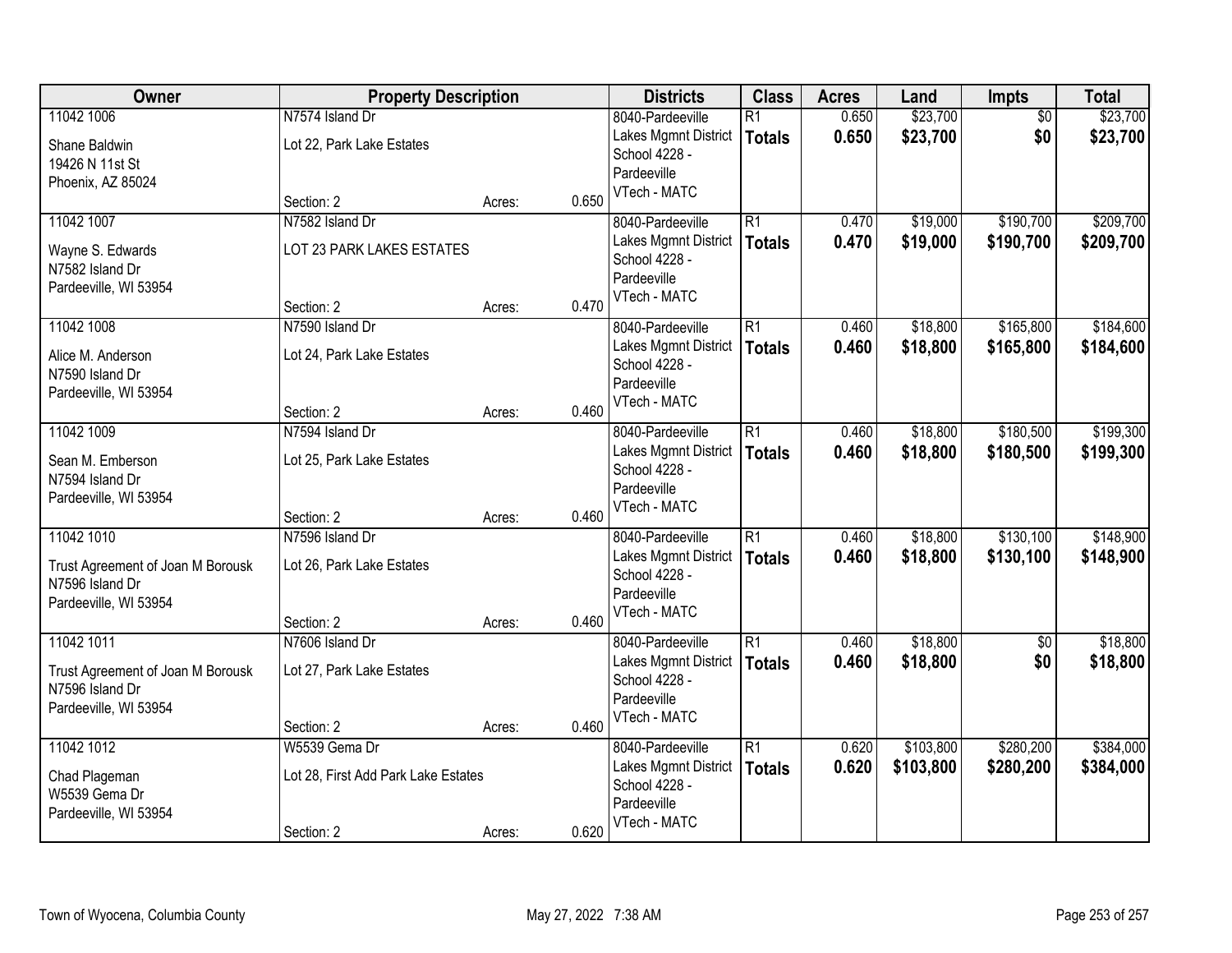| Owner                    |                                    | <b>Property Description</b> |       | <b>Districts</b>             | <b>Class</b>    | <b>Acres</b> | Land      | Impts           | <b>Total</b> |
|--------------------------|------------------------------------|-----------------------------|-------|------------------------------|-----------------|--------------|-----------|-----------------|--------------|
| 11042 1013               | W5535 Gema Dr                      |                             |       | 8040-Pardeeville             | $\overline{R1}$ | 0.500        | \$50,600  | $\overline{60}$ | \$50,600     |
| Arthur F. Meissner       | LOT 29 FIRST ADD PARK LAKE ESTATES |                             |       | Lakes Mgmnt District         | <b>Totals</b>   | 0.500        | \$50,600  | \$0             | \$50,600     |
| 3856 N 87th St           |                                    |                             |       | School 4228 -<br>Pardeeville |                 |              |           |                 |              |
| Milwaukee, WI 53222-2841 |                                    |                             |       | VTech - MATC                 |                 |              |           |                 |              |
|                          | Section: 2                         | Acres:                      | 0.500 |                              |                 |              |           |                 |              |
| 11042 1014               | W5527 Gema Dr                      |                             |       | 8040-Pardeeville             | $\overline{R1}$ | 0.840        | \$50,600  | $\overline{50}$ | \$50,600     |
| Arthur F. Meissner       | LOT 30 FIRST ADD PARK LAKE ESTATES |                             |       | Lakes Mgmnt District         | <b>Totals</b>   | 0.840        | \$50,600  | \$0             | \$50,600     |
| 3856 N 87th St           |                                    |                             |       | School 4228 -<br>Pardeeville |                 |              |           |                 |              |
| Milwaukee, WI 53222-2841 |                                    |                             |       | VTech - MATC                 |                 |              |           |                 |              |
|                          | Section: 2                         | Acres:                      | 0.840 |                              |                 |              |           |                 |              |
| 11042 1015               | W5517 Gema Dr                      |                             |       | 8040-Pardeeville             | $\overline{R1}$ | 0.680        | \$103,600 | \$0             | \$103,600    |
| Arthur F. Meissner       | LOT 31 FIRST ADD PARK LAKE ESTATES |                             |       | Lakes Mgmnt District         | <b>Totals</b>   | 0.680        | \$103,600 | \$0             | \$103,600    |
| 3856 N 87th St           |                                    |                             |       | School 4228 -<br>Pardeeville |                 |              |           |                 |              |
| Milwaukee, WI 53222-2841 |                                    |                             |       | VTech - MATC                 |                 |              |           |                 |              |
|                          | Section: 2                         | Acres:                      | 0.680 |                              |                 |              |           |                 |              |
| 11042 1016               | W5509 Gema Dr                      |                             |       | 8040-Pardeeville             | $\overline{R1}$ | 0.720        | \$101,400 | \$0             | \$101,400    |
| Arthur F. Meissner       | LOT 32 FIRST ADD PARK LAKE ESTATES |                             |       | Lakes Mgmnt District         | <b>Totals</b>   | 0.720        | \$101,400 | \$0             | \$101,400    |
| 3856 N 87th St           |                                    |                             |       | School 4228 -                |                 |              |           |                 |              |
| Milwaukee, WI 53222-2841 |                                    |                             |       | Pardeeville<br>VTech - MATC  |                 |              |           |                 |              |
|                          | Section: 2                         | Acres:                      | 0.720 |                              |                 |              |           |                 |              |
| 11042 1017               | W5505 Gema Dr                      |                             |       | 8040-Pardeeville             | $\overline{R1}$ | 0.670        | \$103,800 | $\overline{50}$ | \$103,800    |
| Arthur F. Meissner       | LOT 33 FIRST ADD PARK LAKE ESTATES |                             |       | Lakes Mgmnt District         | <b>Totals</b>   | 0.670        | \$103,800 | \$0             | \$103,800    |
| 3856 N 87th St           |                                    |                             |       | School 4228 -                |                 |              |           |                 |              |
| Milwaukee, WI 53222-2841 |                                    |                             |       | Pardeeville<br>VTech - MATC  |                 |              |           |                 |              |
|                          | Section: 2                         | Acres:                      | 0.670 |                              |                 |              |           |                 |              |
| 11042 1018               | W5501 Gema Dr                      |                             |       | 8040-Pardeeville             | R1              | 0.670        | \$101,400 | $\overline{60}$ | \$101,400    |
| Arthur F. Meissner       | LOT 34 FIRST ADD PARK LAKE ESTATES |                             |       | Lakes Mgmnt District         | <b>Totals</b>   | 0.670        | \$101,400 | \$0             | \$101,400    |
| 3856 N 87th St           |                                    |                             |       | School 4228 -                |                 |              |           |                 |              |
| Milwaukee, WI 53222-2841 |                                    |                             |       | Pardeeville<br>VTech - MATC  |                 |              |           |                 |              |
|                          | Section: 2                         | Acres:                      | 0.670 |                              |                 |              |           |                 |              |
| 11042 1019               | W5495 Gema Dr                      |                             |       | 8040-Pardeeville             | $\overline{R1}$ | 0.910        | \$102,700 | $\overline{50}$ | \$102,700    |
| Arthur F. Meissner       | Lot 1, CSM 1477-7-28               |                             |       | Lakes Mgmnt District         | <b>Totals</b>   | 0.910        | \$102,700 | \$0             | \$102,700    |
| 3856 N 87th St           |                                    |                             |       | School 4228 -                |                 |              |           |                 |              |
| Milwaukee, WI 53222-2841 |                                    |                             |       | Pardeeville                  |                 |              |           |                 |              |
|                          | Section: 2                         | Acres:                      | 0.910 | VTech - MATC                 |                 |              |           |                 |              |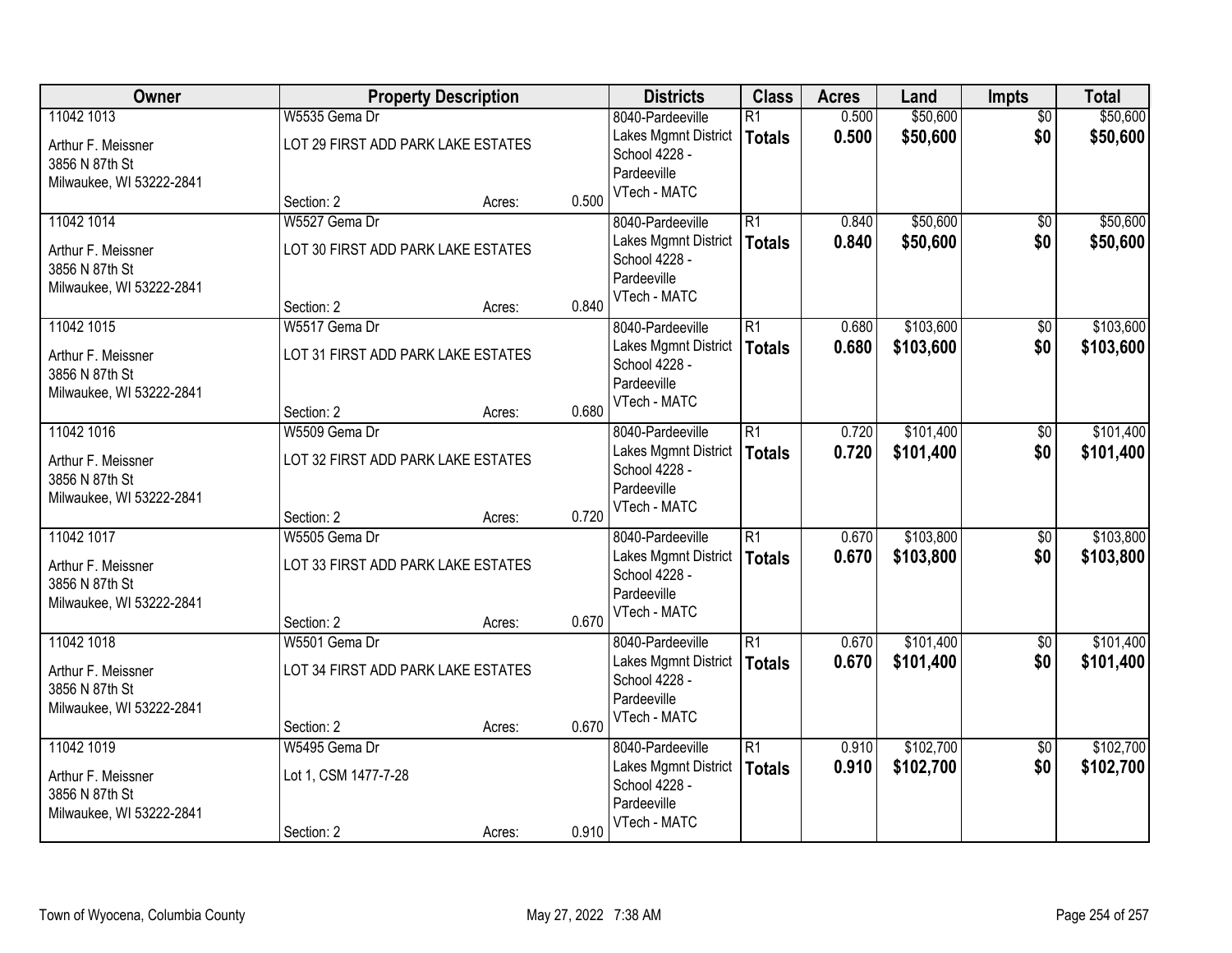| Owner                                |                                        | <b>Property Description</b> |       | <b>Districts</b>                      | <b>Class</b>    | <b>Acres</b> | Land      | Impts           | <b>Total</b> |
|--------------------------------------|----------------------------------------|-----------------------------|-------|---------------------------------------|-----------------|--------------|-----------|-----------------|--------------|
| 11042 1020                           | W5487 Haynes Rd                        |                             |       | School 4228 -                         | $\overline{R1}$ | 0.920        | \$100,200 | $\overline{50}$ | \$100,200    |
| Arthur F. Meissner<br>3856 N 87th St | Lot 2, CSM 1477-7-28                   |                             |       | Pardeeville<br>VTech - MATC           | <b>Totals</b>   | 0.920        | \$100,200 | \$0             | \$100,200    |
| Milwaukee, WI 53222-2841             |                                        |                             |       |                                       |                 |              |           |                 |              |
|                                      | Section: 2                             | Acres:                      | 0.920 |                                       |                 |              |           |                 |              |
| 11042 1021                           | W5481 Haynes Rd                        |                             |       | 8040-Pardeeville                      | $\overline{R1}$ | 0.820        | \$103,600 | $\overline{50}$ | \$103,600    |
| Arthur F. Meissner<br>3856 N 87th St | Lot 3, CSM 1477-7-28                   |                             |       | Lakes Mgmnt District<br>School 4228 - | <b>Totals</b>   | 0.820        | \$103,600 | \$0             | \$103,600    |
| Milwaukee, WI 53222-2841             |                                        |                             |       | Pardeeville<br>VTech - MATC           |                 |              |           |                 |              |
|                                      | Section: 2                             | Acres:                      | 0.820 |                                       |                 |              |           |                 |              |
| 11042 1022                           | W5473 Haynes Rd                        |                             |       | 8040-Pardeeville                      | $\overline{R1}$ | 2.310        | \$114,600 | \$0             | \$114,600    |
| Arthur F. Meissner                   | Lot 4, CSM 1477-7-28                   |                             |       | Lakes Mgmnt District<br>School 4228 - | <b>Totals</b>   | 2.310        | \$114,600 | \$0             | \$114,600    |
| 3856 N 87th St                       |                                        |                             |       | Pardeeville                           |                 |              |           |                 |              |
| Milwaukee, WI 53222-2841             |                                        |                             |       | VTech - MATC                          |                 |              |           |                 |              |
|                                      | Section: 2                             | Acres:                      | 2.310 |                                       |                 |              |           |                 |              |
| 11042 1023                           | W5500 Gema Dr                          |                             |       | 8040-Pardeeville                      | $\overline{R1}$ | 0.670        | \$31,000  | \$185,100       | \$216,100    |
| Michael L. Pendleton                 | LOT 39 FIRST ADD PARK LAKE ESTATES     |                             |       | Lakes Mgmnt District<br>School 4228 - | <b>Totals</b>   | 0.670        | \$31,000  | \$185,100       | \$216,100    |
| 5500 Gema Dr                         |                                        |                             |       | Pardeeville                           |                 |              |           |                 |              |
| Pardeeville, WI 53954                | Section: 2                             | Acres:                      | 0.670 | VTech - MATC                          |                 |              |           |                 |              |
| 11042 1024                           | W5512 Gema Dr                          |                             |       | 8040-Pardeeville                      | $\overline{R1}$ | 0.470        | \$25,300  | \$178,400       | \$203,700    |
|                                      |                                        |                             |       | Lakes Mgmnt District                  | <b>Totals</b>   | 0.470        | \$25,300  | \$178,400       | \$203,700    |
| James F. Ritter                      | LOT 40 FIRST ADD PARK LAKE ESTATES     |                             |       | School 4228 -                         |                 |              |           |                 |              |
| W5512 Gema Dr                        |                                        |                             |       | Pardeeville                           |                 |              |           |                 |              |
| Pardeeville, WI 53954                | Section: 2                             | Acres:                      | 0.470 | VTech - MATC                          |                 |              |           |                 |              |
| 11042 1025                           | W5518 Gema Dr                          |                             |       | 8040-Pardeeville                      | $\overline{R1}$ | 0.630        | \$29,800  | \$159,000       | \$188,800    |
| Ray Roundy                           | Lot 41, Park Lake Estates 1st Addition |                             |       | Lakes Mgmnt District                  | <b>Totals</b>   | 0.630        | \$29,800  | \$159,000       | \$188,800    |
| W5518 Gema Dr                        |                                        |                             |       | School 4228 -                         |                 |              |           |                 |              |
| Pardeeville, WI 53954                |                                        |                             |       | Pardeeville                           |                 |              |           |                 |              |
|                                      | Section: 2                             | Acres:                      | 0.630 | VTech - MATC                          |                 |              |           |                 |              |
| 11042 1026                           | W5522 Gema Dr                          |                             |       | 8040-Pardeeville                      | $\overline{R1}$ | 0.780        | \$32,800  | \$189,000       | \$221,800    |
| Cheryl A. Cumming                    | LOT 42 FIRST ADD PARK LAKE ESTATES     |                             |       | Lakes Mgmnt District                  | <b>Totals</b>   | 0.780        | \$32,800  | \$189,000       | \$221,800    |
| W5522 Gema Dr                        |                                        |                             |       | School 4228 -                         |                 |              |           |                 |              |
| Pardeeville, WI 53954                |                                        |                             |       | Pardeeville<br>VTech - MATC           |                 |              |           |                 |              |
|                                      | Section: 2                             | Acres:                      | 0.780 |                                       |                 |              |           |                 |              |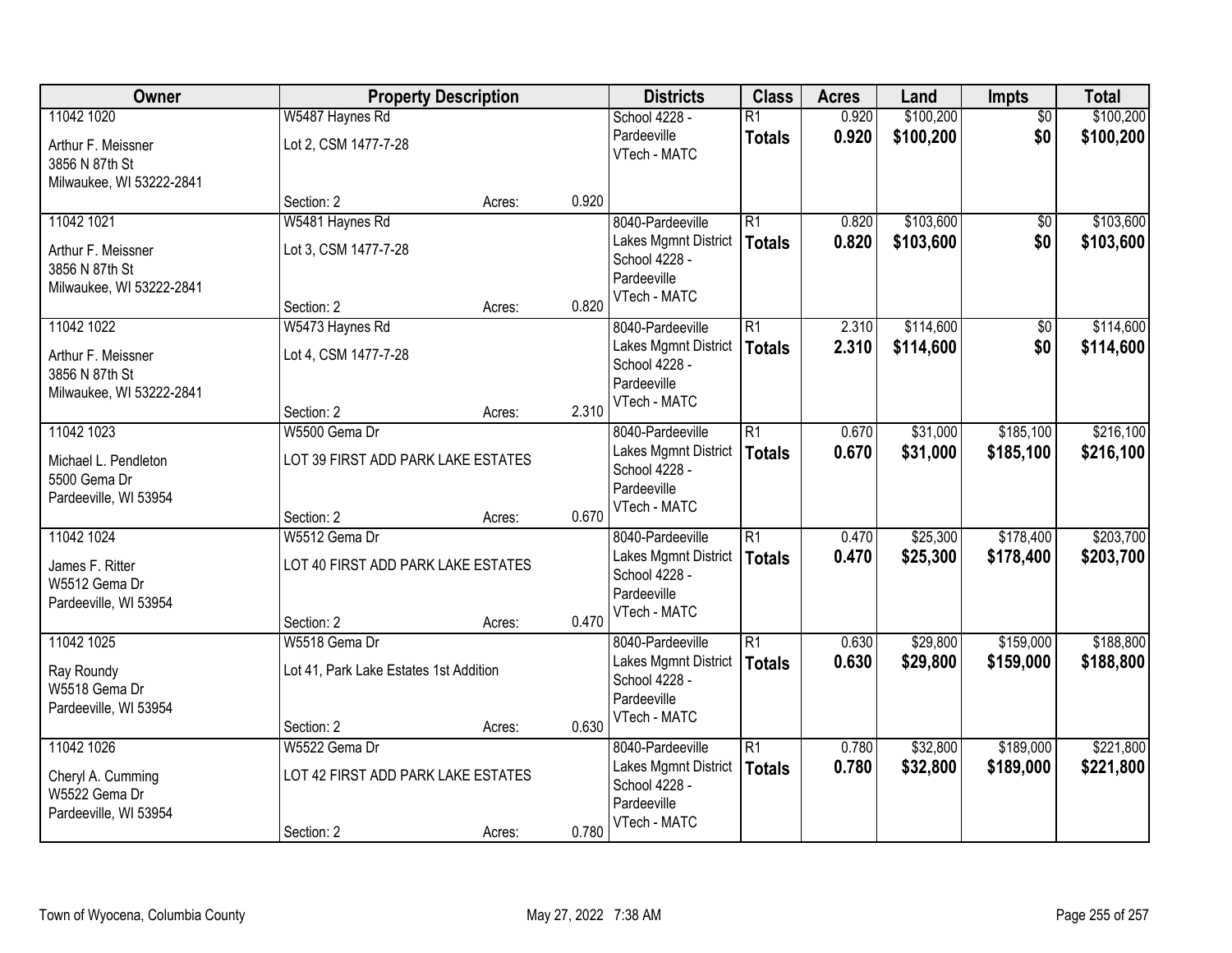| Owner                 |                                        | <b>Property Description</b> |       | <b>Districts</b>            | <b>Class</b>    | <b>Acres</b> | Land     | Impts           | <b>Total</b> |
|-----------------------|----------------------------------------|-----------------------------|-------|-----------------------------|-----------------|--------------|----------|-----------------|--------------|
| 11042 1027            | W5526 Gema Dr                          |                             |       | 8040-Pardeeville            | $\overline{R1}$ | 0.670        | \$31,000 | $\overline{50}$ | \$31,000     |
| William B. Vail       | LOT 43 FIRST ADD PARK LAKE ESTATES     |                             |       | Lakes Mgmnt District        | <b>Totals</b>   | 0.670        | \$31,000 | \$0             | \$31,000     |
| W5565 Haynes Rd       |                                        |                             |       | School 4228 -               |                 |              |          |                 |              |
| Pardeeville, WI 53954 |                                        |                             |       | Pardeeville<br>VTech - MATC |                 |              |          |                 |              |
|                       | Section: 2                             | Acres:                      | 0.670 |                             |                 |              |          |                 |              |
| 11042 1028            | W5534 Gema Dr                          |                             |       | 8040-Pardeeville            | $\overline{R1}$ | 0.590        | \$28,700 | \$233,900       | \$262,600    |
| Jacob O. Coenen       | Lot 44, Park Lake Estates 1st Addition |                             |       | Lakes Mgmnt District        | <b>Totals</b>   | 0.590        | \$28,700 | \$233,900       | \$262,600    |
| W5534 Gema Dr         |                                        |                             |       | School 4228 -               |                 |              |          |                 |              |
| Pardeeville, WI 53954 |                                        |                             |       | Pardeeville                 |                 |              |          |                 |              |
|                       | Section: 2                             | Acres:                      | 0.590 | VTech - MATC                |                 |              |          |                 |              |
| 11042 1029            | W5542 Gema Dr                          |                             |       | 8040-Pardeeville            | $\overline{R1}$ | 0.590        | \$28,700 | \$181,500       | \$210,200    |
| James H. Floeter      | Lot 45 First ADD Park Lake Estates     |                             |       | Lakes Mgmnt District        | <b>Totals</b>   | 0.590        | \$28,700 | \$181,500       | \$210,200    |
| W5542 Gema Dr         |                                        |                             |       | School 4228 -               |                 |              |          |                 |              |
| Pardeeville, WI 53954 |                                        |                             |       | Pardeeville                 |                 |              |          |                 |              |
|                       | Section: 2                             | Acres:                      | 0.590 | VTech - MATC                |                 |              |          |                 |              |
| 11042 1046            | W5530 Gema Dr                          |                             |       | 8040-Pardeeville            | $\overline{R1}$ | 2.130        | \$52,000 | \$191,700       | \$243,700    |
| Shane D. Horton       | LT 46, SECOND ADD TO PARK LAKE ESTATES |                             |       | Lakes Mgmnt District        | <b>Totals</b>   | 2.130        | \$52,000 | \$191,700       | \$243,700    |
| W5530 Gema Dr         |                                        |                             |       | School 4228 -               |                 |              |          |                 |              |
| Pardeeville, WI 53954 |                                        |                             |       | Pardeeville                 |                 |              |          |                 |              |
|                       | Section: 2                             | Acres:                      | 2.130 | VTech - MATC                |                 |              |          |                 |              |
| 11042 1047            | N7568 Island Dr                        |                             |       | 8040-Pardeeville            | $\overline{R1}$ | 2.130        | \$38,000 | \$196,400       | \$234,400    |
| Richard A. Mickelson  | LT 47 2-ADD TO PARK LAKE EST           |                             |       | Lakes Mgmnt District        | <b>Totals</b>   | 2.130        | \$38,000 | \$196,400       | \$234,400    |
| N7568 Island Dr       |                                        |                             |       | School 4228 -               |                 |              |          |                 |              |
| Pardeeville, WI 53954 |                                        |                             |       | Pardeeville                 |                 |              |          |                 |              |
|                       | Section: 2                             | Acres:                      | 2.130 | VTech - MATC                |                 |              |          |                 |              |
| 11042 1048            | W5597 Haynes Rd                        |                             |       | 8040-Pardeeville            | R1              | 0.890        | \$28,300 | \$180,700       | \$209,000    |
| Neil F. Bortz         | Lot 48, 2nd Add to Park Lake Estates   |                             |       | Lakes Mgmnt District        | <b>Totals</b>   | 0.890        | \$28,300 | \$180,700       | \$209,000    |
| W5597 Haynes Rd       |                                        |                             |       | School 4228 -               |                 |              |          |                 |              |
| Pardeeville, WI 53954 |                                        |                             |       | Pardeeville                 |                 |              |          |                 |              |
|                       | Section: 2                             | Acres:                      | 0.890 | VTech - MATC                |                 |              |          |                 |              |
| 11042 1049            | W5589 Haynes Rd                        |                             |       | 8040-Pardeeville            | $\overline{R1}$ | 0.890        | \$28,300 | \$209,500       | \$237,800    |
| David A. Starker      | Lot 49, Park Lake Estates 2nd Addition |                             |       | Lakes Mgmnt District        | <b>Totals</b>   | 0.890        | \$28,300 | \$209,500       | \$237,800    |
| W5589 Haynes Rd       |                                        |                             |       | School 4228 -               |                 |              |          |                 |              |
| Pardeeville, WI 53954 |                                        |                             |       | Pardeeville                 |                 |              |          |                 |              |
|                       | Section: 2                             | Acres:                      | 0.890 | VTech - MATC                |                 |              |          |                 |              |